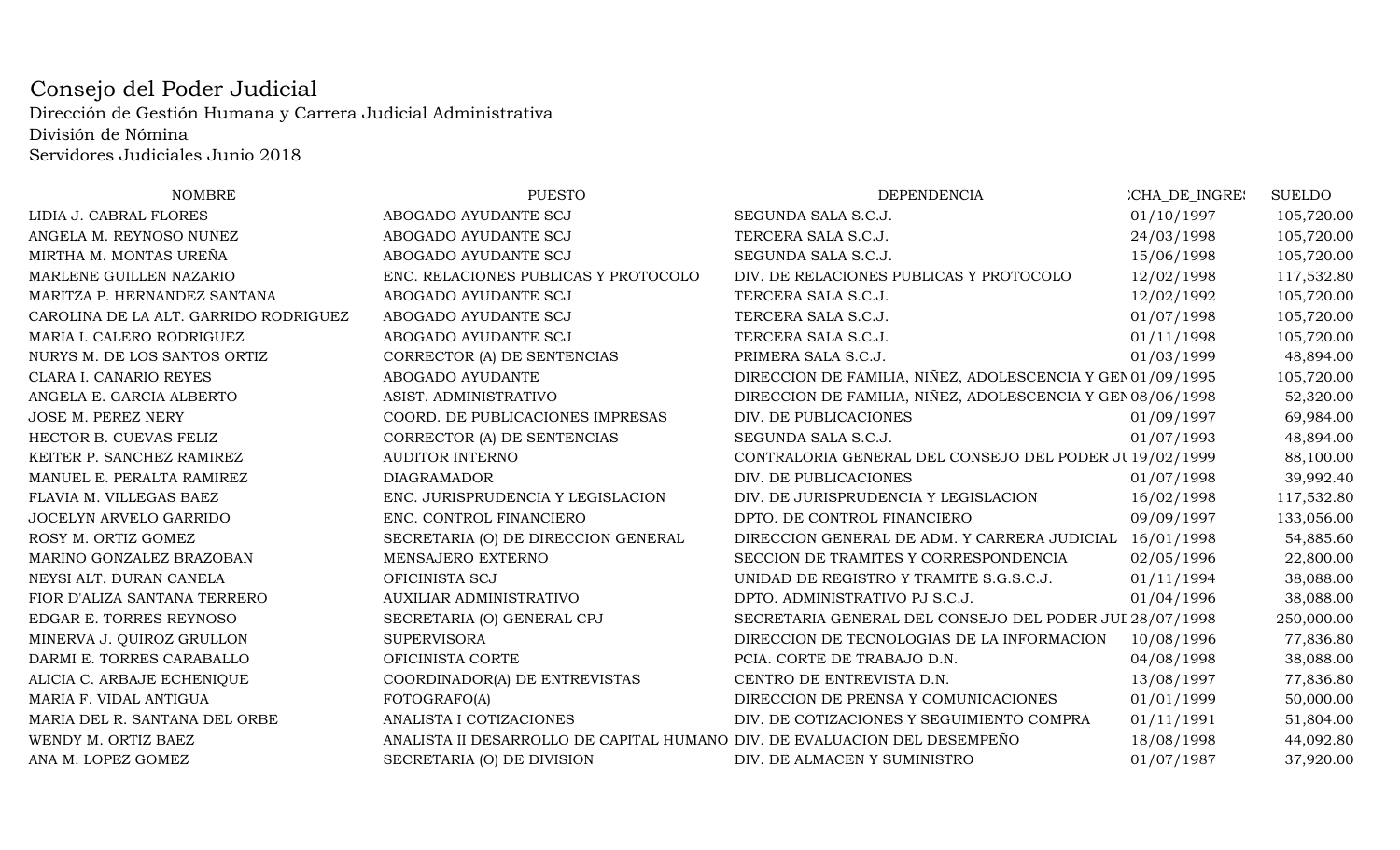| ROSA E. ROMERO DE LA CRUZ      | <b>RECEPCIONISTA</b>                                                               | DPTO. ADMINISTRATIVO PJ S.C.J.                            | 02/01/1991 | 22,999.00  |
|--------------------------------|------------------------------------------------------------------------------------|-----------------------------------------------------------|------------|------------|
| <b>JUAN B. CORDERO TAVERAS</b> | AUXILIAR ADMINISTRATIVO                                                            | DIV. DE COTIZACIONES Y SEGUIMIENTO COMPRA                 | 14/03/1994 | 24,240.00  |
| DIONISIA ROSARIO DE LA NIEVE   | ENC. TRAMITES Y CORRESPONDENCIA                                                    | SECCION DE TRAMITES Y CORRESPONDENCIA                     | 19/03/1998 | 77,836.80  |
| JOSE A. TAPIA BELTRE           | DIRECTOR (A) PRESUPUESTARIO Y FINANCIERO DIRECCION PRESUPUESTARIA Y FINANCIERA     |                                                           | 20/07/1992 | 184,800.00 |
| ROSA E. HERNANDEZ MARIA        | COORDINADOR (A) DE PENSIONES Y JUBILACION DIV. DE SEGURIDAD SOCIAL                 |                                                           | 30/01/1998 | 69,969.00  |
| GISELA A. VALENZUELA ESTEVEZ   | ANALISTA I CONTABILIDAD                                                            | DPTO. DE CONTABILIDAD                                     | 01/08/1992 | 51,804.00  |
| LUIS A. VELOZ HERNANDEZ        | ANALISTA I PENSIONES Y JUBILACIONES                                                | DIV. DE SEGURIDAD SOCIAL                                  | 01/07/1998 | 51,804.00  |
| ANDREA M. GONZALEZ CUEVAS      | ANALISTA I CONTABILIDAD                                                            | DPTO. DE CONTABILIDAD                                     | 01/11/1997 | 51,804.00  |
| GERMANIA A. AMARO MENDEZ       | ANALISTA I ALMACEN                                                                 | DIV. DE ALMACEN Y SUMINISTRO                              | 01/06/1994 | 51,804.00  |
| <b>APOLINAR MERCEDES</b>       | ANALISTA I ALMACEN                                                                 | DIV. DE ALMACEN Y SUMINISTRO                              | 01/10/1988 | 51,804.00  |
| FERNANDO A. BURGOS ANDELIZ     | ANALISTA I PROGRAMACION Y ANAL. PRESUP.                                            | DIV. DE PROGRAMACION Y ANALISIS PRESUPUESTARIC 01/01/1999 |            | 51,804.00  |
| MARGARITA M. AYBAR JIMENEZ     | <b>CAJERO</b>                                                                      | DPTO. DE TESORERIA                                        | 18/03/1996 | 37,200.00  |
| RUBEN D. HERRERA PEREZ         | ANALISTA I TESORERIA                                                               | DPTO. DE TESORERIA                                        | 19/02/1990 | 51,804.00  |
| ANTONIO URBAEZ JIMENEZ         | MENSAJERO EXTERNO                                                                  | DPTO. DE TESORERIA                                        | 01/05/1996 | 22,800.00  |
| MARIA A. BELTRE MONTILLA       | ANALISTA I TESORERIA                                                               | DPTO. DE TESORERIA                                        | 16/06/1998 | 51,804.00  |
| RAMONA J. BAUTISTA TEJEDA      | SECRETARIA (O) DEPARTAMENTO                                                        | DPTO. DE TESORERIA                                        | 01/10/1998 | 37,920.00  |
| JETTUIZ E. PIMENTEL PEGUERO    | ANALISTA I PENSIONES Y JUBILACIONES                                                | DIV. DE SEGURIDAD SOCIAL                                  | 21/02/1985 | 51,804.00  |
| <b>JESUS JAVIER SANTANA</b>    | ANALISTA I NOMINAS                                                                 | DIV. DE NOMINAS                                           | 02/01/1996 | 51,804.00  |
| RAFAEL A. BUENO RODRIGUEZ      | <b>AUDITOR INTERNO</b>                                                             | CONTRALORIA GENERAL DEL CONSEJO DEL PODER JU 15/09/1998   |            | 88,100.00  |
| VICTOR P. ESTEVEZ              | ENC. CONTABILIDAD                                                                  | DPTO. DE CONTABILIDAD                                     | 01/08/1998 | 133,056.00 |
| YUDERCA DEL C. RAMIREZ SEGURA  | COORDINADOR (A) CODIFICACION Y REGISTRO                                            | DPTO. DE CONTROL FINANCIERO                               | 04/03/1998 | 69,696.00  |
| RICARDO A. BATISTA CONCEPCION  | <b>ARCHIVISTA</b>                                                                  | DPTO. DE CONTABILIDAD                                     | 12/03/1997 | 20,160.00  |
| JEANNETTE M. FERNANDEZ BAEZ    | ANALISTA I PROGRAMACION Y ANAL. PRESUP.                                            | DIV. DE PROGRAMACION Y ANALISIS PRESUPUESTARIC 11/02/1998 |            | 51,804.00  |
| EULALIA VASQUEZ NUÑEZ          | ENC. SEGURIDAD SOCIAL                                                              | DIV. DE SEGURIDAD SOCIAL                                  | 18/09/1997 | 117,532.80 |
| INGRID M. PIMENTEL SANCHEZ     | DIRECTOR (A)                                                                       | DIRECCION DE SEGUIMIENTO Y EJECUCION DE PROYE09/02/1998   |            | 184,800.00 |
| MARISOL ALT. MEJIA DE LEON     | SECRETARIA (O) DE DIRECCION                                                        | DIRECCION DE TECNOLOGIAS DE LA INFORMACION                | 01/06/1989 | 48,894.00  |
| CARLOS ML. MENDEZ LAGRULE      | ENC. DESARROLLO DE SISTEMAS                                                        | DIV. DE DESARROLLO DE SISTEMAS                            | 01/09/1993 | 117,532.80 |
| FRANCISCO SANTANA MERCEDES     | ENC. MANTENIMIENTO Y ACTUALIZACION DE SI: DIV. DE MANTENIMIENTO Y ACT. DE SISTEMAS |                                                           | 15/02/1989 | 117,532.80 |
| LUIS M. GONZALEZ               | ANALISTA PROGRAMADOR                                                               | DIV. DE DESARROLLO DE SISTEMAS                            | 15/12/1997 | 67,082.40  |
| BERTHA F. CUEVAS LABOURT       | AUXILIAR ADMINISTRATIVO                                                            | DIRECCION DE PLANIFICACION Y PROYECTOS                    | 23/01/1990 | 28,680.00  |
| OLGA I. ARBAJE DOMINGUEZ       | REVISOR ESTADISTICO                                                                | DIV. DE ESTADISTICAS JUDICIALES                           | 01/03/1989 | 44,092.80  |
| MARIA M. DE LA ROSA HICHEZ     | DIGITADOR S.C.J.                                                                   | DIV. DE ACTIVOS FIJOS                                     | 01/03/1989 | 26,880.00  |
| JUANA E. LANTIGUA CRUZ         | REVISOR ESTADISTICO                                                                | DIV. DE ESTADISTICAS JUDICIALES                           | 14/05/1988 | 44,092.80  |
| ANA M. GONZALEZ HERNANDEZ      | REVISOR ESTADISTICO                                                                | DIV. DE ESTADISTICAS JUDICIALES                           | 07/05/1996 | 44,092.80  |
|                                |                                                                                    |                                                           |            |            |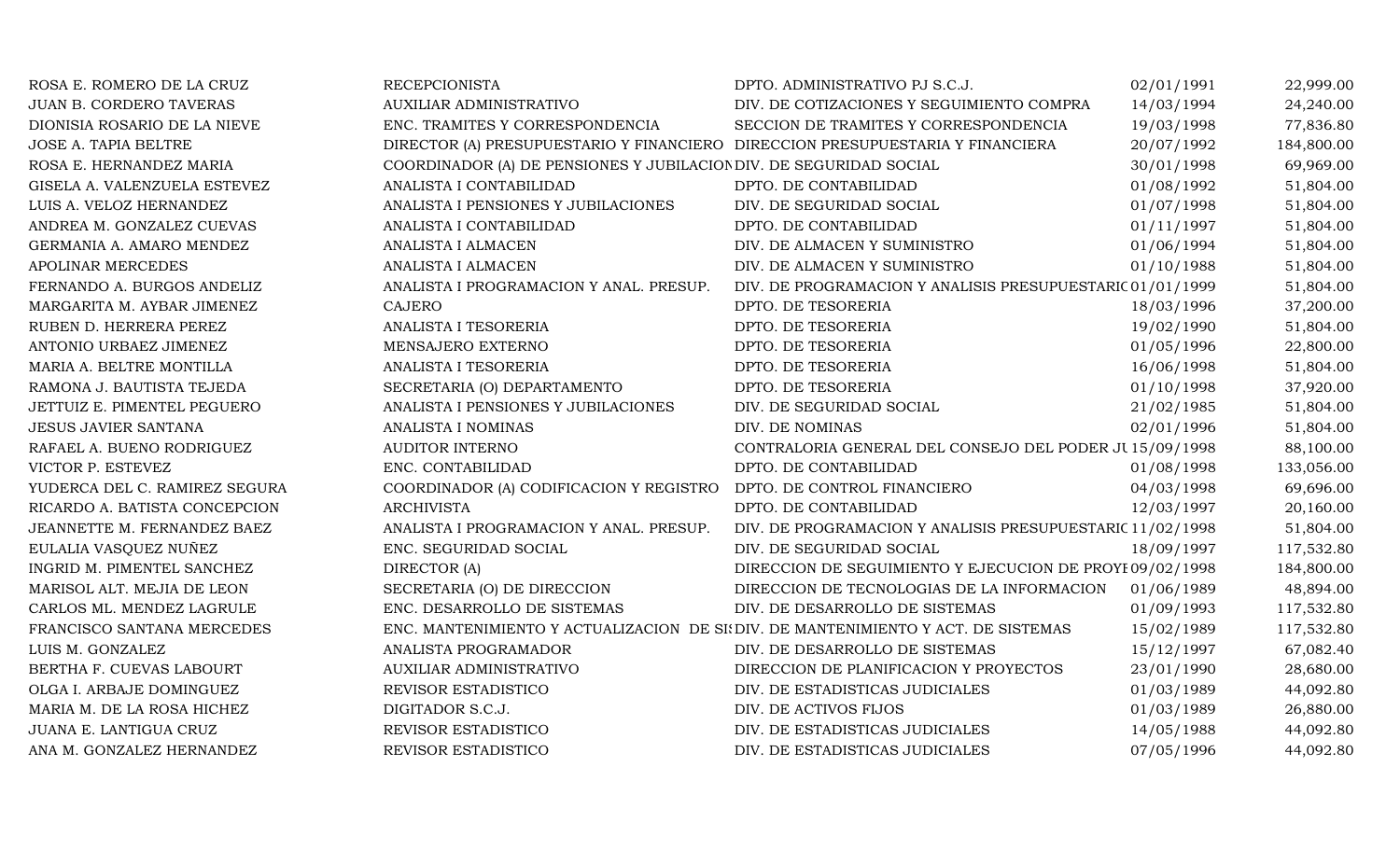| JULIO C. PEÑA ANTIGUA                   | COORDINADOR ESTADISTICAS JUDICIALES                                          | DIV. DE ESTADISTICAS JUDICIALES                                                      | 01/10/1991 | 69,696.00  |
|-----------------------------------------|------------------------------------------------------------------------------|--------------------------------------------------------------------------------------|------------|------------|
| MIOSOTIS ESPINOSA                       | <b>AUXILIAR ADMINISTRATIVO</b>                                               | DIV. DE PUBLICACIONES                                                                | 01/03/1991 | 24,240.00  |
| JHONNY ALMONTE REYNOSO                  | REVISOR ESTADISTICO                                                          | DIV. DE ESTADISTICAS JUDICIALES                                                      | 05/06/1995 | 44,092.80  |
| MARIA DE L. CABRERA LIZ                 | <b>RECEPCIONISTA</b>                                                         | DPTO. ADMINISTRATIVO PJ S.C.J.                                                       | 01/10/1991 | 24,942.14  |
| MANUEL R. MARTINEZ CALZADO              | REVISOR ESTADISTICO                                                          | DIV. DE ESTADISTICAS JUDICIALES                                                      | 01/03/1991 | 44,092.80  |
| JOSELINE CUELLO SOTO                    | ENC. DE PUBLICACIONES                                                        | DIV. DE PUBLICACIONES                                                                | 15/04/1996 | 117,532.80 |
| <b>CLARA COLON JAVIER</b>               | SUPERVISOR DE ARCHIVO                                                        | DIV. DE REGISTRO DE PERSONAL                                                         | 01/10/1997 | 29,580.00  |
| ALBERTO L. LOPEZ JEREZ                  | ENC. SOPORTE TECNICO                                                         | DIV. DE SOPORTE TECNICO                                                              | 01/10/1992 | 117,532.80 |
| KATIUSKA E. DE CASTRO GIL               | ANALISTA SENIOR SISTEMAS Y PROCEDIMIENTO DIV. DE SISTEMAS Y PROCEDIMIENTOS   |                                                                                      | 01/12/1998 | 67,082.40  |
| NIEVES Y. ALCANTARA ALMONTE             | SECRETARIA (O) SALA SCJ                                                      | TERCERA SALA S.C.J.                                                                  | 03/09/1997 | 77,836.80  |
| MARIA ALT. LINARES PULINARIO DE MEDRANO | <b>SERVICIOS A USUARIOS</b>                                                  | DIV. DE SOPORTE TECNICO                                                              | 01/09/1992 | 42,657.60  |
| JOENY MAHFOUD GUERRERO                  | SECRETARIA (O) AUXILIAR I                                                    | PRESIDENCIA S.C.J.                                                                   | 01/11/1997 | 44,092.80  |
| MIGUEL S. GALVEZ GUZMAN                 | ENC. ALMACEN                                                                 | DIV. DE ALMACEN Y SUMINISTRO                                                         | 01/03/1988 | 117,532.80 |
| PEDRO L. MEDINA CRUZ                    | ASISTENTE DE ALMACEN                                                         | DIV. DE ALMACEN Y SUMINISTRO                                                         | 01/06/1992 | 69,696.00  |
| CELIA A. NOBOA BELTRE                   | ANALISTA II ALMACEN                                                          | DIV. DE ALMACEN Y SUMINISTRO                                                         | 01/10/1998 | 44,092.80  |
| SALVADOR ROMERO DE LA CRUZ              | ENC. DEPOSITO DE ALMACEN                                                     | DIV. DE ALMACEN Y SUMINISTRO                                                         | 01/09/1997 | 34,980.00  |
| HILARIO ENCARNACION ROSARIO             | AUXILIAR ADMINISTRATIVO                                                      | DIV. DE ALMACEN Y SUMINISTRO                                                         | 09/05/1996 | 24,240.00  |
| RUTH R. GUZMAN HERNANDEZ                |                                                                              | ANALISTA II RECLUTAMIENTO Y SELECCIÓN DE IDIV. DE RECLUTAMIENTO Y SELECCION PERSONAL | 01/11/1996 | 44,092.80  |
| ELVIS A. BAUTISTA REYES                 | <b>AUXILIAR DE ALMACEN</b>                                                   | DIV. DE ALMACEN Y SUMINISTRO                                                         | 01/12/1998 | 24,942.14  |
| RAFAEL MANCEBO QUERO                    | CATALOGADOR                                                                  | DOCUMENTACION Y BIBLIOTECAS                                                          | 01/09/1990 | 33,120.00  |
| CRISTOBALINA JIMENEZ RAMIREZ            | ENC. MAYORDOMIA                                                              | DPTO. ADMINISTRATIVO PJ S.C.J.                                                       | 01/09/1996 | 39,029.14  |
| GREICIS R. JIMENEZ BELLO                | <b>AUXILIAR ADMINISTRATIVO</b>                                               | SECCION DE TRAMITES Y CORRESPONDENCIA                                                | 02/05/1990 | 24,360.00  |
| CARMEN V. FLORENTINO LORA               | <b>TELEFONISTA</b>                                                           | DPTO. ADMINISTRATIVO PJ CORTE DE APELACION D.N.01/10/1987                            |            | 22,654.20  |
| KENIA A. PAEZ CABREJA                   | AUXILIAR ADMINISTRATIVO                                                      | SECCION DE TRAMITES Y CORRESPONDENCIA                                                | 29/09/1993 | 24,360.00  |
| MILCIADES LUCIANO RODRIGUEZ             | COORDINADOR(A) MENSAJERIA                                                    | SECCION DE TRAMITES Y CORRESPONDENCIA                                                | 10/01/1990 | 34,980.00  |
| FELICIA ORTIZ                           | CONSERJE                                                                     | TALLER DE EBANISTERIA                                                                | 01/03/1997 | 14,160.00  |
| DANIELA CEDANO MERAN                    | AUXILIAR ADMINISTRATIVO                                                      | TALLER DE EBANISTERIA                                                                | 01/03/1997 | 21,480.00  |
| LIBRADO ANT. TEJEDA CASTILLO            | <b>INGENIERO SUPERVISOR</b>                                                  | UNIDAD DE OBRAS                                                                      | 01/06/1998 | 70,000.00  |
| MARTIN REYES VICENTE                    | COORDINADOR(A) UNIDAD DE SERVICIOS Y MAN UNIDAD DE SERVICIOS Y MANTENIMIENTO |                                                                                      | 11/05/1992 | 69,696.00  |
| JORGE C. ISA PITTALUGA                  | ENC. TALLER DE EBANISTERIA                                                   | TALLER DE EBANISTERIA                                                                | 01/02/1999 | 101,088.00 |
| JOSE R. SANCHEZ JIMENEZ                 | AUXILIAR DE EBANISTERIA                                                      | TALLER DE EBANISTERIA                                                                | 02/05/1990 | 27,740.00  |
| RAMON E. ALMONTE                        | EBANISTA I S.C.J.                                                            | TALLER DE EBANISTERIA                                                                | 01/07/1994 | 49,587.20  |
| BORIS DE JS. PERALTA TORRES             | <b>AUXILIAR DE EBANISTERIA</b>                                               | TALLER DE EBANISTERIA                                                                | 12/02/1998 | 27,740.00  |
| FRANCISCO A. GARCIA JIMENEZ             | EBANISTA II S.C.J.                                                           | TALLER DE EBANISTERIA                                                                | 01/10/1998 | 41,060.00  |
|                                         |                                                                              |                                                                                      |            |            |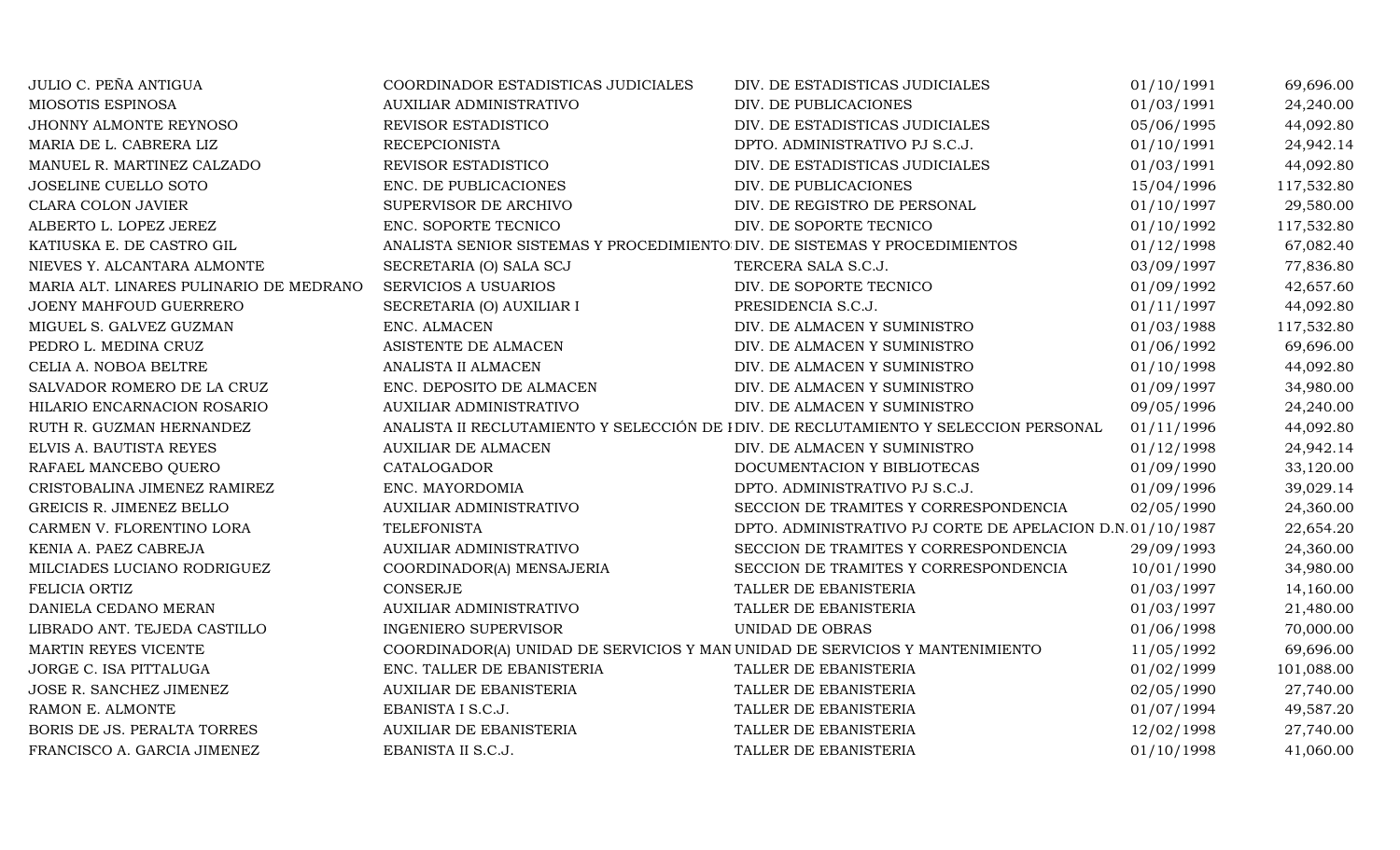| RAMON A. VARGAS ROSARIO        | SUPERVISOR DE ELECTRICIDAD                                       | UNIDAD DE SERVICIOS Y MANTENIMIENTO                        | 01/02/1999 | 34,980.00  |
|--------------------------------|------------------------------------------------------------------|------------------------------------------------------------|------------|------------|
| JUAN CORREA TOLEDO             | <b>PLOMERO</b>                                                   | UNIDAD DE SERVICIOS Y MANTENIMIENTO                        | 03/06/1992 | 21,480.00  |
| ANTONIO DE LA ROSA MANZUETA    | <b>AYUDANTE CHOFER</b>                                           | DIV. DE ALMACEN Y SUMINISTRO                               | 01/10/1996 | 17,400.00  |
| PABLO B. BRITO FERNANDEZ       | TECNICO DE REFRIGERACION                                         | UNIDAD DE SERVICIOS Y MANTENIMIENTO                        | 02/11/1998 | 29,160.00  |
| YRMA Y. DIAZ                   | ENC. SEGUIMIENTO Y ADMINISTRACION                                | DIV. DE SEGUIMIENTO Y ADMINISTRACION                       | 15/07/1998 | 117,532.80 |
| ANASTALIA MEJIA PEÑA           | COORDINADOR (A) DE SEGUROS Y BENEFICIOS DIV. DE SEGURIDAD SOCIAL |                                                            | 18/12/1989 | 69,696.00  |
| MANOLO ESCARRAMAN MOREL        | <b>CHOFER</b>                                                    | SECCION DE TRANSPORTACION                                  | 04/08/1997 | 31,559.75  |
| RAFAEL A. TEJADA               | <b>CHOFER</b>                                                    | SECCION DE TRANSPORTACION                                  | 08/08/1997 | 29,580.00  |
| TIRSO SANCHEZ ABREU            | <b>CHOFER</b>                                                    | SECCION DE TRANSPORTACION                                  | 22/04/1992 | 24,240.00  |
| MARCOS SALAS FAMILIA           | <b>CHOFER</b>                                                    | SECCION DE TRANSPORTACION                                  | 01/10/1987 | 24,240.00  |
| RAFAEL PASCUAL PEÑA            | <b>CHOFER</b>                                                    | SECCION DE TRANSPORTACION                                  | 01/06/1992 | 27,541.20  |
| DANILO RAMOS DIAZ              | <b>CHOFER</b>                                                    | SECCION DE TRANSPORTACION                                  | 01/01/1999 | 24,240.00  |
| EDALIO SANTANA MERCEDES        | <b>CHOFER</b>                                                    | SECCION DE TRANSPORTACION                                  | 31/03/1986 | 24,240.00  |
| FRANCISCO A. PEÑALO            | <b>CHOFER</b>                                                    | SECCION DE TRANSPORTACION                                  | 30/05/1989 | 24,240.00  |
| GERMANIA NUÑEZ PEÑA            | <b>CONSERJE</b>                                                  | DPTO. ADMINISTRATIVO PJ S.C.J.                             | 01/04/1991 | 14,160.00  |
| FRANQUELINA BONILLA            | <b>CONSERJE</b>                                                  | DPTO. ADMINISTRATIVO PJ S.C.J.                             | 01/04/1996 | 14,160.00  |
| ELIESEL PACHECO GUERRERO       | LAVADOR DE VEHICULOS                                             | SECCION DE TRANSPORTACION                                  | 01/09/1998 | 14,160.00  |
| GLADYS M. DAVID RONDON         | <b>CONSERJE</b>                                                  | DPTO. ADMINISTRATIVO PJ CORTE DE APELACION D.N. 19/02/1986 |            | 16,680.00  |
| ESTEBANIA VOLQUEZ              | <b>CONSERJE</b>                                                  | DPTO. ADMINISTRATIVO PJ S.C.J.                             | 21/12/1998 | 14,160.00  |
| FRANCISCA R. REYES GORIS       | <b>CAMARERO I</b>                                                | DIV. DE RELACIONES PUBLICAS Y PROTOCOLO                    | 18/12/1989 | 38,088.00  |
| DIONICIA MESA MESA             | <b>CAMARERO I</b>                                                | DIV. DE RELACIONES PUBLICAS Y PROTOCOLO                    | 02/09/1991 | 38,088.00  |
| MARIA S. MINAYA HERNANDEZ      | CONSERJE                                                         | DPTO. ADMINISTRATIVO PJ S.C.J.                             | 31/10/1995 | 14,160.00  |
| PETRONILA P. ESTEVEZ           | <b>CONSERJE</b>                                                  | DPTO. ADMINISTRATIVO PJ CORTE DE APELACION D.N. 19/02/1986 |            | 16,081.22  |
| AMERICA CABRERA SANCHEZ        | <b>CONSERJE</b>                                                  | DPTO. ADMINISTRATIVO PJ S.C.J.                             | 04/06/1992 | 14,160.00  |
| ERIDANEA PEÑA                  | <b>CONSERJE</b>                                                  | DPTO. ADMINISTRATIVO PJ CORTE DE APELACION D.N.07/11/1996  |            | 14,160.00  |
| MERCEDES BALBUENA FELIZ        | <b>CONSERJE</b>                                                  | DPTO. ADMINISTRATIVO PJ S.C.J.                             | 21/10/1996 | 14,160.00  |
| NERGIDA A. SANTANA MEJIA       | <b>CONSERJE</b>                                                  | DPTO. ADMINISTRATIVO PJ CORTE DE APELACION D.N.05/12/1990  |            | 14,160.00  |
| RAMONA LOPEZ                   | <b>CONSERJE</b>                                                  | DIRECCION DE FAMILIA, NIÑEZ, ADOLESCENCIA Y GEN 06/07/1993 |            | 14,160.00  |
| CRUZ A. FIGUEROA SEPULVEDA     | <b>AUDITOR INTERNO</b>                                           | CONTRALORIA GENERAL DEL CONSEJO DEL PODER JU 01/11/1997    |            | 70,000.00  |
| RAFAEL EUSEBIO BURGOS          | SOPORTE DE SISTEMAS                                              | DIV. DE DESARROLLO DE SISTEMAS                             | 01/05/1994 | 54,885.60  |
| JUAN I. BATISTA MENDEZ         | ENC. TESORERIA                                                   | DPTO. DE TESORERIA                                         | 08/11/2004 | 133,056.00 |
| <b>JESUS O. BRETON ROSARIO</b> | <b>AUDITOR INTERNO</b>                                           | CONTRALORIA GENERAL DEL CONSEJO DEL PODER JU 14/10/1996    |            | 88,100.00  |
| MIGUELINA BELTRE OLMOS         | ENC. UNIDAD IMPOSITIVA                                           | UNIDAD IMPOSITIVA                                          | 05/11/1997 | 77,836.80  |
| RAFAEL VALDEZ MARTINEZ         | SUB-CONTRALOR GENERAL CPJ                                        | CONTRALORIA GENERAL DEL CONSEJO DEL PODER JU 20/04/1992    |            | 184,800.00 |
|                                |                                                                  |                                                            |            |            |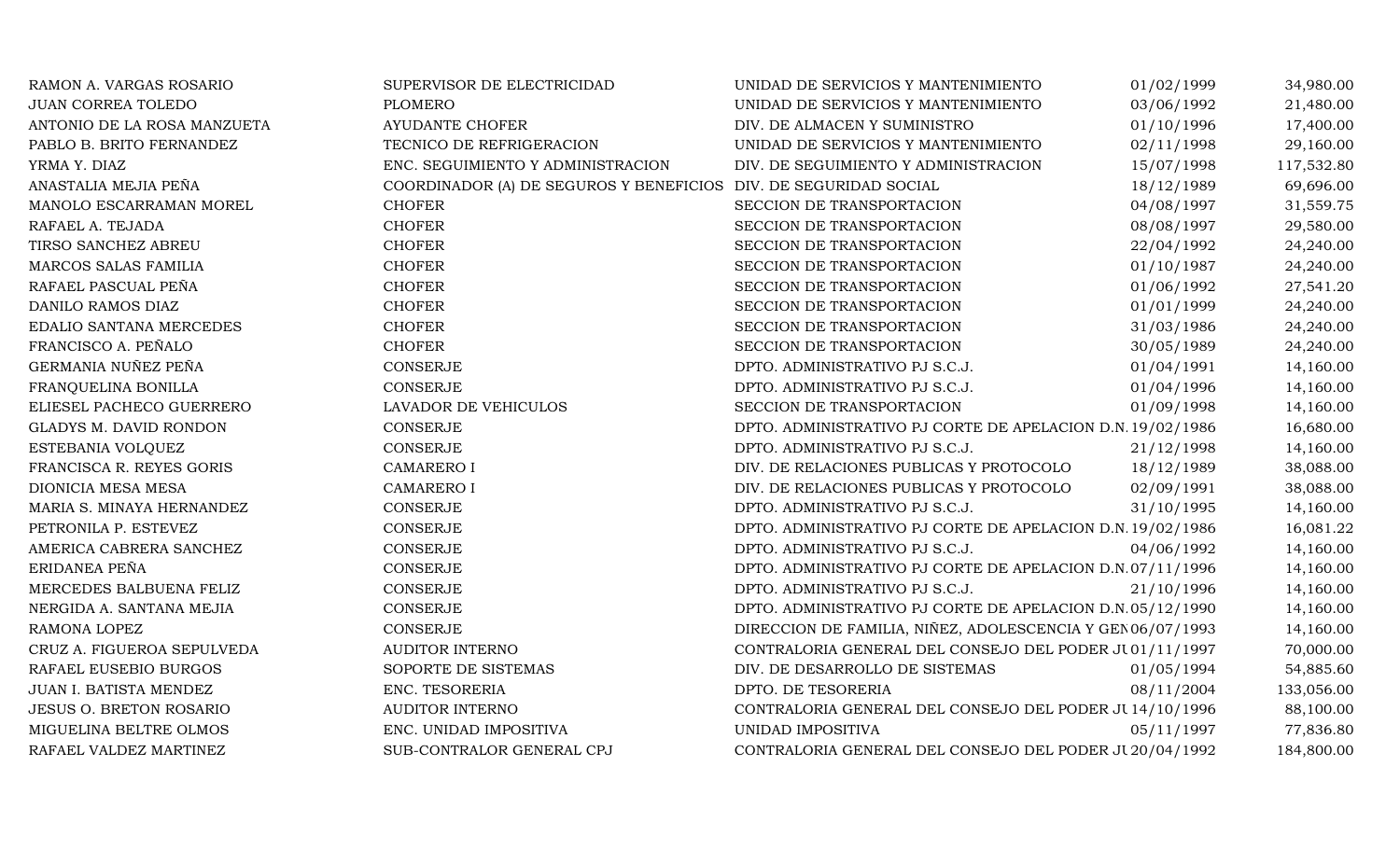| GLENIS V. BAEZ REYNA          | <b>AUDITOR INTERNO</b>                | CONTRALORIA GENERAL DEL CONSEJO DEL PODER JU11/03/1998                                          |            | 88,100.00  |
|-------------------------------|---------------------------------------|-------------------------------------------------------------------------------------------------|------------|------------|
| YDALMY ELVIRA COLON PIÑA      | SECRETARIA (O) DE DIRECCION GENERAL   | CONTRALORIA GENERAL DEL CONSEJO DEL PODER JU01/07/1998                                          |            | 54,885.60  |
| KENIA ANT. CABRERA CASTILLO   | SUPERVISOR (A) DE AUDITORES           | CONTRALORIA GENERAL DEL CONSEJO DEL PODER JU10/10/1991                                          |            | 105,720.00 |
| HORTENCIA C. SOTO BAEZ        | SECRETARIA (O) AUXILIAR III           | CONTRALORIA GENERAL DEL CONSEJO DEL PODER JU01/02/1999                                          |            | 36,000.00  |
| CESAR D. CASTILLO BAEZ        | <b>AUDITOR INTERNO</b>                | CONTRALORIA GENERAL DEL CONSEJO DEL PODER JU01/02/1999                                          |            | 88,100.00  |
| MARIA P. CUSTODIO LLUBERES    | AUDITOR INTERNO                       | CONTRALORIA GENERAL DEL CONSEJO DEL PODER JU01/02/1999                                          |            | 88,100.00  |
| ODE M. COPLIN REYNOSO         | ABOGADO AYUDANTE                      | CENTRO DE MEDIACION JURISDICCIONAL                                                              | 01/11/1997 | 95,172.00  |
| PANTALEON CORDERO CABRAL      | SOPORTE TECNICO I                     | DIV. DE SOPORTE TECNICO                                                                         | 01/06/1994 | 42,657.60  |
| MARLENE G. SEGURA ALCANTARA   | ABOGADO AYUDANTE SCJ                  | PRIMERA SALA S.C.J.                                                                             | 11/01/1993 | 105,720.00 |
| ALFREDO OTAÑEZ MENDOZA        | ALGUACIL DE ESTRADO                   | SEGUNDA SALA S.C.J.                                                                             | 01/11/1998 | 24,240.00  |
| RUTH E. ARIAS JONHSON         | ABOGADO AYUDANTE SCJ                  | TERCERA SALA S.C.J.                                                                             | 25/05/1992 | 105,720.00 |
| FRANCISCA VILORIA             | <b>CONSERJE</b>                       | DPTO. ADMINISTRATIVO PJ CORTE DE APELACION D.N.01/01/1995                                       |            | 14,160.00  |
| CARINA E. JIMENEZ MORILLO     | ABOGADO AYUDANTE SCJ                  | SEGUNDA SALA S.C.J.                                                                             | 13/07/1998 | 105,720.00 |
| LUIS S. CARVAJAL LEGER        | ALGUACIL DE ESTRADO                   | UNIDAD DE CITACIONES Y NOTIFICACIONES S.G.S.C.J. 01/06/1994                                     |            | 24,240.00  |
| AURORA E. NANITA ROA          | CORRECTOR (A) DE SENTENCIAS           | TERCERA SALA S.C.J.                                                                             | 28/10/1997 | 48,894.00  |
| MARIA J. TORRES ABREU         | SUPERVISOR(A) DE RECEPCION            | DPTO. ADMINISTRATIVO PJ S.C.J.                                                                  | 01/10/1997 | 34,980.00  |
| NURYS M. FERNANDEZ VALENZUELA | ANALISTA I DE ANALISIS DE EXPEDIENTES | DPTO. DE CONTROL FINANCIERO                                                                     | 02/03/1999 | 51,804.00  |
| MARIANO N. MEDRANO ARIAS      | <b>CHOFER</b>                         | SECCION DE TRANSPORTACION                                                                       | 01/11/1993 | 24,240.00  |
| RAFAEL A. PEÑA RODRIGUEZ      | ALGUACIL DE ESTRADO                   | PRIMERA SALA S.C.J.                                                                             | 23/10/1978 | 24,240.00  |
| ANA M. BERAS RICARDO          | <b>TELEFONISTA</b>                    | DPTO. ADMINISTRATIVO PJ CORTE DE APELACION D.N. 16/11/1992                                      |            | 22,552.80  |
| EDWARD A. VASQUEZ SANTANA     | ELECTRICISTA I                        | UNIDAD DE SERVICIOS Y MANTENIMIENTO                                                             | 01/07/1998 | 29,580.00  |
| MARIA R. BARRERAS PEREZ       | OFICINISTA SCJ                        | SEGUNDA SALA S.C.J.                                                                             | 01/05/1995 | 40,605.60  |
| RAUL E. TAVERAS PERALTA       |                                       | DIRECTOR (A) TECNOLOGIAS DE LA INFORMACIC DIRECCION DE TECNOLOGIAS DE LA INFORMACION            | 07/12/1998 | 184,800.00 |
| JENNY S. BATISTA VENTURA      | OFICINISTA SCJ                        | UNIDAD DE REGISTRO Y TRAMITE S.G.S.C.J.                                                         | 02/03/1998 | 38,088.00  |
| XILANDER I. BAUTISTA DUARTE   | SUPERVISOR (A) DE MANTENIMIENTO       | UNIDAD DE SERVICIOS Y MANTENIMIENTO                                                             | 11/05/1998 | 54,648.00  |
| VICTOR A. BURGOS BRUZZO       | ALGUACIL DE ESTRADO                   | TERCERA SALA S.C.J.                                                                             | 07/01/1986 | 24,240.00  |
| LIDIA FRIAS JAVIER            | ABOGADO AYUDANTE SCJ                  | PRIMERA SALA S.C.J.                                                                             | 17/09/1997 | 105,720.00 |
| DILCIA R. MELO PUJOLS         |                                       | ASISTENTE DE DIRECCION DE GESTION HUMAN DIRECCION DE GESTION HUMANA Y CARRERA JUDICIA01/05/2007 |            | 77,836.80  |
| YAJAIRA L. PUJOLS SANCHEZ     | COORDINADOR(A)                        | PRIMERA SALA S.C.J.                                                                             | 24/11/1997 | 174,636.00 |
| JADANIEL SANCHEZ ROSSO        | ABOGADO AYUDANTE SCJ                  | PRIMERA SALA S.C.J.                                                                             | 21/10/1997 | 88,100.00  |
| NARDA M. HICIANO PEREZ        | SOPORTE DE SISTEMAS                   | DIV. DE MANTENIMIENTO Y ACT. DE SISTEMAS                                                        | 01/07/1998 | 64,864.00  |
| ORQUIDEA GERMAN CASTILLO      | ABOGADO AYUDANTE SCJ                  | TERCERA SALA S.C.J.                                                                             | 21/10/1982 | 105,720.00 |
| ROBERTO A. ARRIAGA ALCANTARA  | ALGUACIL DE ESTRADO                   | SEGUNDA SALA S.C.J.                                                                             | 01/03/1991 | 24,240.00  |
| JULIO C. CARRION DE LA ROSA   | CORRECTOR (A) DE SENTENCIAS           | SEGUNDA SALA S.C.J.                                                                             | 01/10/1998 | 48,894.00  |
|                               |                                       |                                                                                                 |            |            |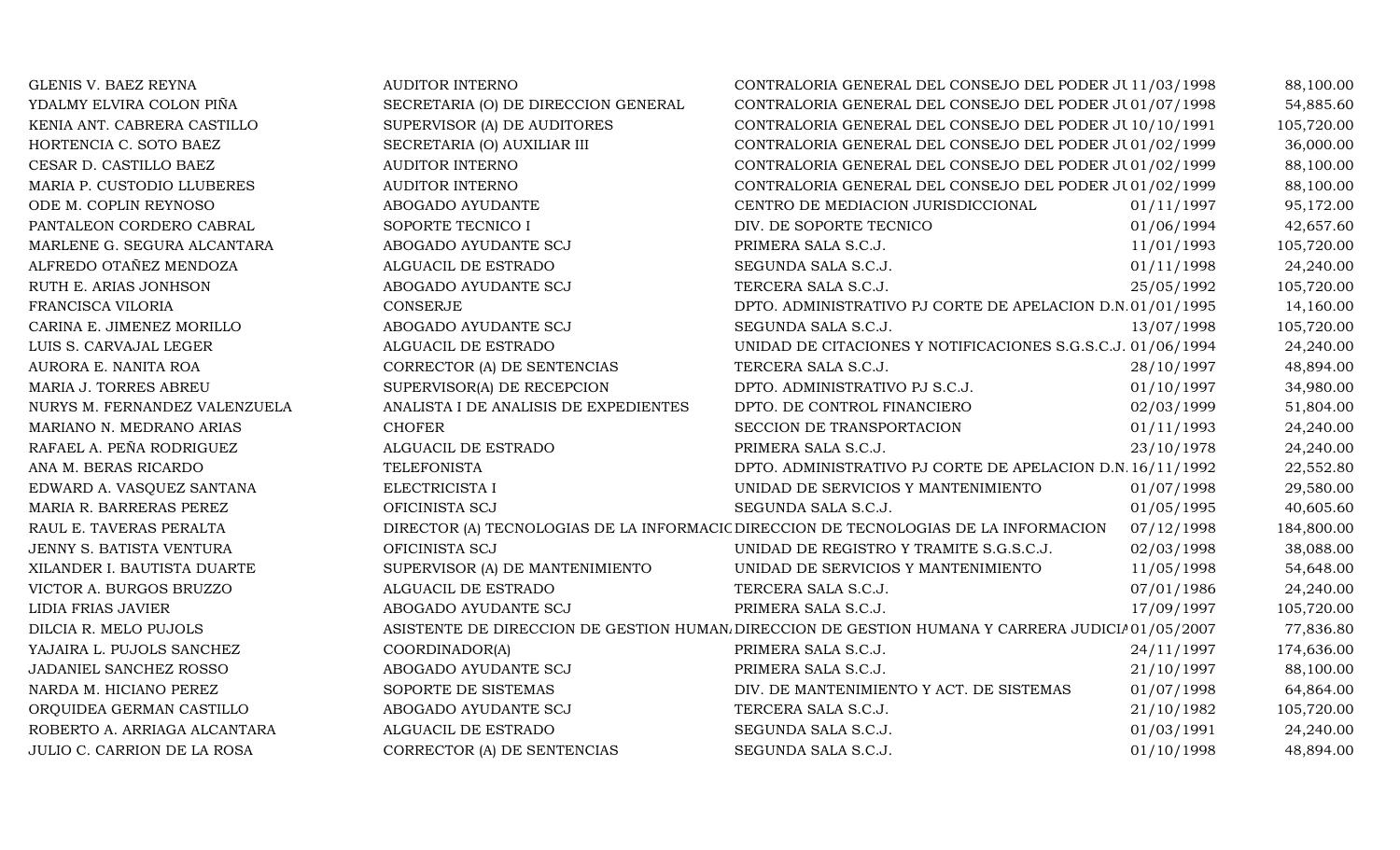| YOKATY ESTEVEZ                    | SECRETARIA (O) DE DIRECCION     | DIRECCION PRESUPUESTARIA Y FINANCIERA                                                              | 17/09/1996 | 48,894.00  |
|-----------------------------------|---------------------------------|----------------------------------------------------------------------------------------------------|------------|------------|
| MARISELA DEL C. RODRIGUEZ SANTANA | SECRETARIA (O) DE DIVISION      | DIV. DE ACTIVOS FIJOS                                                                              | 31/07/1997 | 37,920.00  |
| DEBORAH R. SALCEDO DIAZ           | ABOGADO AYUDANTE SCJ            | SEGUNDA SALA S.C.J.                                                                                | 25/10/2012 | 105,720.00 |
| MAYRA E. ARBAJE LEMBERT           | CORRECTOR (A) DE ESTILO         | DIV. DE PUBLICACIONES                                                                              | 08/02/1999 | 46,434.04  |
| MARIA DE LOS R. ALCANTARA         | <b>CONSERJE</b>                 | DPTO. ADMINISTRATIVO PJ S.C.J.                                                                     | 01/06/1996 | 14,160.00  |
| NOEMI A. SANTANA MARTIN           | ABOGADO AYUDANTE SCJ            | SEGUNDA SALA S.C.J.                                                                                | 01/12/1998 | 105,720.00 |
| FRANCISCO M. BARALT ROSARIO       | ABOGADO AYUDANTE SCJ            | SEGUNDA SALA S.C.J.                                                                                | 13/05/1998 | 105,720.00 |
| DOMINGA M. MEJIA DE LOS SANTOS    | AUXILIAR ADMINISTRATIVO         | TALLER DE EBANISTERIA                                                                              | 01/03/1991 | 16,440.00  |
| JUSTINIANO MONTERO MONTERO        | <b>JUEZ PRESIDENTE CORTE</b>    | PCIA. CAMARA CIVIL CORTE APEL. D.N.                                                                | 02/12/1998 | 218,640.00 |
| ARELIS F. PERALTA TORRES          | AUXILIAR ADMINISTRATIVO         | DIRECCION ADMINISTRATIVA                                                                           | 01/09/1998 | 24,240.00  |
| SANTO PAYANO FIGUEROA             | AUXILIAR ADMINISTRATIVO         | DIV. DE PUBLICACIONES                                                                              | 01/02/1995 | 24,240.00  |
| FRANCISCO MEDINA DE LA CRUZ       | AUXILIAR ADMINISTRATIVO         | DIV. DE REGISTRO DE PERSONAL                                                                       | 10/07/1992 | 24,240.00  |
| GUILLERMINA CRUZ                  | ABOGADO AYUDANTE SCJ            | SEGUNDA SALA S.C.J.                                                                                | 04/02/1998 | 105,720.00 |
| NANCY M. MARTINEZ BADIA           | ANALISTA JURIDICO               | DIV. DE JURISPRUDENCIA Y LEGISLACION                                                               | 27/04/1982 | 46,434.04  |
| YESENIA M. JORAN PICHARDO         | ABOGADO AYUDANTE SCJ            | SEGUNDA SALA S.C.J.                                                                                | 01/02/1999 | 105,720.00 |
| EMIL E. GARCIA ESMURDOC           | SUPERVISOR(A) ADMINISTRATIVO    | DIRECCION ADMINISTRATIVA                                                                           | 21/08/2007 | 67,082.40  |
| CARLOS A. ENCARNACION QUEVEDO     | SOPORTE DE SISTEMAS             | DIV. DE MANTENIMIENTO Y ACT. DE SISTEMAS                                                           | 01/11/1998 | 54,885.60  |
| MARIA ALT. MERCEDES               | <b>ARCHIVISTA</b>               | OFIC. COORDINADORA ARCHIVO JUDICIAL                                                                | 01/10/1987 | 24,240.00  |
| VIRGILIO RAMOS PEÑA               | AUXILIAR ADMINISTRATIVO         | OFIC. COORDINADORA ARCHIVO JUDICIAL                                                                | 12/05/1980 | 15,120.00  |
| MILEDY ALT. GARCIA                | <b>RECEPCIONISTA</b>            | DPTO. ADMINISTRATIVO PJ S.C.J.                                                                     | 01/03/1985 | 19,638.30  |
| MARIA ALT. CAMACHO                | <b>RECEPCIONISTA</b>            | DPTO. ADMINISTRATIVO PJ S.C.J.                                                                     | 26/03/1991 | 19,638.30  |
| MERY ALT. RODRIGUEZ ACASIO        | AUXILIAR ADMINISTRATIVO         | SECCION DE TRAMITES Y CORRESPONDENCIA                                                              | 01/04/1995 | 24,360.00  |
| LAURA L. RICHARDSON JIMENEZ       | SECRETARIA (O) DE DIVISION      | DIV. DE NOMINAS                                                                                    | 01/04/1999 | 37,920.00  |
| ERICK ML. TEJEDA SOTO             | ENC. ALMACEN TALLER EBANISTERIA | TALLER DE EBANISTERIA                                                                              | 26/04/1999 | 38,480.00  |
| CARLOS ML. ALMARANTE MARTINEZ     | EBANISTA II S.C.J.              | TALLER DE EBANISTERIA                                                                              | 01/04/1999 | 41,060.00  |
| WILLIAM MATEO MONTAS              | <b>CHOFER</b>                   | SECCION DE TRANSPORTACION                                                                          | 18/03/1999 | 27,400.00  |
| BELKIS DEL C. SOLIS TAVERAS       | <b>AUXILIAR ADMINISTRATIVO</b>  | UNIDAD DE APOYO COOPNASEJU                                                                         | 01/06/1999 | 17,388.00  |
| RAFAEL ANT. FELIZ MATOS           | ANALISTA I ACTIVO FIJO          | DIV. DE ACTIVOS FIJOS                                                                              | 01/06/1999 | 51,804.00  |
| MARIA A. HERNANDEZ BATISTA        |                                 | ENC. PROGRAMACION Y ANALISIS PRESUPUESTA DIV. DE PROGRAMACION Y ANALISIS PRESUPUESTARIC 01/07/1999 |            | 117,532.80 |
| YUNIOR G. NUÑEZ RAMOS             | <b>CHOFER</b>                   | SECCION DE TRANSPORTACION                                                                          | 12/07/1999 | 29,580.00  |
| ESTHER E. ROMERO LORA             | OFICINISTA SCJ                  | SEGUNDA SALA S.C.J.                                                                                | 16/07/1999 | 40,605.60  |
| LUIS E. REYES UBRI                | SOPORTE DE SISTEMAS             | DIV. DE DESARROLLO DE SISTEMAS                                                                     | 02/08/1999 | 54,885.60  |
| <b>NOEMI PAREDES</b>              |                                 | ASISTENTE DIRECCION GENERAL DE ADMINISTE DIRECCION GENERAL DE ADM. Y CARRERA JUDICIAL 21/07/2008   |            | 77,836.80  |
| MANUEL DE JS. MARTINEZ SANCHEZ    |                                 | SUPERVISOR DE INFORMACION Y ORIENTACION CENTRO INF. ORIENT. CIUDADANA PJ S.C.J.                    | 07/06/1994 | 42,657.60  |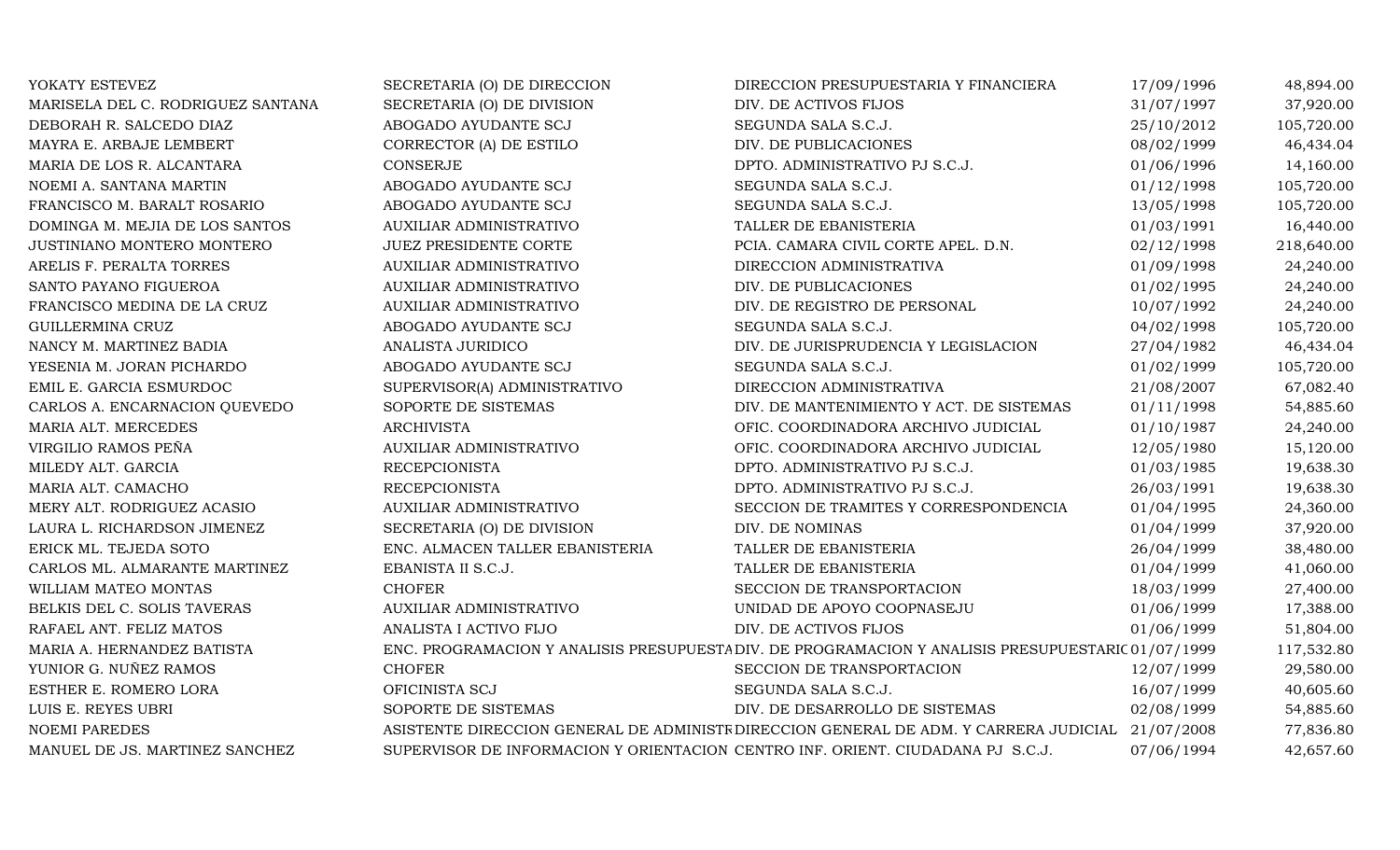| DENNY C. AMARO RODRIGUEZ             | ABOGADO AYUDANTE SCJ                                                             | SEGUNDA SALA S.C.J.                                       | 01/09/1999 | 105,720.00 |
|--------------------------------------|----------------------------------------------------------------------------------|-----------------------------------------------------------|------------|------------|
| KEILA ALMONTE DE LA CRUZ             | ANALISTA I CONTABILIDAD                                                          | DPTO. DE CONTABILIDAD                                     | 01/09/1999 | 51,804.00  |
| DOMINGO REYES MANUEL                 | ELECTRICISTA I                                                                   | UNIDAD DE SERVICIOS Y MANTENIMIENTO                       | 06/10/1999 | 29,580.00  |
| NICOLAS F. SANCHEZ LOPEZ             | MENSAJERO EXTERNO                                                                | DIRECCION GENERAL DE ADM. Y CARRERA JUDICIAL              | 25/08/1993 | 22,800.00  |
| RAFAEL ROSARIO DE OLEO               | <b>CHOFER</b>                                                                    | SECCION DE TRANSPORTACION                                 | 06/12/1999 | 24,240.00  |
| CARMEN M. DE LOS SANTOS DE LEON      | ANALISTA I DE ANALISIS DE EXPEDIENTES                                            | DPTO. DE CONTROL FINANCIERO                               | 15/12/1999 | 51,804.00  |
| YOKASTA N. MEJIA DE LEON             | COORDINADOR(A) COMISION DISCIPLINARIA                                            | DIV. DE REGISTRO DE PERSONAL                              | 06/12/1999 | 97,944.00  |
| ELIODORO DE LA ROSA DE LOS SANTOS    | ENC. ACTIVOS FIJOS                                                               | DIV. DE ACTIVOS FIJOS                                     | 04/01/2000 | 117,532.80 |
| MAIRA S. SANTANA SALCIE              | ABOGADO AYUDANTE SCJ                                                             | DIV. LEGAL                                                | 17/01/2000 | 105,720.00 |
| GEORGINA A. ROSARIO SUAREZ           | ABOGADO AYUDANTE SCJ                                                             | SEGUNDA SALA S.C.J.                                       | 04/02/2000 | 105,720.00 |
| LEVIS PINALES DE PAULA               | AUXILIAR DE EBANISTERIA                                                          | TALLER DE EBANISTERIA                                     | 16/02/2000 | 27,740.00  |
| LUISA Y. ROJAS CAMINERO              | OFICINISTA SCJ                                                                   | TERCERA SALA S.C.J.                                       | 06/03/2000 | 40,605.60  |
| ANA J. BAUTISTA CAMARENA             | ANALISTA I EVALUACION DEL DESEMPEÑO                                              | DIV. DE EVALUACION DEL DESEMPEÑO                          | 03/04/2000 | 51,804.00  |
| PETRONILA PAULINO MARTINEZ           | <b>CONSERJE</b>                                                                  | DPTO. ADMINISTRATIVO PJ CORTE DE APELACION D.N.06/04/2000 |            | 14,160.00  |
| AMIZADDAI D. CASTILLO NUÑEZ          | OFICINISTA SCJ                                                                   | SEGUNDA SALA S.C.J.                                       | 24/03/2014 | 24,240.00  |
| RUBENIA E. BEJARAN VARGAS            | AUXILIAR DE CONTABILIDAD                                                         | UNIDAD DE APOYO COOPNASEJU                                | 20/03/2000 | 21,252.00  |
| MAYERLYN HERRERA LOCKART             | ABOGADO AYUDANTE SCJ                                                             | SEGUNDA SALA S.C.J.                                       | 24/04/2000 | 105,720.00 |
| LUIS F. RIVERA CUSTODIO              | <b>CHOFER</b>                                                                    | SECCION DE TRANSPORTACION                                 | 04/05/2000 | 24,240.00  |
| JOSE A. CASTILLO ALARDO              | ANALISTA I COTIZACIONES                                                          | DIV. DE COTIZACIONES Y SEGUIMIENTO COMPRA                 | 14/07/2000 | 51,804.00  |
| DAVID DE JS. RODRIGUEZ AGUILERA      | <b>AYUDANTE CHOFER</b>                                                           | SECCION DE TRANSPORTACION                                 | 07/08/2000 | 17,400.00  |
| MAYRA RUIZ MENDEZ                    | ABOGADO AYUDANTE SCJ                                                             | SEGUNDA SALA S.C.J.                                       | 10/08/2000 | 105,720.00 |
| RAFAEL CABRERA MATOS                 | SUPERVISOR DE REFRIGERACION                                                      | UNIDAD DE SERVICIOS Y MANTENIMIENTO                       | 21/08/2000 | 37,560.00  |
| RAMON ANT. DE JESUS                  | <b>PLOMERO</b>                                                                   | UNIDAD DE SERVICIOS Y MANTENIMIENTO                       | 22/08/2000 | 21,480.00  |
| KARINA RODRIGUEZ PERALTA             | ABOGADO AYUDANTE SCJ                                                             | TERCERA SALA S.C.J.                                       | 28/08/2000 | 105,720.00 |
| CRISTIANA C. FULCAR PEREZ            | DIRECTOR (A) DE PLANIFICACION Y PROYECTOS DIRECCION DE PLANIFICACION Y PROYECTOS |                                                           | 06/09/2000 | 184,800.00 |
| YUNIOR R. RAMOS BAEZ                 | ENC. REGISTRO DE PERSONAL                                                        | DIV. DE REGISTRO DE PERSONAL                              | 04/10/2000 | 117,532.80 |
| EVELYN E. DIAZ HUGHES                | ABOGADO AYUDANTE SCJ                                                             | TERCERA SALA S.C.J.                                       | 08/08/2000 | 105,720.00 |
| NERYS B. DE LOS SANTOS DE LOS SANTOS | <b>AUDITOR INTERNO</b>                                                           | CONTRALORIA GENERAL DEL CONSEJO DEL PODER JU16/10/2000    |            | 88,100.00  |
| HEIDI K. BELLO GUTIERREZ             | ABOGADO AYUDANTE SCJ                                                             | UNIDAD DE ABOGADOS AYUDANTES DE PRESIDENCIA 20/11/2000    |            | 117,532.80 |
| DIEGO L. ACOSTA HIDALGO              | EBANISTA II S.C.J.                                                               | TALLER DE EBANISTERIA                                     | 20/11/2000 | 41,060.00  |
| NEIVYS L. ARIAS ABREU                | ABOGADO AYUDANTE SCJ                                                             | SEGUNDA SALA S.C.J.                                       | 01/11/2000 | 105,720.00 |
| DAVIANA L. CARREÑO GARABITO          | COORDINADOR(A)                                                                   | SEGUNDA SALA S.C.J.                                       | 20/11/2000 | 133,056.00 |
| MANUEL DE JS. SANCHEZ GONZALEZ       | <b>CHOFER</b>                                                                    | SECCION DE TRANSPORTACION                                 | 02/01/2001 | 29,580.00  |
| RUTH M. VELAZQUEZ JIMENEZ            | <b>ARQUITECTO I</b>                                                              | UNIDAD DE OBRAS                                           | 15/01/2001 | 60,984.00  |
|                                      |                                                                                  |                                                           |            |            |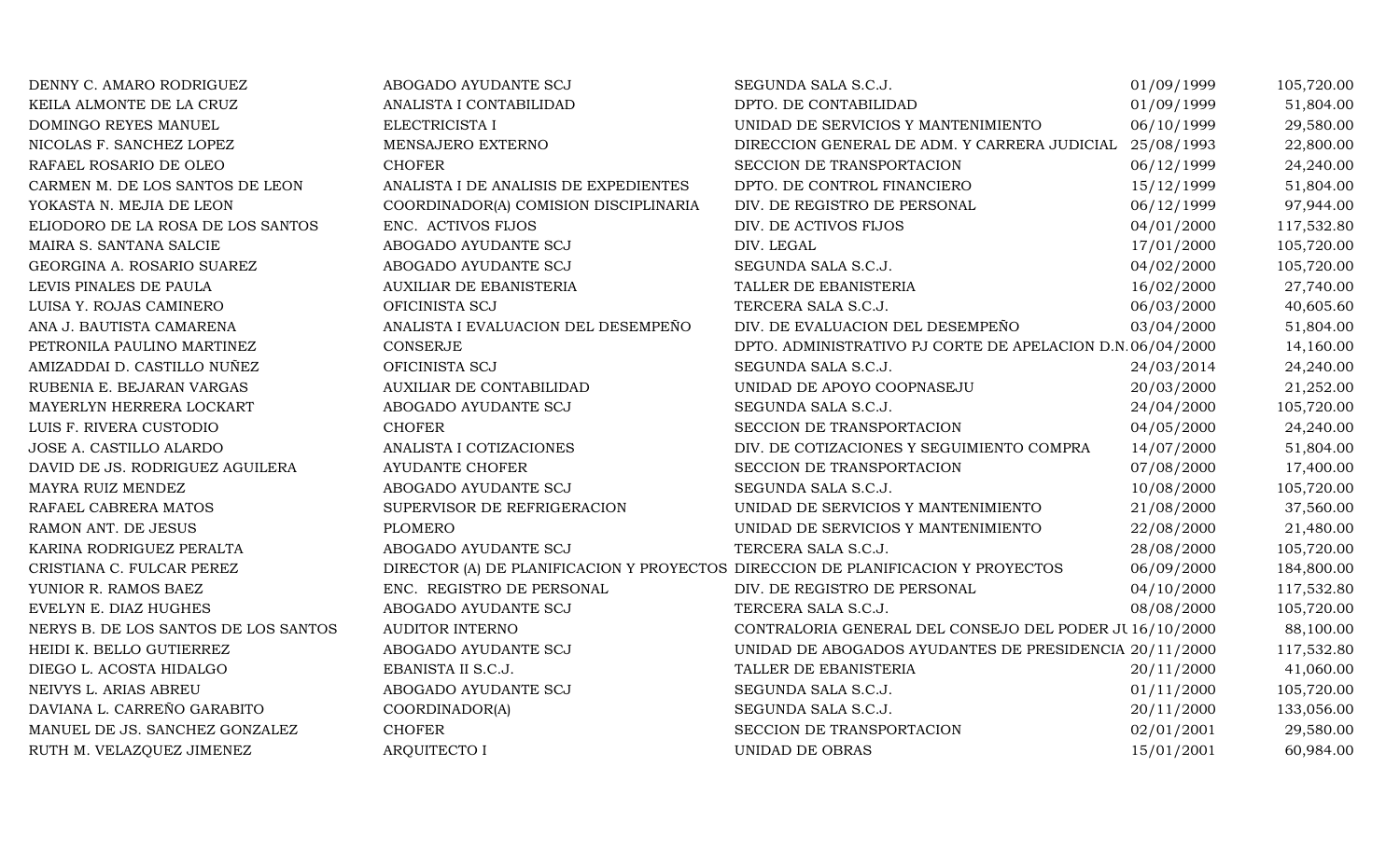| EDGAR O. DE LA CRUZ                     | <b>AUDITOR INTERNO</b>                 | CONTRALORIA GENERAL DEL CONSEJO DEL PODER JU01/02/2001                              |            | 88,100.00  |
|-----------------------------------------|----------------------------------------|-------------------------------------------------------------------------------------|------------|------------|
| PEDRO J. MERCEDES FACENDA               | EBANISTA II S.C.J.                     | TALLER DE EBANISTERIA                                                               | 05/02/2001 | 41,060.00  |
| YANIRE ZABALA MARIÑEZ                   | ABOGADO AYUDANTE SCJ                   | SEGUNDA SALA S.C.J.                                                                 | 08/02/2001 | 105,720.00 |
| JOSE R. CRUZ VELAZQUEZ                  | ASIST. ADMINISTRATIVA                  | DIV. DE RELACIONES PUBLICAS Y PROTOCOLO                                             | 14/02/2001 | 48,894.00  |
| MOISES MEDRANO ROBLES                   | <b>AUDITOR INTERNO</b>                 | CONTRALORIA GENERAL DEL CONSEJO DEL PODER JU01/03/2001                              |            | 88,100.00  |
| ALEXIS ORTIZ ABREU                      | SOPORTE DE SISTEMAS                    | DIV. DE MANTENIMIENTO Y ACT. DE SISTEMAS                                            | 01/03/2001 | 54,885.60  |
| RAMONA LUGO ACEVEDO                     | SECRETARIA (O) DE DIRECCION            | DIRECCION ADMINISTRATIVA                                                            | 01/02/2001 | 48,894.00  |
| KELVIS E. JIMENEZ NINA                  | <b>AUXILIAR DE ALMACEN</b>             | DIV. DE ALMACEN Y SUMINISTRO                                                        | 19/07/2013 | 16,920.00  |
| RISSELLE M. TERRERO SUAREZ              | COORD. SERVICIOS MULTIPLES PARA JUECES | UNIDAD DE SERVICIOS MULTIPLES PARA JUECES                                           | 05/02/2001 | 99,222.00  |
| ALEXANDRA Y. MEDINA GONZALEZ            | ABOGADO AYUDANTE SCJ                   | SEGUNDA SALA S.C.J.                                                                 | 01/03/2001 | 105,720.00 |
| ANTONIO TUENI HEYAIME                   | ABOGADO AYUDANTE SCJ                   | PRIMERA SALA S.C.J.                                                                 | 21/03/2001 | 105,720.00 |
| PORFIRIO J. HERNANDEZ MEDINA            | SUPERVISOR (A) DE MANTENIMIENTO        | UNIDAD DE SERVICIOS Y MANTENIMIENTO                                                 | 02/04/2001 | 54,648.00  |
| GREGORIO ANT. LEONARDO MADERA           | <b>CHOFER</b>                          | SECCION DE TRANSPORTACION                                                           | 02/04/2001 | 24,240.00  |
| NERY J. RODRIGUEZ CABRERA               | ABOGADO AYUDANTE SCJ                   | SEGUNDA SALA S.C.J.                                                                 | 08/03/2001 | 105,720.00 |
| MANIOCATEX BODDEN DE JESUS              | SUB-ENCARGADO CONTABILIDAD             | DPTO. DE CONTABILIDAD                                                               | 02/04/2001 | 90,480.00  |
| MELANIA A. MEJIA DE LOS SANTOS          | ASIST. ADMINISTRATIVO                  | DPTO. ADMINISTRATIVO PJ CORTE DE APELACION D.N.25/05/2001                           |            | 34,980.00  |
| OSCAR A. LOPEZ PAYANO                   | ANALISTA PROGRAMADOR                   | DIV. DE DESARROLLO DE SISTEMAS                                                      | 01/05/2001 | 67,082.40  |
| ALEXIS BISONO LOPEZ                     | AUXILIAR ADMINISTRATIVO                | DPTO. DE CONTROL FINANCIERO                                                         | 01/05/2001 | 27,240.00  |
| GERMANIA F. SANTOS JAPA                 |                                        | ASISTENTE ADM. RECLUTAMIENTO Y SELECCIÓI DIV. DE RECLUTAMIENTO Y SELECCION PERSONAL | 01/05/2001 | 51,804.00  |
| DANIEL A. LAPAIX DE LOS SANTOS          | EBANISTA II S.C.J.                     | TALLER DE EBANISTERIA                                                               | 07/05/2001 | 41,060.00  |
| DANIEL RINCON TEJEDA                    | OPERADOR DE CAMARA DE SEGURIDAD        | DPTO. ADMINISTRATIVO PJ S.C.J.                                                      | 21/05/2001 | 29,580.00  |
| LENNI M. PUELLO MARTINEZ                | SECRETARIA (O) DEPARTAMENTO            | DPTO. DE INGENIERIA                                                                 | 01/06/2001 | 37,920.00  |
| GREGORY J. MORILLO CAIRO                | ASISTENTE DE CONSEJERO                 | CONSEJO DEL PODER JUDICIAL                                                          | 01/06/2001 | 117,532.80 |
| ESPERANZA JAVIER ROJAS                  | ENC. ESTUDIOS DE RECURSOS HUMANOS      | DIV. DE ESTUDIOS DE RECURSOS HUMANOS                                                | 01/06/2001 | 117,532.80 |
| CRISTIANA A. ROSARIO VASQUEZ            | SECRETARIA GENERAL SCJ                 | SECRETARIA GENERAL S.C.J.                                                           | 04/06/2001 | 184,800.00 |
| PABLO R. AQUINO FRIAS                   | ENC. PROGRAMAS Y PROYECTOS             | DIV. DE PROGRAMAS Y PROYECTOS                                                       | 20/06/2001 | 117,532.80 |
| ALAN E. PEÑA PEÑA                       | <b>INGENIERO SUPERVISOR</b>            | UNIDAD DE OBRAS                                                                     | 02/07/2001 | 70,000.00  |
| YNOCENCIO DE JESUS HERNANDEZ            | <b>CHOFER</b>                          | SECCION DE TRANSPORTACION                                                           | 09/07/2013 | 24,240.00  |
| <b>SIGEM ARBAJE SIDO</b>                | ENC. DE GENERO Y FAMILIA               | DIV. DE GENERO Y FAMILIA                                                            | 20/06/2001 | 117,532.80 |
| CLAUDIA ALT. CABRAL DE LOS SANTOS       | ABOGADO AYUDANTE SCJ                   | PRIMERA SALA S.C.J.                                                                 | 18/06/2001 | 105,720.00 |
| NOELIA DE LOS A. MELENDEZ DE LOS SANTOS | <b>ASISTENTE</b>                       | CENTRO DE MEDIACION JURISDICCIONAL                                                  | 13/06/2001 | 77,836.00  |
| JUAN DE JS. BETANCES BATISTA            | <b>CHOFER</b>                          | SECCION DE TRANSPORTACION                                                           | 23/07/2001 | 24,240.00  |
| LUISA E. CASTILLO TEJEDA                | ABOGADO AYUDANTE SCJ                   | TERCERA SALA S.C.J.                                                                 | 11/06/2001 | 105,720.00 |
| CARMEN B. ALVAREZ CABRERA               | <b>CONSERJE</b>                        | DPTO. ADMINISTRATIVO PJ S.C.J.                                                      | 01/08/2001 | 14,160.00  |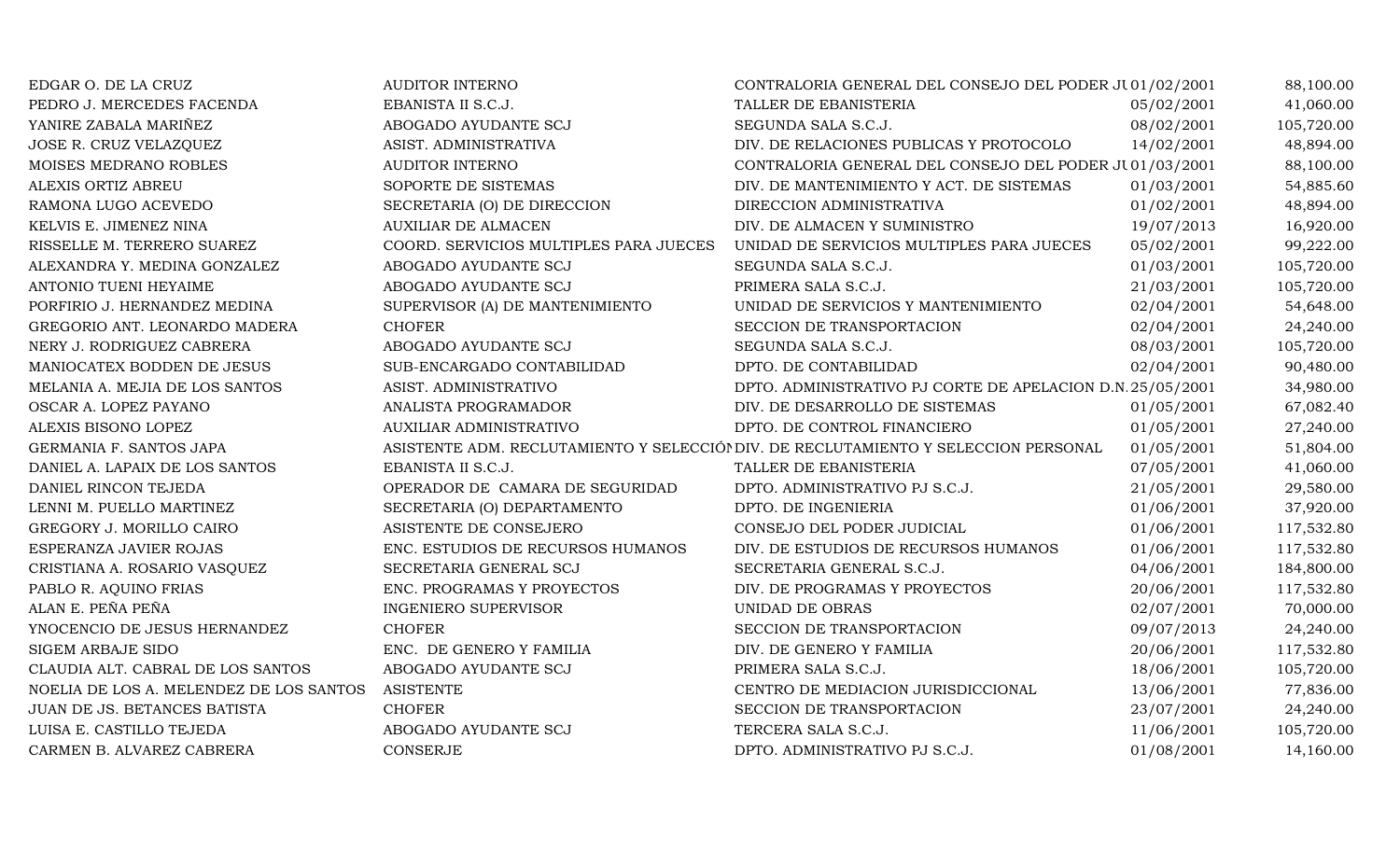| LUIS N. CANARIO REYES         | EBANISTA II S.C.J.              | TALLER DE EBANISTERIA                                                                             | 13/08/2001 | 41,060.00  |
|-------------------------------|---------------------------------|---------------------------------------------------------------------------------------------------|------------|------------|
| RAFAEL A. SANTOS RESTO        | ELECTRICISTA I                  | UNIDAD DE SERVICIOS Y MANTENIMIENTO                                                               | 13/08/2001 | 29,580.00  |
| HUGO E. TEJEDA MEJIA          | <b>CHOFER</b>                   | SECCION DE TRANSPORTACION                                                                         | 01/08/2007 | 24,240.00  |
| DAYANA K. ABREU AYBAR         | SECRETARIA (O) AUXILIAR III     | DIRECCION DE TECNOLOGIAS DE LA INFORMACION                                                        | 01/10/2001 | 32,160.00  |
| AWILDA MONTILLA VASQUEZ       | ABOGADO AYUDANTE SCJ            | TERCERA SALA S.C.J.                                                                               | 07/09/2001 | 105,720.00 |
| CRISTIAN DEL ROSARIO URBAEZ   | SECRETARIA (O) AUXILIAR I       | SECRETARIA GENERAL DEL CONSEJO DEL PODER JUL 03/10/2001                                           |            | 44,092.80  |
| YILDALINA N. TATEN BRACHE     | DIRECTOR (A) POLITICAS PUBLICAS | DIRECCION DE POLITICAS PUBLICAS                                                                   | 01/03/2012 | 184,800.00 |
| CRISEIDA VAZQUEZ FIGUEREO     | ABOGADO AYUDANTE SCJ            | SEGUNDA SALA S.C.J.                                                                               | 01/10/2001 | 105,720.00 |
| ANGEL L. RIVERA ACOSTA        | ALGUACIL DE ESTRADO             | UNIDAD DE CITACIONES Y NOTIFICACIONES S.G.S.C.J. 15/10/2001                                       |            | 24,240.00  |
| HILDA E. LOPEZ ROSARIO        | OFICINISTA SCJ                  | UNIDAD DE REGISTRO Y TRAMITE S.G.S.C.J.                                                           | 06/11/2001 | 40,605.60  |
| CESARIO A. TORRES LEBRON      | AUXILIAR ADMINISTRATIVO         | DIV. DE ALMACEN Y SUMINISTRO                                                                      | 19/11/2001 | 24,240.00  |
| YUDEIRYS M. SANCHEZ BAEZ      | OFICINISTA SCJ                  | SEGUNDA SALA S.C.J.                                                                               | 05/03/2018 | 34,514.76  |
| MARILOY DIAZ RODRIGUEZ        |                                 | DIRECTOR (A) GENERAL DE ADM. DE LA CARREF DIRECCION GENERAL DE ADM. Y CARRERA JUDICIAL 09/02/2015 |            | 250,000.00 |
| MIGUEL A. HERRERA ESTEVEZ     | <b>CHOFER</b>                   | SECCION DE TRANSPORTACION                                                                         | 10/05/2001 | 24,240.00  |
| JUAN RONDON ALMANZAR          | <b>CHOFER</b>                   | SECCION DE TRANSPORTACION                                                                         | 28/01/2002 | 24,240.00  |
| VICTOR E. JIMENEZ PADUA       | <b>CAMARERO I</b>               | DIV. DE RELACIONES PUBLICAS Y PROTOCOLO                                                           | 11/02/2002 | 38,088.00  |
| ENRIQUE HENRIQUEZ PEGUERO     | <b>ANALISTA I</b>               | DIV. DE EVALUACION DEL DESEMPEÑO                                                                  | 30/01/2002 | 67,082.40  |
| BIANEY DE JESUS DE LOS SANTOS | <b>JARDINERO</b>                | UNIDAD DE SERVICIOS Y MANTENIMIENTO                                                               | 11/02/2002 | 14,160.00  |
| FERNELIS GUZMAN HERASME       | SOPORTE TECNICO II              | DIV. DE SOPORTE TECNICO                                                                           | 18/02/2002 | 34,980.00  |
| LEONIDAS R. PEÑA DIAZ         | INSPECTOR GENERAL CPJ           | INSPECTORIA GENERAL DEL CONSEJO DEL PODER JU 01/02/2002                                           |            | 250,000.00 |
| LEONOVA E. PEÑA READ          | CORRECTOR (A) DE SENTENCIAS     | SEGUNDA SALA S.C.J.                                                                               | 01/03/2002 | 48,894.00  |
| ANGELA M. FLORENTINO PEREZ    | ENC. FORMULACION PRESUPUESTARIA | DIV. DE FORMULACION PRESUPUESTARIA                                                                | 20/02/2002 | 117,532.80 |
| JESSICA M. GONZALEZ REYES     | <b>SERVICIOS A USUARIOS</b>     | DIV. DE SOPORTE TECNICO                                                                           | 01/03/2002 | 48,894.00  |
| ROMANTI-EZER ABREU ROSARIO    | ANALISTA II ACTIVO FIJO         | DIV. DE ACTIVOS FIJOS                                                                             | 11/03/2002 | 44,092.80  |
| SOFIA ROMERO RAMIREZ          | SUPERVISOR(A) ADMINISTRATIVO    | DIRECCION ADMINISTRATIVA                                                                          | 01/04/2002 | 67,082.40  |
| JESENIA DEL C. VASQUEZ MOREL  | <b>INSPECTOR JUDICIAL</b>       | INSPECTORIA GENERAL DEL CONSEJO DEL PODER JUI02/04/2002                                           |            | 105,720.00 |
| ROSA L. PEREZ NUÑEZ           | PSICOLOGO (A)                   | CENTRO DE MEDIACION JUDICIAL D.N.                                                                 | 02/04/2002 | 60,112.80  |
| LUZ M. MATA ROSARIO           | ENC. EVALUACION DEL DESEMPEÑO   | DIV. DE EVALUACION DEL DESEMPEÑO                                                                  | 06/05/2002 | 117,532.80 |
| HUGO D. REYES SANTANA         | <b>CHOFER</b>                   | SECCION DE TRANSPORTACION                                                                         | 13/05/2002 | 27,541.20  |
| ROSA M. MARTINEZ ECHAVARRIA   | ABOGADO AYUDANTE SCJ            | TERCERA SALA S.C.J.                                                                               | 03/06/2002 | 105,720.00 |
| JULIO E. SOTO DE LA ROSA      | AUDITOR INTERNO                 | CONTRALORIA GENERAL DEL CONSEJO DEL PODER JU03/06/2002                                            |            | 88,100.00  |
| MERCEDES DEL R. PEÑA GONZALEZ | <b>RECEPCIONISTA</b>            | DPTO. ADMINISTRATIVO PJ S.C.J.                                                                    | 20/05/2002 | 35,880.00  |
| JUAN FCO. REYES SENCION       | OFICINISTA SCJ                  | SEGUNDA SALA S.C.J.                                                                               | 12/06/2002 | 40,605.60  |
| MARCIA B. CASTILLO PUJOLS     | ABOGADO AYUDANTE SCJ            | TERCERA SALA S.C.J.                                                                               | 01/07/2002 | 105,720.00 |
|                               |                                 |                                                                                                   |            |            |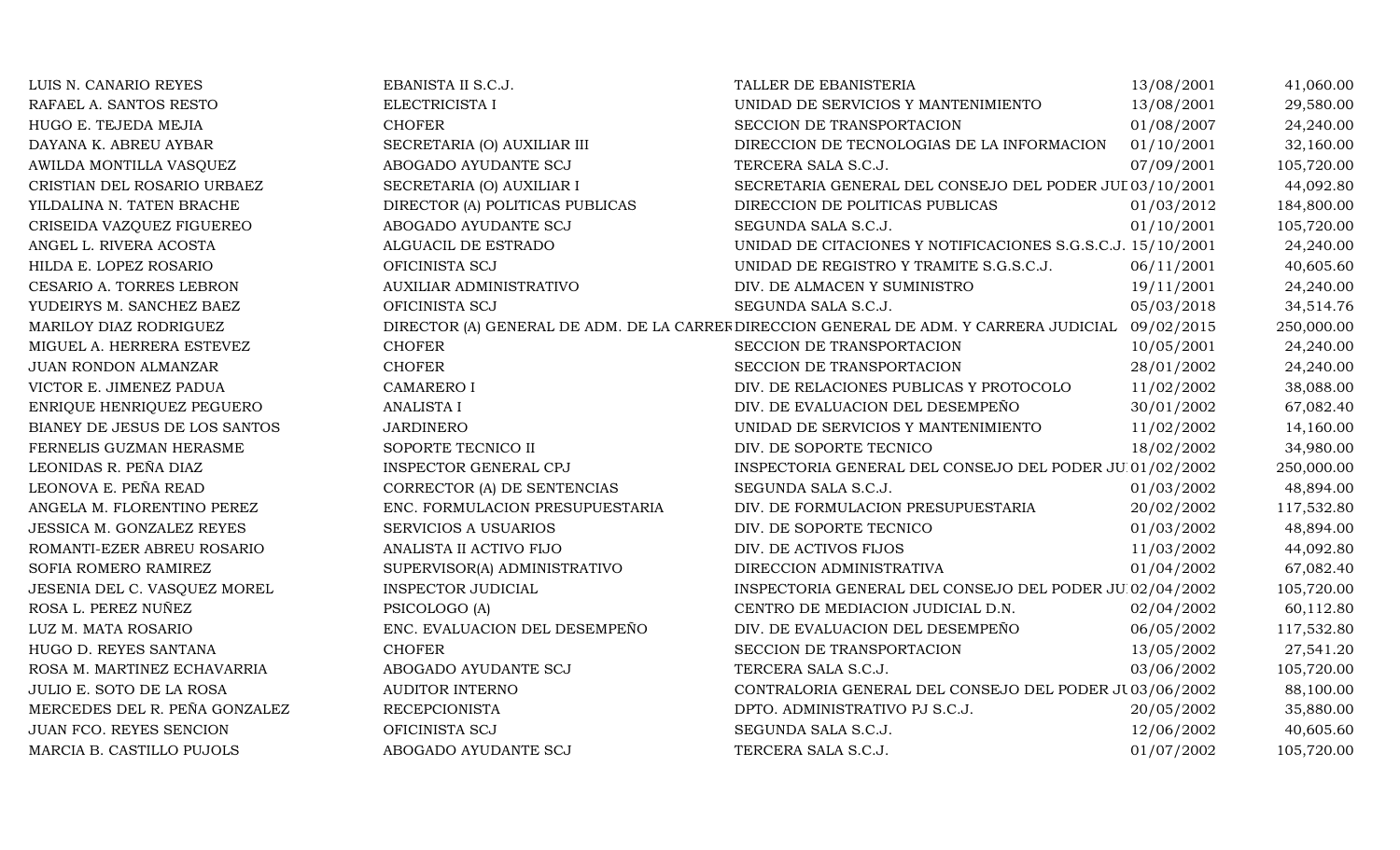| WILSON MEDINA VALDEZ             | <b>CHOFER</b>                                                              | SECCION DE TRANSPORTACION                                   | 01/07/2002 | 24,240.00  |
|----------------------------------|----------------------------------------------------------------------------|-------------------------------------------------------------|------------|------------|
| ANDREA M. RODRIGUEZ COLON        | ASISTENTE JUD. EVALUACION DEL DESEMPEÑO DIV. DE EVALUACION DEL DESEMPEÑO   |                                                             | 01/08/2002 | 69,696.00  |
| EDUAR E. DE LOS SANTOS MEDINA    | AUXILIAR ADMINISTRATIVO                                                    | DIV. DE PROGRAMAS Y PROYECTOS                               | 29/07/2002 | 24,240.00  |
| CRISTIAN L. MENA CACERES         | ENC. DE SERVICIOS GENERALES                                                | SECCION DE TRANSPORTACION                                   | 19/08/2002 | 48,000.00  |
| ARTURO A. RAMIREZ GUZMAN         | <b>CHOFER</b>                                                              | SECCION DE TRANSPORTACION                                   | 02/09/2002 | 24,240.00  |
| MELISSA I. ALVAREZ PICHARDO      | ENC. LEGAL DGT                                                             | DIV. LEGAL                                                  | 02/09/2002 | 117,532.80 |
| LAURA P. PIMENTEL MARTINEZ       | ABOGADO AYUDANTE SCJ                                                       | PRIMERA SALA S.C.J.                                         | 05/09/2002 | 105,720.00 |
| ANGEL M. MATOS CARMONA           | ANALISTA II COTIZACIONES                                                   | DIV. DE COTIZACIONES Y SEGUIMIENTO COMPRA                   | 16/09/2002 | 44,092.80  |
| SARAH E. PEREZ MEDINA            | ANALISTA SENIOR SISTEMAS Y PROCEDIMIENTO DIV. DE SISTEMAS Y PROCEDIMIENTOS |                                                             | 01/10/2003 | 117,532.80 |
| MARIANO DE LA ROSA               | <b>CHOFER</b>                                                              | SECCION DE TRANSPORTACION                                   | 01/10/2002 | 29,580.00  |
| SILVIA M. EUSEBIO ARIAS          | <b>SECRETARIA</b>                                                          | DPTO. ADMINISTRATIVO PJ S.C.J.                              | 14/10/2002 | 28,680.00  |
| ALBERT R. ULERIO BONILLA         | AUXILIAR ESTADISTICO DEPARTAMENTAL                                         | DIV. DE ESTADISTICAS JUDICIALES                             | 21/10/2002 | 44,092.80  |
| FIORDALISA ROSARIO BECO          | ANALISTA II EVALUACION DEL DESEMPEÑO                                       | DIV. DE EVALUACION DEL DESEMPEÑO                            | 02/12/2002 | 44,092.80  |
| WILSON R. ALCANTARA MEDRANO      | <b>AUDITOR INTERNO</b>                                                     | CONTRALORIA GENERAL DEL CONSEJO DEL PODER JU 02/01/2003     |            | 88,100.00  |
| FRANCIS A. BRITO RODRIGUEZ       | <b>AUXILIAR DE ALMACEN</b>                                                 | DIV. DE ALMACEN Y SUMINISTRO                                | 11/11/2002 | 22,700.00  |
| LEIDY VALDEZ ENCARNACION         | OFICINISTA SCJ                                                             | SEGUNDA SALA S.C.J.                                         | 08/01/2003 | 40,605.60  |
| ANA M. BATISTA TORRES            | AUXILIAR ADMINISTRATIVO                                                    | DIRECCION ADMINISTRATIVA                                    | 03/03/2003 | 24,240.00  |
| CARLOS V. ZORRILLA GUZMAN        | ENC. SEGUIMIENTO Y EVALUACION                                              | DIV. DE SEGUIMIENTO Y EVALUACION                            | 21/04/2003 | 117,532.80 |
| FRANCISCO ALB. SANTANA ARCINIEGA | ADMINISTRADOR DE BASE DE DATOS                                             | DIV. DE INFRAESTRUCTURA TECNOLOGICA                         | 21/04/2003 | 67,082.40  |
| BERNARDO ENCARNACION ROSARIO     | <b>CHOFER</b>                                                              | SECCION DE TRANSPORTACION                                   | 19/05/2003 | 24,240.00  |
| RAMON A. FERMIN FULCAR           | <b>INGENIERO SUPERVISOR</b>                                                | UNIDAD DE OBRAS                                             | 10/07/2006 | 70,000.00  |
| CHRISTIAN R. RAMIREZ PICHARDO    | ANALISTA I ESTADISTICAS JUDICIALES                                         | DIV. DE EVALUACION DEL DESEMPEÑO                            | 04/06/2003 | 51,804.00  |
| ERIKA PEREZ PEREZ                | ENC. COTIZACIONES Y SEG. DE COMPRAS                                        | DIV. DE COTIZACIONES Y SEGUIMIENTO COMPRA                   | 07/07/2003 | 69,696.00  |
| TONY GRULLON MONTILLA            | <b>INGENIERO SUPERVISOR</b>                                                | UNIDAD DE OBRAS                                             | 01/08/2003 | 70,000.00  |
| JOHANNA C. BREA YSABEL           | MENSAJERO INTERNO                                                          | SECCION DE TRAMITES Y CORRESPONDENCIA                       | 30/05/2017 | 16,920.00  |
| JUAN C. DIAZ ARIAS               | SOPORTE TECNICO I                                                          | DIV. DE SOPORTE TECNICO                                     | 01/09/2003 | 42,657.60  |
| FRANCISCO E. SOTO ORTIZ          | DISEÑADOR GRAFICO                                                          | DIV. DE PUBLICACIONES                                       | 01/09/2003 | 44,092.80  |
| HECTOR BDO. RICART LOPEZ         | ALGUACIL DE ESTRADO                                                        | UNIDAD DE CITACIONES Y NOTIFICACIONES S.G.S.C.J. 04/09/2003 |            | 24,240.00  |
| ROCIO DE LOS A. SUAREZ SUAREZ    | COORD. DIFUSION CULTURAL Y DEPORTIVA                                       | UNIDAD DE DIFUSION CULTURAL Y DEPORTIVA                     | 17/09/2003 | 69,696.00  |
| ASKENAZTHD DIAZ PERALTA          | ABOGADO AYUDANTE SCJ                                                       | PRIMERA SALA S.C.J.                                         | 23/09/2003 | 105,720.00 |
| ROSA J. SANTIAGO GERONIMO        | ANALISTA PROGRAMADOR                                                       | DIV. DE DESARROLLO DE SISTEMAS                              | 01/10/2003 | 67,082.40  |
| LILIANA MONTERO DE LOS SANTOS    | ABOGADO AYUDANTE SCJ                                                       | UNIDAD DE ABOGADOS AYUDANTES DE PRESIDENCIA 06/10/2003      |            | 117,532.80 |
| TEINY V. TAVERA DUARTE           | COORDINADOR (A) EJECUTIVA                                                  | PRESIDENCIA S.C.J.                                          | 20/10/2003 | 142,560.00 |
| RITA E. GARCIA SANTANA           | SECRETARIA (O) AUXILIAR I                                                  | SECRETARIA GENERAL DEL CONSEJO DEL PODER JUI 01/07/2013     |            | 44,092.80  |
|                                  |                                                                            |                                                             |            |            |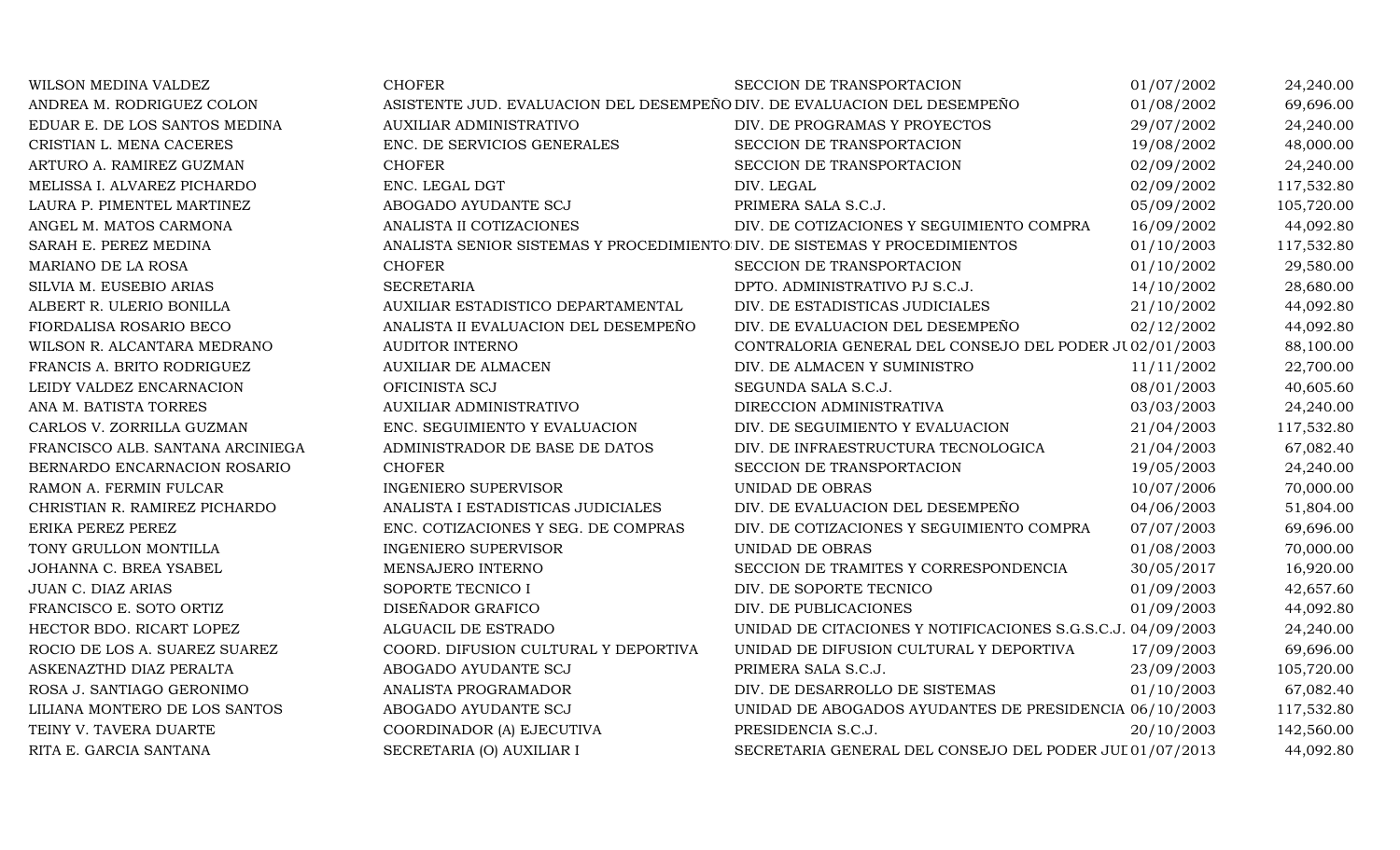| CARISBEL E. RODRIGUEZ DALMASI     | ABOGADO AYUDANTE SCJ                                                         | PRIMERA SALA S.C.J.                                                                               | 18/04/2005 | 88,100.00  |
|-----------------------------------|------------------------------------------------------------------------------|---------------------------------------------------------------------------------------------------|------------|------------|
| DARILIS E. ABREU                  | AUXILIAR ESTADISTICO DEPARTAMENTAL                                           | DIV. DE ESTADISTICAS JUDICIALES                                                                   | 17/11/2003 | 44,092.80  |
| MICHEANGELA F. CUEVAS SOTO        | <b>INSPECTOR JUDICIAL</b>                                                    | INSPECTORIA GENERAL DEL CONSEJO DEL PODER JU 17/11/2003                                           |            | 105,720.00 |
| ELIGIO A. PEGUERO SANCHEZ         | SUPERVISOR(A) ADMINISTRATIVO                                                 | DIRECCION ADMINISTRATIVA                                                                          | 02/01/2013 | 67,082.40  |
| MARIA E. PEREZ ALMANZAR           | COORDINADOR JURISPRUDENCIA Y LEGISLACIO DIV. DE JURISPRUDENCIA Y LEGISLACION |                                                                                                   | 15/01/2004 | 69,696.00  |
| VIRGINIA E. ARIAS AYBAR           | OFICINISTA SCJ                                                               | UNIDAD DE REGISTRO Y TRAMITE S.G.S.C.J.                                                           | 27/01/2004 | 40,605.60  |
| VANESSA I. HERNANDEZ JULIAO       | ABOGADO AYUDANTE SCJ                                                         | SEGUNDA SALA S.C.J.                                                                               | 05/02/2004 | 105,720.00 |
| ROSSY Y. MARTE ABREU              |                                                                              | ASISTENTE JUD. RECLUTAMIENTO Y SELECCIÓN DIV. DE RECLUTAMIENTO Y SELECCION PERSONAL               | 11/02/2004 | 69,696.00  |
| EGGLY S. BELTRE NUÑEZ             | COORDINADOR NAC. DE ARCHIVO JUDICIAL                                         | OFIC. COORDINADORA ARCHIVO JUDICIAL                                                               | 01/03/2004 | 29,580.00  |
| FRANLY V. REYES TEJADA            |                                                                              | ENC. RECLUTAMIENTO Y SELECCION DE PERSOI DIV. DE RECLUTAMIENTO Y SELECCION PERSONAL               | 08/03/2004 | 117,532.80 |
| KATERYN ALT. PERALTA DIAZ         |                                                                              | DIRECTOR (A) DE GESTION HUMANA Y CARRERA DIRECCION DE GESTION HUMANA Y CARRERA JUDICIA 26/03/2004 |            | 184,800.00 |
| JOSE D. GUERRERO MENCIAS          | <b>CHOFER</b>                                                                | SECCION DE TRANSPORTACION                                                                         | 15/03/2004 | 24,240.00  |
| MARIO R. ORTEGA GOMEZ             | OFICINISTA SCJ                                                               | SEGUNDA SALA S.C.J.                                                                               | 02/04/2004 | 40,605.60  |
| WILLIAM ANT. ARIAS DEL PRADO      | ANALISTA PROGRAMADOR                                                         | DIV. DE MANTENIMIENTO Y ACT. DE SISTEMAS                                                          | 19/04/2004 | 67,082.40  |
| <b>JESUS M. RIVERA UPIA</b>       | MENSAJERO EXTERNO                                                            | SECCION DE TRAMITES Y CORRESPONDENCIA                                                             | 22/04/2004 | 22,800.00  |
| DEMETRIO DEL ROSARIO GONZALEZ     | <b>DIGITALIZADOR</b>                                                         | UNIDAD DE DIGITALIZACION S.G.S.C.J.                                                               | 22/04/2004 | 26,880.00  |
| <b>ANDREA MENA</b>                | CONSERJE                                                                     | DPTO. ADMINISTRATIVO PJ S.C.J.                                                                    | 22/04/2004 | 14,160.00  |
| ALBA E. RODRIGUEZ FELIZ           | <b>CONSERJE</b>                                                              | DPTO. ADMINISTRATIVO PJ S.C.J.                                                                    | 22/04/2004 | 14,160.00  |
| LEONARDO DIAZ MEDINA              | <b>AYUDANTE CHOFER</b>                                                       | DIV. DE ALMACEN Y SUMINISTRO                                                                      | 22/04/2004 | 17,400.00  |
| JOSE L. GIRON BAUTISTA            | <b>AUXILIAR DE ALMACEN</b>                                                   | DIV. DE ALMACEN Y SUMINISTRO                                                                      | 22/04/2004 | 16,920.00  |
| FEDERICO ANT. PEÑA MINAYA         | SUPERVISOR CENTRO DE CITACIONES                                              | UNIDAD DE CITACIONES Y NOTIFICACIONES S.G.S.C.J. 10/05/2004                                       |            | 77,836.80  |
| JENNIFER M. DE LA ROSA MORENO     | SOPORTE DE SISTEMAS                                                          | DIV. DE MANTENIMIENTO Y ACT. DE SISTEMAS                                                          | 10/05/2004 | 54,885.60  |
| LUCILA A. MEDINA DE LOS SANTOS    | OFICINISTA SCJ                                                               | TERCERA SALA S.C.J.                                                                               | 01/06/2004 | 40,605.60  |
| YOGANDY G. GONZALEZ MEJIA         |                                                                              | ANALISTA II RECLUTAMIENTO Y SELECCIÓN DE I DIV. DE RECLUTAMIENTO Y SELECCION PERSONAL             | 01/06/2004 | 44,092.80  |
| RAMON ANT. MANZUETA CASTILLO      | ENC. ESTADISTICAS JUDICIALES                                                 | DIV. DE ESTADISTICAS JUDICIALES                                                                   | 16/06/2004 | 117,532.80 |
| ROSA M. FERNANDEZ MENDEZ          | CORRECTOR (A) DE SENTENCIAS                                                  | SEGUNDA SALA S.C.J.                                                                               | 01/07/2004 | 48,894.00  |
| SANTA M. CARRASCO CUEVAS          | <b>CONSERJE</b>                                                              | DPTO. ADMINISTRATIVO PJ S.C.J.                                                                    | 15/07/2004 | 14,160.00  |
| FLABIS M. SANCHEZ CARRASCO        | ENC. DE NIÑEZ Y ADOLESCENCIA                                                 | DIV. DE NIÑEZ Y ADOLESCENCIA                                                                      | 15/07/2004 | 117,532.80 |
| LORENA P. PERALTA URIBE           | ANALISTA I ESTUDIOS DE RECURSOS HUMANOS DIV. DE ESTUDIOS DE RECURSOS HUMANOS |                                                                                                   | 15/12/2008 | 51,804.00  |
| DIONISIO ANT. DAVID MORILLO       | <b>CHOFER</b>                                                                | SECCION DE TRANSPORTACION                                                                         | 18/10/2004 | 29,580.00  |
| MARIA E. HERNANDEZ PEÑA           | AUX. DE MANTENIMIENTO                                                        | DPTO. DE MANTENIMIENTO                                                                            | 01/11/2004 | 30,120.00  |
| ANIBAL A. HENRIQUEZ COMPRES       | <b>CHOFER</b>                                                                | SECCION DE TRANSPORTACION                                                                         | 15/11/2004 | 24,240.00  |
| MIGUEL A. GOMEZ                   | <b>CHOFER</b>                                                                | SECCION DE TRANSPORTACION                                                                         | 19/11/2004 | 24,240.00  |
| BERNARDO DEL C. FERNANDEZ TAVERAS | ANALISTA I CONTABILIDAD                                                      | DPTO. DE CONTABILIDAD                                                                             | 02/12/2004 | 51,804.00  |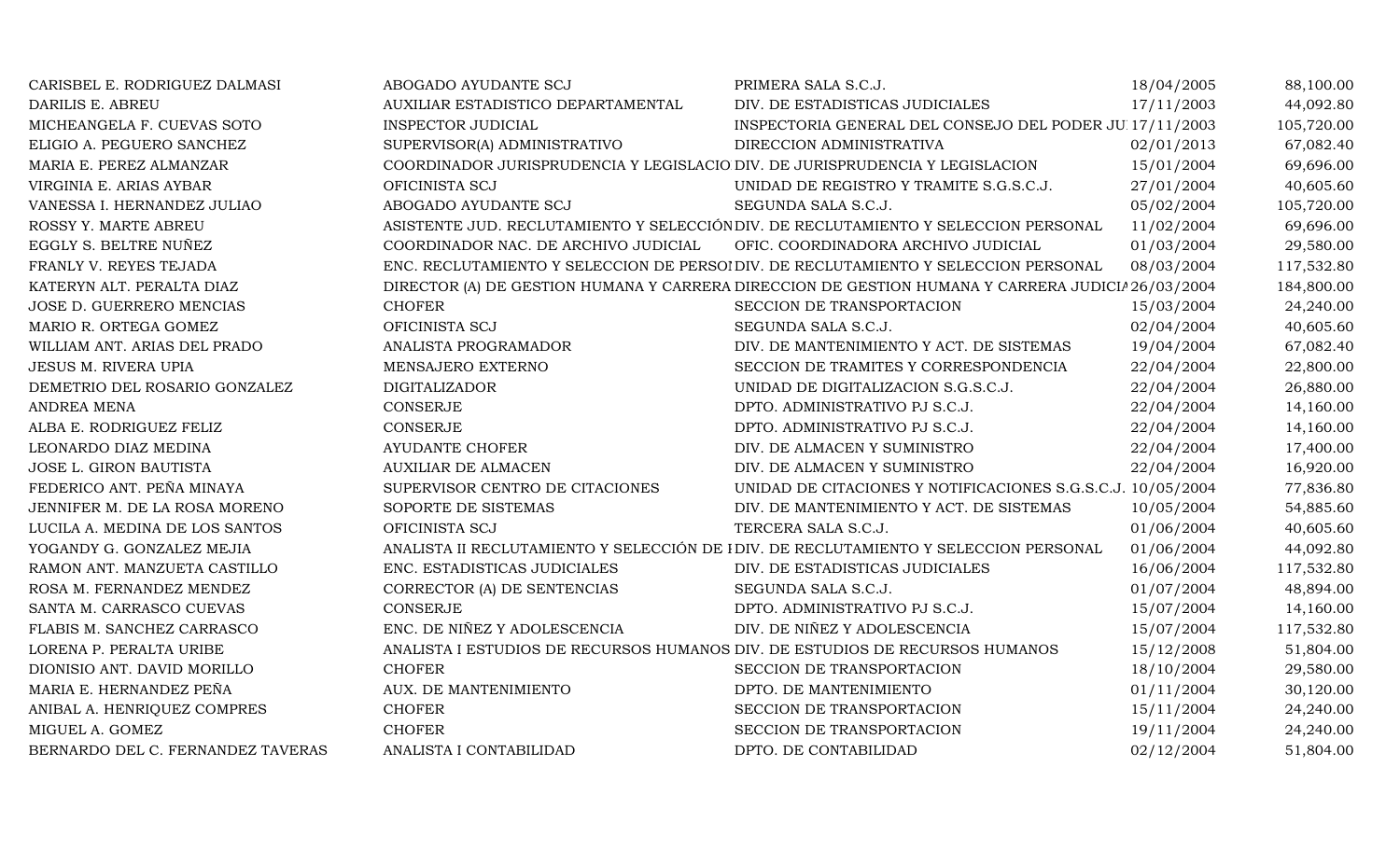| SELSO MARTINEZ REYES                  | ANALISTA I CONTABILIDAD                                    | DPTO. DE CONTABILIDAD                                                                                | 02/12/2004 | 51,804.00  |
|---------------------------------------|------------------------------------------------------------|------------------------------------------------------------------------------------------------------|------------|------------|
| ROBERTO BANKS VALERA                  | <b>CHOFER</b>                                              | SECCION DE TRANSPORTACION                                                                            | 16/12/2004 | 29,580.00  |
| MINERVA A. COCCO SUBERO               | ABOGADO AYUDANTE SCJ                                       | UNIDAD DE ABOGADOS AYUDANTES DE PRESIDENCIA 02/11/2012                                               |            | 117,532.80 |
| YERKYN SOTO BAEZ                      | OFICINISTA SCJ                                             | SEGUNDA SALA S.C.J.                                                                                  | 04/01/2005 | 40,605.60  |
| YENNI AMADOR MARTE                    | <b>REFERENCISTA</b>                                        | DOCUMENTACION Y BIBLIOTECAS                                                                          | 11/01/2005 | 29,580.00  |
| GERALDO LIRANZO ENCARNACION           | ADMINISTRADOR DE RED                                       | DIV. DE INFRAESTRUCTURA TECNOLOGICA                                                                  | 12/01/2005 | 67,082.40  |
| PEDRO ANT. FERNANDEZ VALDEZ           | <b>CHOFER</b>                                              | SECCION DE TRANSPORTACION                                                                            | 18/01/2005 | 24,240.00  |
| MARITZA SANTOS LORENZO                | ABOGADO AYUDANTE CORTE                                     | CAMARA PENAL CORTE APEL. S.C.                                                                        | 01/02/2005 | 77,836.80  |
| VICTOR J. VARGAS CASTAÑOS             | <b>DIAGRAMADOR</b>                                         | DIV. DE PUBLICACIONES                                                                                | 01/02/2005 | 39,992.40  |
| MARIA I. DIAZ ARIZA                   | SECRETARIA (O) DE DIVISION                                 | DIV. DE EVALUACION DEL DESEMPEÑO                                                                     | 02/02/2005 | 37,920.00  |
| LARISA DEL C. ESPINOSA ANDUJAR        | <b>AUXILIAR ADMINISTRATIVO</b>                             | DIRECCION ADMINISTRATIVA                                                                             | 01/02/2005 | 26,414.82  |
| JUAN RODRIGUEZ RODRIGUEZ              | <b>DIGITALIZADOR</b>                                       | UNIDAD DE DIGITALIZACION S.G.S.C.J.                                                                  | 25/01/2005 | 26,880.00  |
| WINSTON R. ALCANTARA VALDEZ           | <b>CHOFER</b>                                              | SECCION DE TRANSPORTACION                                                                            | 02/01/2010 | 29,580.00  |
| GEORGINA MAZELL LUGO PRESINAL DE READ | SUPERVISOR(A) DE CENTRO DE ACOPIO                          | DIV. DE REGISTRO DE PERSONAL                                                                         | 01/03/2005 | 42,657.60  |
| FEDERICO MARTE ROSA                   | ENC. INFRAESTRUCTURA TECNOLOGICA                           | DIV. DE INFRAESTRUCTURA TECNOLOGICA                                                                  | 15/02/2005 | 117,532.80 |
| BENJAMIN GONZALEZ MARQUEZ             | TECNICO DE AUDIO                                           | UNIDAD DE AUDIOVISUALES                                                                              | 01/03/2005 | 28,860.00  |
| SATURNINO SUERO SUERO                 | CAMARERO II                                                | DIV. DE RELACIONES PUBLICAS Y PROTOCOLO                                                              | 21/03/2005 | 32,220.00  |
| CARLOS A. VERAS SOSA                  | <b>ANALISTA</b>                                            | UNIDAD DE APOYO COOPNASEJU                                                                           | 21/03/2005 | 32,516.26  |
| WENDY M. QUEZADA RODRIGUEZ            | <b>INSPECTOR JUDICIAL</b>                                  | INSPECTORIA GENERAL DEL CONSEJO DEL PODER JU 01/04/2005                                              |            | 105,720.00 |
| YOLANDA I. GONZALEZ DISLA             |                                                            | DIRECTOR (A) FAMILIA, NIÑEZ ADOLESCENCIA Y DIRECCION DE FAMILIA, NIÑEZ, ADOLESCENCIA Y GEN04/04/2005 |            | 184,800.00 |
| ALICIA SILVERIO SEVERINO              |                                                            | SUPERVISOR DE INFORMACION Y ORIENTACION CENTRO INF. ORIENT. CIUDADANA PJ CORTE APEL. D.107/04/2005   |            | 42,657.60  |
| JENNIE P. PEÑA GONZALEZ               | ABOGADO AYUDANTE SCJ                                       | PRIMERA SALA S.C.J.                                                                                  | 13/04/2005 | 105,720.00 |
| RAFAEL E. ORTIZ DIAZ                  | SECRETARIA (O) SALA SCJ                                    | PRIMERA SALA S.C.J.                                                                                  | 12/04/2005 | 77,836.80  |
| ALIDA Y. GARCIA SANCHEZ               | ANALISTA I NOMINAS                                         | DIV. DE NOMINAS                                                                                      | 12/04/2005 | 51,804.00  |
| LIDIA CONTRERAS CASTILLO              | SECRETARIA (O) DE DIVISION                                 | DIV. DE SEGURIDAD SOCIAL                                                                             | 12/04/2005 | 38,088.00  |
| YUHAIDY DEL C. REYNOSO GUILLEN        | ANALISTA II EVALUACION DEL DESEMPEÑO                       | DIV. DE EVALUACION DEL DESEMPEÑO                                                                     | 18/04/2005 | 44,092.80  |
| MILDRED H. HERASME PEREZ              | ANALISTA I REGISTRO DE PERSONAL                            | DIV. DE REGISTRO DE PERSONAL                                                                         | 02/03/2005 | 51,804.00  |
| KARINA DEL R. MANCEBO DIAZ            | ABOGADO AYUDANTE SCJ                                       | PRIMERA SALA S.C.J.                                                                                  | 03/05/2005 | 105,720.00 |
| CLAUDIA A. FLORENTINO DE LA CRUZ      | SECRETARIA (O) DE DIRECCION                                | DIRECCION DE PLANIFICACION Y PROYECTOS                                                               | 09/05/2005 | 48,894.00  |
| MARY B. ROMERO ALMANZAR               |                                                            | ASISTENTE DIRECCION GENERAL DE ADMINISTE DIRECCION GENERAL DE ADM. Y CARRERA JUDICIAL 19/05/2005     |            | 77,836.80  |
| JULIANA I. MATIAS SANTANA             | COORDINADOR(A) DE ABOGADO AYUDANTE SCJ TERCERA SALA S.C.J. |                                                                                                      | 09/05/2005 | 133,056.00 |
| MARTIN MELENCIANO CASTILLO            | MENSAJERO EXTERNO                                          | DIRECCION DE FAMILIA, NIÑEZ, ADOLESCENCIA Y GEN 23/05/2005                                           |            | 22,800.00  |
| MAURO AQUINO JAVIER                   | ANALISTA II SEGURIDAD SOCIAL                               | DIV. DE SEGURIDAD SOCIAL                                                                             | 24/05/2005 | 24,360.00  |
| IVELISSE ALT. PLASENCIA ALMONTE       | AUXILIAR ESTADISTICO DEPARTAMENTAL                         | DIV. DE ESTADISTICAS JUDICIALES                                                                      | 01/06/2005 | 44,092.80  |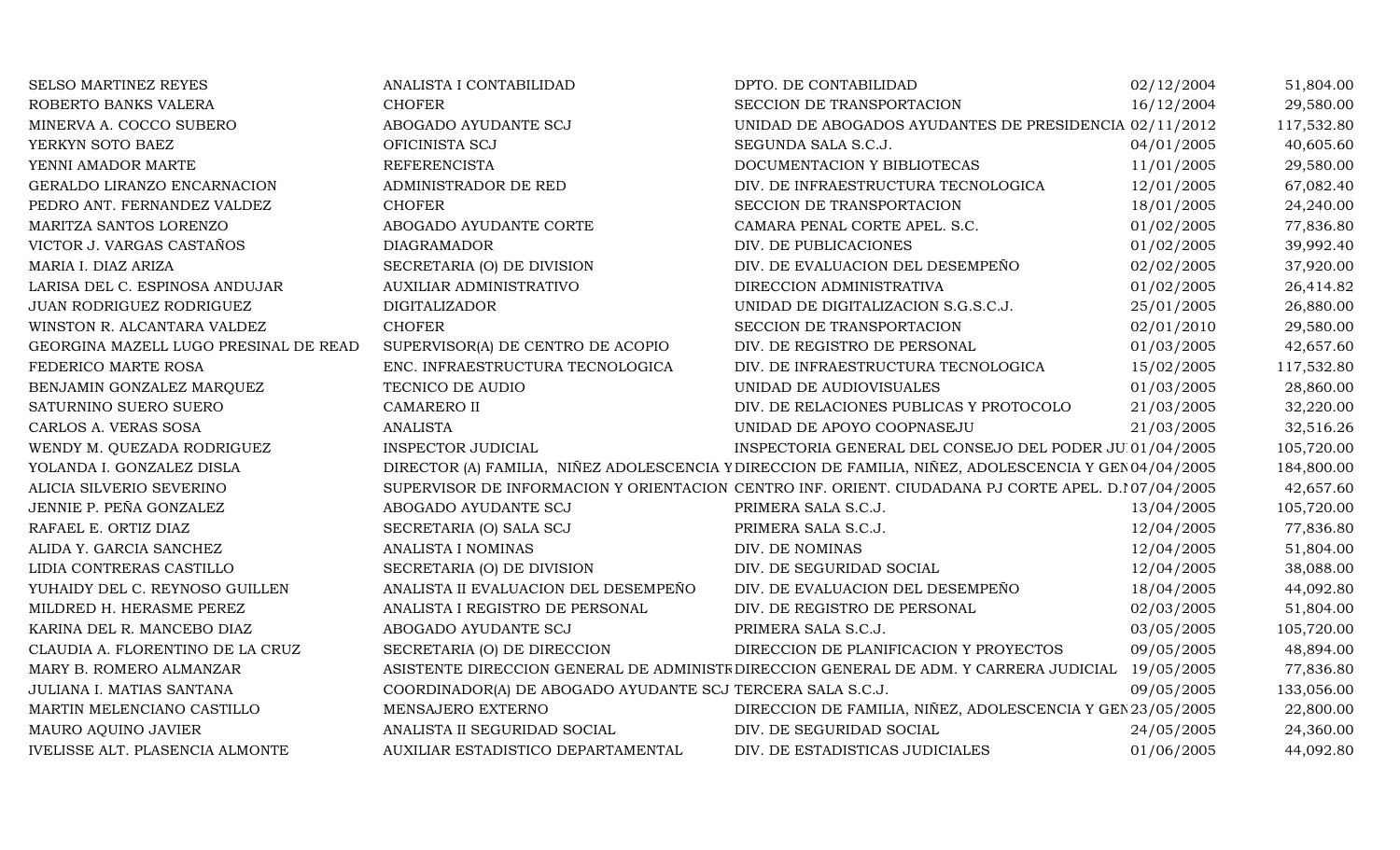| RAMON PEDIE CLETO               | ANALISTA I COTIZACIONES                                                   | DIV. DE COTIZACIONES Y SEGUIMIENTO COMPRA                                   | 13/06/2005 | 51,804.00  |
|---------------------------------|---------------------------------------------------------------------------|-----------------------------------------------------------------------------|------------|------------|
| ADRIS G. FERRERAS               | <b>PERIODISTA</b>                                                         | DIRECCION DE PRENSA Y COMUNICACIONES                                        | 27/06/2005 | 48,894.00  |
| ROGER A. VITTINI MINERVINO      | ANALISTA JURIDICO                                                         | DIV. DE JURISPRUDENCIA Y LEGISLACION                                        | 10/05/2005 | 51,804.00  |
| DAMARIS I. MELLA PIMENTEL       | <b>INSPECTOR JUDICIAL</b>                                                 | INSPECTORIA GENERAL DEL CONSEJO DEL PODER JUI08/08/2005                     |            | 105,720.00 |
| JOSE D. HERNANDEZ VALENZUELA    | MENSAJERO EXTERNO                                                         | SECCION DE TRAMITES Y CORRESPONDENCIA                                       | 16/05/2005 | 22,800.00  |
| LEONARDO D. BRETON DELGADO      | OFICINISTA SCJ                                                            | PRIMERA SALA S.C.J.                                                         | 04/07/2005 | 40,605.60  |
| MANUEL ANT. CAMILO VILLABRILLE  | SUPERVISOR(A) DE DIGITALIZACION                                           | UNIDAD DE DIGITALIZACION S.G.S.C.J.                                         | 12/07/2005 | 48,894.00  |
| JHONNATAN CABRERA DE LOS SANTOS | REPRESENTATE OAIP                                                         | PRESIDENCIA S.C.J.                                                          | 11/07/2005 | 42,657.60  |
| JOSE M. ALVAREZ CUELLO          | OFICINISTA SCJ                                                            | SEGUNDA SALA S.C.J.                                                         | 21/07/2005 | 40,605.60  |
| DAMARIS JAVIER DIAZ             | SECRETARIA (O) SALA SCJ                                                   | SEGUNDA SALA S.C.J.                                                         | 01/08/2005 | 77,836.80  |
| JORGE ANT. LIRIANO LLUBERES     | SOPORTE TECNICO I                                                         | DIV. DE SOPORTE TECNICO                                                     | 01/08/2005 | 42,657.60  |
| PRAIRIE U. RUIZ SANCHEZ         | COORDINADOR(A)                                                            | PRIMERA SALA S.C.J.                                                         | 01/08/2005 | 174,636.00 |
| CECILIO D. REYES FELIZ          | PLOMERO                                                                   | UNIDAD DE SERVICIOS Y MANTENIMIENTO                                         | 08/08/2005 | 21,480.00  |
| FELIX ML. BAUTISTA CUEVAS       | <b>DELINEANTE</b>                                                         | UNIDAD DE OBRAS                                                             | 17/08/2005 | 30,120.00  |
| LIVIDA Y. LEBRON VICENTE        | ABOGADO AYUDANTE SCJ                                                      | SEGUNDA SALA S.C.J.                                                         | 01/08/2005 | 88,100.00  |
| GEIDI D. RODRIGUEZ MATOS        | ANALISTA I REGISTRO DE PERSONAL                                           | DIV. DE REGISTRO DE PERSONAL                                                | 01/09/2005 | 51,804.00  |
| JAELKYS TAVAREZ GUZMAN          |                                                                           | ENC. UNIDAD REPRODUCCION DE DOCUMENTO: UNIDAD DE REPRODUCCION DE DOCUMENTOS | 12/08/2005 | 42,657.60  |
| ALCIBIADES N. AGUASVIVAS SUSAÑA | <b>CHOFER</b>                                                             | SECCION DE TRANSPORTACION                                                   | 05/09/2005 | 29,580.00  |
| YAMILE A. RAMIREZ DIAZ          | SECRETARIA PRESIDENTE                                                     | PRESIDENCIA S.C.J.                                                          | 06/09/2005 | 95,644.80  |
| JANSER A. LOPEZ                 | ABOGADO AYUDANTE SCJ                                                      | PRIMERA SALA S.C.J.                                                         | 16/08/2005 | 105,720.00 |
| DIGNA E. SANTAMARIA GRULLON     | <b>ASISTENTE</b>                                                          | DIV. DE COTIZACIONES Y SEGUIMIENTO COMPRA                                   | 06/09/2005 | 69,696.00  |
| DILNIA R. GONZALEZ GUZMAN       | OFICINISTA SCJ                                                            | PRIMERA SALA S.C.J.                                                         | 01/12/2014 | 40,605.60  |
| MIGUELINA DEL C. VERGES CASTRO  | AUXILIAR ADMINISTRATIVO                                                   | DPTO. DE INFRAESTRUCTURA FISICA                                             | 15/09/2005 | 24,240.00  |
| KEILA TORRES REYNOSO            | SUPERVISOR (A) DE REGISTRO Y TRAMITE                                      | UNIDAD DE REGISTRO Y TRAMITE S.G.S.C.J.                                     | 01/09/2005 | 77,836.80  |
| ALEXIS R. PEÑA                  | COORDINADOR CENTRO DE MEDIACION JUDICI/ CENTRO DE MEDIACION JUDICIAL D.N. |                                                                             | 24/11/2005 | 77,836.80  |
| CARLOS ML. ROSARIO              | <b>DOCUMENTALISTA</b>                                                     | DOCUMENTACION Y BIBLIOTECAS                                                 | 26/09/2005 | 48,894.00  |
| JESUS M. HERNANDEZ MEJIA        | ASIST. ADMINISTRATIVA (O)                                                 | SECRETARIA GENERAL DEL CONSEJO DEL PODER JUL 26/09/2005                     |            | 99,222.00  |
| GINA M. GONZALEZ NUÑEZ          | ASISTENTE JUD. REGISTRO DE PERSONAL                                       | DIV. DE REGISTRO DE PERSONAL                                                | 12/09/2005 | 69,696.00  |
| AMADA N. DEVARES SANCHEZ        | ASISTENTE DE TESORERIA                                                    | DPTO. DE TESORERIA                                                          | 11/10/2005 | 69,696.00  |
| JERRY J. REYES ESPINO           | ANALISTA I EVALUACION DEL DESEMPEÑO                                       | DIV. DE EVALUACION DEL DESEMPEÑO                                            | 21/09/2005 | 51,804.00  |
| DOMINGA REYNOSO MOLINA          | <b>RECEPCIONISTA</b>                                                      | DIRECCION DE PLANIFICACION Y PROYECTOS                                      | 01/11/2005 | 21,000.00  |
| ENGER CORDERO TEJEDA            | SUPERVISOR (A) DE MANTENIMIENTO                                           | UNIDAD DE SERVICIOS Y MANTENIMIENTO                                         | 02/11/2005 | 34,980.00  |
| SANTO A. ARIAS CORDERO          | SUPERVISOR DE SERVICIOS                                                   | DIV. DE RELACIONES PUBLICAS Y PROTOCOLO                                     | 02/02/2004 | 50,000.00  |
| VERONICA DURAN                  | ANALISTA I NOMINAS                                                        | DIV. DE NOMINAS                                                             | 14/11/2005 | 51,804.00  |
|                                 |                                                                           |                                                                             |            |            |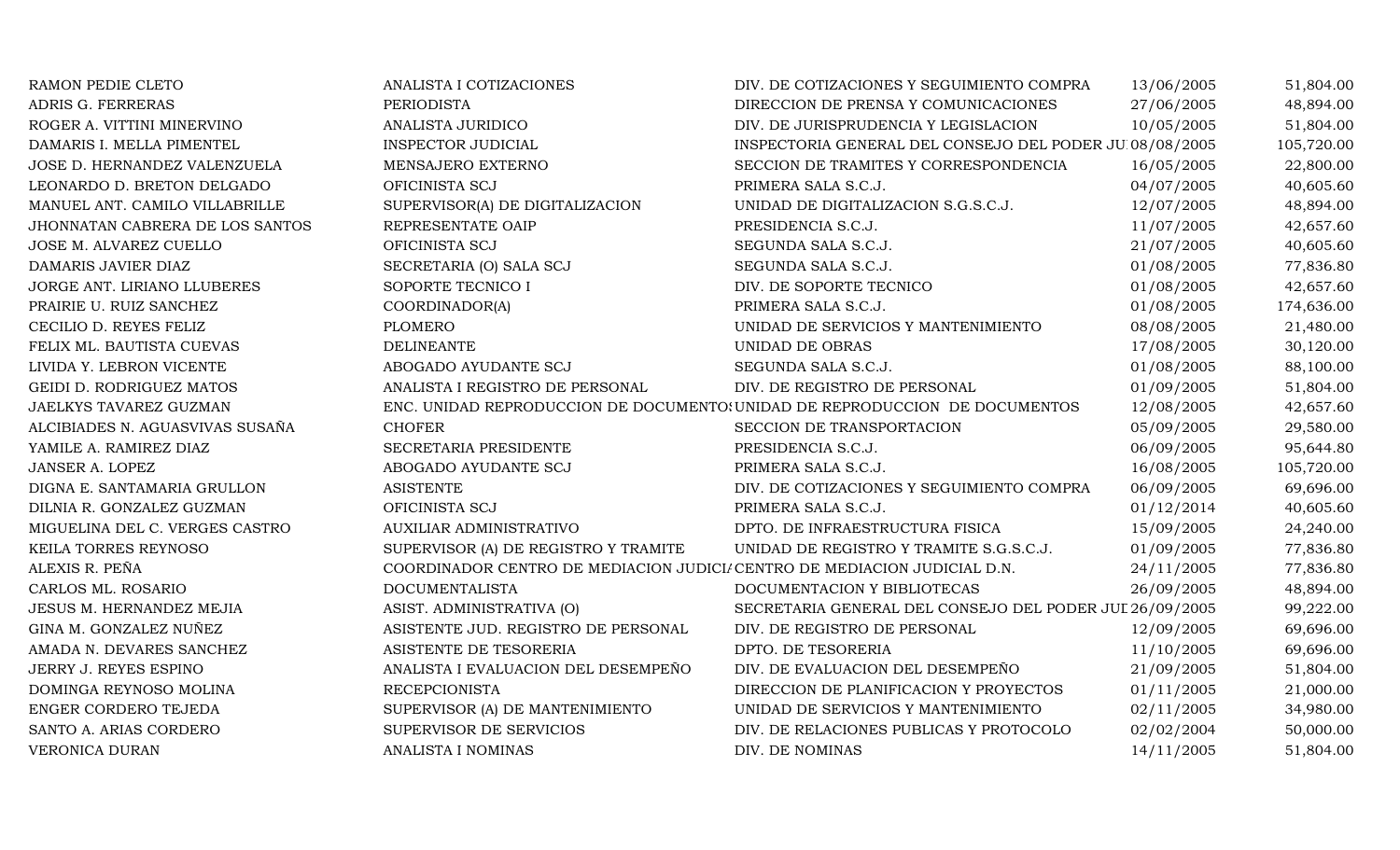| MIGUELINA RODRIGUEZ BERSON     | <b>AUDITOR INTERNO</b>                                                      | CONTRALORIA GENERAL DEL CONSEJO DEL PODER JU21/11/2005    |            | 88,100.00  |
|--------------------------------|-----------------------------------------------------------------------------|-----------------------------------------------------------|------------|------------|
| AILEEN E. MONTILLA PIMENTEL    | <b>ASISTENTE</b>                                                            | CENTRO DE MEDIACION JURISDICCIONAL                        | 21/11/2005 | 97,944.00  |
| YERRY OZUNA GERMAN             | MENSAJERO EXTERNO                                                           | SECCION DE TRAMITES Y CORRESPONDENCIA                     | 21/11/2005 | 22,800.00  |
| DILENIA M. LORENZO OVIEDO      | ENC. DOCUMENTACION Y BIBLIOTECA                                             | DOCUMENTACION Y BIBLIOTECAS                               | 28/11/2005 | 89,812.80  |
| WENDY A. TERRERO GARCIA        | ABOGADO AYUDANTE SCJ                                                        | PRIMERA SALA S.C.J.                                       | 01/11/2005 | 88,100.00  |
| NALLELI M. PEÑA ANTIGUA        | ASISTENTE DE CONSEJERO                                                      | CONSEJO DEL PODER JUDICIAL                                | 01/12/2005 | 117,532.80 |
| RAMON CONTRERAS ROBLES         | ENC. AUDIOVISUALES                                                          | UNIDAD DE AUDIOVISUALES                                   | 01/12/2005 | 77,836.80  |
| VICTOR ML. ALMONTE             | <b>CAMARERO I</b>                                                           | DIV. DE RELACIONES PUBLICAS Y PROTOCOLO                   | 02/01/2006 | 38,088.00  |
| VANESA M. CAMACHO MELO         | COORDINADOR(A) TECNICO(A)                                                   | DIRECCION GENERAL TECNICA                                 | 05/12/2005 | 99,222.00  |
| RUBI M. GONZALEZ DE LOS SANTOS | OFICINISTA SCJ                                                              | TERCERA SALA S.C.J.                                       | 23/01/2006 | 40,605.60  |
| IRIS SORANLLI NÚÑEZ PEÑA       | SECRETARIA (O) DE DIRECCION                                                 | SECRETARIA GENERAL DEL CONSEJO DEL PODER JUL 18/01/2006   |            | 48,894.00  |
| FIDELINA ANT. GOMEZ DIAZ       | SUPERVISOR DE ARCHIVO                                                       | OFIC. COORDINADORA ARCHIVO JUDICIAL                       | 26/01/2006 | 29,580.00  |
| CARLOS O. ORTEGA GARCIA        | <b>ENSAMBLADOR</b>                                                          | DPTO. ADMINISTRATIVO PJ S.C.J.                            | 23/01/2006 | 24,960.00  |
| EVIN J. FELIZ ESPINOSA         | <b>ENSAMBLADOR</b>                                                          | DPTO. ADMINISTRATIVO PJ S.C.J.                            | 23/01/2006 | 24,960.00  |
| JOHANNY MEREGILDO              | CONSERJE                                                                    | DPTO. ADMINISTRATIVO PJ S.C.J.                            | 23/01/2006 | 14,160.00  |
| HUMBERTA BERIGUETE BERIGUETE   | <b>CONSERJE</b>                                                             | DPTO. ADMINISTRATIVO PJ CORTE DE APELACION D.N.23/01/2006 |            | 14,160.00  |
| HERMENEGILDO NUÑEZ             | <b>CHOFER</b>                                                               | SECCION DE TRANSPORTACION                                 | 23/01/2006 | 24,240.00  |
| ANDRES DE JS. SANTOS CABRERA   | MENSAJERO INTERNO                                                           | SECCION DE TRAMITES Y CORRESPONDENCIA                     | 23/01/2006 | 16,920.00  |
| BELKIS ROSARIO DE LA NIEVE     | ASISTENTE DE JUEZ MIEMBRO SALA SCJ                                          | PRIMERA SALA S.C.J.                                       | 23/01/2006 | 54,885.60  |
| BENJAMIN E. CABA VERAS         | SOPORTE TECNICO I                                                           | DIV. DE SOPORTE TECNICO                                   | 20/02/2006 | 34,980.00  |
| CARLOS D. REGUILLO ESPINAL     | MENSAJERO EXTERNO                                                           | SECCION DE TRAMITES Y CORRESPONDENCIA                     | 08/02/2006 | 22,800.00  |
| VICTOR A. PIMENTEL ESPINAL     | TECNICO DE REFRIGERACION                                                    | UNIDAD DE SERVICIOS Y MANTENIMIENTO                       | 08/02/2006 | 22,800.00  |
| BREIDIS L. DE LA PAZ NIN       | ANALISTA I TESORERIA                                                        | DPTO. DE TESORERIA                                        | 15/02/2006 | 51,804.00  |
| ANDREINYS D. GUERRERO ORTIZ    | <b>INSPECTOR JUDICIAL</b>                                                   | INSPECTORIA GENERAL DEL CONSEJO DEL PODER JUI06/03/2006   |            | 105,720.00 |
| KERVIN F. LARA GIL             | REPRODUCTOR DE DOCUMENTOS                                                   | UNIDAD DE REPRODUCCION DE DOCUMENTOS                      | 06/03/2006 | 15,840.00  |
| LOURDES M. TEJEDA PEÑA         | ANALISTA I COTIZACIONES                                                     | DIV. DE COTIZACIONES Y SEGUIMIENTO COMPRA                 | 13/03/2006 | 51,804.00  |
| WANDER BATISTA REYES           | <b>CHOFER</b>                                                               | SECCION DE TRANSPORTACION                                 | 20/03/2006 | 24,240.00  |
| DARIO O. FERNANDEZ CONTRERAS   | ANALISTA SENIOR SISTEMAS Y PROCEDIMIENTO DIV. DE SISTEMAS Y PROCEDIMIENTOS  |                                                           | 16/03/2006 | 67,082.40  |
| ARISTIDES R. BALLESTER CANELA  | MENSAJERO INTERNO                                                           | SEGUNDA SALA S.C.J.                                       | 30/03/2006 | 14,760.00  |
| NATHALIE MAHFOUD GUERRERO      | ASISTENTE ESTUDIOS DE RECURSOS HUMANOS DIV. DE ESTUDIOS DE RECURSOS HUMANOS |                                                           | 17/04/2006 | 51,804.00  |
| FREDDY ANTONIO AQUINO VARGAS   | CONTADOR GENERAL COOPNASEJU                                                 | UNIDAD DE APOYO COOPNASEJU                                | 03/04/2006 | 41,580.00  |
| JUAN SANCHEZ MENDEZ            | ANALISTA PROGRAMADOR                                                        | DIV. DE DESARROLLO DE SISTEMAS                            | 17/04/2006 | 67,082.40  |
| MARTIN SANCHEZ                 | CONSERJE                                                                    | DPTO. ADMINISTRATIVO PJ S.C.J.                            | 03/04/2006 | 14,160.00  |
| RAFAEL D. BORBON CABRERA       | ASISTENTE ADM. EVALUACION DEL DESEMPEÑO DIV. DE EVALUACION DEL DESEMPEÑO    |                                                           | 02/05/2006 | 69,696.00  |
|                                |                                                                             |                                                           |            |            |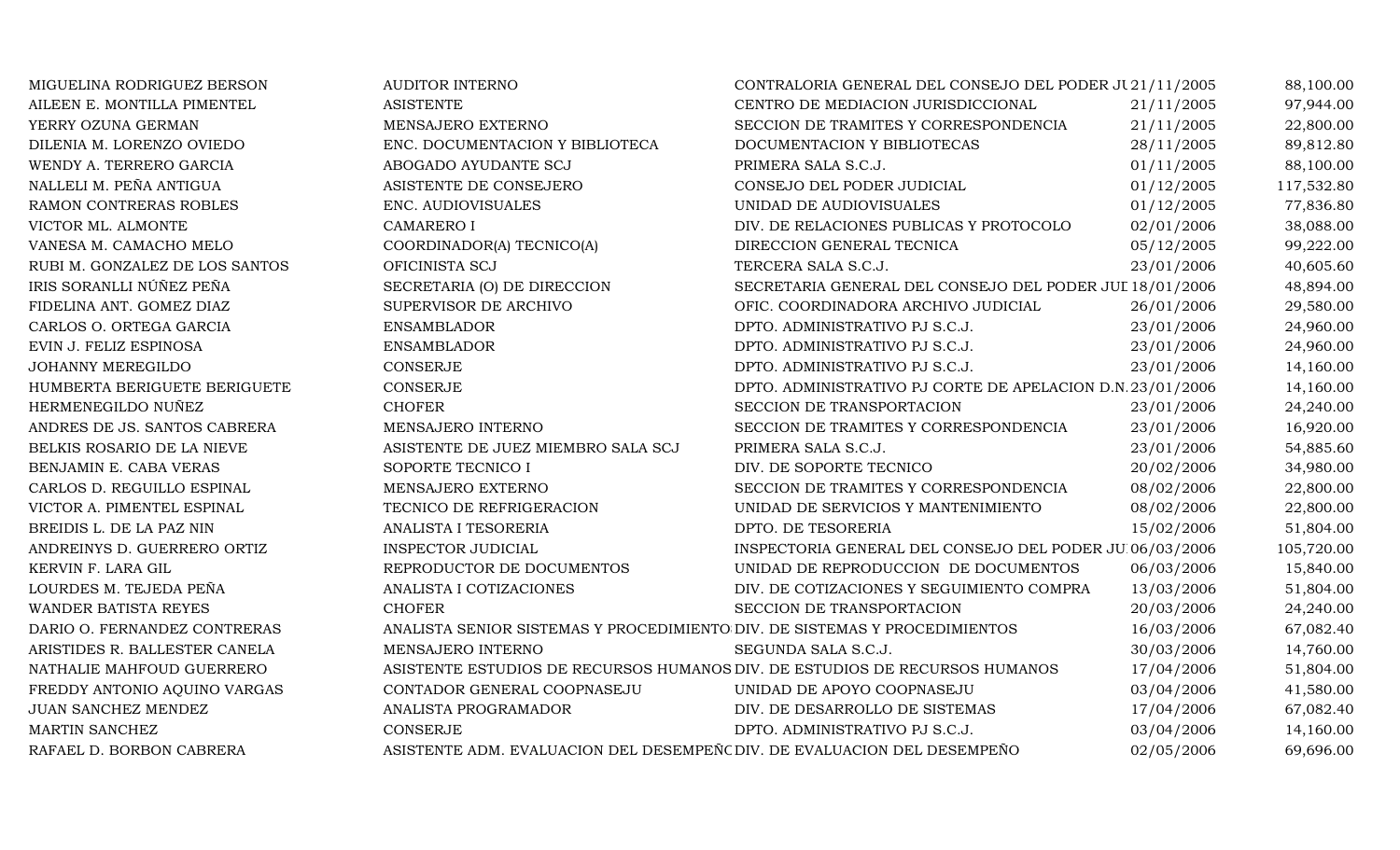| YAHAIRA T. MOREL VALDEZ           | SECRETARIA (O) DE DIVISION                                                 | DIV. LEGAL                                                | 17/04/2006 | 37,920.00  |
|-----------------------------------|----------------------------------------------------------------------------|-----------------------------------------------------------|------------|------------|
| FRANKLIN DE JS. LORENZO PLACENCIA | EBANISTA II S.C.J.                                                         | TALLER DE EBANISTERIA                                     | 02/05/2006 | 41,060.00  |
| AFIFE J. SANCHEZ TABAR            | ABOGADO AYUDANTE SCJ                                                       | DIV. LEGAL                                                | 24/04/2006 | 105,720.00 |
| MARIA DEL C. REYES MORENO         | ABOGADO AYUDANTE SCJ                                                       | TERCERA SALA S.C.J.                                       | 01/08/2007 | 105,720.00 |
| ROSA M. REYNOSO ROBIOU            | ABOGADO AYUDANTE SCJ                                                       | DIV. LEGAL                                                | 14/11/2005 | 105,720.00 |
| CLARY W. COMPRES RODRIGUEZ        | ANALISTA JUNIOR PROGRAMAS Y PROYECTOS                                      | DIV. DE PROGRAMAS Y PROYECTOS                             | 15/05/2006 | 51,804.00  |
| ALEJANDRA RAMON ESPINAL           | CORRECTOR (A) DE SENTENCIAS                                                | SEGUNDA SALA S.C.J.                                       | 24/05/2006 | 48,894.00  |
| JORGE E. GARO MATOS               | <b>AUDITOR INTERNO</b>                                                     | CONTRALORIA GENERAL DEL CONSEJO DEL PODER JU 17/05/2006   |            | 88,100.00  |
| CARLOS ML. BAEZ ARIAS             | <b>ANALISTA I NOMINAS</b>                                                  | DIV. DE NOMINAS                                           | 01/06/2006 | 51,804.00  |
| ANDRES R. NERIS MEDINA            | CHOFER DE SERVICIO                                                         | SECCION DE TRANSPORTACION                                 | 19/05/2006 | 24,240.00  |
| CARLOS ML. MARQUEZ GARCIA         | <b>CHOFER</b>                                                              | SECCION DE TRANSPORTACION                                 | 01/06/2006 | 24,240.00  |
| ROSA E. HIDALGO MARTINEZ          | ASISTENTE INFANTIL                                                         | CENTRO DE MEDIACION JUDICIAL D.N.                         | 05/06/2006 | 24,240.00  |
| MILEDY PRINGLE DE LOS SANTOS      | ASISTENTE DE GENERO Y FAMILIA                                              | DIV. DE GENERO Y FAMILIA                                  | 21/06/2006 | 69,696.00  |
| YESENIA Y. BAEZ VERAS             | <b>MEDIADOR</b>                                                            | CENTRO DE MEDIACION JUDICIAL D.N.                         | 07/06/2006 | 67,082.40  |
| RUKMINI R. CONCHA CASTILLO        | ANALISTA II EVALUACION DEL DESEMPEÑO                                       | DIV. DE EVALUACION DEL DESEMPEÑO                          | 13/06/2006 | 44,092.80  |
| RAFAEL S. PAULINO LUGO            | ASISTENTE DE NOMINA                                                        | DIV. DE NOMINAS                                           | 03/07/2006 | 69,696.00  |
| ISAAC UREÑA QUEZADA               | OFICINISTA SCJ                                                             | SEGUNDA SALA S.C.J.                                       | 03/07/2006 | 40,605.60  |
| NAPOLEON J. MARTE GUERRA          | OPERADOR DE CAMARA DE SEGURIDAD                                            | DPTO. ADMINISTRATIVO PJ S.C.J.                            | 05/07/2006 | 29,580.00  |
| RAFAEL Y. PICHARDO GARCIA         | <b>INGENIERO SUPERVISOR</b>                                                | UNIDAD DE OBRAS                                           | 10/07/2006 | 70,000.00  |
| YUDELKIS Y. NADAL ROSARIO         | <b>AUDITOR INTERNO</b>                                                     | CONTRALORIA GENERAL DEL CONSEJO DEL PODER JU 24/07/2006   |            | 88,100.00  |
| ANA V. ARIAS ALMANZAR             | ANALISTA SENIOR SISTEMAS Y PROCEDIMIENTO DIV. DE SISTEMAS Y PROCEDIMIENTOS |                                                           | 13/07/2006 | 67,082.40  |
| EDUARD ANT. BURGOS HENRIQUEZ      | <b>CHOFER</b>                                                              | SECCION DE TRANSPORTACION                                 | 01/08/2006 | 24,240.00  |
| YAMILKA PIMENTEL LOPEZ            | <b>ASISTENTE</b>                                                           | DIRECCION PRESUPUESTARIA Y FINANCIERA                     | 07/08/2006 | 152,806.60 |
| FRANKLIN R. SEGURA                | MENSAJERO EXTERNO                                                          | CENTRO DE MEDIACION JUDICIAL D.N.                         | 01/08/2006 | 22,800.00  |
| JOSE ML. BAUTISTA CARMONA         | SOPORTE TECNICO I                                                          | DIV. DE SOPORTE TECNICO                                   | 08/08/2006 | 42,657.60  |
| MISTIEL E. LORA GUZMAN            | <b>ARCHIVISTA</b>                                                          | DIV. DE SEGURIDAD SOCIAL                                  | 01/09/2006 | 20,160.00  |
| AMAURY G. RIVERA PICHARDO         | ELECTRICISTA I                                                             | UNIDAD DE SERVICIOS Y MANTENIMIENTO                       | 28/08/2006 | 29,580.00  |
| SAMUEL L. MONTERO LORENZO         | <b>CHOFER</b>                                                              | SECCION DE TRANSPORTACION                                 | 30/08/2006 | 29,580.00  |
| LIANA P. FELIZ GALAN              | ANALISTA I SEGURIDAD SOCIAL                                                | DIV. DE SEGURIDAD SOCIAL                                  | 01/09/2006 | 51,804.00  |
| WANDER L. PUJOLS CUSTODIO         | <b>CHOFER</b>                                                              | SECCION DE TRANSPORTACION                                 | 21/08/2006 | 29,580.00  |
| RAFAELA RODRIGUEZ DURAN           | SECRETARIA (O) DE DIVISION                                                 | DIV. DE PROGRAMACION Y ANALISIS PRESUPUESTARIC 04/10/2006 |            | 37,920.00  |
| RAMON RAMIREZ TEJEDA              | <b>CHOFER</b>                                                              | SECCION DE TRANSPORTACION                                 | 03/10/2006 | 24,240.00  |
| YANET DOMINGUEZ RODRIGUEZ         | COORDINADOR DE COMUNICACIONES                                              | DIRECCION DE PRENSA Y COMUNICACIONES                      | 09/10/2006 | 69,696.00  |
| MIGUEL A. LIRIA JAVIER            | MENSAJERO EXTERNO                                                          | PRESIDENCIA S.C.J.                                        | 09/10/2006 | 22,800.00  |
|                                   |                                                                            |                                                           |            |            |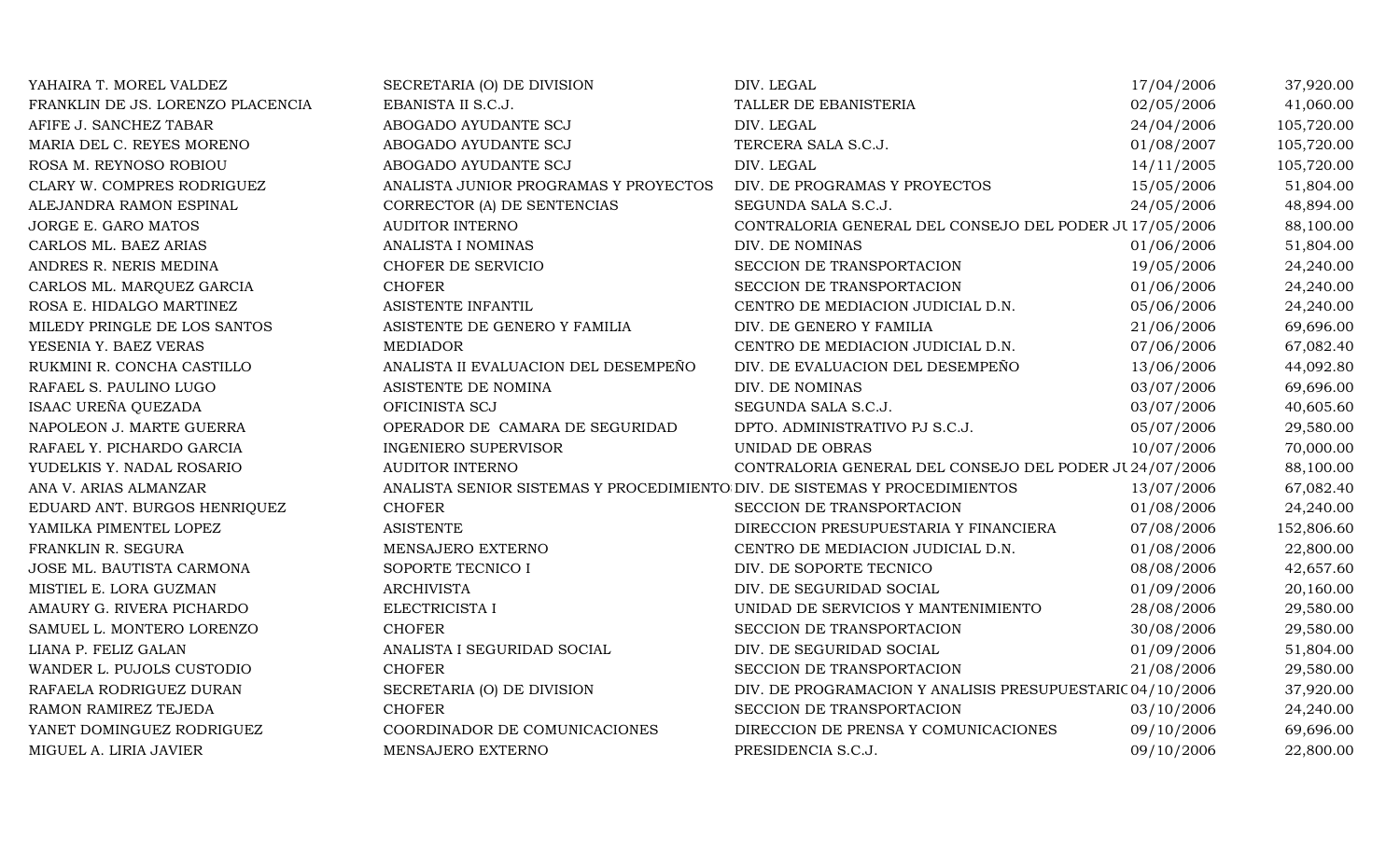| CAROLINA ALT. ROSARIO FERNANDEZ   | ABOGADO AYUDANTE SCJ                  | TERCERA SALA S.C.J.                                                                              | 04/10/2006 | 105,720.00 |
|-----------------------------------|---------------------------------------|--------------------------------------------------------------------------------------------------|------------|------------|
| REYNALDO BATISTA TORRES           | <b>CHOFER</b>                         | SECCION DE TRANSPORTACION                                                                        | 09/10/2006 | 24,240.00  |
| ARIDANIA SALDAÑA PEGUERO          | AUXILIAR ADMINISTRATIVO               | OFIC. COORDINADORA ARCHIVO JUDICIAL                                                              | 02/10/2006 | 15,120.00  |
| WENDY SILVESTRE RODRIGUEZ         | ABOGADO AYUDANTE SCJ                  | UNIDAD DE ABOGADOS AYUDANTES DE PRESIDENCIA 19/10/2006                                           |            | 117,532.80 |
| MANUEL E. PEREZ SANTIAGO          | JARDINERO                             | UNIDAD DE SERVICIOS Y MANTENIMIENTO                                                              | 23/10/2006 | 14,160.00  |
| JOAN ML. CARO ESPINOSA            | OFICINISTA SCJ                        | PRIMERA SALA S.C.J.                                                                              | 03/10/2006 | 40,605.60  |
| BLADIMIR SANTANA MOSQUEA          | <b>AUXILIAR DE EBANISTERIA</b>        | TALLER DE EBANISTERIA                                                                            | 03/11/2006 | 27,740.00  |
| MIGUEL A. MOTA                    | <b>CHOFER</b>                         | SECCION DE TRANSPORTACION                                                                        | 02/11/2006 | 24,240.00  |
| HECTOR R. PEREZ BELTRE            | MENSAJERO EXTERNO                     | SECCION DE TRAMITES Y CORRESPONDENCIA                                                            | 04/11/2008 | 22,800.00  |
| <b>GLADYS A. TORIBIO GUERRERO</b> | ENC. SISTEMAS Y PROCEDIMIENTOS        | DIV. DE SISTEMAS Y PROCEDIMIENTOS                                                                | 01/10/2006 | 117,532.80 |
| JOSE V. REYES PEÑA                | <b>JARDINERO</b>                      | UNIDAD DE SERVICIOS Y MANTENIMIENTO                                                              | 13/11/2006 | 14,160.00  |
| MARIBEL RIVERA SANTOS             | <b>INSPECTOR JUDICIAL</b>             | INSPECTORIA GENERAL DEL CONSEJO DEL PODER JUI 14/11/2006                                         |            | 105,720.00 |
| TAINA S. AMEYE PEREZ              | COORDINADOR (A) CUENTAS POR PAGAR     | DPTO. DE CONTROL FINANCIERO                                                                      | 21/11/2006 | 69,696.00  |
| JOAN ML. PEREZ MESA               | AUXILIAR ADMINISTRATIVO               | DPTO. DE INFRAESTRUCTURA FISICA                                                                  | 06/12/2006 | 24,240.00  |
| MIRTHA Y. GUTIERREZ PEÑA          | SUB-INSPECTOR GENERAL CPJ             | INSPECTORIA GENERAL DEL CONSEJO DEL PODER JUI02/01/2007                                          |            | 133,056.00 |
| ANDERSON GARCIA                   | MENSAJERO EXTERNO                     | DIRECCION DE PLANIFICACION Y PROYECTOS                                                           | 26/12/2006 | 22,800.00  |
| <b>JUAN M. FLAQUER</b>            | ENC. OFICIALES LA JUSTICIA            | INSPECTORIA GENERAL DEL CONSEJO DEL PODER JU 02/01/2007                                          |            | 133,056.00 |
| JUAN P. CUSTODIO ARIAS            | <b>CHOFER</b>                         | SECCION DE TRANSPORTACION                                                                        | 05/02/2007 | 29,580.00  |
| EDWARD DE LA CRUZ DIAZ            | <b>SOPORTE RED</b>                    | DIV. DE INFRAESTRUCTURA TECNOLOGICA                                                              | 01/02/2007 | 48,894.00  |
| ARLIM ABREU MARTE                 | <b>CHOFER</b>                         | SECCION DE TRANSPORTACION                                                                        | 06/02/2007 | 24,240.00  |
| ADABELLE M. ACOSTA CAMILO         |                                       | COORD. DEL SISTEMA NACIONAL DE PASANTIAS DIRECCION GENERAL DE ADM. Y CARRERA JUDICIAL 05/03/2007 |            | 184,800.00 |
| HIPOLITO MEJIA CALDERON           | <b>CHOFER</b>                         | SECCION DE TRANSPORTACION                                                                        | 08/02/2007 | 24,240.00  |
| IRAN D. DEL JESUS ARIAS           | <b>DIGITALIZADOR</b>                  | UNIDAD DE DIGITALIZACION S.G.S.C.J.                                                              | 15/02/2007 | 26,880.00  |
| ROBERTO R. VASQUEZ                | <b>CHOFER</b>                         | SECCION DE TRANSPORTACION                                                                        | 01/03/2007 | 24,240.00  |
| NOHEMI E. FELIZ URBAEZ            | AUXILIAR ADMINISTRATIVO               | DPTO. ADMINISTRATIVO PJ S.C.J.                                                                   | 05/03/2007 | 24,240.00  |
| INELIZA F. RUBIERA ROSARIO        | ANALISTA II COTIZACIONES              | DIV. DE COTIZACIONES Y SEGUIMIENTO COMPRA                                                        | 21/02/2007 | 44,092.80  |
| YADARYS N. NUÑEZ GRULLON          | ABOGADO AYUDANTE SCJ                  | PRIMERA SALA S.C.J.                                                                              | 29/03/2007 | 88,100.00  |
| RIGOBERTO LORENZO YBERT           | ABOGADO LITIGANTE                     | DIV. LEGAL                                                                                       | 21/02/2007 | 69,696.00  |
| EDWARD ANT. VASQUEZ RIVERA        | SOPORTE TECNICO II                    | DIV. DE SOPORTE TECNICO                                                                          | 02/04/2007 | 34,980.00  |
| RAMON G. FELIZ LOPEZ              | ALGUACIL DE ESTRADO                   | UNIDAD DE CITACIONES Y NOTIFICACIONES S.G.S.C.J. 03/05/2007                                      |            | 93,984.00  |
| CIRIACO A. PICHARDO SANTANA       | SOPORTE DE SISTEMAS                   | DIV. DE DESARROLLO DE SISTEMAS                                                                   | 24/04/2007 | 54,885.60  |
| ERICK J. PUJOLS PIMENTEL          | <b>INGENIERO SUPERVISOR</b>           | UNIDAD DE OBRAS                                                                                  | 07/05/2007 | 70,000.00  |
| ROSARIO ALT. RAMIREZ PARRA        | ANALISTA I DE ANALISIS DE EXPEDIENTES | DPTO. DE CONTROL FINANCIERO                                                                      | 01/06/2007 | 51,804.00  |
| RICHARD A. GOMEZ ENCARNACION      | ANALISTA II EVALUACION DEL DESEMPEÑO  | DIV. DE EVALUACION DEL DESEMPEÑO                                                                 | 06/06/2007 | 44,092.80  |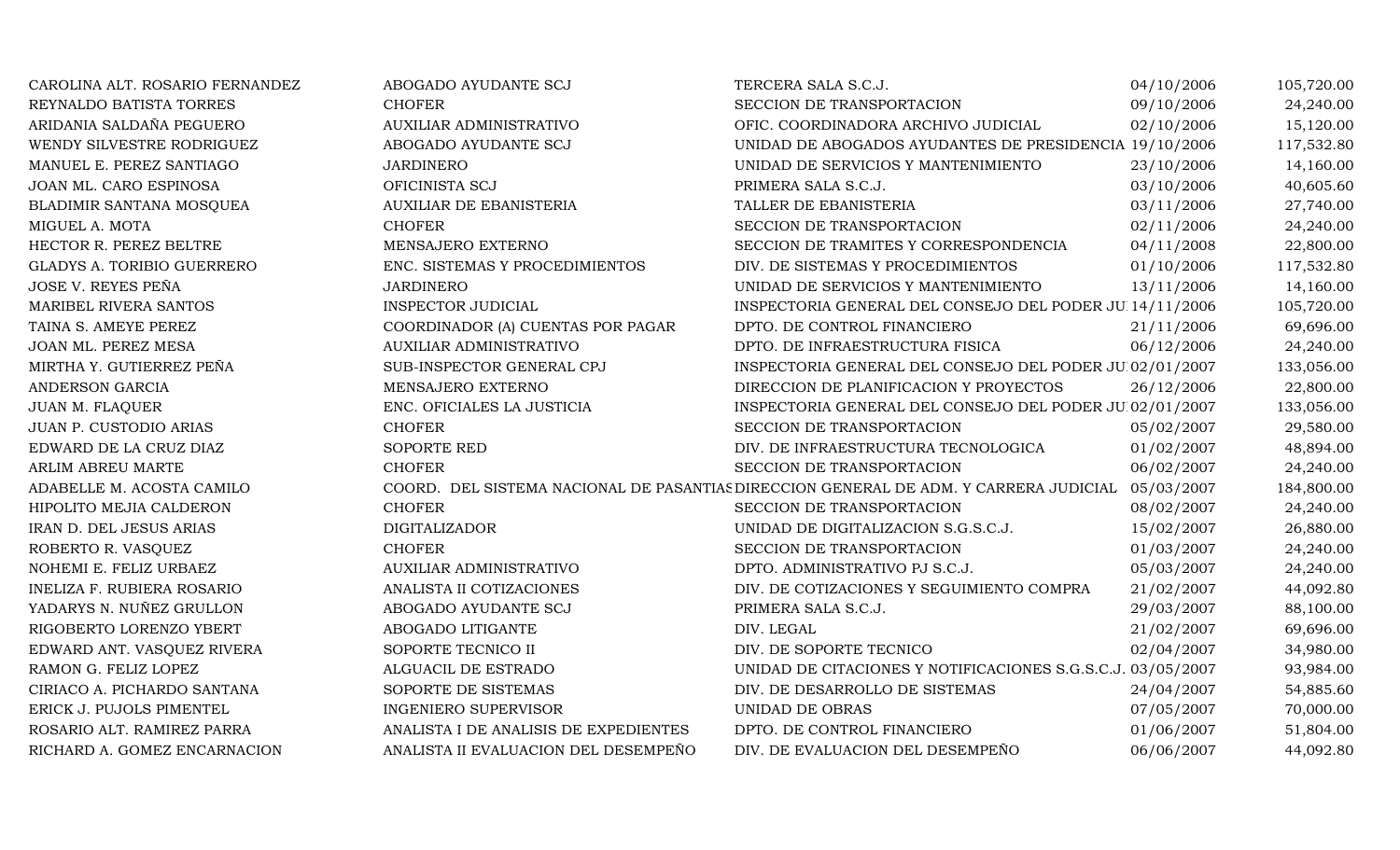| ANA M. PAULINO HERNANDEZ         | SECRETARIA (O) DE DIRECCION GENERAL | DIRECCION GENERAL TECNICA                                                        | 12/06/2007 | 54,885.60  |
|----------------------------------|-------------------------------------|----------------------------------------------------------------------------------|------------|------------|
| RAYSA H. DIAZ SANTANA            | ASIST. COORDINACION EJECUTIVA       | PRESIDENCIA S.C.J.                                                               | 25/06/2007 | 63,294.00  |
| ALDRIN D. CUELLO RICART          | ALGUACIL DE ESTRADO                 | UNIDAD DE CITACIONES Y NOTIFICACIONES S.G.S.C.J. 25/06/2007                      |            | 24,240.00  |
| JUANA A. PIMENTEL MATOS          | ANALISTA I REGISTRO DE PERSONAL     | DIV. DE REGISTRO DE PERSONAL                                                     | 02/07/2007 | 51,804.00  |
| MARIA A. OGANDO CUELLO           | AUXILIAR ADMINISTRATIVO             | DPTO. DE CONTROL FINANCIERO                                                      | 20/12/2010 | 24,240.00  |
| NANCY M. MEJIA ENCARNACION       | <b>RECEPCIONISTA</b>                | SECRETARIA GENERAL DEL CONSEJO DEL PODER JUL 29/04/2009                          |            | 24,240.00  |
| PAUL ALB. RICARDO SMITH          | <b>CHOFER</b>                       | SECCION DE TRANSPORTACION                                                        | 08/01/2014 | 24,240.00  |
| PAULINA LUGO                     | SUPERVISOR DE ARCHIVO               | OFIC. DE ARCHIVO SECRETARIA GENERAL S.C.J.                                       | 01/11/2010 | 32,880.00  |
| <b>JUANA JOSE ROBLES</b>         |                                     | ASISTENTE CENTRO DOCUMENTACION E INFORI CENTRO DOCUMENTACION E INFORM. JUD. DOM. | 06/08/2007 | 77,836.80  |
| ELIANNE ALEJO ROSADO             | AUXILIAR ADMINISTRATIVO             | DIV. DE SISTEMAS Y PROCEDIMIENTOS                                                | 18/08/2008 | 24,240.00  |
| LUIS R. ARNAUD DE LA CRUZ        | <b>AUXILIAR ADMINISTRATIVO</b>      | DIV. DE REGISTRO DE PERSONAL                                                     | 04/08/2015 | 24,240.00  |
| FRANK PAREDES MIRANDA            | <b>DIGITALIZADOR</b>                | UNIDAD DE DIGITALIZACION S.G.S.C.J.                                              | 14/08/2007 | 26,880.00  |
| SERGIO FERMIN PEREZ              | ALGUACIL DE ESTRADO                 | UNIDAD DE CITACIONES Y NOTIFICACIONES S.G.S.C.J. 21/08/2007                      |            | 24,240.00  |
| EUNICE B. CATANO COMAS           | AUXILIAR ADMINISTRATIVO             | DIV. DE GENERO Y FAMILIA                                                         | 04/10/2007 | 24,240.00  |
| NURQUIN MATOS BRITO              | <b>PINTOR</b>                       | UNIDAD DE SERVICIOS Y MANTENIMIENTO                                              | 12/10/2007 | 21,480.00  |
| FEDERICO A. VARGAS BRENS         | SOPORTE TECNICO II                  | DIV. DE SOPORTE TECNICO                                                          | 06/11/2007 | 34,980.00  |
| YASURY F. URBAEZ ALCANTARA       | AUXILIAR ADMINISTRATIVO             | DIV. DE REGISTRO DE PERSONAL                                                     | 29/11/2007 | 24,240.00  |
| ESMIN GUERRERO SOTO              | OFICINISTA SCJ                      | TERCERA SALA S.C.J.                                                              | 03/12/2007 | 14,760.00  |
| WILLIANS HERRERA CUEVAS          | AUXILIAR ADMINISTRATIVO             | UNIDAD IMPOSITIVA                                                                | 01/07/2008 | 24,240.00  |
| PERLA M. DIEGUEZ DE LOS SANTOS   | ASISTENTE DE CONSEJERO              | CONSEJO DEL PODER JUDICIAL                                                       | 03/12/2007 | 117,532.80 |
| PEDRO ROSARIO PARRA              | <b>AUXILIAR DE ALMACEN</b>          | DIV. DE ALMACEN Y SUMINISTRO                                                     | 03/12/2007 | 16,920.00  |
| BELKA R. VILLAR PEGUERO          | <b>BIBLIOTECARIO I</b>              | DOCUMENTACION Y BIBLIOTECAS                                                      | 26/12/2007 | 54,885.60  |
| MIGUEL DE JS. PEÑA HERNANDEZ     | DISEÑADOR WEB                       | DIV. DE PUBLICACIONES                                                            | 26/12/2007 | 48,894.00  |
| PEDRO L. POLANCO MORILLO         | ADMINISTRADOR DE SERVIDORES         | DIV. DE INFRAESTRUCTURA TECNOLOGICA                                              | 19/09/2017 | 67,082.40  |
| ERICK A. MEDINA PEGUERO          | OFICINISTA SCJ                      | SEGUNDA SALA S.C.J.                                                              | 02/01/2008 | 40,605.60  |
| ERNEST D. AQUINO ROJAS           | AUXILIAR ADMINISTRATIVO             | DPTO. ADMINISTRATIVO PJ S.C.J.                                                   | 01/02/2008 | 24,240.00  |
| LAURA V. SUAZO VASQUEZ           | ABOGADO AYUDANTE SCJ                | DIV. LEGAL                                                                       | 09/09/2011 | 105,720.00 |
| FRANCISS L. MALDONADO DURAN      | INSPECTOR JUDICIAL                  | INSPECTORIA GENERAL DEL CONSEJO DEL PODER JU 01/04/2008                          |            | 105,720.00 |
| JULISSA DE LOS SANTOS DE LA CRUZ | <b>ARCHIVISTA</b>                   | OFIC. DE ARCHIVO SECRETARIA GENERAL S.C.J.                                       | 21/02/2008 | 20,160.00  |
| NELCY NIN FIGUEREO               | ASISTENTE DE CONSEJERO              | CONSEJO DEL PODER JUDICIAL                                                       | 12/02/2008 | 117,532.80 |
| CRISTAL A. FERNANDEZ MESA        | ABOGADO AYUDANTE SCJ                | PRIMERA SALA S.C.J.                                                              | 07/11/2012 | 88,100.00  |
| WILKA L. QUIROZ FLORENCIO        | <b>INGENIERO SUPERVISOR</b>         | UNIDAD DE OBRAS                                                                  | 28/04/2008 | 70,000.00  |
| ANGEL R. PUJOLS BELTRE           | ALGUACIL DE ESTRADO                 | UNIDAD DE CITACIONES Y NOTIFICACIONES S.G.S.C.J. 20/05/2008                      |            | 24,240.00  |
| BIANCA M. MORILLO CAIRO          | ANALISTA I COTIZACIONES             | DIV. DE COTIZACIONES Y SEGUIMIENTO COMPRA                                        | 10/06/2008 | 51,804.00  |
|                                  |                                     |                                                                                  |            |            |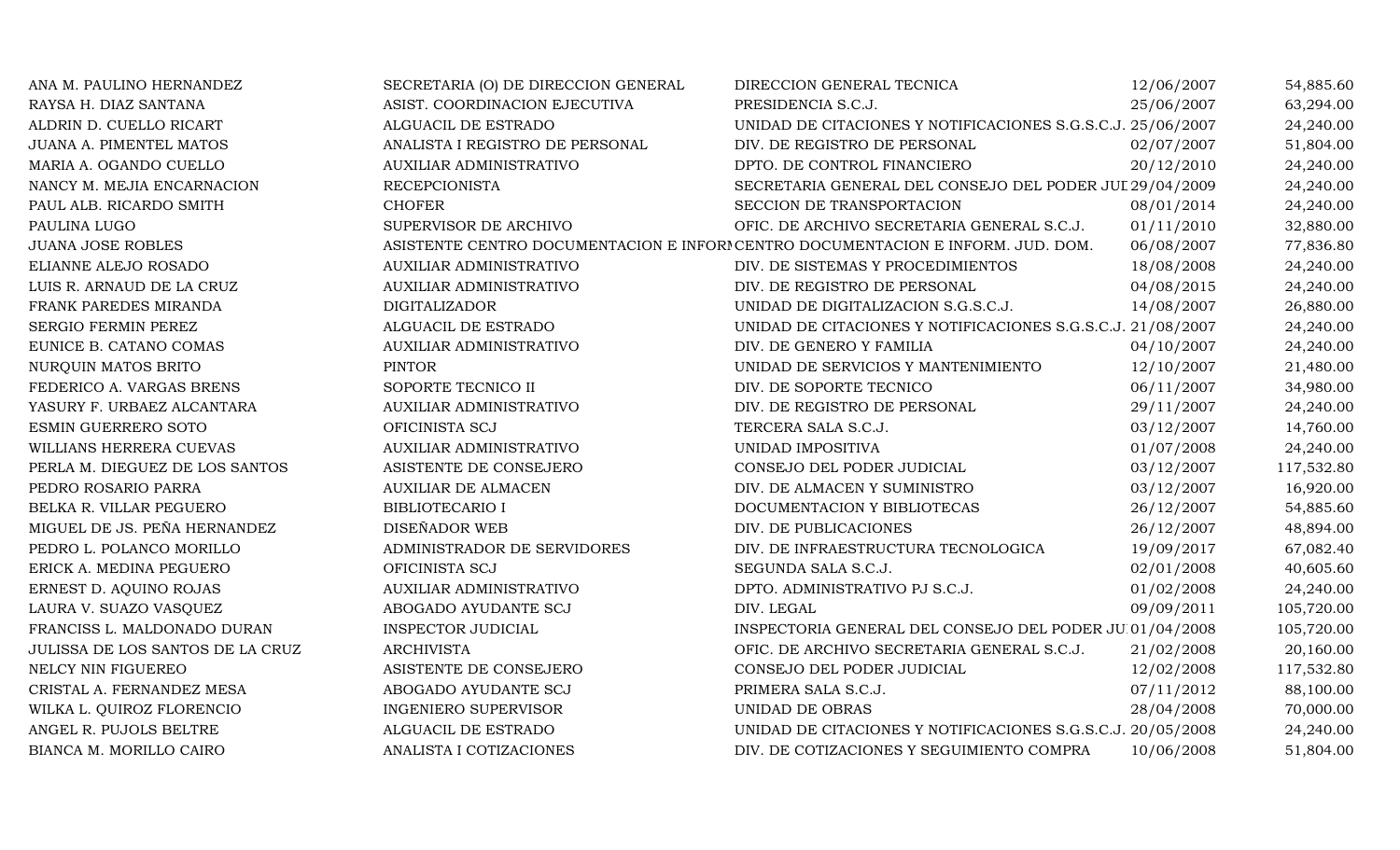| CARMEN E. MARTINEZ HERNANDEZ   | SECRETARIA (O) DE DIRECCION           | DIRECCION DE FAMILIA, NIÑEZ, ADOLESCENCIA Y GEN 16/06/2008                            |            | 48,894.00  |
|--------------------------------|---------------------------------------|---------------------------------------------------------------------------------------|------------|------------|
| WANDER E. GARABITO PEGUERO     | SECRETARIA (O) AUXILIAR I             | SECRETARIA GENERAL DEL CONSEJO DEL PODER JUL 23/06/2008                               |            | 44,092.80  |
| WANDA M. NUÑEZ MARTINEZ        | ANALISTA II REGISTRO DE PERSONAL      | DIV. DE REGISTRO DE PERSONAL                                                          | 07/07/2008 | 44,092.80  |
| MARIO ORTIZ DE LEON            | <b>CHOFER</b>                         | SECCION DE TRANSPORTACION                                                             | 27/10/2008 | 24,240.00  |
| HECTOR ML. CASTILLO PEÑA       | AUXILIAR ESTADISTICO DEPARTAMENTAL    | DIV. DE ESTADISTICAS JUDICIALES                                                       | 02/01/2014 | 44,092.80  |
| JOSE R. LANTIGUA FERNANDEZ     | INSPECTOR JUDICIAL                    | INSPECTORIA GENERAL DEL CONSEJO DEL PODER JU 25/07/2008                               |            | 105,720.00 |
| RACHEL ALT. MORALES PAULINO    |                                       | ANALISTA II RECLUTAMIENTO Y SELECCIÓN DE I DIV. DE RECLUTAMIENTO Y SELECCION PERSONAL | 18/08/2008 | 24,240.00  |
| HEIDY M. SANTANA ANGELES       | OFICINISTA ATENCION USUARIOS          | UNIDAD DE ATENCION AL USUARIO S.G.S.C.J.                                              | 08/09/2008 | 42,000.00  |
| ADELA S. GONZALEZ RIVAS        | SUPERVISOR NACIONAL DE TRIBUNALES     | DIRECCION ADMINISTRATIVA                                                              | 11/08/2008 | 90,000.00  |
| MAYRENI GARCIA ALMONTE         | ANALISTA I DE CODIFICACION Y REGISTRO | DPTO. DE CONTROL FINANCIERO                                                           | 28/07/2008 | 51,804.00  |
| ESCARLING J. TEJEDA SEVERINO   | CORRECTOR (A) DE SENTENCIAS           | PRIMERA SALA S.C.J.                                                                   | 14/07/2008 | 48,894.00  |
| JUAN DE JS. REYES REYNOSO      | SUPERVISOR(A) ADMINISTRATIVO          | DIRECCION ADMINISTRATIVA                                                              | 12/06/2008 | 67,082.40  |
| YUDELKA NUÑEZ PEREZ            | SOPORTE DE SISTEMAS                   | DIV. DE DESARROLLO DE SISTEMAS                                                        | 21/07/2008 | 54,885.60  |
| ROSA I. RODRIGUEZ ABREU        | AUXILIAR ADMINISTRATIVO               | DIV. DE NIÑEZ Y ADOLESCENCIA                                                          | 14/07/2008 | 24,240.00  |
| CLAUDIO N. REYES CUEVAS        | <b>ARCHIVISTA</b>                     | OFIC. COORDINADORA ARCHIVO JUDICIAL                                                   | 01/08/2008 | 16,440.00  |
| VANESSA M. GENAO REYES         |                                       | ANALISTA II RECLUTAMIENTO Y SELECCIÓN DE I DIV. DE RECLUTAMIENTO Y SELECCION PERSONAL | 14/07/2008 | 24,240.00  |
| MAYRENE O. DIAZ OVIEDO         | OFICINISTA SCJ                        | PRIMERA SALA S.C.J.                                                                   | 10/02/2014 | 40,605.60  |
| RUBIEL J. CESPEDES PEREZ       | <b>PINTOR</b>                         | UNIDAD DE SERVICIOS Y MANTENIMIENTO                                                   | 17/11/2014 | 21,480.00  |
| ERCIRA B. RAMIREZ ESPINOSA     |                                       | ANALISTA II RECLUTAMIENTO Y SELECCIÓN DE I DIV. DE RECLUTAMIENTO Y SELECCION PERSONAL | 17/09/2008 | 44,092.80  |
| MIGUELINA D. AQUINO PEREZ      | SECRETARIA (O) DE DEPARTAMENTO        | DPTO. DE CONTROL FINANCIERO                                                           | 27/08/2008 | 37,920.00  |
| MAURA M. REYES PUJOLS          | <b>INSPECTOR JUDICIAL</b>             | INSPECTORIA GENERAL DEL CONSEJO DEL PODER JU 24/10/2008                               |            | 105,720.00 |
| WENDY C. MARMOLEJOS SANTOS     | SECRETARIA DEPTO. ADM.                | DPTO. ADMINISTRATIVO PJ CORTE DE APELACION D.N.25/09/2008                             |            | 28,860.00  |
| IVAN DE JS. BAEZ MARMOLEJOS    | ANALISTA SENIOR PROGRAMAS Y PROYECTOS | DIV. DE PROGRAMAS Y PROYECTOS                                                         | 03/11/2008 | 67,082.40  |
| RADHAMES MENDEZ                | <b>CHOFER</b>                         | SECCION DE TRANSPORTACION                                                             | 11/09/2008 | 24,240.00  |
| MARILYN PAYANO TAVERAS         | <b>ARCHIVISTA</b>                     | OFIC. DE ARCHIVO SECRETARIA GENERAL S.C.J.                                            | 10/09/2008 | 20,160.00  |
| EMMANUEL OVIEDO SOTO           | ANALISTA SENIOR PROGRAMAS Y PROYECTOS | DIRECCION DE PLANIFICACION Y PROYECTOS                                                | 29/09/2008 | 67,082.40  |
| LEIDY PRESINAL SOTO            | OFICINISTA SCJ                        | PRIMERA SALA S.C.J.                                                                   | 26/11/2008 | 40,605.60  |
| FRANCISCO ALB. GUZMAN TIBURCIO | AUXILIAR ADMINISTRATIVO               | DIV. DE PUBLICACIONES                                                                 | 26/11/2008 | 24,240.00  |
| PAOLA F. SOSA DE LA CRUZ       | AUXILIAR ADMINISTRATIVO               | DIV. DE COTIZACIONES Y SEGUIMIENTO COMPRA                                             | 20/10/2008 | 24,240.00  |
| FRANCISCO MARQUEZ              | <b>CHOFER</b>                         | SECCION DE TRANSPORTACION                                                             | 09/09/2008 | 24,240.00  |
| HECTOR MORENO BRITO            | ELECTRICISTA I                        | DPTO. ADMINISTRATIVO PJ S.C.J.                                                        | 15/10/2008 | 29,580.00  |
| MARIA N. CUEVAS SEGURA         | <b>ARCHIVISTA</b>                     | OFIC. COORDINADORA ARCHIVO JUDICIAL                                                   | 29/02/2012 | 16,440.00  |
| JOSE ALB. MEDINA MARIA         | REPRODUCTOR DE DOCUMENTOS             | UNIDAD DE REPRODUCCION DE DOCUMENTOS                                                  | 20/10/2008 | 16,920.00  |
| NOFRET PEREZ PEREZ             | ASISTENTE DE NOMINA                   | DIV. DE NOMINAS                                                                       | 20/10/2008 | 77,836.80  |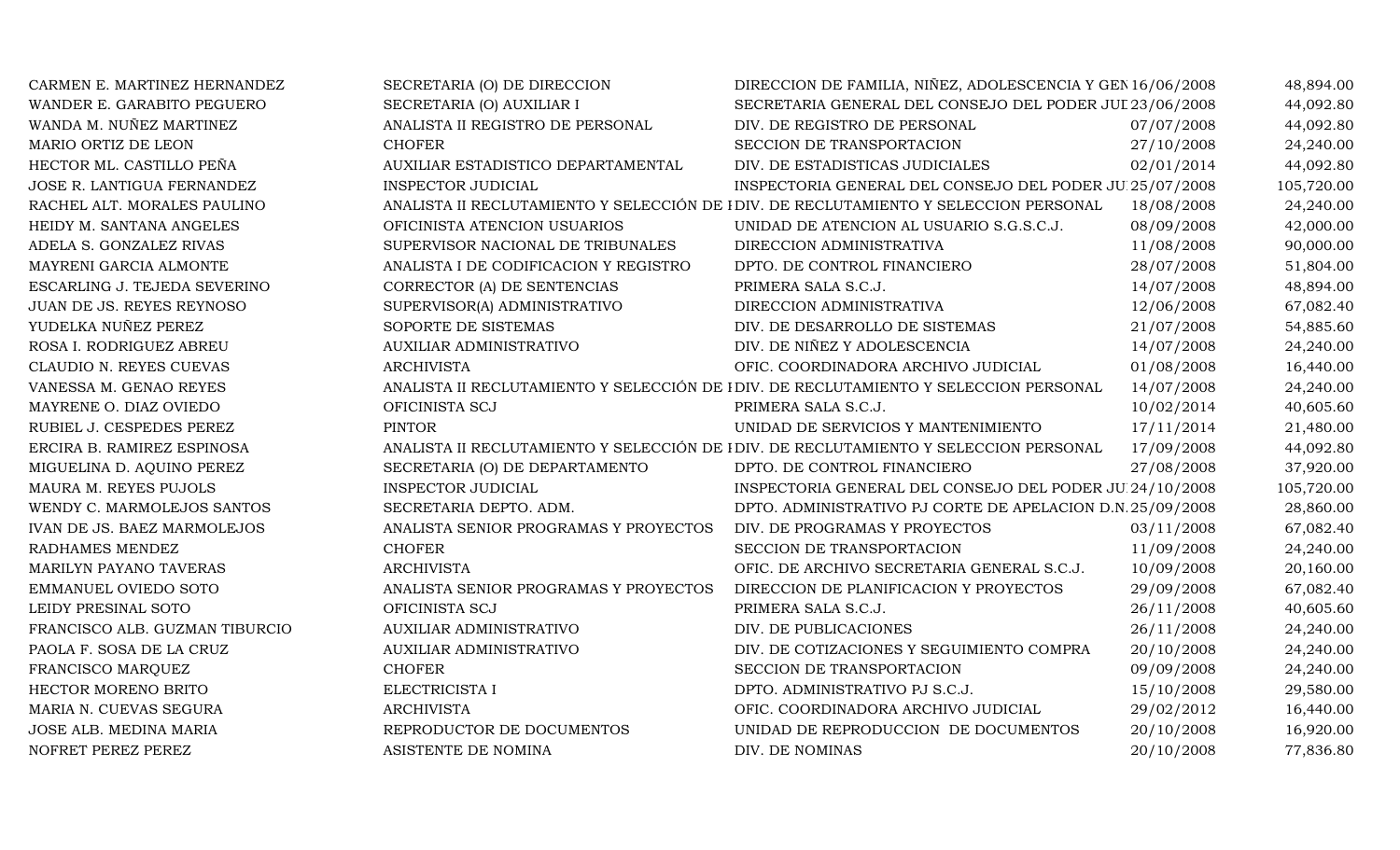| PEDRO ANT. JAPA RODRIGUEZ    | ELECTRICISTA I                                                             | DPTO. ADMINISTRATIVO PJ S.C.J.                                                       | 28/11/2008 | 29,580.00  |
|------------------------------|----------------------------------------------------------------------------|--------------------------------------------------------------------------------------|------------|------------|
| RAFAEL ANT. RODRIGUEZ BURGOS | AUXILIAR ADMINISTRATIVO                                                    | CONTRALORIA GENERAL DEL CONSEJO DEL PODER JU11/11/2008                               |            | 24,360.00  |
| JEAN C. QUEZADA MARTINEZ     | SECRETARIA (O) AUXILIAR I                                                  | SECRETARIA GENERAL DEL CONSEJO DEL PODER JUL 23/01/2009                              |            | 44,092.80  |
| CLARA L. GOMEZ DOMINGUEZ     | <b>INSPECTOR JUDICIAL</b>                                                  | INSPECTORIA GENERAL DEL CONSEJO DEL PODER JU 09/03/2009                              |            | 105,720.00 |
| ROSA A. GOMEZ BELTRE         | ASISTENTE ADM. REGISTRO DE PERSONAL                                        | DIV. DE REGISTRO DE PERSONAL                                                         | 16/03/2009 | 69,696.00  |
| DAYSI MARTINEZ MARTINEZ      | ANALISTA JUNIOR FORM. PRESUPUESTARIA                                       | DIV. DE FORMULACION PRESUPUESTARIA                                                   | 27/04/2009 | 51,804.00  |
| NATIVIDAD CORNIEL JAVIER     | <b>CONSERJE</b>                                                            | DPTO. ADMINISTRATIVO PJ S.C.J.                                                       | 30/03/2009 | 14,160.00  |
| <b>JOSE L. BURGOS REYES</b>  | TECNICO DE REFRIGERACION                                                   | UNIDAD DE SERVICIOS Y MANTENIMIENTO                                                  | 29/04/2009 | 22,800.00  |
| GLORIBI M. MADERA HIDALGO    | AUXILIAR ADMINISTRATIVO                                                    | DPTO. DE TESORERIA                                                                   | 25/05/2009 | 24,240.00  |
| MARCOS O. LOPEZ RODRIGUEZ    | AUXILIAR DE PUBLICACIONES                                                  | DIV. DE PUBLICACIONES                                                                | 25/05/2009 | 29,580.00  |
| EYLENNE C. RAMIREZ POLANCO   | SECRETARIA (O) DE DIRECCION                                                | CENTRO DOCUMENTACION E INFORM. JUD. DOM.                                             | 22/06/2009 | 48,894.00  |
| SANTA ORTIZ MARTINEZ         | ASISTENTE DE NIÑEZ Y ADOLESCENCIA                                          | DIV. DE NIÑEZ Y ADOLESCENCIA                                                         | 10/06/2009 | 69,696.00  |
| TERESA E. DE LEON GARABITO   |                                                                            | ANALISTA II ESTUDIOS DE RECURSOS HUMANOS DIV. DE ESTUDIOS DE RECURSOS HUMANOS        | 06/08/2009 | 44,092.80  |
| EMILY M. MANCEBO POLANCO     | ABOGADO AYUDANTE SCJ                                                       | PRIMERA SALA S.C.J.                                                                  | 27/11/2012 | 88,100.00  |
| DUANY ANTIGUA ROJAS          | ANALISTA II ACTIVO FIJO                                                    | DIV. DE ACTIVOS FIJOS                                                                | 06/08/2009 | 44,092.80  |
| JUAN C. HERNANDEZ ROSARIO    | <b>CHOFER</b>                                                              | SECCION DE TRANSPORTACION                                                            | 16/09/2009 | 29,580.00  |
| JOSE E. OSORIA VASQUEZ       | ANALISTA II NOMINAS                                                        | DIV. DE NOMINAS                                                                      | 17/09/2009 | 44,092.80  |
| JENNIFFER M. PLATA PEÑA      | ABOGADO AYUDANTE SCJ                                                       | TERCERA SALA S.C.J.                                                                  | 09/09/2009 | 105,720.00 |
| ALLINTON R. SUERO TURBI      | ALGUACIL DE ESTRADO                                                        | UNIDAD DE CITACIONES Y NOTIFICACIONES S.G.S.C.J. 15/10/2009                          |            | 24,240.00  |
| JOYCE S. CALDERON PEREZ      | SECRETARIA (O) DE DIRECCION                                                | DIRECCION DE GESTION HUMANA Y CARRERA JUDICIA 12/11/2009                             |            | 48,894.00  |
| ELVIN R. ROMERO FERREIRA     | OFICINISTA SCJ                                                             | UNIDAD DE REGISTRO Y TRAMITE S.G.S.C.J.                                              | 23/11/2009 | 40,605.60  |
| MIGUEL ANT. RUIZ BASORA      | <b>CHOFER</b>                                                              | SECCION DE TRANSPORTACION                                                            | 14/12/2009 | 24,240.00  |
| HERMINIA ALT. MARTINEZ MEJIA | COORDINADOR DISTRIBUCION Y VENTA DE PUB DIV. DE PUBLICACIONES              |                                                                                      | 05/01/2010 | 67,082.40  |
| ELSA E. LEDESMA NOVAS        |                                                                            | ANALISTA I ESTUDIOS DE RECURSOS HUMANOS DIV. DE ESTUDIOS DE RECURSOS HUMANOS         | 08/01/2010 | 44,092.80  |
| ANDERSON A. DE JESUS MORDAN  | <b>ARCHIVISTA</b>                                                          | DIV. DE REGISTRO DE PERSONAL                                                         | 11/01/2010 | 20,160.00  |
| ODELVIS VALDEZ LUNA          | ASIST. ADMINISTRATIVA (O)                                                  | DIV. DE RELACIONES PUBLICAS Y PROTOCOLO                                              | 26/01/2010 | 32,160.00  |
| LUCITANIA DE LEON DEL CARMEN | ANALISTA II SEGURIDAD SOCIAL                                               | DIV. DE SEGURIDAD SOCIAL                                                             | 01/01/2010 | 44,092.80  |
| NELSON HENRIQUEZ             | MENSAJERO EXTERNO                                                          | UNIDAD DE APOYO COOPNASEJU                                                           | 11/02/2010 | 12,696.00  |
| ANGELA R. GONZALEZ LANDESTOY |                                                                            | ANALISTA I RECLUTAMIENTO Y SELECCIÓN DE P DIV. DE RECLUTAMIENTO Y SELECCION PERSONAL | 22/03/2010 | 54,885.60  |
| MIRIAM G. ORTIZ PUJOLS       |                                                                            | ANALISTA I RECLUTAMIENTO Y SELECCIÓN DE P DIV. DE RECLUTAMIENTO Y SELECCION PERSONAL | 14/04/2010 | 51,804.00  |
| EURY MARTINEZ GARCIA         | ANALISTA PROGRAMADOR                                                       | DIV. DE MANTENIMIENTO Y ACT. DE SISTEMAS                                             | 23/06/2010 | 67,082.40  |
| IRIS B. ARNAUT DE LOS SANTOS | <b>INGENIERO SUPERVISOR</b>                                                | UNIDAD DE OBRAS                                                                      | 27/07/2010 | 70,000.00  |
| JOSE ANT. MANZUETA HERNANDEZ | OFICINISTA SCJ                                                             | UNIDAD DE REGISTRO Y TRAMITE S.G.S.C.J.                                              | 01/09/2010 | 40,605.60  |
| MINORKA LLUBERES HERNANDEZ   | ANALISTA SENIOR SISTEMAS Y PROCEDIMIENTO DIV. DE SISTEMAS Y PROCEDIMIENTOS |                                                                                      | 20/09/2010 | 67,082.40  |
|                              |                                                                            |                                                                                      |            |            |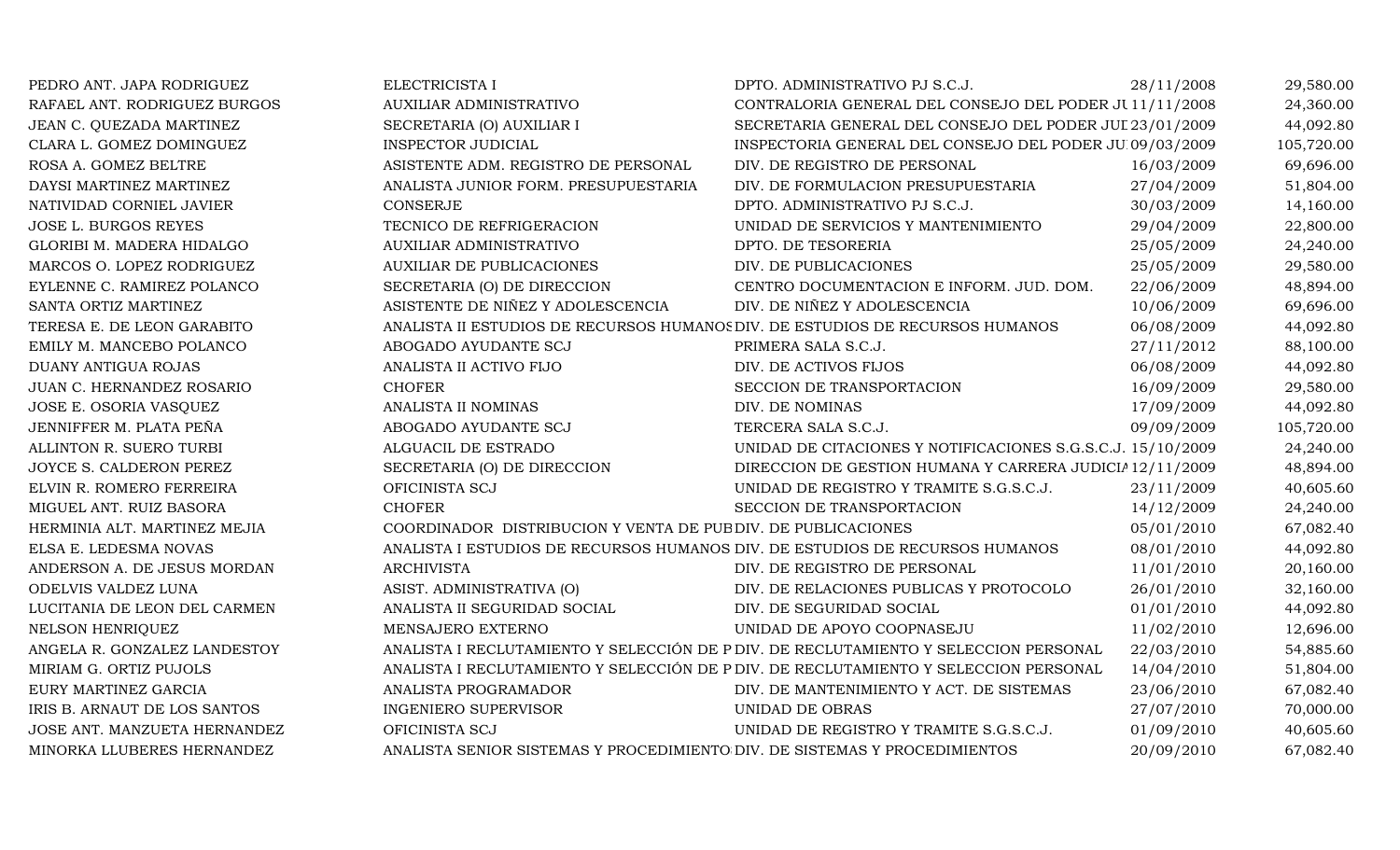| JOSE M. PICHARDO REYES                | <b>AUXILIAR ADMINISTRATIVO</b>         | UNIDAD DE APOYO COOPNASEJU                                                                          | 13/09/2010 | 17,388.00  |
|---------------------------------------|----------------------------------------|-----------------------------------------------------------------------------------------------------|------------|------------|
| AMAURY ANT. SILVA NUÑEZ               | DISEÑADOR GRAFICO                      | DIV. DE PUBLICACIONES                                                                               | 22/11/2010 | 44,092.80  |
| MARINA DE JESUS MARTE                 | SECRETARIA (O) DE DIRECCION GENERAL    | INSPECTORIA GENERAL DEL CONSEJO DEL PODER JU 01/02/2011                                             |            | 54,885.60  |
| FRANCISCO ALB. SUBERO MATEO           | ANALISTA II CONTABILIDAD               | DIV. DE SEGURIDAD SOCIAL                                                                            | 16/02/2011 | 44,092.80  |
| YARDY L. LEOCADIO TEJEDA              | <b>RECEPCIONISTA</b>                   | DIRECCION GENERAL TECNICA                                                                           | 07/03/2011 | 21,000.00  |
| ALEXANDRA N. RUIZ CORDERO             | <b>AUXILIAR ADMINISTRATIVO</b>         | DIV. DE ESTADISTICAS JUDICIALES                                                                     | 07/03/2011 | 24,240.00  |
| NERVA N. WOSS VALERIO                 |                                        | ANALISTA I RECLUTAMIENTO Y SELECCIÓN DE P DIV. DE RECLUTAMIENTO Y SELECCION PERSONAL                | 03/05/2011 | 51,804.00  |
| GABRIEL CORONADO SANTOS               | <b>CHOFER</b>                          | SECCION DE TRANSPORTACION                                                                           | 28/04/2011 | 29,580.00  |
| <b>JUDITH ROBLE POLONIA</b>           | ASISTENTE DE JUEZ MIEMBRO SALA SCJ     | PRIMERA SALA S.C.J.                                                                                 | 01/12/2011 | 54,885.60  |
| FELIX J. RIVERA AQUINO                | OFICINISTA SCJ                         | PRIMERA SALA S.C.J.                                                                                 | 12/05/2011 | 40,605.60  |
| ANDY SALDIVAR SANCHEZ                 | AUXILIAR ADMINISTRATIVO                | DIV. DE REGISTRO DE PERSONAL                                                                        | 23/05/2011 | 24,240.00  |
| JOSE J. RODRIGUEZ CUELLO              |                                        | ANALISTA II RECLUTAMIENTO Y SELECCIÓN DE IDIV. DE RECLUTAMIENTO Y SELECCION PERSONAL                | 23/05/2011 | 44,092.80  |
| JUAN L. FIGUEREO HERNANDEZ            | SECRETARIA (O) AUXILIAR I              | SECRETARIA GENERAL DEL CONSEJO DEL PODER JUI 08/06/2011                                             |            | 44,092.80  |
| MARGARITA SILVERIO VARGAS             | <b>CONSERJE</b>                        | DPTO. ADMINISTRATIVO PJ S.C.J.                                                                      | 17/03/2014 | 14,160.00  |
| AMIS S. ANTIGUA SEPULVEDA             | ANALISTA I REGISTRO DE PERSONAL        | DIV. DE REGISTRO DE PERSONAL                                                                        | 01/12/2011 | 51,804.00  |
| TANYA C. CUELLO CORNIELLE             | ANALISTA I COTIZACIONES                | DIV. DE COTIZACIONES Y SEGUIMIENTO COMPRA                                                           | 01/08/2011 | 51,804.00  |
| YULEIDY RODRIGUEZ RAMIREZ             | AUXILIAR ESTADISTICO DEPARTAMENTAL     | DIV. DE ESTADISTICAS JUDICIALES                                                                     | 02/01/2014 | 44,092.80  |
| BIENVENIDO LOPEZ BRITO                | <b>CHOFER</b>                          | SECCION DE TRANSPORTACION                                                                           | 01/05/2012 | 24,240.00  |
| ADDERLI GONZALEZ DE LOS SANTOS        | AUXILIAR ADMINISTRATIVO                | DPTO. DE INFRAESTRUCTURA FISICA                                                                     | 01/11/2012 | 24,240.00  |
| NICOLAS E. PIMENTEL TEJEDA            | <b>CHOFER</b>                          | SECCION DE TRANSPORTACION                                                                           | 02/01/2012 | 29,580.00  |
| DANIEL T. ESQUEA BODDEN               | SOPORTE TECNICO I                      | DIV. DE SOPORTE TECNICO                                                                             | 20/02/2012 | 42,657.60  |
| JOHANNY BRITO MARTINEZ                | ASISTENTE DE JUEZ PRESIDENTE SALA SCJ  | SEGUNDA SALA S.C.J.                                                                                 | 13/03/2012 | 77,836.80  |
| CARLOS J. BURGOS JAQUEZ               | OFICINISTA SCJ                         | SEGUNDA SALA S.C.J.                                                                                 | 02/04/2012 | 40,605.60  |
| ESPERANZA ADAMES LIRANZO              | ASISTENTE DE PLANIFICACION Y PROYECTOS | DIRECCION DE PLANIFICACION Y PROYECTOS                                                              | 02/04/2012 | 77,836.80  |
| CARMEN D. ALCANTARA PORTORREAL        | INSPECTOR JUDICIAL                     | INSPECTORIA GENERAL DEL CONSEJO DEL PODER JU 02/04/2012                                             |            | 105,720.00 |
| <b>JAVIER DENI CHARPENTIER</b>        | ANALISTA I DE ANALISIS DE EXPEDIENTES  | DPTO. DE CONTROL FINANCIERO                                                                         | 02/04/2012 | 51,804.00  |
| <b>JOSE R. MARTINEZ</b>               | <b>CHOFER</b>                          | SECCION DE TRANSPORTACION                                                                           | 02/04/2012 | 24,240.00  |
| LIBRADA ALT. JESUS TERRERO DE ROSARIO |                                        | COORDINADOR DE DIV. PROG. Y ANALISIS PRESIDIV. DE PROGRAMACION Y ANALISIS PRESUPUESTARIC 02/04/2012 |            | 69,696.00  |
| RAFAEL T. AGRAMONTE CEBALLOS          | ANALISTA I DE ANALISIS DE EXPEDIENTES  | DPTO. DE CONTROL FINANCIERO                                                                         | 16/04/2012 | 51,804.00  |
| OSCAR E. OZUNA BODDEN                 | COORDINADOR(A) UNIDAD DE OBRAS         | UNIDAD DE OBRAS                                                                                     | 16/04/2012 | 70,000.00  |
| JOSE M. ALVINO CRUZ                   | PARALEGAL                              | DIV. LEGAL                                                                                          | 09/04/2012 | 24,240.00  |
| DILCIA MA. SANTOS GUZMAN              | SECRETARIA (O) AUXILIAR                | PRESIDENCIA S.C.J.                                                                                  | 16/04/2012 | 46,471.80  |
| ALAIN J. HUMEAU DE BROSSARD           | ANALISTA I DE ANALISIS DE EXPEDIENTES  | DPTO. DE CONTROL FINANCIERO                                                                         | 16/04/2012 | 51,804.00  |
| AGUSTIN CASTILLO VINICIO              | MENSAJERO EXTERNO                      | INSPECTORIA GENERAL DEL CONSEJO DEL PODER JU 07/05/2012                                             |            | 22,800.00  |
|                                       |                                        |                                                                                                     |            |            |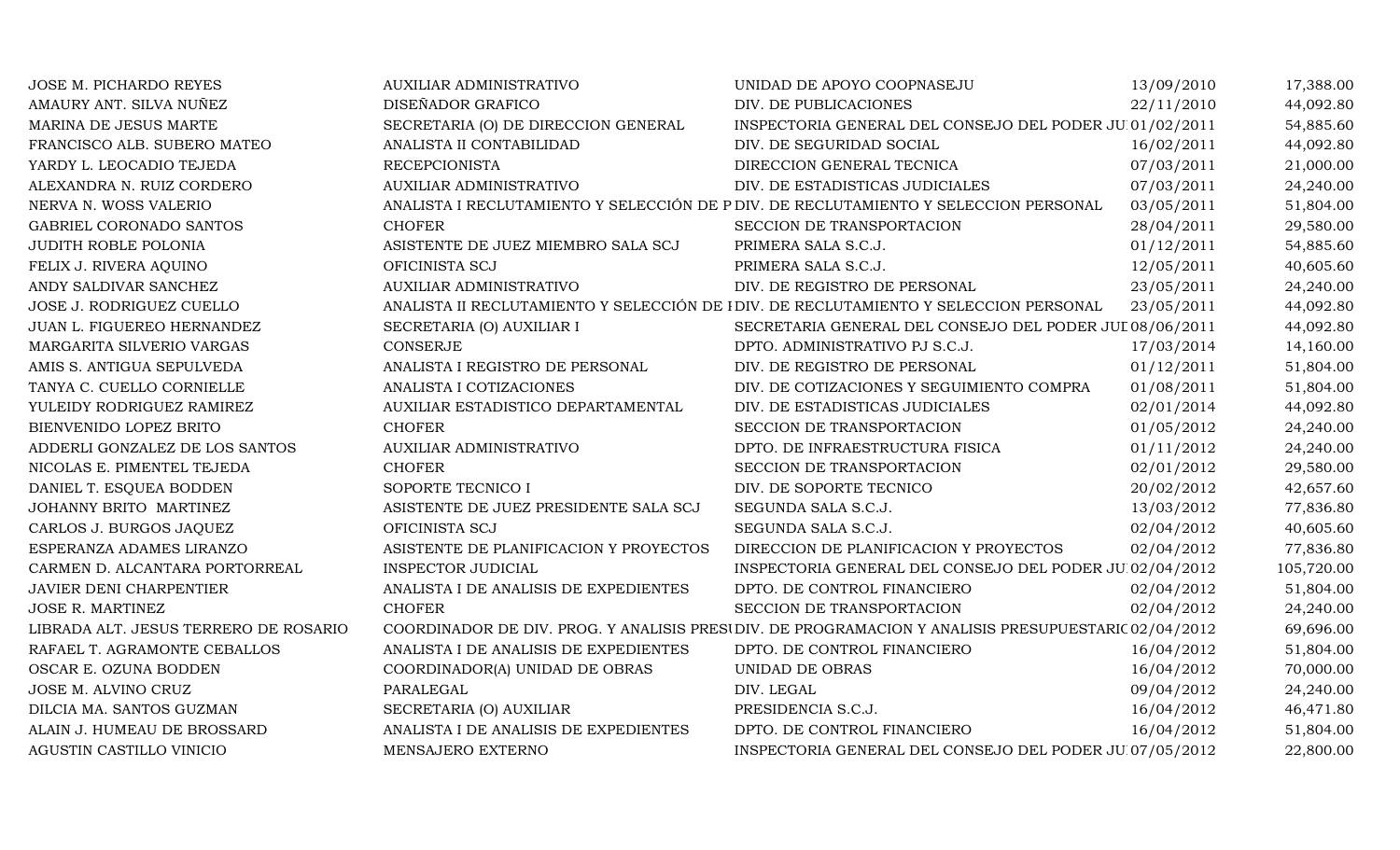| SONIA MA. GUERRERO VIDAL          | ANALISTA I COTIZACIONES                                                    | DIV. DE COTIZACIONES Y SEGUIMIENTO COMPRA                  | 04/06/2012 | 51,804.00  |
|-----------------------------------|----------------------------------------------------------------------------|------------------------------------------------------------|------------|------------|
| CIRILO DIAZ MARTINEZ              | <b>AUXILIAR DE ALMACEN</b>                                                 | DIV. DE ALMACEN Y SUMINISTRO                               | 11/06/2012 | 16,920.00  |
| RAFAEL VEGA TAVAREZ               | <b>CAMARERO II</b>                                                         | DIV. DE RELACIONES PUBLICAS Y PROTOCOLO                    | 16/05/2012 | 32,220.00  |
| ALESKA V. GARCIA RODRIGUEZ        | ASISTENTE DE JUEZ PRESIDENTE SALA SCJ                                      | PRIMERA SALA S.C.J.                                        | 10/09/2012 | 40,605.60  |
| CAROLINA DE LEON FRIAS            | SECRETARIA (O) AUXILIAR I                                                  | PRESIDENCIA S.C.J.                                         | 25/06/2012 | 44,092.80  |
| CELIDINES D'OLEO ARAGONES         | SECRETARIA (O) DE DIRECCION                                                | DIRECCION DE POLITICAS PUBLICAS                            | 25/06/2012 | 48,894.00  |
| LUIS ALB. DIAZ TRONCOSO           | <b>CHOFER</b>                                                              | SECCION DE TRANSPORTACION                                  | 22/06/2012 | 24,240.00  |
| WILLIAM ARNAUT ALCANTARA          | SEGURIDAD DE JUEZ SCJ                                                      | TERCERA SALA S.C.J.                                        | 01/04/2012 | 14,760.00  |
| JOSE M. PEÑA GONZALEZ             | AUXILIAR ADMINISTRATIVO                                                    | SECCION DE TRAMITES Y CORRESPONDENCIA                      | 03/09/2012 | 24,360.00  |
| HENIL B. MEDINA ALMONTE           | OFICINISTA SCJ                                                             | TERCERA SALA S.C.J.                                        | 13/08/2012 | 40,605.60  |
| JOSE A. SOTO CASADO               | <b>AUXILIAR DE MECANICA</b>                                                | UNIDAD DE MANTENIMIENTO DE VEHICULOS                       | 03/09/2012 | 29,580.00  |
| SARA G. CREALES MELO              | MEDICO DE SERVICIOS                                                        | DIV. DE SEGURIDAD SOCIAL                                   | 10/09/2012 | 64,800.00  |
| TOMAS E. DAMIRON NANITA           | MENSAJERO INTERNO                                                          | SECCION DE TRAMITES Y CORRESPONDENCIA                      | 10/09/2012 | 16,920.00  |
| EDWIN G. DEL ORBE                 | AUXILIAR ADMINISTRATIVO                                                    | INSPECTORIA GENERAL DEL CONSEJO DEL PODER JUI 17/09/2012   |            | 24,240.00  |
| HERNILEIDYS MA. BURGOS DE LA ROSA | DIRECTOR (A) ADMINISTRATIVO (A)                                            | DIRECCION ADMINISTRATIVA                                   | 10/09/2012 | 184,800.00 |
| LISETTE CABRERA ALMANZAR          | ANALISTA JUNIOR SISTEMAS Y PROCEDIMIENTO DIV. DE SISTEMAS Y PROCEDIMIENTOS |                                                            | 01/10/2012 | 51,804.00  |
| ANIBAL FELIX QUEVEDO              | <b>RECEPCIONISTA</b>                                                       | SECRETARIA GENERAL DEL CONSEJO DEL PODER JUI 03/09/2012    |            | 24,240.00  |
| ILIANY M. SIERRA SANTOS           | OFICINISTA SCJ                                                             | UNIDAD DE REGISTRO Y TRAMITE S.G.S.C.J.                    | 08/10/2012 | 40,605.60  |
| ELIZABETH SENA ALCANTARA          | OFICINISTA SCJ                                                             | TERCERA SALA S.C.J.                                        | 08/10/2012 | 40,605.60  |
| JOSE ML. SALAZAR RODRIGUEZ        | <b>CHOFER</b>                                                              | SECCION DE TRANSPORTACION                                  | 04/10/2012 | 24,240.00  |
| EUDELIA VELAZQUEZ DE LEON         | ANALISTA I CONTABILIDAD                                                    | DPTO. DE CONTABILIDAD                                      | 01/10/2012 | 51,804.00  |
| ANDERSON REYES RODRIGUEZ          | ANALISTA PROGRAMADOR                                                       | DIV. DE MANTENIMIENTO Y ACT. DE SISTEMAS                   | 22/10/2012 | 67,082.40  |
| OLIVER A. ACOSTA PERALTA          | ANALISTA JURIDICO                                                          | DIV. DE JURISPRUDENCIA Y LEGISLACION                       | 22/10/2012 | 44,092.80  |
| MANUEL DE JS. FERMIN ALMONTE      | SUPERVISOR(A) ADMINISTRATIVO                                               | DIRECCION ADMINISTRATIVA                                   | 03/01/2013 | 67,082.40  |
| CAROLINA CRUZ VALERIO             | ANALISTA II DE RECURSOS HUMANOS J.I.                                       | DIVISION DE RECURSOS HUMANOS J.I.                          | 03/12/2012 | 44,092.80  |
| KATHERINE MEJIA HERNANDEZ         | ANALISTA II DE RECURSOS HUMANOS J.I.                                       | DIVISION DE RECURSOS HUMANOS J.I.                          | 03/12/2012 | 44,092.80  |
| CARLOS W. PEÑA PUESAN             | <b>ARQUITECTO I</b>                                                        | UNIDAD DE OBRAS                                            | 01/05/2013 | 35,856.00  |
| HECTOR J. GUILLEN LINARES         | OFICINISTA ATENCION USUARIOS                                               | UNIDAD DE ATENCION AL USUARIO S.G.S.C.J.                   | 26/03/2013 | 42,000.00  |
| BRYAN C. JACKSON LLUBERES         | OFICINISTA SCJ                                                             | PRIMERA SALA S.C.J.                                        | 19/11/2012 | 40,605.60  |
| ANAMERCY PERDOMO SORIANO          | OFICINISTA ATENCION USUARIOS                                               | UNIDAD DE ATENCION AL USUARIO S.G.S.C.J.                   | 17/12/2012 | 42,000.00  |
| KARLA C. MENDEZ DIAZ              | ANALISTA II COTIZACIONES                                                   | DIV. DE COTIZACIONES Y SEGUIMIENTO COMPRA                  | 11/12/2012 | 44,092.80  |
| PATRICIA JAUBERT ISA              | ABOGADO AYUDANTE SCJ                                                       | DIV. LEGAL                                                 | 17/12/2012 | 105,720.00 |
| JUAN E. CHANG ROSARIO             | <b>ASISTENTE</b>                                                           | OFIC. COORDINADORA ARCHIVO JUDICIAL                        | 10/12/2012 | 34,980.00  |
| ANYELY VALENTIN PEREZ             | ASIST. ADMINISTRATIVO                                                      | DIRECCION DE FAMILIA, NIÑEZ, ADOLESCENCIA Y GEN 19/11/2012 |            | 34,980.00  |
|                                   |                                                                            |                                                            |            |            |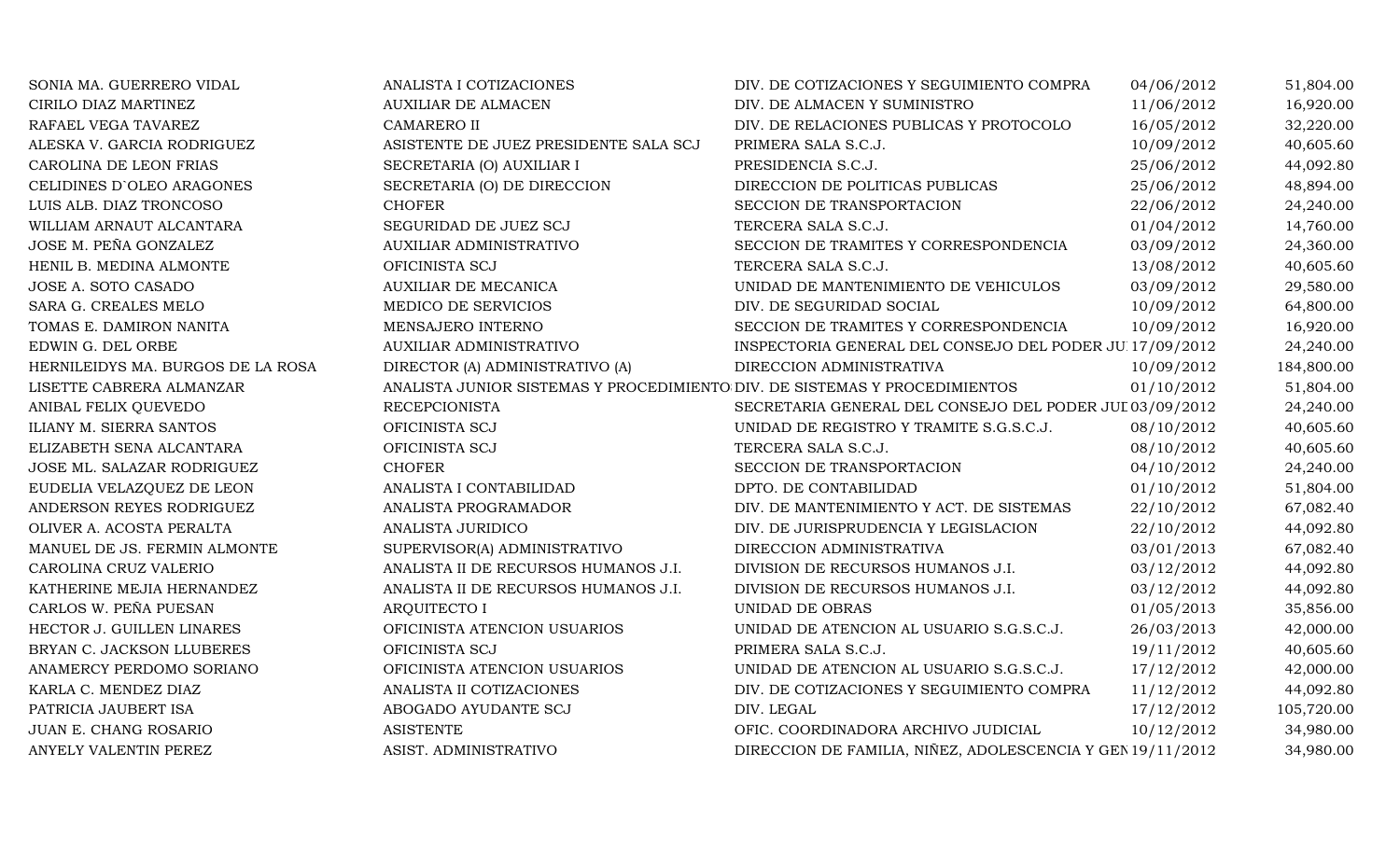| GUILLERMINA SANTOS BAUTISTA    | <b>PERIODISTA</b>                                                             | DIRECCION DE PRENSA Y COMUNICACIONES                                                  | 17/12/2012 | 48,894.00  |
|--------------------------------|-------------------------------------------------------------------------------|---------------------------------------------------------------------------------------|------------|------------|
| ROBERT ALB. BELLIARD POLANCO   | <b>CHOFER</b>                                                                 | SECCION DE TRANSPORTACION                                                             | 17/12/2012 | 24,240.00  |
| GUISSEPE G. ROSA RODRIGUEZ     | MECANICO DE PLANTAS ELECTRICAS                                                | UNIDAD DE SERVICIOS Y MANTENIMIENTO                                                   | 03/01/2013 | 29,580.00  |
| YONELKY MATA MARTINEZ          | <b>OFICINISTA</b>                                                             | DIV. DE SEGURIDAD SOCIAL                                                              | 17/12/2012 | 16,440.00  |
| SHARY L. RODRIGUEZ MORETA      | OFICINISTA SCJ                                                                | UNIDAD DE CITACIONES Y NOTIFICACIONES S.G.S.C.J. 01/04/2013                           |            | 40,605.60  |
| MARTA L. PEREZ GONZALEZ        | SECRETARIA (O) AUXILIAR III                                                   | DIV. DE RELACIONES PUBLICAS Y PROTOCOLO                                               | 03/04/2013 | 32,160.00  |
| ELENA MOREL PEÑA               | SECRETARIA (O) AUXILIAR II                                                    | DIRECCION GENERAL TECNICA                                                             | 08/01/2013 | 36,000.00  |
| SAMUEL RAMIREZ SURIEL          | <b>AUXILIAR ADMINISTRATIVO</b>                                                | SECCION DE TRAMITES Y CORRESPONDENCIA                                                 | 08/01/2013 | 24,360.00  |
| JAROLINE P. GONZALEZ BONIFACIO | OFICINISTA ATENCION USUARIOS                                                  | UNIDAD DE ATENCION AL USUARIO S.G.S.C.J.                                              | 17/12/2012 | 42,000.00  |
| DAMARIS M. CAMINERO MEJIA      | ANALISTA I NOMINAS                                                            | DIV. DE NOMINAS                                                                       | 08/01/2013 | 44,092.80  |
| LUZ D. LAVANDIER PERDOMO       | AUXILIAR ADMINISTRATIVO                                                       | DIRECCION GENERAL DE ADM. Y CARRERA JUDICIAL 08/01/2013                               |            | 20,760.00  |
| ALFREDO H. RODRIGUEZ MEDRANO   | INSPECTOR JUDICIAL                                                            | INSPECTORIA GENERAL DEL CONSEJO DEL PODER JU 17/12/2012                               |            | 105,720.00 |
| VANESSA M. GOMEZ GARCIA        | DIRECTOR (A) CENDIJD                                                          | CENTRO DOCUMENTACION E INFORM. JUD. DOM.                                              | 25/02/2013 | 184,800.00 |
| YANNA M. RAMIREZ GOMEZ         | ANALISTA JURIDICO                                                             | DIV. DE JURISPRUDENCIA Y LEGISLACION                                                  | 01/05/2013 | 51,804.00  |
| MANUEL ANT. SANTANA ALMONTE    | <b>CHOFER</b>                                                                 | SECCION DE TRANSPORTACION                                                             | 01/02/2018 | 24,240.00  |
| REYNA G. BELEN                 | SECRETARIA (O) AUXILIAR II                                                    | DIRECCION GENERAL DE ADM. Y CARRERA JUDICIAL 18/11/2013                               |            | 30,000.00  |
| LUIS A. VARGAS DE LA CRUZ      | SOPORTE TECNICO II                                                            | DIV. DE SOPORTE TECNICO                                                               | 08/04/2013 | 24,240.00  |
| JUAN C. GARCIA PINEDA          | MENSAJERO EXTERNO                                                             | SECRETARIA GENERAL S.C.J.                                                             | 03/03/2014 | 22,800.00  |
| MERCEDES MA. HERNANDEZ TAVERAS | <b>AUXILIAR ADMINISTRATIVO</b>                                                | DIRECCION DE PLANIFICACION Y PROYECTOS                                                | 18/03/2013 | 24,240.00  |
| MARIBER BALBUENA               | ANALISTA I CONTABILIDAD                                                       | DIV. DE SEGURIDAD SOCIAL                                                              | 14/03/2013 | 51,804.00  |
| FERNANDO A. SEVERINO MOTA      | ANALISTA II ESTUDIOS DE RECURSOS HUMANOS DIV. DE ESTUDIOS DE RECURSOS HUMANOS |                                                                                       | 08/04/2013 | 44,092.80  |
| MORAIMA E. CUELLO PEÑA         | MENSAJERO INTERNO                                                             | DPTO. ADMINISTRATIVO PJ S.C.J.                                                        | 01/04/2013 | 14,760.00  |
| PAOLA N. REYES ROSADO          | ANALISTA SENIOR SEGUIMIENTO Y EVALUACION DIV. DE SEGUIMIENTO Y EVALUACION     |                                                                                       | 01/04/2013 | 67,082.40  |
| NIEVE RODRIGUEZ                | <b>CONSERJE</b>                                                               | CENTRO DE MEDIACION JUDICIAL D.N.                                                     | 01/04/2013 | 12,444.00  |
| LUIS J. LOPEZ AMARANTE         | MENSAJERO INTERNO                                                             | SECCION DE TRAMITES Y CORRESPONDENCIA                                                 | 25/03/2013 | 16,920.00  |
| CARLOS R. SANCHEZ VOLQUEZ      | ANALISTA JUNIOR SISTEMAS Y PROCEDIMIENTO DIV. DE SISTEMAS Y PROCEDIMIENTOS    |                                                                                       | 13/01/2014 | 51,804.00  |
| LUZ Y. MUÑOZ DURAN             | ENC. DE RECURSOS HUMANOS J.I.                                                 | DIVISION DE RECURSOS HUMANOS J.I.                                                     | 22/04/2013 | 117,532.80 |
| GABRIEL N. PEREZ SENA          | ANALISTA II REGISTRO DE PERSONAL                                              | DIV. DE REGISTRO DE PERSONAL                                                          | 15/04/2013 | 44,092.80  |
| ANA M. LAFONTAINE CASTRO       | SECRETARIA (O) DE DIVISION                                                    | DIV. DE ESTUDIOS DE RECURSOS HUMANOS                                                  | 01/05/2013 | 37,920.00  |
| CARMEN CRUZ DIPLAN             | ANALISTA I VALIDACION Y AUTORIZ. PAGOS                                        | DPTO. DE CONTROL FINANCIERO                                                           | 20/05/2013 | 51,804.00  |
| YANDIEL GOMEZ ROSARIO          | AUXILIAR ADMINISTRATIVO                                                       | DIV. DE ALMACEN Y SUMINISTRO                                                          | 15/05/2013 | 24,240.00  |
| MANUEL ANT. DE LA ROSA GARCIA  | <b>CHOFER</b>                                                                 | SECCION DE TRANSPORTACION                                                             | 16/05/2013 | 24,240.00  |
| KARLA E. GARCIA LANTIGUA       |                                                                               | ANALISTA II RECLUTAMIENTO Y SELECCIÓN DE I DIV. DE RECLUTAMIENTO Y SELECCION PERSONAL | 24/03/2014 | 44,092.80  |
| ALEXA MEJIA JIMENEZ            | ABOGADO AYUDANTE SCJ                                                          | SEGUNDA SALA S.C.J.                                                                   | 11/12/2013 | 88,100.00  |
|                                |                                                                               |                                                                                       |            |            |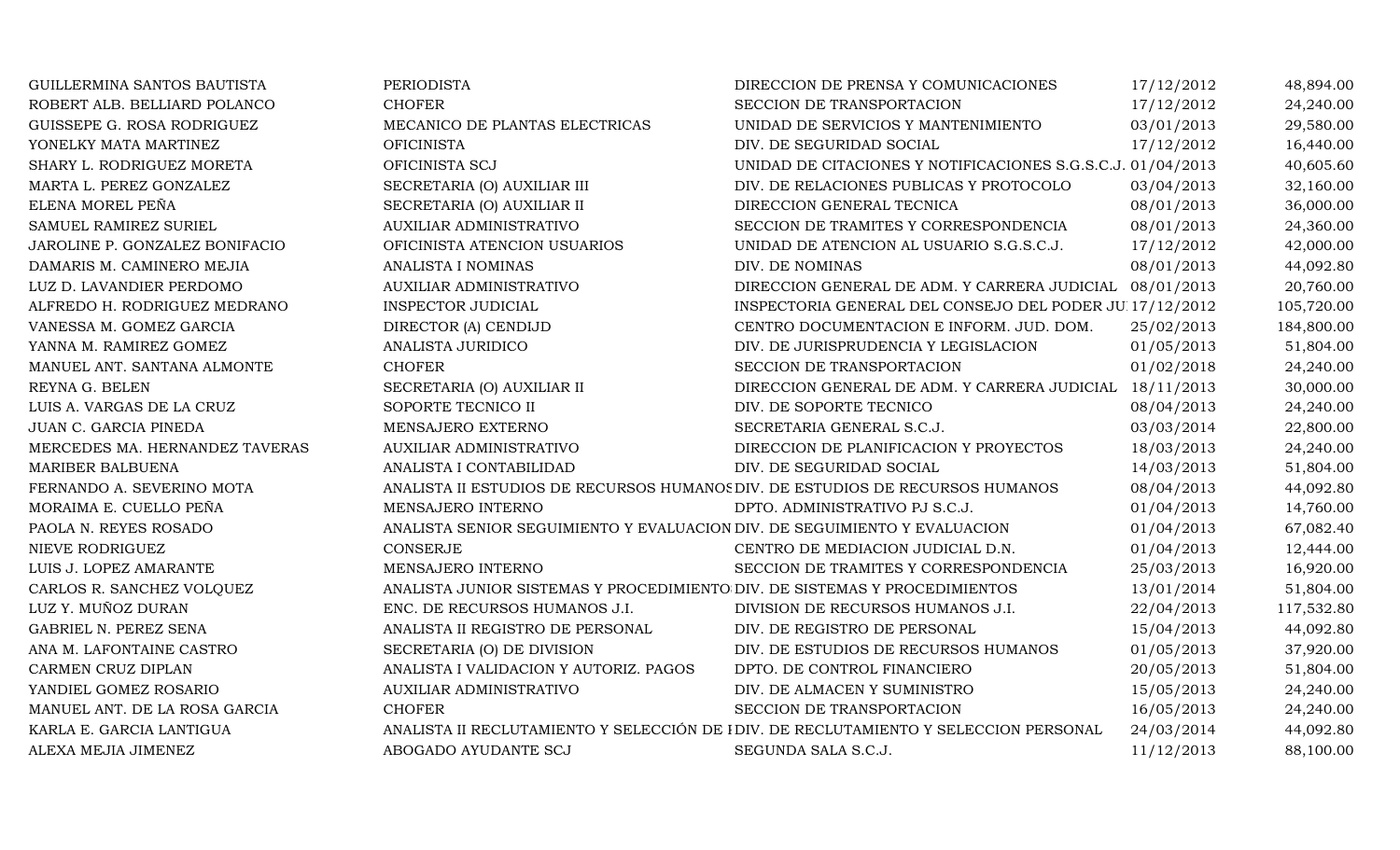| ANA C. MARTINEZ DE LA CRUZ      | <b>RECEPCIONISTA</b>                                                           | DPTO. ADMINISTRATIVO PJ S.C.J.                          | 15/04/2013 | 16,440.00  |
|---------------------------------|--------------------------------------------------------------------------------|---------------------------------------------------------|------------|------------|
| RICHARD A PEÑA RAMIREZ          | SOPORTE TECNICO II                                                             | DIV. DE SOPORTE TECNICO                                 | 27/05/2013 | 34,980.00  |
| MARILEDY FRIAS REYES            | CONSERJE                                                                       | DPTO. ADMINISTRATIVO PJ S.C.J.                          | 28/05/2013 | 14,160.00  |
| EDDY PICHARDO GENAO             | <b>CHOFER</b>                                                                  | SECCION DE TRANSPORTACION                               | 22/04/2013 | 24,240.00  |
| JOSE B. HERNANDEZ               | <b>CHOFER</b>                                                                  | SECCION DE TRANSPORTACION                               | 20/05/2013 | 24,240.00  |
| ANGEL A. FELIZ RAMOS            | ELECTRICISTA II                                                                | UNIDAD DE SERVICIOS Y MANTENIMIENTO                     | 10/06/2013 | 23,280.00  |
| MICHAEL B. CASTILLO CARRASCO    | MENSAJERO INTERNO                                                              | SECCION DE TRAMITES Y CORRESPONDENCIA                   | 10/06/2013 | 16,920.00  |
| ALIX M. GONZALEZ DE PAREDES     | MEDICO PSICOLOGO                                                               | DIV. DE SEGURIDAD SOCIAL                                | 19/06/2017 | 36,000.00  |
| MARIA ALT. MEDRANO CUEVAS       | CONSERJE                                                                       | DPTO. ADMINISTRATIVO PJ S.C.J.                          | 27/05/2013 | 14,160.00  |
| ERNESTO R. VERAS GIL            | <b>CAMARERO II</b>                                                             | DIV. DE RELACIONES PUBLICAS Y PROTOCOLO                 | 03/06/2014 | 32,220.00  |
| NILBA ALT. PEREZ ALMANZAR       | SUB-DIRECTOR (A) DE PRENSA Y COMUNICACIOI DIRECCION DE PRENSA Y COMUNICACIONES |                                                         | 22/07/2013 | 117,532.80 |
| ISBELIA MARTINEZ GARRIDO        | COORDINADOR (A) POLITICAS PUBLICAS                                             | DIRECCION DE POLITICAS PUBLICAS                         | 22/07/2013 | 67,082.40  |
| EBANJELISTA TERRERO FELIZ       | MENSAJERO INTERNO                                                              | SECCION DE TRAMITES Y CORRESPONDENCIA                   | 01/08/2013 | 16,920.00  |
| EUROMAR HEYER ROSARIO           | ANALISTA II ACTIVO FIJO                                                        | DIV. DE ACTIVOS FIJOS                                   | 07/08/2013 | 44,092.80  |
| MARINO A. PEREZ BAEZ            | ANALISTA JUNIOR FORM. PRESUPUESTARIA                                           | DIV. DE FORMULACION PRESUPUESTARIA                      | 12/08/2013 | 51,804.00  |
| MANUEL C. CUEVAS SEGURA         | ELECTRICISTA I                                                                 | UNIDAD DE SERVICIOS Y MANTENIMIENTO                     | 05/08/2013 | 29,580.00  |
| ALEXIS R. ZAPATA MORA           | SECRETARIA (O) AUXILIAR I                                                      | SECRETARIA GENERAL DEL CONSEJO DEL PODER JUI 05/08/2013 |            | 44,092.80  |
| GREGORIO ML. MONTILLA PIMENTEL  | <b>CHOFER</b>                                                                  | SECCION DE TRANSPORTACION                               | 05/09/2013 | 24,240.00  |
| NOEMI DE LA CRUZ DE LOS SANTOS  | ANALISTA IMPOSITIVO                                                            | UNIDAD IMPOSITIVA                                       | 23/09/2013 | 51,804.00  |
| MELISSA E. GARABITOS PEGUERO    | AUXILIAR ADMINISTRATIVO                                                        | DIV. DE REGISTRO DE PERSONAL                            | 09/03/2015 | 21,000.00  |
| MARIA DE LOS A. PIMENTEL PUJOLS | <b>ANALISTA I</b>                                                              | DIRECCION ADMINISTRATIVA                                | 07/10/2013 | 51,804.00  |
| GISELLE N. AÑEZ FERNANDEZ       | ANALISTA II EVALUACION DEL DESEMPEÑO                                           | DIV. DE EVALUACION DEL DESEMPEÑO                        | 07/10/2013 | 44,092.80  |
| JEAN C. ESTRELLA BALLAST        | AUXILIAR ADMINISTRATIVO                                                        | UNIDAD DE MANTENIMIENTO DE VEHICULOS                    | 07/10/2013 | 24,240.00  |
| KELVIN VILLANUEVA VARGAS        | TECNICO AUDIOVISUAL                                                            | UNIDAD DE AUDIOVISUALES                                 | 26/02/2014 | 28,860.00  |
| JUAN J. CAMILO PUERTA           | ANALISTA II ESTUDIOS DE RECURSOS HUMANOS DIV. DE ESTUDIOS DE RECURSOS HUMANOS  |                                                         | 05/03/2014 | 24,240.00  |
| CAROLIN M. LORA                 | AUXILIAR ADMINISTRATIVO                                                        | DIV. DE REGISTRO DE PERSONAL                            | 13/10/2014 | 18,780.00  |
| MARIA OSORIO REYES              | ASIST. ADMINISTRATIVA                                                          | DPTO. ADMINISTRATIVO PJ S.C.J.                          | 11/12/2013 | 39,243.74  |
| AMABLE J. CASTILLO FELIZ        | AUXILIAR ESTADISTICO DEPARTAMENTAL                                             | DIV. DE ESTADISTICAS JUDICIALES                         | 02/01/2014 | 44,092.80  |
| LUIS J. TAMAREZ BATISTA         | AUXILIAR ESTADISTICO DEPARTAMENTAL                                             | DIV. DE ESTADISTICAS JUDICIALES                         | 02/01/2014 | 44,092.80  |
| NESTOR A. CASTILLO SALAS        | AUXILIAR ESTADISTICO DEPARTAMENTAL                                             | DIV. DE ESTADISTICAS JUDICIALES                         | 02/01/2014 | 44,092.80  |
| JUAN C. SANCHEZ MOREL           | <b>CHOFER</b>                                                                  | SECCION DE TRANSPORTACION                               | 03/03/2014 | 24,240.00  |
| CLARITZA I. RODRIGUEZ ABREU     | OFICINISTA ATENCION USUARIOS                                                   | UNIDAD DE ATENCION AL USUARIO S.G.S.C.J.                | 07/04/2014 | 42,000.00  |
| GABRIELA A. ASMAR DIAZ          | <b>RECEPCIONISTA</b>                                                           | DIV. DE REGISTRO DE PERSONAL                            | 24/03/2014 | 20,760.00  |
| MAYELIN D. MARTINEZ ENCARNACION | OFICINISTA SCJ                                                                 | SEGUNDA SALA S.C.J.                                     | 12/01/2015 | 40,605.60  |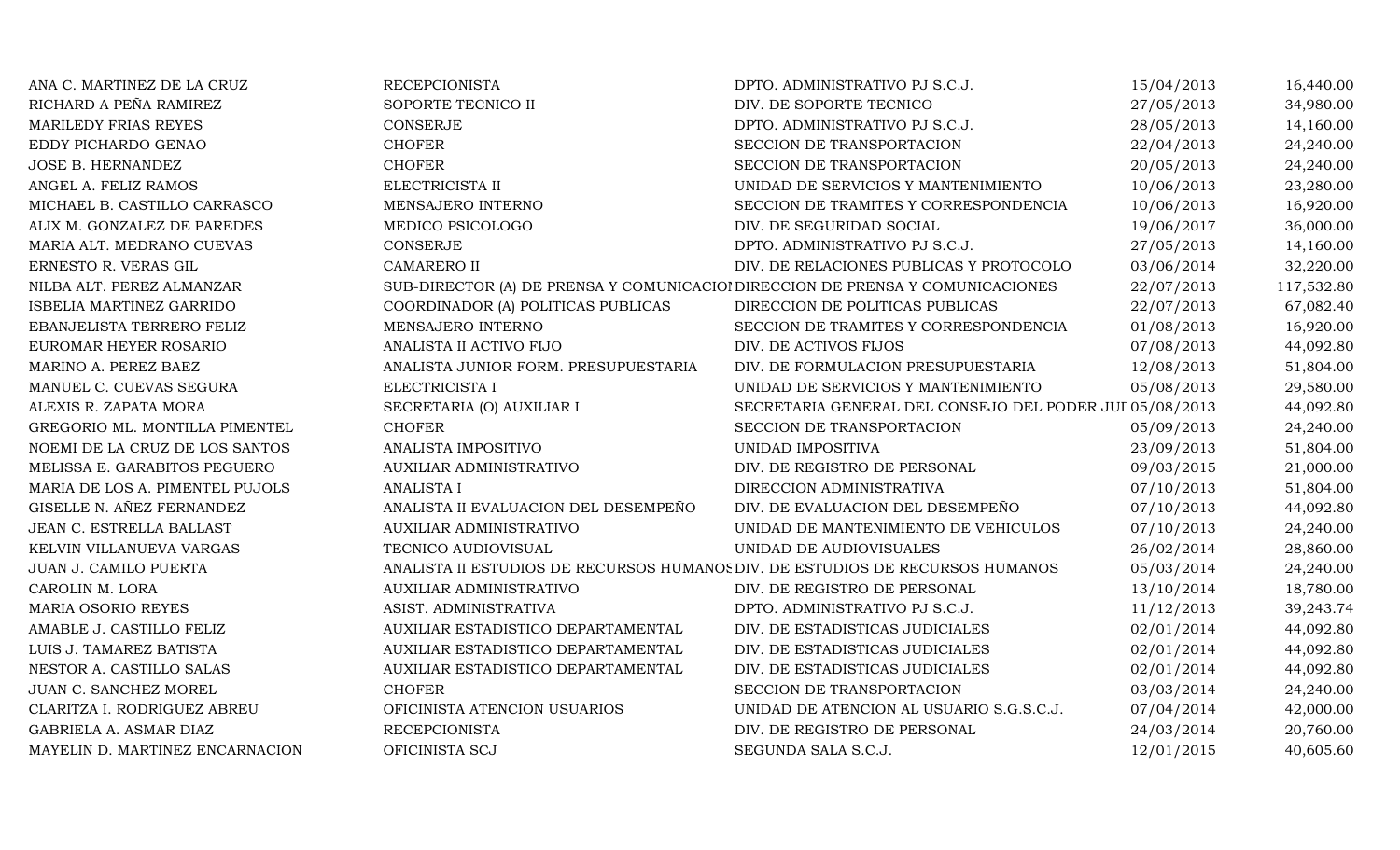| HELEN G. URIBE RODRIGUEZ        | SECRETARIA (O) AUXILIAR I              | SECRETARIA GENERAL DEL CONSEJO DEL PODER JUL 10/03/2014                                           |            | 44,092.80  |
|---------------------------------|----------------------------------------|---------------------------------------------------------------------------------------------------|------------|------------|
| GILBERTO ML. BELLIARD RAMOS     | <b>ARCHIVISTA</b>                      | DIV. DE REGISTRO DE PERSONAL                                                                      | 10/02/2014 | 20,160.00  |
| VANGELYS BURGOS RAMIREZ         | MENSAJERO INTERNO                      | SECCION DE TRAMITES Y CORRESPONDENCIA                                                             | 10/03/2014 | 16,920.00  |
| MARICELA MALDONADO ASENCIO      | <b>INSPECTOR JUDICIAL</b>              | INSPECTORIA GENERAL DEL CONSEJO DEL PODER JUI 17/03/2014                                          |            | 105,720.00 |
| <b>GLADYS LOPEZ GOMEZ</b>       |                                        | ANALISTA II RECLUTAMIENTO Y SELECCIÓN DE I DIV. DE RECLUTAMIENTO Y SELECCION PERSONAL             | 13/01/2014 | 37,920.00  |
| MILDRED J. RODRIGUEZ MERCEDES   | OFICINISTA SCJ                         | UNIDAD DE REGISTRO Y TRAMITE S.G.S.C.J.                                                           | 17/03/2014 | 40,605.60  |
| LUIS J. BEEVERS BAEZ            | SOPORTE TECNICO II                     | DIV. DE SOPORTE TECNICO                                                                           | 03/03/2014 | 34,980.00  |
| RICARLOS ROMERO VASQUEZ         | <b>DIGITADOR</b>                       | DIV. DE PUBLICACIONES                                                                             | 12/03/2014 | 24,240.00  |
| <b>JESUS SIPRIAN GUZMAN</b>     | MAYORDOMO I                            | DPTO. ADMINISTRATIVO PJ CORTE DE APELACION D.N.24/03/2014                                         |            | 20,160.00  |
| FRANCIS A. LEGUISAMON REYES     | INGENIERO SUPERVISOR                   | UNIDAD DE OBRAS                                                                                   | 08/09/2016 | 70,000.00  |
| LUIS R. RUIZ CONTRERAS          | OFICINISTA SCJ                         | UNIDAD DE REGISTRO Y TRAMITE S.G.S.C.J.                                                           | 06/05/2014 | 40,605.60  |
| KATHERINE SAVIÑON SANTIAGO      | ANALISTA I DE CODIFICACION Y REGISTRO  | DPTO. DE CONTROL FINANCIERO                                                                       | 02/05/2014 | 51,804.00  |
| AMALFI FIGUEROA SANCHEZ         | OFICINISTA SCJ                         | SEGUNDA SALA S.C.J.                                                                               | 28/04/2014 | 40,605.60  |
| VIANNY M. PEREZ CASTILLO        | AUXILIAR ADMINISTRATIVO                | SECCION DE TRANSPORTACION                                                                         | 12/01/2015 | 24,240.00  |
| MONTSERRAT PEREZ RODRIGUEZ      |                                        | ENC. DE APOYO A COMISION DE SEGUIMIENTO / DIRECCION GENERAL DE ADM. Y CARRERA JUDICIAL 04/09/2015 |            | 117,532.80 |
| BIENVENIDO G. LIZ SANTANA       | ABOGADO AYUDANTE                       | PRESIDENCIA S.C.J.                                                                                | 08/06/2015 | 117,532.80 |
| LISBETH CASTILLO CONTRERAS      | ENCARGADO(A) OFICINA ADMINISTRATIVA II | DPTO. ADMINISTRATIVO PJ CORTE DE APELACION D.N. 16/10/2018                                        |            | 55,441.20  |
| CORNELIO CRUZ PIÑA              | <b>AUDITOR INTERNO</b>                 | CONTRALORIA GENERAL DEL CONSEJO DEL PODER JU 16/06/2014                                           |            | 88,100.00  |
| ALEXIS ALB. DE LA CRUZ TAVERAS  | ALGUACIL DE ESTRADO                    | UNIDAD DE CITACIONES Y NOTIFICACIONES S.G.S.C.J. 26/05/2014                                       |            | 24,240.00  |
| MAVELYN L. BAUTISTA GOMEZ       | ABOGADO AYUDANTE SCJ                   | PRIMERA SALA S.C.J.                                                                               | 09/06/2014 | 105,720.00 |
| LUIS ALB. GERMAN HERNANDEZ      | <b>AUDITOR INTERNO</b>                 | CONTRALORIA GENERAL DEL CONSEJO DEL PODER JU 23/06/2014                                           |            | 88,100.00  |
| SABINA A. BELEN GUTIERREZ       | CORRECTOR DE ESTILO                    | DIV. DE PUBLICACIONES                                                                             | 18/06/2014 | 24,240.00  |
| RAMON E. RICHARDSON DE LA CRUZ  | ELECTRICISTA II                        | UNIDAD DE SERVICIOS Y MANTENIMIENTO                                                               | 24/06/2014 | 23,280.00  |
| YERIXA A. CABRAL DE LA CRUZ     | ABOGADO AYUDANTE SCJ                   | PRIMERA SALA S.C.J.                                                                               | 11/06/2014 | 28,860.00  |
| MIGUEL A. PERDOMO FRIAS         | TECNICO DE REFRIGERACION               | UNIDAD DE SERVICIOS Y MANTENIMIENTO                                                               | 24/06/2014 | 22,800.00  |
| ROSANNA CASTILLO ANGELES        | SOPORTE TECNICO II                     | DIV. DE SOPORTE TECNICO                                                                           | 26/06/2014 | 34,980.00  |
| LARISSA M. JIMENEZ CASTILLO     | SECRETARIA (O) AUXILIAR I              | PRESIDENCIA S.C.J.                                                                                | 24/06/2014 | 44,092.80  |
| HAROLINE M. DISLA ROSARIO       |                                        | ASISTENTE DIRECCION GENERAL DE ADMINISTE DIRECCION GENERAL DE ADMINISTRACION DE CARRE 03/07/2017  |            | 77,836.80  |
| EVIANI M. CABRERA DE LOS SANTOS | ANALISTA II COTIZACIONES               | DIV. DE COTIZACIONES Y SEGUIMIENTO COMPRA                                                         | 21/07/2014 | 44,092.80  |
| NEUROBY P. SOLORIN CASTILLO     | AUXILIAR ADMINISTRATIVO                | DIVISION DE RECURSOS HUMANOS J.I.                                                                 | 01/03/2016 | 24,240.00  |
| LUZ D. DE JESUS HERRERA         | ABOGADO AYUDANTE SCJ                   | DIV. LEGAL                                                                                        | 11/08/2014 | 105,720.00 |
| CARMEN V. PEYNADO PION          | ARQUITECTO I                           | UNIDAD DE OBRAS                                                                                   | 21/02/2015 | 60,984.00  |
| <b>JULISSA HEREDIA MORETA</b>   | AUX. ASUNTOS CULTURALES Y DEPORTIVOS   | UNIDAD DE DIFUSION CULTURAL Y DEPORTIVA                                                           | 01/09/2014 | 24,240.00  |
| SAMUEL E. ENCARNACION MERCEDES  | SECRETARIA (O) AUXILIAR I              | SECRETARIA GENERAL DEL CONSEJO DEL PODER JUI 02/02/2015                                           |            | 44,092.80  |
|                                 |                                        |                                                                                                   |            |            |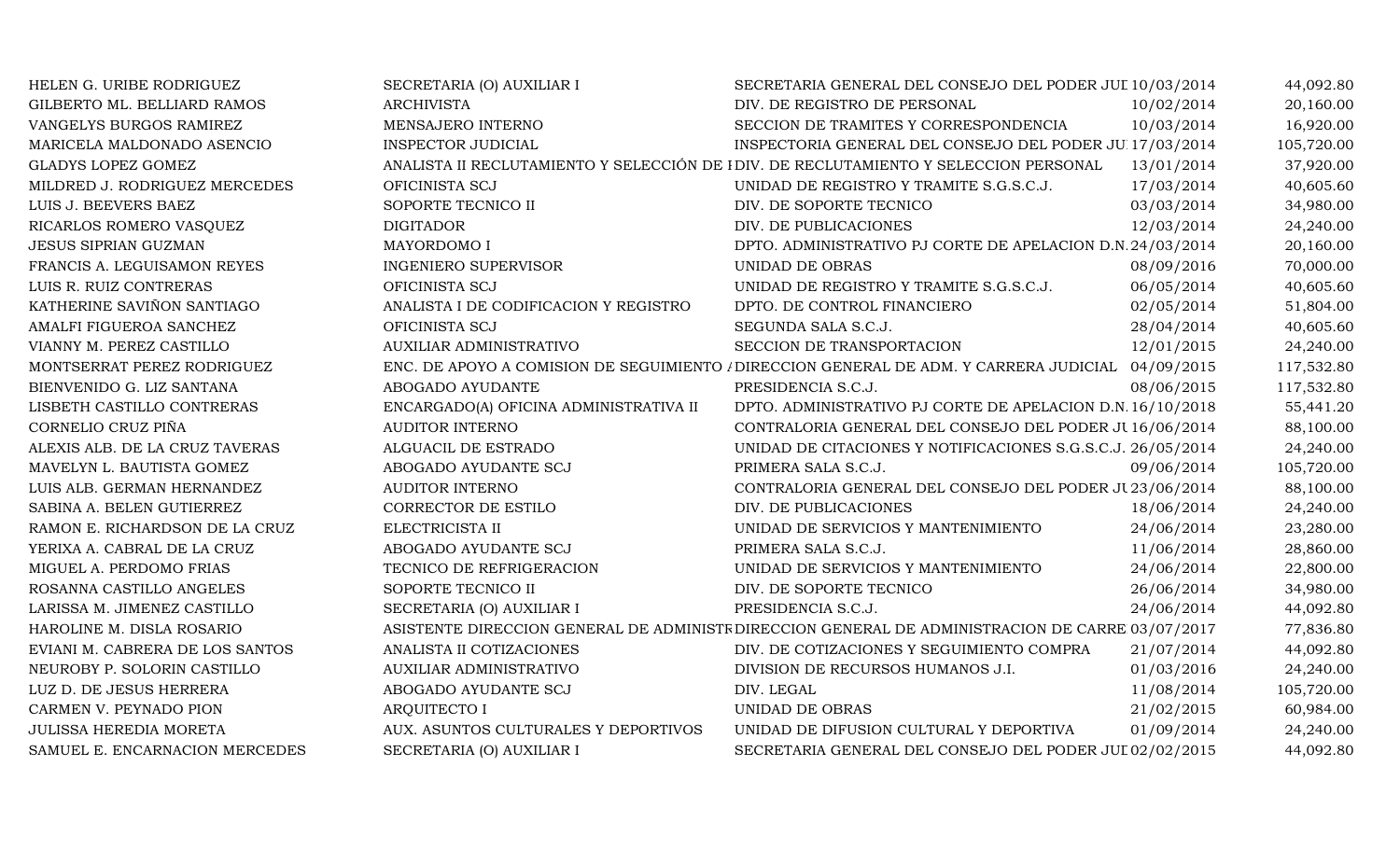| RONNY COLLADO GOMEZ           | MENSAJERO INTERNO                  | SECCION DE TRAMITES Y CORRESPONDENCIA                      | 01/10/2014 | 16,920.00 |
|-------------------------------|------------------------------------|------------------------------------------------------------|------------|-----------|
| NOLBERTO ANT. RAMIREZ CABRERA | <b>CHOFER</b>                      | SECCION DE TRANSPORTACION                                  | 01/02/2015 | 24,240.00 |
| EMERSON I. QUEZADA TORRES     | AUXILIAR ADMINISTRATIVO            | DIV. DE REGISTRO DE PERSONAL                               | 27/10/2014 | 24,240.00 |
| CARMEN E. DE DIOS CORPORAN    | <b>AUDITOR INTERNO</b>             | CONTRALORIA GENERAL DEL CONSEJO DEL PODER JU 29/10/2014    |            | 88,100.00 |
| RAMON ANT. CHECO HILARIO      | <b>AUDITOR INTERNO</b>             | CONTRALORIA GENERAL DEL CONSEJO DEL PODER JU 27/10/2014    |            | 88,100.00 |
| MARTINA TEJEDA VASQUEZ        | CONSERJE                           | DPTO. ADMINISTRATIVO PJ S.C.J.                             | 27/10/2014 | 14,160.00 |
| ISAURA I. ALCANTARA FELIZ     | CONSERJE                           | DPTO. ADMINISTRATIVO PJ S.C.J.                             | 20/10/2014 | 14,160.00 |
| JOSE A. DAVILA PICHARDO       | MENSAJERO INTERNO                  | PRIMERA SALA S.C.J.                                        | 17/11/2014 | 14,760.00 |
| ALEXANDER R. POLO MEJIA       | <b>CHOFER</b>                      | SECCION DE TRANSPORTACION                                  | 01/02/2015 | 24,240.00 |
| ROBERT E. DISLA DE LEON       | SECRETARIA (O) AUXILIAR I          | SECRETARIA GENERAL DEL CONSEJO DEL PODER JUL 16/01/2015    |            | 44,092.80 |
| JOHAN ML. PEREZ JIMENEZ       | <b>ASCENSORISTA</b>                | DPTO. ADMINISTRATIVO PJ S.C.J.                             | 02/12/2014 | 14,160.00 |
| JORGE T. AQUINO HENRIQUEZ     | SECRETARIA (O) AUXILIAR III        | DIRECCION DE PRENSA Y COMUNICACIONES                       | 24/11/2014 | 32,160.00 |
| INDHIRA MA. MEJIA GALVAN      | OFICINISTA ATENCION USUARIOS       | UNIDAD DE ATENCION AL USUARIO S.G.S.C.J.                   | 13/11/2014 | 42,000.00 |
| DANNY RODRIGUEZ VARGAS        | <b>CHOFER</b>                      | SECCION DE TRANSPORTACION                                  | 12/02/2015 | 24,240.00 |
| YOKASTA M. SANCHEZ ORTIZ      | <b>ARCHIVISTA</b>                  | OFIC. DE ARCHIVO SECRETARIA GENERAL S.C.J.                 | 19/01/2015 | 20,160.00 |
| ANA B. RAMIREZ SUERO          | CONSERJE                           | DIRECCION DE FAMILIA, NIÑEZ, ADOLESCENCIA Y GEN 16/03/2015 |            | 12,444.00 |
| LONNIE E. VASQUEZ CUEVAS      | SOPORTE TECNICO II                 | DIV. DE SOPORTE TECNICO                                    | 11/01/2017 | 34,980.00 |
| RAINEL D. JIMENEZ CASTILLO    | AUXILIAR ADMINISTRATIVO            | SECCION DE TRAMITES Y CORRESPONDENCIA                      | 01/09/2015 | 24,360.00 |
| WILTON R. ORTIZ SANTOS        | MENSAJERO INTERNO                  | SECRETARIA GENERAL S.C.J.                                  | 05/05/2015 | 16,920.00 |
| HENRY P. COLON MARTE          | PROGRAMADOR WEB                    | CENTRO DOCUMENTACION E INFORM. JUD. DOM.                   | 25/05/2015 | 67,082.40 |
| CARMEN E. FAMILIA ALCANTARA   | <b>AUXILIAR ADMINISTRATIVO</b>     | DIV. DE REGISTRO DE PERSONAL                               | 28/05/2015 | 24,240.00 |
| DALVIN CABRERA CASTILLO       | REPRODUCTOR DE DOCUMENTOS          | DPTO. ADMINISTRATIVO PJ CORTE DE APELACION D.N.03/10/2016  |            | 15,840.00 |
| JEAN C. FERNANDEZ MENDOZA     | AUXILIAR ADMINISTRATIVO            | DIRECCION GENERAL DE ADM. Y CARRERA JUDICIAL 10/08/2016    |            | 24,240.00 |
| MILAGROS ALT. SORIANO LEONOR  | OFICINISTA ATENCION USUARIOS       | UNIDAD DE ATENCION AL USUARIO S.G.S.C.J.                   | 10/08/2015 | 42,000.00 |
| <b>AMBIORIX ROSARIO</b>       | <b>JARDINERO</b>                   | DPTO. ADMINISTRATIVO PJ S.C.J.                             | 10/08/2015 | 14,160.00 |
| CHRISTIAN VALDEZ RIJO         | ASIST. ADMINISTRATIVA              | CENTRO DE ENTREVISTA D.N.                                  | 20/08/2015 | 58,080.00 |
| AUDRI L. REYES ECHAVARRIA     | <b>AUXILIAR DE TESORERIA</b>       | DPTO. DE TESORERIA                                         | 30/09/2015 | 24,240.00 |
| PAOLA V. PUJOLS DICENT        | <b>TELEFONISTA</b>                 | DPTO. ADMINISTRATIVO PJ CORTE DE APELACION D.N.06/10/2015  |            | 17,784.00 |
| JUAN FCO. MEDINA CASADO       | COORDINADOR (A) POLITICAS PUBLICAS | DIRECCION DE POLITICAS PUBLICAS                            | 16/06/2017 | 67,082.40 |
| LUISA A. MEDINA DIAZ          | AUXILIAR ADMINISTRATIVO            | DIRECCION DE FAMILIA, NIÑEZ, ADOLESCENCIA Y GEN08/10/2015  |            | 24,240.00 |
| ANGELICA V. MORETA BATISTA    | SECRETARIA (O) DE DIVISION         | DIV. DE REGISTRO DE PERSONAL                               | 28/10/2015 | 37,920.00 |
| YULEISY MONTERO ESTEVEZ       | AUXILIAR DE EBANISTERIA            | TALLER DE EBANISTERIA                                      | 10/11/2015 | 24,368.14 |
| CHARNELY V. NUÑEZ             | CONSERJE                           | DPTO. ADMINISTRATIVO PJ S.C.J.                             | 10/11/2015 | 14,160.00 |
| ANDRES L. CASTILLO PEREZ      | MENSAJERO EXTERNO                  | SECCION DE TRAMITES Y CORRESPONDENCIA                      | 26/11/2015 | 22,800.00 |
|                               |                                    |                                                            |            |           |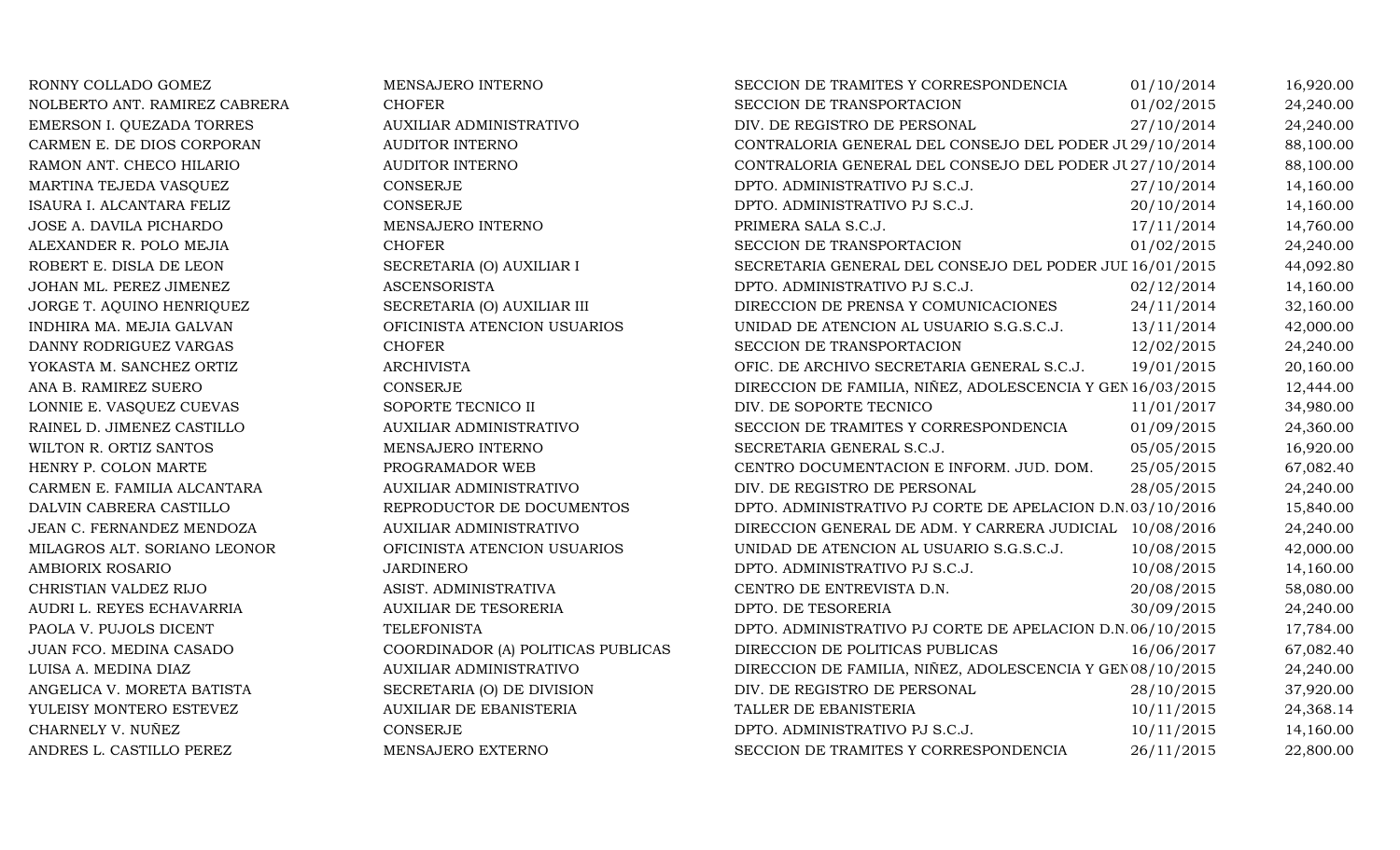| LUIS G. HERNANDEZ SOSA          | <b>CHOFER</b>                           | SECCION DE TRANSPORTACION                                                            | 18/05/2017 | 24,240.00  |
|---------------------------------|-----------------------------------------|--------------------------------------------------------------------------------------|------------|------------|
| KATHERINE E. LORA VELOZ         | <b>RECEPCIONISTA</b>                    | DPTO. ADMINISTRATIVO PJ S.C.J.                                                       | 15/02/2016 | 16,440.00  |
| MAURICIO ALCANTARA ALCANTARA    | ENCARGADO(A) OFICINA ADMINISTRATIVA III | DPTO. ADMINISTRATIVO PJ S.C.J.                                                       | 23/02/2016 | 67,405.20  |
| IHANDRA L. MERCEDES NUÑEZ       | ANALISTA II REGISTRO DE PERSONAL        | DIV. DE REGISTRO DE PERSONAL                                                         | 11/04/2016 | 44,092.80  |
| GERALD R. CUELLO TIBURCIO       | AUXILIAR ADMINISTRATIVO                 | DIV. DE REGISTRO DE PERSONAL                                                         | 04/04/2016 | 24,240.00  |
| MARY H. AQUINO ZORRILLA         | SECRETARIA (O) AUXILIAR I               | SECRETARIA GENERAL DEL CONSEJO DEL PODER JUL 25/07/2016                              |            | 44,092.80  |
| SANTA M. LOPEZ FAMILIA          | CONSERJE                                | DPTO. ADMINISTRATIVO PJ S.C.J.                                                       | 09/05/2016 | 14,160.00  |
| MARILENNY PEREZ PAULINO         | <b>ARCHIVISTA</b>                       | OFIC. COORDINADORA ARCHIVO JUDICIAL                                                  | 09/05/2016 | 16,440.00  |
| ANA MDES. FERNANDEZ PEREZ       | AUXILIAR ADMINISTRATIVO                 | DIV. DE ALMACEN Y SUMINISTRO                                                         | 01/06/2016 | 24,240.00  |
| DULCE MA. CASTRO MATEO          | <b>CONSERJE</b>                         | DPTO. ADMINISTRATIVO PJ S.C.J.                                                       | 14/06/2016 | 14,160.00  |
| OSCAR D. DIAZ RODRIGUEZ         | SOPORTE DE SISTEMAS                     | DIV. DE MANTENIMIENTO Y ACT. DE SISTEMAS                                             | 01/08/2016 | 54,885.60  |
| JEIDRI N. RAMIREZ SILVERIO      | SOPORTE TECNICO II                      | DIV. DE SOPORTE TECNICO                                                              | 07/07/2016 | 34,980.00  |
| ALONDRA E. JOSE LOPEZ           | AUXILIAR ADMINISTRATIVO                 | DIV. DE EVALUACION DEL DESEMPEÑO                                                     | 10/08/2016 | 24,240.00  |
| MILHTA FELIZ MORENO             |                                         | ANALISTA I RECLUTAMIENTO Y SELECCIÓN DE P DIV. DE RECLUTAMIENTO Y SELECCION PERSONAL | 15/08/2016 | 44,092.80  |
| JANELLIS DIAZ CALDERON          | ASISTENTE DE JUEZ MIEMBRO SALA SCJ      | PRIMERA SALA S.C.J.                                                                  | 08/08/2016 | 54,885.60  |
| ROSSY E. MARTINEZ RAMIREZ       | OFICINISTA SCJ                          | PRIMERA SALA S.C.J.                                                                  | 15/08/2016 | 40,605.60  |
| ISABELLA K. CASCELLA DE LA CRUZ |                                         | ANALISTA II RECLUTAMIENTO Y SELECCIÓN DE IDIV. DE RECLUTAMIENTO Y SELECCION PERSONAL | 10/08/2016 | 44,092.80  |
| CELIA MA. LUNA ZAPATA           | ASISTENTE DE COMUNICACIONES             | DIRECCION DE PRENSA Y COMUNICACIONES                                                 | 24/08/2016 | 48,894.00  |
| BRAYAN C. AMARANTE YNFANTE      | <b>DIGITALIZADOR</b>                    | UNIDAD DE DIGITALIZACION S.G.S.C.J.                                                  | 29/08/2016 | 26,880.00  |
| VICTOR J. LUNA ARIAS            | OFICINISTA ATENCION USUARIOS            | UNIDAD DE ATENCION AL USUARIO S.G.S.C.J.                                             | 01/02/2018 | 42,000.00  |
| <b>JULIO N. HASSELL JAVIER</b>  | OFICINISTA SCJ                          | UNIDAD DE CITACIONES Y NOTIFICACIONES S.G.S.C.J. 01/02/2018                          |            | 40,605.60  |
| MAROLIN VICENTE MONTERO         | OFICINISTA SCJ                          | UNIDAD DE CITACIONES Y NOTIFICACIONES S.G.S.C.J. 01/02/2018                          |            | 40,605.60  |
| KENLUIS BATISTA PEREZ           | MENSAJERO INTERNO                       | SECCION DE TRAMITES Y CORRESPONDENCIA                                                | 03/10/2016 | 16,920.00  |
| JUAN O. MELLA RAMOS             | <b>CHOFER</b>                           | SECCION DE TRANSPORTACION                                                            | 28/10/2016 | 24,240.00  |
| ALEXANDER T. CRESPO VARGAS      | AUX. DE POLITICAS PUBLICAS              | DIRECCION DE POLITICAS PUBLICAS                                                      | 16/11/2016 | 24,240.00  |
| MARCOS A. FAMILIA SANCHEZ       | AUXILIAR DE INFORMACION Y ORIENTACION   | CENTRO INF. ORIENT. CIUDADANA PJ CORTE APEL. D.I 14/11/2016                          |            | 15,720.00  |
| LUZ C. MOJICA FAJARDO           | OFICINISTA SCJ                          | UNIDAD DE REGISTRO Y TRAMITE S.G.S.C.J.                                              | 02/02/2017 | 40,605.60  |
| JOHNNATHAN G. SANTOS MINIER     | OFICINISTA 1RA. INSTANCIA               | 7MO. JDO. DE LA INSTRUCCION D.N.                                                     | 12/12/2016 | 16,440.00  |
| <b>JULIO J. CEPEDA DISLA</b>    | AUXILIAR DE EBANISTERIA                 | TALLER DE EBANISTERIA                                                                | 16/06/2017 | 24,240.00  |
| JORGE D. ALMANZAR GARCIA        | <b>AUXILIAR DE ALMACEN</b>              | DIV. DE ALMACEN Y SUMINISTRO                                                         | 02/01/2017 | 16,920.00  |
| NOLBERTO RODRIGUEZ ZAPATA       | <b>JARDINERO</b>                        | DPTO. DE MANTENIMIENTO                                                               | 02/01/2017 | 14,160.00  |
| AURELIO DE JESUS OZUNA          | MAYORDOMO I                             | DPTO. ADMINISTRATIVO PJ S.C.J.                                                       | 02/01/2017 | 12,780.00  |
| LISSY M. GOMEZ PEREZ            | <b>RECEPCIONISTA</b>                    | DIV. DE RECLUTAMIENTO Y SELECCION PERSONAL                                           | 25/07/2017 | 16,440.00  |
| JOSE L. RODRIGUEZ CASTILLO      | <b>INSPECTOR JUDICIAL</b>               | INSPECTORIA GENERAL DEL CONSEJO DEL PODER JUE31/01/2017                              |            | 105,720.00 |
|                                 |                                         |                                                                                      |            |            |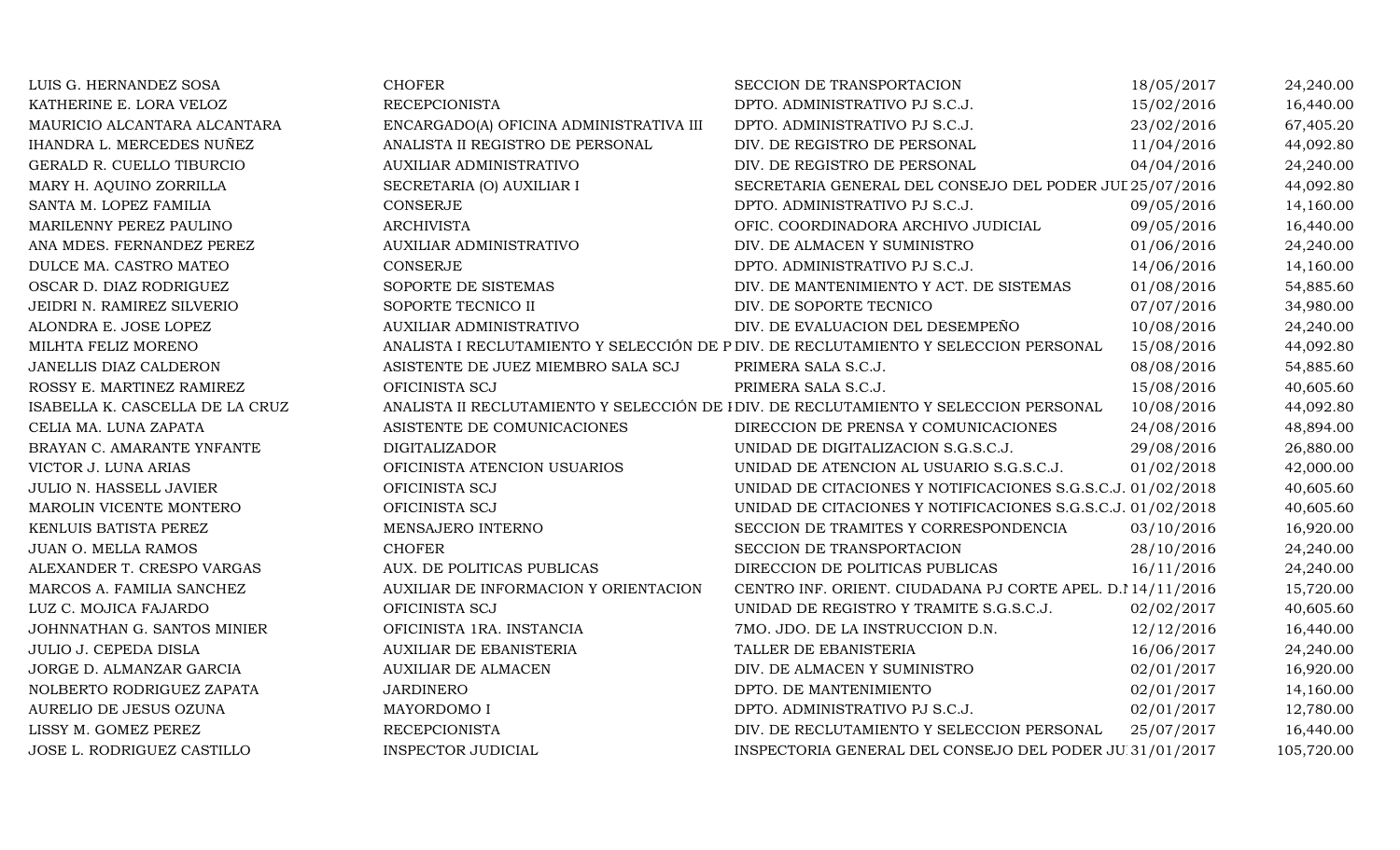| LAURA G. SERRATA VALDEZ       | ASISTENTE DE JUEZ MIEMBRO SALA SCJ | PRIMERA SALA S.C.J.                                       | 19/03/2018 | 54,885.60 |
|-------------------------------|------------------------------------|-----------------------------------------------------------|------------|-----------|
| JOSE D. NUÑEZ PERALTA         | MENSAJERO INTERNO                  | DIRECCION PRESUPUESTARIA Y FINANCIERA                     | 23/01/2017 | 14,760.00 |
| ROSA A. SANCHEZ               | ANALISTA II REGISTRO DE PERSONAL   | DIV. DE REGISTRO DE PERSONAL                              | 23/05/2017 | 44,092.80 |
| RUBEN ESTEBAN GUERRERO        | AUXILIAR ADMINISTRATIVO            | SECCION DE TRAMITES Y CORRESPONDENCIA                     | 03/04/2017 | 24,360.00 |
| REYNALDO R. ESPINOSA URBAEZ   | MENSAJERO INTERNO                  | SECCION DE TRAMITES Y CORRESPONDENCIA                     | 29/03/2017 | 16,920.00 |
| JOSIAS MEJIA DE LA ROSA       | <b>CONSERJE</b>                    | DPTO. ADMINISTRATIVO PJ CORTE DE APELACION D.N.20/04/2017 |            | 14,160.00 |
| CRISTIAM A. MEJIA ROJAS       | <b>DIGITADOR</b>                   | DIV. DE PUBLICACIONES                                     | 17/04/2017 | 24,240.00 |
| LAURA P. NUÑEZ DOMINGUEZ      | AUXILIAR ADMINISTRATIVO            | UNIDAD DE SERVICIOS MULTIPLES PARA JUECES                 | 14/08/2017 | 24,240.00 |
| MARILEYDI LOPEZ VIER          | OFICINISTA SCJ                     | PRIMERA SALA S.C.J.                                       | 03/05/2017 | 40,605.60 |
| ANA J. RIVAS CUEVAS           | AUXILIAR ADMINISTRATIVO            | DIV. DE REGISTRO DE PERSONAL                              | 23/05/2017 | 24,240.00 |
| ILEANA M. REYES MOREL         | OFICINISTA 1RA. INSTANCIA          | PCIA. JDO. DE TRABAJO D.N.                                | 08/05/2017 | 15,720.00 |
| SIOMARA RUIZ BATISTA          | <b>AUXILIAR ADMINISTRATIVO</b>     | DIV. DE RECLUTAMIENTO Y SELECCION PERSONAL                | 20/12/2017 | 24,240.00 |
| ERICK V. ESPINOSA SEGURA      | <b>CHOFER</b>                      | SECCION DE TRANSPORTACION                                 | 01/02/2018 | 24,240.00 |
| RONNY PEREZ LUNA              | MENSAJERO INTERNO                  | SECCION DE TRAMITES Y CORRESPONDENCIA                     | 01/02/2018 | 16,920.00 |
| DIANISIS C. MARTINEZ MARTINEZ | MENSAJERO INTERNO                  | SECCION DE TRAMITES Y CORRESPONDENCIA                     | 01/02/2018 | 16,920.00 |
| RYAN ALF. MEDINA DE JESUS     | MENSAJERO INTERNO                  | SECCION DE TRAMITES Y CORRESPONDENCIA                     | 20/06/2017 | 16,920.00 |
| WILSON W. LORA FIGUEROA       | <b>CHOFER</b>                      | SECCION DE TRANSPORTACION                                 | 01/02/2018 | 24,240.00 |
| ARISENNI MONTERO MENDEZ       | <b>AUXILIAR ADMINISTRATIVO</b>     | CENTRO DE ENTREVISTA D.N.                                 | 11/07/2017 | 20,760.00 |
| SAMUEL E. SOTO                | TECNICO EN EDICION DIGITAL         | UNIDAD DE AUDIOVISUALES                                   | 10/07/2017 | 28,860.00 |
| FRANCISCA GRULLART CANTIZANO  | SECRETARIA (O) DE DIVISION         | DIV. DE COTIZACIONES Y SEGUIMIENTO COMPRA                 | 28/06/2017 | 37,920.00 |
| PENELOPE BOURDIERD ALVARADO   | AUXILIAR ADMINISTRATIVO            | DIV. DE RECLUTAMIENTO Y SELECCION PERSONAL                | 24/08/2017 | 24,240.00 |
| YADIRA V. MATOS SOTO          | ASISTENTE DE JUEZ MIEMBRO SALA SCJ | SEGUNDA SALA S.C.J.                                       | 01/02/2018 | 54,885.60 |
| DEYSI M. DE JESUS HERNANDEZ   | MENSAJERO INTERNO                  | SECCION DE TRAMITES Y CORRESPONDENCIA                     | 13/11/2017 | 16,920.00 |
| JEFFREY A. HERRERA            | <b>ASCENSORISTA</b>                | DPTO. ADMINISTRATIVO PJ S.C.J.                            | 01/02/2018 | 14,160.00 |
| IVANNA N. RAMIREZ MARTINEZ    | OFICINISTA SCJ                     | SEGUNDA SALA S.C.J.                                       | 14/08/2017 | 40,605.60 |
| GABRIEL E. OLIVARES BURGOS    | OFICINISTA SCJ                     | SEGUNDA SALA S.C.J.                                       | 14/08/2017 | 40,605.60 |
| YDELFONSO BRITO ROSARIO       | ASISTENTE DE JUEZ MIEMBRO SALA SCJ | TERCERA SALA S.C.J.                                       | 14/09/2017 | 54,885.60 |
| ALBA L. ECHAVARRIA OGANDO     | ESPECIALISTA EN COMPRAS            | DIV. DE COTIZACIONES Y SEGUIMIENTO COMPRA                 | 19/10/2017 | 58,080.00 |
| HERMY A. RODRIGUEZ PAULA      | <b>PLOMERO</b>                     | DPTO. DE MANTENIMIENTO                                    | 13/11/2017 | 21,480.00 |
| GINA I. PERALTA DIAZ          | AUXILIAR ADMINISTRATIVO            | DIV. DE RECLUTAMIENTO Y SELECCION PERSONAL                | 01/02/2018 | 24,240.00 |
| NIURKA DEL CARMEN DURAN       | <b>ARCHIVISTA</b>                  | PRIMERA SALA S.C.J.                                       | 14/09/2017 | 16,440.00 |
| KATHERINE M. LARA PINEDA      | MENSAJERO INTERNO                  | SECCION DE TRAMITES Y CORRESPONDENCIA                     | 14/09/2017 | 16,920.00 |
| JOSE F. TORRES TAVAREZ        | <b>CHOFER</b>                      | SECCION DE TRANSPORTACION                                 | 04/10/2017 | 20,604.00 |
| VICTOR M. NIN PADILLA         | <b>CHOFER</b>                      | SECCION DE TRANSPORTACION                                 | 04/09/2017 | 24,240.00 |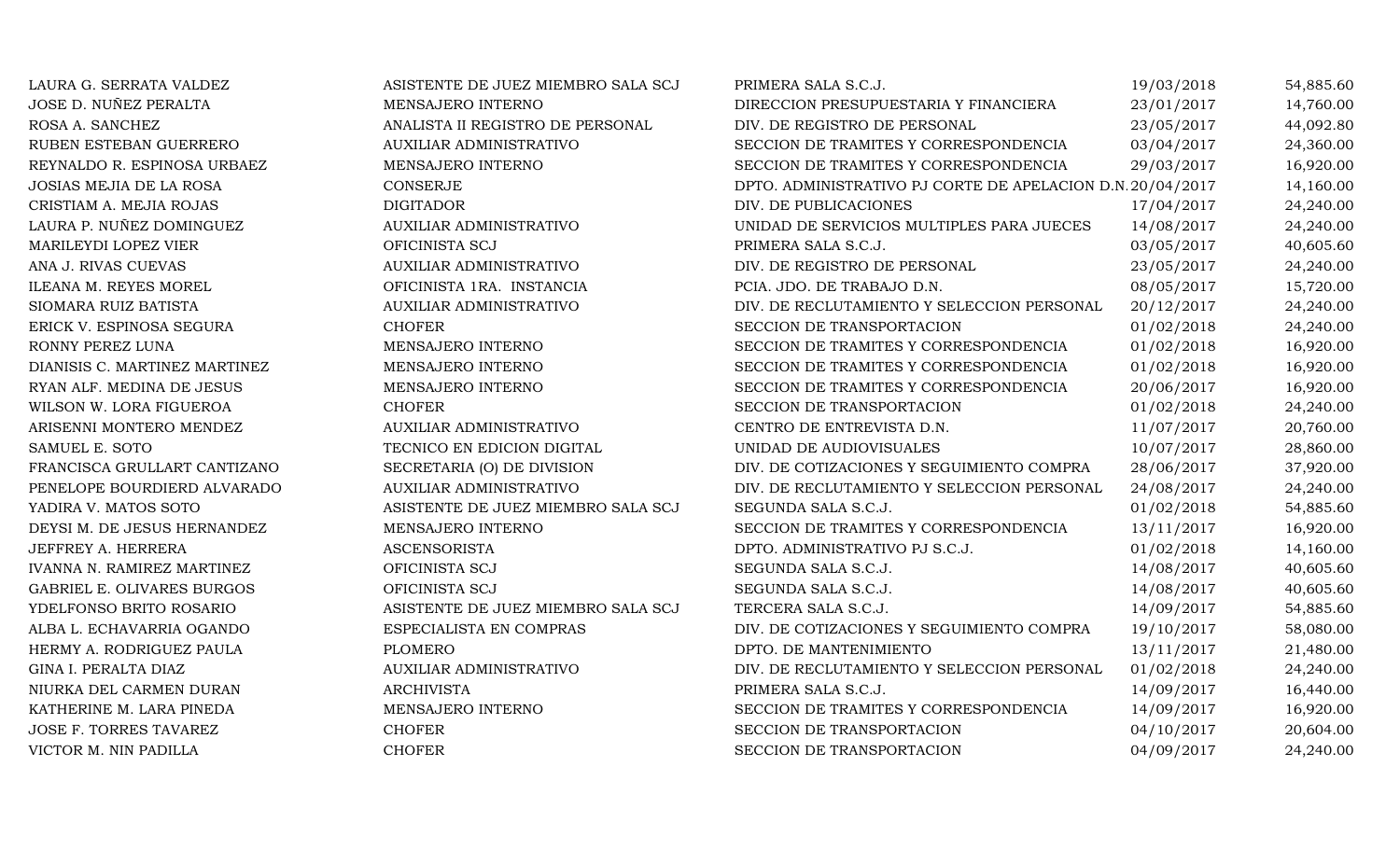| MIGUEL E. MEDRANO CANARIO           | <b>CHOFER</b>                          | SECCION DE TRANSPORTACION                                | 13/11/2017 | 24,240.00  |
|-------------------------------------|----------------------------------------|----------------------------------------------------------|------------|------------|
| RAMON A. MENDEZ RAMIREZ             | CAMARERO III                           | DIV. DE RELACIONES PUBLICAS Y PROTOCOLO                  | 23/10/2017 | 28,860.00  |
| AMBAR J. FELIX MONTERO              | AUXILIAR ADMINISTRATIVO                | DIV. DE EVALUACION DEL DESEMPEÑO                         | 01/02/2018 | 21,000.00  |
| CAROLIN F. DRULLARD AFFRICOT        | <b>RECEPCIONISTA</b>                   | DPTO. ADMINISTRATIVO PJ S.C.J.                           | 27/11/2017 | 16,440.00  |
| AWILDA E. CHAER MONTERO             | MENSAJERO INTERNO                      | SEGUNDA SALA S.C.J.                                      | 30/01/2018 | 14,760.00  |
| MANUEL E. VALENZUELA MARTINEZ       | ABOGADO AYUDANTE SCJ                   | SEGUNDA SALA S.C.J.                                      | 07/02/2018 | 105,720.00 |
| JUAN G. AVILES QUEZADA              | ANALISTA ESTADISTICO                   | DIV. DE ESTADISTICAS JUDICIALES                          | 05/03/2018 | 51,804.00  |
| ROSIRIS SOLIS SUAREZ                | ANALISTA JUNIOR PROGRAMAS Y PROYECTOS  | DIV. DE PROGRAMAS Y PROYECTOS                            | 19/02/2018 | 51,804.00  |
| KATHERINE RODRIGUEZ CONTRERAS       | <b>AUXILIAR ADMINISTRATIVO</b>         | CENTRO DOCUMENTACION E INFORM. JUD. DOM.                 | 21/02/2018 | 20,604.00  |
| JUAN ANT. GUZMAN BAEZ               | <b>ARCHIVISTA</b>                      | DPTO. DE CONTABILIDAD                                    | 08/03/2018 | 17,136.00  |
| JOSE E. MATEO BAEZ                  | COORDINADOR (A) POLITICAS PUBLICAS     | DIRECCION DE POLITICAS PUBLICAS                          | 22/03/2018 | 57,020.04  |
| CHERLY S. RAMIREZ RODRIGUEZ         | <b>CHOFER</b>                          | SECCION DE TRANSPORTACION                                | 19/02/2018 | 20,604.00  |
| PAMELA HERNANDEZ CORTORREAL         | COORDINADOR (A) POLITICAS PUBLICAS     | DIRECCION DE POLITICAS PUBLICAS                          | 19/03/2018 | 57,020.04  |
| RAYLIN R. JIMINIAN REYES            | <b>ASCENSORISTA</b>                    | DPTO. ADMINISTRATIVO PJ S.C.J.                           | 19/03/2018 | 12,036.00  |
| HOSNY V. BATISTA GARCIA             | AUXILIAR ADMINISTRATIVO                | DIV. DE EVALUACION DEL DESEMPEÑO                         | 07/03/2018 | 20,604.00  |
| SADIA S. JORGE CAMPOS               | SECRETARIA (O) AUXILIAR I              | SECRETARIA GENERAL DEL CONSEJO DEL PODER JUI 04/06/2018  |            | 37,478.88  |
| GLORIA C. CUELLO SUERO              | DIRECTOR (A) GENERAL TECNICA           | DIRECCION GENERAL TECNICA                                | 13/08/1997 | 250,000.00 |
| EDGARDO HERNANDEZ MEJIA             | JUEZ S.C.J.                            | TERCERA SALA S.C.J.                                      | 05/08/1997 | 390,029.23 |
| SARA I. HENRIQUEZ MARIN             | CONSEJERO/A                            | CONSEJO DEL PODER JUDICIAL                               | 29/12/1998 | 390,029.23 |
| JOSE A. CRUCETA ALMANZAR            | JUEZ S.C.J.                            | PRIMERA SALA S.C.J.                                      | 09/04/1992 | 390,029.23 |
| FRANCISCO ANT. JEREZ MENA           | JUEZ PRESIDENTE SALA S.C.J.            | PRIMERA SALA S.C.J.                                      | 13/11/1991 | 397,875.19 |
| ROBERT C. PLACENCIA ALVAREZ         | JUEZ S.C.J.                            | TERCERA SALA S.C.J.                                      | 02/12/1998 | 390,029.23 |
| MARIANO GERMAN MEJIA                | JUEZ PRESIDENTE S.C.J.                 | PRESIDENCIA S.C.J.                                       | 28/12/2011 | 423,000.00 |
| ARIEL A. VOLQUEZ MATOS              | OFICINISTA 1RA. INSTANCIA              | JDO. DE LA INSTRUCCION INDEPENDENCIA                     | 30/07/2014 | 15,720.00  |
| SORAYA A. VARGAS ENCARNACION        | ADMINISTRADOR (A) GENERAL              | ADMINISTRACION GENERAL JURISDICCION INMOBILIAI01/09/1997 |            | 221,760.00 |
| <b>IBELISE DEL C. RAMIREZ PEREZ</b> | SECRETARIA DEPTO. ADM.                 | DPTO. ADMINISTRATIVO JDOS. DE TRABAJO                    | 08/05/1998 | 32,895.00  |
| ESPERANZA DEL C. PICHARDO PIO       | <b>OFICINISTA</b>                      | UNIDAD DE APOYO SECRETARIAL TST                          | 01/09/1997 | 38,726.50  |
| HAYDEE DE LOS M. BAEZ ALMONTE       | OFICINISTA CORTE                       | 3RA. SALA CAMARA CIVIL CORTE APEL. D.N.                  | 01/02/1990 | 38,088.00  |
| HERIBERTO A. MOLINA MOLINA          | AUX. DE BIENES INFORMATICOS            | UNIDAD SOPORTE TECNICO J.I. D.N.                         | 01/03/1989 | 34,980.00  |
| BELKIS B. PEÑA PLACENCIA            | TELEFONISTA                            | DPTO. ADMINISTRATIVO CORTE DE TRABAJO D.N.               | 01/06/1995 | 17,784.00  |
| CRUZ N. DE LOS SANTOS VELAZQUEZ     | <b>CONSERJE</b>                        | DPTO. ADMINISTRATIVO JDOS. DE TRABAJO                    | 01/03/1996 | 14,160.00  |
| OTILIO A. VIDAL                     | ABOGADO AYUDANTE 1RA. INST.            | 3RA. SALA CAMARA CIVIL JDO. 1RA. INST. D.N.              | 18/08/1997 | 43,840.80  |
| FANNY R. MEDINA RODRIGUEZ           | ENCARGADO(A) OFICINA ADMINISTRATIVA I  | DPTO. ADMINISTRATIVO CORTE DE TRABAJO D.N.               | 01/04/1998 | 116,150.00 |
| ELEUTERIA P. JAVIER PAULINO         | OFICINISTA CITACIONES Y NOTIFICACIONES | CENTRO DE CITACIONES P.J.C.N.                            | 02/01/1989 | 20,760.00  |
|                                     |                                        |                                                          |            |            |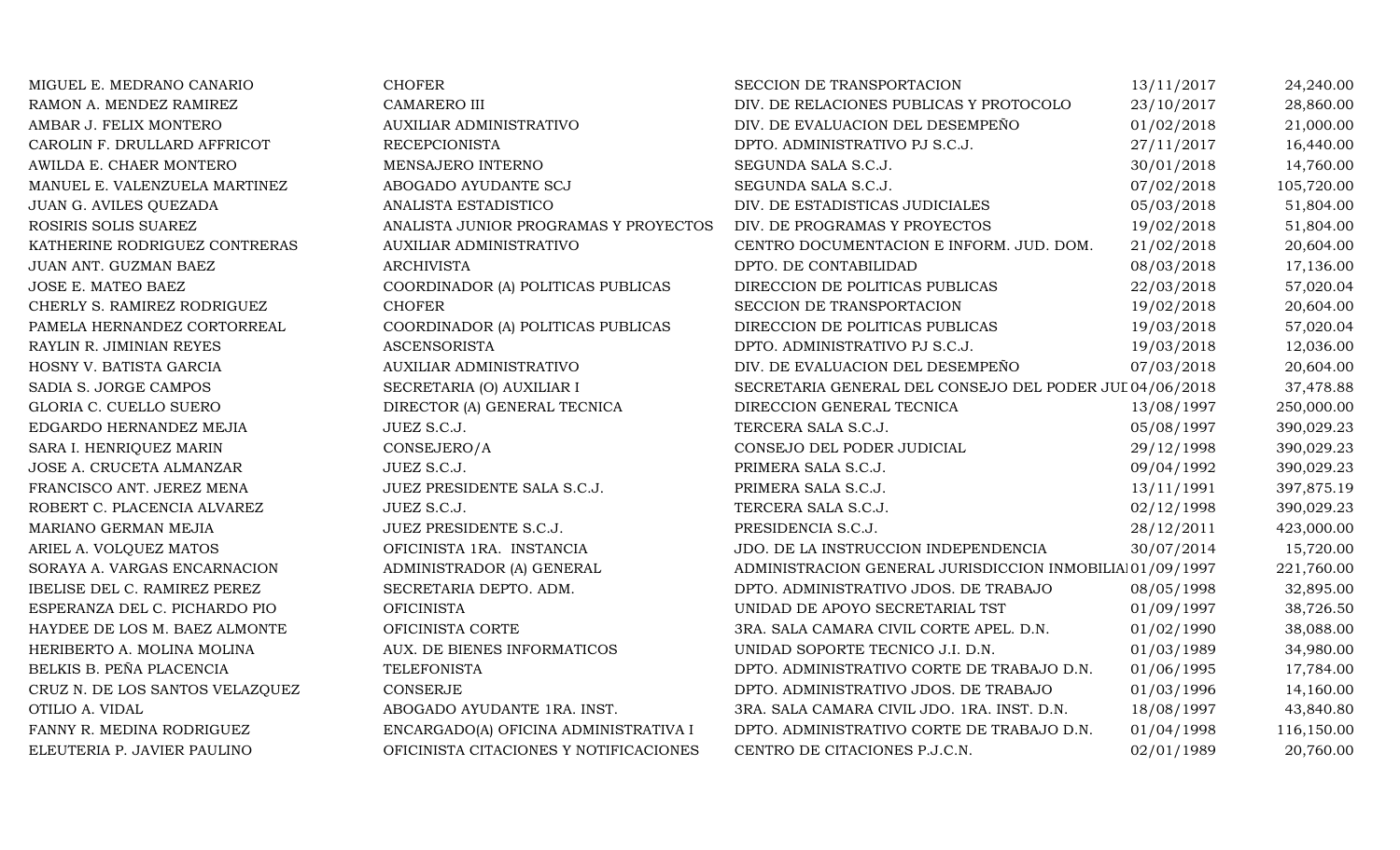| FRANKLIN DE JESUS ROSARIO    | OFICINISTA CORTE                                                            | 1RA. SALA CAMARA CIVIL CORTE APEL. D.N.                     | 13/02/1998 | 24,240.00  |
|------------------------------|-----------------------------------------------------------------------------|-------------------------------------------------------------|------------|------------|
| JOSE L. DISLA SUERO          | OFICINISTA CORTE                                                            | 2DA. SALA CAMARA CIVIL CORTE APEL. D.N.                     | 01/07/1998 | 24,240.00  |
| LUIS E. CASADO CASTILLO      | SUPERVISOR DE ARCHIVO                                                       | OFIC. DE ARCHIVO JUDICIAL CAM.CIVIL CORTE DE API 15/07/1998 |            | 29,580.00  |
| ANA R. NUÑEZ POLANCO         | SECRETARIA (O) PRIMERA INSTANCIA                                            | 2DO. TRIBUNAL COL. C/P JDO. 1RA. INST. D.N.                 | 18/09/1997 | 46,368.00  |
| EVELYN O. VALDEZ YSABEL      | SECRETARIA(O) CORTE                                                         | 3RA. SALA CAMARA PENAL CORTE APEL. D.N.                     | 17/02/1999 | 42,657.60  |
| NEREYRA DEL C. ARACENA       | ABOGADO AYUDANTE CORTE                                                      | 2DA. SALA CAMARA PENAL CORTE APEL. D.N.                     | 24/04/1987 | 58,374.00  |
| OSVALDO PEREZ LORENZO        | SECRETARIA(O) I CORTE                                                       | PCIA. CAMARA PENAL CORTE APEL. D.N.                         | 01/07/1994 | 25,680.00  |
| ANTONIO O. SANCHEZ MEJIA     | <b>JUEZ CORTE</b>                                                           | 2DA. SALA TRIBUNAL SUPERIOR ADMINISTRATIVO                  | 17/09/1997 | 186,000.00 |
| KEILA S. PEREZ SANTANA       | JUEZ DE LA INSTRUCCION                                                      | 1ER. JDO. DE LA INSTRUCCION D.N.                            | 01/04/1998 | 138,000.00 |
| MILDRED A. ZAPATA MORA       | ABOGADO AYUDANTE CORTE                                                      | 3RA. SALA CAMARA PENAL CORTE APEL. D.N.                     | 08/06/1998 | 58,374.00  |
| ROBERT MONTILLA MERAN        | MENSAJERO INTERNO                                                           | PCIA. CAMARA PENAL CORTE APEL. D.N.                         | 01/02/1999 | 13,800.00  |
| LUISA N. CANAAN POLANCO      | JUEZ PRESIDENTE SALA CORTE                                                  | 3RA. SALA TRIBUNAL SUPERIOR ADMINISTRATIVO                  | 11/11/1992 | 205,800.00 |
| CESAR A. ACEVEDO CASTILLO    | <b>JUEZ 2DO. SUSTITUTO CORTE</b>                                            | 2DA. SALA CORTE DE TRABAJO D.N.                             | 04/02/1999 | 199,464.00 |
| JULIO A. BASTARDO ALMANZAR   | JUEZ 2DO. SUST. PTE. DE CORTE Y PTE. DE SAL 2DA. SALA CORTE DE TRABAJO D.N. |                                                             | 04/02/1999 | 218,640.00 |
| <b>JULIO C. REYES JOSE</b>   | <b>JUEZ PRESIDENTE CORTE</b>                                                | PCIA. CORTE DE TRABAJO D.N.                                 | 26/11/1998 | 218,640.00 |
| VERONICA FCA. CASTRO MEDINA  | ABOGADO AYUDANTE CORTE                                                      | PCIA. CORTE DE TRABAJO D.N.                                 | 12/08/1996 | 58,374.00  |
| ALBA V. PAREDES SANCHEZ      | SECRETARIA(O) CORTE                                                         | PCIA. CORTE DE TRABAJO D.N.                                 | 01/10/1995 | 42,657.60  |
| MIGUEL S. ROMANO ROSARIO     | ALGUACIL DE ESTRADO                                                         | 2DA. SALA CORTE DE TRABAJO D.N.                             | 21/02/1990 | 14,760.00  |
| YDALIA PAULINO GUZMAN        | ABOGADO AYUDANTE 1RA. INST.                                                 | 2DA. SALA JDO. DE TRABAJO D.N.                              | 01/11/1989 | 43,840.80  |
| ROQUE A. CABRERA             | MENSAJERO INTERNO                                                           | DPTO. ADMINISTRATIVO CORTE DE TRABAJO D.N.                  | 17/11/1998 | 18,120.00  |
| SIRA E. FRIAS CORDERO        | SECRETARIA(O) CORTE                                                         | 1RA. SALA CORTE DE TRABAJO D.N.                             | 01/10/1987 | 42,657.60  |
| ADA R. SEPULVEDA RODRIGUEZ   | OFICINISTA CORTE                                                            | 1RA. SALA CORTE DE TRABAJO D.N.                             | 01/10/1993 | 24,240.00  |
| MILDRE M. OLIVERO FELIZ      | ABOGADO AYUDANTE CORTE                                                      | 2DA. SALA CORTE DE TRABAJO D.N.                             | 01/10/1993 | 58,374.00  |
| NORMA C. SANTANA POLANCO     | OFICINISTA CORTE                                                            | 2DA. SALA CORTE DE TRABAJO D.N.                             | 01/09/1993 | 24,240.00  |
| CLARA H. MORCELO MADERA      | ALGUACIL DE ESTRADO                                                         | 1RA. SALA CORTE DE TRABAJO D.N.                             | 01/11/1979 | 14,760.00  |
| YMA H. MERCEDES RAMIREZ      | OFICINISTA CORTE                                                            | PCIA. CORTE DE TRABAJO D.N.                                 | 14/10/1997 | 24,240.00  |
| EDUARD J. LEGER LOPEZ        | ALGUACIL DE ESTRADO                                                         | 1RA. SALA CORTE DE TRABAJO D.N.                             | 01/05/1995 | 14,760.00  |
| MOISES DE LA CRUZ            | ALGUACIL DE ESTRADO                                                         | PCIA. CORTE DE TRABAJO D.N.                                 | 01/10/1993 | 14,760.00  |
| SANTO PEREZ MOQUETE          | ALGUACIL DE ESTRADO                                                         | 1RA. SALA CORTE DE TRABAJO D.N.                             | 01/10/1993 | 14,760.00  |
| ADA K. SANCHEZ ORTIZ         | OFICINISTA CORTE                                                            | 1RA. SALA CORTE DE TRABAJO D.N.                             | 03/10/1997 | 24,240.00  |
| WILSON ROJAS                 | ALGUACIL DE ESTRADO                                                         | 2DA. SALA CAMARA CIVIL JDO. 1RA. INST. D.N.                 | 21/11/1997 | 14,760.00  |
| ILEANA G. PEREZ GARCIA       | <b>JUEZ CORTE</b>                                                           | 1RA. SALA CAMARA CIVIL CORTE APEL. D.N.                     | 03/08/1998 | 186,000.00 |
| JUDHIT A. CONTRERAS ESMURDOC | <b>JUEZ CORTE</b>                                                           | CORTE DE APEL. N.N.A. D.N.                                  | 01/07/1988 | 199,464.00 |
| MAGNOLIA N. RUIZ Y GONZALEZ  | ENCARGADO(A) OFICINA ADMINISTRATIVA I                                       | JDO. DE PAZ DE LA 1RA. CIRC. D.N.                           | 18/02/1977 | 45,600.00  |
|                              |                                                                             |                                                             |            |            |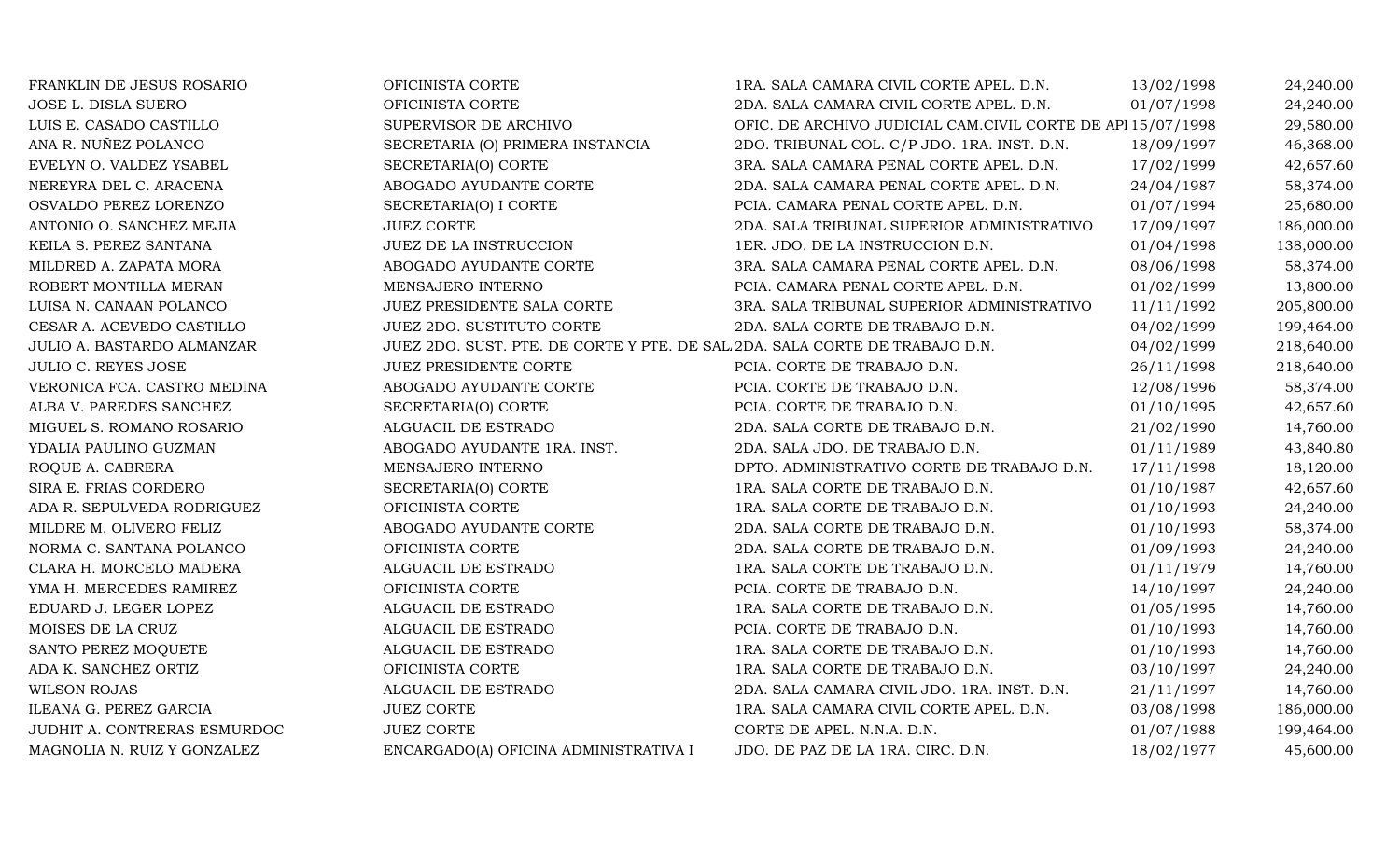| TERESA C. RIVERA PEREZ        | ABOGADO AYUDANTE I R.T.                                                             | REGISTRO DE TITULOS D.N.                                   | 20/07/1988 | 54,885.60  |
|-------------------------------|-------------------------------------------------------------------------------------|------------------------------------------------------------|------------|------------|
| ILEANA R. GARCIA VALERA       | ABOGADO AYUDANTE CORTE                                                              | 2DA. SALA CAMARA PENAL CORTE APEL. D.N.                    | 05/07/1994 | 58,374.00  |
| NELSON G. CABREJA ARAMBOLES   | SECRETARIA(O) I CORTE                                                               | PCIA. CAMARA PENAL CORTE APEL. D.N.                        | 01/11/1994 | 25,680.00  |
| GREGORIO ANT. RIVAS ESPAILLAT | <b>JUEZ CORTE</b>                                                                   | 1RA. SALA CORTE DE TRABAJO D.N.                            | 12/06/1998 | 186,000.00 |
| EDYNSON FCO. ALARCON POLANCO  | JUEZ 1ER. SUST. CORTE Y PTE. SALA                                                   | 1RA. SALA CAMARA CIVIL CORTE APEL. D.N.                    | 01/08/1998 | 205,800.00 |
| EUNISIS VASQUEZ ACOSTA        | JUEZ 2DO. SUST. PTE. DE CORTE Y PTE. DE SAL 2DA. SALA CAMARA CIVIL CORTE APEL. D.N. |                                                            | 04/09/1997 | 199,464.00 |
| MIRTHA M. DE LA CRUZ DIAZ     | SECRETARIA (O) PRIMERA INSTANCIA                                                    | 6TA. SALA CAMARA CIVIL JDO. 1RA. INST. D.N.                | 17/05/2005 | 34,980.00  |
| JORGE L. RIVERA DE LOS SANTOS | ABOGADO AYUDANTE CORTE                                                              | UNIDAD DE ABOGADOS AYUDANTES TST                           | 01/05/2013 | 58,374.00  |
| ROBINSON D. SILVERIO PEREZ    | ALGUACIL DE ESTRADO                                                                 | 8VA. SALA CAMARA CIVIL JDO. 1RA. INST. D.N.                | 30/08/1995 | 14,760.00  |
| DAISY M. ABREU URBAEZ         | JUEZ 1ER. SUST. PTE. JDO. 1ERA. INSTANCIA                                           | 8VA. SALA CAMARA CIVIL JDO. 1RA. INST. D.N.                | 05/03/1999 | 147,600.00 |
| YOSELYN MOYA ESTRELLA         | OFICINISTA 1RA. INSTANCIA                                                           | 4TA. SALA CAMARA CIVIL JDO. 1RA. INST. D.N.                | 11/03/1985 | 20,760.00  |
| NATIVIDAD EVANGELISTA DURAN   | OFICINISTA CITACIONES Y NOTIFICACIONES                                              | CENTRO DE CITACIONES P.J.C.N.                              | 01/10/1987 | 20,760.00  |
| MIRIAM GERMOSEN GONZALEZ      | <b>ARCHIVISTA</b>                                                                   | OFIC. DEPOSITO ARCHIVO CENTRAL MANGANAGUA                  | 01/08/1991 | 19,074.00  |
| SAMUEL A. ARIAS ARZENO        | JUEZ 3ER. SUST. PTE. DE CORTE Y PTE. DE SAL/3RA. SALA CAMARA CIVIL CORTE APEL. D.N. |                                                            | 29/12/1998 | 195,600.00 |
| JORGE L. GUZMAN ALBERTO       | ENCARGADO(A) OFICINA ADMINISTRATIVA I                                               | JDO. DE PAZ MUNICIPAL PRIMERA SALA D.N.                    | 01/01/1990 | 45,600.00  |
| YSIDRO MARTINEZ MOLINA        | ALGUACIL DE ESTRADO                                                                 | TRIBUNAL SUPERIOR DE TIERRAS DPTO. CENTRAL                 | 25/08/1997 | 14,760.00  |
| MARIA ALT. BODRE CESAR        | ABOGADO AYUDANTE CORTE                                                              | PCIA. CAMARA CIVIL CORTE APEL. D.N.                        | 09/03/1988 | 58,374.00  |
| LORENZO MAÑON HERNANDEZ       | MENSAJERO EXTERNO                                                                   | PCIA. CAMARA CIVIL CORTE APEL. D.N.                        | 01/05/1997 | 18,120.00  |
| ERIDANIA CAMPUSANO SOLANO     | ABOGADO AYUDANTE CORTE                                                              | 2DA. SALA CAMARA CIVIL CORTE APEL. D.N.                    | 19/02/2007 | 58,374.00  |
| YUBERKI ANT. MATOS NIN        | OFICINISTA 1RA. INSTANCIA                                                           | 3ER. TRIBUNAL COL. C/P JDO. 1RA .INST. D.N.                | 08/04/1997 | 20,760.00  |
| ROSANNA I. VASQUEZ FEBRILLET  | <b>JUEZ CORTE</b>                                                                   | 3RA. SALA TRIB. SUPERIOR DE TIERRAS DPTO. CENTR/01/04/1996 |            | 186,000.00 |
| MARIA ALT. NOVA SANCHEZ       | ABOGADO AYUDANTE 1RA. INST.                                                         | 3ER. JDO. DE LA INSTRUCCION D.N.                           | 06/06/1990 | 43,840.80  |
| XIOMICELL LORA GUZMAN         | SECRETARIA(O) CORTE                                                                 | PCIA. CAMARA PENAL CORTE APEL. D.N.                        | 01/06/1995 | 78,000.00  |
| YSIS B. MUÑIZ ALMONTE         | <b>JUEZ CORTE</b>                                                                   | 2DA. SALA CAMARA PENAL CORTE APEL. D.N.                    | 14/04/1998 | 186,000.00 |
| SANTO S. DISLA FLORENTINO     | ALGUACIL DE ESTRADO                                                                 | 2DA. SALA CAMARA PENAL JDO. 1RA. INST. D.N.                | 14/07/1998 | 15,960.00  |
| RAMON H. GONZALEZ PEREZ       | <b>JUEZ 2DO. SUSTITUTO CORTE</b>                                                    | 2DA. SALA CAMARA PENAL CORTE APEL. D.N.                    | 15/08/1997 | 199,464.00 |
| JOSE M. LUGO ADAMES           | ALGUACIL DE ESTRADO                                                                 | PCIA. CAMARA PENAL CORTE APEL. D.N.                        | 16/03/1987 | 15,960.00  |
| GLADIS ALT. REYES DIAZ        | OFICINISTA 1RA. INSTANCIA                                                           | 3ER. JDO. DE LA INSTRUCCION D.N.                           | 19/06/1990 | 20,760.00  |
| CARMENCITA SUERO RAMIREZ      | OFICINISTA 1RA. INSTANCIA                                                           | 9NA. SALA CAMARA PENAL JDO. 1RA. INST. D.N.                | 01/09/1992 | 20,760.00  |
| YGNACIO P. CAMACHO HIDALGO    | JUEZ 1ER. SUSTITUTO CORTE                                                           | 3RA. SALA CAMARA PENAL CORTE APEL. D.N.                    | 14/04/1998 | 205,800.00 |
| DUARTE A. RODRIGUEZ PEREZ     | ALGUACIL DE ESTRADO                                                                 | 4TA. SALA CAMARA PENAL JDO. 1RA.INST. D.N.                 | 01/10/1991 | 15,960.00  |
| MILAGROS T. DEL JESU MATEO    | ABOGADO AYUDANTE CORTE                                                              | 2DA. SALA CAMARA PENAL CORTE APEL. D.N.                    | 15/02/1989 | 58,374.00  |
| RAMON M. ALCANTARA JIMENEZ    | ALGUACIL DE ESTRADO                                                                 | PCIA. CAMARA PENAL CORTE APEL. D.N.                        | 06/07/1987 | 15,960.00  |
| NIDIA ALT. CORONA DEL ORBE    | SECRETARIA (O) PRIMERA INSTANCIA                                                    | OFIC. JUDICIAL SERV. ATENC. PERMANENTE D.N.                | 01/10/1996 | 46,368.00  |
|                               |                                                                                     |                                                            |            |            |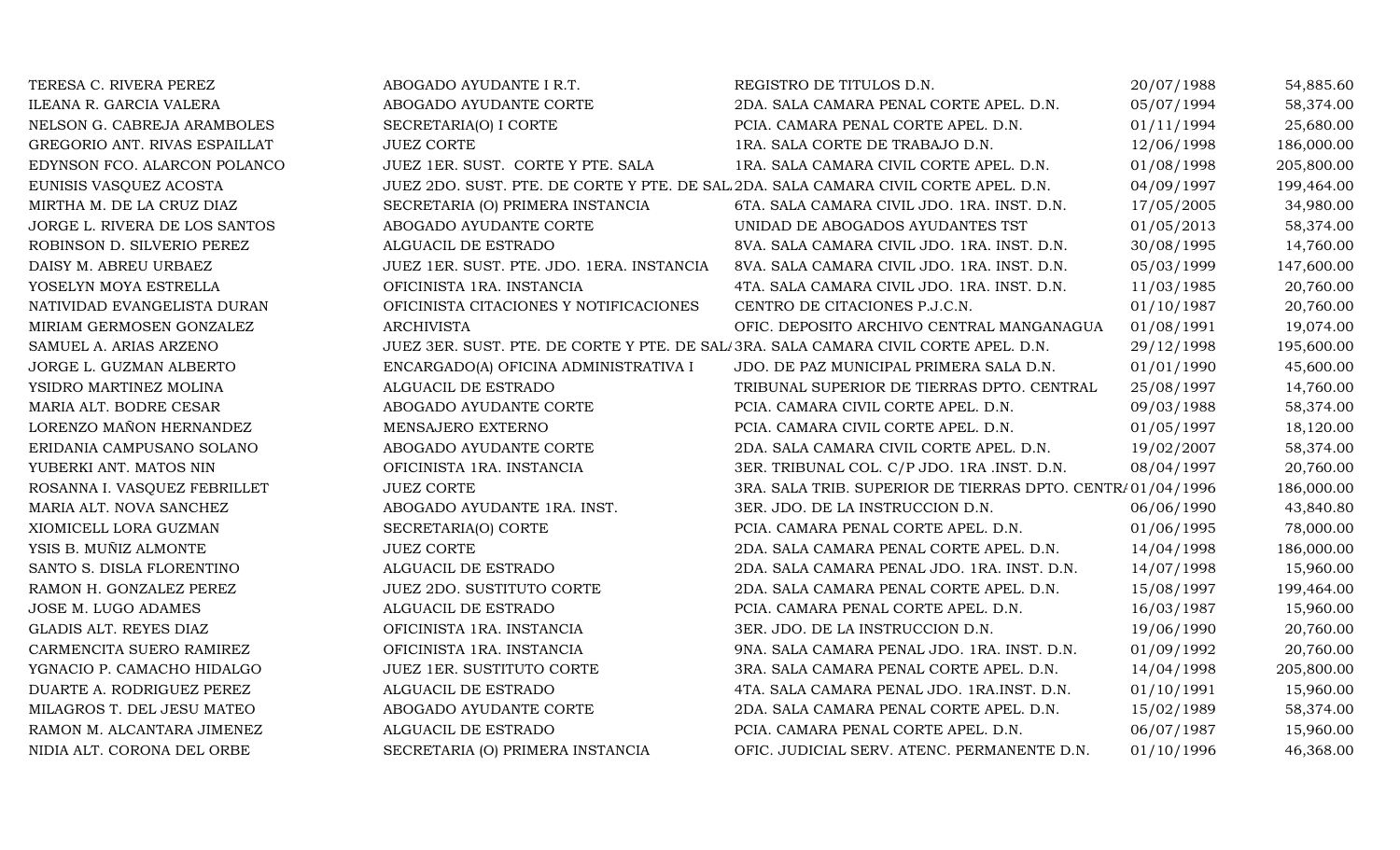LEO OGANDOMARTIN MATEOPEDRO DE LEONNIDIA MONTERO

GUARIONEX PAULINO DE LA OZ ALGUACIL DE ESTRADO 1990 18. SALA CAMARA PENAL CORTE APEL. D.N. 17/01/1990 15,960.00<br>JULIO C. CANO ALFAU 1985 JUEZ PRESIDENTE CORTE PCIA. CAMARA PENAL CORTE APEL. D.N. 12/01/1985 218,640.00 JULIO C. CANO ALFAU JUEZ PRESIDENTE CORTE PCIA. CAMARA PENAL CORTE APEL. D.N. 12/01/1985 218,640.00 JOSE A. MARTINEZ DURAN ALGUACIL DE ESTRADO 3RA. SALA CAMARA PENAL CORTE APEL. D.N. 14/09/1998 15,960.00 NELSON A. VERAS PEREZ CORTE OFICINISTA CORTE 2014 CORTE 2DA. SALA CAMARA PENAL CORTE APEL. D.N. 11/01/1993 24,240.00<br>20,760.00 1LUMINADA CARMONA LOPEZ OFICINISTA 1RA. INSTANCIA 5TA. SALA JDO. DE TRABAJO D.N. 03/09/2012 20, ILUMINADA CARMONA LOPEZ OFICINISTA 1RA. INSTANCIA 5TA. SALA JDO. DE TRABAJO D.N. 03/09/2012 20,760.00 JUANA PEÑA GARCIA OFICINISTA 1RA. INSTANCIA 7MA. SALA CAMARA PENAL JDO. 1RA. INST. D.N. 09/03/1989 20,760.00 MODESTO ANT. MARTINEZ MEJIA JUEZ CORTE CORTE DE APEL. N.N.A. D.N. 14/04/1998 186,000.00 RAFAEL A. BAEZ GARCIA JUEZ CORTE 1RA. SALA CAMARA PENAL CORTE APEL. D.N. 01/07/1998 186,000.00 FREDDY A. MENDEZ MEDINA ALGUACIL DE ESTRADO 8VA. SALA CAMARA PENAL JDO. 1RA. INST. D.N. 01/12/1998 15,960.00 ANA J. CALDERON PEÑA SECRETARIA (O) PRIMERA INSTANCIA 4TO. TRIBUNAL COL. C/P JDO. 1RA. INST. D.N. 16/05/1995 46,368.00<br>CLARA L. ALMONTE GOMEZ JUEZ 1RA. INSTANCIA 2DA. SALA CAMARA PENAL JDO. 1RA. INST. D.N. 16/07/1998 138,0 CLARA L. ALMONTE GOMEZ JUEZ 1RA. INSTANCIA 2DA. SALA CAMARA PENAL JDO. 1RA. INST. D.N. 06/07/1998 138,000.00 PEDRO ANT. SANCHEZ RIVERA JUEZ CORTE JUEZ CORTE 2DA. SALA CAMARA PENAL CORTE APEL. D.N. 14/04/1998 186,000.00<br>JESUS A. GERMAN GUZMAN ALGUACIL DE ESTRADO 9NA. SALA CAMARA PENAL JDO. 1RA. INST. D.N. 10/09/1985 15.960.00 JESUS A. GERMAN GUZMAN ALGUACIL DE ESTRADO 9NA. SALA CAMARA PENAL JDO. 1RA. INST. D.N. 10/09/1985 15,960.00 ELSA M. BORICINISTA 1RA. INSTANCIA (1976). 1997 (1987) 900 - 100 M. SALA CAMARA PENAL JDO. 1RA. INST. D.N. (19<br>20,760.00 (19/03/1996 / 20,760.00) 900 - 100. 900 M. SALA CAMARA PENAL JDO. 1RA. INST. D.N. (19/03/1996 / 20,7 OFICINISTA 1RA. INSTANCIA 9NA. SALA CAMARA PENAL JDO. 1RA. INST. D.N. 19/03/1996 20,760.00 ZAIRA E. FELIZ GARCIA ABOGADO AYUDANTE 1RA. INST. 3ER. TRIBUNAL COL. C/P JDO. 1RA .INST. D.N. 01/11/1997 43,840.80 EUNICE RODRIGUEZ THEN SECRETARIA (O) PRIMERA INSTANCIA 3ER. TRIBUNAL COL. C/P JDO. 1RA .INST. D.N. 01/06/1998 46,368.00<br>SANTA M. SANCHEZ SECRETARIA (O) PRIMERA INSTANCIA 9NA. SALA CAMARA PENAL JDO. 1RA. INST. D.N. 01/06/19 SANTA M. SANCHEZ SECRETARIA (O) PRIMERA INSTANCIA 9NA. SALA CAMARA PENAL JDO. 1RA. INST. D.N. 01/06/1998 34,980.00<br>20.00 LIRO B. CARVAJAL MENDEZ ALGUACIL DE ESTRADO 3ER. TRIBUNAL COL. C/P JDO. 1RA .INST. D.N. 01/08/1998 15 LIRO B. CARVAJAL MENDEZ ALGUACIL DE ESTRADO 3ER. TRIBUNAL COL. C/P JDO. 1RA .INST. D.N. 01/08/1998 15,960.00 ROSA DEL C. PINEDA PEREZ OFICINISTA 1RA. INSTANCIA PCIA. CAMARA PENAL JDO. 1RA. INST. D.N. 19/09/1988 20,760.00 MARIO FCO. SANCHEZ GUZMAN COORDINADOR (A) MENSAJERIA DPTO. ADMINISTRATIVO P.J.C.N. 01/09/1988 40,296.00 INES ENCARNACION SEVERINO CONSERJE CONSERUE DPTO. ADMINISTRATIVO P.J.C.N. 20/06/1996 12,444.00 BEYSI G. CASTILLO HERNANDEZ CONSERJE CONSERUE DPTO. ADMINISTRATIVO P.J.C.N. 27/10/1997 12,444.00 SIMEON DE LOS SANTOS CONSERJE CONSERIE DPTO. ADMINISTRATIVO P.J.C.N. 19/12/1990 12,444.00 MARIA E. CONTRERAS CONSERJE CONSERIE DPTO. ADMINISTRATIVO P.J.C.N. 18/12/1989 12,444.00 RAFAEL VASQUEZ GOICO JUEZ PRESIDENTE CORTE PCIA. TRIBUNAL SUPERIOR ADMINISTRATIVO 26/11/1998 218,640.00 CARMEN N. BARREIRO MEDRANO SECRETARIA (O) PRIMERA INSTANCIA 4TA. SALA JDO. DE TRABAJO D.N. 01/02/1995 34,980.00 FAUSTO A. DEL ORBE PEREZ ALGUACIL DE ESTRADO 1RA. SALA JDO. DE TRABAJO D.N. 13/03/1995 14,760.00 ALGUACIL DE ESTRADO 1RA. SALA JDO. DE TRABAJO D.N. 12/06/1978 14,760.00 AUXILIAR DE ALMACEN DPTO. ADMINISTRATIVO JDOS. DE TRABAJO 01/03/1999 16,440.00 JOSE T. TAVERAS ALMONTE ALGUACIL DE ESTRADO 2DA. SALA JDO. DE TRABAJO D.N. 01/10/1993 14,760.00 ANA M. PEREZ DE LA CRUZ (ABOGADO AYUDANTE 1RA. INST. CHAL JO. DE TRABAJO D.N. 601/02/1999 43,840.80 FELIX M. REYES VALDEZ (1999 JUEZ CORTE 1RA. SALA CORTE DE TRABAJO D.N. 04/02/1999 186,000.00 ABOGADO AYUDANTE CORTE 3RA. SALA CAMARA CIVIL CORTE APEL. D.N. 31/08/1994 58,374.00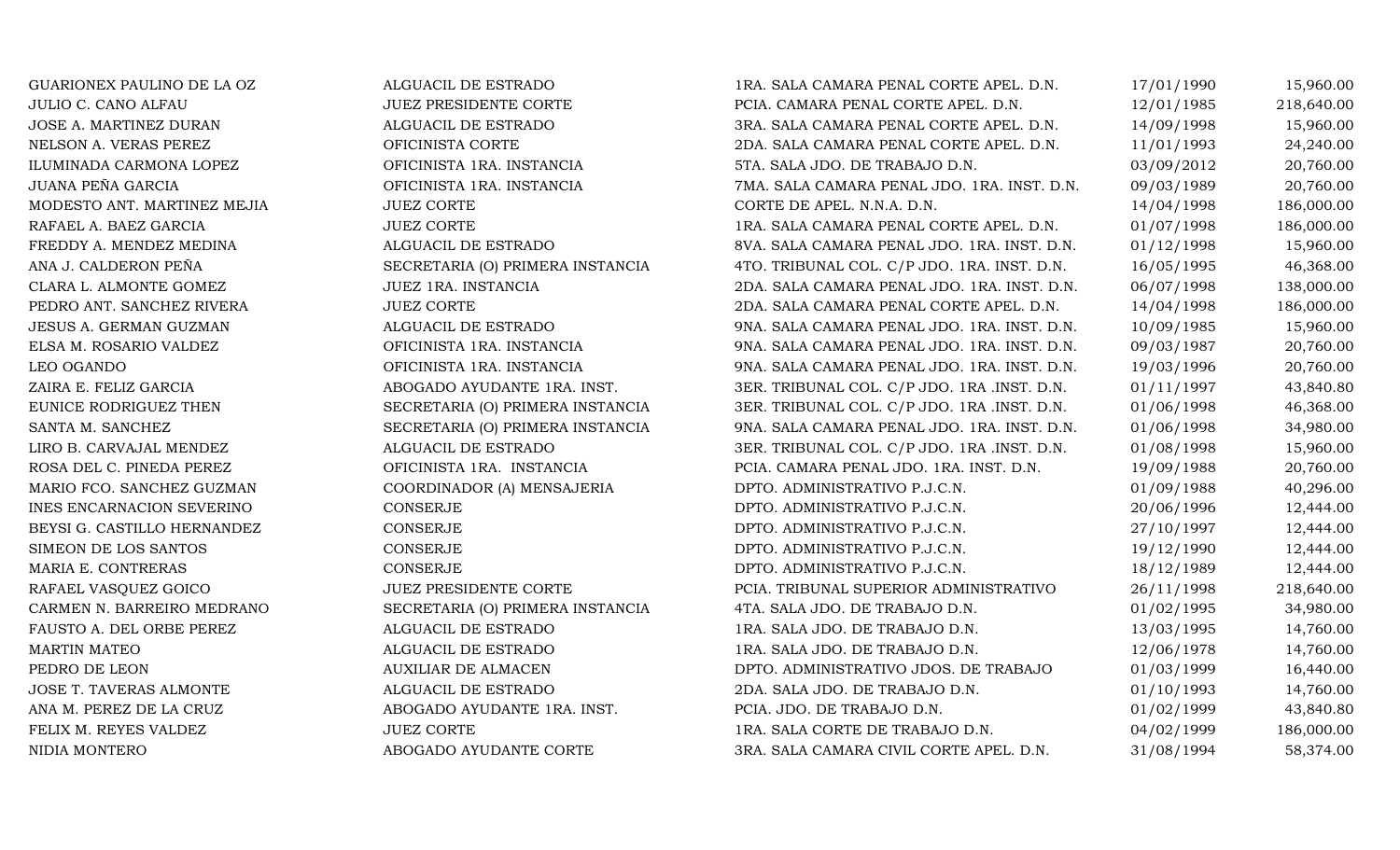| MARIA I. LOPEZ DE LINARES        | OFICINISTA 1RA. INSTANCIA        | 3RA. SALA JDO. DE TRABAJO D.N.                             | 01/12/1994 | 20,760.00  |
|----------------------------------|----------------------------------|------------------------------------------------------------|------------|------------|
| NICASIO DE JS. REYES SANTANA     | MENSAJERO EXTERNO                | DPTO. ADMINISTRATIVO JDOS. DE TRABAJO                      | 01/10/1993 | 18,120.00  |
| ABEL A. PEREZ MIRAMBEAUX         | JUEZ 2DO. SUSTITUTO CORTE        | 1RA. SALA CORTE DE TRABAJO D.N.                            | 26/11/1998 | 199,464.00 |
| LEOCADIA RIVERA LIRIANO          | SECRETARIA (O) PRIMERA INSTANCIA | PCIA. JDO. DE TRABAJO D.N.                                 | 15/03/1999 | 34,980.00  |
| MARIA G. DE LA CRUZ PEREZ        | ABOGADO AYUDANTE 1RA. INST.      | 5TA. SALA JDO. DE TRABAJO D.N.                             | 08/02/1999 | 43,840.80  |
| RAMON CASTRO FAÑA                | ALGUACIL DE ESTRADO              | 4TA. SALA JDO. DE TRABAJO D.N.                             | 24/10/1993 | 14,760.00  |
| YNOCENCIA ALCANTARA FIGUEROA     | CONSERJE                         | DPTO. ADMINISTRATIVO JDOS. DE TRABAJO                      | 01/10/1993 | 12,444.00  |
| <b>ANTONIO PEREZ</b>             | ALGUACIL DE ESTRADO              | 5TA. SALA JDO. DE TRABAJO D.N.                             | 02/10/1987 | 14,760.00  |
| FEDERICO E. FERNANDEZ DE LA CRUZ | JUEZ 1ER. SUSTITUTO CORTE        | 1RA. SALA CORTE DE TRABAJO D.N.                            | 25/11/1998 | 205,800.00 |
| ADALGISA ALT. CASTILLO ABREU     | <b>JUEZ CORTE</b>                | CORTE DE APEL. N.N.A. D.N.                                 | 01/08/1998 | 186,000.00 |
| MIGUEL GARCIA                    | MENSAJERO EXTERNO                | DPTO. ADMINISTRATIVO JDOS. DE TRABAJO                      | 01/03/1997 | 18,120.00  |
| FRANCISCO ANT. PEREZ LORA        | JUEZ PRESIDENTE CORTE            | CORTE DE APEL. N.N.A. D.N.                                 | 01/08/1998 | 218,640.00 |
| MARIA M. LIRANZO LANTIGUA        | ABOGADO AYUDANTE 1RA. INST.      | PCIA. CAMARA PENAL JDO. 1RA. INST. D.N.                    | 01/03/1999 | 43,840.80  |
| DANIEL J. NOLASCO OLIVO          | <b>JUEZ CORTE</b>                | 3RA. SALA CAMARA PENAL CORTE APEL. D.N.                    | 11/11/1992 | 186,000.00 |
| MIGUELINA UREÑA NUÑEZ            | <b>JUEZ CORTE</b>                | 1RA. SALA CAMARA CIVIL CORTE APEL. D.N.                    | 21/09/1998 | 186,000.00 |
| RAMONA A. ESPINAL RODRIGUEZ      | OFICINISTA DE SERVICIO PENAL     | UNIDAD DE SERVICIO PENAL C.S.C. N.N.A. D.N.                | 14/12/1998 | 24,240.00  |
| ADELA TORRES DE LA CRUZ DE NUÑEZ | <b>JUEZ CORTE</b>                | 2DA. SALA TRIB. SUPERIOR DE TIERRAS DPTO. CENTR/12/08/1998 |            | 186,000.00 |
| NANCY M. JOAQUIN GUZMAN          | <b>JUEZ CORTE</b>                | 3RA. SALA CAMARA PENAL CORTE APEL. D.N.                    | 14/04/1998 | 186,000.00 |
| ROSARIO MUESES MANZUETA          | SECRETARIA (O) PRIMERA INSTANCIA | 6TO. JDO. DE LA INSTRUCCION D.N.                           | 01/10/1998 | 46,368.00  |
| VANESSA E. ACOSTA PERALTA        | <b>JUEZ CORTE</b>                | 1RA. SALA TRIBUNAL SUPERIOR ADMINISTRATIVO                 | 01/04/2003 | 186,000.00 |
| <b>NIEVE DE JESUS</b>            | SECRETARIA (O) PRIMERA INSTANCIA | 4TO. JDO. DE LA INSTRUCCION D.N.                           | 01/10/1987 | 34,980.00  |
| EVELIN Y. PIMENTEL RAMOS         | OFICINISTA 1RA. INSTANCIA        | 3ER. JDO. DE LA INSTRUCCION D.N.                           | 13/03/1990 | 20,760.00  |
| FATIMA SANCHEZ SANTANA           | AUXILIAR ADMINISTRATIVO          | CENTRO DE INFORMACION JUDICIAL P.J.C.N.                    | 29/11/1993 | 20,760.00  |
| DINAIDA DEL C. ALMONTE PERDOMO   | OFICINISTA 1RA. INSTANCIA        | OFIC. JUDICIAL SERV. ATENC. PERMANENTE D.N.                | 03/09/1990 | 20,760.00  |
| DAISY I. MONTAS PIMENTEL         | <b>JUEZ CORTE</b>                | 1RA. SALA CAMARA PENAL CORTE APEL. D.N.                    | 01/01/1999 | 186,000.00 |
| FRANKLIN E. CONCEPCION ACOSTA    | <b>JUEZ CORTE</b>                | 3RA. SALA TRIBUNAL SUPERIOR ADMINISTRATIVO                 | 01/02/1999 | 186,000.00 |
| LUZ M. ORTIZ ORTEGA              | JUEZ 1RA. INSTANCIA              | TRIBUNAL N.N.A. 2DA. SALA PENAL D.N.                       | 01/08/1998 | 138,000.00 |
| CLAUDIA M. PEÑA PEÑA             | <b>JUEZ CORTE</b>                | 3RA. SALA TRIBUNAL SUPERIOR ADMINISTRATIVO                 | 01/07/1998 | 186,000.00 |
| ONDINA A. ROSARIO PERALTA        | AUXILIAR ADMINISTRATIVO          | CENTRO DE INFORMACION JUDICIAL P.J.C.N.                    | 01/10/1987 | 24,240.00  |
| ELIZABETH J. DISLA LOPEZ         | SECRETARIA (O) PRIMERA INSTANCIA | OFIC. JUDICIAL SERV. ATENC. PERMANENTE D.N.                | 12/01/1999 | 46,368.00  |
| ALTAGRACIA C. DIROCHE PEREZ      | OFICINISTA 1RA. INSTANCIA        | 5TO. JDO. DE LA INSTRUCCION D.N.                           | 01/10/1992 | 20,760.00  |
| RAFAEL HERNANDEZ                 | ALGUACIL DE ESTRADO              | JDO. DE PAZ DE LA 1RA. CIRC. D.N.                          | 05/10/1971 | 14,760.00  |
| SANTA RODRIGUEZ BATISTA          | CONSERJE                         | JDO. DE PAZ DE LA 1RA. CIRC. D.N.                          | 01/11/1996 | 12,444.00  |
| <b>NELSON LIRIANO</b>            | ALGUACIL DE ESTRADO              | JDO. DE PAZ DE LA 2DA. CIRC. D.N.                          | 01/02/1994 | 14,760.00  |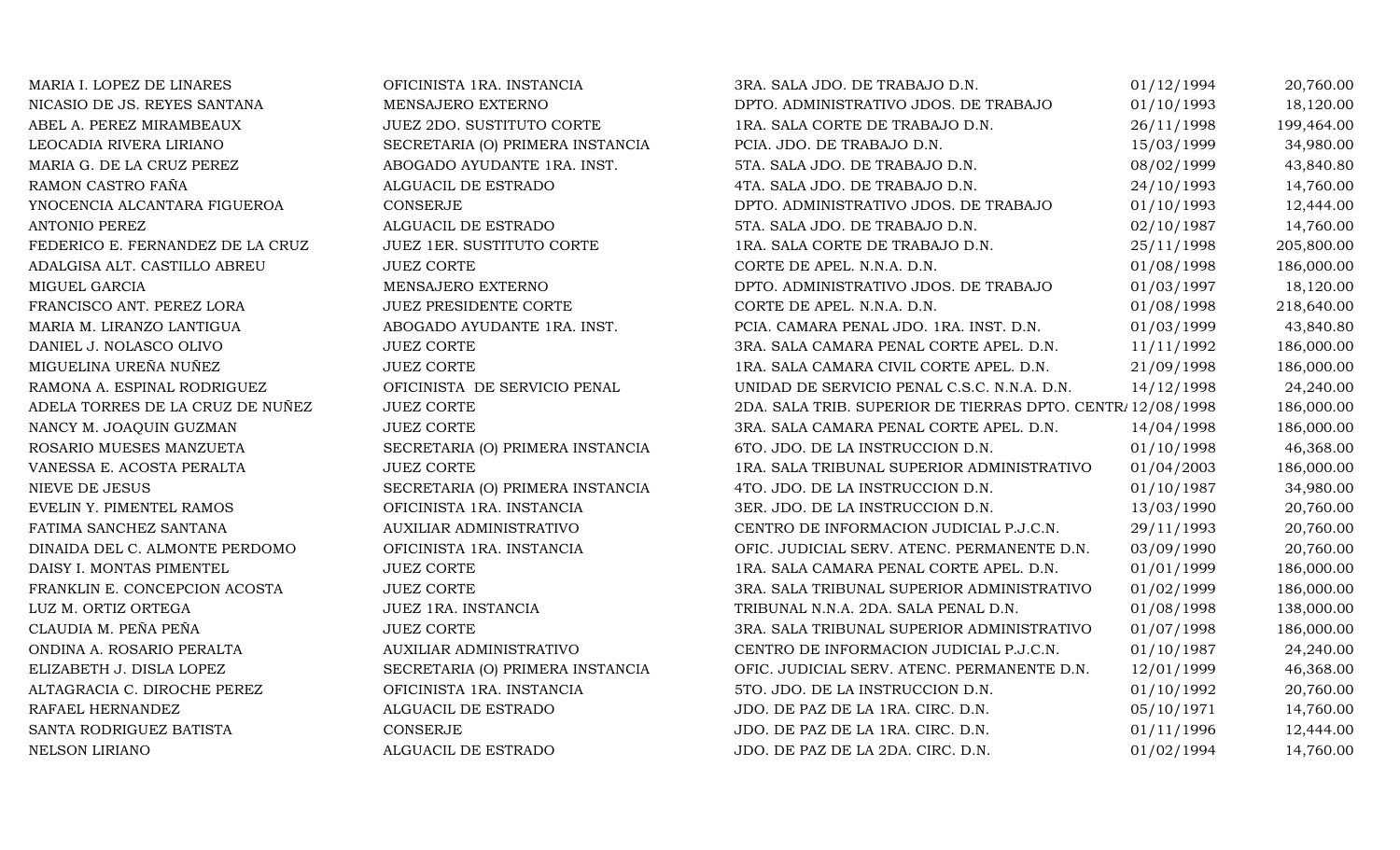| DAMARIS LAURENT OLIVERO       | <b>CONSERJE</b>                        | DPTO. ADMINISTRATIVO JDOS. DE TRABAJO                       | 01/05/1995 | 12,444.00  |
|-------------------------------|----------------------------------------|-------------------------------------------------------------|------------|------------|
| JOSE L. LUGO                  | ALGUACIL DE ESTRADO                    | JDO. DE PAZ DE LA 3RA. CIRC. D.N.                           | 10/11/1992 | 14,760.00  |
| MAXIMA MANZUETA HEREDIA       | <b>CONSERJE</b>                        | JDO. DE PAZ DE LA 3RA. CIRC. D.N.                           | 01/11/1994 | 12,444.00  |
| RAFAEL ANT. PACHECO PAULINO   | JUEZ 1RA. INSTANCIA                    | SALA PENAL 2DO. TRIBUNAL N.N.A. S.C.                        | 02/12/1998 | 147,600.00 |
| MARIA T. SANTANA MOSQUEA      | ABOGADO AYUDANTE 1RA. INST.            | 3ER. TRIBUNAL COL. C/P JDO. 1RA .INST. D.N.                 | 01/09/1998 | 43,840.80  |
| MARILYN M. MUSA VALERIO       | <b>JUEZ CORTE</b>                      | 1RA. SALA CAMARA CIVIL CORTE APEL. D.N.                     | 02/12/1998 | 186,000.00 |
| MARGARITA SANTANA ROMERO      | SECRETARIA (O) JDO. DE PAZ             | JDO. DE PAZ DE LA 4TA. CIRC. D.N.                           | 06/06/1991 | 29,580.00  |
| RAMONA RODRIGUEZ LOPEZ        | <b>JUEZ CORTE</b>                      | 3RA. SALA CAMARA PENAL CORTE APEL. D.N.                     | 02/12/1998 | 186,000.00 |
| CECILIA ESTEVEZ               | SECRETARIA (O) PRIMERA INSTANCIA       | 2DA. SALA CAMARA PENAL JDO. 1RA. INST. D.N.                 | 25/05/1984 | 46,368.00  |
| FRANCISCO F. SOTO CASTILLO    | MENSAJERO EXTERNO                      | DPTO. ADMINISTRATIVO JDOS. DE PAZ DE LA 2DA. CIR 01/11/1998 |            | 18,120.00  |
| MARYS ALT. DE LA PAZ PIMENTEL | SECRETARIA (O) PRIMERA INSTANCIA       | 5TO. JDO. DE LA INSTRUCCION D.N.                            | 01/10/1995 | 46,368.00  |
| JULY E. TAMARIZ NUÑEZ         | <b>JUEZ CORTE</b>                      | 3RA. SALA CAMARA PENAL CORTE APEL. D.N.                     | 02/12/1998 | 186,000.00 |
| MAIRENI M. BATISTA GAUTREAUX  | ALGUACIL DE ESTRADO                    | 7MA. SALA CAMARA CIVIL JDO. 1RA. INST. D.N.                 | 14/03/1996 | 14,760.00  |
| ARMANDO ANT. MEJIA            | ALGUACIL DE ESTRADO                    | 1RA. SALA JDO. DE PAZ ESP. TRANS. D.N.                      | 01/08/1993 | 14,760.00  |
| LUZ DEL A. ZORRILLA DE GARCIA | SECRETARIA (O) JDO. DE PAZ             | 1RA. SALA JDO. DE PAZ ESP. TRANS. D.N.                      | 14/05/1987 | 29,580.00  |
| LUIS O. JIMENEZ ROSA          | <b>JUEZ CORTE</b>                      | 2DA. SALA CAMARA PENAL CORTE APEL. D.N.                     | 02/12/1998 | 186,000.00 |
| ZUNILDA ANT. ALMONTE          | SECRETARIA (O) JDO. DE PAZ             | 2DA. SALA JDO. DE PAZ ESP. TRANS. D.N.                      | 01/06/1994 | 29,580.00  |
| AGAPITO RODRIGUEZ             | OFICINISTA JDO. DE PAZ                 | 2DA. SALA JDO. DE PAZ ESP. TRANS. D.N.                      | 01/12/1989 | 16,440.00  |
| EMILIA VELOZ ROSARIO          | <b>CONSERJE</b>                        | DPTO. ADMINISTRATIVO JDOS. DE TRANS. D.N.                   | 08/10/1996 | 12,444.00  |
| ALEJANDRA CASTILLO REYES      | SECRETARIA (O) JDO. DE PAZ             | 5TA. SALA JDO. DE PAZ ESP. TRANS. D.N.                      | 01/08/1990 | 29,580.00  |
| NAYKIS R. MONEGRO VASQUEZ     | MENSAJERO EXTERNO                      | DPTO. ADMINISTRATIVO JDOS. DE TRANS. D.N.                   | 01/07/1998 | 18,120.00  |
| ROSALBA O. GARIB HOLGUIN      | <b>JUEZ CORTE</b>                      | 2DA. SALA CAMARA PENAL CORTE APEL. D.N.                     | 25/05/1998 | 186,000.00 |
| MATIAS M. DEL ROSARIO ROMERO  | <b>JUEZ CORTE</b>                      | 2DA. SALA CAMARA CIVIL CORTE APEL. D.N.                     | 25/05/1998 | 186,000.00 |
| DELIO ANT. GERMAN FIGUEROA    | JUEZ 1RA. INSTANCIA                    | 4TO. TRIBUNAL COL. C/P JDO. 1RA. INST. D.N.                 | 09/04/1992 | 138,000.00 |
| JAUEL ARIAS MENDEZ            | OFICINISTA CITACIONES Y NOTIFICACIONES | CENTRO DE CITACIONES P.J.C.N.                               | 16/04/2012 | 20,760.00  |
| DIOMEDE Y. VILLALONA GUERRERO | JUEZ PRESIDENTE SALA CORTE             | 2DA. SALA TRIBUNAL SUPERIOR ADMINISTRATIVO                  | 28/05/1998 | 205,800.00 |
| DORIS J. PUJOLS ORTIZ         | <b>JUEZ CORTE</b>                      | 1RA. SALA CAMARA PENAL CORTE APEL. D.N.                     | 26/05/1998 | 186,000.00 |
| SONIA M. PERDOMO RODRIGUEZ    | <b>JUEZ CORTE</b>                      | 3RA. SALA CAMARA CIVIL CORTE APEL. D.N.                     | 19/11/1992 | 186,000.00 |
| CARMEN E. MANCEBO ACOSTA      | <b>JUEZ CORTE</b>                      | 1RA. SALA CAMARA PENAL CORTE APEL. D.N.                     | 14/04/1998 | 186,000.00 |
| SONIA ALT. HICIANO HERRERA    | JUEZ 1RA. INSTANCIA                    | SALA PENAL 1ER. TRIBUNAL N.N.A. D.N.                        | 15/05/1998 | 138,000.00 |
| MARIANA D. GARCIA CASTILLO    | <b>JUEZ CORTE</b>                      | 1RA. SALA CAMARA PENAL CORTE APEL. D.N.                     | 12/02/1998 | 186,000.00 |
| RAFAEL L. CIPRIAN LORA        | JUEZ 1ER. SUSTITUTO CORTE              | 2DA. SALA CORTE DE TRABAJO D.N.                             | 22/10/1998 | 205,800.00 |
| RITA M. LORA REYES            | ABOGADO AYUDANTE CORTE                 | 1RA. SALA CAMARA CIVIL CORTE APEL. D.N.                     | 15/03/1985 | 58,374.00  |
| YUDERKA MATEO RODRIGUEZ       | SECRETARIA DE JUEZ                     | TRIBUNAL SUPERIOR DE TIERRAS DPTO. CENTRAL                  | 01/10/1992 | 28,860.00  |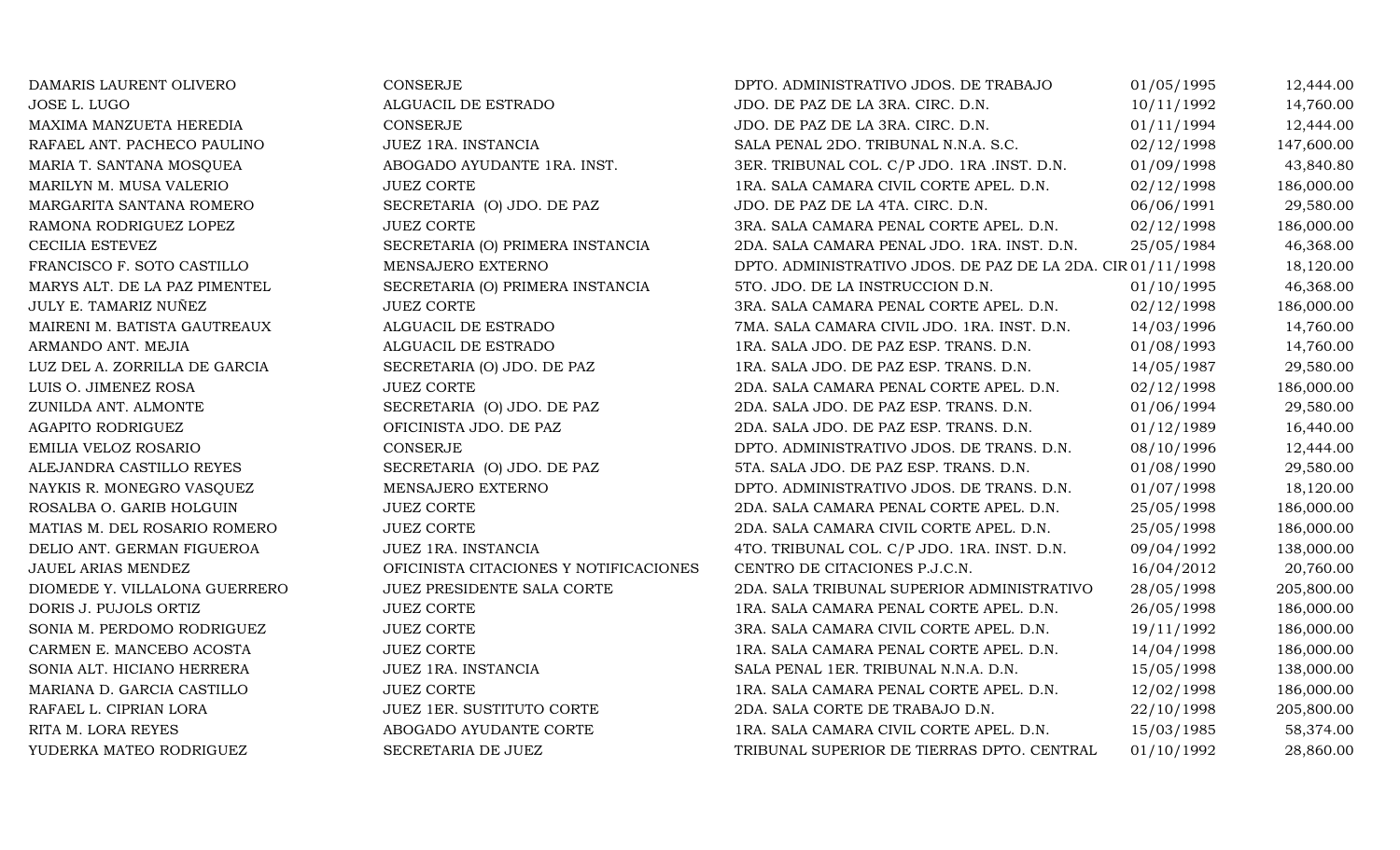| MARIA E. LIRIANO MEDINA          | <b>CONSERJE</b>                       | UNIDAD DE SERVICIOS ADMINISTRATIVOS Y LOGISTIC(01/10/1987                                              |            | 17,693.70  |
|----------------------------------|---------------------------------------|--------------------------------------------------------------------------------------------------------|------------|------------|
| GENARO D. EUSEBIO LANTIGUA       | <b>JARDINERO</b>                      | UNIDAD DE SERVICIOS ADMINISTRATIVOS Y LOGISTIC(01/09/1994                                              |            | 14,160.00  |
| LUSNELDA SOLIS TAVERAS           |                                       | JUEZ 3ER. SUST. PTE. DE CORTE Y PTE. DE SAL/3RA. SALA TRIB. SUPERIOR DE TIERRAS DPTO. CENTR/03/07/1984 |            | 195,600.00 |
| CELESTE ALT. CAMINERO GUILAMO    | OFICIAL ARCHIVO ACTIVO                | ARCHIVO ACTIVO DEL TRIBUNAL SUPERIOR DE TIERRA 05/03/1990                                              |            | 48,894.00  |
| PATRICIA ORTIZ VICIOSO           | ABOGADO AYUDANTE CORTE                | 3RA. SALA CAMARA CIVIL CORTE APEL. D.N.                                                                | 04/09/2012 | 54,885.60  |
| DAMARIS A. SANTANA POLANCO       | <b>OFICINISTA</b>                     | UNIDAD DE APOYO SECRETARIAL TST                                                                        | 01/10/1987 | 25,079.14  |
| CARMEN J. PAULINO PERDOMO        | <b>OFICINISTA</b>                     | UNIDAD DE APOYO SECRETARIAL TST                                                                        | 01/01/1986 | 25,079.14  |
| CARMEN ALCANTARA PEREZ           | ABOGADO AYUDANTE                      | SOPORTE A JUECES C.S.C. N.N.A. D.N.                                                                    | 17/10/1982 | 58,374.00  |
| OLGA B. MEJIA FORTUNATO          | ABOGADO AYUDANTE                      | UNIDAD DE ABOGADOS AYUDANTES TST                                                                       | 09/12/1998 | 58,374.00  |
| ELIAS SANTINI PERERA             | <b>JUEZ DE PAZ</b>                    | 4TA. SALA JDO. DE PAZ ESP. TRANS. D.N.                                                                 | 14/12/1998 | 108,000.00 |
| LUZ M. PUJOLS MARTINEZ           | <b>REFERENCISTA</b>                   | UNIDAD DE CONSULTA J.I. D.N.                                                                           | 14/12/1998 | 24,240.00  |
| KATE R. ECHAVARRIA PIMENTEL      | JUEZ COORDINADOR                      | 4TA. SALA TRIBUNAL DE TIERRAS J.O. D.N.                                                                | 23/02/2009 | 138,000.00 |
| INGRID M. MANCEBO CASTILLO       | ABOGADO AYUDANTE                      | UNIDAD DE ABOGADOS AYUDANTES TST                                                                       | 02/01/2006 | 58,374.00  |
| MERCEDES PERALTA CUEVAS          |                                       | JUEZ 2DO. SUST. PTE. DE CORTE Y PTE. DE SAL 2DA. SALA TRIB. SUPERIOR DE TIERRAS DPTO. CENTR/22/10/1998 |            | 199,464.00 |
| GUILLERMINA ALT. MARIZAN SANTANA | JUEZ PRESIDENTE CORTE                 | TRIBUNAL SUPERIOR DE TIERRAS DPTO. CENTRAL                                                             | 04/09/1997 | 218,640.00 |
| SANDRA ABBOTT BATISTA            | ABOGADO AYUDANTE                      | DIRECCION NACIONAL REGISTRO DE TITULOS                                                                 | 01/11/1998 | 69,696.00  |
| NANI A. CASTAÑOS CASTILLO        | REGISTRADOR DE TITULOS ADSCRITO       | CONTRALORIA JURISDICCION INMOBILIARIA                                                                  | 01/03/1997 | 97,944.00  |
| MODESTA CONTRERAS SANTOS         | REGISTRADOR DE TITULOS                | REGISTRO DE TITULOS D.N.                                                                               | 25/08/1987 | 138,000.00 |
| CARMEN N. RAMIREZ ENCARNACION    | REVISOR R.T.                          | UNIDAD DE APOYO REGISTRAL J.I.                                                                         | 01/10/1988 | 35,280.00  |
| NIOVELICE FELIZ MEDINA           | OFICINISTA 1RA. INSTANCIA             | PCIA. CAMARA PENAL JDO. 1RA. INST. D.N.                                                                | 01/10/1987 | 20,760.00  |
| MARIA E. RODRIGUEZ LOPEZ         | ENCARGADO(A) OFICINA ADMINISTRATIVA I | JDO. DE PAZ DE LA 3RA. CIRC. D.N.                                                                      | 01/03/1990 | 45,600.00  |
| <b>JOHAIRA PEREZ REYES</b>       | OFICINISTA CORTE                      | 3RA. SALA CAMARA PENAL CORTE APEL. D.N.                                                                | 15/03/1994 | 24,240.00  |
| BELKIS Y. GONZALEZ MOSQUEA       | AUX. DE RECEPCION Y ENTREGA           | RECEPCION Y ENTREGA R.T.                                                                               | 02/09/1997 | 34,980.00  |
| LIGIA E. COISCOU REYES           | <b>TELEFONISTA</b>                    | UNIDAD DE SERVICIOS ADMINISTRATIVOS Y LOGISTIC(01/12/1998                                              |            | 22,552.80  |
| PASTOR AQUINO MARTINEZ           | AUXILIAR R.T.                         | REGISTRO DE TITULOS D.N.                                                                               | 01/11/1986 | 24,240.00  |
| CRISTOBALINA A. REYES BATISTA    | OFICINISTA JDO. DE PAZ                | 1RA. SALA JDO. DE PAZ ESP. TRANS. D.N.                                                                 | 01/10/1987 | 22,552.80  |
| ANA J. JIMENEZ DE LOS SANTOS     | REVISOR R.T.                          | PRECALIFICACION R.T.                                                                                   | 01/04/1993 | 35,280.00  |
| ORLANDO CELEDONIO DE LA CRUZ     | AUX. DE RECEPCION Y ENTREGA           | UNIDAD DE GESTION ADMINISTRATIVA DE MENSURAS 14/07/1997                                                |            | 24,240.00  |
| ANGELA J. RIVERA DEVERS          | <b>DIGITADOR</b>                      | UNIDAD DE PROCESOS COMUNES J.I.                                                                        | 04/06/1997 | 27,541.20  |
| AGUEDA NUÑEZ ROSARIO             | AUX. DE RECEPCION Y ENTREGA           | RECEPCION Y ENTREGA R.T.                                                                               | 04/06/1997 | 24,240.00  |
| CARMELO ORBE DEL ORBE            | <b>CONSERJE</b>                       | UNIDAD DE SERVICIOS ADMINISTRATIVOS Y LOGISTIC(30/04/1998                                              |            | 14,160.00  |
| CARMEN Z. ALT. BAUTISTA MARTE    | <b>OFICINISTA</b>                     | REGISTRO DE TITULOS D.N.                                                                               | 18/12/1989 | 24,240.00  |
| ROSABEL CASTILLO ROLFFOT         |                                       | DIRECTOR (A) NACIONAL REGISTROS DE TITULC DIRECCION NACIONAL REGISTRO DE TITULOS                       | 22/10/1998 | 221,760.00 |
| PEDRO P. REINOSO PICHARDO        | ABOGADO AYUDANTE                      | DIRECCION NACIONAL REGISTRO DE TITULOS                                                                 | 26/02/2014 | 69,696.00  |
|                                  |                                       |                                                                                                        |            |            |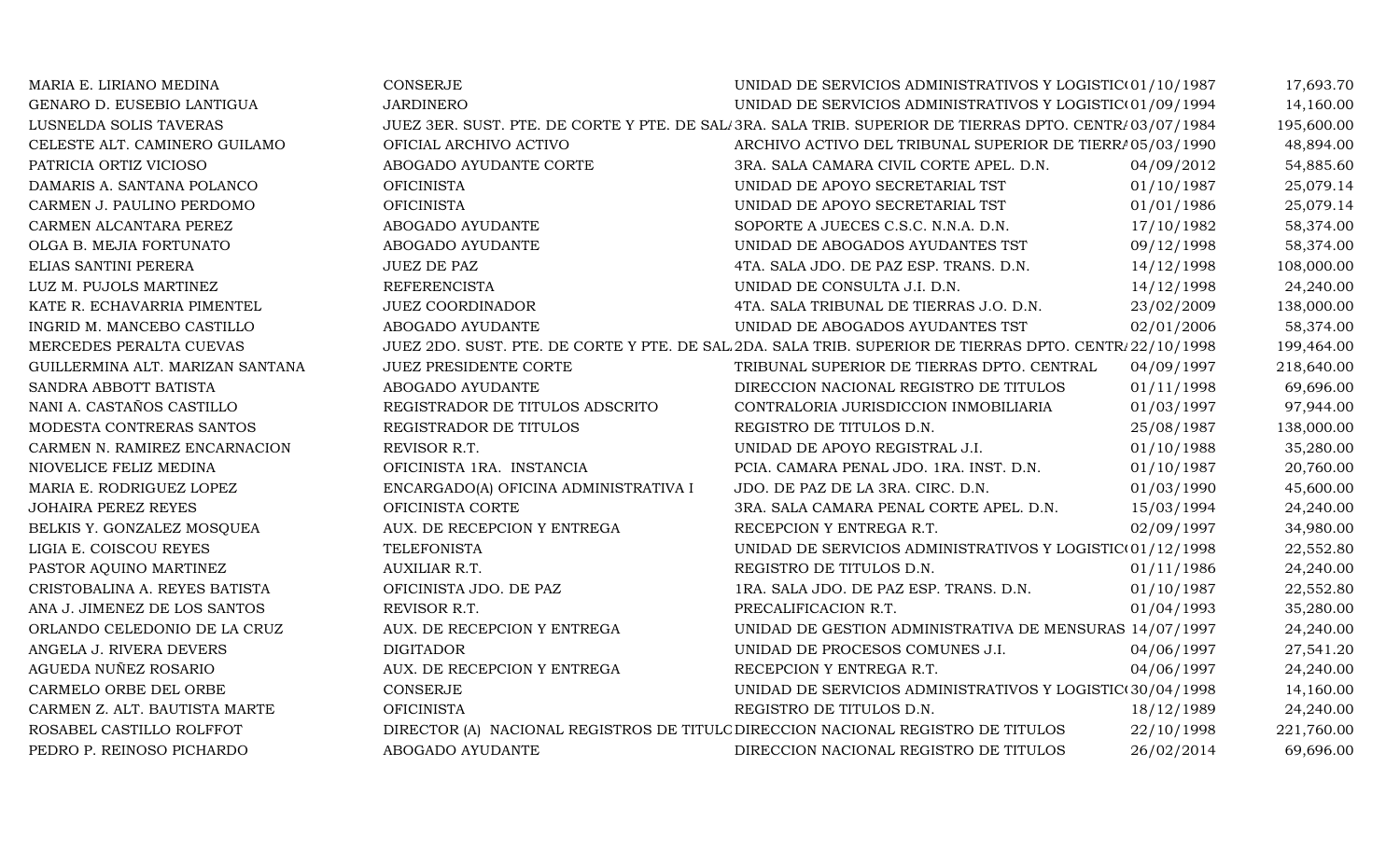| JUAN ANT. DISLA GARCIA          | INSPECTOR DE MENSURAS CATASTRALES       | UNIDAD DE INSPECCION DNMC                                   | 01/11/1991 | 69,696.00  |
|---------------------------------|-----------------------------------------|-------------------------------------------------------------|------------|------------|
| GUSTAVO A. CORDOVA LIBERATO     | TECNICO TOPOGRAFO                       | UNIDAD DE INSPECCION DNMC                                   | 10/01/1990 | 42,657.60  |
| ANA ANT. HERRERA MENDEZ         | <b>CONSERJE</b>                         | UNIDAD DE SERVICIOS ADMINISTRATIVOS Y LOGISTIC(25/04/1996   |            | 14,160.00  |
| FELICIA BALLEJO                 | AUXILIAR ADMINISTRATIVO                 | DIRECCION REG. MENSURAS CAT. DPTO. CENTRAL                  | 01/01/1988 | 27,979.92  |
| CESAR N. LANTIGUA ROSARIO       | MENSAJERO EXTERNO                       | UNIDAD DE SERVICIOS ADMINISTRATIVOS Y LOGISTIC(11/06/1996   |            | 20,760.00  |
| MILAGROS DE JS. VALENZUELA MOTA | ENC. RECEPCION Y ENTREGA                | DIRECCION REG. MENSURAS CAT. DPTO. CENTRAL                  | 15/03/1988 | 74,844.00  |
| AGUSTINA PEREZ DE LOS SANTOS    | AUX. DE ENTREGA                         | DIRECCION REG. MENSURAS CAT. DPTO. CENTRAL                  | 04/09/1996 | 24,240.00  |
| ALGENI FELIX MEJIA              | ALGUACIL DE ESTRADO                     | 2DA. SALA CAMARA PENAL JDO. 1RA. INST. D.N.                 | 08/02/1999 | 15,960.00  |
| LUCY ANT. CARABALLO             | ABOGADO RECEPTOR                        | UNIDAD DE RECEPCION DE DOCUMENTOS TST                       | 29/03/1999 | 43,840.80  |
| BERTILIA TEJEDA CABRAL          | <b>CONSERJE</b>                         | UNIDAD DE SERVICIOS ADMINISTRATIVOS Y LOGISTIC(14/04/1999   |            | 14,160.00  |
| YESENIA ALT. HERNANDEZ BAEZ     | ABOGADO AYUDANTE                        | UNIDAD DE ABOGADOS AYUDANTES TST                            | 01/04/1999 | 58,374.00  |
| DAIRA C. MEDINA TEJEDA          | JUEZ SUST. PTE. COLEGIADO               | 4TO. TRIBUNAL COL. C/P JDO. 1RA. INST. D.N.                 | 01/04/1999 | 138,000.00 |
| ALINA MORA ARIAS                | <b>JUEZ CORTE</b>                       | 2DA. SALA TRIBUNAL SUPERIOR ADMINISTRATIVO                  | 16/06/1999 | 186,000.00 |
| VILMA L. ALBA SIMO              | <b>SUPERVISORA</b>                      | DPTO. DE MANTENIMIENTO J.I.                                 | 15/04/1999 | 77,836.80  |
| CARMEN Y. PEÑA SUERO            | JUEZ JDO. DE TRABAJO                    | 6TA. SALA JDO. DE TRABAJO D.N.                              | 02/10/2001 | 138,000.00 |
| ELSA M. PIMENTEL SEPULVEDA      | CONSERJE                                | UNIDAD DE SERVICIOS ADMINISTRATIVOS Y LOGISTIC(14/04/1999   |            | 14,160.00  |
| ANTONIA J. GRULLON BLANDINO     | <b>JUEZ CORTE</b>                       | CORTE DE APEL. N.N.A. D.N.                                  | 01/05/1999 | 186,000.00 |
| ANA I. GARCIA CASTILLO          | AUX. DE RECEPCION Y ENTREGA             | RECEPCION Y ENTREGA R.T.                                    | 01/06/1999 | 29,580.00  |
| JUAN L. REYES LEBRON            | TECNICO REVISOR II                      | UNIDAD DE REVISION, DNMC                                    | 01/06/1999 | 58,370.40  |
| JUAN C. GARCIA MESA             | OFICINISTA CORTE                        | 2DA. SALA CAMARA CIVIL CORTE APEL. D.N.                     | 01/06/1999 | 24,240.00  |
| MAIKA ORTIZ ZUCCO               | CONTADOR(A) JI                          | GERENCIA FINANCIERA J.I.                                    | 01/06/1999 | 54,885.60  |
| ROSA M. PRADEL CARRASCO         | ABOGADO AYUDANTE CORTE                  | PCIA. CAMARA PENAL CORTE APEL. D.N.                         | 19/05/1999 | 58,374.00  |
| PATRICIA CANALS ALEGRIA         | ABOGADO AYUDANTE CORTE                  | UNIDAD DE ABOGADOS AYUDANTES TST                            | 06/09/2010 | 58,374.00  |
| MARTINA DE LOS SANTOS SANCHEZ   | SECRETARIA (O) PRIMERA INSTANCIA        | 2DA. SALA CAMARA CIVIL JDO. 1RA. INST. D.N.                 | 12/05/1999 | 34,980.00  |
| NIEVES FIGUEREO ESPINOSA        | CONSERJE                                | DPTO. ADMINISTRATIVO JDOS. DE PAZ DE LA 2DA. CIR 01/05/1999 |            | 12,444.00  |
| ARLIN B. VENTURA JIMENEZ        | JUEZ SUST. PTE. COLEGIADO               | 3ER. TRIBUNAL COL. C/P JDO. 1RA .INST. D.N.                 | 01/03/2005 | 138,000.00 |
| KATTY A. SOLER BAEZ             | <b>JUEZ CORTE</b>                       | 1RA. SALA TRIB. SUPERIOR DE TIERRAS DPTO. CENTR/01/07/1999  |            | 186,000.00 |
| JOAQUIN E. FLORENTINO VERAS     | ENC. ADMINISTRATIVO II PALACIO JUSTICIA | DPTO. ADMINISTRATIVO TRIBUNALES FAMILIA                     | 01/04/1998 | 50,094.00  |
| HAYDEE E. VARGAS CASTILLO       | ALGUACIL DE ESTRADO                     | 2DA. SALA CAMARA PENAL CORTE APEL. D.N.                     | 01/10/1998 | 15,960.00  |
| MYRNA L. CABRERA CASTILLO       | ENC. ALMACEN ADMVO.                     | DPTO. ADMINISTRATIVO CORTE DE TRABAJO D.N.                  | 24/02/1988 | 31,600.00  |
| SANTO E. GONZALEZ CARVAJAL      | AYUDANTE DE TOPOGRAFIA                  | UNIDAD DE INSPECCION DNMC                                   | 01/08/1999 | 25,920.00  |
| AMAURY R. MARTINEZ              | MENSAJERO INTERNO                       | DPTO. ADMINISTRATIVO P.J.C.N.                               | 01/10/1987 | 12,444.00  |
| LENNY R. GARCIA VALENTIN        | SUPERVISOR DE REPRODUCCION              | DPTO. ADMINISTRATIVO P.J.C.N.                               | 24/01/1995 | 29,580.00  |
| INGRID S. FERNANDEZ MENDEZ      | JUEZ SUST. PTE. COLEGIADO               | 1ER. TRIBUNAL COL. C/P JDO. 1RA. INST. D.N.                 | 01/07/1999 | 138,000.00 |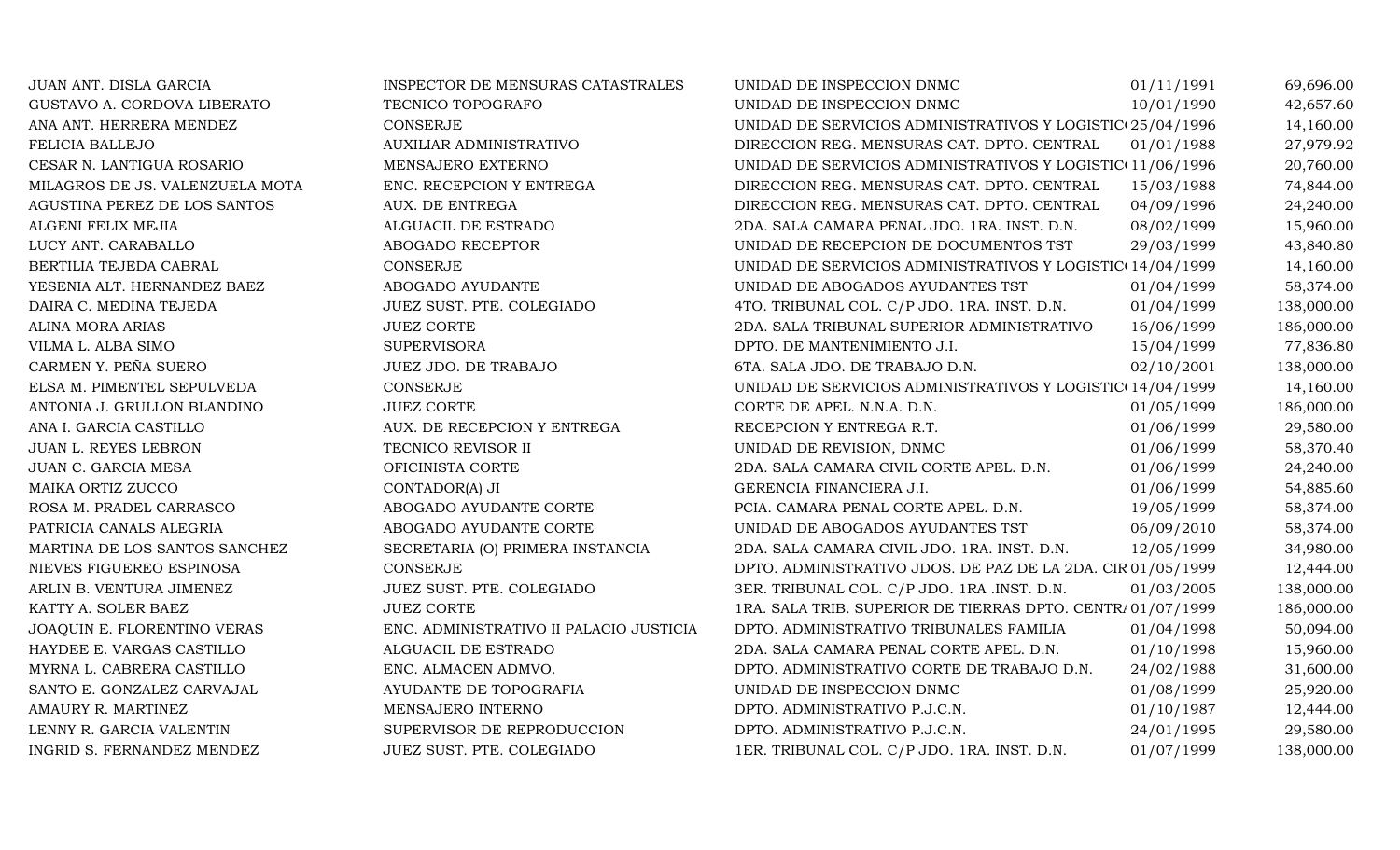| MERCEDES M. MUÑOZ DE RODRIGUEZ  | SECRETARIA (O) JDO. DE PAZ             | 6TA. SALA JDO. DE PAZ ESP. TRANS. D.N.                     | 01/09/1999 | 29,580.00  |
|---------------------------------|----------------------------------------|------------------------------------------------------------|------------|------------|
| CRISTHELISSE DEL MONTE DIAZ     | ANALISTA JURIDICO                      | UNIDAD DE APOYO REGISTRAL J.I.                             | 10/08/1999 | 54,885.60  |
| ONDINA R. GARCIA                | OFICINISTA 1RA. INSTANCIA              | 4TO. JDO. DE LA INSTRUCCION D.N.                           | 01/09/1999 | 20,760.00  |
| PAULA M. AYBAR DOMINGUEZ        | ABOGADO AYUDANTE CORTE                 | UNIDAD DE ABOGADOS AYUDANTES TST                           | 01/05/2013 | 58,374.00  |
| FERNANDO H. DE LA CRUZ VICTORIA | OFICINISTA CITACIONES Y NOTIFICACIONES | CENTRO DE CITACIONES P.J.C.N.                              | 01/10/1987 | 20,760.00  |
| IRIS Z. PAULINO ENCARNACION     | SECRETARIA (O) PRIMERA INSTANCIA       | 3ER. JDO. DE LA INSTRUCCION D.N.                           | 09/08/1999 | 46,368.00  |
| HIAAN J. CARBUCIA GONELL        | ABOGADO AYUDANTE SCJ                   | SEGUNDA SALA S.C.J.                                        | 06/09/1999 | 88,100.00  |
| PABLO IMBERT ROSARIO            | ABOGADO AYUDANTE CORTE                 | 3RA. SALA CAMARA PENAL CORTE APEL. D.N.                    | 06/09/1999 | 58,374.00  |
| <b>JULIO CUEVAS</b>             | <b>VIGILANTE</b>                       | DPTO. ADMINISTRATIVO JDOS. DE TRABAJO                      | 06/09/1999 | 13,800.00  |
| VIRGILIO DE LOS S. GENERE       | <b>VIGILANTE</b>                       | JDO. DE PAZ DE LA 3RA. CIRC. D.N.                          | 06/09/1999 | 13,800.00  |
| JOSE R. GONZALEZ GONZALEZ       | <b>VIGILANTE</b>                       | DPTO. ADMINISTRATIVO N.N.A. D.N.                           | 06/09/1999 | 13,800.00  |
| ESMIRNA G. MENDEZ ALVAREZ       | JUEZ PRESIDENTE TRIBUNAL COLEGIADO     | 1ER. TRIBUNAL COL. C/P JDO. 1RA. INST. D.N.                | 02/08/1999 | 138,000.00 |
| FELIX ANT. BRITO CASTILLO       | SUPERVISOR DE ARCHIVO                  | OFIC. DEPOSITO ARCHIVO CENTRAL MANGANAGUA                  | 13/09/1999 | 29,640.65  |
| CRUCITA ROSARIO HENRIQUEZ       | OFICINISTA JDO. DE PAZ                 | JDO. DE PAZ DE LA 4TA. CIRC. D.N.                          | 20/09/1999 | 16,440.00  |
| LUIS A. SANCHEZ GALVEZ          | ALGUACIL DE ESTRADO                    | 3RA. SALA CAMARA CIVIL JDO. 1RA. INST. D.N.                | 01/03/2001 | 14,760.00  |
| <b>JACQUELINE VENTURA</b>       | <b>CONSERJE</b>                        | UNIDAD DE SERVICIOS ADMINISTRATIVOS Y LOGISTIC(20/09/1999) |            | 14,160.00  |
| NATIVIDAD HERNANDEZ MASELLE     | REVISOR R.T.                           | UNIDAD DE APOYO REGISTRAL J.I.                             | 20/09/1999 | 35,280.00  |
| YOKAURYS MORALES CASTILLO       | <b>JUEZ CORTE</b>                      | 3RA. SALA CAMARA CIVIL CORTE APEL. D.N.                    | 01/10/1999 | 186,000.00 |
| BELKIS RAMIREZ PEREZ            | ABOGADO AYUDANTE                       | UNIDAD DE ABOGADOS AYUDANTES TST                           | 01/10/1999 | 58,374.00  |
| GLORIA ALT. MOSCOSO SEGARRA     | SECRETARIA (O)                         | REGISTRO DE TITULOS D.N.                                   | 01/10/1999 | 37,920.00  |
| MIGUEL O. ESPINAL TOBAL         | ALGUACIL DE ESTRADO                    | 2DA. SALA CAMARA CIVIL CORTE APEL. D.N.                    | 01/10/1999 | 14,760.00  |
| CECILIA I. BADIA ROSARIO        | JUEZ JDO. DE TRABAJO                   | 3RA. SALA JDO. DE TRABAJO D.N.                             | 01/10/1999 | 138,000.00 |
| OSIRIS DE JS. SANTANA CORDERO   | SUPERVISOR DE REPRODUCCION             | UNIDAD DE SERVICIOS ADMINISTRATIVOS Y LOGISTIC(12/08/2003  |            | 34,980.00  |
| YISSEL B. SOTO PEÑA             | JUEZ PRESIDENTE TRIBUNAL COLEGIADO     | 2DO. TRIBUNAL COL. C/P JDO. 1RA. INST. D.N.                | 09/11/1999 | 138,000.00 |
| AGUSTIN CARDENES ACEVEDO        | ALGUACIL DE ESTRADO                    | 3ER. TRIBUNAL COL. C/P JDO. 1RA .INST. D.N.                | 13/12/1999 | 15,960.00  |
| SOCORRO A. TAVAREZ CASADO       | OFICINISTA 1RA. INSTANCIA              | 2DO. TRIBUNAL COL. C/P JDO. 1RA. INST. D.N.                | 30/04/2013 | 20,760.00  |
| ALBERTO E. RODRIGUEZ SILVA      | ENC. RECEPCION DE DOCUMENTOS           | UNIDAD DE RECEPCION DE DOCUMENTOS TST                      | 05/01/2000 | 67,082.40  |
| FRANKLIN J. GOMEZ VOLQUEZ       | OFICIAL DE SERVICIOS I                 | REGISTRO DE TITULOS D.N.                                   | 11/02/2000 | 54,885.60  |
| MARITZA MEDINA PEREZ            | ABOGADO RECEPTOR                       | UNIDAD DE RECEPCION DE DOCUMENTOS TST                      | 09/02/2000 | 43,840.80  |
| FILDA C. NOBOA PEREZ            | JUEZ 1RA. INSTANCIA                    | SALA CIVIL 2DO.TRIBUNAL N.N.A. D. N.                       | 01/03/2000 | 138,000.00 |
| SULVIA ALT. MEJIA FELIX         | OFICINISTA CORTE                       | PCIA. CAMARA PENAL CORTE APEL. D.N.                        | 06/03/2000 | 24,240.00  |
| TEOFILO M. ANDUJAR SANCHEZ      | JUEZ PRESIDENTE 1RA. INSTANCIA         | PCIA. CAMARA PENAL JDO. 1RA. INST. D.N.                    | 08/03/2000 | 154,800.00 |
| EDWARD ANT. MEJIA FERNANDEZ     | SUPERVISOR DE ARCHIVO                  | PCIA. CAMARA PENAL CORTE APEL. D.N.                        | 01/03/2006 | 29,580.00  |
| RUTH E. ROMAN PAULINO           | SECRETARIA (O) PRIMERA INSTANCIA       | PCIA. CAMARA PENAL JDO. 1RA. INST. D.N.                    | 03/04/2000 | 34,980.00  |
|                                 |                                        |                                                            |            |            |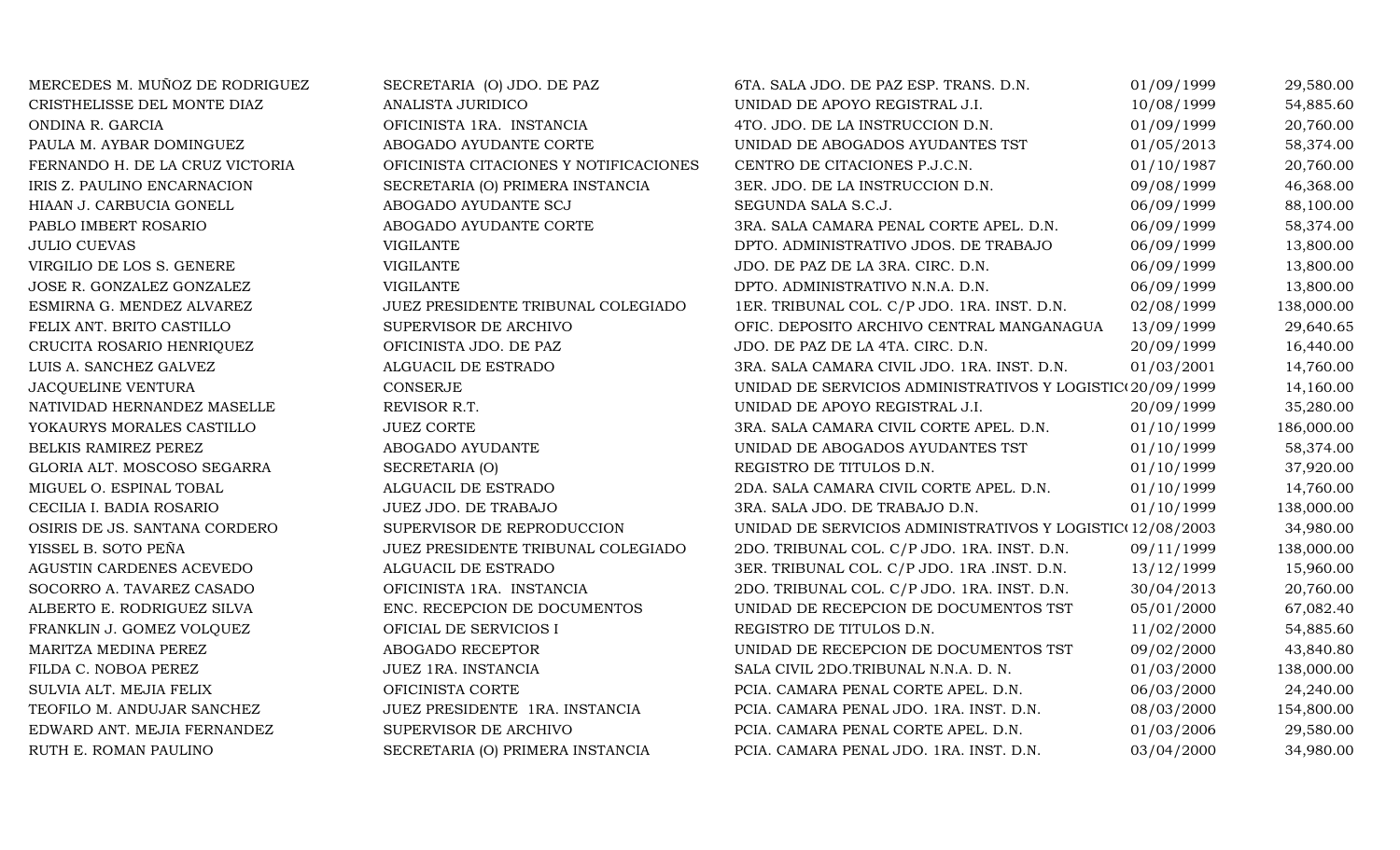| ALLENNY R. CHALAS SANTANA      | AUX. DE RECEPCION Y ENTREGA | CENTRO DE ATENCION AL USUARIO                                                                            | 17/04/2000 | 24,240.00  |
|--------------------------------|-----------------------------|----------------------------------------------------------------------------------------------------------|------------|------------|
| JOSE L. ANDUJAR SALDIVAR       | ALGUACIL DE ESTRADO         | 5TA. SALA CAMARA CIVIL JDO. 1RA. INST. D.N.                                                              | 02/05/2000 | 14,760.00  |
| GREISI C. PERALTA ORTIZ        | SECRETARIA (O)              | GERENCIA FINANCIERA J.I.                                                                                 | 28/03/2000 | 34,980.00  |
| JORGE L. PEREZ LORA            | ABOGADO AYUDANTE CORTE      | 1RA. SALA CAMARA PENAL CORTE APEL. D.N.                                                                  | 06/03/2000 | 58,374.00  |
| CESAR ALB. THOMAS CASTILLO     | <b>GERENTE FINANCIERO</b>   | GERENCIA FINANCIERA J.I.                                                                                 | 01/06/2000 | 145,530.00 |
| LUIS ML. ESTRELLA HIDALGO      | ALGUACIL DE ESTRADO         | 2DA. SALA CAMARA CIVIL JDO. 1RA. INST. D.N.                                                              | 01/06/2000 | 14,760.00  |
| HEIDI J. MOLANO ROSA           | <b>OFICINISTA</b>           | 3RA. SALA CAMARA CIVIL CORTE APEL. D.N.                                                                  | 05/07/2000 | 24,240.00  |
| ANSELMO A. BELLO FERRERAS      |                             | JUEZ 1ER. SUST. PTE. DE CORTE Y PTE. DE SALI 1RA. SALA TRIB. SUPERIOR DE TIERRAS DPTO. CENTRI 06/07/2000 |            | 186,000.00 |
| CLAUDIA M. RIVERA FURET        | ANALISTA JURIDICO           | UNIDAD DE APOYO REGISTRAL J.I.                                                                           | 02/05/2006 | 54,885.60  |
| FREDDY PEREZ CARRAZCO          | MENSAJERO EXTERNO           | DPTO. ADMINISTRATIVO P.J.C.N.                                                                            | 18/07/2000 | 18,120.00  |
| INGRID I. OLIVARES MERCADO     | JUEZ DE PAZ ITINERANTE      | PCIA. JDO. DE TRABAJO D.N.                                                                               | 17/07/2000 | 108,000.00 |
| ADALGISA FORTUNATO DE LA CRUZ  | <b>REFERENCISTA</b>         | UNIDAD DE CONSULTA J.I. D.N.                                                                             | 01/08/2000 | 24,240.00  |
| ALEIDA M. ASENCIO ABREU        | OFICINISTA 1RA. INSTANCIA   | 2DO. TRIBUNAL COL. C/P JDO. 1RA. INST. D.N.                                                              | 10/10/2008 | 20,760.00  |
| TANIA H. YUNES SANCHEZ         | JUEZ 1RA. INSTANCIA         | PCIA. CAMARA PENAL JDO. 1RA. INST. D.N.                                                                  | 01/09/2000 | 138,000.00 |
| ANA E. FELIZ ORTIZ             | SECRETARIA DE JUEZ          | 6TA. SALA TRIBUNAL DE TIERRAS J.O. D.N.                                                                  | 10/08/2000 | 28,860.00  |
| WILDIN M. PIMENTEL PINALES     | OFICINISTA TST              | UNIDAD DE APOYO SECRETARIAL TST                                                                          | 25/09/2000 | 24,240.00  |
| FANNY J. LOPEZ PIMENTEL        | JUEZ T.T.J.O.               | 1RA. SALA TRIBUNAL DE TIERRAS J.O. D.N.                                                                  | 06/09/2000 | 138,000.00 |
| FELIX R. MATOS                 | ALGUACIL DE ESTRADO         | 5TA. SALA JDO. DE PAZ ESP. TRANS. D.N.                                                                   | 02/10/2000 | 14,760.00  |
| FELIX C. LORA                  | <b>VIGILANTE</b>            | DPTO. ADMINISTRATIVO JDOS. DE TRABAJO                                                                    | 01/09/2000 | 13,800.00  |
| EMILKIS U. TERRERO DAJER       | JUEZ T.T.J.O.               | 7MA. SALA TRIBUNAL DE TIERRAS J.O. D.N.                                                                  | 11/09/2000 | 138,000.00 |
| CLAUDIA MA. GUERRERO PELLETIER | SECRETARIA (O) AUXILIAR     | CENTRO DE INFORMACION JUDICIAL P.J.C.N.                                                                  | 19/09/2000 | 24,240.00  |
| GILDA L. RAMIREZ AYBAR         | ABOGADO AYUDANTE CORTE      | 1RA. SALA TRIBUNAL SUPERIOR ADMINISTRATIVO                                                               | 01/11/2000 | 58,374.00  |
| FLAVIA Y. MATOS DE MATOS       | ANALISTA JURIDICO           | PRECALIFICACION R.T.                                                                                     | 01/11/2000 | 35,280.00  |
| PAVEL E. MONTES DE OCA DE LEON | ALGUACIL DE ESTRADO         | 9NA. SALA CAMARA PENAL JDO. 1RA. INST. D.N.                                                              | 02/10/2000 | 15,960.00  |
| SORANNI GOMEZ BONILLA          | AUX. DE RECEPCION Y ENTREGA | RECEPCION Y ENTREGA R.T.                                                                                 | 01/11/2000 | 32,875.20  |
| WILLIAM BDO. ARIAS CARRASCO    | ALGUACIL DE ESTRADO         | 4TA. SALA JDO. DE TRABAJO D.N.                                                                           | 18/12/2000 | 14,760.00  |
| DELIA M. MARTINEZ NUÑEZ        | ABOGADO AYUDANTE CORTE      | 2DA. SALA CAMARA PENAL CORTE APEL. D.N.                                                                  | 19/12/2000 | 43,840.80  |
| JULIO C. MONEGRO DURAN         | ALGUACIL DE ESTRADO         | 2DA. SALA CAMARA PENAL CORTE APEL. D.N.                                                                  | 04/01/2001 | 15,960.00  |
| <b>BOANERGE PEREZ URIBE</b>    | ALGUACIL DE ESTRADO         | 6TA. SALA CAMARA CIVIL JDO. 1RA. INST. D.N.                                                              | 16/01/2001 | 14,760.00  |
| JOSE ML. HENRIQUEZ LOPEZ       | OFICINISTA CORTE            | 1RA. SALA CAMARA PENAL CORTE APEL. D.N.                                                                  | 17/01/2001 | 24,240.00  |
| JUAN C. MEJIA MATOS            | SOPORTE REDES               | DIV. DE INFRAESTRUCTURA Y COMUNICACIONES J.I.                                                            | 08/10/2012 | 48,894.00  |
| JOHANNA PEREZ VASQUEZ          | SECRETARIA(O) CORTE         | 2DA. SALA CAMARA CIVIL CORTE APEL. D.N.                                                                  | 01/02/2001 | 42,657.60  |
| HONORIO ANT. SUZAÑA            | <b>JUEZ CORTE</b>           | 3RA. SALA CAMARA CIVIL CORTE APEL. D.N.                                                                  | 01/02/2001 | 186,000.00 |
| VICTOR ML. PEÑA FELIZ          | <b>JUEZ CORTE</b>           | 3RA. SALA CAMARA CIVIL CORTE APEL. D.N.                                                                  | 01/02/2001 | 186,000.00 |
|                                |                             |                                                                                                          |            |            |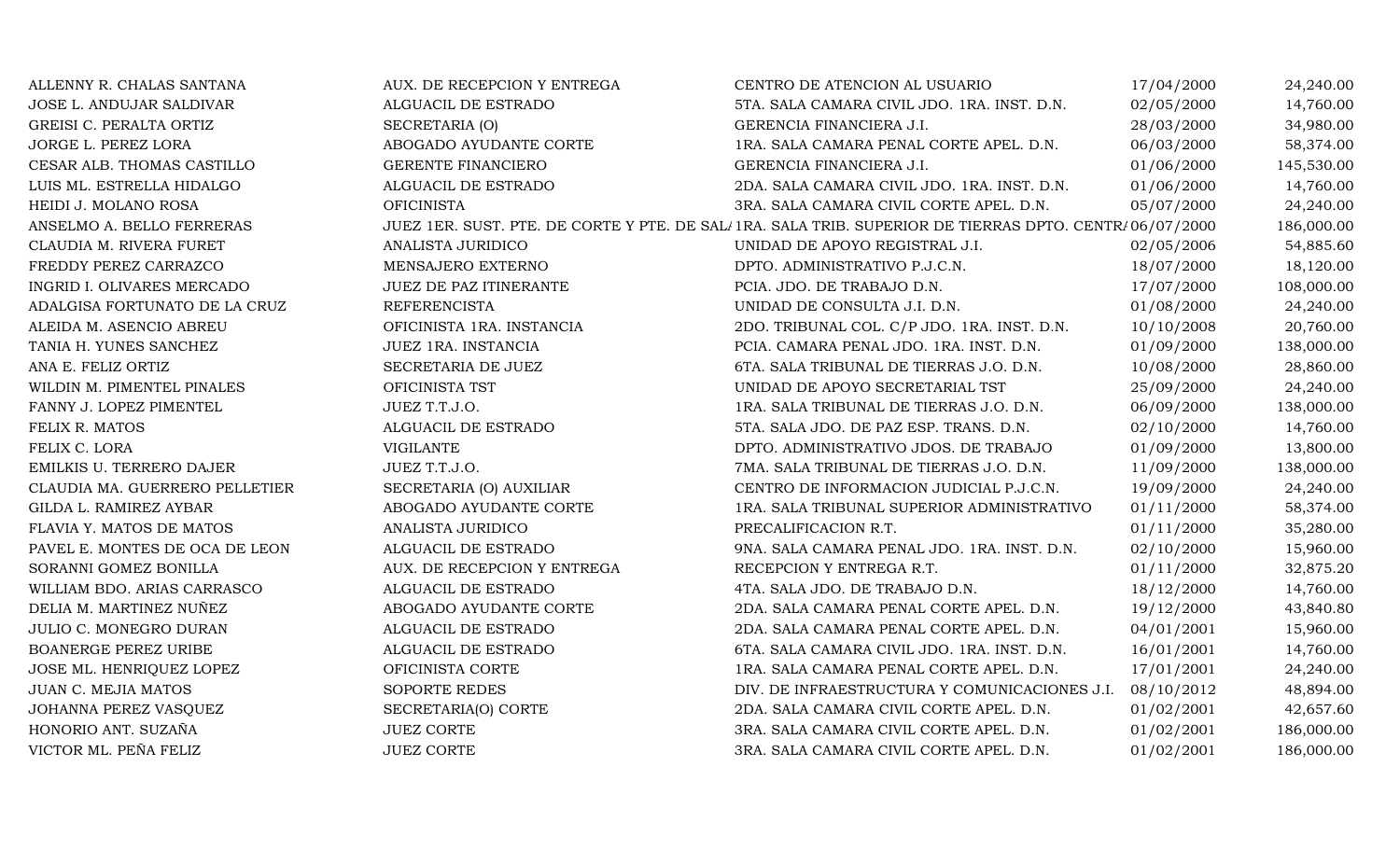| MARITZA E. CAPELLAN ARAUJO     | <b>JUEZ CORTE</b>                  | 2DA. SALA CAMARA CIVIL CORTE APEL. D.N.                   | 01/02/2001 | 186,000.00 |
|--------------------------------|------------------------------------|-----------------------------------------------------------|------------|------------|
| URSULA J. CARRASCO MARQUEZ     | <b>JUEZ CORTE</b>                  | 1RA. SALA TRIBUNAL SUPERIOR ADMINISTRATIVO                | 01/02/2001 | 186,000.00 |
| MARILYN MORENO PERALTA         | AUXILIAR DE EXPEDIENTES EN PROCESO | UNIDAD DE PROCESOS COMUNES J.I.                           | 01/02/2001 | 27,396.00  |
| MERY L. COLLADO TACTUK         | <b>JUEZ CORTE</b>                  | 1RA. SALA TRIBUNAL SUPERIOR ADMINISTRATIVO                | 01/02/2001 | 186,000.00 |
| JHONNY ALB. CUSTODIO LLUBERES  | MENSAJERO EXTERNO                  | DPTO. ADMINISTRATIVO P.J.C.N.                             | 06/02/2001 | 18,120.00  |
| BELKIS VIÑAS GUTIERREZ         | ANALISTA JURIDICO                  | UNIDAD DE APOYO REGISTRAL J.I.                            | 12/02/2001 | 54,885.60  |
| SIMON D. PICHARDO              | ABOGADO AYUDANTE CORTE             | 1RA. SALA TRIBUNAL SUPERIOR ADMINISTRATIVO                | 01/02/2001 | 58,374.00  |
| REYNA BURET CORREA             | ALGUACIL DE ESTRADO                | 3RA. SALA CAMARA CIVIL JDO. 1RA. INST. D.N.               | 14/02/2001 | 14,760.00  |
| ARIEL A. PAULINO CARABALLO     | ALGUACIL DE ESTRADO                | 4TA. SALA CAMARA CIVIL JDO. 1RA. INST. D.N.               | 01/08/2005 | 14,760.00  |
| KEISI M. DEL ROSARIO LIMA      | ABOGADO AYUDANTE CORTE             | 3RA. SALA CAMARA PENAL CORTE APEL. D.N.                   | 01/02/2001 | 58,374.00  |
| ANA C. CAMINERO ORTIZ          | ABOGADO AYUDANTE CORTE             | 3RA. SALA CAMARA PENAL CORTE APEL. D.N.                   | 01/03/2001 | 43,840.80  |
| MIGUEL GUZMAN DE PAULA         | MENSAJERO EXTERNO                  | DPTO. ADMINISTRATIVO P.J.C.N.                             | 01/03/2001 | 18,120.00  |
| SILVERIA SENA PEREZ            | ABOGADO AYUDANTE CORTE             | 1RA. SALA CORTE DE TRABAJO D.N.                           | 01/03/2001 | 58,374.00  |
| YUDELKA OGANDO                 | MENSAJERO INTERNO                  | DPTO. ADMINISTRATIVO JDOS. DE TRABAJO                     | 19/03/2001 | 12,444.00  |
| GEIFI C. ESPINOSA FELIZ        | ELECTRICISTA I                     | DPTO. ADMINISTRATIVO P.J.C.N.                             | 02/02/2001 | 29,580.00  |
| ANDREA DE LA ROSA              | CONSERJE                           | DPTO. ADMINISTRATIVO P.J.C.N.                             | 05/03/2001 | 12,444.00  |
| JUAN R. ARAUJO VALDEZ          | ALGUACIL DE ESTRADO                | 7MO. JDO. DE LA INSTRUCCION D.N.                          | 03/04/2001 | 13,800.00  |
| JOSELINA NUÑEZ ARISMENDY       | ABOGADO AYUDANTE 1RA. INST.        | 4TO. JDO. DE LA INSTRUCCION D.N.                          | 12/03/2001 | 20,760.00  |
| BERNARDA NOLASCO DE LA CRUZ    | OFICINISTA 1RA. INSTANCIA          | 5TA. SALA CAMARA CIVIL JDO. 1RA. INST. D.N.               | 02/04/2001 | 20,760.00  |
| PRICILA MARTINEZ TINEO         | JUEZ 1RA. INSTANCIA                | 4TA. SALA CAMARA CIVIL JDO. 1RA. INST. D.N.               | 02/04/2001 | 138,000.00 |
| LORENZA VALENTIN PACHECO       | OFICINISTA 1RA. INSTANCIA          | 2DO. TRIBUNAL COL. C/P JDO. 1RA. INST. D.N.               | 08/06/2012 | 20,760.00  |
| FRANNY ML. GONZALEZ CASTILLO   | JUEZ 1RA. INSTANCIA                | 4TA. SALA CAMARA PENAL JDO. 1RA.INST. D.N.                | 01/05/2001 | 138,000.00 |
| LORENZO CASTILLO GARCIA        | MENSAJERO EXTERNO                  | UNIDAD DE SERVICIOS ADMINISTRATIVOS Y LOGISTIC(16/04/2001 |            | 20,760.00  |
| ERIKA V. BATISTA SANTOS        | REGISTRADOR DE TITULOS ADSCRITO    | REGISTRO DE TITULOS D.N.                                  | 04/06/2001 | 117,532.80 |
| RAMONA Y. REYES DIAZ           | ANALISTA JURIDICO                  | UNIDAD DE APOYO REGISTRAL J.I.                            | 04/06/2001 | 54,885.60  |
| ADELINA DEL C. BATISTA SANTANA | ANALISTA JURIDICO                  | PRECALIFICACION R.T.                                      | 04/06/2001 | 35,280.00  |
| EDISON MELLA CUEVAS            | TECNICO DE MENSURAS                | DIRECCION REG. MENSURAS CAT. DPTO. CENTRAL                | 04/06/2001 | 51,804.00  |
| MARY ROSARIO PIMENTEL          | ABOGADO AYUDANTE CORTE             | PCIA. CAMARA PENAL CORTE APEL. D.N.                       | 01/05/2001 | 58,374.00  |
| <b>JEANNY ROSARIO</b>          | CONSERJE                           | DPTO. ADMINISTRATIVO JDOS. DE TRABAJO                     | 05/06/2001 | 12,444.00  |
| GILDA A. SANCHEZ MEJIA         | ABOGADO AYUDANTE CORTE             | 2DA. SALA TRIBUNAL SUPERIOR ADMINISTRATIVO                | 11/06/2001 | 58,374.00  |
| ADALGISA ALARCON BERROA        | ABOGADO AYUDANTE 1RA. INST.        | 5TO. JDO. DE LA INSTRUCCION D.N.                          | 02/07/2001 | 43,840.80  |
| JOSE ANT. SOTO MARTE           | ELECTRICISTA II                    | TRIBUNAL SUPERIOR DE TIERRAS DPTO. CENTRAL                | 13/08/2001 | 23,280.00  |
| <b>MARGARITA LINARES</b>       | <b>CONSERJE</b>                    | DPTO. ADMINISTRATIVO P.J.C.N.                             | 25/09/2001 | 12,444.00  |
| <b>JOSE RAMIREZ PINALES</b>    | MENSAJERO EXTERNO                  | UNIDAD DE SERVICIOS ADMINISTRATIVOS Y LOGISTIC(25/09/2001 |            | 20,760.00  |
|                                |                                    |                                                           |            |            |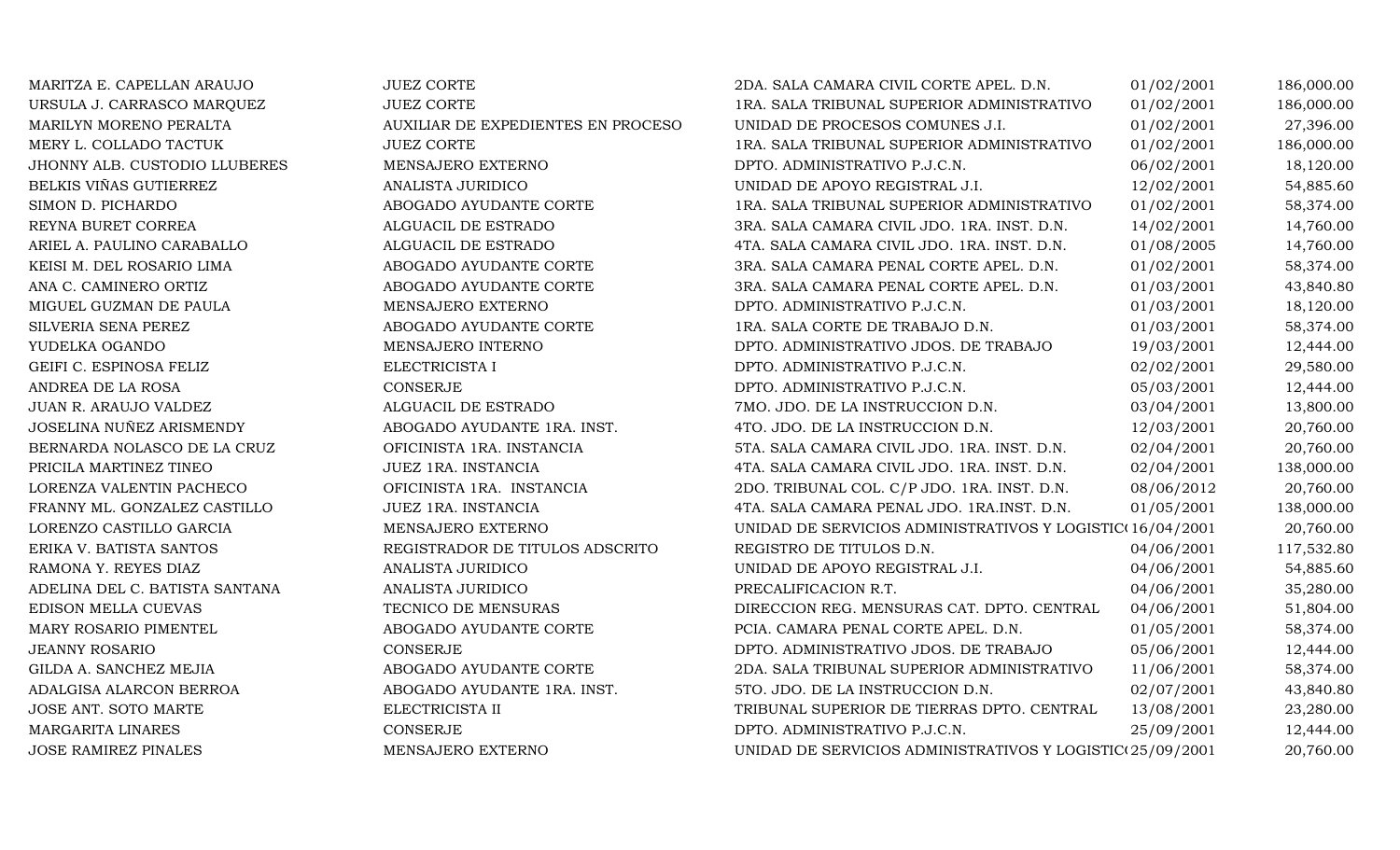| RUBEN D. MELLA JAVIER         | ALGUACIL DE ESTRADO                | JDO. DE PAZ MUNICIPAL SEGUNDA SALA D.N.                    | 01/10/2001 | 14,760.00  |
|-------------------------------|------------------------------------|------------------------------------------------------------|------------|------------|
| LIDIA B. CONCEPCION MEJIA     | TECNICO DE MENSURAS                | DIRECCION REG. MENSURAS CAT. DPTO. CENTRAL                 | 03/09/2001 | 51,804.00  |
| YOSELIN AQUINO                | <b>CONSERJE</b>                    | JDO. DE PAZ DE LA 4TA. CIRC. D.N.                          | 15/10/2001 | 12,444.00  |
| ELSA J. MARTINEZ SOVET        | <b>CONSERJE</b>                    | UNIDAD DE SERVICIOS ADMINISTRATIVOS Y LOGISTIC(15/10/2001  |            | 14,160.00  |
| NELSON ML. PEREZ ESCALANTE    | ALGUACIL DE ESTRADO                | 4TO. TRIBUNAL COL. C/P JDO. 1RA. INST. D.N.                | 24/10/2001 | 15,960.00  |
| MANUEL T. TEJEDA TORRES       | ALGUACIL DE ESTRADO                | 3RA. SALA JDO. DE TRABAJO D.N.                             | 24/10/2001 | 15,960.00  |
| RAYMUNDO G. DIPRE CUEVAS      | ALGUACIL DE ESTRADO                | 1ER. TRIBUNAL COL. C/P JDO. 1RA. INST. D.N.                | 08/11/2001 | 15,960.00  |
| SANTA T. PAULINO BALBUENA     | ANALISTA JURIDICO                  | PRECALIFICACION R.T.                                       | 21/11/2001 | 46,740.00  |
| SUGEY ALT. NUÑEZ NUÑEZ        | ABOGADO AYUDANTE 1RA. INST.        | 8VA. SALA CAMARA CIVIL JDO. 1RA. INST. D.N.                | 01/11/2001 | 43,840.80  |
| FANNY ALMANZAR ALMANZAR       | ABOGADO AYUDANTE 1RA. INST.        | 6TO. JDO. DE LA INSTRUCCION D.N.                           | 01/11/2001 | 43,840.80  |
| ALICIA M. CAMPOS EGA          | JUEZ T.T.J.O.                      | 2DA. SALA TRIBUNAL DE TIERRAS J.O. D.N.                    | 16/11/2001 | 138,000.00 |
| HIROMY A. CABRERA ABREU       | OFICINISTA 1RA. INSTANCIA          | OFIC. JUDICIAL SERV. ATENC. PERMANENTE D.N.                | 25/02/2002 | 20,760.00  |
| RAFAELINA E. MUÑOZ DE LA ROSA | OFICINISTA 1RA. INSTANCIA          | 3ER. JDO. DE LA INSTRUCCION D.N.                           | 11/03/2002 | 20,760.00  |
| ROMELIA A. MELO DIAZ          | REGISTRADOR DE TITULOS ADSCRITO    | REGISTRO DE TITULOS D.N.                                   | 01/03/2002 | 117,532.80 |
| MAXIMO A. OVIEDO ROJAS        | ANALISTA JURIDICO                  | UNIDAD DE APOYO REGISTRAL J.I.                             | 01/05/2002 | 54,885.60  |
| IRIS Y. HERRERA AVILA         | AUX. DE RECEPCION Y ENTREGA        | RECEPCION Y ENTREGA R.T.                                   | 01/05/2002 | 24,240.00  |
| SAHARA S. LARA PIMENTEL       | ANALISTA JURIDICO                  | UNIDAD DE APOYO REGISTRAL J.I.                             | 01/05/2002 | 54,885.60  |
| FIANNY L. FABIAN MOREY        | AUXILIAR DE EXPEDIENTES EN PROCESO | UNIDAD DE PROCESOS COMUNES J.I.                            | 01/05/2002 | 24,240.00  |
| ROBERTO A. REINOSO VASQUEZ    | OFICINISTA ATENCION USUARIOS       | CENTRO DE SERVICIOS COMUNES JURISD. N.N.A. D.N. 08/05/2002 |            | 28,860.00  |
| ALEXANDER JIMENEZ MEDINA      | COORDINADOR(A)                     | UNIDAD DE APOYO REGISTRAL J.I.                             | 03/06/2002 | 77,836.80  |
| CESAR A. LABAT REYNOSO        | ANALISTA JURIDICO                  | UNIDAD DE APOYO REGISTRAL J.I.                             | 03/06/2002 | 54,885.60  |
| ASIA V. BAEZ PIMENTEL         | ABOGADO AYUDANTE 1RA. INST.        | 3RA. SALA JDO. DE TRABAJO D.N.                             | 03/06/2002 | 43,840.80  |
| DIOMEDY ALT. LOPEZ            | <b>CONSERJE</b>                    | JDO. DE PAZ DE LA 3RA. CIRC. D.N.                          | 02/07/2002 | 12,444.00  |
| ZENAIDA VALDEZ DE LA ROSA     | CONSERJE                           | UNIDAD DE SERVICIOS ADMINISTRATIVOS Y LOGISTIC(15/07/2002) |            | 14,160.00  |
| FABIO CORREA                  | ALGUACIL DE ESTRADO                | 7MA. SALA CAMARA CIVIL JDO. 1RA. INST. D.N.                | 01/08/2002 | 14,760.00  |
| YOALDO HERNANDEZ PERERA       | <b>JUEZ CORTE</b>                  | 3RA. SALA TRIB. SUPERIOR DE TIERRAS DPTO. CENTR/01/08/2002 |            | 186,000.00 |
| WENDY E. CUBILETTE DE LEON    | SECRETARIA (O) JDO. DE PAZ         | JDO. DE PAZ MUNICIPAL PRIMERA SALA D.N.                    | 05/08/2002 | 29,580.00  |
| JACQUELINE CUEVAS LORENZO     | SECRETARIA DE JUEZ                 | TRIBUNAL SUPERIOR DE TIERRAS DPTO. CENTRAL                 | 05/02/2009 | 24,240.00  |
| ROSALBA N. ORTEGA CABRERA     | JUEZ T.T.J.O.                      | 6TA. SALA TRIBUNAL DE TIERRAS J.O. D.N.                    | 02/09/2002 | 138,000.00 |
| RAFAEL A. PUJOLS DIAZ         | ALGUACIL DE ESTRADO                | 1RA. SALA TRIBUNAL DE TIERRAS J.O. D.N.                    | 12/09/2002 | 14,760.00  |
| SERGIO ANT. ORTEGA            | <b>JUEZ CORTE</b>                  | 2DA. SALA CORTE DE TRABAJO D.N.                            | 14/10/2002 | 186,000.00 |
| YNES ALT. DE PEÑA VENTURA     | <b>JUEZ CORTE</b>                  | 2DA. SALA CAMARA CIVIL CORTE APEL. D.N.                    | 14/10/2002 | 186,000.00 |
| JOAQUIN A. MENDEZ MEJIA       | ABOGADO AYUDANTE                   | DIRECCION NACIONAL REGISTRO DE TITULOS                     | 10/05/2018 | 59,241.60  |
| GUELINTON S. FELIZ MENDEZ     | ALGUACIL DE ESTRADO                | TRIBUNAL EJEC. DE LA PENA D.N.                             | 06/04/2015 | 15,960.00  |
|                               |                                    |                                                            |            |            |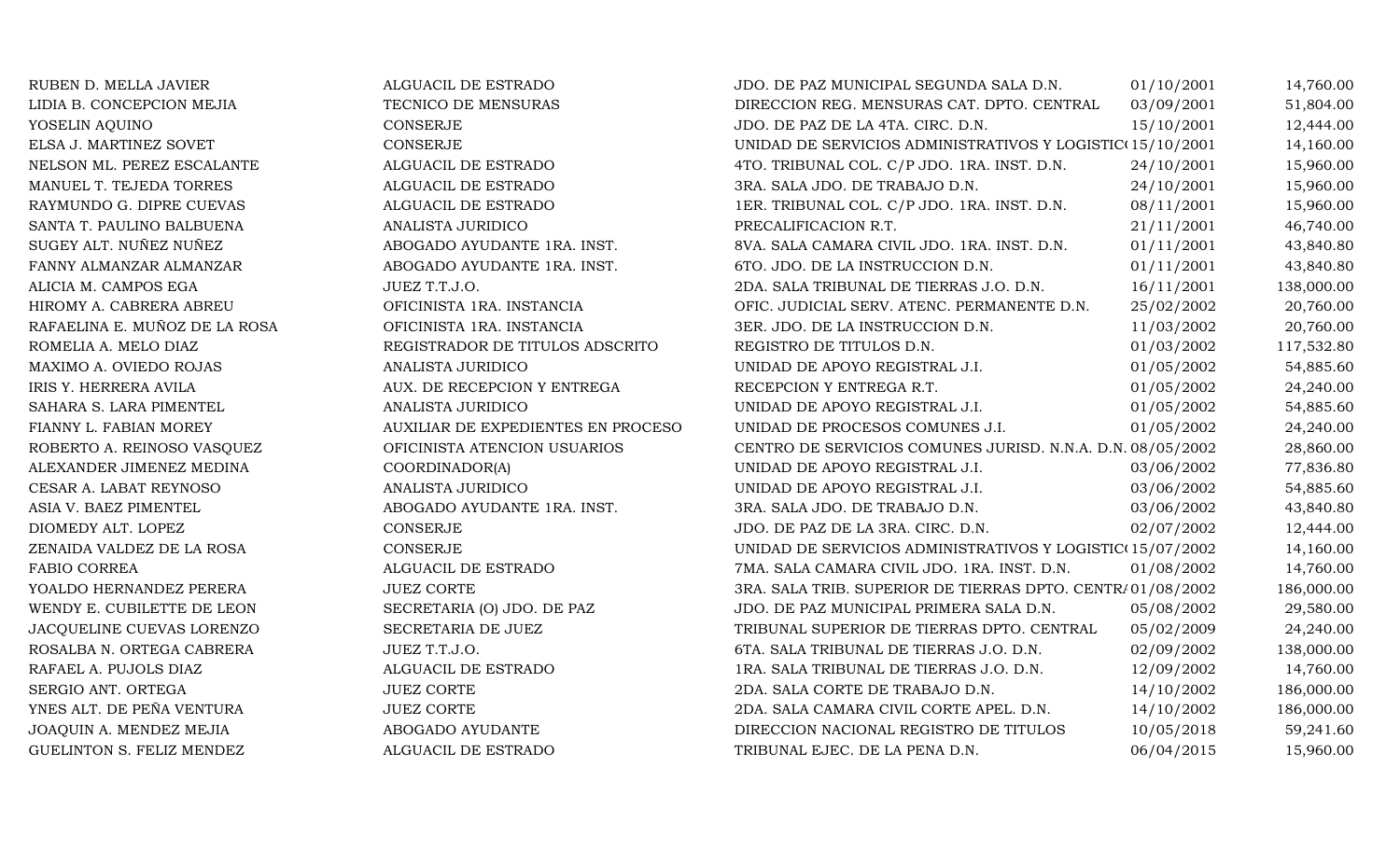| <b>CLARIBEL NIVAR ARIAS</b>     | JUEZ 1RA. INSTANCIA             | 1ER. TRIBUNAL COL. C/P JDO. 1RA. INST. D.N.               | 11/12/2002 | 138,000.00 |
|---------------------------------|---------------------------------|-----------------------------------------------------------|------------|------------|
| HEIDI TRINIDAD ABREU            | ABOGADO AYUDANTE                | UNIDAD DE ABOGADOS AYUDANTES TST                          | 08/01/2003 | 58,374.00  |
| GRISEL PEREZ OZUNA              | ASISTENTE DPTO. ADMVO.          | DPTO. ADMINISTRATIVO JDOS. DE TRANS. D.N.                 | 15/01/2003 | 18,120.00  |
| ARACELY SEPULVEDA MERCEDES      | ABOGADO AYUDANTE 1RA. INST.     | OFIC. JUDICIAL SERV. ATENC. PERMANENTE D.N.               | 19/03/2003 | 43,840.80  |
| FATIMA G. RONDON PEGUERO        | ANALISTA JURIDICO               | UNIDAD DE APOYO REGISTRAL J.I.                            | 08/04/2013 | 20,760.00  |
| ANTONIA E. ARTE DE LOS SANTOS   | ABOGADO AYUDANTE CORTE          | PCIA. CORTE DE TRABAJO D.N.                               | 21/04/2003 | 58,374.00  |
| ARIANNIS CAMPUSANO RUIZ         | ANALISTA JURIDICO               | PRECALIFICACION R.T.                                      | 01/05/2003 | 35,280.00  |
| ROMAN A. BERROA HICIANO         | JUEZ PRESIDENTE SALA CORTE      | 1RA. SALA TRIBUNAL SUPERIOR ADMINISTRATIVO                | 01/04/2003 | 205,800.00 |
| ANA Y. NUÑEZ CUSTODIO           | ABOGADO AYUDANTE 1RA. INST.     | 9NA. SALA CAMARA PENAL JDO. 1RA. INST. D.N.               | 16/05/2003 | 43,840.80  |
| MARTHA M. UREÑA HERNANDEZ       | ANALISTA JURIDICO               | UNIDAD DE APOYO REGISTRAL J.I.                            | 26/05/2003 | 46,368.00  |
| ALTAGRACIA E. ARIAS VALERA      | OFICINISTA 1RA. INSTANCIA       | 5TA. SALA CAMARA CIVIL JDO. 1RA. INST. D.N.               | 03/05/2011 | 20,760.00  |
| ROSA E. FERMIN DIAZ             | JUEZ 1RA. INSTANCIA             | 3RA. SALA CAMARA CIVIL JDO. 1RA. INST. D.N.               | 27/05/2003 | 138,000.00 |
| ANGELINA DEL C. PAREDES SANTANA | ABOGADO AYUDANTE CORTE          | 1RA. SALA CAMARA CIVIL CORTE APEL. D.N.                   | 02/06/2003 | 58,374.00  |
| AMAURY A. PEREZ HIDALGO         | OFICINISTA 1RA. INSTANCIA       | 2DA. SALA CAMARA PENAL JDO. 1RA. INST. D.N.               | 04/06/2003 | 20,760.00  |
| YUDELKA E. BUENO MIRANDA        | OFICINISTA CORTE                | 2DA. SALA CORTE DE TRABAJO D.N.                           | 04/06/2003 | 24,240.00  |
| CRISTINA LIZARDO SOSA           | OFICINISTA 1RA. INSTANCIA       | PCIA. JDO. DE TRABAJO D.N.                                | 06/06/2003 | 20,760.00  |
| MILAGROS M. RAMIREZ CABRERA     | JUEZ 1RA. INSTANCIA             | 3ER. TRIBUNAL COL. C/P JDO. 1RA .INST. D.N.               | 16/06/2003 | 138,000.00 |
| MOISELIN PEREZ PEÑA             | AUXILIAR ADMINISTRATIVO         | DIRECCION REG. MENSURAS CAT. DPTO. CENTRAL                | 01/07/2003 | 24,240.00  |
| BERNARDO COPLIN GARCIA          | JUEZ DE LA INSTRUCCION          | OFIC. JUEZ COORD. JDO. DE LA INSTRUCCION S.D.             | 03/07/2003 | 138,000.00 |
| BEATRIZ ARIAS CAMBERO           | OFICINISTA CORTE                | 2DA. SALA TRIBUNAL SUPERIOR ADMINISTRATIVO                | 16/07/2003 | 24,240.00  |
| SANTIAGO FIGUEREO QUITERIO      | ALGUACIL DE ESTRADO             | 3RA. SALA CAMARA PENAL CORTE APEL. D.N.                   | 21/07/2003 | 15,960.00  |
| PATRICIA PAULINO CUELLO         | ENC. AUDITORIA JI               | AUDITORIA JURISDICCION INMOBILIARIA                       | 06/08/2003 | 117,532.80 |
| WILLIAM R. TORIBIO BRITO        | SUPERVISOR DE ALMACEN           | UNIDAD DE SERVICIOS ADMINISTRATIVOS Y LOGISTIC(11/08/2003 |            | 34,980.00  |
| KAIRA B. GONZALEZ MARTINEZ      | OFICINISTA CORTE                | 2DA. SALA TRIBUNAL SUPERIOR ADMINISTRATIVO                | 01/09/2003 | 24,240.00  |
| EVELIN ALT. GERMOSEN ROJAS      | ABOGADO AYUDANTE CORTE          | 1RA. SALA CAMARA PENAL CORTE APEL. D.N.                   | 17/09/2003 | 58,374.00  |
| ALAMS R. ENCARNACION BATISTA    | ABOGADO AYUDANTE CORTE          | 1RA. SALA CAMARA CIVIL CORTE APEL. D.N.                   | 18/09/2003 | 58,374.00  |
| AGUSTIN GARCIA HERNANDEZ        | ALGUACIL DE ESTRADO             | 1RA. SALA CAMARA PENAL CORTE APEL. D.N.                   | 18/09/2003 | 15,960.00  |
| ISMAYRA C. PERALTA DE LA CRUZ   | SUPERVISOR CENTRO DE CITACIONES | CENTRO DE CITACIONES P.J.C.N.                             | 03/10/2003 | 43,840.80  |
| TOGARMA ABREU ROSARIO           | JUEZ 1RA. INSTANCIA             | SALA CIVIL 1ER. TRIBUNAL N.N.A. D.N.                      | 20/10/2003 | 138,000.00 |
| WENDY E. SIBILIA ROSO           | ABOGADO AYUDANTE CORTE          | 2DA. SALA CAMARA PENAL CORTE APEL. D.N.                   | 23/10/2003 | 58,374.00  |
| HITLER T. SEGURA FELIZ          | MENSAJERO INTERNO               | JDO. DE PAZ DE LA 1RA. CIRC. D.N.                         | 05/11/2003 | 12,444.00  |
| DOMINGO O. ORTEGA CEPEDA        | ALGUACIL DE ESTRADO             | 5TA. SALA JDO. DE TRABAJO D.N.                            | 07/11/2003 | 14,760.00  |
| DILCIA M. ROSARIO ALMONTE       | <b>JUEZ CORTE</b>               | 2DA. SALA CORTE DE TRABAJO D.N.                           | 01/10/2003 | 186,000.00 |
| INDHIRA J. ESPINAL SCARBOROUGH  | ABOGADO AYUDANTE CORTE          | 2DA. SALA CAMARA CIVIL CORTE APEL. D.N.                   | 28/10/2003 | 58,374.00  |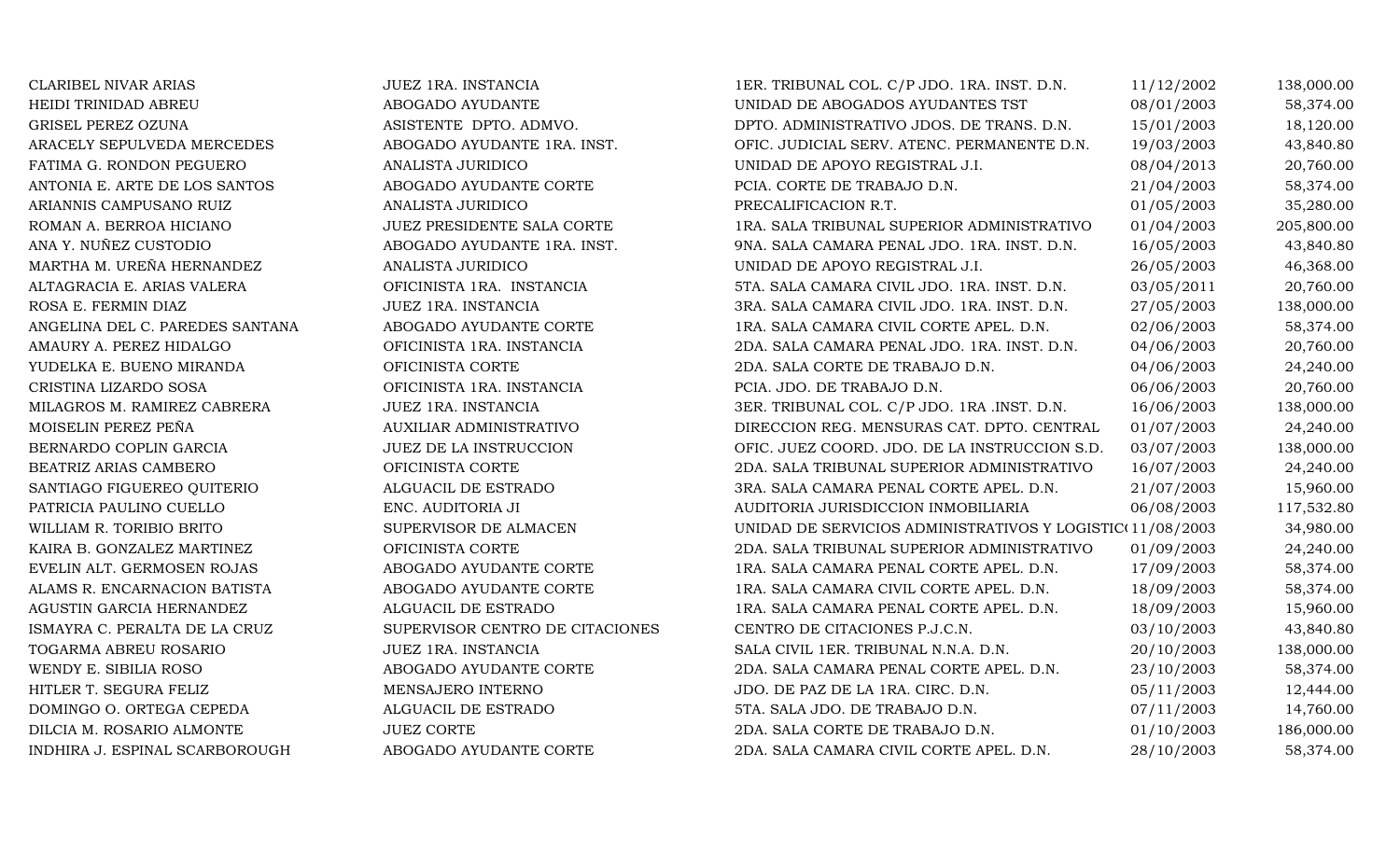| MAGDALENA REYES PEREZ            | SECRETARIA (O) PRIMERA INSTANCIA                                                  | 1ER. JDO. DE LA INSTRUCCION D.N.                          | 14/01/2004 | 46,368.00  |
|----------------------------------|-----------------------------------------------------------------------------------|-----------------------------------------------------------|------------|------------|
| YUDELQUE VIDAL                   | SECRETARIA (O) PRIMERA INSTANCIA                                                  | 1RA. SALA JDO. DE TRABAJO D.N.                            | 01/03/2004 | 34,980.00  |
| LUIS ANT. MARTINEZ RODRIGUEZ     | INSPECTOR DE MENSURAS CATASTRALES                                                 | DIRECCION NACIONAL MENSURAS CATASTRALES                   | 08/08/2005 | 69,696.00  |
| FRANCISCO ANT. PAULINO Y PAULINO | AYUDANTE DE TOPOGRAFIA                                                            | UNIDAD DE INSPECCION DNMC                                 | 01/04/2004 | 25,680.00  |
| FANNY C. DE LOS SANTOS DE OLEO   | OFICINISTA 1RA. INSTANCIA                                                         | 2DA. SALA CAMARA PENAL JDO. 1RA. INST. D.N.               | 23/03/2004 | 21,099.29  |
| CARLOS A. POLANCO BRETON         | OFICINISTA CORTE                                                                  | 3RA. SALA CAMARA PENAL CORTE APEL. D.N.                   | 23/03/2004 | 24,240.00  |
| JUAN M. HIRALDO                  | SUPERVISOR (A) CENTRO DE INFORM. JUDICIAL CENTRO DE INFORMACION JUDICIAL P.J.C.N. |                                                           | 19/04/2004 | 30,120.00  |
| BEATICO MORETA                   | MAYORDOMO II                                                                      | DPTO. ADMINISTRATIVO JDOS. DE TRABAJO                     | 22/04/2004 | 18,120.00  |
| EVELYN RODRIGUEZ                 | JUEZ DE PAZ ITINERANTE                                                            | OFIC. JUEZ COORD. JDO. DE LA INSTRUCCION D.N.             | 01/11/2011 | 108,000.00 |
| RANELLYS FAWCETT LUNA            | SUPERVISOR(A) DE SERVICIO PENAL                                                   | UNIDAD DE SERVICIO PENAL C.S.C. N.N.A. D.N.               | 18/05/2004 | 66,528.00  |
| MARLENNY A. PIMENTEL TEJEDA      | ABOGADO AYUDANTE 1RA. INST.                                                       | 7MO. JDO. DE LA INSTRUCCION D.N.                          | 24/05/2004 | 43,840.80  |
| NORIS C. MEDRANO NIN             | ABOGADO AYUDANTE CORTE                                                            | 2DA. SALA CAMARA CIVIL CORTE APEL. D.N.                   | 19/05/2004 | 58,374.00  |
| KIRSIS I. COLLADO ALCANTARA      | SECRETARIA(O) CORTE                                                               | 2DA. SALA CORTE DE TRABAJO D.N.                           | 02/06/2004 | 42,657.60  |
| <b>HIPOLITO GIRON REYES</b>      | ALGUACIL DE ESTRADO                                                               | 4TO. TRIBUNAL COL. C/P JDO. 1RA. INST. D.N.               | 04/06/2004 | 15,960.00  |
| DARVIN F. AQUINO MARCANO         | SECRETARIA (O) PRIMERA INSTANCIA                                                  | 2DO. JDO. DE LA INSTRUCCION D.N.                          | 07/06/2004 | 46,368.00  |
| PATRICIA A. PADILLA ROSARIO      | <b>JUEZ DE LA INSTRUCCION</b>                                                     | 2DO. JDO. DE LA INSTRUCCION D.N.                          | 12/07/2004 | 138,000.00 |
| JESUS J. ALMONTE SEPULVEDA       | ALGUACIL DE ESTRADO                                                               | 2DO. TRIBUNAL COL. C/P JDO. 1RA. INST. D.N.               | 01/07/2004 | 15,960.00  |
| RHINA E. NUÑEZ                   | ABOGADO AYUDANTE 1RA. INST.                                                       | 7MA. SALA CAMARA CIVIL JDO. 1RA. INST. D.N.               | 13/09/2005 | 43,840.80  |
| CARMEN N. UBRI NOVA              | SECRETARIA(O) I CORTE                                                             | 1RA. SALA CAMARA PENAL CORTE APEL. D.N.                   | 06/09/2004 | 25,680.00  |
| FHARA Y. RAMIREZ SOLANO          | AUX. DE RECEPCION Y ENTREGA                                                       | CENTRO DE ATENCION AL USUARIO                             | 03/09/2004 | 24,240.00  |
| PAULINO DE LA ROSA OLIVERO       | REVISOR R.T.                                                                      | PRECALIFICACION R.T.                                      | 20/09/2004 | 24,240.00  |
| GIHANNA Y. CASTILLO PIMENTEL     | ANALISTA JURIDICO                                                                 | UNIDAD DE APOYO REGISTRAL J.I.                            | 01/10/2004 | 54,885.60  |
| JOSELIN B. VASQUEZ MOREL         | REVISOR JURIDICO                                                                  | UNIDAD DE APOYO REGISTRAL J.I.                            | 04/10/2004 | 69,696.00  |
| JOSEFINA BURGOS FAJARDO          | <b>TELEFONISTA</b>                                                                | DPTO. ADMINISTRATIVO N.N.A. D.N.                          | 18/10/2004 | 17,784.00  |
| RAMON A. PUJOLS GONZALEZ         | ANALISTA JURIDICO                                                                 | UNIDAD DE APOYO REGISTRAL J.I.                            | 25/10/2004 | 54,885.60  |
| YOKASTA BERROA SALDAÑA           | ABOGADO AYUDANTE CORTE                                                            | 2DA. SALA TRIBUNAL SUPERIOR ADMINISTRATIVO                | 01/11/2004 | 58,374.00  |
| HILARIO A. SENCION NUÑEZ         | <b>CHOFER</b>                                                                     | UNIDAD DE SERVICIOS ADMINISTRATIVOS Y LOGISTIC(15/11/2004 |            | 27,541.20  |
| JOSE M. FIGUEREO DE LA CRUZ      | SECRETARIA (O) JDO. DE PAZ                                                        | JDO. DE PAZ DE LA 1RA. CIRC. D.N.                         | 22/11/2004 | 24,240.00  |
| EUNICE A. MINAYA PEREZ           | <b>JUEZ CORTE</b>                                                                 | 2DA. SALA CAMARA CIVIL CORTE APEL. D.N.                   | 30/11/2004 | 186,000.00 |
| JORGE L. REYES LARA              | JUEZ PRESIDENTE 1RA. INSTANCIA                                                    | PCIA. CAMARA CIVIL JDO. 1RA. INST. D.N.                   | 30/11/2004 | 154,800.00 |
| ANA A. BELTRE NUÑEZ              | <b>ARCHIVISTA</b>                                                                 | OFIC. DE ARCHIVO JUDICIAL JURISD. N.N.A. D.N.             | 01/10/2012 | 16,440.00  |
| WILMAN DIAZ DIAZ                 | SECRETARIA DEPTO. ADM.                                                            | DPTO. ADMINISTRATIVO CORTE DE TRABAJO D.N.                | 01/04/2007 | 18,120.00  |
| JOAN MONTERO MARTINEZ            | OFICINISTA 1RA. INSTANCIA                                                         | 7MA. SALA CAMARA CIVIL JDO. 1RA. INST. D.N.               | 05/01/2005 | 20,760.00  |
| FRENEY MOREL MORILLO             | ALGUACIL DE ESTRADO                                                               | 3ER. TRIBUNAL COL. C/P JDO. 1RA .INST. D.N.               | 20/12/2004 | 15,960.00  |
|                                  |                                                                                   |                                                           |            |            |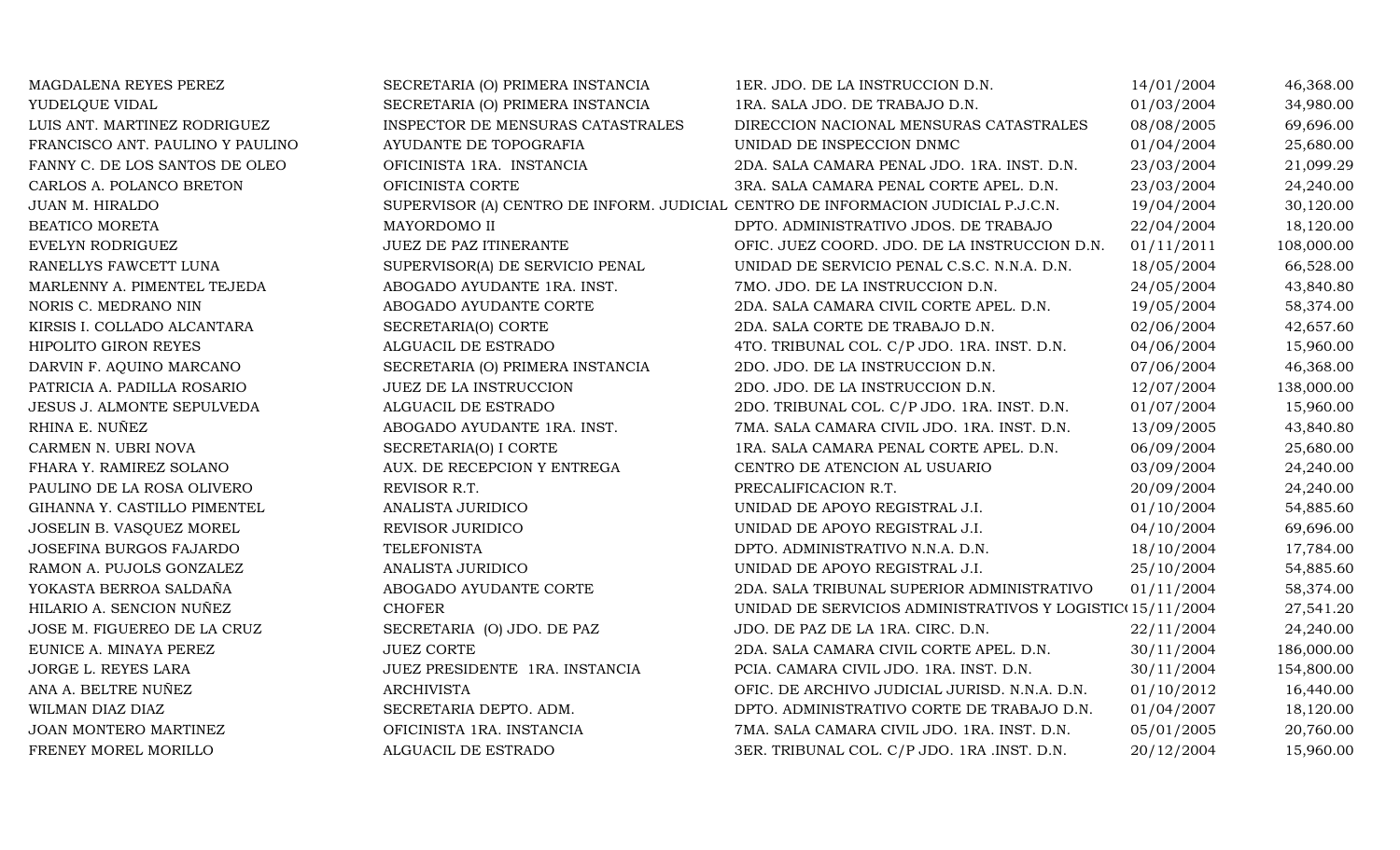| KARINA G. PEREZ MATOS            | ANALISTA DE PROCESOS Y NORMAS            | CONTRALORIA JURISDICCION INMOBILIARIA                    | 09/02/2011 | 105,720.00 |
|----------------------------------|------------------------------------------|----------------------------------------------------------|------------|------------|
| WENDY DE LOS M. GERMAN FELICIANO | SECRETARIA (O) PRIMERA INSTANCIA         | 4TA. SALA CAMARA PENAL JDO. 1RA.INST. D.N.               | 09/12/2004 | 46,368.00  |
| YEYMI M. PORTES PERDOMO          | REGISTRADOR DE TITULOS ADSCRITO          | REGISTRO DE TITULOS D.N.                                 | 01/12/2011 | 117,532.80 |
| ANA D. MARTINEZ MARTINEZ         | CONSERJE                                 | DPTO. ADMINISTRATIVO CORTE DE TRABAJO D.N.               | 03/01/2005 | 12,444.00  |
| ALTAGRACIA D. MINYETY            | ANALISTA JURIDICO                        | UNIDAD DE APOYO REGISTRAL J.I.                           | 04/01/2005 | 54,885.60  |
| MARIO DOTEL MEDINA               | MENSAJERO EXTERNO                        | DPTO. ADMINISTRATIVO TRIBUNALES FAMILIA                  | 04/01/2005 | 18,120.00  |
| MIGUEL E. PEGUERO DE FRIAS       | ABOGADO AYUDANTE                         | UNIDAD DE ABOGADOS AYUDANTES TST                         | 04/01/2005 | 58,374.00  |
| WILLIAM G. GEORGE SIMON          | CONSERJE                                 | DPTO. ADMINISTRATIVO TRIBUNALES FAMILIA                  | 13/01/2005 | 12,444.00  |
| RAFAELINA SALVADOR BATISTA       | OFICINISTA 1RA. INSTANCIA                | 4TA. SALA CAMARA PENAL JDO. 1RA.INST. D.N.               | 15/04/2013 | 20,760.00  |
| VLADIMIR M. ROSARIO GARCIA       | JUEZ 1RA. INSTANCIA                      | 9NA. SALA CAMARA PENAL JDO. 1RA. INST. D.N.              | 07/02/2005 | 138,000.00 |
| DAYANA C. BAEZ MATEO             | ABOGADO AYUDANTE 1RA. INST.              | 2DO. JDO. DE LA INSTRUCCION D.N.                         | 21/02/2005 | 43,840.80  |
| JUAN C. MORENO RONDON            | MENSAJERO EXTERNO                        | PCIA. CAMARA PENAL CORTE APEL. D.N.                      | 14/02/2005 | 18,120.00  |
| FRANCIS J. TAVERAS MENDOZA       | OFICINISTA 1RA. INSTANCIA                | 2DA. SALA CAMARA PENAL JDO. 1RA. INST. D.N.              | 07/02/2005 | 20,760.00  |
| JESSICA L. SUERO PERALTA         | JUEZ JDO. DE TRABAJO                     | 2DA. SALA JDO. DE TRABAJO D.N.                           | 04/02/2005 | 138,000.00 |
| DANILO CARABALLO NUÑEZ           | JUEZ 2DO.SUST. PTE. JDO. 1ERA. INSTANCIA | 2DA. SALA CAMARA CIVIL JDO. 1RA. INST. D.N.              | 04/02/2005 | 147,600.00 |
| SUINDA J. BRITO HERNANDEZ        | JUEZ DE LA INSTRUCCION                   | 11VO. JDO. DE LA INSTRUCCION D.N.                        | 04/02/2005 | 138,000.00 |
| ROSALIA GUTIERREZ DE AQUINO      | OFICINISTA CORTE                         | 2DA. SALA CAMARA PENAL CORTE APEL. D.N.                  | 04/03/2005 | 24,240.00  |
| CAROLINA A. HERASME MANCEBO      | ABOGADO AYUDANTE CORTE                   | 1RA. SALA CAMARA PENAL CORTE APEL. D.N.                  | 04/03/2005 | 58,374.00  |
| NERYS OGANDO MONTERO             | <b>RECEPCIONISTA</b>                     | DPTO. ADMINISTRATIVO JDOS. DE TRABAJO                    | 28/03/2005 | 16,440.00  |
| YONGEIRI GONZALEZ PEÑA           | AGENTE DE SERVICIOS                      | CUSTODIA Y SERVICIO ARCHIVO PERMANENTE                   | 11/04/2005 | 24,240.00  |
| JAHAIRA J. MATEO ESPINOSA        | OFICINISTA CORTE                         | PCIA. CAMARA PENAL CORTE APEL. D.N.                      | 14/04/2005 | 24,240.00  |
| JUANA PIMENTEL RAMIREZ           | ALGUACIL DE ESTRADO                      | 1ER. TRIBUNAL COL. C/P JDO. 1RA. INST. D.N.              | 12/05/2005 | 15,960.00  |
| JHOAN ML. LIRIANO REYES          | ABOGADO AYUDANTE CORTE                   | 3RA. SALA CAMARA CIVIL CORTE APEL. D.N.                  | 13/05/2005 | 58,374.00  |
| <b>JENNY MONTERO VARGAS</b>      | OFICINISTA CITACIONES Y NOTIFICACIONES   | SECRETARIA GENERAL TRIBUNAL SUPERIOR ADM. D.N 17/05/2005 |            | 24,240.00  |
| JOHANNA RIVERA ARIAS             | OFICINISTA JDO. DE PAZ                   | JDO. DE PAZ DE LA 4TA. CIRC. D.N.                        | 16/03/2018 | 13,974.00  |
| SANTA J. ALCANTARA               | SECRETARIA (O) PRIMERA INSTANCIA         | 6TA. SALA JDO. DE TRABAJO D.N.                           | 01/06/2005 | 34,980.00  |
| GLENNY L. SEGURA MATOS           | AUDITOR REGISTRAL II                     | AUDITORIA JURISDICCION INMOBILIARIA                      | 28/04/2005 | 105,720.00 |
| GREISY K. REYES MINAYA           | ABOGADO AYUDANTE CORTE                   | 1RA. SALA CAMARA CIVIL CORTE APEL. D.N.                  | 01/06/2005 | 58,374.00  |
| LAYDA Y. VALENZUELA MUSA         | REGISTRADOR DE TITULOS ADSCRITO          | REGISTRO DE TITULOS D.N.                                 | 02/04/2012 | 117,532.80 |
| LEIDILYN A. ROSARIO GUTIERREZ    | JUEZ DE PAZ ITINERANTE                   | PCIA. CAMARA CIVIL JDO. 1RA. INST. D.N.                  | 08/06/2005 | 108,000.00 |
| ARIS E. HERMON ROSARIO           | SECRETARIA (O) PRIMERA INSTANCIA         | 2DA. SALA JDO. DE TRABAJO D.N.                           | 13/06/2005 | 34,980.00  |
| ALICIA M. MARTINEZ FELIZ         | <b>ARCHIVISTA</b>                        | 5TA. SALA CAMARA CIVIL JDO. 1RA. INST. D.N.              | 22/06/2005 | 13,920.00  |
| RAFAELA LEBRON GUERRERO          | SECRETARIA(O) CORTE                      | 1RA. SALA CAMARA PENAL CORTE APEL. D.N.                  | 27/06/2005 | 60,984.00  |
| ARALISE SANTANA DIAZ             | SECRETARIA DE JUEZ CORTE                 | PCIA. CORTE DE TRABAJO D.N.                              | 13/05/2005 | 28,860.00  |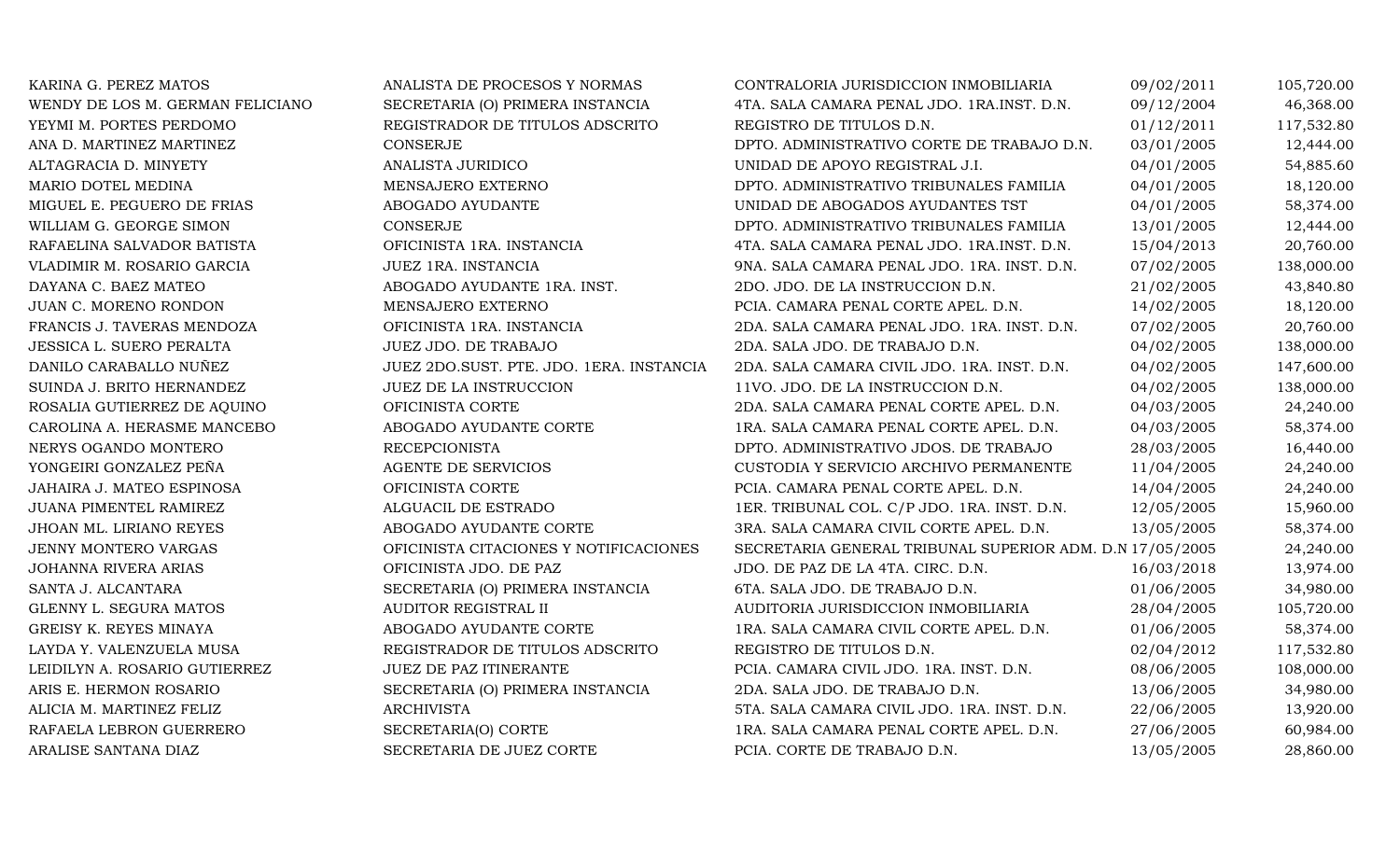| ELVIRA PANIAGUA CALDERON               | SECRETARIA (O) JDO. DE PAZ        | 4TA. SALA JDO. DE PAZ ESP. TRANS. D.N.                     | 01/07/2005 | 29,580.00  |
|----------------------------------------|-----------------------------------|------------------------------------------------------------|------------|------------|
| JOSE L. ROSARIO MERCEDES               | <b>OFICINISTA</b>                 | 4TO. TRIBUNAL COL. C/P JDO. 1RA. INST. D.N.                | 07/06/2005 | 20,760.00  |
| MARLEN S. SILVERIO ARAUJO              | OFICINISTA CORTE                  | 3RA. SALA CAMARA PENAL CORTE APEL. D.N.                    | 13/07/2005 | 24,240.00  |
| SANTO F. PUELLO CARMONA                | MENSAJERO EXTERNO                 | PCIA. CAMARA PENAL CORTE APEL. D.N.                        | 17/05/2005 | 18,120.00  |
| YUDELKA C. ACOSTA MARTINEZ             | ABOGADO AYUDANTE 1RA. INST.       | 6TA. SALA CAMARA CIVIL JDO. 1RA. INST. D.N.                | 11/07/2005 | 43,840.80  |
| EDITA ARACENA ALVAREZ                  | AUXILIAR ADMINISTRATIVO           | CENTRO DE INFORMACION JUDICIAL P.J.C.N.                    | 01/08/2005 | 20,760.00  |
| WANDELL S. NIEVES ASTACIO              | ANALISTA DE INVESTIGACION I       | CONTRALORIA JURISDICCION INMOBILIARIA                      | 03/08/2005 | 105,720.00 |
| JOSE E. VALDEZ MENDIETA                | ASISTENTE MANTENIMIENTO JI        | DPTO. DE MANTENIMIENTO J.I.                                | 08/08/2005 | 42,657.60  |
| LARISSA E. CASTILLO SOTO               | OFICINISTA CORTE                  | PCIA. CAMARA PENAL CORTE APEL. D.N.                        | 03/08/2005 | 24,240.00  |
| JACQUELINE ANT. JIMENEZ JIMENEZ        | ENC. MANTENIMIENTO JI             | DPTO. DE MANTENIMIENTO J.I.                                | 08/08/2005 | 89,812.80  |
| SOLANGE R. VASQUEZ REYNOSO             | JUEZ DE LA INSTRUCCION            | 4TO. JDO. DE LA INSTRUCCION D.N.                           | 16/08/2005 | 138,000.00 |
| LIDISIS A. RODRIGUEZ PAULINO           | ABOGADO AYUDANTE CORTE            | 3RA. SALA TRIBUNAL SUPERIOR ADMINISTRATIVO                 | 25/08/2005 | 58,374.00  |
| PATRICIA YONE ROCHA                    | JUEZ DE PAZ ITINERANTE            | PCIA. CAMARA CIVIL JDO. 1RA. INST. D.N.                    | 02/09/2005 | 108,000.00 |
| FRAN M. ARIAS FORTUNATO                | AUXILIAR ADMINISTRATIVO           | DPTO. ADMINISTRATIVO P.J.C.N.                              | 05/09/2005 | 21,960.00  |
| JENY DEL C. RODRIGUEZ LORA             | JUEZ JDO. DE TRABAJO              | 4TA. SALA JDO. DE TRABAJO D.N.                             | 01/09/2006 | 138,000.00 |
| JOSE R. FERREIRA JIMENO                | <b>JUEZ CORTE</b>                 | 1RA. SALA CAMARA CIVIL CORTE APEL. D.N.                    | 01/09/2006 | 186,000.00 |
| ALBA L. BEARD MARCOS                   | <b>JUEZ CORTE</b>                 | 2DA. SALA TRIB. SUPERIOR DE TIERRAS DPTO. CENTR/01/09/2006 |            | 186,000.00 |
| SANDY PAYANO CHAVEZ                    | OFICINISTA CORTE                  | 3RA. SALA CAMARA PENAL CORTE APEL. D.N.                    | 07/09/2005 | 20,760.00  |
| CAROLIN CRUCETA HERNANDEZ              | ANALISTA JURIDICO                 | UNIDAD DE APOYO REGISTRAL J.I.                             | 08/08/2005 | 54,885.60  |
| NATHALIE RIVERA FELIZ                  | ANALISTA JURIDICO                 | UNIDAD DE APOYO REGISTRAL J.I.                             | 15/03/2010 | 54,885.60  |
| ELIZABETH M. NOVO OVAL                 | ENC. APOYO SECRETARIAL            | UNIDAD DE APOYO SECRETARIAL TST                            | 02/08/2005 | 67,082.40  |
| ARIEL JS. PEÑA CASTILLO                | OFICINISTA 1RA. INSTANCIA         | OFIC. JUDICIAL SERV. ATENC. PERMANENTE D.N.                | 01/09/2005 | 20,760.00  |
| JUAN P. CACERES GONZALEZ               | ALGUACIL DE ESTRADO               | PCIA. CAMARA CIVIL CORTE APEL. D.N.                        | 10/10/2005 | 14,760.00  |
| BEVERLYN Q. MEDINA SANTANA             | OFICINISTA CORTE                  | 2DA. SALA CAMARA PENAL CORTE APEL. D.N.                    | 17/10/2005 | 24,240.00  |
| MARILALBA DIAZ VENTURA                 | COORDINADOR (A) SERVICIOS A SALAS | SECRETARIA GENERAL TRIBUNAL SUPERIOR ADM. D.N 24/10/2005   |            | 42,657.60  |
| EVELYN E. RODRIGUEZ GARCIA             | SECRETARIA DE JUEZ                | TRIBUNAL SUPERIOR DE TIERRAS DPTO. CENTRAL                 | 24/10/2005 | 28,860.00  |
| <b>JUAN LAGARES DIAZ</b>               | MENSAJERO EXTERNO                 | PCIA. CAMARA PENAL CORTE APEL. D.N.                        | 16/11/2005 | 18,120.00  |
| SORY J. MARRERO RODRIGUEZ              | OFICINISTA 1RA. INSTANCIA         | OFIC. JUDICIAL SERV. ATENC. PERMANENTE D.N.                | 01/11/2005 | 20,760.00  |
| ELIZABETH VASQUEZ PORTORREAL           | OFICINISTA DE SERVICIO CIVIL      | UNIDAD DE SERVICIO CIVIL C.S.C. N.N.A. D.N.                | 11/11/2005 | 24,240.00  |
| LUZ R. PEREZ ZAPATA                    | ANALISTA DE OPERACIONES           | ADMINISTRACION GENERAL JURISDICCION INMOBILIAI 18/11/2005  |            | 60,984.00  |
| MASSIEL N. DE LOS SANTOS ESPIRITUSANTO | ABOGADO AYUDANTE 1RA. INST.       | 2DO. TRIBUNAL COL. C/P JDO. 1RA. INST. D.N.                | 03/10/2005 | 24,240.00  |
| MELINA ALT. CONCEPCION ACOSTA          | ABOGADO AYUDANTE CORTE            | 3RA. SALA CAMARA CIVIL CORTE APEL. D.N.                    | 04/11/2008 | 58,374.00  |
| JOSE A. VARGAS GUERRERO                | <b>JUEZ COORDINADOR</b>           | OFIC. JUEZ COORD. JDO. DE LA INSTRUCCION D.N.              | 01/12/2005 | 154,800.00 |
| CLARA S. CASTILLO CASTILLO             | JUEZ 1RA. INSTANCIA               | 2DO. TRIBUNAL COL. C/P JDO. 1RA. INST. D.N.                | 01/06/2010 | 138,000.00 |
|                                        |                                   |                                                            |            |            |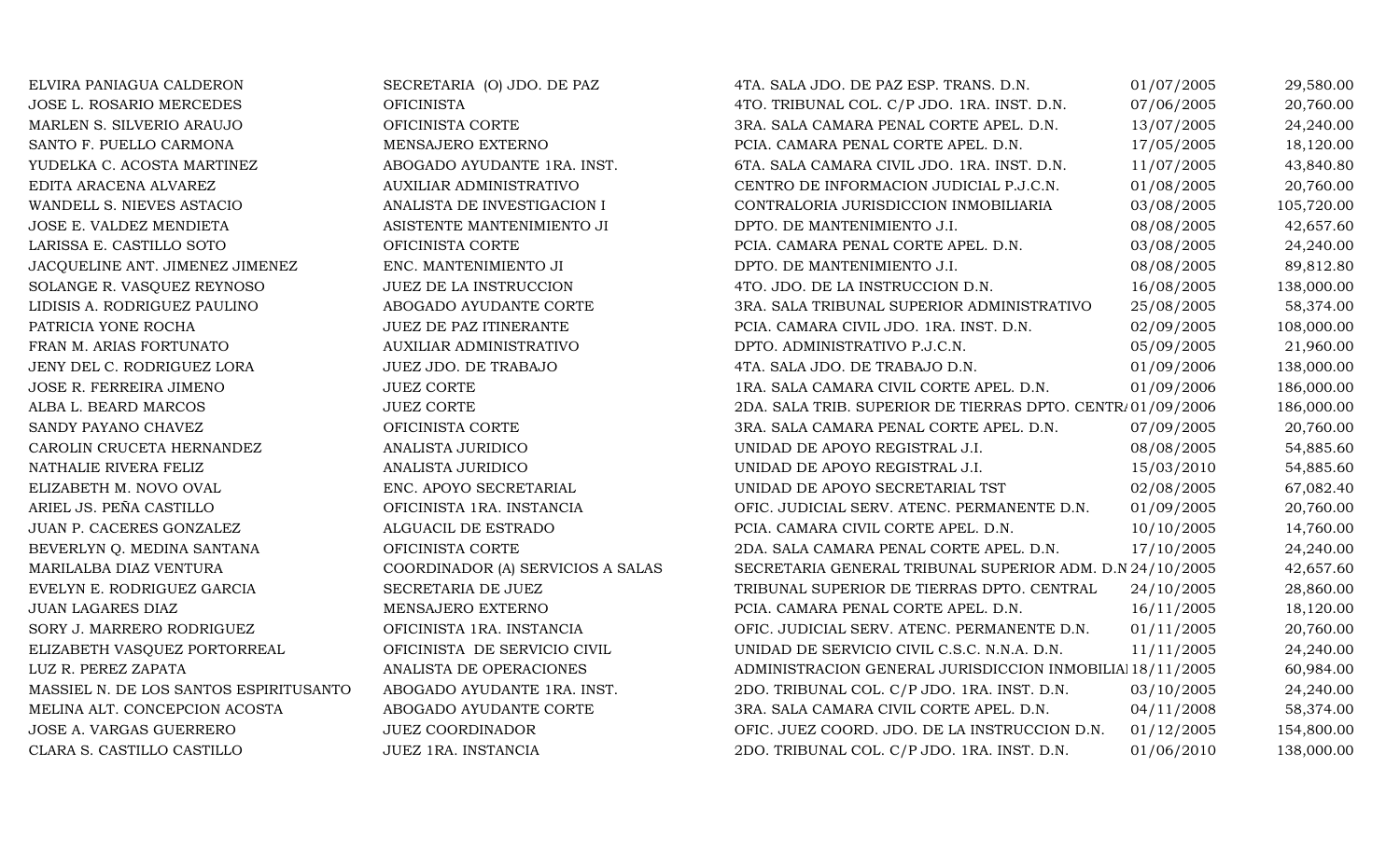| RIGOBERTO SENA FERRERAS         | <b>JUEZ DE LA INSTRUCCION</b>        | 6TO. JDO. DE LA INSTRUCCION D.N.                           | 01/06/2010 | 138,000.00 |
|---------------------------------|--------------------------------------|------------------------------------------------------------|------------|------------|
| <b>JAMI T. MATOS VENTURA</b>    | ANALISTA JURIDICO                    | UNIDAD DE APOYO REGISTRAL J.I.                             | 06/12/2005 | 54,885.60  |
| RUTH E. HERNANDEZ MOJICA        | OFICINISTA ATENCION USUARIOS         | CENTRO DE SERVICIOS COMUNES JURISD. N.N.A. D.N. 01/11/2005 |            | 28,860.00  |
| ELBA V. PEREZ FLORENTINO        | ABOGADO AYUDANTE CORTE               | 1RA. SALA CAMARA PENAL CORTE APEL. D.N.                    | 01/12/2005 | 58,374.00  |
| ROSSY M. DEL ROSARIO LUNA       | ABOGADO AYUDANTE                     | UNIDAD DE ABOGADOS AYUDANTES TST                           | 12/12/2005 | 58,374.00  |
| YESENIA REYES ROJAS             | SECRETARIA DRMC                      | DIRECCION REG. MENSURAS CAT. DPTO. CENTRAL                 | 10/01/2006 | 34,980.00  |
| ROSSY Y. MEDINA DE LOS SANTOS   | ADMINISTRADOR DE SISTEMAS            | DIV. DE SISTEMAS J.I.                                      | 10/01/2006 | 77,836.80  |
| GISSELLE M. MATEO MARTINEZ      | REGISTRADOR DE TITULOS ADSCRITO      | REGISTRO DE TITULOS D.N.                                   | 02/01/2006 | 117,532.80 |
| ALEXANDER J. OVIEDO DELGADO     | ANALISTA JURIDICO                    | UNIDAD DE APOYO REGISTRAL J.I.                             | 02/01/2006 | 54,885.60  |
| ANA M. CABALLOL PERALTA         | SUPERVISOR DE EXPEDIENTES EN PROCESO | UNIDAD DE PROCESOS COMUNES J.I.                            | 02/01/2006 | 54,648.00  |
| ANTIA K. PANIAGUA MONTERO       | OFICIAL ARCHIVO ACTIVO               | ARCHIVO ACTIVO DE MENSURAS CATASTRALES D.N.                | 02/01/2006 | 48,894.00  |
| CANDY ALT. ENCARNACION MERCEDES | AGENTE CONTROL DE CALIDAD            | CONTROL DE CALIDAD ARCHIVO PERMANENTE                      | 02/01/2006 | 29,580.00  |
| DANIEL E. MORLA DELGADO         | AUX. DEPOSITO                        | CUSTODIA Y SERVICIO ARCHIVO PERMANENTE                     | 02/01/2006 | 18,120.00  |
| FRANCISCO J. ABREU HERNANDEZ    | OFICIAL CONTROL DE CALIDAD           | CONTROL DE CALIDAD ARCHIVO PERMANENTE                      | 02/01/2006 | 48,894.00  |
| HAMLET S. WEST CABRAL           | TECNICO DE BOVEDA                    | CUSTODIA Y SERVICIO ARCHIVO PERMANENTE                     | 02/01/2006 | 32,640.00  |
| IGNACIO ANT. ESTRELLA MARTE     | <b>DIGITADOR</b>                     | UNIDAD DE PROCESOS COMUNES J.I.                            | 02/01/2006 | 24,240.00  |
| JOSE R. DE LOS SANTOS CASTRO    | AUX. DEPOSITO                        | CUSTODIA Y SERVICIO ARCHIVO PERMANENTE                     | 02/01/2006 | 18,120.00  |
| KATILINE D. MARTE MARTINEZ      | <b>AGENTE DE SERVICIOS</b>           | CUSTODIA Y SERVICIO ARCHIVO PERMANENTE                     | 02/01/2006 | 24,240.00  |
| LUIS J. COLLADO                 | SOPORTE DE SISTEMAS                  | DIV. DE SISTEMAS J.I.                                      | 20/12/2012 | 48,894.00  |
| VICTOR E. LUCIANO OVIEDO        | ADMINISTRADOR DE SISTEMAS            | DIV. DE SISTEMAS J.I.                                      | 02/01/2006 | 77,836.80  |
| XENIA ALT. MARTE PUENTE         | <b>DIGITADOR</b>                     | UNIDAD DE PROCESOS COMUNES J.I.                            | 02/01/2006 | 24,240.00  |
| YONATAR GOMEZ ROMERO            | AGENTE DE SERVICIOS                  | CUSTODIA Y SERVICIO ARCHIVO PERMANENTE                     | 02/01/2006 | 24,240.00  |
| ZOILA C. FORTUNA                | <b>AGENTE INDEXACION</b>             | SERVICIOS TECNICOS ARCHIVO PERMANENTE                      | 02/01/2006 | 24,240.00  |
| PORFIRIO A. FLORENTINO MATEO    | AGENTE INDEXACION                    | SERVICIOS TECNICOS ARCHIVO PERMANENTE                      | 01/12/2005 | 24,240.00  |
| KATHERINE E. MORETA BAEZ        | <b>OFICINISTA</b>                    | UNIDAD DE APOYO SECRETARIAL TST                            | 10/01/2006 | 24,240.00  |
| FREDDY J. GARCIA PEREZ          | SOPORTE DE SISTEMAS                  | DIV. DE SISTEMAS J.I.                                      | 10/01/2006 | 48,894.00  |
| JENNY E. FURCAL GUERRERO        | OFICINISTA ATENCION USUARIOS         | UNIDAD DE RECEPCION DE DOCUMENTOS TST                      | 10/01/2006 | 28,860.00  |
| JOSEFINA A. MOJICA SANCHEZ      | SOPORTE DE SISTEMAS                  | DIV. DE SISTEMAS J.I.                                      | 02/01/2006 | 48,894.00  |
| KELVIN ANT. BRIOSO ROSA         | AGENTE INDEXACION                    | SERVICIOS TECNICOS ARCHIVO PERMANENTE                      | 02/01/2006 | 24,240.00  |
| LISANDRA E. CASADO GUZMAN       | OFICINISTA 1RA. INSTANCIA            | PCIA. CAMARA PENAL JDO. 1RA. INST. D.N.                    | 16/01/2006 | 20,760.00  |
| YUDY A. CROUSSET CROUSSETT      | SECRETARIA (O) GENERAL               | CENTRO DE SERVICIOS COMUNES JURISD. N.N.A. D.N. 14/06/2010 |            | 77,836.80  |
| YOEL ANT. ROSARIO DE LA ROSA    | ABOGADO AYUDANTE 1RA. INST.          | 4TO. JDO. DE LA INSTRUCCION D.N.                           | 16/01/2006 | 43,840.80  |
| ANA C. VILLALONA BAEZ           | ANALISTA JURIDICO                    | UNIDAD DE APOYO REGISTRAL J.I.                             | 26/01/2006 | 54,885.60  |
| KENIA A. CASTILLO PERALTA       | ANALISTA JURIDICO                    | UNIDAD DE APOYO REGISTRAL J.I.                             | 27/01/2006 | 54,885.60  |
|                                 |                                      |                                                            |            |            |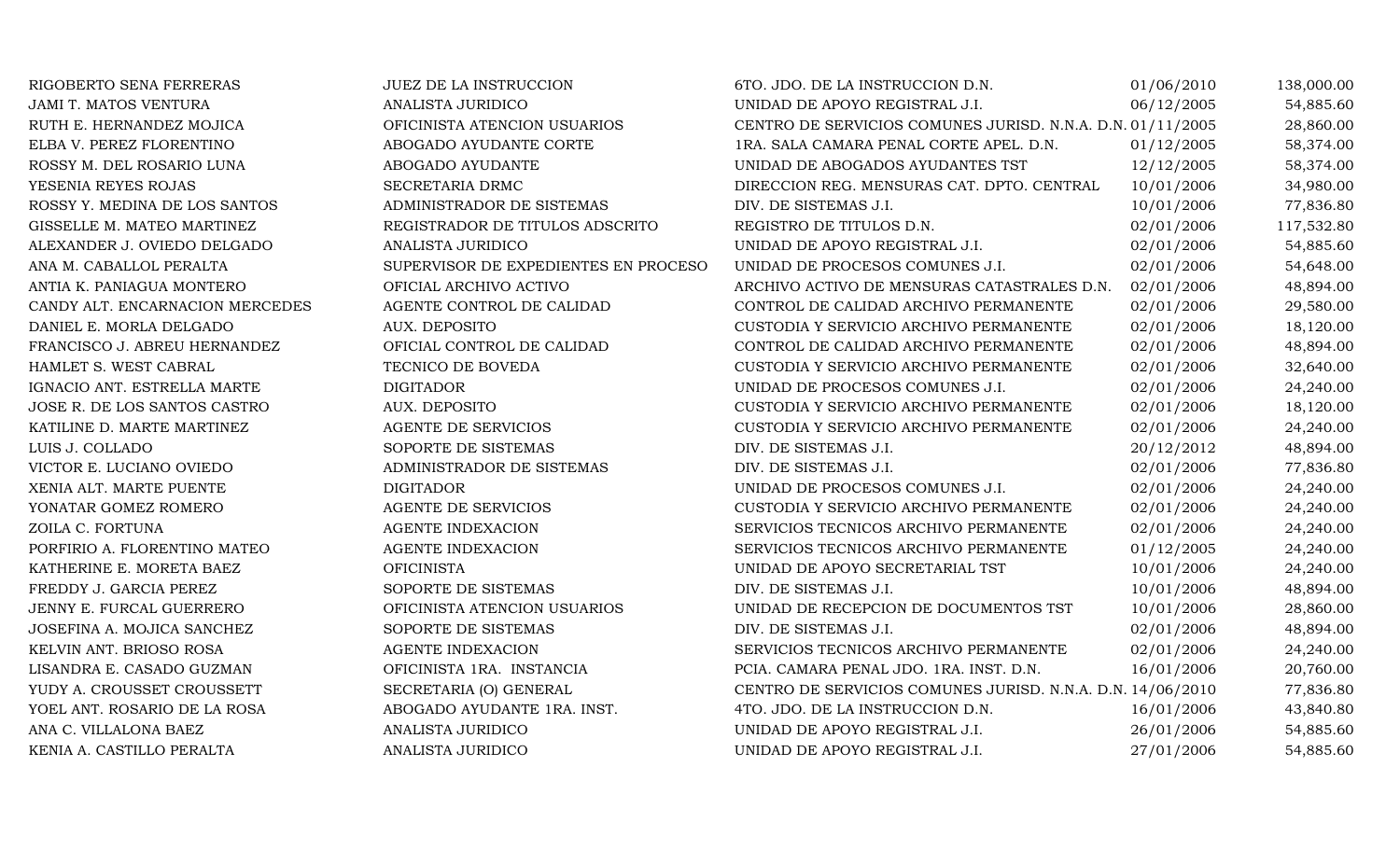| MARIA DE JESUS MARIANO                 | CONSERJE                         | DPTO. ADMINISTRATIVO TRIBUNALES FAMILIA                     | 23/01/2006 | 13,440.00  |
|----------------------------------------|----------------------------------|-------------------------------------------------------------|------------|------------|
| ANGELA MORENO GARCIA                   | OFICINISTA CORTE                 | 1RA. SALA CAMARA CIVIL CORTE APEL. D.N.                     | 23/01/2006 | 24,240.00  |
| LILIBET RODRIGUEZ VARGAS               | OFICINISTA CORTE                 | 2DA. SALA CAMARA CIVIL CORTE APEL. D.N.                     | 02/01/2006 | 24,240.00  |
| ALTAGRACIA MIGDALIA RAMIREZ DE LA CRUZ | JUEZ DE PAZ ITINERANTE           | PCIA. CAMARA PENAL JDO. 1RA. INST. D.N.                     | 09/02/2006 | 108,000.00 |
| MARTHA I. VIZCAINO CASTRO              | OFICINISTA 1RA. INSTANCIA        | 3RA. SALA JDO. DE TRABAJO D.N.                              | 01/03/2006 | 20,760.00  |
| KAREN M. ACOSTA ALONZO                 | ABOGADO AYUDANTE 1RA. INST.      | 4TO. TRIBUNAL COL. C/P JDO. 1RA. INST. D.N.                 | 01/02/2006 | 43,840.80  |
| EVELYN G. MARIÑEZ REYNOSO              | OFICINISTA 1RA. INSTANCIA        | 1ER. JDO. DE LA INSTRUCCION D.N.                            | 01/02/2006 | 20,760.00  |
| ARGELIA M. MARTE ROSARIO               | <b>OFICINISTA</b>                | UNIDAD DE APOYO SECRETARIAL TST                             | 07/03/2006 | 24,240.00  |
| JOSE M. MINYETY FELIZ                  | <b>OFICINISTA</b>                | UNIDAD DE RECEPCION DE DOCUMENTOS TST                       | 07/03/2006 | 24,240.00  |
| MIGUEL E. VALDEZ JAQUEZ                | <b>VIGILANTE</b>                 | DPTO. ADMINISTRATIVO JDOS. DE PAZ DE LA 2DA. CIR 29/03/2006 |            | 13,800.00  |
| JENNY CRISOSTOMO JAZMIN                | <b>OFICINISTA</b>                | DPTO. ADMINISTRATIVO TRIB. SUPERIOR ADMINISTRA129/03/2006   |            | 28,860.00  |
| LUIS ANT. BELTRAN                      | OFICINISTA DE SERVICIO PENAL     | UNIDAD DE SERVICIO PENAL C.S.C. N.N.A. D.N.                 | 01/04/2006 | 24,240.00  |
| JOSE DE LOS S. BATISTA GONZALEZ        | OFICINISTA 1RA. INSTANCIA        | 4TO. JDO. DE LA INSTRUCCION D.N.                            | 01/04/2013 | 20,760.00  |
| CLAUDIO A. CARRASCO SANCHEZ            | OFICINISTA CORTE                 | 3RA. SALA CAMARA PENAL CORTE APEL. D.N.                     | 12/04/2006 | 24,240.00  |
| WDAIKY I. SANTOS TAVAREZ               | SUPERVISOR NACIONAL              | ADMINISTRACION GENERAL JURISDICCION INMOBILIAI01/03/2006    |            | 90,000.00  |
| LEOMAR G. CRUZ QUEZADA                 | <b>JUEZ DE PAZ</b>               | JDO. DE PAZ DE LA 1RA. CIRC. D.N.                           | 25/04/2006 | 108,000.00 |
| LESLIE C. CAMPECHANO MUÑOZ             | OFICINISTA 1RA. INSTANCIA        | 3ER. TRIBUNAL COL. C/P JDO. 1RA .INST. D.N.                 | 08/05/2006 | 20,760.00  |
| TANIA I. GOMEZ RODRIGUEZ               | JUEZ DE PAZ ITINERANTE           | PCIA. CAMARA CIVIL JDO. 1RA. INST. D.N.                     | 02/05/2006 | 108,000.00 |
| BRENDA E. MATOS PADILLA                | ABOGADO AYUDANTE                 | 3RA. SALA CAMARA CIVIL CORTE APEL. D.N.                     | 02/05/2006 | 58,374.00  |
| ANA M. RINCON TEJEDA                   | ABOGADO AYUDANTE                 | UNIDAD DE ABOGADOS AYUDANTES TST                            | 02/05/2006 | 58,374.00  |
| GLEYDER A. AGUASVIVAS MIRANDA          | SECRETARIA (O) PRIMERA INSTANCIA | TRIBUNAL EJEC. DE LA PENA D.N.                              | 02/05/2006 | 46,368.00  |
| DHARIANA M. ALCANTARA ROSARIO          | SECRETARIA DE JUEZ               | TRIBUNAL SUPERIOR DE TIERRAS DPTO. CENTRAL                  | 01/06/2006 | 24,240.00  |
| ALTAGRACIA E. DE LOS SANTOS ORTIZ      | ABOGADO AYUDANTE 1RA. INST.      | 5TA. SALA CAMARA CIVIL JDO. 1RA. INST. D.N.                 | 19/05/2006 | 43,840.80  |
| EDWIN A. GONZALEZ LEYBA                | AGENTE DE SERVICIOS              | CUSTODIA Y SERVICIO ARCHIVO PERMANENTE                      | 01/06/2006 | 24,240.00  |
| OSCAR ML. MONTILLA RODRIGUEZ           | OPERADOR GIS II                  | UNIDAD DE CARTOGRAFIA DNMC                                  | 01/06/2006 | 35,856.00  |
| CARMEN M. ARIAS MEJIA                  | SECRETARIA(O) CORTE              | PCIA. CAMARA CIVIL CORTE APEL. D.N.                         | 01/06/2006 | 42,657.60  |
| LAURA M. DIAZ ACEVEDO                  | <b>OFICINISTA</b>                | SECRETARIA GENERAL TST D.N.                                 | 01/06/2006 | 24,240.00  |
| EDWIN R. OVIEDO ROJAS                  | SECRETARIA(O) CORTE              | 2DA. SALA CAMARA PENAL CORTE APEL. D.N.                     | 07/06/2006 | 60,984.00  |
| RAUL HERNANDEZ TRINIDAD                | TECNICO DE REFRIGERACION         | DPTO. ADMINISTRATIVO P.J.C.N.                               | 07/06/2006 | 22,800.00  |
| PITER J. GUILLEN HERNANDEZ             | MENSAJERO INTERNO                | DPTO. ADMINISTRATIVO JDOS. DE TRANS. D.N.                   | 19/06/2006 | 12,444.00  |
| GINA E. JIMENEZ GOMEZ                  | ABOGADO AYUDANTE CORTE           | 3RA. SALA CAMARA PENAL CORTE APEL. D.N.                     | 20/06/2006 | 58,374.00  |
| PAMELA S. ESPINAL RIVAS                | ABOGADO AYUDANTE CORTE           | 2DA. SALA CAMARA PENAL CORTE APEL. D.N.                     | 03/07/2006 | 58,374.00  |
| LUIS E. PORTES PERDOMO                 | OFICINISTA CORTE                 | PCIA. CAMARA PENAL CORTE APEL. D.N.                         | 05/07/2006 | 24,240.00  |
| YANUARIA Y. RAMIREZ ARIAS              | ABOGADO AYUDANTE 1RA. INST.      | 2DA. SALA CAMARA CIVIL JDO. 1RA. INST. D.N.                 | 05/07/2006 | 43,840.80  |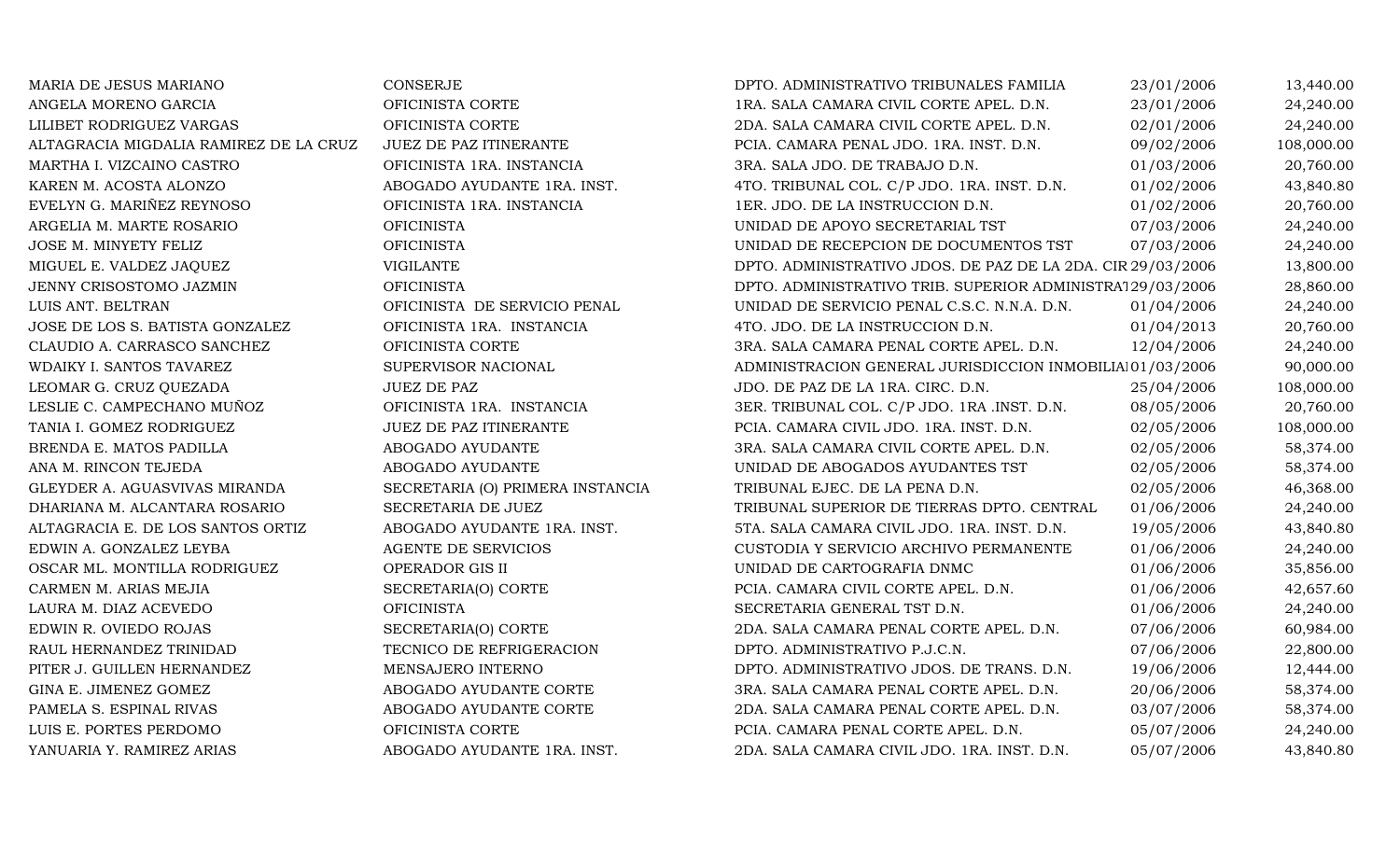$\begin{array}{lll} \text{ANGEL A. SABINO RAMIREZ} & \text{AUXILIAR ADMINISTRATI} \\ \text{DIEGO DE PEÑA MORIS} & \text{ALGUACIL DE ESTRADO} \end{array}$ ANDRES ARACENA DE LOS SANTOS

ALBANIA S. SALAS NOVA OFICINISTA OFIC. JUDICIAL SERV. ATENC. PERMANENTE D.N. 03/07/2006 20,760.00 DAHIANA M. GATON DIAZ AUXILIAR ADMINISTRATIVO CENTRO DE INFORMACION JUDICIAL P.J.C.N. 20/07/2006 20,760.00 RAFU PAULINO VELEZ ALGUACIL DE ESTRADO PCIA. CAMARA PENAL CORTE APEL. D.N. 01/08/2006 15,960.00 ALEXANDRA V. CEBALLO LOPEZ SECRETARIA DE JUEZ CORTE PCIA. TRIBUNAL SUPERIOR ADMINISTRATIVO 11/07/2006 28,860.00<br>3RA. SALA TRIBUNAL SUPERIOR ADMINISTRATIVO 07/08/2006 24,240.00 FLOR M. ROSA SANTANA OFICINISTA CORTE 3RA. SALA TRIBUNAL SUPERIOR ADMINISTRATIVO 07/08/2006 24,240.00 ANA M. MENDEZ CABRERA JUEZ CORTE JUEZ CORTE 1RA. SALA TRIB. SUPERIOR DE TIERRAS DPTO. CENTR/01/09/2006 186,000.00<br>2000.00 KENYA S. ROMERO SEVERINO JUEZ DE LA INSTRUCCION 188,000.00 7MO. JDO. DE LA INSTRUCCION D.N. [109/200 KENYA S. ROMERO SEVERINO JUEZ DE LA INSTRUCCION 7MO. JDO. DE LA INSTRUCCION D.N. 01/09/2006 138,000.00 SCARLET R. VARGAS ROSSIS SAN SUEZ DE PAZ ITINERANTE PCIA. CAMARA CIVIL JDO. 1RA. INST. D.N. 204/09/2006 108,000.00<br>JESUS N. JIMENEZ PAREDES ABOGADO AYUDANTE 1RA. INST. 2DA. SALA CAMARA PENAL JDO. 1RA. INST. D.N. 21/09/2006 JESUS N. JIMENEZ PAREDES ABOGADO AYUDANTE 1RA. INST. 2DA. SALA CAMARA PENAL JDO. 1RA. INST. D.N. 21/09/2006 43,840.80 ROSMERY GARCIA REYES SECRETARIA (O) PRIMERA INSTANCIA 3RA. SALA JDO. DE TRABAJO D.N. 63/10/2006 34,980.00<br>NATALI MOYA ESTRELLA JUEZ T.T.J.O. 5TA. SALA TRIBUNAL DE TIERRAS J.O. D.N. 62/10/2006 138,000.00 NATALI MOYA ESTRELLA JUEZ T.T.J.O. 5TA. SALA TRIBUNAL DE TIERRAS J.O. D.N. 02/10/2006 138,000.00<br>MIGUEL ALB. PEREZ THEN ABOGADO AYUDANTE 1RA. INST. 4TA. SALA CAMARA PENAL JDO. 1RA.INST. D.N. 19/10/2006 43,840.80 MIGUEL ALB. PEREZ THEN ABOGADO AYUDANTE 1RA. INST. 4TA. SALA CAMARA PENAL JDO. 1RA.INST. D.N. 19/10/2006 43,840.80 RADAYZA A. MENDEZ BRITO SUPERVISOR DE IMPRESION UNIDAD DE PROCESOS COMUNES J.I. 23/10/2006 48,894.00 FANNY MARTICH BAEZ JUEZ DE PAZ ITINERANTE PCIA. CAMARA CIVIL JDO. 1RA. INST. D.N. 03/11/2006 108,000.00 GELSY MA. LEBRON CORNIEL SUPERVISOR DE ARCHIVO OFIC. DE ARCHIVO JUDICIAL P.J.C.N. 26/10/2006 29,580.00 VICTOR ML. MEDRANO OLAVERRIA TECNICO TOPOGRAFO DIRECCION NACIONAL MENSURAS CATASTRALES 27/11/2006 42,657.60 MARLENE A. MORETA MARTINEZ ABOGADO AYUDANTE CORTE PCIA. TRIBUNAL SUPERIOR ADMINISTRATIVO 01/12/2006 58,374.00<br>DANIEL E. HERNANDEZ FELIZ ALGUACIL DE ESTRADO PCIA. JDO. DE TRABAJO D.N. 01/12/2006 14,760.00 DANIEL E. HERNANDEZ FELIZ ALGUACIL DE ESTRADO PCIA. JDO. DE TRABAJO D.N. 11/12/2006 14,760.00 CLAUDIA I. INOA JUPITER SECRETARIA (O) UNIDAD DE SERVICIOS ADMINISTRATIVOS Y LOGISTICOS J 27/11/2006 40,745.00 JOCELYN M. JOSE ORTEGA OFICINISTA 1RA. INSTANCIA 1ER. TRIBUNAL COL. C/P JDO. 1RA. INST. D.N. 18/12/2006 20,760.00 LUIS B. CARRERAS MUÑOZ JUEZ DE LA INSTRUCCION 8VO. JDO. DE LA INSTRUCCION D.N. 03/01/2007 138,000.00 CATALINA PEREZ PEREZ JUEZ JDO. DE TRABAJO 5TA. SALA JDO. DE TRABAJO D.N. 03/01/2007 138,000.00 MICHELL DIAZ BAEZ ABOGADO AYUDANTE ABOGADO AYUDANTE MUNIDAD DE ABOGADOS AYUDANTES TST 02/01/2007 58,374.00<br>JUEZ T.T.J.O. 3RA. SALA TRIBUNAL DE TIERRAS J.O. D.N. 02/01/2007 138.000.00 JELBIN N. KOURY LORENZO JUEZ T.T.J.O. 3RA. SALA TRIBUNAL DE TIERRAS J.O. D.N. 02/01/2007 138,000.00 ROSMERY RODRIGUEZ TAVERAS SECRETARIA DEPTO. ADM. DPTO. ADMINISTRATIVO P.J.C.N. 26/12/2006 28,680.00 GINA M. BARINAS HAZIN ABOGADO AYUDANTE CORTE 1RA. SALA TRIBUNAL SUPERIOR ADMINISTRATIVO 02/01/2007 58,374.00 ARELIS O. ORTIZ HENRIQUEZ ASESOR (A) IMPOSITIVO 1RA. SALA TRIBUNAL SUPERIOR ADMINISTRATIVO 02/01/2007 43,420.80 ROSESTHER TEJADA TEJADA REGISTRADOR DE TITULOS ADSCRITO REGISTRO DE TITULOS D.N. 01/02/2007 117,532.80 AURELIO BELLO CALZADO ABOGADO AYUDANTE CORTE 1RA. SALA CAMARA CIVIL CORTE APEL. D.N. 08/03/2007 58,374.00 INSPECTORIA GENERAL DEL CONSEJO DEL PODER JU $\overline{01/03/2007}$  48,000.00<br>CORTE DE APEL. N.N.A. D.N.  $\overline{01/03/2007}$  14,760.00 DIEGO DE PEÑA MORIS CORTE DE APEL. N.N.A. D.N. 601/03/2007 14,760.00 RICARDO ANT. MENA PEGUERO **OFICINISTA DE SERVICIO CIVIL** UNIDAD DE SERVICIO CIVIL C.S.C. N.N.A. D.N. 26/02/2007 29,150.00<br>ELIZABETH DEL C. ALMANZAR UCETA OFICINISTA CORTE PCIA. CAMARA PENAL CORTE APEL. D.N. 01/02/2007 24,2 ELIZABETH DEL C. ALMANZAR UCETA OFICINISTA CORTE PCIA. CAMARA PENAL CORTE APEL. D.N. 01/02/2007 24,240.00 CUSTODIA Y SERVICIO ARCHIVO PERMANENTE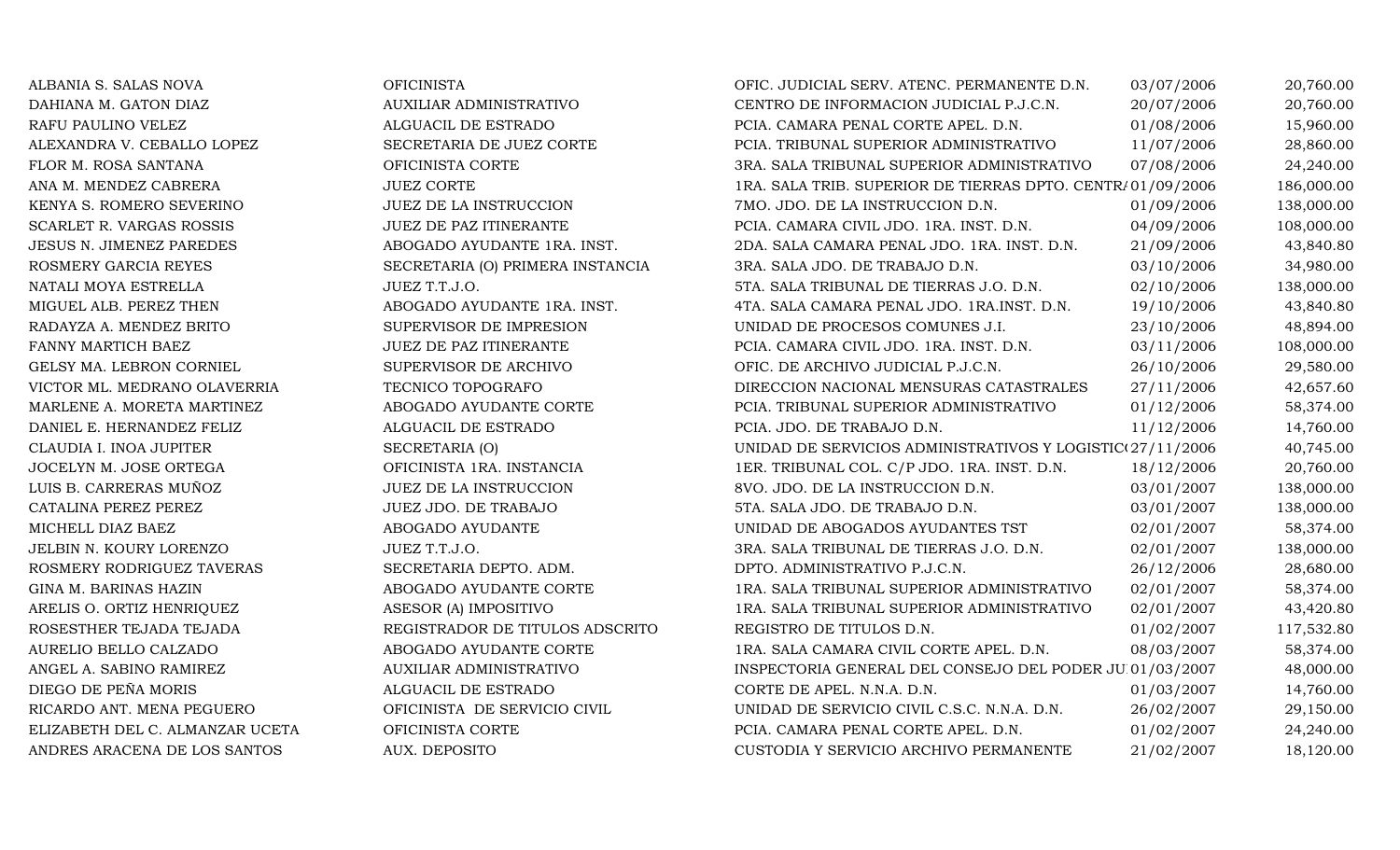| PATRIA C. VALDEZ NOLASCO            | <b>ARCHIVISTA</b>                  | ARCHIVO ACTIVO DEL REGISTRO DE TITULOS D.N.                                                     | 21/02/2007 | 24,240.00  |
|-------------------------------------|------------------------------------|-------------------------------------------------------------------------------------------------|------------|------------|
| AURELIZA ZABALA BELDA               | ENC. DE REVISION                   | UNIDAD DE REVISION, DNMC                                                                        | 21/02/2007 | 89,812.80  |
| KARINA M. MOYA FERRERAS             | AGENTE DE SERVICIOS                | CUSTODIA Y SERVICIO ARCHIVO PERMANENTE                                                          | 21/02/2007 | 24,240.00  |
| ALFONSO ML. PAULINO GONZALEZ        | GERENTE ATENCION AL USUARIO        | ATENCION AL USUARIO J.I.                                                                        | 21/02/2007 | 117,532.80 |
| MELINTON E. ORTIZ JIMENEZ           | ANALISTA JURIDICO                  | UNIDAD DE APOYO REGISTRAL J.I.                                                                  | 21/02/2007 | 54,885.60  |
| EDUIN J. CIRIACO                    |                                    | ADMINISTRADOR DE REDES Y COMUNICACIONE DIV. DE INFRAESTRUCTURA Y COMUNICACIONES J.I. 21/02/2007 |            | 67,083.00  |
| WILBERT J. HENRIQUEZ COMPRES        | ANALISTA JURIDICO                  | UNIDAD DE APOYO REGISTRAL J.I.                                                                  | 21/02/2007 | 54,885.60  |
| MARIO J. GONZALEZ MARTINEZ          | GESTOR ARCHIVO PERMANENTE          | ARCHIVO PERMANENTE JURISDICCION INMOBILIARIA 121/02/2007                                        |            | 48,894.00  |
| VICTOR ML. SANTOS TEJADA            | SOPORTE DE SISTEMAS                | DIV. DE SISTEMAS J.I.                                                                           | 21/02/2007 | 48,894.00  |
| ARIELLA ADAMES ROJAS                | <b>REFERENCISTA</b>                | UNIDAD DE CONSULTA J.I. D.N.                                                                    | 21/02/2007 | 24,240.00  |
| LOREN M. ROJAS NOLASCO              | ADMINISTRADOR DE SISTEMAS          | DIV. DE SISTEMAS J.I.                                                                           | 21/02/2007 | 77,836.80  |
| VANESSA CARABALLO MONTILLA          | ANALISTA JURIDICO                  | UNIDAD DE APOYO REGISTRAL J.I.                                                                  | 21/02/2007 | 54,885.60  |
| CLAUDIBEL NUÑEZ HERNANDEZ           | AUX. DE REGISTRO DE DOCUMENTOS     | UNIDAD DE APOYO REGISTRAL J.I.                                                                  | 21/02/2007 | 24,240.00  |
| BELKIS ROSARIO PADILLA              | AUXILIAR DE EXPEDIENTES EN PROCESO | UNIDAD DE PROCESOS COMUNES J.I.                                                                 | 21/02/2007 | 24,240.00  |
| EVELYN SOLANO MUÑOZ                 | <b>ARCHIVISTA</b>                  | ARCHIVO ACTIVO DEL REGISTRO DE TITULOS D.N.                                                     | 21/02/2007 | 24,240.00  |
| PAOLA M. RODRIGUEZ SOLANO           | OPERADOR DE LIBROS                 | CUSTODIA Y SERVICIO ARCHIVO PERMANENTE                                                          | 21/02/2007 | 24,240.00  |
| RAMON ANT. MIRANDA ANGEL            | ENC. SOPORTE TECNICO JI            | UNIDAD SOPORTE TECNICO J.I. D.N.                                                                | 02/05/2007 | 102,643.20 |
| CRISTINA PERDOMO ANTONIO            | ANALISTA JURIDICO                  | UNIDAD DE APOYO REGISTRAL J.I.                                                                  | 18/04/2007 | 54,885.60  |
| RAMON C. ORTIZ GONZALEZ             | AGENTE DIGITALIZADOR               | SERVICIOS TECNICOS ARCHIVO PERMANENTE                                                           | 18/04/2007 | 24,240.00  |
| SANDRO VALDEZ RAMIREZ               | GERENTE DE OPERACIONES             | ADMINISTRACION GENERAL JURISDICCION INMOBILIAI01/07/2012                                        |            | 117,532.80 |
| ALBERTO ANT. CARABALLO MONTILLA     | SOPORTE TECNICO I                  | UNIDAD SOPORTE TECNICO J.I. D.N.                                                                | 25/06/2007 | 42,657.60  |
| NELISA DE JS. JIMENEZ SAINT-HILAIRE | REVISOR JURIDICO                   | UNIDAD DE APOYO REGISTRAL J.I.                                                                  | 18/06/2014 | 69,696.00  |
| RUBEN D. MELO GONZALEZ              | OFICINISTA 1RA. INSTANCIA          | PCIA. JDO. DE TRABAJO D.N.                                                                      | 26/06/2007 | 20,760.00  |
| ENDELS F. FONTANA PERREAUX          | ABOGADO AYUDANTE                   | SOPORTE A JUECES C.S.C. N.N.A. D.N.                                                             | 02/07/2007 | 58,374.00  |
| LUIS ANT. GUERRERO                  | SECRETARIA(O) CORTE                | 3RA. SALA CAMARA CIVIL CORTE APEL. D.N.                                                         | 02/07/2007 | 42,657.60  |
| ROSAURA N. MARTINEZ SOSA            | REVISOR JURIDICO                   | UNIDAD DE APOYO REGISTRAL J.I.                                                                  | 01/05/2012 | 69,696.00  |
| WILLIAMS MEJIA MARTINEZ             | REPRODUCTOR DE DOCUMENTOS          | UNIDAD DE SERVICIOS ADMINISTRATIVOS Y LOGISTIC(08/06/2007                                       |            | 20,760.00  |
| NELLYS A. MATOS AYBAR               | ABOGADO AYUDANTE 1RA. INST.        | OFIC. JUEZ COORD. JDO. DE LA INSTRUCCION D.N.                                                   | 03/07/2007 | 43,840.80  |
| DIGNA ALT. ROMERO CESPEDES          | ABOGADO AYUDANTE 1RA. INST.        | 3ER. TRIBUNAL COL. C/P JDO. 1RA .INST. D.N.                                                     | 20/05/2013 | 43,840.80  |
| FAHOLA ALT. CARRASCO PICHARDO       | <b>OFICINISTA</b>                  | SECRETARIA GENERAL TRIBUNAL SUPERIOR ADM. D.N 15/11/2012                                        |            | 24,240.00  |
| <b>GINAIDA MORILLO BIDO</b>         | OFICINISTA 1RA. INSTANCIA          | 6TA. SALA JDO. DE TRABAJO D.N.                                                                  | 26/11/2007 | 20,760.00  |
| WENDYS C. BAUTISTA TEJEDA           | <b>ARCHIVISTA</b>                  | OFIC. DE ARCHIVO JUDICIAL TRIBUNAL LAB.                                                         | 19/09/2007 | 20,160.00  |
| DEIBY T. PEGUERO JIMENEZ            | JUEZ DE PAZ ITINERANTE             | PCIA. CAMARA PENAL JDO. 1RA. INST. D.N.                                                         | 16/07/2007 | 108,000.00 |
| ADALGISA FAMILIA                    | OFICINISTA ATENCION USUARIOS       | UNIDAD DE RECEPCION DE DOCUMENTOS TST                                                           | 01/05/2013 | 28,860.00  |
|                                     |                                    |                                                                                                 |            |            |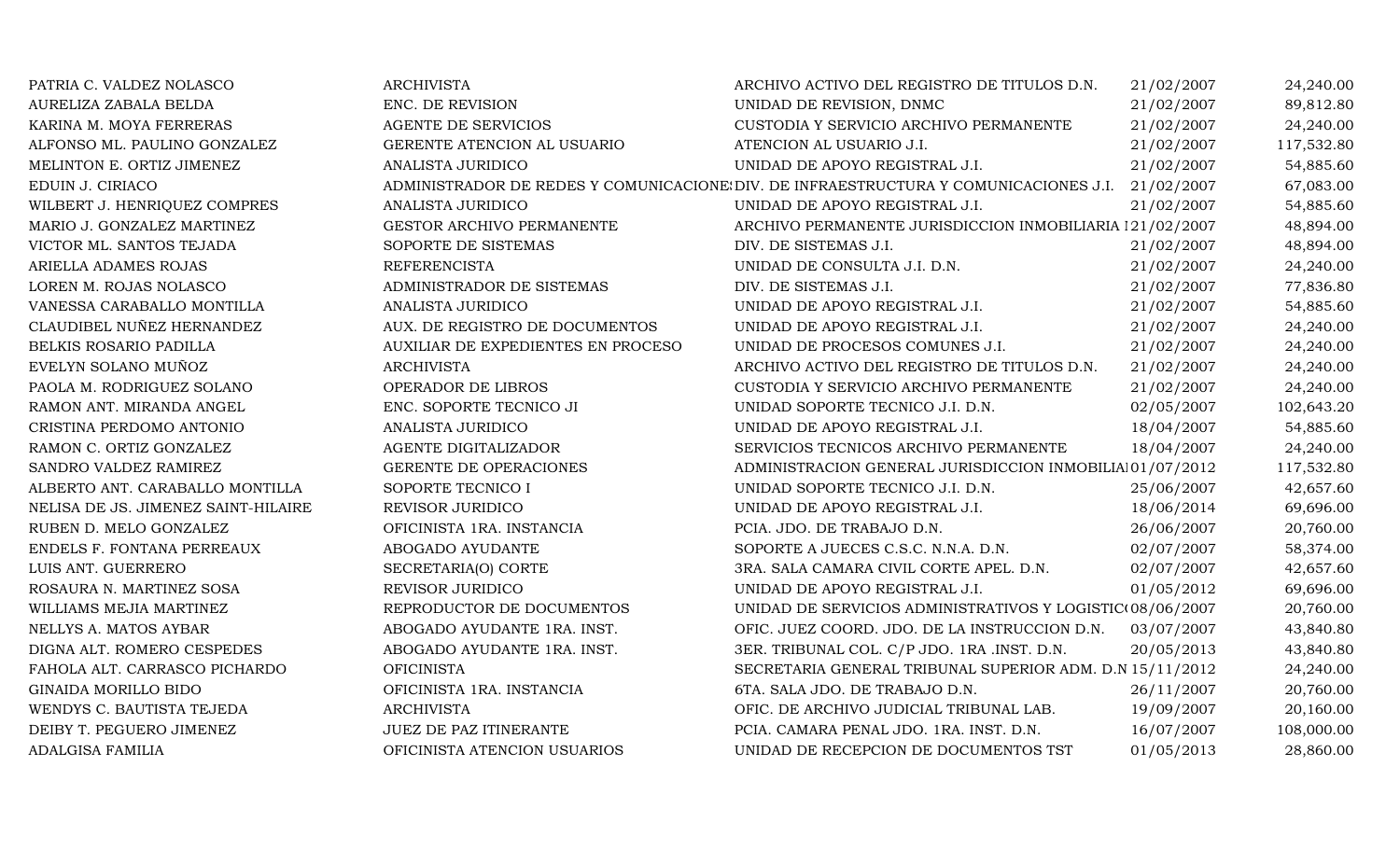| ALFREDO J. RIVAS CEPEDA        | SECRETARIA DE JUEZ              | 4TA. SALA TRIBUNAL DE TIERRAS J.O. D.N.                    | 01/08/2007 | 28,860.00  |
|--------------------------------|---------------------------------|------------------------------------------------------------|------------|------------|
| ALOIS M. PEÑA ANTIGUA          | AUXILIAR ADMINISTRATIVO         | UNIDAD DE SERVICIOS ADMINISTRATIVOS Y LOGISTIC(01/08/2007  |            | 24,240.00  |
| EDUARDO A. ACOSTA CONTRERAS    | SUPERVISOR (A) DE MANTENIMIENTO | DPTO. DE MANTENIMIENTO J.I. D.N. Y ZONA SUR                | 01/12/2008 | 60,112.80  |
| EUDY FELIZ ALCANTARA           | AUX. DE MANTENIMIENTO           | DPTO. DE MANTENIMIENTO J.I. D.N. Y ZONA SUR                | 02/12/2008 | 24,240.00  |
| YSABEL C. BERNAVIDES SANCHEZ   | ASISTENTE MANTENIMIENTO JI      | DPTO. DE MANTENIMIENTO J.I.                                | 01/08/2007 | 34,980.00  |
| JOSE ANT. FELIZ ROSARIO        | MENSAJERO EXTERNO               | UNIDAD DE SERVICIOS ADMINISTRATIVOS Y LOGISTIC(01/08/2007  |            | 20,760.00  |
| <b>JUAN ULLOA RAMIREZ</b>      | TECNICO DE REFRIGERACION        | DPTO. DE MANTENIMIENTO J.I. D.N. Y ZONA SUR                | 01/12/2008 | 33,120.00  |
| LILIAN ALT. CASTILLO           | CONSERJE                        | UNIDAD DE SERVICIOS ADMINISTRATIVOS Y LOGISTIC(21/07/2010  |            | 14,160.00  |
| MANUEL A. FIGUEREO MONTERO     | REPRODUCTOR DE DOCUMENTOS       | UNIDAD DE SERVICIOS ADMINISTRATIVOS Y LOGISTIC(15/12/2008  |            | 16,440.00  |
| MARINO MENDEZ                  | TECNICO TOPOGRAFO               | UNIDAD DE INSPECCION DNMC                                  | 01/08/2007 | 42,657.60  |
| RAMON R. ARIAS                 | AUXILIAR DE CONTABILIDAD        | GERENCIA FINANCIERA J.I.                                   | 02/04/2012 | 34,980.00  |
| ROBINSON PEÑA                  | MENSAJERO INTERNO               | UNIDAD DE SERVICIOS ADMINISTRATIVOS Y LOGISTIC(01/08/2007  |            | 16,440.00  |
| CARMEN CARABALLO FELIZ         | CONSERJE                        | DPTO. ADMINISTRATIVO JDOS. DE TRANS. D.N.                  | 27/11/2001 | 12,444.00  |
| FERNANDO FRIAS DE JESUS        | ALGUACIL DE ESTRADO             | 1RA. SALA CAMARA CIVIL JDO. 1RA. INST. D.N.                | 10/02/2014 | 14,760.00  |
| BAYOAN A. RODRIGUEZ PORTALATIN | JUEZ T.T.J.O.                   | 8VA. SALA TRIBUNAL DE TIERRAS J.O. D.N.                    | 01/03/2011 | 138,000.00 |
| RAQUEL M. GUZMAN FERMIN        | <b>CAJERO</b>                   | GERENCIA FINANCIERA J.I.                                   | 08/08/2007 | 29,580.00  |
| FERMIN A. VICENTE VELOZ        | TECNICO REVISOR II              | UNIDAD DE REVISION, DNMC                                   | 10/06/2013 | 58,370.40  |
| CESAR A. SANCHEZ MONTERO       | OPERADOR DE CAMARA DE SEGURIDAD | UNIDAD DE SERVICIOS ADMINISTRATIVOS Y LOGISTIC(29/08/2007  |            | 29,580.00  |
| DAWIN GONZALEZ CAMILO          | OPERADOR DE LIBROS              | CUSTODIA Y SERVICIO ARCHIVO PERMANENTE                     | 17/09/2007 | 24,240.00  |
| VICTOR MANUEL MARTINEZ ROJAS   | ABOGADO AYUDANTE 1RA. INST.     | PCIA. CAMARA PENAL JDO. 1RA. INST. D.N.                    | 03/09/2007 | 43,840.80  |
| JUAN C. FRIAS ACOSTA           | ABOGADO AYUDANTE 1RA. INST.     | 2DO. TRIBUNAL COL. C/P JDO. 1RA. INST. D.N.                | 03/09/2007 | 43,840.00  |
| LENIN R. ALCANTARA MONTERO     | ALGUACIL DE ESTRADO             | 2DA. SALA JDO. DE PAZ ESP. TRANS. D.N.                     | 19/09/2007 | 14,760.00  |
| RICARDO ALB. TORRES            | OFICINISTA 1RA. INSTANCIA       | 3RA. SALA JDO. DE TRABAJO D.N.                             | 26/09/2007 | 20,760.00  |
| JAYSA L. GOMEZ MARMOL          | OFICIAL DE SERVICIOS II         | ATENCION AL USUARIO J.I.                                   | 04/10/2007 | 39,992.40  |
| ONAYIS G. DURAN ABAD           | <b>REFERENCISTA</b>             | UNIDAD DE CONSULTA J.I. D.N.                               | 10/10/2007 | 24,240.00  |
| GRECHIS E. FELIZ CUEVAS        | ABOGADO AYUDANTE 1RA. INST.     | 1ER. TRIBUNAL COL. C/P JDO. 1RA. INST. D.N.                | 17/10/2007 | 43,840.00  |
| MARIEL P. ABREU VALDEZ         | OFICINISTA 1RA. INSTANCIA       | 2DA. SALA CAMARA PENAL JDO. 1RA. INST. D.N.                | 24/10/2007 | 20,760.00  |
| GYPSY Y. FRIAS MEDINA          | <b>ARCHIVISTA</b>               | ARCHIVO ACTIVO DEL TRIBUNAL SUPERIOR DE TIERRA 01/10/2007  |            | 17,640.00  |
| ANNY E. MORENO RODRIGUEZ       | <b>JUEZ DE PAZ</b>              | 1RA. SALA JDO. DE PAZ ESP. TRANS. D.N.                     | 29/10/2007 | 108,000.00 |
| KIMBERLY R. TATIS SOTO         | ABOGADO AYUDANTE CORTE          | 1RA. SALA TRIBUNAL SUPERIOR DE TIERRAS DPTO. NO 02/10/2007 |            | 48,894.00  |
| <b>JULIO C. ARAUJO MOREL</b>   | AGENTE DIGITALIZADOR            | SERVICIOS TECNICOS ARCHIVO PERMANENTE                      | 21/11/2007 | 24,240.00  |
| WILSON MONTERO CONTRERAS       | MENSAJERO EXTERNO               | PCIA. CAMARA PENAL CORTE APEL. D.N.                        | 17/12/2007 | 18,120.00  |
| MARIEL M. GROSS MARTINEZ       | REVISOR JURIDICO                | UNIDAD DE APOYO REGISTRAL J.I.                             | 04/12/2007 | 69,696.00  |
| REYMUNDO ANT. MEJIA ZORRILLA   | JUEZ DE PAZ ITINERANTE          | OFIC. JUEZ COORD. JDO. DE LA INSTRUCCION D.N.              | 03/10/2016 | 108,000.00 |
|                                |                                 |                                                            |            |            |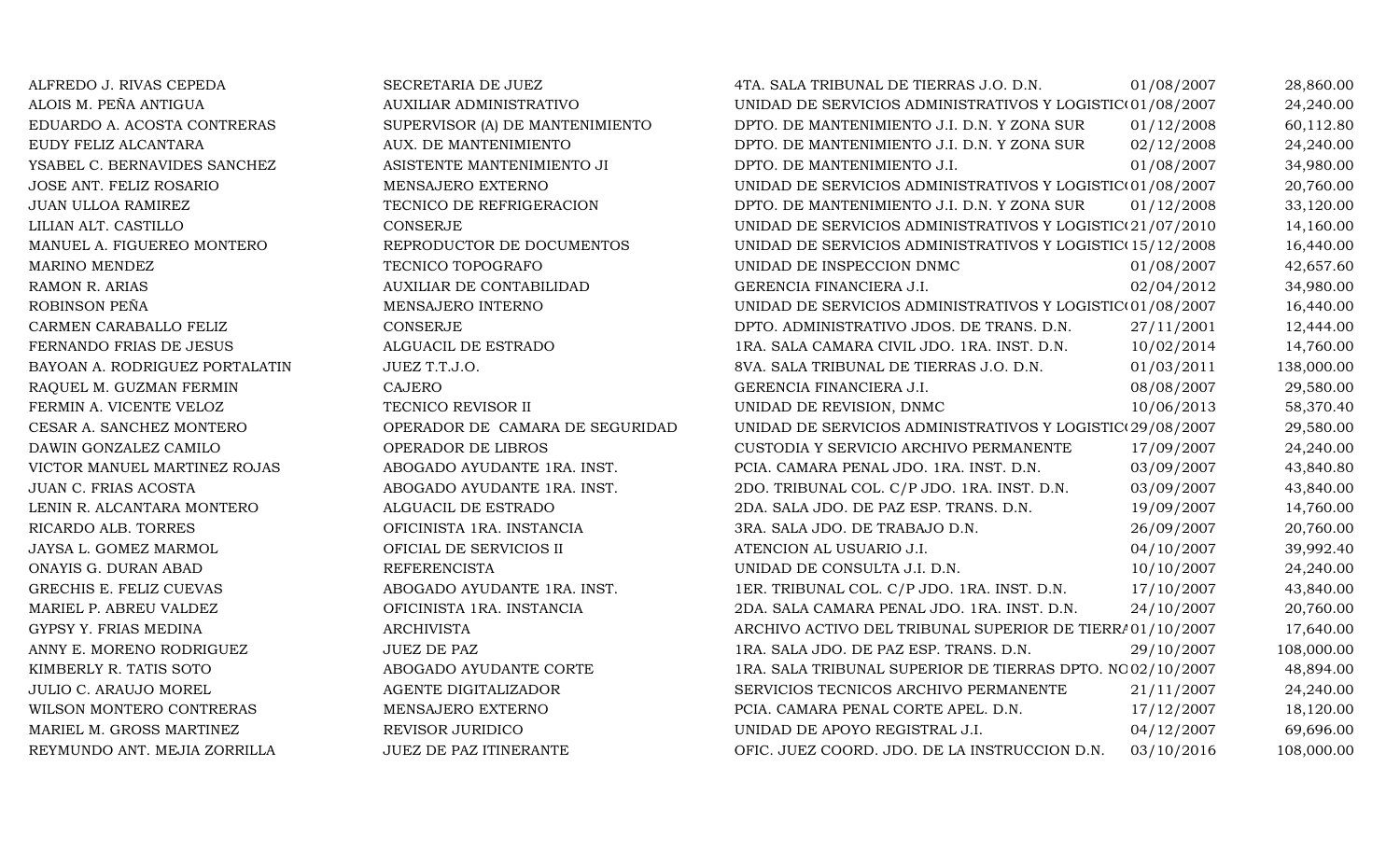| MARIEL C. ARAMBOLES BLAS          | SECRETARIA (O) PRIMERA INSTANCIA | 3RA. SALA CAMARA CIVIL JDO. 1RA. INST. D.N.                                          | 14/12/2007 | 34,980.00  |
|-----------------------------------|----------------------------------|--------------------------------------------------------------------------------------|------------|------------|
| EDWARD ANT. SAMBOY URIBE          | ALGUACIL DE ESTRADO              | PCIA. CAMARA PENAL CORTE APEL. D.N.                                                  | 30/11/2007 | 16,440.00  |
| KENNY C. MARTE CASTILLO           | REVISOR JURIDICO                 | UNIDAD DE APOYO REGISTRAL J.I.                                                       | 27/12/2007 | 69,696.00  |
| ANGEL J. CASTILLO VIDAL           | AUX. DE RECEPCION Y ENTREGA      | CENTRO DE ATENCION AL USUARIO                                                        | 17/01/2008 | 20,760.00  |
| MERCEDES L. CALDERON CALDERON     | OFICINISTA 1RA. INSTANCIA        | PCIA. JDO. DE TRABAJO D.N.                                                           | 22/01/2008 | 20,760.00  |
| YUDELKA ALT. GARCIA VASQUEZ       | MENSAJERO INTERNO                | DPTO. ADMINISTRATIVO TRIB. SUPERIOR ADMINISTRA124/01/2008                            |            | 12,444.00  |
| MARTIRES MARTE BELTRE             | ANALISTA JURIDICO                | UNIDAD DE APOYO REGISTRAL J.I.                                                       | 28/01/2008 | 54,885.60  |
| HENRY E. SEVERINO PORTE           | ABOGADO AYUDANTE CORTE           | PCIA. CAMARA PENAL CORTE APEL. D.N.                                                  | 08/01/2008 | 58,374.00  |
| ELGIN E. SANTOS MATOS             | <b>ARCHIVISTA</b>                | ARCHIVO ACTIVO DEL TRIBUNAL SUPERIOR DE TIERRA 07/02/2008                            |            | 24,240.00  |
| CESAR A. MEJIA MERCADO            | OFICINISTA 1RA. INSTANCIA        | 2DO. JDO. DE LA INSTRUCCION D.N.                                                     | 01/04/2008 | 20,760.00  |
| NELSON DAVID AGUERO               | ANALISTA JURIDICO                | UNIDAD DE APOYO REGISTRAL J.I.                                                       | 20/02/2008 | 54,885.60  |
| HAIRYN ALT. LORA SANCHEZ          | ANALISTA JURIDICO                | UNIDAD DE APOYO REGISTRAL J.I.                                                       | 28/02/2008 | 24,240.00  |
| ANGEL E. GONZALEZ SANTANA         | ALGUACIL DE ESTRADO              | 2DA. SALA CAMARA PENAL CORTE APEL. D.N.                                              | 25/02/2008 | 15,960.00  |
| NELLY M. MERCEDES MERCEDES        | ABOGADO AYUDANTE 1RA. INST.      | 2DA. SALA CAMARA CIVIL JDO. 1RA. INST. D.N.                                          | 28/02/2008 | 43,840.80  |
| HILDA M. CEPEDA BATISTA           | ALGUACIL DE ESTRADO              | 6TA. SALA CAMARA CIVIL JDO. 1RA. INST. D.N.                                          | 10/03/2008 | 14,760.00  |
| ALBA G. GARCIA RUIZ               |                                  | DIRECTOR (A) REGIONAL MENSURAS DPTO. ESTI DIRECCION REG. MENSURAS CAT. DPTO. CENTRAL | 25/09/2007 | 117,532.80 |
| EUGENIO DE LA ROSA SANTANA        | ANALISTA JURIDICO                | UNIDAD DE APOYO REGISTRAL J.I.                                                       | 24/03/2008 | 54,885.60  |
| YSABEL C. CASANOVA FRANCO         | TECNICO REVISOR II               | UNIDAD DE REVISION, DNMC                                                             | 02/04/2008 | 58,370.40  |
| PEDRO M. RAMIREZ SALCE            | JUEZ 1RA. INSTANCIA              | 7MA. SALA CAMARA CIVIL JDO. 1RA. INST. D.N.                                          | 07/04/2008 | 138,000.00 |
| LORGIA G. PEREZ BELLO             | OFICINISTA CORTE                 | PCIA. CORTE DE TRABAJO D.N.                                                          | 07/04/2008 | 24,240.00  |
| LICELLOT M. MARTE MARTINEZ        | OFICINISTA 1RA. INSTANCIA        | OFIC. JUDICIAL SERV. ATENC. PERMANENTE D.N.                                          | 16/06/2008 | 20,760.00  |
| JOSE ML. TEJEDA CASTILLO          | ABOGADO AYUDANTE 1RA. INST.      | 2DO. JDO. DE LA INSTRUCCION D.N.                                                     | 27/05/2008 | 24,240.00  |
| KATHERINE O. SILVA NUÑEZ          | <b>REFERENCISTA</b>              | UNIDAD DE CONSULTA J.I. D.N.                                                         | 23/06/2008 | 24,240.00  |
| JOSE O. ACOSTA MARTINEZ           | AGENTE SIGNATURA                 | SERVICIOS TECNICOS ARCHIVO PERMANENTE                                                | 23/06/2008 | 24,240.00  |
| MARIA S. ORTIZ BAEZ               | SECRETARIA (O)                   | ARCHIVO CENTRAL JURISDICCION INMOBILIARIA NAC. 22/08/2008                            |            | 34,980.00  |
| ROSA F. VIDAL RICOURT             | ABOGADO AYUDANTE                 | SOPORTE A JUECES C.S.C. N.N.A. D.N.                                                  | 15/07/2008 | 58,374.00  |
| JOSEFINA LOPEZ RAMIREZ            | OFICINISTA 1RA. INSTANCIA        | OFIC. JUEZ COORD. JDO. DE LA INSTRUCCION D.N.                                        | 24/10/2008 | 20,760.00  |
| ODALIS V. SANCHEZ GUERRERO        | OFICINISTA 1RA. INSTANCIA        | 5TA. SALA CAMARA CIVIL JDO. 1RA. INST. D.N.                                          | 01/10/2009 | 20,760.00  |
| RAFAELA M. ALMONTE ARIAS          | OFICINISTA 1RA. INSTANCIA        | 3ER. TRIBUNAL COL. C/P JDO. 1RA .INST. D.N.                                          | 14/11/2012 | 20,760.00  |
| RAYLIN I. RODRIGUEZ FERNANDEZ     | OFICINISTA 1RA. INSTANCIA        | PCIA. CAMARA PENAL JDO. 1RA. INST. D.N.                                              | 03/09/2012 | 20,760.00  |
| JOCABED FELIZ CALCAÑO DE HINOJOSA | <b>OFICINISTA</b>                | UNIDAD DE APOYO SECRETARIAL TST                                                      | 18/07/2008 | 24,240.00  |
| BARTOLA ENCARNACION RAMIREZ       | <b>ARCHIVISTA</b>                | OFIC. DE ARCHIVO JUDICIAL TRIBUNAL LAB.                                              | 04/03/2014 | 16,440.00  |
| DESIREE LEBRON MORENO             | ABOGADO AYUDANTE                 | UNIDAD DE ABOGADOS AYUDANTES TST                                                     | 01/10/2009 | 58,374.00  |
| PATRICIA ALMANZAR SANTANA         | SECRETARIA (O) PRIMERA INSTANCIA | 1RA. SALA CAMARA CIVIL JDO. 1RA. INST. D.N.                                          | 04/07/2008 | 34,980.00  |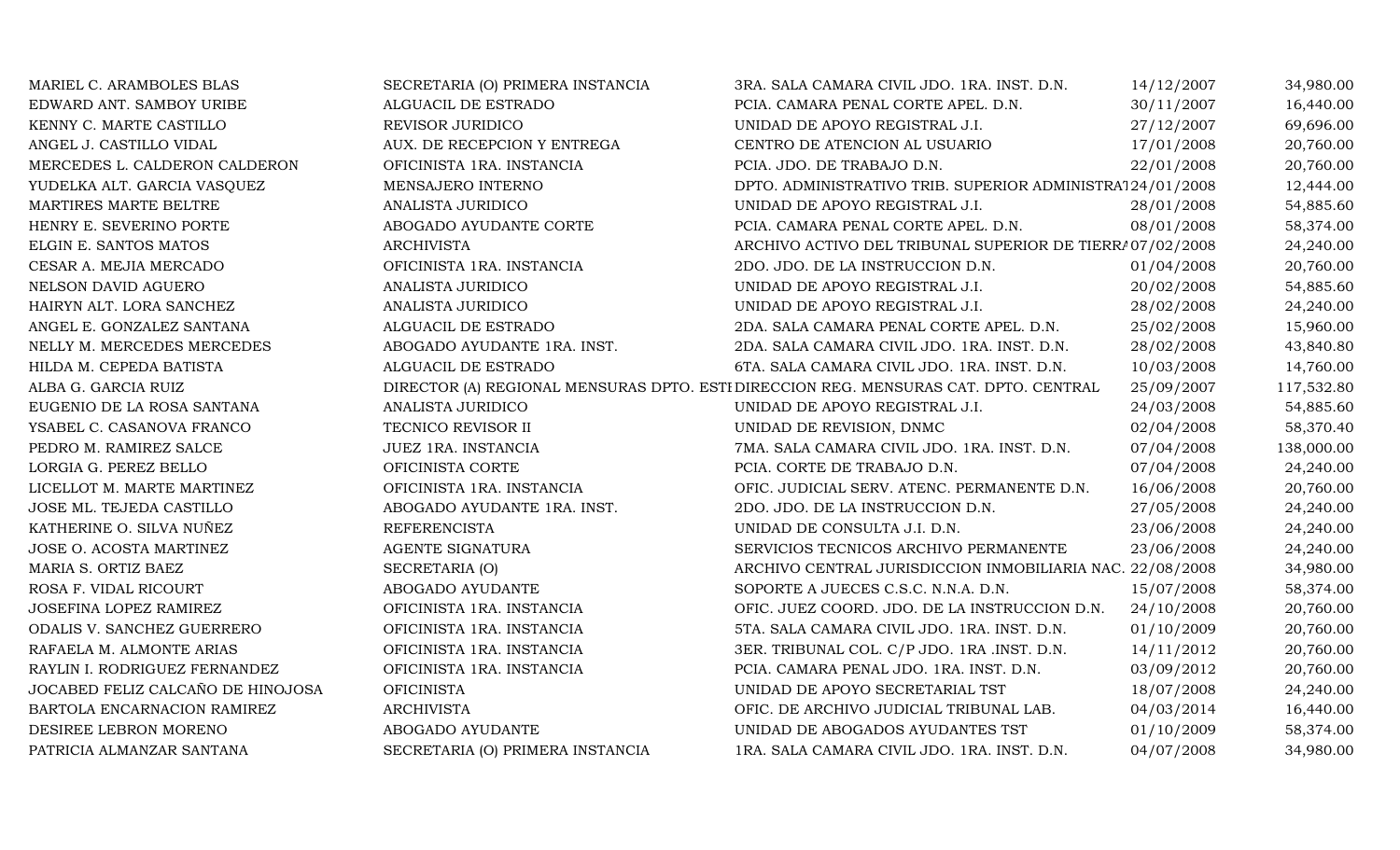| ALEXANDRO MOREL MOREL           | ALGUACIL DE ESTRADO              | JDO. DE PAZ DE LA 4TA. CIRC. D.N.                        | 24/06/2008 | 14,760.00 |
|---------------------------------|----------------------------------|----------------------------------------------------------|------------|-----------|
| MARJORIE SANCHEZ MEDINA         | ABOGADO AYUDANTE                 | DIRECCION NACIONAL REGISTRO DE TITULOS                   | 15/07/2008 | 69,696.00 |
| ALICIA P. ASSAD JORGE           | <b>OFICINISTA</b>                | SECRETARIA GENERAL TRIBUNAL SUPERIOR ADM. D.N 01/08/2008 |            | 24,240.00 |
| KATTY G. ADOLFO GUZMAN          | ABOGADO AYUDANTE                 | UNIDAD DE ABOGADOS AYUDANTES TST                         | 04/08/2008 | 58,374.00 |
| VIRGINIA POLANCO ABREU          | <b>REFERENCISTA</b>              | UNIDAD DE CONSULTA J.I. D.N.                             | 14/07/2008 | 24,240.00 |
| JUAN G. LEON GONZALEZ           | OFICINISTA 1RA. INSTANCIA        | 4TA. SALA CAMARA CIVIL JDO. 1RA. INST. D.N.              | 18/02/2013 | 20,760.00 |
| SANTA P. CASTILLO MEJIA         | CONSERJE                         | DPTO. ADMINISTRATIVO P.J.C.N.                            | 19/09/2008 | 12,444.00 |
| PEDRO J. ROMAN PEGUERO          | AGENTE DIGITALIZADOR             | SERVICIOS TECNICOS ARCHIVO PERMANENTE                    | 17/09/2008 | 24,240.00 |
| MANUEL E. FELIU CARABALLO       | ABOGADO AYUDANTE CORTE           | 1RA. SALA CAMARA CIVIL CORTE APEL. D.N.                  | 29/09/2008 | 58,374.00 |
| LUZ DEL M. MENDOZA FLORENTINO   | ABOGADO AYUDANTE 1RA. INST.      | 1ER. TRIBUNAL COL. C/P JDO. 1RA. INST. D.N.              | 14/08/2017 | 43,840.80 |
| JENNIFER TIBURCIO MEDINA        | <b>ANALISTA JURIDICO</b>         | UNIDAD DE APOYO REGISTRAL J.I.                           | 11/11/2008 | 54,885.60 |
| DALEWRY D. ARACHE LANTIGUA      | SECRETARIA DE JUEZ               | 1RA. SALA TRIBUNAL DE TIERRAS J.O. D.N.                  | 25/09/2008 | 28,860.00 |
| BRIGIDA C. BETANCOURT PAULINO   | ABOGADO AYUDANTE CORTE           | 2DA. SALA CAMARA CIVIL CORTE APEL. D.N.                  | 29/10/2008 | 58,374.00 |
| LASSUNSKY D. GARCIA VALDEZ      | SECRETARIA (O) GENERAL           | SECRETARIA GENERAL TRIBUNAL SUPERIOR ADM. D.N 25/09/2008 |            | 60,984.00 |
| ELIZABETH E. BRITO PARRA        | ANALISTA JURIDICO                | UNIDAD DE APOYO REGISTRAL J.I.                           | 13/11/2008 | 54,885.60 |
| FRANCIA V. RUIZ SARIT           | SECRETARIA DE JUEZ               | 3RA. SALA TRIBUNAL DE TIERRAS J.O. D.N.                  | 26/11/2008 | 28,860.00 |
| RUDILANIA DE LEON ALCANTARA     | ANALISTA JURIDICO                | UNIDAD DE APOYO REGISTRAL J.I.                           | 26/11/2008 | 54,885.60 |
| NATY J. BRICEÑO PAGAN           | SECRETARIA (O) PRIMERA INSTANCIA | 7MO. JDO. DE LA INSTRUCCION D.N.                         | 05/11/2008 | 20,760.00 |
| ELVIS A. VALENZUELA FERNANDEZ   | <b>ARCHIVISTA</b>                | OFIC. DEPOSITO ARCHIVO CENTRAL MANGANAGUA                | 01/09/2014 | 16,440.00 |
| JUAN DE JS. BEARD NUÑEZ         | ALGUACIL DE ESTRADO              | 3RA. SALA JDO. DE TRABAJO D.N.                           | 17/11/2014 | 14,760.00 |
| CARLOS M. PIMENTEL TEJEDA       | OFICINISTA CORTE                 | 1RA. SALA CAMARA CIVIL CORTE APEL. D.N.                  | 09/09/2008 | 24,240.00 |
| YULISA E. GUZMAN MELENCIANO     | SUPERVISOR(A) DE SERVICIO CIVIL  | UNIDAD DE SERVICIO CIVIL C.S.C. N.N.A. D.N.              | 01/09/2008 | 66,528.00 |
| SOCRATES O. DIAZ BELTRE         | OPERADOR GIS II                  | UNIDAD DE CARTOGRAFIA DNMC                               | 21/10/2008 | 35,856.00 |
| ROCIO DEL C. MARTINEZ SANCHEZ   | OFICINISTA CORTE                 | PCIA. CAMARA PENAL CORTE APEL. D.N.                      | 28/10/2008 | 24,240.00 |
| GISELLE M. GARCIA JIMENEZ       | REVISOR JURIDICO                 | UNIDAD DE APOYO REGISTRAL J.I.                           | 26/11/2008 | 69,696.00 |
| MARIELA VALLEJO VALERA          | OFICINISTA CORTE                 | PCIA. CORTE DE TRABAJO D.N.                              | 24/10/2008 | 24,240.00 |
| DAVID E. ACOSTA ESPINOSA        | ALGUACIL DE ESTRADO              | 6TA. SALA JDO. DE PAZ ESP. TRANS. D.N.                   | 11/12/2008 | 14,760.00 |
| MAGALIS A. SANTANA MELENCIANO   | SECRETARIA (O) PRIMERA INSTANCIA | 7MA. SALA CAMARA CIVIL JDO. 1RA. INST. D.N.              | 04/12/2008 | 34,980.00 |
| NIKAURI M. DIAZ ENCARNACION     | AUXILIAR ADMINISTRATIVO          | INSPECTORIA GENERAL DEL CONSEJO DEL PODER JU 11/12/2008  |            | 20,760.00 |
| JUAN C. GIRON                   | TECNICO DE ELECTRICIDAD          | DPTO. DE MANTENIMIENTO J.I. D.N. Y ZONA SUR              | 12/01/2009 | 29,580.00 |
| ESMERALDA BATISTA FERRERAS      | SECRETARIA(O) DE AUDIENCIAS      | UNIDAD DE APOYO SECRETARIAL TST                          | 12/01/2009 | 24,240.00 |
| KATERINE J. ENCARNACION DE OLEO | OFICINISTA 1RA. INSTANCIA        | 4TA. SALA CAMARA PENAL JDO. 1RA.INST. D.N.               | 01/07/2009 | 20,760.00 |
| YULY M. ACEVEDO RASUK           | ABOGADO AYUDANTE 1RA. INST.      | 5TA. SALA CAMARA CIVIL JDO. 1RA. INST. D.N.              | 03/08/2009 | 43,840.80 |
| INGRID C. VOLQUEZ COLON         | ANALISTA JURIDICO                | UNIDAD DE APOYO REGISTRAL J.I.                           | 01/09/2009 | 54,885.60 |
|                                 |                                  |                                                          |            |           |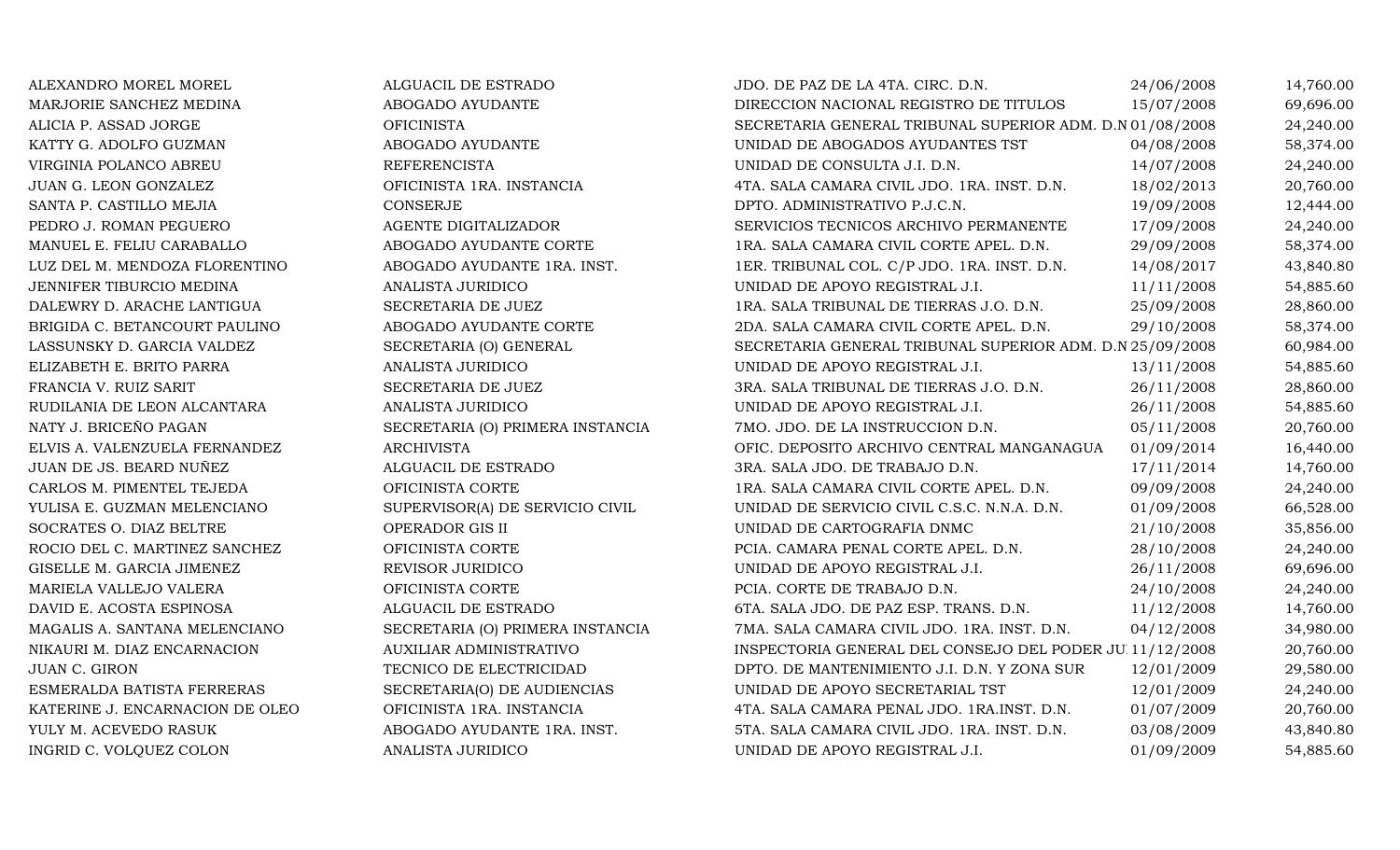| RAFAELA D. PUJOLS AGRAMONTE      | ABOGADO AYUDANTE 1RA. INST.          | 2DA. SALA CAMARA CIVIL JDO. 1RA. INST. D.N.               | 26/05/2010 | 43,840.80  |
|----------------------------------|--------------------------------------|-----------------------------------------------------------|------------|------------|
| MANOELLA T. FERNANDEZ DE LA CRUZ | SECRETARIA(O) CORTE                  | 1RA. SALA CAMARA CIVIL CORTE APEL. D.N.                   | 15/06/2009 | 42,657.60  |
| YHOEL CASTILLO VALENZUELA        | SECRETARIA(O) I CORTE                | PCIA. CAMARA PENAL CORTE APEL. D.N.                       | 01/04/2011 | 25,680.00  |
| MARIELA MORALES SANTOS           | OFICINISTA DE SERVICIO PENAL         | UNIDAD DE SERVICIO PENAL C.S.C. N.N.A. D.N.               | 24/02/2009 | 24,240.00  |
| WANDA Y. PEREZ MARTINEZ          | JUEZ T.T.J.O.                        | 1RA. SALA TRIBUNAL DE TIERRAS J.O. D.N.                   | 23/02/2009 | 138,000.00 |
| ILIANA E. CAIRO BAEZ             | OFICINISTA CORTE                     | 2DA. SALA CAMARA CIVIL CORTE APEL. D.N.                   | 17/03/2009 | 24,240.00  |
| MARCELO MILIANO LOPEZ            | MAYORDOMO III                        | DPTO. ADMINISTRATIVO N.N.A. D.N.                          | 23/03/2009 | 15,840.00  |
| WILSON ACOSTA LANTIGUA           | TECNICO REVISOR II                   | UNIDAD DE REVISION, DNMC                                  | 11/03/2009 | 58,370.40  |
| ELISA ALT. NUÑEZ CAMPUSANO       | OFICINISTA 1RA. INSTANCIA            | 2DA. SALA JDO. DE TRABAJO D.N.                            | 16/03/2009 | 20,760.00  |
| ANDERSON LOPEZ SANTANA           | AGENTE DE SERVICIOS                  | CUSTODIA Y SERVICIO ARCHIVO PERMANENTE                    | 15/04/2009 | 24,240.00  |
| RAMONA DE LA CRUZ SANTOS         | <b>CONSERJE</b>                      | DPTO. ADMINISTRATIVO N.N.A. D.N.                          | 10/03/2009 | 12,444.00  |
| PAMELA HERNANDEZ PEGUERO         | ANALISTA II DE RECURSOS HUMANOS J.I. | DIVISION DE RECURSOS HUMANOS J.I.                         | 01/04/2009 | 44,092.80  |
| EURIS ANT. LOPEZ                 | <b>PARQUEADOR</b>                    | UNIDAD DE SERVICIOS ADMINISTRATIVOS Y LOGISTIC(29/04/2009 |            | 16,440.00  |
| EVANNA M. BATISTA GARRIDO        | ANALISTA JURIDICO                    | UNIDAD DE APOYO REGISTRAL J.I.                            | 02/04/2012 | 54,885.60  |
| DANIEL TERRERO RODRIGUEZ         | MENSAJERO EXTERNO                    | DPTO. ADMINISTRATIVO TRIB. SUPERIOR ADMINISTRA123/06/2009 |            | 18,120.00  |
| ANA R. DOTEL MATOS               | OFICIAL SERVICIOS TECNICOS           | SERVICIOS TECNICOS ARCHIVO PERMANENTE                     | 29/06/2009 | 48,894.00  |
| ROMAN A. LOPEZ HERNANDEZ         | REVISOR JURIDICO                     | UNIDAD DE APOYO REGISTRAL J.I.                            | 20/07/2009 | 69,696.00  |
| JORGE E. GARCIA AQUINO           | TECNICO DE MENSURAS                  | DIRECCION REG. MENSURAS CAT. DPTO. CENTRAL                | 15/07/2009 | 51,804.00  |
| ROBERT I. RODRIGUEZ SURIEL       | OPERADOR DE CAMARA DE SEGURIDAD      | UNIDAD DE SERVICIOS ADMINISTRATIVOS Y LOGISTIC(14/04/2011 |            | 29,580.00  |
| KEILYN J. CANDELARIO MARTE       | REVISOR JURIDICO                     | UNIDAD DE APOYO REGISTRAL J.I.                            | 01/09/2009 | 69,696.00  |
| BARTOLOME A. TELLADO CALDERON    | OFICINISTA CORTE                     | PCIA. CORTE DE TRABAJO D.N.                               | 26/08/2009 | 24,240.00  |
| YUDELKA POLANCO LEON             | ABOGADO AYUDANTE CORTE               | 2DA. SALA TRIBUNAL SUPERIOR ADMINISTRATIVO                | 09/09/2009 | 58,374.00  |
| OVIDIO E. MALDONADO PUELLO       | SECRETARIA DE JUEZ                   | 2DA. SALA TRIBUNAL DE TIERRAS J.O. D.N.                   | 22/09/2009 | 28,860.00  |
| EURIDISIS M. LARA PEREZ          | ABOGADO AYUDANTE CORTE               | 2DA. SALA CAMARA CIVIL CORTE APEL. D.N.                   | 27/07/2010 | 43,840.80  |
| CESAR R. DALMASI FORTUNA         | REVISOR JURIDICO                     | UNIDAD DE APOYO REGISTRAL J.I.                            | 06/10/2009 | 69,696.00  |
| GISSEL PEÑA ROJAS                | ABOGADO AYUDANTE CORTE               | 3RA. SALA CAMARA PENAL CORTE APEL. D.N.                   | 11/09/2009 | 58,374.00  |
| ARISLEIDA MENDEZ BATISTA         | JUEZ DE LA INSTRUCCION               | 5TO. JDO. DE LA INSTRUCCION D.N.                          | 19/10/2009 | 138,000.00 |
| NATHALIE NOVA SOTO               | JUEZ JDO. DE TRABAJO                 | 1RA. SALA JDO. DE TRABAJO D.N.                            | 19/10/2009 | 138,000.00 |
| GERALDIN BIDO PEGUERO            | ABOGADO AYUDANTE                     | UNIDAD DE ABOGADOS AYUDANTES TST                          | 02/11/2009 | 24,240.00  |
| AMBIORIX RODRIGUEZ FRIAS         | SOPORTE TECNICO                      | UNIDAD SOPORTE TECNICO J.I. D.N.                          | 29/10/2009 | 42,657.60  |
| MANUEL A. MELO CASTILLO          | ANALISTA JURIDICO                    | UNIDAD DE APOYO REGISTRAL J.I.                            | 04/11/2009 | 54,885.60  |
| CAMILE D. ORTEGA CAMILO          | ABOGADO AYUDANTE CORTE               | 1RA. SALA CAMARA PENAL CORTE APEL. D.N.                   | 01/10/2009 | 43,840.80  |
| MILAGROS FIGUEREO ALBOLEDA       | OFICINISTA 1RA. INSTANCIA            | 1RA. SALA JDO. DE TRABAJO D.N.                            | 26/06/2014 | 20,760.00  |
| MARIA E. MADE BATISTA            | SECRETARIA (O) PRIMERA INSTANCIA     | 5TA. SALA JDO. DE TRABAJO D.N.                            | 01/06/2010 | 20,760.00  |
|                                  |                                      |                                                           |            |            |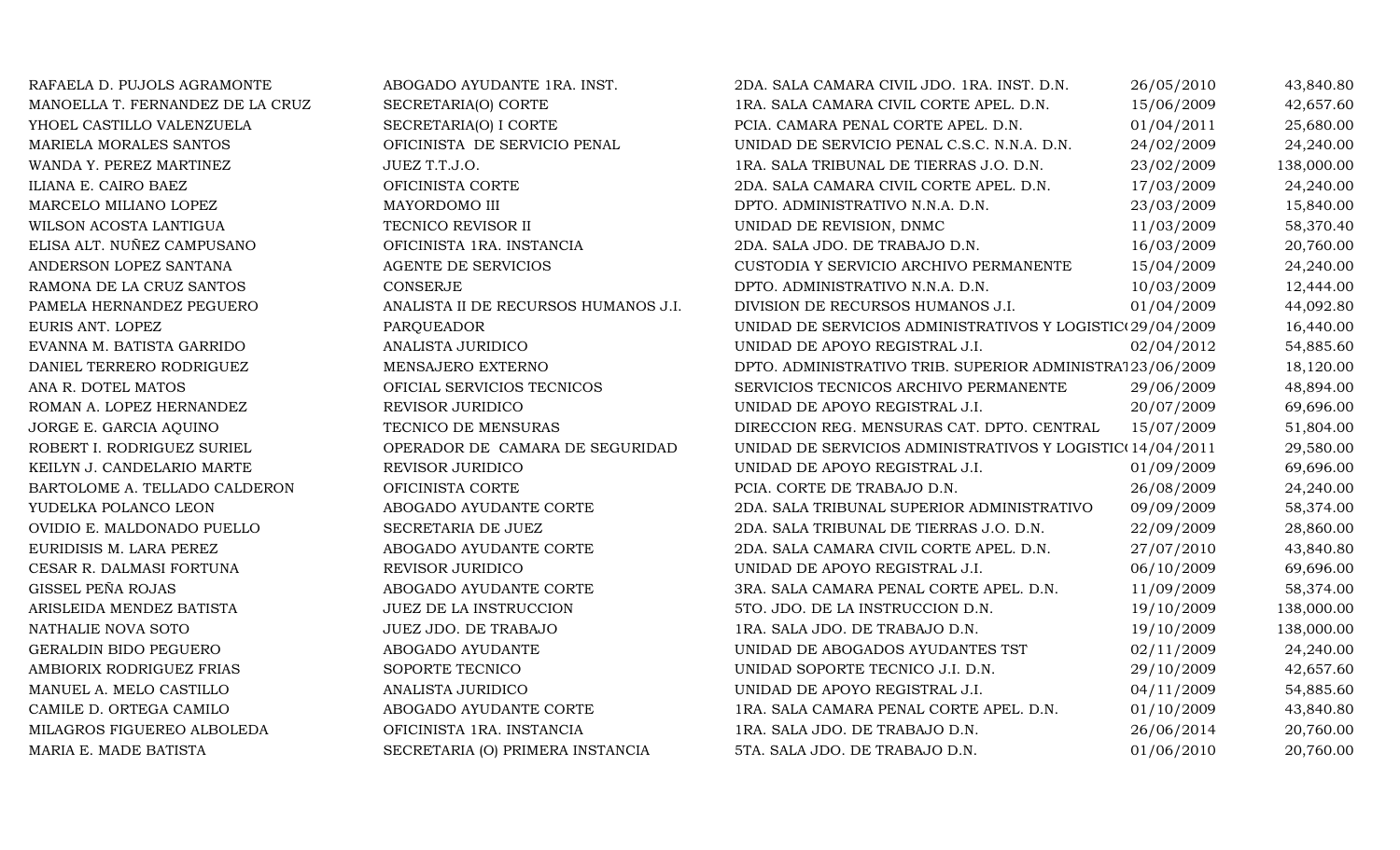| MARGARITA R. ALBURQUERQUE UREÑA  | AUX. DE RECEPCION Y ENTREGA      | CENTRO DE ATENCION AL USUARIO                 | 23/11/2009 | 24,240.00  |
|----------------------------------|----------------------------------|-----------------------------------------------|------------|------------|
| ROSA ENCARNACION FERRERAS        | SECRETARIA (O) PRIMERA INSTANCIA | 8VA. SALA CAMARA CIVIL JDO. 1RA. INST. D.N.   | 02/11/2009 | 34,980.00  |
| KELVIN L. MEJIA ALMONTE          | <b>OFICINISTA</b>                | UNIDAD DE AUDIENCIAS J.P. S.D.                | 16/12/2009 | 20,760.00  |
| ERIBEILIN RAMIREZ BATISTA        | AGENTE DE SERVICIOS              | CUSTODIA Y SERVICIO ARCHIVO PERMANENTE        | 05/01/2010 | 24,240.00  |
| FATIMA L. VALDEZ ROMAN           | <b>OFICINISTA</b>                | 2DO. JDO. DE LA INSTRUCCION D.N.              | 01/02/2011 | 20,760.00  |
| WILKIN W. LOPEZ FELIZ            | <b>ARCHIVISTA</b>                | ARCHIVO ACTIVO DEL REGISTRO DE TITULOS D.N.   | 20/01/2010 | 13,920.00  |
| NATALIA B. PACHECO BAUTISTA      | OFICINISTA 1RA. INSTANCIA        | 3ER. JDO. DE LA INSTRUCCION D.N.              | 01/01/2010 | 24,240.00  |
| CLARA D. ABREU VASQUEZ           | ABOGADO AYUDANTE                 | UNIDAD DE ABOGADOS AYUDANTES TST              | 15/02/2010 | 58,374.00  |
| WILLIAM R. ENCARNACION MERCEDES  | ALGUACIL DE ESTRADO              | 2DA. SALA JDO. DE TRABAJO D.N.                | 15/02/2010 | 14,760.00  |
| JONATHAN A. ENCARNACION CASTILLO | <b>PLOMERO</b>                   | DPTO. DE MANTENIMIENTO J.I. D.N. Y ZONA SUR   | 02/02/2010 | 20,760.00  |
| YINET DEL C. ACOSTA JAQUEZ       | OFICINISTA CORTE                 | 2DA. SALA CORTE DE TRABAJO D.N.               | 17/02/2010 | 24,240.00  |
| ANGEL D. CASTILLO MEJIA          | ALGUACIL DE ESTRADO              | 4TA. SALA CAMARA PENAL JDO. 1RA.INST. D.N.    | 17/02/2010 | 15,960.00  |
| ALEXY ANT. TEJADA ROSARIO        | OFICINISTA 1RA. INSTANCIA        | 3RA. SALA JDO. DE TRABAJO D.N.                | 01/03/2010 | 20,760.00  |
| JUPITER J. VENTURA RAMIREZ       | ABOGADO AYUDANTE 1RA. INST.      | 7MA. SALA CAMARA CIVIL JDO. 1RA. INST. D.N.   | 01/03/2010 | 43,840.80  |
| JANNY E. DE LOS SANTOS CONCET    | ANALISTA JURIDICO                | UNIDAD DE APOYO REGISTRAL J.I.                | 01/03/2010 | 54,885.60  |
| CLARA MA. GARCIA VASQUEZ         | SECRETARIA (O) JDO. DE PAZ       | JDO. DE PAZ DE LA 2DA. CIRC. D.N.             | 09/03/2010 | 29,580.00  |
| JOSE A. GARCIA DE LOS SANTOS     | WEB MASTER                       | DIV. DE INFRAESTRUCTURA Y COMUNICACIONES J.I. | 01/03/2010 | 54,885.60  |
| WILLY E. CASTILLO GARCIA         | <b>ASCENSORISTA</b>              | DPTO. ADMINISTRATIVO P.J.C.N.                 | 18/03/2010 | 14,160.00  |
| VERONISSE MARTE DE JESUS         | OFICINISTA CORTE                 | 2DA. SALA CORTE DE TRABAJO D.N.               | 19/03/2010 | 24,240.00  |
| SARAH BALOGH ROSARIO             | ANALISTA JURIDICO                | UNIDAD DE APOYO REGISTRAL J.I.                | 19/03/2010 | 54,885.60  |
| KARINA K. LORENZO LORA           | ANALISTA JURIDICO                | UNIDAD DE APOYO REGISTRAL J.I.                | 15/03/2010 | 54,885.60  |
| <b>GREISY M. VALDEZ BEN</b>      | OFICINISTA CORTE                 | 1RA. SALA CAMARA PENAL CORTE APEL. D.N.       | 21/06/2010 | 24,240.00  |
| ORIANA D'OLEO CAPELLAN           | OFICINISTA 1RA. INSTANCIA        | 3ER. JDO. DE LA INSTRUCCION D.N.              | 01/03/2010 | 20,760.00  |
| CHADEL ZAYAS SEVERINO            | ABOGADO AYUDANTE 1RA. INST.      | PCIA. CAMARA CIVIL JDO. 1RA. INST. D.N.       | 05/05/2010 | 43,840.80  |
| MARIEL DEL M. ELSEVYF JIMENEZ    | ABOGADO AYUDANTE CORTE           | 3RA. SALA CAMARA CIVIL CORTE APEL. D.N.       | 01/04/2010 | 58,374.00  |
| ARGELIA SENCION SANTANA          | JUEZ 1RA. INSTANCIA              | 5TA. SALA CAMARA CIVIL JDO. 1RA. INST. D.N.   | 01/06/2010 | 138,000.00 |
| JAHAIRES C. FELIZ RAMIREZ        | ABOGADO AYUDANTE 1RA. INST.      | 5TO. JDO. DE LA INSTRUCCION D.N.              | 03/05/2010 | 43,840.80  |
| OMAR S. GARCIA MENDIETA          | ASISTENTE GESTOR ARCHIVO ACTIVO  | ARCHIVO ACTIVO JURISDICCION INMOBILIARIA NAC. | 03/05/2010 | 42,657.60  |
| MARIELA GONZALEZ FURCAL          | OFICINISTA 1RA. INSTANCIA        | 6TA. SALA JDO. DE TRABAJO D.N.                | 08/06/2010 | 20,760.00  |
| JANELLY JEFFERS RODRIGUEZ        | OFICINISTA 1RA. INSTANCIA        | OFIC. JUDICIAL SERV. ATENC. PERMANENTE D.N.   | 18/06/2010 | 20,760.00  |
| SULEYDA T. MONSAC SIERRA         | OFICINISTA 1RA. INSTANCIA        | 2DA. SALA JDO. DE TRABAJO D.N.                | 18/06/2010 | 20,760.00  |
| MELBIN R. BENITEZ FELIZ          | <b>AGENTE INDEXACION</b>         | SERVICIOS TECNICOS ARCHIVO PERMANENTE         | 01/07/2010 | 24,240.00  |
| KEYLIN Y. ALCANTARA ARISTY       | ABOGADO AYUDANTE CORTE           | 3RA. SALA TRIBUNAL SUPERIOR ADMINISTRATIVO    | 12/07/2010 | 58,374.00  |
| YANERY F. RAMIREZ SANTAMARIA     | ABOGADO AYUDANTE CORTE           | 1RA. SALA CAMARA PENAL CORTE APEL. D.N.       | 20/07/2010 | 58,374.00  |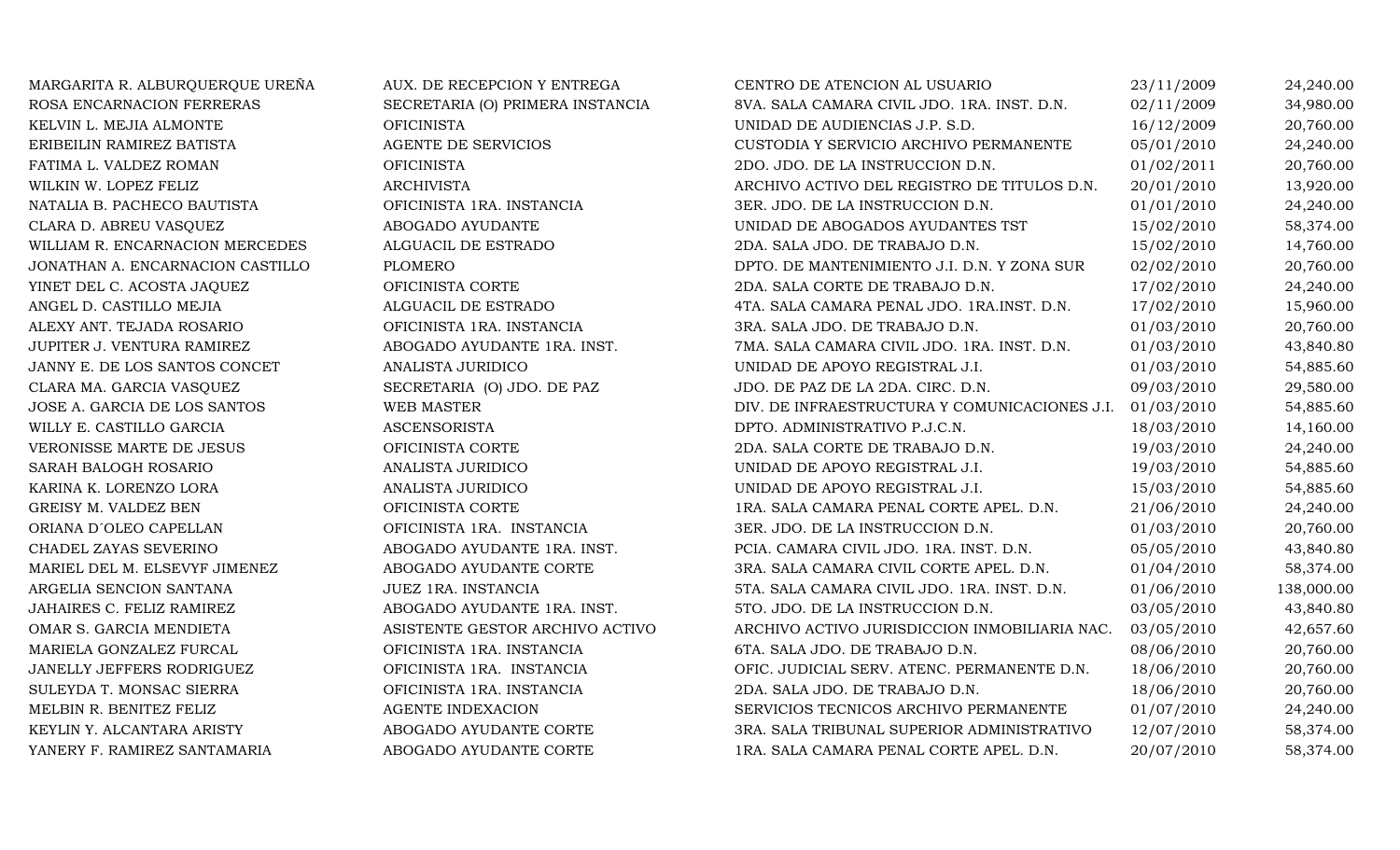| PAMELA W. TAPIA                    | ANALISTA JURIDICO                | UNIDAD DE APOYO REGISTRAL J.I.                            | 12/07/2010 | 54,885.60  |
|------------------------------------|----------------------------------|-----------------------------------------------------------|------------|------------|
| JOSE M. FRIAS GORIS                | ANALISTA JURIDICO                | UNIDAD DE APOYO REGISTRAL J.I.                            | 08/07/2010 | 54,885.60  |
| EDGAR E. DE LA CRUZ VARGAS         | <b>AGENTE INDEXACION</b>         | SERVICIOS TECNICOS ARCHIVO PERMANENTE                     | 02/08/2010 | 24,240.00  |
| JOSE ML. DEL ORBE AYALA            | ANALISTA JURIDICO                | UNIDAD DE APOYO REGISTRAL J.I.                            | 26/07/2010 | 54,885.60  |
| ANNA R. GONZALEZ                   | ABOGADO AYUDANTE 1RA. INST.      | 6TA. SALA JDO. DE TRABAJO D.N.                            | 28/07/2010 | 43,840.80  |
| JANEIRYS I. MEDINA ACOSTA          | <b>DIGITADOR</b>                 | UNIDAD DE PROCESOS COMUNES J.I.                           | 26/07/2010 | 24,240.00  |
| ZACARIAS DE JS. GARCIA GONZALEZ    | ELECTRICISTA II                  | DPTO. ADMINISTRATIVO P.J.C.N.                             | 27/07/2010 | 23,280.00  |
| PATRICIA MONTILLA SANCHEZ          | ABOGADO AYUDANTE 1RA. INST.      | 4TA. SALA CAMARA CIVIL JDO. 1RA. INST. D.N.               | 03/08/2010 | 43,840.80  |
| AQUILES E. MELO BAUTISTA           | SOPORTE TECNICO                  | UNIDAD SOPORTE TECNICO J.I. D.N.                          | 05/08/2010 | 42,657.60  |
| JAYSON M. PEGUERO REYES            | OFICINISTA 1RA. INSTANCIA        | 4TO. TRIBUNAL COL. C/P JDO. 1RA. INST. D.N.               | 16/04/2012 | 20,760.00  |
| EDGAR I. ALVARADO LIRANZO          | OFICINISTA CORTE                 | PCIA. CAMARA PENAL CORTE APEL. D.N.                       | 26/08/2010 | 24,240.00  |
| GUILLERMO G. POCKELS DIAZ          | <b>ARCHIVISTA</b>                | ARCHIVO ACTIVO DEL TRIBUNAL SUPERIOR DE TIERRA 30/08/2010 |            | 24,240.00  |
| YERLINA C. UREÑA RIVERA            | OFICINISTA 1RA. INSTANCIA        | 2DO. JDO. DE LA INSTRUCCION D.N.                          | 01/09/2010 | 20,760.00  |
| GIOVANNY J. CUESTO JIMENEZ         | ADMINISTRADOR DE SERVIDORES      | DIV. DE INFRAESTRUCTURA Y COMUNICACIONES J.I. 15/11/2010  |            | 67,082.40  |
| DAHELY E. CAMPUSANO PEGUERO        | ABOGADO AYUDANTE 1RA. INST.      | OFIC. JUEZ COORD. JDO. DE LA INSTRUCCION D.N.             | 11/10/2010 | 43,840.80  |
| SANTOS E. NOVAS SIERRA             | MENSAJERO EXTERNO                | DPTO. ADMINISTRATIVO P.J.C.N.                             | 01/11/2010 | 18,120.00  |
| NOELIA ROSARIO RODRIGUEZ           | AUXILIAR ADMINISTRATIVO          | CENTRO DE INFORMACION JUDICIAL P.J.C.N.                   | 22/11/2010 | 20,760.00  |
| CLARIBEL VASQUEZ SALAS             | CONSERJE                         | DPTO. ADMINISTRATIVO P.J.C.N.                             | 17/11/2010 | 12,444.00  |
| ANGELA G. DIAZ MEJIA               | SECRETARIA DE JUEZ               | TRIBUNAL SUPERIOR DE TIERRAS DPTO. CENTRAL                | 23/11/2010 | 28,860.00  |
| JAFAD ANT. MIESES MARIA            | OFICINISTA 1RA. INSTANCIA        | PCIA. CAMARA PENAL JDO. 1RA. INST. D.N.                   | 06/12/2010 | 20,760.00  |
| CHABELYS M. DE OLEO DIAZ           | ADMINISTRADOR DE SISTEMAS        | DIV. DE SISTEMAS J.I.                                     | 06/12/2010 | 77,836.80  |
| JUAN A. MAÑON GARCIA               | OFICINISTA 1RA. INSTANCIA        | 7MA. SALA CAMARA CIVIL JDO. 1RA. INST. D.N.               | 03/01/2011 | 20,760.00  |
| GERALDINE ALT. VALERIO SANTANA     | AUX. RECEPCION Y ENTREGA         | RECEPCION Y ENTREGA R.T.                                  | 10/02/2014 | 30,139.20  |
| JOSE G. PADILLA RODRIGUEZ          | ABOGADO AYUDANTE 1RA. INST.      | 1ER. TRIBUNAL COL. C/P JDO. 1RA. INST. D.N.               | 24/02/2011 | 43,840.80  |
| MARTHA E. JAQUEZ HIRALDO           | <b>JUEZ DE PAZ</b>               | JDO. DE PAZ DE LA 2DA. CIRC. D.N.                         | 01/03/2011 | 108,000.00 |
| JUAN FCO. RODRIGUEZ CONSORO        | JUEZ DE LA INSTRUCCION           | 9NO. JDO. DE LA INSTRUCCION D.N.                          | 01/03/2011 | 138,000.00 |
| JISSEL Y. NARANJO TEJADA           | JUEZ 1RA. INSTANCIA              | 8VA. SALA CAMARA PENAL JDO. 1RA. INST. D.N.               | 01/03/2011 | 138,000.00 |
| JASSAEL J. JAVIER SAMPSON          | <b>OFICINISTA</b>                | SOPORTE A JUECES C.S.C. N.N.A. D.N.                       | 01/10/2012 | 24,240.00  |
| DAGOBERTO ANT. FLORIAN FELIZ       | OPERADOR AUDIO Y VIDEO           | DPTO. ADMINISTRATIVO P.J.C.N.                             | 01/03/2011 | 24,240.00  |
| CRISLAUDY D. PEREZ MARTE           | ABOGADO AYUDANTE 1RA. INST.      | 4TA. SALA CAMARA CIVIL JDO. 1RA. INST. D.N.               | 21/03/2011 | 43,840.80  |
| GUIBELIS J. MOJICA MARTINEZ        | SECRETARIA (O) PRIMERA INSTANCIA | 4TA. SALA CAMARA CIVIL JDO. 1RA. INST. D.N.               | 28/02/2011 | 34,980.00  |
| CRISTINA N. SANCHEZ GARCIA         | OFICINISTA 1RA. INSTANCIA        | 2DA. SALA JDO. DE TRABAJO D.N.                            | 07/03/2011 | 20,760.00  |
| GUILLERMINA ANT. MARTINEZ CORONADO | OFICINISTA 1RA. INSTANCIA        | 3RA. SALA CAMARA CIVIL JDO. 1RA. INST. D.N.               | 10/09/2012 | 20,760.00  |
| ESTHER A. CLASE CASTRO             | OFICINISTA DE SERVICIO CIVIL     | UNIDAD DE SERVICIO CIVIL C.S.C. N.N.A. D.N.               | 01/10/2012 | 24,240.00  |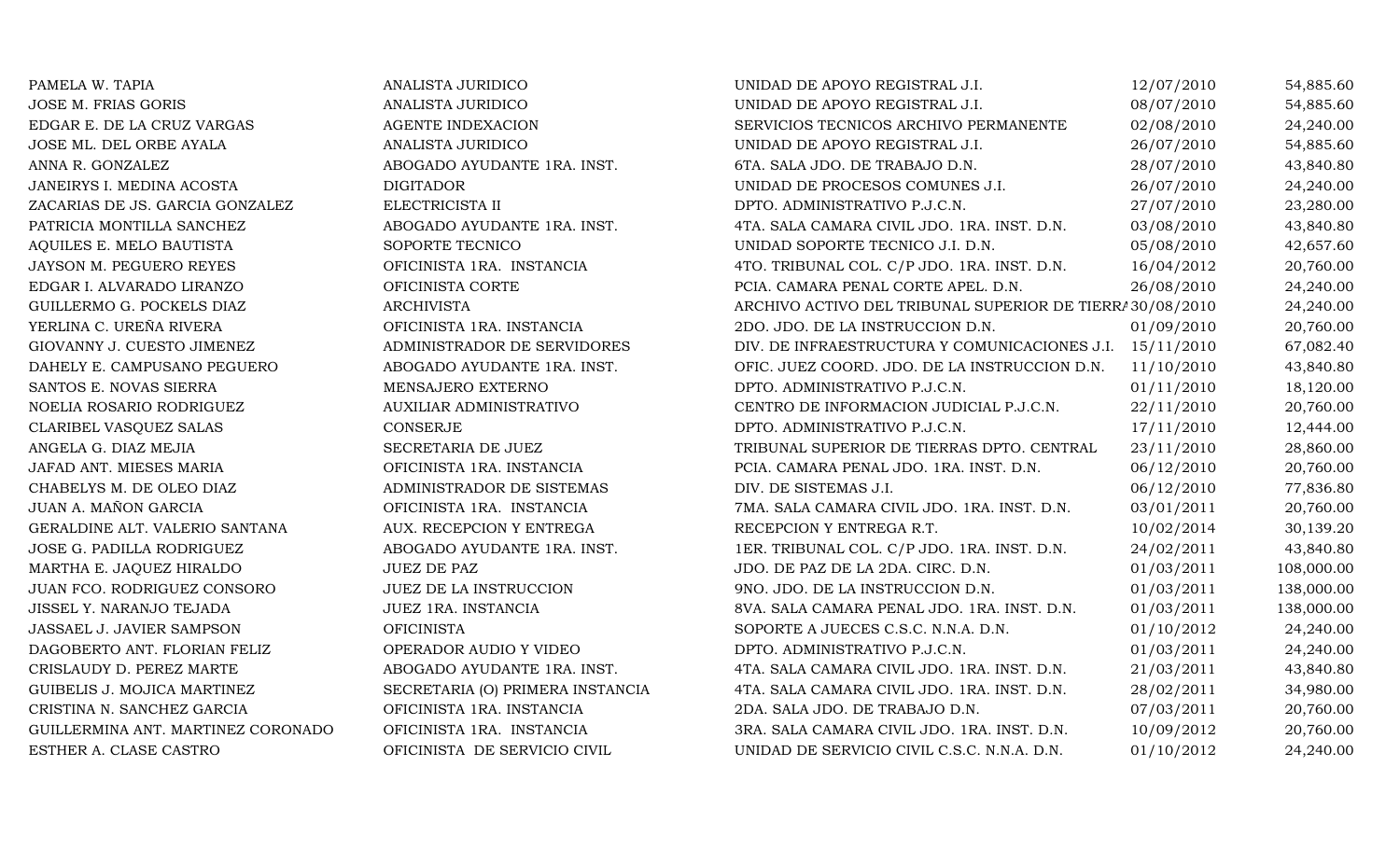| WILMA L. ZAPATA HERRERA           | OFICINISTA 1RA. INSTANCIA        | 5TA. SALA JDO. DE TRABAJO D.N.                              | 11/03/2011 | 20,760.00  |
|-----------------------------------|----------------------------------|-------------------------------------------------------------|------------|------------|
| VICTORIA G. GUZMAN PINEDA         | ABOGADO AYUDANTE SCJ             | PRIMERA SALA S.C.J.                                         | 28/03/2011 | 88,100.00  |
| GIANNA M. TURBI MOJICA            | <b>AUDITOR DE PROCESOS I</b>     | AUDITORIA JURISDICCION INMOBILIARIA                         | 03/05/2011 | 105,720.00 |
| ULISES ML. MEDRANO SEGURA         | GERENTE ARCHIVO CENTRAL          | ARCHIVO CENTRAL JURISDICCION INMOBILIARIA NAC. 25/04/2011   |            | 117,532.80 |
| LEINEL A. SIERRA DIAZ             | OFICINISTA 1RA. INSTANCIA        | 4TA. SALA JDO. DE TRABAJO D.N.                              | 11/05/2011 | 20,760.00  |
| JOSE E. REINOSO MORDAN            | AGENTE DE SERVICIOS              | CUSTODIA Y SERVICIO ARCHIVO PERMANENTE                      | 11/05/2011 | 24,240.00  |
| YOGELVI GARCIA MARTINEZ           | <b>AGENTE INDEXACION</b>         | SERVICIOS TECNICOS ARCHIVO PERMANENTE                       | 11/05/2011 | 24,240.00  |
| ALLALIBYS ALONSO RODRIGUEZ        | ABOGADO AYUDANTE 1RA. INST.      | 8VA. SALA CAMARA CIVIL JDO. 1RA. INST. D.N.                 | 05/05/2011 | 43,840.80  |
| AUSTRIA I. GONZALEZ RAMIREZ       | OFICINISTA CORTE                 | 3RA. SALA TRIBUNAL SUPERIOR ADMINISTRATIVO                  | 05/09/2016 | 24,240.00  |
| ROSA MA. CARRASCO ROSARIO         | SECRETARIA (O) PRIMERA INSTANCIA | 8VA. SALA CAMARA PENAL JDO. 1RA. INST. D.N.                 | 01/06/2011 | 46,368.00  |
| JOEL B. GUZMAN GUZMAN             | OPERADOR MESA DE AYUDA           | UNIDAD SOPORTE TECNICO J.I. D.N.                            | 18/05/2011 | 34,980.00  |
| RAFAEL GUZMAN ADAMES              | AGENTE CONTROL DE CALIDAD        | CONTROL DE CALIDAD ARCHIVO PERMANENTE                       | 18/05/2011 | 29,580.00  |
| NOEMI SALVADOR BATISTA            | ABOGADO AYUDANTE 1RA. INST.      | TRIBUNAL EJEC. DE LA PENA D.N.                              | 03/05/2011 | 43,840.80  |
| JOSE A. PEÑA RAMIREZ              | AUX. DE CORRESPONDENCIA          | UNIDAD DE SERVICIOS ADMINISTRATIVOS Y LOGISTIC(30/05/2011   |            | 24,240.00  |
| JENNIFER REYNOSO VILLAR           | ANALISTA JURIDICO                | UNIDAD DE APOYO REGISTRAL J.I.                              | 01/06/2011 | 54,885.60  |
| NATHALIE THEN SANCHEZ             | ABOGADO AYUDANTE                 | SOPORTE A JUECES C.S.C. N.N.A. D.N.                         | 08/06/2011 | 58,374.00  |
| YUDITH G. MARTY SALAS             | ABOGADO AYUDANTE                 | UNIDAD DE ABOGADOS AYUDANTES TST                            | 01/06/2011 | 58,374.00  |
| MARIDALIA SOTO CACERES            | ABOGADO AYUDANTE 1RA. INST.      | PCIA. CAMARA CIVIL JDO. 1RA. INST. D.N.                     | 20/07/2011 | 43,840.80  |
| ERIC D. MORENO JIMENEZ            | OFICINISTA 1RA. INSTANCIA        | 6TA. SALA JDO. DE TRABAJO D.N.                              | 18/02/2013 | 20,760.00  |
| AMAURI M. MARTINEZ ABREU          | JUEZ 1RA. INSTANCIA              | 3ER. TRIBUNAL COL. C/P JDO. 1RA. INST. S.D.                 | 01/09/2011 | 138,000.00 |
| <b>JOCELYN ROSARIO</b>            | CONSERJE                         | DPTO. ADMINISTRATIVO JDOS. DE PAZ DE LA 2DA. CIR 25/02/2014 |            | 12,444.00  |
| ROSANNA L. VALENTIN BRITO         | OFICINISTA CORTE                 | 2DA. SALA CAMARA PENAL CORTE APEL. D.N.                     | 01/05/2012 | 24,240.00  |
| FRANKLIN DE LEON DE LEON          | ABOGADO AYUDANTE 1RA. INST.      | 6TO. JDO. DE LA INSTRUCCION D.N.                            | 01/12/2011 | 20,760.00  |
| RAYSA L. CASTILLO PEREZ           | OFICINISTA 1RA. INSTANCIA        | 7MA. SALA CAMARA CIVIL JDO. 1RA. INST. D.N.                 | 17/12/2012 | 20,760.00  |
| MICHELY R. ROSARIO CRUZ           | OFICINISTA 1RA. INSTANCIA        | 1RA. SALA CAMARA CIVIL JDO. 1RA. INST. D.N.                 | 10/12/2012 | 20,760.00  |
| DANAY MERCADO DE OLEO             | OFICINISTA 1RA. INSTANCIA        | 5TO. JDO. DE LA INSTRUCCION D.N.                            | 09/12/2011 | 20,760.00  |
| HELEN ALT. DE LOS SANTOS GONZALEZ | OFICINISTA                       | SOPORTE A JUECES C.S.C. N.N.A. D.N.                         | 01/12/2011 | 24,240.00  |
| MILDRED L. OTAÑO MILBURNE         | OFICINISTA CORTE                 | 3RA. SALA CAMARA PENAL CORTE APEL. D.N.                     | 01/12/2011 | 24,240.00  |
| MADELINE GENAO VALDEZ             | ABOGADO AYUDANTE                 | SOPORTE A JUECES C.S.C. N.N.A. D.N.                         | 01/12/2011 | 58,374.00  |
| JULIA M. LINARES FERMIN           | ANALISTA JURIDICO                | PRECALIFICACION R.T.                                        | 01/12/2011 | 54,885.60  |
| MARCOS I. SANTANA ALMONTE         | OFICINISTA 1RA. INSTANCIA        | OFIC. JUDICIAL SERV. ATENC. PERMANENTE D.N.                 | 01/12/2011 | 20,760.00  |
| CLARA ALT. R. FRANCO FRIAS        | <b>OFICINISTA</b>                | OFIC. JUDICIAL SERV. ATENC. PERMANENTE D.N.                 | 01/12/2011 | 20,760.00  |
| MELIDA MONTERO ARNO               | <b>CONSERJE</b>                  | DPTO. ADMINISTRATIVO TRIB. SUPERIOR ADMINISTRA101/12/2011   |            | 12,444.00  |
| JORGELIN JIMENEZ PINEDA           | MAYORDOMO II                     | DPTO. ADMINISTRATIVO JDOS. DE TRANS. D.N.                   | 24/04/2017 | 18,120.00  |
|                                   |                                  |                                                             |            |            |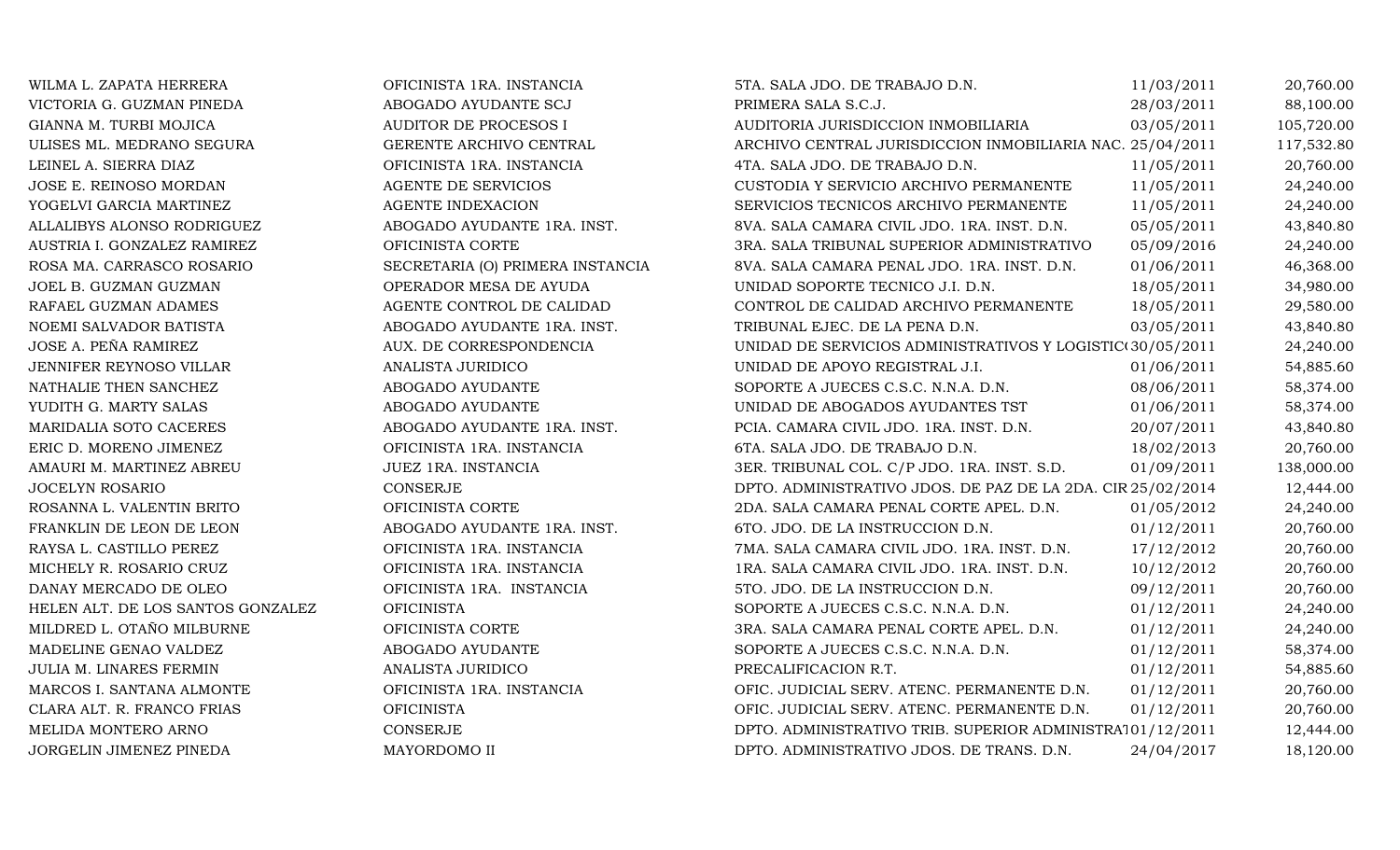| ANGELA VERTUS LUIS             | AUX. DE RECEPCION Y ENTREGA      | CENTRO DE ATENCION AL USUARIO                            | 01/03/2013 | 24,240.00  |
|--------------------------------|----------------------------------|----------------------------------------------------------|------------|------------|
| DAYANARA J. JAVIER ROSARIO     | OFICINISTA 1RA. INSTANCIA        | 4TA. SALA JDO. DE TRABAJO D.N.                           | 03/01/2012 | 20,760.00  |
| SORAYA C. HERRERA MONTILLA     | ABOGADO AYUDANTE CORTE           | 3RA. SALA TRIBUNAL SUPERIOR ADMINISTRATIVO               | 01/09/2012 | 58,374.00  |
| VILMA A. SEGURA DE LA CRUZ     | ABOGADO AYUDANTE                 | DIRECCION NACIONAL REGISTRO DE TITULOS                   | 02/01/2012 | 102,756.00 |
| AMBAR E. DIAZ MEDINA           | SECRETARIA (O) PRIMERA INSTANCIA | OFIC. JUEZ COORD. JDO. DE LA INSTRUCCION D.N.            | 01/05/2012 | 46,368.00  |
| LUIS ALB. RODRIGUEZ HINOJOSA   | ALGUACIL DE ESTRADO              | UNIDAD CITAC. NOTIF. Y COM. C.S.C. N.N.A. D.N.           | 01/10/2012 | 14,760.00  |
| CHANEL V. VICTORIANO PIMENTEL  | OFICINISTA DE SERVICIO PENAL     | UNIDAD DE SERVICIO PENAL C.S.C. N.N.A. D.N.              | 01/10/2012 | 24,240.00  |
| PATRICIA M. GUZMAN MARTINEZ    | <b>OFICINISTA</b>                | SECRETARIA GENERAL TRIBUNAL SUPERIOR ADM. D.N 01/09/2012 |            | 24,240.00  |
| CRISMAILIM R. MERCEDES SANTANA | OFICINISTA 1RA. INSTANCIA        | 2DO. JDO. DE LA INSTRUCCION D.N.                         | 22/10/2014 | 20,760.00  |
| RUP E. JIMENEZ ENCARNACION     | GERENTE ADMINISTRATIVO           | GERENCIA ADMINISTRATIVA J.I.                             | 19/03/2012 | 117,532.80 |
| RAYSA MA. MONTILLA PEREZ       | TECNICO REVISOR I                | UNIDAD DE REVISION, DNMC                                 | 02/04/2012 | 69,696.00  |
| MARIA J. PEÑA TEJEDA           | ENC. CARTOGRAFIA                 | UNIDAD DE CARTOGRAFIA DNMC                               | 02/04/2012 | 89,812.80  |
| MASSIEL V. SUERO RAMIREZ       | TECNICO REVISOR I                | UNIDAD DE REVISION, DNMC                                 | 02/04/2012 | 69,696.00  |
| GRACE N. SORIANO DE OLEO       | TECNICO REVISOR I                | UNIDAD DE REVISION, DNMC                                 | 02/04/2012 | 69,696.00  |
| IRIS G. MARTINEZ BONILLA       | TECNICO REVISOR I                | UNIDAD DE REVISION, DNMC                                 | 02/04/2012 | 69,696.00  |
| LOURDES D. ESTEVEZ SANCHEZ     | TECNICO REVISOR II               | UNIDAD DE REVISION, DNMC                                 | 02/04/2012 | 58,370.40  |
| DELKIS D. DEL POZO PERALTA     | TECNICO REVISOR II               | UNIDAD DE REVISION, DNMC                                 | 02/04/2012 | 58,370.40  |
| WILNELLIA I. FABIAN FABIAN     | TECNICO REVISOR I                | UNIDAD DE REVISION, DNMC                                 | 02/04/2012 | 69,696.00  |
| ALEIRA S. DEL JESUS SANCHEZ    | TECNICO REVISOR II               | UNIDAD DE REVISION, DNMC                                 | 02/04/2012 | 58,370.40  |
| IRAISA N. MATEO MONTES DE OCA  | ANALISTA JURIDICO                | UNIDAD DE APOYO REGISTRAL J.I.                           | 02/04/2012 | 54,885.60  |
| LAURA P. LUEJE SUAZO           | <b>DIGITADOR</b>                 | UNIDAD DE PROCESOS COMUNES J.I.                          | 02/04/2012 | 24,240.00  |
| FRANK W. SANTOS VASQUEZ        | ANALISTA JURIDICO                | UNIDAD DE APOYO REGISTRAL J.I.                           | 02/04/2012 | 54,885.60  |
| MARIA DEL C. CUELLO SAAD       | <b>DIGITADOR</b>                 | UNIDAD DE PROCESOS COMUNES J.I.                          | 02/04/2012 | 24,240.00  |
| RAQUEL Y. DE LEON CANELA       | ANALISTA JURIDICO                | UNIDAD DE APOYO REGISTRAL J.I.                           | 02/04/2012 | 54,885.60  |
| JUAN L. MATOS ROJAS            | ADMINISTRADOR DE SISTEMAS        | DIV. DE SISTEMAS J.I.                                    | 02/04/2012 | 77,836.80  |
| LUISA MA. RODRIGUEZ CASTILLO   | <b>DIGITADOR</b>                 | UNIDAD DE PROCESOS COMUNES J.I.                          | 02/04/2012 | 24,240.00  |
| KARLA I. DE LA CRUZ CASTRO     | SUPERVISOR DE INGRESOS           | GERENCIA FINANCIERA J.I.                                 | 02/04/2012 | 57,640.00  |
| NATALIA J. SANTANA PEÑA        | ANALISTA JURIDICO                | UNIDAD DE APOYO REGISTRAL J.I.                           | 02/04/2012 | 54,885.60  |
| ROSANLLY K. ACOSTA MARTINEZ    | AUXILIAR DE TASA POR SERVICIO    | GERENCIA FINANCIERA J.I.                                 | 02/04/2012 | 24,240.00  |
| MIGUEL E. RODRIGUEZ ESTEVEZ    | ANALISTA JURIDICO                | UNIDAD DE APOYO REGISTRAL J.I.                           | 02/04/2012 | 54,885.60  |
| ANDERSON ANT. LEONARDO MELO    | <b>AUXILIAR DE ESCANEO</b>       | UNIDAD DE PROCESOS COMUNES J.I.                          | 02/04/2012 | 24,240.00  |
| STALIN CAMILO ENCARNACION      | AGENTE CONTROL DE CALIDAD        | CONTROL DE CALIDAD ARCHIVO PERMANENTE                    | 02/04/2012 | 29,580.00  |
| MARGERY TAVAREZ MELO           | ANALISTA JURIDICO                | UNIDAD DE APOYO REGISTRAL J.I.                           | 02/04/2012 | 54,885.60  |
| CARLOS RONDON PAULA            | ANALISTA DE OPERACIONES          | ADMINISTRACION GENERAL JURISDICCION INMOBILIAI02/04/2012 |            | 60,984.00  |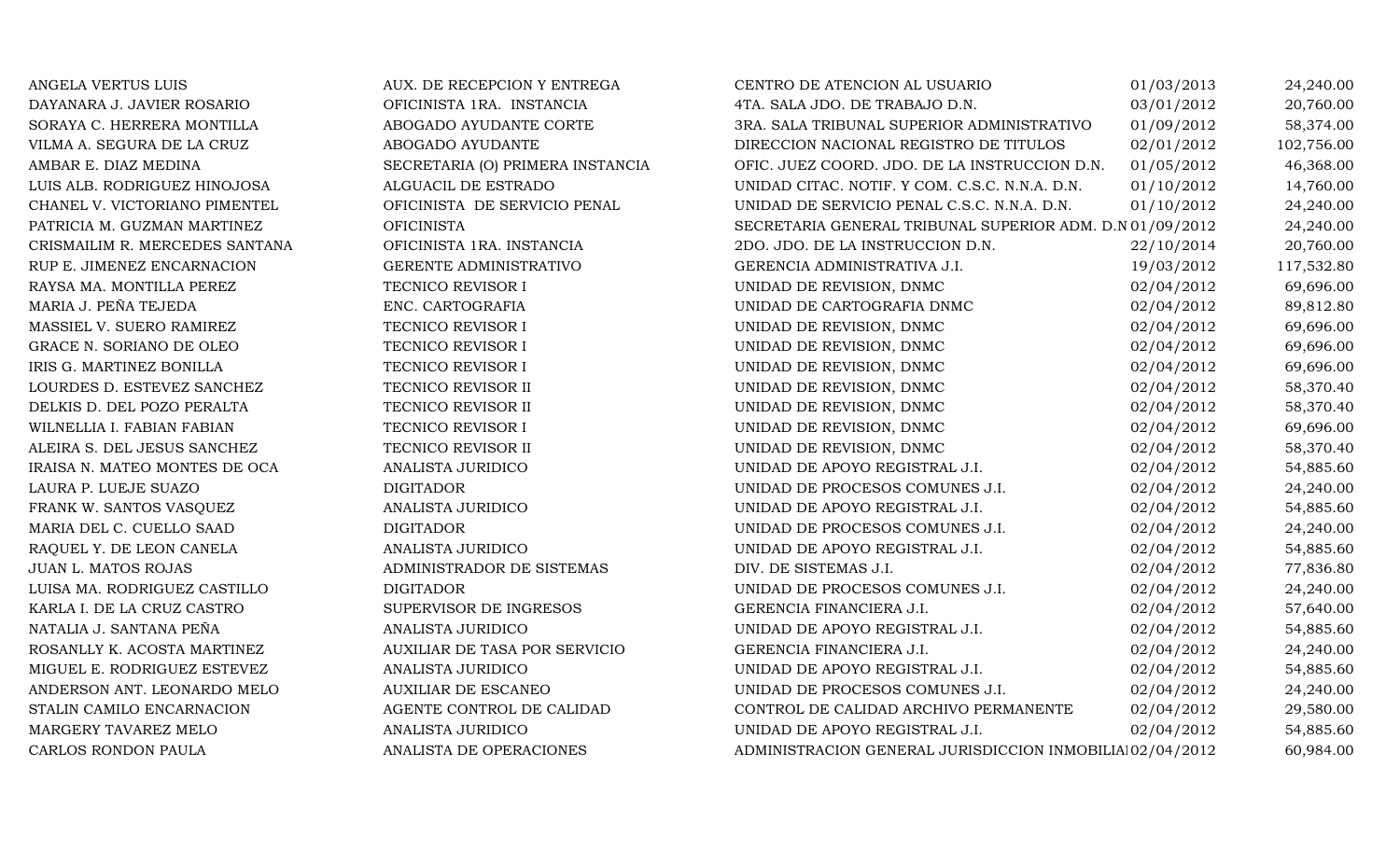| CANDY M. FLORES GERALDO         | <b>AUXILIAR DE ESCANEO</b>            | UNIDAD DE PROCESOS COMUNES J.I.                                                                   | 02/04/2012 | 24,240.00  |
|---------------------------------|---------------------------------------|---------------------------------------------------------------------------------------------------|------------|------------|
| PAOLA E. SOTO FIGUEREO          | ANALISTA JURIDICO                     | UNIDAD DE APOYO REGISTRAL J.I.                                                                    | 02/04/2012 | 54,885.60  |
| EMELI MATOS DE LA CRUZ          | ANALISTA JURIDICO                     | UNIDAD DE APOYO REGISTRAL J.I.                                                                    | 02/04/2012 | 54,885.60  |
| JORSELIS I. MATEO LORENZO       | REVISOR JURIDICO                      | UNIDAD DE APOYO REGISTRAL J.I.                                                                    | 02/04/2012 | 69,696.00  |
| YAHAIRA A. HERASME DRULLARD     | REVISOR JURIDICO                      | UNIDAD DE APOYO REGISTRAL J.I.                                                                    | 02/04/2012 | 69,696.00  |
| EURY J. MARTINEZ RODRIGUEZ      | SOPORTE TECNICO                       | UNIDAD SOPORTE TECNICO J.I. D.N.                                                                  | 02/04/2012 | 42,657.60  |
| CESAR J. MARQUEZ MATOS          | GERENTE APOYO REGISTRAL               | UNIDAD DE APOYO REGISTRAL J.I.                                                                    | 02/04/2012 | 117,532.80 |
| TANIA J. GARCIA LEMONIER        |                                       | ENCARGADO DE SERVICIOS ADMINISTRATIVOS YUNIDAD DE SERVICIOS ADMINISTRATIVOS Y LOGISTIC(02/04/2012 |            | 77,836.80  |
| EDWARD ARIAS RAMIREZ            | ENCARGADO(A) OFICINA ADMINISTRATIVA I | DPTO. ADMINISTRATIVO N.N.A. D.N.                                                                  | 09/04/2012 | 45,600.00  |
| NORMA M. PEREZ SANTOS           | OFICINISTA DE SERVICIO CIVIL          | UNIDAD DE SERVICIO CIVIL C.S.C. N.N.A. D.N.                                                       | 01/10/2012 | 24,240.00  |
| ALTAGRACIA J. MAGGIOLO CASTILLO | <b>SECRETARIA</b>                     | ADMINISTRACION GENERAL JURISDICCION INMOBILIAl 10/04/2012                                         |            | 48,894.00  |
| NEY E. SOTO DE LOS SANTOS       | CONTRALOR JI                          | CONTRALORIA JURISDICCION INMOBILIARIA                                                             | 01/05/2012 | 133,056.00 |
| NIDIA V. JORGE TAVERAS          | JUEZ DE PAZ ITINERANTE                | 1RA. SALA TRIBUNAL DE TIERRAS J.O. D.N.                                                           | 01/05/2012 | 108,000.00 |
| ROBERTO B. CUEVAS CUEVAS        | GERENTE GESTION DE CALIDAD            | GESTION DE CALIDAD J.I.                                                                           | 01/05/2012 | 117,532.80 |
| EDDY LUIS ALBERTO COLON         | OFICINISTA 1RA. INSTANCIA             | 6TA. SALA CAMARA CIVIL JDO. 1RA. INST. D.N.                                                       | 07/05/2012 | 20,760.00  |
| MADELINE SANCHEZ VILLALONA      | <b>AGENTE SIGNATURA</b>               | SERVICIOS TECNICOS ARCHIVO PERMANENTE                                                             | 07/05/2012 | 24,240.00  |
| EDWARD MERCEDES HERNANDEZ       | ABOGADO AYUDANTE CORTE                | PCIA. TRIBUNAL SUPERIOR ADMINISTRATIVO                                                            | 01/05/2012 | 58,374.00  |
| MIGUEL A. BATISTA TAMARES       | ALGUACIL DE ESTRADO                   | 6TA. SALA JDO. DE TRABAJO D.N.                                                                    | 01/05/2012 | 14,760.00  |
| ALBERTO R. RODRIGUEZ GUZMAN     | TECNICO REVISOR II                    | UNIDAD DE REVISION, DNMC                                                                          | 29/10/2012 | 58,370.40  |
| CORAIMA C. ROMAN POZO           | <b>OFICINISTA</b>                     | SECRETARIA GENERAL TRIBUNAL SUPERIOR ADM. D.N 25/04/2012                                          |            | 24,240.00  |
| JOSELINA A. HERRERA CASADO      | ABOGADO AYUDANTE SCJ                  | SEGUNDA SALA S.C.J.                                                                               | 15/05/2012 | 88,100.00  |
| BELKYS MA. ABREU PLASENCIA      | <b>ARCHIVISTA</b>                     | ARCHIVO ACTIVO DEL REGISTRO DE TITULOS D.N.                                                       | 04/06/2012 | 24,240.00  |
| MANUEL V. TAVERAS PICHARDO      | AGENTE DE SERVICIOS                   | CUSTODIA Y SERVICIO ARCHIVO PERMANENTE                                                            | 04/06/2012 | 24,240.00  |
| ALEXANDRA PEGUERO FELIZ         | AGENTE DE SERVICIOS                   | CUSTODIA Y SERVICIO ARCHIVO PERMANENTE                                                            | 04/06/2012 | 24,240.00  |
| LAURA M. MARTINEZ VASQUEZ       | <b>RECEPCIONISTA</b>                  | UNIDAD RECEPCION DOC. J.I. D.N.                                                                   | 04/06/2012 | 24,240.00  |
| CLAUDIA I. ARIAS VALERA         | SUB-GERENTE FINANCIERO                | GERENCIA FINANCIERA J.I.                                                                          | 14/06/2012 | 117,532.80 |
| LUIS R. ORTIZ GONZALEZ          | <b>ARCHIVISTA</b>                     | ARCHIVO ACTIVO DEL REGISTRO DE TITULOS D.N.                                                       | 04/06/2012 | 24,240.00  |
| JUANA C. RIVAS ALCANTARA        | <b>OFICINISTA</b>                     | UNIDAD DE APOYO SECRETARIAL TST                                                                   | 04/06/2012 | 24,240.00  |
| CAROLIN B. RAMIREZ ACEVEDO      | <b>ARCHIVISTA</b>                     | ARCHIVO ACTIVO DEL REGISTRO DE TITULOS D.N.                                                       | 04/06/2012 | 24,240.00  |
| ALPHA K. SANCHEZ SANTOS         | TECNICO REVISOR II                    | UNIDAD DE REVISION, DNMC                                                                          | 04/06/2012 | 58,370.40  |
| LUIS E. CASTILLO RAMOS          | AGENTE INDEXACION                     | SERVICIOS TECNICOS ARCHIVO PERMANENTE                                                             | 04/06/2012 | 24,240.00  |
| <b>JANY VALLEJO GARIB</b>       | ALGUACIL DE ESTRADO                   | PCIA. CAMARA CIVIL JDO. 1RA. INST. D.N.                                                           | 01/09/2012 | 14,760.00  |
| LAURA A. DE LOS SANTOS CALDERON | OFICINISTA DE SERVICIO CIVIL          | UNIDAD DE SERVICIO CIVIL C.S.C. N.N.A. D.N.                                                       | 01/09/2012 | 24,240.00  |
| JONATHAN V. SALDAÑA RICARDO     | OFICINISTA 1RA. INSTANCIA             | 3RA. SALA CAMARA CIVIL JDO. 1RA. INST. D.N.                                                       | 15/10/2012 | 20,760.00  |
|                                 |                                       |                                                                                                   |            |            |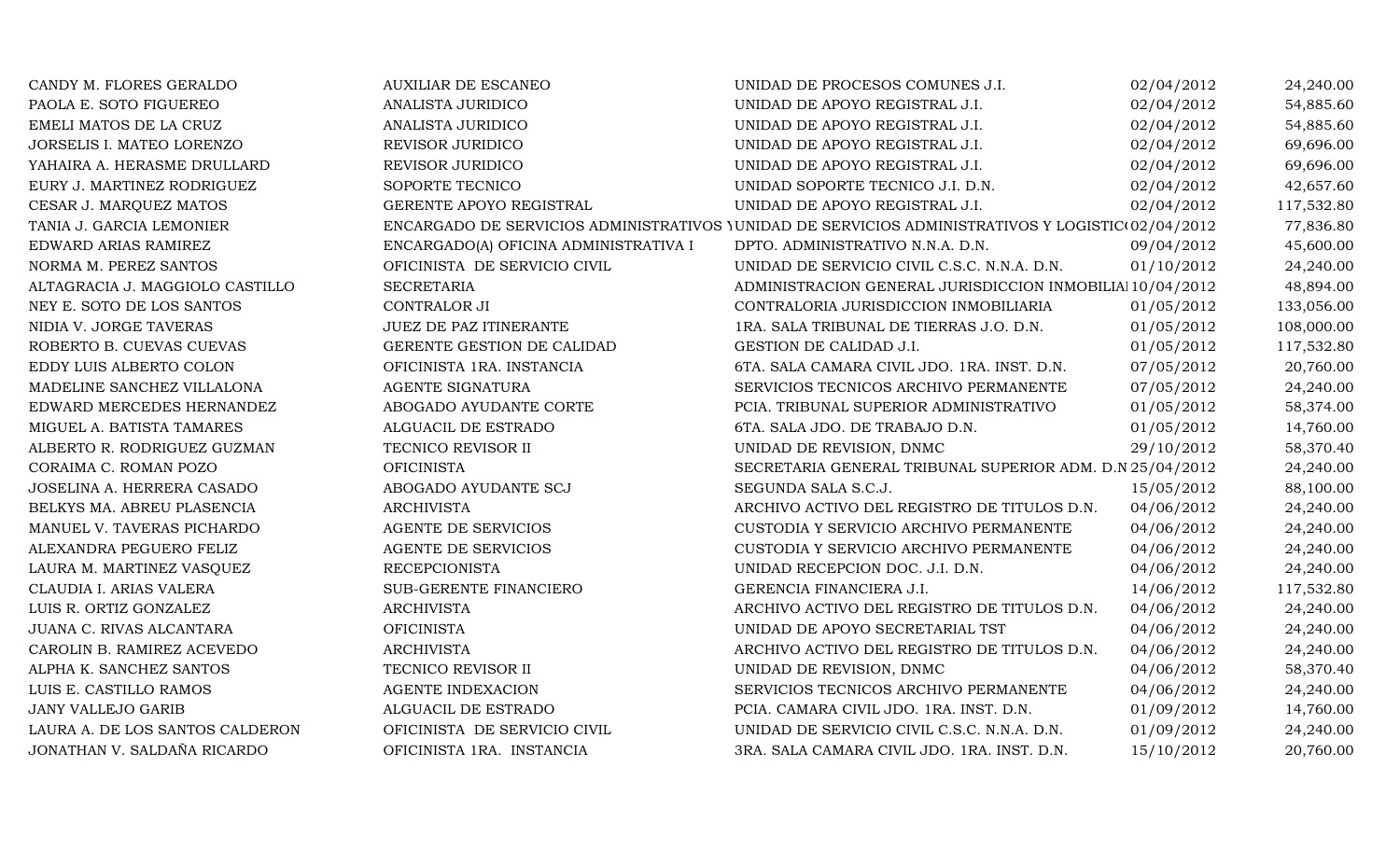| GLORIA V. CEDANO PICHARDO      | ABOGADO AYUDANTE 1RA. INST.         | 1RA. SALA JDO. DE TRABAJO D.N.                                                                    | 01/09/2012 | 20,760.00  |
|--------------------------------|-------------------------------------|---------------------------------------------------------------------------------------------------|------------|------------|
| NURY E. SANTANA POLANCO        | ABOGADO AYUDANTE 1RA. INST.         | 1RA. SALA CAMARA CIVIL JDO. 1RA. INST. D.N.                                                       | 15/10/2012 | 43,840.80  |
| INGRID N. MATOS PEREZ          | AUX. DE RECEPCION Y ENTREGA         | CENTRO DE ATENCION AL USUARIO                                                                     | 25/06/2012 | 24,240.00  |
| ANGEL A. OZUNA FRIAS           | AGENTE DE SERVICIOS                 | CUSTODIA Y SERVICIO ARCHIVO PERMANENTE                                                            | 03/07/2012 | 24,240.00  |
| JULISSA E. MEJIA MAÑON         | OFICINISTA 1RA. INSTANCIA           | 1ER. JDO. DE LA INSTRUCCION D.N.                                                                  | 30/07/2012 | 20,760.00  |
| JUSTINO A. CERDA SANTANA       | AUX. DE BIENES INFORMATICOS         | UNIDAD SOPORTE TECNICO J.I. D.N.                                                                  | 13/08/2012 | 34,980.00  |
| MALLELIN D. LUNA MARTINEZ      | OFICINISTA CORTE                    | 2DA. SALA CAMARA PENAL CORTE APEL. D.N.                                                           | 04/09/2012 | 24,240.00  |
| MIRIAN A. BALLESTER LOPEZ      | SECRETARIA (O) GENERAL              | SECRETARIA GENERAL TST D.N.                                                                       | 13/08/2012 | 117,532.80 |
| HECTOR M. SUVERBI MENA         | ALGUACIL DE ESTRADO                 | 1RA. SALA CAMARA CIVIL CORTE APEL. D.N.                                                           | 06/08/2012 | 14,760.00  |
| SANTA P. MONTERO CASTILLO      | OFICINISTA 1RA. INSTANCIA           | 1RA. SALA JDO. DE TRABAJO D.N.                                                                    | 03/09/2012 | 20,760.00  |
| JORGE L. MORROBEL UREÑA        | ALGUACIL DE ESTRADO                 | 2DA. SALA CORTE DE TRABAJO D.N.                                                                   | 03/09/2012 | 14,760.00  |
| ALAN ALB. ACOSTA JIMENEZ       | REPRODUCTOR DE DOCUMENTOS           | UNIDAD DE SERVICIOS ADMINISTRATIVOS Y LOGISTIC(03/09/2012                                         |            | 20,760.00  |
| ESMARLYN RODRIGUEZ JAQUEZ      | MENSAJERO (A) INTERNO               | PCIA. CAMARA CIVIL CORTE APEL. D.N.                                                               | 03/09/2012 | 12,444.00  |
| YSMENIA M. AQUINO ROJAS        |                                     | COORDINADOR (A) ADMINISTRATIVO Y DE COMU ADMINISTRACION GENERAL JURISDICCION INMOBILIA 30/08/2012 |            | 77,836.80  |
| ELVIS HERNANDEZ SEPULVEDA      | ASESOR (A) IMPOSITIVO               | 3RA. SALA TRIBUNAL SUPERIOR ADMINISTRATIVO                                                        | 16/06/2015 | 43,420.80  |
| BOLIVAR ESPEJO RIVERA          | ABOGADO AYUDANTE                    | UNIDAD DE ABOGADOS AYUDANTES TST                                                                  | 22/04/2013 | 58,374.00  |
| YESICA A. SUAREZ HILARIO       | ABOGADO AYUDANTE CORTE              | 1RA. SALA CAMARA CIVIL CORTE APEL. D.N.                                                           | 10/09/2012 | 24,240.00  |
| INDIANA FAMILIA DIAZ           | OFICINISTA CORTE                    | 1RA. SALA CAMARA CIVIL CORTE APEL. D.N.                                                           | 10/09/2012 | 24,240.00  |
| ZOILO M. ARAUJO                | OFICINISTA CORTE                    | 2DA. SALA CAMARA PENAL CORTE APEL. D.N.                                                           | 10/09/2012 | 20,760.00  |
| IVAN MARCIAL PASCUAL           | ALGUACIL DE ESTRADO                 | 2DA. SALA CORTE DE TRABAJO D.N.                                                                   | 13/09/2012 | 14,760.00  |
| MARIAN ROSARIO RODRIGUEZ       | OFICINISTA JDO. DE PAZ              | 6TA. SALA JDO. DE PAZ ESP. TRANS. D.N.                                                            | 01/10/2012 | 16,440.00  |
| ANA L. GONZALEZ BERNARD        | OFICINISTA CORTE                    | 2DA. SALA CORTE DE TRABAJO D.N.                                                                   | 24/11/2014 | 25,920.00  |
| JUANA A. GONZALEZ SANCHEZ      | <b>DIGITADOR</b>                    | UNIDAD DE PROCESOS COMUNES J.I.                                                                   | 08/10/2012 | 24,240.00  |
| KEISY D. CACERES MARTINEZ      | SECRETARIA DE JUEZ                  | TRIBUNAL SUPERIOR DE TIERRAS DPTO. CENTRAL                                                        | 16/10/2012 | 28,860.00  |
| JOSE O. HENRIQUEZ RODRIGUEZ    | SOPORTE DE SISTEMAS                 | DIV. DE SISTEMAS J.I.                                                                             | 01/04/2013 | 48,894.00  |
| <b>BLAISE VLADIMIR MILLERS</b> | COORD. CORRESPONDENCIA Y MENSAJERIA | UNIDAD DE SERVICIOS ADMINISTRATIVOS Y LOGISTIC(01/05/2018                                         |            | 34,980.00  |
| RAMON ANT. GARCIA ULLOA        | OPERADOR GIS II                     | UNIDAD DE CARTOGRAFIA DNMC                                                                        | 01/05/2013 | 35,856.00  |
| JOSELYN BRIOSO CASTILLO        | OPERADOR GIS II                     | UNIDAD DE CARTOGRAFIA DNMC                                                                        | 01/05/2013 | 35,856.00  |
| FREDDY R. ALAR BELIS           | <b>AUXILIAR DE ESCANEO</b>          | UNIDAD DE PROCESOS COMUNES J.I.                                                                   | 03/12/2012 | 24,240.00  |
| ANDY C. ESTEVEZ AGUERO         | AGENTE CONTROL DE CALIDAD           | ARCHIVO PERMANENTE JURISDICCION INMOBILIARIA 103/12/2012                                          |            | 29,580.00  |
| LEYVI ALT. ROMERO CEPEDA       | <b>DIGITADOR</b>                    | UNIDAD DE PROCESOS COMUNES J.I.                                                                   | 01/06/2013 | 24,240.00  |
| INDHIRA L. CARVAJAL VALENZUELA | AUXILIAR DE RECEPCION Y DESPACHO    | UNIDAD DE PROCESOS COMUNES J.I.                                                                   | 01/06/2013 | 24,240.00  |
| EVELYN V. MARTINEZ TRINIDAD    | AUXILIAR DE TASA POR SERVICIO       | GERENCIA FINANCIERA J.I.                                                                          | 23/09/2013 | 24,240.00  |
| YEMMY R. PIÑA QUEZADA          | ENC. CENTRO ATENCION AL USUARIO     | CENTRO DE ATENCION AL USUARIO                                                                     | 22/09/2014 | 77,836.80  |
|                                |                                     |                                                                                                   |            |            |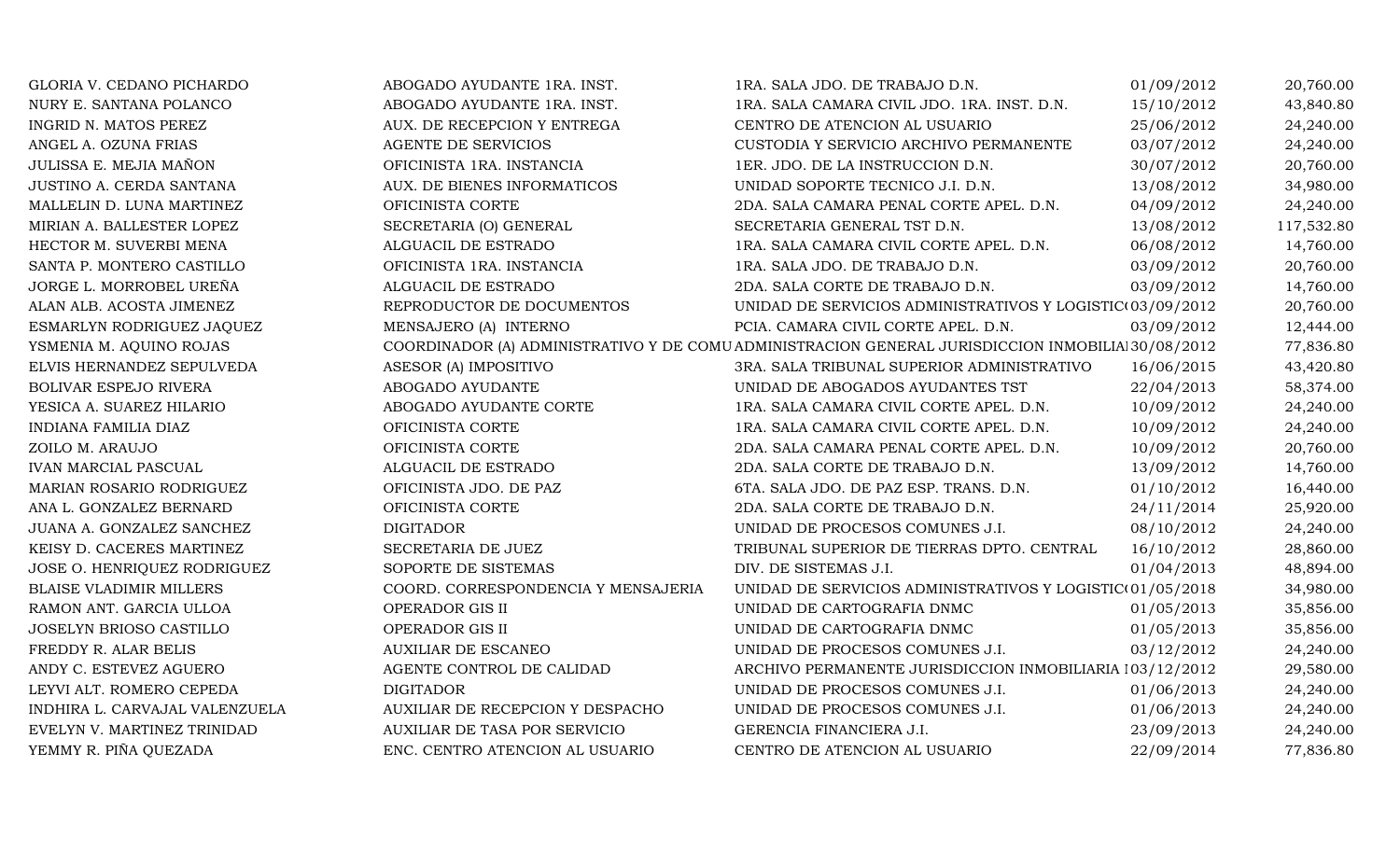| JEAN C. RAMIREZ RODRIGUEZ         | TECNICO REVISOR I                      | DIRECCION NACIONAL REGISTRO DE TITULOS                   | 01/05/2013 | 35,856.00 |
|-----------------------------------|----------------------------------------|----------------------------------------------------------|------------|-----------|
| WILLY ALBUERME GIL                | OPERADOR GIS II                        | UNIDAD DE CARTOGRAFIA DNMC                               | 01/05/2013 | 35,856.00 |
| NATALIA M. LAVANDIER BATISTA      | OPERADOR GIS II                        | UNIDAD DE CARTOGRAFIA DNMC                               | 01/05/2013 | 35,856.00 |
| CANDY J. GARCIA MATOS             | OPERADOR GIS II                        | UNIDAD DE CARTOGRAFIA DNMC                               | 01/05/2013 | 35,856.00 |
| ELIAS E. DUARTE LIZARDO           | OPERADOR GIS II                        | UNIDAD DE CARTOGRAFIA DNMC                               | 01/05/2013 | 35,856.00 |
| CHEINI N. CARRION JIMENEZ         | TECNICO REVISOR II                     | UNIDAD DE REVISION, DNMC                                 | 01/05/2013 | 58,370.40 |
| APOLINAR J. TORRES GUERRERO       | ABOGADO AYUDANTE 1RA. INST.            | 8VA. SALA CAMARA PENAL JDO. 1RA. INST. D.N.              | 08/04/2013 | 43,840.00 |
| FRANKLIN PLACENCIO FIGUEREO       | ANALISTA DE OPERACIONES                | ADMINISTRACION GENERAL JURISDICCION INMOBILIAI03/01/2013 |            | 60,984.00 |
| NANCY Y. CASTILLO PEREZ           | SECRETARIA (O) JDO. DE PAZ             | JDO. DE PAZ DE LA 3RA. CIRC. D.N.                        | 10/10/2012 | 29,580.00 |
| JULIBELTH MARTINEZ ACOSTA         | OFICINISTA 1RA. INSTANCIA              | 1ER. JDO. DE LA INSTRUCCION D.N.                         | 29/10/2012 | 20,760.00 |
| MARIA R. ASTACIO VIDAL            | AUX. DE RECEPCION Y ENTREGA            | CENTRO DE ATENCION AL USUARIO                            | 30/10/2012 | 24,240.00 |
| ASIANILORT LUCIANO PAYANO         | <b>OFICINISTA</b>                      | UNIDAD DE RECEPCION DE DOCUMENTOS TST                    | 30/10/2012 | 24,240.00 |
| RACHEL ALT. MADERA SANTANA        | OFICINISTA 1RA. INSTANCIA              | 3ER. TRIBUNAL COL. C/P JDO. 1RA .INST. D.N.              | 15/10/2012 | 20,760.00 |
| YANERIS A. DIAZ DIAZ              | ABOGADO AYUDANTE CORTE                 | UNIDAD DE ABOGADOS AYUDANTES TST                         | 31/10/2012 | 58,374.00 |
| MICHELLE M. MEDRANO MEJIA         | OFICINISTA 1RA. INSTANCIA              | PCIA. CAMARA PENAL JDO. 1RA. INST. D.N.                  | 01/11/2012 | 20,760.00 |
| LUIS J. CASTILLO MEJIA            | SOPORTE REDES                          | DIV. DE INFRAESTRUCTURA Y COMUNICACIONES J.I.            | 19/11/2012 | 48,894.00 |
| WANDA DEL C. NIN ABAD             | OFICINISTA CORTE                       | 1RA. SALA CORTE DE TRABAJO D.N.                          | 13/11/2012 | 24,240.00 |
| JOSEFINA ALT. SOTO JIMENEZ        | ABOGADO AYUDANTE 1RA. INST.            | 4TA. SALA JDO. DE TRABAJO D.N.                           | 02/01/2013 | 43,840.80 |
| RAMON M. ROJAS SAVIÑON            | <b>OFICINISTA</b>                      | SECRETARIA GENERAL TRIBUNAL SUPERIOR ADM. D.N 26/11/2012 |            | 24,240.00 |
| REBECA J. MORA GUERRERO           | OFICINISTA 1RA. INSTANCIA              | 4TA. SALA CAMARA CIVIL JDO. 1RA. INST. D.N.              | 03/12/2012 | 20,760.00 |
| RAMON ANT. LOPEZ MEJIA            | ENCARGADO(A) OFICINA ADMINISTRATIVA I  | DPTO. ADMINISTRATIVO JDOS. DE TRABAJO                    | 10/12/2012 | 67,082.40 |
| ANYUORIZ DE LA CRUZ OGANDO        | OFICINISTA 1RA. INSTANCIA              | 3RA. SALA CAMARA CIVIL JDO. 1RA. INST. D.N.              | 26/11/2012 | 20,760.00 |
| EDWIN DALMASI GUERRERO            | OFICINISTA 1RA. INSTANCIA              | 1RA. SALA CAMARA CIVIL JDO. 1RA. INST. D.N.              | 26/11/2012 | 20,760.00 |
| PAMELA C. GIL PERAL               | OPERADOR MESA DE AYUDA                 | UNIDAD SOPORTE TECNICO J.I. D.N.                         | 02/01/2013 | 34,980.00 |
| NILIS E. MARTINEZ BRAZOBAN        | ALGUACIL DE ESTRADO                    | 3RA. SALA CAMARA PENAL CORTE APEL. D.N.                  | 26/11/2012 | 15,960.00 |
| RENSY R. DUVERGE                  | OFICINISTA 1RA. INSTANCIA              | PCIA. CAMARA PENAL JDO. 1RA. INST. D.N.                  | 03/12/2012 | 20,760.00 |
| INGRID M. PEREZ FERNANDEZ         | OFICINISTA 1RA. INSTANCIA              | 2DA. SALA JDO. DE TRABAJO D.N.                           | 19/12/2012 | 20,760.00 |
| ANDREA C. LARA AQUINO             | OFICINISTA JDO. DE PAZ                 | JDO. DE PAZ DE LA 4TA. CIRC. D.N.                        | 21/03/2017 | 16,440.00 |
| NELIDA MA. CABRAL MORETA          | ABOGADO AYUDANTE 1RA. INST.            | 2DO. TRIBUNAL COL. C/P JDO. 1RA. INST. D.N.              | 20/05/2013 | 43,840.80 |
| LLINA M. PEÑA MERCEDES            | OFICINISTA 1RA. INSTANCIA              | 3ER. TRIBUNAL COL. C/P JDO. 1RA .INST. D.N.              | 18/03/2013 | 20,760.00 |
| KAREN A. MOREL RAMIREZ            | OFICINISTA CITACIONES Y NOTIFICACIONES | CENTRO DE CITACIONES P.J.C.N.                            | 17/12/2012 | 20,760.00 |
| MARY ANT. HERRERA CARRASCO        | OFICINISTA 1RA. INSTANCIA              | 3ER. TRIBUNAL COL. C/P JDO. 1RA .INST. D.N.              | 08/01/2013 | 20,760.00 |
| RAFAEL SANCHEZ SANTANA            | ALGUACIL DE ESTRADO                    | 4TA. SALA JDO. DE PAZ ESP. TRANS. D.N.                   | 08/01/2013 | 14,760.00 |
| RAMON DE JS. RODRIGUEZ FLORENTINO | OFICINISTA 1RA. INSTANCIA              | 2DA. SALA CAMARA CIVIL JDO. 1RA. INST. D.N.              | 02/01/2013 | 20,760.00 |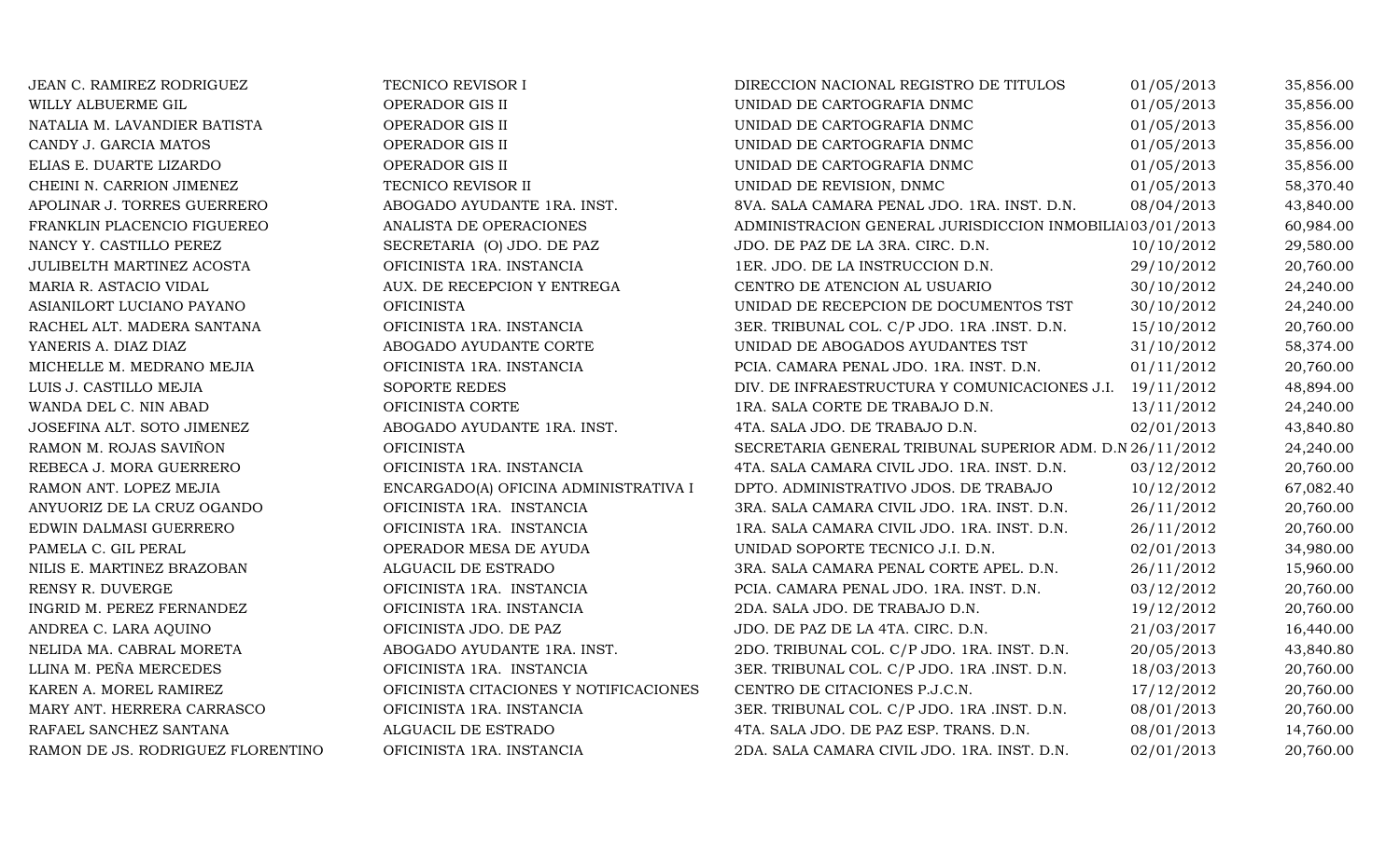| CINTHIA MA. SUAREZ CASTILLA      | OFICINISTA 1RA. INSTANCIA       | 1RA. SALA CAMARA CIVIL JDO. 1RA. INST. D.N.               | 02/01/2013 | 20,760.00  |
|----------------------------------|---------------------------------|-----------------------------------------------------------|------------|------------|
| NATHALIE M. COCA MEJIA           | OFICINISTA 1RA. INSTANCIA       | 7MO. JDO. DE LA INSTRUCCION D.N.                          | 08/01/2013 | 20,760.00  |
| ABIEL R. RAMIREZ POLANCO         | OFICINISTA 1RA. INSTANCIA       | 6TO. JDO. DE LA INSTRUCCION D.N.                          | 03/02/2014 | 20,760.00  |
| ANDY FCO. FAMILIA MOSQUEA        | ABOGADO AYUDANTE 1RA. INST.     | 2DO. TRIBUNAL COL. C/P JDO. 1RA. INST. D.N.               | 18/03/2013 | 43,840.80  |
| JOHANNY E. LOPEZ VARGAS          | OFICINISTA 1RA. INSTANCIA       | 4TA. SALA CAMARA PENAL JDO. 1RA.INST. D.N.                | 03/06/2013 | 20,760.00  |
| GABRIELA A. BELTRE ROSARIO       | OFICINISTA 1RA. INSTANCIA       | 4TO. JDO. DE LA INSTRUCCION D.N.                          | 01/03/2013 | 20,760.00  |
| MILOVAN L. CASTILLO SOTO         | <b>OFICINISTA</b>               | UNIDAD DE RECEPCION DE DOCUMENTOS TST                     | 18/02/2013 | 24,240.00  |
| YISSETTE JAVIER DE LEON          | <b>CONSERJE</b>                 | DPTO. ADMINISTRATIVO N.N.A. D.N.                          | 01/05/2013 | 12,444.00  |
| CLARA F. POLANCO DE LOS SANTOS   | OFICINISTA 1RA. INSTANCIA       | 6TA. SALA CAMARA CIVIL JDO. 1RA. INST. D.N.               | 01/02/2014 | 20,760.00  |
| <b>GERSY MEDINA</b>              | AUDITOR CATASTRAL I             | AUDITORIA JURISDICCION INMOBILIARIA                       | 01/05/2013 | 69,696.00  |
| KIARY MUÑOZ HERNANDEZ            | OFICINISTA CORTE                | PCIA. CAMARA CIVIL CORTE APEL. D.N.                       | 20/05/2013 | 24,240.00  |
| EUNICE F. SANTIAGO RODRIGUEZ     | OFICINISTA 1RA. INSTANCIA       | 4TA. SALA CAMARA CIVIL JDO. 1RA. INST. D.N.               | 16/11/2015 | 20,760.00  |
| LISSETTE DEL C. REYNOSO CASTRO   | ABOGADO AYUDANTE 1RA. INST.     | 4TA. SALA CAMARA CIVIL JDO. 1RA. INST. D.N.               | 08/04/2013 | 43,840.80  |
| RAFAELINA C. DURAN ESPINO        | ESPECIALISTA DE INFRAESTRUCTURA | ADMINISTRACION GENERAL JURISDICCION INMOBILIA106/03/2013  |            | 142,000.00 |
| DEIVID J. CASTILLO MONTES DE OCA | OFICINISTA 1RA. INSTANCIA       | 5TA. SALA CAMARA CIVIL JDO. 1RA. INST. D.N.               | 08/05/2013 | 20,760.00  |
| ERLIN F. PIMENTEL CARRASCO       | ANALISTA JURIDICO               | UNIDAD DE APOYO REGISTRAL J.I.                            | 18/06/2013 | 54,885.60  |
| ADDERLYN RODRIGUEZ CUEVAS        | <b>AUXILIAR ADMINISTRATIVO</b>  | DPTO. ADMINISTRATIVO P.J.C.N.                             | 24/05/2013 | 16,440.00  |
| LORRAINE HERNANDEZ MARTINEZ      | OFICINISTA CORTE                | 1RA. SALA CAMARA PENAL CORTE APEL. D.N.                   | 08/04/2013 | 24,240.00  |
| CLAUDIO M. BATISTA ROSARIO       | TECNICO REVISOR II              | UNIDAD DE REVISION, DNMC                                  | 01/04/2013 | 58,370.40  |
| GISSELLE REINOSO MORA            | OPERADOR MESA DE AYUDA          | UNIDAD SOPORTE TECNICO J.I. D.N.                          | 10/12/2012 | 34,980.00  |
| CESAR S. MENDEZ DICENT           | OFICINISTA 1RA. INSTANCIA       | TRIBUNAL EJEC. DE LA PENA D.N.                            | 01/04/2013 | 20,760.00  |
| ERME FCO. PIMENTEL ROJAS         | OPERADOR GIS II                 | UNIDAD DE CARTOGRAFIA DNMC                                | 15/04/2013 | 35,856.00  |
| <b>JOSE S. ROSARIO BATISTA</b>   | MENSAJERO INTERNO               | 2DA. SALA CAMARA CIVIL JDO. 1RA. INST. D.N.               | 19/05/2014 | 12,444.00  |
| DALINDA REYES CHERI              | ANALISTA JURIDICO               | UNIDAD DE APOYO REGISTRAL J.I.                            | 01/05/2013 | 54,885.60  |
| TONY FCO. JAMES                  | MENSAJERO EXTERNO               | DPTO. ADMINISTRATIVO TRIB. SUPERIOR ADMINISTRA101/05/2013 |            | 18,120.00  |
| VICTOR A. DE JESUS HERNANDEZ     | <b>AUXILIAR DE IMPRESION</b>    | UNIDAD DE PROCESOS COMUNES J.I.                           | 22/04/2013 | 24,240.00  |
| ROSA MA. NOLASCO CONTRERAS       | OFICINISTA 1RA. INSTANCIA       | 4TA. SALA CAMARA CIVIL JDO. 1RA. INST. D.N.               | 15/05/2013 | 20,760.00  |
| ANGEL E. CASTILLO PERALTA        | TECNICO REVISOR I               | DIRECCION NACIONAL REGISTRO DE TITULOS                    | 13/05/2013 | 24,240.00  |
| HOWELL NERIO ACEVEDO             | AGENTE DIGITALIZADOR            | SERVICIOS TECNICOS ARCHIVO PERMANENTE                     | 20/05/2013 | 24,240.00  |
| ANNABELLE M. ANDUJAR DURAN       | ANALISTA JURIDICO               | UNIDAD DE APOYO REGISTRAL J.I.                            | 27/05/2013 | 54,885.60  |
| LUIYI A. ORTIZ                   | AGENTE SIGNATURA                | SERVICIOS TECNICOS ARCHIVO PERMANENTE                     | 20/05/2013 | 24,240.00  |
| EBBIE O. RODRIGUEZ LIRIANO       | OFICINISTA 1RA. INSTANCIA       | 1ER. TRIBUNAL COL. C/P JDO. 1RA. INST. D.N.               | 27/05/2013 | 20,760.00  |
| PAOLA M. FRIAS ACOSTA            | OFICINISTA 1RA. INSTANCIA       | 2DA. SALA CAMARA CIVIL JDO. 1RA. INST. D.N.               | 23/09/2013 | 20,760.00  |
| IRENY C. SANTOS HERRERA          | <b>OFICINISTA</b>               | UNIDAD DE RECEPCION DE DOCUMENTOS TST                     | 01/05/2013 | 24,240.00  |
|                                  |                                 |                                                           |            |            |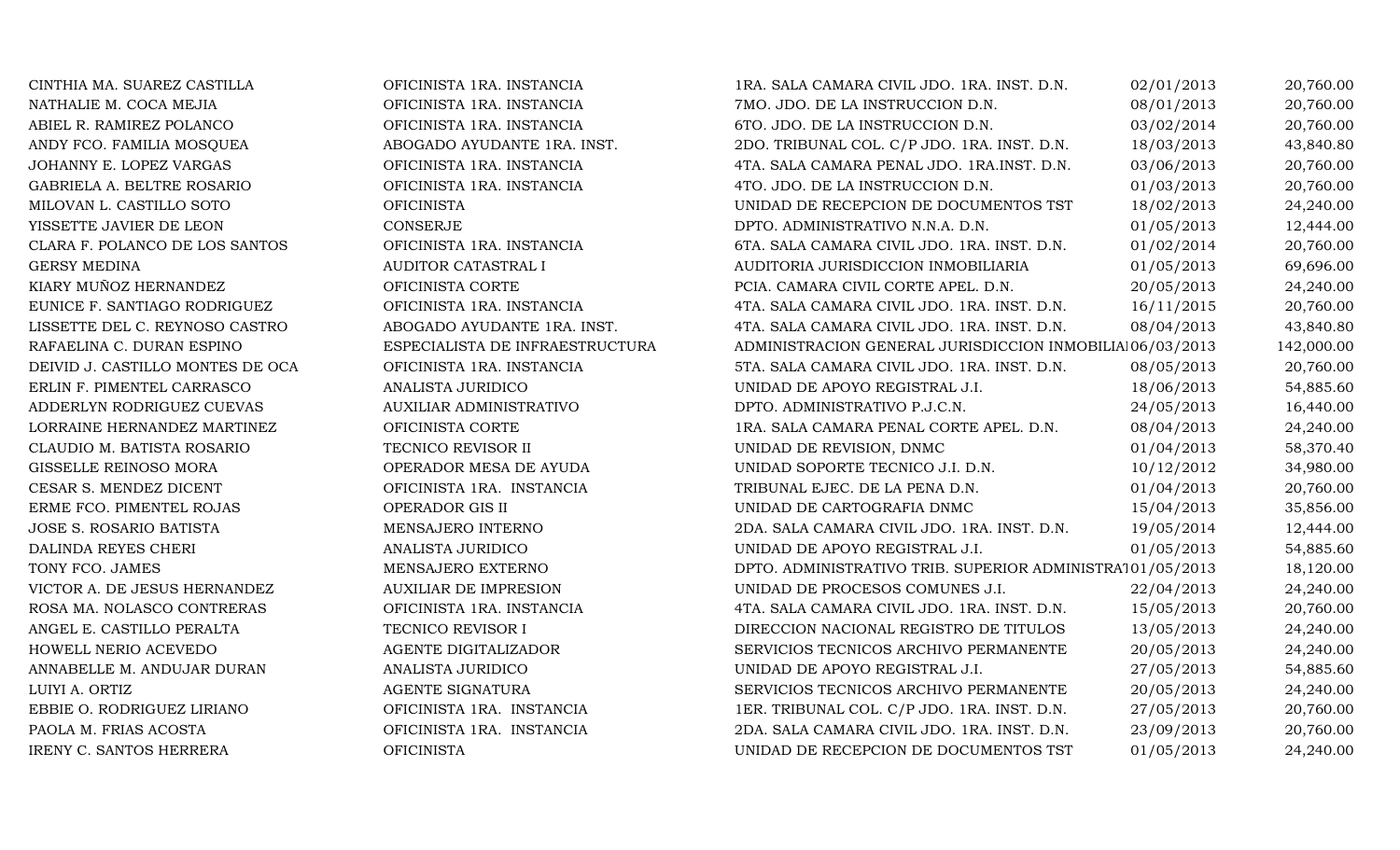| <b>OFICINISTA</b>                      | <b>UNIDAD DE R</b>  |
|----------------------------------------|---------------------|
| ASISTENTE DE MENSURAS                  | DIRECCION N.        |
| TECNICO REVISOR I                      | <b>UNIDAD DE R</b>  |
| ABOGADO RECEPTOR                       | <b>UNIDAD DE R</b>  |
| ABOGADO AYUDANTE CORTE                 | UNIDAD DE A         |
| OFICINISTA ATENCION USUARIOS           | <b>UNIDAD DE R</b>  |
| ANALISTA PROGRAMADOR                   | DIV. DE SISTE       |
| ANALISTA DE OPERACIONES                | <b>ADMINISTRAC</b>  |
| <b>ANALISTA JURIDICO</b>               | <b>UNIDAD DE A</b>  |
| ENC. UNIDAD ABOGADO AYUDANTE           | <b>UNIDAD DE A</b>  |
| <b>DIGITADOR</b>                       | <b>UNIDAD DE PI</b> |
| OFICINISTA CORTE                       | 3RA. SALA TRI       |
| OFICINISTA 1RA. INSTANCIA              | 2DO. TRIBUNA        |
| <b>OFICINISTA</b>                      | UNIDAD DE R         |
| OFICINISTA 1RA. INSTANCIA              | PCIA. CAMARA        |
| OFICINISTA 1RA. INSTANCIA              | 1RA. SALA CA        |
| AUXILIAR DE RECEPCION Y DESPACHO       | UNIDAD DE PI        |
| AUX. DE RECEPCION Y ENTREGA            | <b>CENTRO DE A</b>  |
| OFICINISTA 1RA. INSTANCIA              | OFIC. JUDICIA       |
| <b>RECEPCIONISTA</b>                   | UNIDAD DE C         |
| AUX. DE RECEPCION Y ENTREGA            | <b>CENTRO DE A</b>  |
| <b>ANALISTA JURIDICO</b>               | <b>UNIDAD DE A</b>  |
| ABOGADO AYUDANTE CORTE                 | 3RA. SALA CA        |
| <b>ANALISTA JURIDICO</b>               | <b>UNIDAD DE A</b>  |
| OFICINISTA CITACIONES Y NOTIFICACIONES | CENTRO DE C         |
| <b>AUXILIAR DE ESCANEO</b>             | UNIDAD DE PI        |
| OPERADOR MESA DE AYUDA                 | <b>UNIDAD SOPC</b>  |
| OFICINISTA CORTE                       | PCIA. CAMARA        |
| ABOGADO AYUDANTE 1RA. INST.            | 5TA. SALA CAI       |
| SECRETARIA (O) PRIMERA INSTANCIA       | 5TA. SALA CAI       |
| ABOGADO AYUDANTE                       | DIRECCION N.        |
| AGENTE DIGITALIZADOR                   | <b>SERVICIOS TE</b> |
| ENCARGADO(A) OFICINA ADMINISTRATIVA I  | DPTO. ADMIN         |
| <b>AUXILIAR DE IMPRESION</b>           | UNIDAD DE PI        |
|                                        |                     |

| EDILY BATISTA HERNANDEZ          | <b>OFICINISTA</b>                      | UNIDAD DE RECEPCION DE DOCUMENTOS TST                     | 01/05/2013 | 24,240.00 |
|----------------------------------|----------------------------------------|-----------------------------------------------------------|------------|-----------|
| SARALIZ Y. MATEO AQUINO          | ASISTENTE DE MENSURAS                  | DIRECCION NACIONAL MENSURAS CATASTRALES                   | 03/06/2013 | 79,704.00 |
| ERIKA L. ROJAS ABREU             | TECNICO REVISOR I                      | UNIDAD DE REVISION, DNMC                                  | 03/06/2013 | 69,696.00 |
| PROSPERO D. MARTINEZ TEJEDA      | ABOGADO RECEPTOR                       | UNIDAD DE RECEPCION DE DOCUMENTOS TST                     | 01/05/2013 | 43,840.80 |
| YURY S. DEL JESUS PASCAL         | ABOGADO AYUDANTE CORTE                 | UNIDAD DE ABOGADOS AYUDANTES TST                          | 01/05/2013 | 28,860.00 |
| ROSEMARY REYES TINEO             | OFICINISTA ATENCION USUARIOS           | UNIDAD DE RECEPCION DE DOCUMENTOS TST                     | 01/05/2013 | 28,860.00 |
| ROBERT L. SANZ SALDAÑA           | ANALISTA PROGRAMADOR                   | DIV. DE SISTEMAS J.I.                                     | 03/06/2013 | 67,082.40 |
| PABLO DE JS. DEL ROSARIO LIZARDO | ANALISTA DE OPERACIONES                | ADMINISTRACION GENERAL JURISDICCION INMOBILIAl 11/06/2013 |            | 60,984.00 |
| DANA A. MEDINA COLLADO           | ANALISTA JURIDICO                      | UNIDAD DE APOYO REGISTRAL J.I.                            | 06/05/2013 | 54,885.60 |
| ALFREDO ACOSTA ROJAS             | ENC. UNIDAD ABOGADO AYUDANTE           | UNIDAD DE ABOGADOS AYUDANTES TST                          | 01/05/2013 | 77,836.80 |
| DIANA M. HERRERA                 | <b>DIGITADOR</b>                       | UNIDAD DE PROCESOS COMUNES J.I.                           | 15/04/2013 | 24,240.00 |
| JUNIOR E. CASTELLANO ROJAS       | OFICINISTA CORTE                       | 3RA. SALA TRIBUNAL SUPERIOR ADMINISTRATIVO                | 08/05/2013 | 24,240.00 |
| <b>JOSE J. FELIZ FELIZ</b>       | OFICINISTA 1RA. INSTANCIA              | 2DO. TRIBUNAL COL. C/P JDO. 1RA. INST. D.N.               | 01/05/2013 | 20,760.00 |
| LUZ DEL C. ARIAS LARA            | <b>OFICINISTA</b>                      | UNIDAD DE RECEPCION DE DOCUMENTOS TST                     | 01/05/2013 | 24,240.00 |
| AINEE P. ALVAREZ ARIAS           | OFICINISTA 1RA. INSTANCIA              | PCIA. CAMARA PENAL JDO. 1RA. INST. D.N.                   | 24/06/2013 | 20,760.00 |
| ALFONSO DE JS. BATISTA GOMEZ     | OFICINISTA 1RA. INSTANCIA              | 1RA. SALA CAMARA PENAL JDO. 1RA. INST. D.N.               | 10/06/2013 | 20,760.00 |
| ERIKA P. JAQUEZ SANCHEZ          | AUXILIAR DE RECEPCION Y DESPACHO       | UNIDAD DE PROCESOS COMUNES J.I.                           | 08/07/2013 | 24,240.00 |
| KATHERINE C. RAMOS PEREZ         | AUX. DE RECEPCION Y ENTREGA            | CENTRO DE ATENCION AL USUARIO                             | 26/08/2013 | 24,240.00 |
| KENIA M. NUÑEZ DIAZ              | OFICINISTA 1RA. INSTANCIA              | OFIC. JUDICIAL SERV. ATENC. PERMANENTE D.N.               | 24/02/2014 | 20,760.00 |
| STEPHANIE PAULINO CASTILLO       | <b>RECEPCIONISTA</b>                   | UNIDAD DE CONSULTA J.I. D.N.                              | 02/04/2014 | 24,240.00 |
| LEURI R. REYNOSO HERNANDEZ       | AUX. DE RECEPCION Y ENTREGA            | CENTRO DE ATENCION AL USUARIO                             | 01/07/2013 | 24,240.00 |
| ELIANNY D. BAUTISTA VALENTIN     | ANALISTA JURIDICO                      | UNIDAD DE APOYO REGISTRAL J.I.                            | 08/07/2013 | 54,885.60 |
| ANDRIES E. ESCARRAMAN BELLO      | ABOGADO AYUDANTE CORTE                 | 3RA. SALA CAMARA CIVIL CORTE APEL. D.N.                   | 02/06/2014 | 54,885.60 |
| JENNIFER C. GOMEZ GATON          | ANALISTA JURIDICO                      | UNIDAD DE APOYO REGISTRAL J.I.                            | 22/07/2013 | 54,885.60 |
| KIRSY E. RODRIGUEZ PAREDES       | OFICINISTA CITACIONES Y NOTIFICACIONES | CENTRO DE CITACIONES P.J.C.N.                             | 01/08/2013 | 20,760.00 |
| KEILA V. SANTANA RIJO            | <b>AUXILIAR DE ESCANEO</b>             | UNIDAD DE PROCESOS COMUNES J.I.                           | 05/08/2013 | 24,240.00 |
| CLAUDIO ALB. MENDOZA DE LA CRUZ  | OPERADOR MESA DE AYUDA                 | UNIDAD SOPORTE TECNICO J.I. D.N.                          | 01/08/2013 | 34,980.00 |
| JENNIFFER ROMERO LORA            | OFICINISTA CORTE                       | PCIA. CAMARA PENAL CORTE APEL. D.N.                       | 30/04/2013 | 20,760.00 |
| RIKELMIGH PADILLA BEARD          | ABOGADO AYUDANTE 1RA. INST.            | 5TA. SALA CAMARA CIVIL JDO. 1RA. INST. D.N.               | 23/09/2013 | 43,840.80 |
| TANIA P. VALERA BONILLA          | SECRETARIA (O) PRIMERA INSTANCIA       | 5TA. SALA CAMARA CIVIL JDO. 1RA. INST. D.N.               | 28/03/2014 | 34,980.00 |
| SORIELY Y. NICASIO PORTORREAL    | ABOGADO AYUDANTE                       | DIRECCION NACIONAL REGISTRO DE TITULOS                    | 24/07/2013 | 24,240.00 |
| JUAN C. PAREDES AMPARO           | AGENTE DIGITALIZADOR                   | SERVICIOS TECNICOS ARCHIVO PERMANENTE                     | 12/08/2013 | 24,240.00 |
| FRANKLYN E. JAQUEZ HERNANDEZ     | ENCARGADO(A) OFICINA ADMINISTRATIVA I  | DPTO. ADMINISTRATIVO TRIB. SUPERIOR ADMINISTRA105/08/2013 |            | 45,600.00 |
| DIEGO T. NUÑEZ DEL ROSARIO       | <b>AUXILIAR DE IMPRESION</b>           | UNIDAD DE PROCESOS COMUNES J.I.                           | 05/08/2013 | 24,240.00 |
|                                  |                                        |                                                           |            |           |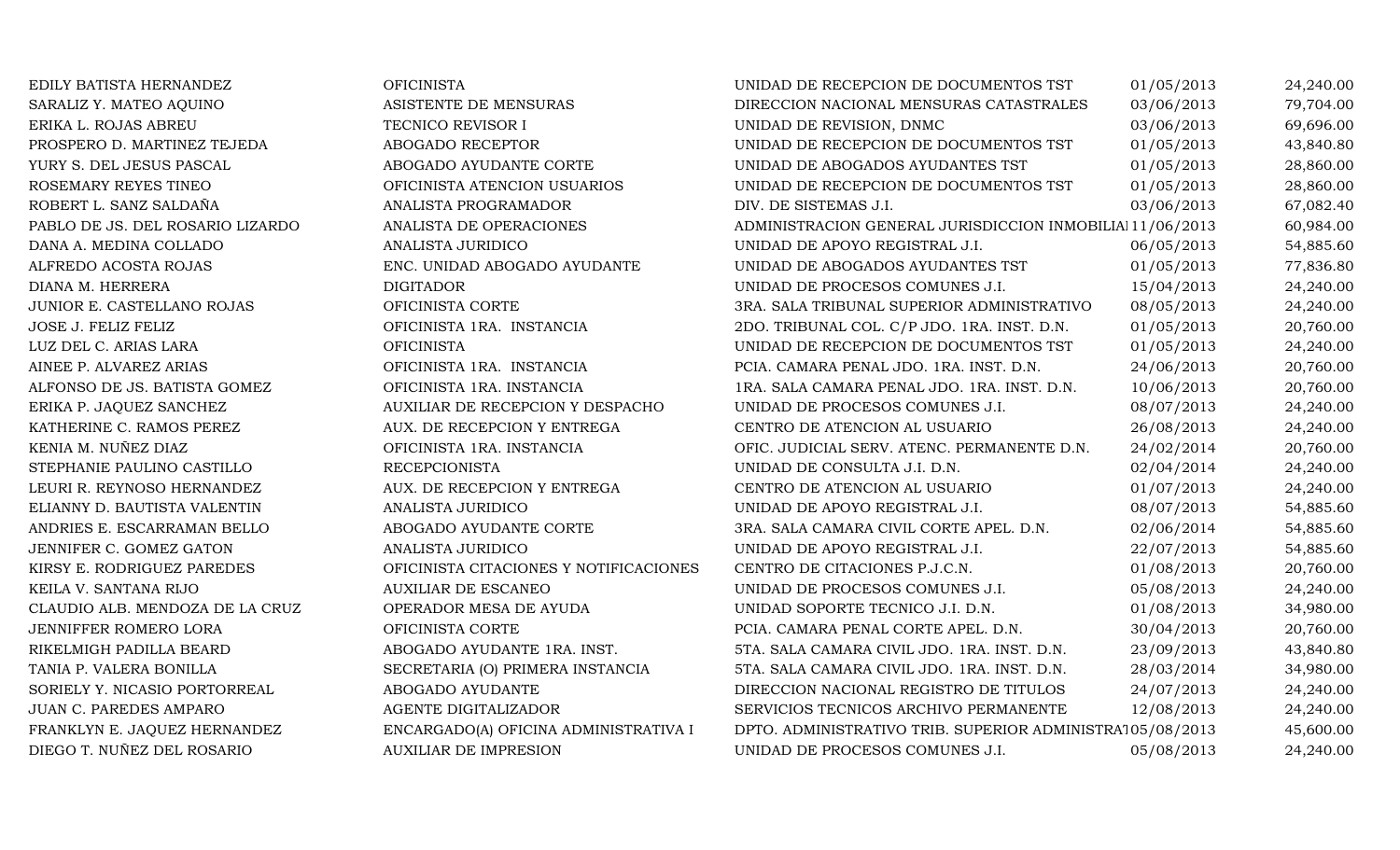| YAFREISY E. RESTITUYO LIRIANO     | <b>ARCHIVISTA</b>                | ARCHIVO ACTIVO JURISDICCION INMOBILIARIA NAC.             | 12/08/2013 | 20,160.00  |
|-----------------------------------|----------------------------------|-----------------------------------------------------------|------------|------------|
| FRANCISCO ALB. GOMEZ GARCIA       | <b>DIGITADOR</b>                 | UNIDAD DE PROCESOS COMUNES J.I.                           | 02/08/2013 | 24,240.00  |
| ORIGENES D OLEO HOLGUIN           | ANALISTA JURIDICO                | UNIDAD DE APOYO REGISTRAL J.I.                            | 14/08/2013 | 54,885.60  |
| GIUSEPPE L. SERRATA AMARO         | ANALISTA JURIDICO                | UNIDAD DE APOYO REGISTRAL J.I.                            | 14/08/2013 | 54,885.60  |
| JEISON B. ALCANTARA LARA          | OPERADOR GIS II                  | UNIDAD DE CARTOGRAFIA DNMC                                | 16/05/2013 | 35,856.00  |
| MAZI A. SANTAMARIA VASQUEZ        | <b>OFICINISTA</b>                | UNIDAD DE APOYO SECRETARIAL TST                           | 01/05/2013 | 24,240.00  |
| ANA R. MARTINEZ SOTO              | SECRETARIA DE JUEZ               | TRIBUNAL SUPERIOR DE TIERRAS DPTO. CENTRAL                | 01/05/2013 | 28,860.00  |
| LUCY J. CASTILLO IRRISARRI        | <b>CAJERO</b>                    | GERENCIA FINANCIERA J.I.                                  | 12/08/2013 | 24,240.00  |
| ANNETTE M. HEREDIA                | AUX. DE RECEPCION Y ENTREGA      | ATENCION AL USUARIO J.I.                                  | 12/08/2013 | 24,240.00  |
| CLARA L. RIJO ORTEGA              | AUXILIAR DE RECEPCION Y DESPACHO | UNIDAD DE PROCESOS COMUNES J.I.                           | 26/08/2013 | 24,240.00  |
| NATHALI GALLA RIVERA              | AUXILIAR R.T.                    | REGISTRO DE TITULOS D.N.                                  | 23/09/2013 | 24,240.00  |
| MARIA M. CONTRERAS PADILLA        | <b>DIGITADOR</b>                 | UNIDAD DE PROCESOS COMUNES J.I.                           | 23/09/2013 | 24,240.00  |
| DIONIS JS. GARCIA MONTERO         | REPRODUCTOR DE DOCUMENTOS        | UNIDAD DE SERVICIOS ADMINISTRATIVOS Y LOGISTIC(23/09/2013 |            | 20,760.00  |
| BANNER I. MANZUETA DE LOS SANTOS  | ABOGADO AYUDANTE CORTE           | 2DA. SALA CAMARA CIVIL CORTE APEL. D.N.                   | 04/03/2014 | 58,374.00  |
| LUIS R. FELIZ JIMENEZ             | OFICINISTA 1RA. INSTANCIA        | 3ER. JDO. DE LA INSTRUCCION D.N.                          | 23/09/2013 | 20,760.00  |
| GEILY A. MONTERO MONTERO          | ABOGADO AYUDANTE 1RA. INST.      | 3RA. SALA CAMARA CIVIL JDO. 1RA. INST. D.N.               | 23/09/2013 | 43,840.80  |
| ANA C. GARCIA                     | AUX. DE RECEPCION Y ENTREGA      | ATENCION AL USUARIO J.I.                                  | 23/10/2013 | 24,240.00  |
| MARCO A. RODRIGUEZ VARGAS         | ENCARGADO DE SISTEMAS JI         | DIV. DE SISTEMAS J.I.                                     | 28/10/2013 | 117,532.80 |
| ALBERT E. OGANDO RODRIGUEZ        | AGENTE DE SERVICIOS              | CUSTODIA Y SERVICIO ARCHIVO PERMANENTE                    | 23/10/2013 | 24,240.00  |
| MARCELL C. PAULINO LANTIGUA       | AUX. DE RECEPCION Y ENTREGA      | CENTRO DE ATENCION AL USUARIO                             | 07/10/2013 | 24,240.00  |
| DIANA L. GARCIA CASTILLO          | OFICINISTA 1RA. INSTANCIA        | 4TO. TRIBUNAL COL. C/P JDO. 1RA. INST. D.N.               | 01/12/2014 | 20,760.00  |
| YAMILET ALT. REYNOSO RODRIGUEZ    | OFICINISTA CORTE                 | 3RA. SALA CAMARA CIVIL CORTE APEL. D.N.                   | 30/04/2014 | 24,240.00  |
| <b>JULIA V. BONNELLY ABREU</b>    | ABOGADO AYUDANTE CORTE           | PCIA. TRIBUNAL SUPERIOR ADMINISTRATIVO                    | 10/02/2014 | 58,374.00  |
| JATNNA H. CARRE TERRERO           | OFICINISTA 1RA. INSTANCIA        | 2DO. TRIBUNAL COL. C/P JDO. 1RA. INST. D.N.               | 01/07/2014 | 20,760.00  |
| BIANCA V. PAULINO GRILLO          | <b>DIGITADOR</b>                 | UNIDAD DE PROCESOS COMUNES J.I.                           | 13/11/2013 | 24,240.00  |
| LAURA MA. GOMEZ HEREDIA           | OFICINISTA CORTE                 | 2DA. SALA TRIBUNAL SUPERIOR ADMINISTRATIVO                | 26/03/2014 | 24,240.00  |
| CRISTOFER ALBURQUERQUE DE LA ROSA | REPRODUCTOR DE DOCUMENTOS        | DPTO. ADMINISTRATIVO P.J.C.N.                             | 24/02/2014 | 15,840.00  |
| LEO K. PERDOMO PEREZ              | OFICINISTA CORTE                 | 3RA. SALA CAMARA CIVIL CORTE APEL. D.N.                   | 15/10/2014 | 24,240.00  |
| ANABEL ARIAS ALMANZAR             | OFICINISTA CORTE                 | 1RA. SALA CAMARA PENAL CORTE APEL. D.N.                   | 08/09/2014 | 20,760.00  |
| VILERCA J. APONTE TORRES          | OFICINISTA 1RA. INSTANCIA        | 3RA. SALA CAMARA CIVIL JDO. 1RA. INST. D.N.               | 27/01/2014 | 20,760.00  |
| JORGE E. SANTANA PEREZ            | ALGUACIL DE ESTRADO              | UNIDAD CITAC. NOTIF. Y COM. C.S.C. N.N.A. D.N.            | 03/02/2014 | 14,760.00  |
| MARIELY MEDRANO REYES             | <b>ARCHIVISTA</b>                | OFIC. DE ARCHIVO JUDICIAL P.J.C.N.                        | 02/06/2014 | 16,440.00  |
| SARAH G. RIVERA SIERRA            | OFICINISTA 1RA. INSTANCIA        | 1ER. JDO. DE LA INSTRUCCION D.N.                          | 25/11/2013 | 18,780.00  |
| <b>IRCANIA LEMOS</b>              | <b>CONSERJE</b>                  | DPTO. ADMINISTRATIVO N.N.A. D.N.                          | 02/12/2013 | 12,444.00  |
|                                   |                                  |                                                           |            |            |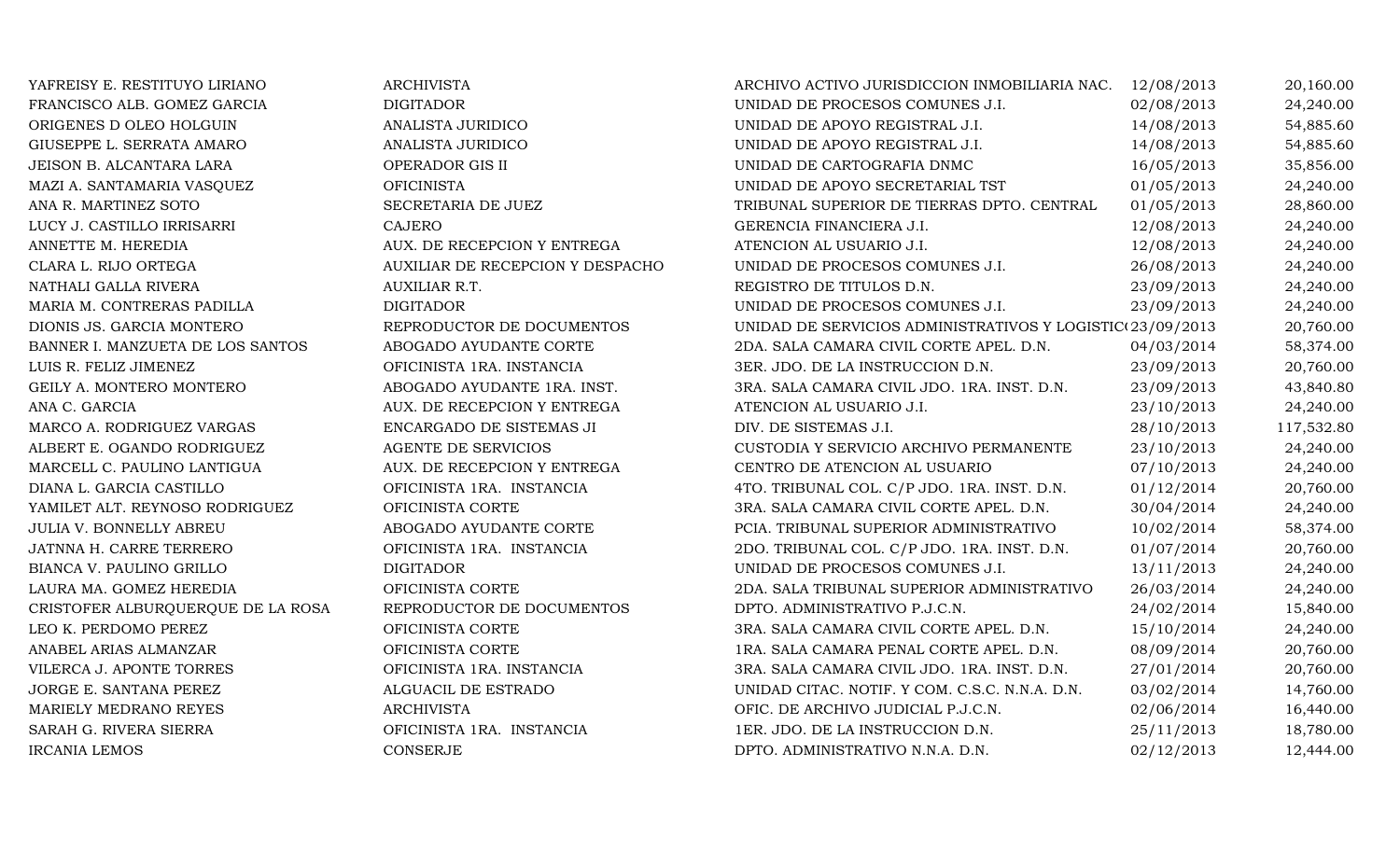| DAHIANA I. DE LA CRUZ OGANDO   | OFICINISTA CORTE                   | 2DA. SALA CAMARA PENAL CORTE APEL. D.N.                   | 02/01/2014 | 24,240.00 |
|--------------------------------|------------------------------------|-----------------------------------------------------------|------------|-----------|
| <b>JOSE L. PEREZ PEGUERO</b>   | SUPERVISOR DE DIGITACION           | UNIDAD DE PROCESOS COMUNES J.I.                           | 08/01/2014 | 48,894.00 |
| NINOSKA L. RODRIGUEZ CUEVAS    | ABOGADO AYUDANTE 1RA. INST.        | PCIA. CAMARA CIVIL JDO. 1RA. INST. D.N.                   | 08/01/2014 | 20,760.00 |
| CLAUDIA ARIAS SANTOS           | <b>DIGITADOR</b>                   | UNIDAD DE PROCESOS COMUNES J.I.                           | 09/01/2014 | 24,240.00 |
| JOSE N. PASCUAL COLON          | <b>AUXILIAR DE ALMACEN</b>         | DPTO. ADMINISTRATIVO P.J.C.N.                             | 24/02/2014 | 16,920.00 |
| CESAR A. LOPEZ PAREDES         | OFICINISTA 1RA. INSTANCIA          | 6TA. SALA JDO. DE TRABAJO D.N.                            | 18/05/2016 | 20,760.00 |
| CARMINELIS BATISTA ULLOA       | ABOGADO AYUDANTE 1RA. INST.        | 4TO. TRIBUNAL COL. C/P JDO. 1RA. INST. D.N.               | 08/04/2014 | 43,840.80 |
| JENNIFER VIZCAINO RIVAS        | <b>RECEPCIONISTA</b>               | DIRECCION NACIONAL REGISTRO DE TITULOS                    | 03/02/2014 | 21,000.00 |
| DANIXSA G. LAVANDIER PERDOMO   | AUXILIAR DE CONTABILIDAD           | GERENCIA FINANCIERA J.I.                                  | 20/01/2014 | 34,980.00 |
| WENDY A. DE JESUS AQUINO       | CAJERO                             | GERENCIA FINANCIERA J.I.                                  | 03/02/2014 | 29,580.00 |
| ROSALY REYES RAMOS             | AUX. DE RECEPCION Y ENTREGA        | CENTRO DE ATENCION AL USUARIO                             | 03/02/2014 | 24,240.00 |
| ENRIQUE A. GERMAN DIAZ         | <b>ARCHIVISTA</b>                  | ARCHIVO ACTIVO DEL REGISTRO DE TITULOS D.N.               | 03/02/2014 | 24,240.00 |
| RAMIRA ALT. VALDEZ             | SOPORTE SERVIDORES                 | DIV. DE INFRAESTRUCTURA Y COMUNICACIONES J.I.             | 03/02/2014 | 48,894.00 |
| OSCAR E. JIMENEZ GARCIA        | ANALISTA JURIDICO                  | UNIDAD DE APOYO REGISTRAL J.I.                            | 03/02/2014 | 54,885.60 |
| MARIDALIA MARTINEZ PINEDA      | <b>ARCHIVISTA</b>                  | 4TA. SALA CAMARA CIVIL JDO. 1RA. INST. D.N.               | 13/06/2016 | 13,920.00 |
| SAULY D. GONZALEZ DEL ROSARIO  | ABOGADO AYUDANTE 1RA. INST.        | 3RA. SALA CAMARA CIVIL JDO. 1RA. INST. D.N.               | 02/12/2014 | 43,840.80 |
| LUIS R. SANCHEZ DE LA CRUZ     | MENSAJERO INTERNO                  | JDO. DE PAZ DE LA 3RA. CIRC. D.N.                         | 17/07/2017 | 12,444.00 |
| LAEL CRUZ DEL ORBE             | ALGUACIL DE ESTRADO                | 6TA. SALA JDO. DE TRABAJO D.N.                            | 18/04/2017 | 14,760.00 |
| KELVIN A. MAGGIOLO TINEO       | AGENTE DIGITALIZADOR               | SERVICIOS TECNICOS ARCHIVO PERMANENTE                     | 05/03/2014 | 24,240.00 |
| SHANTAL A. PEREZ GARCIA        | OFICINISTA 1RA. INSTANCIA          | 3ER. JDO. DE LA INSTRUCCION D.N.                          | 05/03/2014 | 20,760.00 |
| ZULEICA TAVERAS GARCIA         | OFICINISTA 1RA. INSTANCIA          | 6TO. JDO. DE LA INSTRUCCION D.N.                          | 03/03/2014 | 20,760.00 |
| ZAIRA SEPULVEDA MEJIA          | <b>DIGITADOR</b>                   | UNIDAD DE PROCESOS COMUNES J.I.                           | 10/03/2014 | 24,240.00 |
| LAURA FLORENTINO DIAZ          | ALGUACIL DE ESTRADO                | 1RA. SALA CAMARA CIVIL CORTE APEL. D.N.                   | 17/03/2014 | 14,760.00 |
| RHINA MONTILLA BRITO           | AUXILIAR ADMINISTRATIVO            | DPTO. ADMINISTRATIVO JDOS. DE TRANS. D.N.                 | 16/04/2015 | 16,440.00 |
| CRIS A. PINEDA MARTES          | OFICINISTA 1RA. INSTANCIA          | PCIA. CAMARA CIVIL JDO. 1RA. INST. D.N.                   | 01/12/2014 | 20,760.00 |
| JOSE FCO. MARTE PIMENTEL       | AUXILIAR ADMINISTRATIVO            | DIRECCION NACIONAL REGISTRO DE TITULOS                    | 07/04/2014 | 24,240.00 |
| ALTAGRACIA E. FRANCO ARIAS     | SECRETARIA DE JUEZ                 | TRIBUNAL SUPERIOR DE TIERRAS DPTO. CENTRAL                | 26/03/2014 | 28,860.00 |
| FANIELIZ JIMENEZ JAVIER        | OFICINISTA CORTE                   | PCIA. CAMARA PENAL CORTE APEL. D.N.                       | 01/05/2014 | 20,760.00 |
| SANDRA MA. POZO MENDEZ         | <b>DIGITADOR</b>                   | UNIDAD DE PROCESOS COMUNES J.I.                           | 09/04/2014 | 24,240.00 |
| ALTAGRACIA GONZALEZ VELOZ      | CONSERJE                           | UNIDAD DE SERVICIOS ADMINISTRATIVOS Y LOGISTIC(01/04/2014 |            | 14,160.00 |
| LAURET N. AYALA GUZMAN         | OFICINISTA 1RA. INSTANCIA          | 5TO. JDO. DE LA INSTRUCCION D.N.                          | 21/04/2014 | 20,760.00 |
| ILSA MDES. BREWER ESPINAL      | SUB-GERENTE ADMINISTRATIVO(A)      | GERENCIA ADMINISTRATIVA J.I.                              | 28/04/2014 | 96,000.00 |
| DAYHAM E. RODRIGUEZ DE LA CRUZ | OFICINISTA CORTE                   | 1RA. SALA CAMARA CIVIL CORTE APEL. D.N.                   | 28/04/2014 | 24,240.00 |
| RALFA O. FRUCTUOSO TIRADO      | OFICINISTA DE EJECUCION DE LA PENA | TRIBUNAL EJEC. DE LA PENA D.N.                            | 28/04/2014 | 20,760.00 |
|                                |                                    |                                                           |            |           |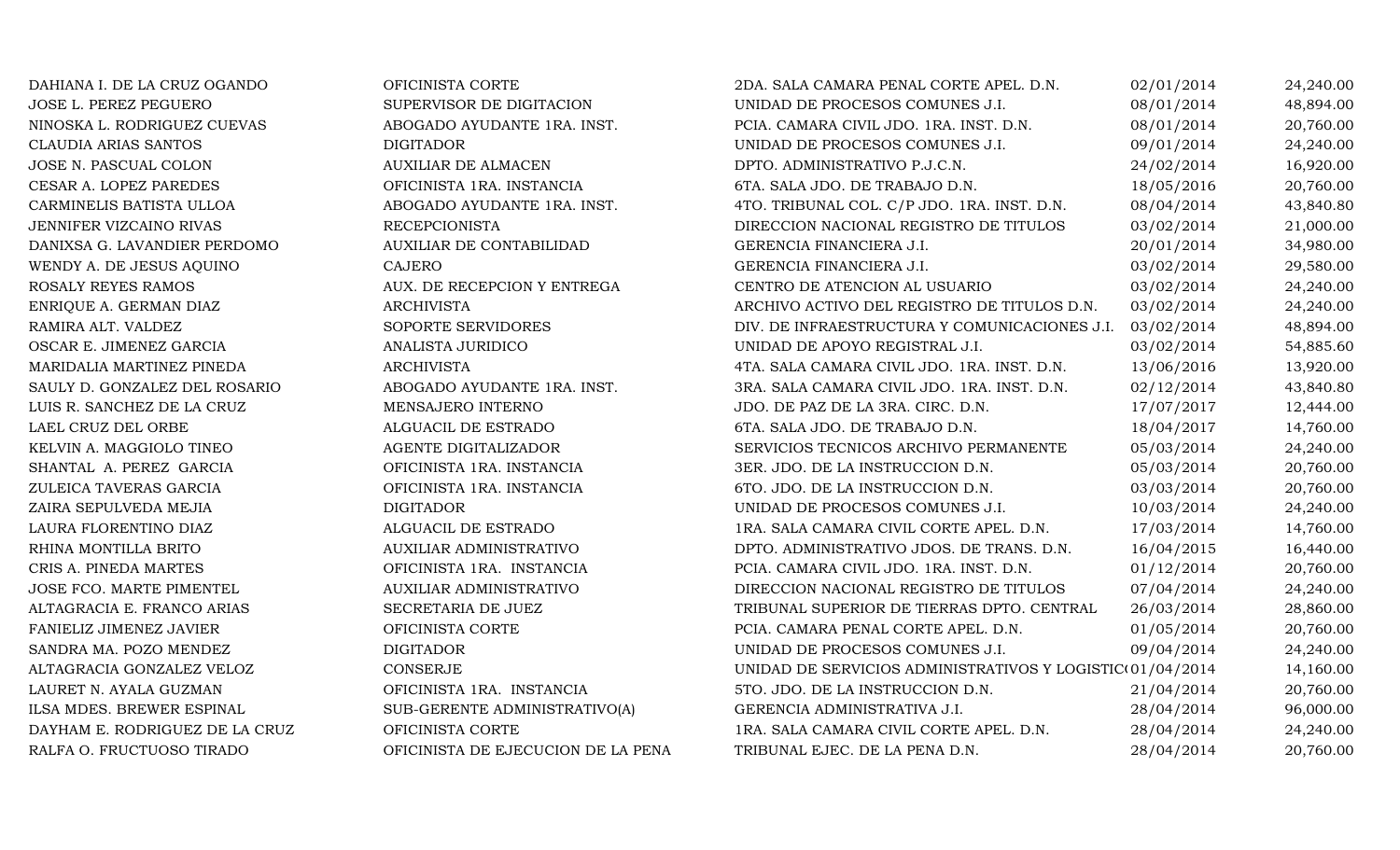YURI B. CEBALLOS DE LA CRUZ COPERADOR GIS I UNIDAD DE CARTOGRAFIA DNMC 28/04/2014 42,657.60 ELAISA E. VASQUEZ OFICINISTA 1RA. INSTANCIA PCIA. CAMARA CIVIL JDO. 1RA. INST. D.N. 19/04/2014 20,760.00 YOESLI F. MORILLO MERCEDES MENSAJERO INTERNO DERICO DE DETO. ADMINISTRATIVO CORTE DE TRABAJO D.N. 19/05/2014 12,444.00<br>24,240.00 DEBASTIAN L. HICIANO DOMINGUEZ OFICINISTA CORTE DE SANARA PENAL CORTE APEL. D.N. 26/05/2014 2 SEBASTIAN L. HICIANO DOMINGUEZ OFICINISTA CORTE PCIA. CAMARA PENAL CORTE APEL. D.N. 26/05/2014 24,240.00 JESSICA A. GERMAN ANDERSON DIGITADOR UNIDAD DE PROCESOS COMUNES J.I. 02/06/2014 24,240.00 JOSE G. MONTILLA POTENTINI ANALISTA JURIDICO UNIDAD DE APOYO REGISTRAL J.I. 04/04/2016 54,885.60 PAMELA GONELL ALFONSO AUXILIAR R.T. REGISTRO DE TITULOS D.N. 03/04/2017 24,240.00 ROBERTO RODRIGUEZ POLANCO AUXILIAR DE IMPRESION UNIDAD DE PROCESOS COMUNES J.I. 10/02/2015 24,240.00<br>24,240.00 DIGITADOR UNIDAD DE PROCESOS COMUNES J.I. 01/11/2016 24,240.00 PAOLA P. SOSA REYNOSO DIGITADOR UNIDAD DE PROCESOS COMUNES J.I. 01/11/2016 24,240.00 PERLA Y. QUIROZ AQUINO REVISOR R.T REVISOR R.T PRECALIFICACION R.T. 001/07/2017 24,240.00 FRANCIS A. MATEO PEREZ CHERADOR GIS II CHERADOR GIS EN COPERADOR GIS EN CORTOGRAFIA DNMC OS/01/2017 24,240.00 FRANCHESKA Y. SANTOS SUAREZ REFERENCISTA UNIDAD DE CONSULTA J.I. D.N. 18/03/2015 24,240.00 AWILDA MENDEZ CRUZ ARCHIVISTA ARCHIVO ACTIVO DEL REGISTRO DE TITULOS D.N. 04/06/2014 24,240.00 ROBERT A. ALCANTARA CRUZ OFICINISTA CORTE 2DA. SALA CAMARA CIVIL CORTE APEL. D.N. 27/05/2014 24,240.00 ALICIA DEL C. MORALES MARTINEZ OFICINISTA 1RA. INSTANCIA 1ER. TRIBUNAL COL. C/P JDO. 1RA. INST. D.N. 04/06/2014 20,760.00 JENNIFFER P. RODRIGUEZ CUEVAS RECEPCIONISTA DPTO. ADMINISTRATIVO TRIB. SUPERIOR ADMINISTRATIVO 26/05/2014 16,440.00 TOMAS E. JIMENEZ POZO OFICINISTA 1RA. INSTANCIA PCIA. CAMARA PENAL JDO. 1RA. INST. D.N. 09/06/2014 20,760.00 CATTY A. DEL ROSARIO PAYANO AUX. DE RECEPCION Y ENTREGA CENTRO DE ATENCION AL USUARIO 11/06/2014 24,240.00 ANIKAURY E. SOLANO VILLANUEVA SECRETARIA (O) AUXILIAR III DPTO. TECNICO DE MENSURAS 11/06/2014 34,980.00 MIRTHA C. MARMOL RODRIGUEZ DIGITADOR UNIDAD DE PROCESOS COMUNES J.I. 11/06/2014 24,240.00 YOMERIS MORETA BRITO OFICINISTA CORTE 1RA. SALA CAMARA CIVIL CORTE APEL. D.N. 28/04/2014 24,240.00 DARY J. CORNIEL OFICINISTA 1RA. INSTANCIA 4TA. SALA JDO. DE TRABAJO D.N. 06/02/2017 20,760.00 MANUEL E. ALCANTARA DE LOS SANTOS OFICINISTA JDO. DE PAZ UN SALA JDO. DE PAZ DE LA 3RA. CIRC. D.N. 24/06/2014 16,440.00<br>SABRINA ESCOTTO DE OLEO OFICINISTA 1RA. INSTANCIA 6TA. SALA JDO. DE TRABAJO D.N. 11/06/2014 20.760.00 SABRINA ESCOTTO DE OLEO CONTENTA OFICINISTA 1RA. INSTANCIA GOSTA. SALA JDO. DE TRABAJO D.N. 11/06/2014 20,760.00 MASSIEL SEVERINO SECRETARIA DE JUEZ 5TA. SALA TRIBUNAL DE TIERRAS J.O. D.N. 24/06/2014 28,860.00 FRANCISCO J. HOLGUIN PERALTA AGENTE DE CONSERVACION CUSTODIA Y SERVICIO ARCHIVO PERMANENTE 18/06/2014 16,440.00 ALEXANDRA S. BELEN GUTIERREZ ASESOR (A) IMPOSITIVO 3RA. SALA TRIBUNAL SUPERIOR ADMINISTRATIVO 16/06/2015 43,420.80 ADONIS L. RECIO PEREZ ABOGADO AYUDANTE CORTE 2DA. SALA TRIBUNAL SUPERIOR ADMINISTRATIVO 16/06/2015 58,374.00<br>ALONDRA Y. NOVA BIDO TECNICO REVISOR II UNIDAD DE REVISION, DNMC 03/01/2017 58,370.40 ALONDRA Y. NOVA BIDO CHECNICO REVISOR II UNIDAD DE REVISION, DNMC 63/01/2017 58,370.40 ANDY R. SOTO TEJEDA TECNICO REVISOR II UNIDAD DE REVISION, DNMC 25/04/2016 58,370.40 ANGEL G. ORTIZ GOMEZ INSPECTOR DE MENSURAS CATASTRALES UNIDAD DE INSPECCION DNMC 02/01/2018 69,696.00 MARLENE NUÑEZ RIJO SARAN DE TECNICO REVISOR II CONDAD DE REVISION, DNMC DE REVISION, ON SARANG DE SARANG DE SA VOLENNY M. ARAUJO MANZUETA OFICINISTA 1RA. INSTANCIA 3ER. TRIBUNAL COL. C/P JDO. 1RA .INST. D.N. 24/06/2014 20,760.00<br>DANESCA MARRERO MARCANO OFICINISTA 1RA. INSTANCIA 5TA. SALA CAMARA CIVIL JDO. 1RA. INST. D.N. 30/06/2014 5TA. SALA CAMARA CIVIL JDO. 1RA. INST. D.N.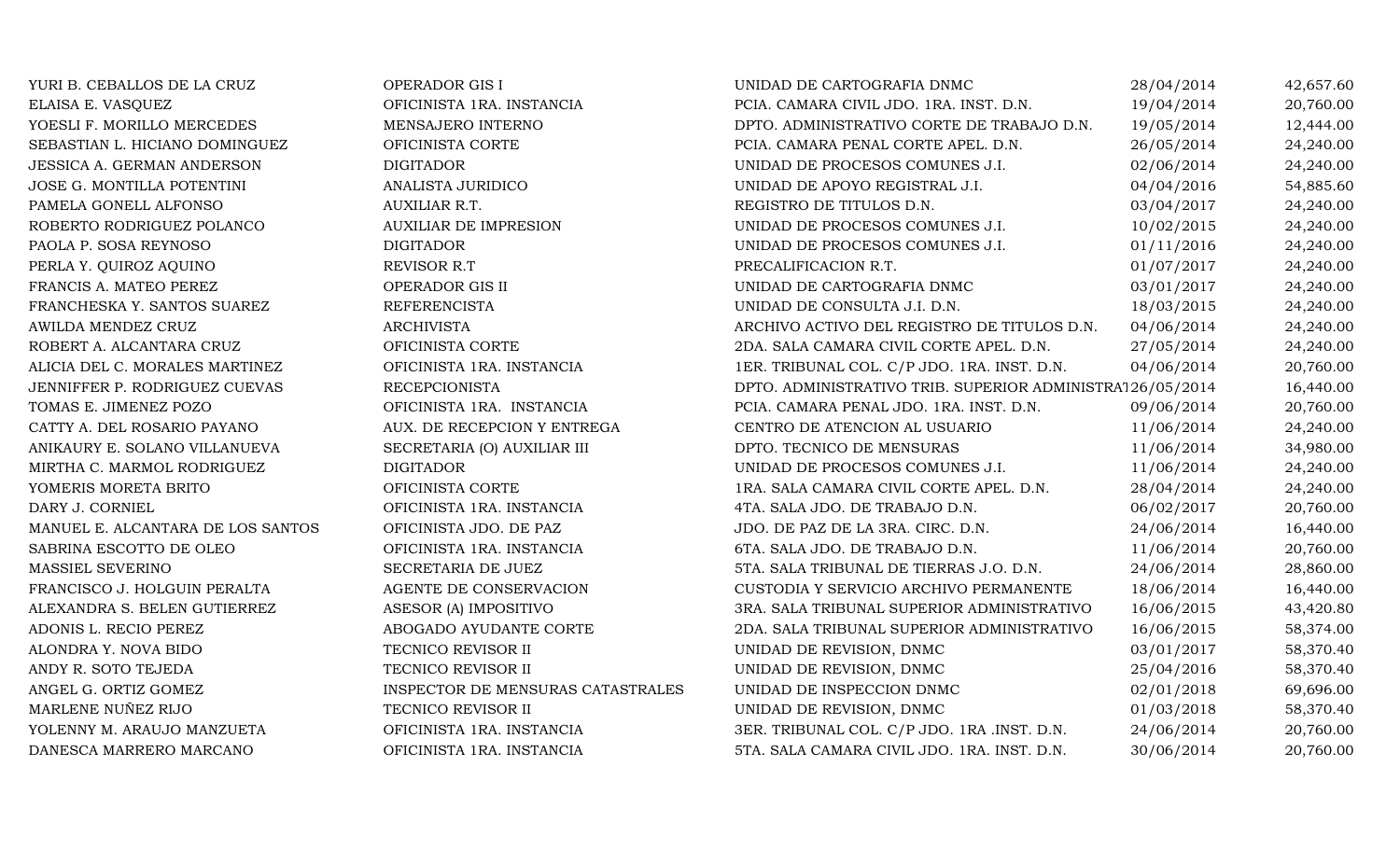| NINOSKA M. SUSANA VILLAR       | TECNICO REVISOR II                 | UNIDAD DE REVISION, DNMC                                  | 01/03/2018 | 58,370.40  |
|--------------------------------|------------------------------------|-----------------------------------------------------------|------------|------------|
| PAMELA H. BURGOS FERRERAS      | TECNICO REVISOR II                 | UNIDAD DE REVISION, DNMC                                  | 10/02/2015 | 58,370.40  |
| PEDRO A. PEREZ RAMIREZ         | TECNICO REVISOR II                 | UNIDAD DE REVISION, DNMC                                  | 01/03/2016 | 35,856.00  |
| GUILLERMO A. ENKE ALMONTE      | TECNICO DE MENSURAS                | DIRECCION REG. MENSURAS CAT. DPTO. CENTRAL                | 26/10/2015 | 51,804.00  |
| VERONICA SANCHEZ PEÑA          | TECNICO REVISOR II                 | UNIDAD DE REVISION, DNMC                                  | 29/01/2015 | 58,370.40  |
| JOAN G. FELIZ MORENO           | ALGUACIL DE ESTRADO                | 3RA. SALA CAMARA CIVIL CORTE APEL. D.N.                   | 30/06/2014 | 14,760.00  |
| JOAN ML. CASTILLO PEREZ        | AGENTE INDEXACION                  | SERVICIOS TECNICOS ARCHIVO PERMANENTE                     | 01/03/2016 | 24,240.00  |
| JULISSA P. ROJAS ORTIZ         | AUX. DE RECEPCION Y ENTREGA        | CENTRO DE ATENCION AL USUARIO                             | 13/10/2014 | 24,240.00  |
| RICHARD LEBREAULT DECENA       | <b>DIGITADOR</b>                   | UNIDAD DE PROCESOS COMUNES J.I.                           | 01/07/2014 | 24,240.00  |
| DINELES C. UREÑA GUZMAN        | ANALISTA JURIDICO                  | UNIDAD DE APOYO REGISTRAL J.I.                            | 08/07/2014 | 54,885.60  |
| JOSE I. DOÑE CORDERO           | <b>VIGILANTE</b>                   | DPTO. ADMINISTRATIVO TRIBUNALES FAMILIA                   | 21/07/2014 | 12,780.00  |
| GEORGINA D. ZORRILLA RODRIGUEZ | ABOGADO AYUDANTE CORTE             | PCIA. CAMARA CIVIL CORTE APEL. D.N.                       | 15/07/2014 | 58,374.00  |
| GERARDO J. HERASME MOREL       | VECTORIZADOR                       | UNIDAD DE CARTOGRAFIA DNMC                                | 11/07/2016 | 24,240.00  |
| LUIS ALF. CADIZ FRIAS          | TECNICO REVISOR II                 | UNIDAD DE REVISION, DNMC                                  | 01/04/2016 | 58,370.40  |
| DANIEL J. GARCIA PEREZ         | AUXILIAR ADMINISTRATIVO            | UNIDAD DE SERVICIOS ADMINISTRATIVOS Y LOGISTIC(01/03/2017 |            | 24,240.00  |
| ETNABE D. MICHELI HERNANDEZ    | AUXILIAR DE EXPEDIENTES EN PROCESO | UNIDAD DE PROCESOS COMUNES J.I.                           | 22/09/2014 | 24,240.00  |
| PAMELA R. DE LA ROSA ROSARIO   | AUX. DE RECEPCION Y ENTREGA        | CENTRO DE ATENCION AL USUARIO                             | 01/06/2015 | 24,240.00  |
| CLEUDY ARAUJO                  | <b>DIGITADOR</b>                   | UNIDAD DE PROCESOS COMUNES J.I.                           | 23/02/2015 | 24,240.00  |
| WALLY A. ALMONTE UREÑA         | AUX. DE RECEPCION Y ENTREGA        | CENTRO DE ATENCION AL USUARIO                             | 01/06/2015 | 24,240.00  |
| JOSE A. RODRIGUEZ DE LA CRUZ   | OFICINISTA 1RA. INSTANCIA          | 8VA. SALA CAMARA CIVIL JDO. 1RA. INST. D.N.               | 14/07/2014 | 20,760.00  |
| EDWARD GONZALEZ SANCHEZ        | OFICINISTA 1RA. INSTANCIA          | 3RA. SALA CAMARA CIVIL JDO. 1RA. INST. D.N.               | 14/07/2014 | 20,760.00  |
| INDIANA PERALTA IBER           | AGENTE CONTROL DE CALIDAD          | CONTROL DE CALIDAD ARCHIVO PERMANENTE                     | 11/08/2014 | 29,580.00  |
| ANITA BELEN DE LOS SANTOS      | <b>CONSERJE</b>                    | UNIDAD DE SERVICIOS ADMINISTRATIVOS Y LOGISTIC(11/08/2014 |            | 14,160.00  |
| RAMON A. ZABALA MELENDEZ       | ADMINISTRADOR DE SISTEMAS          | DIV. DE SISTEMAS J.I.                                     | 01/11/2016 | 67,082.40  |
| CARLOS MONTERO RAMON           | AGENTE DE CONSERVACION             | CUSTODIA Y SERVICIO ARCHIVO PERMANENTE                    | 25/08/2014 | 16,440.00  |
| WANERKI CALDERON OGANDO        | AYUDANTE DE TOPOGRAFIA             | UNIDAD DE INSPECCION DNMC                                 | 25/08/2014 | 25,680.00  |
| LUCIDANIA PERCEL LUNA          | AGENTE DE SERVICIOS                | CUSTODIA Y SERVICIO ARCHIVO PERMANENTE                    | 25/08/2014 | 24,240.00  |
| ALBERT A. MATEO AQUINO         | <b>AUXILIAR DE IMPRESION</b>       | UNIDAD DE PROCESOS COMUNES J.I.                           | 28/08/2014 | 24,240.00  |
| ALTAGRACIA DE LA CRUZ MOREL    | CONSERJE                           | DPTO. ADMINISTRATIVO TRIBUNALES FAMILIA                   | 08/09/2014 | 12,444.00  |
| YANIBET RIVAS MENDEZ           | <b>JUEZ DE PAZ ITINERANTE</b>      | OFIC. JUEZ COORD. JDO. DE LA INSTRUCCION D.N.             | 01/10/2014 | 108,000.00 |
| MILAGROS ALT. MORENO ROJAS     | JUEZ DE PAZ ITINERANTE             | PCIA. CAMARA PENAL JDO. 1RA. INST. D.N.                   | 01/10/2014 | 108,000.00 |
| KATHERINE E. DAJER RODRIGUEZ   | <b>OFICINISTA</b>                  | UNIDAD DE RECEPCION DE DOCUMENTOS TST                     | 08/09/2014 | 24,240.00  |
| YARITZA M. MARTE CASTILLO      | OFICINISTA 1RA. INSTANCIA          | 5TA. SALA JDO. DE TRABAJO D.N.                            | 26/01/2016 | 20,760.00  |
| PAULA E. TERRERO PEÑA          | <b>OFICINISTA</b>                  | 3RA. SALA CAMARA CIVIL CORTE APEL. D.N.                   | 22/09/2014 | 24,240.00  |
|                                |                                    |                                                           |            |            |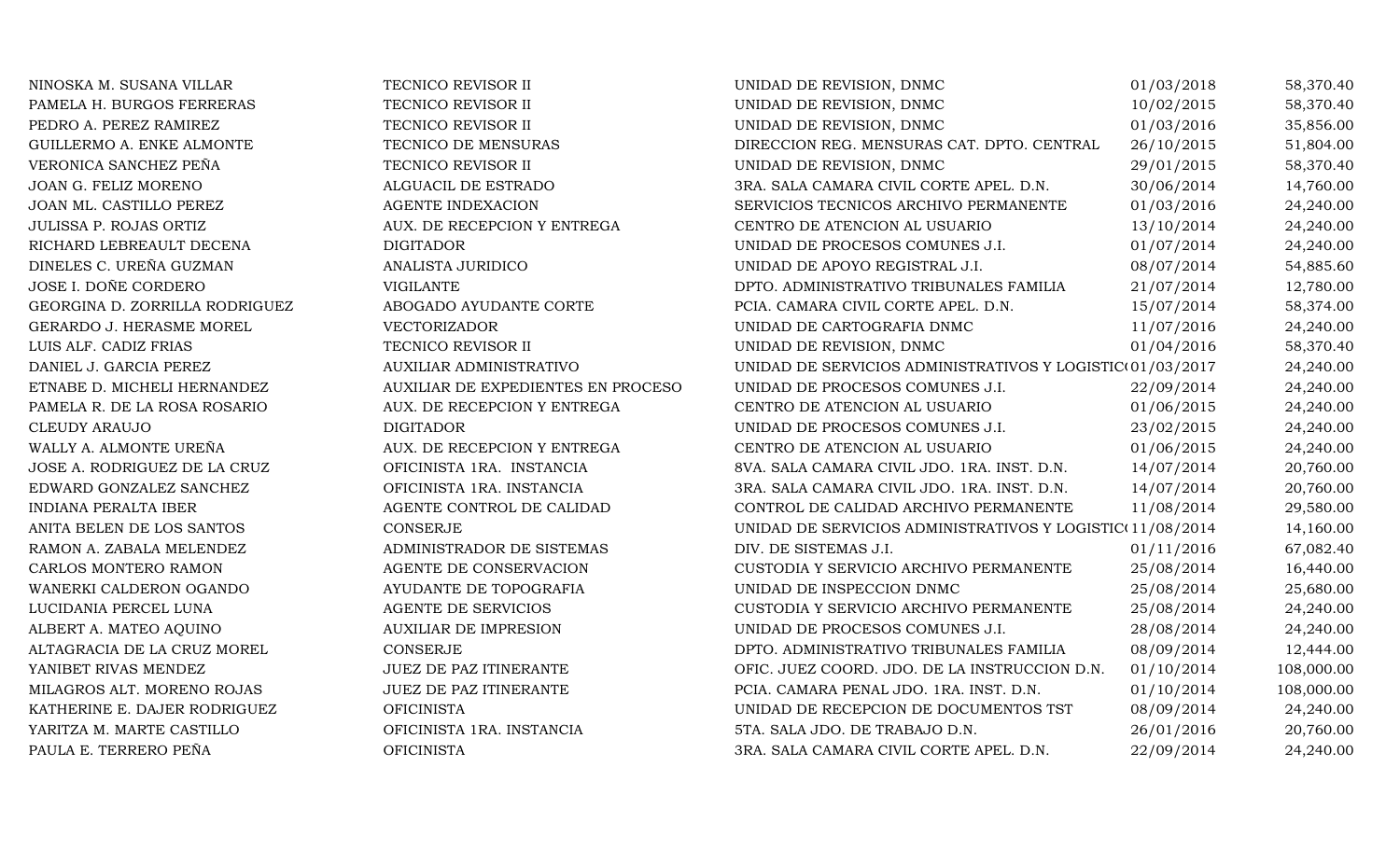| ROCIO A. CASTILLO BAEZ         | OFICINISTA CORTE             | PCIA. CAMARA PENAL CORTE APEL. D.N.                       | 09/09/2014 | 20,760.00 |
|--------------------------------|------------------------------|-----------------------------------------------------------|------------|-----------|
| CAMILLA DE LOS A. CONSORO PEÑA | OFICINISTA CORTE             | 1RA. SALA CAMARA CIVIL CORTE APEL. D.N.                   | 02/02/2015 | 24,240.00 |
| HANSEL Y. GONZALEZ SANCHEZ     | TECNICO REVISOR II           | UNIDAD DE REVISION, DNMC                                  | 01/03/2018 | 58,370.40 |
| JOSE SANTOS DE JESUS           | <b>DIGITADOR</b>             | RECEPCION Y ENTREGA R.T.                                  | 01/09/2017 | 24,240.00 |
| ALONDRA ALT. GUZMAN            | <b>AUXILIAR DE IMPRESION</b> | UNIDAD DE PROCESOS COMUNES J.I.                           | 01/02/2016 | 24,240.00 |
| ROSANNY Y. DURAN MERCADO       | <b>DIGITADOR</b>             | UNIDAD DE PROCESOS COMUNES J.I.                           | 22/09/2014 | 24,240.00 |
| MARIA G. COSTE ROSA            | <b>AUXILIAR DE ESCANEO</b>   | UNIDAD DE PROCESOS COMUNES J.I.                           | 22/09/2014 | 24,240.00 |
| ANABELLE SANTOS BRITO          | AGENTE DE SERVICIOS          | CUSTODIA Y SERVICIO ARCHIVO PERMANENTE                    | 22/09/2014 | 24,240.00 |
| MARIA A. MUÑOZ PADILLA         | ANALISTA LEGAL               | ADMINISTRACION GENERAL JURISDICCION INMOBILIAl 19/03/2018 |            | 66,161.28 |
| SAHIRA M. ALCANTARA AQUINO     | OFICINISTA 1RA. INSTANCIA    | OFIC. JUDICIAL SERV. ATENC. PERMANENTE D.N.               | 22/09/2014 | 20,760.00 |
| LEONARDO JIMENEZ ROSARIO       | ALGUACIL DE ESTRADO          | UNIDAD CITAC. NOTIF. Y COM. C.S.C. N.N.A. D.N.            | 29/09/2014 | 15,960.00 |
| HERCIMAR A. BURGOS DE LA ROSA  | SECRETARIA(O) EJECUTIVA      | REGISTRO DE TITULOS D.N.                                  | 01/10/2014 | 37,920.00 |
| LAURA S. SANCHEZ RODRIGUEZ     | OFICINISTA DE SERVICIO PENAL | UNIDAD DE SERVICIO PENAL C.S.C. N.N.A. D.N.               | 20/10/2014 | 24,240.00 |
| REYLY ML. TAVAREZ REYES        | <b>AGENTE INDEXACION</b>     | SERVICIOS TECNICOS ARCHIVO PERMANENTE                     | 05/05/2015 | 24,240.00 |
| JUAN PABLO DUARTE VALERIO      | ANALISTA DE BASE DE DATOS    | DIV. DE INFRAESTRUCTURA Y COMUNICACIONES J.I.             | 01/06/2018 | 54,885.60 |
| ANGEL A. MAÑON PIÑA            | ANALISTA PROGRAMADOR         | DIV. DE SISTEMAS J.I.                                     | 03/04/2017 | 67,082.40 |
| ANDY ROA SANTANA               | OPERADOR GIS I               | UNIDAD DE CARTOGRAFIA DNMC                                | 03/11/2014 | 42,657.60 |
| ROBERTO SANCHEZ                | OFICINISTA CORTE             | 3RA. SALA CAMARA PENAL CORTE APEL. D.N.                   | 01/12/2014 | 20,760.00 |
| JOAQUIN R. PEREZ MEJIA         | OFICINISTA CORTE             | PCIA. CAMARA PENAL CORTE APEL. D.N.                       | 01/12/2014 | 24,240.00 |
| BETSI MONTAS RODRIGUEZ         | ABOGADO AYUDANTE CORTE       | UNIDAD DE ABOGADOS AYUDANTES TST                          | 20/10/2014 | 58,374.00 |
| CARLOS L. GARCIA HENRIQUEZ     | <b>DIGITADOR</b>             | UNIDAD DE PROCESOS COMUNES J.I.                           | 17/11/2014 | 24,240.00 |
| FRAMELYS A. GORIS MIESES       | ABOGADO AYUDANTE 1RA. INST.  | 6TA. SALA CAMARA CIVIL JDO. 1RA. INST. D.N.               | 01/12/2014 | 43,840.80 |
| JEISON R. PACHECO PERALTA      | SOPORTE TECNICO              | UNIDAD SOPORTE TECNICO J.I. D.N.                          | 01/12/2015 | 42,657.60 |
| GEORGE MENDEZ BATISTA          | ALGUACIL DE ESTRADO          | 1RA. SALA CAMARA PENAL CORTE APEL. D.N.                   | 25/11/2014 | 15,960.00 |
| LUZ D. PEREZ NOVA              | OFICINISTA 1RA. INSTANCIA    | 6TA. SALA CAMARA CIVIL JDO. 1RA. INST. D.N.               | 03/11/2014 | 20,760.00 |
| VIANNY MEJIA LEBRON            | TECNICO REVISOR II           | UNIDAD DE REVISION, DNMC                                  | 02/12/2014 | 58,370.40 |
| EDINETH M. RODRIGUEZ SOTO      | OFICINISTA 1RA. INSTANCIA    | PCIA. CAMARA CIVIL JDO. 1RA. INST. D.N.                   | 11/12/2014 | 20,760.00 |
| DIANA E. MEDRANO VOLQUEZ       | OFICINISTA 1RA. INSTANCIA    | PCIA. CAMARA CIVIL JDO. 1RA. INST. D.N.                   | 15/12/2014 | 20,760.00 |
| YUMELKY A. SANCHEZ MARTINEZ    | OFICINISTA 1RA. INSTANCIA    | 8VA. SALA CAMARA CIVIL JDO. 1RA. INST. D.N.               | 15/12/2014 | 20,760.00 |
| YELTSIN J. FIGUEREO ORTIZ      | <b>OFICINISTA</b>            | UNIDAD CITAC. NOTIF. Y COM. C.S.C. N.N.A. D.N.            | 12/01/2015 | 24,240.00 |
| MERCEDES FERNANDEZ DE JESUS    | OFICINISTA 1RA. INSTANCIA    | 3RA. SALA JDO. DE TRABAJO D.N.                            | 19/01/2015 | 20,760.00 |
| MAIKERT A. MEDINA CARRASCO     | <b>OFICINISTA</b>            | UNIDAD DE APOYO SECRETARIAL TST                           | 01/11/2016 | 24,240.00 |
| CESAR S. ALCANTARA SANTOS      | OFICINISTA 1RA. INSTANCIA    | 5TO. JDO. DE LA INSTRUCCION D.N.                          | 16/01/2015 | 20,760.00 |
| ROSI E. PIÑA FERRERA           | <b>RECEPCIONISTA</b>         | OFIC. JUEZ COORD. JDO. DE LA INSTRUCCION D.N.             | 02/02/2015 | 16,440.00 |
|                                |                              |                                                           |            |           |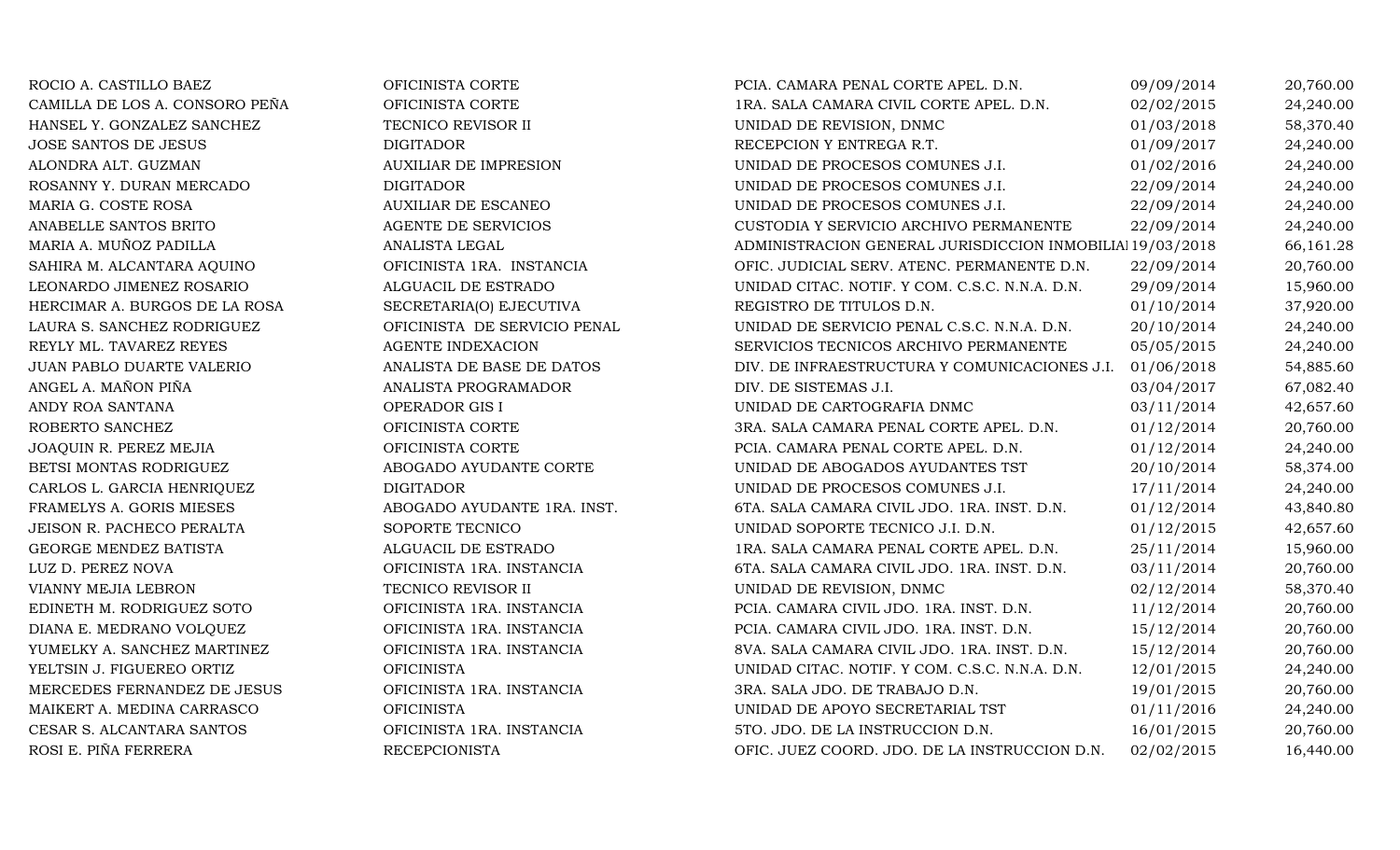| JENNIFFER A. GIL HERNANDEZ       | OFICINISTA 1RA. INSTANCIA         | 2DA. SALA JDO. DE TRABAJO D.N.                            | 09/02/2015 | 20,760.00 |
|----------------------------------|-----------------------------------|-----------------------------------------------------------|------------|-----------|
| JOSE R. MOLINA CAMPUSANO         | TECNICO REVISOR II                | UNIDAD DE REVISION, DNMC                                  | 10/02/2015 | 58,370.40 |
| GILBERT A. RAMIREZ MONTERO       | <b>DIGITADOR</b>                  | UNIDAD DE PROCESOS COMUNES J.I.                           | 23/02/2015 | 24,240.00 |
| YAERI PUELLO ROSARIO             | OFICINISTA 1RA. INSTANCIA         | 5TA. SALA CAMARA CIVIL JDO. 1RA. INST. D.N.               | 05/08/2015 | 20,760.00 |
| JOSUE M. MOREL VALERIO           | OFICINISTA 1RA. INSTANCIA         | 2DA. SALA CAMARA CIVIL JDO. 1RA. INST. D.N.               | 25/05/2015 | 20,760.00 |
| NICOLAS R. GARCIA LEROUX         | OFICINISTA 1RA. INSTANCIA         | 4TO. TRIBUNAL COL. C/P JDO. 1RA. INST. D.N.               | 23/02/2015 | 20,760.00 |
| JAMDNA K. ANDERSON MARTINEZ      | <b>DIGITADOR</b>                  | UNIDAD DE PROCESOS COMUNES J.I.                           | 01/02/2016 | 24,240.00 |
| MARIA T. ABREU TEJADA            | <b>OFICINISTA</b>                 | UNIDAD DE APOYO SECRETARIAL TST                           | 05/05/2015 | 24,240.00 |
| HERIBERTO A. PIÑA PEREZ          | <b>DIGITADOR</b>                  | UNIDAD DE PROCESOS COMUNES J.I.                           | 05/05/2015 | 24,240.00 |
| JOAN ML. PICHARDO ESCARRAMAN     | OFICINISTA 1RA. INSTANCIA         | 1RA. SALA JDO. DE TRABAJO D.N.                            | 05/05/2015 | 20,760.00 |
| ANA E. HERNANDEZ MENDEZ          | ABOGADO AYUDANTE 1RA. INST.       | 1RA. SALA CAMARA CIVIL JDO. 1RA. INST. D.N.               | 20/04/2015 | 43,840.80 |
| KARLA SANTIAGO MONTERO           | AUX. DE RECEPCION Y ENTREGA       | CENTRO DE ATENCION AL USUARIO                             | 05/05/2015 | 24,240.00 |
| KEDWIN LORENZO MATEO             | AUX. DE RECEPCION Y ENTREGA       | CENTRO DE ATENCION AL USUARIO                             | 01/04/2016 | 24,240.00 |
| MARY E. VALERIO LOPEZ            | <b>OFICINISTA</b>                 | 3RA. SALA CAMARA CIVIL CORTE APEL. D.N.                   | 28/05/2015 | 24,240.00 |
| MAYRA A. ZABALA MARIÑEZ          | OFICINISTA CORTE                  | 3RA. SALA CAMARA PENAL CORTE APEL. D.N.                   | 10/06/2015 | 24,240.00 |
| JUAN E. GUERRERO TEJEDA          | OFICINISTA CORTE                  | 2DA. SALA CAMARA PENAL CORTE APEL. D.N.                   | 01/06/2015 | 20,760.00 |
| <b>INES CARELA LEBRON</b>        | OFICINISTA 1RA. INSTANCIA         | 6TA. SALA CAMARA CIVIL JDO. 1RA. INST. D.N.               | 01/06/2015 | 20,760.00 |
| OSCARINA O. MATOS CUEVAS         | OFICINISTA SCJ                    | SEGUNDA SALA S.C.J.                                       | 03/06/2015 | 40,605.60 |
| ODETTE R. PEREZ BAEZ             | ABOGADO AYUDANTE CORTE            | UNIDAD DE ABOGADOS AYUDANTES TST                          | 01/06/2015 | 58,374.00 |
| ANA G. SANCHEZ MINAYA            | OPERADOR GIS II                   | UNIDAD DE CARTOGRAFIA DNMC                                | 08/03/2016 | 35,856.00 |
| ARIANNY ALCANTARA PANIAGUA       | OFICINISTA 1RA. INSTANCIA         | 1ER. TRIBUNAL COL. C/P JDO. 1RA. INST. D.N.               | 28/05/2015 | 20,760.00 |
| MARIA T. MARTINEZ GARCIA         | OFICINISTA 1RA. INSTANCIA         | 4TA. SALA CAMARA PENAL JDO. 1RA.INST. D.N.                | 12/06/2017 | 20,760.00 |
| NOEL A. FELIX OLIVO              | MENSAJERO EXTERNO                 | DPTO. ADMINISTRATIVO CORTE DE TRABAJO D.N.                | 03/10/2016 | 16,920.00 |
| NATHAN Y. DE JESUS CABRERA       | OFICINISTA 1RA. INSTANCIA         | 3ER. JDO. DE LA INSTRUCCION D.N.                          | 07/09/2015 | 20,760.00 |
| VIRGINIA MDES. RODRIGUEZ PASCAL  | OFICINISTA 1RA. INSTANCIA         | PCIA. CAMARA CIVIL JDO. 1RA. INST. D.N.                   | 17/06/2015 | 20,760.00 |
| CAROL D. MOQUETE ABREU           | SECRETARIA (O) DE DIRECCION       | DIRECCION NACIONAL REGISTRO DE TITULOS                    | 29/06/2015 | 48,894.00 |
| CLAUDIO E. ENCARNACION RAMIREZ   | <b>ARCHIVISTA</b>                 | ARCHIVO ACTIVO DE MENSURAS CATASTRALES D.N.               | 03/06/2015 | 24,240.00 |
| <b>CHARLENY PUESAN</b>           | OFICINISTA JDO. DE PAZ            | JDO. DE PAZ DE LA 1RA. CIRC. D.N.                         | 30/07/2015 | 16,440.00 |
| SARA ENCARNACION QUEZADA         | ABOGADO AYUDANTE 1RA. INST.       | 1ER. JDO. DE LA INSTRUCCION D.N.                          | 30/07/2015 | 43,840.80 |
| WASCAR D. ARIAS TEJEDA           | TECNICO TOPOGRAFO                 | UNIDAD DE INSPECCION DNMC                                 | 02/01/2018 | 42,657.60 |
| ALEXIS VASQUEZ ROSADO            | TECNICO TOPOGRAFO                 | UNIDAD DE INSPECCION DNMC                                 | 02/01/2018 | 42,657.60 |
| JULIO C. HERNANDEZ JAVIER        | INSPECTOR DE MENSURAS CATASTRALES | UNIDAD DE INSPECCION DNMC                                 | 02/01/2018 | 69,696.00 |
| RICHARD ANT. DE LA CRUZ PASCACIO | <b>CHOFER</b>                     | UNIDAD DE SERVICIOS ADMINISTRATIVOS Y LOGISTIC(01/08/2016 |            | 24,240.00 |
| CIRO Y. PEREZ FIGUEREO           | INSPECTOR DE MENSURAS CATASTRALES | UNIDAD DE INSPECCION DNMC                                 | 02/01/2018 | 69,696.00 |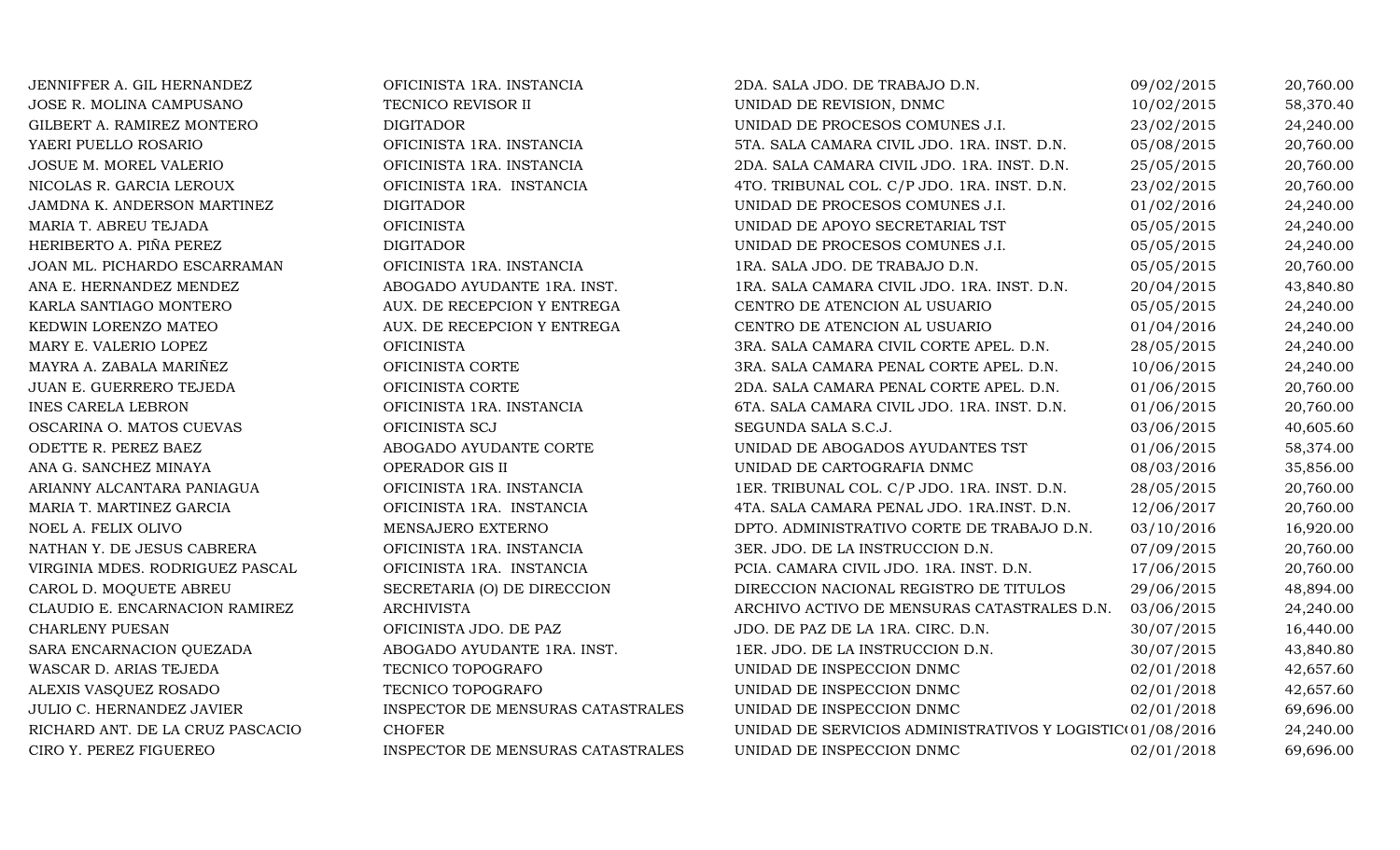| ROBIN E. SANDOVAL FONTANA       | INSPECTOR DE MENSURAS CATASTRALES       | UNIDAD DE INSPECCION DNMC                                   | 12/12/2017 | 69,696.00 |
|---------------------------------|-----------------------------------------|-------------------------------------------------------------|------------|-----------|
| MANUEL DE J. MATOS ESPINOSA     | <b>CHOFER</b>                           | DIRECCION REG. MENSURAS CAT. DPTO. CENTRAL                  | 02/01/2018 | 24,240.00 |
| MIGLEYNY M. VELOZ MARTINEZ      | ANALISTA DE OPERACIONES                 | ADMINISTRACION GENERAL JURISDICCION INMOBILIAI01/09/2015    |            | 60,984.00 |
| ISAURA PEÑA MENDEZ              | <b>ARCHIVISTA</b>                       | ARCHIVO ACTIVO DEL TRIBUNAL SUPERIOR DE TIERRA01/04/2016    |            | 24,240.00 |
| JAHAIRA I. HERNANDEZ ACOSTA     | <b>OFICINISTA</b>                       | UNIDAD DE APOYO SECRETARIAL TST                             | 17/08/2015 | 24,240.00 |
| NELSIDA COLON HOLGUIN           | SECRETARIA (O) JDO. DE PAZ              | 1RA. SALA JDO. DE PAZ ESP. TRANS. D.N.                      | 07/09/2015 | 29,580.00 |
| ISABEL A. BRITO MOREL           | MENSAJERO INTERNO                       | UNIDAD DE SERVICIOS ADMINISTRATIVOS Y LOGISTIC(19/08/2015   |            | 16,440.00 |
| ISIDRO B. CANELA FERNANDEZ      | <b>ARCHIVISTA</b>                       | OFIC. DE ARCHIVO JUDICIAL TRIBUNAL LAB.                     | 28/12/2015 | 16,440.00 |
| MAURIS A. MONTERO PEREZ         | OFICINISTA 1RA. INSTANCIA               | OFIC. JUDICIAL SERV. ATENC. PERMANENTE D.N.                 | 19/05/2016 | 20,760.00 |
| LARISSA DE L. MERCADO           | SECRETARIA (O) AUXILIAR III             | UNIDAD DE INSPECCION DNMC                                   | 01/03/2018 | 27,336.00 |
| KATHERINE I. GUERRA PICHARDO    | <b>DIGITADOR</b>                        | RECEPCION Y ENTREGA R.T.                                    | 02/01/2017 | 24,240.00 |
| LUIS A. DE LOS SANTOS           | TECNICO REVISOR II                      | UNIDAD DE REVISION, DNMC                                    | 16/09/2015 | 58,370.40 |
| <b>JOSIAS CORREA MORAN</b>      | OFICINISTA 1RA. INSTANCIA               | 8VA. SALA CAMARA CIVIL JDO. 1RA. INST. D.N.                 | 07/10/2015 | 20,760.00 |
| YOHANNY ALTAGRACIA MORENO       | <b>ARCHIVISTA</b>                       | OFIC. DE ARCHIVO JUDICIAL CAM.CIVIL CORTE DE API 20/10/2015 |            | 16,440.00 |
| <b>SCARLIN UREÑA</b>            | OFICINISTA JDO. DE PAZ                  | 4TA. SALA JDO. DE PAZ ESP. TRANS. D.N.                      | 03/11/2015 | 16,440.00 |
| EDIPO SIERRA GONZALEZ           | OFICINISTA 1RA. INSTANCIA               | 1RA. SALA JDO. DE TRABAJO S.D.                              | 04/11/2015 | 20,760.00 |
| LANDY M. TORRES ABREU           | ABOGADO AYUDANTE 1RA. INST.             | 1RA. SALA CAMARA CIVIL JDO. 1RA. INST. D.N.                 | 12/11/2015 | 20,760.00 |
| DIANA C. DE LA CRUZ CONTRERAS   | SECRETARIA I                            | CONTRALORIA JURISDICCION INMOBILIARIA                       | 10/11/2015 | 42,657.60 |
| PAOLA M. CHEAZ WILSON           | OFICINISTA CORTE                        | 1RA. SALA CAMARA CIVIL CORTE APEL. D.N.                     | 15/06/2016 | 24,240.00 |
| KATHERINE R. UREÑA VALLEJO      | OFICINISTA 1RA. INSTANCIA               | PCIA. CAMARA CIVIL JDO. 1RA. INST. D.N.                     | 11/11/2015 | 15,720.00 |
| RICHARD E. PLACENCIO RODRIGUEZ  | OFICINISTA CORTE                        | 2DA. SALA CAMARA CIVIL CORTE APEL. D.N.                     | 10/11/2015 | 24,240.00 |
| HECTOR L. MERCEDES HERASME      | ALGUACIL DE ESTRADO                     | 5TA. SALA CAMARA CIVIL JDO. 1RA. INST. D.N.                 | 19/11/2015 | 14,760.00 |
| YEFRI PEREZ GARABITO            | OFICINISTA 1RA. INSTANCIA               | 5TO. JDO. DE LA INSTRUCCION D.N.                            | 19/11/2015 | 20,760.00 |
| PITER Y. DE JESUS SUAZO         | OFICINISTA 1RA. INSTANCIA               | OFIC. JUDICIAL SERV. ATENC. PERMANENTE D.N.                 | 14/12/2015 | 20,760.00 |
| DARIANA L. MELENDEZ BAEZ        | OFICINISTA 1RA. INSTANCIA               | 5TO. JDO. DE LA INSTRUCCION D.N.                            | 18/12/2015 | 20,760.00 |
| JULIO C. TAVERA RODRIGUEZ       | <b>ARCHIVISTA</b>                       | ARCHIVO ACTIVO DEL REGISTRO DE TITULOS D.N.                 | 05/01/2016 | 24,240.00 |
| SARY RAMIREZ NUÑEZ              | <b>OFICINISTA</b>                       | UNIDAD DE RECEPCION DE DOCUMENTOS TST                       | 01/02/2016 | 24,240.00 |
| YISEL MA. DE LA CRUZ FERNANDEZ  | CONSERJE                                | DPTO. ADMINISTRATIVO TRIB. SUPERIOR ADMINISTRA128/01/2016   |            | 12,444.00 |
| ESEQUIEL PIÑA LARA              | MENSAJERO EXTERNO                       | DPTO. ADMINISTRATIVO N.N.A. D.N.                            | 28/01/2016 | 18,120.00 |
| RAFAEL FELIZ BATISTA            | OFICINISTA 1RA. INSTANCIA               | 3RA. SALA CAMARA CIVIL JDO. 1RA. INST. D.N.                 | 26/01/2016 | 20,760.00 |
| LENISA E. RODRIGUEZ BETHANCOURT | OFICINISTA 1RA. INSTANCIA               | 2DA. SALA CAMARA CIVIL JDO. 1RA. INST. D.N.                 | 01/02/2016 | 20,760.00 |
| CARMELA PEREZ SENA              | OFICINISTA 1RA. INSTANCIA               | 3RA. SALA CAMARA CIVIL JDO. 1RA. INST. D.N.                 | 15/02/2016 | 20,760.00 |
| LYANNE L. HERNANDEZ BATISTA     | OFICINISTA 1RA. INSTANCIA               | 1RA. SALA CAMARA CIVIL JDO. 1RA. INST. D.N.                 | 11/02/2016 | 20,760.00 |
| ELISA DEL C. MEDINA ESPINOSA    | ENCARGADO(A) OFICINA ADMINISTRATIVA III | DPTO. ADMINISTRATIVO P.J.C.N.                               | 23/02/2016 | 67,405.20 |
|                                 |                                         |                                                             |            |           |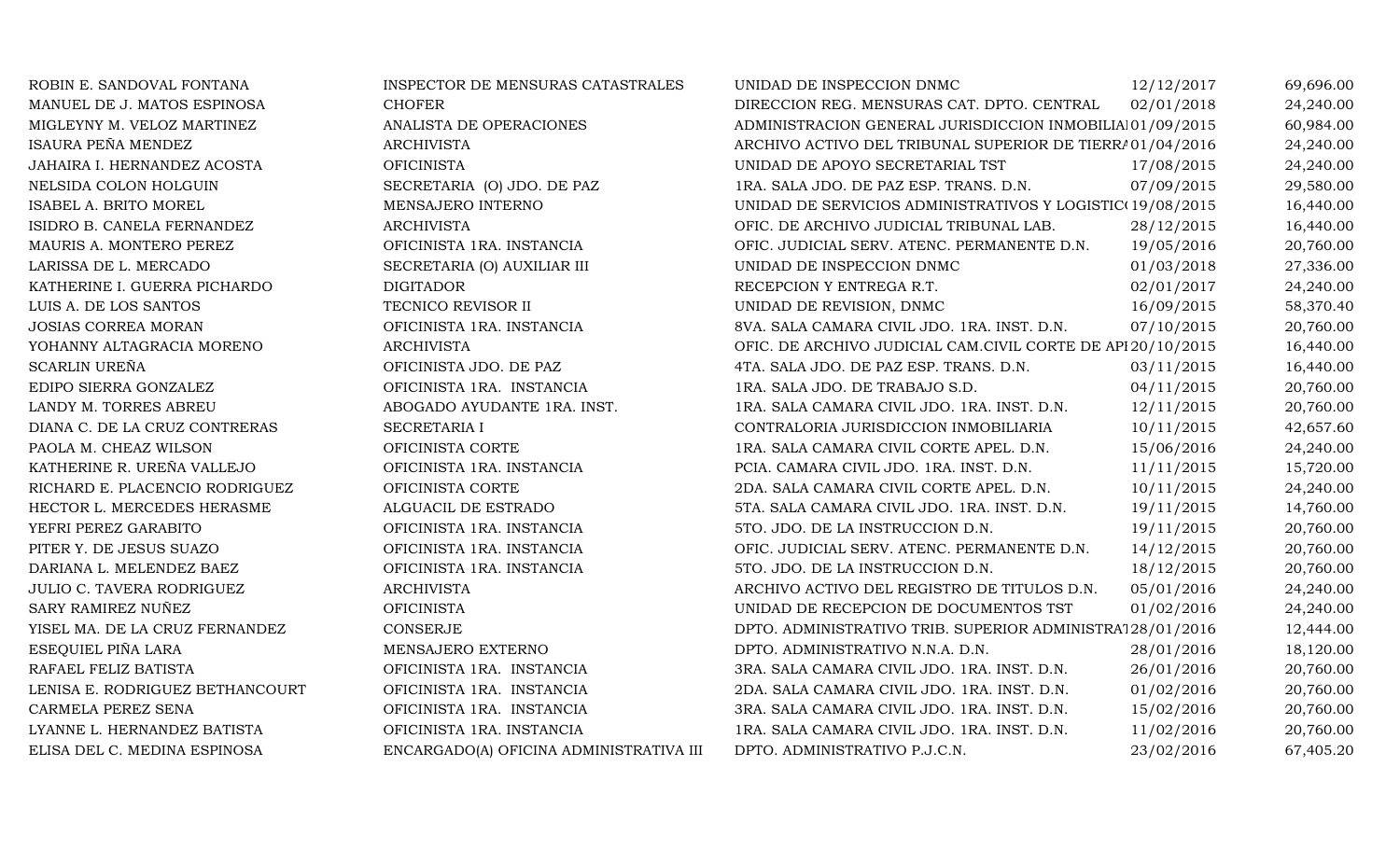| CRISTIAN F. GOMEZ PEREZ            | <b>ARCHIVISTA</b>                     | ARCHIVO ACTIVO DEL REGISTRO DE TITULOS D.N. | 01/03/2016 | 24,240.00  |
|------------------------------------|---------------------------------------|---------------------------------------------|------------|------------|
| CARLOS ALF. MONTERO ABREU          | OFICINISTA 1RA. INSTANCIA             | 1ER. TRIBUNAL COL. C/P JDO. 1RA. INST. D.N. | 22/02/2016 | 20,760.00  |
| LILIANA ROSARIO D'OLEO             | OFICINISTA 1RA. INSTANCIA             | 1ER. TRIBUNAL COL. C/P JDO. 1RA. INST. D.N. | 15/03/2016 | 20,760.00  |
| MICHELL FEDERO MADE                | OFICINISTA 1RA. INSTANCIA             | 2DO. JDO. DE LA INSTRUCCION D.N.            | 28/03/2016 | 20,760.00  |
| SHELMA CRUCETA CRUZ                | ABOGADO AYUDANTE CORTE                | PCIA. TRIBUNAL SUPERIOR ADMINISTRATIVO      | 28/03/2016 | 58,374.00  |
| JULISA NORBERTO ROSARIO            | <b>DIGITADOR</b>                      | UNIDAD DE PROCESOS COMUNES J.I.             | 11/04/2016 | 24,240.00  |
| RIGO A. MENDOZA FEBLES             | <b>ARCHIVISTA</b>                     | PCIA. CAMARA CIVIL JDO. 1RA. INST. D.N.     | 03/10/2016 | 13,920.00  |
| SIARA MARIÑEZ BELTRE               | AUXILIAR ADMINISTRATIVO               | DPTO. ADMINISTRATIVO P.J.C.N.               | 21/04/2016 | 16,440.00  |
| NATHALY P. ESPINOSA PARRA          | <b>OFICINISTA</b>                     | 1RA. SALA TRIBUNAL SUPERIOR ADMINISTRATIVO  | 12/07/2017 | 24,240.00  |
| NAYIBE I ANTIGUA LARA              | <b>DIGITADOR</b>                      | UNIDAD DE PROCESOS COMUNES J.I.             | 06/04/2017 | 24,240.00  |
| MALVIN A. GOMEZ                    | <b>AUXILIAR DE ESCANEO</b>            | UNIDAD DE PROCESOS COMUNES J.I.             | 01/07/2017 | 24,240.00  |
| ALEXIS R. GOMEZ MEJIA              | <b>DIGITADOR</b>                      | UNIDAD DE PROCESOS COMUNES J.I.             | 01/03/2018 | 24,240.00  |
| JENNIFFER J. PAULINO GARCIA        | <b>DIGITADOR</b>                      | UNIDAD DE PROCESOS COMUNES J.I.             | 01/03/2018 | 24,240.00  |
| STARLING F. CRUZ LUNA              | OFICINISTA 1RA. INSTANCIA             | 2DA. SALA CAMARA PENAL JDO. 1RA. INST. D.N. | 25/04/2016 | 20,760.00  |
| CRYSTAL J. SANTANA ABREU           | OFICINISTA 1RA. INSTANCIA             | 2DA. SALA CAMARA CIVIL JDO. 1RA. INST. D.N. | 28/04/2016 | 20,760.00  |
| MANUEL A. BENZANT CANDELARIO       | INSPECTOR DE MENSURAS CATASTRALES     | UNIDAD DE INSPECCION DNMC                   | 25/04/2016 | 69,696.00  |
| SERGIA DEL M. TAVAREZ CASTAÑOS     | OFICINISTA CORTE                      | 3RA. SALA CAMARA PENAL CORTE APEL. D.N.     | 16/05/2016 | 24,240.00  |
| LUIS ALB. GERALDINO FELICIANO      | OFICINISTA CORTE                      | 2DA. SALA CAMARA PENAL CORTE APEL. D.N.     | 23/05/2016 | 24,240.00  |
| ANNY O. PEREZ                      | OFICINISTA 1RA. INSTANCIA             | 2DO. TRIBUNAL COL. C/P JDO. 1RA. INST. D.N. | 19/05/2016 | 20,760.00  |
| FRANJIE VASQUEZ MARTINEZ           | OFICINISTA CORTE                      | 2DA. SALA CAMARA CIVIL CORTE APEL. D.N.     | 30/11/2016 | 24,240.00  |
| MARLON CASTILLO PORTES             | <b>REFERENCISTA</b>                   | UNIDAD DE CONSULTA J.I. D.N.                | 23/05/2016 | 24,240.00  |
| LODUYNHT BURET MARCANO             | OFICINISTA 1RA. INSTANCIA             | 6TO. JDO. DE LA INSTRUCCION D.N.            | 19/05/2016 | 20,760.00  |
| SOREYLI S. DEL JESUS GOMEZ         | OFICINISTA 1RA. INSTANCIA             | 5TA. SALA CAMARA CIVIL JDO. 1RA. INST. D.N. | 19/05/2016 | 20,760.00  |
| LIZBETH PAULINO HERNANDEZ          | OFICINISTA CORTE                      | 1RA. SALA CAMARA PENAL CORTE APEL. D.N.     | 09/08/2016 | 24,240.00  |
| ELAYNE M. MACARIO MOTA             | OFICINISTA 1RA. INSTANCIA             | 7MO. JDO. DE LA INSTRUCCION D.N.            | 15/06/2016 | 20,760.00  |
| REYNALDO PINALES MARTINEZ          | OFICINISTA 1RA. INSTANCIA             | 4TA. SALA CAMARA CIVIL JDO. 1RA. INST. D.N. | 20/06/2016 | 20,760.00  |
| BENIGNA J. POLANCO SALDAÑA         | OFICINISTA 1RA. INSTANCIA             | PCIA. JDO. DE TRABAJO D.N.                  | 13/06/2016 | 20,760.00  |
| PAMELA CORSINO POLANCO             | OFICINISTA 1RA. INSTANCIA             | 1ER. TRIBUNAL COL. C/P JDO. 1RA. INST. D.N. | 27/06/2016 | 16,440.00  |
| EMMANUEL TAVERAS GARCIA            | MENSAJERO EXTERNO                     | DPTO. ADMINISTRATIVO P.J.C.N.               | 06/07/2016 | 18,120.00  |
| YUDERKY Y. UTATE GERMOSEN          | OFICINISTA 1RA. INSTANCIA             | 4TO. JDO. DE LA INSTRUCCION D.N.            | 11/07/2016 | 20,760.00  |
| LAURA P. URBAEZ PEÑA               | OFICINISTA 1RA. INSTANCIA             | 1RA. SALA CAMARA CIVIL JDO. 1RA. INST. D.N. | 20/07/2016 | 20,760.00  |
| CRISTIAN ENCARNACION MONTES DE OCA | AUXILIAR DE INFORMACION Y ORIENTACION | CENTRO INF. ORIENT. CIUDADANA P.J.C.N.      | 06/07/2016 | 12,444.00  |
| EDWARD A. ABREU ACEVEDO            | <b>JUEZ DE PAZ</b>                    | 2DA. SALA JDO. DE PAZ ESP. TRANS. D.N.      | 03/10/2016 | 108,000.00 |
| ELVIS M. FLORIAN FELIZ             | OFICINISTA 1RA. INSTANCIA             | 4TO. TRIBUNAL COL. C/P JDO. 1RA. INST. D.N. | 18/07/2016 | 18,780.00  |
|                                    |                                       |                                             |            |            |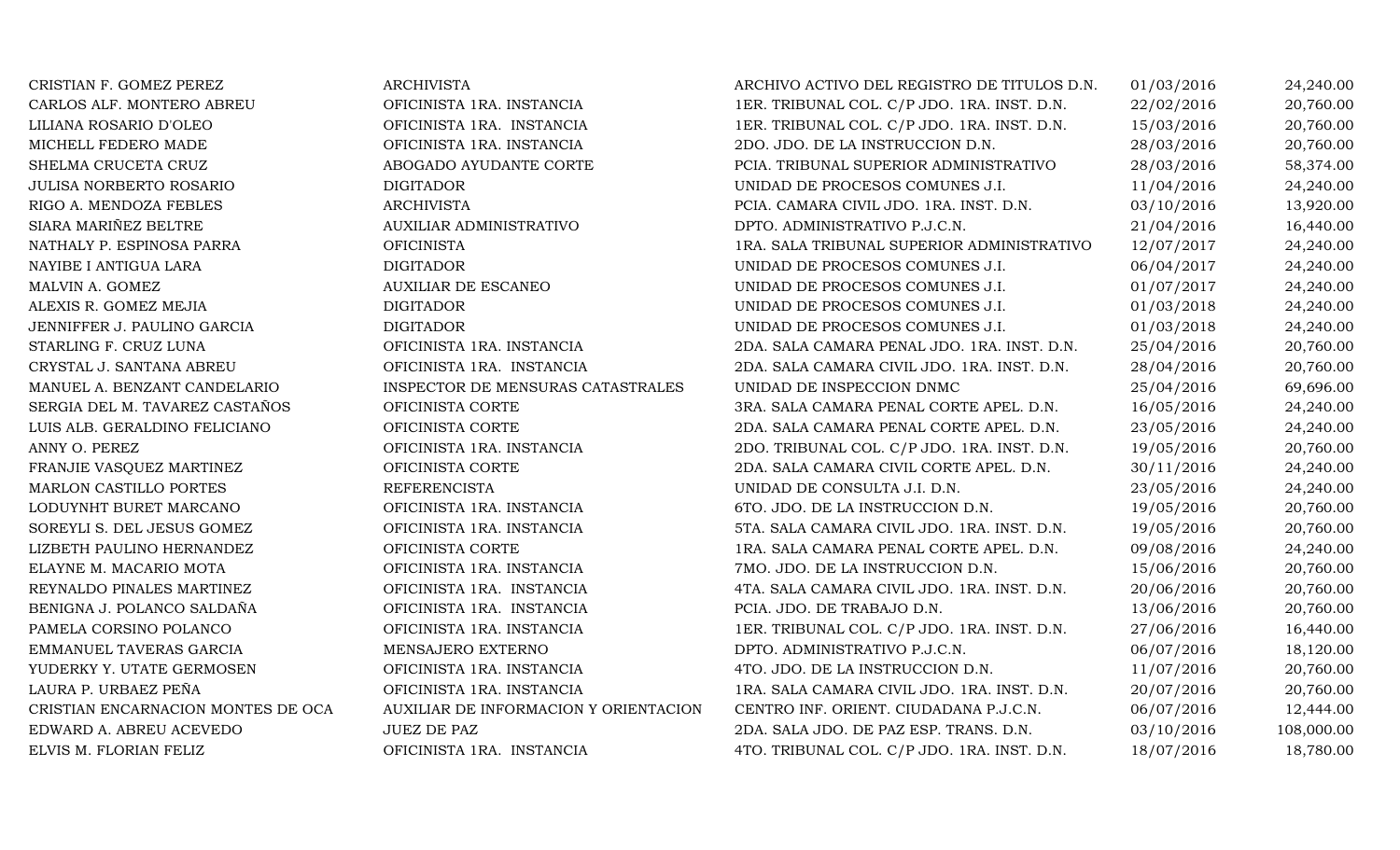| NATALI EUSTAQUIO RODRIGUEZ      | OFICINISTA 1RA. INSTANCIA     | 2DO. TRIBUNAL COL. C/P JDO. 1RA. INST. D.N.                 | 11/08/2016 | 16,440.00 |
|---------------------------------|-------------------------------|-------------------------------------------------------------|------------|-----------|
| FIDEL E. GONZALEZ INFANTE       | MENSAJERO EXTERNO             | DPTO. ADMINISTRATIVO P.J.C.N.                               | 05/09/2016 | 18,120.00 |
| ERLYN J. DE LA ROSA LISANDRO    | <b>ARCHIVISTA</b>             | 8VA. SALA CAMARA CIVIL JDO. 1RA. INST. D.N.                 | 12/09/2016 | 13,920.00 |
| JOANNY E. NOVAS VARGAS          | OFICINISTA 1RA. INSTANCIA     | 2DO. JDO. DE LA INSTRUCCION D.N.                            | 19/09/2016 | 20,760.00 |
| RAYSA TEJEDA CARBAJAL           | ANALISTA JURIDICO             | UNIDAD DE APOYO REGISTRAL J.I.                              | 02/01/2018 | 54,885.60 |
| GABRIELA M. CABRERA LUIS        | ANALISTA JURIDICO             | UNIDAD DE APOYO REGISTRAL J.I.                              | 02/01/2018 | 54,885.60 |
| ISIS P. LUGO PEÑA               | ANALISTA JURIDICO             | UNIDAD DE APOYO REGISTRAL J.I.                              | 02/01/2018 | 54,885.60 |
| FRANCISCO J. FABIAN FAMILIA     | <b>VIGILANTE</b>              | DPTO. ADMINISTRATIVO JDOS. DE TRANS. D.N.                   | 30/09/2016 | 12,780.00 |
| MARIERLYS ORTIZ DE LANCER       | OFICINISTA 1RA. INSTANCIA     | 9NA. SALA CAMARA PENAL JDO. 1RA. INST. D.N.                 | 05/10/2016 | 20,760.00 |
| LIZ MA. RIVAS AQUINO            | OFICINISTA 1RA. INSTANCIA     | 4TO. TRIBUNAL COL. C/P JDO. 1RA. INST. D.N.                 | 21/08/2017 | 20,760.00 |
| JOHANNY H. OGANDO MATEO         | OPERADOR DE IMPRESION         | UNIDAD DE CONSULTA J.I. D.N.                                | 05/09/2016 | 20,760.00 |
| CESAR J. PEÑA GONZALEZ          | OFICINISTA 1RA. INSTANCIA     | 4TO. TRIBUNAL COL. C/P JDO. 1RA. INST. D.N.                 | 05/09/2016 | 20,760.00 |
| DAYANA R. DURAN PERALTA         | CONSERJE                      | DPTO. ADMINISTRATIVO TRIB. SUPERIOR ADMINISTRA101/02/2018   |            | 12,444.00 |
| LUIS ALB. MARTINEZ NUÑEZ        | <b>ARCHIVISTA</b>             | OFIC. DE ARCHIVO JUDICIAL CAM.CIVIL CORTE DE API 19/10/2016 |            | 16,440.00 |
| LUIS FCO. DE JESUS REYES        | <b>OFICINISTA</b>             | UNIDAD DE APOYO SECRETARIAL TST                             | 21/11/2016 | 24,240.00 |
| MONICA P. NATERA AVELINO        | OFICINISTA 1RA. INSTANCIA     | 1RA. SALA CAMARA CIVIL JDO. 1RA. INST. D.N.                 | 02/02/2017 | 20,760.00 |
| LUIS T. FERNANDEZ               | ALGUACIL DE ESTRADO           | PCIA. TRIBUNAL SUPERIOR ADMINISTRATIVO                      | 11/11/2016 | 14,760.00 |
| JAVIER ALB. DE LOS SANTOS MATEO | <b>DIGITADOR</b>              | UNIDAD DE PROCESOS COMUNES J.I.                             | 02/05/2017 | 24,240.00 |
| JEAN C. ROJAS LUCIANO           | <b>ARCHIVISTA</b>             | ARCHIVO ACTIVO DEL REGISTRO DE TITULOS D.N.                 | 07/06/2017 | 24,240.00 |
| MARIA V. PEREZ DE LEON          | AUXILIAR DE TASA POR SERVICIO | GERENCIA FINANCIERA J.I.                                    | 01/11/2016 | 24,240.00 |
| KATHERINE Y. QUEZADA BENITEZ    | OFICINISTA 1RA. INSTANCIA     | 1RA. SALA JDO. DE TRABAJO D.N.                              | 21/11/2016 | 16,440.00 |
| LAURA B. CABRAL ROSARIO         | OFICINISTA JDO. DE PAZ        | JDO. DE PAZ DE LA 3RA. CIRC. D.N.                           | 16/11/2016 | 13,910.40 |
| KARINA G. RODRIGUEZ SOSA        | OFICINISTA 1RA. INSTANCIA     | 8VA. SALA CAMARA CIVIL JDO. 1RA. INST. D.N.                 | 29/11/2016 | 16,440.00 |
| RANDY R. CANELA EDUARDO         | <b>ARCHIVISTA</b>             | ARCHIVO ACTIVO DEL TRIBUNAL SUPERIOR DE TIERRA 01/12/2016   |            | 24,240.00 |
| LEIDY D. BATISTA BAEZ           | <b>ARCHIVISTA</b>             | 3RA. SALA CAMARA CIVIL JDO. 1RA. INST. D.N.                 | 15/12/2016 | 13,920.00 |
| ALEJANDRA V. DIAZ REYES         | OFICINISTA 1RA. INSTANCIA     | 1RA. SALA CAMARA CIVIL JDO. 1RA. INST. D.N.                 | 03/04/2017 | 20,760.00 |
| ANA E. CORDONES GOMEZ           | OFICINISTA 1RA. INSTANCIA     | 7MA. SALA CAMARA CIVIL JDO. 1RA. INST. D.N.                 | 12/12/2016 | 20,760.00 |
| ADARGISA VERAS DIAZ             | OFICINISTA 1RA. INSTANCIA     | 6TO. JDO. DE LA INSTRUCCION D.N.                            | 02/01/2017 | 20,760.00 |
| RODOLFO S. GUILLERMO MENDEZ     | PARQUEADOR                    | UNIDAD DE SERVICIOS ADMINISTRATIVOS Y LOGISTIC(10/01/2017   |            | 16,440.00 |
| MARCOS ANT. ENCARNACION VALDEZ  | <b>AUXILIAR DE IMPRESION</b>  | UNIDAD DE PROCESOS COMUNES J.I.                             | 03/01/2017 | 24,240.00 |
| VIRGINIA MDES. CORDERO LOPEZ    | <b>OFICINISTA</b>             | SOPORTE A JUECES C.S.C. N.N.A. D.N.                         | 13/01/2017 | 24,240.00 |
| LORENZO W. JANSEN GIL           | <b>ARCHIVISTA</b>             | PCIA. CAMARA CIVIL JDO. 1RA. INST. D.N.                     | 20/02/2017 | 16,440.00 |
| ELIZA MA. CABRERA MARTINEZ      | OFICINISTA 1RA. INSTANCIA     | OFIC. JUEZ COORD. JDO. DE LA INSTRUCCION D.N.               | 23/01/2017 | 20,760.00 |
| GABRIELA C. PEREZ HERRERA       | OFICINISTA JDO. DE PAZ        | 1RA. SALA JDO. DE PAZ ESP. TRANS. D.N.                      | 23/01/2017 | 16,440.00 |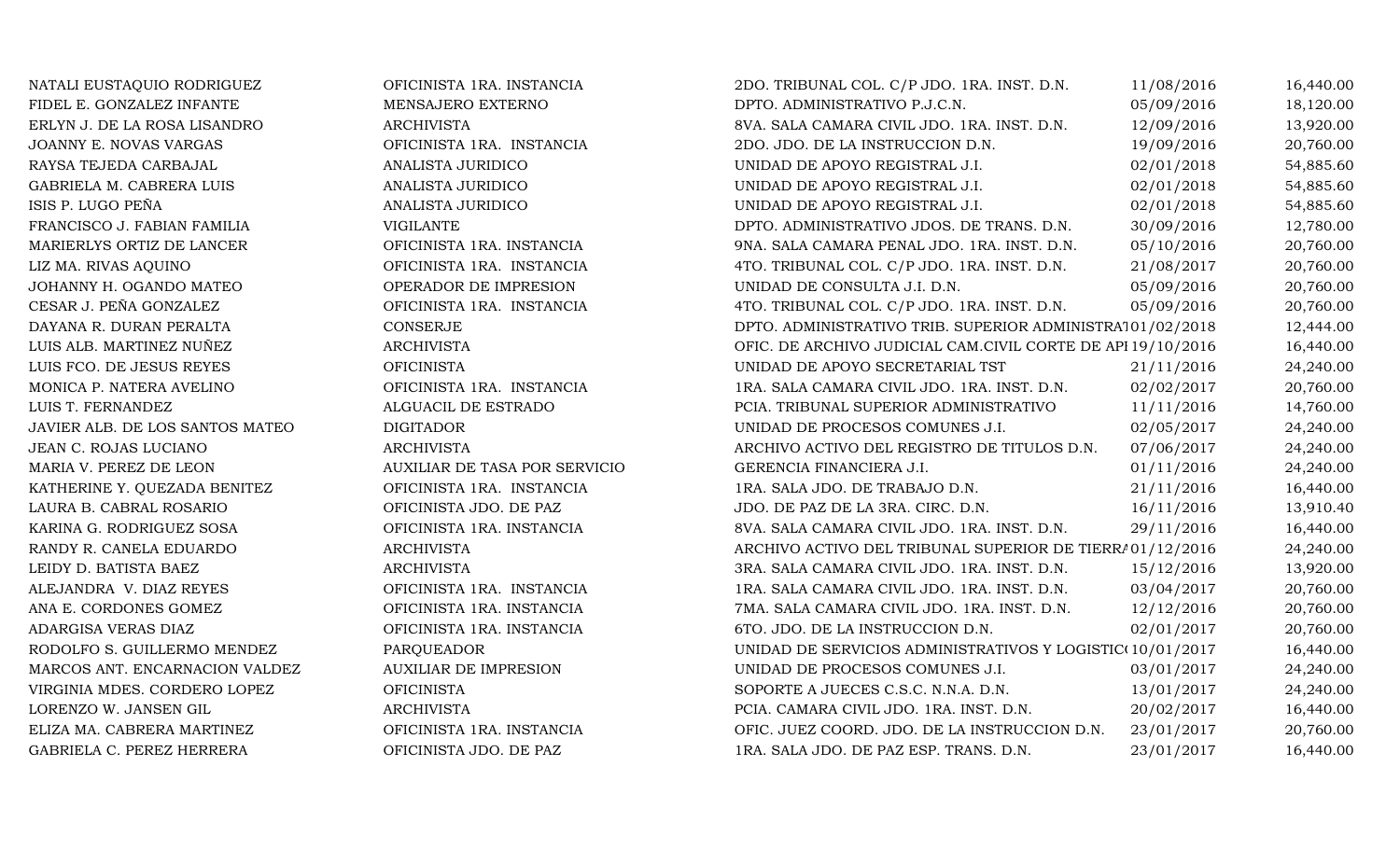| YONEISI A. SANTANA CORDERO      | OFICINISTA 1RA. INSTANCIA  | 1RA. SALA CAMARA CIVIL JDO. 1RA. INST. D.N.               | 06/02/2017 | 20,760.00 |
|---------------------------------|----------------------------|-----------------------------------------------------------|------------|-----------|
| EUGENIO DE JESUS ZAPATA         | ALGUACIL DE ESTRADO        | 2DO. TRIBUNAL COL. C/P JDO. 1RA. INST. D.N.               | 06/02/2017 | 15,960.00 |
| RUTH D. CASTILLO RODRIGUEZ      | OFICINISTA JDO. DE PAZ     | 5TA. SALA JDO. DE PAZ ESP. TRANS. D.N.                    | 23/01/2017 | 16,440.00 |
| ANA MA. VALLEJO FIGUEROA        | OFICINISTA 1RA. INSTANCIA  | 4TA. SALA CAMARA PENAL JDO. 1RA.INST. D.N.                | 23/01/2017 | 16,440.00 |
| WASCAR R. OLMOS HANE            | OFICINISTA 1RA. INSTANCIA  | 3ER. TRIBUNAL COL. C/P JDO. 1RA .INST. D.N.               | 06/02/2017 | 20,760.00 |
| BALYAN BAEZ ORTIZ               | OFICINISTA 1RA. INSTANCIA  | 5TA. SALA JDO. DE TRABAJO D.N.                            | 16/06/2017 | 16,440.00 |
| MIGUEL E. MARTINEZ RECIO        | OFICINISTA CORTE           | 3RA. SALA CAMARA CIVIL CORTE APEL. D.N.                   | 12/12/2017 | 24,240.00 |
| ADONIS RUBIO PUJOLS             | OFICINISTA 1RA. INSTANCIA  | 1ER. TRIBUNAL COL. C/P JDO. 1RA. INST. D.N.               | 22/05/2017 | 16,440.00 |
| LAIYONIL D. URBAEZ BRITO        | OFICINISTA 1RA. INSTANCIA  | 4TO. TRIBUNAL COL. C/P JDO. 1RA. INST. D.N.               | 22/05/2017 | 20,760.00 |
| CLENNY BOCIO RAMIREZ            | CONSERJE                   | UNIDAD DE SERVICIOS ADMINISTRATIVOS Y LOGISTIC(20/02/2017 |            | 14,160.00 |
| DIANA I. CRUZ MENA              | <b>ARCHIVISTA</b>          | ARCHIVO ACTIVO DEL REGISTRO DE TITULOS D.N.               | 20/02/2017 | 24,240.00 |
| ILEANA A. PEREZ ROBLES          | OFICINISTA JDO. DE PAZ     | JDO. DE PAZ DE LA 3RA. CIRC. D.N.                         | 22/03/2017 | 16,440.00 |
| ADELSO ESTEVEZ PAULINO          | <b>ARCHIVISTA</b>          | OFIC. COORDINADORA ARCHIVO JUDICIAL                       | 15/02/2018 | 16,440.00 |
| JEANELLY HIDALGO HERARTE        | OFICINISTA 1RA. INSTANCIA  | 4TA. SALA CAMARA CIVIL JDO. 1RA. INST. D.N.               | 11/12/2017 | 20,760.00 |
| CARMEN E. DIAZ RODRIGUEZ        | OFICINISTA 1RA. INSTANCIA  | 1ER. JDO. DE LA INSTRUCCION D.N.                          | 30/03/2017 | 20,760.00 |
| CLARIBEL BERROA DE LOS SANTOS   | SECRETARIA DEPTO. ADM.     | DPTO. ADMINISTRATIVO TRIBUNALES FAMILIA                   | 28/03/2017 | 18,120.00 |
| NEFTALI J. FIGUEROA TORRES      | <b>AUXILIAR DE ALMACEN</b> | UNIDAD DE SERVICIOS ADMINISTRATIVOS Y LOGISTIC(07/03/2017 |            | 14,382.00 |
| JENNY V. MARTINEZ GALVAN        | OFICINISTA 1RA. INSTANCIA  | 1RA. SALA CAMARA CIVIL JDO. 1RA. INST. D.N.               | 22/03/2017 | 16,440.00 |
| LUZ A. DE LOS SANTOS LAURENCIO  | OFICINISTA 1RA. INSTANCIA  | 2DA. SALA CAMARA PENAL JDO. 1RA. INST. D.N.               | 20/04/2017 | 20,760.00 |
| ELAYNE M. BATISTA ACOSTA        | OFICINISTA 1RA. INSTANCIA  | 5TA. SALA CAMARA CIVIL JDO. 1RA. INST. D.N.               | 11/07/2017 | 20,760.00 |
| YODIMER PICHARDO MOREL          | <b>ARCHIVISTA</b>          | 3RA. SALA CAMARA CIVIL JDO. 1RA. INST. D.N.               | 05/04/2017 | 13,920.00 |
| DANIELA M. GARCIA OGANDO        | OFICINISTA 1RA. INSTANCIA  | 5TA. SALA CAMARA CIVIL JDO. 1RA. INST. D.N.               | 21/05/2018 | 20,760.00 |
| ERICK D. SANTANA MEDINA         | <b>ARCHIVISTA</b>          | ARCHIVO ACTIVO DE MENSURAS CATASTRALES D.N.               | 25/10/2017 | 24,240.00 |
| BERONICA VARGAS PEREZ           | <b>VECTORIZADOR</b>        | UNIDAD DE CARTOGRAFIA DNMC                                | 21/04/2017 | 24,240.00 |
| FLORANGEL S. QUEZADA MORA       | OFICINISTA 1RA. INSTANCIA  | 8VA. SALA CAMARA PENAL JDO. 1RA. INST. D.N.               | 25/04/2017 | 20,760.00 |
| RAINER VERAS CORNIEL            | OFICINISTA 1RA. INSTANCIA  | 4TA. SALA JDO. DE TRABAJO D.N.                            | 15/05/2017 | 20,760.00 |
| ANA A. BURGOS FELIZ             | OFICINISTA 1RA. INSTANCIA  | 6TA. SALA CAMARA CIVIL JDO. 1RA. INST. D.N.               | 19/07/2017 | 12,444.00 |
| RAYDEL A. BAUTISTA              | OFICINISTA 1RA. INSTANCIA  | 1RA. SALA CAMARA CIVIL JDO. 1RA. INST. D.N.               | 22/05/2017 | 15,720.00 |
| NOELIA PLACENCIA UREÑA          | OFICINISTA 1RA. INSTANCIA  | 4TO. JDO. DE LA INSTRUCCION D.N.                          | 10/05/2018 | 20,760.00 |
| NELSIN A. SIMONS PEREZ          | OFICINISTA 1RA. INSTANCIA  | 1RA. SALA CAMARA CIVIL JDO. 1RA. INST. D.N.               | 22/05/2017 | 16,440.00 |
| AILLENE O. SANTIL SANCHEZ       | OFICINISTA JDO. DE PAZ     | JDO. DE PAZ DE LA 2DA. CIRC. D.N.                         | 22/05/2017 | 16,440.00 |
| JOSE A. DE LEON VALERIO         | OFICINISTA 1RA. INSTANCIA  | 1RA. SALA CAMARA CIVIL JDO. 1RA. INST. D.N.               | 16/05/2017 | 20,760.00 |
| YSBEL M. JOA HERRERA            | OFICINISTA CORTE           | PCIA. CAMARA CIVIL CORTE APEL. D.N.                       | 11/09/2017 | 20,760.00 |
| KATHERINE Y. MONTILLA FERNANDEZ | OFICINISTA 1RA. INSTANCIA  | 8VA. SALA CAMARA PENAL JDO. 1RA. INST. D.N.               | 30/08/2017 | 20,760.00 |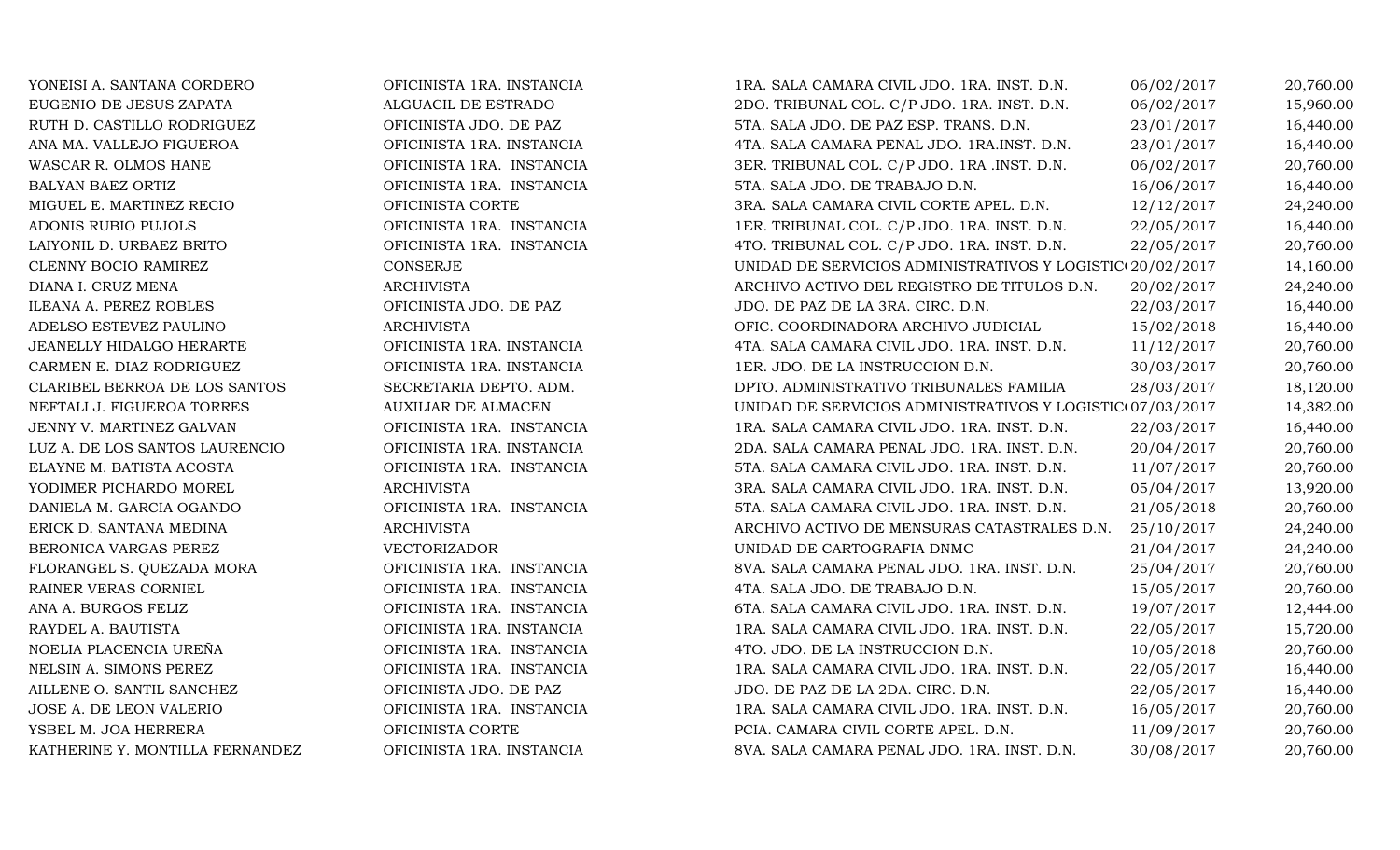| GENESIS E. HENRIQUEZ AQUINO         | OFICINISTA 1RA. INSTANCIA      | OFIC. JUDICIAL SERV. ATENC. PERMANENTE D.N.                 | 15/01/2018 | 16,440.00 |
|-------------------------------------|--------------------------------|-------------------------------------------------------------|------------|-----------|
| KEVIN A. MEDINA SANCHEZ             | MENSAJERO INTERNO              | 1RA. SALA CAMARA CIVIL JDO. 1RA. INST. D.N.                 | 22/05/2017 | 12,444.00 |
| NICHOLE M. CUEVAS SANTANA           | OFICINISTA 1RA. INSTANCIA      | 2DA. SALA CAMARA CIVIL JDO. 1RA. INST. D.N.                 | 05/06/2017 | 20,760.00 |
| SARA MA. POLANCO BRITO              | OFICINISTA 1RA. INSTANCIA      | 8VA. SALA CAMARA CIVIL JDO. 1RA. INST. D.N.                 | 04/12/2017 | 20,760.00 |
| WILLY M. BRACHE SANCHEZ             | <b>ARCHIVISTA</b>              | 6TA. SALA CAMARA CIVIL JDO. 1RA. INST. D.N.                 | 19/06/2017 | 13,920.00 |
| GENESIS MATEO REYES                 | OFICINISTA 1RA. INSTANCIA      | 3ER. TRIBUNAL COL. C/P JDO. 1RA .INST. D.N.                 | 02/03/2018 | 17,646.00 |
| CAROLINE N. DURAN RIVAS             | OFICINISTA JDO. DE PAZ         | JDO. DE PAZ DE LA 4TA. CIRC. D.N.                           | 19/06/2017 | 16,440.00 |
| OLEINE P. VALDEZ JAINA              | OFICINISTA 1RA. INSTANCIA      | 4TA. SALA CAMARA CIVIL JDO. 1RA. INST. D.N.                 | 16/06/2017 | 20,760.00 |
| LUIS A. FELIZ FELIZ                 | MENSAJERO INTERNO              | 4TA. SALA CAMARA CIVIL JDO. 1RA. INST. D.N.                 | 11/07/2017 | 12,444.00 |
| VERONIKA N. CASTRO ESPINAL          | OFICINISTA 1RA. INSTANCIA      | 1ER. JDO. DE LA INSTRUCCION D.N.                            | 28/06/2017 | 20,760.00 |
| ALOMDRA V. RODRIGUEZ FORTUNA        | OFICINISTA 1RA. INSTANCIA      | 4TA. SALA CAMARA CIVIL JDO. 1RA. INST. D.N.                 | 03/07/2017 | 20,760.00 |
| YANEIDI S. RODRIGUEZ HIDALGO        | OFICINISTA 1RA. INSTANCIA      | OFIC. JUEZ COORD. JDO. DE LA INSTRUCCION D.N.               | 06/07/2017 | 20,760.00 |
| YULIAN A. PEÑA VICIOSO              | OFICINISTA 1RA. INSTANCIA      | 4TA. SALA JDO. DE TRABAJO D.N.                              | 26/06/2017 | 20,760.00 |
| DIANNY J. VERAS DEL ORBE            | OFICINISTA CORTE               | 1RA. SALA CORTE DE TRABAJO D.N.                             | 22/06/2017 | 24,240.00 |
| ESMILDA E. DE LOS SANTOS DE SANTANA | OFICINISTA 1RA. INSTANCIA      | 4TA. SALA CAMARA CIVIL JDO. 1RA. INST. D.N.                 | 20/06/2017 | 20,760.00 |
| DANNY D. RAMOS DE LA ROSA           | <b>CAJERO</b>                  | GERENCIA FINANCIERA J.I.                                    | 19/06/2017 | 24,240.00 |
| LUCIA A. CALDERON DE LEONARDO       | <b>RECEPCIONISTA</b>           | UNIDAD DE CONSULTA J.I. D.N.                                | 19/06/2017 | 24,240.00 |
| CAROLINA L. CEPEDA GONZALEZ         | AUXILIAR ADMINISTRATIVO        | DPTO. ADMINISTRATIVO N.N.A. D.N.                            | 03/07/2017 | 16,440.00 |
| ARLINGTON R. PEÑA PORTORREAL        | MENSAJERO INTERNO              | UNIDAD DE SERVICIOS ADMINISTRATIVOS Y LOGISTIC(19/06/2017   |            | 16,440.00 |
| JENNIFER M. MORALES LA PE           | MENSAJERO INTERNO              | UNIDAD DE SERVICIOS ADMINISTRATIVOS Y LOGISTIC(03/07/2017   |            | 16,440.00 |
| <b>JESUS M. MARTINEZ PORTES</b>     | MENSAJERO INTERNO              | DPTO. ADMINISTRATIVO JDOS. DE TRABAJO                       | 13/07/2017 | 12,444.00 |
| SHERELYN Y. CHALAS LARA             | OFICINISTA 1RA. INSTANCIA      | PCIA. CAMARA CIVIL JDO. 1RA. INST. D.N.                     | 05/07/2017 | 20,760.00 |
| LEYSA V. GUIRADO SANCHEZ            | OFICINISTA 1RA. INSTANCIA      | 7MA. SALA CAMARA CIVIL JDO. 1RA. INST. D.N.                 | 19/07/2017 | 20,760.00 |
| LEYLA P. PEREZ BATISTA              | OFICINISTA 1RA. INSTANCIA      | 8VA. SALA CAMARA PENAL JDO. 1RA. INST. D.N.                 | 21/12/2017 | 20,760.00 |
| VICENTE MERAN MERAN                 | <b>CHOFER</b>                  | DIRECCION NACIONAL MENSURAS CATASTRALES                     | 01/02/2018 | 24,240.00 |
| COLPELKIN JAIME REYES               | CAMARERO III                   | UNIDAD DE SERVICIOS ADMINISTRATIVOS Y LOGISTIC(01/02/2018   |            | 28,860.00 |
| LUCIA SEVERINO                      | OFICIAL DE CUSTODIA Y SERVICIO | CUSTODIA Y SERVICIO ARCHIVO PERMANENTE                      | 01/02/2018 | 48,894.00 |
| ANA S. TERRERO GARO                 | CONSERJE                       | DPTO. ADMINISTRATIVO JDOS. DE PAZ DE LA 2DA. CIR 15/01/2018 |            | 12,444.00 |
| FRANK ANT. SUERO PEÑA               | <b>CONSERJE</b>                | DPTO. ADMINISTRATIVO PJ CORTE DE APELACION D.N.26/12/2017   |            | 14,160.00 |
| ARISTOMEDES JOSE RAMOS              | <b>ASCENSORISTA</b>            | DPTO. ADMINISTRATIVO P.J.C.N.                               | 24/10/2017 | 14,160.00 |
| GABRIELA C. GRULLON GUZMAN          | OFICINISTA 1RA. INSTANCIA      | 5TA. SALA CAMARA CIVIL JDO. 1RA. INST. D.N.                 | 01/08/2017 | 20,760.00 |
| ANDRES FELIX GARCIA                 | OFICINISTA JDO. DE PAZ         | 4TA. SALA JDO. DE PAZ ESP. TRANS. D.N.                      | 14/08/2017 | 16,440.00 |
| CESAR STGO. RODRIGUEZ SANCHEZ       | ALGUACIL DE ESTRADO            | 4TO. TRIBUNAL COL. C/P JDO. 1RA. INST. D.N.                 | 07/08/2017 | 15,960.00 |
| FERNELYS GOMEZ OTAÑO                | REPRODUCTOR DE DOCUMENTOS      | UNIDAD DE SERVICIOS ADMINISTRATIVOS Y LOGISTIC(01/02/2018   |            | 20,760.00 |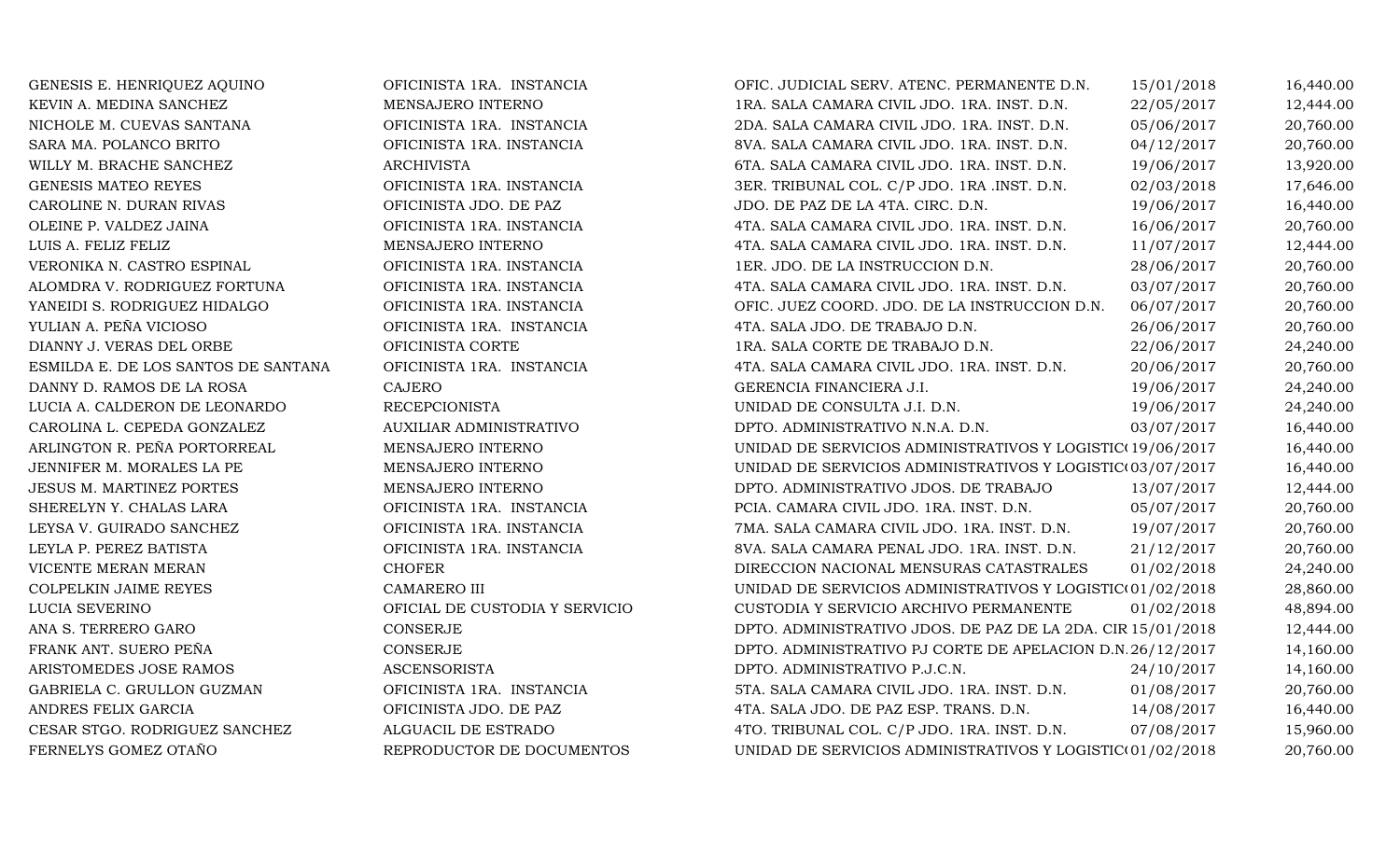| RICHARD A. NUÑEZ VERAS         | <b>ARCHIVISTA</b>           | OFIC. COORDINADORA ARCHIVO JUDICIAL                       | 15/02/2018 | 16,440.00 |
|--------------------------------|-----------------------------|-----------------------------------------------------------|------------|-----------|
| LETICIA R. GOMEZ PIMENTEL      | <b>OFICINISTA</b>           | UNIDAD DE RECEPCION DE DOCUMENTOS TST                     | 01/08/2017 | 24,240.00 |
| YOALINA GOMEZ RODRIGUEZ        | OFICINISTA 1RA. INSTANCIA   | 5TO. JDO. DE LA INSTRUCCION D.N.                          | 14/08/2017 | 20,760.00 |
| JUAN FCO. BELTRE TAVERAS       | AUX. DE RECEPCION Y ENTREGA | CENTRO DE ATENCION AL USUARIO                             | 07/08/2017 | 20,604.00 |
| ROSA MA. MARTINEZ TAPIA        | <b>ARCHIVISTA</b>           | 7MA. SALA CAMARA CIVIL JDO. 1RA. INST. D.N.               | 22/07/2017 | 13,920.00 |
| STEPHANIE RAMIREZ ALVAREZ      | OFICINISTA JDO. DE PAZ      | JDO. DE PAZ DE LA 3RA. CIRC. D.N.                         | 23/02/2018 | 16,440.00 |
| SULEYMY QUINTANA VASQUEZ       | <b>AGENTE INDEXACION</b>    | SERVICIOS TECNICOS ARCHIVO PERMANENTE                     | 19/09/2017 | 24,240.00 |
| PETER A. MATOS SANCHEZ         | AGENTE INDEXACION           | SERVICIOS TECNICOS ARCHIVO PERMANENTE                     | 02/04/2018 | 24,240.00 |
| JUAN M. CARDENES JIMENEZ       | ALGUACIL DE ESTRADO         | PCIA. TRIBUNAL SUPERIOR ADMINISTRATIVO                    | 18/09/2017 | 14,760.00 |
| DILENNY Y. BATISTA MORA        | AUXILIAR ADMINISTRATIVO     | DPTO. ADMINISTRATIVO P.J.C.N.                             | 31/08/2017 | 16,440.00 |
| JENNIFER M. DE LA CRUZ ROSARIO | <b>OFICINISTA</b>           | UNIDAD DE APOYO SECRETARIAL TST                           | 27/09/2017 | 24,240.00 |
| <b>DEIVI MARCHE</b>            | <b>OFICINISTA</b>           | UNIDAD DE APOYO SECRETARIAL TST                           | 27/09/2017 | 24,240.00 |
| JEMERY ENCARNACION MANZUETA    | OFICINISTA 1RA. INSTANCIA   | 1ER. TRIBUNAL COL. C/P JDO. 1RA. INST. D.N.               | 02/10/2017 | 20,760.00 |
| GEOVANNA LEBRON PEÑA           | OPERADOR GIS II             | UNIDAD DE CARTOGRAFIA DNMC                                | 01/10/2017 | 35,856.00 |
| LUIS R. CESPEDES CESPEDES      | OFICINISTA 1RA. INSTANCIA   | 6TO. JDO. DE LA INSTRUCCION D.N.                          | 22/09/2017 | 20,760.00 |
| FREDDY D. PELLETIER PEREZ      | OFICINISTA 1RA. INSTANCIA   | 1ER. TRIBUNAL COL. C/P JDO. 1RA. INST. D.N.               | 05/10/2017 | 20,760.00 |
| MIGUEL A. SANTOS ALMERAN       | <b>ARCHIVISTA</b>           | ARCHIVO ACTIVO DEL TRIBUNAL SUPERIOR DE TIERRA 24/10/2017 |            | 24,240.00 |
| NOHELY P. FABIAN DELGADO       | ANALISTA DE OPERACIONES     | ADMINISTRACION GENERAL JURISDICCION INMOBILIA106/11/2017  |            | 60,984.00 |
| LAUDY M. FIGUEROA GUZMÁN       | <b>RECEPCIONISTA</b>        | UNIDAD DE SERVICIOS ADMINISTRATIVOS Y LOGISTIC(25/10/2017 |            | 17,850.00 |
| BIENVENIDO ALB. RECIO PEÑA     | AGENTE DE SERVICIOS         | CUSTODIA Y SERVICIO ARCHIVO PERMANENTE                    | 25/10/2017 | 24,240.00 |
| JAZMIN I. CORONADO VARELA      | OFICINISTA 1RA. INSTANCIA   | PCIA. CAMARA CIVIL JDO. 1RA. INST. D.N.                   | 23/02/2018 | 20,760.00 |
| KATHERINE P. HENRIQUEZ PEREZ   | OFICINISTA 1RA. INSTANCIA   | 5TA. SALA CAMARA CIVIL JDO. 1RA. INST. D.N.               | 09/04/2018 | 17,646.00 |
| FLAVIA M. BRITO LOPEZ          | OFICINISTA 1RA. INSTANCIA   | 5TA. SALA CAMARA CIVIL JDO. 1RA. INST. D.N.               | 09/04/2018 | 17,646.00 |
| DORISELIS M. CRUCETA HERNANDEZ | AGENTE DIGITALIZADOR        | SERVICIOS TECNICOS ARCHIVO PERMANENTE                     | 14/11/2017 | 24,240.00 |
| ANTHONY S. TORRES COMAS        | REPRODUCTOR DE DOCUMENTOS   | DPTO. ADMINISTRATIVO P.J.C.N.                             | 01/02/2018 | 15,840.00 |
| YARUBI JAVIER CORNIELLE        | AGENTE DIGITALIZADOR        | SERVICIOS TECNICOS ARCHIVO PERMANENTE                     | 16/11/2017 | 24,240.00 |
| GAMALIEL CHARLES JULES         | MENSAJERO INTERNO           | PCIA. CAMARA PENAL CORTE APEL. D.N.                       | 19/10/2017 | 12,444.00 |
| SAMUEL RAMIREZ ORTIZ           | OFICINISTA 1RA. INSTANCIA   | 2DA. SALA CAMARA CIVIL JDO. 1RA. INST. D.N.               | 20/10/2017 | 20,760.00 |
| KARLA M. THEN MEDINA           | OFICINISTA 1RA. INSTANCIA   | 2DA. SALA CAMARA CIVIL JDO. 1RA. INST. D.N.               | 19/10/2017 | 20,760.00 |
| GUSTAVO A. SANCHEZ CAMPUSANO   | AGENTE DE SERVICIOS         | CUSTODIA Y SERVICIO ARCHIVO PERMANENTE                    | 25/10/2017 | 20,604.00 |
| ROBIN ALB. BODDEN MATIAS       | AUX. DE RECEPCION Y ENTREGA | CENTRO DE ATENCION AL USUARIO                             | 16/11/2017 | 24,240.00 |
| PATRICIA GARCIA DIAZ           | <b>CONSERJE</b>             | DPTO. ADMINISTRATIVO N.N.A. D.N.                          | 09/10/2017 | 12,444.00 |
| PRIAMO ANT. PEÑA RAMIREZ       | AGENTE DE SERVICIOS         | CUSTODIA Y SERVICIO ARCHIVO PERMANENTE                    | 21/11/2017 | 24,240.00 |
| PASCUAL A. RAMIREZ MONTILLA    | <b>ARCHIVISTA</b>           | ARCHIVO ACTIVO DE MENSURAS CATASTRALES D.N.               | 17/11/2017 | 24,240.00 |
|                                |                             |                                                           |            |           |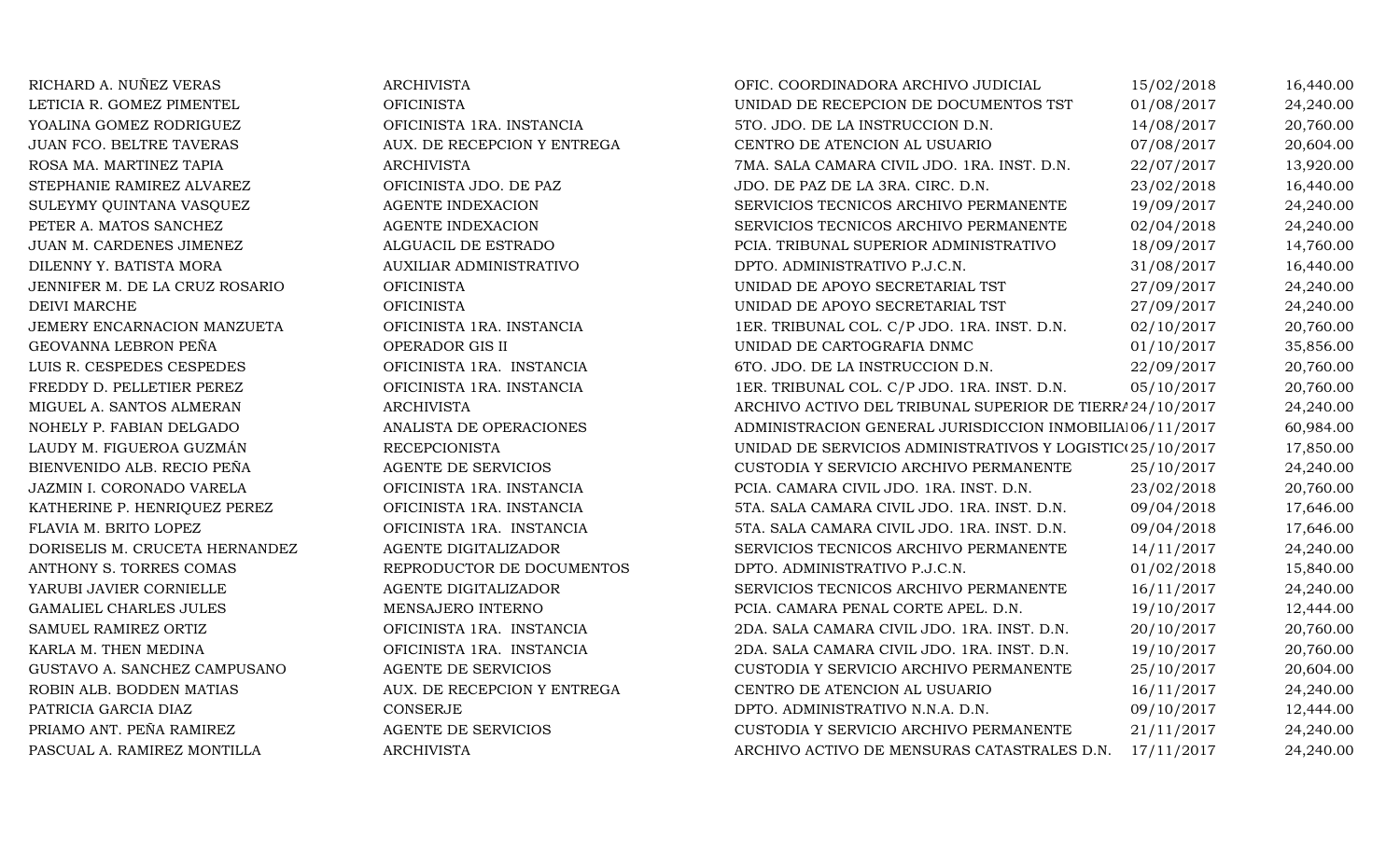| YAIRON V. CASTILLO MONTAS     | <b>ARCHIVISTA</b>                 | ARCHIVO ACTIVO DEL TRIBUNAL SUPERIOR DE TIERRA 13/12/2017 |            | 24,240.00  |
|-------------------------------|-----------------------------------|-----------------------------------------------------------|------------|------------|
| BRENDA L. PEGUERO BÁEZ        | OFICINISTA 1RA. INSTANCIA         | 2DA. SALA CAMARA CIVIL JDO. 1RA. INST. D.N.               | 15/11/2017 | 20,760.00  |
| DOMINGA FIGUEROA GUTIERREZ    | <b>CONSERJE</b>                   | DPTO. ADMINISTRATIVO JDOS. DE TRABAJO                     | 04/12/2017 | 12,444.00  |
| PABLO J. MENDOZA LUNA         | OFICINISTA JDO. DE PAZ            | 2DA. SALA JDO. DE PAZ ESP. TRANS. D.N.                    | 06/12/2017 | 16,440.00  |
| ESTEBAN L. SEGURA DE LA CRUZ  | TECNICO TOPOGRAFO                 | UNIDAD DE INSPECCION DNMC                                 | 06/12/2017 | 42,657.60  |
| JARLIN A. FRIAS FRIAS         | AYUDANTE DE TOPOGRAFIA            | UNIDAD DE INSPECCION DNMC                                 | 02/01/2018 | 25,680.00  |
| FAUSTO A. DUARTE BLANCO       | AYUDANTE DE TOPOGRAFIA            | UNIDAD DE INSPECCION DNMC                                 | 02/01/2018 | 25,680.00  |
| ETNOEL D. REYES               | TECNICO TOPOGRAFO                 | UNIDAD DE INSPECCION DNMC                                 | 02/01/2018 | 42,657.60  |
| JOSE M. DE PADUA MORENO       | AYUDANTE DE TOPOGRAFIA            | UNIDAD DE INSPECCION DNMC                                 | 02/01/2018 | 25,680.00  |
| MELVIN C. DEL ORBE SANCHEZ    | AYUDANTE DE TOPOGRAFIA            | UNIDAD DE INSPECCION DNMC                                 | 02/01/2018 | 25,680.00  |
| YONATAN I. GARCIA PEÑA        | AYUDANTE DE TOPOGRAFIA            | UNIDAD DE INSPECCION DNMC                                 | 02/01/2018 | 25,680.00  |
| HUGO D. REYES PEREZ           | AYUDANTE DE TOPOGRAFIA            | UNIDAD DE INSPECCION DNMC                                 | 02/01/2018 | 25,680.00  |
| LENIN R. SOSA VASQUEZ         | INSPECTOR DE MENSURAS CATASTRALES | UNIDAD DE INSPECCION DNMC                                 | 02/01/2018 | 69,696.00  |
| LEWYL J. GARCIA GAUTREAUX     | OFICINISTA JDO. DE PAZ            | JDO. DE PAZ DE LA 1RA. CIRC. D.N.                         | 04/12/2017 | 16,440.00  |
| GABRIEL GERMAN LIRIANO        | OFICINISTA 1RA. INSTANCIA         | 9NA. SALA CAMARA PENAL JDO. 1RA. INST. D.N.               | 11/12/2017 | 20,760.00  |
| RAYMOND E. SANCHEZ JOSE       | MENSAJERO INTERNO                 | 5TA. SALA CAMARA CIVIL JDO. 1RA. INST. D.N.               | 27/11/2017 | 12,444.00  |
| PATRICIA M. GRAU EVERTZ       | OFICINISTA CORTE                  | 3RA. SALA CAMARA CIVIL CORTE APEL. D.N.                   | 08/01/2018 | 24,240.00  |
| NATHALY L. ALMANZAR ITURBIDES | OFICINISTA JDO. DE PAZ            | JDO. DE PAZ DE LA 1RA. CIRC. D.N.                         | 30/11/2017 | 16,440.00  |
| YAMELL L. TAVERAS POUERIET    | OFICINISTA JDO. DE PAZ            | JDO. DE PAZ DE LA 1RA. CIRC. D.N.                         | 04/12/2017 | 16,440.00  |
| LUIS A. DURAN LORENZO         | MENSAJERO INTERNO                 | 3RA. SALA CAMARA CIVIL JDO. 1RA. INST. D.N.               | 04/12/2017 | 12,444.00  |
| MARLIN E. FERRAND LUGO        | OFICINISTA 1RA. INSTANCIA         | 5TA. SALA CAMARA CIVIL JDO. 1RA. INST. D.N.               | 15/01/2018 | 20,760.00  |
| LISBETH ORTIZ PAULINO         | OFICINISTA 1RA. INSTANCIA         | 8VA. SALA CAMARA PENAL JDO. 1RA. INST. D.N.               | 14/05/2018 | 17,646.00  |
| KARLA J. MARTINEZ HENRIQUEZ   | OFICINISTA JDO. DE PAZ            | JDO. DE PAZ DE LA 4TA. CIRC. D.N.                         | 22/01/2018 | 16,440.00  |
| NANYI F. PUJOLS MEJIA         | OFICINISTA 1RA. INSTANCIA         | 2DO. TRIBUNAL COL. C/P JDO. 1RA. INST. D.N.               | 18/01/2018 | 16,440.00  |
| ENMANUEL E. RAPOSO MATEO      | ALGUACIL DE ESTRADO               | 1ER. TRIBUNAL COL. C/P JDO. 1RA. INST. D.N.               | 08/01/2018 | 13,566.00  |
| CLARIDELYS HERRERA ROSARIO    | <b>AUXILIAR ADMINISTRATIVO</b>    | DPTO. ADMINISTRATIVO P.J.C.N.                             | 18/01/2018 | 12,444.00  |
| HERMINIO MOQUETE PEREZ        | OFICINISTA 1RA. INSTANCIA         | 8VA. SALA CAMARA PENAL JDO. 1RA. INST. D.N.               | 06/04/2018 | 17,646.00  |
| KISBEL A. GUERRERO PEÑA       | AUDITOR REGISTRAL I               | AUDITORIA JURISDICCION INMOBILIARIA                       | 05/02/2018 | 105,720.00 |
| LEO D. SANTANA TAPIA          | OFICINISTA JDO. DE PAZ            | JDO. DE PAZ DE LA 2DA. CIRC. D.N.                         | 06/02/2018 | 16,440.00  |
| ESTEFANY FELIZ PERALTA        | OFICINISTA 1RA. INSTANCIA         | 4TA. SALA CAMARA PENAL JDO. 1RA.INST. D.N.                | 30/01/2018 | 20,760.00  |
| ESTRELLA Y. LARA SENCION      | OFICINISTA 1RA. INSTANCIA         | 2DA. SALA CAMARA CIVIL JDO. 1RA. INST. D.N.               | 22/01/2018 | 20,760.00  |
| RAFAEL H. DE LA ROSA MEJIA    | MENSAJERO INTERNO                 | DPTO. ADMINISTRATIVO CORTE DE TRABAJO D.N.                | 19/02/2018 | 10,577.40  |
| <b>VOLKI CRUZ MATOS</b>       | ALGUACIL DE ESTRADO               | 1ER. TRIBUNAL COL. C/P JDO. 1RA. INST. D.N.               | 06/02/2018 | 13,566.00  |
| JERIKA C. BRITO               | OFICINISTA JDO. DE PAZ            | JDO. DE PAZ MUNICIPAL PRIMERA SALA D.N.                   | 12/02/2018 | 16,440.00  |
|                               |                                   |                                                           |            |            |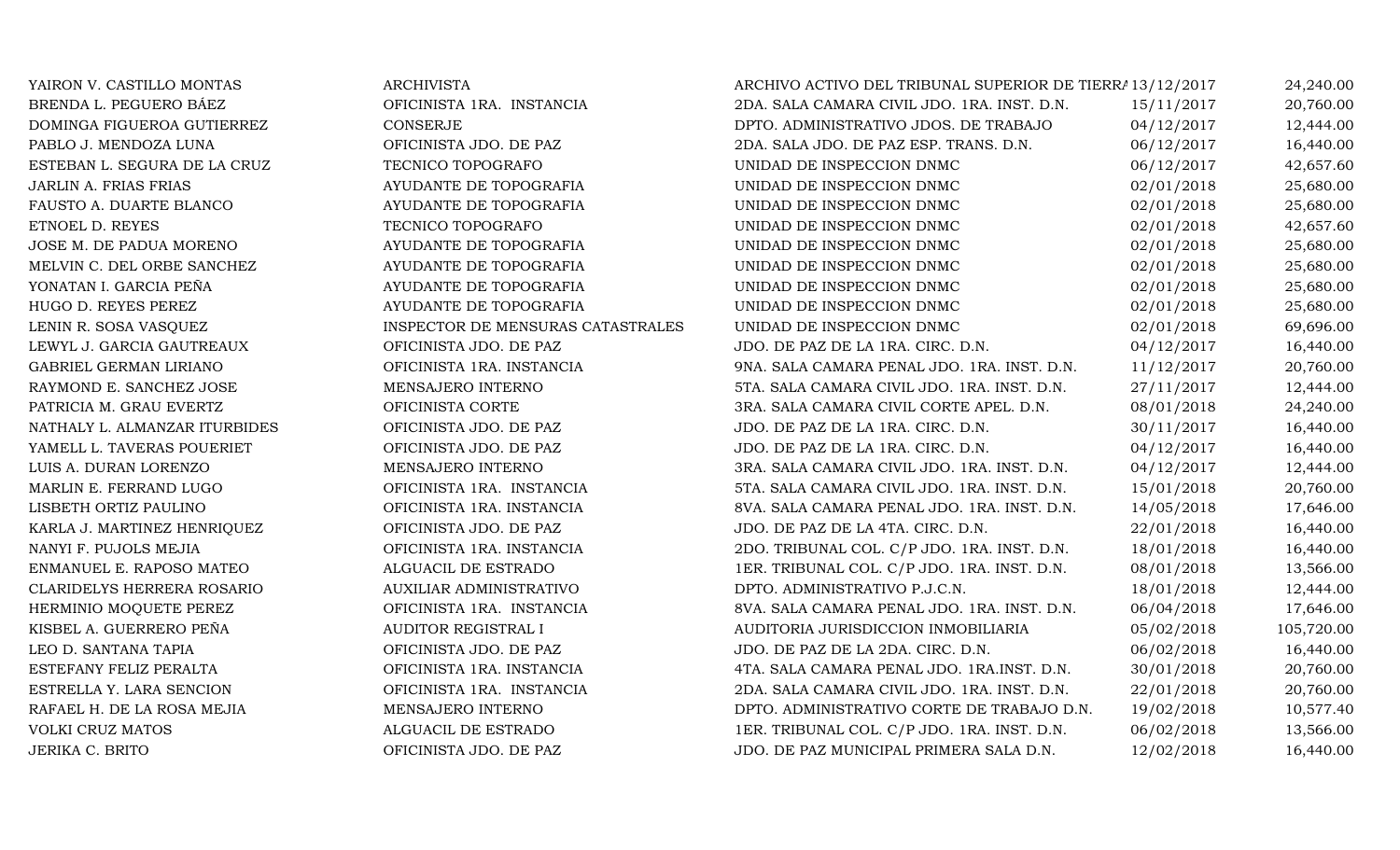| RUTH S. DE LOS SANTOS LABOUR   | OFICINISTA JDO. DE PAZ                | JDO. DE PAZ MUNICIPAL SEGUNDA SALA D.N.                                             | 14/02/2018 | 16,440.00  |
|--------------------------------|---------------------------------------|-------------------------------------------------------------------------------------|------------|------------|
| EDUARD O. MEJIA DOMINICI       | <b>ASCENSORISTA</b>                   | UNIDAD DE SERVICIOS ADMINISTRATIVOS Y LOGISTIC(01/03/2018)                          |            | 13,974.00  |
| CHARYNEL CASTILLO DE OLEO      | OFICINISTA JDO. DE PAZ                | JDO. DE PAZ DE LA 4TA. CIRC. D.N.                                                   | 26/02/2018 | 13,974.00  |
| YOEL DE J. HOLGUIN PERALTA     | <b>ASCENSORISTA</b>                   | UNIDAD DE SERVICIOS ADMINISTRATIVOS Y LOGISTIC(01/03/2018                           |            | 13,974.00  |
| BERTHA HERASME NOVAS           | MENSAJERO INTERNO                     | DPTO. ADMINISTRATIVO P.J.C.N.                                                       | 01/02/2018 | 12,444.00  |
| LUIS M. CALDERON ROJAS         | OFICINISTA JDO. DE PAZ                | JDO. DE PAZ DE LA 4TA. CIRC. D.N.                                                   | 23/02/2018 | 13,974.00  |
| YOMAIRA P. GARCIA MORAN        | OFICINISTA JDO. DE PAZ                | JDO. DE PAZ DE LA 4TA. CIRC. D.N.                                                   | 26/02/2018 | 13,974.00  |
| MARIEL E. BATISTA LEE          | MENSAJERO INTERNO                     | PCIA. CAMARA CIVIL JDO. 1RA. INST. D.N.                                             | 19/02/2018 | 10,577.40  |
| MARINA I. MARTINEZ CARELA      | OFICINISTA JDO. DE PAZ                | JDO. DE PAZ DE LA 2DA. CIRC. D.N.                                                   | 19/03/2018 | 13,974.00  |
| VIVIAN V. ROJAS HENRIQUEZ      | <b>OFICINISTA</b>                     | UNIDAD DE RECEPCION DE DOCUMENTOS TST                                               | 02/04/2018 | 20,604.00  |
| EDDY S. LUNA ARIAS             | <b>ARCHIVISTA</b>                     | ARCHIVO ACTIVO DE MENSURAS CATASTRALES D.N.                                         | 06/03/2018 | 20,604.00  |
| JOSE D. MATEO PEREZ            | <b>ARCHIVISTA</b>                     | OFIC. DE ARCHIVO JUDICIAL CAM.CIVIL CORTE DE API06/03/2018                          |            | 11,832.00  |
| VANYELI MENDEZ TAVAREZ         | <b>ARCHIVISTA</b>                     | OFIC. COORDINADORA ARCHIVO JUDICIAL                                                 | 02/04/2018 | 13,974.00  |
| CRISTIAN A. PRENZA TAVERAS     | OFICINISTA 1RA. INSTANCIA             | 7MO. JDO. DE LA INSTRUCCION D.N.                                                    | 05/04/2018 | 17,646.00  |
| MOISÉS A. OSSERS COSTE         | <b>ARCHIVISTA</b>                     | OFIC. COORDINADORA ARCHIVO JUDICIAL                                                 | 19/03/2018 | 13,974.00  |
| RONNY A. PLACENCIA ZABALA      | <b>OFICINISTA</b>                     | UNIDAD DE APOYO SECRETARIAL TST                                                     | 23/05/2018 | 20,604.00  |
| FRANCISCO MANZUETA HEREDIA     | MAYORDOMO III                         | 2DA. SALA CAMARA CIVIL JDO. 1RA. INST. S.D.                                         | 01/09/1991 | 21,099.29  |
| MANUEL E. CASTILLO PIMENTEL    | ENCARGADO(A) OFICINA ADMINISTRATIVA I | DPTO. ADMINISTRATIVO S.D. OESTE                                                     | 21/10/1998 | 55,902.00  |
| SOSTENES A. ALARCON MONEGRO    | SOPORTE DE SISTEMAS                   | OFIC. DE TECNOLOGIAS REGIONAL ZONA ESTE                                             | 01/03/1998 | 54,885.60  |
| MIRTHA J. BREWER ESPINAL       | ASISTENTE DPTO. ADMVO.                | DPTO. ADMINISTRATIVO S.D.                                                           | 01/10/1987 | 34,980.00  |
| NILSA M. SILVESTRE SEVERINO    | <b>CONSERJE</b>                       | JDO. DE PAZ DE LA 1RA. CIRC. S.D. ESTE                                              | 01/07/1993 | 13,440.00  |
| <b>JOSEFA ROSARIO</b>          | <b>CONSERJE</b>                       | CORTE DE APEL. N.N.A. S.D.                                                          | 27/06/2012 | 12,444.00  |
| RAMON J. MEDINA MENDEZ         | ALGUACIL DE ESTRADO                   | CAMARA CIVIL CORTE APEL. S.D.                                                       | 01/09/1995 | 14,760.00  |
| CARLOS G. PEREZ PIMENTEL       | ABOGADO AYUDANTE                      | SOPORTE A JUECES J.P. S.D.                                                          | 01/11/1996 | 58,374.00  |
| YADIRA DEL C. DE MOYA KUNHARDT | <b>JUEZ PRESIDENTE CORTE</b>          | CAMARA CIVIL CORTE APEL. S.D.                                                       | 29/12/1998 | 218,640.00 |
| JULIAN ANT. HENRIQUEZ PUNTIEL  |                                       | JUEZ 2DO. SUST. PTE. DE CORTE Y PTE. DE SAL 1RA. SALA CAMARA CIVIL CORTE APEL. S.D. | 29/12/1998 | 199,464.00 |
| NESTOR MAMBRU MERCEDES         | ALGUACIL DE ESTRADO                   | JDO. DE PAZ DE LA 2DA. CIRC. S.D. ESTE                                              | 11/09/1990 | 14,760.00  |
| JUANA L. FRIAS TAVERAS         | SECRETARIA (O) PRIMERA INSTANCIA      | 6TA. SALA CAMARA CIVIL JDO. 1RA. INST. S.D.                                         | 16/02/1990 | 34,980.00  |
| ALEXANDRA GONZALEZ ALCANTARA   | ABOGADO AYUDANTE CORTE                | CAMARA CIVIL CORTE APEL. S.D.                                                       | 07/05/1998 | 58,374.00  |
| FRANKLIN MARTINEZ BURGOS       | REGISTRADOR DE TITULOS ADSCRITO       | REGISTRO DE TITULOS SANTO DOMINGO                                                   | 02/12/1997 | 117,532.80 |
| MARIBEL MONTAS VASQUEZ         | ABOGADO AYUDANTE CORTE                | CORTE DE TRABAJO S.D.                                                               | 03/08/1998 | 58,374.00  |
| RAFAEL D. TRINIDAD             | ALGUACIL DE ESTRADO                   | UNIDAD CITAC. NOTIF. Y COM. J.P. S.D.                                               | 09/11/1989 | 15,960.00  |
| CARMEN M. CASTILLO BAEZ        | SECRETARIA (O) SERVICIO A CORTE       | UNIDAD SERV. A CORTE J.P. S.D.                                                      | 01/08/1998 | 77,836.80  |
| MARLENE ALT. GUERRERO DE JESUS | JUEZ 1RA. INSTANCIA                   | 3RA. SALA CAMARA CIVIL JDO. 1RA. INST. S.D.                                         | 12/02/1999 | 138,000.00 |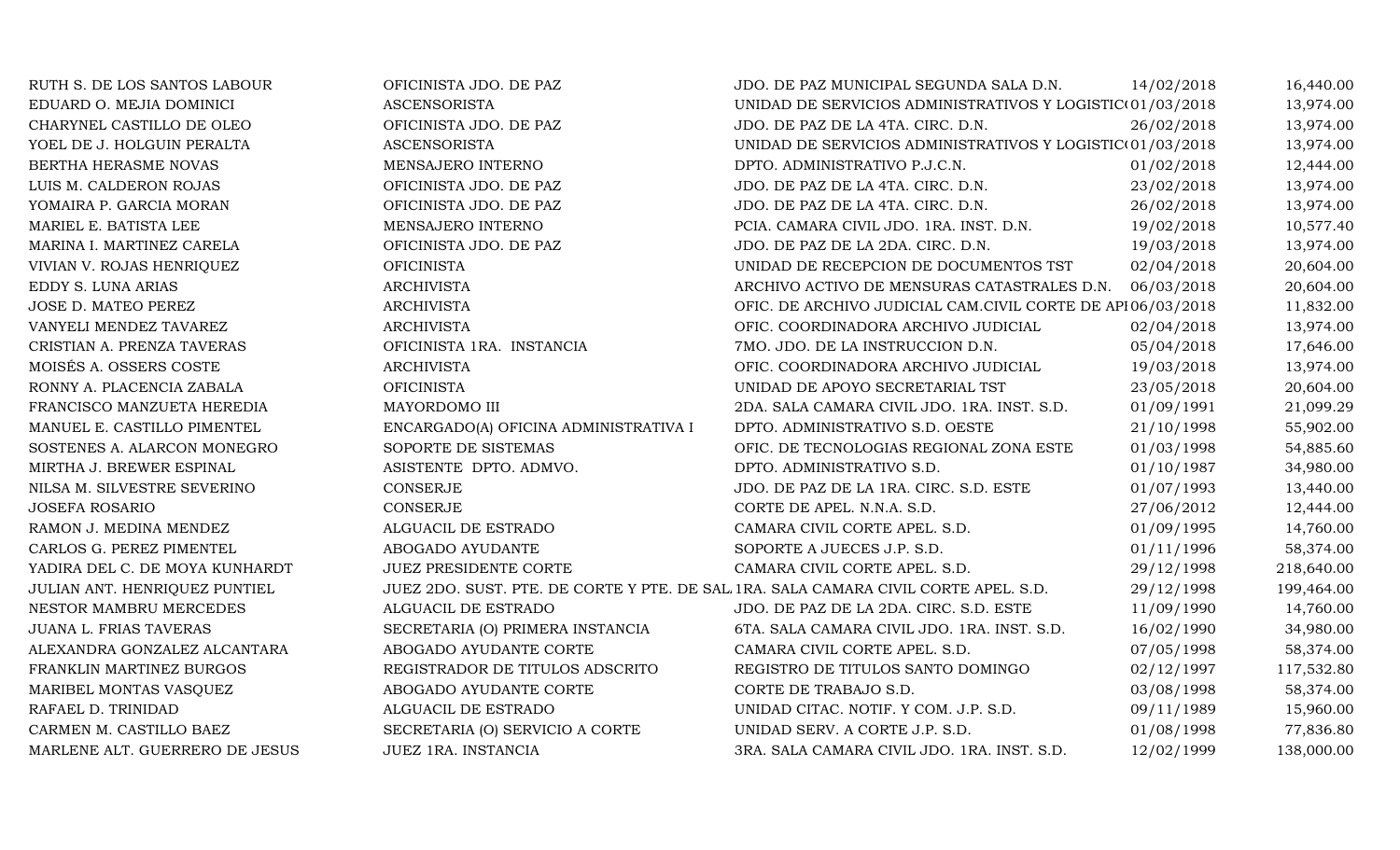| ALTAGRACIA M. MENDOZA GUTIERREZ | JUEZ 1RA. INSTANCIA                                                                 | 4TA. SALA CAMARA CIVIL JDO. 1RA. INST. S.D.                   | 11/01/1999 | 138,000.00 |
|---------------------------------|-------------------------------------------------------------------------------------|---------------------------------------------------------------|------------|------------|
| FATIMA A. GUERRERO LORENZO      | ABOGADO AYUDANTE                                                                    | SOPORTE A JUECES J.P. S.D.                                    | 01/08/1998 | 43,840.80  |
| MERCEDES A. SENA CUEVAS         | JUEZ DE PAZ ITINERANTE                                                              | PCIA. CAMARA PENAL JDO. 1RA. INST. S.D.                       | 09/02/2015 | 108,000.00 |
| BELLANIRA HERNANDEZ FELIZ       | SECRETARIA(O) CORTE                                                                 | CORTE DE TRABAJO S.D.                                         | 08/12/1993 | 42,657.60  |
| CARMEN ZULEMA TEJEDA SOTO       | JUEZ 2DO. SUSTITUTO CORTE                                                           | CORTE DE TRABAJO S.D.                                         | 26/11/1998 | 199,464.00 |
| MIRTHA C. GONZALEZ ORTIZ        | JUEZ PRESIDENTE CORTE                                                               | CORTE DE TRABAJO S.D.                                         | 26/11/1998 | 218,640.00 |
| ROBERT A. CASILLA ORTIZ         | ALGUACIL DE ESTRADO                                                                 | CORTE DE TRABAJO S.D.                                         | 12/02/2003 | 14,760.00  |
| YUDERKA ANT. VILLANUEVA AMADIS  | JUEZ 1ER. SUSTITUTO CORTE                                                           | CORTE DE TRABAJO S.D.                                         | 26/11/1998 | 205,800.00 |
| MARIA E. ANTIGUA VASQUEZ        | OFICINISTA JDO. DE PAZ                                                              | JDO. DE PAZ S.D. NORTE                                        | 01/10/1993 | 16,440.00  |
| SOFIA V. HERRERA BATISTA        | <b>OFICINISTA</b>                                                                   | UNIDAD CITAC. NOTIF. Y COM. J.P. S.D.                         | 01/11/1996 | 24,240.00  |
| YUDELKA LOPEZ DE LA CRUZ        | JUEZ PRESIDENTE 1RA. INSTANCIA                                                      | PCIA. JDO. DE TRABAJO S.D.                                    | 01/03/2006 | 138,000.00 |
| FELIX VALENCIA                  | JUEZ 1ER. SUST. PTE. DE CORTE Y PTE. DE SAL/2DA. SALA CAMARA CIVIL CORTE APEL. S.D. |                                                               | 29/12/1998 | 205,800.00 |
| DILENIS FABIAN CHIVILLI         | SECRETARIA (O) GENERAL                                                              | SECRETARIA GENERAL J.P. MONTE PLATA                           | 29/01/1997 | 51,004.80  |
| JOANNIA M. MEDRANO PEREZ        | SECRETARIA (O) PRIMERA INSTANCIA                                                    | SALA PENAL TRIBUNAL N.N.A. S.D.                               | 01/07/1995 | 34,980.00  |
| JUANA M. NUÑEZ PEPEN            | <b>JUEZ CORTE</b>                                                                   | 1RA. SALA CAMARA CIVIL CORTE APEL. S.D.                       | 01/12/1998 | 199,464.00 |
| CLEOPATRA GONZALEZ ALMONTE      | <b>JUEZ CORTE</b>                                                                   | CORTE DE TRABAJO S.D.                                         | 25/11/1998 | 186,000.00 |
| MARCIA R. POLANCO DE SENA       | <b>JUEZ CORTE</b>                                                                   | 2DA. SALA CAMARA PENAL CORTE APEL. S.D.                       | 01/09/1998 | 186,000.00 |
| KAREN J. MEJIA PEREZ            | <b>JUEZ CORTE</b>                                                                   | 1RA. SALA CAMARA PENAL CORTE APEL. S.D.                       | 01/08/1998 | 186,000.00 |
| EDUARDO J. SANCHEZ ORTIZ        | JUEZ PRESIDENTE CORTE                                                               | CAMARA PENAL CORTE APEL. S.D.                                 | 13/04/1998 | 218,640.00 |
| CARMEN S. DURAN SUGILIO         | OFICINISTA ATENCION USUARIOS                                                        | UNIDAD ATENCION AL USUARIO J.P. MONTE PLATA                   | 20/10/1986 | 38,640.00  |
| JUAN FCO. SIERRA MEDINA         | <b>JUEZ CORTE</b>                                                                   | 1RA. SALA CAMARA PENAL CORTE APEL. S.D.                       | 12/05/1998 | 199,464.00 |
| NANCY UBALDO CRUZ               | SECRETARIA (O) PRIMERA INSTANCIA                                                    | PCIA. Y 1RA. SALA CAMARA CIVIL JDO. 1RA. INST. S.D 01/07/1992 |            | 34,980.00  |
| ROBERTO J. MARTINEZ PAULINO     | OFICINISTA JDO. DE PAZ                                                              | JDO. DE PAZ DE LA 1RA. CIRC. S.D. ESTE                        | 09/10/1969 | 16,440.00  |
| MARTHA SALAS DEL ROSARIO        | OFICINISTA 1RA. INSTANCIA                                                           | SALA CIVIL TRIBUNAL N.N.A. S.D.                               | 18/12/1989 | 20,760.00  |
| BILEYSI A. DE LA CRUZ SOTO      | ABOGADO AYUDANTE 1RA. INST.                                                         | SALA PENAL TRIBUNAL N.N.A. S.D.                               | 01/08/1994 | 43,840.80  |
| FLAVIA BRAZOBAN COCO            | SECRETARIA (O) PRIMERA INSTANCIA                                                    | 1RA. SALA JDO. DE TRABAJO S.D.                                | 17/01/1990 | 34,980.00  |
| JOSEFINA ALT. POLANCO ROSADO    | SECRETARIA DEPTO. ADM.                                                              | DPTO. ADMINISTRATIVO JUR. CIVIL S.D.                          | 15/03/1988 | 21,099.29  |
| MANUEL A. HERNANDEZ VICTORIA    | JUEZ 2DO. SUST. CORTE Y PTE. SALA                                                   | 2DA. SALA CAMARA PENAL CORTE APEL. S.D.                       | 29/12/1998 | 199,464.00 |
| PLACIDA JAVIER MERCEDES         | OFICINISTA JDO. DE PAZ                                                              | JDO. DE PAZ S.D. NORTE                                        | 16/01/1990 | 16,440.00  |
| ANALDITA JAVIER GARCIA          | OFICINISTA JDO. DE PAZ                                                              | JDO. DE PAZ S.D. NORTE                                        | 03/10/1989 | 16,440.00  |
| JHOVANNY G. TEJEDA MEDINA       | MENSAJERO EXTERNO                                                                   | JDO. DE PAZ BOCA CHICA                                        | 07/03/1990 | 18,120.00  |
| SOR B. MONTERO AMADOR           | SECRETARIA (O) JDO. DE PAZ                                                          | JDO. DE PAZ BOCA CHICA                                        | 13/09/1996 | 29,580.00  |
| RAMON A. CASTRO ROSADO          | SECRETARIA (O) JDO. DE PAZ                                                          | JDO. DE PAZ ASUNTOS MUNIC. BOCA CHICA                         | 15/03/1995 | 29,580.00  |
| EVILA ALT. TINEO NINA           | SECRETARIA (O) JDO. DE PAZ                                                          | JDO. DE PAZ DE LA 1RA. CIRC. S.D. ESTE                        | 01/11/1996 | 29,580.00  |
|                                 |                                                                                     |                                                               |            |            |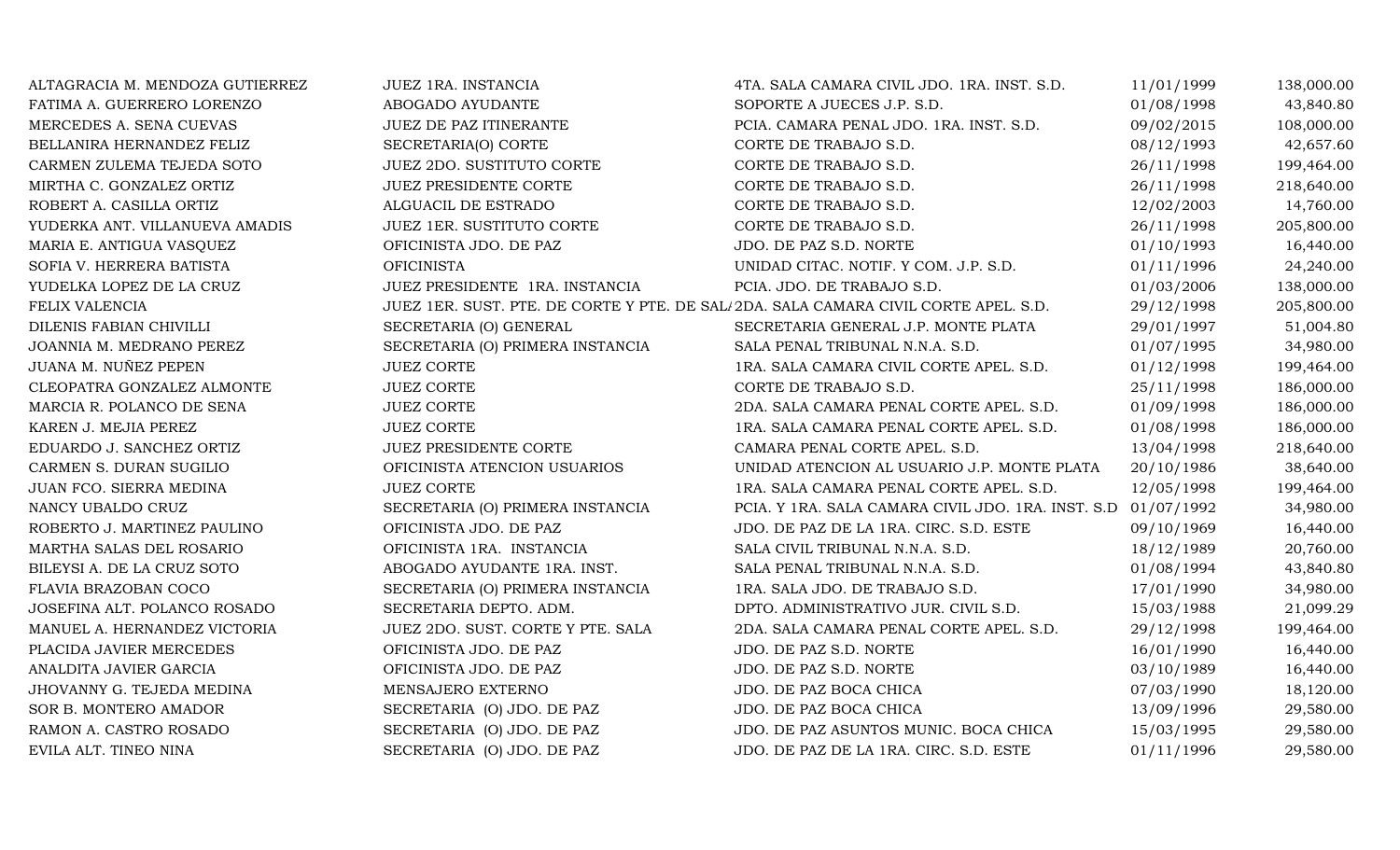| VICENTE PIMENTEL<br>OFICINISTA 1RA. INSTANCIA<br>ALGUACIL DE ESTRADO<br>DANILO ANT. CASTILLO           | 2DA. SALA JDO. DE TRABAJO S.D.<br>JDO. DE PAZ S.D. OESTE | 01/12/1992 | 20,760.00  |
|--------------------------------------------------------------------------------------------------------|----------------------------------------------------------|------------|------------|
|                                                                                                        |                                                          |            |            |
|                                                                                                        |                                                          | 13/04/1987 | 14,760.00  |
| JORGE U. REYES JAQUEZ<br><b>JUEZ CORTE</b>                                                             | 2DA. SALA CAMARA CIVIL CORTE APEL. S.D.                  | 02/12/1998 | 186,000.00 |
| ABOGADO AYUDANTE 1RA. INST.<br>ANGELITA SANTOS ROSARIO                                                 | 6TA. SALA CAMARA CIVIL JDO. 1RA. INST. S.D.              | 17/03/1992 | 43,840.80  |
| AUDELIO CASTRO SORIANO<br>ALGUACIL DE ESTRADO                                                          | JDO. DE PAZ BAYAGUANA                                    | 28/06/1996 | 13,800.00  |
| DOMINGO E. GUZMAN ORTIZ<br>SECRETARIA (O) JDO. DE PAZ                                                  | JDO. DE PAZ BAYAGUANA                                    | 11/01/1994 | 29,580.00  |
| VICTORIA MORENO SANTANA<br>CONSERJE-MENSAJERO(A)                                                       | JDO. DE PAZ BAYAGUANA                                    | 19/03/1998 | 12,444.00  |
| ALFREDO AQUINO<br>ALGUACIL DE ESTRADO                                                                  | CAMARA CIVIL JDO. 1RA. INST. MONTE PLATA                 | 20/10/1986 | 13,800.00  |
| CRUZ DE LOS SANTOS SORIANO<br>CONSERJE-MENSAJERO(A)                                                    | DPTO. ADMINISTRATIVO MONTE PLATA                         | 03/02/1992 | 12,444.00  |
| NICOLASA DE LOS SANTOS SORIANO<br>SECRETARIA (O) JDO. DE PAZ                                           | JDO. DE PAZ MONTE PLATA                                  | 20/10/1986 | 29,580.00  |
| MARTIN A. ALCANTARA MORENO<br><b>JUEZ CORTE</b>                                                        | CORTE DE APEL. N.N.A. S.D.                               | 01/10/1992 | 186,000.00 |
| <b>JUEZ COORDINADOR</b><br>JULIANA MORFA RAMIREZ                                                       | OFIC. JUEZ COORD. JDO. DE LA INSTRUCCION S.D.            | 29/12/1998 | 154,800.00 |
| OFICINISTA JDO. DE PAZ<br>JOSE A. AGUERO OGANDO                                                        | JDO. DE PAZ SABANA GRANDE DE BOYA                        | 01/04/1999 | 16,440.00  |
| CRUCITA CUSTODIO SORIANO<br>SECRETARIA (O) JDO. DE PAZ                                                 | JDO. DE PAZ SABANA GRANDE DE BOYA                        | 01/11/1995 | 29,580.00  |
| JULIO C. LARA FERREIRA<br><b>JUEZ CORTE</b>                                                            | TRIBUNAL EJEC. SANCION ADOLES. S.D.                      | 01/07/1993 | 186,000.00 |
| JUEZ T.T.J.O.<br>JUAN DE D. RAMIREZ CASTRO                                                             | TRIBUNAL DE TIERRAS J.O. MONTE PLATA                     | 29/12/1998 | 138,000.00 |
| AURA M. HERNANDEZ CABA<br>JUEZ 1ER. SUST. PTE. JDO. 1ERA. INSTANCIA                                    | 5TA. SALA CAMARA CIVIL JDO. 1ERA. INST. S.D.             | 11/11/1992 | 147,600.00 |
| ALGUACIL DE ESTRADO<br>ENNIO R. DEL ROSARIO DE LOS SANTOS                                              | JDO. DE PAZ PERALVILLO                                   | 01/04/1997 | 13,800.00  |
| <b>INES DE LOS SANTOS</b><br>CONSERJE-MENSAJERO(A)                                                     | JDO. DE PAZ PERALVILLO                                   | 01/04/1997 | 12,444.00  |
| MARCIA Y. MENDEZ MEDINA<br>JUEZ 1RA. INSTANCIA                                                         | 2DA. SALA CAMARA CIVIL JDO. 1RA. INST. S.D.              | 14/04/1998 | 138,000.00 |
| DANILO AMADOR QUEVEDO<br><b>JUEZ CORTE</b>                                                             | 3RA. SALA CAMARA PENAL CORTE APEL. S.D.                  | 15/05/1998 | 138,000.00 |
| WENDY S. MARTINEZ MEJIA<br>JUEZ 1ER. SUST. PTE. DE CORTE Y PTE. DE SAL/1RA. SALA CORTE DE TRABAJO D.N. |                                                          | 01/12/1993 | 205,800.00 |
| SARAH ALT. VERAS ALMANZAR<br><b>JUEZ CORTE</b>                                                         | 2DA. SALA CAMARA PENAL CORTE APEL. S.D.                  | 12/08/1998 | 186,000.00 |
| LUZ M. RIVAS ROSARIO<br><b>JUEZ CORTE</b>                                                              | CORTE DE APEL. N.N.A. S.D.                               | 13/11/1991 | 186,000.00 |
| ABOGADO AYUDANTE CORTE<br>MELANIA LIRIANO GALAN                                                        | CAMARA CIVIL CORTE APEL. S.D.                            | 23/04/1987 | 58,374.00  |
| YRIDANIA ALT. UBIERA SANTANA<br><b>OFICINISTA</b>                                                      | UNIDAD SERV. MERO TRAMITE J.P. MONTE PLATA               | 23/03/1993 | 20,760.00  |
| <b>IVELISSE RODRIGUEZ</b><br>SECRETARIA (O) JDO. DE PAZ                                                | JDO. DE PAZ LOS ALCARRIZOS                               | 08/03/1994 | 29,580.00  |
| JUEZ 2DO.SUST. PTE. JDO. 1ERA. INSTANCIA<br>YSABEL GUZMAN PAREDES                                      | 6TA. SALA CAMARA CIVIL JDO. 1RA. INST. S.D.              | 01/03/1989 | 147,600.00 |
| OFICINISTA 1RA. INSTANCIA<br>CARLOS C. AQUINO JAVIER                                                   | 2DA. SALA CAMARA CIVIL JDO. 1RA. INST. S.D.              | 01/02/1999 | 20,760.00  |
| ALTAGRACIA E. MORENO GREEN<br>OFICIAL MAYOR                                                            | REGISTRO DE TITULOS MONTE PLATA                          | 09/10/1996 | 29,580.00  |
| ELVIS R. PEREZ HENRIQUEZ<br>ENCARGADO (A) TECNOLOGIAS REGIONAL                                         | OFIC. DE TECNOLOGIAS REGIONAL ZONA ESTE                  | 05/10/1998 | 117,532.80 |
| <b>OFICINISTA</b><br>CARMEN J. GOMEZ ARZENO                                                            | UNIDAD CITAC. NOTIF. Y COM. J.P. S.D.                    | 26/11/1990 | 24,240.00  |
| CASIMIRA MADE MONTERO<br>ENCARGADO(A) OFICINA ADMINISTRATIVA I                                         | DPTO. ADMINISTRATIVO JUR. CIVIL S.D.                     | 01/11/1995 | 45,600.00  |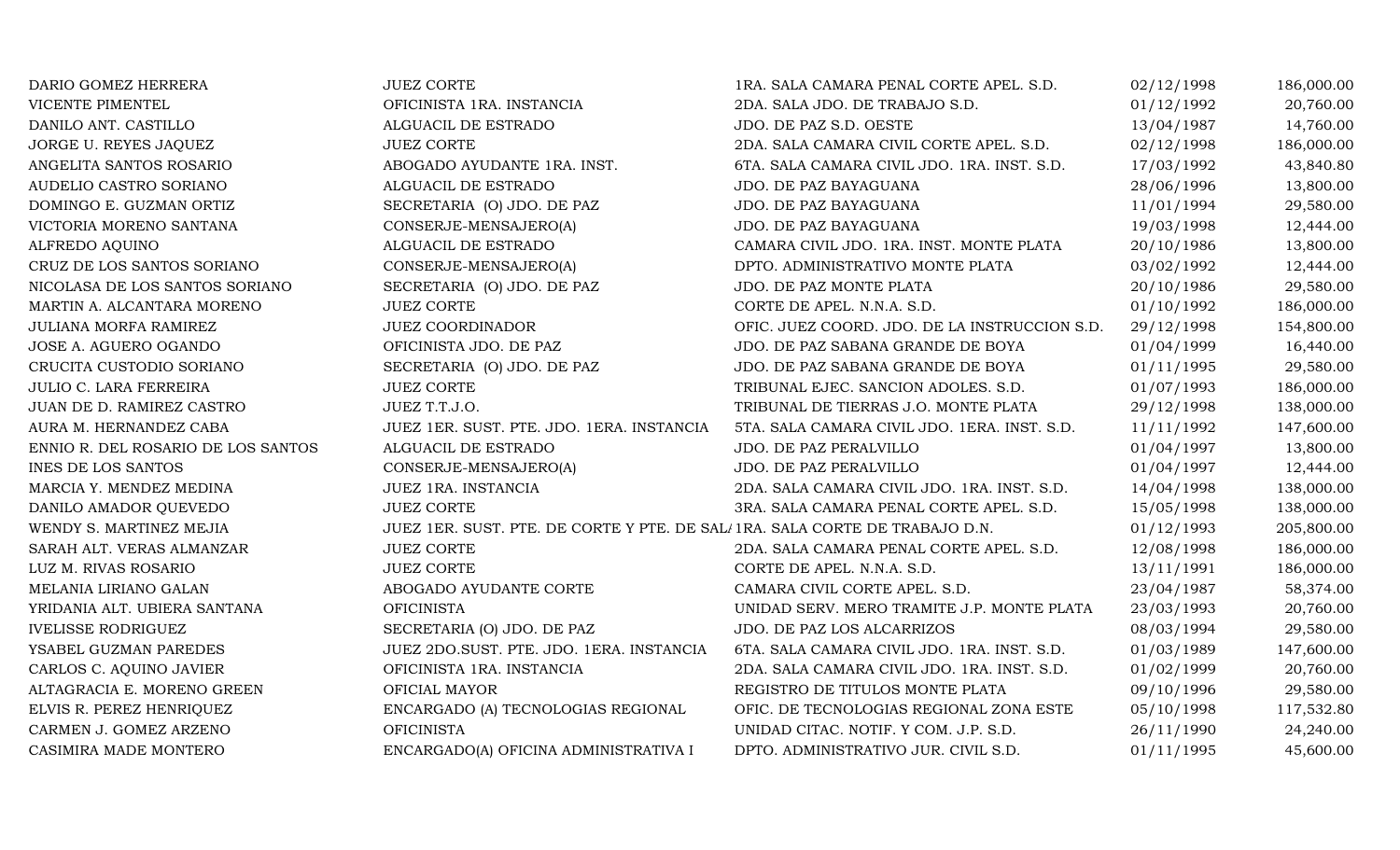| BETZAIDA PEÑA PEÑA                  | SECRETARIA (O) JDO. DE PAZ            | JDO. DE PAZ PERALVILLO                                        | 01/05/1999 | 29,580.00  |
|-------------------------------------|---------------------------------------|---------------------------------------------------------------|------------|------------|
| ELENA E. BERRIDO BADIA DE CONTRERAS | JUEZ PRESIDENTE CORTE                 | CORTE DE APEL. N.N.A. S.D.                                    | 01/05/1999 | 218,640.00 |
| LEONARDA QUEZADA BELEN              | JUEZ DE LA INSTRUCCION                | 7MO. JDO. DE LA INSTRUCCION S.D.                              | 23/02/2007 | 138,000.00 |
| RAQUEL A. PEREZ VALENCIA            | OFICINISTA 1RA. INSTANCIA             | CAMARA PENAL JDO. 1RA. INST. MONTE PLATA                      | 17/05/1999 | 20,760.00  |
| MARIA DEL S. CORDERO SEGURA         | JUEZ PRESIDENTE TRIBUNAL COLEGIADO    | 3ER. TRIBUNAL COL. C/P JDO. 1RA. INST. S.D.                   | 01/06/1999 | 138,000.00 |
| WILLIAM R. ENCARNACION MEJIA        | <b>JUEZ CORTE</b>                     | CORTE DE APEL. N.N.A. S.D.                                    | 01/06/1999 | 186,000.00 |
| MERCEDES J. SIRI CEPEDA             | ABOGADO AYUDANTE CORTE                | CORTE DE TRABAJO S.D.                                         | 01/07/1999 | 58,374.00  |
| ALBA MONTERO MONTERO                | CONSERJE                              | DPTO. ADMINISTRATIVO JUR. CIVIL S.D.                          | 01/07/1999 | 14,160.00  |
| JENNY R. RODRIGUEZ COLON            | ABOGADO AYUDANTE                      | SOPORTE A JUECES J.P. S.D.                                    | 09/07/1999 | 58,374.00  |
| MIRKA R. CORDERO AYBAR              | <b>OFICINISTA</b>                     | REGISTRO DE TITULOS MONTE PLATA                               | 26/07/1999 | 24,240.00  |
| EUNICE F. SUERO LEYBA               | <b>OFICINISTA</b>                     | REGISTRO DE TITULOS MONTE PLATA                               | 26/07/1999 | 24,240.00  |
| ERNESTO DE LA CRUZ                  | MENSAJERO INTERNO                     | DPTO. ADMINISTRATIVO MONTE PLATA                              | 26/07/1999 | 12,444.00  |
| SANDRA R. GONZALEZ CUEVAS           | ENCARGADO(A) OFICINA ADMINISTRATIVA I | DPTO. ADMINISTRATIVO JUR. LABORAL S.D.                        | 09/08/1999 | 45,600.00  |
| RAMONA ALT. MOREL CRUZ              | OFICINISTA J.O.                       | TRIBUNAL DE TIERRAS J.O. MONTE PLATA                          | 01/09/1999 | 20,760.00  |
| DOMINGO DE LEON GONZALEZ            | REGISTRADOR DE TITULOS                | REGISTRO DE TITULOS MONTE PLATA                               | 02/08/1999 | 126,000.00 |
| MELINA Y. MORENO SUNCAR             | ABOGADO AYUDANTE SCJ                  | SEGUNDA SALA S.C.J.                                           | 23/08/1999 | 88,100.00  |
| EVELYN VALDEZ MARTINEZ              | JUEZ PRESIDENTE 1RA. INSTANCIA        | PCIA. CAMARA CIVIL JDO. 1RA. INST. S.D                        | 09/08/1999 | 154,800.00 |
| MARTIN SANCHEZ DIAZ                 | <b>VIGILANTE</b>                      | JDO. DE PAZ ASUNTOS MUNIC. S.D. NORTE                         | 06/09/1999 | 13,800.00  |
| EUDELINA SALVADOR REYES             | <b>JUEZ CORTE</b>                     | 1RA. SALA CAMARA PENAL CORTE APEL. S.D.                       | 02/08/1999 | 186,000.00 |
| ALEXANDRA M. MARINE BALLATS         | ASIST. ADMINISTRATIVA                 | CENTRO DE ENTREVISTA S.D.                                     | 03/09/2012 | 44,092.80  |
| LUIS F. DE LOS SANTOS               | VIGILANTE                             | JDO. DE PAZ ASUNTOS MUNIC. BOCA CHICA                         | 10/09/1999 | 13,800.00  |
| JOSE A. MADERA FRANCISCO            | <b>JUEZ CORTE</b>                     | 2DA. SALA CAMARA PENAL CORTE APEL. S.D.                       | 20/09/1999 | 186,000.00 |
| RAFAEL O. CASTILLO AGUASVIVA        | ALGUACIL DE ESTRADO                   | 3RA. SALA CAMARA CIVIL JDO. 1RA. INST. S.D.                   | 05/01/2000 | 14,760.00  |
| ROSALY Y. STEFANI BRITO             | JUEZ 1RA. INSTANCIA                   | 1RA. SALA CAMARA PENAL JDO. 1RA. INST. S.D.                   | 24/04/2000 | 138,000.00 |
| PEDRO ALB. TRINIDAD CASTILLO        | ALGUACIL DE ESTRADO                   | JDO. DE PAZ SABANA GRANDE DE BOYA                             | 04/10/2000 | 13,800.00  |
| LORENZO RODRIGUEZ RAMOS             | ALGUACIL DE ESTRADO                   | UNIDAD CITAC. NOTIF. Y COM. J.P. S.D.                         | 08/05/2013 | 15,960.00  |
| RAFAEL D. PEREZ PEREZ               | <b>JUEZ CORTE</b>                     | 1RA. SALA CAMARA CIVIL CORTE APEL. S.D.                       | 01/02/2001 | 186,000.00 |
| NATIVIDAD R. SANTOS                 | <b>JUEZ CORTE</b>                     | 1RA. SALA CAMARA PENAL CORTE APEL. S.D.                       | 01/02/2001 | 186,000.00 |
| FELIPE DE JS. MOLINA ABREU          | <b>JUEZ CORTE</b>                     | 1RA. SALA CAMARA PENAL CORTE APEL. S.D.                       | 01/02/2001 | 186,000.00 |
| NICOLAS MATEO                       | ALGUACIL DE ESTRADO                   | CAMARA CIVIL CORTE APEL. S.D.                                 | 01/02/2001 | 14,760.00  |
| RAMON HERRERA CACERES               | ABOGADO AYUDANTE CORTE                | CORTE DE TRABAJO S.D.                                         | 01/02/2001 | 58,374.00  |
| <b>VALENTIN MIESES</b>              | ALGUACIL DE ESTRADO                   | JDO. DE PAZ MONTE PLATA                                       | 01/03/2001 | 13,800.00  |
| RICHARD F. AQUINO NATERA            | JUEZ EJEC. DE LA PENA                 | TRIBUNAL EJEC. DE LA PENA S.D.                                | 01/02/2001 | 138,000.00 |
| RAMON A. POLANCO CRUZ               | ALGUACIL DE ESTRADO                   | PCIA. Y 1RA. SALA CAMARA CIVIL JDO. 1RA. INST. S.D 20/02/2001 |            | 14,760.00  |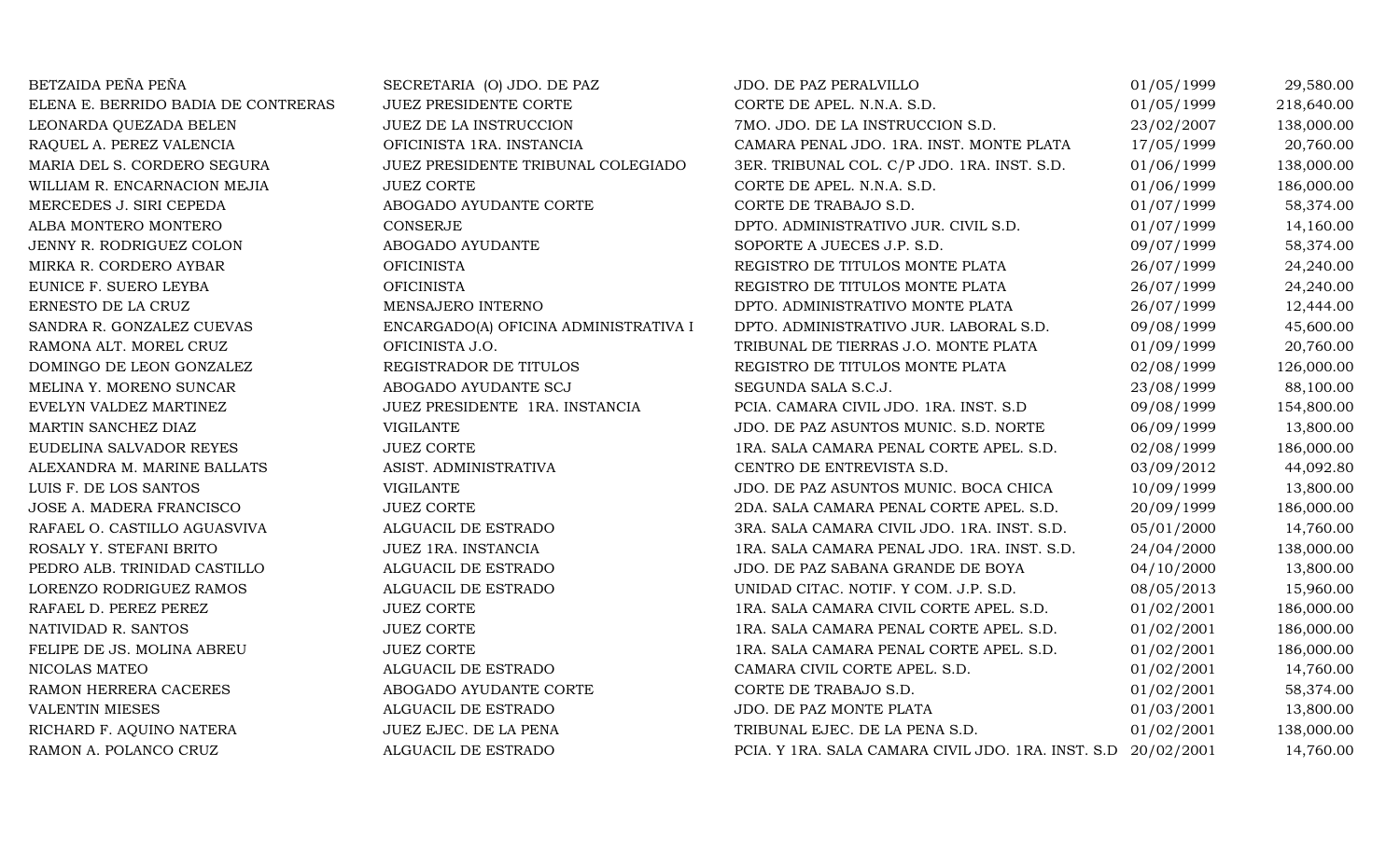| MINERVA DICENT TIBREY                | ABOGADO AYUDANTE 1RA. INST.        | SALA CIVIL TRIBUNAL N.N.A. S.D.                    | 01/02/2001 | 43,840.80  |
|--------------------------------------|------------------------------------|----------------------------------------------------|------------|------------|
| CARMEN A. QUEZADA MORENO             | OFICINISTA JDO. DE PAZ             | JDO. DE PAZ DE LA 1RA. CIRC. S.D. ESTE             | 02/04/2001 | 16,440.00  |
| MANUEL DE LOS S. RODRIGUEZ CONTRERAS | SOPORTE TECNICO I                  | OFIC. DE TECNOLOGIAS REGIONAL ZONA ESTE            | 02/04/2001 | 44,880.00  |
| YEIMI ALT. BRITO HERRERA             | <b>OFICINISTA</b>                  | UNIDAD SERV. MERO TRAMITE J.P. MONTE PLATA         | 04/04/2001 | 20,760.00  |
| RAMELI ALT. SANCHEZ MANZUETA         | SECRETARIA (O) JDO. DE PAZ         | JDO. DE PAZ YAMASA                                 | 23/04/2001 | 29,580.00  |
| ALEXANDRA ROSA AQUINO                | MENSAJERO INTERNO                  | DPTO. ADMINISTRATIVO MONTE PLATA                   | 02/05/2001 | 12,444.00  |
| LUIS R. LEGER PINEDA                 | ABOGADO AYUDANTE CORTE             | CAMARA CIVIL CORTE APEL. S.D.                      | 01/06/2001 | 58,374.00  |
| JUANA B. PASCUAL                     | <b>ARCHIVISTA</b>                  | OFIC. DE ARCHIVO JUDICIAL PJ MONTE PLATA           | 01/06/2001 | 16,440.00  |
| WENDY POLANCO SANTOS                 | JUEZ DE LA INSTRUCCION             | 6TO. JDO. DE LA INSTRUCCION S.D                    | 01/03/2006 | 138,000.00 |
| JOHANNA G. REYES MOQUETE             | <b>JUEZ DE PAZ</b>                 | JDO. DE PAZ PERALVILLO                             | 02/07/2001 | 108,000.00 |
| YULANDI COCO DE LA ROSA              | ABOGADO AYUDANTE 1RA. INST.        | 2DA. SALA CAMARA CIVIL JDO. 1RA. INST. S.D.        | 01/08/2001 | 43,840.80  |
| ELKA M. REYES OLIVO                  | JUEZ 1RA. INSTANCIA                | SALA CIVIL TRIBUNAL N.N.A. S.D.                    | 29/10/2001 | 138,000.00 |
| MARIA L. MARTES CASTRO               | OFICINISTA 1RA. INSTANCIA          | 4TA. SALA CAMARA CIVIL JDO. 1RA. INST. S.D.        | 19/11/2001 | 20,760.00  |
| REYMUND A. HERNANDEZ RUBIO           | ALGUACIL DE ESTRADO                | PCIA. Y 1RA. SALA CAMARA CIVIL JDO. 1RA. INST. S.D | 26/11/2007 | 14,760.00  |
| ERODIS SAMORA RODRIGUEZ              | MAYORDOMO I                        | DPTO. ADMINISTRATIVO S.D.                          | 11/02/2002 | 18,720.00  |
| PEDRO A. CHEVALIER DIAZ              | SOPORTE TECNICO I                  | OFIC. DE TECNOLOGIAS REGIONAL ZONA ESTE            | 11/02/2002 | 42,657.60  |
| ADA M. PETIT PEREZ                   | OFICINISTA JDO. DE PAZ             | JDO. DE PAZ DE LA 1RA. CIRC. S.D. ESTE             | 04/04/2002 | 16,440.00  |
| ROSARIO FELIZ CASTILLO               | ALGUACIL DE ESTRADO                | UNIDAD CITAC. NOTIF. Y COM. J.P. S.D.              | 08/04/2002 | 15,960.00  |
| MONICA A. BAUTISTA GONZALEZ          | <b>OFICINISTA</b>                  | UNIDAD DE AUDIENCIAS J.P. S.D.                     | 03/09/2007 | 24,240.00  |
| YENNY C. MUÑOZ MUÑOZ                 | JUEZ DE LA INSTRUCCION             | 5TO. JDO. DE LA INSTRUCCION S.D.                   | 03/06/2002 | 138,000.00 |
| ANDREA PERALTA                       | <b>CONSERJE</b>                    | DPTO. ADMINISTRATIVO JUR. LABORAL S.D.             | 01/07/2002 | 12,444.00  |
| RAFAEL ANT. MARTINEZ BUENO           | MENSAJERO EXTERNO                  | DPTO. ADMINISTRATIVO JUR. N.N.A. S.D.              | 05/08/2002 | 18,120.00  |
| <b>GABRIELA FABIAN MUESES</b>        | OFICINISTA JDO. DE PAZ             | JDO. DE PAZ BAYAGUANA                              | 16/10/2002 | 16,440.00  |
| KELVIN R. HERNANDEZ JAVIER           | OFICINISTA 1RA. INSTANCIA          | 3RA. SALA JDO. DE TRABAJO S.D.                     | 03/02/2003 | 20,760.00  |
| MELANIA E. DE LA CRUZ VARGAS         | JUEZ 1RA. INSTANCIA                | 3RA. SALA JDO. DE TRABAJO S.D.                     | 23/02/2009 | 138,000.00 |
| MARTHA C. DIAZ DE ESPINOSA           | SECRETARIA (O) PRIMERA INSTANCIA   | TRIBUNAL DE TIERRAS J.O. MONTE PLATA               | 18/05/2015 | 28,860.00  |
| ELADIO MORENO GUERRERO               | ALGUACIL DE ESTRADO                | UNIDAD CITAC. NOTIF. Y COM. J.P. MONTE PLATA       | 17/03/2003 | 15,960.00  |
| CANDY M. GOMEZ ULLOA                 | ABOGADO AYUDANTE 1RA. INST.        | 1RA. SALA JDO. DE TRABAJO S.D.                     | 01/05/2014 | 43,840.80  |
| INDIRA CARMONA TAVAREZ               | SECRETARIA (O) JDO. DE PAZ         | JDO. DE PAZ ASUNTOS MUNIC. S.D. NORTE              | 07/04/2003 | 29,580.00  |
| KATIA M. GOMEZ GERMAN                | <b>JUEZ CORTE</b>                  | 2DA. SALA CAMARA CIVIL CORTE APEL. S.D.            | 01/04/2003 | 186,000.00 |
| ADALGISA S. TORRES MATEO             | <b>OFICINISTA</b>                  | SOPORTE A JUECES J.P. S.D.                         | 01/07/2003 | 29,670.00  |
| KATI Y. VASQUEZ MEJIA                | OFICINISTA CORTE                   | CORTE DE TRABAJO S.D.                              | 02/07/2003 | 24,240.00  |
| JOSEFINA UBIERA GUERRERO             | JUEZ PRESIDENTE TRIBUNAL COLEGIADO | 2DO. TRIBUNAL COL. C/P JDO. 1RA. INST. S.D.        | 04/07/2003 | 138,000.00 |
| VICTOR H. MARTE GONZALEZ             | ADMINISTRADOR DE RED               | OFIC. DE TECNOLOGIAS REGIONAL ZONA ESTE            | 04/08/2003 | 54,885.60  |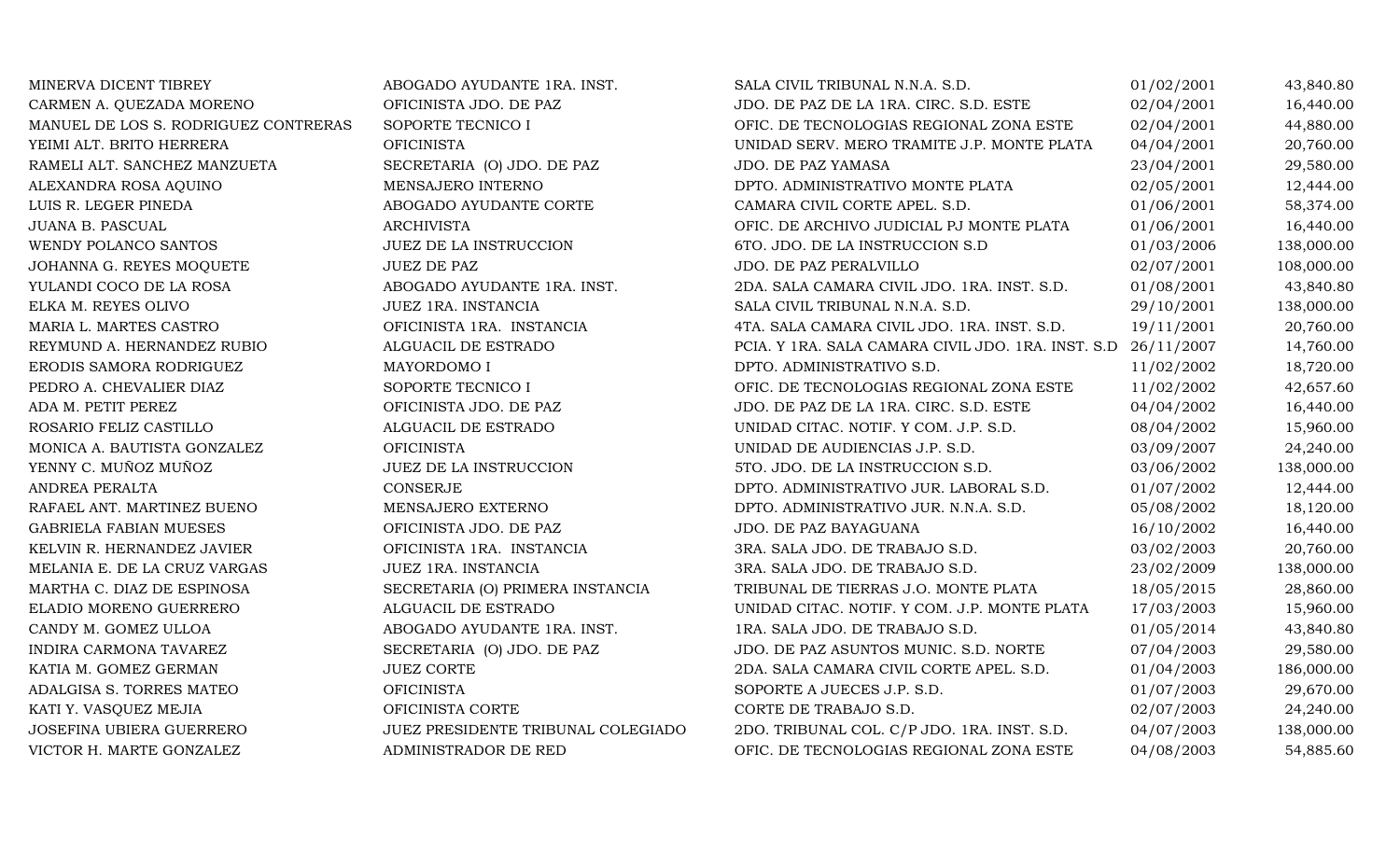| IVETTE C. CALCAGÑO PEÑA             | SECRETARIA (O) SERVICIO JDOS. 1RA. INSTANCL UNIDAD SERV. 1RA. INST. J.P. S.D. |                                                    | 04/08/2003 | 77,836.80  |
|-------------------------------------|-------------------------------------------------------------------------------|----------------------------------------------------|------------|------------|
| KENIA RIVAS DUVAL                   | <b>CONSERJE</b>                                                               | DPTO. ADMINISTRATIVO JUR. CIVIL S.D.               | 13/08/2003 | 12,444.00  |
| PETRA M. TEJADA HIDALGO             | <b>CONSERJE</b>                                                               | 4TA. SALA CAMARA CIVIL JDO. 1RA. INST. S.D.        | 13/08/2003 | 12,444.00  |
| MARY B. RAMIREZ JIMENEZ             | JUEZ DE LA INSTRUCCION                                                        | 4TO. JDO. DE LA INSTRUCCION S.D.                   | 01/10/2014 | 138,000.00 |
| MARLENY ALT. SANTOS ROJAS           | JUEZ DE PAZ ITINERANTE                                                        | PCIA. CAMARA PENAL JDO. 1RA. INST. S.D.            | 03/10/2016 | 108,000.00 |
| MIGUEL A. DE JESUS                  | ALGUACIL DE ESTRADO                                                           | 2DA. SALA CAMARA CIVIL JDO. 1RA. INST. S.D.        | 01/09/2003 | 14,760.00  |
| JOSE L. FELIPE ALBURQUERQUE         | OFICINISTA CORTE                                                              | CORTE DE TRABAJO S.D.                              | 05/09/2003 | 24,240.00  |
| ELIGIA ALT. ROJAS ANTIGUA           | ABOGADO AYUDANTE                                                              | SOPORTE A JUECES J.P. S.D.                         | 17/09/2003 | 58,374.00  |
| ANA V. SUAREZ SUERO                 | SECRETARIA (O) PRIMERA INSTANCIA                                              | 2DA. SALA JDO. DE TRABAJO S.D.                     | 23/09/2003 | 34,980.00  |
| LEONOR TEJADA                       | <b>CONSERJE</b>                                                               | 2DA. SALA CAMARA CIVIL JDO. 1RA. INST. S.D.        | 25/09/2003 | 14,160.00  |
| MARYERI PEÑA LIRIANO                | <b>OFICINISTA</b>                                                             | UNIDAD DE AUDIENCIAS J.P. S.D.                     | 04/04/2011 | 24,240.00  |
| WALDIS C. VALDEZ PAULINO            | <b>OFICINISTA</b>                                                             | UNIDAD DE AUDIENCIAS J.P. S.D.                     | 06/10/2003 | 24,240.00  |
| CRISTINO JACKSON JIMENEZ            | ALGUACIL DE ESTRADO                                                           | 5TA. SALA CAMARA CIVIL JDO. 1ERA. INST. S.D.       | 03/10/2003 | 14,760.00  |
| FRANCIS CEPEDA CRUZ                 | ABOGADO AYUDANTE CORTE                                                        | CAMARA CIVIL CORTE APEL. S.D.                      | 13/10/2003 | 58,374.00  |
| IRIS J. CASTILLO PHILLIPPE          | ABOGADO AYUDANTE                                                              | SOPORTE A JUECES J.P. S.D.                         | 03/10/2003 | 58,374.00  |
| YESENIA ARIAS MORALES               | <b>JUEZ CORTE</b>                                                             | CORTE DE TRABAJO S.D.                              | 01/01/2003 | 154,800.00 |
| JOSE J. FRAGOSO CONTRERAS           | ALGUACIL DE ESTRADO                                                           | CAMARA PENAL CORTE APEL. S.D.                      | 05/11/2003 | 15,960.00  |
| PILAR ANT. RUFINO DIAZ              | <b>JUEZ CORTE</b>                                                             | 2DA. SALA CAMARA PENAL CORTE APEL. S.D.            | 01/10/2003 | 186,000.00 |
| WENDY ALT. VALDEZ                   | <b>JUEZ CORTE</b>                                                             | 2DA. SALA CAMARA PENAL CORTE APEL. S.D.            | 01/10/2003 | 186,000.00 |
| ALEXIS A. GOMEZ GERALDINO           | <b>JUEZ CORTE</b>                                                             | CORTE DE TRABAJO S.D.                              | 01/10/2003 | 186,000.00 |
| ANELSA D. ROSARIO MEJIA             | SUPERVISOR CENTRO DE CITACIONES                                               | UNIDAD CITAC. NOTIF. Y COM. J.P. S.D.              | 03/11/2003 | 77,836.80  |
| LUZ DEL C. ABREU MARTE              | SECRETARIA (O) SERVICIO A LA INSTRUCCION                                      | UNIDAD SERV. A LA INSTRUCCION J.P. S.D.            | 05/02/2004 | 77,836.80  |
| ANTONIO P. CAMACHO DELGADILLO       | ENCARGADO(A) OFICINA ADMINISTRATIVA IV                                        | DPTO. ADMINISTRATIVO S.D.                          | 22/08/2006 | 81,952.80  |
| FIDEL ZAMORA SANTOS                 | MENSAJERO EXTERNO                                                             | PCIA. Y 1RA. SALA CAMARA CIVIL JDO. 1RA. INST. S.D | 23/03/2004 | 18,120.00  |
| FRANCISCO ANT. DEL ROSARIO SANTIAGO | MAYORDOMO I                                                                   | DPTO. ADMINISTRATIVO S.D.                          | 30/04/2004 | 20,160.00  |
| RAMONA VASQUEZ BAUTISTA             | REPRODUCTOR DE DOCUMENTOS                                                     | DPTO. ADMINISTRATIVO JUR. CIVIL S.D.               | 21/04/2004 | 15,840.00  |
| MARTINA RAMIREZ MEJIA               | <b>ARCHIVISTA</b>                                                             | CAMARA PENAL CORTE APEL. S.D.                      | 12/04/2004 | 13,920.00  |
| WENDY J. TAVERA SOSA                | <b>ARCHIVISTA</b>                                                             | 2DA. SALA CAMARA CIVIL JDO. 1RA. INST. S.D.        | 10/05/2004 | 13,920.00  |
| ERNESTO B. EVERTZ RODRIGUEZ         | JUEZ 1RA. INSTANCIA                                                           | 1RA. SALA JDO. DE TRABAJO S.D.                     | 18/05/2004 | 138,000.00 |
| WARYZ GONZALEZ MENDEZ               | ABOGADO AYUDANTE                                                              | SOPORTE A JUECES J.P. S.D.                         | 18/05/2004 | 58,374.00  |
| ANGELICA P. PIMENTEL SOLIS          | ABOGADO AYUDANTE                                                              | SOPORTE A JUECES J.P. S.D.                         | 18/05/2004 | 58,374.00  |
| GERMANIA MANZANILLO SUAREZ          | <b>OFICINISTA</b>                                                             | UNIDAD SERV. A LA INSTRUCCION J.P. S.D.            | 01/08/2006 | 24,240.00  |
| MANUEL R. GIRON                     | MAYORDOMO III                                                                 | JDO. DE PAZ DE LA 1RA. CIRC. S.D. ESTE             | 20/07/2004 | 15,840.00  |
| SANDRA PAULINO LOPEZ                | OFICINISTA CORTE                                                              | CORTE DE TRABAJO S.D.                              | 20/07/2004 | 24,240.00  |
|                                     |                                                                               |                                                    |            |            |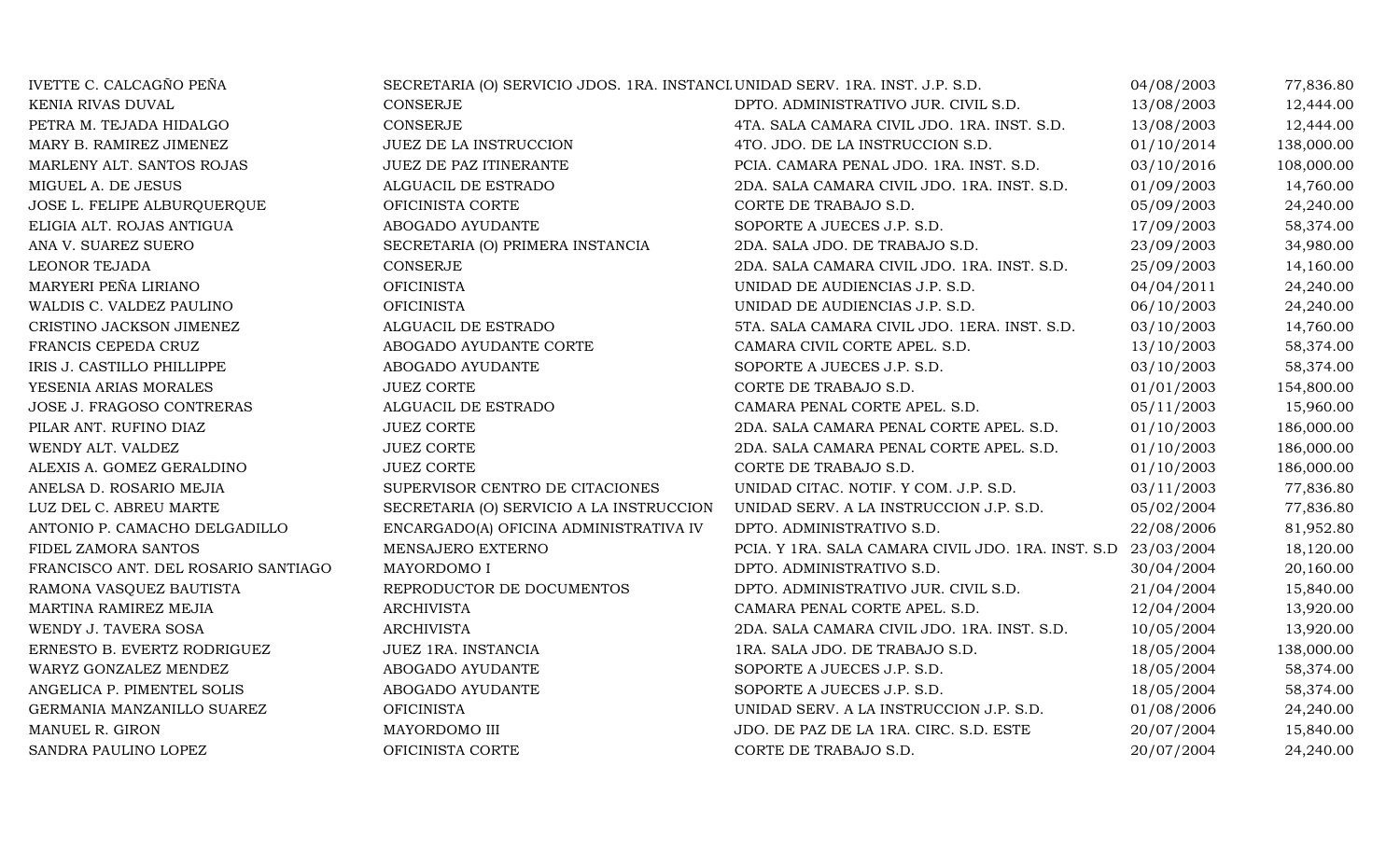| MARIA R. CARELA MATEO          | ABOGADO AYUDANTE                         | SOPORTE A JUECES J.P. S.D.                  | 28/07/2004 | 58,374.00  |
|--------------------------------|------------------------------------------|---------------------------------------------|------------|------------|
| CESAR A. CUSTODIO URBAEZ       | <b>OFICINISTA</b>                        | SOPORTE A JUECES J.P. MONTE PLATA           | 03/09/2004 | 20,760.00  |
| MICHELLE I. SANTANA MARTINEZ   | ABOGADO AYUDANTE CORTE                   | CAMARA PENAL CORTE APEL. S.D.               | 15/09/2004 | 58,374.00  |
| ROSALBA CEPIN GONZALEZ         | ALGUACIL DE ESTRADO                      | JDO. DE PAZ LOS ALCARRIZOS                  | 11/08/2016 | 14,760.00  |
| LEIDY L. CALDERON SOTO         | <b>OFICINISTA</b>                        | UNIDAD DE AUDIENCIAS J.P. S.D.              | 30/09/2003 | 24,240.00  |
| JOSE G. BAUTISTA VARGAS        | JUEZ JDO. DE TRABAJO                     | 4TA. SALA JDO. DE TRABAJO S.D.              | 22/11/2004 | 138,000.00 |
| <b>JULIO A. AYBAR ORTIZ</b>    | JUEZ SUST. PTE. COLEGIADO                | 1ER. TRIBUNAL COL. C/P JDO. 1RA. INST. S.D. | 01/12/2004 | 138,000.00 |
| EVA L. PEREZ QUEZADA           | REGISTRADOR DE TITULOS ADSCRITO          | REGISTRO DE TITULOS SANTO DOMINGO           | 09/12/2004 | 117,532.80 |
| CARMEN Y. FULCAR AYBAR         | ABOGADO AYUDANTE CORTE                   | CAMARA CIVIL CORTE APEL. S.D.               | 01/03/2005 | 58,374.00  |
| <b>JUAN P. ORTIZ PEGUERO</b>   | JUEZ 1RA. INSTANCIA                      | CAMARA PENAL JDO. 1RA. INST. MONTE PLATA    | 04/02/2005 | 138,000.00 |
| LEIDY I. ALCANTARA MANZUETA    | JUEZ 1RA. INSTANCIA                      | 1RA. SALA CAMARA CIVIL JDO. 1RA. INST. S.D  | 04/02/2005 | 138,000.00 |
| ELIZABETH E. RODRIGUEZ ESPINAL | JUEZ PRESIDENTE TRIBUNAL COLEGIADO       | 1ER. TRIBUNAL COL. C/P JDO. 1RA. INST. S.D. | 04/02/2005 | 138,000.00 |
| LEANDRO V. CASTILLO TORRES     | ENCARGADO(A) OFICINA ADMINISTRATIVA I    | 2DA. SALA CAMARA CIVIL JDO. 1RA. INST. S.D. | 22/03/2005 | 45,600.00  |
| SANTA M. SORIANO DE LA GUARDA  | CONSERJE                                 | JDO. DE PAZ ASUNTOS MUNIC. BOCA CHICA       | 16/03/2005 | 12,444.00  |
| MARITZA ENCARNACION RAMON      | ABOGADO AYUDANTE 1RA. INST.              | 2DA. SALA CAMARA CIVIL JDO. 1RA. INST. S.D. | 30/03/2005 | 43,840.80  |
| MARGARITA H. ROBLES REYES      | ABOGADO AYUDANTE                         | SOPORTE A JUECES J.P. S.D.                  | 29/03/2006 | 58,374.00  |
| STEPHANIE C. LUGO SUAREZ       | OFICINISTA CORTE                         | 3RA. SALA TRIBUNAL SUPERIOR ADMINISTRATIVO  | 01/06/2005 | 24,240.00  |
| JORGE AQUINO AMPARO            | ALGUACIL DE ESTRADO                      | 6TA. SALA CAMARA CIVIL JDO. 1RA. INST. S.D. | 13/06/2005 | 14,760.00  |
| HECTOR M. PEREYRA GENAO        | ABOGADO AYUDANTE 1RA. INST.              | SALA CIVIL TRIBUNAL N.N.A. S.D.             | 01/07/2005 | 43,840.80  |
| VITALINA M. ALBERTO GOMEZ      | <b>ARCHIVISTA</b>                        | OFIC. DE ARCHIVO JUDICIAL PJ MONTE PLATA    | 13/07/2005 | 16,440.00  |
| <b>JOSE A. MARTINEZ</b>        | <b>OFICINISTA</b>                        | UNIDAD SERV. 1RA. INST. J.P. S.D.           | 18/07/2005 | 24,240.00  |
| SANTO C. CARRASCO PEREZ        | ALGUACIL DE ESTRADO                      | UNIDAD CITAC. NOTIF. Y COM. J.P. S.D.       | 16/08/2005 | 15,960.00  |
| ANEURY ACOSTA GERMAN           | ABOGADO AYUDANTE 1RA. INST.              | 3RA. SALA CAMARA CIVIL JDO. 1RA. INST. D.N. | 26/08/2005 | 43,840.80  |
| CLARA Y. RIVERA FRANCO         | JUEZ DE LA INSTRUCCION                   | 6TO. JDO. DE LA INSTRUCCION S.D             | 02/08/2005 | 138,000.00 |
| CANDI N. PERALTA BERROA        | OFICINISTA CORTE                         | CAMARA CIVIL CORTE APEL. S.D.               | 17/08/2005 | 24,240.00  |
| GREGORIA ANT. MONTERO ROSARIO  | <b>OFICINISTA</b>                        | UNIDAD SERV. A LA INSTRUCCION J.P. S.D.     | 13/09/2005 | 46,434.04  |
| ISAURA M. GUERRERO MEDRANO     | OFICINISTA 1RA. INSTANCIA                | SALA PENAL TRIBUNAL N.N.A. S.D.             | 15/09/2005 | 20,760.00  |
| JOSE A. PIMENTEL AQUINO        | SECRETARIA (O) PRIMERA INSTANCIA         | 2DA. SALA CAMARA CIVIL JDO. 1RA. INST. S.D. | 03/10/2005 | 34,980.00  |
| MIROSSI J. CHANG GARCIA        | COORDINADOR(A) DE ENTREVISTAS            | CENTRO DE ENTREVISTA S.D.                   | 04/10/2005 | 61,776.00  |
| LETICIA MARTINEZ NOBOA         | JUEZ DE LA INSTRUCCION                   | 1ER. JDO. DE LA INSTRUCCION S.D.            | 06/10/2005 | 138,000.00 |
| KATHERINE N. EGALITE MERCADO   | ABOGADO AYUDANTE                         | SOPORTE A JUECES J.P. S.D.                  | 01/11/2005 | 58,374.00  |
| JOVANNY PANTALEON SALAS        | ALGUACIL DE ESTRADO                      | JDO. DE PAZ BOCA CHICA                      | 28/11/2005 | 14,760.00  |
| EDUARDO DE LOS SANTOS ROSARIO  | JUEZ PTE.CAMARA PENAL JDO. DE 1ERA. INST | 2DA. SALA CAMARA PENAL JDO. 1RA. INST. S.D. | 01/12/2005 | 154,800.00 |
| ANHELIA G. CASTRO CUEVAS       | OFICINISTA JDO. DE PAZ                   | JDO. DE PAZ ASUNTOS MUNIC. BOCA CHICA       | 01/11/2005 | 16,440.00  |
|                                |                                          |                                             |            |            |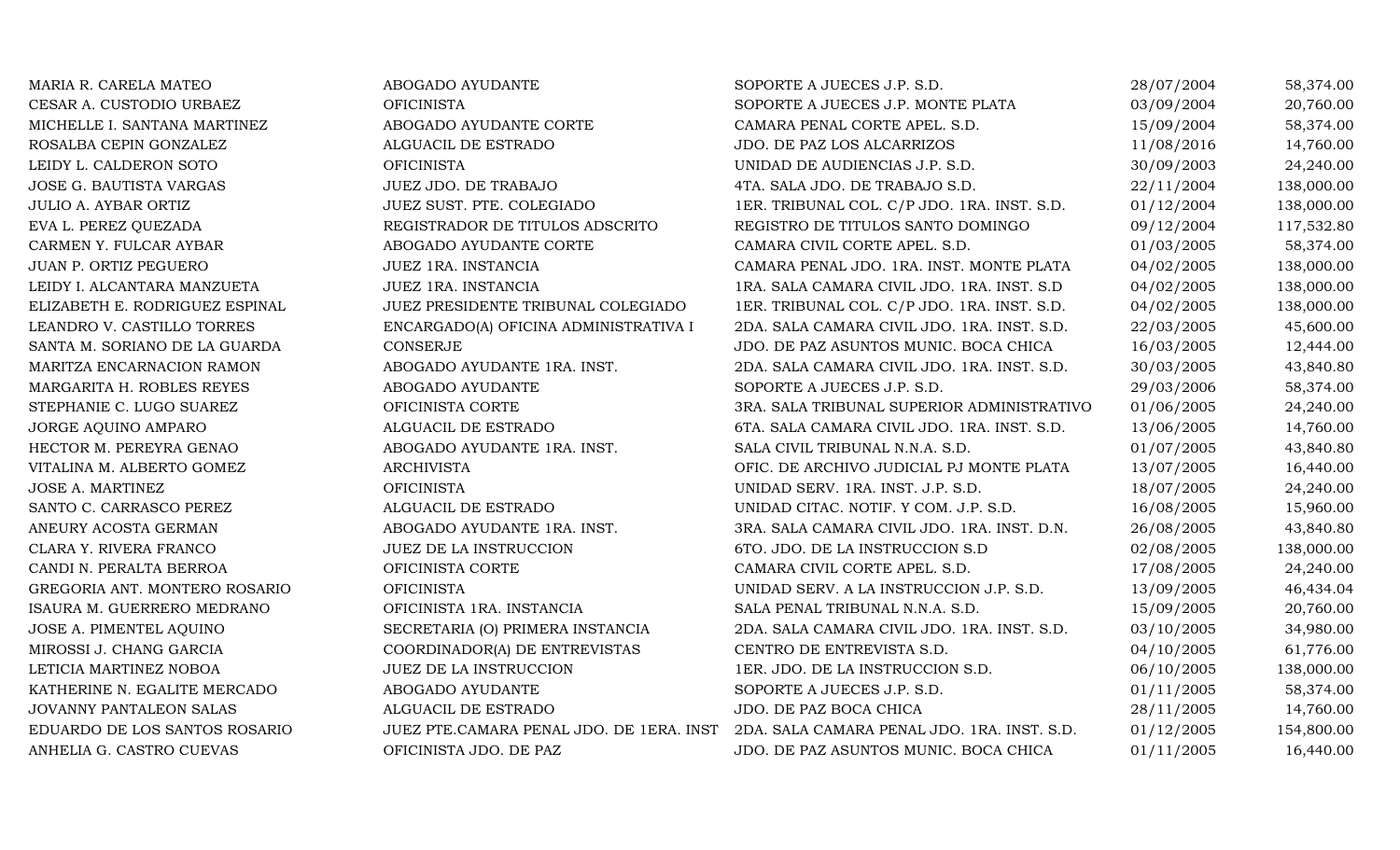| YESSENIA PADILLA BELEN              | REGISTRADOR DE TITULOS          | REGISTRO DE TITULOS SANTO DOMINGO                                                    | 02/01/2006 | 138,000.00 |
|-------------------------------------|---------------------------------|--------------------------------------------------------------------------------------|------------|------------|
| ZUNILDA ANT. REYES DE LOS SANTOS    | REGISTRADOR DE TITULOS ADSCRITO | REGISTRO DE TITULOS SANTO DOMINGO                                                    | 07/02/2006 | 126,000.00 |
| MICHEL GARCIA DE LA CRUZ            | <b>OFICINISTA</b>               | UNIDAD CITAC. NOTIF. Y COM. J.P. S.D.                                                | 02/01/2006 | 24,240.00  |
| DAURYS D. GARCIA GONZALEZ           | AUX. RECEPCION Y ENTREGA        | REGISTRO DE TITULOS SANTO DOMINGO                                                    | 10/01/2006 | 24,240.00  |
| SCARLET E. RIVERA SANCHEZ           | SOPORTE TECNICO I               | OFIC. DE TECNOLOGIAS REGIONAL ZONA ESTE                                              | 01/02/2006 | 42,657.60  |
| HILDA N. SANCHEZ LUNA               | <b>JUEZ DE PAZ</b>              | JDO. DE PAZ S.D. NORTE                                                               | 01/02/2006 | 108,000.00 |
| ANA B. PAULINO ESPINAL              | CONSERJE                        | DPTO. ADMINISTRATIVO S.D.                                                            | 23/01/2006 | 13,440.00  |
| KEILA M. GUEVARA VILLANUEVA         | <b>CONSERJE</b>                 | DPTO. ADMINISTRATIVO JUR. CIVIL S.D.                                                 | 23/01/2006 | 13,440.00  |
| DIANA P. MORENO RODRIGUEZ           | JUEZ 1RA. INSTANCIA             | 1ER. TRIBUNAL COL. C/P JDO. 1RA. INST. S.D.                                          | 09/02/2006 | 138,000.00 |
| ROSANNA SANCHEZ PEÑA                | REGISTRADOR DE TITULOS ADSCRITO | REGISTRO DE TITULOS SANTO DOMINGO                                                    | 03/04/2006 | 117,532.80 |
| NELSON E. ROMERO ALBA               | JUEZ SUST. PTE. COLEGIADO       | 3ER. TRIBUNAL COL. C/P JDO. 1RA. INST. S.D.                                          | 18/04/2006 | 138,000.00 |
| JOSE A. SANTO SALVADOR              | JUEZ DE PAZ ITINERANTE          | PCIA. CAMARA PENAL JDO. 1RA. INST. S.D.                                              | 03/04/2006 | 108,000.00 |
| KATHERINE LARA MAÑANA               | JUEZ DE LA INSTRUCCION          | 3ER. JDO. DE LA INSTRUCCION S.D.                                                     | 15/05/2006 | 138,000.00 |
| DANIEL ANT. BELLO RODRIGUEZ         | <b>VIGILANTE</b>                | JDO. DE PAZ ASUNTOS MUNIC. BOCA CHICA                                                | 03/04/2006 | 13,800.00  |
| EUGENIO I. DE LA ROSA DE LOS SANTOS | ALGUACIL DE ESTRADO             | SALA CIVIL TRIBUNAL N.N.A. S.D.                                                      | 07/06/2006 | 15,960.00  |
| RAFAEL J. REYES PAULINO             | <b>OFICINISTA</b>               | UNIDAD SERV. A LA INSTRUCCION J.P. S.D.                                              | 22/06/2006 | 24,240.00  |
| AMIN POLANCO ACEVEDO                | <b>OFICINISTA</b>               | UNIDAD SERV. 1RA. INST. J.P. S.D.                                                    | 13/07/2006 | 24,240.00  |
| SANDY A. OLMOS GONZALEZ             | MENSAJERO EXTERNO               | 2DA. SALA CAMARA CIVIL JDO. 1RA. INST. S.D.                                          | 17/07/2006 | 18,120.00  |
| CESAR O. CASTILLO LARA              | <b>OFICINISTA</b>               | UNIDAD CITAC. NOTIF. Y COM. J.P. S.D.                                                | 01/08/2006 | 24,240.00  |
| NATHALIE JAQUEZ HIRALDO             | <b>OFICINISTA</b>               | UNIDAD SERV. A LA INSTRUCCION J.P. S.D.                                              | 19/07/2006 | 20,760.00  |
| BENJAMIN ROBLES JACINTO             | ALGUACIL DE ESTRADO             | CAMARA PENAL CORTE APEL. S.D.                                                        | 07/08/2006 | 15,960.00  |
| LOURDES P. ROSADO MARTINEZ          | OFICINISTA CORTE                | CAMARA PENAL CORTE APEL. S.D.                                                        | 01/09/2006 | 24,240.00  |
| LEONOR C. CASTILLO                  | SECRETARIA(O) CORTE             | CAMARA CIVIL CORTE APEL. S.D.                                                        | 21/08/2006 | 42,657.60  |
| KATHERINE R. BURGOS DIAZ            | SECRETARIA (O) JDO. DE PAZ      | JDO. DE PAZ S.D. NORTE                                                               | 29/08/2006 | 29,580.00  |
| LUCIA VENTURA BERROA                | <b>ARCHIVISTA</b>               | OFIC. DE ARCHIVO JUDICIAL PJ S.D.                                                    | 01/12/2006 | 16,440.00  |
| MANUEL E. LUCIANO LUCIANO           | ALGUACIL DE ESTRADO             | JDO. DE PAZ ASUNTOS MUNIC. BOCA CHICA                                                | 18/09/2006 | 14,760.00  |
| NEFTALI AQUINO SALVADOR             | OFICINISTA 1RA. INSTANCIA       | 6TA. SALA CAMARA CIVIL JDO. 1RA. INST. S.D.                                          | 18/09/2006 | 20,760.00  |
| FATIMA JIMENEZ ALMONTE              |                                 | SECRETARIA (O) SERVICIO A EJECUCION DE LA JUNIDAD SERV. A EJEC. DE LA PENA J.P. S.D. | 03/10/2006 | 77,836.80  |
| LUIS O. REYNOSO BAUTISTA            | ALGUACIL DE ESTRADO             | TRIBUNAL EJEC. SANCION ADOLES. S.D.                                                  | 01/11/2006 | 15,175.20  |
| JACQUELINE DE LA CRUZ FLORIAN       | SECRETARIA (O) JDO. DE PAZ      | JDO. DE PAZ DE LA 2DA. CIRC. S.D. ESTE                                               | 01/11/2006 | 29,580.00  |
| CARMEN L. GONZALEZ                  | <b>OFICINISTA</b>               | UNIDAD SERV. A LA INSTRUCCION J.P. S.D.                                              | 01/11/2006 | 24,240.00  |
| RANDOJ S. PEÑA VALDEZ               | ALGUACIL DE ESTRADO             | CORTE DE TRABAJO S.D.                                                                | 03/11/2006 | 14,760.00  |
| JUAN ALB. MERCEDES ORTEGA           | <b>ARCHIVISTA</b>               | SALA PENAL TRIBUNAL N.N.A. S.D.                                                      | 08/11/2006 | 13,920.00  |
| OSCAR B. POUERIET RUIZ              | SOPORTE TECNICO II              | OFIC. DE TECNOLOGIAS REGIONAL ZONA ESTE                                              | 01/12/2006 | 34,980.00  |
|                                     |                                 |                                                                                      |            |            |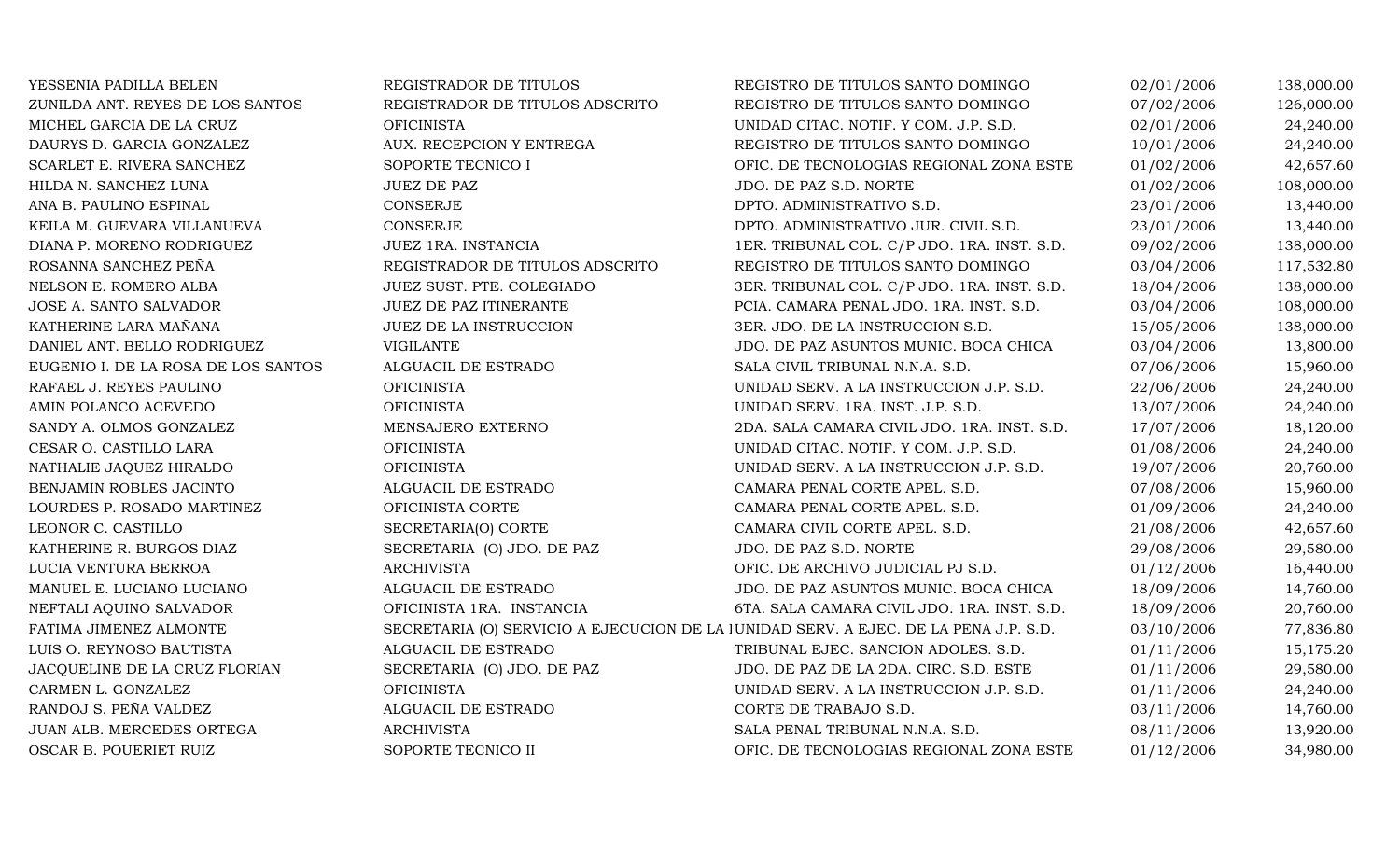| KAREN A. ARIAS CASADO             | SECRETARIA(O) CORTE              | CORTE DE APEL. N.N.A. S.D.                                                                       | 01/11/2006 | 42,657.60  |
|-----------------------------------|----------------------------------|--------------------------------------------------------------------------------------------------|------------|------------|
| PATRICIO M. RIVAS PLACENCIO       | ALGUACIL DE ESTRADO              | 4TA. SALA CAMARA CIVIL JDO. 1RA. INST. S.D.                                                      | 01/12/2014 | 14,760.00  |
| KENYI E. MOLINA BATISTA           | MENSAJERO EXTERNO                | DPTO. ADMINISTRATIVO JUR. LABORAL S.D.                                                           | 26/12/2006 | 18,120.00  |
| IRONELYS AGRAMONTE JIMENEZ        | <b>RECEPCIONISTA</b>             | DPTO. ADMINISTRATIVO JUR. LABORAL S.D.                                                           | 02/01/2007 | 16,440.00  |
| MARIA M. BERROA NUÑEZ             | CONSERJE                         | DPTO. ADMINISTRATIVO JUR. LABORAL S.D.                                                           | 02/01/2007 | 12,444.00  |
| ALTAGRACIA MENDEZ TAVERAS         | SECRETARIA(O) CORTE              | TRIBUNAL EJEC. SANCION ADOLES. S.D.                                                              | 01/12/2014 | 42,657.60  |
| CARLOS A. MONTERO ESPINOSA        | OFICINISTA 1RA. INSTANCIA        | SALA PENAL TRIBUNAL N.N.A. S.D.                                                                  | 05/02/2007 | 20,760.00  |
| CARLOS J. ACOSTA PEREZ            | MENSAJERO INTERNO                | JDO. DE PAZ ASUNTOS MUNIC. BOCA CHICA                                                            | 19/02/2007 | 12,444.00  |
| MELANEO VAZQUEZ NOVA              | ALGUACIL DE ESTRADO              | 1RA. SALA JDO. DE TRABAJO S.D.                                                                   | 01/03/2007 | 14,760.00  |
| ROBERT E. VIZCAINO LUNA           | SECRETARIA (O) PRIMERA INSTANCIA | 3RA. SALA JDO. DE TRABAJO S.D.                                                                   | 02/03/2007 | 34,980.00  |
| CYNDY M. CORDERO CUEVAS           | JUEZ DE PAZ ITINERANTE           | SALA CIVIL TRIBUNAL N.N.A. S.D.                                                                  | 24/04/2007 | 108,000.00 |
| JUAN DEL C. BAUTISTA JORGE        | ALGUACIL DE ESTRADO              | UNIDAD CITAC. NOTIF. Y COM. J.P. MONTE PLATA                                                     | 20/03/2007 | 15,960.00  |
| ANA A. TEJADA ALMONTE             | ABOGADO AYUDANTE 1RA. INST.      | SALA PENAL TRIBUNAL N.N.A. S.D.                                                                  | 15/03/2007 | 43,840.80  |
| INGRID ALT. MONTILLA DE JESUS     | ABOGADO AYUDANTE                 | SOPORTE A JUECES J.P. S.D. OESTE                                                                 | 02/04/2007 | 43,840.80  |
| MAURICIO A. CARPIO MARTINEZ       | ALGUACIL DE ESTRADO              | JDO. DE PAZ DE LA 1RA. CIRC. S.D. ESTE                                                           | 25/06/2007 | 14,760.00  |
| DEIVI A. LAJARA SOTO              | OFICINISTA ATENCION USUARIOS     | UNIDAD ATENCION AL USUARIO J.P. S.D.                                                             | 02/07/2007 | 28,860.00  |
| GISELL N. NUÑEZ ISAAC             | OFICINISTA ATENCION USUARIOS     | UNIDAD ATENCION AL USUARIO J.P. S.D.                                                             | 09/07/2007 | 28,860.00  |
| EDWARD F. PEREZ RAMOS             | OFICINISTA ATENCION USUARIOS     | UNIDAD ATENCION AL USUARIO J.P. S.D.                                                             | 09/07/2007 | 28,860.00  |
| NIKAURY L. BATISTA GARCIA         | <b>ARCHIVISTA</b>                | 3RA. SALA CAMARA CIVIL JDO. 1RA. INST. S.D.                                                      | 17/10/2012 | 13,920.00  |
| RAUL A. GARCIA SANTANA            | ALGUACIL DE ESTRADO              | PCIA. JDO. DE TRABAJO S.D.                                                                       | 13/04/2009 | 19,074.00  |
| CESAR L. ESTRELLA SURIEL          | <b>OFICINISTA</b>                | UNIDAD DE AUDIENCIAS J.P. S.D. OESTE                                                             | 23/07/2007 | 20,760.00  |
| HIPOLITA DE LA CRUZ DE DE LA ROSA | SECRETARIA (O) JDO. DE PAZ       | JDO. DE PAZ DON JUAN                                                                             | 01/08/2007 | 23,160.00  |
| JULIO C. DE LOS SANTOS MORLA      | JUEZ SUST. PTE. COLEGIADO        | 2DO. TRIBUNAL COL. C/P JDO. 1RA. INST. S.D.                                                      | 01/06/2010 | 138,000.00 |
| ALICIA RAMIREZ MATOS              |                                  | SUPERVISOR DE INFORMACION Y ORIENTACION CENTRO INF. ORIENT. CIUDADANA PJ SANTO DOMING(23/07/2007 |            | 42,657.60  |
| JAVIER E. PERDOMO PINA            | ALGUACIL DE ESTRADO              | SALA PENAL TRIBUNAL N.N.A. S.D.                                                                  | 08/08/2007 | 15,960.00  |
| MASSIEL I. QUINTIN FORTUNA        | OFICINISTA ATENCION USUARIOS     | UNIDAD ATENCION AL USUARIO J.P. S.D.                                                             | 29/10/2008 | 28,860.00  |
| NIKAURY HENRIQUEZ CRUZ            | <b>ARCHIVISTA</b>                | 3RA. SALA CAMARA CIVIL JDO. 1RA. INST. S.D.                                                      | 12/09/2007 | 13,920.00  |
| FLOR E. BATISTA POLO              | <b>JUEZ DE PAZ</b>               | JDO. DE PAZ ASUNTOS MUNIC. S.D. ESTE                                                             | 12/09/2007 | 108,000.00 |
| CLAUDIA M. POLANCO SENA           | OFICINISTA 1RA. INSTANCIA        | SALA PENAL TRIBUNAL N.N.A. S.D.                                                                  | 22/02/2010 | 20,760.00  |
| YURY A. CUEVAS DE LA CRUZ         | JUEZ DE PAZ ITINERANTE           | PCIA. CAMARA PENAL JDO. 1RA. INST. S.D.                                                          | 01/10/2007 | 108,000.00 |
| ANGIE M. HERNANDEZ FRANCO         | <b>OFICINISTA</b>                | UNIDAD DE AUDIENCIAS J.P. S.D.                                                                   | 30/10/2007 | 24,240.00  |
| ALTAGRACIA A. LEYBA MEJIA         | OFICINISTA ATENCION USUARIOS     | UNIDAD ATENCION AL USUARIO J.P. MONTE PLATA                                                      | 06/11/2007 | 22,920.00  |
| KELVYS J. HENRIQUEZ RODRIGUEZ     | <b>JUEZ DE PAZ</b>               | JDO. DE PAZ YAMASA                                                                               | 03/10/2016 | 108,000.00 |
| SAHIRA C. GUZMAN MAÑAN            | JUEZ DE PAZ ITINERANTE           | SALA PENAL TRIBUNAL N.N.A. S.D.                                                                  | 03/10/2016 | 108,000.00 |
|                                   |                                  |                                                                                                  |            |            |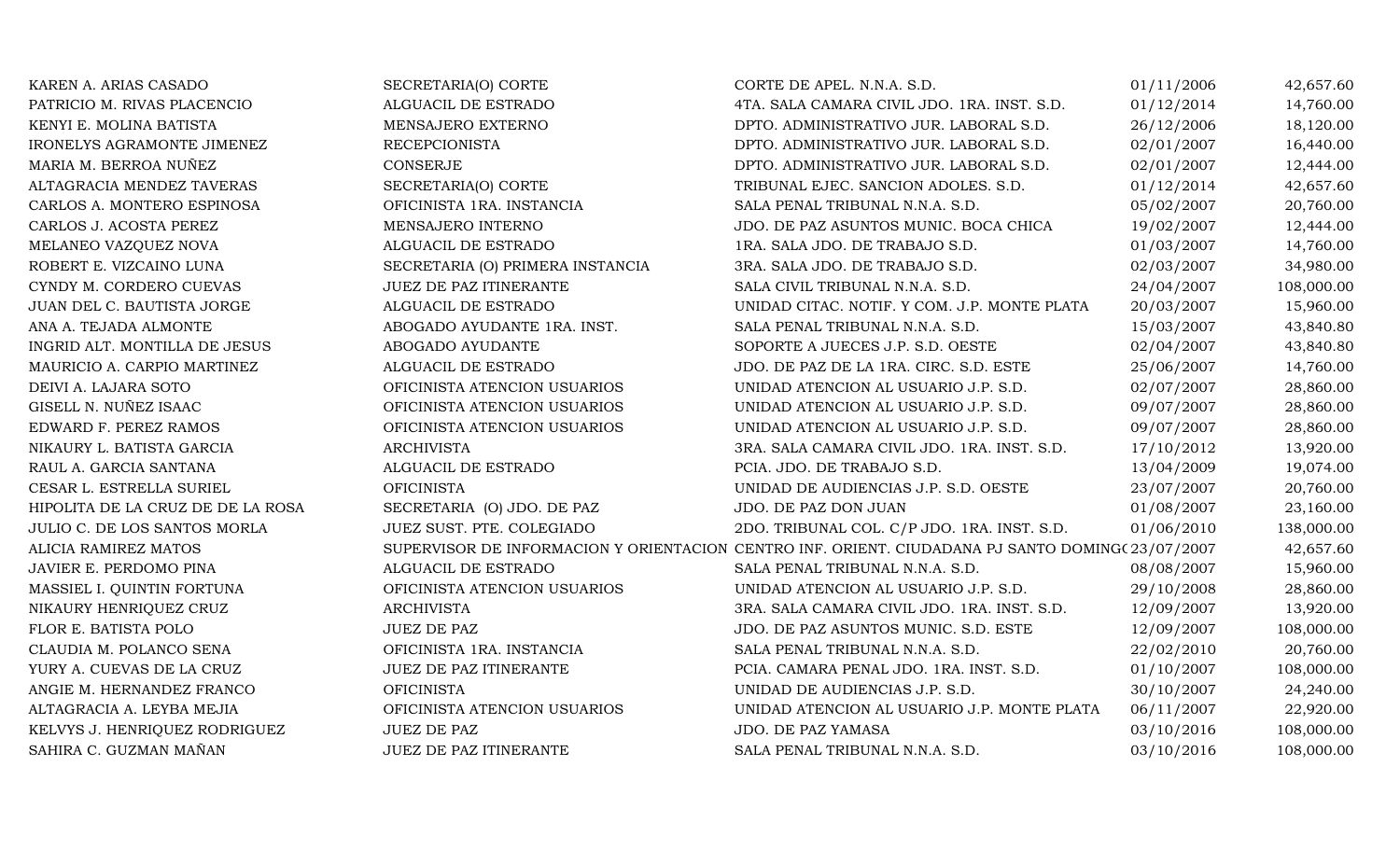| EMMANUEL A. LOPEZ POLANCO       | JUEZ DE PAZ ITINERANTE                  | PCIA. CAMARA CIVIL JDO. 1RA. INST. S.D                        | 03/10/2016 | 108,000.00 |
|---------------------------------|-----------------------------------------|---------------------------------------------------------------|------------|------------|
| ARIELLA CEDANO NUÑEZ            | JUEZ 1RA. INSTANCIA                     | 2DO. TRIBUNAL COL. C/P JDO. 1RA. INST. S.D.                   | 01/03/2011 | 138,000.00 |
| TONY SUGILIO EVANGELISTA        | ALGUACIL DE ESTRADO                     | UNIDAD CITAC. NOTIF. Y COM. J.P. S.D.                         | 26/12/2007 | 15,960.00  |
| MARIA L. APATAÑO DE LOS SANTOS  | JUEZ DE PAZ ITINERANTE                  | PCIA. CAMARA PENAL JDO. 1RA. INST. S.D.                       | 20/11/2007 | 108,000.00 |
| JENNIFER B. RAMIREZ BELTRE      | ABOGADO AYUDANTE                        | SOPORTE A JUECES J.P. S.D. OESTE                              | 28/01/2008 | 43,840.80  |
| AVIDELBA L. VALENCIA HENRY      | ENCARGADO(A) OFICINA ADMINISTRATIVA III | DPTO. ADMINISTRATIVO MONTE PLATA                              | 30/01/2008 | 67,405.20  |
| CECILIA TORIBIO MELO            | <b>JUEZ DE PAZ</b>                      | JDO. DE PAZ ASUNTOS MUNIC. BOCA CHICA                         | 11/02/2008 | 108,000.00 |
| LEONELA C. REYNOSO CRUCETA      | SECRETARIA (O) GENERAL                  | SECRETARIA GENERAL J.P. S.D.                                  | 30/01/2008 | 117,532.80 |
| ROBERTO OGANDO FORTUNA          | ALGUACIL DE ESTRADO                     | CORTE DE APEL. N.N.A. S.D.                                    | 01/02/2008 | 14,760.00  |
| RAQUEL ORTEGA PERDOMO           | SECRETARIA DEPTO. ADM.                  | DPTO. ADMINISTRATIVO JUR. N.N.A. S.D.                         | 24/03/2008 | 18,120.00  |
| MAXIMO C. ROA SAINT HILAIRE     | JUEZ DE LA INSTRUCCION                  | 2DO. JDO. DE LA INSTRUCCION S.D.                              | 07/04/2008 | 138,000.00 |
| PATRICIA M. JEREZ JIMENEZ       | <b>ARCHIVISTA</b>                       | OFIC. DE ARCHIVO JUDICIAL JURISD. CIVIL S.D.                  | 15/04/2008 | 16,440.00  |
| BIENVENIDO JIMENEZ VASQUEZ      | REPRODUCTOR DE DOCUMENTOS               | DPTO. ADMINISTRATIVO S.D.                                     | 21/04/2008 | 15,840.00  |
| PABLO N. DE LA CRUZ MANZANILLO  | ALGUACIL DE ESTRADO                     | UNIDAD CITAC. NOTIF. Y COM. J.P. S.D.                         | 23/04/2008 | 15,960.00  |
| GERINGTON J. GARCIA AGRAMONTE   | ALGUACIL DE ESTRADO                     | SALA PENAL TRIBUNAL N.N.A. S.D.                               | 12/05/2008 | 15,960.00  |
| EGARD E. BARRERA CRUZ           | <b>OFICINISTA</b>                       | UNIDAD CITAC. NOTIF. Y COM. J.P. S.D. OESTE                   | 09/04/2008 | 20,760.00  |
| WENDY E. BALBUENA CHEVALIER     | ABOGADO AYUDANTE 1RA. INST.             | 5TA. SALA CAMARA CIVIL JDO. 1ERA. INST. S.D.                  | 23/06/2008 | 43,840.80  |
| RAUDY D. CRUZ NUÑEZ             | ALGUACIL DE ESTRADO                     | 2DA. SALA JDO. DE TRABAJO S.D.                                | 24/06/2013 | 14,760.00  |
| EUGENIO C. DE LA CRUZ           | ALGUACIL DE ESTRADO                     | JDO. DE PAZ YAMASA                                            | 24/07/2013 | 13,800.00  |
| VIOLKY A. DE LA ROSA DE LA ROSA | CONSERJE                                | DPTO. ADMINISTRATIVO S.D.                                     | 14/07/2008 | 12,444.00  |
| MONICA S. QUIÑONES CORONADO     | ABOGADO AYUDANTE 1RA. INST.             | 2DA. SALA JDO. DE TRABAJO S.D.                                | 11/08/2008 | 43,840.80  |
| FARINA L. PEREZ JIMENEZ         | SUPERVISOR DE ARCHIVO                   | OFIC. DE ARCHIVO JUDICIAL PJ S.D.                             | 08/08/2008 | 29,580.00  |
| <b>GRISELDA FERMIN DIAZ</b>     | ABOGADO AYUDANTE 1RA. INST.             | PCIA. Y 1RA. SALA CAMARA CIVIL JDO. 1RA. INST. S.D 01/11/2010 |            | 43,840.80  |
| JONATHAN BORGES ROMERO          | ALGUACIL DE ESTRADO                     | 3RA. SALA JDO. DE TRABAJO S.D.                                | 26/09/2017 | 15,960.00  |
| ANDREA ALCANTARA                | CONSERJE                                | DPTO. ADMINISTRATIVO JUR. CIVIL S.D.                          | 10/06/2013 | 12,444.00  |
| VIANESSA CABRAL ALVAREZ         | <b>OFICINISTA</b>                       | SOPORTE A JUECES J.P. S.D.                                    | 01/08/2008 | 26,850.00  |
| <b>JESUCITA ACOSTA RAMOS</b>    | OFICINISTA 1RA. INSTANCIA               | PCIA. Y 1RA. SALA CAMARA CIVIL JDO. 1RA. INST. S.D 16/06/2008 |            | 20,760.00  |
| MILCALA N. BELLO RODRIGUEZ      | SECRETARIA (O) PRIMERA INSTANCIA        | PCIA. JDO. DE TRABAJO S.D.                                    | 09/09/2008 | 34,980.00  |
| CLAUDIO E. ALEMAIS MANCEBO      | <b>ARCHIVISTA</b>                       | REGISTRO DE TITULOS SANTO DOMINGO                             | 06/11/2008 | 24,240.00  |
| SOILIO MARTINEZ DELGADO         | ALGUACIL DE ESTRADO                     | JDO. DE PAZ ASUNTOS MUNIC. S.D. NORTE                         | 01/10/2008 | 14,760.00  |
| YOLISAT K. RODRIGUEZ DE LEON    | OFICINISTA ATENCION USUARIOS            | UNIDAD ATENCION AL USUARIO J.P. S.D.                          | 01/03/2010 | 28,860.00  |
| GILKANIA M. PADILLA PEÑA        | SECRETARIA DEPTO. ADM.                  | DPTO. ADMINISTRATIVO S.D.                                     | 01/03/2010 | 28,680.00  |
| JOSE E. GALAN                   | MAYORDOMO III                           | DPTO. ADMINISTRATIVO JUR. LABORAL S.D.                        | 12/11/2008 | 15,840.00  |
| FERNANDO A. RIVERA POLANCO      | OFICINISTA CORTE                        | CORTE DE TRABAJO S.D.                                         | 10/01/2017 | 24,240.00  |
|                                 |                                         |                                                               |            |            |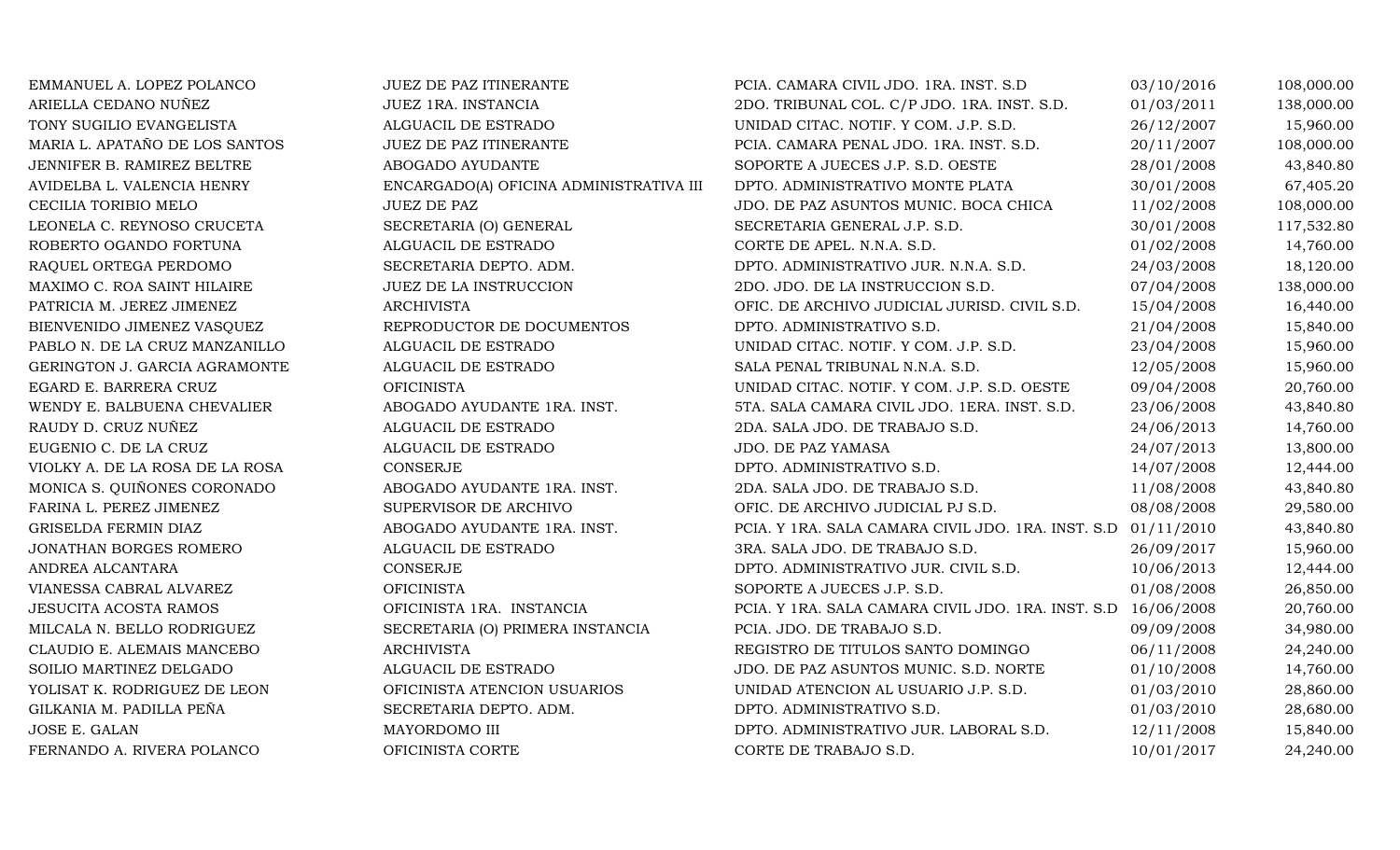| MAXIMO PIRON VALDEZ               | <b>NOTIFICADOR</b>           | UNIDAD CITAC. NOTIF. Y COM. J.P. S.D.              | 01/01/2010 | 18,120.00  |
|-----------------------------------|------------------------------|----------------------------------------------------|------------|------------|
| CYNTHIA I. SANTANA HERNANDEZ      | OFICINISTA ATENCION USUARIOS | UNIDAD ATENCION AL USUARIO J.P. S.D.               | 01/01/2010 | 24,240.00  |
| RAMON A. LAMBERTUS BARBOSA        | JUEZ 1RA. INSTANCIA          | 8VA. SALA CAMARA CIVIL JDJO. 1RA. INST. S.D.       | 23/02/2009 | 138,000.00 |
| BERENICE A. NUÑEZ SANCHEZ         | JUEZ 1RA. INSTANCIA          | SALA PENAL TRIBUNAL N.N.A. S.D.                    | 23/02/2009 | 138,000.00 |
| ISAURA SANTOS ESCOLASTICO         | <b>CONSERJE</b>              | DPTO. ADMINISTRATIVO S.D. OESTE                    | 01/07/2009 | 12,444.00  |
| YANIRA CONCEPCION PRENSA          | OFICINISTA 1RA. INSTANCIA    | 6TA. SALA CAMARA CIVIL JDO. 1RA. INST. S.D.        | 14/02/2013 | 20,760.00  |
| DEURIS F. MEJIA CARRASCO          | ALGUACIL DE ESTRADO          | 2DA. SALA CAMARA CIVIL JDO. 1RA. INST. S.D.        | 01/09/2009 | 14,760.00  |
| EBRIDELINA DEL C. DE LA OZ GARRIZ | JUEZ 1RA. INSTANCIA          | TRIBUNAL N.N.A. 2DA. SALA PENAL S.D.               | 19/10/2009 | 138,000.00 |
| FREDDY E. CABRERA PAULINO         | ABOGADO AYUDANTE 1RA. INST.  | PCIA. Y 1RA. SALA CAMARA CIVIL JDO. 1RA. INST. S.D | 01/05/2012 | 24,240.00  |
| JHOMARYS E. DE LEON RODRIGUEZ     | ABOGADO AYUDANTE CORTE       | CAMARA CIVIL CORTE APEL. S.D.                      | 03/05/2011 | 43,840.80  |
| MAYELINE I. SANTOS                | SECRETARIA (O) GENERAL       | SECRETARIA GENERAL J.P. S.D. OESTE                 | 01/01/2010 | 66,528.00  |
| ALBA N. PEREZ DE LOS SANTOS       | ABOGADO AYUDANTE             | SOPORTE A JUECES J.P. S.D.                         | 01/01/2010 | 58,374.00  |
| KATHERINE D. ROSARIO MEJIA        | ABOGADO AYUDANTE             | SOPORTE A JUECES J.P. S.D.                         | 01/01/2010 | 58,374.00  |
| YUDELKA ALT. BATISTA HIDALGO      | <b>CONSERJE</b>              | DPTO. ADMINISTRATIVO JUR. CIVIL S.D.               | 01/06/2010 | 12,444.00  |
| FELIX V. LAJARA SOTO              | OFICINISTA 1RA. INSTANCIA    | 5TA. SALA CAMARA CIVIL JDO. 1ERA. INST. S.D.       | 15/03/2010 | 20,760.00  |
| RICHARD B. CUEVAS FLORIAN         | SOPORTE TECNICO II           | OFIC. DE TECNOLOGIAS REGIONAL ZONA ESTE            | 13/05/2010 | 34,980.00  |
| ANGEL L. SANCHEZ DE LA CRUZ       | SUPERVISOR DE ARCHIVO        | OFIC. DE ARCHIVO JUDICIAL JURISD. CIVIL S.D.       | 08/06/2010 | 29,580.00  |
| SUGEILY K. PIANTINI CASTELLANO    | OFICINISTA ATENCION USUARIOS | UNIDAD ATENCION AL USUARIO J.P. S.D.               | 13/07/2010 | 28,860.00  |
| AQUILINO LORENZO RAMIREZ          | ALGUACIL DE ESTRADO          | JDO. DE PAZ S.D. NORTE                             | 05/07/2010 | 14,760.00  |
| AMBAR M. PINA LABEGAR             | <b>OFICINISTA</b>            | UNIDAD DE AUDIENCIAS J.P. S.D. OESTE               | 28/07/2010 | 20,760.00  |
| RUTH N. MEJIA MERCADO             | OFICINISTA ATENCION USUARIOS | UNIDAD ATENCION AL USUARIO J.P. S.D.               | 04/08/2010 | 28,860.00  |
| NATHALIE M. BATISTA BATISTA       | <b>OFICINISTA</b>            | UNIDAD CITAC. NOTIF. Y COM. J.P. S.D.              | 06/09/2010 | 24,240.00  |
| JOHANNA SEPULVEDA NOLASCO         | OFICINISTA 1RA. INSTANCIA    | 2DA. SALA CAMARA CIVIL JDO. 1RA. INST. S.D.        | 20/10/2010 | 20,760.00  |
| GLENYS N. JIMENEZ LAUREANO        | ABOGADO AYUDANTE             | SOPORTE A JUECES J.P. S.D. OESTE                   | 10/11/2010 | 24,240.00  |
| DEYANIRA RIVERA GUZMAN            | CONSERJE-MENSAJERO(A)        | JDO. DE PAZ DON JUAN                               | 10/11/2010 | 12,444.00  |
| ANTONIO A. ALBOLEDA FELIZ         | MENSAJERO EXTERNO            | DPTO. ADMINISTRATIVO S.D. OESTE                    | 23/11/2010 | 18,120.00  |
| CARLOS M. SANCHEZ PEGUERO         | OFICINISTA ATENCION USUARIOS | UNIDAD ATENCION AL USUARIO J.P. S.D.               | 15/11/2010 | 28,860.00  |
| FRANCIS N. DIAZ DE LOS SANTOS     | OFICINISTA 1RA. INSTANCIA    | 3RA. SALA CAMARA CIVIL JDO. 1RA. INST. S.D.        | 06/12/2010 | 20,760.00  |
| CAROLIN V. MONERO MEJIA           | ABOGADO AYUDANTE 1RA. INST.  | SALA CIVIL TRIBUNAL N.N.A. S.D.                    | 27/12/2010 | 43,840.80  |
| YELISSA E. ROSARIO SOSA           | OFICINISTA JDO. DE PAZ       | JDO. DE PAZ BOCA CHICA                             | 03/01/2011 | 16,440.00  |
| YOMAIRA PRENZA ALONZO             | CONSERJE                     | JDO. DE PAZ S.D. NORTE                             | 03/02/2011 | 12,444.00  |
| KAROLIN Y. GIL BONIFACIO          | SUPERVISOR DE AUDIENCIAS     | UNIDAD DE AUDIENCIAS J.P. S.D.                     | 01/03/2011 | 77,836.80  |
| YAMILKA J. FRIAS CASTILLO         | <b>OFICINISTA</b>            | UNIDAD SERV. A LA INSTRUCCION J.P. S.D.            | 28/04/2011 | 24,240.00  |
| WELINTON SANTANA DE LEON          | MENSAJERO INTERNO            | DPTO. ADMINISTRATIVO MONTE PLATA                   | 07/06/2011 | 12,444.00  |
|                                   |                              |                                                    |            |            |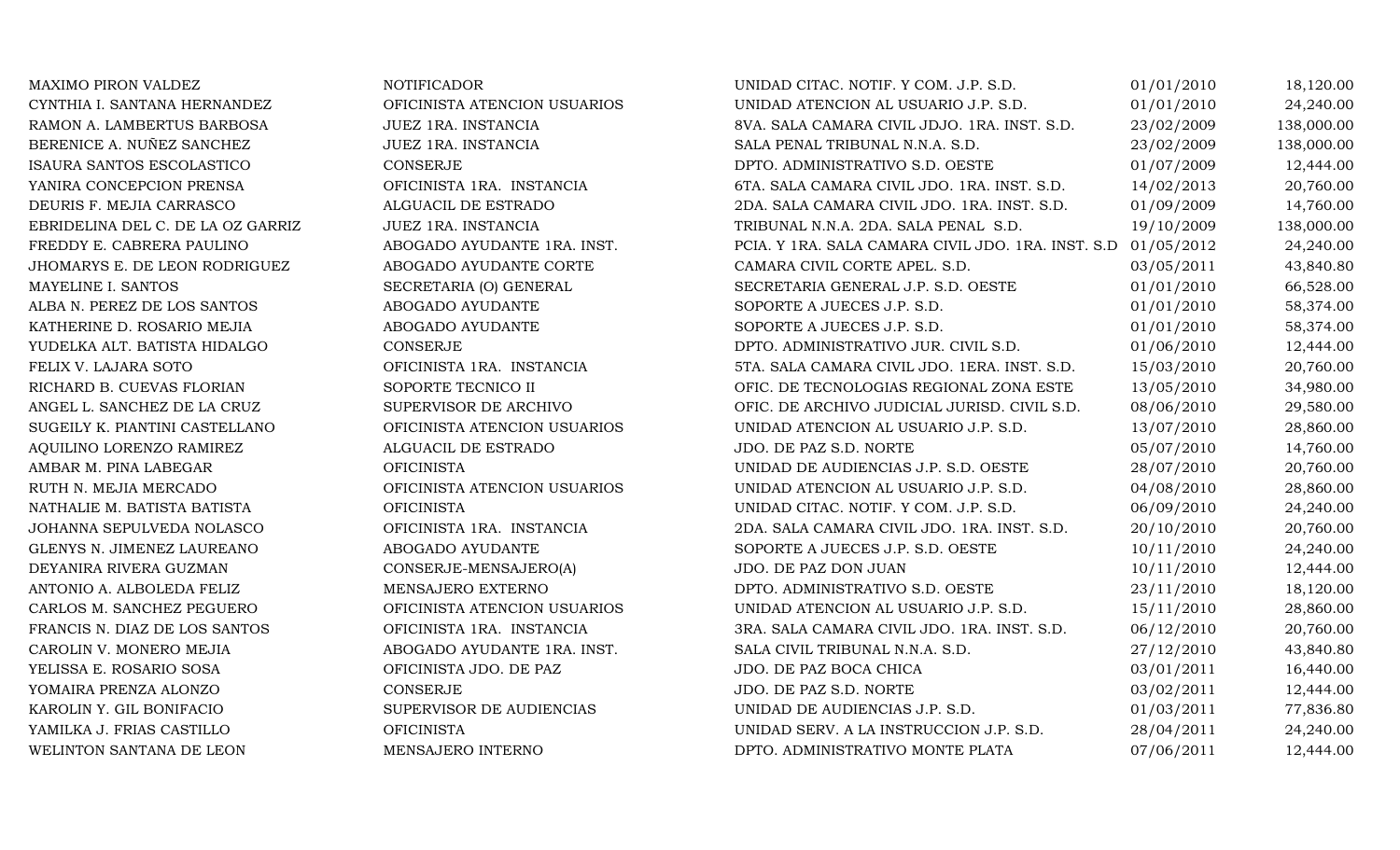| ARNOLD M. VOLQUEZ HEREDIA            | <b>OFICINISTA</b>                | UNIDAD DE AUDIENCIAS J.P. S.D.                                | 01/12/2011 | 24,240.00  |
|--------------------------------------|----------------------------------|---------------------------------------------------------------|------------|------------|
| BRENDA A. ROSARIO GARCIA             | SECRETARIA (O) PRIMERA INSTANCIA | 4TA. SALA CAMARA CIVIL JDO. 1RA. INST. S.D.                   | 31/05/2012 | 34,980.00  |
| JULIO C. FRANCISCO ESCARFULLER       | OFICINISTA 1RA. INSTANCIA        | 1RA. SALA JDO. DE TRABAJO S.D.                                | 10/09/2012 | 20,760.00  |
| MARIA L. URBAEZ ARIAS                | ABOGADO AYUDANTE                 | SOPORTE A JUECES J.P. S.D. OESTE                              | 01/12/2011 | 43,840.80  |
| KERLIN D. ROSADO BERMUDEZ            | <b>OFICINISTA</b>                | UNIDAD SERV. A LA INSTRUCCION J.P. S.D.                       | 10/09/2012 | 24,240.00  |
| JOHANNA J. MENA                      | OFICINISTA 1RA. INSTANCIA        | SALA PENAL 2DO. TRIBUNAL N.N.A. S.D.                          | 01/12/2011 | 20,760.00  |
| JOHANNY S. TAVERAS MORA              | ABOGADO AYUDANTE 1RA. INST.      | 3RA. SALA CAMARA CIVIL JDO. 1RA. INST. S.D.                   | 01/12/2011 | 43,840.00  |
| DOLORES GALAY DE LA CRUZ             | JUEZ DE LA INSTRUCCION           | OFIC. JUEZ COORD. JDO. DE LA INSTRUCCION S.D.                 | 01/11/2011 | 138,000.00 |
| MARTIN O. BERROA RAMIREZ             | ABOGADO AYUDANTE SCJ             | SEGUNDA SALA S.C.J.                                           | 01/12/2011 | 88,100.00  |
| ANNELLE L. ALMONTE CABRERA           | OFICINISTA 1RA. INSTANCIA        | 2DA. SALA CAMARA CIVIL JDO. 1RA. INST. S.D.                   | 01/12/2011 | 20,760.00  |
| KENIA SANCHEZ DE JOAQUIN             | <b>ARCHIVISTA</b>                | CORTE DE TRABAJO S.D.                                         | 16/01/2018 | 13,920.00  |
| DIANY C. ESPINOSA SANCHEZ            | <b>OFICINISTA</b>                | UNIDAD DE AUDIENCIAS J.P. S.D.                                | 03/01/2012 | 24,240.00  |
| YANNY J. MORENO DE LA CRUZ           | OFICINISTA JDO. DE PAZ           | JDO. DE PAZ YAMASA                                            | 01/09/2012 | 14,760.00  |
| JOSE E. PEREZ SANTOS                 | ABOGADO AYUDANTE 1RA. INST.      | 1RA. SALA JDO. DE TRABAJO S.D.                                | 07/05/2012 | 43,840.80  |
| JOHENDY K. GUZMAN CRUZ               | <b>OFICINISTA</b>                | UNIDAD DE AUDIENCIAS J.P. S.D. OESTE                          | 01/11/2012 | 20,760.00  |
| OLGA N. TAVERAS SEGURA               | SECRETARIA (O) JDO. DE PAZ       | JDO. DE PAZ S.D. OESTE                                        | 03/09/2012 | 29,580.00  |
| SARA H. FIGUEROA VILORIO             | SECRETARIA (O) PRIMERA INSTANCIA | SALA CIVIL TRIBUNAL N.N.A. S.D.                               | 03/09/2012 | 34,980.00  |
| NICOLE M. MEJIA CASTILLO             | <b>JUEZ DE PAZ</b>               | JDO. DE PAZ BAYAGUANA                                         | 03/10/2016 | 108,000.00 |
| CLAUDIA E. ACEVEDO MENDOZA           | ABOGADO AYUDANTE 1RA. INST.      | PCIA. Y 1RA. SALA CAMARA CIVIL JDO. 1RA. INST. S.D 01/10/2012 |            | 43,840.80  |
| KEILA M. GOMEZ FANITH                | REPRESENTANTE DE INFORMACION     | CENTRO INF. ORIENT. CIUDADANA PJ MONTE PLATA                  | 03/10/2012 | 24,240.00  |
| DOMINGO FLORES                       | <b>NOTIFICADOR</b>               | UNIDAD CITAC. NOTIF. Y COM. J.P. S.D.                         | 07/10/2013 | 18,120.00  |
| OSCAR FCO. NUÑEZ CANDELARIO          | <b>OFICINISTA</b>                | UNIDAD DE AUDIENCIAS J.P. S.D.                                | 04/02/2013 | 24,240.00  |
| ROSEL ROMERO JEREZ                   | <b>OFICINISTA</b>                | UNIDAD DE AUDIENCIAS J.P. S.D.                                | 01/04/2013 | 24,240.00  |
| GRISSELL P. FERRERAS R DE DE LA CRUZ | <b>OFICINISTA</b>                | UNIDAD SERV. MERO TRAMITE J.P. MONTE PLATA                    | 01/07/2014 | 20,760.00  |
| RENEE CASTILLO                       | <b>ARCHIVISTA</b>                | ARCHIVO ACTIVO J.I. MONTE PLATA                               | 01/04/2013 | 24,240.00  |
| MARIA E. FRANCO PEREZ                | SECRETARIA (O) PRIMERA INSTANCIA | 3RA. SALA CAMARA CIVIL JDO. 1RA. INST. S.D.                   | 15/10/2012 | 34,980.00  |
| ERCILIA REINOSO RODRIGUEZ            | OFICINISTA 1RA. INSTANCIA        | 2DA. SALA JDO. DE TRABAJO S.D.                                | 16/12/2013 | 20,760.00  |
| DANIELA MARTE SIMON                  | CONSERJE                         | DPTO. ADMINISTRATIVO MONTE PLATA                              | 25/08/2014 | 12,444.00  |
| ASIA Y. MORENO DE LOS SANTOS         | <b>OFICINISTA</b>                | UNIDAD DE AUDIENCIAS J.P. MONTE PLATA                         | 01/07/2014 | 20,760.00  |
| <b>JEANCARLOS GUZMAN MONTERO</b>     | <b>OFICINISTA</b>                | UNIDAD SERV. 1RA. INST. J.P. S.D.                             | 04/12/2013 | 24,240.00  |
| JUAN C. MALDONADO CRUZ               | MAYORDOMO III                    | DPTO. ADMINISTRATIVO JUR. CIVIL S.D.                          | 04/12/2012 | 15,840.00  |
| DAURIN ML. NUÑEZ RAMIREZ             | OFICINISTA 1RA. INSTANCIA        | SALA CIVIL TRIBUNAL N.N.A. S.D.                               | 06/11/2012 | 20,760.00  |
| ANGEL A. MUESES CERDA                | OFICINISTA CORTE                 | CORTE DE APEL. N.N.A. S.D.                                    | 04/12/2012 | 24,240.00  |
| LEIDY Y. SEVERINO PIÑA               | OFICINISTA ATENCION USUARIOS     | UNIDAD ATENCION AL USUARIO J.P. S.D.                          | 26/11/2012 | 28,860.00  |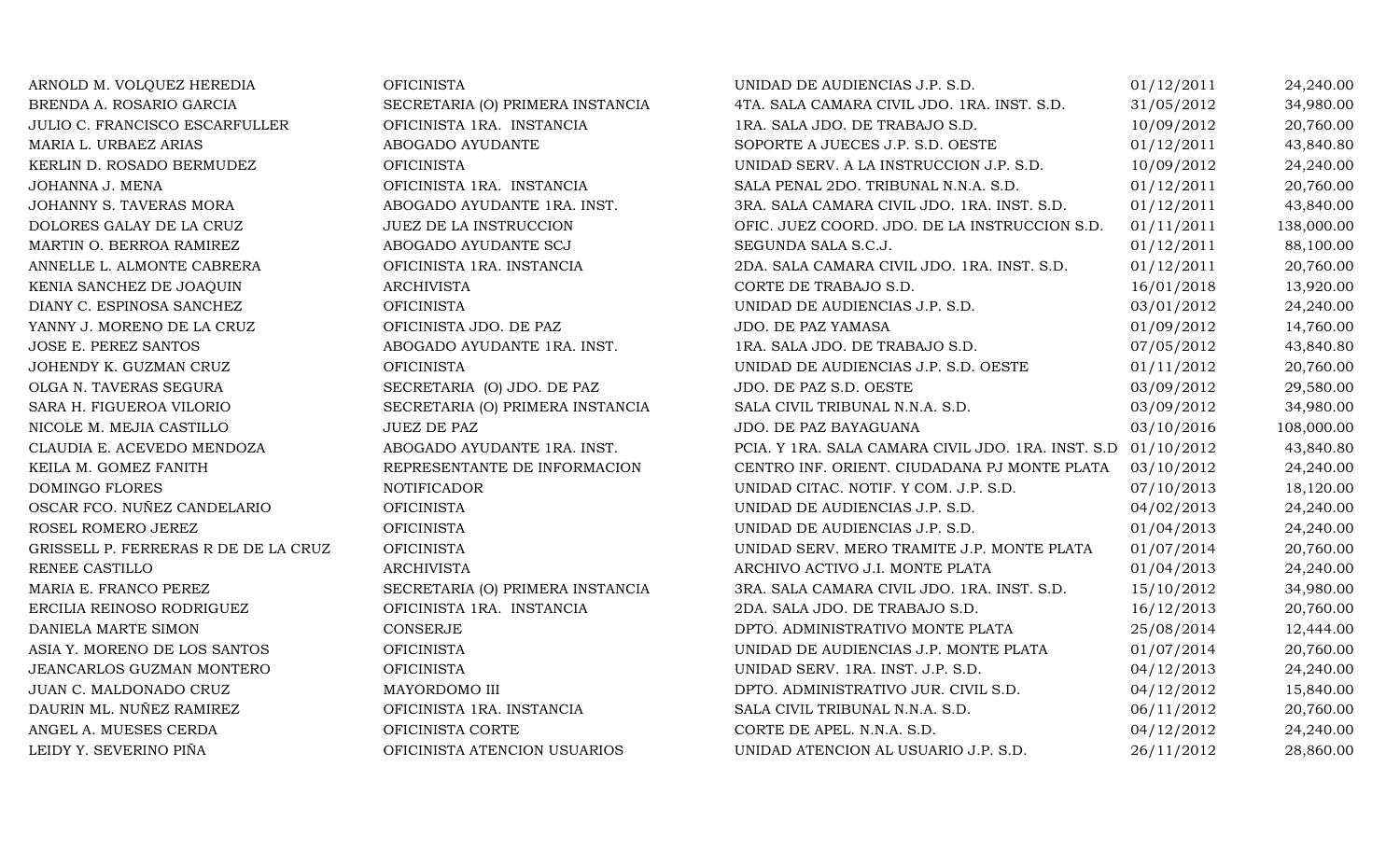| JUAN J. QUEZADA TEJEDA            | SECRETARIA (O) PRIMERA INSTANCIA | 4TA. SALA JDO. DE TRABAJO S.D.                                | 17/12/2012 | 34,980.00 |
|-----------------------------------|----------------------------------|---------------------------------------------------------------|------------|-----------|
| FELIX I. CUELLO HEREDIA           | <b>OFICINISTA</b>                | UNIDAD DE AUDIENCIAS J.P. S.D.                                | 17/12/2012 | 24,240.00 |
| DAYNELYN M. ACEVEDO SEVERINO      | ABOGADO AYUDANTE                 | SOPORTE A JUECES J.P. S.D.                                    | 17/12/2012 | 58,374.00 |
| REYNALDO ROSARIO FAMILIA          | OFICINISTA 1RA. INSTANCIA        | 3RA. SALA CAMARA CIVIL JDO. 1RA. INST. S.D.                   | 18/02/2013 | 20,760.00 |
| LEONALDO HERNANDEZ CASTILLO       | ABOGADO AYUDANTE 1RA. INST.      | TRIBUNAL N.N.A. 2DA. SALA PENAL S.D.                          | 11/02/2013 | 43,840.80 |
| ERIDANIA FAJARDO MORENO           | <b>OFICINISTA</b>                | UNIDAD SERV. MERO TRAMITE J.P. S.D. OESTE                     | 24/07/2013 | 20,760.00 |
| FRANKLIN VAZQUEZ NOVA             | MENSAJERO EXTERNO                | CORTE DE APEL. N.N.A. S.D.                                    | 26/04/2013 | 18,120.00 |
| JULIO C. GENAO JAVIER             | OFICINISTA CORTE                 | CAMARA CIVIL CORTE APEL. S.D.                                 | 25/02/2013 | 24,240.00 |
| LAURA M. ARIAS SANDOVAL           | <b>OFICINISTA</b>                | UNIDAD SERV. A LA INSTRUCCION J.P. S.D.                       | 10/02/2014 | 24,240.00 |
| RUBI A. CORDERO ESCORBORT         | <b>OFICINISTA</b>                | UNIDAD DE AUDIENCIAS J.P. S.D.                                | 04/12/2013 | 24,240.00 |
| JANNA P. DE LA CRUZ DE LOS SANTOS | <b>OFICINISTA</b>                | CENTRO SERV. SEC. JUR. PENAL S.D.                             | 08/12/2015 | 24,240.00 |
| MONICA MA. RICHARDSON HERRERA     | OFICINISTA ATENCION USUARIOS     | UNIDAD ATENCION AL USUARIO J.P. S.D.                          | 08/04/2013 | 24,240.00 |
| ROSSI J. MORALES D OLEO           | ABOGADO AYUDANTE                 | SOPORTE A JUECES J.P. S.D.                                    | 08/04/2013 | 58,374.00 |
| YORDY MEDINA RIVERA               | OFICINISTA CORTE                 | CAMARA CIVIL CORTE APEL. S.D.                                 | 18/03/2013 | 24,240.00 |
| ARABELLY J. LARA RIVERA           | OFICINISTA 1RA. INSTANCIA        | 2DA. SALA CAMARA CIVIL JDO. 1RA. INST. S.D.                   | 15/04/2013 | 20,760.00 |
| PATRICIA J. BIDO CASTELLANOS      | OFICINISTA ATENCION USUARIOS     | UNIDAD ATENCION AL USUARIO J.P. S.D.                          | 07/11/2013 | 28,860.00 |
| ARGELY D. PANIAGUA MATIA          | <b>OFICINISTA</b>                | UNIDAD SERV. A LA INSTRUCCION J.P. S.D.                       | 15/04/2015 | 24,240.00 |
| ANGEL FABIAN MARCIAL              | MAYORDOMO II                     | DPTO. ADMINISTRATIVO MONTE PLATA                              | 15/05/2013 | 14,760.00 |
| YENIFER DE LA CRUZ BATISTA        | OFICINISTA 1RA. INSTANCIA        | 4TA. SALA JDO. DE TRABAJO S.D.                                | 03/02/2014 | 20,760.00 |
| CESAR O. MERCEDES ACEVEDO         | <b>AUXILIAR ADMINISTRATIVO</b>   | CENTRO DE ENTREVISTA S.D.                                     | 10/06/2013 | 20,760.00 |
| FLORANGEL RICHARDSON DE LA CRUZ   | <b>ARCHIVISTA</b>                | REGISTRO DE TITULOS SANTO DOMINGO                             | 17/06/2013 | 24,240.00 |
| YUDELKY MARTINEZ GARCIA           | <b>RECEPCIONISTA</b>             | DPTO. ADMINISTRATIVO JUR. CIVIL S.D.                          | 17/06/2013 | 16,440.00 |
| EVELYN RODRIGUEZ PERALTA          | OFICINISTA 1RA. INSTANCIA        | SALA CIVIL TRIBUNAL N.N.A. S.D.                               | 17/06/2013 | 20,760.00 |
| RAFAELINA DE LA CRUZ MAÑON        | OFICINISTA 1RA. INSTANCIA        | SALA CIVIL TRIBUNAL N.N.A. S.D.                               | 10/03/2014 | 20,760.00 |
| XEUSY MDES. ARAUJO CORNIELLE      | OFICINISTA 1RA. INSTANCIA        | 2DA. SALA CAMARA CIVIL JDO. 1RA. INST. S.D.                   | 02/06/2014 | 20,760.00 |
| JOSE ML. BATISTA CUEVAS           | OFICINISTA CORTE                 | CAMARA CIVIL CORTE APEL. S.D.                                 | 27/11/2013 | 24,240.00 |
| LEIDY A. SOTO CACERES             | OFICINISTA 1RA. INSTANCIA        | PCIA. Y 1RA. SALA CAMARA CIVIL JDO. 1RA. INST. S.D 22/07/2013 |            | 20,760.00 |
| JOEL GUZMAN HERRERA               | OFICINISTA CORTE                 | CAMARA CIVIL CORTE APEL. S.D.                                 | 08/07/2013 | 24,240.00 |
| BIANCA PRENSA CASTILLO            | <b>OFICINISTA</b>                | UNIDAD DE AUDIENCIAS J.P. S.D.                                | 24/04/2013 | 24,240.00 |
| CARMEN Y. HERNANDEZ CORCINO       | <b>OFICINISTA</b>                | UNIDAD SERV. A LA INSTRUCCION J.P. S.D.                       | 24/04/2013 | 24,240.00 |
| YOANNY Y. ROSARIO ESPINAL         | OFICINISTA 1RA. INSTANCIA        | CAMARA CIVIL JDO. 1RA. INST. MONTE PLATA                      | 12/01/2015 | 20,760.00 |
| ALTAGRACIA Y. MANZUETA ROSARIO    | CONSERJE-MENSAJERO(A)            | JDO. DE PAZ SABANA GRANDE DE BOYA                             | 19/08/2013 | 12,444.00 |
| JUNIOR A. GALARZA CABRERA         | SECRETARIA (O) PRIMERA INSTANCIA | TRIBUNAL N.N.A. 2DA. SALA PENAL S.D.                          | 05/08/2013 | 34,980.00 |
| STALLIN MATEO VILLAMAN            | <b>ARCHIVISTA</b>                | OFIC. DE ARCHIVO JUDICIAL PJ S.D.                             | 19/05/2014 | 16,440.00 |
|                                   |                                  |                                                               |            |           |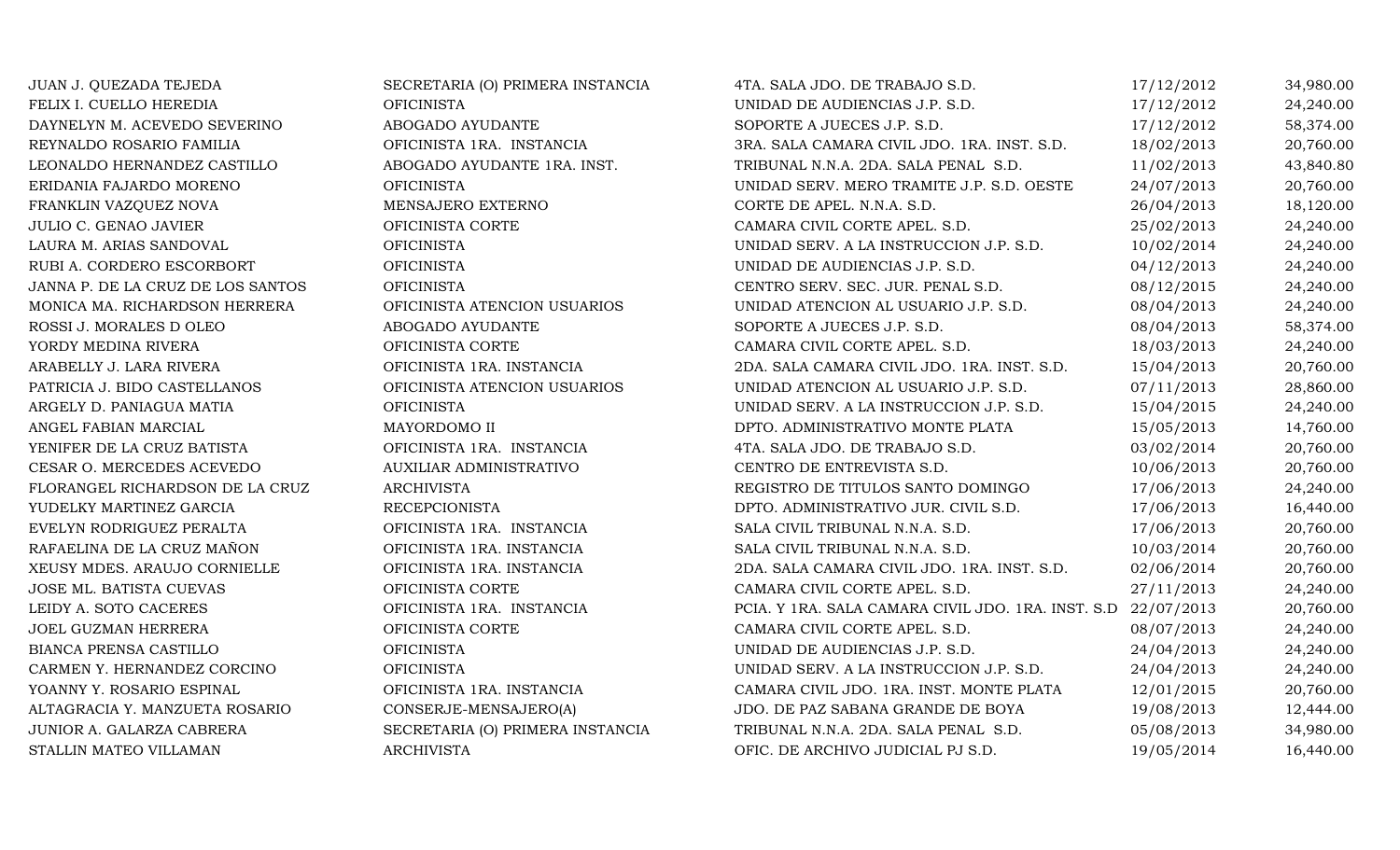| YEIMY A. AQUINO ARREDONDO       | ABOGADO AYUDANTE                      | SOPORTE A JUECES J.P. S.D.                    | 10/02/2014 | 58,374.00  |
|---------------------------------|---------------------------------------|-----------------------------------------------|------------|------------|
| VIANELLY DUARTE CABRERA         | OFICINISTA DE EJECUCION DE LA PENA    | UNIDAD SERV. A EJEC. DE LA PENA J.P. S.D.     | 24/03/2014 | 24,240.00  |
| WELLINGTHON DE LA ROSA DE JESUS | OFICINISTA 1RA. INSTANCIA             | 2DA. SALA CAMARA CIVIL JDO. 1RA. INST. S.D.   | 14/10/2013 | 20,760.00  |
| FLERIDA B. DOTEL ESPINOSA       | <b>OFICINISTA</b>                     | UNIDAD CITAC. NOTIF. Y COM. J.P. S.D.         | 11/09/2013 | 24,240.00  |
| TOMAS M. MERCEDES PEREZ         | OFICINISTA 1RA. INSTANCIA             | SALA CIVIL TRIBUNAL N.N.A. S.D.               | 05/11/2013 | 20,760.00  |
| YESENIA DEL C. BIDO REYNA       | <b>OFICINISTA</b>                     | UNIDAD DE AUDIENCIAS J.P. S.D.                | 02/06/2014 | 24,240.00  |
| JONATHAN E. PEREZ JEREZ         | <b>OFICINISTA</b>                     | UNIDAD CITAC. NOTIF. Y COM. J.P. S.D.         | 16/12/2013 | 24,240.00  |
| JUANA A. GONZALEZ ENCARNACION   | OFICINISTA                            | UNIDAD CITAC. NOTIF. Y COM. J.P. S.D.         | 01/10/2014 | 16,440.00  |
| JAHAIRA PUJOLS LUPERON          | <b>OFICINISTA</b>                     | UNIDAD DE AUDIENCIAS J.P. S.D. OESTE          | 10/02/2014 | 20,760.00  |
| NIDERZI J. DE LA PAZ NOVAS      | CONSERJE                              | DPTO. ADMINISTRATIVO JUR. LABORAL S.D.        | 03/02/2014 | 12,444.00  |
| JUAN P. DUARTE SANTANA          | <b>ARCHIVISTA</b>                     | OFIC. DEPOSITO ARCHIVO CENTRAL S.D.           | 26/10/2017 | 16,440.00  |
| JOECE E. ROSA TAVAREZ           | OFICINISTA 1RA. INSTANCIA             | SALA PENAL TRIBUNAL N.N.A. S.D.               | 13/10/2014 | 20,760.00  |
| GABRIELA E. MEJIA RODRIGUEZ     | <b>OFICINISTA</b>                     | UNIDAD CITAC. NOTIF. Y COM. J.P. S.D.         | 23/03/2015 | 24,240.00  |
| LINET ALT. FRIAS MUÑOZ          | SECRETARIA (O) PRIMERA INSTANCIA      | 5TA. SALA CAMARA CIVIL JDO. 1ERA. INST. S.D.  | 28/04/2014 | 34,980.00  |
| YEYCOL O. SUAREZ SALVADOR       | <b>OFICINISTA</b>                     | UNIDAD SERV. A LA INSTRUCCION J.P. S.D.       | 25/08/2014 | 24,240.00  |
| LEIDY L. DURAN ROJAS            | AUX. RECEPCION Y ENTREGA              | REGISTRO DE TITULOS SANTO DOMINGO             | 10/02/2015 | 24,240.00  |
| MARIO DE LA CRUZ FELIPE         | OFICINISTA 1RA. INSTANCIA             | 1RA. SALA JDO. DE TRABAJO S.D.                | 24/06/2014 | 20,760.00  |
| JEAN C. TEJEDA DUVERGE          | <b>ARCHIVISTA</b>                     | OFIC. DE ARCHIVO JUDICIAL JURISD. CIVIL S.D.  | 24/06/2014 | 16,440.00  |
| <b>ANYANAY MEJIA</b>            | AUXILIAR ADMINISTRATIVO               | CENTRO DE MEDIACION JUDICIAL HERRERA          | 14/07/2014 | 24,240.00  |
| RANDOL ML. NUÑEZ CABREJA        | <b>OFICINISTA</b>                     | UNIDAD SERV. 1RA. INST. J.P. S.D.             | 20/04/2015 | 24,240.00  |
| EDDEL Y. CUEVAS RODRIGUEZ       | <b>OFICINISTA</b>                     | UNIDAD CITAC. NOTIF. Y COM. J.P. S.D.         | 08/07/2015 | 24,240.00  |
| ISRAEL GONZALEZ TERRERO         | <b>OFICINISTA</b>                     | UNIDAD CITAC. NOTIF. Y COM. J.P. S.D.         | 25/05/2015 | 24,240.00  |
| ANA MA. SANCHEZ QUEZADA         | <b>CONSERJE</b>                       | DPTO. ADMINISTRATIVO MONTE PLATA              | 08/09/2014 | 12,444.00  |
| CARLOS A. SUERO PERALTA         | JUEZ JDO. DE TRABAJO                  | 4TA. SALA JDO. DE TRABAJO S.D.                | 01/10/2014 | 108,000.00 |
| NATALI ANTONIO RODRIGUEZ        | ENCARGADO(A) OFICINA ADMINISTRATIVA I | DPTO. ADMINISTRATIVO JUR. N.N.A. S.D.         | 29/09/2014 | 45,600.00  |
| LISBETH Z. TAVAREZ ANTIGUA      | OFICINISTA CORTE                      | CORTE DE APEL. N.N.A. S.D.                    | 29/09/2014 | 24,240.00  |
| MARILYN ALT. PEÑALO MARTE       | <b>ARCHIVISTA</b>                     | OFIC. DE ARCHIVO JUDICIAL PJ S.D.             | 08/07/2015 | 16,440.00  |
| DANIELA E. PEÑA SOTO            | <b>OFICINISTA</b>                     | UNIDAD SERV. 1RA. INST. J.P. S.D.             | 04/04/2016 | 24,240.00  |
| SANDRA J. CRUZ ROSARIO          | JUEZ DE LA INSTRUCCION                | OFIC. JUEZ COORD. JDO. DE LA INSTRUCCION S.D. | 09/02/2015 | 138,000.00 |
| BRENDA D. GALAN GUTIERREZ       | JUEZ 1RA. INSTANCIA                   | 7MA. SALA CAMARA CIVIL JDO. 1RA. INST. S.D.   | 09/02/2015 | 138,000.00 |
| FELIX G. VALENCIA HENRY         | OFICINISTA 1RA. INSTANCIA             | 4TA. SALA CAMARA CIVIL JDO. 1RA. INST. S.D.   | 01/12/2014 | 20,760.00  |
| EMILY A. ROA SANCHEZ            | ABOGADO AYUDANTE 1RA. INST.           | 4TA. SALA CAMARA CIVIL JDO. 1RA. INST. S.D.   | 01/12/2014 | 43,840.80  |
| YANNERIS G. UREÑA               | ABOGADO AYUDANTE 1RA. INST.           | 4TA. SALA CAMARA CIVIL JDO. 1RA. INST. S.D.   | 01/12/2014 | 43,840.80  |
| LAURA R. SAMORA MEDINA          | <b>OFICINISTA</b>                     | UNIDAD SERV. MERO TRAMITE J.P. S.D. OESTE     | 19/10/2015 | 24,240.00  |
|                                 |                                       |                                               |            |            |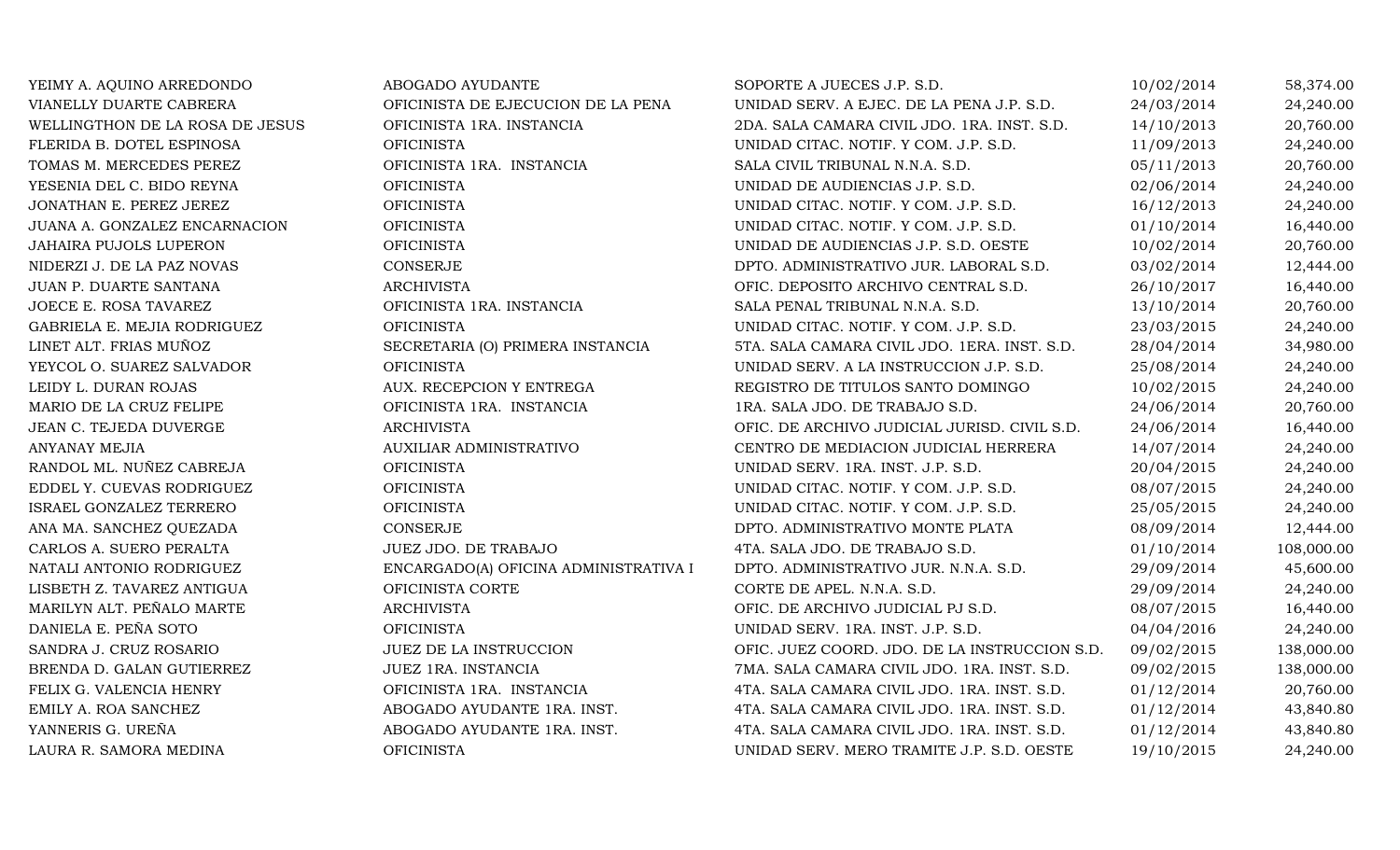| JOSUE B. MUÑOZ GOMEZ                | <b>OFICINISTA</b>                      | UNIDAD SERV. MERO TRAMITE J.P. S.D. OESTE    | 17/11/2015 | 24,240.00 |
|-------------------------------------|----------------------------------------|----------------------------------------------|------------|-----------|
| YANELY ALT. VALDEZ FLORES           | <b>OFICINISTA</b>                      | UNIDAD SERV. A LA INSTRUCCION J.P. S.D.      | 19/01/2015 | 24,240.00 |
| FERNANDA BOCIO MONTERO              | SECRETARIA (O) JDO. DE PAZ             | JDO. DE PAZ ASUNTOS MUNIC. S.D. ESTE         | 19/01/2015 | 29,580.00 |
| JOEL DE JS. LARANCUENT ACEVEDO      | <b>OFICINISTA</b>                      | UNIDAD SERV. 1RA. INST. J.P. S.D.            | 02/03/2015 | 24,240.00 |
| YANCARLOS LEBRON BATISTA            | <b>ARCHIVISTA</b>                      | 1RA. SALA JDO. DE TRABAJO S.D.               | 16/03/2015 | 13,920.00 |
| JOHANNA R. GUZMAN SABINO            | CONSERJE-MENSAJERO(A)                  | DPTO. ADMINISTRATIVO MONTE PLATA             | 16/03/2015 | 12,444.00 |
| RICHARD ACEVEDO BRITO               | ALGUACIL DE ESTRADO                    | CAMARA PENAL CORTE APEL. S.D.                | 16/03/2015 | 15,960.00 |
| CRYS I. RAMIREZ ARREDONDO           | <b>OFICINISTA</b>                      | UNIDAD DE AUDIENCIAS J.P. MONTE PLATA        | 23/03/2015 | 20,865.60 |
| ROSANNY VALLEJO BALBUENA            | OFICINISTA DE EJECUCION DE LA PENA     | UNIDAD SERV. 1RA. INST. J.P. S.D.            | 01/06/2015 | 24,240.00 |
| ANA M. HERNANDEZ DE LOS SANTOS      | SECRETARIA (O) PRIMERA INSTANCIA       | CAMARA CIVIL JDO. 1RA. INST. MONTE PLATA     | 30/03/2015 | 34,980.00 |
| CRISTY E. BOBADILLA GATON           | OFICINISTA 1RA. INSTANCIA              | SALA PENAL TRIBUNAL N.N.A. S.D.              | 19/10/2015 | 20,760.00 |
| VICTOR ML. MORROBEL                 | ALGUACIL DE ESTRADO                    | JDO. DE PAZ ASUNTOS MUNIC. S.D. ESTE         | 20/04/2015 | 14,760.00 |
| ANABEL A. RIVAS ORTEGA              | <b>OFICINISTA</b>                      | UNIDAD SERV. 1RA. INST. J.P. S.D.            | 20/04/2015 | 24,240.00 |
| JOENNY A. ROSARIO MORFA             | <b>OFICINISTA</b>                      | UNIDAD SERV. A CORTE J.P. S.D.               | 05/08/2015 | 24,240.00 |
| MASSIELL I. RODRIGUEZ DE LOS SANTOS | <b>OFICINISTA</b>                      | UNIDAD DE AUDIENCIAS J.P. S.D.               | 25/05/2015 | 20,760.00 |
| CLARILENNY DE LA CRUZ UREÑA         | OFICINISTA 1RA. INSTANCIA              | CAMARA CIVIL JDO. 1RA. INST. MONTE PLATA     | 22/06/2015 | 20,760.00 |
| JUAN ML. GUERRERO PEÑA              | <b>OFICINISTA</b>                      | UNIDAD SERV. A LA INSTRUCCION J.P. S.D.      | 08/07/2015 | 24,240.00 |
| HEMMY N. FELIZ ALCANTARA            | <b>OFICINISTA</b>                      | UNIDAD SERV. A LA INSTRUCCION J.P. S.D.      | 20/07/2015 | 24,240.00 |
| LIDIA ALT. OZUNA LIRIANO            | OFICINISTA CORTE                       | CAMARA CIVIL CORTE APEL. S.D.                | 20/07/2015 | 24,240.00 |
| PATRICIA C. PEREZ RAMIREZ           | OFICINISTA 1RA. INSTANCIA              | 3RA. SALA JDO. DE TRABAJO S.D.               | 23/07/2015 | 13,910.40 |
| JULEICY L. REYES DIAZ               | SECRETARIA(O) I CORTE                  | CAMARA PENAL CORTE APEL. S.D.                | 15/07/2015 | 20,760.00 |
| TOMAS JR. LANTIGUA BERROA           | <b>OFICINISTA</b>                      | UNIDAD CITAC. NOTIF. Y COM. J.P. S.D.        | 01/09/2015 | 24,240.00 |
| ROCELINA DE JESUS REYNA             | CONSERJE                               | DPTO. ADMINISTRATIVO MONTE PLATA             | 07/09/2015 | 12,444.00 |
| RONY J. RIVAS PEREZ                 | MENSAJERO INTERNO                      | DPTO. ADMINISTRATIVO S.D.                    | 14/09/2015 | 12,444.00 |
| MARIA C. URBAEZ VASQUEZ             | <b>OFICINISTA</b>                      | UNIDAD DE AUDIENCIAS J.P. S.D.               | 08/02/2016 | 24,240.00 |
| ALLWIN P. CAMACHO MARINE            | SOPORTE TECNICO II                     | OFIC. DE TECNOLOGIAS REGIONAL ZONA ESTE      | 14/09/2015 | 34,980.00 |
| NATHALIE MIGUEL SOLIS               | OFICINISTA 1RA. INSTANCIA              | PCIA. JDO. DE TRABAJO S.D.                   | 08/09/2015 | 20,760.00 |
| LENIN ML. MONTILLA SILVA            | <b>OFICINISTA</b>                      | UNIDAD SERV. 1RA. INST. J.P. S.D.            | 09/05/2016 | 24,240.00 |
| AMBAR P. ABREU GONZALEZ             | AUX. RECEPCION Y ENTREGA               | REGISTRO DE TITULOS SANTO DOMINGO            | 18/11/2015 | 24,240.00 |
| LICET P. MUÑOZ MEDRANO              | <b>OFICINISTA</b>                      | UNIDAD DE AUDIENCIAS J.P. MONTE PLATA        | 07/12/2015 | 20,760.00 |
| <b>INGRID REYES SANCHEZ</b>         | <b>OFICINISTA</b>                      | SOPORTE A JUECES J.P. S.D.                   | 01/02/2016 | 24,240.00 |
| FRANSHESKA NIEVES NUÑEZ             | <b>OFICINISTA</b>                      | UNIDAD SERV. A CORTE J.P. S.D.               | 20/04/2016 | 24,240.00 |
| YONI J. GOMEZ ESPINAL               | OFICINISTA CITACIONES Y NOTIFICACIONES | UNIDAD CITAC. NOTIF. Y COM. J.P. MONTE PLATA | 24/02/2016 | 20,760.00 |
| YANAIRIS B. FERNANDEZ VALDEZ        | OFICINISTA 1RA. INSTANCIA              | 4TA. SALA CAMARA CIVIL JDO. 1RA. INST. S.D.  | 14/03/2016 | 20,760.00 |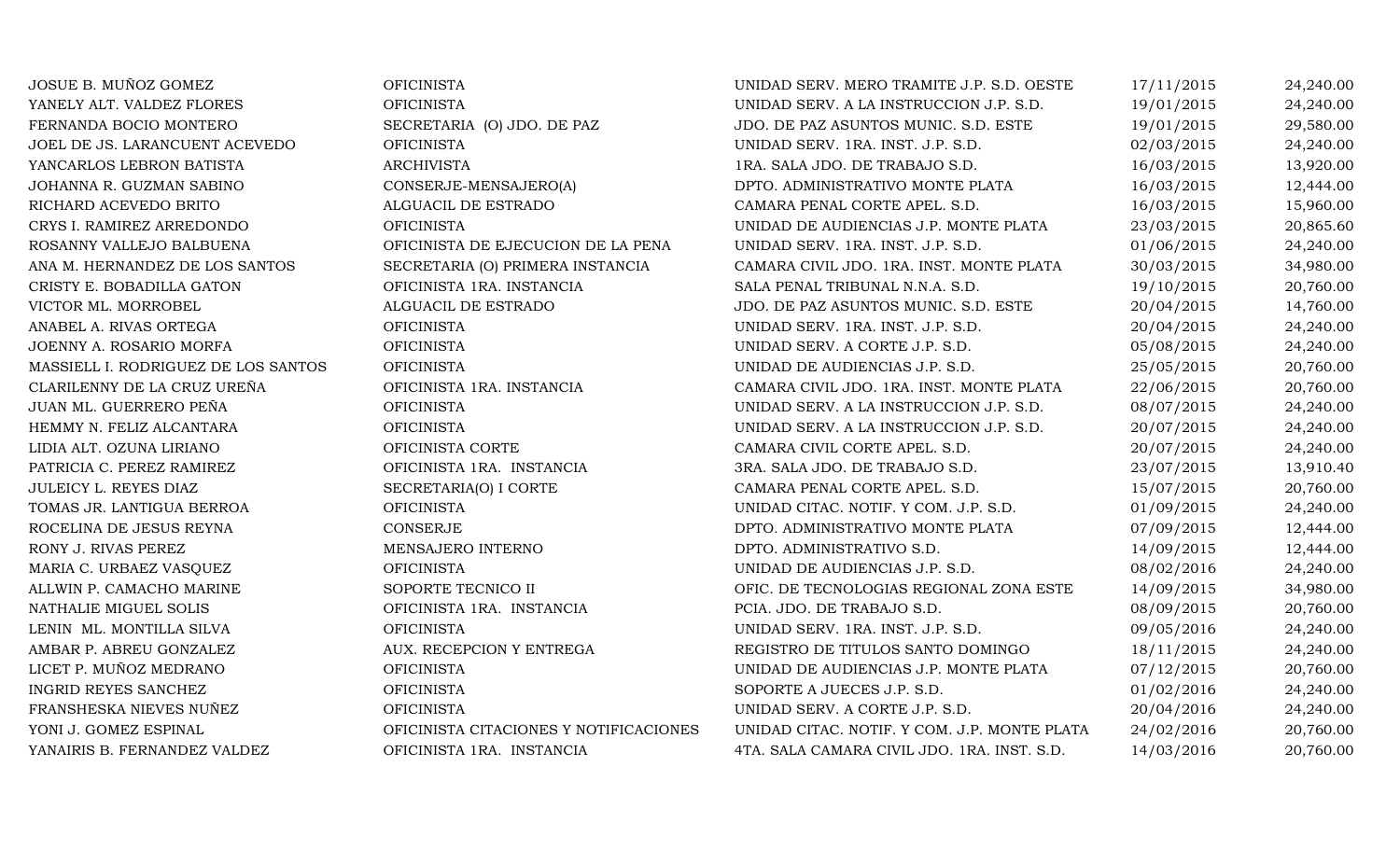| MARLENNY GUZMAN BONEL              | OFICINISTA CORTE          | TRIBUNAL EJEC. SANCION ADOLES. S.D.                           | 04/04/2016 | 24,240.00  |
|------------------------------------|---------------------------|---------------------------------------------------------------|------------|------------|
| JOSEPH E. SANCHEZ QUIRO            | OFICINISTA 1RA. INSTANCIA | PCIA. Y 1RA. SALA CAMARA CIVIL JDO. 1RA. INST. S.D 04/04/2016 |            | 20,760.00  |
| JOSE ANT. MEJIA PEREZ              | <b>OFICINISTA</b>         | UNIDAD SERV. A CORTE J.P. S.D.                                | 16/09/2016 | 24,240.00  |
| JOAN D. VARGAS GOMEZ               | <b>OFICINISTA</b>         | UNIDAD CITAC. NOTIF. Y COM. J.P. S.D.                         | 13/06/2016 | 24,240.00  |
| VICTOR H. VALDEZ COLON             | <b>OFICINISTA</b>         | UNIDAD SERV. 1RA. INST. J.P. S.D.                             | 13/06/2016 | 24,240.00  |
| YASMIN PEREZ PEÑA                  | OFICINISTA JDO. DE PAZ    | JDO. DE PAZ S.D. OESTE                                        | 15/08/2016 | 16,440.00  |
| YUDITH E. SANTANA DE LEON          | OFICINISTA J.O.           | TRIBUNAL DE TIERRAS J.O. MONTE PLATA                          | 05/04/2017 | 15,720.00  |
| GENOVA M. ACEVEDO DIAZ             | OFICINISTA JDO. DE PAZ    | JDO. DE PAZ BOCA CHICA                                        | 27/06/2016 | 16,440.00  |
| LAURA GARCIA                       | OFICINISTA JDO. DE PAZ    | JDO. DE PAZ DE LA 1RA. CIRC. S.D. ESTE                        | 11/07/2016 | 16,440.00  |
| DORIAM B. COPLIN PANIAGUA          | MENSAJERO EXTERNO         | JDO. DE PAZ ASUNTOS MUNIC. S.D. ESTE                          | 11/07/2016 | 18,120.00  |
| FATIMA S. VELOZ SUAREZ             | JUEZ DE PAZ ITINERANTE    | PCIA. JDO. DE TRABAJO S.D.                                    | 03/10/2016 | 108,000.00 |
| LAISA M. MATOS DURAN               | <b>JUEZ DE PAZ</b>        | JDO. DE PAZ SABANA GRANDE DE BOYA                             | 03/10/2016 | 108,000.00 |
| WILSON HERNANDEZ VALDEZ            | <b>OFICINISTA</b>         | UNIDAD DE AUDIENCIAS J.P. S.D.                                | 05/03/2018 | 24,240.00  |
| JENNIFER M. MATOS SANTANA          | OFICINISTA 1RA. INSTANCIA | 2DA. SALA JDO. DE TRABAJO S.D.                                | 15/08/2016 | 20,760.00  |
| JEFRY F. SANTOS PEGUERO            | ALGUACIL DE ESTRADO       | JDO. DE PAZ DON JUAN                                          | 29/08/2016 | 14,760.00  |
| JENNIFFER SANCHEZ MARTINEZ         | CONSERJE-MENSAJERO(A)     | JDO. DE PAZ YAMASA                                            | 16/09/2016 | 12,444.00  |
| <b>JULIO F. PAREDES VENTURA</b>    | OFICINISTA CORTE          | CORTE DE TRABAJO S.D.                                         | 12/05/2017 | 24,240.00  |
| GERARD N. FELIZ PEÑA               | <b>OFICINISTA</b>         | UNIDAD SERV. MERO TRAMITE J.P. S.D. OESTE                     | 27/03/2017 | 20,760.00  |
| MAYELINA PIMENTEL LORENZO          | <b>OFICINISTA</b>         | UNIDAD SERV. MERO TRAMITE J.P. S.D. OESTE                     | 20/03/2017 | 20,760.00  |
| YSMAILYN MDES. RAMIREZ CARABALLO   | <b>OFICINISTA</b>         | UNIDAD DE AUDIENCIAS J.P. S.D.                                | 01/02/2018 | 24,240.00  |
| JOEL ANT. MEDINA REYES             | MENSAJERO INTERNO         | JDO. DE PAZ DE LA 1RA. CIRC. S.D. ESTE                        | 12/12/2016 | 12,444.00  |
| DAWIDH A. DE LA CRUZ HERNANDEZ     | OFICINISTA 1RA. INSTANCIA | PCIA. Y 1RA. SALA CAMARA CIVIL JDO. 1RA. INST. S.D 29/11/2016 |            | 20,760.00  |
| ANGEL DE JS. OCUMARES              | OFICINISTA 1RA. INSTANCIA | SALA PENAL TRIBUNAL N.N.A. S.D.                               | 30/11/2016 | 20,760.00  |
| LUIS E. CABRERA DRULLARD           | NOTIFICADOR               | UNIDAD CITAC. NOTIF. Y COM. J.P. S.D.                         | 12/12/2016 | 15,402.00  |
| DOMINGO VARGAS JAVIER              | CONSERJE                  | DPTO. ADMINISTRATIVO S.D.                                     | 19/12/2016 | 12,444.00  |
| AQUILES J. PUJOLS MANCEBO          | ALGUACIL DE ESTRADO       | CAMARA PENAL CORTE APEL. S.D.                                 | 02/01/2017 | 15,960.00  |
| VIRGINIA RAMIREZ VILLANUEVA        | <b>OFICINISTA</b>         | UNIDAD DE AUDIENCIAS J.P. S.D.                                | 02/01/2017 | 16,440.00  |
| MARCOS DE JS. CESPEDES NOVAS       | <b>OFICINISTA</b>         | SOPORTE A JUECES J.P. S.D.                                    | 16/01/2017 | 24,240.00  |
| MARIELYS MATEO BELTRE              | OFICINISTA 1RA. INSTANCIA | SALA CIVIL TRIBUNAL N.N.A. S.D.                               | 16/01/2017 | 20,760.00  |
| MAGDIELA REYES DE LA PAZ           | OFICINISTA JDO. DE PAZ    | JDO. DE PAZ S.D. OESTE                                        | 23/01/2017 | 13,920.00  |
| EDGAR A. LAFLEUR                   | MENSAJERO INTERNO         | JDO. DE PAZ S.D. NORTE                                        | 20/02/2017 | 12,444.00  |
| ALCAURI F. TAVERAS JAVIER          | <b>OFICINISTA</b>         | UNIDAD DE AUDIENCIAS J.P. MONTE PLATA                         | 18/04/2017 | 20,760.00  |
| CHRISTOPHER E. HERNANDEZ ESPAILLAT | MENSAJERO EXTERNO         | DPTO. ADMINISTRATIVO S.D.                                     | 04/04/2017 | 16,440.00  |
| NESTOR A. REYES GUANCE             | <b>NOTIFICADOR</b>        | UNIDAD CITAC. NOTIF. Y COM. J.P. S.D.                         | 24/04/2017 | 15,402.00  |
|                                    |                           |                                                               |            |            |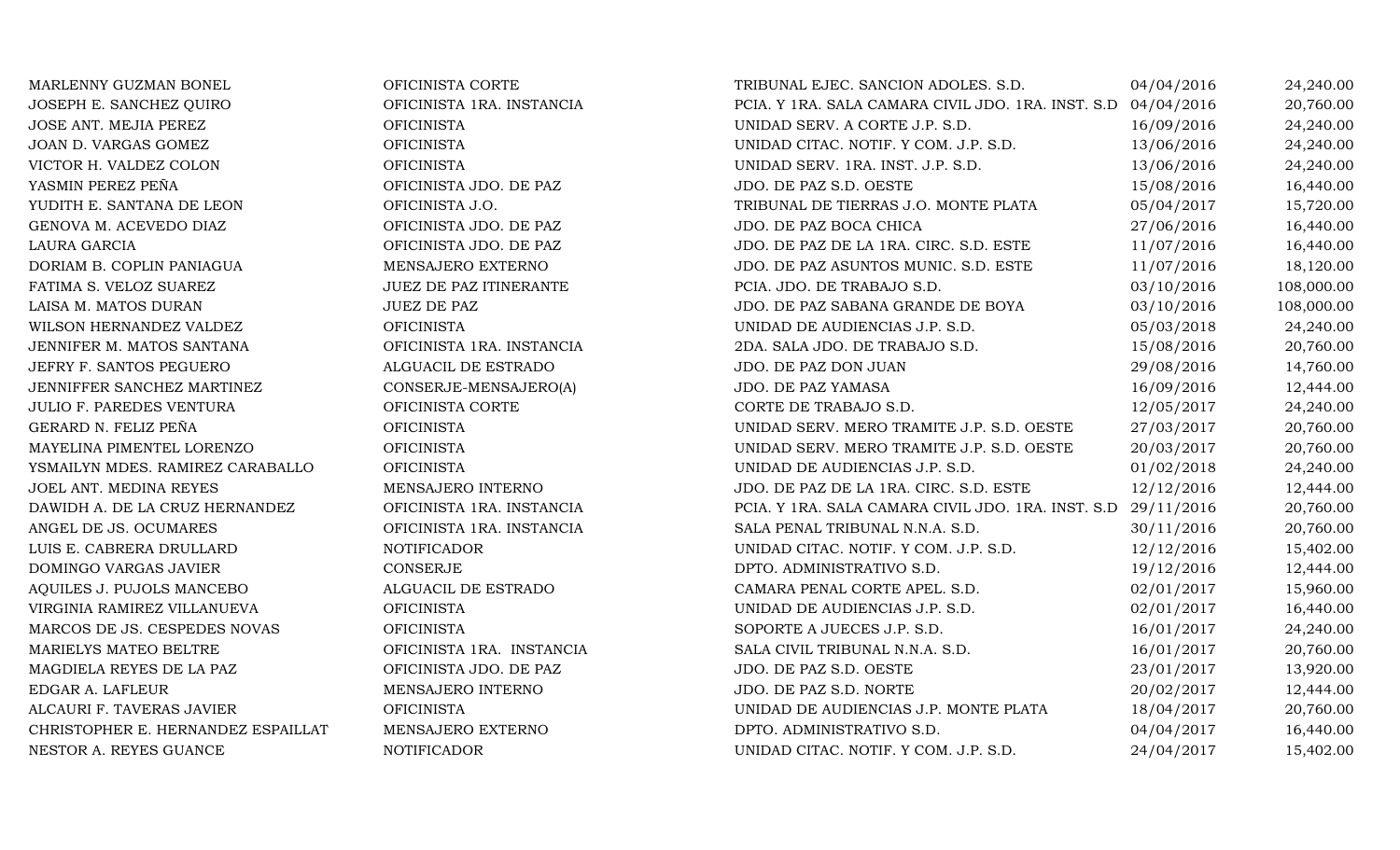| FRANCHESKA M. FERMIN CASTILLO       | <b>OFICINISTA</b>            | UNIDAD CITAC. NOTIF. Y COM. J.P. S.D. OESTE                   | 17/07/2017 | 20,760.00 |
|-------------------------------------|------------------------------|---------------------------------------------------------------|------------|-----------|
| DARLENNY REYES PEÑA                 | <b>OFICINISTA</b>            | UNIDAD SERV. MERO TRAMITE J.P. S.D. OESTE                     | 25/04/2017 | 20,760.00 |
| MAILENISSA TAVAREZ SOSA             | <b>OFICINISTA</b>            | SOPORTE A JUECES J.P. S.D.                                    | 15/05/2017 | 24,240.00 |
| ISMAEL CUEVAS FERRERAS              | ALGUACIL DE ESTRADO          | CAMARA PENAL CORTE APEL. S.D.                                 | 01/01/2018 | 15,960.00 |
| PAOLA INFANTE DE LA CRUZ            | OFICINISTA JDO. DE PAZ       | JDO. DE PAZ S.D. NORTE                                        | 17/05/2017 | 16,440.00 |
| LEONARDO MARQUEZ GONZALEZ           | <b>OFICINISTA</b>            | UNIDAD SERV. MERO TRAMITE J.P. S.D. OESTE                     | 09/10/2017 | 16,440.00 |
| CINDY E. TRINIDAD HELENA            | <b>OFICINISTA</b>            | UNIDAD SERV. A LA INSTRUCCION J.P. S.D.                       | 06/06/2017 | 24,240.00 |
| VICTOR T. CARRASCO ACOSTA           | <b>NOTIFICADOR</b>           | UNIDAD CITAC. NOTIF. Y COM. J.P. S.D.                         | 01/02/2018 | 18,120.00 |
| MARICELA SANCHEZ FELIZ              | <b>OFICINISTA</b>            | UNIDAD SERV. MERO TRAMITE J.P. S.D. OESTE                     | 26/02/2018 | 17,646.00 |
| FAUSTA R. TORRES PEREZ              | <b>OFICINISTA</b>            | UNIDAD SERV. MERO TRAMITE J.P. S.D. OESTE                     | 19/06/2017 | 20,760.00 |
| FREISA ANGELINA MARTINEZ            | AUX. RECEPCION Y ENTREGA     | REGISTRO DE TITULOS SANTO DOMINGO                             | 01/04/2018 | 24,240.00 |
| LILIVETTE M. JORGE VALENCIA         | OFICINISTA JDO. DE PAZ       | JDO. DE PAZ MONTE PLATA                                       | 10/07/2017 | 14,760.00 |
| MENORKA G. CASTILLO CASTILLO        | <b>OFICINISTA</b>            | SOPORTE A JUECES J.P. S.D. OESTE                              | 10/07/2017 | 20,760.00 |
| ALBERTO ELIZO VERAS                 | OFICINISTA 1RA. INSTANCIA    | SALA CIVIL TRIBUNAL N.N.A. S.D.                               | 04/07/2017 | 16,440.00 |
| YOKAIDYS DE LOS SANTOS MERCEDES     | <b>OFICINISTA</b>            | UNIDAD SERV. A LA INSTRUCCION J.P. S.D.                       | 19/11/2017 | 24,240.00 |
| NAYARA R. PEREZ SOTO                | <b>OFICINISTA</b>            | UNIDAD SERV. A LA INSTRUCCION J.P. S.D.                       | 09/11/2017 | 24,240.00 |
| STALYN A. REYES BETANCES            | <b>OFICINISTA</b>            | UNIDAD SERV. A LA INSTRUCCION J.P. S.D.                       | 11/07/2017 | 24,240.00 |
| KATHERINE Y. MEDINA JIMENEZ         | OFICINISTA JDO. DE PAZ       | JDO. DE PAZ LOS ALCARRIZOS                                    | 01/12/2017 | 16,440.00 |
| SANTA C. DE LOS SANTOS GUZMAN       | ALGUACIL DE ESTRADO          | UNIDAD CITAC. NOTIF. Y COM. J.P. S.D. OESTE                   | 20/07/2017 | 15,960.00 |
| FRESA J. PIMENTEL SANTOS            | <b>OFICINISTA</b>            | UNIDAD SERV. A LA INSTRUCCION J.P. S.D.                       | 18/04/2018 | 24,240.00 |
| JESSICA CRUZ JIMENEZ                | <b>CONSERJE</b>              | JDO. DE PAZ DE LA 1RA. CIRC. S.D. ESTE                        | 12/02/2018 | 10,577.40 |
| KATHERINE P. PEREZ MEDRANO          | OFICINISTA 1RA. INSTANCIA    | 4TA. SALA CAMARA CIVIL JDO. 1RA. INST. S.D.                   | 27/07/2017 | 20,760.00 |
| LIGIA E. SANTOS CONTRERAS           | OFICINISTA JDO. DE PAZ       | JDO. DE PAZ DE LA 1RA. CIRC. S.D. ESTE                        | 18/12/2017 | 13,974.00 |
| ONIEL MONTERO DE OLEO               | ALGUACIL DE ESTRADO          | UNIDAD CITAC. NOTIF. Y COM. J.P. S.D. OESTE                   | 14/08/2017 | 15,960.00 |
| GUSTAVO E. PARRA SUBERO             | OFICINISTA ATENCION USUARIOS | UNIDAD ATENCION AL USUARIO J.P. S.D. OESTE                    | 14/08/2017 | 22,920.00 |
| BRYAN FCO. PEREZ                    | <b>OFICINISTA</b>            | UNIDAD DE AUDIENCIAS J.P. S.D.                                | 10/08/2017 | 24,240.00 |
| EDWIN R. PEÑA MATEO                 | MENSAJERO INTERNO            | DPTO. ADMINISTRATIVO S.D.                                     | 09/08/2017 | 12,444.00 |
| ANGEL B. ANTUNA                     | MENSAJERO INTERNO            | DPTO. ADMINISTRATIVO S.D.                                     | 07/08/2017 | 12,444.00 |
| <b>IVELISSE ALVAREZ TEJADA</b>      | OFICINISTA JDO. DE PAZ       | JDO. DE PAZ DE LA 2DA. CIRC. S.D. ESTE                        | 20/03/2018 | 16,440.00 |
| GERLYN AQUINO PEÑA                  | OFICINISTA 1RA. INSTANCIA    | PCIA. Y 1RA. SALA CAMARA CIVIL JDO. 1RA. INST. S.D 12/02/2018 |            | 20,760.00 |
| YARISSA P. DE LOS SANTOS DE LA ROSA | <b>OFICINISTA</b>            | UNIDAD SERV. A LA INSTRUCCION J.P. S.D.                       | 23/05/2018 | 20,604.00 |
| LUISA P. GOMEZ DIPRE                | AUX. DE RECEPCION Y ENTREGA  | REGISTRO DE TITULOS SANTO DOMINGO                             | 01/04/2018 | 24,240.00 |
| ARLENIS DE OLEO CUEVAS              | OFICINISTA JDO. DE PAZ       | JDO. DE PAZ DE LA 2DA. CIRC. S.D. ESTE                        | 09/10/2017 | 16,440.00 |
| MARCOS J. GONZALEZ MANZUETA         | <b>ARCHIVISTA</b>            | OFIC. DE ARCHIVO JUDICIAL JURISD. CIVIL S.D.                  | 15/02/2018 | 16,440.00 |
|                                     |                              |                                                               |            |           |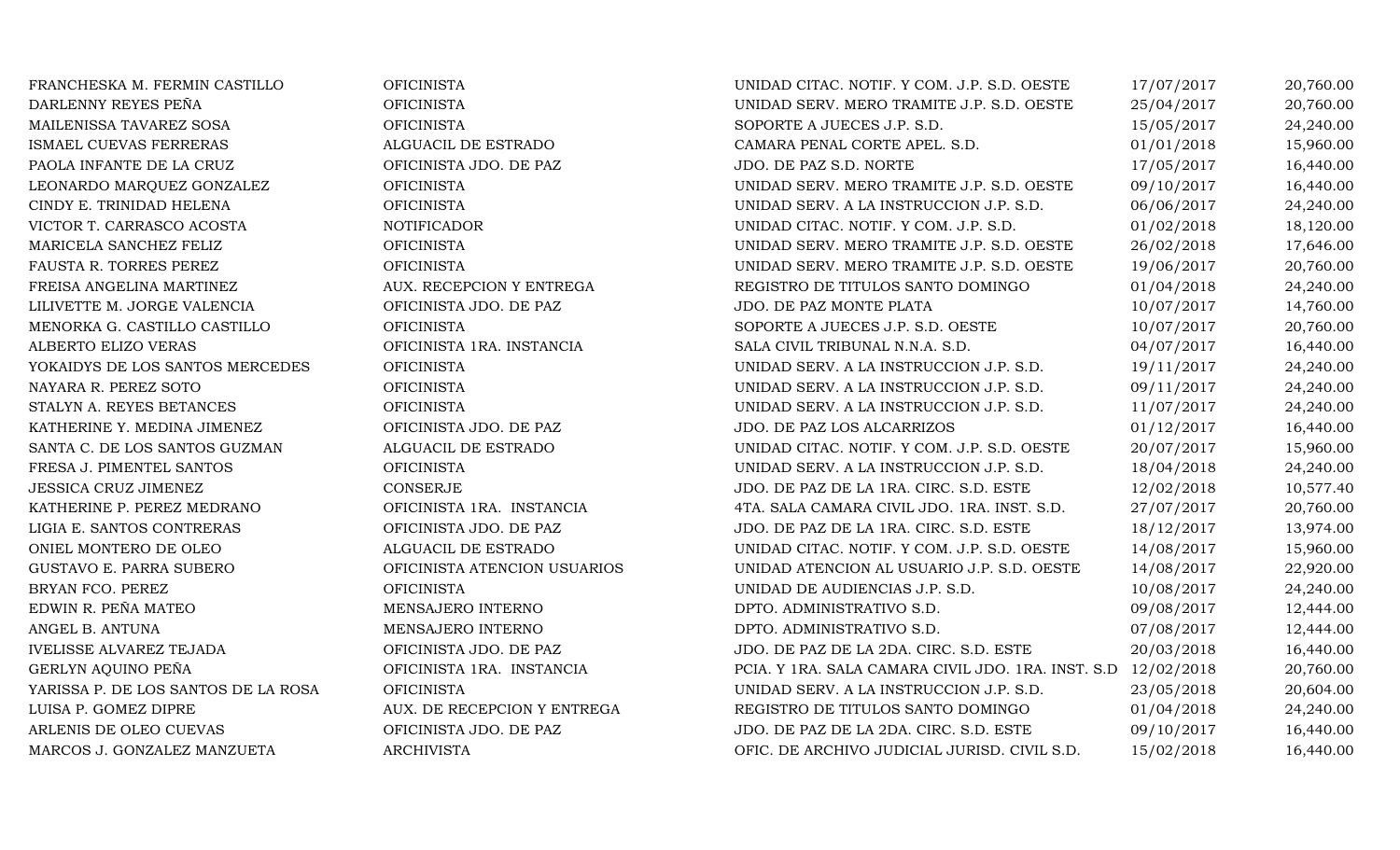| YINET MARTINEZ PEÑA            | <b>CONSERJE</b>                    | JDO. DE PAZ ASUNTOS MUNIC. S.D. NORTE                                            | 07/11/2017 | 12,444.00  |
|--------------------------------|------------------------------------|----------------------------------------------------------------------------------|------------|------------|
| VIANNA E. SANDOVAL GOMEZ       | AUX. RECEPCION Y ENTREGA           | REGISTRO DE TITULOS SANTO DOMINGO                                                | 07/11/2017 | 24,240.00  |
| CLARA O. CORDERO ORTIZ         | AUXILIAR ADMINISTRATIVO            | DPTO. ADMINISTRATIVO S.D. OESTE                                                  | 25/10/2017 | 13,974.00  |
| ELIANNY M. PIMENTEL CASADO     | <b>ARCHIVISTA</b>                  | OFIC. DEPOSITO ARCHIVO CENTRAL S.D.                                              | 27/11/2017 | 16,440.00  |
| MARIA FABIAN AQUINO            | <b>CONSERJE</b>                    | DPTO. ADMINISTRATIVO MONTE PLATA                                                 | 27/12/2017 | 12,444.00  |
| BENJAMIN D. SERRANO ARISTY     | AUX. RECEPCION Y ENTREGA           | REGISTRO DE TITULOS SANTO DOMINGO                                                | 11/12/2017 | 24,240.00  |
| LEIANDERSON GARCIA AMADOR      | <b>ARCHIVISTA</b>                  | JDO. DE PAZ S.D. OESTE                                                           | 19/03/2018 | 11,832.00  |
| JENNIFER FLORES MEDINA         | <b>RECEPCIONISTA</b>               | DPTO. ADMINISTRATIVO S.D.                                                        | 03/01/2018 | 16,440.00  |
| YHOLFEDIS PEÑA                 | MENSAJERO INTERNO                  | DPTO. ADMINISTRATIVO S.D. OESTE                                                  | 03/01/2018 | 12,444.00  |
| GENARO A. RINCON MOQUETE       | ALGUACIL DE ESTRADO                | TRIBUNAL N.N.A. 2DA. SALA PENAL S.D.                                             | 11/01/2018 | 12,546.00  |
| JUAN L. CABRERA VARGAS         | MENSAJERO EXTERNO                  | DPTO. ADMINISTRATIVO S.D.                                                        | 15/01/2018 | 18,120.00  |
| RAYSA N. MARTINEZ MEDINA       | OFICINISTA JDO. DE PAZ             | JDO. DE PAZ DE LA 1RA. CIRC. S.D. ESTE                                           | 22/01/2018 | 13,974.00  |
| JIMMY J. DE LEON AQUINO        | OFICINISTA JDO. DE PAZ             | JDO. DE PAZ ASUNTOS MUNIC. S.D. ESTE                                             | 15/01/2018 | 16,440.00  |
| LUISA M. BATISTA RAMIREZ       | AUXILIAR ADMINISTRATIVO            | DPTO. ADMINISTRATIVO S.D.                                                        | 06/02/2018 | 13,974.00  |
| PAQUITA SANCHEZ SEGURA         | <b>CONSERJE</b>                    | DPTO. ADMINISTRATIVO JUR. LABORAL S.D.                                           | 30/01/2018 | 12,444.00  |
| MIGUEL I. DE LOS SANTOS MENDEZ | AUX. RECEPCION Y ENTREGA           | REGISTRO DE TITULOS SANTO DOMINGO                                                | 19/02/2018 | 20,604.00  |
| JUNIOR J. SAVIÑON PEREZ        | MENSAJERO INTERNO                  | DPTO. ADMINISTRATIVO JUR. CIVIL S.D.                                             | 06/03/2018 | 10,577.40  |
| RAMONA E. GONZALEZ PEREZ       | OFICINISTA 1RA. INSTANCIA          | SALA CIVIL TRIBUNAL N.N.A. S.D.                                                  | 02/04/2018 | 17,646.00  |
| CREULIN V. VALDEZ LOPEZ        | ALGUACIL DE ESTRADO                | UNIDAD CITAC. NOTIF. Y COM. J.P. S.D.                                            | 12/03/2018 | 13,566.00  |
| MIGUEL A. LOPEZ RAMIREZ        | ALGUACIL DE ESTRADO                | UNIDAD CITAC. NOTIF. Y COM. J.P. S.D.                                            | 12/03/2018 | 13,566.00  |
| ROSALY S. HEREDIA MONTAÑO      | <b>CONSERJE</b>                    | DPTO. ADMINISTRATIVO S.D. NORTE                                                  | 01/03/2018 | 10,577.40  |
| RAMSES LORENZO GOMEZ           | MENSAJERO INTERNO                  | JDO. DE PAZ ASUNTOS MUNIC. S.D. NORTE                                            | 09/04/2018 | 10,577.40  |
| VICTOR N. PEREZ REYES          | MENSAJERO (A) INTERNO              | DPTO. ADMINISTRATIVO S.D.                                                        | 05/04/2018 | 10,577.40  |
| IRMA ENCARNACION DE LEON       | <b>CONSERJE</b>                    | DPTO. ADMINISTRATIVO S.D. NORTE                                                  | 16/04/2018 | 10,577.40  |
| JHONATAN RODRIGUEZ GARCIA      | MENSAJERO EXTERNO                  | SALA CIVIL TRIBUNAL N.N.A. S.D.                                                  | 09/05/2018 | 15,402.00  |
| LUIS B. ESPINAL ROSARIO        | ENCARGADO (A) TECNOLOGIAS REGIONAL | OFIC. DE TECNOLOGIAS REGIONAL ZONA NORTE                                         | 15/02/1999 | 117,532.80 |
| ALTAGRACIA UFFRE DE RAMIREZ    | JUEZ PRESIDENTE CORTE              | CAMARA CIVIL CORTE APEL. SANTIAGO                                                | 14/10/1987 | 218,640.00 |
| DOMINGO R. I. VASQUEZ CORREA   | JUEZ 1ER. SUST. CORTE Y PTE. SALA  | 1RA. SALA CAMARA CIVIL CORTE APEL. SANTIAGO                                      | 18/09/1998 | 205,800.00 |
| LEONOR MDES. REYES CANALDA     | JUEZ 2DO. SUST. CORTE Y PTE. SALA  | 2DA. SALA CAMARA CIVIL CORTE APEL. SANTIAGO                                      | 11/11/1992 | 199,464.00 |
| JUAN V. VENTURA ESTEVEZ        | SOPORTE TECNICO I                  | OFIC. DE TECNOLOGIAS REGIONAL ZONA NORTE                                         | 01/03/1990 | 42,657.60  |
| JUAN F. ESTRELLA RODRIGUEZ     | ALGUACIL DE ESTRADO                | CAMARA CIVIL CORTE APEL. SANTIAGO                                                | 06/09/1973 | 13,800.00  |
| FRANCISCA G. GARCIA DE FADUL   | <b>JUEZ PRESIDENTE CORTE</b>       | CAMARA PENAL CORTE APEL. SANTIAGO                                                | 18/09/1998 | 218,640.00 |
| JUAN A. NUÑEZ RODRIGUEZ        |                                    | DIRECTOR (A) REGIONAL MENSURAS ADSCRITO DIRECCION REG. MENSURAS CAT. DPTO. NORTE | 12/11/1992 | 48,894.00  |
| AMARILIS M. CRUZ ALVAREZ       | <b>OFICINISTA</b>                  | SOPORTE A JUECES J.P. SANTIAGO                                                   | 08/01/1998 | 26,850.00  |
|                                |                                    |                                                                                  |            |            |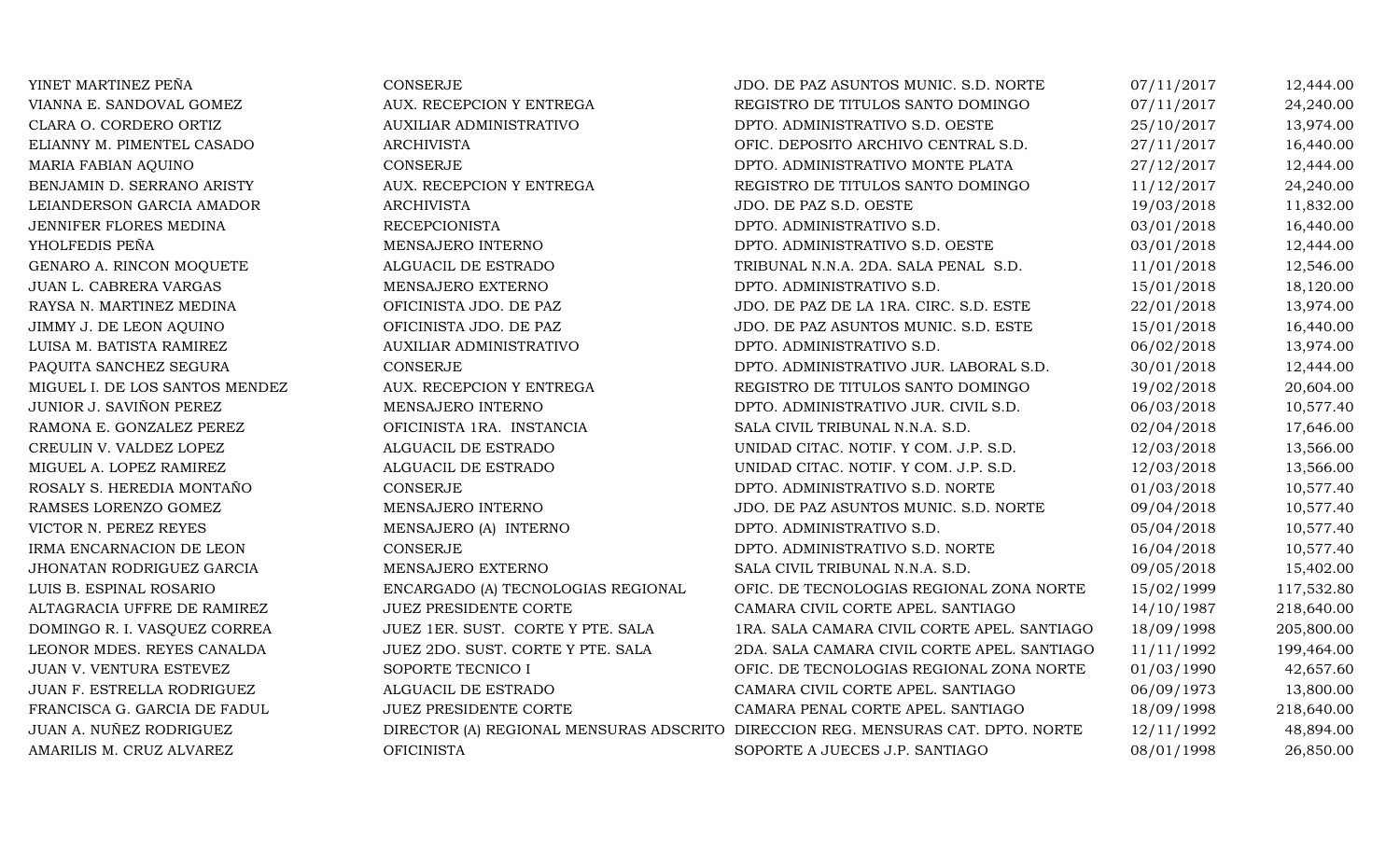| NANCY I. SALCEDO FERNANDEZ        | JUEZ PRESIDENTE CORTE          | CORTE DE TRABAJO SANTIAGO                                  | 11/06/1985 | 218,640.00 |
|-----------------------------------|--------------------------------|------------------------------------------------------------|------------|------------|
| DOMINGO ANT. GIL                  | JUEZ 1ER. SUSTITUTO CORTE      | CORTE DE TRABAJO SANTIAGO                                  | 16/12/1992 | 205,800.00 |
| FELICITA PEREZ VICTORIANO         | <b>JUEZ CORTE</b>              | CORTE DE TRABAJO SANTIAGO                                  | 26/11/1998 | 186,000.00 |
| NAZARIO A. ESTRELLA RODRIGUEZ     | ALGUACIL DE ESTRADO            | UNIDAD CITAC. NOTIF. Y COM. J.L. SANTIAGO                  | 10/03/1993 | 13,800.00  |
| POLIBIO ANT. CERDA RAMIREZ        | ALGUACIL DE ESTRADO            | UNIDAD CITAC. NOTIF. Y COM. J.L. SANTIAGO                  | 10/03/1993 | 13,800.00  |
| RAMONA DE LOS A. FERNANDEZ GARCIA | ABOGADO AYUDANTE               | SOPORTE A JUECES J.L. SANTIAGO                             | 29/08/1997 | 48,894.00  |
| ROSANGEL CESPEDES BAEZ            | SECRETARIA (O) GENERAL         | SECRETARIA GENERAL J.L. SANTIAGO                           | 01/09/1992 | 69,984.00  |
| SONIA MA. POLANCO TAVERAS         | CONSERJE                       | CORTE DE TRABAJO SANTIAGO                                  | 01/08/1998 | 12,444.00  |
| JOSE E. NUÑEZ PEÑA                | <b>OFICINISTA</b>              | UNIDAD CITAC. NOTIF. Y COM. J.P. SANTIAGO                  | 17/06/1988 | 22,920.00  |
| ROSEMARY E. VERAS PEÑA            | <b>JUEZ CORTE</b>              | 1RA. SALA TRIBUNAL SUPERIOR DE TIERRAS DPTO. NO 27/05/1987 |            | 186,000.00 |
| BARBARA I. GONZALEZ ROJAS         | ABOGADO AYUDANTE CORTE         | CAMARA CIVIL CORTE APEL. SANTIAGO                          | 26/07/1979 | 48,894.00  |
| FAUSTA C. PEÑA REGALADO           | ABOGADO AYUDANTE 1RA. INST.    | 2DA. SALA CAMARA CIVIL JDO. 1RA. INST. SANTIAGO            | 08/04/1996 | 36,000.00  |
| JUANITA DEL C. BELISARIO PEÑA     | SECRETARIA DE JUEZ             | TRIBUNAL SUPERIOR DE TIERRAS DPTO. NORTE                   | 01/01/1999 | 28,860.00  |
| JUAN R. MARTE CHECO               | ALGUACIL DE ESTRADO            | UNIDAD SERV. A SALAS C.S.S. A.F. SANTIAGO                  | 04/10/1993 | 13,800.00  |
| MERCEDES G. SORIANO URBAEZ        | ALGUACIL DE ESTRADO            | 3RA. SALA CAMARA CIVIL JDO. 1RA. INST. SANTIAGO            | 21/08/1996 | 13,800.00  |
| FELIX R. RODRIGUEZ VASQUEZ        | ALGUACIL DE ESTRADO            | UNIDAD CITAC. NOTIF. Y COM. J.P. SANTIAGO                  | 27/10/1986 | 14,760.00  |
| NICOLAS DEL C. RODRIGUEZ ACEVEDO  | MENSAJERO EXTERNO              | DPTO. ADMINISTRATIVO SANTIAGO                              | 28/09/1989 | 16,440.00  |
| DORLISA DEL C. RODRIGUEZ          | ABOGADO AYUDANTE               | SOPORTE A JUECES J.P. SANTIAGO                             | 26/02/1988 | 51,480.00  |
| TERESA A. MATA BORBON             | <b>OFICINISTA</b>              | UNIDAD CITAC. NOTIF. Y COM. J.P. SANTIAGO                  | 21/03/1988 | 22,920.00  |
| RAMONA M. GONZALEZ MARIA          | OFICINISTA 1RA. INSTANCIA      | 1ER. TRIBUNAL COL. C/P JDO. 1RA. INST. SANTIAGO            | 01/06/1991 | 15,720.00  |
| SONIA ALT. SANTOS                 | <b>OFICINISTA</b>              | UNIDAD SERV. A LA INSTRUCCION J.P. SANTIAGO                | 01/04/1999 | 22,920.00  |
| <b>NURYS M. REYES</b>             | <b>OFICINISTA</b>              | DPTO. ADMINISTRATIVO SANTIAGO                              | 01/10/1987 | 15,720.00  |
| ANA C. BONILLA                    | OFICINISTA JDO. DE PAZ         | JDO. DE PAZ DE LA 3RA. CIRC. SANTIAGO                      | 01/01/1995 | 14,760.00  |
| BRUNILDA M. CASTILLO ABISADA      | JUEZ 1ER. SUSTITUTO CORTE      | 1RA. SALA CAMARA PENAL CORTE APEL. SANTIAGO                | 21/09/1998 | 205,800.00 |
| HENRY A. RODRIGUEZ HENRIQUEZ      | ALGUACIL DE ESTRADO            | CAMARA CIVIL CORTE APEL. SANTIAGO                          | 01/08/1998 | 13,800.00  |
| MARCELINA A. RIVAS NUÑEZ          | <b>JUEZ CORTE</b>              | CORTE DE TRABAJO SANTIAGO                                  | 04/02/1999 | 138,000.00 |
| AIDA MA. J. NUÑEZ NUÑEZ DE G.     | <b>JUEZ CORTE</b>              | CORTE DE TRABAJO SANTIAGO                                  | 25/11/1998 | 186,000.00 |
| JIAN C. J. PEÑA RODRIGUEZ         | ALGUACIL DE ESTRADO            | UNIDAD CITAC. NOTIF. Y COM. J.L. SANTIAGO                  | 01/05/1993 | 13,800.00  |
| CARLOS M. MARTINEZ ALMANZAR       | <b>JUEZ CORTE</b>              | 2DA. SALA CAMARA CIVIL CORTE APEL. SANTIAGO                | 04/02/1999 | 186,000.00 |
| CARMEN S. BENCOSME ESPINAL        | JUEZ PRESIDENTE 1RA. INSTANCIA | PCIA. JDO. DE TRABAJO SANTIAGO                             | 25/11/1998 | 154,800.00 |
| ANA M. GARCIA GARCIA              | <b>OFICINISTA</b>              | UNIDAD CITAC. NOTIF. Y COM. J.L. SANTIAGO                  | 01/10/1993 | 17,640.00  |
| YOEL R. MERCADO RODRIGUEZ         | ALGUACIL DE ESTRADO            | UNIDAD CITAC. NOTIF. Y COM. J.L. SANTIAGO                  | 01/07/1998 | 13,800.00  |
| LILIANA ALT. PIMENTEL DIAZ        | <b>OFICINISTA</b>              | UNIDAD SERV. 1RA. INST. J.L. SANTIAGO                      | 13/04/1993 | 22,375.00  |
| MARIA M. DE PEÑA VENTURA          | <b>JUEZ CORTE</b>              | CORTE DE APEL. N.N.A. SANTIAGO                             | 07/09/1998 | 186,000.00 |
|                                   |                                |                                                            |            |            |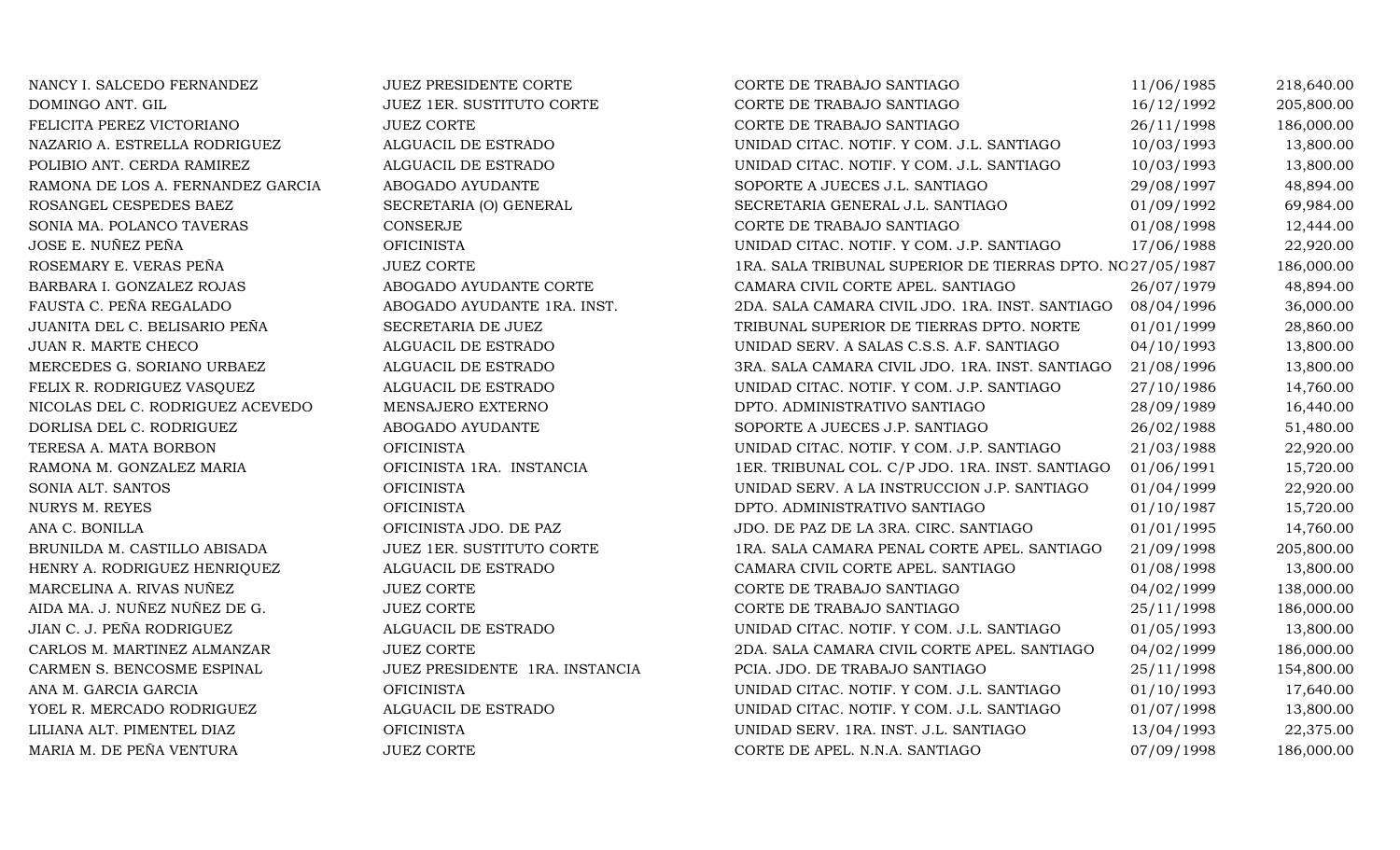| YOSELIN A. LIRIANO ORTIZ       | SECRETARIA (O) PRIMERA INSTANCIA                                                  | SALA PENAL 1ER. TRIBUNAL N.N.A. SANTIAGO                                                 | 01/09/1992 | 28,860.00  |
|--------------------------------|-----------------------------------------------------------------------------------|------------------------------------------------------------------------------------------|------------|------------|
| NELSON O. NUÑEZ SALCE          | MENSAJERO INTERNO                                                                 | SALA PENAL 1ER. TRIBUNAL N.N.A. SANTIAGO                                                 | 01/12/1998 | 12,444.00  |
| MIRIAN DEL C. MARTINEZ SANCHEZ | <b>CONSERJE</b>                                                                   | DPTO. ADMINISTRATIVO SANTIAGO                                                            | 01/12/1998 | 12,444.00  |
| MARIA DE LOS A. GARCIA UREÑA   | SECRETARIA (O) PRIMERA INSTANCIA                                                  | SALA CIVIL 1ER. TRIBUNAL N.N.A. SANTIAGO                                                 | 01/12/1998 | 28,860.00  |
| GILBERTO R. FUENTES BAEZ       | ALGUACIL DE ESTRADO                                                               | SALA CIVIL 1ER. TRIBUNAL N.N.A. SANTIAGO                                                 | 15/03/1999 | 13,800.00  |
| VICTOR G. RAMOS SANCHEZ        | <b>JUEZ CORTE</b>                                                                 | 1RA. SALA CAMARA CIVIL CORTE APEL. SANTIAGO                                              | 26/11/1998 | 186,000.00 |
| ARGENTINA Y. SANCHEZ MARTINEZ  | <b>JUEZ CORTE</b>                                                                 | TRIBUNAL EJEC. SANCION ADOLES. SANTIAGO                                                  | 07/09/1998 | 186,000.00 |
| WILSON FCO. MORETA TREMOLS     | <b>JUEZ CORTE</b>                                                                 | 1RA. SALA CAMARA PENAL CORTE APEL. SANTIAGO                                              | 11/11/1992 | 186,000.00 |
| YESENIA I. GUICHARDO PEÑA      | SECRETARIA (O) GENERAL                                                            | SECRETARIA GENERAL J.P. VALVERDE                                                         | 01/07/1994 | 42,657.60  |
| DELIA M. DURAN TAVERAS         | AUXILIAR ADMINISTRATIVO                                                           | CENTRO DE ENTREVISTA VALVERDE                                                            | 17/01/1997 | 14,760.00  |
| WENDY M. LOZADA COLON          | OFICINISTA 1RA. INSTANCIA                                                         | SALA CIVIL 1ER. TRIBUNAL N.N.A. SANTIAGO                                                 | 12/06/1997 | 15,720.00  |
| DEYANIRA MENDEZ CEPEDA         | JUEZ SUST. PTE. COLEGIADO                                                         | 3ER. TRIBUNAL COL. C/P JDO. 1RA. INST. SANTIAGO                                          | 01/05/1998 | 138,000.00 |
| JOSE S. TAVERAS CANAAN         | JUEZ 2DO. SUSTITUTO CORTE                                                         | 2DA. SALA CAMARA PENAL CORTE APEL. SANTIAGO                                              | 12/06/1998 | 199,464.00 |
| YOSELIN A. GOMEZ               |                                                                                   | SECRETARIA (O) SERVICIO A EJECUCION DE LA JUNIDAD SERV. A EJEC. DE LA PENA J.P. SANTIAGO | 01/07/1995 | 62,208.00  |
| HERMINIA J. RODRIGUEZ PAULINO  | <b>JUEZ CORTE</b>                                                                 | 2DA. SALA CAMARA PENAL CORTE APEL. SANTIAGO                                              | 17/09/1998 | 186,000.00 |
| YSIDRA ALT. TEJADA             | ABOGADO AYUDANTE CORTE                                                            | TRIBUNAL SUPERIOR DE TIERRAS DPTO. NORTE                                                 | 01/03/1997 | 48,894.00  |
| NIURKA ALT. BAEZ FERMIN        | ALGUACIL DE ESTRADO                                                               | SALA PENAL 2DO.TRIBUNAL N.N.A. SANTIAGO                                                  | 01/10/1993 | 13,800.00  |
| YOBANY ANT. MERCADO RODRIGUEZ  | <b>JUEZ CORTE</b>                                                                 | 1RA. SALA CAMARA PENAL CORTE APEL. SANTIAGO                                              | 11/02/1998 | 186,000.00 |
| VICTOR J. UREÑA REYES          | <b>JUEZ CORTE</b>                                                                 | 2DA. SALA CAMARA PENAL CORTE APEL. SANTIAGO                                              | 17/09/1998 | 186,000.00 |
| BRIGIDA M. FELIPE VILLAMAN     | <b>CONSERJE</b>                                                                   | DPTO. ADMINISTRATIVO SANTIAGO                                                            | 01/02/1993 | 12,444.00  |
| JOSELYN ALT. MATA HILARIO      | OFICINISTA CORTE                                                                  | CAMARA CIVIL CORTE APEL. SANTIAGO                                                        | 01/03/1999 | 17,640.00  |
| SONJA D. RODRIGUEZ PERALTA     | JUEZ 1RA. INSTANCIA                                                               | SALA PENAL 2DO.TRIBUNAL N.N.A. SANTIAGO                                                  | 17/09/1998 | 138,000.00 |
| ANDRYS M. MENDOZA MATIAS       | SECRETARIA (O) SERVICIO JDOS. 1RA. INSTANCL UNIDAD SERV. 1RA. INST. J.L. SANTIAGO |                                                                                          | 05/06/1995 | 38,088.00  |
| JUAN P. SOSA FAÑA              | ALGUACIL DE ESTRADO                                                               | UNIDAD SERV. A SALAS C.S.S. A.F. SANTIAGO                                                | 01/08/1995 | 13,800.00  |
| CECILIA V. ALT LEON PEÑA       | SOPORTE DE SISTEMAS                                                               | OFIC. DE TECNOLOGIAS REGIONAL ZONA NORTE                                                 | 01/03/1998 | 48,894.00  |
| ROSA L. VENTURA PEÑA           | OFICINISTA JDO. DE PAZ                                                            | JDO. DE PAZ VILLA GONZALEZ                                                               | 08/09/1998 | 14,760.00  |
| LEONARDO R. LOPEZ LOPEZ        | ALGUACIL DE ESTRADO                                                               | JDO. DE PAZ DE LA 3RA. CIRC. SANTIAGO                                                    | 21/02/1990 | 13,800.00  |
| AGUEDA DEL C. GARCIA CONTRERAS | <b>JUEZ CORTE</b>                                                                 | 2DA. SALA CAMARA PENAL CORTE APEL. SANTIAGO                                              | 09/04/1992 | 186,000.00 |
| MARIANA M. LOPEZ               | <b>ASCENSORISTA</b>                                                               | DPTO. ADMINISTRATIVO SANTIAGO                                                            | 01/02/1995 | 13,800.00  |
| JUANA J. GERMOSEN QUIROZ       | SECRETARIA (O) JDO. DE PAZ                                                        | JDO. DE PAZ DE LA 1RA. CIRC. SANTIAGO                                                    | 20/03/1989 | 23,160.00  |
| RUBEN DE JS. REYNOSO CABRERA   | ALGUACIL DE ESTRADO                                                               | JDO. DE PAZ DE LA 2DA. CIRC. SANTIAGO                                                    | 01/03/1998 | 13,800.00  |
| ANELIS DEL C. TORRES MAGO      | <b>JUEZ CORTE</b>                                                                 | 1RA. SALA CAMARA PENAL CORTE APEL. SANTIAGO                                              | 10/11/1988 | 186,000.00 |
| JUAN FCO. ABREU VALDEZ         | ALGUACIL DE ESTRADO                                                               | UNIDAD CITAC. NOTIF. Y COM. J.L. SANTIAGO                                                | 13/09/1996 | 13,800.00  |
| JACINTO M. MEDINA ABREU        | ALGUACIL DE ESTRADO                                                               | 3RA. SALA JDO. DE PAZ ESP. TRANS. SANTIAGO                                               | 01/07/1998 | 13,800.00  |
|                                |                                                                                   |                                                                                          |            |            |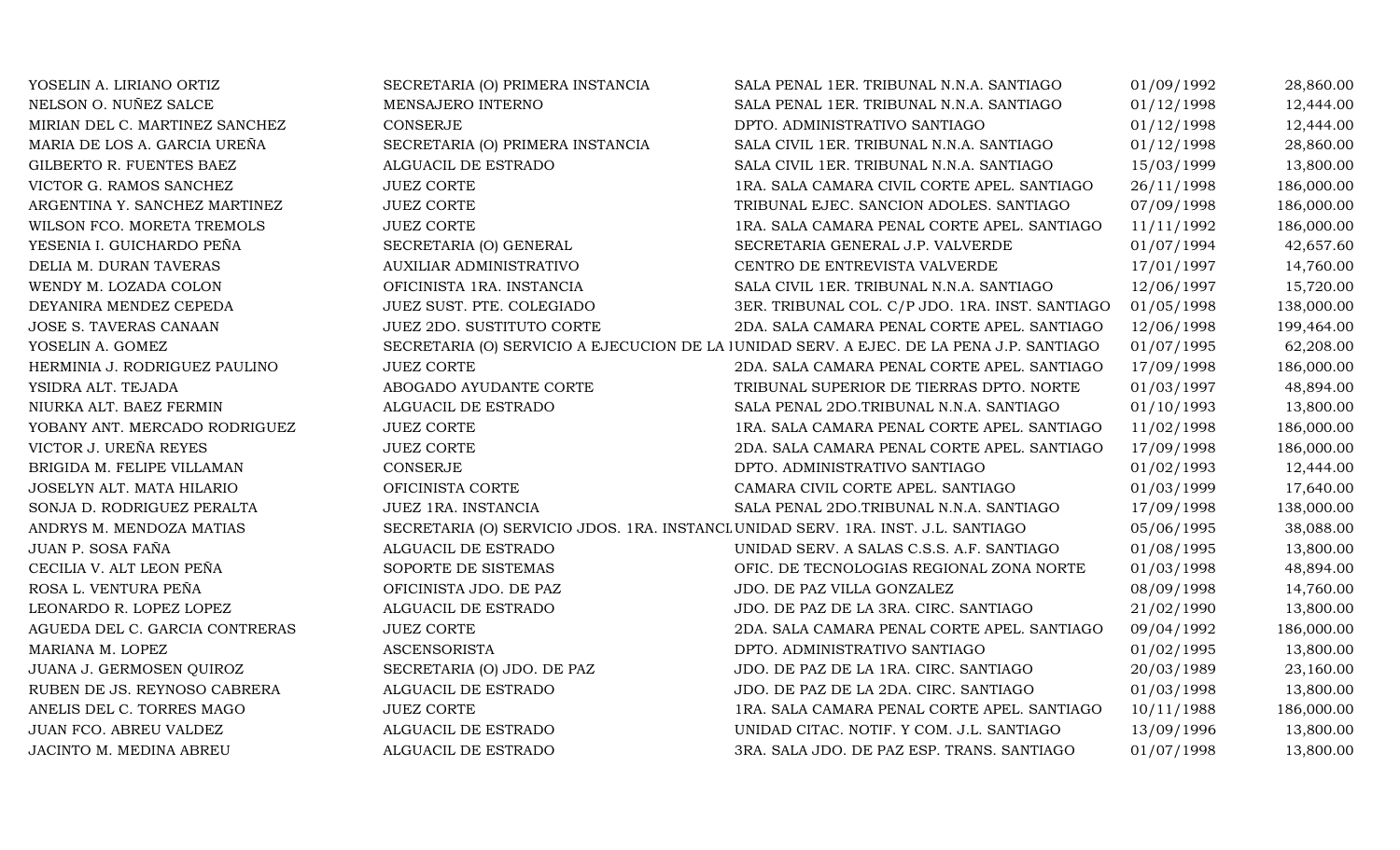| MARTHA DEL C. MARTINEZ LOPEZ      | <b>JUEZ CORTE</b>                        | 1RA. SALA CAMARA PENAL CORTE APEL. SANTIAGO                                                            | 09/04/1992 | 186,000.00 |
|-----------------------------------|------------------------------------------|--------------------------------------------------------------------------------------------------------|------------|------------|
| ANTONIO J. CRUZ                   | SECRETARIA (O) JDO. DE PAZ               | JDO. DE PAZ SAN JOSE DE LAS MATAS                                                                      | 09/12/1987 | 23,160.00  |
| CLARA M. VARGAS VASQUEZ           | <b>JUEZ COORDINADOR</b>                  | OFIC. JUEZ COORD. JDO. DE LA INSTRUCCION SANTIA 17/09/1998                                             |            | 154,800.00 |
| SAMUEL GUZMAN FERNANDEZ           | <b>JUEZ CORTE</b>                        | 2DA. SALA CAMARA CIVIL CORTE APEL. SANTIAGO                                                            | 17/09/1998 | 186,000.00 |
| OSVALDO CASTILLO                  | JUEZ PRESIDENTE TRIBUNAL COLEGIADO       | 2DO. TRIBUNAL COL. C/P JDO. 1RA. INST. SANTIAGO                                                        | 17/09/1998 | 138,000.00 |
| ANDREA ALMANZAR ESPINAL           | CONSERJE-MENSAJERO(A)                    | JDO. DE PAZ VILLA BISONO                                                                               | 18/06/1996 | 12,444.00  |
| LORENZA POLANCO ACEVEDO           | OFICINISTA JDO. DE PAZ                   | JDO. DE PAZ VILLA BISONO                                                                               | 01/10/1996 | 14,760.00  |
| JOSE R. DE ASIS BURGOS            | JUEZ PRESIDENTE TRIBUNAL COLEGIADO       | 3ER. TRIBUNAL COL. C/P JDO. 1RA. INST. SANTIAGO                                                        | 17/09/1998 | 147,600.00 |
| JOSE A. BARRERA HERNANDEZ         | ALGUACIL DE ESTRADO                      | JDO. DE PAZ TAMBORIL                                                                                   | 13/06/1995 | 13,800.00  |
| MARIA DEL C. SANTANA FERNANDEZ    | <b>JUEZ CORTE</b>                        | 2DA. SALA CAMARA PENAL CORTE APEL. SANTIAGO                                                            | 21/09/1998 | 186,000.00 |
| EDDY M. ESPINAL RODRIGUEZ         | ALGUACIL DE ESTRADO                      | JDO. DE PAZ PEDRO GARCIA                                                                               | 24/05/1996 | 13,800.00  |
| ALOIDES DE JS. MATIAS CUETO       | <b>JUEZ CORTE</b>                        | 1RA. SALA CAMARA CIVIL CORTE APEL. SANTIAGO                                                            | 09/04/1992 | 186,000.00 |
| CRISPIN ANT. TATIS VALERIO        | JUEZ EJEC. DE LA PENA                    | 2DA. SALA TRIBUNAL EJEC. DE LA PENA SANTIAGO                                                           | 11/02/1998 | 138,000.00 |
| JUAN J. MARTINEZ VENTURA          | JUEZ T.T.J.O.                            | TRIBUNAL DE TIERRAS J.O. VALVERDE                                                                      | 17/09/1998 | 138,000.00 |
| ADALJISA ANT. ROJAS POLANCO       | JUEZ 1RA. INSTANCIA                      | SALA PENAL 1ER. TRIBUNAL N.N.A. SANTIAGO                                                               | 17/09/1998 | 138,000.00 |
| JUANA O. SANTANA MINAYA           | <b>JUEZ CORTE</b>                        | CORTE DE APEL. N.N.A. SANTIAGO                                                                         | 23/11/1992 | 186,000.00 |
| CARMEN Y. DURAN ARIAS             | SECRETARIA (O) PRIMERA INSTANCIA         | TRIBUNAL N.N.A. VALVERDE                                                                               | 08/07/1987 | 28,860.00  |
| SERGIO A. FURCAL                  | JUEZ PTE.CAMARA PENAL JDO. DE 1ERA. INST | 1ER. TRIBUNAL COL. C/P JDO. 1RA. INST. SANTIAGO                                                        | 12/02/1998 | 154,800.00 |
| MIGUELINA M. SILIA PARRA          | CONSERJE                                 | DPTO. ADMINISTRATIVO SANTIAGO                                                                          | 15/05/1976 | 12,444.00  |
| ILDEFONSA ALT. SUSANA ABREU       | <b>JUEZ CORTE</b>                        | 2DA. SALA TRIBUNAL SUPERIOR DE TIERRAS DPTO. NC 16/12/1986                                             |            | 186,000.00 |
| FABIO GUERRERO BAUTISTA           | JUEZ PRESIDENTE CORTE                    | TRIBUNAL SUPERIOR DE TIERRAS DPTO. NORTE                                                               | 22/10/1998 | 218,640.00 |
| SENEIDA D. MARCELINO REYES        | ABOGADO AYUDANTE CORTE                   | TRIBUNAL SUPERIOR DE TIERRAS DPTO. NORTE                                                               | 01/11/1994 | 48,894.00  |
| SEGUNDO E. MONCION                | JUEZ 2DO. SUST. CORTE Y PTE. SALA        | 2DA. SALA TRIBUNAL SUPERIOR DE TIERRAS DPTO. NC 18/02/1998                                             |            | 199,464.00 |
| VILMA V. DIAZ COLOMBO             | <b>JUEZ CORTE</b>                        | 1RA. SALA TRIBUNAL SUPERIOR DE TIERRAS DPTO. NO 22/10/1998                                             |            | 186,000.00 |
| DANILO ANT. TINEO SANTANA         |                                          | JUEZ 1ER. SUST. PTE. DE CORTE Y PTE. DE SAL/1RA. SALA TRIBUNAL SUPERIOR DE TIERRAS DPTO. NO 22/10/1998 |            | 205,800.00 |
| MIRIAN DEL C. RODRIGUEZ JAQUEZ    | SECRETARIA (O) PRIMERA INSTANCIA         | TRIBUNAL DE TIERRAS J.O. VALVERDE                                                                      | 01/09/1997 | 28,860.00  |
| MARTIN E. REYES TREMOLS           | ENCARGADO(A) OFICINA ADMINISTRATIVA III  | DPTO. ADMINISTRATIVO VALVERDE                                                                          | 17/07/1997 | 67,405.20  |
| ALMA S. DOMINGUEZ MARTINEZ        | <b>JUEZ CORTE</b>                        | 2DA. SALA TRIBUNAL SUPERIOR DE TIERRAS DPTO. NC 23/11/1995                                             |            | 186,000.00 |
| MARITZA DEL C. POLANCO REYES      | ANALISTA JURIDICO                        | REGISTRO DE TITULOS SANTIAGO                                                                           | 19/02/1996 | 48,894.00  |
| TERESA DE JS. CRUZ LEDESMA        | <b>CONSERJE</b>                          | REGISTRO DE TITULOS SANTIAGO                                                                           | 02/05/1990 | 12,444.00  |
| MAYRA C. MIESES TORRES            | <b>AUXILIAR REGISTRAL</b>                | REGISTRO DE TITULOS SANTIAGO                                                                           | 17/02/1978 | 21,480.00  |
| MIGUEL A. BONILLA BORRELLY        | REGISTRADOR DE TITULOS                   | REGISTRO DE TITULOS MAO                                                                                | 19/07/1994 | 126,000.00 |
| JOSE ALB. ALMANZAR SANCHEZ        | DIRECTOR (A) REGIONAL MENSURAS           | DIRECCION REG. MENSURAS CAT. DPTO. NORTE                                                               | 24/04/2013 | 117,532.80 |
| FRANCISCA ALT. FERNANDEZ GONZALEZ | SECRETARIA(O) CORTE                      | CORTE DE APEL. N.N.A. SANTIAGO                                                                         | 02/06/1999 | 34,560.00  |
|                                   |                                          |                                                                                                        |            |            |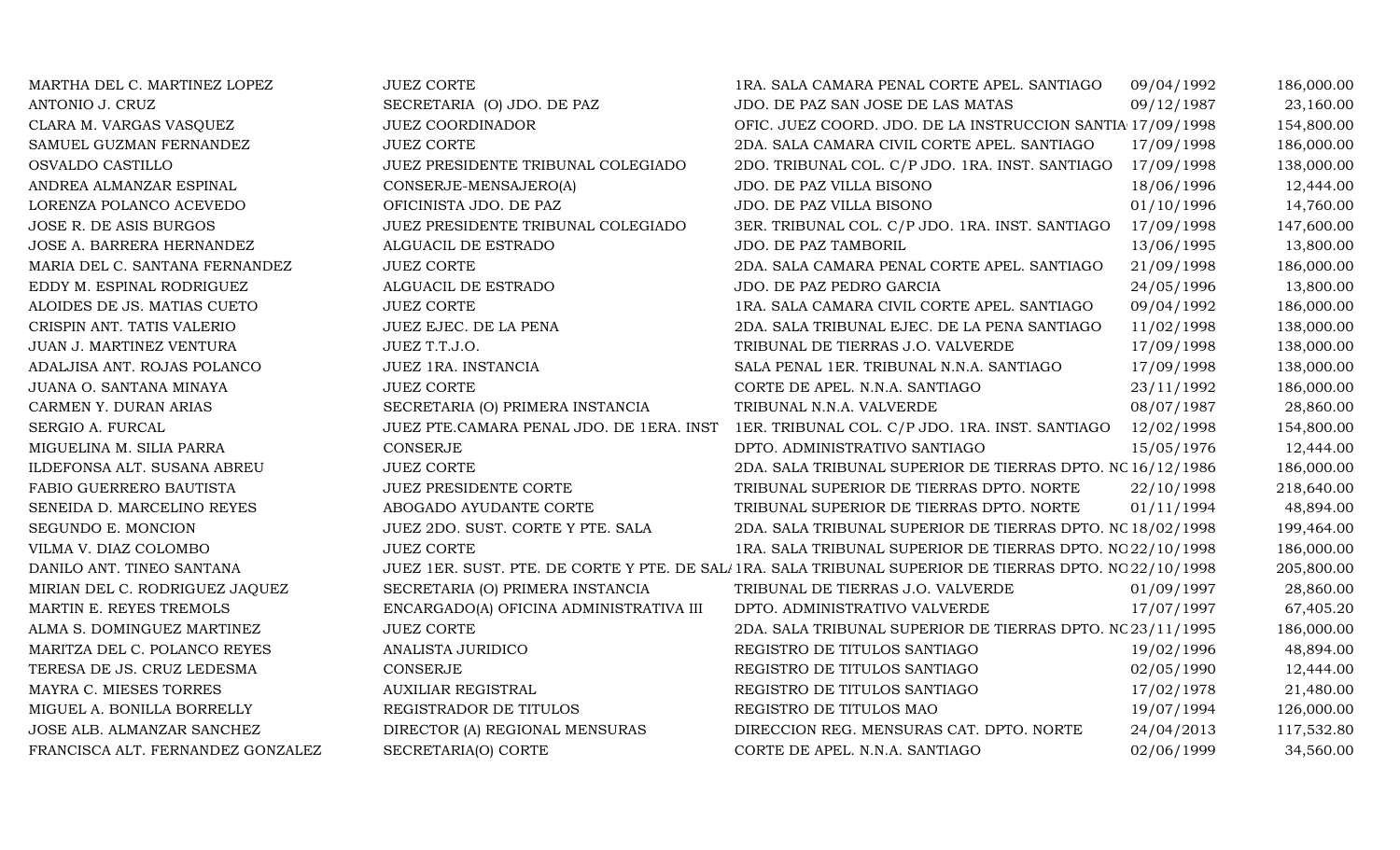| DELSIDO M. JACKSON GRULLON      | ADMINISTRADOR DE RED               | OFIC. DE TECNOLOGIAS REGIONAL ZONA NORTE                  | 01/05/1999 | 54,885.60  |
|---------------------------------|------------------------------------|-----------------------------------------------------------|------------|------------|
| MANUEL A. ESTEVEZ TAVERAS       | ALGUACIL DE ESTRADO                | UNIDAD CITAC. NOTIF. Y COM. J.L. SANTIAGO                 | 01/05/1999 | 13,800.00  |
| MANUEL A. FRANCISCO ESPINAL     | JUEZ T.T.J.O.                      | 3RA. SALA TRIBUNAL DE TIERRAS J.O. SANTIAGO               | 08/03/1999 | 138,000.00 |
| <b>GLENIS B. AMADIS VERAS</b>   | <b>JUEZ CORTE</b>                  | CORTE DE APEL. N.N.A. SANTIAGO                            | 01/05/1999 | 186,000.00 |
| SERGIO DE JS. FRANCISCO POLANCO | <b>CHOFER</b>                      | DPTO. ADMINISTRATIVO SANTIAGO                             | 07/06/1999 | 24,240.00  |
| JUAN A. RODRIGUEZ FERNANDEZ     | JUEZ PRESIDENTE CORTE              | CORTE DE APEL. N.N.A. SANTIAGO                            | 01/05/1999 | 218,640.00 |
| YECENIA DEL C. BUENO PERALTA    | <b>OFICINISTA</b>                  | UNIDAD SERV. A LA INSTRUCCION J.P. SANTIAGO               | 08/05/2013 | 22,920.00  |
| CARINA M. VASQUEZ RODRIGUEZ     | <b>OFICINISTA</b>                  | UNIDAD SERV. A LA INSTRUCCION J.P. SANTIAGO               | 08/06/1999 | 22,920.00  |
| MONICA D. NUÑEZ VALERIO         | SECRETARIA DE JUEZ                 | TRIBUNAL SUPERIOR DE TIERRAS DPTO. NORTE                  | 01/05/1999 | 23,640.00  |
| YOLFA DEL C. CASTILLO UREÑA     | <b>OFICINISTA</b>                  | SOPORTE A JUECES J.P. SANTIAGO                            | 13/11/1984 | 27,992.38  |
| <b>BOLIVAR A. LIBERATO CRUZ</b> | MENSAJERO INTERNO                  | DPTO. ADMINISTRATIVO VALVERDE                             | 13/05/1999 | 12,444.00  |
| JOSE E. SEN MARTINEZ            | <b>CHOFER</b>                      | DPTO. ADMINISTRATIVO SANTIAGO                             | 01/08/1999 | 24,240.00  |
| SIANE L. RODRIGUEZ TAPIA        | SECRETARIA (O) JDO. DE PAZ         | 3RA. SALA JDO. DE PAZ ESP. TRANS. SANTIAGO                | 01/08/1999 | 23,160.00  |
| ELIZABETH AVILES NUÑEZ          | OFICINISTA 1RA. INSTANCIA          | SALA PENAL 1ER. TRIBUNAL N.N.A. SANTIAGO                  | 01/09/1999 | 15,720.00  |
| FRANCISCA A. MARTINEZ SOSA      | CONSERJE-MENSAJERO(A)              | JDO. DE PAZ TAMBORIL                                      | 03/01/2000 | 12,444.00  |
| ACASSIA C. REYES CASTILLO       | JUEZ PRESIDENTE TRIBUNAL COLEGIADO | 4TO. TRIBUNAL COL. C/P JDO. 1RA. INST. SANTIAGO           | 06/03/2000 | 138,000.00 |
| ANA C. ARACENA JIMENEZ          | AUX. DE RECEPCION Y ENTREGA        | REGISTRO DE TITULOS MAO                                   | 01/02/2000 | 24,240.00  |
| LUZ E. DURAN HIRALDO            | SECRETARIA (O) SERVICIO A CORTE    | UNIDAD SERV. A CORTE J.L. SANTIAGO                        | 03/04/2000 | 38,088.00  |
| CARMEN M. NUÑEZ GARCIA          | <b>BIBLIOTECARIO II</b>            | BIBLIOTECA DE SANTIAGO                                    | 02/05/2000 | 48,894.00  |
| IVAN J. RODRIGUEZ ALONZO        | SUPERVISOR (A) DE MANTENIMIENTO    | DPTO. DE MANTENIMIENTO J.I. ZONA NORTE Y NORES 02/05/2000 |            | 54,648.00  |
| HILDA ALT. SALAS                | OFICINISTA 1RA. INSTANCIA          | SALA PENAL 2DO.TRIBUNAL N.N.A. SANTIAGO                   | 03/04/2000 | 15,720.00  |
| MARINA I. BRITO ROSARIO         | SECRETARIA(O) CORTE                | CAMARA CIVIL CORTE APEL. SANTIAGO                         | 02/05/2000 | 34,560.00  |
| RAFAEL ANT. CEPIN JORGE         | ALGUACIL DE ESTRADO                | 1RA. SALA CAMARA CIVIL JDO. 1RA. INST. SANTIAGO           | 02/05/2000 | 13,800.00  |
| MERCEDES ALT. MARTINEZ          | MENSAJERO INTERNO                  | DPTO. ADMINISTRATIVO SANTIAGO                             | 02/05/2000 | 13,800.00  |
| BERKIS M. DOMINGUEZ TAVAREZ     | REGISTRADOR DE TITULOS ADSCRITO    | REGISTRO DE TITULOS SANTIAGO                              | 15/06/2000 | 117,532.80 |
| ROSA M. SANTANA VERAS           | ABOGADO AYUDANTE CORTE             | TRIBUNAL SUPERIOR DE TIERRAS DPTO. NORTE                  | 03/07/2000 | 48,894.00  |
| ANGELA M. PEREZ NUÑEZ           | ABOGADO AYUDANTE CORTE             | TRIBUNAL SUPERIOR DE TIERRAS DPTO. NORTE                  | 03/07/2000 | 48,894.00  |
| ELBA R. CONTRERAS SARANTE       | SECRETARIA (O) JDO. DE PAZ         | JDO. DE PAZ DE LA 2DA. CIRC. SANTIAGO                     | 01/07/2000 | 23,160.00  |
| SANDRA M. LANTIGUA GUZMAN       | SECRETARIA (O) JDO. DE PAZ         | 4TA. SALA JDO. DE PAZ ESP. TRANS. SANTIAGO                | 03/08/2000 | 23,160.00  |
| MARIA DE LA C. TEJEDA SUAZO     | JUEZ JDO. DE TRABAJO               | 3RA. SALA JDO. DE TRABAJO SANTIAGO                        | 31/03/2017 | 108,000.00 |
| JULISSA NUÑEZ PICHARDO          | OFICINISTA TST                     | TRIBUNAL SUPERIOR DE TIERRAS DPTO. NORTE                  | 04/06/2012 | 17,640.00  |
| RAMONA Y. VARGAS                | OFICIAL ARCHIVO ACTIVO             | ARCHIVO ACTIVO J.I. SANTIAGO                              | 02/10/2000 | 42,657.60  |
| MERCEDES VIRGINIA GONZALEZ PIÑA | REGISTRADOR DE TITULOS ADSCRITO    | REGISTRO DE TITULOS SANTIAGO                              | 16/12/1986 | 117,532.80 |
| DAYSI DE LA ROSA POPA           | REGISTRADOR DE TITULOS             | REGISTRO DE TITULOS SANTIAGO                              | 03/10/2000 | 138,000.00 |
|                                 |                                    |                                                           |            |            |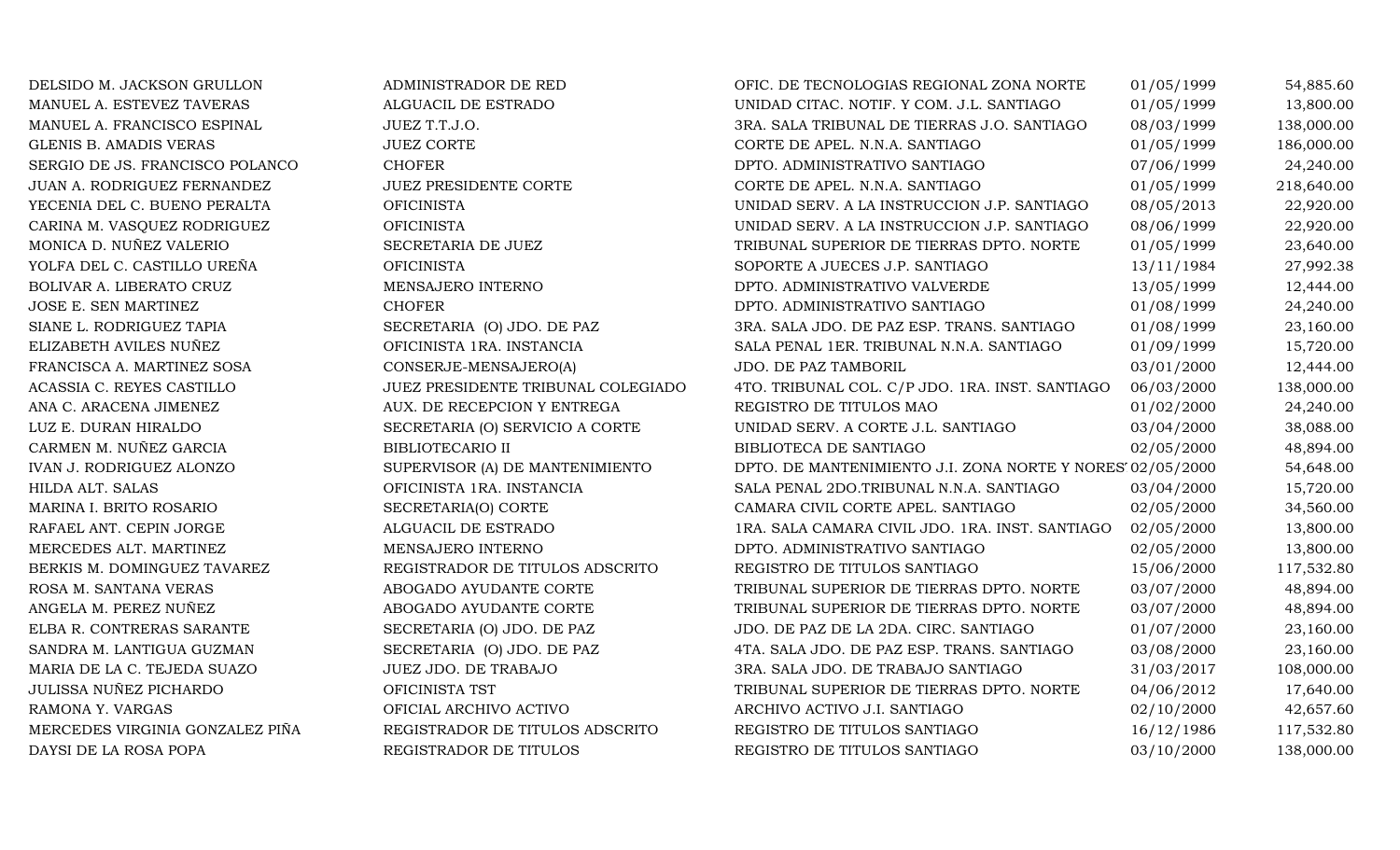| ANNERY M. PICHARDO LOPEZ         | SECRETARIA DE JUEZ               | TRIBUNAL SUPERIOR DE TIERRAS DPTO. NORTE        | 04/01/2001 | 28,860.00  |
|----------------------------------|----------------------------------|-------------------------------------------------|------------|------------|
| SERGIO A. PEÑA MARTINEZ          | ALGUACIL DE ESTRADO              | UNIDAD CITAC. NOTIF. Y COM. J.P. SANTIAGO       | 01/02/2001 | 14,760.00  |
| DULCE R. MARTINEZ NUÑEZ          | SECRETARIA DE JUEZ               | TRIBUNAL SUPERIOR DE TIERRAS DPTO. NORTE        | 05/02/2001 | 23,640.00  |
| HECTOR J. TORIBIO DE LA ROSA     | ALGUACIL DE ESTRADO              | UNIDAD CITAC. NOTIF. Y COM. J.P. SANTIAGO       | 01/03/2001 | 14,760.00  |
| DULCE M. DE JS. REYES RODRIGUEZ  | ABOGADO AYUDANTE 1RA. INST.      | CAMARA CIVIL JDO. 1RA. INST. VALVERDE           | 01/03/2001 | 36,000.00  |
| REY D. DIAZ GRULLON              | AUX. DE MANTENIMIENTO            | DPTO. ADMINISTRATIVO SANTIAGO                   | 19/03/2001 | 12,444.00  |
| MARIA M. VASQUEZ                 | <b>CONSERJE</b>                  | TRIBUNAL DE TIERRAS J.O. VALVERDE               | 01/05/2001 | 12,444.00  |
| MARTHA L. AMARO FERMIN           | COORDINADOR(A) DE ENTREVISTAS    | CENTRO DE ENTREVISTA SANTIAGO                   | 17/03/2014 | 64,864.00  |
| NIURKA ALT. TAVARES ESPINAL      | OFICINISTA TST                   | TRIBUNAL SUPERIOR DE TIERRAS DPTO. NORTE        | 01/06/2001 | 17,640.00  |
| MILQUEYA R. GONZALEZ TINEO       | OFICINISTA 1RA. INSTANCIA        | TRIBUNAL N.N.A. VALVERDE                        | 10/07/2001 | 15,720.00  |
| MABEL E. VALERIO GOMEZ           | SUPERVISOR DE AUDIENCIAS         | UNIDAD DE AUDIENCIAS J.P. SANTIAGO              | 02/07/2001 | 61,776.00  |
| ESMERALDA MERCEDES SANTOS        | ABOGADO AYUDANTE                 | UNIDAD ASISTENCIA A JUECES C.S.S. A.F. SANTIAGO | 19/04/2006 | 38,088.00  |
| VICTOR R. INFANTE PAEZ           | ALGUACIL DE ESTRADO              | UNIDAD CITAC. NOTIF. Y COM. J.P. SANTIAGO       | 02/07/2001 | 14,760.00  |
| JUAN C. LOPEZ GARCIA             | OFICINISTA CORTE                 | CAMARA CIVIL CORTE APEL. SANTIAGO               | 01/06/2001 | 17,640.00  |
| KETYS M. UCETA RODRIGUEZ         | ASIST. ADMINISTRATIVA            | CENTRO DE ENTREVISTA VALVERDE                   | 02/07/2001 | 15,720.00  |
| FIDELINA G. BATISTA GRULLON      | JUEZ T.T.J.O.                    | 1RA. SALA TRIBUNAL DE TIERRAS J.O. SANTIAGO     | 01/08/2001 | 147,600.00 |
| LEONARDO S. DURAN RODRIGUEZ      | MENSAJERO INTERNO                | TRIBUNAL N.N.A. VALVERDE                        | 02/07/2001 | 12,444.00  |
| FRANCIS C. DISLA RAMOS           | <b>OFICINISTA</b>                | UNIDAD CITAC. NOTIF. Y COM. J.P. SANTIAGO       | 01/06/2015 | 22,920.00  |
| FELICITA ANT. MEJIA GARCIA       | OFICINISTA CORTE                 | CAMARA CIVIL CORTE APEL. SANTIAGO               | 13/09/2001 | 17,640.00  |
| LIZA H. MADERA ARDAVIN           | SECRETARIA (O) SERVICIO A CORTE  | UNIDAD SERV. A CORTE J.P. SANTIAGO              | 12/11/2001 | 61,776.00  |
| EVELIN M. MATEO BOITEL           | SECRETARIA (O) JDO. DE PAZ       | JDO. DE PAZ VILLA GONZALEZ                      | 01/10/2001 | 23,160.00  |
| CESAR R. LUCIANO BENOIT          | <b>CHOFER</b>                    | DPTO. ADMINISTRATIVO SANTIAGO                   | 09/09/2001 | 14,760.00  |
| JUAN J. CEPEDA RODRIGUEZ         | MENSAJERO EXTERNO                | DPTO. ADMINISTRATIVO SANTIAGO                   | 13/11/2001 | 16,440.00  |
| MONICA E. SANTIAGO GUTIERREZ     | SECRETARIA (O) PRIMERA INSTANCIA | SALA PENAL 2DO.TRIBUNAL N.N.A. SANTIAGO         | 19/11/2001 | 28,860.00  |
| NIURFA C. JIMENEZ PICHARDO       | OFICINISTA TST                   | TRIBUNAL SUPERIOR DE TIERRAS DPTO. NORTE        | 19/11/2001 | 17,640.00  |
| YIDELSA ESTEVEZ TAVERAS          | OFICINISTA TST                   | TRIBUNAL SUPERIOR DE TIERRAS DPTO. NORTE        | 19/11/2001 | 17,640.00  |
| ANGELA J. SOTO JIMENEZ           | OFICINISTA ATENCION USUARIO      | UNIDAD ATENCION AL USUARIO J.P. SANTIAGO        | 16/02/2010 | 22,920.00  |
| DIOSMARY DEL C. CASTILLO ESPINAL | ABOGADO AYUDANTE CORTE           | TRIBUNAL SUPERIOR DE TIERRAS DPTO. NORTE        | 22/01/2002 | 48,894.00  |
| NORFI M. MARTINEZ GIL            | OFICIAL DE CONSULTA              | UNIDAD DE CONSULTA J.I. SANTIAGO                | 04/02/2002 | 42,657.60  |
| MILTON D. LOPEZ TAVERAS          | ALGUACIL DE ESTRADO              | UNIDAD CITAC. NOTIF. Y COM. J.P. SANTIAGO       | 17/01/2002 | 14,760.00  |
| CARLOS A. ALMARANTE MARTINEZ     | <b>CHOFER</b>                    | CAMARA CIVIL CORTE APEL. SANTIAGO               | 03/04/2002 | 24,240.00  |
| CESARINA A. MORA MEJIA           | SECRETARIA (O) PRIMERA INSTANCIA | 1RA. SALA TRIBUNAL DE TIERRAS J.O. SANTIAGO     | 08/04/2002 | 28,860.00  |
| RAMON M. PEÑA REGALADO           | ELECTRICISTA II                  | DPTO. ADMINISTRATIVO SANTIAGO                   | 01/05/2002 | 22,800.00  |
| RUBEN D. RODRIGUEZ CUELLO        | JUEZ SUST. PTE. COLEGIADO        | 4TO. TRIBUNAL COL. C/P JDO. 1RA. INST. SANTIAGO | 05/06/2002 | 138,000.00 |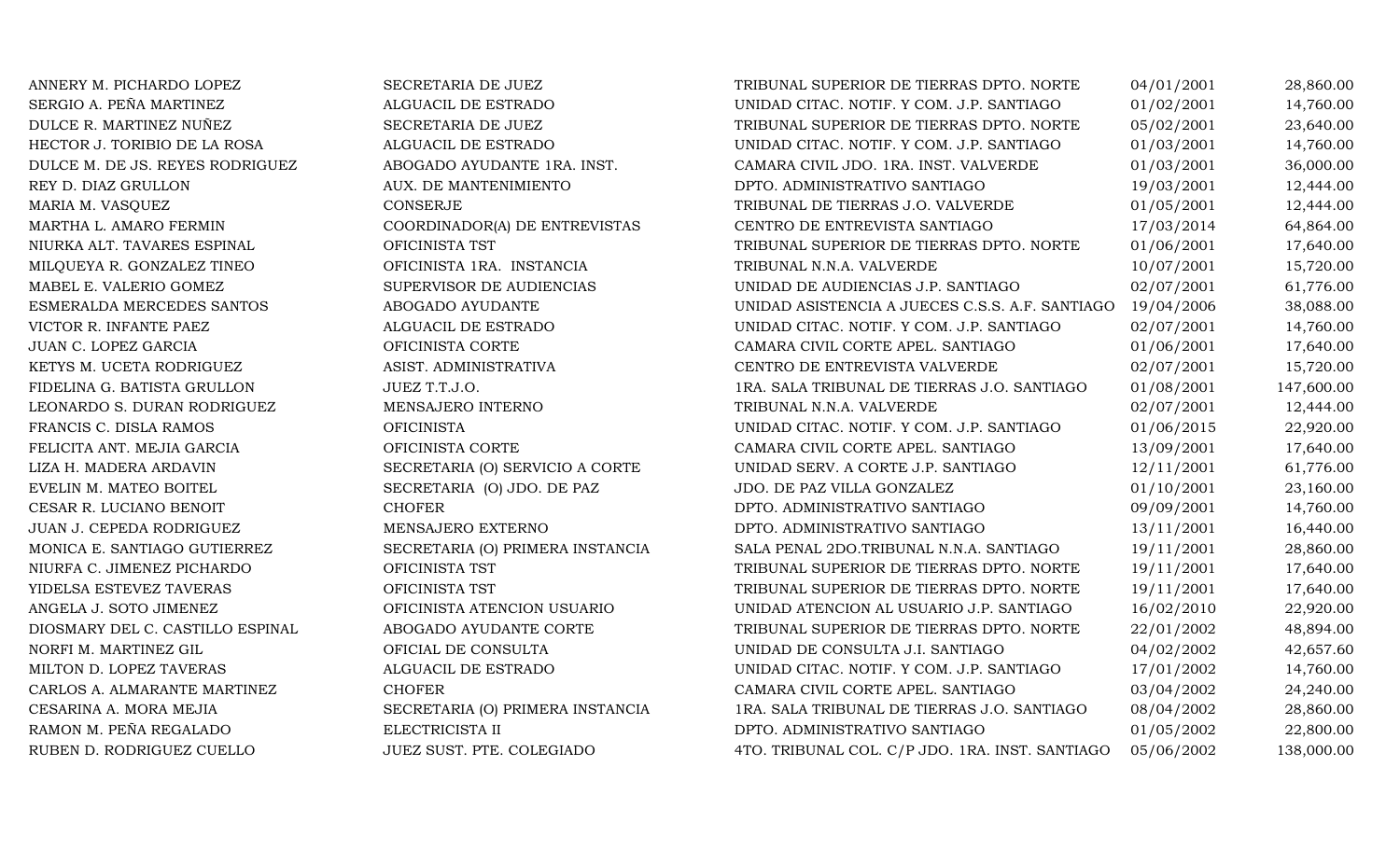| ALEXANDRA E. MARCELINO            | CONSERJE-MENSAJERO(A)                     | JDO. DE PAZ LICEY AL MEDIO                                 | 06/06/2002 | 12,444.00  |
|-----------------------------------|-------------------------------------------|------------------------------------------------------------|------------|------------|
| YASMIN DE LOS SANTOS ORTIZ        | JUEZ 1RA. INSTANCIA                       | 2DA. SALA CAMARA PENAL JDO. 1RA. INST. SANTIAGO 01/10/2014 |            | 138,000.00 |
| JOHANNA LUCIANO BENOIT            | REGISTRADOR DE TITULOS ADSCRITO           | REGISTRO DE TITULOS SANTIAGO                               | 18/09/2002 | 117,532.80 |
| ANA Y. DISLA TAVAREZ              | SECRETARIA (O) JDO. DE PAZ                | JDO. DE PAZ ESPERANZA                                      | 01/10/2002 | 23,160.00  |
| FELIX F. ESTEVEZ SAINT HILAIRE    | JUEZ 1RA. INSTANCIA                       | JDO. DE TRABAJO VALVERDE                                   | 14/10/2002 | 138,000.00 |
| HILDA DEL C. DIAZ PEÑA            | SOPORTE TECNICO II                        | OFIC. DE TECNOLOGIAS REGIONAL ZONA NORTE                   | 02/12/2002 | 34,980.00  |
| YLUMINADA R. PAULINO GONZALEZ     | OFICINISTA ATENCION USUARIOS              | UNIDAD ATENCION AL USUARIO J.L. SANTIAGO                   | 18/11/2002 | 20,760.00  |
| JULIO A. GOMEZ CASTILLO           | <b>CHOFER</b>                             | CORTE DE TRABAJO SANTIAGO                                  | 03/12/2002 | 24,240.00  |
| INDIRAMIS CONTRERAS CRUCETA       | ABOGADO AYUDANTE                          | SOPORTE A JUECES J.P. SANTIAGO                             | 04/12/2002 | 48,894.00  |
| GLADYS DEL R. BUENO ABREU         | CONSERJE-MENSAJERO(A)                     | 3RA. SALA JDO. DE PAZ ESP. TRANS. SANTIAGO                 | 09/12/2002 | 12,444.00  |
| SANTIAGO DE JS. RODRIGUEZ         | ANALISTA JURIDICO                         | REGISTRO DE TITULOS MAO                                    | 03/02/2003 | 30,060.00  |
| NALDA L. MARTINEZ MUÑOZ           | SECRETARIA (O) JDO. DE PAZ                | JDO. DE PAZ VALVERDE                                       | 24/02/2003 | 23,160.00  |
| JANESA R. ESPINAL DE LA ROSA      | ABOGADO AYUDANTE                          | SOPORTE A JUECES J.P. SANTIAGO                             | 03/03/2003 | 48,894.00  |
| CARMEN M. EDUARDO BATISTA         | ABOGADO AYUDANTE                          | SOPORTE A JUECES J.P. SANTIAGO                             | 03/03/2003 | 48,894.00  |
| ADOLFO G. DIAZ NUÑEZ              | ABOGADO AYUDANTE                          | SOPORTE A JUECES J.P. SANTIAGO                             | 03/03/2003 | 48,894.00  |
| RUDY ANT. ARIAS CRUZ              | <b>JUEZ COORDINADOR</b>                   | 2DA. SALA TRIBUNAL DE TIERRAS J.O. SANTIAGO                | 01/04/2003 | 154,800.00 |
| CARMEN DE JS. RODRIGUEZ HERNANDEZ | COORDINADOR(A) DE ENTREVISTAS             | CENTRO DE ENTREVISTA VALVERDE                              | 14/05/2003 | 31,740.00  |
| RODOLFO DE JS. VARGAS VARGAS      | MENSAJERO INTERNO                         | TRIBUNAL DE TIERRAS J.O. VALVERDE                          | 19/05/2003 | 12,444.00  |
| ANA E. MONTESINO MERCADO          | ABOGADO AYUDANTE                          | SOPORTE A JUECES J.L. SANTIAGO                             | 02/06/2003 | 48,894.00  |
| ROSA Y. MORALES TORIBIO           | OFICINISTA TST                            | TRIBUNAL SUPERIOR DE TIERRAS DPTO. NORTE                   | 09/06/2003 | 17,640.00  |
| SUSANA M. BEN VIDAL               | ANALISTA JURIDICO                         | REGISTRO DE TITULOS SANTIAGO                               | 16/06/2003 | 48,894.00  |
| CARMEN E. MORONTA CRUZ            | SECRETARIA (O) JDO. DE PAZ                | JDO. DE PAZ LAGUNA SALADA                                  | 04/09/2003 | 23,160.00  |
| ANA A. GONZALEZ ROJAS             | ANALISTA JURIDICO                         | REGISTRO DE TITULOS SANTIAGO                               | 01/03/2004 | 48,894.00  |
| JERSE D. PEÑA CAMILO              | ALGUACIL DE ESTRADO                       | UNIDAD CITAC. NOTIF. Y COM. J.P. VALVERDE                  | 18/09/2003 | 16,440.00  |
| PAULA C. BRITO ROSARIO            | SECRETARIA (O) PRIMERA INSTANCIA          | 2DA. SALA TRIBUNAL DE TIERRAS J.O. SANTIAGO                | 16/10/2003 | 28,860.00  |
| RUBEN D. CRUZ UCETA               | JUEZ EJEC. DE LA PENA                     | 1RA. SALA TRIBUNAL EJEC. DE LA PENA SANTIAGO               | 01/10/2003 | 138,000.00 |
| RAMON FCO. UREÑA ANGELES          | JUEZ 1ER. SUST. PTE. JDO. 1ERA. INSTANCIA | 3RA. SALA CAMARA CIVIL JDO. 1RA. INST. SANTIAGO            | 01/10/2003 | 147,600.00 |
| AMBAR M. DIAZ MELO                | SECRETARIA (O) GENERAL                    | SECRETARIA GENERAL J.P. SANTIAGO                           | 05/12/2003 | 93,312.00  |
| MARIA E. MARTINEZ CHECO           | ENCARGADO(A) OFICINA ADMINISTRATIVA IV    | DPTO. ADMINISTRATIVO SANTIAGO                              | 11/02/2004 | 81,952.80  |
| YILDA REINOSO ALMONTE             | SECRETARIA(O) CORTE                       | TRIBUNAL SUPERIOR DE TIERRAS DPTO. NORTE                   | 13/02/2004 | 43,840.80  |
| DENNY C. RODRIGUEZ PERALTA        | OFICINISTA CORTE                          | CAMARA CIVIL CORTE APEL. SANTIAGO                          | 19/02/2004 | 17,640.00  |
| YUBERKY CABRERA MARTINEZ          | SECRETARIA (O) JDO. DE PAZ                | JDO. DE PAZ DE LA 3RA. CIRC. SANTIAGO                      | 20/02/2004 | 23,160.00  |
| MARY ALT. DE LEON ALMONTE         | CONSERJE-MENSAJERO(A)                     | 1RA. SALA JDO. DE PAZ ESP. TRANS. SANTIAGO                 | 04/03/2004 | 12,444.00  |
| SOVARA C. SANTOS AMARO            | SECRETARIA (O) PRIMERA INSTANCIA          | 4TA. SALA TRIBUNAL DE TIERRAS J.O. SANTIAGO                | 01/04/2004 | 28,860.00  |
|                                   |                                           |                                                            |            |            |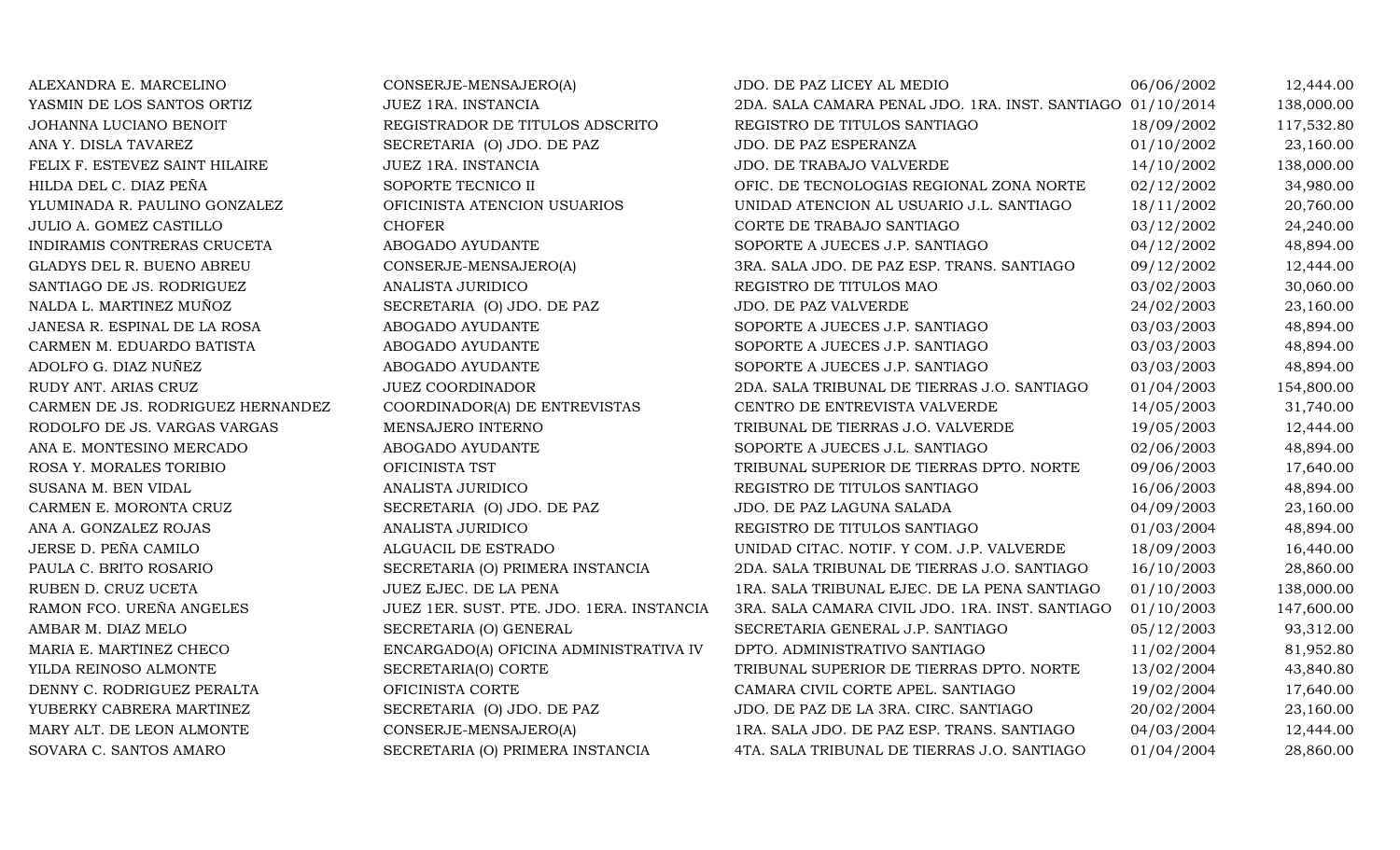| JOSELIN GUZMAN PEÑA              | CONSERJE                                 | CORTE DE APEL. N.N.A. SANTIAGO                             | 18/03/2004 | 12,444.00  |
|----------------------------------|------------------------------------------|------------------------------------------------------------|------------|------------|
| JACQUELIN M. RUIZ ARIAS          | <b>ARCHIVISTA</b>                        | OFIC. DE ARCHIVO JUDICIAL PJ SANTIAGO                      | 01/04/2004 | 13,920.00  |
| YOKASTA M. MARIA TAVERAS         | CONSERJE                                 | DPTO. ADMINISTRATIVO VALVERDE                              | 03/05/2004 | 12,444.00  |
| CARMINA G. VERAS SOSA            | ABOGADO AYUDANTE                         | SOPORTE A JUECES J.P. SANTIAGO                             | 05/05/2004 | 48,894.00  |
| YDALISA DEL C. MORA MEJIA        | <b>ARCHIVISTA</b>                        | OFIC. DE ARCHIVO JUDICIAL PJ SANTIAGO                      | 13/05/2004 | 18,649.80  |
| YUDHY L. PEREZ RODRIGUEZ         | <b>OFICINISTA</b>                        | UNIDAD SERV. 1RA. INST. J.L. SANTIAGO                      | 12/09/2005 | 17,640.00  |
| CAROLINA A. CASTILLO TORIBIO     | <b>OFICINISTA</b>                        | UNIDAD CITAC. NOTIF. Y COM. J.P. SANTIAGO                  | 01/06/2004 | 22,920.00  |
| ANA M. CLASE TAVERAS             | OFICINISTA JDO. DE PAZ                   | JDO. DE PAZ DE LA 1RA. CIRC. SANTIAGO                      | 23/06/2004 | 14,760.00  |
| EDDY ALB. FRANCO                 | MENSAJERO INTERNO                        | DPTO. ADMINISTRATIVO SANTIAGO                              | 01/08/2004 | 12,444.00  |
| JESUS M. DIAZ RAMIREZ            | JUEZ JDO. DE TRABAJO                     | 4TA. SALA JDO. DE TRABAJO STGO.                            | 16/12/2016 | 108,000.00 |
| YOCASTA DEL C. REYES ESPINAL     | ANALISTA JURIDICO                        | REGISTRO DE TITULOS SANTIAGO                               | 07/09/2004 | 35,760.00  |
| ELIZABETH CASTILLO REMIGIO       | OFICINISTA ATENCION USUARIOS             | SECRETARIA GENERAL JDO. ESP. TRANS.Y MUNIC. SAN 01/10/2004 |            | 14,760.00  |
| DIANA VASQUEZ FRANCISCO          | <b>AUXILIAR REGISTRAL</b>                | REGISTRO DE TITULOS SANTIAGO                               | 13/10/2004 | 24,240.00  |
| PEDRO E. PICHARDO CRUZ           | ALGUACIL DE ESTRADO                      | JDO. DE PAZ SAN JOSE DE LAS MATAS                          | 01/12/2004 | 13,800.00  |
| FRANCISCO ALB. MARTINEZ TAVARES  | ALGUACIL DE ESTRADO                      | UNIDAD CITAC. NOTIF. Y COM. J.P. SANTIAGO                  | 19/11/2004 | 14,760.00  |
| JUAN V. JAQUEZ GOMEZ             | ANALISTA JURIDICO                        | REGISTRO DE TITULOS MAO                                    | 04/01/2005 | 30,060.00  |
| NATALIA FCA. BERROA SANTOS       | MEDIADOR                                 | CENTRO DE MEDIACION JUDICIAL SANTIAGO                      | 01/07/2015 | 67,082.40  |
| MIGUEL A. BAEZ PAYANO            | <b>JUEZ DE PAZ</b>                       | JDO. DE PAZ SAN JOSE DE LAS MATAS                          | 19/02/2018 | 108,000.00 |
| CESAR ANT. PEÑA AMARO            | MENSAJERO INTERNO                        | DPTO. ADMINISTRATIVO SANTIAGO                              | 01/02/2005 | 12,444.00  |
| JORDANA C. CRUZ MINAYA           | SECRETARIA (O) PRIMERA INSTANCIA         | CAMARA CIVIL JDO. 1RA. INST. VALVERDE                      | 02/02/2005 | 28,860.00  |
| YOKASTA E. PEREZ CRUZ            | <b>OFICINISTA</b>                        | UNIDAD SERV. A LA INSTRUCCION J.P. SANTIAGO                | 07/02/2005 | 22,920.00  |
| INGRI S. LIBERATO TORRES         | JUEZ SUST. PTE. COLEGIADO                | 1ER. TRIBUNAL COL. C/P JDO. 1RA. INST. SANTIAGO            | 04/02/2005 | 138,000.00 |
| EMELANIA RODRIGUEZ PEREZ         | ABOGADO AYUDANTE                         | SOPORTE A JUECES J.P. SANTIAGO                             | 07/03/2005 | 48,894.00  |
| SILVIA E. MARTE TAVAREZ          | CONSERJE                                 | SALA PENAL 1ER. TRIBUNAL N.N.A. SANTIAGO                   | 19/04/2005 | 12,444.00  |
| MIGUELINA DE LAS M. DIAZ PAULINO | JUEZ 1RA. INSTANCIA                      | 6TA. SALA CAMARA CIVIL JDO. 1RA. INST. SANTIAGO            | 09/02/2015 | 138,000.00 |
| RICHART ML. ALMONTE ROSARIO      | <b>ARCHIVISTA</b>                        | OFIC. DE ARCHIVO JUDICIAL PJ VALVERDE                      | 01/06/2005 | 16,440.00  |
| ANA M. SANTANA VERAS             | OFICINISTA ATENCION USUARIOS             | UNIDAD ATENCION AL USUARIO J.L. SANTIAGO                   | 03/06/2005 | 20,760.00  |
| MARTHA Y. ALMONTE ALMONTE        | SECRETARIA (O) SERVICIO A LA INSTRUCCION | UNIDAD SERV. A LA INSTRUCCION J.P. SANTIAGO                | 23/05/2005 | 61,776.00  |
| MAGDELIN E. OSORIA PEÑA          | SUPERVISOR CENTRO DE CITACIONES          | UNIDAD CITAC. NOTIF. Y COM. J.P. SANTIAGO                  | 14/03/2005 | 61,776.00  |
| ANYOLINA ALT. RODRIGUEZ COLLADO  | SUPERVISOR DE ARCHIVO                    | OFIC. DE ARCHIVO JUDICIAL PJ SANTIAGO                      | 08/08/2005 | 29,580.00  |
| LOIDA ALT. MEJIA ARIAS           | JUEZ 1RA. INSTANCIA                      | 1ER. TRIBUNAL COL. C/P JDO. 1RA. INST. SANTIAGO            | 01/10/2014 | 138,000.00 |
| LEIDY Y. MARTE BURGOS            | ABOGADO AYUDANTE                         | SOPORTE A JUECES J.L. SANTIAGO                             | 04/10/2005 | 48,894.00  |
| JOSE L. GARCIA GARCIA            | JUEZ 1RA. INSTANCIA                      | 7MA. SALA CAMARA CIVIL JDO. 1RA. INST. SANTIAGO            | 01/09/2005 | 138,000.00 |
| ELIAS VALERIO GRULLON            | MENSAJERO INTERNO                        | SALA CIVIL 1ER. TRIBUNAL N.N.A. SANTIAGO                   | 01/09/2005 | 12,444.00  |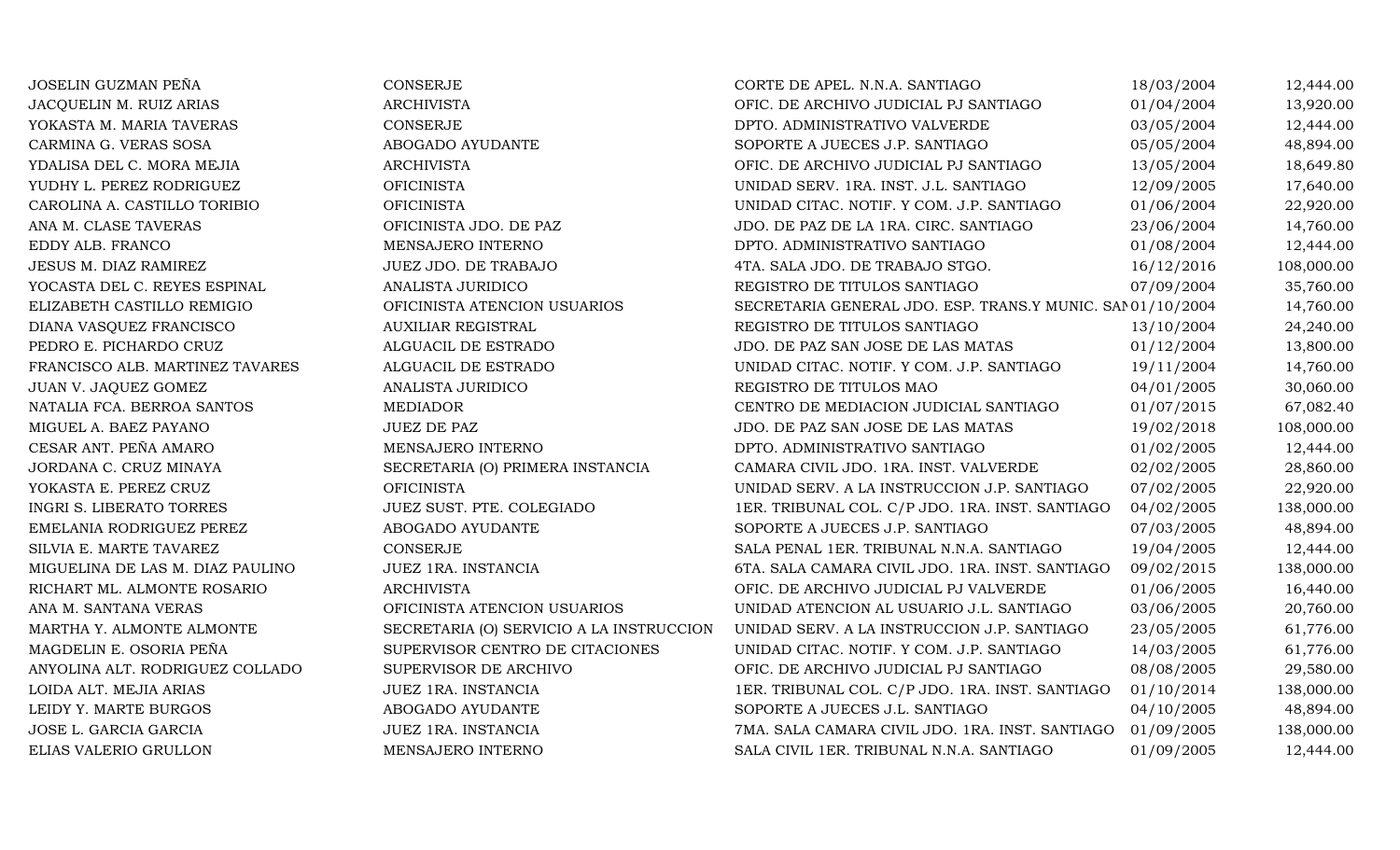| DANNY R. MARTINEZ RODRIGUEZ   | ALGUACIL DE ESTRADO                                                               | UNIDAD CITAC. NOTIF. Y COM. J.P. SANTIAGO       | 10/10/2005 | 14,760.00  |
|-------------------------------|-----------------------------------------------------------------------------------|-------------------------------------------------|------------|------------|
| EVA C. MARTINEZ CAPELLAN      | <b>REFERENCISTA</b>                                                               | UNIDAD DE CONSULTA J.I. SANTIAGO                | 14/10/2005 | 24,240.00  |
| KARINA A. MARTINEZ MARTINEZ   | OFICINISTA 1RA. INSTANCIA                                                         | SALA CIVIL 1ER. TRIBUNAL N.N.A. SANTIAGO        | 03/10/2005 | 15,720.00  |
| ELSA DEL C. ALMONTE SEPULVEDA | <b>JUEZ DE PAZ</b>                                                                | JDO. DE PAZ TAMBORIL                            | 16/12/2016 | 108,000.00 |
| YOHANNY Y. SEVERINO DE JESUS  | ABOGADO AYUDANTE                                                                  | UNIDAD ASISTENCIA A JUECES C.S.S. A.F. SANTIAGO | 01/11/2005 | 28,860.00  |
| JUAN C. COLON MARTINEZ        | JUEZ 1RA. INSTANCIA                                                               | 4TO. TRIBUNAL COL. C/P JDO. 1RA. INST. SANTIAGO | 01/11/2005 | 138,000.00 |
| LAURA S. RODRIGUEZ PORTES     | ABOGADO AYUDANTE                                                                  | SOPORTE A JUECES J.L. SANTIAGO                  | 09/11/2005 | 48,894.00  |
| HECTOR J. SANCHEZ ALVAREZ     | ALGUACIL DE ESTRADO                                                               | UNIDAD CITAC. NOTIF. Y COM. J.P. SANTIAGO       | 21/11/2005 | 14,760.00  |
| ROSA M. VERAS SANTOS          | <b>ARCHIVISTA</b>                                                                 | SALA CIVIL 1ER. TRIBUNAL N.N.A. SANTIAGO        | 01/12/2005 | 13,920.00  |
| FILOSET NUÑEZ POLANCO         | JUEZ 1RA. INSTANCIA                                                               | 4TA. SALA CAMARA CIVIL JDO. 1RA. INST. SANTIAGO | 20/12/2005 | 138,000.00 |
| AWILDA G. ALMONTE DURAN       | <b>REFERENCISTA</b>                                                               | UNIDAD DE CONSULTA J.I. SANTIAGO                | 02/01/2006 | 24,240.00  |
| ROSA M. RODRIGUEZ VARGAS      | AUXILIAR ADMINISTRATIVO                                                           | DIRECCION REG. MENSURAS CAT. DPTO. NORTE        | 02/01/2006 | 24,240.00  |
| HEIDY MARTINEZ FORTUNA        | <b>ARCHIVISTA</b>                                                                 | ARCHIVO ACTIVO J.I. SANTIAGO                    | 09/11/2005 | 24,240.00  |
| MIRIAN R. MARTINEZ HIRALDO    | <b>OFICINISTA</b>                                                                 | UNIDAD DE AUDIENCIAS J.P. SANTIAGO              | 02/01/2006 | 22,920.00  |
| MIREYA PAULINO CASTILLO       | OPERADOR DE IMPRESION                                                             | UNIDAD DE CONSULTA J.I. SANTIAGO                | 02/01/2006 | 20,760.00  |
| CARLOS M. DIAZ ESPINAL        | OFICINISTA ATENCION USUARIOS                                                      | UNIDAD ATENCION AL USUARIO J.P. SANTIAGO        | 01/03/2006 | 24,240.00  |
| WENDY L. LIRIANO CABRERA      | <b>OFICINISTA</b>                                                                 | UNIDAD SERV. A CORTE J.P. SANTIAGO              | 01/03/2006 | 22,920.00  |
| RICHARD R. CHAVEZ SANTANA     | ALGUACIL DE ESTRADO                                                               | UNIDAD SERV. A SALAS C.S.S. A.F. SANTIAGO       | 01/03/2006 | 14,760.00  |
| GISELLE M. DIAZ ARIAS         | <b>OFICINISTA</b>                                                                 | UNIDAD SERV. A LA INSTRUCCION J.P. SANTIAGO     | 02/05/2006 | 22,920.00  |
| YISSELL I. NUÑEZ MARQUEZ      | <b>OFICINISTA</b>                                                                 | UNIDAD SERV. A LA INSTRUCCION J.P. SANTIAGO     | 03/04/2006 | 22,920.00  |
| TERESA NUÑEZ RAMOS            | SECRETARIA DEPTO. ADM.                                                            | DPTO. ADMINISTRATIVO VALVERDE                   | 03/07/2006 | 18,120.00  |
| ARALIZA Y. RODRIGUEZ PICHARDO | SECRETARIA (O) SERVICIO JDOS. 1RA. INSTANCL UNIDAD SERV. 1RA. INST. J.P. SANTIAGO |                                                 | 14/07/2006 | 61,776.00  |
| JULISSA J. RODRIGUEZ ACOSTA   | ABOGADO AYUDANTE                                                                  | SOPORTE A JUECES J.P. SANTIAGO                  | 03/07/2006 | 48,894.00  |
| YOHANNA Y. HENRIQUEZ BAEZ     | SECRETARIA (O)                                                                    | REGISTRO DE TITULOS SANTIAGO                    | 03/07/2006 | 29,580.00  |
| BELKIS C. BAEZ TORRES         | ABOGADO AYUDANTE 1RA. INST.                                                       | 3RA. SALA CAMARA CIVIL JDO. 1RA. INST. SANTIAGO | 10/07/2006 | 36,000.00  |
| THANIA L. GRULLON NUÑEZ       | ABOGADO AYUDANTE 1RA. INST.                                                       | PCIA. CAMARA CIVIL JDO. 1RA. INST. SANTIAGO     | 03/07/2006 | 36,000.00  |
| MARY C. GONZALEZ LANTIGUA     | CONSERJE-MENSAJERO(A)                                                             | JDO. DE PAZ ESPERANZA                           | 03/08/2006 | 12,444.00  |
| CARMEN M. LOPEZ CABRERA       | ANALISTA JURIDICO                                                                 | REGISTRO DE TITULOS SANTIAGO                    | 06/09/2006 | 35,760.00  |
| FIDELI E. JIMENEZ VENTURA     | ANALISTA JURIDICO                                                                 | REGISTRO DE TITULOS SANTIAGO                    | 06/09/2006 | 48,894.00  |
| ARIZ ANT. HERRERA GRULLON     | <b>AUXILIAR REGISTRAL</b>                                                         | REGISTRO DE TITULOS SANTIAGO                    | 06/09/2006 | 24,240.00  |
| MARLENY A. FRANCISCO MERCADO  | <b>AUXILIAR REGISTRAL</b>                                                         | REGISTRO DE TITULOS SANTIAGO                    | 06/09/2006 | 17,640.00  |
| LIBRADA Z. GARCIA SANTANA     | ANALISTA JURIDICO                                                                 | REGISTRO DE TITULOS SANTIAGO                    | 06/09/2006 | 35,760.00  |
| KENIA A. GONZALEZ GUTIERREZ   | <b>AUXILIAR REGISTRAL</b>                                                         | REGISTRO DE TITULOS SANTIAGO                    | 06/09/2006 | 24,240.00  |
| ANGELINA ALT. INOA ALMANZAR   | ANALISTA JURIDICO                                                                 | REGISTRO DE TITULOS SANTIAGO                    | 06/09/2006 | 48,894.00  |
|                               |                                                                                   |                                                 |            |            |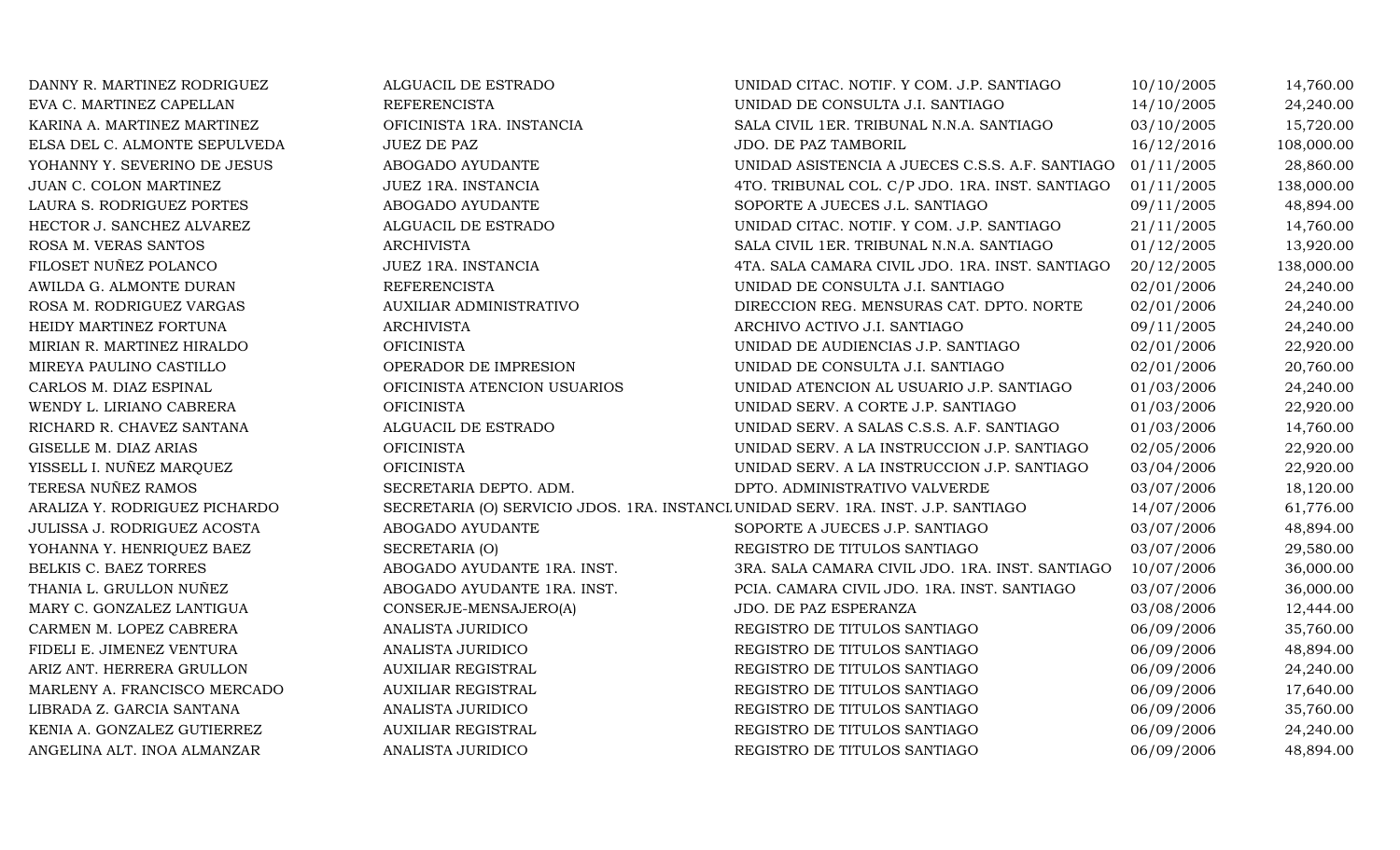| NINORKA VILLA SUAREZ              | ANALISTA JURIDICO              | REGISTRO DE TITULOS SANTIAGO                                                      | 06/09/2006 | 48,894.00  |
|-----------------------------------|--------------------------------|-----------------------------------------------------------------------------------|------------|------------|
| ANA J. JIMENEZ REYES              | ANALISTA JURIDICO              | REGISTRO DE TITULOS SANTIAGO                                                      | 07/09/2006 | 35,760.00  |
| YUNIOR N. GRULLON VARGAS          | ANALISTA JURIDICO              | REGISTRO DE TITULOS SANTIAGO                                                      | 07/09/2006 | 35,760.00  |
| BLASINA RODRIGUEZ CARRASCO        | ANALISTA JURIDICO              | REGISTRO DE TITULOS SANTIAGO                                                      | 06/09/2006 | 48,894.00  |
| CARMEN R. SANCHEZ CHECO           | ANALISTA JURIDICO              | REGISTRO DE TITULOS SANTIAGO                                                      | 07/09/2006 | 48,894.00  |
| ELIZABETH MERCADO GENAO           | ANALISTA JURIDICO              | REGISTRO DE TITULOS SANTIAGO                                                      | 07/09/2006 | 48,894.00  |
| MANUEL DE JS. CAPELLAN DE LA ROSA | SOPORTE TECNICO I              | OFIC. DE TECNOLOGIAS REGIONAL ZONA NORTE                                          | 28/08/2006 | 42,657.60  |
| ANDRES PEÑA CASTELLANOS           | SOPORTE TECNICO I              | OFIC. DE TECNOLOGIAS REGIONAL ZONA NORTE                                          | 28/08/2006 | 42,657.60  |
| LUIS E. TORRES PAULINO            | JUEZ 1RA. INSTANCIA            | 2DO. TRIBUNAL COL. C/P JDO. 1RA. INST. SANTIAGO                                   | 30/08/2006 | 138,000.00 |
| ROCIO B. CABRERA CASTILLO         | ASIST. ADMINISTRATIVA          | DPTO. ADMINISTRATIVO SANTIAGO                                                     | 11/09/2006 | 28,860.00  |
| HENRY V. DOMINGUEZ DOMINGUEZ      | JUEZ PRESIDENTE 1RA. INSTANCIA | PCIA. CAMARA CIVIL JDO. 1RA. INST. SANTIAGO                                       | 01/09/2006 | 154,800.00 |
| CARMEN R. CUEVAS RODRIGUEZ        | OFICINISTA ATENCION USUARIOS   | UNIDAD ATENCION AL USUARIO J.L. SANTIAGO                                          | 25/09/2006 | 20,760.00  |
| HEIDY Y. NUÑEZ GONZALEZ           | SECRETARIA (O) GENERAL         | CENTRO DE SERVICIOS SECRETARIALES A.F. SANTIAG(01/09/2006                         |            | 28,860.00  |
| <b>JOHANNA CEPEDA</b>             | SECRETARIA(O) CORTE            | TRIBUNAL EJEC. SANCION ADOLES. SANTIAGO                                           | 20/10/2006 | 34,560.00  |
| SAGRARIO J. DOMINGUEZ FERNANDEZ   |                                | SUPERVISOR DE INFORMACION Y ORIENTACION CENTRO INF. ORIENT. CIUDADANA PJ SANTIAGO | 27/11/2006 | 42,657.60  |
| MISAEL I. SANCHEZ DEL VILLAR      | JUEZ DE PAZ ITINERANTE         | PCIA. CAMARA CIVIL JDO. 1RA. INST. SANTIAGO                                       | 11/12/2006 | 108,000.00 |
| LENIS ALT. ABREU SANTANA          | ALGUACIL DE ESTRADO            | UNIDAD CITAC. NOTIF. Y COM. J.P. VALVERDE                                         | 02/01/2007 | 14,760.00  |
| ARAMIS ANT. RODRIGUEZ INOA        | SUPERVISOR DE ARCHIVO          | OFIC. DE ARCHIVO JUDICIAL PJ VALVERDE                                             | 01/03/2007 | 29,580.00  |
| WENDY S. GRULLON JIMENEZ          | TECNICO DE MENSURAS            | DIRECCION REG. MENSURAS CAT. DPTO. NORTE                                          | 21/02/2007 | 58,370.40  |
| WAGNER M. BETANCES SILVESTRE      | <b>REFERENCISTA</b>            | BIBLIOTECA DE SANTIAGO                                                            | 14/05/2007 | 24,240.00  |
| <b>JOSE R. REYES ALVAREZ</b>      | ALGUACIL DE ESTRADO            | CAMARA CIVIL JDO. 1RA. INST. VALVERDE                                             | 02/04/2007 | 13,800.00  |
| DOMINGO BRITO PIMENTEL            | ALGUACIL DE ESTRADO            | 4TA. SALA JDO. DE PAZ ESP. TRANS. SANTIAGO                                        | 02/04/2007 | 13,800.00  |
| SILVIO J. TREMOL HERRERA          | ALGUACIL DE ESTRADO            | TRIBUNAL N.N.A. VALVERDE                                                          | 31/05/2007 | 13,800.00  |
| MARIELYS E. ROCA NUÑEZ            | OFICINISTA ATENCION USUARIOS   | UNIDAD ATENCION AL USUARIO J.P. SANTIAGO                                          | 04/06/2007 | 24,240.00  |
| ARIEL ANT. HERNANDEZ ABREU        | <b>ARCHIVISTA</b>              | OFIC. DE ARCHIVO JUDICIAL PJ SANTIAGO                                             | 01/06/2009 | 16,440.00  |
| FELIX M. NUÑEZ QUEZADA            | <b>OFICINISTA</b>              | UNIDAD CITAC. NOTIF. Y COM. J.P. SANTIAGO                                         | 18/03/2014 | 22,920.00  |
| JOSE M. RODRIGUEZ JEREZ           | ALGUACIL DE ESTRADO            | UNIDAD CITAC. NOTIF. Y COM. J.L. SANTIAGO                                         | 08/02/2011 | 13,800.00  |
| ODILES ALT. COLLADO GOMEZ         | <b>OFICINISTA</b>              | UNIDAD SERV. 1RA. INST. J.P. SANTIAGO                                             | 11/08/2014 | 22,920.00  |
| LIDIA M. CORNIEL GUTIERREZ        | ABOGADO AYUDANTE               | SOPORTE A JUECES J.P. SANTIAGO                                                    | 15/11/2010 | 48,894.00  |
| JUANA GONZALEZ GIL                | <b>ARCHIVISTA</b>              | ARCHIVO ACTIVO J.I. SANTIAGO                                                      | 01/04/2013 | 24,240.00  |
| CARMEN M. DURAN AQUINO            | <b>RECEPCIONISTA</b>           | DPTO. DE MANTENIMIENTO J.I. ZONA NORTE Y NORES' 01/12/2011                        |            | 14,760.00  |
| CEFERINA FLETE VENTURA            | <b>CONSERJE</b>                | DPTO. DE MANTENIMIENTO J.I. ZONA NORTE Y NORES' 01/12/2011                        |            | 12,444.00  |
| JOSELITO GRULLON HERNANDEZ        | <b>PLOMERO</b>                 | DPTO. ADMINISTRATIVO SANTIAGO                                                     | 02/06/2003 | 16,440.00  |
| LEANDRO LOPEZ CRUZ                | SOPORTE TECNICO II             | OFIC. DE TECNOLOGIAS REGIONAL ZONA NORTE                                          | 01/08/2008 | 34,980.00  |
|                                   |                                |                                                                                   |            |            |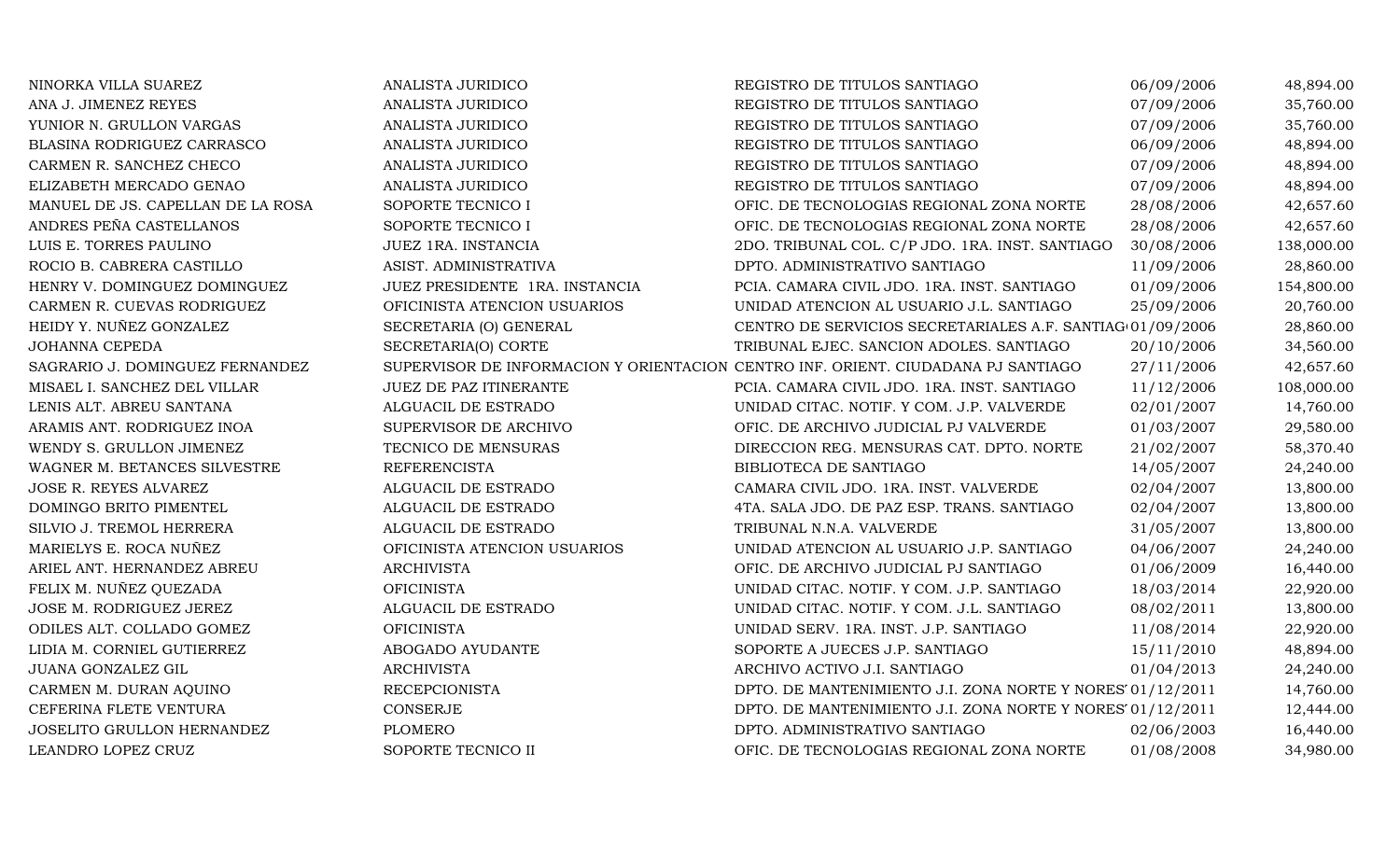JENNIFFER PEREZ VASQUEZ OFICINISTA UNIDAD SERV. A SALAS C.S.S. A.F. SANTIAGO 01/08/2007 15,720.00 DANIEL VELEZ NUÑEZ ALGUACIL DE ESTRADO UNIDAD CITAC. NOTIF. Y COM. J.P. SANTIAGO 29/08/2007 14,760.00 RUDELANEA TORRES ALEMAN MENSAJERO INTERNO TRIBUNAL SUPERIOR DE TIERRAS DPTO. NORTE 01/12/2011 12,444.00<br>ELIZABETH ANT. CAPELLAN MARTINEZ CONSERJE CONSERIE DPTO. DE MANTENIMIENTO J.I. ZONA NORTE Y NORES 01/12/2011 12,444.00 ELIZABETH ANT. CAPELLAN MARTINEZ CONSERJE CONSERJE DPTO. DE MANTENIMIENTO J.I. ZONA NORTE Y NORESTO1/12/2011 12,444.00<br>2,444.00 DPTO. DE MANTENIMIENTO J.I. ZONA NORTE Y NORESTO1/12/2011 YANIA MARMOL PUELLO CONSERJE DPTO. DE MANTENIMIENTO J.I. ZONA NORTE Y NORESTE01/12/2011 12,444.00 YANEYRI ALT. FERNANDEZ MEJIA OFICINISTA UNIDAD DE AUDIENCIAS J.L. SANTIAGO 01/12/2011 17,640.00 YAJAIRA J. VASQUEZ MOREL OFICINISTA UNIDAD SERV. 1RA. INST. J.P. SANTIAGO 03/11/2007 22,920.00 DILENIA J. REYES ABREU CONSERJE CONSERIE REGISTRO DE TITULOS MAO 09/01/2008 12,444.00 GLORIA L. RAMIREZ FELIZ OFICINISTA UNIDAD DE AUDIENCIAS J.P. SANTIAGO 09/01/2008 22,920.00 JANERYS POLANCO LOPEZ REFERENCISTA UNIDAD DE CONSULTA J.I. SANTIAGO 10/01/2008 24,240.00 JUAN C. LUNA PEÑA ALGUACIL DE ESTRADO UNIDAD CITAC. NOTIF. Y COM. J.P. SANTIAGO 01/02/2008 14,760.00 MERCEDES SUAREZ SEGURA CONSERJE CAMARA CIVIL CORTE APEL. SANTIAGO 10/03/2008 12,444.00 YOMERY PEREYRA HILARIO ENC. ALMACEN ADMVO. DPTO. ADMINISTRATIVO SANTIAGO 17/03/2008 24,240.00 MILAGROS DEL A. ESTEVEZ JUEZ 1RA. INSTANCIA CAMARA PENAL JDO. 1RA. INST. VALVERDE 07/04/2008 138,000.00 JOEL DE JS. REYES RODRIGUEZ JUEZ 1RA. INSTANCIA TRIBUNAL N.N.A. VALVERDE 07/04/2008 138,000.00 KELVIN ANT. GOMEZ MIRABAL ALGUACIL DE ESTRADO UNIDAD CITAC. NOTIF. Y COM. J.P. SANTIAGO 15/04/2008 14,760.00 BIANIRIS DEL C. RIVERA GARCIA SECRETARIA DE JUEZ TRIBUNAL SUPERIOR DE TIERRAS DPTO. NORTE 01/05/2008 23,640.00 MARIA DEL C. GRULLON RODRIGUEZ SECRETARIA DE JUEZ TRIBUNAL SUPERIOR DE TIERRAS DPTO. NORTE 01/05/2008 23,640.00 ELIZABETH ALT. ORTIZ PAULINO AUXILIAR ADMINISTRATIVO CENTRO DE ENTREVISTA SANTIAGO 20/05/2008 24,240.00 XIDRES S. BONILLA RODRIGUEZ OFICINISTA 1RA. INSTANCIA TRIBUNAL N.N.A. VALVERDE 04/06/2008 15,720.00 CARMEN J. PEGUERO PORTELA ABOGADO AYUDANTE SOPORTE A JUECES J.L. SANTIAGO 30/06/2008 48,894.00 RODOLFO E. COISCOU PICHARDO AUX. DE MANTENIMIENTODPTO. DE MANTENIMIENTO J.I. ZONA NORTE Y NORES' 05/11/2008  $24,240.00$ <br>TRIBUNAL DE TIERRAS J.O. PUERTO PLATA  $27/11/2008$  138,000.00 GLENY L. RODRIGUEZ TORIBIO JUEZ T.T.J.O. TRIBUNAL DE TIERRAS J.O. PUERTO PLATA 27/11/2008 138,000.00 EUGENIA DEL P. POLANCO DISLA SECRETARIA (O) JDO. DE PAZ JDO. DE PAZ LICEY AL MEDIO 25/08/2008 23,160.00 YOKASTA MORILLO NUÑEZ ABOGADO AYUDANTE SOPORTE A JUECES J.L. SANTIAGO 22/10/2008 48,894.60<br>JUAN R. FERNANDEZ GONZALEZ TECNICO DE ELECTRICIDAD DPTO. DE MANTENIMIENTO J.I. ZONA NORTE Y NORES 29/10/2008 29,580.00 JUAN R. FERNANDEZ GONZALEZ TECNICO DE ELECTRICIDADDPTO. DE MANTENIMIENTO J.I. ZONA NORTE Y NORES' 29/10/2008 29,580.00<br>UNIDAD DE AUDIENCIAS J.L. SANTIAGO 01/09/2008 17.640.00 ENEROLISA JIMENEZ FERREIRA OFICINISTA UNIDAD DE AUDIENCIAS J.L. SANTIAGO 01/09/2008 17,640.00 MARGARITA M. MONEGRO JIMENEZ COORDINADOR(A) MENSAJERIA DPTO. ADMINISTRATIVO SANTIAGO 17/10/2008 24,240.00 JUNIOR A. NUÑEZ ALMONTE MENSAJERO INTERNO DPTO. ADMINISTRATIVO SANTIAGO 24/02/2009 12,444.00 ALDEMARO J. MUÑIZ MENA JUEZ 2DO.SUST. PTE. JDO. 1ERA. INSTANCIA 1RA. SALA CAMARA CIVIL JDO. 1RA. INST. SANTIAGO 23/02/2009 147,600.00<br>17,640.00 17,640.00 17,640.00 17,640.00 DULCE L. POLANCO SAMUEL CHICINISTA OFICINISTA SOPORTE A JUECES J.L. SANTIAGO 29/04/2009 17,640.00 ROMELIA ALT. GARCIA MARTE SECRETARIA (O) PRIMERA INSTANCIA 3RA. SALA TRIBUNAL DE TIERRAS J.O. SANTIAGO 02/07/2009 28,860.00<br>RICHARD SOLANO 12,444.00 12,444.00 RICHARD SOLANO MENSAJERO INTERNO DPTO. ADMINISTRATIVO VALVERDE 29/07/2009 12,444.00 IVELISSE JORGE UREÑA ALGUACIL DE ESTRADO JDO. DE PAZ VALVERDE 01/07/2009 13,800.00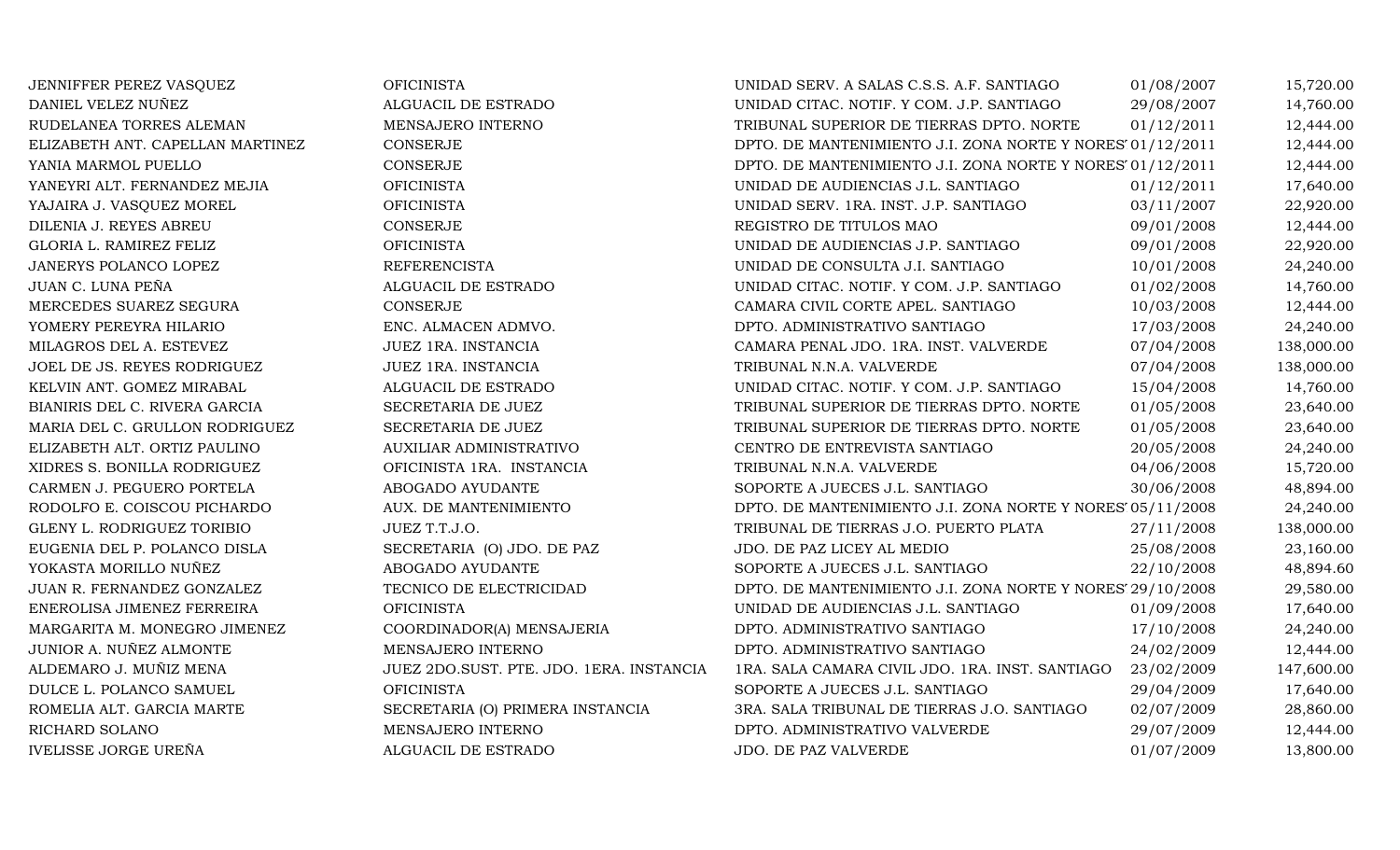| GISSELLE A. DE LA CRUZ CRUZ         | JUEZ JDO. DE TRABAJO         | 2DA. SALA JDO. DE TRABAJO SANTIAGO                          | 17/08/2009 | 138,000.00 |
|-------------------------------------|------------------------------|-------------------------------------------------------------|------------|------------|
| GERMAN Y. VASQUEZ LUNA              | REPRODUCTOR DE DOCUMENTOS    | DPTO. DE MANTENIMIENTO J.I. ZONA NORTE Y NORES 08/09/2009   |            | 20,760.00  |
| RUBEN D. SOTO HERNANDEZ             | <b>ARCHIVISTA</b>            | OFIC. DE ARCHIVO JUDICIAL PJ VALVERDE                       | 16/09/2009 | 16,440.00  |
| MIGUELINA VARGAS RIVAS              | OFICINISTA JDO. DE PAZ       | JDO. DE PAZ VILLA BISONO                                    | 01/09/2009 | 14,760.00  |
| ERICK D. PAEZ NUÑEZ                 | ALGUACIL DE ESTRADO          | UNIDAD CITAC. NOTIF. Y COM. J.P. SANTIAGO                   | 01/10/2009 | 14,760.00  |
| ESTHER C. REYES ARACENA             | JUEZ SUST. PTE. COLEGIADO    | 2DO. TRIBUNAL COL. C/P JDO. 1RA. INST. SANTIAGO             | 19/10/2009 | 138,000.00 |
| MASSIEL GRULLON LOPEZ               | OFICINISTA 1RA. INSTANCIA    | SALA PENAL 2DO.TRIBUNAL N.N.A. SANTIAGO                     | 13/01/2010 | 15,720.00  |
| ANA C. SANTOS FRANCISCO             | ANALISTA JURIDICO            | REGISTRO DE TITULOS SANTIAGO                                | 03/02/2010 | 48,894.00  |
| DOMINGO A. SILVERIO RODRIGUEZ       | SECRETARIA (O) JDO. DE PAZ   | JDO. DE PAZ VILLA BISONO                                    | 30/03/2010 | 23,160.00  |
| RAFAELINA RODRIGUEZ BASILIO         | OFICINISTA ATENCION USUARIOS | UNIDAD ATENCION AL USUARIO J.P. VALVERDE                    | 01/03/2010 | 20,760.00  |
| SASHA M. LOPEZ UREÑA                | OFICINISTA TST               | TRIBUNAL SUPERIOR DE TIERRAS DPTO. NORTE                    | 28/04/2010 | 17,640.00  |
| NARCISO A. VALDEZ MARTINEZ          | <b>OFICINISTA</b>            | UNIDAD DE AUDIENCIAS J.P. SANTIAGO                          | 15/11/2010 | 22,920.00  |
| ELIU L. GONZALEZ CRUZ               | OFICINISTA 1RA. INSTANCIA    | CAMARA CIVIL JDO. 1RA. INST. VALVERDE                       | 10/05/2010 | 15,720.00  |
| MARIA I. GUTIERREZ TORRES           | OFICINISTA 1RA. INSTANCIA    | CAMARA CIVIL JDO. 1RA. INST. VALVERDE                       | 18/05/2010 | 20,760.00  |
| <b>BLESSIE GOMEZ BAEZ</b>           | JUEZ T.T.J.O.                | 4TA. SALA TRIBUNAL DE TIERRAS J.O. SANTIAGO                 | 01/06/2010 | 138,000.00 |
| ANDY DURAN                          | <b>ARCHIVISTA</b>            | 2DA. SALA CAMARA CIVIL JDO. 1RA. INST. SANTIAGO             | 08/07/2010 | 13,920.00  |
| ROBERTO ANT. JIMENEZ MARRERO        | ALGUACIL DE ESTRADO          | UNIDAD CITAC. NOTIF. Y COM. J.P. VALVERDE                   | 13/09/2010 | 14,760.00  |
| VICTORIA MAURIZ MINAYA              | OFICINISTA ATENCION USUARIOS | UNIDAD ATENCION AL USUARIO J.P. SANTIAGO                    | 15/11/2010 | 24,240.00  |
| <b>BASILIO J. RODRIGUEZ CABRERA</b> | ALGUACIL DE ESTRADO          | SALA CIVIL 1ER. TRIBUNAL N.N.A. SANTIAGO                    | 13/09/2010 | 13,800.00  |
| AXLENNE ROSARIO YNFANTE             | SECRETARIA (O) JDO. DE PAZ   | JDO. DE PAZ JANICO                                          | 22/11/2010 | 23,160.00  |
| ZOILA H. QUEZADA ALMONTE            | OFICINISTA ATENCION USUARIOS | UNIDAD RECEP.Y ATENCION USUARIO C.S.S. A.F. SANT 29/11/2010 |            | 15,720.00  |
| CLARIBEL MATEO JIMENEZ              | JUEZ DE LA INSTRUCCION       | 2DO. JDO. DE LA INSTRUCCION SANTIAGO                        | 09/02/2015 | 138,000.00 |
| ELISA P. VASQUEZ TAVERAS            | SUPERVISOR DE AUDIENCIAS     | UNIDAD DE AUDIENCIAS J.L. SANTIAGO                          | 15/02/2011 | 38,088.00  |
| DANIEL DE JS. ABREU CESPEDES        | <b>ARCHIVISTA</b>            | OFIC. DE ARCHIVO JUDICIAL PJ SANTIAGO                       | 21/02/2011 | 16,440.00  |
| ALICIA M. GUZMAN BENCOSME           | JUEZ 1RA. INSTANCIA          | 3ER. TRIBUNAL COL. C/P JDO. 1RA. INST. SANTIAGO             | 01/03/2011 | 138,000.00 |
| DANTE D. OZUNA MERCEDES             | <b>JUEZ DE PAZ</b>           | JDO. DE PAZ PEDRO GARCIA                                    | 28/02/2011 | 108,000.00 |
| ELIZABETH ACOSTA UREÑA              | <b>OFICINISTA</b>            | UNIDAD SERV. 1RA. INST. J.P. SANTIAGO                       | 04/08/2011 | 22,920.00  |
| MARLENIS ALT. CASTRO MEDINA         | OFICINISTA ATENCION USUARIOS | UNIDAD ATENCION AL USUARIO J.P. SANTIAGO                    | 01/06/2011 | 24,240.00  |
| GREGORIS DE JS. GOMEZ PEÑALO        | ALGUACIL DE ESTRADO          | SECRETARIA GENERAL JDO. ESP. TRANS.Y MUNIC. SANO1/06/2011   |            | 14,760.00  |
| DINELCA Y. FRANCISCO MADERA         | <b>OFICINISTA</b>            | UNIDAD DE AUDIENCIAS J.P. VALVERDE                          | 08/06/2011 | 16,440.00  |
| GABRIELA J. VELAZQUEZ CARRASCO      | <b>AUXILIAR REGISTRAL</b>    | REGISTRO DE TITULOS SANTIAGO                                | 29/04/2011 | 24,240.00  |
| JUANA F. N. RODRIGUEZ ARIAS         | OFICINISTA JDO. DE PAZ       | JDO. DE PAZ LICEY AL MEDIO                                  | 11/07/2011 | 14,760.00  |
| VIRGILIO D. TAVAREZ PARRA           | ANALISTA JURIDICO            | REGISTRO DE TITULOS SANTIAGO                                | 17/12/2012 | 35,760.00  |
| EZEQUIEL PEÑA TORIBIO               | ALGUACIL DE ESTRADO          | JDO. DE PAZ VILLA BISONO                                    | 20/12/2012 | 13,800.00  |
|                                     |                              |                                                             |            |            |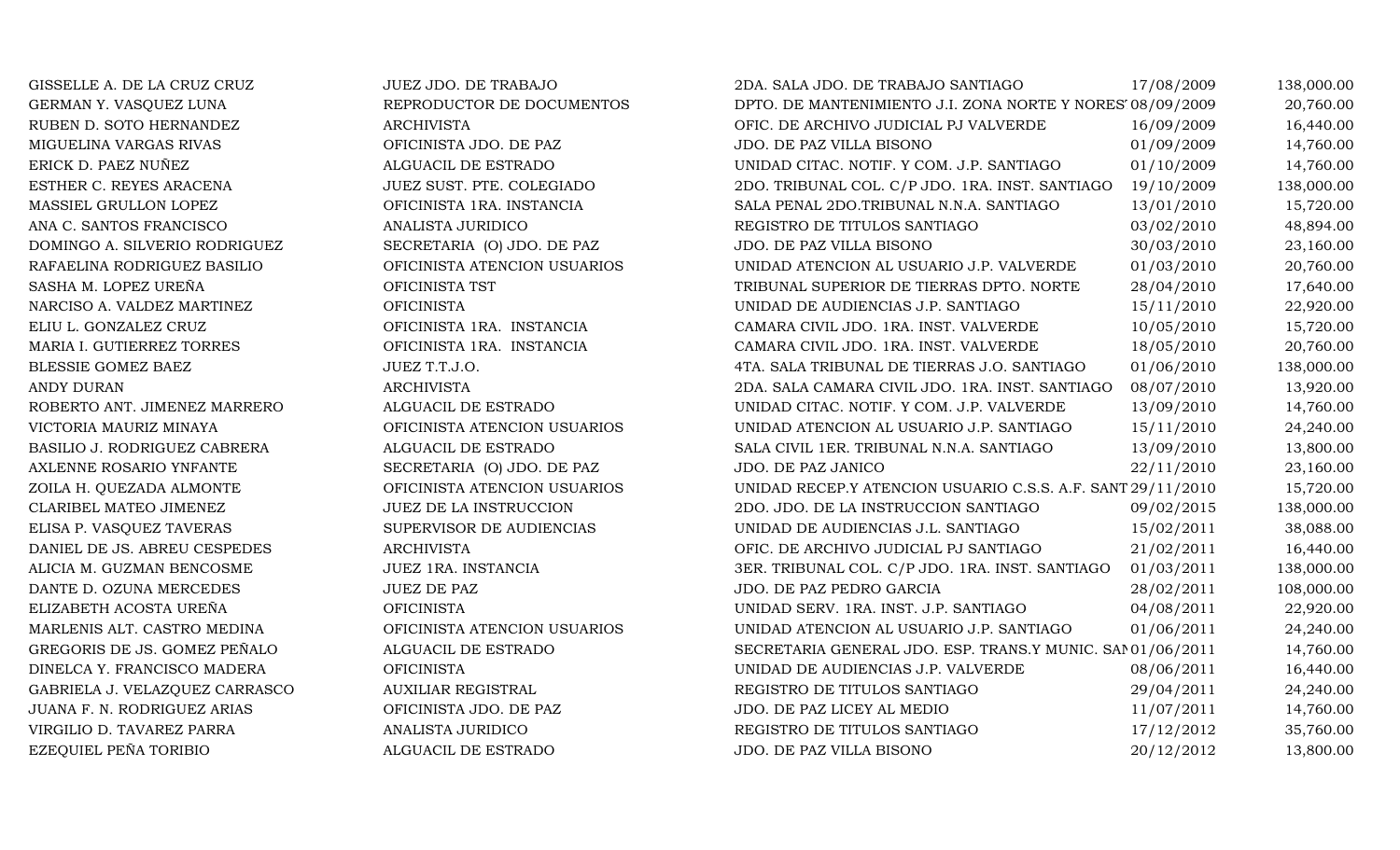| PENELOPE A. CASADO FERMIN        | JUEZ 1RA. INSTANCIA              | 2DA. SALA CAMARA CIVIL JDO. 1RA. INST. SANTIAGO | 01/11/2011 | 138,000.00 |
|----------------------------------|----------------------------------|-------------------------------------------------|------------|------------|
| BELSEDY D. HERNANDEZ DE LA NUEZ  | JUEZ 1RA. INSTANCIA              | SALA CIVIL 1ER. TRIBUNAL N.N.A. SANTIAGO        | 01/11/2011 | 138,000.00 |
| JEAN ANT. GOMEZ MIRABAL          | <b>NOTIFICADOR</b>               | UNIDAD CITAC. NOTIF. Y COM. J.P. SANTIAGO       | 01/12/2011 | 16,920.00  |
| FRANCISCO NUÑEZ                  | ALGUACIL DE ESTRADO              | 1RA. SALA JDO. DE PAZ ESP. TRANS. SANTIAGO      | 01/12/2011 | 13,800.00  |
| JUAN H. OLIVO CABRERA            | ALGUACIL DE ESTRADO              | CORTE DE APEL. N.N.A. SANTIAGO                  | 18/10/2012 | 13,800.00  |
| ILEANA P. MARCELO SALADO         | <b>OFICINISTA</b>                | SOPORTE A JUECES J.L. SANTIAGO                  | 01/05/2012 | 17,640.00  |
| ANNY D. NUÑEZ SANTANA            | SECRETARIA DRMC                  | DIRECCION REG. MENSURAS CAT. DPTO. NORTE        | 06/11/2012 | 34,980.00  |
| ROKENDY ML. RODRIGUEZ GRULLON    | ALGUACIL DE ESTRADO              | JDO. DE PAZ DE LA 1RA. CIRC. SANTIAGO           | 01/09/2012 | 13,800.00  |
| JUVERLY MA. PEREZ DOMINGUEZ      | SECRETARIA (O) PRIMERA INSTANCIA | 2DA. SALA CAMARA CIVIL JDO. 1RA. INST. SANTIAGO | 15/11/2012 | 28,860.00  |
| FRANCISCA RIVAS LEONARDO         | TECNICO DE MENSURAS              | DIRECCION REG. MENSURAS CAT. DPTO. NORTE        | 02/04/2013 | 48,894.00  |
| CARLOS A. CORNIEL UREÑA          | AUXILIAR ADMINISTRATIVO          | DIRECCION REG. MENSURAS CAT. DPTO. NORTE        | 15/04/2013 | 20,760.00  |
| EDDYBELKA E. ROJAS RODRIGUEZ     | OFICINISTA 1RA. INSTANCIA        | JDO. DE TRABAJO VALVERDE                        | 01/09/2012 | 15,720.00  |
| GINA M. SILVERIO RODRIGUEZ       | <b>ARCHIVISTA</b>                | ARCHIVO ACTIVO J.I. SANTIAGO                    | 20/05/2013 | 24,240.00  |
| FERNANDO A. PAULINO PEÑA         | <b>OFICINISTA</b>                | UNIDAD SERV. A LA INSTRUCCION J.P. SANTIAGO     | 01/10/2012 | 22,920.00  |
| JOSE C. ESPINAL                  | <b>OFICINISTA</b>                | UNIDAD DE AUDIENCIAS J.P. SANTIAGO              | 01/10/2012 | 22,920.00  |
| DANNERYS MA. LIRIANO CRUZ        | AUXILIAR ADMINISTRATIVO          | DIRECCION REG. MENSURAS CAT. DPTO. NORTE        | 01/05/2013 | 20,760.00  |
| JOSE M. GARCIA VASQUEZ           | TECNICO DE MENSURAS              | DIRECCION REG. MENSURAS CAT. DPTO. NORTE        | 03/01/2013 | 58,212.00  |
| ARIEL ANT. TEJADA DEL ROSARIO    | <b>ARCHIVISTA</b>                | ARCHIVO ACTIVO J.I. SANTIAGO                    | 01/04/2013 | 24,240.00  |
| HERIBERTO ML. ALMONTE PEREZ      | <b>ARCHIVISTA</b>                | ARCHIVO ACTIVO J.I. SANTIAGO                    | 01/04/2013 | 24,240.00  |
| JOSE O. QUEZADA MENCIA           | <b>ARCHIVISTA</b>                | ARCHIVO ACTIVO J.I. SANTIAGO                    | 01/04/2013 | 24,240.00  |
| WALKIRIA DEL C. DUVERGE GUZMAN   | <b>ARCHIVISTA</b>                | ARCHIVO ACTIVO J.I. SANTIAGO                    | 01/04/2013 | 24,240.00  |
| DIOSMARY ALT. JIMENEZ RODRIGUEZ  | <b>ARCHIVISTA</b>                | ARCHIVO ACTIVO J.I. VALVERDE                    | 01/04/2013 | 24,240.00  |
| MICHELLE A. FERNANDEZ TORIBIO    | AUXILIAR ADMINISTRATIVO          | DIRECCION REG. MENSURAS CAT. DPTO. NORTE        | 01/07/2013 | 20,760.00  |
| JOSE L. MATA MATA                | ALGUACIL DE ESTRADO              | JDO. DE PAZ LICEY AL MEDIO                      | 01/11/2012 | 13,800.00  |
| ROBERTO ALMENGOT NUÑEZ           | ALGUACIL DE ESTRADO              | 2DA. SALA CAMARA CIVIL JDO. 1RA. INST. SANTIAGO | 10/12/2012 | 13,800.00  |
| HENRY STGO. LANTIGUA MUÑOZ       | ANALISTA JURIDICO                | REGISTRO DE TITULOS SANTIAGO                    | 06/11/2012 | 35,760.00  |
| ENMANUEL R. UREÑA MCDOUGAL       | ALGUACIL DE ESTRADO              | UNIDAD CITAC. NOTIF. Y COM. J.L. SANTIAGO       | 17/09/2013 | 13,800.00  |
| JOSE AZCONA DURAN                | ALGUACIL DE ESTRADO              | 2DA. SALA CAMARA CIVIL JDO. 1RA. INST. SANTIAGO | 05/08/2013 | 13,800.00  |
| DAMARI M. CRUZ ALMANZAR          | <b>OFICINISTA</b>                | UNIDAD DE AUDIENCIAS J.P. SANTIAGO              | 15/05/2017 | 22,920.00  |
| MARCOS J. RODRIGUEZ GERMOSEN     | ALGUACIL DE ESTRADO              | CAMARA PENAL CORTE APEL. SANTIAGO               | 18/02/2013 | 14,760.00  |
| ZUNILDA DEL C. DE LEON RODRIGUEZ | CONSERJE-MENSAJERO(A)            | JDO. DE PAZ PEDRO GARCIA                        | 21/05/2013 | 12,444.00  |
| ANSMIN TEJADA GARCIA             | OFICINISTA CORTE                 | CORTE DE APEL. N.N.A. SANTIAGO                  | 13/10/2014 | 17,640.00  |
| AWILDA CUEVAS MENDOZA            | <b>RECEPCIONISTA</b>             | DPTO. ADMINISTRATIVO SANTIAGO                   | 15/04/2013 | 14,760.00  |
| BERNARDA M. FERMIN HERNANDEZ     | TECNICO DE MENSURAS              | DIRECCION REG. MENSURAS CAT. DPTO. NORTE        | 13/05/2013 | 48,894.00  |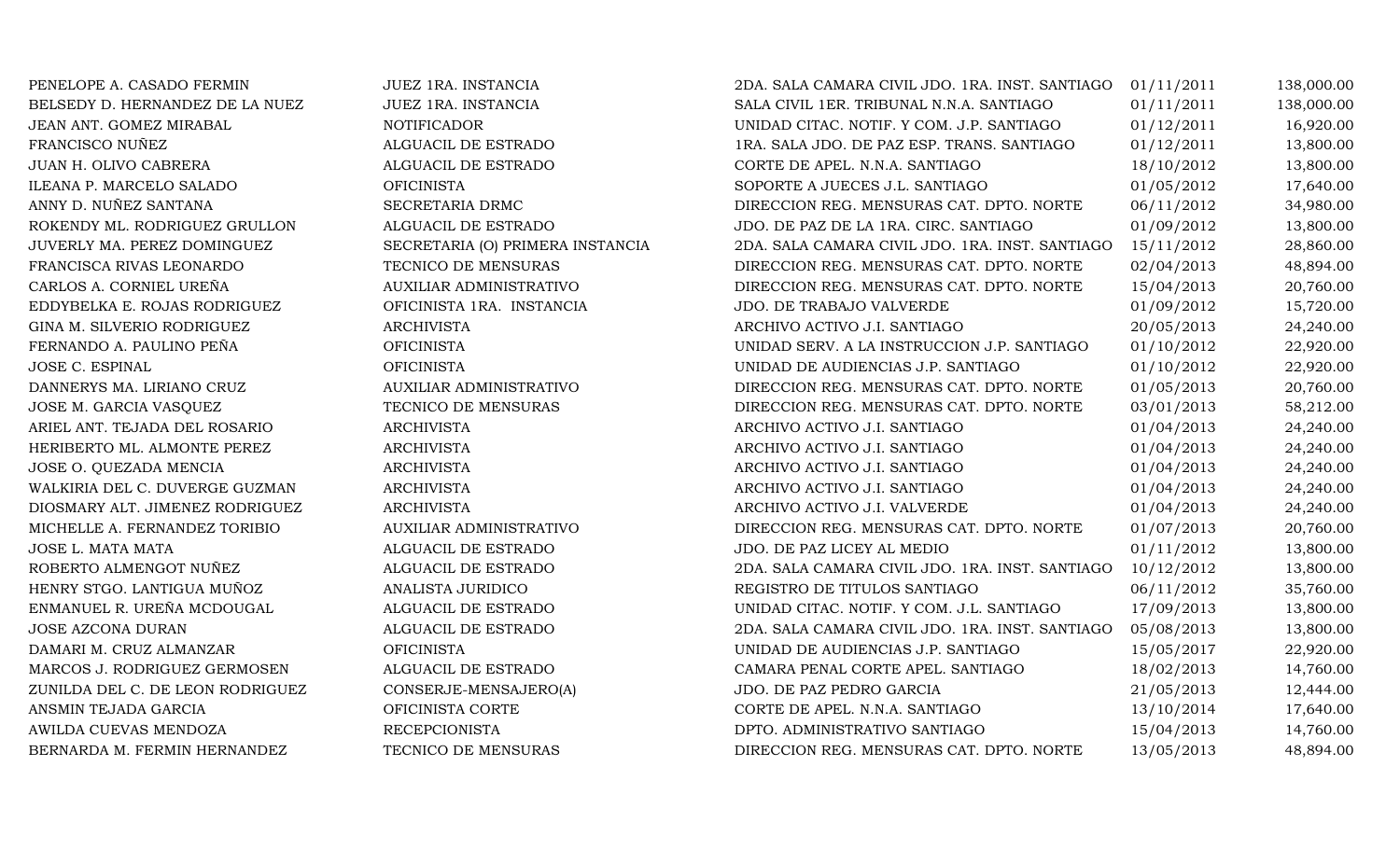SHANEL Y. GRULLON NUÑEZ JUEZ DE PAZ JUEZ DE PAZ JDO. DE PAZ VILLA BISONO 08/05/2013 108,000.00 RAMON A. ALMONTE VALENZUELA CHICINISTA OFICINISTA SOPORTE A JUECES J.P. SANTIAGO 08/05/2013 22,920.00 ROSA C. HERNANDEZ POLONIA OFICINISTA UNIDAD DE AUDIENCIAS J.P. SANTIAGO 15/05/2013 22,920.00 YUDIHT M. COLLADO BAEZ OFICINISTA UNIDAD DE AUDIENCIAS J.P. SANTIAGO 20/05/2013 22,920.00 YARITZA M. MERCADER RODRIGUEZ SUPERVISOR CENTRO DE CITACIONES UNIDAD CITAC. NOTIF. Y COM. J.L. SANTIAGO 29/01/2014 38,088.00 YEYMISON V. VENTURA REPRODUCTOR DE DOCUMENTOS DPTO. ADMINISTRATIVO SANTIAGO 27/05/2013 13,920.00 MILDRED J. CIRIACO BURGOS SOPORTE TECNICO II OFIC. DE TECNOLOGIAS REGIONAL ZONA NORTE 27/05/2013 34,980.00<br>MENSAJERO (A) INTERNO JDO. DE PAZ VILLA BISONO 27/05/2013 12,444.00 LUIS M. MOREL DISLA MENSAJERO (A) INTERNO JDO. DE PAZ VILLA BISONO 27/05/2013 12,444.00 ROSANELL PERALTA RODRIGUEZ OFICINISTA UNIDAD DE AUDIENCIAS J.P. SANTIAGO 13/05/2013 22,920.00 EDUARDA J. MATA CRUZ RECEPCIONISTA DPTO. ADMINISTRATIVO SANTIAGO 13/05/2013 14,760.00 VERONICA DEL R. ESTEVEZ OFICINISTA UNIDAD SERV. 1RA. INST. J.P. SANTIAGO 13/05/2013 22,920.00 JESSICA P. ROSARIO MADERA OFICINISTA UNIDAD DE AUDIENCIAS J.P. SANTIAGO 13/05/2013 22,920.00 DIOGENES M. FRANCISCO REYES ALGUACIL DE ESTRADO UNIDAD CITAC. NOTIF. Y COM. J.P. SANTIAGO 27/05/2013 14,760.00 ANTINOE VASQUEZ ORTIZ ALGUACIL DE ESTRADO UNIDAD CITAC. NOTIF. Y COM. J.P. SANTIAGO 17/06/2013 14,760.00 SOFIA ALT. RIVERA PEREZ OFICINISTA 1RA. INSTANCIA SALA PENAL 1ER. TRIBUNAL N.N.A. SANTIAGO 01/06/2015 15,720.00 JESSICA D. RUIZ MORENO OFICINISTA SOPORTE A JUECES J.L. SANTIAGO 03/02/2014 17,640.00 KARINA DEL C. CESPEDES ORTEGA AUXILIAR DE INFORMACION Y ORIENTACION CENTRO INF. ORIENT. CIUDADANA PJ SANTIAGO 21/07/2014 15,720.00<br>17,640.00 08/07/2013 17,640.00 NATHALIE J. CABRERA GRULLON OFICINISTA OFICINISTA UNIDAD DE AUDIENCIAS J.L. SANTIAGO 08/07/2013 17,640.00<br>20/08/2013 14,760.00 PABLO G. TORRES ECHAVARRIA OR SEICINISTA JDO. DE PAZ UNIDAD DE PAZ VALVERDE PABLO G. TORRES ECHAVARRIA OFICINISTA JDO. DE PAZ JDO. DE PAZ VALVERDE 20/08/2013 14,760.00 PABLO D. PERALLON NUÑEZ OFICINISTA UNIDAD CITAC. NOTIF. Y COM. J.P. SANTIAGO 16/09/2013 22,920.00 LISMER S. CRUZ COLLADO RECEPCIONISTA UNIDAD DE CONSULTA J.I. SANTIAGO 03/03/2014 24,240.00 CAROLINA SCHIRA CRUCETA ABOGADO AYUDANTE 1RA. INST. SALA CIVIL 1ER. TRIBUNAL N.N.A. SANTIAGO 25/11/2013 36,000.00 ANGELICA MA. ESTRELLA ESTRELLA ABOGADO AYUDANTE 1RA. INST. 1RA. SALA CAMARA CIVIL JDO. 1RA. INST. SANTIAGO 13/10/2014 36,000.00<br>25/06/2014 16.440.00 DOMINGO ANT. DELGADO REYES OFICINISTA DOMINGO ANT. DELGADO REYES OFICINISTA OFICINISTA UNIDAD SERV. MERO TRAMITE J.P. VALVERDE 25/06/2014 16,440.00<br>BETTY J. RODRIGUEZ RODRIGUEZ OFICINISTA 1RA. INSTANCIA CAMARA CIVIL JDO. 1RA. INST. VALVERDE 27/01/2014 15,720.0 BETTY J. RODRIGUEZ RODRIGUEZ OFICINISTA 1RA. INSTANCIA CAMARA CIVIL JDO. 1RA. INST. VALVERDE 27/01/2014 15,720.00 PAMELA MA. CRUZ RODRIGUEZ SECRETARIA (O) JDO. DE PAZ JDO. DE PAZ TAMBORIL 14/04/2014 23,160.00 ALMEIRA RAMIREZ FELIZ OFICINISTA ATENCION USUARIOS UNIDAD ATENCION AL USUARIO J.L. SANTIAGO 10/02/2014 20,760.00 CRISTAL E. ESPINAL ALMANZAR OFICINISTA UNIDAD DE AUDIENCIAS J.L. SANTIAGO 10/02/2014 17,640.00 YERALDIN ALT. VARGAS GARCIA OFICINISTA UNIDAD SERV. 1RA. INST. J.L. SANTIAGO 10/02/2014 17,640.00 ANGELICA MA. PEÑA MORILLO OFICINISTA UNIDAD CITAC. NOTIF. Y COM. J.L. SANTIAGO 10/02/2014 17,640.00 JEFREE DOMINGUEZ PEGUERO OFICINISTA UNIDAD SERV. MERO TRAMITE J.P. VALVERDE 25/06/2014 16,440.00 ANEYDY ALT. CEPEDA DIAZ SECRETARIA (O) JDO. DE PAZ JDO. DE PAZ SABANA IGLESIA 11/06/2014 23,160.00 ARISLEIDA M. VERAS SANTOS AUXILIAR REGISTRAL REGISTRO DE TITULOS SANTIAGO 12/03/2014 17,640.00 DAISY ALT. CORDOVA GOMEZ ASIST. ADMINISTRATIVA CENTRO DE ENTREVISTA SANTIAGO 24/03/2014 40,745.00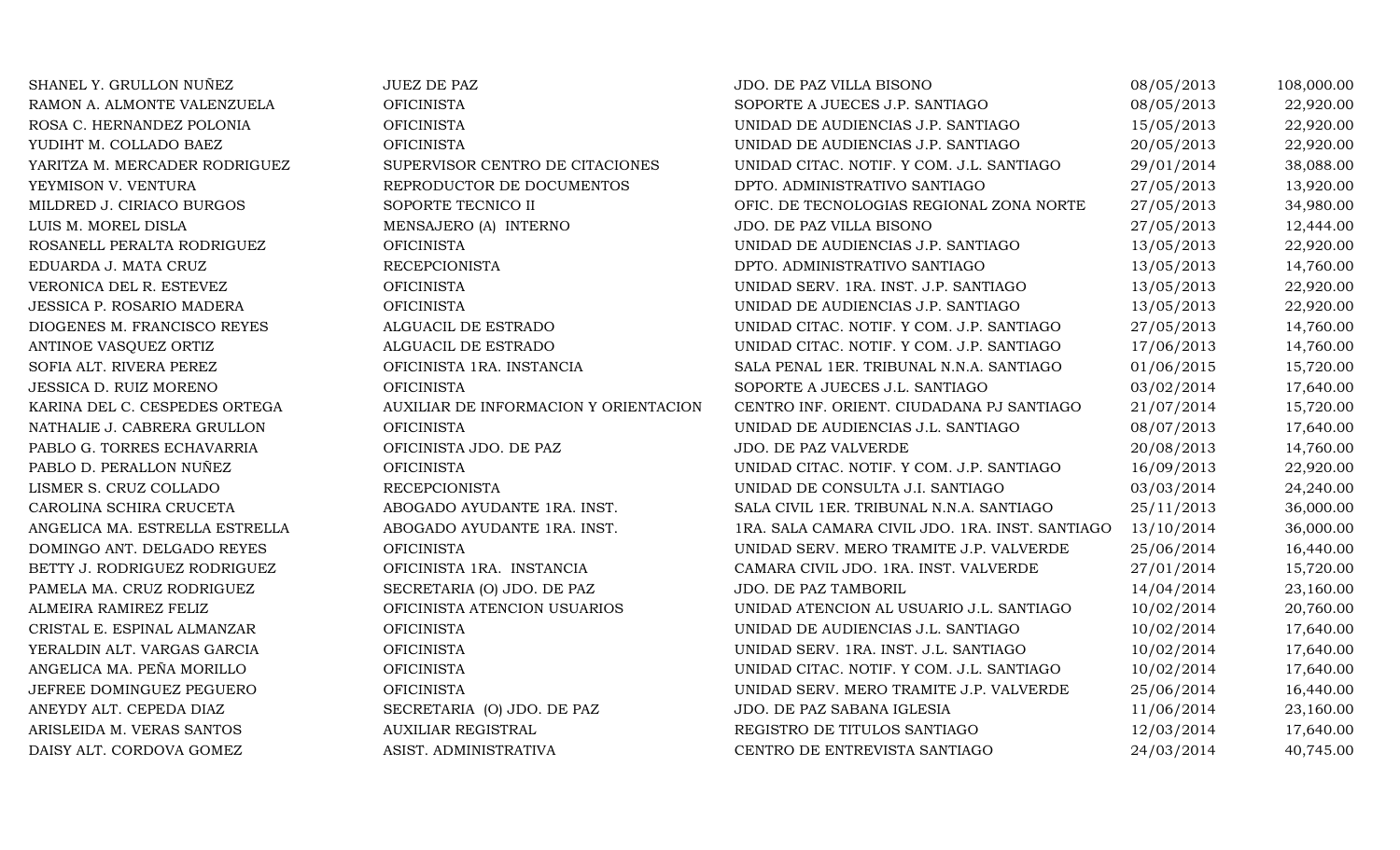| JOSE R. RODRIGUEZ VARGAS        | ALGUACIL DE ESTRADO              | PCIA. CAMARA CIVIL JDO. 1RA. INST. SANTIAGO                | 18/03/2014 | 13,800.00  |
|---------------------------------|----------------------------------|------------------------------------------------------------|------------|------------|
| FELIX R. GARCIA TINEO           | <b>OFICINISTA</b>                | UNIDAD DE AUDIENCIAS J.P. SANTIAGO                         | 14/04/2014 | 22,920.00  |
| ROSALBA HICIANO PEREZ           | <b>OFICINISTA</b>                | UNIDAD SERV. 1RA. INST. J.L. SANTIAGO                      | 14/04/2014 | 17,640.00  |
| ADRIAN ALB. LOPEZ SANTANA       | <b>ARCHIVISTA</b>                | OFIC. DE ARCHIVO JUDICIAL PJ SANTIAGO                      | 26/05/2014 | 16,440.00  |
| CRISTINO RODRIGUEZ CONTRERA     | <b>CHOFER</b>                    | DPTO. ADMINISTRATIVO SANTIAGO                              | 26/05/2014 | 24,240.00  |
| SKARLLET MA. DURAN GUADALAMAR   | OFICINISTA J.O.                  | 2DA. SALA TRIBUNAL DE TIERRAS J.O. SANTIAGO                | 18/05/2015 | 15,720.00  |
| JHONATAN R. JIMENEZ GONZALEZ    | OFICINISTA TST                   | TRIBUNAL SUPERIOR DE TIERRAS DPTO. NORTE                   | 26/06/2014 | 17,640.00  |
| ADOLIS ALF. BEATO RODRIGUEZ     | <b>AUXILIAR R.T.</b>             | REGISTRO DE TITULOS MAO                                    | 26/06/2014 | 15,720.00  |
| DANIRYS RODRIGUEZ CASTILLO      | <b>OFICINISTA</b>                | SOPORTE A JUECES J.L. SANTIAGO                             | 01/07/2014 | 17,640.00  |
| ANGEL DE JS. SHARP ESPINAL      | OFICINISTA JDO. DE PAZ           | JDO. DE PAZ DE LA 2DA. CIRC. SANTIAGO                      | 01/07/2014 | 14,760.00  |
| CLAUDIA CASTILLO AYALA          | <b>OFICINISTA</b>                | UNIDAD SERV. 1RA. INST. J.P. SANTIAGO                      | 14/07/2014 | 22,920.00  |
| STEPHANIE M. FUERTE DISLA       | <b>OFICINISTA</b>                | UNIDAD DE AUDIENCIAS J.P. SANTIAGO                         | 14/07/2014 | 22,920.00  |
| WILMA ESTRELLA NUÑEZ            | <b>OFICINISTA</b>                | UNIDAD CITAC. NOTIF. Y COM. J.P. SANTIAGO                  | 21/07/2014 | 22,920.00  |
| IDELKA R. ROJAS RODRIGUEZ       | <b>OFICINISTA</b>                | UNIDAD DE AUDIENCIAS J.P. VALVERDE                         | 21/10/2015 | 16,440.00  |
| ADALGISA DEL C. LUCIANO JIMENEZ | AUX. DE RECEPCION Y ENTREGA      | CENTRO DE ATENCION AL USUARIO J.I. SANTIAGO                | 11/08/2014 | 24,240.00  |
| YOKASTA C. PEREZ LIBERATA       | <b>RECEPCIONISTA</b>             | DPTO. ADMINISTRATIVO VALVERDE                              | 11/08/2014 | 14,760.00  |
| ISIDRO A. SANTOS CARRASCO       | OFICINISTA TST                   | TRIBUNAL SUPERIOR DE TIERRAS DPTO. NORTE                   | 27/08/2014 | 17,640.00  |
| ADRIAHILY ALT. VASQUEZ LOPEZ    | OFICINISTA TST                   | TRIBUNAL SUPERIOR DE TIERRAS DPTO. NORTE                   | 22/09/2014 | 17,640.00  |
| KAREN S. HIDALGO CRUZ           | <b>OFICINISTA</b>                | UNIDAD SERV. A SALAS C.S.S. A.F. SANTIAGO                  | 22/09/2014 | 15,720.00  |
| ELIZABETH ALT. PEÑA MORENO      | OFICINISTA CORTE                 | CAMARA CIVIL CORTE APEL. SANTIAGO                          | 27/10/2014 | 17,640.00  |
| EUGENIA E. ALVAREZ RODRIGUEZ    | JUEZ 1RA. INSTANCIA              | 5TA. SALA CAMARA CIVIL JDO. 1RA. INST. SANTIAGO            | 09/02/2015 | 138,000.00 |
| ISALIN MA. PEÑA RODRIGUEZ       | JUEZ 1RA. INSTANCIA              | 4TA. SALA CAMARA PENAL JDO. 1RA. INST. SANTIAGO 09/02/2015 |            | 138,000.00 |
| PORFANMY Z. CANELA MARTINEZ     | <b>OFICINISTA</b>                | UNIDAD SERV. 1RA. INST. J.P. SANTIAGO                      | 17/11/2014 | 22,920.00  |
| CAROLINA J. QUIÑONEZ REYES      | <b>OFICINISTA</b>                | UNIDAD CITAC. NOTIF. Y COM. J.P. VALVERDE                  | 17/11/2014 | 16,440.00  |
| JOSE M. GUZMAN SILIA            | <b>OFICINISTA</b>                | UNIDAD SERV. 1RA. INST. J.P. SANTIAGO                      | 02/03/2015 | 22,920.00  |
| FATIMA CRUZ ESTRELLA            | OFICINISTA TST                   | TRIBUNAL SUPERIOR DE TIERRAS DPTO. NORTE                   | 01/02/2016 | 17,640.00  |
| PAMELA A. VERAS SOSA            | SECRETARIA DEPTO. ADM.           | DPTO. ADMINISTRATIVO SANTIAGO                              | 02/12/2014 | 18,120.00  |
| JOSE L. JIMENEZ CABRERA         | ALGUACIL DE ESTRADO              | UNIDAD CITAC. NOTIF. Y COM. J.P. SANTIAGO                  | 15/12/2014 | 14,760.00  |
| MARIA D. POLANCO GONZALEZ       | SECRETARIA (O) PRIMERA INSTANCIA | PCIA. CAMARA CIVIL JDO. 1RA. INST. SANTIAGO                | 16/03/2015 | 28,860.00  |
| MANUEL D. LUGO PERALTA          | OFICINISTA JDO. DE PAZ           | JDO. DE PAZ VALVERDE                                       | 16/12/2014 | 14,760.00  |
| FREDDY J. RODRIGUEZ MADERA      | <b>OFICINISTA</b>                | UNIDAD SERV. MERO TRAMITE J.P. VALVERDE                    | 16/12/2014 | 16,440.00  |
| LINA C. GOMEZ RODRIGUEZ         | <b>AUXILIAR REGISTRAL</b>        | REGISTRO DE TITULOS SANTIAGO                               | 16/12/2014 | 17,640.00  |
| LEIDY D. SANTANA ALCANTARA      | <b>INSPECTOR JUDICIAL</b>        | OFICINA DE INSPECTORIA REGIONAL ZONA NORTE                 | 01/09/2015 | 105,720.00 |
| MICHEL FLORES JORGE             | <b>OFICINISTA</b>                | UNIDAD DE AUDIENCIAS J.P. SANTIAGO                         | 23/02/2015 | 22,920.00  |
|                                 |                                  |                                                            |            |            |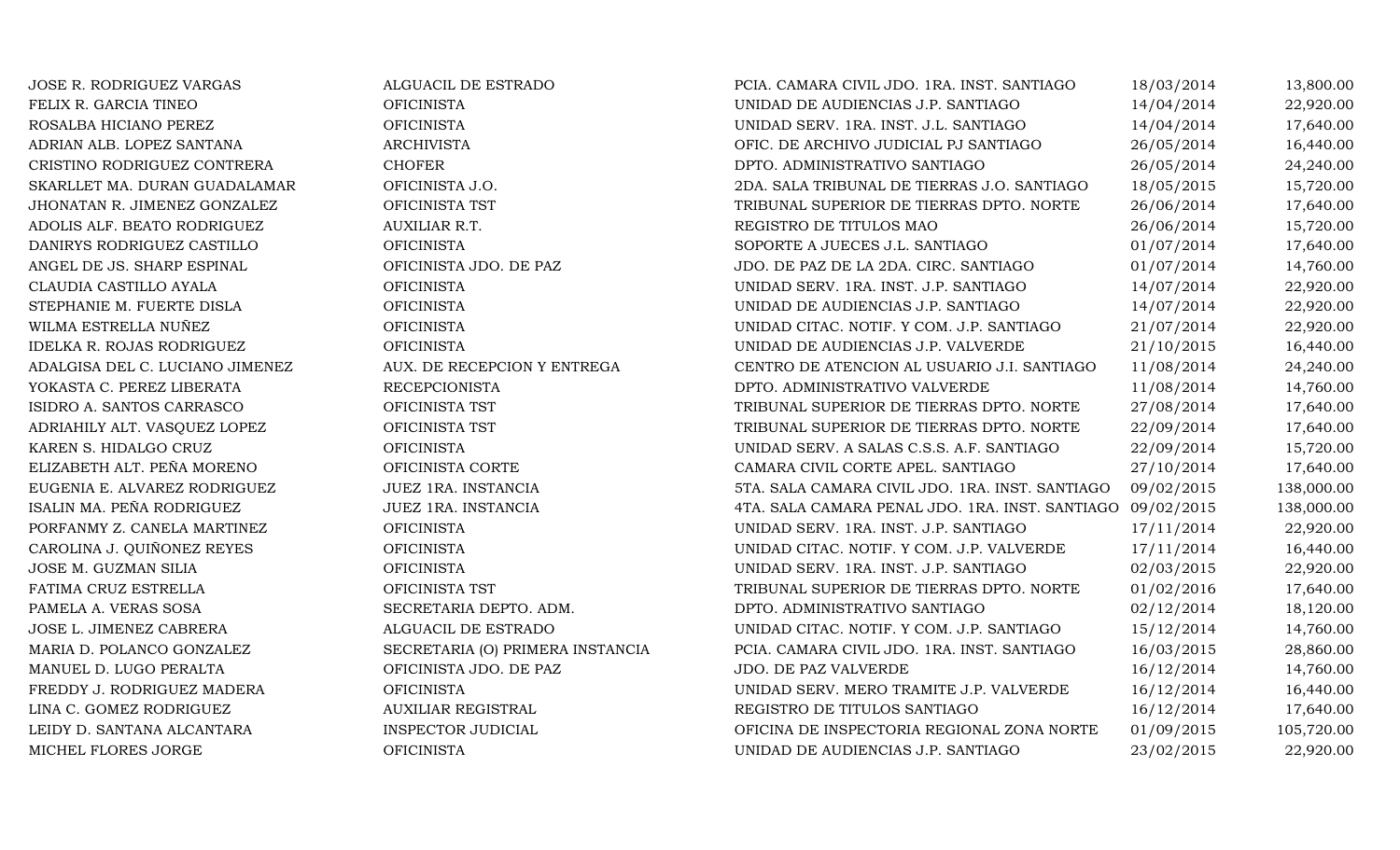| STIVEN M. COLLADO VASQUEZ          | <b>OFICINISTA</b>                 | UNIDAD SERV. A CORTE J.P. SANTIAGO                         | 02/03/2015 | 22,920.00  |
|------------------------------------|-----------------------------------|------------------------------------------------------------|------------|------------|
| JACLYN DEL C. ESTEVEZ COLLADO      | OFICINISTA JDO. DE PAZ            | JDO. DE PAZ JANICO                                         | 06/04/2015 | 14,760.00  |
| KELVIN DE JS. NUÑEZ PARRA          | <b>OFICINISTA</b>                 | UNIDAD SERV. A CORTE J.L. SANTIAGO                         | 05/05/2015 | 17,640.00  |
| YANILSA RODRIGUEZ PICHARDO         | <b>AUXILIAR REGISTRAL</b>         | REGISTRO DE TITULOS SANTIAGO                               | 01/06/2015 | 17,640.00  |
| JOSE L. FERNANDEZ RODRIGUEZ        | TECNICO DE REFRIGERACION          | DPTO. DE MANTENIMIENTO J.I. ZONA NORTE Y NORES 20/07/2015  |            | 29,580.00  |
| XIOMARA D. LANTIGUA PEÑA           | OFICINISTA 1RA. INSTANCIA         | SALA CIVIL 1ER. TRIBUNAL N.N.A. SANTIAGO                   | 21/09/2015 | 15,720.00  |
| BRIANT O. PARRA TAMAREZ            | ABOGADO AYUDANTE 1RA. INST.       | 3RA. SALA CAMARA CIVIL JDO. 1RA. INST. SANTIAGO            | 26/08/2015 | 36,000.00  |
| DANIELA A. BELTRAN FORERO          | SECRETARIA (O) PRIMERA INSTANCIA  | 3RA. SALA CAMARA CIVIL JDO. 1RA. INST. SANTIAGO            | 22/09/2015 | 28,860.00  |
| JOSE E. RAMOS MOLINA               | <b>AUXILIAR REGISTRAL</b>         | REGISTRO DE TITULOS SANTIAGO                               | 28/09/2015 | 17,640.00  |
| FRANCIS C. ACOSTA POOL             | <b>OFICINISTA</b>                 | UNIDAD DE AUDIENCIAS J.P. SANTIAGO                         | 04/09/2015 | 22,920.00  |
| <b>IDAURY T. GARCIA MARMOLEJOS</b> | OFICINISTA SERV. FASE INSTRUCCIÓN | SECRETARIA GENERAL JDO. ESP. TRANS.Y MUNIC. SAN 30/11/2015 |            | 14,760.00  |
| LUIS A. LANTIGUA BUENO             | <b>OFICINISTA</b>                 | UNIDAD SERV. MERO TRAMITE J.P. VALVERDE                    | 26/11/2015 | 16,440.00  |
| KATHERINE INFANTE PEREZ            | OFICINISTA 1RA. INSTANCIA         | 2DA. SALA CAMARA CIVIL JDO. 1RA. INST. SANTIAGO 07/12/2015 |            | 15,720.00  |
| CRISTIAN DE JS. MELO BAUTISTA      | <b>OFICINISTA</b>                 | UNIDAD SERV. A CORTE J.L. SANTIAGO                         | 30/11/2015 | 17,640.00  |
| PEDRO ML. ALMANZAR PEREZ           | <b>ARCHIVISTA</b>                 | TRIBUNAL SUPERIOR DE TIERRAS DPTO. NORTE                   | 24/11/2015 | 13,920.00  |
| CARLOS E. RODRIGUEZ PAULINO        | ALGUACIL DE ESTRADO               | PCIA. CAMARA CIVIL JDO. 1RA. INST. SANTIAGO                | 14/12/2015 | 13,800.00  |
| YAJAIRA R. CRISOSTOMO CASTILLO     | OFICINISTA 1RA. INSTANCIA         | PCIA. CAMARA CIVIL JDO. 1RA. INST. SANTIAGO                | 26/01/2016 | 15,720.00  |
| BLAS M. FERNANDEZ PEREZ            | OFICINISTA J.O.                   | 3RA. SALA TRIBUNAL DE TIERRAS J.O. SANTIAGO                | 14/11/2016 | 15,720.00  |
| KARINA AMEZQUITA MARCANO           | <b>OFICINISTA</b>                 | SOPORTE A JUECES J.L. SANTIAGO                             | 15/02/2016 | 17,640.00  |
| ADENY C. SANTANA RODRIGUEZ         | OFICINISTA CORTE                  | TRIBUNAL EJEC. SANCION ADOLES. SANTIAGO                    | 10/02/2016 | 14,760.00  |
| DARIANA V. PEÑALO GIL              | <b>JUEZ DE PAZ</b>                | JDO. DE PAZ LAGUNA SALADA                                  | 31/03/2017 | 108,000.00 |
| RONY V. TATIS SOTO                 | CONSERJE-MENSAJERO(A)             | DPTO. ADMINISTRATIVO SANTIAGO                              | 29/02/2016 | 12,444.00  |
| EDGAR J. UREÑA REYES               | ALGUACIL DE ESTRADO               | JDO. DE PAZ ESPERANZA                                      | 22/02/2016 | 13,800.00  |
| MARISELA DEL C. RODRIGUEZ BUENO    | OFICINISTA J.O.                   | TRIBUNAL DE TIERRAS J.O. VALVERDE                          | 17/03/2016 | 15,720.00  |
| DANIELA G. FERNANDEZ TORRES        | <b>OFICINISTA</b>                 | UNIDAD CITAC. NOTIF. Y COM. J.P. SANTIAGO                  | 14/03/2016 | 22,920.00  |
| RAMON E. VARGAS ABREU              | <b>OFICINISTA</b>                 | UNIDAD DE AUDIENCIAS J.P. SANTIAGO                         | 13/06/2016 | 22,920.00  |
| LEANDRO ANT. CRUZ FABIAN           | <b>OFICINISTA</b>                 | UNIDAD SERV. 1RA. INST. J.P. SANTIAGO                      | 02/01/2017 | 22,920.00  |
| JOSE ANT. ADAMES PERALTA           | <b>OFICINISTA</b>                 | UNIDAD DE AUDIENCIAS J.P. SANTIAGO                         | 29/02/2016 | 22,920.00  |
| ROBEL ANT. LUCIANO MARTINEZ        | OFICINISTA SERV. FASE DE FONDO    | SECRETARIA GENERAL JDO. ESP. TRANS.Y MUNIC. SAM 18/05/2016 |            | 14,760.00  |
| JATNIEL GARCIA REYES               | <b>ARCHIVISTA</b>                 | OFIC. DE ARCHIVO JUDICIAL PJ SANTIAGO                      | 27/06/2016 | 12,444.00  |
| STARLYN R. ESPINAL ALMONTE         | MENSAJERO EXTERNO                 | DPTO. ADMINISTRATIVO SANTIAGO                              | 22/05/2017 | 16,440.00  |
| JERFFRIE ANT. UREÑA SANCHEZ        | MENSAJERO INTERNO                 | DPTO. ADMINISTRATIVO SANTIAGO                              | 15/06/2016 | 12,444.00  |
| CARMEN J. HERNANDEZ BONILLA        | <b>OFICINISTA</b>                 | REGISTRO DE TITULOS SANTIAGO                               | 30/05/2016 | 17,640.00  |
| JUAN S. CEPEDA NUÑEZ               | <b>ARCHIVISTA</b>                 | OFIC. DE ARCHIVO JUDICIAL PJ SANTIAGO                      | 16/06/2016 | 16,440.00  |
|                                    |                                   |                                                            |            |            |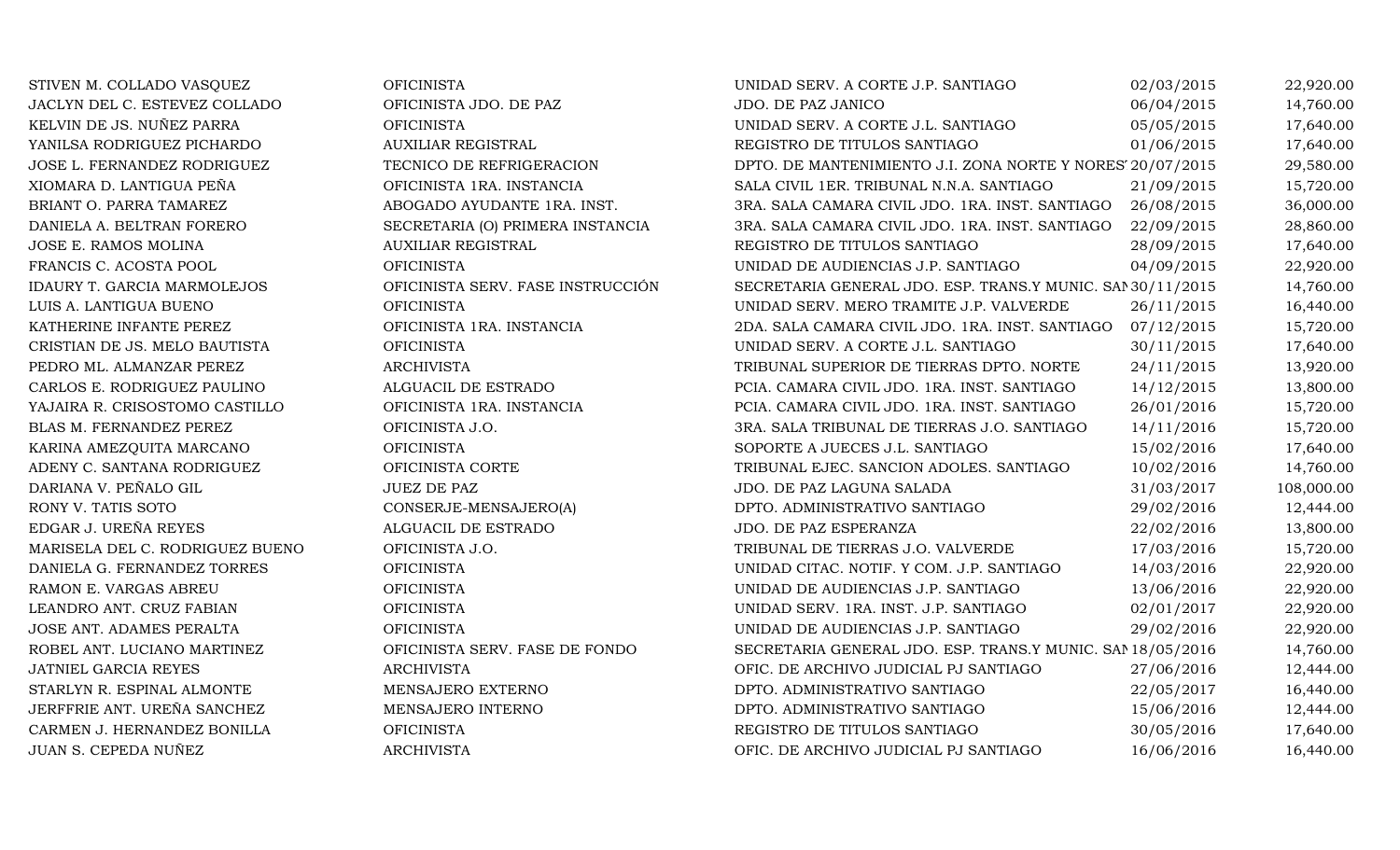JOSE J. BRITO VELOZ ALGUACIL DE ESTRADO JDO. DE PAZ VILLA GONZALEZ 20/06/2016 13,800.00 JUAN A. POLANCO MARTINEZ OFICINISTA JDO. DE PAZ JDO. DE PAZ DE LA 3RA. CIRC. SANTIAGO 05/04/2017 14,760.00 JOEL ANT. ARIAS CRUZ NOTIFICADOR UNIDAD CITAC. NOTIF. Y COM. J.P. SANTIAGO 05/04/2017 16,920.00 DANNA P. ROSARIO GOMEZ OFICINISTA UNIDAD DE AUDIENCIAS J.P. SANTIAGO 27/07/2016 22,920.00 MICHAEL M. ALMONTE VARGAS OFICINISTA 1RA. INSTANCIA PCIA. CAMARA CIVIL JDO. 1RA. INST. SANTIAGO 27/06/2016 15,720.00 ALEYDI FALETTE WILLIAN REPRODUCTOR DE DOCUMENTOS DPTO. ADMINISTRATIVO SANTIAGO 15/07/2016 13,920.00 JOHANNA J. DEL ROSARIO GIL OFICINISTA JDO. DE PAZ JDO. DE PAZ SAN JOSE DE LAS MATAS 27/07/2016 14,760.00 JUNIOR A. NICASIO GARCIA ARCHIVISTA OFIC. DE ARCHIVO JUDICIAL PJ SANTIAGO 15/02/2018 16,440.00 CECILIA M. CRUZ MARTINEZ JUEZ DE PAZ JUEZ DE PAZ VALVERDE JOO. DE PAZ VALVERDE 63/10/2016 108,000.00 JOB GARCIA HURTADO JUEZ DE PAZ ITINERANTE PCIA. JDO. DE TRABAJO SANTIAGO 03/10/2016 108,000.00 RAQUEL ASTACIO MERCEDES JUEZ DE PAZ 5TA. SALA JDO. DE PAZ ESP. TRANS. D.N. 03/10/2016 108,000.00 DAVID MEJIA DE LA CRUZ OFICINISTA UNIDAD DE AUDIENCIAS J.L. SANTIAGO 06/03/2017 17,640.00 AWILDA D. CASTILLO MENDOZA OFICINISTA JDO. DE PAZ JOO. DE PAZ DE LA 1RA. CIRC. SANTIAGO 15/05/2017 14,760.00<br>DAMARIS MDES. ROSADO CANDELARIO OFICINISTA JDO. DE PAZ JOO. DE PAZ TAMBORIL 26/09/2016 14,760.00 DAMARIS MDES. ROSADO CANDELARIO COFICINISTA JDO. DE PAZ JOO. DO DE PAZ TAMBORIL 26/09/2016 14,760.00 YESSICA I. FERMIN TORRES OFICINISTA OFICINISTA UNIDAD SERV. A SALAS C.S.S. A.F. SANTIAGO 13/03/2017 15,720.00<br>JOSE R. VASQUEZ DILONE ALGUACIL DE ESTRADO SALA PENAL 1ER. TRIBUNAL N.N.A. SANTIAGO 31/10/2016 13,800.00 JOSE R. VASQUEZ DILONE ALGUACIL DE ESTRADO SALA PENAL 1ER. TRIBUNAL N.N.A. SANTIAGO 31/10/2016 13,800.00 INDIRA N. GARCIA VARGAS OFICINISTA 1RA. INSTANCIA 1RA. SALA CAMARA CIVIL JDO. 1RA. INST. SANTIAGO 01/11/2016 15,720.00 RANDY R. DE LEON VEGA OFICINISTA ATENCION USUARIOS UNIDAD RECEP.Y ATENCION USUARIO C.S.S. A.F. SANTIA07/11/2016 15,720.00 JHAINA CASTILLO PALLERO AUXILIAR REGISTRAL REGISTRO DE TITULOS SANTIAGO 15/11/2016 17,640.00 MARIA M. BUENO ESTEVEZ OFICINISTA UNIDAD SERV. A LA INSTRUCCION J.P. SANTIAGO 15/05/2018 22,920.00 LUIS R. DE LA CRUZ PAULINO OFICINISTA 1RA. INSTANCIA 2DA. SALA CAMARA CIVIL JDO. 1RA. INST. SANTIAGO 16/05/2017 15,720.00 CINDY P. CEPEDA RODRIGUEZ OFICINISTA UNIDAD SERV. A LA INSTRUCCION J.P. SANTIAGO 19/04/2017 22,920.00 MAGDELQUIS Y. FRANCO PEÑA JUEZ DE PAZ ITINERANTE CAMARA PENAL JDO. 1RA. INST. S.P.M. 16/12/2016 108,000.00<br>15,720.00 07 VENDY J. TORIBIO GARCIA ORCIA OFICINISTA 1RA. INSTANCIA 3RA. SALA CAMARA CIVIL JDO. 1RA. INST. SANTIAG WENDY J. TORIBIO GARCIA OFICINISTA 1RA. INSTANCIA 3RA. SALA CAMARA CIVIL JDO. 1RA. INST. SANTIAGO 07/12/2016 15,720.00 ROSA MDES. RODRIGUEZ POPOTER OFICINISTA 1RA. INSTANCIA 3RA. SALA CAMARA CIVIL JDO. 1RA. INST. SANTIAGO 07/12/2016 15,720.00 RUTH O. INFANTE ALMONTE OFICINISTA 1RA. INSTANCIA 2DA. SALA CAMARA CIVIL JDO. 1RA. INST. SANTIAGO 09/11/2016 15,720.00 YENIFER P. MARTINEZ HERNANDEZ OFICINISTA 1RA. INSTANCIA 3RA. SALA CAMARA CIVIL JDO. 1RA. INST. SANTIAGO 01/06/2017 15,720.00 ANA D. ALMONTE MARTINEZ ARCHIVISTA 3RA. SALA CAMARA CIVIL JDO. 1RA. INST. SANTIAGO 14/02/2018 13,920.00 FREDERICK ML. RODRIGUEZ TEJADA OFICINISTA (OFICINISTA UNIDAD DE AUDIENCIAS J.P. SANTIAGO 03/01/2017 22,920.00<br>CLAYDY MA. PAYAMPS BEATO OFICINISTA 1RA. INSTANCIA (PCIA. CAMARA CIVIL JDO. 1RA. INST. SANTIAGO 02/01/2017 15,72 CLAYDY MA. PAYAMPS BEATO OFICINISTA 1RA. INSTANCIA PCIA. CAMARA CIVIL JDO. 1RA. INST. SANTIAGO 02/01/2017 15,720.00 KARINA L. TEJADA ESTEVEZ OFICINISTA UNIDAD DE AUDIENCIAS J.L. SANTIAGO 02/01/2017 17,640.00 LUZ DEL A. GOMEZ LUNA OFICINISTA JDO. DE PAZ JDO. DE PAZ DE LA 3RA. CIRC. SANTIAGO 05/01/2017 14,760.00 MARIA Y. RODRIGUEZ MEDRANO OFICINISTA JDO. DE PAZ JDO. DE PAZ ESPERANZA 13/01/2017 14,760.00 NOEL DE JS. SILVERIO ALMONTE OFICINISTA 1RA. INSTANCIA 1RA. SALA CAMARA CIVIL JDO. 1RA. INST. SANTIAGO 19/01/2017 15,720.00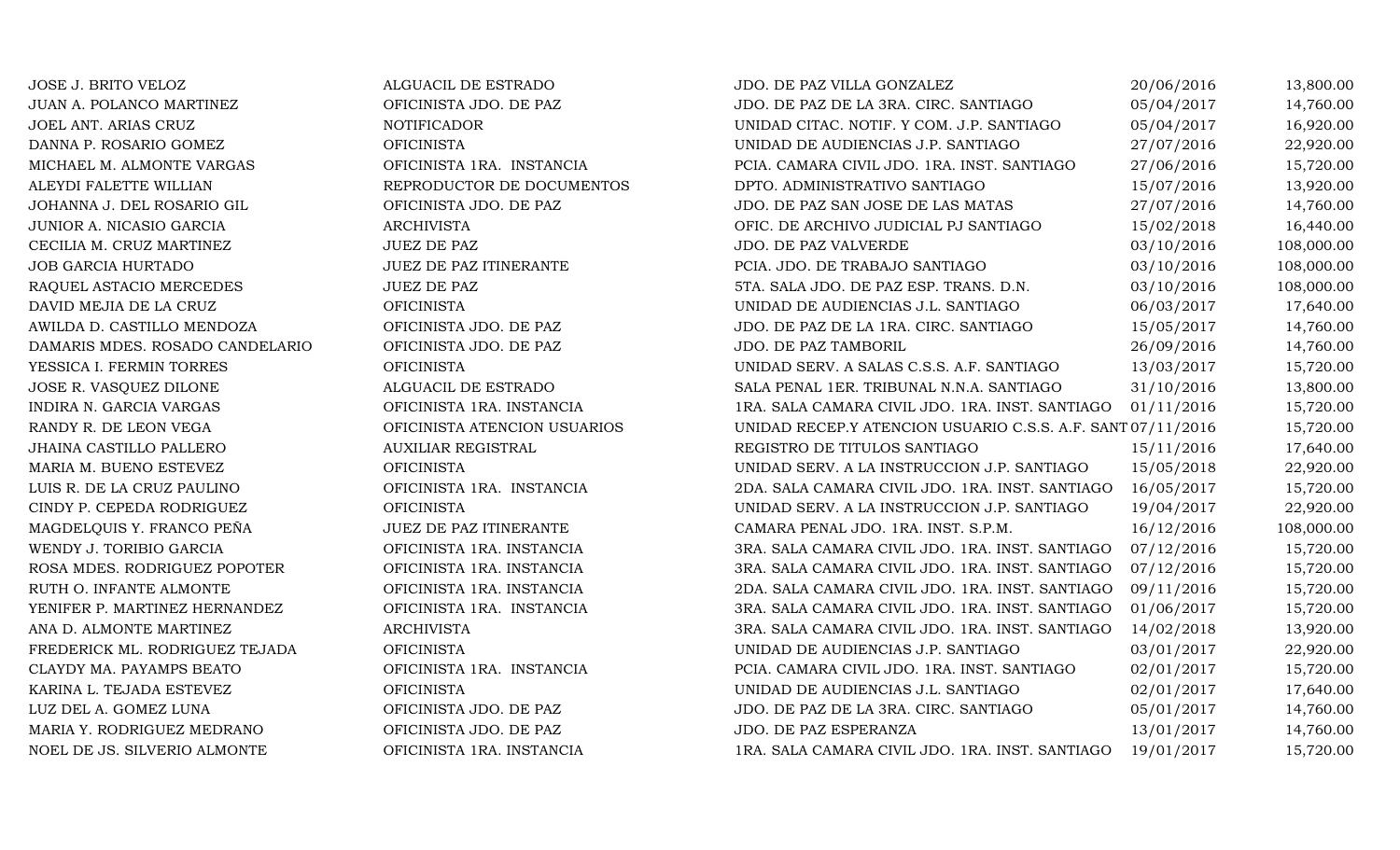| ERIKA MA. MEZQUITA PEREZ          | SECRETARIA (O) JDO. DE PAZ        | JDO. DE PAZ PEDRO GARCIA                                   | 06/02/2017 | 23,160.00  |
|-----------------------------------|-----------------------------------|------------------------------------------------------------|------------|------------|
| JAVIELA D. PEÑA PAULINO           | JUEZ JDO. DE TRABAJO              | 1RA. SALA JDO. DE TRABAJO SANTIAGO                         | 31/03/2017 | 108,000.00 |
| ANA D. ROSARIO SANCHEZ            | <b>JUEZ DE PAZ</b>                | JDO. DE PAZ ESPERANZA                                      | 31/03/2017 | 108,000.00 |
| EDILENIA MDES. TEJADA RAMIREZ     | OFICINISTA JDO. DE PAZ            | JDO. DE PAZ DE LA 1RA. CIRC. SANTIAGO                      | 13/02/2017 | 14,760.00  |
| JULISSA E. MORA DE RAMIREZ        | <b>MEDIADOR</b>                   | CENTRO DE MEDIACION JUDICIAL SANTIAGO                      | 08/03/2017 | 67,082.40  |
| LAURA M. ROSARIO LUNA             | OFICINISTA 1RA. INSTANCIA         | 2DA. SALA CAMARA CIVIL JDO. 1RA. INST. SANTIAGO            | 16/05/2017 | 15,720.00  |
| JENNIFER ALT. GARCIA TORRES       | OFICINISTA TST                    | TRIBUNAL SUPERIOR DE TIERRAS DPTO. NORTE                   | 20/11/2017 | 17,640.00  |
| KENNEDY R. MARTINEZ DIAZ          | OFICINISTA TST                    | TRIBUNAL SUPERIOR DE TIERRAS DPTO. NORTE                   | 02/01/2018 | 17,640.00  |
| HEUDY A. ACEVEDO MARTINEZ         | AUX. DE MANTENIMIENTO             | DPTO. DE MANTENIMIENTO J.I. ZONA NORTE Y NORES 22/03/2017  |            | 24,240.00  |
| OMERI DEL C. MARTINEZ RODRIGUEZ   | <b>CONSERJE</b>                   | DPTO. DE MANTENIMIENTO J.I. ZONA NORTE Y NORES' 01/02/2018 |            | 12,444.00  |
| ARNALDO N. BRITO REYES            | <b>OFICINISTA</b>                 | UNIDAD CITAC. NOTIF. Y COM. J.P. VALVERDE                  | 17/04/2017 | 16,440.00  |
| CANDY MA. CONCEPCION MARTINEZ     | OFICINISTA J.O.                   | 3RA. SALA TRIBUNAL DE TIERRAS J.O. SANTIAGO                | 24/04/2017 | 15,720.00  |
| DANILO JIMENEZ ESPINAL            | <b>CONSERJE</b>                   | DPTO. ADMINISTRATIVO VALVERDE                              | 17/04/2017 | 12,444.00  |
| DIOMEDES M. ALMONTE CABRERA       | <b>NOTIFICADOR</b>                | UNIDAD CITAC. NOTIF. Y COM. J.P. SANTIAGO                  | 08/05/2017 | 16,920.00  |
| ROSMERY E. RODRIGUEZ SOSA         | <b>OFICINISTA</b>                 | UNIDAD SERV. A CORTE J.P. SANTIAGO                         | 24/04/2017 | 22,920.00  |
| JOSE A. TAVAREZ LOPEZ             | SOPORTE TECNICO II                | OFIC. DE TECNOLOGIAS REGIONAL ZONA NORTE                   | 29/05/2017 | 34,980.00  |
| ELIZABETH J. ABREU PEÑA           | OFICINISTA 1RA. INSTANCIA         | 1RA. SALA CAMARA CIVIL JDO. 1RA. INST. SANTIAGO            | 27/09/2017 | 15,720.00  |
| VIELKA F. ESTEVEZ NUÑEZ           | OFICINISTA 1RA. INSTANCIA         | 3RA. SALA CAMARA CIVIL JDO. 1RA. INST. SANTIAGO            | 27/12/2017 | 15,720.00  |
| ALBERTO DE J. GUITIERREZ TAVERAS  | <b>CHOFER</b>                     | DPTO. ADMINISTRATIVO SANTIAGO                              | 15/05/2017 | 24,240.00  |
| EDUARDO R. ESPINAL RODRIGUEZ      | <b>ARCHIVISTA</b>                 | OFIC. DE ARCHIVO JUDICIAL PJ SANTIAGO                      | 15/02/2018 | 16,440.00  |
| ELIANNY G. MORFE PICHARDO         | <b>AUXILIAR REGISTRAL</b>         | REGISTRO DE TITULOS SANTIAGO                               | 10/07/2017 | 17,640.00  |
| KAIRA MARIE NUÑEZ RECIO           | <b>AUXILIAR REGISTRAL</b>         | REGISTRO DE TITULOS SANTIAGO                               | 10/07/2017 | 17,640.00  |
| ELINA B. GOMEZ DE LOS SANTOS      | <b>AUXILIAR REGISTRAL</b>         | REGISTRO DE TITULOS SANTIAGO                               | 01/12/2017 | 17,640.00  |
| DAURIS A SOSA PEÑA                | AUXILIAR REGISTRAL                | REGISTRO DE TITULOS SANTIAGO                               | 01/09/2017 | 17,640.00  |
| LEMUEL GENAO CAMILO               | <b>AUXILIAR REGISTRAL</b>         | REGISTRO DE TITULOS SANTIAGO                               | 01/03/2018 | 17,640.00  |
| LEANDRA GONZALEZ LUGO             | CONSERJE-MENSAJERO(A)             | JDO. DE PAZ LAGUNA SALADA                                  | 25/05/2017 | 12,444.00  |
| SARA CONTRERAS TORIBIO            | OFICINISTA 1RA. INSTANCIA         | 1RA. SALA CAMARA CIVIL JDO. 1RA. INST. SANTIAGO            | 14/05/2018 | 15,720.00  |
| RAMON A. PEÑA VENTURA             | <b>CONSERJE</b>                   | DPTO. ADMINISTRATIVO VALVERDE                              | 05/06/2017 | 12,444.00  |
| FRANCIS A. PERALTA PEÑA           | <b>NOTIFICADOR</b>                | UNIDAD CITAC. NOTIF. Y COM. J.P. SANTIAGO                  | 29/05/2017 | 16,920.00  |
| YURIMIL DEL C. CABRERA MONTESINO  | <b>OFICINISTA</b>                 | JDO. DE TRABAJO VALVERDE                                   | 06/06/2017 | 15,720.00  |
| GENESIS MARTINEZ SARITA           | OFICINISTA J.O.                   | 4TA. SALA TRIBUNAL DE TIERRAS J.O. SANTIAGO                | 12/02/2018 | 13,362.00  |
| JENIFER DILONE UREÑA              | OFICINISTA J.O.                   | 1RA. SALA TRIBUNAL DE TIERRAS J.O. SANTIAGO                | 13/11/2017 | 15,720.00  |
| KEIDERLING DE JS. ESTEVEZ ESTEVEZ | OFICINISTA J.O.                   | 2DA. SALA TRIBUNAL DE TIERRAS J.O. SANTIAGO                | 19/02/2018 | 13,362.00  |
| MASSIEL DEL C. SOSA DE CASTRO     | OFICINISTA SERV. FASE INSTRUCCIÓN | SECRETARIA GENERAL JDO. ESP. TRANS.Y MUNIC. SAN 05/06/2017 |            | 14,760.00  |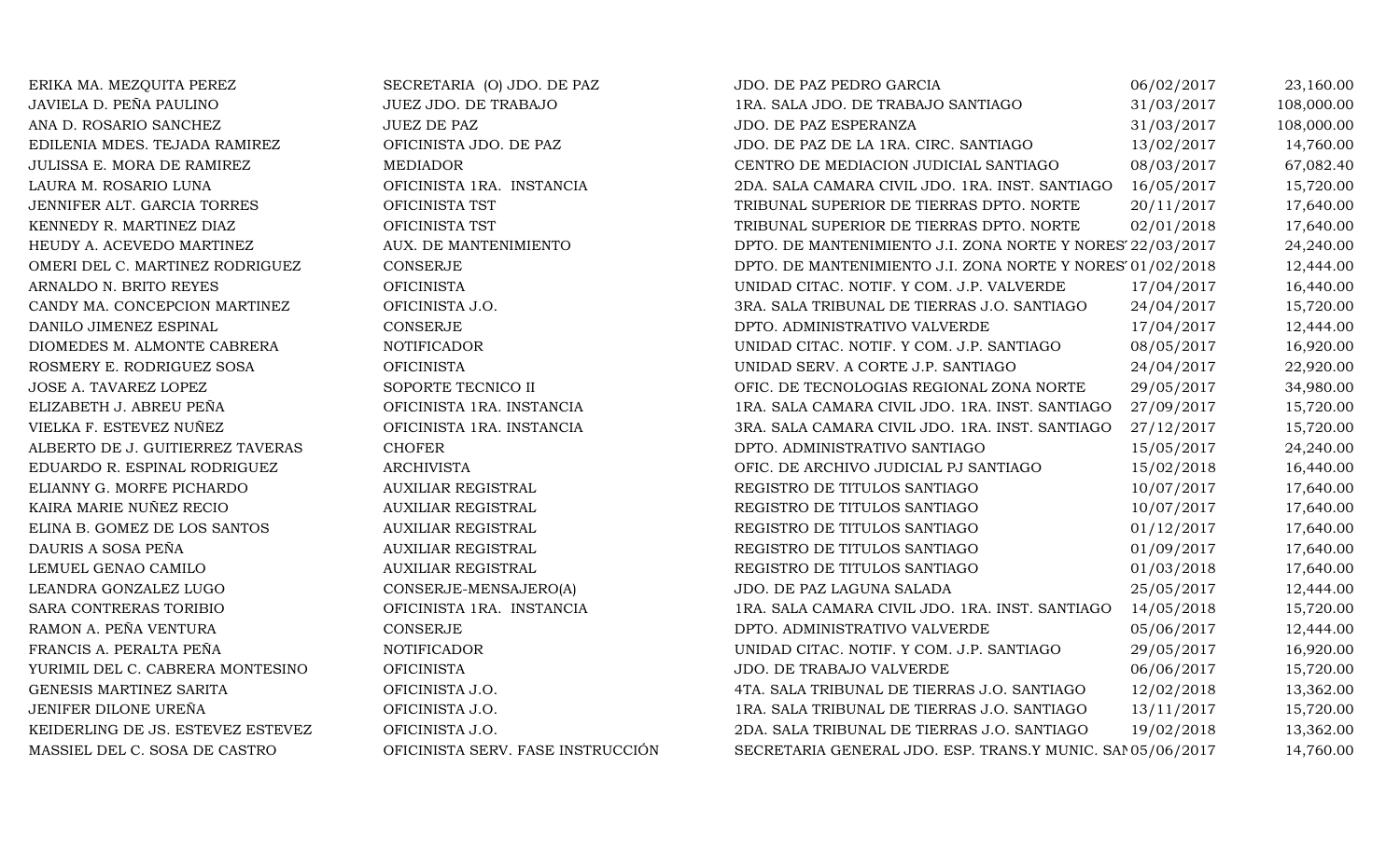| SAMUEL ENRIQUE SOSA            | OFICINISTA JDO. DE PAZ           | JDO. DE PAZ DE LA 1RA. CIRC. SANTIAGO                      | 30/10/2017 | 14,760.00  |
|--------------------------------|----------------------------------|------------------------------------------------------------|------------|------------|
| MIGUEL O. REYES ARVELO         | <b>OFICINISTA</b>                | UNIDAD SERV. MERO TRAMITE J.P. VALVERDE                    | 19/06/2017 | 16,440.00  |
| MIGUEL A. RAMOS REINOSO        | <b>OFICINISTA</b>                | UNIDAD DE AUDIENCIAS J.L. SANTIAGO                         | 05/07/2017 | 17,640.00  |
| EFRAIN ANT. FELIX FELIX        | SOPORTE TECNICO II               | OFIC. DE TECNOLOGIAS REGIONAL ZONA NORTE                   | 17/07/2017 | 34,980.00  |
| MIGUELINA CRUZ PERALTA         | <b>ARCHIVISTA</b>                | OFIC. DE ARCHIVO JUDICIAL PJ SANTIAGO                      | 15/02/2018 | 16,440.00  |
| ROSANGEL MA. PERALTA RODRIGUEZ | OFICINISTA J.O.                  | TRIBUNAL DE TIERRAS J.O. VALVERDE                          | 21/08/2017 | 13,362.00  |
| ANABEL CASTILLO GONZALEZ       | <b>OFICINISTA</b>                | UNIDAD SERV. 1RA. INST. J.P. SANTIAGO                      | 30/05/2018 | 22,920.00  |
| ERINELSON ALMONTE DIAZ         | <b>OFICINISTA</b>                | UNIDAD DE AUDIENCIAS J.L. SANTIAGO                         | 09/04/2018 | 17,640.00  |
| NELSON B. LUNA ALMONTE         | ALGUACIL DE ESTRADO              | UNIDAD CITAC. NOTIF. Y COM. J.P. SANTIAGO                  | 07/11/2017 | 12,546.00  |
| DARIO R. ABREU OVALLES         | <b>CONSERJE</b>                  | DPTO. DE MANTENIMIENTO J.I. ZONA NORTE Y NORES' 11/12/2017 |            | 12,444.00  |
| JANILL COLLADO BATISTA         | ALGUACIL DE ESTRADO              | JDO. DE PAZ SABANA IGLESIA                                 | 02/01/2018 | 11,730.00  |
| FRANCELY C. CASTILLO FRIAS     | OFICINISTA JDO. DE PAZ           | JDO. DE PAZ SABANA IGLESIA                                 | 21/12/2017 | 14,760.00  |
| LEANDRO AQUINO RODRIGUEZ       | CONSERJE-MENSAJERO(A)            | DPTO. ADMINISTRATIVO SANTIAGO                              | 03/01/2018 | 12,444.00  |
| LEOCADIA GONZALEZ MELO         | <b>ASCENSORISTA</b>              | DPTO. ADMINISTRATIVO SANTIAGO                              | 02/01/2018 | 13,800.00  |
| LUIS F. GARCIA GOMEZ           | ALGUACIL DE ESTRADO              | JDO. DE PAZ JANICO                                         | 30/01/2018 | 13,800.00  |
| JOANNY M. VALDEZ VALDEZ        | OFICINISTA JDO. DE PAZ           | JDO. DE PAZ DE LA 1RA. CIRC. SANTIAGO                      | 30/01/2018 | 14,760.00  |
| RONNY ANT. MARTINEZ DE LA CRUZ | TECNICO DE REFRIGERACION         | DPTO. ADMINISTRATIVO SANTIAGO                              | 19/02/2018 | 17,850.00  |
| TERMA PEREZ MATEO              | <b>CONSERJE</b>                  | SALA CIVIL 1ER. TRIBUNAL N.N.A. SANTIAGO                   | 26/02/2018 | 10,577.40  |
| MANUEL R. VALENZUELA RODRIGUEZ | SUPERVISOR (A) DE MANTENIMIENTO  | DPTO. ADMINISTRATIVO SANTIAGO                              | 07/03/2018 | 17,646.00  |
| WILFRY B. GOMEZ VERAS          | ELECTRICISTA II                  | DPTO. ADMINISTRATIVO SANTIAGO                              | 12/03/2018 | 19,788.00  |
| ELISABETH RODRIGUEZ JIMENEZ    | CONSERJE-MENSAJERO(A)            | JDO. DE PAZ JANICO                                         | 05/03/2018 | 10,557.40  |
| LEILA M PEREZ SUBERVI          | OFICINISTA JDO. DE PAZ           | JDO. DE PAZ DE LA 2DA. CIRC. SANTIAGO                      | 19/03/2018 | 12,546.00  |
| PAMELA Y. ESPINAL CHECO        | OFICINISTA 1RA. INSTANCIA        | TRIBUNAL N.N.A. VALVERDE                                   | 09/04/2018 | 13,362.00  |
| BRIAN R. TEJADA FRANCO         | MENSAJERO INTERNO                | DPTO. ADMINISTRATIVO SANTIAGO                              | 28/05/2018 | 10,577.40  |
| XIOMARA A. TINEO REYES         | JUEZ 1ER. SUSTITUTO CORTE        | CORTE DE APEL. PUERTO PLATA                                | 18/09/1998 | 205,800.00 |
| JUAN SUARDI GARCIA             | JUEZ PRESIDENTE CORTE            | CORTE DE APEL. PUERTO PLATA                                | 21/09/1998 | 218,640.00 |
| CARMEN H. MARTINEZ MEDINA      | <b>OFICINISTA</b>                | UNIDAD SERV. A CORTE J.P. PUERTO PLATA                     | 01/04/1992 | 18,780.00  |
| LOURDES VASQUEZ PERALTA        | <b>CONSERJE</b>                  | DPTO. ADMINISTRATIVO PUERTO PLATA                          | 01/07/1998 | 12,444.00  |
| FRANCISCO A. SANCHEZ           | JUEZ 2DO. SUSTITUTO CORTE        | CORTE DE APEL. PUERTO PLATA                                | 17/10/1989 | 199,464.00 |
| ALY R. GARCIA GRULLON          | OFICINISTA 1RA. INSTANCIA        | TRIBUNAL N.N.A. PUERTO PLATA                               | 01/02/1999 | 15,720.00  |
| YNOCENCIA E. HURTADO VASQUEZ   | SECRETARIA (O) PRIMERA INSTANCIA | TRIBUNAL N.N.A. PUERTO PLATA                               | 01/02/1999 | 28,860.00  |
| JUANA SANTANA SILVERIO         | ALGUACIL DE ESTRADO              | JDO. DE TRABAJO PUERTO PLATA                               | 01/02/1999 | 13,800.00  |
| CRUZ A. BRITO ALMONTE          | OFICINISTA 1RA. INSTANCIA        | TRIBUNAL N.N.A. PUERTO PLATA                               | 18/10/2004 | 15,720.00  |
| MIGUELINA DE JS. BEARD GOMEZ   | <b>JUEZ CORTE</b>                | CORTE DE APEL. PUERTO PLATA                                | 21/09/1998 | 186,000.00 |
|                                |                                  |                                                            |            |            |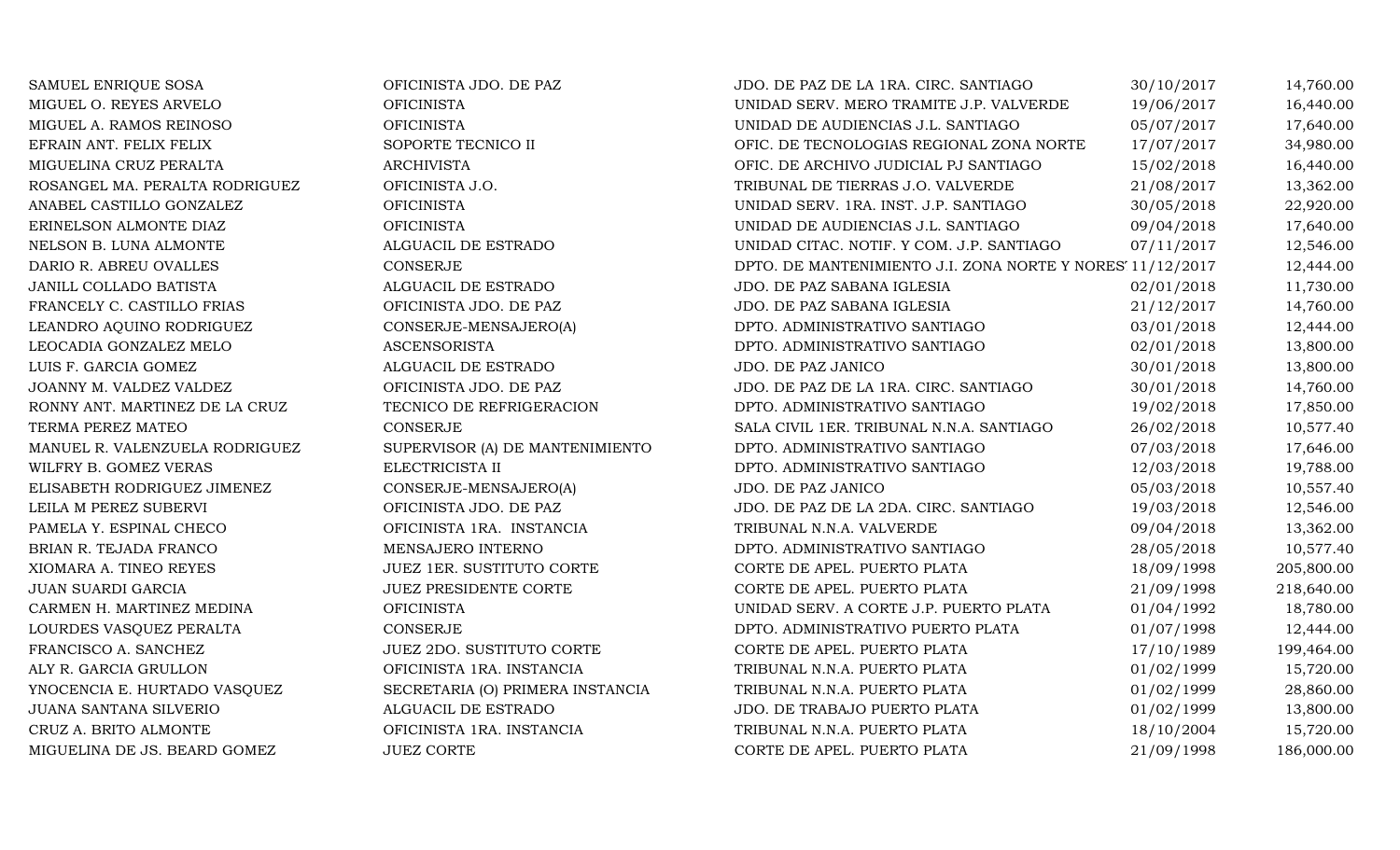| ANGELA SANTOS                      | OFICINISTA JDO. DE PAZ      | JDO. DE PAZ PUERTO PLATA                                                              | 07/09/1988 | 14,760.00  |
|------------------------------------|-----------------------------|---------------------------------------------------------------------------------------|------------|------------|
| MAYRA J. CORONADO BEATON           | ALGUACIL DE ESTRADO         | UNIDAD CITAC. NOTIF. Y COM. J.P. PUERTO PLATA                                         | 03/12/1996 | 14,760.00  |
| PEDRO R. ULLOA MORA                | JUEZ EJEC. DE LA PENA       | TRIBUNAL EJEC. DE LA PENA PUERTO PLATA                                                | 09/04/1992 | 138,000.00 |
| <b>AGUEDA FRANCISCO</b>            | ALGUACIL DE ESTRADO         | JDO. DE PAZ GUANANICO                                                                 | 01/06/1987 | 13,800.00  |
| CARMEN G. ACOSTA POLANCO           | OFICINISTA JDO. DE PAZ      | JDO. DE PAZ GUANANICO                                                                 | 01/02/1992 | 14,760.00  |
| LUCIA A. GUTIERREZ FRANCISCO       | SECRETARIA (O) JDO. DE PAZ  | JDO. DE PAZ GUANANICO                                                                 | 01/06/1991 | 23,160.00  |
| MANUEL UREÑA MARTINEZ              | <b>JUEZ CORTE</b>           | CORTE DE APEL. PUERTO PLATA                                                           | 06/11/1987 | 186,000.00 |
| BIELKA O. UREÑA SENCION            | OFICINISTA JDO. DE PAZ      | JDO. DE PAZ LOS HIDALGOS                                                              | 01/04/1999 | 14,760.00  |
| BENECIA ALT. ROJAS CRUZ            | JUEZ SUST. PTE. COLEGIADO   | TRIBUNAL COL. C/P JDO. 1RA. INST. PUERTO PLATA                                        | 18/10/1990 | 138,000.00 |
| ONASIS E. PELEGRIN PELEGRIN        | JUEZ 1RA. INSTANCIA         | TRIBUNAL N.N.A. PUERTO PLATA                                                          | 17/09/1998 | 138,000.00 |
| JACQUELINE ALMONTE PEÑALO          | ABOGADO AYUDANTE 1RA. INST. | TRIBUNAL N.N.A. PUERTO PLATA                                                          | 01/04/2005 | 36,000.00  |
| ANTONIO IRRIZARRY                  | MENSAJERO INTERNO           | TRIBUNAL DE TIERRAS J.O. PUERTO PLATA                                                 | 11/01/1988 | 12,444.00  |
| EVELYN E. DE LAS M. RIVERA JIMENEZ | REGISTRADOR DE TITULOS      | REGISTRO DE TITULOS PUERTO PLATA                                                      | 22/10/1998 | 126,000.00 |
| SANDRA CLASE PASCUAL               | CONSERJE                    | REGISTRO DE TITULOS PUERTO PLATA                                                      | 01/02/1999 | 12,444.00  |
| ARACELIS DE LOS SANTOS CIPRIAN     | <b>AUXILIAR REGISTRAL</b>   | REGISTRO DE TITULOS PUERTO PLATA                                                      | 01/01/1995 | 16,440.00  |
| MILDRE M. LENDOF CASTILLO          | <b>SECRETARIA</b>           | REGISTRO DE TITULOS PUERTO PLATA                                                      | 01/11/1995 | 24,240.00  |
| MARITZA MARTINEZ MARTINEZ          | <b>AUXILIAR REGISTRAL</b>   | REGISTRO DE TITULOS PUERTO PLATA                                                      | 01/09/1999 | 16,440.00  |
| NORMA C. VERAS ALVAREZ             | ALGUACIL DE ESTRADO         | JDO. DE PAZ ALTAMIRA                                                                  | 01/02/2000 | 13,800.00  |
| WENDY M. PEÑA TAVAREZ              | ALGUACIL DE ESTRADO         | UNIDAD CITAC. NOTIF. Y COM. J.P. PUERTO PLATA                                         | 02/08/2000 | 14,760.00  |
| ANDRES E. UREÑA UREÑA              | ALGUACIL DE ESTRADO         | JDO. DE PAZ LA ISABELA                                                                | 02/01/2001 | 13,800.00  |
| JUANA PARRA ALMONTE                | CONSERJE-MENSAJERO(A)       | JDO. DE PAZ ALTAMIRA                                                                  | 13/02/2001 | 12,444.00  |
| GLENY C. SCHEWERER SANCHEZ         | ABOGADO AYUDANTE 1RA. INST. | JDO. DE TRABAJO PUERTO PLATA                                                          | 09/07/2001 | 36,000.00  |
| MODESTA ROSA LOPEZ                 | MENSAJERO INTERNO           | TRIBUNAL N.N.A. PUERTO PLATA                                                          | 09/07/2001 | 12,444.00  |
| ADRIANA M. VASQUEZ JIMENEZ         | JUEZ 1RA. INSTANCIA         | 2DA. SALA CAMARA CIVIL JDO. 1RA. INST. PUERTO PLA01/10/2014                           |            | 138,000.00 |
| RAFAELA CRUZ PICHARDO              | CONSERJE-MENSAJERO(A)       | JDO. DE PAZ LUPERON                                                                   | 13/08/2002 | 12,444.00  |
| YUBERKY DEL C. CABRERA HILARIO     | SECRETARIA (O) JDO. DE PAZ  | JDO. DE PAZ LOS HIDALGOS                                                              | 16/12/2002 | 23,160.00  |
| CRISTINA P. GARCIA CRUZ            | SECRETARIA (O) JDO. DE PAZ  | JDO. DE PAZ IMBERT                                                                    | 03/03/2003 | 23,160.00  |
| YOVANKY R. CARO LANTIGUA           | SUPERVISOR DE AUDIENCIAS    | UNIDAD DE AUDIENCIAS J.P. PUERTO PLATA                                                | 17/03/2003 | 42,657.60  |
| ROSA L. VELEZ RODRIGUEZ            | SECRETARIA (O) JDO. DE PAZ  | JDO. DE PAZ SOSUA                                                                     | 22/10/2003 | 23,160.00  |
| BREISY D. LANTIGUA PAYAMPS         | <b>AUXILIAR REGISTRAL</b>   | REGISTRO DE TITULOS PUERTO PLATA                                                      | 01/12/2003 | 16,440.00  |
| VENERADA BRITO ZARZUELA            | ALGUACIL DE ESTRADO         | TRIBUNAL N.N.A. PUERTO PLATA                                                          | 26/05/2004 | 13,800.00  |
| CLARIBEL UREÑA SOSA                | SECRETARIA (O) JDO. DE PAZ  | JDO. DE PAZ PUERTO PLATA                                                              | 02/08/2004 | 23,160.00  |
| JULIO C. ARAUJO DIAZ               | JUEZ DE PAZ                 | JDO. DE PAZ LOS HIDALGOS                                                              | 01/12/2004 | 108,000.00 |
| ADALGISA PARRA GONZALEZ            |                             | SECRETARIA (O) SERVICIO JDOS. 1RA. INSTANCI UNIDAD SERV. 1RA. INST. J.P. PUERTO PLATA | 01/03/2005 | 42,657.60  |
|                                    |                             |                                                                                       |            |            |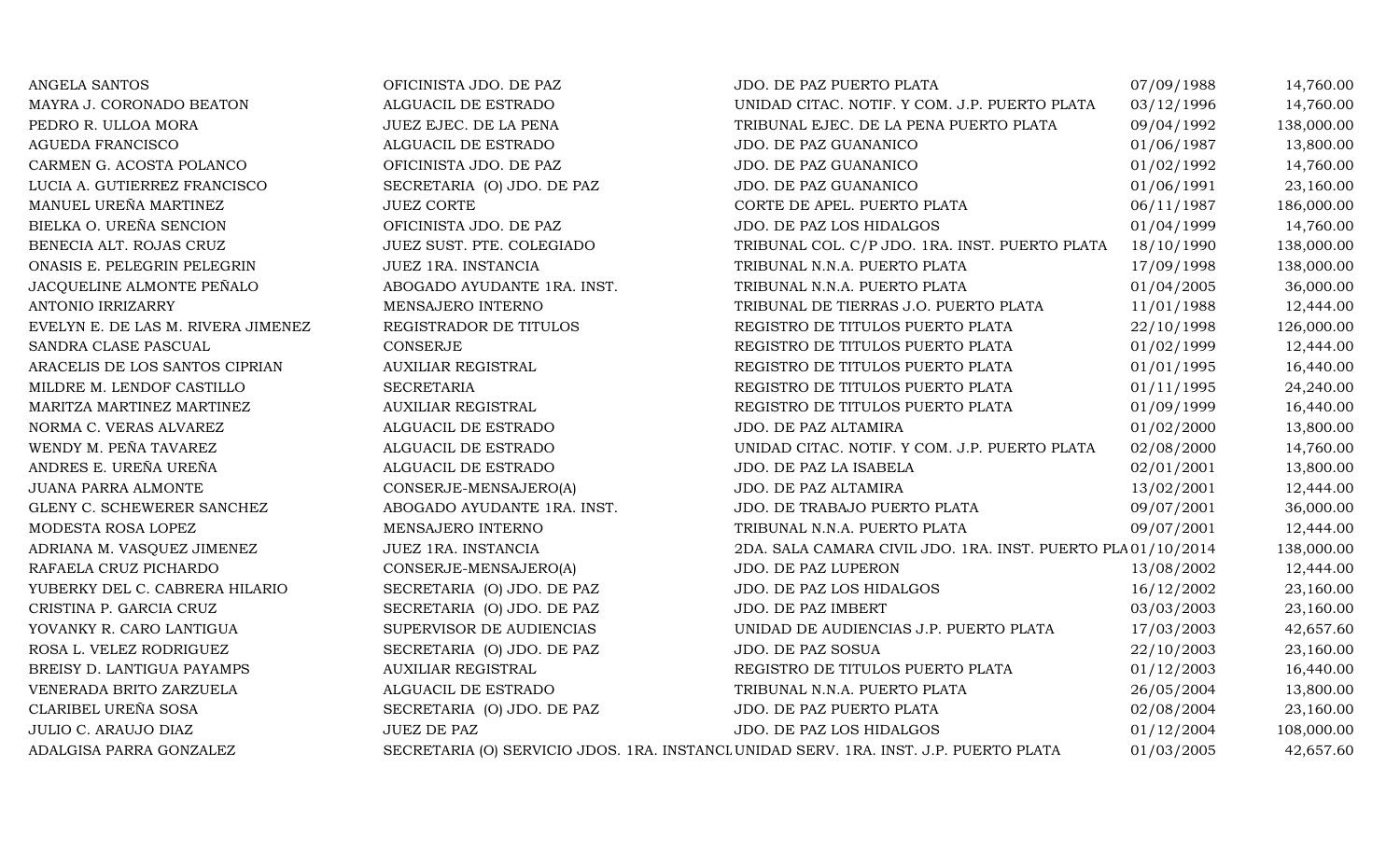| ANGEL R. HIRALDO DIPRE         | ALGUACIL DE ESTRADO                      | UNIDAD CITAC. NOTIF. Y COM. J.P. PUERTO PLATA                                                                       | 07/04/2005 | 14,760.00  |
|--------------------------------|------------------------------------------|---------------------------------------------------------------------------------------------------------------------|------------|------------|
| KARINA E. TEJADA ANDELIZ       | ENCARGADO(A) OFICINA ADMINISTRATIVA IV   | DPTO. ADMINISTRATIVO PUERTO PLATA                                                                                   | 10/05/2005 | 81,952.80  |
| CAMILA SANTOS MINAYA           | SECRETARIA (O) JDO. DE PAZ               | JDO. DE PAZ ALTAMIRA                                                                                                | 20/07/2005 | 23,160.00  |
| MIGUELINA MEJIA                | CONSERJE                                 | DPTO. ADMINISTRATIVO PUERTO PLATA                                                                                   | 05/07/2005 | 12,444.00  |
| FELICIA SANTANA GARCIA         | SECRETARIA (O) SERVICIO A LA INSTRUCCION | UNIDAD SERV. A LA INSTRUCCION J.P. PUERTO PLATA 27/06/2005                                                          |            | 42,657.60  |
| RAYNELDO E. FREITES LANTIGUA   | MENSAJERO EXTERNO                        | DPTO. ADMINISTRATIVO PUERTO PLATA                                                                                   | 15/07/2005 | 16,440.00  |
| VERONICA MARTINEZ              | OFICINISTA ATENCION USUARIOS             | UNIDAD ATENCION AL USUARIO J.P. PUERTO PLATA                                                                        | 27/06/2005 | 22,920.00  |
| CRHYSMERLYN D. BIERD HERNANDEZ | ASIST. ADMINISTRATIVA                    | CENTRO DE ENTREVISTA PTO. PTA.                                                                                      | 21/06/2005 | 20,760.00  |
| SANTA Y. GUZMAN SANCHEZ        | <b>OFICINISTA</b>                        | UNIDAD CITAC. NOTIF. Y COM. J.P. PUERTO PLATA                                                                       | 03/10/2005 | 18,780.00  |
| RICHARD A. QUIROZ CASTILLO     | <b>OFICINISTA</b>                        | UNIDAD SERV. 1RA. INST. J.P. PUERTO PLATA                                                                           | 10/10/2005 | 18,780.00  |
| CINTHIA M. REYES LANTIGUA      |                                          | SECRETARIA (O) SERVICIO A EJECUCION DE LA JUNIDAD SERV. A EJEC. DE LA PENA J.P. PUERTO PLAT <sub>1</sub> 03/10/2005 |            | 42,657.60  |
| YOKAIRA MATEO JIMENEZ          | SUPERVISOR CENTRO DE CITACIONES          | UNIDAD CITAC. NOTIF. Y COM. J.P. PUERTO PLATA                                                                       | 01/11/2005 | 42,657.60  |
| NADIA S. RODRIGUEZ RODRIGUEZ   | SECRETARIA (O) GENERAL                   | CENTRO DE SERVICIOS SECRETARIALES J.C. PTO. PTA 01/11/2005                                                          |            | 48,000.00  |
| ARLENISE J. MARTE DIAZ         | <b>OFICINISTA</b>                        | SOPORTE A JUECES J.P. PUERTO PLATA                                                                                  | 01/11/2005 | 18,780.00  |
| JOSE ANT. NUÑEZ                | JUEZ 1RA. INSTANCIA                      | CAMARA PENAL JDO. 1RA. INST. PUERTO PLATA                                                                           | 01/12/2005 | 138,000.00 |
| DANY R. INOA POLANCO           | ALGUACIL DE ESTRADO                      | UNIDAD SERV. A SALAS C.S.S. J.C. PTO. PTA.                                                                          | 01/02/2006 | 13,800.00  |
| RUTH E. GONZALEZ GOMEZ         | COORDINADOR(A) DE ENTREVISTAS            | CENTRO DE ENTREVISTA PTO. PTA.                                                                                      | 06/03/2006 | 36,000.00  |
| ADALBERTO ALMONTE JIMENEZ      | MAYORDOMO I                              | DPTO. ADMINISTRATIVO PUERTO PLATA                                                                                   | 01/02/2006 | 16,920.00  |
| ANDRES R. DOMENECHE REYNOSO    | ALGUACIL DE ESTRADO                      | UNIDAD CITAC. NOTIF. Y COM. J.P. PUERTO PLATA                                                                       | 17/04/2006 | 14,760.00  |
| ROSARIO BONILLA GUZMAN         | SECRETARIA (O) JDO. DE PAZ               | JDO. DE PAZ ESP. TRANS. PUERTO PLATA                                                                                | 26/04/2006 | 23,160.00  |
| RAMON ALB. ROSA MARTINEZ       | ALGUACIL DE ESTRADO                      | UNIDAD CITAC. NOTIF. Y COM. J.P. PUERTO PLATA                                                                       | 21/04/2006 | 14,760.00  |
| CANDIDA R. FIS                 | SECRETARIA (O) JDO. DE PAZ               | JDO. DE PAZ LUPERON                                                                                                 | 03/04/2006 | 23,160.00  |
| ANGELA M. ARIAS REYES          | SUPERVISOR DE ARCHIVO                    | OFIC. DE ARCHIVO JUDICIAL PJ PUERTO PLATA                                                                           | 30/05/2006 | 29,580.00  |
| GUADALUPE NUÑEZ MERCEDES       | CONSERJE                                 | DPTO. ADMINISTRATIVO PUERTO PLATA                                                                                   | 29/06/2006 | 12,444.00  |
| NASSIN E. OVALLE ESTEVEZ       | JUEZ PTE.CAMARA CIVIL C. JDO.1ERA. INST. | 1RA. SALA CAMARA CIVIL JDO. 1RA. INST. PUERTO PLA 01/09/2006                                                        |            | 154,800.00 |
| JAKAYRA VERAS GARCIA           | JUEZ PRESIDENTE TRIBUNAL COLEGIADO       | TRIBUNAL COL. C/P JDO. 1RA. INST. PUERTO PLATA                                                                      | 01/09/2006 | 154,800.00 |
| JOSE A. CORONADO CIRIACO       | ABOGADO AYUDANTE                         | SOPORTE A JUECES J.P. PUERTO PLATA                                                                                  | 01/11/2006 | 48,894.00  |
| MARGARITA UREÑA PADILLA        | <b>AUXILIAR REGISTRAL</b>                | REGISTRO DE TITULOS PUERTO PLATA                                                                                    | 10/01/2007 | 16,440.00  |
| CRUCITA DE LA ROSA DE LEON     | <b>CONSERJE</b>                          | DPTO. ADMINISTRATIVO PUERTO PLATA                                                                                   | 05/02/2007 | 12,444.00  |
| RAQUEL BAEZ PEREZ              | SECRETARIA (O) GENERAL                   | SECRETARIA GENERAL J.P. PUERTO PLATA                                                                                | 01/02/2007 | 66,528.00  |
| DOMINGA OSORIA CUETO           | CONSERJE-MENSAJERO(A)                    | JDO. DE PAZ LUPERON                                                                                                 | 02/04/2007 | 12,444.00  |
| JESUS R. RODRIGUEZ RODRIGUEZ   | MENSAJERO INTERNO                        | DPTO. ADMINISTRATIVO PUERTO PLATA                                                                                   | 01/05/2007 | 12,444.00  |
| <b>JESUS VALENZUELA</b>        | <b>VIGILANTE</b>                         | DPTO. ADMINISTRATIVO PUERTO PLATA                                                                                   | 11/05/2007 | 18,035.62  |
| YEFFERSSON J. VARGAS WALDRON   | ALGUACIL DE ESTRADO                      | JDO. DE PAZ IMBERT                                                                                                  | 14/05/2007 | 13,800.00  |
|                                |                                          |                                                                                                                     |            |            |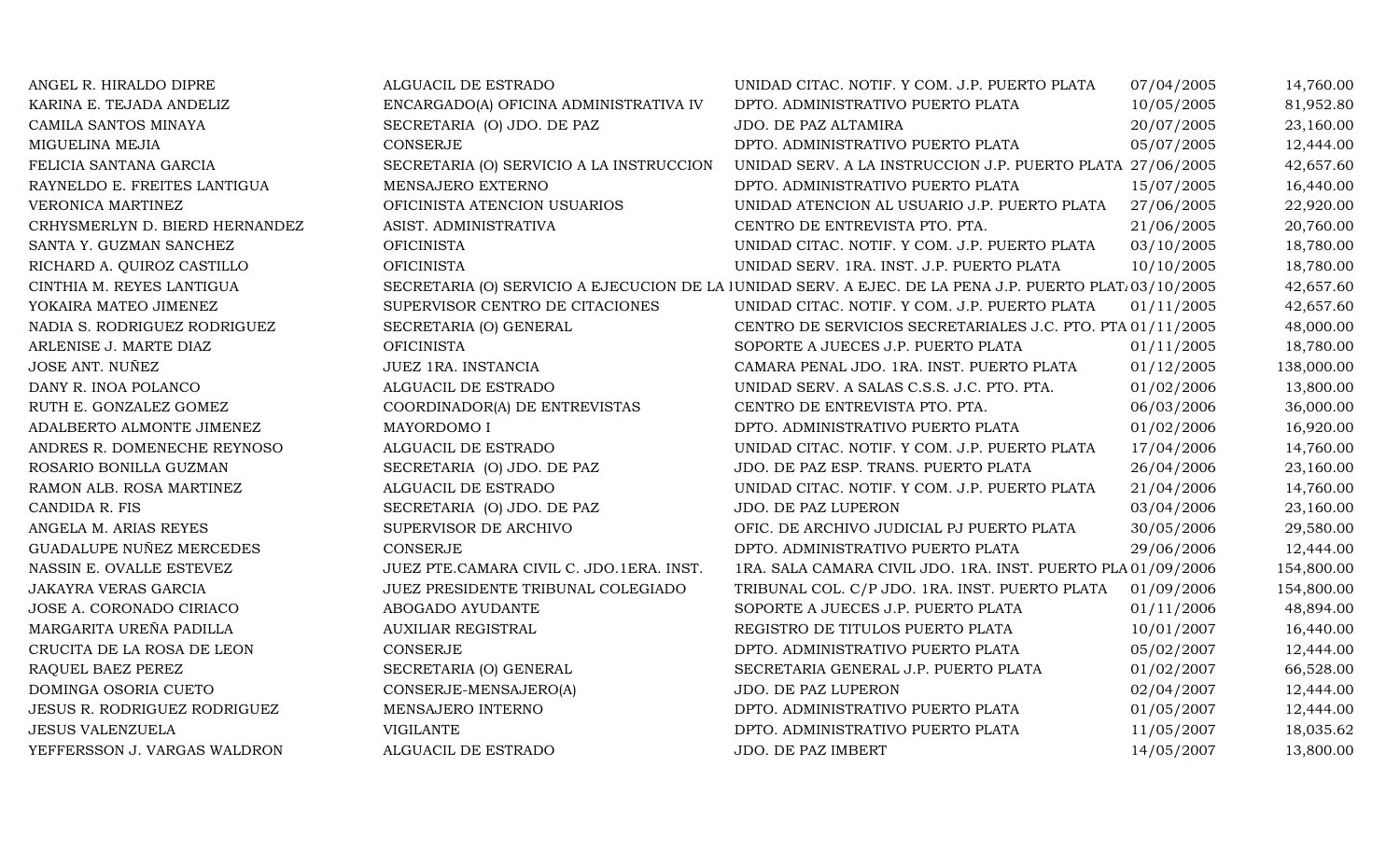| ROBERTO ANT. BONILLA SEVERINO   | <b>REFERENCISTA</b>              | ARCHIVO ACTIVO J.I. PUERTO PLATA                            | 17/05/2007 | 24,240.00  |
|---------------------------------|----------------------------------|-------------------------------------------------------------|------------|------------|
| JOSE J. JIMENEZ SANCHEZ         | JUEZ 1RA. INSTANCIA              | TRIBUNAL COL. C/P JDO. 1RA. INST. PUERTO PLATA              | 01/03/2011 | 138,000.00 |
| YOKASTA LEBRON ALMONTE          | <b>OFICINISTA</b>                | UNIDAD SERV. A LA INSTRUCCION J.P. PUERTO PLATA 24/02/2014  |            | 18,780.00  |
| KILSI N. CASTRO MERCADO         | <b>ARCHIVISTA</b>                | OFIC. DE ARCHIVO JUDICIAL PJ PUERTO PLATA                   | 01/08/2007 | 16,440.00  |
| LISETTY M. NUÑEZ FRANCISCO      | <b>ARCHIVISTA</b>                | OFIC. DE ARCHIVO JUDICIAL PJ PUERTO PLATA                   | 01/11/2007 | 16,440.00  |
| MIGUEL A. ACEVEDO BALBUENA      | OFICIAL ARCHIVO ACTIVO           | ARCHIVO ACTIVO J.I. PUERTO PLATA                            | 01/12/2011 | 29,580.00  |
| SHEILA N. MARMOLEJOS RODRIGUEZ  | <b>OFICINISTA</b>                | JDO. DE PAZ PUERTO PLATA                                    | 10/02/2014 | 14,760.00  |
| FIDELIA PERALTA SILVERIO        | <b>OFICINISTA</b>                | UNIDAD SERV. A LA INSTRUCCION J.P. PUERTO PLATA 15/10/2012  |            | 18,780.00  |
| YANELVI V. NUÑEZ MERCEDES       | <b>CONSERJE</b>                  | DPTO. ADMINISTRATIVO PUERTO PLATA                           | 03/08/2015 | 12,444.00  |
| AURY L. NUÑEZ CABRERA           | ABOGADO AYUDANTE                 | UNIDAD ASISTENCIA A JUECES C.S.S. J.C. PTO. PTA.            | 01/08/2007 | 36,000.00  |
| JUANA M. SANTANA GARCIA         | <b>CONSERJE</b>                  | DPTO. ADMINISTRATIVO PUERTO PLATA                           | 20/02/2008 | 12,444.00  |
| SAMUEL DE JS. FRANCISCO BELTRAN | ALGUACIL DE ESTRADO              | JDO. DE PAZ LUPERON                                         | 01/02/2008 | 13,800.00  |
| JOSE C. SANTOS DIAZ             | <b>ELECTRICISTA</b>              | DPTO. ADMINISTRATIVO PUERTO PLATA                           | 17/07/2008 | 16,440.00  |
| MARIA I. PADILLA POLANCO        | SECRETARIA (O) SERVICIO A CORTE  | UNIDAD SERV. A CORTE J.P. PUERTO PLATA                      | 01/09/2008 | 42,657.60  |
| MIRIAM SANCHEZ ALMONTE          | <b>OFICINISTA</b>                | UNIDAD CITAC. NOTIF. Y COM. J.P. PUERTO PLATA               | 01/08/2008 | 18,780.00  |
| SOMALY MONTERO VARGAS           | SECRETARIA (O) PRIMERA INSTANCIA | JDO. DE TRABAJO PUERTO PLATA                                | 11/11/2008 | 28,860.00  |
| ROSANNA E. CID JIMENEZ          | ALGUACIL DE ESTRADO              | CORTE DE APEL. PUERTO PLATA                                 | 06/01/2009 | 14,760.00  |
| YANILSA VIZCAINO DISLA          | ABOGADO AYUDANTE                 | UNIDAD ASISTENCIA A JUECES C.S.S. J.C. PTO. PTA.            | 02/01/2009 | 36,000.00  |
| GERMAN A. MARTINEZ MARTINEZ     | JUEZ JDO. DE TRABAJO             | JDO. DE TRABAJO PUERTO PLATA                                | 23/02/2009 | 138,000.00 |
| JHESY E. ALMENGO ALVAREZ        | SECRETARIA (O) JDO. DE PAZ       | JDO. DE PAZ LA ISABELA                                      | 05/05/2009 | 23,160.00  |
| FRANCHESCA M. TEJADA VENTURA    | <b>JUEZ DE PAZ</b>               | JDO. DE PAZ GUANANICO                                       | 28/09/2009 | 108,000.00 |
| MAINAN A. NIVAR ESCOTTO         | OFICINISTA JDO. DE PAZ           | JDO. DE PAZ ALTAMIRA                                        | 13/10/2009 | 14,760.00  |
| MERCEDES RODRIGUEZ CARABALLO    | ALGUACIL DE ESTRADO              | JDO. DE PAZ PUERTO PLATA                                    | 15/10/2009 | 13,800.00  |
| YANELLI FRANCISCO VICIOSO       | <b>OFICINISTA</b>                | UNIDAD CITAC. NOTIF. Y COM. J.P. PUERTO PLATA               | 19/10/2009 | 18,780.00  |
| CARMEN D. MARTINEZ DURAN        | OFICINISTA ATENCION USUARIOS     | UNIDAD RECEP.Y ATENCION USUARIO C.S.S. J.C. PTO I22/01/2010 |            | 20,760.00  |
| JUAN C. SALAS MEZQUITA          | ABOGADO AYUDANTE                 | SOPORTE A JUECES J.P. PUERTO PLATA                          | 26/02/2010 | 48,894.00  |
| DERMALINA PEÑALO GOMEZ          | <b>OFICINISTA</b>                | SOPORTE A JUECES J.P. PUERTO PLATA                          | 02/02/2010 | 18,780.00  |
| CHRISTOPHER R. RIVERA GARCIA    | <b>JUEZ DE PAZ</b>               | JDO. DE PAZ IMBERT                                          | 19/04/2010 | 108,000.00 |
| CARMEN L. FARINGTON HIDALGO     | AUXILIAR ADMINISTRATIVO          | CENTRO DE ENTREVISTA PTO. PTA.                              | 11/05/2010 | 14,760.00  |
| ROMALDY MARCELINO HENRIQUEZ     | <b>JUEZ DE PAZ</b>               | JDO. DE PAZ ALTAMIRA                                        | 26/04/2010 | 108,000.00 |
| CARMEN D. ARAUJO RIVAS          | <b>JUEZ DE PAZ</b>               | JDO. DE PAZ LUPERON                                         | 31/03/2017 | 108,000.00 |
| ROSALVA M. FRANCISCO PARRA      | JUEZ DE PAZ                      | JDO. DE PAZ ESP. TRANS. PUERTO PLATA                        | 17/06/2010 | 108,000.00 |
| LEONARDO SARITA PALLAMPS        | PLOMERO                          | DPTO. ADMINISTRATIVO PUERTO PLATA                           | 07/10/2010 | 16,440.00  |
| ANGELICA M. QUIROZ BAEZ         | <b>OFICINISTA</b>                | UNIDAD DE AUDIENCIAS J.P. PUERTO PLATA                      | 15/10/2012 | 18,780.00  |
|                                 |                                  |                                                             |            |            |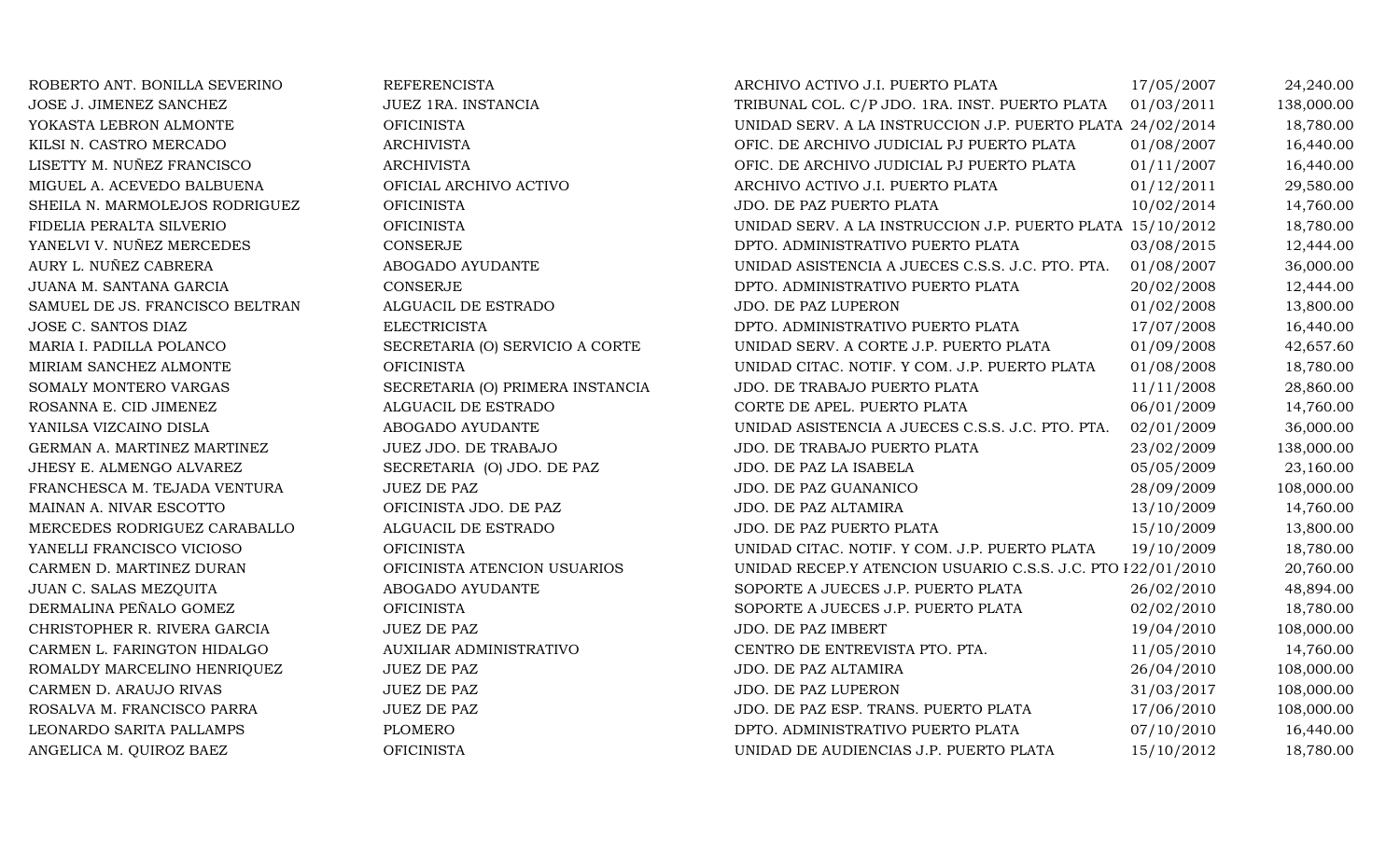| ALEXANDER G. VASQUEZ DE LOS SANTOS | ALGUACIL DE ESTRADO                | UNIDAD CITAC. NOTIF. Y COM. J.P. PUERTO PLATA               | 31/01/2011 | 14,760.00  |
|------------------------------------|------------------------------------|-------------------------------------------------------------|------------|------------|
| EVELYN TATE CARABALLO              | OFICINISTA ATENCION USUARIOS       | UNIDAD RECEP.Y ATENCION USUARIO C.S.S. J.C. PTO I23/04/2013 |            | 20,760.00  |
| ALFONSINA R. GARCIA RAMOS          | <b>OFICINISTA</b>                  | UNIDAD SERV. A CORTE J.P. PUERTO PLATA                      | 15/10/2012 | 18,780.00  |
| ALBA R. PICHARDO RAMIREZ           | <b>OFICINISTA</b>                  | UNIDAD DE AUDIENCIAS J.P. PUERTO PLATA                      | 15/10/2012 | 18,780.00  |
| MILERSI MA. SARITA DIAZ            | ABOGADO AYUDANTE                   | SOPORTE A JUECES J.P. PUERTO PLATA                          | 15/10/2012 | 48,894.00  |
| ADRIANA RODRIGUEZ PEÑA             | OFICINISTA ATENCION USUARIOS       | UNIDAD ATENCION AL USUARIO J.P. PUERTO PLATA                | 15/10/2012 | 22,920.00  |
| DAHIANA A. BIERD                   | <b>OFICINISTA</b>                  | UNIDAD DE AUDIENCIAS J.P. PUERTO PLATA                      | 07/02/2011 | 18,780.00  |
| EMMANUEL A. RODRIGUEZ MARTINEZ     | ALGUACIL DE ESTRADO                | UNIDAD CITAC. NOTIF. Y COM. J.P. PUERTO PLATA               | 04/04/2016 | 14,760.00  |
| JUAN ML. PEREZ RODRIGUEZ           | ALGUACIL DE ESTRADO                | UNIDAD CITAC. NOTIF. Y COM. J.P. PUERTO PLATA               | 01/11/2012 | 14,760.00  |
| MIGUEL A. CORONADO CIRIACO         | OFICINISTA 1RA. INSTANCIA          | JDO. DE TRABAJO PUERTO PLATA                                | 14/04/2014 | 15,720.00  |
| VERONICA Y. HERNANDEZ ULLOA        | <b>OFICINISTA</b>                  | UNIDAD SERV. A LA INSTRUCCION J.P. PUERTO PLATA 05/08/2013  |            | 18,780.00  |
| MELBIN C. MARIN SANTANA            | MENSAJERO INTERNO                  | DPTO. ADMINISTRATIVO PUERTO PLATA                           | 01/12/2012 | 12,444.00  |
| MELISSA MENDOZA VALERIO            | <b>OFICINISTA</b>                  | UNIDAD DE AUDIENCIAS J.P. PUERTO PLATA                      | 01/11/2012 | 18,780.00  |
| LEIDY M. MATA VALDEZ               | CONSERJE-MENSAJERO(A)              | JDO. DE PAZ LA ISABELA                                      | 28/01/2013 | 12,444.00  |
| ANTONIA GUZMAN PARRA               | CONSERJE-MENSAJERO(A)              | JDO. DE PAZ GUANANICO                                       | 18/02/2013 | 12,444.00  |
| ANYELO A. SANTANA MEDINA           | <b>OFICINISTA</b>                  | UNIDAD DE AUDIENCIAS J.P. PUERTO PLATA                      | 15/04/2013 | 18,780.00  |
| MERY RODRIGUEZ VASQUEZ             | <b>OFICINISTA</b>                  | UNIDAD SERV. A LA INSTRUCCION J.P. PUERTO PLATA 18/08/2014  |            | 18,780.00  |
| OLGA A. TAVARES SUERO              | CONSERJE-MENSAJERO(A)              | JDO. DE PAZ SOSUA                                           | 17/06/2013 | 12,444.00  |
| KARINA I. BERIGUET CASTILLO        | <b>OFICINISTA</b>                  | SOPORTE A JUECES J.P. PUERTO PLATA                          | 17/06/2013 | 18,780.00  |
| NADELYN BALBUENA GIL               | <b>OFICINISTA</b>                  | UNIDAD SERV. 1RA. INST. J.P. PUERTO PLATA                   | 10/02/2014 | 18,780.00  |
| LUIS B. PEREZ MENGO                | MENSAJERO INTERNO                  | DPTO. ADMINISTRATIVO PUERTO PLATA                           | 13/01/2014 | 12,444.00  |
| MADOLY DORVILLE GUZMAN             | OFICINISTA DE EJECUCION DE LA PENA | UNIDAD SERV. A EJEC. DE LA PENA J.P. PUERTO PLAT/23/04/2014 |            | 18,780.00  |
| FRANCIS Y. LA LUZ REYES            | <b>OFICINISTA</b>                  | UNIDAD DE AUDIENCIAS J.P. PUERTO PLATA                      | 10/02/2014 | 18,780.00  |
| LETICIA M. GARCIA RICART           | <b>OFICINISTA</b>                  | UNIDAD SERV. A LA INSTRUCCION J.P. PUERTO PLATA 01/05/2014  |            | 18,780.00  |
| PASCUAL FCO. ABREU VALENZUELA      | JUEZ DE LA INSTRUCCION             | 1ER. JDO. DE LA INSTRUCCION PUERTO PLATA                    | 01/10/2014 | 138,000.00 |
| FIORDALIZA GARCIA BONILLA          | <b>OFICINISTA</b>                  | UNIDAD SERV. A CORTE J.P. PUERTO PLATA                      | 27/10/2014 | 18,780.00  |
| LICELOT PEÑA DE LA CRUZ            | <b>OFICINISTA</b>                  | UNIDAD SERV. A LA INSTRUCCION J.P. PUERTO PLATA 17/11/2014  |            | 18,780.00  |
| ELIZABETH VELEZ RODRIGUEZ          | <b>OFICINISTA</b>                  | UNIDAD SERV. A LA INSTRUCCION J.P. PUERTO PLATA 02/12/2014  |            | 15,720.00  |
| YOHAIRA ALMONTE DURAN              | <b>OFICINISTA</b>                  | UNIDAD SERV. A CORTE J.P. PUERTO PLATA                      | 15/12/2014 | 18,780.00  |
| MAYERLIN MINIER PEÑA               | <b>OFICINISTA</b>                  | UNIDAD SERV. A SALAS C.S.S. J.C. PTO. PTA.                  | 12/01/2015 | 15,720.00  |
| OSCAR D. ORTIZ CABA                | OFICINISTA JDO. DE PAZ             | JDO. DE PAZ PUERTO PLATA                                    | 02/03/2015 | 14,760.00  |
| LENIN MA. MARTINEZ SANTANA         | <b>RECEPCIONISTA</b>               | REGISTRO DE TITULOS PUERTO PLATA                            | 06/04/2015 | 14,760.00  |
| DAMIAN GONZALEZ RAMOS              | <b>OFICINISTA</b>                  | UNIDAD SERV. A LA INSTRUCCION J.P. PUERTO PLATA 25/05/2015  |            | 15,720.00  |
| DOMINGO D. JIMENEZ BONIFACIO       | <b>CHOFER</b>                      | DPTO. ADMINISTRATIVO PUERTO PLATA                           | 26/11/2015 | 24,240.00  |
|                                    |                                    |                                                             |            |            |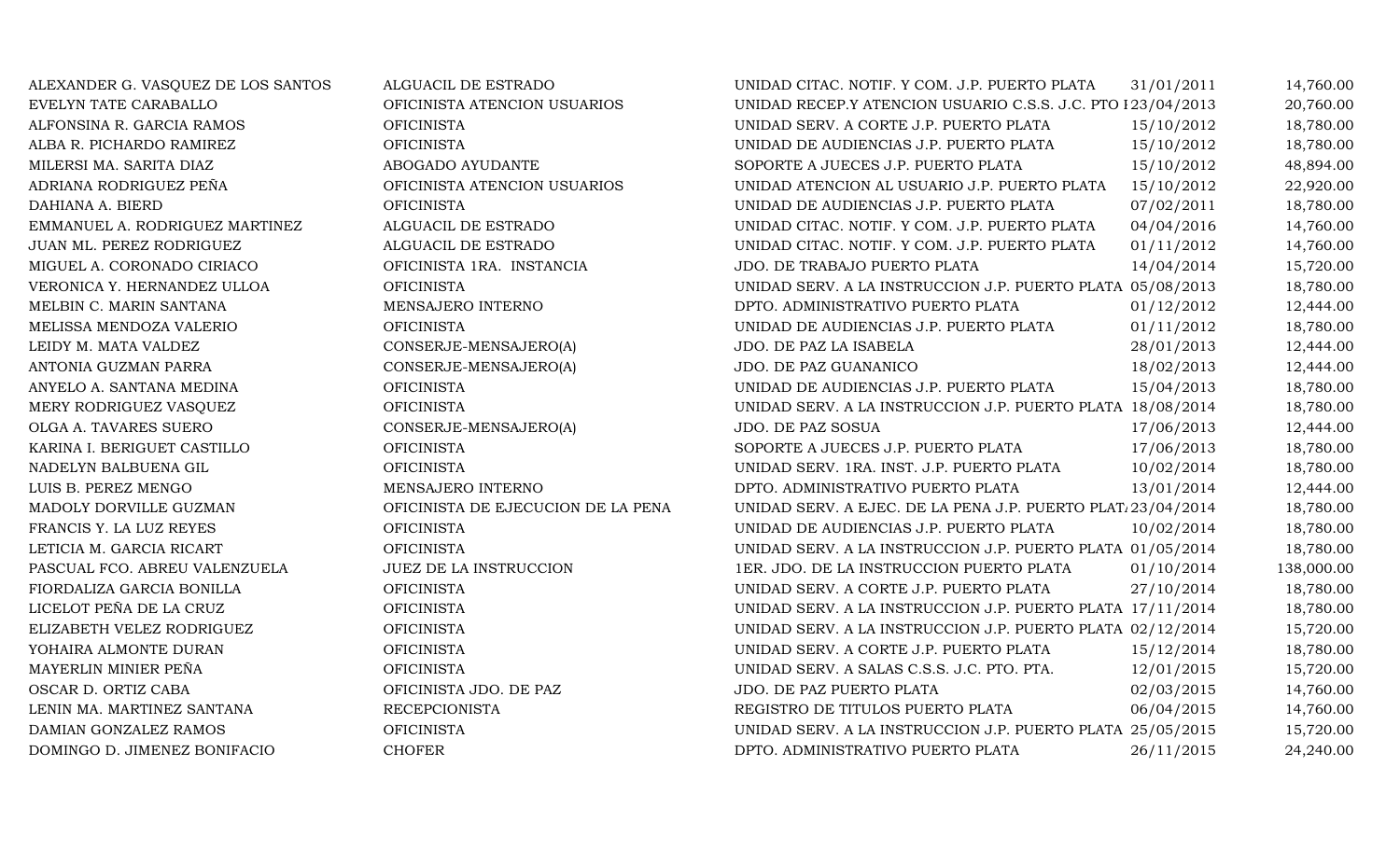| YAMERIS V. JOSE MENGO            | OFICINISTA JDO. DE PAZ           | JDO. DE PAZ SOSUA                                | 26/11/2015 | 14,760.00  |
|----------------------------------|----------------------------------|--------------------------------------------------|------------|------------|
| KEYLA V. GONZALEZ SOSA           | <b>ARCHIVISTA</b>                | ARCHIVO ACTIVO J.I. PUERTO PLATA                 | 05/01/2016 | 24,240.00  |
| BERTA FCA. CRUZ ROSARIO          | CONSERJE-MENSAJERO(A)            | JDO. DE PAZ IMBERT                               | 26/01/2016 | 12,444.00  |
| GEORGE M. MATIAS RODRIGUEZ       | OFICINISTA JDO. DE PAZ           | JDO. DE PAZ LUPERON                              | 29/02/2016 | 14,760.00  |
| DALWIN J. NUÑEZ ROMAN            | <b>OFICINISTA</b>                | UNIDAD ASISTENCIA A JUECES C.S.S. J.C. PTO. PTA. | 09/05/2016 | 15,720.00  |
| ALINA V. BATISTA CASCANTE        | <b>OFICINISTA</b>                | UNIDAD SERV. A SALAS C.S.S. J.C. PTO. PTA.       | 18/05/2016 | 15,720.00  |
| PEDRO D. MATEO MORROBEL          | <b>OFICINISTA</b>                | UNIDAD SERV. A SALAS C.S.S. J.C. PTO. PTA.       | 16/05/2016 | 15,720.00  |
| ALEXANDER DE LA CRUZ ALVAREZ     | <b>OFICINISTA</b>                | UNIDAD SERV. A SALAS C.S.S. J.C. PTO. PTA.       | 28/06/2016 | 15,720.00  |
| STEPHANIE PEÑALO BONILLA         | <b>OFICINISTA</b>                | UNIDAD ASISTENCIA A JUECES C.S.S. J.C. PTO. PTA. | 24/06/2016 | 14,760.00  |
| ANGELICA C. HERNANDEZ ESPINAL    | SECRETARIA DEPTO. ADM.           | DPTO. ADMINISTRATIVO PUERTO PLATA                | 29/06/2016 | 18,120.00  |
| JOSE A. DEL ROSARIO MERCADO      | CONSERJE                         | DPTO. ADMINISTRATIVO PUERTO PLATA                | 11/07/2016 | 12,444.00  |
| MOISES A. RIVERA ROSARIO         | <b>OFICINISTA</b>                | UNIDAD SERV. A SALAS C.S.S. J.C. PTO. PTA.       | 27/07/2016 | 15,720.00  |
| ROCIO S. LOPEZ ROSARIO           | OFICINISTA 1RA. INSTANCIA        | TRIBUNAL N.N.A. PUERTO PLATA                     | 02/08/2016 | 15,720.00  |
| VIVIANA GERMOSEN CASTILLO        | OFICINISTA 1RA. INSTANCIA        | JDO. DE TRABAJO PUERTO PLATA                     | 22/08/2016 | 15,720.00  |
| MAIRENY NUÑEZ TEJADA             | OFICINISTA 1RA. INSTANCIA        | JDO. DE TRABAJO PUERTO PLATA                     | 26/10/2016 | 15,720.00  |
| ARTURO R. HEINSEN MARMOLEJOS     | ALGUACIL DE ESTRADO              | JDO. DE PAZ SOSUA                                | 02/11/2016 | 13,800.00  |
| REYE RODRIGUEZ RODRIGUEZ         | <b>JUEZ DE PAZ</b>               | JDO. DE PAZ SOSUA                                | 16/12/2016 | 108,000.00 |
| ARIELY OSORIA CRISOSTOMO         | SECRETARIA (O) PRIMERA INSTANCIA | TRIBUNAL DE TIERRAS J.O. PUERTO PLATA            | 20/03/2017 | 28,860.00  |
| FRANGELINA POLO PAULINO          | OFICINISTA J.O.                  | TRIBUNAL DE TIERRAS J.O. PUERTO PLATA            | 21/03/2017 | 15,720.00  |
| GLADYS L. DE LOS SANTOS GONZALEZ | <b>JUEZ DE PAZ</b>               | JDO. DE PAZ LA ISABELA                           | 31/03/2017 | 108,000.00 |
| ROSA V. POLANCO VASQUEZ          | <b>CONSERJE</b>                  | TRIBUNAL N.N.A. PUERTO PLATA                     | 15/03/2017 | 12,444.00  |
| DULCE B. ALMONTE GUTIERREZ       | OFICINISTA JDO. DE PAZ           | JDO. DE PAZ ESP. TRANS. PUERTO PLATA             | 09/03/2017 | 14,760.00  |
| FRIENDLY L. FRANCISCO ULLOA      | OFICINISTA JDO. DE PAZ           | JDO. DE PAZ GUANANICO                            | 03/04/2017 | 14,760.00  |
| YAINA Y. SANCHEZ LANTIGUA        | <b>RECEPCIONISTA</b>             | DPTO. ADMINISTRATIVO PUERTO PLATA                | 08/05/2017 | 14,760.00  |
| MARIA A. GUTIERREZ MOSQUEA       | <b>CONSERJE</b>                  | DPTO. ADMINISTRATIVO PUERTO PLATA                | 05/06/2017 | 12,444.00  |
| YORDI KINGSLEY                   | OFICINISTA JDO. DE PAZ           | JDO. DE PAZ ESP. TRANS. PUERTO PLATA             | 02/03/2018 | 12,546.00  |
| LEONOR FLORES RAMOS              | CONSERJE-MENSAJERO(A)            | JDO. DE PAZ LOS HIDALGOS                         | 05/06/2017 | 12,444.00  |
| JEUDIS L. DUME BATISTA           | OFICINISTA JDO. DE PAZ           | JDO. DE PAZ LA ISABELA                           | 20/06/2017 | 14,760.00  |
| VERONICA E. REYES CASTILLO       | OFICINISTA J.O.                  | TRIBUNAL DE TIERRAS J.O. PUERTO PLATA            | 01/03/2018 | 15,720.00  |
| MIGUEL ANT. CASTILLO BERROA      | <b>OFICINISTA</b>                | UNIDAD SERV. A SALAS C.S.S. J.C. PTO. PTA.       | 01/03/2018 | 13,362.00  |
| MARIA C. GOMEZ HELENA            | OFICINISTA JDO. DE PAZ           | JDO. DE PAZ IMBERT                               | 24/08/2017 | 14,760.00  |
| TEWDY D. MARIN PEREZ             | <b>CHOFER</b>                    | DPTO. ADMINISTRATIVO PUERTO PLATA                | 27/11/2017 | 24,240.00  |
| AARON D. SILVERIO ROSADO         | <b>CONSERJE</b>                  | DPTO. ADMINISTRATIVO PUERTO PLATA                | 11/12/2017 | 12,444.00  |
| YERSON PEÑA BATISTA              | ALGUACIL DE ESTRADO              | JDO. DE PAZ LOS HIDALGOS                         | 13/02/2018 | 11,730.00  |
|                                  |                                  |                                                  |            |            |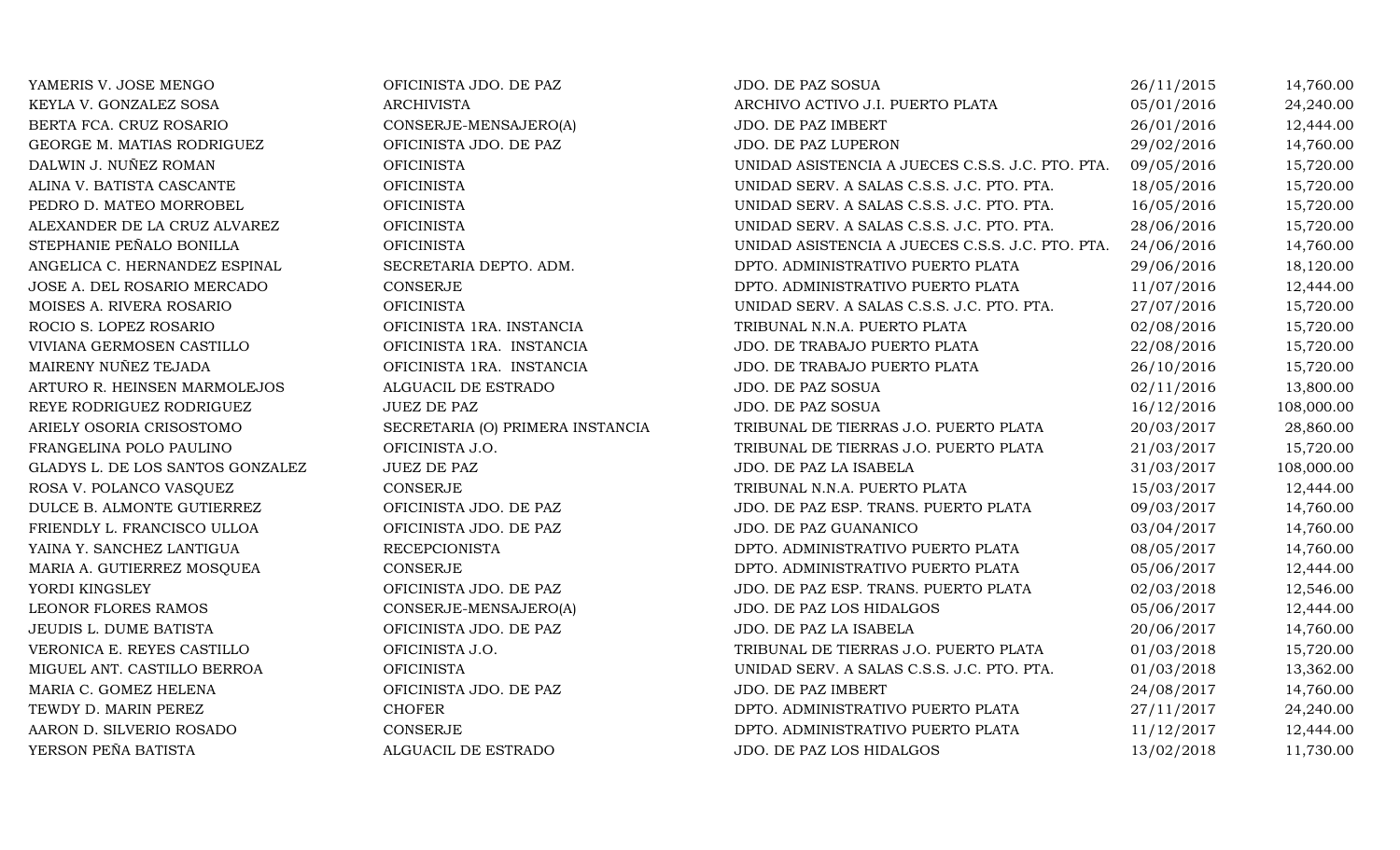| ARLENY M. CABRAL THEN              | JUEZ PRESIDENTE CORTE                   | CORTE DE APEL. MONTE CRISTI                    | 10/02/1998 | 218,640.00 |
|------------------------------------|-----------------------------------------|------------------------------------------------|------------|------------|
| ANA J. DURAN TORRES                | ENCARGADO(A) OFICINA ADMINISTRATIVA III | DPTO. ADMINISTRATIVO SANTIAGO RODRIGUEZ        | 01/09/1998 | 67,405.20  |
| SILVIA M. GONZALEZ NUÑEZ           | <b>CONSERJE</b>                         | DPTO. ADMINISTRATIVO MONTE CRISTI              | 01/01/1993 | 12,444.00  |
| AQUILES GONZALEZ GONZALEZ          | ENC. MANTENIMIENTO                      | DPTO. ADMINISTRATIVO MONTE CRISTI              | 01/07/1992 | 20,760.00  |
| IRMA M. MINAYA MINIEUR             | CONSERJE                                | DPTO. ADMINISTRATIVO MONTE CRISTI              | 01/12/1991 | 12,444.00  |
| CONSUELO TAPIA FERNANDEZ           | <b>CONSERJE</b>                         | DPTO. ADMINISTRATIVO MONTE CRISTI              | 01/05/1996 | 12,444.00  |
| CARMEN L. BUENO PEÑALO             | OFICINISTA JDO. DE PAZ                  | JDO. DE PAZ PARTIDO                            | 01/01/1993 | 14,760.00  |
| CARMEN M. MARTINES DE LA ROSA      | OFICINISTA JDO. DE PAZ                  | JDO. DE PAZ VILLA VASQUEZ                      | 01/01/1993 | 14,760.00  |
| HILDA ALT. ABREU ALMONTE           | SECRETARIA(O) CORTE                     | TRIBUNAL EJEC. SANCION ADOLES. MONTE CRISTI    | 01/01/1993 | 34,560.00  |
| ANA E. JIMENEZ VENTURA             | JUEZ 2DO. SUSTITUTO CORTE               | CORTE DE APEL. MONTE CRISTI                    | 13/11/1991 | 199,464.00 |
| ANA V. RODRIGUEZ SOCIAS            | JUEZ 1RA. INSTANCIA                     | TRIBUNAL N.N.A. MONTE CRISTI                   | 27/04/1998 | 138,000.00 |
| MAYRA I. BETANCES ALMONTE          | OFICINISTA 1RA. INSTANCIA               | CAMARA PENAL JDO. 1RA. INST. MONTE CRISTI      | 25/04/1985 | 15,720.00  |
| FRANCISCO DE B. CARRASCO REGALADO  | JUEZ 1ER. SUSTITUTO CORTE               | CORTE DE APEL. MONTE CRISTI                    | 18/02/1998 | 205,800.00 |
| ALAINE R. CASTILLO                 | ALGUACIL DE ESTRADO                     | JDO. DE PAZ ESP. TRANS. MONTE CRISTI           | 01/05/1998 | 13,800.00  |
| BELKIS M. DE LOS SANTOS            | MENSAJERO INTERNO                       | TRIBUNAL N.N.A. MONTE CRISTI                   | 14/12/1998 | 12,444.00  |
| <b>CRISPULOS TATIS</b>             | <b>JUEZ CORTE</b>                       | CORTE DE APEL. MONTE CRISTI                    | 12/02/1998 | 186,000.00 |
| JOSE V. FANFAN PERALTA             | ALGUACIL DE ESTRADO                     | JDO. DE 1RA. INST. SANTIAGO RODRIGUEZ          | 01/04/1986 | 14,760.00  |
| FELICIA M. DOMINGUEZ ZAPATA        | OFICINISTA 1RA. INSTANCIA               | JDO. DE 1RA. INST. SANTIAGO RODRIGUEZ          | 18/10/1990 | 15,720.00  |
| MARIA C. PEÑA                      | AUXILIAR ADMINISTRATIVO                 | DPTO. ADMINISTRATIVO SANTIAGO RODRIGUEZ        | 23/03/1989 | 22,375.00  |
| DELSI A. RODRIGUEZ PERALTA         | <b>OFICINISTA</b>                       | REGISTRO DE TITULOS SANTIAGO RODRIGUEZ         | 01/08/1995 | 24,050.00  |
| JORGE B. RAMOS                     | CONSERJE                                | DPTO. ADMINISTRATIVO MONTE CRISTI              | 26/05/1987 | 12,444.00  |
| TEOFILA ALT. TORIBIO               | ABOGADO AYUDANTE CORTE                  | CORTE DE APEL. MONTE CRISTI                    | 18/12/1989 | 48,894.00  |
| GLADYS J. CEPIN GRULLON            | JUEZ PRESIDENTE TRIBUNAL COLEGIADO      | TRIBUNAL COL. C/P JDO. 1RA. INST. DAJABON      | 13/11/1991 | 138,000.00 |
| FRANCISCA ALMONTE PICHARDO         | <b>JUEZ DE PAZ</b>                      | JDO. DE PAZ CASTAÑUELAS                        | 07/05/1997 | 108,000.00 |
| MARTHA ELIGIA DEL S. SANZ FERREIRA | JUEZ PRESIDENTE TRIBUNAL COLEGIADO      | TRIBUNAL COL. C/P JDO. 1RA. INST. MONTE CRISTI | 12/02/1998 | 138,000.00 |
| JACQUELINE E. HAMILTON COLON       | SECRETARIA (O) JDO. DE PAZ              | JDO. DE PAZ MONTE CRISTI                       | 23/02/1990 | 23,160.00  |
| ARLINE ALT. RODRIGUEZ PEÑA         | SECRETARIA (O) PRIMERA INSTANCIA        | TRIBUNAL N.N.A. MONTE CRISTI                   | 10/12/1991 | 28,860.00  |
| RAFAEL D. LOZANO                   | JUEZ SUST. PTE. COLEGIADO               | TRIBUNAL COL. C/P JDO. 1RA. INST. MONTE CRISTI | 11/02/1998 | 138,000.00 |
| RUFINA PICHARDO                    | OFICINISTA JDO. DE PAZ                  | JDO. DE PAZ ESP. TRANS. MONTE CRISTI           | 01/11/1996 | 14,760.00  |
| MARIA M. MONCION                   | SECRETARIA (O) JDO. DE PAZ              | JDO. DE PAZ ESP. TRANS. MONTE CRISTI           | 01/05/1998 | 23,160.00  |
| JOAQUIN ANT. RODRIGUEZ FANINI      | ALGUACIL DE ESTRADO                     | JDO. DE PAZ GUAYUBIN                           | 01/06/1987 | 13,800.00  |
| VICTORIA ALT. CHAVEZ GONELL        | CONSERJE-MENSAJERO(A)                   | JDO. DE PAZ GUAYUBIN                           | 14/09/1990 | 12,444.00  |
| CLARA B. PORTES MONCION            | SECRETARIA (O) JDO. DE PAZ              | JDO. DE PAZ GUAYUBIN                           | 01/05/1996 | 23,160.00  |
| AURA ALT. GENAO PEREZ              | JUEZ 1RA. INSTANCIA                     | CAMARA CIVIL JDO. 1RA. INST. MONTE CRISTI      | 12/02/1998 | 138,000.00 |
|                                    |                                         |                                                |            |            |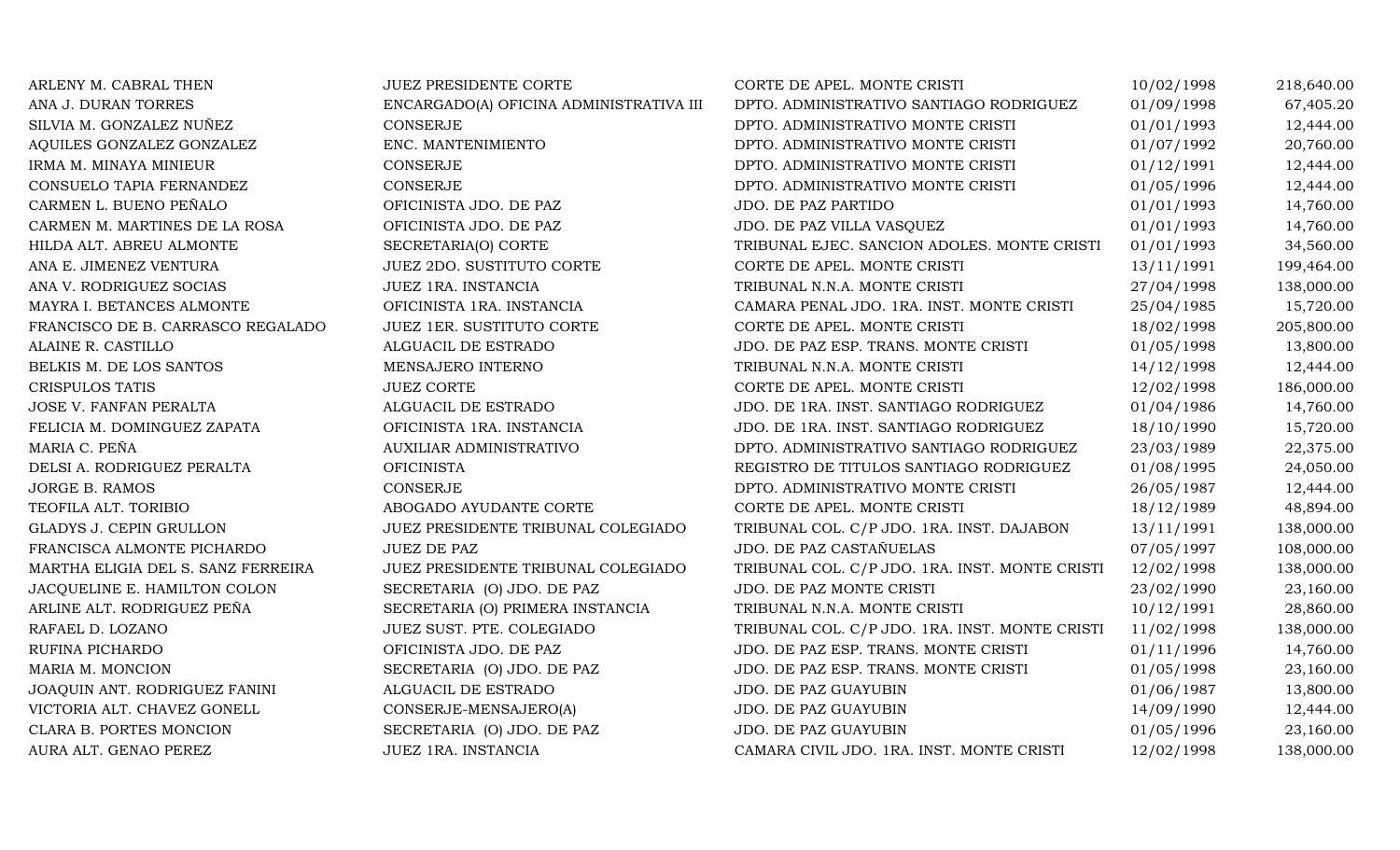| GERMAN TAVARES GUZMAN          | ALGUACIL DE ESTRADO              | JDO. DE PAZ PEPILLO SALCEDO                    | 24/08/1989 | 13,800.00  |
|--------------------------------|----------------------------------|------------------------------------------------|------------|------------|
| VIRGINIA E. VASQUEZ MARTINEZ   | SECRETARIA (O) JDO. DE PAZ       | JDO. DE PAZ PEPILLO SALCEDO                    | 03/08/1990 | 23,160.00  |
| JUSTO J. TORRES PEÑA           | CONSERJE-MENSAJERO(A)            | JDO. DE PAZ VILLA VASQUEZ                      | 19/01/1987 | 12,444.00  |
| LEO A. CORDERO BERIGUETE       | SECRETARIA (O) JDO. DE PAZ       | JDO. DE PAZ VILLA VASQUEZ                      | 01/09/1998 | 23,160.00  |
| ALTAGRACIA AMEQUITA VARGAS     | OFICINISTA JDO. DE PAZ           | JDO. DE PAZ CASTAÑUELAS                        | 04/04/1988 | 14,760.00  |
| SANDRA M. FERNANDEZ MARTINEZ   | JUEZ T.T.J.O.                    | TRIBUNAL DE TIERRAS J.O. SANTIAGO RODRIGUEZ    | 10/02/1998 | 138,000.00 |
| ROBINSON ANT. RODRIGUEZ JAQUEZ | JUEZ 1RA. INSTANCIA              | JDO. DE 1RA. INST. SANTIAGO RODRIGUEZ          | 23/02/2009 | 138,000.00 |
| JACINTA ALT. VARGAS BAEZ       | SECRETARIA (O) JDO. DE PAZ       | JDO. DE PAZ LOS ALMACIGOS                      | 12/04/1999 | 23,160.00  |
| DIVINA ALT. DOMINGUEZ ZAPATA   | SECRETARIA (O) JDO. DE PAZ       | JDO. DE PAZ SANTIAGO RODRIGUEZ                 | 17/12/1991 | 23,160.00  |
| RAMONA O. HERNANDEZ FERREIRA   | JUEZ T.T.J.O.                    | TRIBUNAL DE TIERRAS J.O. MONTE CRISTI          | 12/02/1998 | 138,000.00 |
| JUAN M. PEREZ GOMEZ            | JUEZ 1RA. INSTANCIA              | CAMARA CIVIL JDO. 1RA. INST. VALVERDE          | 10/02/1998 | 138,000.00 |
| MARITZA M. REYNOSO             | JUEZ 1RA. INSTANCIA              | TRIBUNAL COL. C/P JDO. 1RA. INST. DAJABON      | 10/09/1990 | 138,000.00 |
| CESAR D. NUÑEZ MARTINEZ        | JUEZ DE LA INSTRUCCION           | JDO. DE LA INSTRUCCION DAJABON                 | 12/02/1998 | 138,000.00 |
| SASTURNINO VILLA JEREZ         | ALGUACIL DE ESTRADO              | JDO. DE PAZ LOMA DE CABRERA                    | 01/06/1994 | 13,800.00  |
| CELESTE AQUINO JIMENEZ         | SECRETARIA (O) JDO. DE PAZ       | JDO. DE PAZ RESTAURACION                       | 29/09/1986 | 23,160.00  |
| ANGELINA M. NUÑEZ REYES        | SECRETARIA (O) PRIMERA INSTANCIA | TRIBUNAL DE TIERRAS J.O. MONTE CRISTI          | 03/03/1995 | 28,860.00  |
| KARINA ALT. LOMBERT YAPUR      | OFICINISTA J.O.                  | TRIBUNAL DE TIERRAS J.O. MONTE CRISTI          | 01/06/1998 | 15,720.00  |
| ALEXANDRA A. INFANTE TATIS     | <b>RECEPCIONISTA</b>             | DPTO. ADMINISTRATIVO MONTE CRISTI              | 01/02/1999 | 14,760.00  |
| JOSE A. UREÑA SANCHEZ          | REGISTRADOR DE TITULOS           | REGISTRO DE TITULOS MONTE CRISTI               | 11/09/1998 | 126,000.00 |
| CRUZ A. CABREJA                | <b>SECRETARIA</b>                | REGISTRO DE TITULOS MONTE CRISTI               | 19/03/1979 | 28,860.00  |
| FRANCISCA DEL C. BAYARD        | ANALISTA JURIDICO                | REGISTRO DE TITULOS MONTE CRISTI               | 15/03/1999 | 30,060.00  |
| ANA M. ABREU                   | OFICINISTA JDO. DE PAZ           | JDO. DE PAZ MONTE CRISTI                       | 01/03/1998 | 14,760.00  |
| ROSA R. GOMEZ MARTINEZ         | CONSERJE-MENSAJERO(A)            | JDO. DE PAZ PARTIDO                            | 01/06/1999 | 12,444.00  |
| ROSA M. MONCION RODRIGUEZ      | CONSERJE-MENSAJERO(A)            | JDO. DE PAZ DAJABON                            | 16/08/1999 | 12,444.00  |
| LUCIA DEL R. MINAYA            | AUX. DE RECEPCION Y ENTREGA      | REGISTRO DE TITULOS MONTE CRISTI               | 01/09/1999 | 24,240.00  |
| CESARINA E. RODRIGUEZ TAVERAS  | SECRETARIA (O) PRIMERA INSTANCIA | JDO. DE LA INSTRUCCION SANTIAGO RODRIGUEZ      | 27/09/1999 | 38,088.00  |
| RUBEN D. RODRIGUEZ BUENO       | REGISTRADOR DE TITULOS           | REGISTRO DE TITULOS SANTIAGO RODRIGUEZ         | 01/10/1999 | 126,000.00 |
| LISANDRA ALT. SIME ECHAVARRIA  | SECRETARIA (O) PRIMERA INSTANCIA | TRIBUNAL DE TIERRAS J.O. SANTIAGO RODRIGUEZ    | 18/01/2000 | 28,860.00  |
| JOSE F. ROSARIO TORRES         | MENSAJERO INTERNO                | TRIBUNAL DE TIERRAS J.O. SANTIAGO RODRIGUEZ    | 18/01/2000 | 12,444.00  |
| CRUZ M. FERNANDEZ              | <b>CONSERJE</b>                  | TRIBUNAL DE TIERRAS J.O. SANTIAGO RODRIGUEZ    | 18/01/2000 | 12,444.00  |
| YUBERQUIS J. SOSA ESTEVEZ      | SECRETARIA (O) PRIMERA INSTANCIA | JDO. DE 1RA. INST. DAJABON                     | 13/03/2000 | 38,088.00  |
| LUISA ANT. PIMENTEL RIVAS      | CONSERJE                         | DPTO. ADMINISTRATIVO MONTE CRISTI              | 18/09/2000 | 12,444.00  |
| INGRID J. MARTE JIMENEZ        | SECRETARIA (O) PRIMERA INSTANCIA | TRIBUNAL COL. C/P JDO. 1RA. INST. MONTE CRISTI | 02/10/2000 | 38,088.00  |
| <b>MARILYN ABREU</b>           | ALGUACIL DE ESTRADO              | CAMARA CIVIL JDO. 1RA. INST. MONTE CRISTI      | 01/12/2000 | 13,800.00  |
|                                |                                  |                                                |            |            |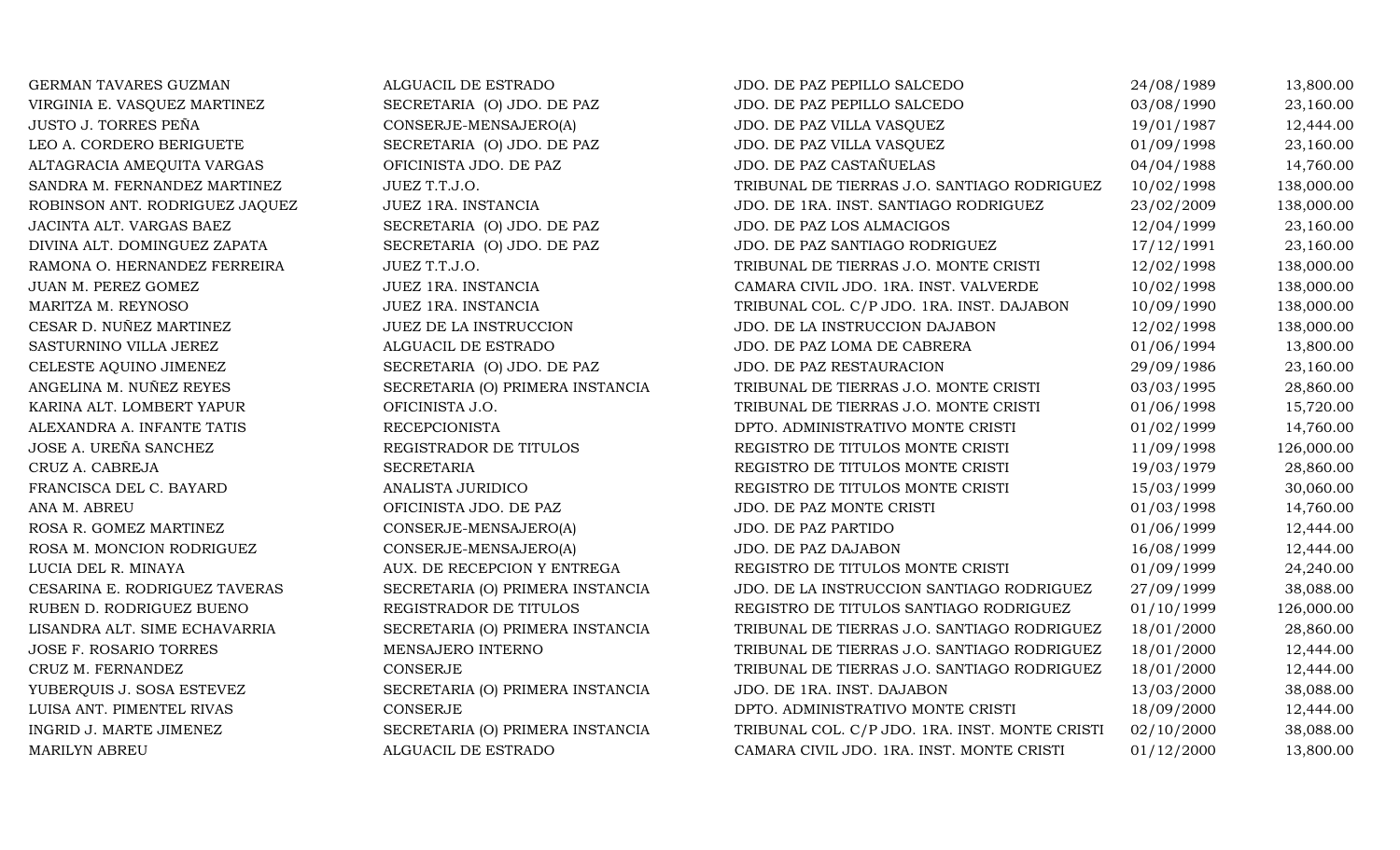| SITA DE JS. VARGAS BAEZ          | ALGUACIL DE ESTRADO                    | JDO. DE PAZ SANTIAGO RODRIGUEZ                            | 01/12/2000 | 13,800.00  |
|----------------------------------|----------------------------------------|-----------------------------------------------------------|------------|------------|
| SOLANGEL C. PEÑA BAYAL           | OFICINISTA J.O.                        | TRIBUNAL DE TIERRAS J.O. MONTE CRISTI                     | 08/12/2000 | 15,720.00  |
| YESENIA DEL C. PERALTA RODRIGUEZ | MENSAJERO INTERNO                      | DPTO. ADMINISTRATIVO SANTIAGO RODRIGUEZ                   | 05/03/2001 | 12,444.00  |
| BETHANIA E. GUZMAN TAVERAS       | SECRETARIA (O) PRIMERA INSTANCIA       | CAMARA PENAL JDO. 1RA. INST. MONTE CRISTI                 | 15/03/2001 | 38,088.00  |
| DAMARIS A. VILLALONA GUZMAN      | ENCARGADO(A) OFICINA ADMINISTRATIVA IV | DPTO. ADMINISTRATIVO MONTE CRISTI                         | 03/04/2001 | 81,952.80  |
| GRISEIDA M. HELENA RAMOS         | MENSAJERO INTERNO                      | JDO. DE LA INSTRUCCION DAJABON                            | 02/04/2001 | 12,444.00  |
| WENDY J. SANCHEZ TORIBIO         | OPERADOR DE IMPRESION                  | REGISTRO DE TITULOS MONTE CRISTI                          | 01/08/2001 | 15,720.00  |
| JAZMIN O. VERAS SABES            | SECRETARIA DEPTO. ADM.                 | DPTO. ADMINISTRATIVO MONTE CRISTI                         | 07/11/2001 | 18,120.00  |
| KATIA E. NEBOT RODRIGUEZ         | JUEZ SUST. PTE. COLEGIADO              | TRIBUNAL COL. C/P JDO. 1RA. INST. DAJABON                 | 14/10/2002 | 138,000.00 |
| RUD E. SANTANA                   | SECRETARIA (O) JDO. DE PAZ             | JDO. DE PAZ PARTIDO                                       | 25/11/2002 | 23,160.00  |
| YUDELKA TEJADA PEÑA              | SECRETARIA (O) JDO. DE PAZ             | JDO. DE PAZ MONCION                                       | 01/04/2003 | 23,160.00  |
| DIANELLY Y. AQUINO RODRIGUEZ     | <b>JUEZ DE PAZ</b>                     | JDO. DE PAZ ESP. TRANS. MONTE CRISTI                      | 28/05/2003 | 108,000.00 |
| MIGUEL A. INFANTE SOSA           | MENSAJERO INTERNO                      | DPTO. ADMINISTRATIVO MONTE CRISTI                         | 04/06/2003 | 12,444.00  |
| YARA ACOSTA PEÑA                 | OFICINISTA JDO. DE PAZ                 | JDO. DE PAZ CASTAÑUELAS                                   | 05/06/2003 | 14,760.00  |
| JOSE GONZALEZ SUERO              | MAYORDOMO I                            | DPTO. ADMINISTRATIVO MONTE CRISTI                         | 01/10/2003 | 16,920.00  |
| BRANDY A. HEVIA VERAS            | ANALISTA JURIDICO                      | REGISTRO DE TITULOS MONTE CRISTI                          | 24/11/2003 | 30,060.00  |
| <b>JESSICA M DISLA TAVERAS</b>   | SECRETARIA (O) PRIMERA INSTANCIA       | JDO. DE LA INSTRUCCION DAJABON                            | 04/03/2004 | 15,720.00  |
| VERIS ALT. LOPEZ MARTINEZ        | CONSERJE-MENSAJERO(A)                  | JDO. DE PAZ PEPILLO SALCEDO                               | 21/04/2004 | 14,160.00  |
| YOKASTA E. LOMBERT VARGAS        | SECRETARIA (O) JDO. DE PAZ             | JDO. DE PAZ EL PINO                                       | 05/05/2004 | 23,160.00  |
| ISIS M. PEÑA PEREZ               | SECRETARIA (O) PRIMERA INSTANCIA       | 2DO. JDO. DE LA INSTRUCCION SANTIAGO RODRIGUEZ 02/06/2004 |            | 38,088.00  |
| YIRA M. VERAS SOSA               | CONSERJE                               | TRIBUNAL N.N.A. MONTE CRISTI                              | 01/10/2004 | 12,444.00  |
| ANA Y. DE LA CRUZ MONCION        | <b>OFICINISTA</b>                      | CENTRO DE CITACIONES MONTE CRISTI                         | 03/01/2005 | 17,640.00  |
| WILTON J. LOMBERT YAPUR          | <b>CHOFER</b>                          | CORTE DE APEL. MONTE CRISTI                               | 01/02/2005 | 24,240.00  |
| <b>JULIO E. DURAN TORRES</b>     | <b>OFICINISTA</b>                      | REGISTRO DE TITULOS SANTIAGO RODRIGUEZ                    | 02/02/2005 | 15,720.00  |
| BRUMELIZ DEL R. DILONE PICHARDO  | SECRETARIA (O) PRIMERA INSTANCIA       | JDO. DE LA INSTRUCCION MONTE CRISTI                       | 08/03/2005 | 38,088.00  |
| GLADY G. TORRES RODRIGUEZ        | <b>CONSERJE</b>                        | DPTO. ADMINISTRATIVO MONTE CRISTI                         | 07/04/2005 | 12,444.00  |
| RAFAEL A. ARAUJO PERALTA         | ALGUACIL DE ESTRADO                    | JDO. DE 1RA. INST. DAJABON                                | 07/04/2005 | 14,760.00  |
| WILSON ML. VASQUEZ PEÑA          | <b>JARDINERO</b>                       | DPTO. ADMINISTRATIVO MONTE CRISTI                         | 15/03/2005 | 12,444.00  |
| AURA E. LORA PERALTA             | <b>JUEZ DE PAZ</b>                     | JDO. DE PAZ VILLA GONZALEZ                                | 03/05/2005 | 108,000.00 |
| DIOSCANDI G. PEÑA ALMANZAR       | OFICINISTA 1RA. INSTANCIA              | JDO. DE 1RA. INST. SANTIAGO RODRIGUEZ                     | 06/06/2005 | 15,720.00  |
| ANTONIA F. ESPINAL CARRASCO      | <b>ARCHIVISTA</b>                      | DPTO. ADMINISTRATIVO SANTIAGO RODRIGUEZ                   | 12/07/2005 | 13,920.00  |
| MARY C. CASTILLO GERMAN          | <b>JUEZ DE PAZ</b>                     | JDO. DE PAZ MONTE CRISTI                                  | 20/09/2005 | 108,000.00 |
| LISSA M. VERAS RIVAS             | <b>JUEZ DE PAZ</b>                     | JDO. DE PAZ LAS CHARCAS                                   | 31/03/2017 | 108,000.00 |
| BIENVENIDO J. BAEZ SABES         | ALGUACIL DE ESTRADO                    | CAMARA PENAL JDO. 1RA. INST. MONTE CRISTI                 | 16/02/2006 | 14,760.00  |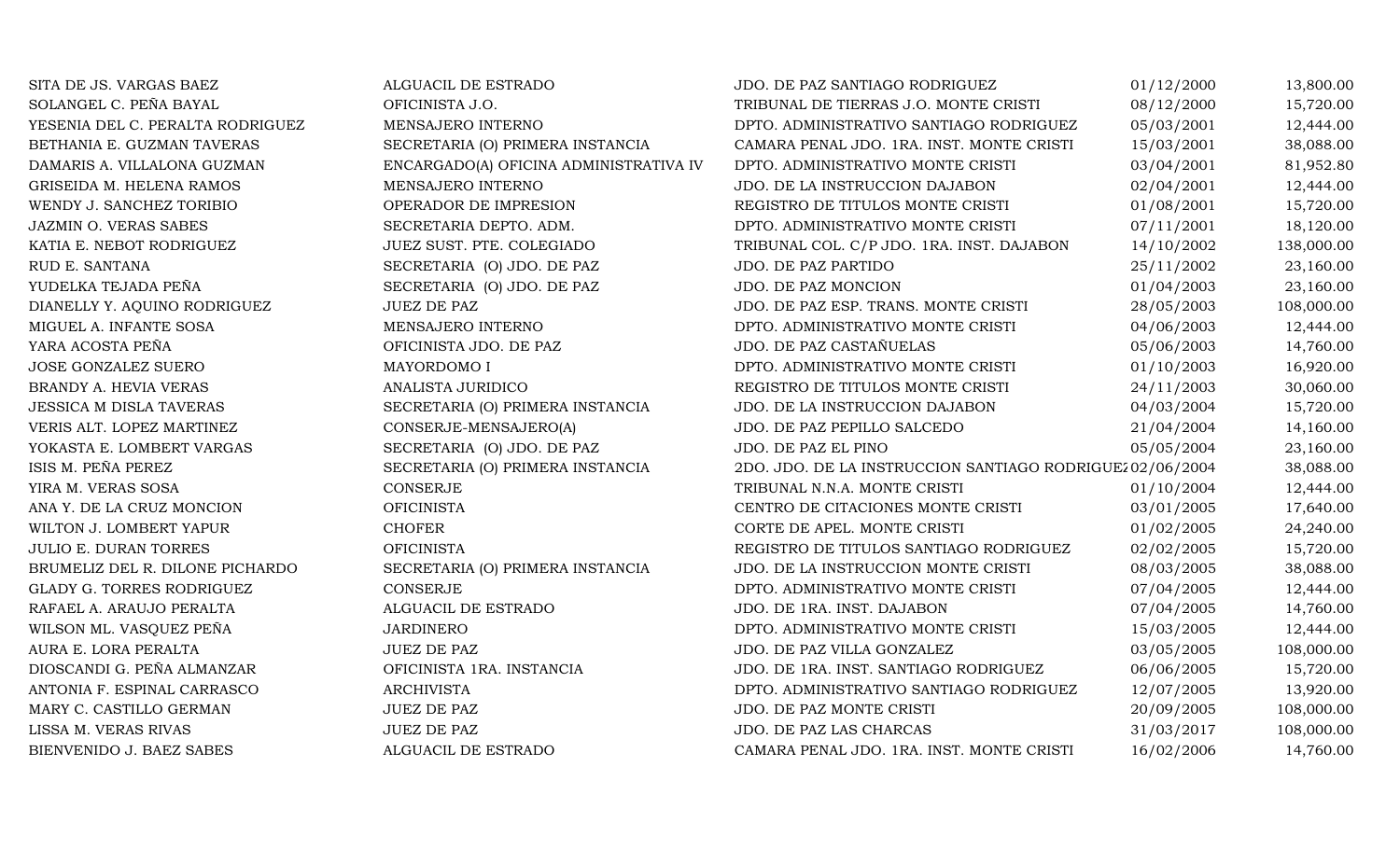| SANDALIA V. TAVERAS DURAN        | OFICINISTA 1RA. INSTANCIA        | TRIBUNAL EJEC. DE LA PENA MONTE CRISTI         | 13/02/2006 | 15,720.00  |
|----------------------------------|----------------------------------|------------------------------------------------|------------|------------|
| ARISLEYDA DEL C. PEÑA            | CONSERJE                         | DPTO. ADMINISTRATIVO MONTE CRISTI              | 10/04/2006 | 12,444.00  |
| MARIA D. DURAN ROSARIO           | OFICINISTA 1RA. INSTANCIA        | JDO. DE 1RA. INST. SANTIAGO RODRIGUEZ          | 23/03/2006 | 15,720.00  |
| FELIX E. ABREU CAMBERO           | ALGUACIL DE ESTRADO              | JDO. DE LA INSTRUCCION MONTE CRISTI            | 03/04/2014 | 14,760.00  |
| YARISA C. MARICHAL TATIS         | SECRETARIA(O) CORTE              | CORTE DE APEL. MONTE CRISTI                    | 01/06/2006 | 51,004.80  |
| QUELBIS F. TORIBIO DE LOS SANTOS | ALGUACIL DE ESTRADO              | JDO. DE PAZ PARTIDO                            | 05/09/2006 | 13,800.00  |
| DOMINGO ANT. GUZMAN DE LA ROSA   | ALGUACIL DE ESTRADO              | JDO. DE LA INSTRUCCION MONTE CRISTI            | 16/02/2007 | 14,760.00  |
| MARIA E. RAMOS ALVAREZ           | ALGUACIL DE ESTRADO              | JDO. DE PAZ CASTAÑUELAS                        | 15/02/2007 | 13,800.00  |
| EDITH R. SIGOLLEN SANCHEZ        | SUPERVISOR DE ARCHIVO            | OFIC. DE ARCHIVO JUDICIAL PJ MONTE CRISTI      | 01/03/2007 | 29,580.00  |
| YVETTE C. VILLANUEVA LOZANO      | OFICINISTA 1RA. INSTANCIA        | TRIBUNAL N.N.A. MONTE CRISTI                   | 02/03/2007 | 15,720.00  |
| OSMIRIR Y. CABREJA REYES         | <b>ARCHIVISTA</b>                | OFIC. DE ARCHIVO JUDICIAL PJ MONTE CRISTI      | 01/03/2007 | 16,440.00  |
| ANNERYS CRUZ FERMIN              | ALGUACIL DE ESTRADO              | TRIBUNAL EJEC. DE LA PENA MONTE CRISTI         | 15/03/2007 | 14,760.00  |
| MYRKARLA RODRIGUEZ MEJIA         | <b>JUEZ DE PAZ</b>               | JDO. DE PAZ GUAYUBIN                           | 11/05/2007 | 108,000.00 |
| MERCEDES M. REYES JEREZ          | JUEZ 1RA. INSTANCIA              | TRIBUNAL COL. C/P JDO. 1RA. INST. MONTE CRISTI | 19/10/2009 | 138,000.00 |
| YUDELCA DEL C. REYES             | SECRETARIA (O) PRIMERA INSTANCIA | JDO. DE 1RA. INST. SANTIAGO RODRIGUEZ          | 01/10/2012 | 38,088.00  |
| LAURA L. VALENZUELA GUZMAN       | OFICINISTA CORTE                 | CORTE DE APEL. MONTE CRISTI                    | 01/12/2011 | 17,640.00  |
| SUSANA REINOSO ROCHE             | OFICINISTA J.O.                  | TRIBUNAL DE TIERRAS J.O. MONTE CRISTI          | 28/12/2009 | 15,720.00  |
| BETTY Y. NUÑEZ SANCHEZ           | OFICINISTA CORTE                 | CORTE DE APEL. MONTE CRISTI                    | 01/03/2013 | 17,640.00  |
| VICTOR ML. GUZMAN BAEZ           | <b>VIGILANTE</b>                 | JDO. DE 1RA. INST. DAJABON                     | 19/09/2007 | 12,444.00  |
| MIDALMA E. DIAZ ANDUJAR          | SECRETARIA (O) JDO. DE PAZ       | JDO. DE PAZ LOMA DE CABRERA                    | 06/11/2007 | 23,160.00  |
| MILADYS ALT. SANTANA PEREZ       | CONSERJE-MENSAJERO(A)            | JDO. DE PAZ EL PINO                            | 03/12/2007 | 12,444.00  |
| ISRAEL F. RODRIGUEZ PEREZ        | ALGUACIL DE ESTRADO              | JDO. DE LA INSTRUCCION DAJABON                 | 04/04/2008 | 14,760.00  |
| YESSI FELIZ                      | ALGUACIL DE ESTRADO              | TRIBUNAL N.N.A. MONTE CRISTI                   | 06/10/2008 | 13,800.00  |
| DAYANARA Y. PERALTA JAQUEZ       | JUEZ 1RA. INSTANCIA              | JDO. DE 1RA. INST. DAJABON                     | 19/01/2009 | 108,000.00 |
| YAJAIRA J. CAPELLAN CASTRO       | SECRETARIA (O) PRIMERA INSTANCIA | CAMARA CIVIL JDO. 1RA. INST. MONTE CRISTI      | 13/02/2009 | 28,860.00  |
| LESBIA M. PEREZ ABREU            | OFICINISTA 1RA. INSTANCIA        | TRIBUNAL COL. C/P JDO. 1RA. INST. MONTE CRISTI | 28/05/2009 | 15,720.00  |
| ARIELA DE LOS A. CRUZ RAMIREZ    | <b>JUEZ DE PAZ</b>               | JDO. DE PAZ JAMAO AL NORTE                     | 15/07/2009 | 108,000.00 |
| MASSIEL DIAZ ESCOTTO             | SECRETARIA (O) JDO. DE PAZ       | JDO. DE PAZ CASTAÑUELAS                        | 01/07/2009 | 23,160.00  |
| IVELISSE DE LA C. BRITO ACEVEDO  | OFICINISTA 1RA. INSTANCIA        | CAMARA PENAL JDO. 1RA. INST. MONTE CRISTI      | 11/09/2009 | 15,720.00  |
| DIGNA E. HERNANDEZ RODRIGUEZ     | SECRETARIA (O) PRIMERA INSTANCIA | TRIBUNAL EJEC. DE LA PENA MONTE CRISTI         | 30/06/2010 | 38,088.00  |
| FELIX CONTRERAS BELTRE           | MENSAJERO EXTERNO                | DPTO. ADMINISTRATIVO MONTE CRISTI              | 30/11/2009 | 16,440.00  |
| MIGUELINA DEL C. DURAN REYES     | ALGUACIL DE ESTRADO              | JDO. DE PAZ MONCION                            | 15/12/2009 | 13,800.00  |
| PABLO R. SANTO TAVAREZ           | MENSAJERO INTERNO                | DPTO. ADMINISTRATIVO MONTE CRISTI              | 22/01/2010 | 12,444.00  |
| YOCASTA DEL M. SOLANO SABES      | <b>CONSERJE</b>                  | DPTO. ADMINISTRATIVO MONTE CRISTI              | 22/01/2010 | 12,444.00  |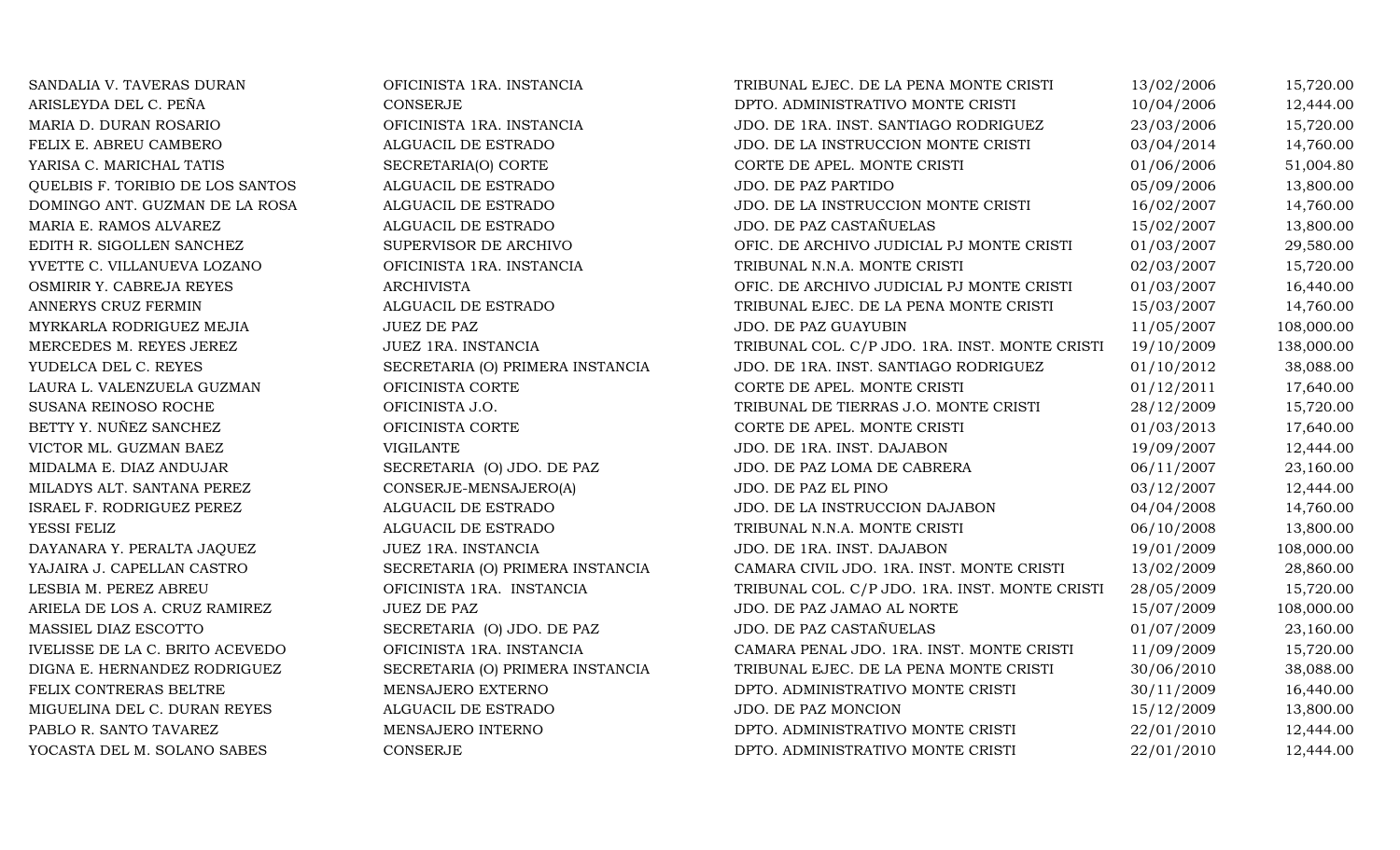MIGUEL ANT. HURTADO GOMEZ ALGUACIL DE ESTRADO JDO. DE PAZ EL PINO $26/01/2010$  13,800.00 EUGENIO R. RODRIGUEZ TORIBIO MENSAJERO INTERNO DPTO. ADMINISTRATIVO MONTE CRISTI 23/02/2010 12,444.00 ANA R. TEJADA BONILLA SECRETARIA (O) PRIMERA INSTANCIA TRIBUNAL COL. C/P JDO. 1RA. INST. DAJABON 23/02/2010 38,088.00 LIGIA ALT. BATISTA SUSANA JUEZ DE PAZ JDO. DE PAZ VILLA VASQUEZ 19/02/2018 108,000.00 BISKMAR D. MARTINEZ PERALTA ALGUACIL DE ESTRADO CORTE DE APEL. MONTE CRISTI 19/03/2010 14,760.00 ANABEL RODRIGUEZ PERALTA JUEZ DE PAZ (UEZ DE PAZ VIDO. DE PAZ LOS ALMACIGOS 23/06/2010 108,000.00 ANAYRA PIMENTEL ROSARIO SECRETARIA (O) JDO. DE PAZ JDO. DE PAZ LAS MATAS DE SANTA CRUZ 27/07/2010 23,160.00 MARIA M. PEÑA RAMIREZ CONSERJE-MENSAJERO(A) JDO. DE PAZ LOMA DE CABRERA 09/08/2010 12,444.00 MARIA DURAN MORA OFICINISTA REGISTRO DE TITULOS SANTIAGO RODRIGUEZ 22/11/2010 15,720.00 EXPEDITO MARICHAL RIVAS ALGUACIL DE ESTRADO JDO. DE PAZ DAJABON 27/12/2010 13,800.00 ALBEN G. RIVERA DIAZ SUPERVISOR CENTRO DE CITACIONES CENTRO DE CITACIONES MONTE CRISTI 20/12/2010 42,657.60 ROSI ENCARNACION CONSERJE-MENSAJERO(A) JDO. DE PAZ CASTAÑUELAS 14/02/2011 12,444.00 JENNY A. MARTINEZ RIVERA JUEZ DE PAZ JUEZ DE PAZ JDO. DE PAZ MONCION 19/02/2018 108,000.00 HANSEL M. PEÑA VIGILANTEDPTO. ADMINISTRATIVO MONTE CRISTI  $26/05/2014$  12,444.00<br>CORTE DE APEL. MONTE CRISTI 17/06/2013 17,640.00 ISABEL E. ROSARIO DE LA ROSA CORTE OFICINISTA CORTE CORTE DE APEL O CORTE DE APEL. MONTE CRISTI LA CORTE DE APEL O PORTE DE APEL ANONTE CRISTI CORTE DE APEL ANONTE CRISTI LA CORTE DE APEL ANONTE CRISTI LA CORTE DE APEL ANO MONICA D. CLIME SOLIS CONSERJE DPTO. ADMINISTRATIVO MONTE CRISTI 03/09/2012 12,444.00 KELVIN E. GOMEZ VILLANUEVA MAYORDOMO III DPTO. ADMINISTRATIVO MONTE CRISTI 03/09/2012 13,800.00 MIRKA E. JIMENEZ RODRIGUEZ ARCHIVISTA ARCHIVO ACTIVO J.I. SANTIAGO RODRIGUEZ 01/04/2013 24,240.00 ROSILYN ALT. ORTIZ RODRIGUEZ OFICINISTA 1RA. INSTANCIA CAMARA CIVIL JDO. 1RA. INST. MONTE CRISTI 27/11/2012 15,720.00 NORIS M. CASTILLO ABREU OFICINISTA J.O. TRIBUNAL DE TIERRAS J.O. MONTE CRISTI 09/09/2013 15,720.00 EVELIN MA. ROSARIO CONSERJE DPTO. ADMINISTRATIVO MONTE CRISTI 18/02/2013 12,444.00 LUIS M. GOMEZ PERALTA MENSAJERO INTERNO DPTO. ADMINISTRATIVO SANTIAGO RODRIGUEZ 01/03/2013 12,444.00 ANA W. LOPEZ VERAS OFICINISTA 1RA. INSTANCIA JDO. DE LA INSTRUCCION MONTE CRISTI 03/10/2013 15,720.00 JOSE R. ALMONTE BEJARAN OFICINISTA JDO. DE PAZ JDO. DE PAZ SANTIAGO RODRIGUEZ 02/05/2013 14,760.00 INDIANA M. PEREZ PERALTA ARCHIVISTA DPTO. ADMINISTRATIVO SANTIAGO RODRIGUEZ 22/07/2013 13,920.00 ERIDANIA ANT. REYES UCETA ABOGADO AYUDANTE 1RA. INST. JDO. DE 1RA. INST. SANTIAGO RODRIGUEZ 08/01/2014 36,000.00 ELVIS A. DE LA CRUZ CABREJA MENSAJERO INTERNO DPTO. ADMINISTRATIVO MONTE CRISTI 10/02/2014 12,444.00 ELVA MA. GUZMAN ROJAS CONSERJE DPTO. ADMINISTRATIVO MONTE CRISTI 23/04/2014 12,444.00 IVELISE ALT. LIBERATA REYES CONSERJE DPTO. ADMINISTRATIVO SANTIAGO RODRIGUEZ 19/05/2014 12,444.00 JOHAN ML DE LA CRUZ ABREU REVISOR R.T. REGISTRO DE TITULOS MONTE CRISTI 03/11/2014 15,720.00 ERIKA M. ALMONTE GARCIA OFICINISTA J.O. TRIBUNAL DE TIERRAS J.O. SANTIAGO RODRIGUEZ 15/12/2014 15,720.00 YOMARY RUMALDO ESPINAL ALGUACIL DE ESTRADO JDO. DE PAZ LOS ALMACIGOS 06/04/2015 13,800.00 CARMEN R. CASTILLO DE DURAN OFICINISTA 1RA. INSTANCIA JDO. DE LA INSTRUCCION MONTE CRISTI 04/04/2016 15,720.00 JDO. DE LA INSTRUCCION MONTE CRISTI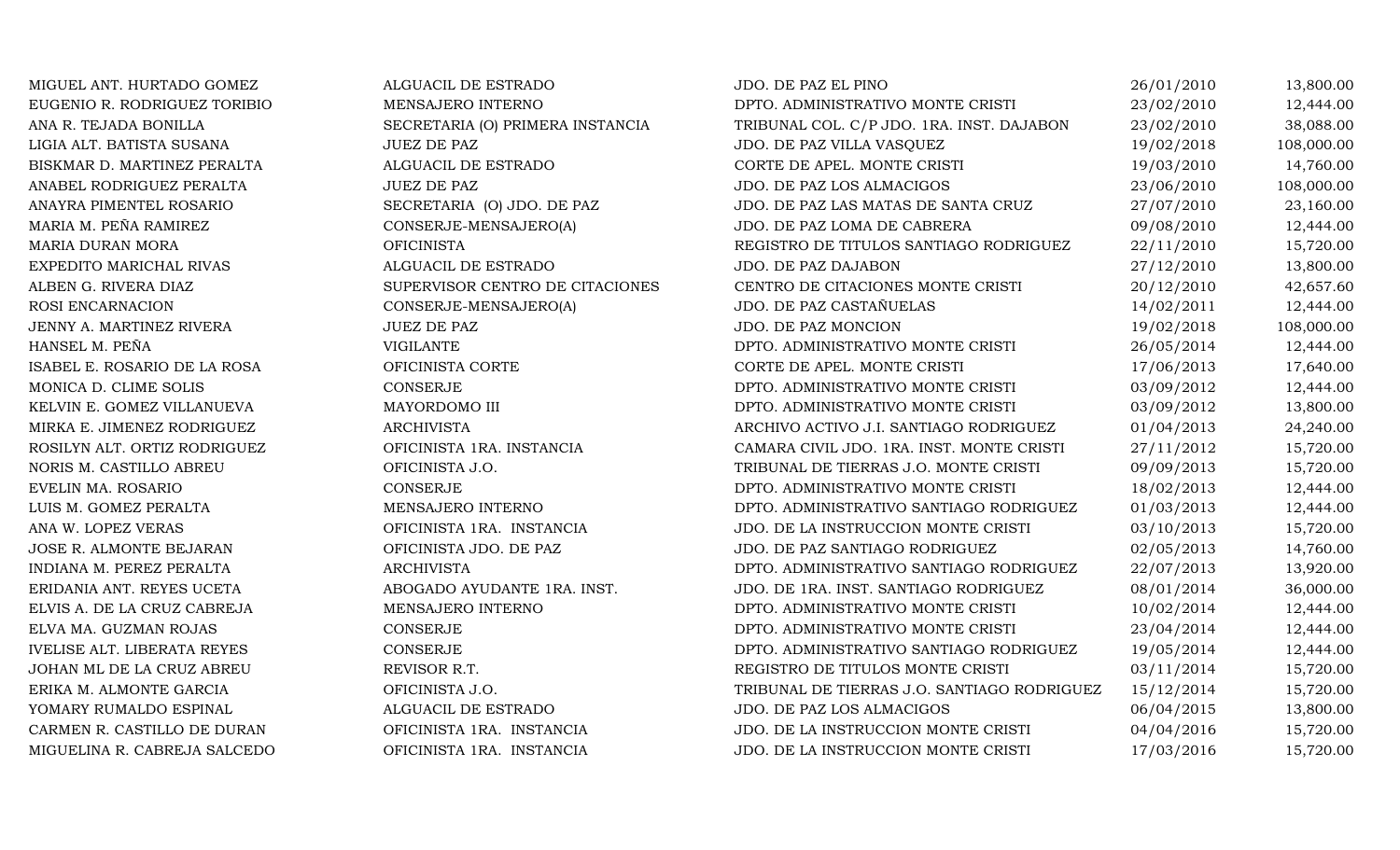ANA A. CABREJA PEÑA OFICINISTA 1RA. INSTANCIA CAMARA CIVIL JDO. 1RA. INST. MONTE CRISTI 18/04/2016 15,720.00 GENESIS M. MARICHAL SANZ ALGUACIL DE ESTRADO JDO. DE PAZ MONTE CRISTI 19/01/2017 13,800.00 MINDRYS L. NUÑEZ CHICINISTA JDO. DE PAZ JDO. DE PAZ DAJABON 14/06/2016 12,444.00 MARIA S. RODRIGUEZ DE LA ROSA CHICINISTA JDO. DE PAZ SANALO DE PAZ LOS ALMACIGOS MEDICIONALE EN 11/07/2016 14,760.00 CAROLINA E. ALMONTE VARGAS SECRETARIA (O) JDO. DE PAZ JDO. DE PAZ DAJABON 22/08/2016 23,160.00 MARIA B. MONCION ARAHUJO ALGUACIL DE ESTRADO JDO. DE PAZ LAS MATAS DE SANTA CRUZ 01/11/2016 13,800.00 QUISI M. MEDINA BATISTA OFICINISTA 1RA. INSTANCIA TRIBUNAL COL. C/P JDO. 1RA. INST. MONTE CRISTI 23/01/2017 15,720.00 ELIANA TAVERAS DE LOS SANTOS OFICINISTA 1RA. INSTANCIA TRIBUNAL COL. C/P JDO. 1RA. INST. MONTE CRISTI 13/02/2017 15,720.00 LIDIA SOLIS POPAA CONSERJE-MENSAJERO(A) JDO. DE PAZ RESTAURACION 07/02/2017 12,444.00 RADVI DE JS. JIMENEZ TORIBIO OFICINISTA 1RA. INSTANCIA JDO. DE LA INSTRUCCION MONTE CRISTI 06/02/2017 15,720.00 RAMON E. VILLANUEVA PEÑA CHEINISTA IRA. INSTANCIA DE O DE 1RA. INST. DAJABON 15,720.00 CIRILO SALOMON SANCHEZ JUEZ DE PAZ JUEZ DE PAZ 2DA. SALA JDO. DE PAZ ESP. TRANS. SANTIAGO 31/03/2017 108,000.00<br>HUALKA E. RAMOS JIMÉNEZ MENSAJERO INTERNO JUO. DE 1RA. INST. DAJABON 15/03/2017 12.444.00 HUALKA E. RAMOS JIMÉNEZ MENSAJERO INTERNO JDO. DE 1RA. INST. DAJABON 15/03/2017 12,444.00 ERIDANIA ALT. MOSQUEA UREÑA CONSERJE DPTO. ADMINISTRATIVO SANTIAGO RODRIGUEZ 01/02/2018 12,444.00 GENDRY M. DE LEON GONELL VIGILANTE DPTO. ADMINISTRATIVO SANTIAGO RODRIGUEZ 17/05/2017 12,444.00 MAXIMO A. ALMONTE HENRIQUEZ OFICINISTA 1RA. INSTANCIA JDO. DE LA INSTRUCCION SANTIAGO RODRIGUEZ 15/03/2018 13,362.00 MARINA CONTRERAS MORALES OFICINISTA 1RA. INSTANCIA JDO. DE LA INSTRUCCION DAJABON 11/12/2017 15,720.00 EMMANUEL ESPINAL PERALTA OFICINISTA JDO. DE PAZ JDO. DE PAZ EL PINO0  $21/06/2017$   $14,760.00$ EVELIN Y GONZALEZ SUSAÑA SECRETARIA (O) PRIMERA INSTANCIA 2DO. JDO. DE LA INSTRUCCION DAJABON 03/07/2017 15,720.00 KARINA MDES. PERALTA PERALTA CONSERJE-MENSAJERO(A) JDO. DE PAZ MONCION 20/07/2017 12,444.00 JUAN L. RODRIGUEZ PIMENTEL ALGUACIL DE ESTRADO JDO. DE LA INSTRUCCION SANTIAGO RODRIGUEZ 24/07/2017 12,546.00 CLARITZA J. RODRIGUEZ GOMEZ OFICINISTA 1RA. INSTANCIA JDO. DE LA INSTRUCCION SANTIAGO RODRIGUEZ 24/07/2017 15,720.00 ANYELO R. JIMENEZ ACOSTA ALGUACIL DE ESTRADO TRIBUNAL COL. C/P JDO. 1RA. INST. DAJABON 27/11/2017 14,760.00 ILKA MA. MENDEZ SOSA JUEZ DE PAZ JDO. DE PAZ LAS MATAS DE SANTA CRUZ 19/02/2018 108,000.00 ELIZABETH CEPEDA MUÑOZ JUEZ DE PAZ JDO. DE PAZ PARTIDO19/02/2018 108,000.00<br>05/03/2018 12,546.00 ROELVI S. SEGURA SANTANA ALGUACIL DE ESTRADO JDO. DE LA INSTRUCCION SANTIAGO RODRIGUEZ 05/03/2018 12,546.00 JOSMAIRY E. ABREU MARTE OFICINISTA 1RA. INSTANCIA TRIBUNAL COL. C/P JDO. 1RA. INST. DAJABON 30/10/2017 15,720.00 ELAYNE N. CARRASCO DEVERS OFICINISTA 1RA. INSTANCIA JDO. DE 1RA. INST. DAJABON 24/10/2017 15,720.00 DELBY A. BELLIARD VARGAS ALGUACIL DE ESTRADO CENTRO DE CITACIONES MONTE CRISTI 21/11/2017 14,760.00<br>FRANCISCO A. VERAS TATIS CHOFER CHOFER DPTO. ADMINISTRATIVO MONTE CRISTI 04/05/2018 24,240.00 DPTO. ADMINISTRATIVO MONTE CRISTI  $04/05/2018$  24,240.00<br>JDO. DE LA INSTRUCCION DAJABON 15/01/2018 10,577.40 JOSE M. DIAZ VIGILANTEJDO. DE LA INSTRUCCION DAJABON 15/01/2018 10,577.40<br>DPTO. ADMINISTRATIVO MONTE CRISTI 02/04/2018 10,577.40 VISSEL ALT. DE LEON COLON CONSERJE CONSERUE DPTO. ADMINISTRATIVO MONTE CRISTI 02/04/2018 10,577.40<br>MILAGROS P. FORTUNA RUBEN CONSERJE CONSERJE JDO. DE 1RA. INST. DAJABON 02/04/2018 10,577.40 MILAGROS P. FORTUNA RUBEN CONSERJE CONSERJE JDO. DE 1RA. INST. DAJABON 02/04/2018 10,577.40 YEROMI PIMENTEL ESPINOSA CONSERJE-MENSAJERO(A) JDO. DE PAZ LAS MATAS DE SANTA CRUZ 02/04/2018 10,577.40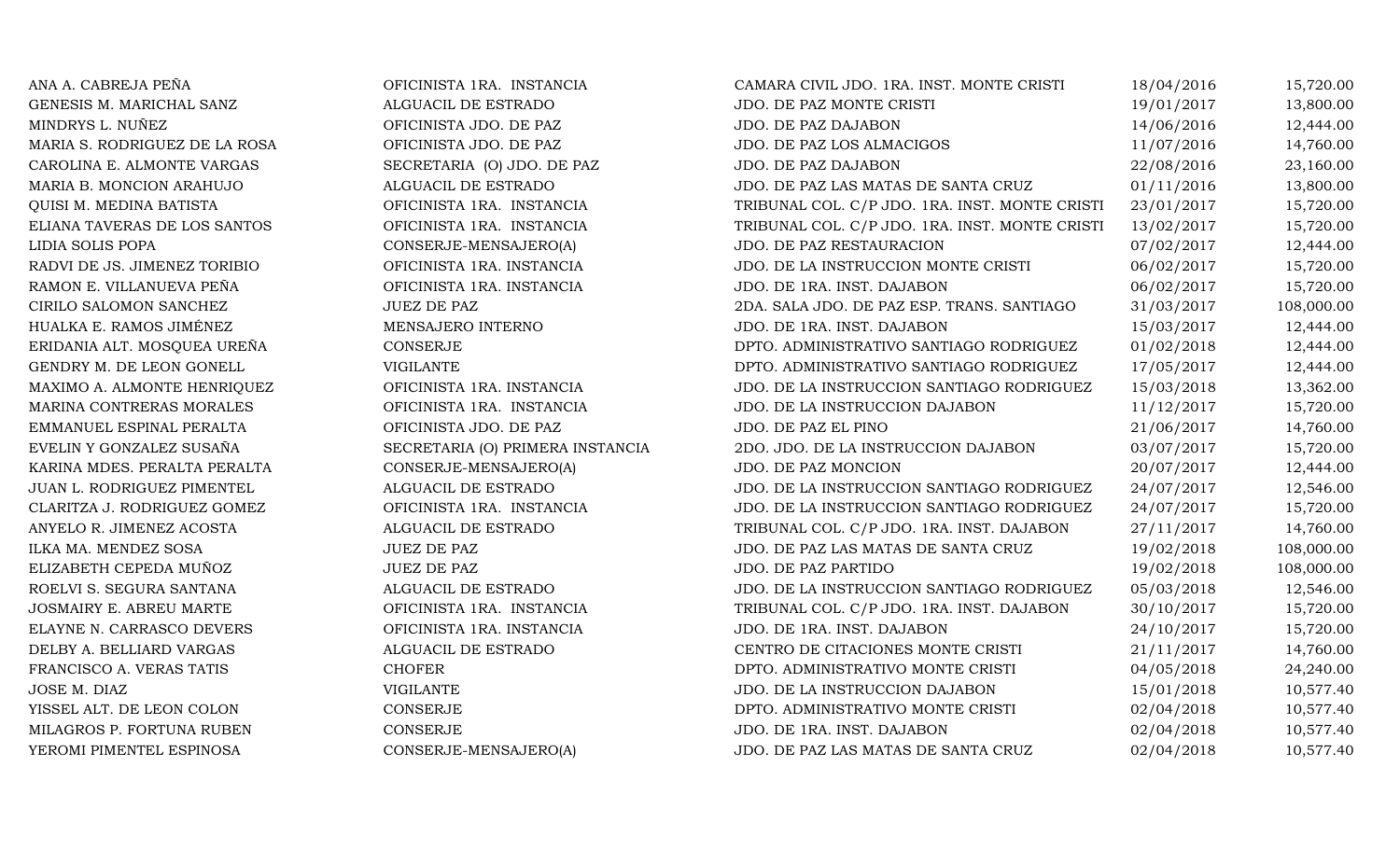CESARINA DEL R. CASTRO REGALADA OFICINISTA 1RA. INSTANCIA 1ER. JDO. DE LA INSTRUCCION DAJABON 02/04/2018 13,362.00<br>CRISTIANA M. RAMIREZ ABREU OFICINISTA OFICINISTA UNIDAD SERV. A LA INSTRUCCION J.P. LA VEGA 01/05/1994 24.0 CRISTIANA M. RAMIREZ ABREU OFICINISTA UNIDAD SERV. A LA INSTRUCCION J.P. LA VEGA 01/05/1994 24,050.00 AMAURIS ANT. PIMENTEL FABIAN JUEZ PRESIDENTE CORTE CORTE CAMARA PENAL CORTE APEL. LA VEGA 12/06/1998 218,640.00<br>MANUEL R. GONZALEZ ESPINAL JUEZ EJEC. DE LA PENA TRIBUNAL EJEC. DE LA PENA LA VEGA 12/06/1992 138,000.00 MANUEL R. GONZALEZ ESPINAL JUEZ EJEC. DE LA PENA TRIBUNAL EJEC. DE LA PENA LA VEGA 12/06/1992 138,000.00 LOURDES B. DIAZ OFICINISTA JDO. DE PAZ JDO. DE PAZ JIMA ABAJO 01/07/1993 14,760.00 SANTOS M. PICHARDO TAVERAS ALGUACIL DE ESTRADO UNIDAD CITAC. NOTIF. Y COM. J.P. LA VEGA 01/03/1999 14,760.00 ARELIS S. RICOURT GOMEZ JUEZ PRESIDENTE CORTE CAMARA CIVIL CORTE APEL. LA VEGA 13/11/1991 218,640.00 NIEVES L. SOTO DE LEON JUEZ 1ER. SUSTITUTO CORTE CAMARA CIVIL CORTE APEL. LA VEGA 12/06/1998 205,800.00<br>ELADIO ANT. PEREZ TAVERAS JUEZ PRESIDENTE CORTE CORTE CORTE DE TRABAJO LA VEGA 12/06/1998 218,640.00 ELADIO ANT. PEREZ TAVERAS JUEZ PRESIDENTE CORTE CORTE DE TRABAJO LA VEGA 12/06/1998 218,640.00 CARLOS RODRIGUEZ RAMOS ALGUACIL DE ESTRADO 1RA. SALA CAMARA CIVIL JDO. 1RA. INST. LA VEGA 13/11/1978 13,800.00<br>21/12/1988 14,760.00 1.17/1988 14,760.00 DE PAZ JDO. DE PAZ DE LA 1RA. CIRC. LA VEGA 11/12/1988 14,760.00 LUISA E. DE LA MOTA CONTIN OFICINISTA JDO. DE PAZ JDO. DE PAZ DE LA 1RA. CIRC. LA VEGA 01/12/1988 14,760.00 EMILIA A. MARTE DE LOS SANTOS SECRETARIA (O) PRIMERA INSTANCIA JDO. DE TRABAJO LA VEGA 20/08/1987 28,860.00<br>ALBERTO ANT. MORONTA GUZMAN JUEZ CORTE SE CORTE DE APEL. N.N.A. LA VEGA 15/10/1997 186.000.00 ALBERTO ANT. MORONTA GUZMAN JUEZ CORTE CORTE CORTE DE APEL. N.N.A. LA VEGA 15/10/1997 186,000.00 MERCEDES M. ADAMES GARCIA SECRETARIA (O) JDO. DE PAZ JDO. DE PAZ DE LA 1RA. CIRC. LA VEGA 01/09/1997 23,160.00 NANCY J. DURAN GALVEZ OFICINISTA UNIDAD SERV. A LA INSTRUCCION J.P. LA VEGA 28/06/1994 24,050.00 NIEVE GOMEZ CONSERJEDPTO. ADMINISTRATIVO LA VEGA  $01/01/1999$  12,444.00<br>CAMARA PENAL CORTE APEL. LA VEGA 21/08/1997 205,800.00 MARIO N. MARIOT TORRES JUEZ 1ER. SUSTITUTO CORTE CAMARA PENAL CORTE APEL. LA VEGA 21/08/1997 205,800.00<br>ROSA H. DIAZ Y REYES CONSERJE CONSERJE DPTO. ADMINISTRATIVO LA VEGA 01/10/1987 12,444.00 ROSA H. DIAZ Y REYES CONSERJE CONSERUE DPTO. ADMINISTRATIVO LA VEGA 01/10/1987 12,444.00 GUSTAVO J. ARIZA SALDIVAR ALGUACIL DE ESTRADO UNIDAD CITAC. NOTIF. Y COM. J.P. LA VEGA 01/04/1997 14,760.00 MARIA P. HERNANDEZ POLONIA CONSERJE SALA PENAL TRIBUNAL N.N.A. LA VEGA 01/02/1999 12,444.00 RAMON A. ROSARIO HERNANDEZ JUEZ 1RA. INSTANCIA CAMARA CIVIL JDO. 1RA. INST. MONSEÑOR NOUEL 16/06/1998 138,000.00 JUAN B. ROSARIO ROSARIO ALGUACIL DE ESTRADO CAMARA CIVIL JDO. 1RA. INST. MONSEÑOR NOUEL 01/11/1994 13,800.00 WINDY M. MEDINA MEDINA ALGUACIL DE ESTRADO1RA. SALA JDO. DE PAZ ESP. TRANS. MONSEÑOR NOUI 01/11/1994 13,800.00<br>CAMARA PENAL CORTE APEL. LA VEGA 09/04/1992 199.464.00 OSBALDO J. AQUINO MONCION JUEZ 2DO. SUSTITUTO CORTE CAMARA PENAL CORTE APEL. LA VEGA 09/04/1992 199,464.00<br>MARIA E. LOPEZ CANELA CONSERJE-MENSAJERO(A) DPTO. ADMINISTRATIVO MONSEÑOR NOUEL 01/06/1998 12,444.00 MARIA E. LOPEZ CANELA CONSERJE-MENSAJERO(A) DPTO. ADMINISTRATIVO MONSEÑOR NOUEL 01/06/1998 12,444.00 MIGUEL P. MINGUIJON ABREU JUEZ 1ER. SUSTITUTO CORTE CORTE DE TRABAJO LA VEGA 26/11/1998 205,800.00 ALICIA MARTINEZ GOMEZ SECRETARIA (O) PRIMERA INSTANCIA JDO. DE TRABAJO MONSEÑOR NOUEL 10/03/1993 28,860.00 JULIO C. FLORENTINO RAMOS ALGUACIL DE ESTRADO JDO. DE TRABAJO MONSEÑOR NOUEL 18/12/1989 13,800.00<br>FRANCISCO H. GARCIA ESTEVEZ ALGUACIL DE ESTRADO UNIDAD CITAC. NOTIF. Y COM. J.P. ESPAILLAT 29/09/1986 14,760.00 FRANCISCO H. GARCIA ESTEVEZ ALGUACIL DE ESTRADO UNIDAD CITAC. NOTIF. Y COM. J.P. ESPAILLAT 29/09/1986 14,760.00 RIGOBERTO GARCIA BENCOSME PORTERODPTO. ADMINISTRATIVO ESPAILLAT 13/02/1997 12,444.00<br>UNIDAD SERV. MERO TRAMITE J.P. ESPAILLAT 01/01/1999 16,440.00 OLGA M. GOMEZ ROJAS OFICINISTA UNIDAD SERV. MERO TRAMITE J.P. ESPAILLAT 01/01/1999 16,440.00 NANCY M. HERNANDEZ HERNANDEZ SECRETARIA (O) PRIMERA INSTANCIA CAMARA CIVIL JDO. 1RA. INST. ESPAILLAT 04/06/2012 28,860.00<br>CAMARA CIVIL CORTE APEL. LA VEGA 15/06/1998 186,000.00 HENRY D. ALMANZAR CUEVAS JUEZ CORTE CAMARA CIVIL CORTE APEL. LA VEGA 15/06/1998 186,000.00 FELICIA A. RAMOS RIVERA SECRETARIA (O) PRIMERA INSTANCIA JDO. DE TRABAJO ESPAILLAT 16/11/1993 28,860.00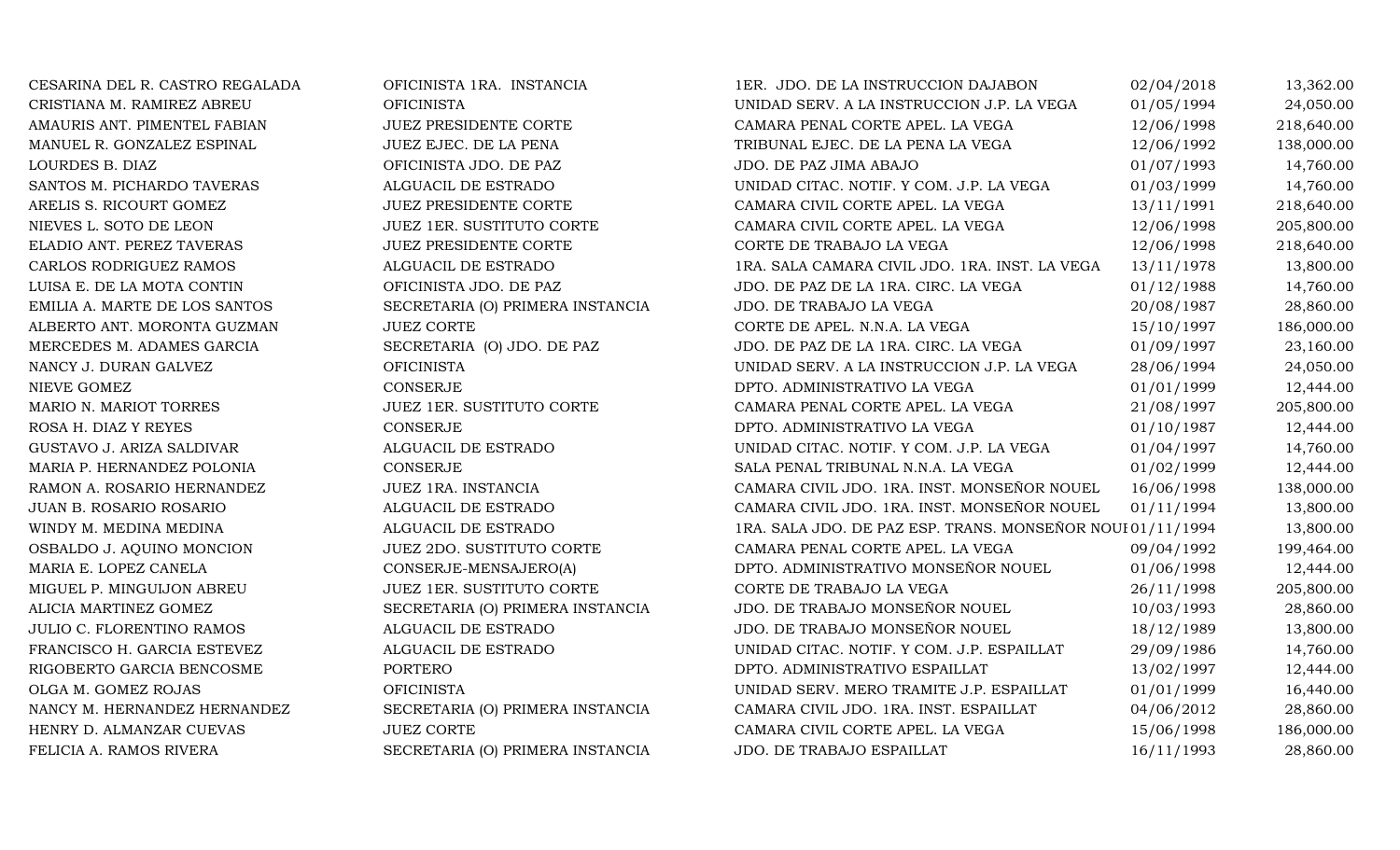| ADOLFO Y. UREÑA SANCHEZ         | <b>JUEZ CORTE</b>                                                                | CAMARA PENAL CORTE APEL. LA VEGA                            | 16/06/1998 | 186,000.00 |
|---------------------------------|----------------------------------------------------------------------------------|-------------------------------------------------------------|------------|------------|
| JUANA M. DELGADO CONCEPCION     | SECRETARIA (O) SERVICIO A LA INSTRUCCION                                         | UNIDAD SERV. A LA INSTRUCCION J.P. LA VEGA                  | 10/08/1998 | 51,004.80  |
| CRISTIAN DE JS. PAULINO BALDERA | <b>JUEZ CORTE</b>                                                                | CORTE DE TRABAJO LA VEGA                                    | 12/06/1998 | 186,000.00 |
| KATTY R. HERNANDEZ DIAZ         | SECRETARIA (O) SERVICIO JDOS. 1RA. INSTANCI UNIDAD SERV. 1RA. INST. J.P. LA VEGA |                                                             | 01/04/1990 | 51,004.80  |
| MARIA G. FERNANDEZ HERNANDEZ    | <b>OFICINISTA</b>                                                                | UNIDAD SERV. A LA INSTRUCCION J.P. LA VEGA                  | 01/09/1997 | 20,760.00  |
| REYNALDO ANT. SORIANO CISNERO   | JUEZ DE LA INSTRUCCION                                                           | JDO. DE LA INSTRUCCION MONSEÑOR NOUEL                       | 16/06/1998 | 138,000.00 |
| MARIA R. ABREU                  | CONSERJE-MENSAJERO(A)                                                            | DPTO. ADMINISTRATIVO MONSEÑOR NOUEL                         | 01/02/1993 | 12,444.00  |
| OLGA L. CASTILLO UREÑA          | OFICINISTA ATENCION USUARIOS                                                     | UNIDAD ATENCION AL USUARIO J.P. ESPAILLAT                   | 17/02/1997 | 20,760.00  |
| NARCISO DE JS. ACOSTA NUÑEZ     | JUEZ SUST. PTE. COLEGIADO                                                        | TRIBUNAL COL. C/P JDO. 1RA. INST. SANCHEZ RAMIRE 16/06/1998 |            | 138,000.00 |
| JOSE A. PAULINO DURAN           | JUEZ 1RA. INSTANCIA                                                              | SALA PENAL TRIBUNAL N.N.A. LA VEGA                          | 12/06/1998 | 138,000.00 |
| LUCIA JAQUEZ REYES              | SECRETARIA (O) JDO. DE PAZ                                                       | JDO. DE PAZ ASUNTOS MUNIC. LA VEGA                          | 01/09/1995 | 23,160.00  |
| RUBEN D. CRUZ MATEO             | ALGUACIL DE ESTRADO                                                              | JDO. DE PAZ ASUNTOS MUNIC. LA VEGA                          | 18/06/1997 | 13,800.00  |
| MILDRED I. HERNANDEZ GRULLON    | <b>JUEZ CORTE</b>                                                                | CORTE DE TRABAJO LA VEGA                                    | 12/06/1998 | 186,000.00 |
| JUANITA ROMERO FERNANDEZ        | CONSERJE-MENSAJERO(A)                                                            | JDO. DE PAZ DE LA 2DA. CIRC. LA VEGA                        | 01/12/1998 | 12,444.00  |
| AMELFI J. GRULLON BALCACER      | JUEZ 1RA. INSTANCIA                                                              | SALA CIVIL TRIBUNAL N.N.A. LA VEGA                          | 12/11/1992 | 138,000.00 |
| ERNESTO ANT. MATIAS ROSARIO     | ALGUACIL DE ESTRADO                                                              | 1RA. SALA JDO. DE PAZ ESP. TRANS. LA VEGA                   | 01/08/1995 | 13,800.00  |
| JOSE M. DE LA MOTA CONTIN       | JUEZ DE LA INSTRUCCION                                                           | JDO. DE LA INSTRUCCION 2DA. CIRC. LA VEGA                   | 10/06/1998 | 138,000.00 |
| LUCRECIA RODRIGUEZ RAMIREZ      | JUEZ PRESIDENTE TRIBUNAL COLEGIADO                                               | TRIBUNAL COL. C/P JDO. 1RA. INST. LA VEGA                   | 12/06/1998 | 138,000.00 |
| ROSA M. ROSARIO MARTE           | SECRETARIA (O) JDO. DE PAZ                                                       | 3RA. SALA JDO. DE PAZ ESP. TRANS. LA VEGA                   | 01/08/1998 | 23,160.00  |
| ISIDRO R. VERAS ESPINAL         | ALGUACIL DE ESTRADO                                                              | 3RA. SALA JDO. DE PAZ ESP. TRANS. LA VEGA                   | 13/07/1998 | 13,800.00  |
| ARGELIA DE JS. GARCIA JIMENEZ   | JUEZ 1RA. INSTANCIA                                                              | 3RA. SALA CAMARA PENAL JDO. 1RA. INST. LA VEGA              | 25/05/1993 | 138,000.00 |
| LUIS A. DURAN DURAN             | ALGUACIL DE ESTRADO                                                              | 1RA. SALA JDO. DE PAZ ESP. TRANS. JARABACOA                 | 01/07/1998 | 13,800.00  |
| MAURA ROBLES JIMENEZ            | SECRETARIA (O) JDO. DE PAZ                                                       | 2DA. SALA JDO. DE PAZ ESP. TRANS. JARABACOA                 | 01/07/1998 | 23,160.00  |
| NELSON ANT. LANGUMAS GUZMAN     | <b>JUEZ CORTE</b>                                                                | CAMARA PENAL CORTE APEL. LA VEGA                            | 12/06/1998 | 138,000.00 |
| MATILDE JIMENEZ DE LEON         | ABOGADO AYUDANTE 1RA. INST.                                                      | JDO. DE 1RA. INST. CONSTANZA                                | 07/01/1994 | 38,088.00  |
| ESTELA RODRIGUEZ VICTORIANO     | OFICINISTA 1RA. INSTANCIA                                                        | JDO. DE 1RA. INST. CONSTANZA                                | 30/06/1995 | 15,720.00  |
| LUZ E. HERRERA MARIA            | JUEZ 1RA. INSTANCIA                                                              | TRIBUNAL COL. C/P JDO. 1RA. INST. LA VEGA                   | 12/06/1998 | 138,000.00 |
| LUIS A. FLORES                  | ALGUACIL DE ESTRADO                                                              | JDO. DE PAZ JIMA ABAJO                                      | 15/11/1996 | 13,800.00  |
| AURELIA M. PLASENCIA SANTANA    | SECRETARIA (O) JDO. DE PAZ                                                       | JDO. DE PAZ JIMA ABAJO                                      | 30/08/1985 | 23,160.00  |
| AGUSTIN DE JS. MARTINEZ         | ALGUACIL DE ESTRADO                                                              | JDO. DE PAZ MONSEÑOR NOUEL                                  | 18/03/1988 | 13,800.00  |
| DINORAH ORTEGA ROSARIO          | OFICINISTA JDO. DE PAZ                                                           | JDO. DE PAZ MONSEÑOR NOUEL                                  | 19/12/1988 | 14,760.00  |
| MARIA ALT. TEJADA               | JUEZ 1RA. INSTANCIA                                                              | CAMARA PENAL JDO. 1RA. INST. MONSEÑOR NOUEL                 | 16/06/1998 | 138,000.00 |
| PORFIRIO A. PEÑA RIVAS          | ALGUACIL DE ESTRADO                                                              | UNIDAD CITAC. NOTIF. Y COM. J.P. MONSEÑOR NOUEL 01/03/1989  |            | 14,760.00  |
| PASCUALA J. PEÑA CASTILLO       | SECRETARIA (O) JDO. DE PAZ                                                       | 1RA. SALA JDO. DE PAZ ESP. TRANS. MONSEÑOR NOUI 19/11/1992  |            | 23,160.00  |
|                                 |                                                                                  |                                                             |            |            |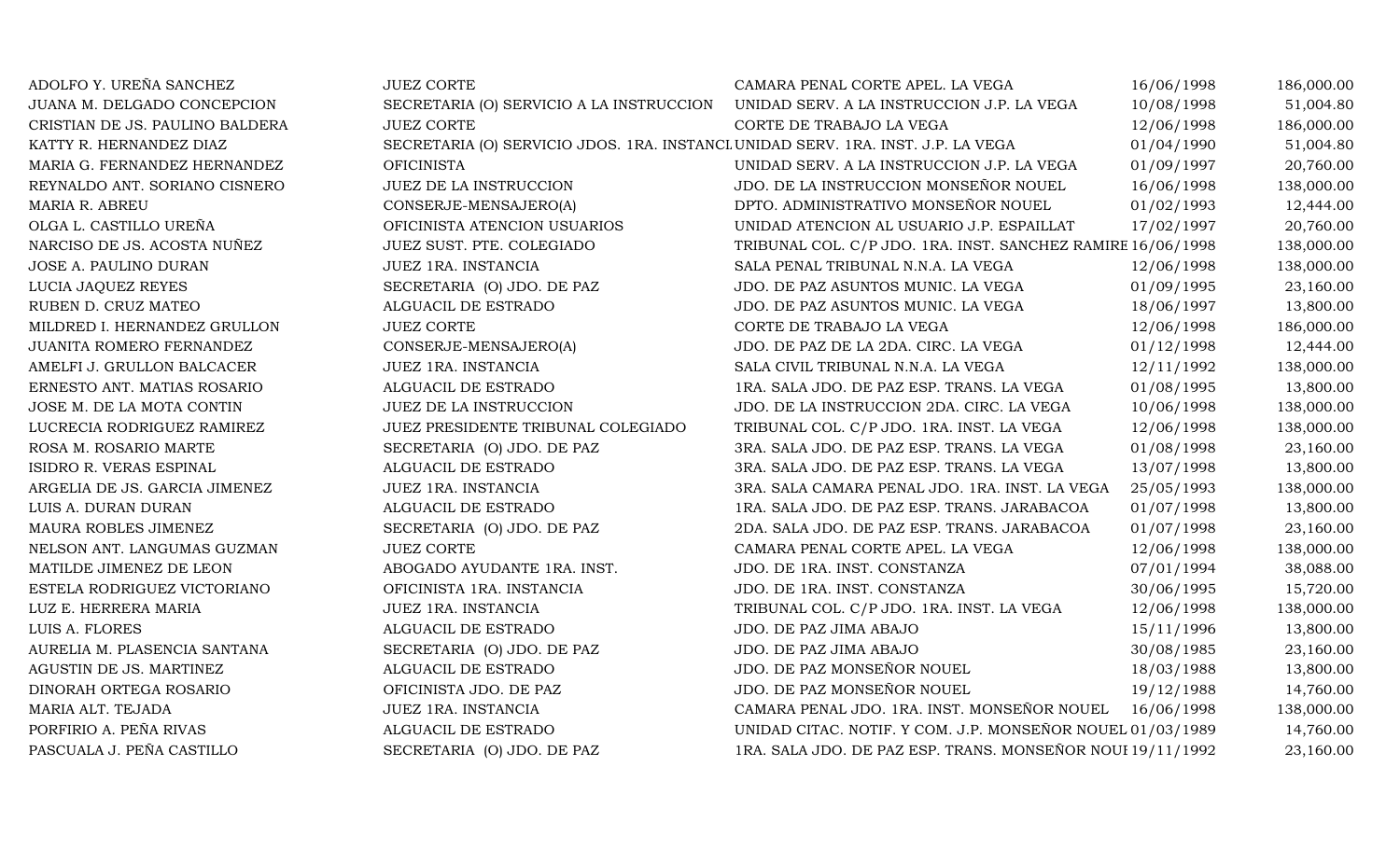| JUEZ 1RA. INSTANCIA                | TRIBUNAL N.N.A. MONSEÑOR NOUEL               | 09/04/1992 | 138,000.00                                                                                                                                                                             |
|------------------------------------|----------------------------------------------|------------|----------------------------------------------------------------------------------------------------------------------------------------------------------------------------------------|
| ALGUACIL DE ESTRADO                |                                              |            | 13,800.00                                                                                                                                                                              |
| ALGUACIL DE ESTRADO                |                                              |            | 13,800.00                                                                                                                                                                              |
| ALGUACIL DE ESTRADO                | JDO. DE PAZ PIEDRA BLANCA                    | 01/10/1995 | 13,800.00                                                                                                                                                                              |
| SECRETARIA (O) JDO. DE PAZ         | JDO. DE PAZ PIEDRA BLANCA                    | 01/07/1998 | 23,160.00                                                                                                                                                                              |
| JUEZ PRESIDENTE TRIBUNAL COLEGIADO |                                              |            | 138,000.00                                                                                                                                                                             |
| CONSERJE-MENSAJERO(A)              | JDO. DE PAZ MAIMON                           | 01/08/1998 | 12,444.00                                                                                                                                                                              |
| SECRETARIA (O) JDO. DE PAZ         | JDO. DE PAZ MAIMON                           | 01/09/1998 | 23,160.00                                                                                                                                                                              |
| <b>VIGILANTE</b>                   | JDO. DE PAZ MAIMON                           | 01/08/1998 | 12,780.00                                                                                                                                                                              |
| SECRETARIA (O) JDO. DE PAZ         | JDO. DE PAZ ASUNTOS MUNIC. MONSEÑOR NOUEL    | 01/02/1999 | 23,160.00                                                                                                                                                                              |
| CONSERJE-MENSAJERO(A)              | DPTO. ADMINISTRATIVO MONSEÑOR NOUEL          | 01/02/1999 | 12,444.00                                                                                                                                                                              |
| JUEZ 1RA. INSTANCIA                | TRIBUNAL N.N.A. ESPAILLAT                    | 05/07/1994 | 138,000.00                                                                                                                                                                             |
| SECRETARIA (O) JDO. DE PAZ         | JDO. DE PAZ CAYETANO GERMOSEN                | 16/11/1987 | 23,160.00                                                                                                                                                                              |
| CONSERJE-MENSAJERO(A)              | DPTO. ADMINISTRATIVO ESPAILLAT               | 01/03/1998 | 12,444.00                                                                                                                                                                              |
| SECRETARIA (O) PRIMERA INSTANCIA   | TRIBUNAL N.N.A. ESPAILLAT                    | 01/10/1987 | 28,860.00                                                                                                                                                                              |
| SECRETARIA (O) JDO. DE PAZ         | JDO. DE PAZ ESPAILLAT                        | 20/10/1986 | 23,160.00                                                                                                                                                                              |
| SECRETARIA (O) JDO. DE PAZ         | 1RA. SALA JDO. DE PAZ ESP. TRANS. ESPAILLAT  | 12/02/1998 | 23,160.00                                                                                                                                                                              |
| ALGUACIL DE ESTRADO                | CAMARA CIVIL JDO. 1RA. INST. ESPAILLAT       | 12/02/1998 | 13,800.00                                                                                                                                                                              |
| JUEZ T.T.J.O.                      | TRIBUNAL DE TIERRAS J.O. ESPAILLAT           | 05/07/1994 | 138,000.00                                                                                                                                                                             |
| SECRETARIA (O) JDO. DE PAZ         | 2DA. SALA JDO. DE PAZ ESP. TRANS. ESPAILLAT  | 05/02/1998 | 23,160.00                                                                                                                                                                              |
| ALGUACIL DE ESTRADO                | 2DA. SALA JDO. DE PAZ ESP. TRANS. ESPAILLAT  | 12/02/1998 | 13,800.00                                                                                                                                                                              |
| JUEZ PRESIDENTE TRIBUNAL COLEGIADO | TRIBUNAL COL. C/P JDO. 1RA. INST. ESPAILLAT  | 05/07/1994 | 138,000.00                                                                                                                                                                             |
| JUEZ JDO. DE TRABAJO               | JDO. DE TRABAJO ESPAILLAT                    | 20/04/1992 | 138,000.00                                                                                                                                                                             |
| SECRETARIA (O) JDO. DE PAZ         | JDO. DE PAZ JOSE CONTRERAS                   | 01/03/1993 | 23,160.00                                                                                                                                                                              |
| JUEZ 1RA. INSTANCIA                | CAMARA CIVIL JDO. 1RA. INST. ESPAILLAT       | 15/06/1998 | 138,000.00                                                                                                                                                                             |
| SECRETARIA (O) JDO. DE PAZ         | JDO. DE PAZ JAMAO AL NORTE                   | 03/02/1989 | 23,160.00                                                                                                                                                                              |
| ALGUACIL DE ESTRADO                | JDO. DE PAZ SAN VICTOR                       | 24/08/1994 | 13,800.00                                                                                                                                                                              |
| SECRETARIA (O) JDO. DE PAZ         | JDO. DE PAZ SAN VICTOR                       | 17/11/1992 | 23,160.00                                                                                                                                                                              |
| CONSERJE-MENSAJERO(A)              | JDO. DE PAZ SAN VICTOR                       | 02/01/1997 | 12,444.00                                                                                                                                                                              |
| JUEZ 1RA. INSTANCIA                | CAMARA CIVIL JDO. 1RA. INST. SANCHEZ RAMIREZ | 16/06/1998 | 138,000.00                                                                                                                                                                             |
| <b>JUEZ CORTE</b>                  | CORTE DE APEL. N.N.A. LA VEGA                | 13/11/1991 | 186,000.00                                                                                                                                                                             |
| ALGUACIL DE ESTRADO                | JDO. DE PAZ FANTINO                          | 16/01/1997 | 13,800.00                                                                                                                                                                              |
| CONSERJE-MENSAJERO(A)              | JDO. DE PAZ FANTINO                          | 01/09/1993 | 12,444.00                                                                                                                                                                              |
| ALGUACIL DE ESTRADO                | JDO. DE PAZ LAS CUEVAS                       | 01/08/1991 | 13,800.00                                                                                                                                                                              |
|                                    |                                              |            | 2DA. SALA JDO. DE PAZ ESP. TRANS. MONSEÑOR NOUI 30/05/1989<br>3RA. SALA JDO. DE PAZ ESP. TRANS. MONSEÑOR NOUI 01/10/1998<br>TRIBUNAL COL. C/P JDO. 1RA. INST. MONSEÑOR NOUE 09/04/1992 |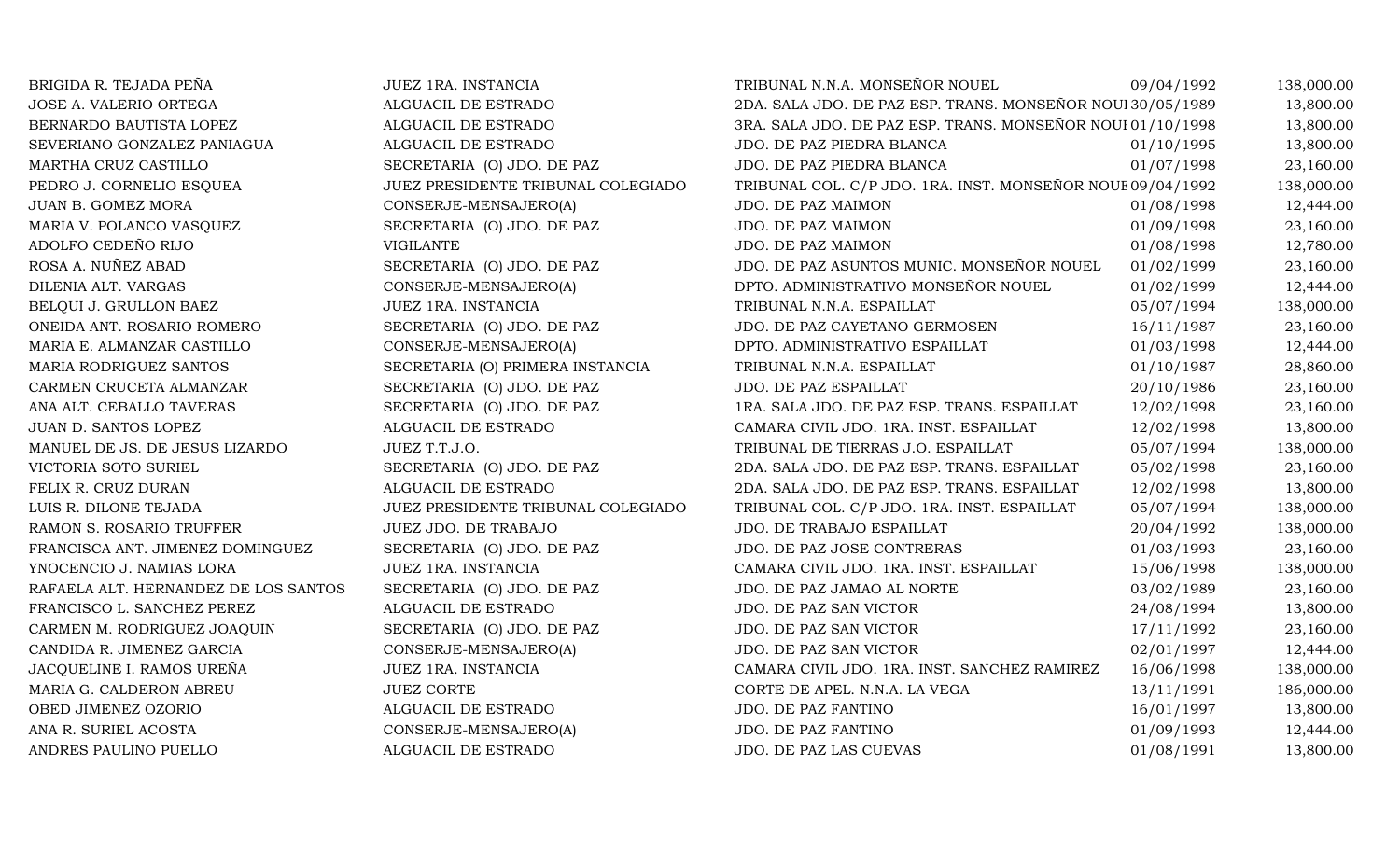| RAMON E. PEÑA PEREZ             | JUEZ PRESIDENTE TRIBUNAL COLEGIADO | TRIBUNAL COL. C/P JDO. 1RA. INST. SANCHEZ RAMIRE 16/06/1998 |            | 138,000.00 |
|---------------------------------|------------------------------------|-------------------------------------------------------------|------------|------------|
| MANUEL DE JS. REYES CIRIACO     | SECRETARIA (O) JDO. DE PAZ         | JDO. DE PAZ CEVICOS                                         | 05/12/1990 | 23,160.00  |
| PLINIO R. CANDELARIA RAMOS      | JUEZ T.T.J.O.                      | TRIBUNAL DE TIERRAS J.O. SANCHEZ RAMIREZ                    | 09/04/1992 | 138,000.00 |
| ARACELIS ALT. FRANCISCO RAMIREZ | ALGUACIL DE ESTRADO                | JDO. DE PAZ CEVICOS                                         | 01/09/1993 | 13,800.00  |
| BOLIVAR REINOSO HINOJOSA        | JUEZ 1RA. INSTANCIA                | TRIBUNAL COL. C/P JDO. 1RA. INST. SANCHEZ RAMIRE 16/06/1998 |            | 138,000.00 |
| CARLOS M. SANCHEZ HEREDIA       | ALGUACIL DE ESTRADO                | JDO. DE PAZ LA MATA                                         | 03/02/1999 | 13,800.00  |
| JULIA E. RIVAS DE JESUS         | CONSERJE-MENSAJERO(A)              | JDO. DE PAZ LAS CUEVAS                                      | 01/08/1998 | 12,444.00  |
| FRANCIA RIVERA                  | <b>CONSERJE</b>                    | DPTO. ADMINISTRATIVO LA VEGA                                | 29/01/1987 | 12,444.00  |
| JOVAANE DEL C. SANTOS FRIAS     | SECRETARIA (O) PRIMERA INSTANCIA   | 1RA. SALA TRIBUNAL DE TIERRAS J.O. LA VEGA                  | 16/04/1980 | 28,860.00  |
| BARBARA M. BATISTA BATLLE       | <b>JUEZ CORTE</b>                  | CAMARA CIVIL CORTE APEL. LA VEGA                            | 19/07/1994 | 186,000.00 |
| RAMONA M. SOLIS                 | CONSERJE                           | REGISTRO DE TITULOS LA VEGA                                 | 17/03/1987 | 12,444.00  |
| ANA M. RUIZ ALMONTE             | ANALISTA JURIDICO                  | REGISTRO DE TITULOS LA VEGA                                 | 21/11/1997 | 30,060.00  |
| MARIA J. MARTINEZ SUAREZ        | AUX. DE RECEPCION Y ENTREGA        | REGISTRO DE TITULOS LA VEGA                                 | 01/09/1991 | 24,240.00  |
| GLADYS ALT. CASTILLO LORA       | <b>EJECUTANTE</b>                  | REGISTRO DE TITULOS LA VEGA                                 | 17/02/1999 | 14,760.00  |
| VIANNY M. SILFA GENAO           | REGISTRADOR DE TITULOS             | REGISTRO DE TITULOS BONAO                                   | 01/03/1993 | 126,000.00 |
| CARMEN T. MONTAS ABAD           | ANALISTA JURIDICO                  | REGISTRO DE TITULOS BONAO                                   | 01/12/1993 | 30,060.00  |
| SARA ALT. CANO SANTOS           | CONSERJE                           | REGISTRO DE TITULOS BONAO                                   | 01/09/1997 | 12,444.00  |
| JUAN L. GUZMAN BENCOSME         | REGISTRADOR DE TITULOS             | REGISTRO DE TITULOS MOCA                                    | 22/10/1998 | 126,000.00 |
| MARIA M. VARGAS GARCIA          | CONSERJE                           | DPTO. ADMINISTRATIVO ESPAILLAT                              | 29/04/1996 | 12,444.00  |
| YOCELIA U. GRULLON VALDEZ       | ANALISTA JURIDICO                  | REGISTRO DE TITULOS MOCA                                    | 15/05/1997 | 30,060.00  |
| CANDIDA V. GARCIA SOTO          | ANALISTA JURIDICO                  | REGISTRO DE TITULOS MOCA                                    | 04/01/1979 | 30,060.00  |
| GLORIA ALT. BENCOSME GOMEZ      | ANALISTA JURIDICO                  | REGISTRO DE TITULOS MOCA                                    | 17/08/1993 | 30,060.00  |
| CARMEN D. TORRES SALCEDO        | <b>OFICINISTA</b>                  | REGISTRO DE TITULOS MOCA                                    | 01/02/1999 | 15,720.00  |
| FLORALBA ALT. MEJIA SANTOS      | SECRETARIA (O) JDO. DE PAZ         | JDO. DE PAZ MONSEÑOR NOUEL                                  | 01/04/1999 | 23,160.00  |
| FLORISELDA HERNANDEZ HERNANDEZ  | <b>OFICINISTA</b>                  | SOPORTE A JUECES J.P. ESPAILLAT                             | 01/05/1999 | 16,440.00  |
| ANA G. ENCARNACION PICHARDO     | <b>OFICINISTA</b>                  | UNIDAD SERV. MERO TRAMITE J.P. ESPAILLAT                    | 01/05/1999 | 16,440.00  |
| DILIA C. MARIOT TORRES          | SECRETARIA (O) PRIMERA INSTANCIA   | SALA PENAL TRIBUNAL N.N.A. LA VEGA                          | 01/06/1999 | 28,860.00  |
| JAQUELINE DIAZ ACOSTA           | ABOGADO AYUDANTE                   | SOPORTE A JUECES J.P. LA VEGA                               | 01/06/1999 | 48,894.00  |
| ROSA E. MOLINA ABREU            | JUEZ SUST. PTE. COLEGIADO          | TRIBUNAL COL. C/P JDO. 1RA. INST. ESPAILLAT                 | 12/05/1999 | 138,000.00 |
| MERY CANELA                     | CONSERJE                           | DPTO. ADMINISTRATIVO MONSEÑOR NOUEL                         | 07/05/1999 | 12,444.00  |
| ODRI ALT. REYES NUÑEZ           | JUEZ JDO. DE TRABAJO               | JDO. DE TRABAJO LA VEGA                                     | 21/05/1999 | 138,000.00 |
| KEYLA E. ACOSTA MENA            | JUEZ JDO. DE TRABAJO               | JDO. DE TRABAJO SANCHEZ RAMIREZ                             | 21/05/1999 | 138,000.00 |
| RAMONA GUTIERREZ BATISTA        | JUEZ JDO. DE TRABAJO               | JDO. DE TRABAJO MONSEÑOR NOUEL                              | 21/05/1999 | 138,000.00 |
| JUAN F. SURIEL HILARIO          | JUEZ 2DO. SUSTITUTO CORTE          | CAMARA CIVIL CORTE APEL. LA VEGA                            | 21/05/1999 | 199,464.00 |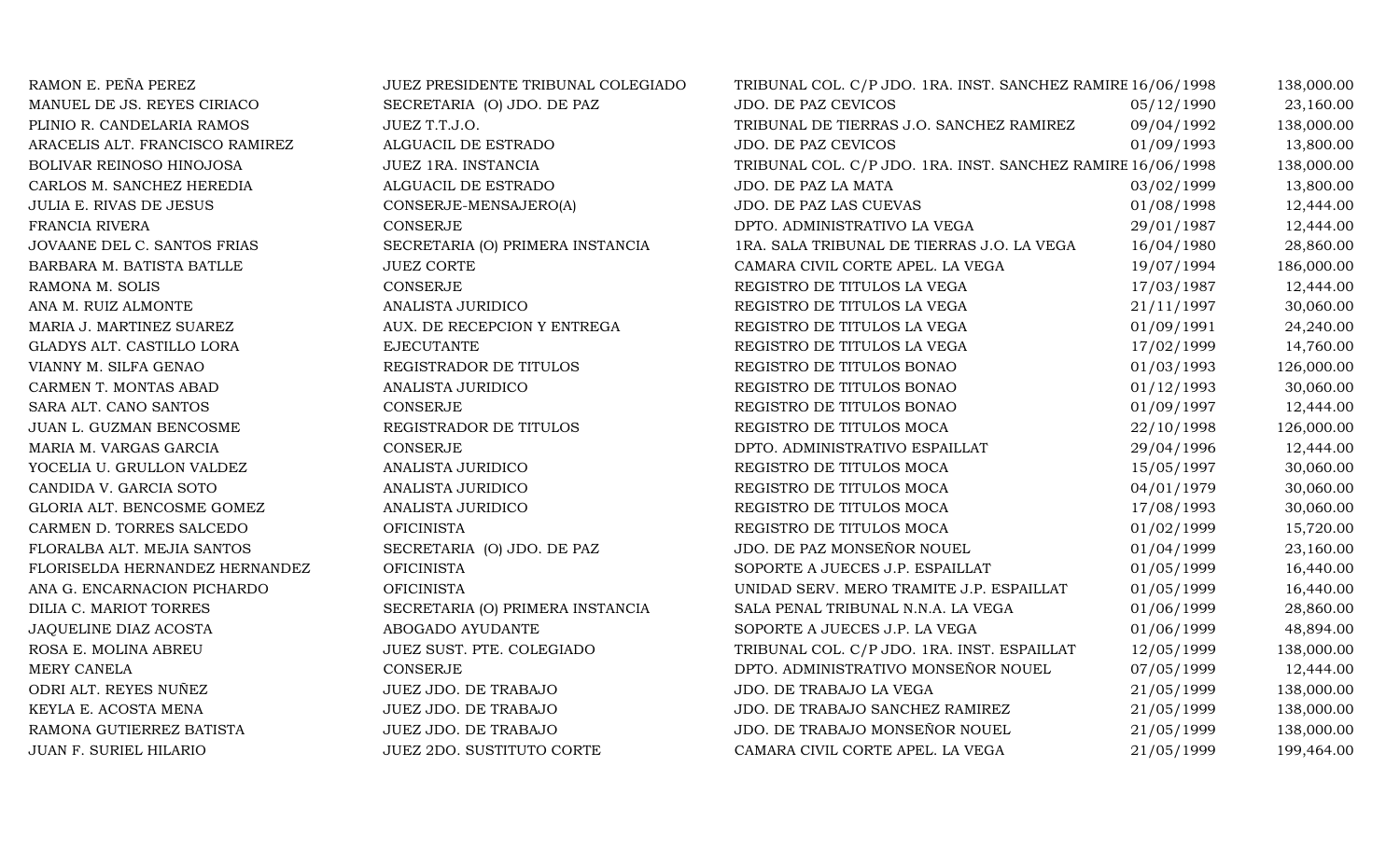| INDIRA FERNANDEZ MARCANO       | <b>JUEZ CORTE</b>                | CAMARA PENAL CORTE APEL. LA VEGA                            | 21/05/1999 | 199,464.00 |
|--------------------------------|----------------------------------|-------------------------------------------------------------|------------|------------|
| MARIA ALT. RAMOS DE LA CRUZ    | <b>JUEZ 2DO. SUSTITUTO CORTE</b> | CORTE DE TRABAJO LA VEGA                                    | 21/05/1999 | 199,464.00 |
| CELESTE A. OVALLES LASUCEY     | OFICINISTA JDO. DE PAZ           | JDO. DE PAZ ESPAILLAT                                       | 07/05/1999 | 14,760.00  |
| LISBETH M. REYNOSO RAMIREZ     | <b>CONSERJE</b>                  | DPTO. ADMINISTRATIVO SANCHEZ RAMIREZ                        | 14/06/1999 | 12,444.00  |
| HAYDEE M. JEREZ MENA           | SECRETARIA (O) PRIMERA INSTANCIA | JDO. DE TRABAJO SANCHEZ RAMIREZ                             | 14/06/1999 | 28,860.00  |
| MARIA F. NUÑEZ VALERIO         | ABOGADO AYUDANTE CORTE           | CAMARA CIVIL CORTE APEL. LA VEGA                            | 14/06/1999 | 48,894.00  |
| MARINO A. CORNELIO DE LA ROSA  | ALGUACIL DE ESTRADO              | JDO. DE TRABAJO LA VEGA                                     | 14/06/1999 | 13,800.00  |
| MARICELA BUENO ORTIZ           | OFICINISTA 1RA. INSTANCIA        | 1RA. SALA CAMARA CIVIL JDO. 1RA. INST. LA VEGA              | 01/07/1999 | 15,720.00  |
| AVELINO ANT. RODRIGUEZ         | ALGUACIL DE ESTRADO              | SALA PENAL TRIBUNAL N.N.A. LA VEGA                          | 01/08/1999 | 13,800.00  |
| LAUDISEO E. LOPEZ SANCHEZ      | ALGUACIL DE ESTRADO              | JDO. DE TRABAJO SANCHEZ RAMIREZ                             | 14/07/1999 | 13,800.00  |
| JUAN B. MARTINEZ DE LA CRUZ    | ALGUACIL DE ESTRADO              | CORTE DE TRABAJO LA VEGA                                    | 02/08/1999 | 13,800.00  |
| CIRILA ANAZAGATIS              | CONSERJE-MENSAJERO(A)            | JDO. DE PAZ CONSTANZA                                       | 13/09/1999 | 12,444.00  |
| BLASINA FABIAN CASTRO          | MENSAJERO INTERNO                | DPTO. ADMINISTRATIVO SANCHEZ RAMIREZ                        | 01/10/1999 | 12,444.00  |
| BERNABEL MORICETE FABIAN       | <b>JUEZ PRESIDENTE CORTE</b>     | CORTE DE APEL. N.N.A. LA VEGA                               | 01/10/1999 | 218,640.00 |
| MARIA U. ESPINAL HERNANDEZ     | <b>JUEZ CORTE</b>                | CORTE DE APEL. N.N.A. LA VEGA                               | 01/10/1999 | 186,000.00 |
| MARIA L. GOMEZ TAPIA           | <b>JUEZ CORTE</b>                | TRIBUNAL EJEC. SANCION ADOLES. LA VEGA                      | 01/10/1999 | 186,000.00 |
| JOSEFINA A. HERNANDEZ ABREU    | SECRETARIA(O) CORTE              | CORTE DE APEL. N.N.A. LA VEGA                               | 15/10/1999 | 34,560.00  |
| LUZ M. FERNANDEZ GUTIERREZ     | <b>CONSERJE</b>                  | CORTE DE APEL. N.N.A. LA VEGA                               | 22/11/1999 | 12,444.00  |
| MARTHA Y. AMARO ROJAS          | CONSERJE-MENSAJERO(A)            | JDO. DE PAZ GASPAR HERNANDEZ                                | 01/02/2000 | 12,444.00  |
| JOSE A. ROSARIO ORTIZ          | ALGUACIL DE ESTRADO              | 2DA. SALA JDO. DE PAZ ESP. TRANS. JARABACOA                 | 01/02/1999 | 13,800.00  |
| MANUEL M. CRUZ BAUTISTA        | <b>ARCHIVISTA</b>                | OFIC. DE ARCHIVO JUDICIAL PJ LA VEGA                        | 20/03/2000 | 16,440.00  |
| PEDRO ML. SANTOS POLONIA       | ALGUACIL DE ESTRADO              | CORTE DE APEL. N.N.A. LA VEGA                               | 21/03/2000 | 13,800.00  |
| FRANCISCO ANT. GALVEZ GUZMAN   | ALGUACIL DE ESTRADO              | CAMARA CIVIL CORTE APEL. LA VEGA                            | 30/07/2003 | 13,800.00  |
| MARIA DEL C. SANCHEZ SANCHEZ   | OFICINISTA 1RA. INSTANCIA        | 1RA. SALA CAMARA CIVIL JDO. 1RA. INST. LA VEGA              | 26/06/2000 | 15,720.00  |
| KARINA DEL C. REGALADO MENDEZ  | ABOGADO AYUDANTE 1RA. INST.      | TRIBUNAL DE TIERRAS J.O. ESPAILLAT                          | 03/07/2000 | 36,000.00  |
| KILMA N. RODRIGUEZ HENRIQUEZ   | SECRETARIA (O) PRIMERA INSTANCIA | CAMARA CIVIL JDO. 1RA. INST. MONSEÑOR NOUEL                 | 24/06/2000 | 28,860.00  |
| LUZ DEL C. ESTEVEZ GARCIA      | <b>OFICINISTA</b>                | UNIDAD CITAC. NOTIF. Y COM. J.P. SANCHEZ RAMIREZ 10/10/2000 |            | 16,440.00  |
| MILAGROS C. CLAUDIO OSORIA     | OFICINISTA J.O.                  | 2DA. SALA TRIBUNAL DE TIERRAS J.O. LA VEGA                  | 23/11/2000 | 15,720.00  |
| MERCEDES ANT. P. SUERO GARCIA  | ABOGADO AYUDANTE 1RA. INST.      | 1RA. SALA CAMARA CIVIL JDO. 1RA. INST. LA VEGA              | 02/01/2001 | 36,000.00  |
| DISNARDA ALT. FERMIN RODRIGUEZ | <b>CONSERJE</b>                  | DPTO. ADMINISTRATIVO ESPAILLAT                              | 02/01/2001 | 12,444.00  |
| SARA M. MORILLO HERNANDEZ      | SECRETARIA(O) CORTE              | TRIBUNAL EJEC. SANCION ADOLES. LA VEGA                      | 15/01/2001 | 34,560.00  |
| JUAN DE LA C. PAULINO YNOA     | JUEZ 1RA. INSTANCIA              | JDO. DE 1RA. INST. CONSTANZA                                | 01/02/2001 | 138,000.00 |
| BELKIS N. CAMARENA DE LEON     | SECRETARIA (O) JDO. DE PAZ       | 3RA. SALA JDO. DE PAZ ESP. TRANS. MONSEÑOR NOUI 05/02/2001  |            | 23,160.00  |
| DAYRA F. MIESES MARTINEZ       | <b>REFERENCISTA</b>              | UNIDAD DE CONSULTA J.I. LA VEGA                             | 01/03/2001 | 24,240.00  |
|                                |                                  |                                                             |            |            |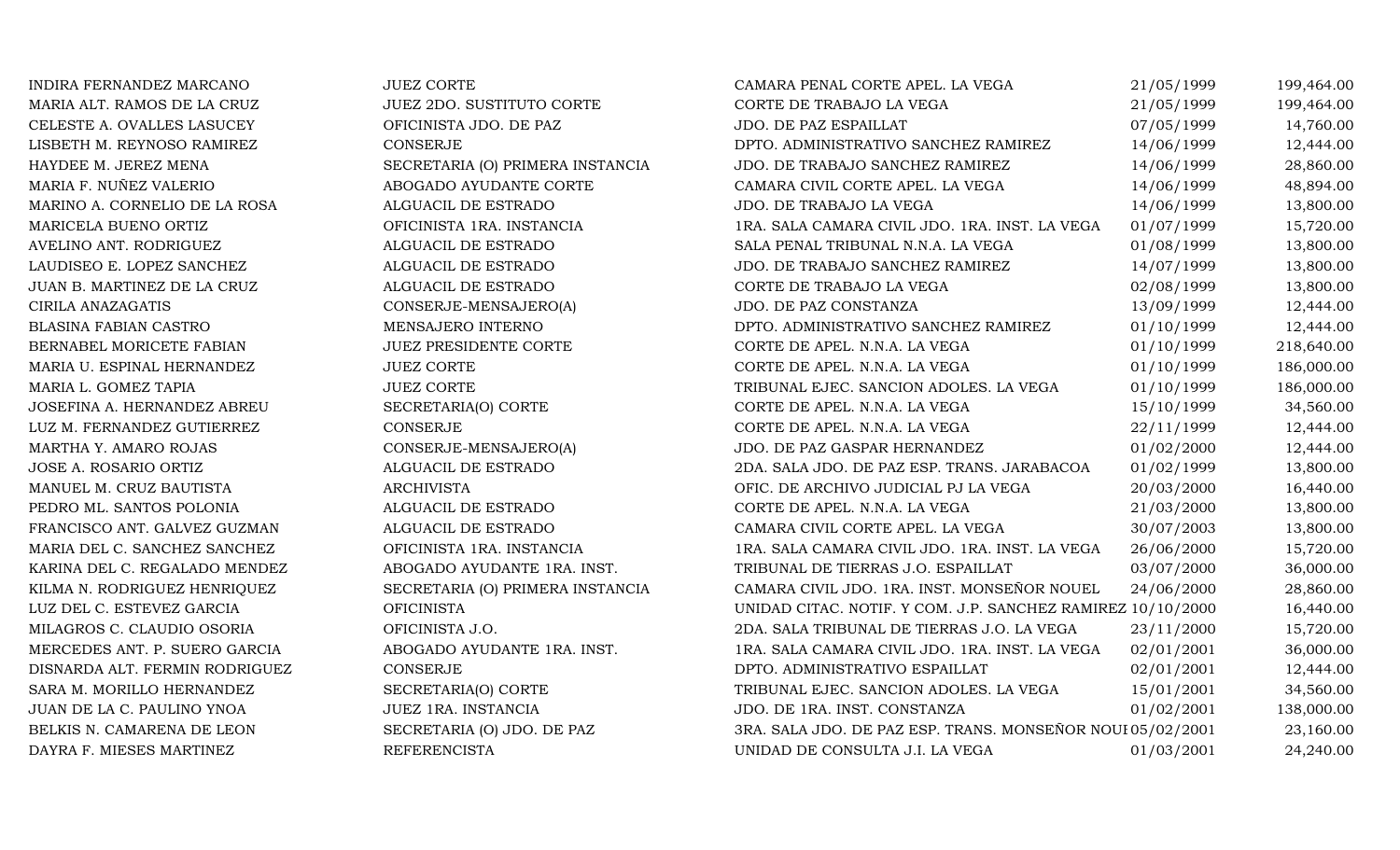| DENNI J. CORCINO SANCHEZ          | SUPERVISOR DE AUDIENCIAS         | UNIDAD DE AUDIENCIAS J.P. LA VEGA                          | 12/03/2001 | 51,004.80  |
|-----------------------------------|----------------------------------|------------------------------------------------------------|------------|------------|
| JUAN ALB. PORTORREAL              | CONSERJE-MENSAJERO(A)            | DPTO. ADMINISTRATIVO MONSEÑOR NOUEL                        | 02/04/2001 | 12,444.00  |
| VALENTIN ANT. GRULLON CABA        | MENSAJERO INTERNO                | DPTO. ADMINISTRATIVO ESPAILLAT                             | 01/05/2001 | 12,444.00  |
| ROSA E. CAPELLAN REYES            | CONSERJE                         | DPTO. ADMINISTRATIVO ESPAILLAT                             | 02/05/2001 | 12,444.00  |
| CARMEN M. THEVENIN UREÑA          | SECRETARIA(O) CORTE              | CORTE DE TRABAJO LA VEGA                                   | 07/11/2006 | 34,560.00  |
| ANDRES GONZALEZ ABAD              | <b>ARCHIVISTA</b>                | OFIC. DE ARCHIVO JUDICIAL PJ MONSEÑOR NOUEL                | 14/05/2001 | 16,440.00  |
| BIBIANA LORA TAVAREZ              | CONSERJE                         | DPTO. ADMINISTRATIVO LA VEGA                               | 01/06/2001 | 12,444.00  |
| ROSABEL DEL M. RUIZ CONDE         | SECRETARIA (O) JDO. DE PAZ       | 3RA. SALA JDO. DE PAZ ESP. TRANS. ESPAILLAT                | 01/06/2001 | 23,160.00  |
| MARISOL SURIEL                    | SECRETARIA (O) PRIMERA INSTANCIA | TRIBUNAL N.N.A. SANCHEZ RAMIREZ                            | 29/06/2001 | 28,860.00  |
| MARIA ALT. HERNANDEZ PEREZ        | OFICINISTA 1RA. INSTANCIA        | TRIBUNAL N.N.A. ESPAILLAT                                  | 25/06/2001 | 15,720.00  |
| ODILCARINA FERNANDEZ BENCOSME     | OFICINISTA 1RA. INSTANCIA        | TRIBUNAL N.N.A. ESPAILLAT                                  | 25/06/2001 | 15,720.00  |
| ANA R. BALDERA FELIX              | ANALISTA JURIDICO                | REGISTRO DE TITULOS LA VEGA                                | 02/04/2007 | 20,760.00  |
| RAMON A. HERNANDEZ HERNANDEZ      | ALGUACIL DE ESTRADO              | CAMARA CIVIL JDO. 1RA. INST. SANCHEZ RAMIREZ               | 04/06/2001 | 13,800.00  |
| JOSE R. BATISTA ACOSTA            | ALGUACIL DE ESTRADO              | 3RA. SALA JDO. DE PAZ ESP. TRANS. ESPAILLAT                | 02/07/2001 | 13,800.00  |
| CECILIO ROSARIO HERRERA           | MENSAJERO INTERNO                | TRIBUNAL N.N.A. ESPAILLAT                                  | 12/07/2001 | 12,444.00  |
| VENTURA ABAD PANIAGUA             | SECRETARIA (O) JDO. DE PAZ       | 2DA. SALA JDO. DE PAZ ESP. TRANS. MONSEÑOR NOUI 16/07/2001 |            | 23,160.00  |
| MARGARITA TAVAREZ PEREZ           | <b>RECEPCIONISTA</b>             | DPTO. ADMINISTRATIVO ESPAILLAT                             | 16/07/2001 | 14,760.00  |
| WALKIRY CABRAL LAGARES            | SECRETARIA (O) PRIMERA INSTANCIA | JDO. DE LA INSTRUCCION CONSTANZA                           | 13/08/2001 | 28,860.00  |
| JOSE GUZMAN CHECO                 | ALGUACIL DE ESTRADO              | JDO. DE TRABAJO ESPAILLAT                                  | 01/08/2001 | 13,800.00  |
| JOSEFINA PAULINO BATISTA          | SECRETARIA (O) PRIMERA INSTANCIA | 2DA. SALA CAMARA CIVIL JDO. 1RA. INST. LA VEGA             | 02/07/2001 | 28,860.00  |
| OLGA ALT. MARTE ADAMES            | REGISTRADOR DE TITULOS           | REGISTRO DE TITULOS COTUI                                  | 01/09/2001 | 126,000.00 |
| WENDY M. DE LOS M. CASTILLO RIVAS | SECRETARIA (O) PRIMERA INSTANCIA | TRIBUNAL DE TIERRAS J.O. SANCHEZ RAMIREZ                   | 29/10/2001 | 28,860.00  |
| HAMPTON L. GARCIA SANCHEZ         | ALGUACIL DE ESTRADO              | JDO. DE PAZ JOSE CONTRERAS                                 | 30/08/2001 | 13,800.00  |
| ANGEL A. CASTILLO MARTINEZ        | ALGUACIL DE ESTRADO              | 2DA. SALA CAMARA CIVIL JDO. 1RA. INST. LA VEGA             | 01/08/2001 | 13,800.00  |
| GENOVEVA J. AYALA AQUINO          | OFICINISTA 1RA. INSTANCIA        | JDO. DE TRABAJO SANCHEZ RAMIREZ                            | 15/10/2001 | 15,720.00  |
| CLARIS R. POLANCO ROQUE           | SECRETARIA DEPTO. ADM.           | DPTO. ADMINISTRATIVO LA VEGA                               | 03/09/2001 | 18,120.00  |
| FRANCISCO E. SUAREZ               | <b>CHOFER</b>                    | CAMARA CIVIL CORTE APEL. LA VEGA                           | 29/10/2001 | 24,240.00  |
| YENNY A. DEL ORBE BURGOS          | ANALISTA JURIDICO                | REGISTRO DE TITULOS COTUI                                  | 19/11/2001 | 30,060.00  |
| JOHNNY VASQUEZ NOLAZCO            | MENSAJERO INTERNO                | TRIBUNAL DE TIERRAS J.O. SANCHEZ RAMIREZ                   | 29/10/2001 | 12,444.00  |
| MARTA M. DUARTE LOPEZ             | SECRETARIA (O) JDO. DE PAZ       | JDO. DE PAZ DE LA 2DA. CIRC. LA VEGA                       | 01/03/2002 | 23,160.00  |
| ALODIA C. PEREZ MARTE             | OFICINISTA CORTE                 | CORTE DE APEL. N.N.A. LA VEGA                              | 01/02/2002 | 17,640.00  |
| JULIANA R. REYES JAVIER           | CONSERJE                         | TRIBUNAL DE TIERRAS J.O. MONSEÑOR NOUEL                    | 27/05/2002 | 12,444.00  |
| MARIELA M. GARCIA ROSADO          | OFICINISTA J.O.                  | 1RA. SALA TRIBUNAL DE TIERRAS J.O. LA VEGA                 | 05/06/2002 | 15,720.00  |
| ANGELA DEL C. JIMENEZ VERAS       | SECRETARIA (O) PRIMERA INSTANCIA | TRIBUNAL DE TIERRAS J.O. ESPAILLAT                         | 15/07/2002 | 28,860.00  |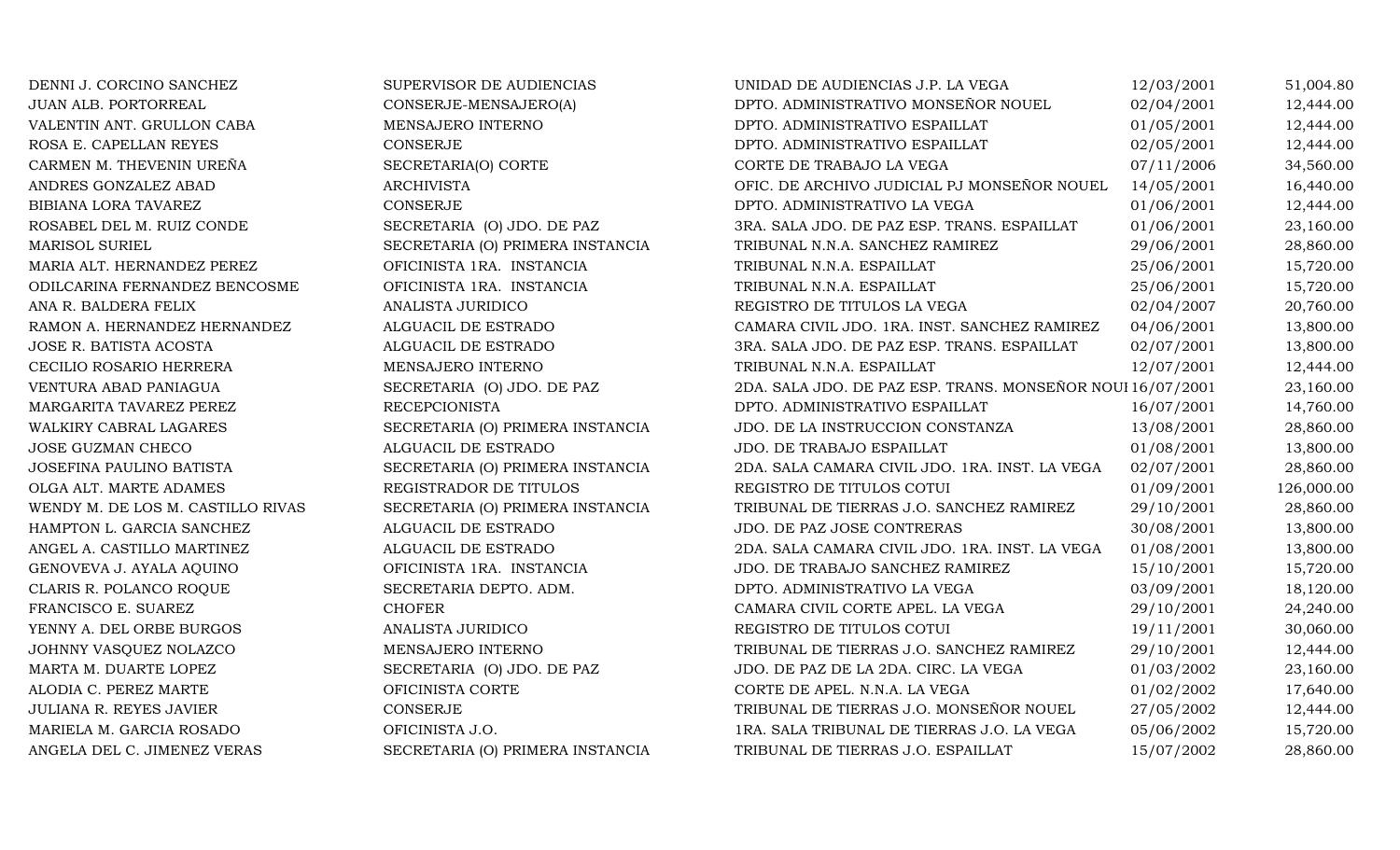MANUEL A. GRATEREAUX QUEZADA ALGUACIL DE ESTRADO JDO. DE PAZ CONSTANZA 15/07/2002 13,800.00 SAGRARIO ALT. INOA SANCHEZ CONSERJE CONSERUE DPTO. ADMINISTRATIVO ESPAILLAT 22/07/2002 12,444.00 JUNIOR GARCIA VICTORIA ALGUACIL DE ESTRADO CAMARA PENAL CORTE APEL. LA VEGA 20/09/2002 14,760.00 SENNIA M. MARMOLEJOS GUTIERREZ SECRETARIA (O) GENERAL SECRETARIA GENERAL J.P. LA VEGA 18/11/2002 77,836.80<br>GPICINISTA JDO. DE PAZ 1RA. SALA JDO. DE PAZ ESP. TRANS. MONSEÑOR NOUI 28/04/2003 14,760.00 GUADALUPE GONZALEZ DE LEON OFICINISTA JDO. DE PAZ 1RA. SALA JDO. DE PAZ ESP. TRANS. MONSEÑOR NOUE28/04/2003 14,760.00<br>MILAGROS I. ROSARIO DOMINGUEZ JUEZ 1RA. INSTANCIA TRIBUNAL N.N.A. SANCHEZ RAMIREZ 18/06/2003 138,000.00 MILAGROS I. ROSARIO DOMINGUEZ JUEZ 1RA. INSTANCIA TRIBUNAL N.N.A. SANCHEZ RAMIREZ 18/06/2003 138,000.00 JOHANNA M. LOPEZ PICHARDO AN ABOGADO AYUDANTE SOPORTE A JUECES J.P. LA VEGA 08/09/2003 48,894.00 FLERIDA I. BRITO GARCIA CONSERJE-MENSAJERO(A) JDO. DE PAZ DE LA 1RA. CIRC. LA VEGA 22/09/2003 12,444.00 RAMONA VALLEJO PAYANO SECRETARIA DEPTO. ADM. DPTO. ADMINISTRATIVO MONSEÑOR NOUEL 17/11/2003 18,120.00 JESSENIA ALT. DIONICIO ABREU SECRETARIA (O) JDO. DE PAZ JOO. DE PAZ JARABACOA 03/11/2003 23,160.00 CECILIA DURAN GUTIERREZ CONSERJE-MENSAJERO(A) JDO. DE PAZ JARABACOA 29/10/2003 12,444.00 MILKY E. CANDELARIA ALMONTE AUX. DE RECEPCION Y ENTREGA REGISTRO DE TITULOS COTUI 21/11/2003 24,240.00 EMELY M. BRUNO ALMONTE JUEZ DE PAZ JDO. DE PAZ MONSEÑOR NOUEL 16/12/2016 108,000.00 JOCELY ALT. GARCIA GARCIA SECRETARIA (O) SERVICIO A CORTE UNIDAD SERV. A CORTE J.P. LA VEGA 04/02/2004 51,004.80<br>SUNILDA VALLEJO ALMONTE CONSERJE-MENSAJERO(A) JDO. DE PAZ CEVICOS 01/03/2004 12,444.00 SUNILDA VALLEJO ALMONTE CONSERJE-MENSAJERO(A) JDO. DE PAZ CEVICOS 01/03/2004 12,444.00 VARMIN DEL C. ROMERO SANCHEZ SECRETARIA (O) JDO. DE PAZ 2DA. SALA JDO. DE PAZ ESP. TRANS. LA VEGA 15/03/2004 23,160.00<br>YERMI L. FLORES RODRIGUEZ SECRETARIA(O) CORTE CAMARA CIVIL CORTE APEL. LA VEGA 27/04/2004 34,560.00 YERMI L. FLORES RODRIGUEZ SECRETARIA(O) CORTE CAMARA CIVIL CORTE APEL. LA VEGA 27/04/2004 34,560.00 JOSE A. ROSARIO GARCIA OFICINISTA 1RA. INSTANCIA JDO. DE TRABAJO ESPAILLAT 29/06/2004 15,720.00 MILDARIS BRETON HERNANDEZ OFICINISTA JDO. DE PAZ JDO. DE PAZ ESPAILLAT 17/08/2004 14,760.00 SUJEY DEL C. GIL GORIS OFICINISTA UNIDAD SERV. A EJEC. DE LA PENA J.P. LA VEGA 02/01/2009 20,760.00 ELISANIA M. PEREZ HEREDIA SECRETARIA (O) PRIMERA INSTANCIA CAMARA CIVIL JDO. 1RA. INST. SANCHEZ RAMIREZ 01/11/2004 28,860.00<br>HECTOR R. CUELLO GUZMAN MENSAJERO INTERNO REGISTRO DE TITULOS BONAO 04/11/2004 12,444.00 HECTOR R. CUELLO GUZMAN MENSAJERO INTERNO REGISTRO DE TITULOS BONAO 64/11/2004 12,444.00 JUAN C. GONZALEZ ROBLES CONSERJE-MENSAJERO(A) 1RA. SALA JDO. DE PAZ ESP. TRANS. JARABACOA 16/11/2004 12,444.00 YESSIRY F. VICTORIANO JOA SECRETARIA (O) GENERAL SECRETARIA GENERAL J.P. MONSEÑOR NOUEL 22/11/2004 42,657.60 ARSENIO A. CORTINA ROSA ENCARGADO(A) OFICINA ADMINISTRATIVA IV DPTO. ADMINISTRATIVO LA VEGA 20/12/2004 81,952.80 NATIVIDAD ROBIOU BUENO OFICINISTA CORTE TRIBUNAL EJEC. SANCION ADOLES. LA VEGA 20/01/2005 17,640.00 DHARIANA Y. HERNANDEZ MARTE OFICINISTA ATENCION USUARIOS UNIDAD ATENCION AL USUARIO J.P. MONSEÑOR NOUEL02/02/2005 20,760.00 VILMA R. HOLGUIN DIAZ OFICINISTA ATENCION USUARIOS UNIDAD ATENCION AL USUARIO J.P. LA VEGA 04/02/2005 24,240.00 KARLA I. BRIOSO FIGUEREO JUEZ DE PAZ JUEZ DE PAZ SANTANO. DE PAZ CAYETANO GERMOSEN 16/12/2016 108,000.00 RANDY A. PIMENTEL HERNANDEZ OFICINISTA 1RA. INSTANCIA CAMARA CIVIL JDO. 1RA. INST. SANCHEZ RAMIREZ 07/03/2005 15,720.00 KELVIN ANT. BAUTISTA DE LEON ALGUACIL DE ESTRADO JDO. DE LA INSTRUCCION CONSTANZA 04/03/2005 14,760.00 MARITZA FRIAS OFICINISTA 1RA. INSTANCIA CAMARA CIVIL JDO. 1RA. INST. SANCHEZ RAMIREZ 08/03/2005 15,720.00 FANNY AQUINO SANCHEZ CHRISTA JDO. DE PAZ JDO. DE PAZ JDO. DE PAZ MONSEÑOR NOUEL 16/03/2005 14,760.00 MARLENY E. TAVAREZ ALVAREZ SECRETARIA (O) GENERAL SECRETARIA GENERAL J.P. ESPAILLAT 21/04/2005 42,657.60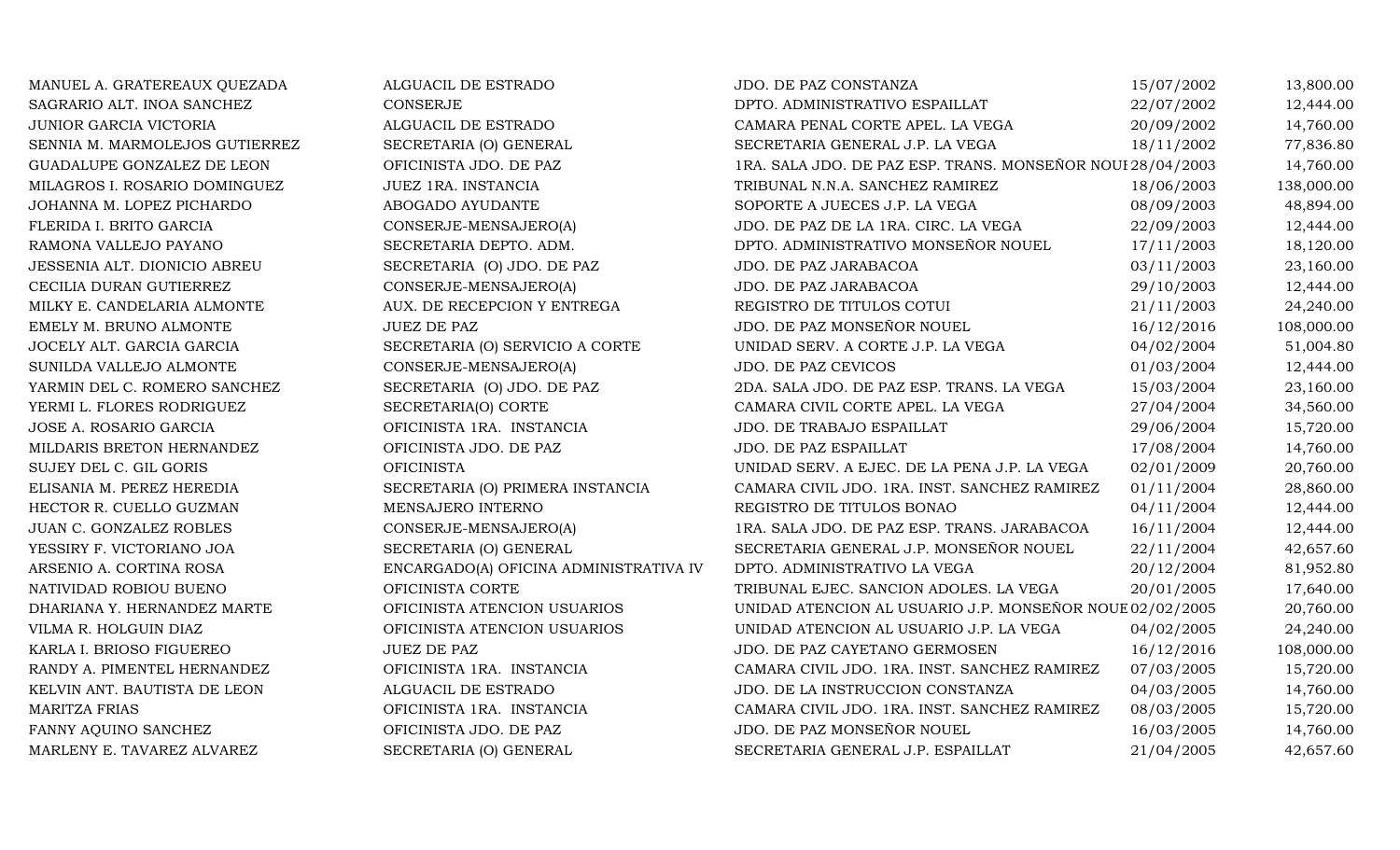| ROSA DEL C. YNOA MORILLO      | <b>CONSERJE</b>                         | DPTO. ADMINISTRATIVO LA VEGA                                                            | 03/05/2005 | 12,444.00  |
|-------------------------------|-----------------------------------------|-----------------------------------------------------------------------------------------|------------|------------|
| ADAIAS SANCHEZ COLLADO        | <b>JUEZ DE PAZ</b>                      | JDO. DE PAZ ASUNTOS MUNIC. LA VEGA                                                      | 03/05/2005 | 108,000.00 |
| PATRICIA E. BUENO FERRERA     | ABOGADO AYUDANTE 1RA. INST.             | 2DA. SALA CAMARA CIVIL JDO. 1RA. INST. LA VEGA                                          | 28/04/2005 | 36,000.00  |
| JOSE M. ROSARIO INFANTE       | MENSAJERO EXTERNO                       | JDO. DE 1RA. INST. CONSTANZA                                                            | 28/04/2005 | 16,440.00  |
| ROSALIA FERREIRA MOYA         | REPRESENTANTE DE INFORMACION            | CENTRO INF. ORIENT. CIUDADANA PJ LA VEGA                                                | 16/05/2005 | 24,240.00  |
| ANA D. CRUZ HENRIQUEZ         | OFICINISTA CORTE                        | CAMARA CIVIL CORTE APEL. LA VEGA                                                        | 16/05/2005 | 17,640.00  |
| YENNY D. SEGURA GONZALEZ      | <b>JUEZ DE PAZ</b>                      | JDO. DE PAZ ESPAILLAT                                                                   | 06/06/2005 | 108,000.00 |
| MARINA GONZALEZ GONZALEZ      | OFICINISTA 1RA. INSTANCIA               | TRIBUNAL N.N.A. SANCHEZ RAMIREZ                                                         | 15/06/2005 | 15,720.00  |
| ANA I. JIMENEZ GOMEZ          |                                         | SECRETARIA (O) SERVICIO A EJECUCION DE LA JUNIDAD SERV. A EJEC. DE LA PENA J.P. LA VEGA | 14/06/2005 | 51,004.80  |
| ORLANDO DE JS. NUÑEZ BETANCE  | <b>CHOFER</b>                           | DPTO. ADMINISTRATIVO LA VEGA                                                            | 14/06/2005 | 24,240.00  |
| IRCANIA V. HERNANDEZ TRINIDAD | JUEZ 1RA. INSTANCIA                     | 2DA. SALA CAMARA CIVIL JDO. 1RA. INST. LA VEGA                                          | 13/07/2005 | 138,000.00 |
| WILTON J. HIDALGO DE JESUS    | ALGUACIL DE ESTRADO                     | UNIDAD CITAC. NOTIF. Y COM. J.P. SANCHEZ RAMIREZ 02/08/2005                             |            | 14,760.00  |
| JOSE A. SUBI MARTINEZ         | ENCARGADO(A) OFICINA ADMINISTRATIVA III | DPTO. ADMINISTRATIVO MONSEÑOR NOUEL                                                     | 08/08/2005 | 67,405.20  |
| EDINSON R. MORILLO RODRIGUEZ  | MENSAJERO INTERNO                       | CORTE DE APEL. N.N.A. LA VEGA                                                           | 22/08/2005 | 12,444.00  |
| RAMON A. LOPEZ RODRIGUEZ      | ALGUACIL DE ESTRADO                     | UNIDAD CITAC. NOTIF. Y COM. J.P. LA VEGA                                                | 01/08/2005 | 14,760.00  |
| YLONKA E. BRITO HENRIQUEZ     | JUEZ 1RA. INSTANCIA                     | 1RA. SALA CAMARA CIVIL JDO. 1RA. INST. LA VEGA                                          | 23/02/2009 | 138,000.00 |
| ELVIS R. CARBONELL LUNA       | <b>JUEZ DE PAZ</b>                      | 2DA. SALA JDO. DE PAZ ESP. TRANS. MONSEÑOR NOUI01/10/2014                               |            | 108,000.00 |
| JUAN C. CASTILLO VALDEZ       | ALGUACIL DE ESTRADO                     | TRIBUNAL EJEC. SANCION ADOLES. LA VEGA                                                  | 27/09/2005 | 13,800.00  |
| MARIA F. ANDUJAR PAULINO      | <b>OFICINISTA</b>                       | UNIDAD DE AUDIENCIAS J.P. LA VEGA                                                       | 27/09/2005 | 20,760.00  |
| CARMEN QUELIZ CRUZ            | OFICINISTA 1RA. INSTANCIA               | JDO. DE LA INSTRUCCION CONSTANZA                                                        | 03/10/2005 | 15,720.00  |
| ANA G. RAMIREZ CEBALLOS       | OFICINISTA 1RA. INSTANCIA               | 1RA. SALA CAMARA CIVIL JDO. 1RA. INST. LA VEGA                                          | 05/10/2005 | 15,720.00  |
| ROBERT A. PEÑA PEÑA           | MENSAJERO INTERNO                       | TRIBUNAL N.N.A. MONSEÑOR NOUEL                                                          | 01/10/2005 | 12,444.00  |
| LEIDY C. PAULINO RODRIGUEZ    | ABOGADO AYUDANTE 1RA. INST.             | SALA PENAL TRIBUNAL N.N.A. LA VEGA                                                      | 01/11/2005 | 36,000.00  |
| ANA M. JIMENEZ RODRIGUEZ      | <b>JUEZ DE PAZ</b>                      | 3RA. SALA JDO. DE PAZ ESP. TRANS. ESPAILLAT                                             | 04/11/2005 | 108,000.00 |
| WILLIAM FCO. ARIAS BAEZ       | JUEZ T.T.J.O.                           | TRIBUNAL DE TIERRAS J.O. MONSEÑOR NOUEL                                                 | 01/12/2005 | 138,000.00 |
| LEANDRO ALB. ALMANZAR NUÑEZ   | <b>ARCHIVISTA</b>                       | TRIBUNAL N.N.A. SANCHEZ RAMIREZ                                                         | 15/11/2005 | 13,920.00  |
| AMY D. GARCIA ACOSTA          | CONSERJE                                | DPTO. ADMINISTRATIVO LA VEGA                                                            | 06/12/2005 | 12,444.00  |
| MARIA C. HICIANO SANCHEZ      | SECRETARIA (O) PRIMERA INSTANCIA        | TRIBUNAL N.N.A. MONSEÑOR NOUEL                                                          | 01/02/2006 | 28,860.00  |
| ROSA I. HERNANDEZ NUÑEZ       | <b>OFICINISTA</b>                       | UNIDAD DE AUDIENCIAS J.P. LA VEGA                                                       | 01/02/2006 | 20,760.00  |
| ROSAIRA VASQUEZ VARGAS        | OFICINISTA ATENCION USUARIOS            | UNIDAD ATENCION AL USUARIO J.P. LA VEGA                                                 | 01/02/2006 | 24,240.00  |
| MIGUELINA DE LEON JIMENEZ     | OFICINISTA J.O.                         | TRIBUNAL DE TIERRAS J.O. ESPAILLAT                                                      | 15/02/2006 | 15,720.00  |
| ANNIA V. RODRIGUEZ RESTITUYO  | OFICINISTA ATENCION USUARIOS            | UNIDAD ATENCION AL USUARIO J.P. LA VEGA                                                 | 01/03/2006 | 24,240.00  |
| RAFAEL ANT. RODRIGUEZ GARCIA  | <b>ARCHIVISTA</b>                       | OFIC. DE ARCHIVO JUDICIAL PJ LA VEGA                                                    | 02/03/2006 | 16,440.00  |
| SANDRA A. ACOSTA MEJIA        | <b>OFICINISTA</b>                       | UNIDAD CITAC. NOTIF. Y COM. J.P. LA VEGA                                                | 10/04/2006 | 20,760.00  |
|                               |                                         |                                                                                         |            |            |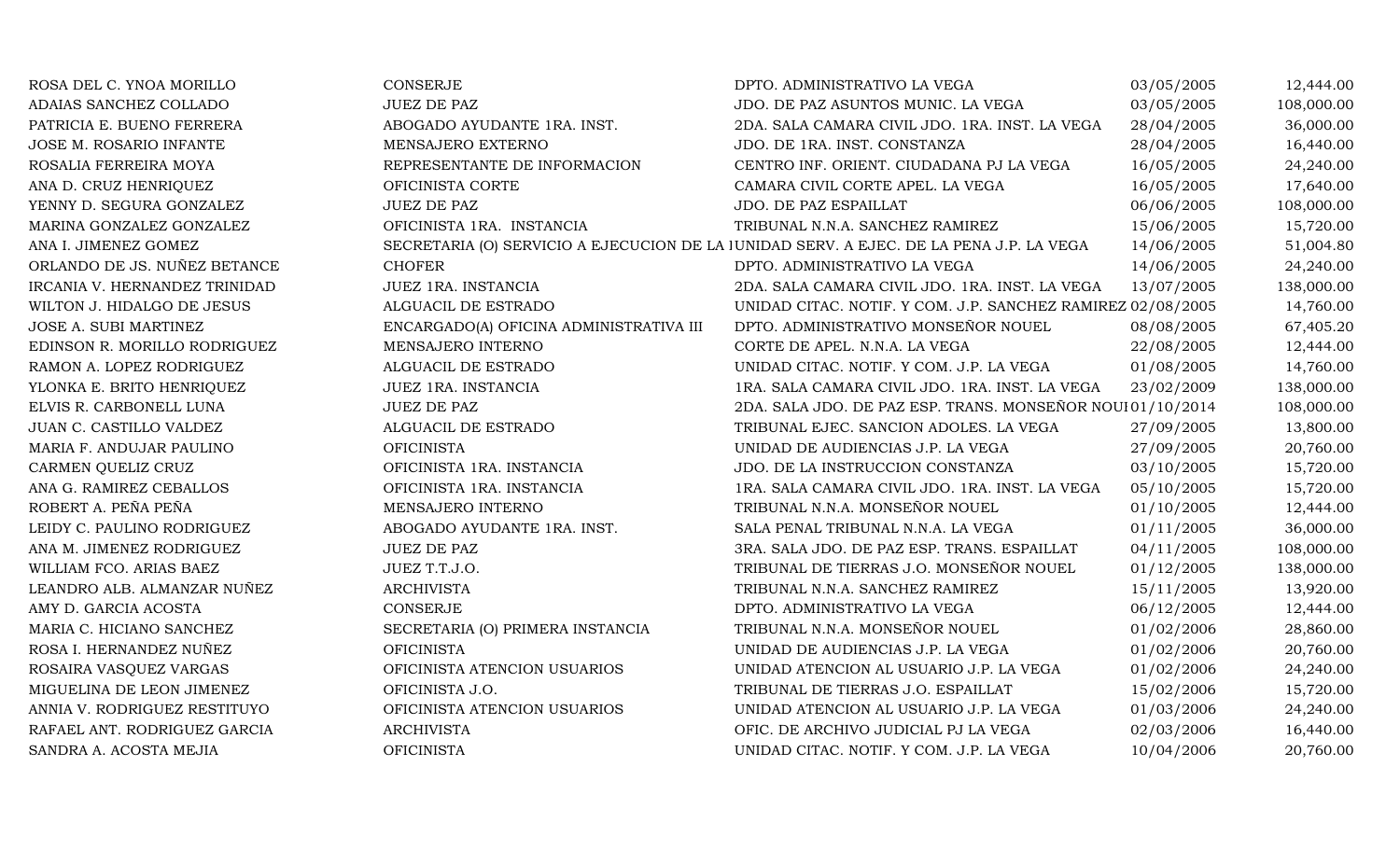| DORKA ALT. VASQUEZ PEGUERO        | <b>JUEZ DE PAZ</b>              | JDO. DE PAZ LAS CUEVAS                                     | 27/03/2006 | 108,000.00 |
|-----------------------------------|---------------------------------|------------------------------------------------------------|------------|------------|
| NIURKA I. NUÑEZ ALMANZAR          | <b>OFICINISTA</b>               | UNIDAD SERV. ATENCION PERMANENTE J.P. ESPAILLA' 02/05/2006 |            | 16,440.00  |
| JUAN R. PEREZ LOPEZ               | ALGUACIL DE ESTRADO             | TRIBUNAL N.N.A. ESPAILLAT                                  | 22/05/2006 | 13,800.00  |
| GEOVANNY DE JS. SANCHEZ GUTIERREZ | <b>CHOFER</b>                   | CAMARA CIVIL CORTE APEL. LA VEGA                           | 01/02/2007 | 24,240.00  |
| FIOR D. ALMANZAR VASQUEZ          | OFICINISTA 1RA. INSTANCIA       | CAMARA CIVIL JDO. 1RA. INST. ESPAILLAT                     | 05/07/2006 | 15,720.00  |
| DANIEL REYNOSO ESTRELLA           | ALGUACIL DE ESTRADO             | JDO. DE PAZ MAIMON                                         | 14/07/2006 | 13,800.00  |
| SILVERIA FERREIRA GUILLEN         | OFICINISTA JDO. DE PAZ          | JDO. DE PAZ MAIMON                                         | 10/07/2006 | 14,760.00  |
| JOHANNA ALT. PASCASIO DE LA CRUZ  | MENSAJERO INTERNO               | TRIBUNAL EJEC. SANCION ADOLES. LA VEGA                     | 20/07/2006 | 12,444.00  |
| ANDREA P. ALVAREZ DURAN           | <b>ARCHIVISTA</b>               | SECRETARIA GENERAL J.P. SANCHEZ RAMIREZ                    | 01/09/2006 | 13,920.00  |
| JULIAN ANT. VARGAS LUNA           | <b>JUEZ DE PAZ</b>              | 3RA. SALA JDO. DE PAZ ESP. TRANS. MONSEÑOR NOUI 02/11/2006 |            | 108,000.00 |
| WENI ANT. OVIEDO ALMONTE          | ALGUACIL DE ESTRADO             | 2DA. SALA JDO. DE PAZ ESP. TRANS. LA VEGA                  | 13/11/2006 | 13,800.00  |
| MARIA ALT. RODRIGUEZ FERNANDEZ    | OFICINISTA 1RA. INSTANCIA       | 2DA. SALA CAMARA CIVIL JDO. 1RA. INST. LA VEGA             | 11/03/2016 | 15,720.00  |
| ALBANIA J. ROSARIO VERAS          | ABOGADO AYUDANTE 1RA. INST.     | 2DA. SALA TRIBUNAL DE TIERRAS J.O. LA VEGA                 | 08/11/2006 | 36,000.00  |
| MARIA E. PERALTA ROSARIO          | REVISOR R.T.                    | REGISTRO DE TITULOS MOCA                                   | 11/12/2006 | 15,720.00  |
| JOHAMNA M. NUÑEZ GIL              | SUPERVISOR CENTRO DE CITACIONES | UNIDAD CITAC. NOTIF. Y COM. J.P. LA VEGA                   | 01/12/2006 | 51,004.80  |
| DAHIANA COLON PEÑA                | ABOGADO AYUDANTE                | SOPORTE A JUECES J.P. LA VEGA                              | 09/01/2007 | 48,894.00  |
| EUGENIA M. MATEO TAVERAS          | <b>ARCHIVISTA</b>               | OFIC. DE ARCHIVO JUDICIAL PJ LA VEGA                       | 02/05/2008 | 18,649.80  |
| JOSE A. MEJIA MEJIA               | <b>CHOFER</b>                   | CORTE DE APEL. N.N.A. LA VEGA                              | 01/02/2007 | 24,240.00  |
| YOKATY CRUZ ABREU                 | OFICINISTA 1RA. INSTANCIA       | JDO. DE LA INSTRUCCION CONSTANZA                           | 07/02/2007 | 15,720.00  |
| LENNY L. PEREZ                    | ALGUACIL DE ESTRADO             | UNIDAD CITAC. NOTIF. Y COM. J.P. LA VEGA                   | 19/03/2007 | 14,760.00  |
| INGRID Y. GARCIA HENRIQUEZ        | <b>OFICINISTA</b>               | UNIDAD CITAC. NOTIF. Y COM. J.P. MONSEÑOR NOUEL 01/05/2007 |            | 16,440.00  |
| JOSE R. HOLGUIN DIAZ              | ALGUACIL DE ESTRADO             | UNIDAD CITAC. NOTIF. Y COM. J.P. LA VEGA                   | 18/06/2007 | 14,760.00  |
| KAROLIN BRETON HERNANDEZ          | SUPERVISOR DE ARCHIVO           | OFIC. DE ARCHIVO JUDICIAL PJ ESPAILLAT                     | 30/07/2012 | 29,580.00  |
| MASSIEL M. MALDONADO SEVERINO     | <b>JUEZ DE PAZ</b>              | 1RA. SALA JDO. DE PAZ ESP. TRANS. ESPAILLAT                | 01/05/2008 | 108,000.00 |
| YAMEL F. HERNANDEZ AMEZQUITA      | OFICINISTA 1RA. INSTANCIA       | CAMARA CIVIL JDO. 1RA. INST. ESPAILLAT                     | 29/10/2008 | 15,720.00  |
| JAZMIN ALT. ROSSO BAUTISTA        | <b>JUEZ DE PAZ</b>              | 3RA. SALA JDO. DE PAZ ESP. TRANS. LA VEGA                  | 01/07/2009 | 108,000.00 |
| NADIA M. SUSANA TIBURCIO          | <b>OFICINISTA</b>               | UNIDAD DE AUDIENCIAS J.P. LA VEGA                          | 01/12/2010 | 20,760.00  |
| CARMEN R. ACOSTA                  | <b>CONSERJE</b>                 | DPTO. ADMINISTRATIVO SANCHEZ RAMIREZ                       | 02/07/2007 | 12,444.00  |
| ANDREA ALT. MERCEDES BURGOS       | CONSERJE                        | DPTO. ADMINISTRATIVO LA VEGA                               | 03/03/2017 | 12,444.00  |
| YUDERKA GRULLON BRITO             | CONSERJE                        | DPTO. ADMINISTRATIVO LA VEGA                               | 21/07/2014 | 12,444.00  |
| JOSE G. ALMONTE TEJADA            | ALGUACIL DE ESTRADO             | UNIDAD CITAC. NOTIF. Y COM. J.P. LA VEGA                   | 15/08/2007 | 14,760.00  |
| WENDY DE JESUS MUESES             | JUEZ DE LA INSTRUCCION          | JDO. DE LA INSTRUCCION 1RA. CIRC. LA VEGA                  | 06/08/2007 | 138,000.00 |
| AURA F. MONTERO NUÑEZ             | <b>OFICINISTA</b>               | UNIDAD SERV. MERO TRAMITE J.P. MONSEÑOR NOUEI 14/12/2007   |            | 16,440.00  |
| JULIO C. ESPINAL CEPEDA           | MENSAJERO INTERNO               | JDO. DE PAZ MONSEÑOR NOUEL                                 | 05/12/2007 | 12,444.00  |
|                                   |                                 |                                                            |            |            |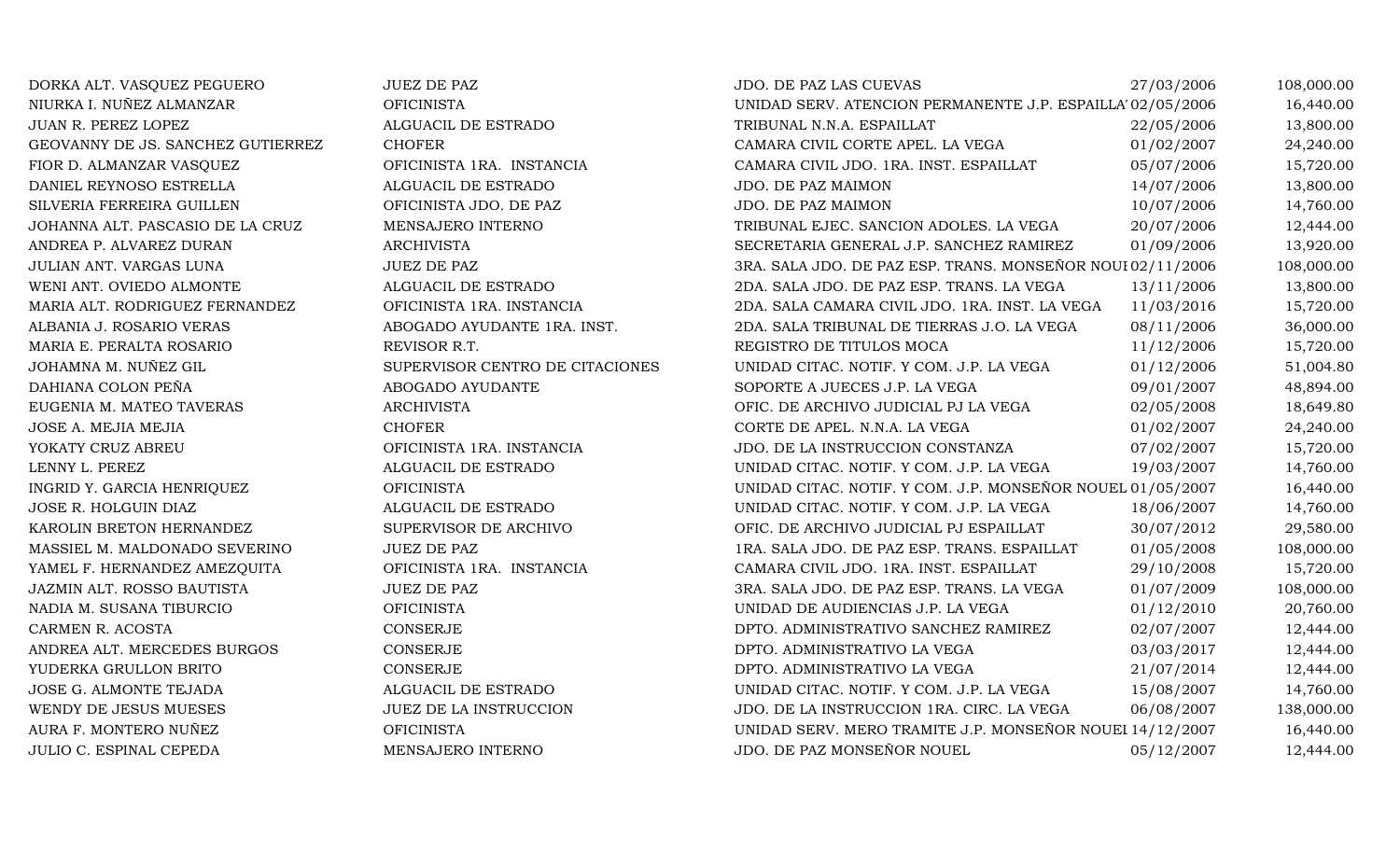| SOBEIDA ALT. BENITEZ VARGAS     | OFICINISTA 1RA. INSTANCIA      | JDO. DE TRABAJO LA VEGA                                    | 11/02/2008 | 15,720.00  |
|---------------------------------|--------------------------------|------------------------------------------------------------|------------|------------|
| MERICI J. MATIAS REYES          | OFICINISTA JDO. DE PAZ         | 2DA. SALA JDO. DE PAZ ESP. TRANS. JARABACOA                | 23/01/2008 | 14,760.00  |
| BETHANIA RODRIGUEZ GUZMAN       | <b>ARCHIVISTA</b>              | REGISTRO DE TITULOS COTUI                                  | 04/02/2008 | 24,240.00  |
| REYNIZA MENDOZA MONTERO         | <b>OFICINISTA</b>              | SOPORTE A JUECES J.P. LA VEGA                              | 01/04/2008 | 20,760.00  |
| BIONNI B. ZAYAS LEDESMA         | JUEZ SUST. PTE. COLEGIADO      | TRIBUNAL COL. C/P JDO. 1RA. INST. LA VEGA                  | 07/04/2008 | 138,000.00 |
| MARTHA M. CORONA GUZMAN         | <b>CONSERJE</b>                | TRIBUNAL N.N.A. ESPAILLAT                                  | 23/04/2008 | 12,444.00  |
| CARLOS E. DE LA CRUZ VASQUEZ    | ALGUACIL DE ESTRADO            | JDO. DE PAZ ASUNTOS MUNIC. MONSEÑOR NOUEL                  | 16/06/2008 | 13,800.00  |
| ROQUE N. SIERRA ALMANZAR        | SECRETARIA (O) JDO. DE PAZ     | JDO. DE PAZ LA MATA                                        | 23/06/2008 | 23,160.00  |
| ROSA N. HERNANDEZ PEREZ         | <b>CONSERJE</b>                | DPTO. ADMINISTRATIVO ESPAILLAT                             | 30/06/2008 | 12,444.00  |
| MAYRELIS LAZALA JEREZ           | <b>JUEZ DE PAZ</b>             | JDO. DE PAZ LA MATA                                        | 24/05/2008 | 108,000.00 |
| MARIA ANT. RODRIGUEZ LIRIANO    | CONSERJE                       | DPTO. ADMINISTRATIVO ESPAILLAT                             | 18/08/2008 | 12,444.00  |
| ALFREDO ANT. GERMOSEN FERNANDEZ | <b>ARCHIVISTA</b>              | OFIC. DE ARCHIVO JUDICIAL PJ LA VEGA                       | 11/08/2008 | 16,440.00  |
| DAMARIS DEL P. ORTIZ NUÑEZ      | <b>ARCHIVISTA</b>              | ARCHIVO ACTIVO J.I. LA VEGA                                | 14/07/2008 | 24,240.00  |
| ANA L. UREÑA REYNOSO            | ANALISTA JURIDICO              | REGISTRO DE TITULOS COTUI                                  | 15/10/2008 | 30,060.00  |
| FELIX R. CASTAÑO GARCIA         | <b>ARCHIVISTA</b>              | OFIC. DE ARCHIVO JUDICIAL PJ LA VEGA                       | 13/10/2008 | 16,440.00  |
| INDHIRA DEL ROSARIO LUNA        | REGISTRADOR DE TITULOS         | REGISTRO DE TITULOS LA VEGA                                | 02/01/2009 | 126,000.00 |
| YULEIKA D. HENRIQUEZ ROMERO     | <b>JUEZ DE PAZ</b>             | JDO. DE PAZ SAN VICTOR                                     | 02/04/2012 | 108,000.00 |
| JUANA P. SILVERIO MARTINEZ      | <b>JUEZ DE PAZ</b>             | JDO. DE PAZ JARABACOA                                      | 19/01/2009 | 108,000.00 |
| ELIZABETH A. LOPEZ GARCIA       | JUEZ 1RA. INSTANCIA            | TRIBUNAL COL. C/P JDO. 1RA. INST. MONSEÑOR NOUE 23/02/2009 |            | 138,000.00 |
| DANIEL A. HIERRO PICHARDO       | MAYORDOMO III                  | JDO. DE PAZ DE LA 1RA. CIRC. LA VEGA                       | 20/03/2009 | 13,920.00  |
| YOBELY ALT. JIMENEZ TAVERAS     | <b>OFICINISTA</b>              | UNIDAD DE AUDIENCIAS J.P. LA VEGA                          | 12/05/2009 | 20,760.00  |
| AMANDA P. BENCOSME MATEO        | ABOGADO AYUDANTE 1RA. INST.    | 1RA. SALA TRIBUNAL DE TIERRAS J.O. LA VEGA                 | 11/05/2009 | 36,000.00  |
| DANIA ALT. ABREU ABREU          | ABOGADO AYUDANTE 1RA. INST.    | JDO. DE TRABAJO LA VEGA                                    | 28/05/2009 | 36,000.00  |
| JOSE DE JS. ALEJO SERRANO       | ALGUACIL DE ESTRADO            | TRIBUNAL N.N.A. SANCHEZ RAMIREZ                            | 01/05/2009 | 13,800.00  |
| JAROLYN E. ROSARIO LOPEZ        | JUEZ DE PAZ                    | JDO. DE PAZ LOS CACAOS                                     | 03/08/2009 | 108,000.00 |
| MAGDALENA JIMENEZ PAYANO        | JUEZ DE PAZ                    | JDO. DE PAZ SANCHEZ RAMIREZ                                | 31/08/2009 | 108,000.00 |
| PAULINA ROSARIO GIL             | OFICINISTA JDO. DE PAZ         | 3RA. SALA JDO. DE PAZ ESP. TRANS. MONSEÑOR NOUI 10/08/2009 |            | 14,760.00  |
| ANNAURY E. FELIX CERDA          | SECRETARIA (O) JDO. DE PAZ     | JDO. DE PAZ LAS CUEVAS                                     | 07/10/2009 | 23,160.00  |
| ANIBELKA M. RODRIGUEZ DELGADO   | <b>JUEZ COORDINADOR</b>        | 2DA. SALA TRIBUNAL DE TIERRAS J.O. LA VEGA                 | 19/10/2009 | 154,800.00 |
| CRISTINA S. GUTIERREZ NUÑEZ     | JUEZ T.T.J.O.                  | 1RA. SALA TRIBUNAL DE TIERRAS J.O. LA VEGA                 | 19/10/2009 | 138,000.00 |
| MARIA C. VILLAR DONE            | CONSERJE-MENSAJERO(A)          | 1RA. SALA JDO. DE PAZ ESP. TRANS. LA VEGA                  | 02/11/2009 | 12,444.00  |
| MARYBEL MEJIA ESPINAL           | <b>AUXILIAR ADMINISTRATIVO</b> | DPTO. ADMINISTRATIVO LA VEGA                               | 01/12/2009 | 14,760.00  |
| BIENVENIDA MA. ALCANTARA ABREU  | CONSERJE-MENSAJERO(A)          | JDO. DE PAZ JAMAO AL NORTE                                 | 11/03/2010 | 12,444.00  |
| ALBANIA ALT. INFANTE CARABALLO  | OFICINISTA 1RA. INSTANCIA      | CAMARA CIVIL JDO. 1RA. INST. SANCHEZ RAMIREZ               | 19/04/2010 | 15,720.00  |
|                                 |                                |                                                            |            |            |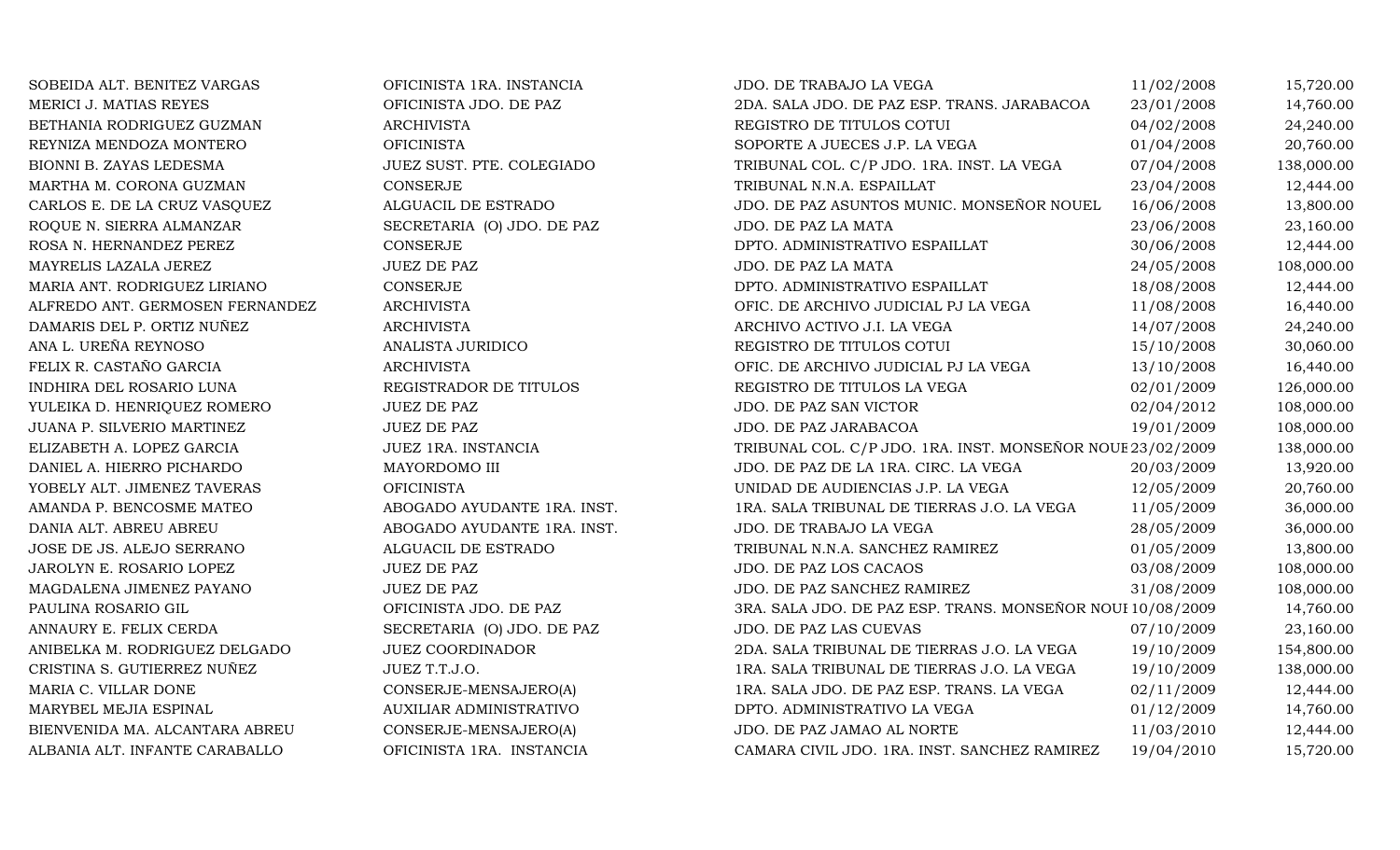| WENDY F. SANTANA OGANDO         | OFICINISTA JDO. DE PAZ           | 1RA. SALA JDO. DE PAZ ESP. TRANS. MONSEÑOR NOUI 27/04/2010  |            | 14,760.00  |
|---------------------------------|----------------------------------|-------------------------------------------------------------|------------|------------|
| NURIS C. BIDO UREÑA             | SECRETARIA (O) JDO. DE PAZ       | <b>JDO. DE PAZ CONSTANZA</b>                                | 27/04/2010 | 23,160.00  |
| FRANCIS A. DOMINGUEZ SOTO       | ALGUACIL DE ESTRADO              | JDO. DE PAZ GASPAR HERNANDEZ                                | 10/05/2010 | 13,800.00  |
| HARVEY M. MARTE FABIAN          | OFICINISTA 1RA. INSTANCIA        | SALA PENAL TRIBUNAL N.N.A. LA VEGA                          | 24/05/2010 | 13,800.00  |
| ESTHER N. PUNTIEL JIMENEZ       | JUEZ 1RA. INSTANCIA              | CAMARA PENAL JDO. 1RA. INST. ESPAILLAT                      | 01/06/2010 | 138,000.00 |
| ESTALIN MENDEZ MOREL            | ALGUACIL DE ESTRADO              | UNIDAD CITAC. NOTIF. Y COM. J.P. SANCHEZ RAMIREZ 01/08/2011 |            | 14,760.00  |
| ALEJANDRO DE JS. MORA MAGDALENO | MENSAJERO INTERNO                | DPTO. ADMINISTRATIVO LA VEGA                                | 21/06/2010 | 12,444.00  |
| AMAURY DE JS. SANCHEZ BATISTA   | <b>ARCHIVISTA</b>                | OFIC. DE ARCHIVO JUDICIAL PJ ESPAILLAT                      | 13/07/2010 | 16,440.00  |
| NELSI MA. OSORIA PERALTA        | CONSERJE-MENSAJERO(A)            | JDO. DE PAZ LA MATA                                         | 12/07/2010 | 12,444.00  |
| LIDENNY N. VERAS ARIAS          | ANALISTA JURIDICO                | REGISTRO DE TITULOS MOCA                                    | 15/11/2010 | 30,060.00  |
| BRAUDELINA MEJIA MEJIA          | OFICINISTA JDO. DE PAZ           | JDO. DE PAZ ASUNTOS MUNIC. MONSEÑOR NOUEL                   | 09/08/2010 | 14,760.00  |
| JOSE G. GOMEZ ACEVEDO           | <b>OFICINISTA</b>                | UNIDAD SERV. MERO TRAMITE J.P. SANCHEZ RAMIREZ 01/09/2010   |            | 16,440.00  |
| LOMARNY A. LANFRANCO MENDOZA    | SECRETARIA (O) GENERAL           | SECRETARIA GENERAL J.P. SANCHEZ RAMIREZ                     | 01/08/2011 | 42,657.60  |
| SONIA MARTE MANZUETA            | OFICINISTA 1RA. INSTANCIA        | TRIBUNAL N.N.A. SANCHEZ RAMIREZ                             | 15/09/2010 | 15,720.00  |
| LISSETT ALT. JIMENEZ MORA       | <b>OFICINISTA</b>                | UNIDAD DE AUDIENCIAS J.P. LA VEGA                           | 01/11/2010 | 20,760.00  |
| AGUSTIN MOLINA GONZALEZ         | REPRESENTANTE DE INFORMACION     | CENTRO INF. ORIENT. CIUDADANA PJ MONSEÑOR NOU 01/05/2012    |            | 24,240.00  |
| MELINA ALT. LORA TAPIA          | OFICINISTA 1RA. INSTANCIA        | SALA PENAL TRIBUNAL N.N.A. LA VEGA                          | 27/12/2010 | 15,720.00  |
| JIENERS E. JAVIER BRITO         | CONSERJE                         | DPTO. ADMINISTRATIVO LA VEGA                                | 03/01/2011 | 12,444.00  |
| JUAN C. MEJIA VASQUEZ           | ALGUACIL DE ESTRADO              | CAMARA PENAL CORTE APEL. LA VEGA                            | 17/01/2011 | 14,760.00  |
| LAURA P. SANCHEZ AMPARO         | JUEZ 1RA. INSTANCIA              | TRIBUNAL COL. C/P JDO. 1RA. INST. ESPAILLAT                 | 01/03/2011 | 138,000.00 |
| JEAN M. ROSA ROSARIO            | ALGUACIL DE ESTRADO              | UNIDAD CITAC. NOTIF. Y COM. J.P. ESPAILLAT                  | 21/03/2011 | 14,760.00  |
| JULISSA DEL C. GOMEZ MEJIA      | ANALISTA JURIDICO                | REGISTRO DE TITULOS LA VEGA                                 | 07/02/2013 | 30,060.00  |
| YISSET C. BAUTISTA VALDEZ       | ANALISTA JURIDICO                | REGISTRO DE TITULOS LA VEGA                                 | 18/04/2011 | 30,060.00  |
| ANA Y. CRUZ HOLGUIN             | <b>OFICINISTA</b>                | UNIDAD SERV. 1RA. INST. J.P. LA VEGA                        | 06/05/2014 | 20,760.00  |
| YANIL ALT. ROQUE BURGOS         | <b>OFICINISTA</b>                | UNIDAD SERV. A LA INSTRUCCION J.P. LA VEGA                  | 23/05/2011 | 20,760.00  |
| ARGENIS CHAVEZ HERNANDEZ        | ANALISTA JURIDICO                | REGISTRO DE TITULOS COTUI                                   | 07/04/2011 | 30,060.00  |
| SELENE NUÑEZ LANTIGUA           | <b>OFICINISTA</b>                | UNIDAD CITAC. NOTIF. Y COM. J.P. MONSEÑOR NOUEL 04/04/2011  |            | 16,440.00  |
| JANNA MA. ESPINAL PEREZ         | SECRETARIA (O) PRIMERA INSTANCIA | SALA CIVIL TRIBUNAL N.N.A. LA VEGA                          | 01/08/2011 | 28,860.00  |
| ESMERALDA ESPINOSA              | AUX. DE RECEPCION Y ENTREGA      | REGISTRO DE TITULOS BONAO                                   | 01/08/2011 | 24,240.00  |
| ANDREA TIBURCIO ROSA            | SECRETARIA (O) JDO. DE PAZ       | 1RA. SALA JDO. DE PAZ ESP. TRANS. JARABACOA                 | 01/12/2011 | 23,160.00  |
| FELIX ML. REYES VASQUEZ         | JUEZ DE PAZ                      | JDO. DE PAZ FANTINO                                         | 17/09/2012 | 108,000.00 |
| YANET BERNABEL MARTINEZ         | JUEZ DE LA INSTRUCCION           | JDO. DE LA INSTRUCCION CONSTANZA                            | 01/11/2011 | 138,000.00 |
| DARIHANA LINAREZ CORPORAN       | JUEZ 1RA. INSTANCIA              | CAMARA PENAL JDO. 1RA. INST. SANCHEZ RAMIREZ                | 01/11/2011 | 138,000.00 |
| JENNY C. RODRIGUEZ              | AUX. DE RECEPCION Y ENTREGA      | REGISTRO DE TITULOS MOCA                                    | 14/02/2013 | 24,240.00  |
|                                 |                                  |                                                             |            |            |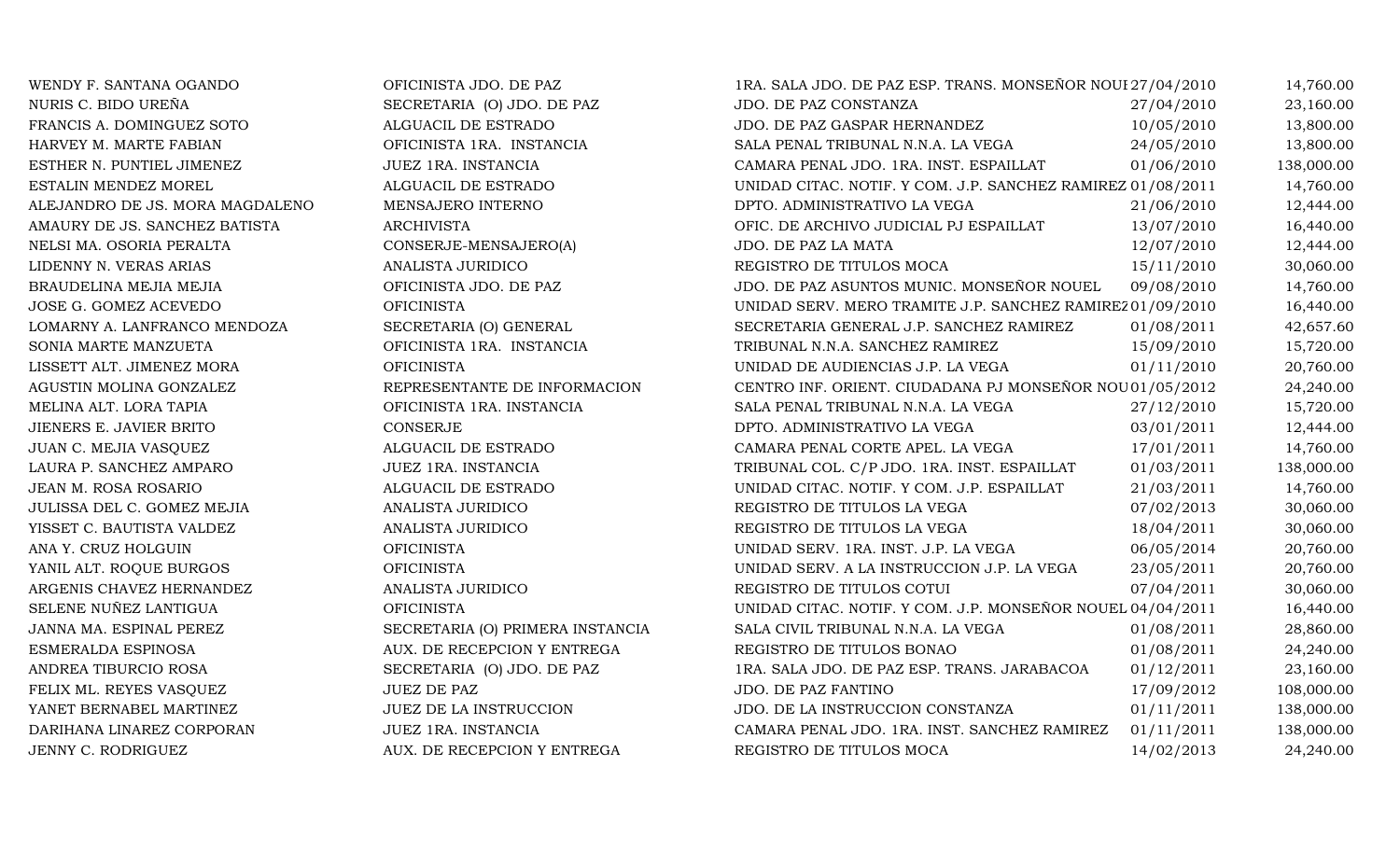| LUZ MA. VENTURA TORRES           | OFICINISTA JDO. DE PAZ           | JDO. DE PAZ MONSEÑOR NOUEL                     | 01/12/2011 | 14,760.00  |
|----------------------------------|----------------------------------|------------------------------------------------|------------|------------|
| ELVA Y. ROSARIO RODRIGUEZ        | OFICINISTA JDO. DE PAZ           | JDO. DE PAZ SANCHEZ RAMIREZ                    | 01/12/2011 | 14,760.00  |
| LUCY P. MELO MARTINEZ            | <b>JUEZ DE PAZ</b>               | JDO. DE PAZ CONSTANZA                          | 01/12/2011 | 108,000.00 |
| YOKASTA SHU MARTINEZ             | <b>OFICINISTA</b>                | UNIDAD DE AUDIENCIAS J.P. LA VEGA              | 01/12/2011 | 20,760.00  |
| AMELBI E. QUEZADA MIESES         | SECRETARIA (O) JDO. DE PAZ       | JDO. DE PAZ FANTINO                            | 20/12/2012 | 23,160.00  |
| ANGELICA MA. SANTOS ALVINO       | OFICINISTA J.O.                  | TRIBUNAL DE TIERRAS J.O. MONSEÑOR NOUEL        | 03/12/2012 | 15,720.00  |
| LISVET SALCEDO SANCHEZ           | OFICINISTA J.O.                  | TRIBUNAL DE TIERRAS J.O. MONSEÑOR NOUEL        | 31/01/2012 | 15,720.00  |
| ELIANNY M. MENA UREÑA            | <b>JUEZ DE PAZ</b>               | JDO. DE PAZ MAIMON                             | 03/09/2012 | 108,000.00 |
| YDALIX M. PANIAGUA GRULLON       | SECRETARIA (O) PRIMERA INSTANCIA | TRIBUNAL DE TIERRAS J.O. MONSEÑOR NOUEL        | 16/01/2012 | 28,860.00  |
| TATIANA DEL C. RAMIREZ SILVESTRE | OFICINISTA JDO. DE PAZ           | JDO. DE PAZ LA MATA                            | 01/05/2012 | 14,760.00  |
| MADELIN M. POLANCO RIVAS         | CONSERJE-MENSAJERO(A)            | JDO. DE PAZ JOSE CONTRERAS                     | 03/05/2012 | 12,444.00  |
| LUZ A. BATISTA BATISTA           | <b>OFICINISTA</b>                | UNIDAD DE AUDIENCIAS J.P. MONSEÑOR NOUEL       | 03/05/2012 | 16,440.00  |
| MICHEL ANT. HERNANDEZ QUEZADA    | ABOGADO AYUDANTE 1RA. INST.      | CAMARA CIVIL JDO. 1RA. INST. SANCHEZ RAMIREZ   | 01/10/2012 | 36,000.00  |
| YANET DE LEON VARGAS             | REGISTRADOR DE TITULOS ADSCRITO  | REGISTRO DE TITULOS LA VEGA                    | 23/07/2012 | 77,836.80  |
| MARIA DEL C. CANDELARIO DURAN    | CONSERJE-MENSAJERO(A)            | 2DA. SALA JDO. DE PAZ ESP. TRANS. JARABACOA    | 03/09/2012 | 12,444.00  |
| YAHAIRA ALT. POLANCO POLANCO     | CONSERJE                         | TRIBUNAL EJEC. SANCION ADOLES. LA VEGA         | 03/09/2012 | 12,444.00  |
| ESTHERLYN CASTILLO DE LA CRUZ    | OFICINISTA JDO. DE PAZ           | JDO. DE PAZ PIEDRA BLANCA                      | 01/11/2012 | 14,760.00  |
| CHRISTOPHER SMITH CANTURENCIA    | OFICINISTA 1RA. INSTANCIA        | JDO. DE TRABAJO MONSEÑOR NOUEL                 | 12/11/2012 | 15,720.00  |
| FRANCISCO DEL ORBE ROBLES        | <b>VIGILANTE</b>                 | TRIBUNAL DE TIERRAS J.O. SANCHEZ RAMIREZ       | 03/12/2012 | 12,444.00  |
| DANA LORA ESTRELLA               | SECRETARIA DEPTO. ADM.           | DPTO. ADMINISTRATIVO ESPAILLAT                 | 01/10/2012 | 18,120.00  |
| YERAL E. TEJADA                  | <b>ARCHIVISTA</b>                | ARCHIVO ACTIVO J.I. ESPAILLAT                  | 01/04/2013 | 24,240.00  |
| CLARA F. TAVERAS OVALLES         | OFICIAL ARCHIVO ACTIVO           | ARCHIVO ACTIVO J.I. ESPAILLAT                  | 01/04/2013 | 29,580.00  |
| MARTINA SABALA                   | SECRETARIA (O) JDO. DE PAZ       | JDO. DE PAZ SANCHEZ RAMIREZ                    | 01/11/2012 | 23,160.00  |
| YASMINA MA. BATISTA NUÑEZ        | AUXILIAR R.T.                    | REGISTRO DE TITULOS COTUI                      | 02/03/2015 | 16,440.00  |
| AILING ALT. HERRERA POLANCO      | SECRETARIA (O) PRIMERA INSTANCIA | 2DA. SALA TRIBUNAL DE TIERRAS J.O. LA VEGA     | 24/02/2014 | 28,860.00  |
| MARLENI ALT. NOLASCO ULERIO      | AUX. DE RECEPCION Y ENTREGA      | REGISTRO DE TITULOS COTUI                      | 11/02/2013 | 24,240.00  |
| MICHEL A. MEDINA DIAZ            | <b>OFICINISTA</b>                | UNIDAD SERV. A LA INSTRUCCION J.P. LA VEGA     | 20/05/2013 | 20,760.00  |
| MARIEL B. GARCIA VALDEZ          | <b>OFICINISTA</b>                | UNIDAD DE AUDIENCIAS J.P. LA VEGA              | 15/12/2014 | 20,760.00  |
| ALTAGRACIA CAPELLAN FERNANDEZ    | OFICINISTA CORTE                 | CORTE DE TRABAJO LA VEGA                       | 17/03/2014 | 17,640.00  |
| JULISSA ALT. ROSARIO REYES       | <b>OFICINISTA</b>                | UNIDAD SERV. MERO TRAMITE J.P. ESPAILLAT       | 24/03/2014 | 16,440.00  |
| ELIZABETH M. HERNANDEZ DELGADO   | OFICINISTA 1RA. INSTANCIA        | 2DA. SALA CAMARA CIVIL JDO. 1RA. INST. LA VEGA | 17/06/2013 | 15,720.00  |
| HUASCAR A. VARGAS ABAD           | <b>ARCHIVISTA</b>                | ARCHIVO ACTIVO J.I. MONSEÑOR NOUEL             | 02/05/2013 | 24,240.00  |
| PEDRO Y. BATISTA ROSARIO         | OFICINISTA 1RA. INSTANCIA        | TRIBUNAL N.N.A. MONSEÑOR NOUEL                 | 26/12/2013 | 15,720.00  |
| JUAN MA. RODRIGUEZ FERNANDEZ     | ANALISTA JURIDICO                | REGISTRO DE TITULOS LA VEGA                    | 19/02/2013 | 30,060.00  |
|                                  |                                  |                                                |            |            |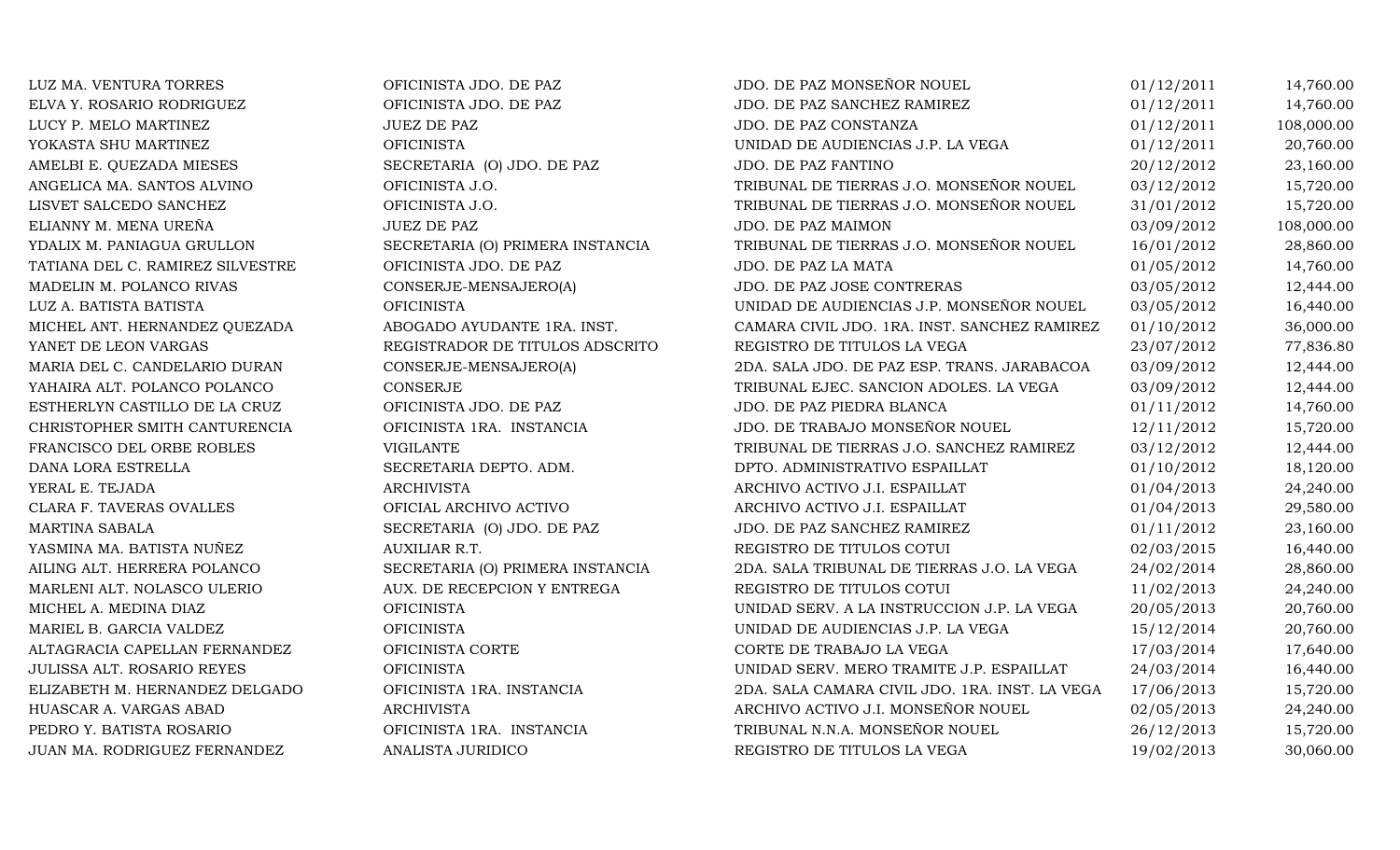| ADRIAN R. VASQUEZ MARTE          | CONSERJE-MENSAJERO(A)       | JDO. DE PAZ DE LA 2DA. CIRC. LA VEGA                      | 27/05/2013 | 12,444.00 |
|----------------------------------|-----------------------------|-----------------------------------------------------------|------------|-----------|
| VICTOR A. ALVAREZ MORA           | MENSAJERO (A) INTERNO       | DPTO. ADMINISTRATIVO MONSEÑOR NOUEL                       | 20/05/2013 | 12,444.00 |
| YADIRA DE LAS M. CALDERON AGUIAR | MENSAJERO INTERNO           | DPTO. ADMINISTRATIVO LA VEGA                              | 17/06/2013 | 12,444.00 |
| GENESIS M. TAVAREZ ORTIZ         | OFICINISTA CORTE            | CORTE DE APEL. N.N.A. LA VEGA                             | 17/06/2013 | 17,640.00 |
| ANA R. DE OLEO VICTORIANO        | OFICINISTA J.O.             | TRIBUNAL DE TIERRAS J.O. MONSEÑOR NOUEL                   | 27/01/2014 | 15,760.00 |
| JENIFER E. RAMOS JIMENEZ         | OFICINISTA 1RA. INSTANCIA   | JDO. DE 1RA. INST. CONSTANZA                              | 10/02/2014 | 15,720.00 |
| SANTA ROSARIO COLLADO            | CONSERJE-MENSAJERO(A)       | JDO. DE PAZ MAIMON                                        | 17/06/2013 | 12,444.00 |
| LUCAS D. CAPELLAN RODRIGUEZ      | MENSAJERO INTERNO           | DPTO. ADMINISTRATIVO ESPAILLAT                            | 22/07/2013 | 12,444.00 |
| YOEL A. GIL HERRERA              | ALGUACIL DE ESTRADO         | JDO. DE PAZ SANCHEZ RAMIREZ                               | 24/06/2014 | 13,800.00 |
| DEYANIRA LOPEZ REINOSO           | OFICINISTA 1RA. INSTANCIA   | CAMARA CIVIL JDO. 1RA. INST. MONSEÑOR NOUEL               | 19/08/2013 | 15,720.00 |
| YAMILKA MARTINEZ ABREU           | CONSERJE-MENSAJERO(A)       | JDO. DE PAZ PIEDRA BLANCA                                 | 05/08/2013 | 12,444.00 |
| JORGE L. BENCOSME LINARES        | ALGUACIL DE ESTRADO         | JDO. DE PAZ ESPAILLAT                                     | 04/12/2013 | 13,800.00 |
| GENESIS P. SUSANA JORGE          | REVISOR R.T.                | REGISTRO DE TITULOS BONAO                                 | 23/09/2013 | 15,720.00 |
| ANA K. ALFAU VICENTE             | AUX. DE RECEPCION Y ENTREGA | REGISTRO DE TITULOS BONAO                                 | 23/09/2013 | 24,240.00 |
| LUISA DEL C. MARCANO DOMINGUEZ   | <b>OFICINISTA</b>           | UNIDAD SERV. MERO TRAMITE J.P. SANCHEZ RAMIREZ 02/06/2014 |            | 16,440.00 |
| MAOLI ALT. VALERIO VALDEZ        | OFICINISTA CORTE            | TRIBUNAL EJEC. SANCION ADOLES. LA VEGA                    | 04/06/2014 | 17,640.00 |
| CARMEN T. CAMILO SANTOS          | OFICINISTA J.O.             | TRIBUNAL DE TIERRAS J.O. SANCHEZ RAMIREZ                  | 04/08/2014 | 15,720.00 |
| ANDREINA BAUTISTA ENCARNACION    | OFICINISTA JDO. DE PAZ      | 2DA. SALA JDO. DE PAZ ESP. TRANS. MONSEÑOR NOUI01/05/2014 |            | 14,760.00 |
| EMELIZA M. EDUARDO MATEO         | OFICINISTA 1RA. INSTANCIA   | SALA CIVIL TRIBUNAL N.N.A. LA VEGA                        | 14/04/2014 | 15,720.00 |
| ROBERTO ANT. VALDEZ SANTIAGO     | MENSAJERO INTERNO           | DPTO. ADMINISTRATIVO ESPAILLAT                            | 16/12/2013 | 12,444.00 |
| ELIVANEH PEREZ DURAN             | OFICINISTA JDO. DE PAZ      | JDO. DE PAZ CONSTANZA                                     | 28/01/2014 | 14,760.00 |
| MARIA N. BATISTA PERALTA         | <b>CONSERJE</b>             | JDO. DE 1RA. INST. CONSTANZA                              | 21/02/2014 | 12,444.00 |
| ARIANNY C. BATISTA JIMENEZ       | OFICINISTA 1RA. INSTANCIA   | SALA CIVIL TRIBUNAL N.N.A. LA VEGA                        | 06/05/2014 | 15,720.00 |
| JOSE A. BATISTA JOSE             | ALGUACIL DE ESTRADO         | JDO. DE PAZ JAMAO AL NORTE                                | 21/02/2014 | 13,800.00 |
| DARWIN CANELA TEJADA             | ALGUACIL DE ESTRADO         | TRIBUNAL N.N.A. MONSEÑOR NOUEL                            | 03/03/2014 | 13,800.00 |
| YAHAIRA M. QUEZADA ROMERO        | OFICIAL ARCHIVO ACTIVO      | ARCHIVO ACTIVO J.I. LA VEGA                               | 03/03/2014 | 29,580.00 |
| ESTEFANY M. RAMOS GARCIA         | OFICINISTA 1RA. INSTANCIA   | CAMARA CIVIL JDO. 1RA. INST. ESPAILLAT                    | 24/03/2014 | 15,720.00 |
| ELVIRA F. VASQUEZ ANGELES        | OFICINISTA 1RA. INSTANCIA   | CAMARA CIVIL JDO. 1RA. INST. SANCHEZ RAMIREZ              | 01/07/2014 | 15,720.00 |
| VICTOR A. DIAZ HERRERA           | <b>ARCHIVISTA</b>           | ARCHIVO ACTIVO J.I. LA VEGA                               | 21/04/2014 | 24,240.00 |
| RAYMELIS A. POLANCO              | <b>OFICINISTA</b>           | UNIDAD SERV. A LA INSTRUCCION J.P. LA VEGA                | 01/05/2014 | 20,760.00 |
| MARIELA FRANCISCO NOLASCO        | ABOGADO AYUDANTE            | SOPORTE A JUECES J.P. LA VEGA                             | 21/04/2014 | 48,894.00 |
| DHARIANA ABREU CRUZ              | OFICINISTA 1RA. INSTANCIA   | JDO. DE 1RA. INST. CONSTANZA                              | 19/05/2014 | 15,720.00 |
| DEIVI E. RODRIGUEZ GUZMAN        | ENC. ALMACEN ADMVO.         | DPTO. ADMINISTRATIVO LA VEGA                              | 04/06/2014 | 24,240.00 |
| MARLENE R. SUAREZ CRUZ           | <b>OFICINISTA</b>           | UNIDAD SERV. 1RA. INST. J.P. LA VEGA                      | 24/06/2014 | 20,760.00 |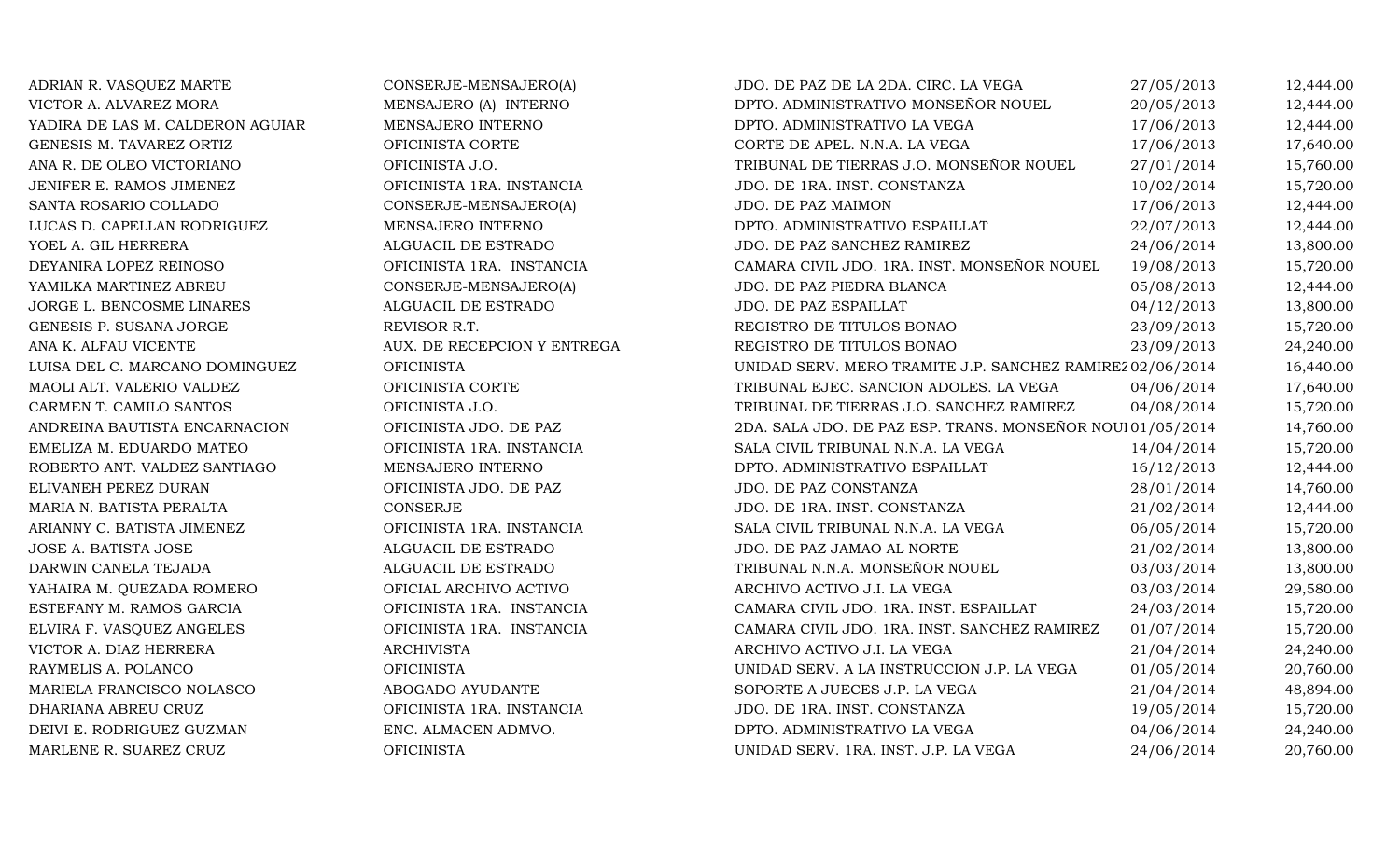| YOKASTA VALDEZ OGANDO              | SECRETARIA (O) JDO. DE PAZ       | 1RA. SALA JDO. DE PAZ ESP. TRANS. LA VEGA                  | 24/06/2014 | 23,160.00  |
|------------------------------------|----------------------------------|------------------------------------------------------------|------------|------------|
| MONICA CHEVALIER LEDESMA           | OFICINISTA CORTE                 | CAMARA CIVIL CORTE APEL. LA VEGA                           | 02/07/2014 | 17,640.00  |
| ISAAC ML. ESPINOSA GARCIA          | OFICINISTA 1RA. INSTANCIA        | JDO. DE 1RA. INST. CONSTANZA                               | 13/01/2016 | 15,720.00  |
| CESAR J. DIAZ                      | OPERADOR DE IMPRESION            | REGISTRO DE TITULOS LA VEGA                                | 08/09/2014 | 15,720.00  |
| JAEL D. SANTOS CRUZ                | JUEZ DE LA INSTRUCCION           | JDO. DE LA INSTRUCCION SANCHEZ RAMIREZ                     | 01/10/2014 | 138,000.00 |
| ANDERSON J. CUEVAS MELLA           | <b>JUEZ DE PAZ</b>               | 2DA. SALA JDO. DE PAZ ESP. TRANS. ESPAILLAT                | 01/10/2014 | 108,000.00 |
| ZULEYCA J. CASTILLO PEÑA           | <b>JUEZ DE PAZ</b>               | 2DA. SALA JDO. DE PAZ ESP. TRANS. LA VEGA                  | 01/10/2014 | 108,000.00 |
| JOSE L. ASENCIO QUEZADA            | <b>JUEZ DE PAZ</b>               | JDO. DE PAZ ASUNTOS MUNIC. MONSEÑOR NOUEL                  | 01/10/2014 | 108,000.00 |
| SHEILA MATIAS FERNANDEZ            | OFICINISTA CORTE                 | CAMARA CIVIL CORTE APEL. LA VEGA                           | 13/10/2014 | 17,640.00  |
| <b>GLENY JEREZ SUAREZ</b>          | CONSERJE                         | DPTO. ADMINISTRATIVO SANCHEZ RAMIREZ                       | 27/10/2014 | 12,444.00  |
| ESTHEFANY E. HIERRO AMEZQUITA      | <b>OFICINISTA</b>                | UNIDAD SERV. ATENCION PERMANENTE J.P. ESPAILLA' 27/10/2014 |            | 16,440.00  |
| ROSY M. VARGAS ALMONTE             | <b>OFICINISTA</b>                | TRIBUNAL DE TIERRAS J.O. ESPAILLAT                         | 27/10/2014 | 15,720.00  |
| DOLFY E. CAMACHO FELIZ             | OFICINISTA J.O.                  | TRIBUNAL DE TIERRAS J.O. SANCHEZ RAMIREZ                   | 01/12/2014 | 15,720.00  |
| JULISSA CANDELARIO VICTORIANO      | JUEZ DE PAZ                      | 1RA. SALA JDO. DE PAZ ESP. TRANS. LA VEGA                  | 09/02/2015 | 108,000.00 |
| WASCAR A. ACOSTA GENAO             | MENSAJERO INTERNO                | DPTO. ADMINISTRATIVO SANCHEZ RAMIREZ                       | 15/12/2014 | 12,444.00  |
| MABEL C. ROQUE CABRERA             | <b>OFICINISTA</b>                | UNIDAD CITAC. NOTIF. Y COM. J.P. LA VEGA                   | 15/12/2014 | 20,760.00  |
| YAKELMA REINOSO CAMACHO            | OFICINISTA 1RA. INSTANCIA        | TRIBUNAL N.N.A. SANCHEZ RAMIREZ                            | 02/02/2015 | 15,720.00  |
| FRANCISCO R. CRUZ SANTIAGO         | OFICINISTA 1RA. INSTANCIA        | JDO. DE TRABAJO ESPAILLAT                                  | 09/02/2015 | 15,720.00  |
| JEAN C. VASQUEZ GOMEZ              | MENSAJERO INTERNO                | DPTO. ADMINISTRATIVO LA VEGA                               | 19/03/2018 | 10,577.40  |
| LIVANESSA RODRIGUEZ PAULINO        | <b>OFICINISTA</b>                | UNIDAD SERV. A CORTE J.P. LA VEGA                          | 02/03/2015 | 20,760.00  |
| NIUVERY MDES. ALCANTARA COLLADO    | OFICINISTA JDO. DE PAZ           | JDO. DE PAZ CONSTANZA                                      | 23/03/2015 | 14,760.00  |
| CARMEN N. MARTINEZ FERNANDEZ       | OPERADOR DE IMPRESION            | REGISTRO DE TITULOS BONAO                                  | 18/03/2015 | 16,200.00  |
| AURIS A. SANTOS FLORENTINO         | MENSAJERO INTERNO                | DPTO. ADMINISTRATIVO SANCHEZ RAMIREZ                       | 06/04/2015 | 12,444.00  |
| LEIDY J. LESPIN TAPIA              | SECRETARIA (O) PRIMERA INSTANCIA | 1RA. SALA CAMARA CIVIL JDO. 1RA. INST. LA VEGA             | 05/05/2015 | 28,860.00  |
| MANUELA VALDEZ DELGADO             | <b>OFICINISTA</b>                | UNIDAD DE AUDIENCIAS J.P. LA VEGA                          | 18/05/2015 | 20,760.00  |
| ANA I. ARIAS                       | <b>CONSERJE</b>                  | REGISTRO DE TITULOS COTUI                                  | 20/07/2015 | 12,444.00  |
| MARLENI A. NUÑEZ FERNANDEZ         | AUX. DE ENTREGA                  | REGISTRO DE TITULOS LA VEGA                                | 03/08/2015 | 16,440.00  |
| INMACULADA PEREZ DE HERNANDEZ      | OFICINISTA JDO. DE PAZ           | 3RA. SALA JDO. DE PAZ ESP. TRANS. MONSEÑOR NOUI 05/08/2015 |            | 14,760.00  |
| JOSE L. ARIAS MOLINA               | <b>JARDINERO</b>                 | DPTO. ADMINISTRATIVO SANCHEZ RAMIREZ                       | 05/10/2015 | 12,444.00  |
| YAMILKA G. MALDONADO SEVERINO      | <b>OFICINISTA</b>                | UNIDAD DE AUDIENCIAS J.P. ESPAILLAT                        | 05/10/2015 | 16,440.00  |
| ALTAGRACIA MA. NEPOMUCENO GONZALEZ | <b>ARCHIVISTA</b>                | CAMARA CIVIL JDO. 1RA. INST. SANCHEZ RAMIREZ               | 07/12/2015 | 13,920.00  |
| JUAN G. SEVERINO JIMENEZ           | ALGUACIL DE ESTRADO              | JDO. DE PAZ DE LA 1RA. CIRC. LA VEGA                       | 05/01/2016 | 13,800.00  |
| JOSE DEL C. GARCIA VASQUEZ         | ALGUACIL DE ESTRADO              | 1RA. SALA JDO. DE PAZ ESP. TRANS. ESPAILLAT                | 16/12/2015 | 13,800.00  |
| PAMELA C. ESTRELLA CAMACHO         | CONSERJE                         | TRIBUNAL DE TIERRAS J.O. SANCHEZ RAMIREZ                   | 01/02/2016 | 12,444.00  |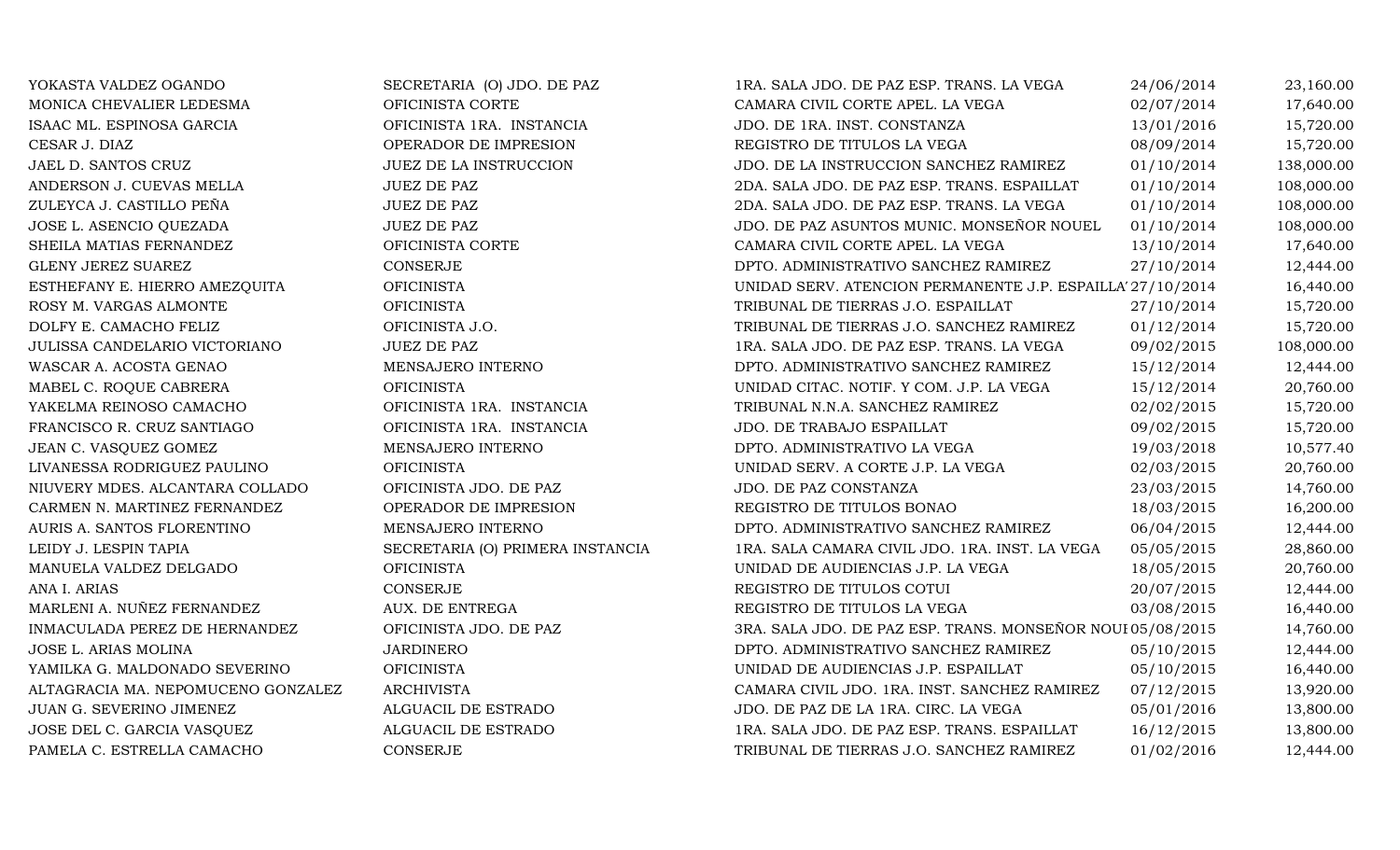| MERY L. CASTILLO CARABALLO    | OFICINISTA J.O.                         | TRIBUNAL DE TIERRAS J.O. ESPAILLAT                        | 26/01/2016 | 15,720.00  |
|-------------------------------|-----------------------------------------|-----------------------------------------------------------|------------|------------|
| JOSE A. CRUZ ANDUJAR          | MENSAJERO INTERNO                       | DPTO. ADMINISTRATIVO ESPAILLAT                            | 11/01/2016 | 12,444.00  |
| RANIEL R. ORTIZ MORILLO       | REPRODUCTOR DE DOCUMENTOS               | DPTO. ADMINISTRATIVO LA VEGA                              | 01/02/2016 | 13,920.00  |
| ENGEL O. VASQUEZ NUÑEZ        | ENCARGADO(A) OFICINA ADMINISTRATIVA III | DPTO. ADMINISTRATIVO SANCHEZ RAMIREZ                      | 15/02/2016 | 67,405.20  |
| JESUS ANT. LORA CRUZ          | <b>VIGILANTE</b>                        | TRIBUNAL N.N.A. SANCHEZ RAMIREZ                           | 29/02/2016 | 12,444.00  |
| JOSE L. VASQUEZ CLAUDIO       | OFICINISTA JDO. DE PAZ                  | JDO. DE PAZ DE LA 2DA. CIRC. LA VEGA                      | 14/03/2016 | 14,760.00  |
| DORIS L. DE LEON ROSARIO      | OFICINISTA JDO. DE PAZ                  | 2DA. SALA JDO. DE PAZ ESP. TRANS. LA VEGA                 | 14/03/2016 | 14,760.00  |
| KATHERINE M. HERRERA SANCHEZ  | OFICINISTA 1RA. INSTANCIA               | SALA CIVIL TRIBUNAL N.N.A. LA VEGA                        | 14/03/2016 | 15,720.00  |
| PASCUAL DE JS. TEJADA HOLGUIN | ALGUACIL DE ESTRADO                     | JDO. DE PAZ CAYETANO GERMOSEN                             | 14/03/2016 | 13,800.00  |
| LUIS G. CASTILLO CAMACHO      | CONSERJE-MENSAJERO(A)                   | JDO. DE PAZ CAYETANO GERMOSEN                             | 29/02/2016 | 12,444.00  |
| FANNY J. SALDIVAR FRIAS       | <b>OFICINISTA</b>                       | UNIDAD SERV. MERO TRAMITE J.P. SANCHEZ RAMIREZ 04/04/2016 |            | 16,440.00  |
| ARAMIS A. CRUZ CAPELLAN       | MENSAJERO INTERNO                       | DPTO. ADMINISTRATIVO ESPAILLAT                            | 04/04/2016 | 12,444.00  |
| JOSE G. JIMENEZ SANTOS        | <b>OFICINISTA</b>                       | UNIDAD SERV. A LA INSTRUCCION J.P. LA VEGA                | 25/04/2016 | 20,760.00  |
| GINA L. GOMEZ ROBLES          | OFICINISTA ATENCION USUARIOS            | UNIDAD ATENCION AL USUARIO J.P. SANCHEZ RAMIRE 19/05/2016 |            | 24,240.00  |
| DENISSE MA. SANTOS LOPEZ      | <b>OFICINISTA</b>                       | SOPORTE A JUECES J.P. LA VEGA                             | 19/05/2016 | 20,760.00  |
| MEYVI A. POLO VASQUEZ         | <b>OFICINISTA</b>                       | UNIDAD SERV. 1RA. INST. J.P. LA VEGA                      | 23/05/2016 | 20,760.00  |
| ALMA MA. GARCIA SANCHEZ       | CONSERJE-MENSAJERO(A)                   | JDO. DE PAZ MONSEÑOR NOUEL                                | 17/05/2016 | 12,444.00  |
| VICTOR ML. MARMOLEJOS REYES   | OFICINISTA 1RA. INSTANCIA               | CAMARA CIVIL JDO. 1RA. INST. MONSEÑOR NOUEL               | 23/05/2016 | 15,720.00  |
| LIZMEIRY A. HELENA CAMILO     | <b>OFICINISTA</b>                       | UNIDAD DE AUDIENCIAS J.P. LA VEGA                         | 07/06/2016 | 20,760.00  |
| GABRIEL J. SALCEDO DE LA CRUZ | ALGUACIL DE ESTRADO                     | SALA CIVIL TRIBUNAL N.N.A. LA VEGA                        | 13/06/2016 | 13,800.00  |
| EDISON ESTEVEZ SANCHEZ        | MENSAJERO INTERNO                       | DPTO. ADMINISTRATIVO LA VEGA                              | 16/06/2016 | 12,444.00  |
| JOAN E. RODRIGUEZ CRUZ        | <b>JUEZ DE PAZ</b>                      | JDO. DE PAZ PIEDRA BLANCA                                 | 03/10/2016 | 108,000.00 |
| MARLON V. ESPINOSA LEBRON     | <b>JUEZ DE PAZ</b>                      | JDO. DE PAZ DON JUAN                                      | 03/10/2016 | 108,000.00 |
| ADRIA RODRIGUEZ DURAN         | <b>OFICINISTA</b>                       | UNIDAD SERV. A EJEC. DE LA PENA J.P. LA VEGA              | 10/08/2016 | 20,760.00  |
| JOSE R. HILARIO SANCHEZ       | <b>OFICINISTA</b>                       | UNIDAD CITAC. NOTIF. Y COM. J.P. ESPAILLAT                | 05/09/2016 | 16,440.00  |
| WILDEN J. DEL JESUS HERNANDEZ | OFICINISTA 1RA. INSTANCIA               | TRIBUNAL N.N.A. MONSEÑOR NOUEL                            | 19/09/2016 | 15,720.00  |
| FERNANDO A. ABREU VALENCIA    | <b>JUEZ DE PAZ</b>                      | JDO. DE PAZ DE LA 2DA. CIRC. LA VEGA                      | 16/12/2016 | 108,000.00 |
| MARINO DE JS. SURIEL          | MENSAJERO INTERNO                       | TRIBUNAL N.N.A. SANCHEZ RAMIREZ                           | 02/11/2016 | 12,444.00  |
| DANIEL ALB. CISNERO BASORA    | MENSAJERO INTERNO                       | TRIBUNAL DE TIERRAS J.O. MONSEÑOR NOUEL                   | 01/11/2016 | 12,444.00  |
| ANA A. QUEZADA CONIL          | OFICINISTA J.O.                         | 1RA. SALA TRIBUNAL DE TIERRAS J.O. LA VEGA                | 05/06/2017 | 13,362.00  |
| BIANDRA PEREZ RODRIGUEZ       | OFICINISTA J.O.                         | 2DA. SALA TRIBUNAL DE TIERRAS J.O. LA VEGA                | 07/03/2017 | 15,720.00  |
| SINDY LIZARDO ALBA            | <b>JUEZ DE PAZ</b>                      | JDO. DE PAZ JIMA ABAJO                                    | 16/12/2016 | 108,000.00 |
| ISAIAS R. MARTINEZ PEREZ      | <b>JUEZ DE PAZ</b>                      | JDO. DE PAZ CEVICOS                                       | 16/12/2016 | 108,000.00 |
| JAIRO ANT. ESTEVEZ UREÑA      | OFICINISTA JDO. DE PAZ                  | 3RA. SALA JDO. DE PAZ ESP. TRANS. LA VEGA                 | 12/12/2016 | 14,760.00  |
|                               |                                         |                                                           |            |            |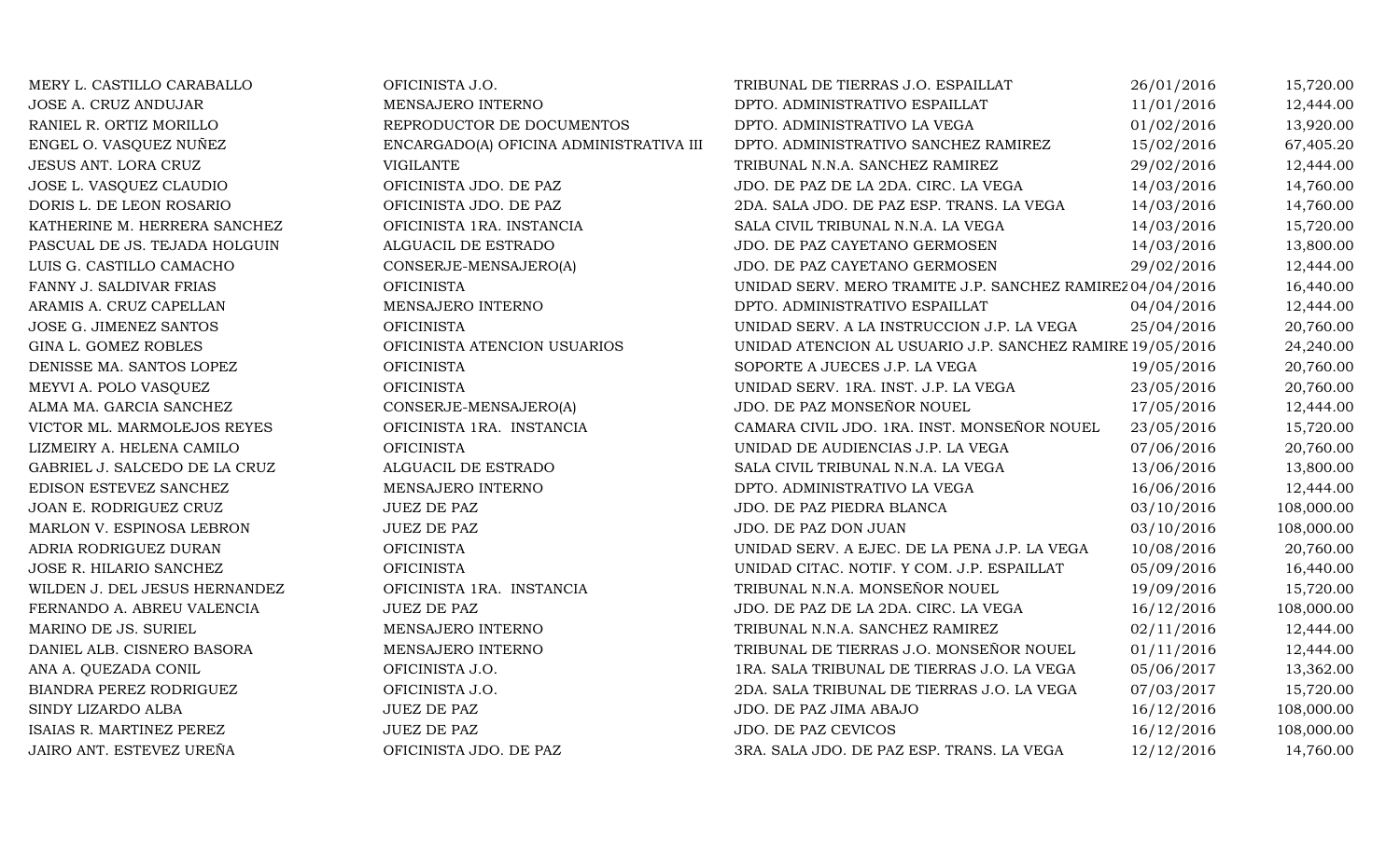| MARIA E. BRITO EVANGELISTA    | MENSAJERO INTERNO          | DPTO. ADMINISTRATIVO SANCHEZ RAMIREZ                      | 21/11/2016 | 12,444.00  |
|-------------------------------|----------------------------|-----------------------------------------------------------|------------|------------|
| DANILO J. BRITO ABREU         | OFICINISTA JDO. DE PAZ     | 1RA. SALA JDO. DE PAZ ESP. TRANS. LA VEGA                 | 29/11/2016 | 14,760.00  |
| JUAN C. FERNANDEZ NUÑEZ       | <b>JUEZ DE PAZ</b>         | 1RA. SALA JDO. DE PAZ ESP. TRANS. JARABACOA               | 16/12/2016 | 108,000.00 |
| SANDY ANT. CASTILLO BATISTA   | <b>JUEZ DE PAZ</b>         | JDO. DE PAZ JOSE CONTRERAS                                | 16/12/2016 | 108,000.00 |
| SUSAN A. FERNANDEZ ACEVEDO    | OFICINISTA J.O.            | 2DA. SALA TRIBUNAL DE TIERRAS J.O. LA VEGA                | 07/03/2017 | 15,720.00  |
| JEURY E. MEDINA MILIANO       | MENSAJERO INTERNO          | DPTO. ADMINISTRATIVO MONSEÑOR NOUEL                       | 16/01/2017 | 10,200.00  |
| JOSE M. MUÑOZ PLASENCIA       | MENSAJERO INTERNO          | SALA PENAL TRIBUNAL N.N.A. LA VEGA                        | 23/01/2017 | 12,444.00  |
| YURI F. GOMEZ ENCARNACION     | <b>OFICINISTA</b>          | UNIDAD SERV. A LA INSTRUCCION J.P. LA VEGA                | 06/06/2017 | 20,760.00  |
| LISMERY PAULINO BURGOS        | <b>OFICINISTA</b>          | UNIDAD SERV. MERO TRAMITE J.P. SANCHEZ RAMIREZ 20/02/2017 |            | 16,440.00  |
| JOSE A. SUAREZ GARCIA         | <b>OFICINISTA</b>          | UNIDAD DE AUDIENCIAS J.P. MONSEÑOR NOUEL                  | 20/02/2017 | 16,440.00  |
| JENIFER REYES FERNANDEZ       | <b>AUXILIAR REGISTRAL</b>  | REGISTRO DE TITULOS LA VEGA                               | 20/02/2017 | 16,440.00  |
| RIQUELMI MA. VASQUEZ DIFO     | CONSERJE                   | DPTO. ADMINISTRATIVO ESPAILLAT                            | 06/03/2017 | 12,444.00  |
| PATRICIA MA. SANTOS GARCIA    | <b>OFICINISTA</b>          | UNIDAD SERV. A LA INSTRUCCION J.P. LA VEGA                | 13/03/2017 | 20,760.00  |
| ESMERALDA CONTRERAS NUÑEZ     | OFICINISTA 1RA. INSTANCIA  | TRIBUNAL N.N.A. MONSEÑOR NOUEL                            | 15/03/2017 | 15,720.00  |
| ANGELICA M. GARCIA FERNANDEZ  | OFICINISTA J.O.            | 2DA. SALA TRIBUNAL DE TIERRAS J.O. LA VEGA                | 09/11/2017 | 15,720.00  |
| NAHUN E. LOPEZ DE LA CRUZ     | MENSAJERO INTERNO          | DPTO. ADMINISTRATIVO LA VEGA                              | 18/04/2017 | 12,444.00  |
| NATASHA M. VERAS FERNANDEZ    | <b>RECEPCIONISTA</b>       | DPTO. ADMINISTRATIVO LA VEGA                              | 19/04/2017 | 14,760.00  |
| KATHERIN CASTILLO HERNANDEZ   | <b>OFICINISTA</b>          | SOPORTE A JUECES J.P. LA VEGA                             | 08/05/2017 | 20,760.00  |
| WANDA ALT. PAULINO NUÑEZ      | <b>OFICINISTA</b>          | SOPORTE A JUECES J.P. LA VEGA                             | 29/05/2017 | 20,760.00  |
| RAINIERY F. MENDEZ LEON       | MENSAJERO INTERNO          | DPTO. ADMINISTRATIVO ESPAILLAT                            | 25/04/2017 | 12,444.00  |
| OSVALDO J. FABIAN ALCANTARA   | MENSAJERO INTERNO          | DPTO. ADMINISTRATIVO LA VEGA                              | 15/05/2017 | 12,444.00  |
| JOSE L. ANDUJAR RODRIGUEZ     | <b>OFICINISTA</b>          | UNIDAD SERV. MERO TRAMITE J.P. MONSEÑOR NOUEI 15/05/2017  |            | 16,440.00  |
| XIOMARA ALT. CRUZ PICHARDO    | CONSERJE-MENSAJERO(A)      | 2DA. SALA JDO. DE PAZ ESP. TRANS. LA VEGA                 | 17/05/2017 | 12,444.00  |
| RAQUEL CONTRERAS JEREZ        | OFICINISTA 1RA. INSTANCIA  | JDO. DE TRABAJO MONSEÑOR NOUEL                            | 15/01/2018 | 15,720.00  |
| WIBER L. CRUZ ESPINAL         | MENSAJERO INTERNO          | DPTO. ADMINISTRATIVO LA VEGA                              | 29/05/2017 | 12,444.00  |
| YENNY C. DIAZ YTURRINO        | <b>OFICINISTA</b>          | UNIDAD SERV. MERO TRAMITE J.P. SANCHEZ RAMIREZ 10/05/2017 |            | 16,440.00  |
| KATHERINE P. MORONTA PAULINO  | OFICINISTA 1RA. INSTANCIA  | JDO. DE TRABAJO LA VEGA                                   | 08/05/2017 | 15,720.00  |
| CAROLYN F. CRISOSTOMO JIMENEZ | OFICINISTA JDO. DE PAZ     | 1RA. SALA JDO. DE PAZ ESP. TRANS. LA VEGA                 | 08/05/2017 | 14,760.00  |
| BRYAN L. RAMOS ABREU          | MENSAJERO INTERNO          | DPTO. ADMINISTRATIVO LA VEGA                              | 29/05/2017 | 12,444.00  |
| JEAN C. CASTILLO LORA         | <b>OFICINISTA</b>          | UNIDAD DE AUDIENCIAS J.P. ESPAILLAT                       | 18/09/2017 | 16,440.00  |
| BRAHIAN M. ABREU DURAN        | OFICINISTA 1RA. INSTANCIA  | JDO. DE 1RA. INST. CONSTANZA                              | 21/08/2017 | 15,720.00  |
| JOSEFINA MARTINEZ MARTINEZ    | OFICINISTA JDO. DE PAZ     | JDO. DE PAZ JAMAO AL NORTE                                | 23/05/2017 | 14,760.00  |
| LOURDES Y. SALAZAR BRITO      | SECRETARIA (O) JDO. DE PAZ | JDO. DE PAZ GASPAR HERNANDEZ                              | 05/06/2017 | 23,160.00  |
| YOLEINI M. SANCHEZ            | CONSERJE                   | DPTO. ADMINISTRATIVO SANCHEZ RAMIREZ                      | 07/06/2017 | 12,444.00  |
|                               |                            |                                                           |            |            |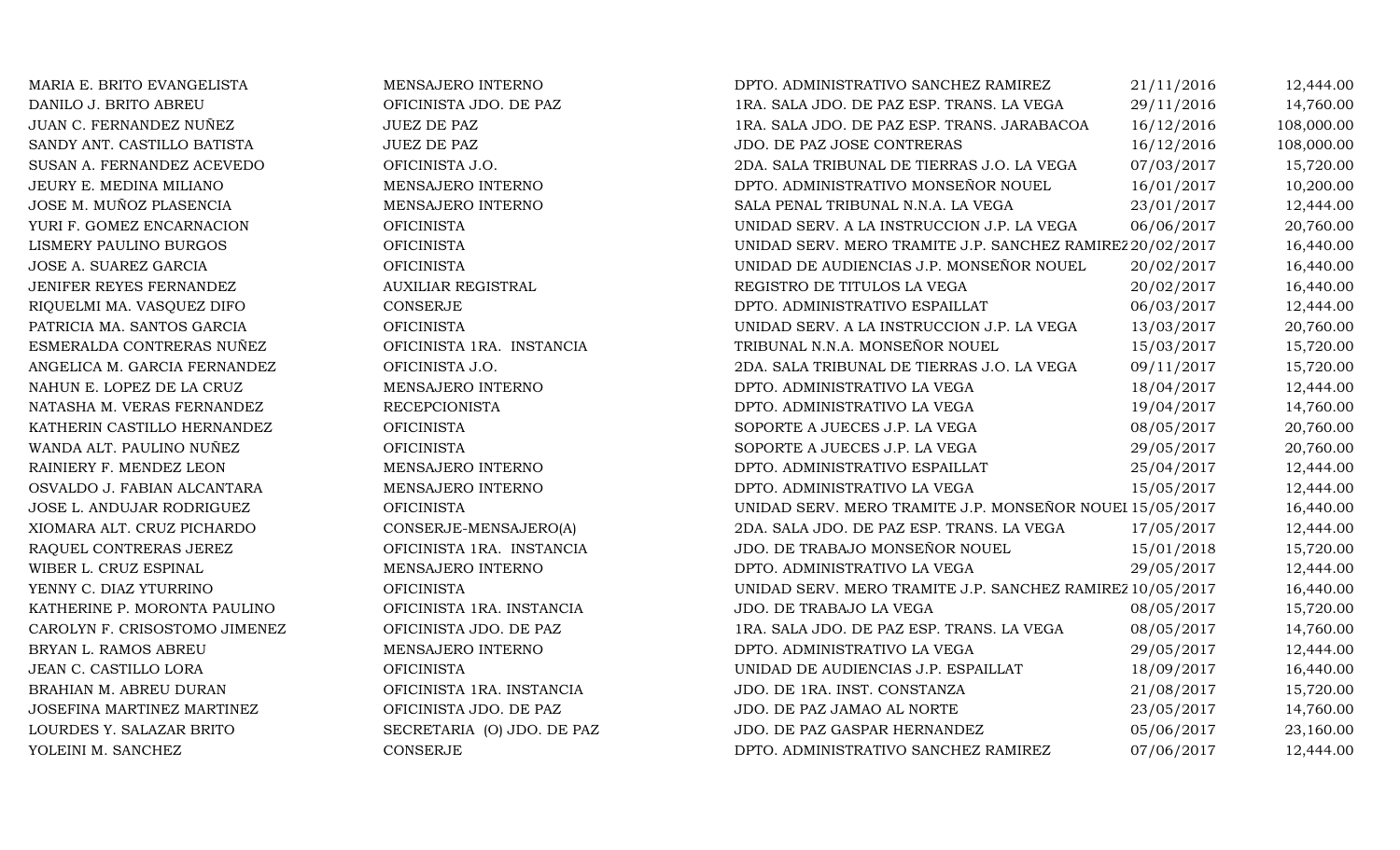| JOEL CONCEPCION                     | <b>OFICINISTA</b>                       | UNIDAD DE AUDIENCIAS J.P. MONSEÑOR NOUEL                                               | 23/04/2018 | 16,440.00  |
|-------------------------------------|-----------------------------------------|----------------------------------------------------------------------------------------|------------|------------|
| CANDILEISIS PERALTA VASQUEZ         | <b>OFICINISTA</b>                       | UNIDAD SERV. MERO TRAMITE J.P. SANCHEZ RAMIREZ 19/03/2018                              |            | 13,974.00  |
| OSCAR FCO. ABREU REYNOSO            | <b>OFICINISTA</b>                       | UNIDAD DE AUDIENCIAS J.P. MONSEÑOR NOUEL                                               | 15/09/2017 | 16,440.00  |
| ROSA L. TORIBIO MEJIA               | <b>OFICINISTA</b>                       | UNIDAD SERV. MERO TRAMITE J.P. MONSEÑOR NOUEI 05/04/2018                               |            | 16,440.00  |
| VERONICA DEL C. SANCHEZ MATIAS      | <b>OFICINISTA</b>                       | UNIDAD SERV. MERO TRAMITE J.P. MONSEÑOR NOUEI 19/06/2017                               |            | 16,440.00  |
| LISMERI ALT. DIAZ GONZALEZ          | <b>OFICINISTA</b>                       | UNIDAD SERV. MERO TRAMITE J.P. ESPAILLAT                                               | 26/06/2017 | 14,760.00  |
| STEPHANIE SURIEL POLANCO            | OFICINISTA JDO. DE PAZ                  | JDO. DE PAZ GASPAR HERNANDEZ                                                           | 04/07/2017 | 14,760.00  |
| MARIA A. POLANCO AGUASVIVAS         | <b>OFICINISTA</b>                       | SOPORTE A JUECES J.P. LA VEGA                                                          | 10/07/2017 | 20,760.00  |
| LUIS A. FELIX CANDELARIO            | MENSAJERO INTERNO                       | DPTO. ADMINISTRATIVO LA VEGA                                                           | 10/07/2017 | 12,444.00  |
| DARMA FCA. DE LOS SANTOS AYBAR      | <b>OFICINISTA</b>                       | JDO. DE PAZ SANCHEZ RAMIREZ                                                            | 21/07/2017 | 14,760.00  |
| LIAN E. SANCHEZ CONCEPCION          | OFICINISTA 1RA. INSTANCIA               | JDO. DE TRABAJO LA VEGA                                                                | 07/02/2018 | 15,720.00  |
| JOSEFINA MDES. VASQUEZ CHARLES      | OFICINISTA JDO. DE PAZ                  | 2DA. SALA JDO. DE PAZ ESP. TRANS. ESPAILLAT                                            | 14/08/2017 | 14,760.00  |
| DARWIN VARONA TEJADA                | MENSAJERO INTERNO                       | DPTO. ADMINISTRATIVO MONSEÑOR NOUEL                                                    | 14/08/2017 | 12,444.00  |
| JOAN A. REGALADO SANTOS             | <b>OFICINISTA</b>                       | SOPORTE A JUECES J.P. MONSEÑOR NOUEL                                                   | 23/04/2018 | 16,440.00  |
| LUISA MA. SUAREZ PAULINO            | CONSERJE-MENSAJERO(A)                   | JDO. DE PAZ JIMA ABAJO                                                                 | 14/08/2017 | 12,444.00  |
| JONATHAN LUGO UREÑA                 | MENSAJERO INTERNO                       | DPTO. ADMINISTRATIVO LA VEGA                                                           | 14/08/2017 | 12,444.00  |
| KATHIA R. NUÑEZ VENTURA             | <b>JUEZ DE PAZ</b>                      | JDO. DE PAZ DE LA 1RA. CIRC. LA VEGA                                                   | 19/02/2018 | 108,000.00 |
| MARICUSA DEL C. FRIAS MARTE         | OFICINISTA JDO. DE PAZ                  | 3RA. SALA JDO. DE PAZ ESP. TRANS. ESPAILLAT                                            | 04/09/2017 | 14,760.00  |
| ROSALBA ALT. TIBURCIO COLON         | OFICINISTA 1RA. INSTANCIA               | JDO. DE LA INSTRUCCION CONSTANZA                                                       | 08/12/2017 | 15,720.00  |
| SCARLETTE CACERES ANGELES           | OFICINISTA 1RA. INSTANCIA               | 1RA. SALA CAMARA CIVIL JDO. 1RA. INST. LA VEGA                                         | 27/11/2017 | 15,720.00  |
| STIP J. MUÑOZ PAYANO                | TECNICO DE REFRIGERACION                | DPTO. ADMINISTRATIVO LA VEGA                                                           | 18/09/2017 | 21,000.00  |
| RAMONA Y. MORALES DE BENCOSME       | <b>OFICINISTA</b>                       | JDO. DE PAZ ESPAILLAT                                                                  | 19/09/2017 | 14,760.00  |
| LUIS FCO. CRUZ GOMEZ                | ELECTRICISTA II                         | DPTO. ADMINISTRATIVO LA VEGA                                                           | 02/10/2017 | 16,440.00  |
| LUIS J. GARCIA GERMOSO              | MENSAJERO INTERNO                       | DPTO. ADMINISTRATIVO LA VEGA                                                           | 30/10/2017 | 12,444.00  |
| MARNEL A. PORTORREAL PORTORREAL     | OFICINISTA JDO. DE PAZ                  | JDO. DE PAZ DE LA 2DA. CIRC. LA VEGA                                                   | 22/01/2018 | 14,760.00  |
| HAROLD S. DE LA CRUZ SURIEL         | MENSAJERO INTERNO                       | DPTO. ADMINISTRATIVO LA VEGA                                                           | 26/02/2018 | 12,444.00  |
| RICARDO ANT. VALDEZ ACOSTA          | ALGUACIL DE ESTRADO                     | JDO. DE PAZ DE LA 2DA. CIRC. LA VEGA                                                   | 09/04/2018 | 11,730.00  |
| YAMELIN DEL C. REYES CORONADO       | CONSERJE                                | DPTO. ADMINISTRATIVO LA VEGA                                                           | 09/04/2018 | 10,577.40  |
| EXPEDITO PERALTA REYES              | ENCARGADO(A) OFICINA ADMINISTRATIVA III | DPTO. ADMINISTRATIVO MARIA TRINIDAD SANCHEZ                                            | 25/08/1997 | 67,405.20  |
| DELFINA A. DE LEON SALAZAR DE CHANG | JUEZ PRESIDENTE CORTE                   | CORTE DE APEL. N.N.A. S.F.M.                                                           | 09/04/1992 | 218,640.00 |
| LUIS S. ALMONO NUÑEZ                | JUEZ 1ER. SUSTITUTO CORTE               | CAMARA PENAL CORTE APEL. S.F.M.                                                        | 12/08/1998 | 205,800.00 |
| MARIA M. DE JESUS ACOSTA            |                                         | SECRETARIA (O) SERVICIO A EJECUCION DE LA JUNIDAD SERV. A EJEC. DE LA PENA J.P. S.F.M. | 25/03/1992 | 51,004.80  |
| LUZ M. ALMONTE CANDAMO              | <b>ARCHIVISTA</b>                       | OFIC. DE ARCHIVO JUDICIAL PJ S.F.M.                                                    | 25/03/1996 | 17,640.00  |
| CECILIA I. PICHARDO MARIA           | ABOGADO AYUDANTE CORTE                  | TRIBUNAL SUPERIOR DE TIERRAS DPTO. NORESTE                                             | 25/03/1988 | 48,894.00  |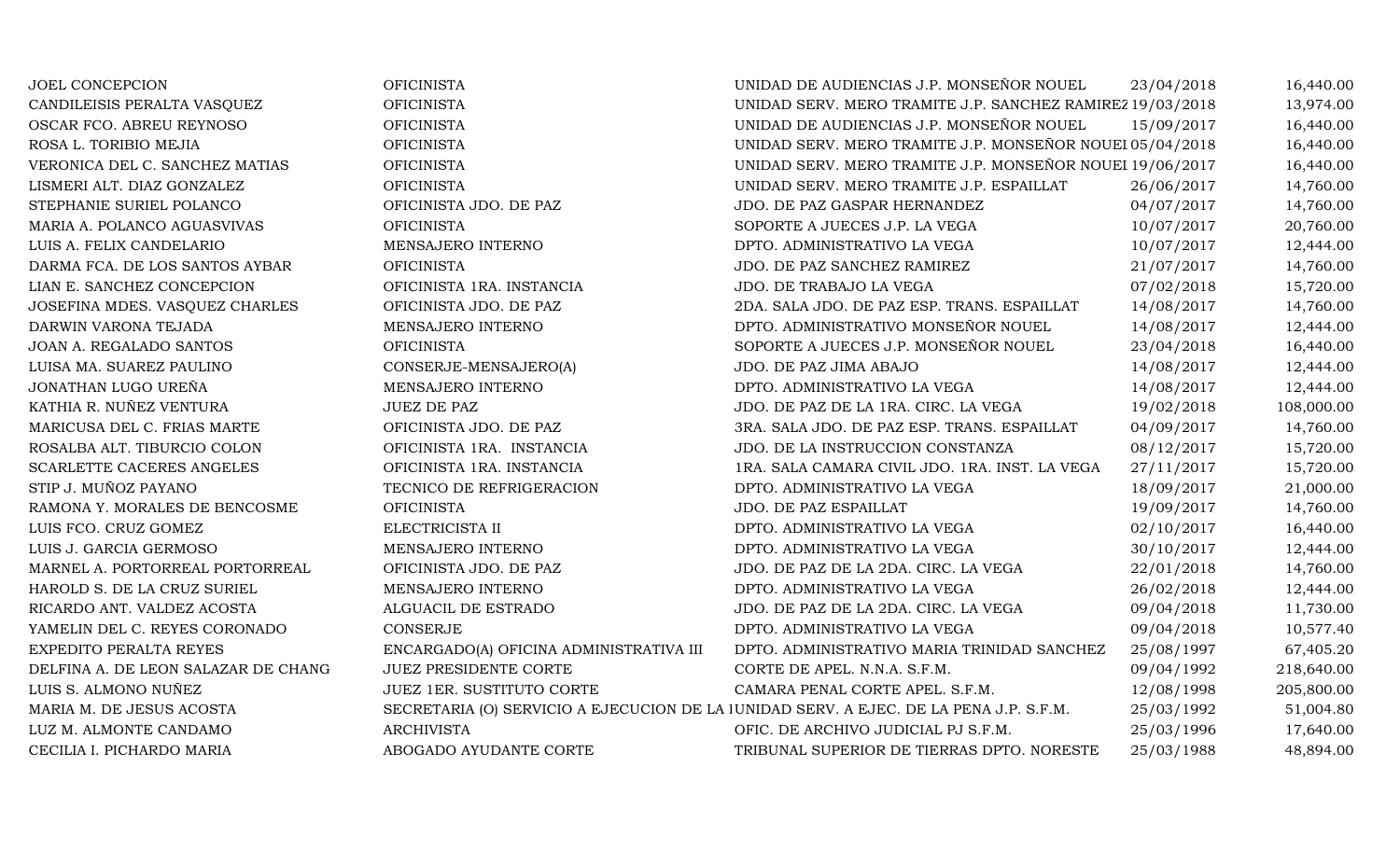| JULIO M. CASTILLO PLATA       | JUEZ PRESIDENTE CORTE            | CORTE DE TRABAJO S.F.M.                                     | 05/07/1994 | 218,640.00 |
|-------------------------------|----------------------------------|-------------------------------------------------------------|------------|------------|
| JUAN J. PAULINO PAULINO       | JUEZ 1ER. SUSTITUTO CORTE        | CORTE DE TRABAJO S.F.M.                                     | 15/08/1994 | 205,800.00 |
| LUIS F. ESPINAL MARTINEZ      | JUEZ 2DO. SUSTITUTO CORTE        | CORTE DE TRABAJO S.F.M.                                     | 26/11/1998 | 199,464.00 |
| SANTIAGO R. CACERES CABRAL    | <b>JUEZ CORTE</b>                | CORTE DE APEL. N.N.A. S.F.M.                                | 04/02/1999 | 186,000.00 |
| YUDITH C. FRANCISCO THEN      | OFICINISTA CORTE                 | CORTE DE TRABAJO S.F.M.                                     | 15/03/1996 | 17,640.00  |
| MARTHA C. DIAZ VILLAFAÑA      | JUEZ PRESIDENTE CORTE            | CAMARA CIVIL CORTE APEL. S.F.M.                             | 12/08/1998 | 218,640.00 |
| LUIS A. PICHARDO MARIA        | <b>ARCHIVISTA</b>                | OFIC. DE ARCHIVO JUDICIAL PJ S.F.M.                         | 21/10/1997 | 16,440.00  |
| GLORIA M. LIRIANO             | SECRETARIA (O) PRIMERA INSTANCIA | 2DA. SALA CAMARA CIVIL JDO. 1RA. INST. DUARTE               | 29/04/1996 | 28,860.00  |
| MARISELA ANTIGUA SANTOS       | JUEZ 1ER. SUSTITUTO CORTE        | CAMARA CIVIL CORTE APEL. S.F.M.                             | 12/08/1998 | 205,800.00 |
| JOSE A. SANCHEZ DE JESUS      | ALGUACIL DE ESTRADO              | 2DA. SALA CAMARA CIVIL JDO. 1RA. INST. DUARTE               | 01/03/1997 | 13,800.00  |
| DELIO A. CASTILLO TORRES      | MENSAJERO EXTERNO                | DPTO. ADMINISTRATIVO S.F.M.                                 | 01/06/1998 | 16,440.00  |
| CLAUDIO A. MEDRANO MEJIA      | <b>JUEZ PRESIDENTE CORTE</b>     | CAMARA PENAL CORTE APEL. S.F.M.                             | 10/04/1992 | 218,640.00 |
| JIOVANNY UREÑA DURAN          | ALGUACIL DE ESTRADO              | UNIDAD CITAC. NOTIF. Y COM. J.P. S.F.M.                     | 24/01/1996 | 14,760.00  |
| MARIA Y. GRULLON              | CONSERJE                         | DPTO. ADMINISTRATIVO S.F.M.                                 | 25/09/1996 | 12,444.00  |
| RAFAEL DE G. FRETT MEJIA      | <b>JUEZ CORTE</b>                | CORTE DE TRABAJO S.F.M.                                     | 04/02/1999 | 186,000.00 |
| CECILIA I. THEN REYNOSO       | SECRETARIA (O) PRIMERA INSTANCIA | JDO. DE TRABAJO DUARTE                                      | 12/02/1996 | 28,860.00  |
| JOSE M. CASTILLO PLATA        | <b>CHOFER</b>                    | CORTE DE TRABAJO S.F.M.                                     | 05/09/2006 | 24,240.00  |
| MIRTA F. DUARTE MENA          | <b>JUEZ CORTE</b>                | CORTE DE APEL. N.N.A. S.F.M.                                | 07/09/1998 | 186,000.00 |
| LOURDES M. GARCIA GELL        | SECRETARIA (O) PRIMERA INSTANCIA | SALA PENAL TRIBUNAL N.N.A. DUARTE                           | 01/12/1998 | 28,860.00  |
| JONATHAN R. MINGUEZ GARCIA    | OFICINISTA ATENCION USUARIOS     | UNIDAD ATENCION AL USUARIO J.P. HERMANAS MIRAE 02/04/2007   |            | 20,760.00  |
| RAMON E. YNOA PEÑA            | <b>JUEZ CORTE</b>                | TRIBUNAL SUPERIOR DE TIERRAS DPTO. NORESTE                  | 12/08/1998 | 186,000.00 |
| HUGO R. CAMILO PEREZ          | MENSAJERO INTERNO                | DPTO. ADMINISTRATIVO HERMANAS MIRABAL                       | 09/11/1987 | 12,444.00  |
| ORQUIDEA M. BRITO BATISTA     | <b>OFICINISTA</b>                | UNIDAD SERV. MERO TRAMITE J.P. HERMANAS MIRAB 01/04/1997    |            | 16,440.00  |
| CARMEN J. JOSE                | OFICINISTA 1RA. INSTANCIA        | CAMARA CIVIL JDO. 1RA. INST. SAMANA                         | 27/10/1997 | 15,720.00  |
| ARELIS A. ACOSTA BRETON       | SECRETARIA (O) PRIMERA INSTANCIA | TRIBUNAL N.N.A. MARIA TRINIDAD SANCHEZ                      | 01/08/1998 | 28,860.00  |
| MARLENE Y. HERNANDEZ ULERIO   | SECRETARIA (O) PRIMERA INSTANCIA | CAMARA PENAL JDO. 1RA. INST. MARIA TRINIDAD SAN(01/06/1998  |            | 38,088.00  |
| EDUARDO BALDERA ALMONTE       | JUEZ 2DO. SUSTITUTO CORTE        | CAMARA CIVIL CORTE APEL. S.F.M.                             | 12/08/1998 | 199,464.00 |
| DANNIA M. SANTOS PERALTA      | SECRETARIA (O) PRIMERA INSTANCIA | TRIBUNAL DE TIERRAS J.O. MARIA TRINIDAD SANCHEZ 01/11/1998  |            | 28,860.00  |
| CRISTIAN M. GARCIA            | MENSAJERO INTERNO                | DPTO. ADMINISTRATIVO MARIA TRINIDAD SANCHEZ                 | 23/11/1998 | 12,444.00  |
| RAMON A. CONDE CABRERA        | ALGUACIL DE ESTRADO              | CAMARA CIVIL JDO.1RA. INST. MARIA TRINIDAD SANCE 17/12/1998 |            | 13,800.00  |
| JUANA J. TAVERAS BRITO        | CONSERJE                         | DPTO. ADMINISTRATIVO MARIA TRINIDAD SANCHEZ                 | 14/12/1998 | 12,444.00  |
| MELKIS ANTIGUA                | JUEZ 2DO. SUSTITUTO CORTE        | CAMARA PENAL CORTE APEL. S.F.M.                             | 12/08/1998 | 199,464.00 |
| RAFAEL A. DE JESUS CABRAL     | <b>JUEZ CORTE</b>                | CAMARA PENAL CORTE APEL. S.F.M.                             | 13/11/1991 | 186,000.00 |
| ELIZABETH M. ROQUE DE LA CRUZ | OFICINISTA JDO. DE PAZ           | JDO. DE PAZ VILLA TAPIA                                     | 01/03/1998 | 14,760.00  |
|                               |                                  |                                                             |            |            |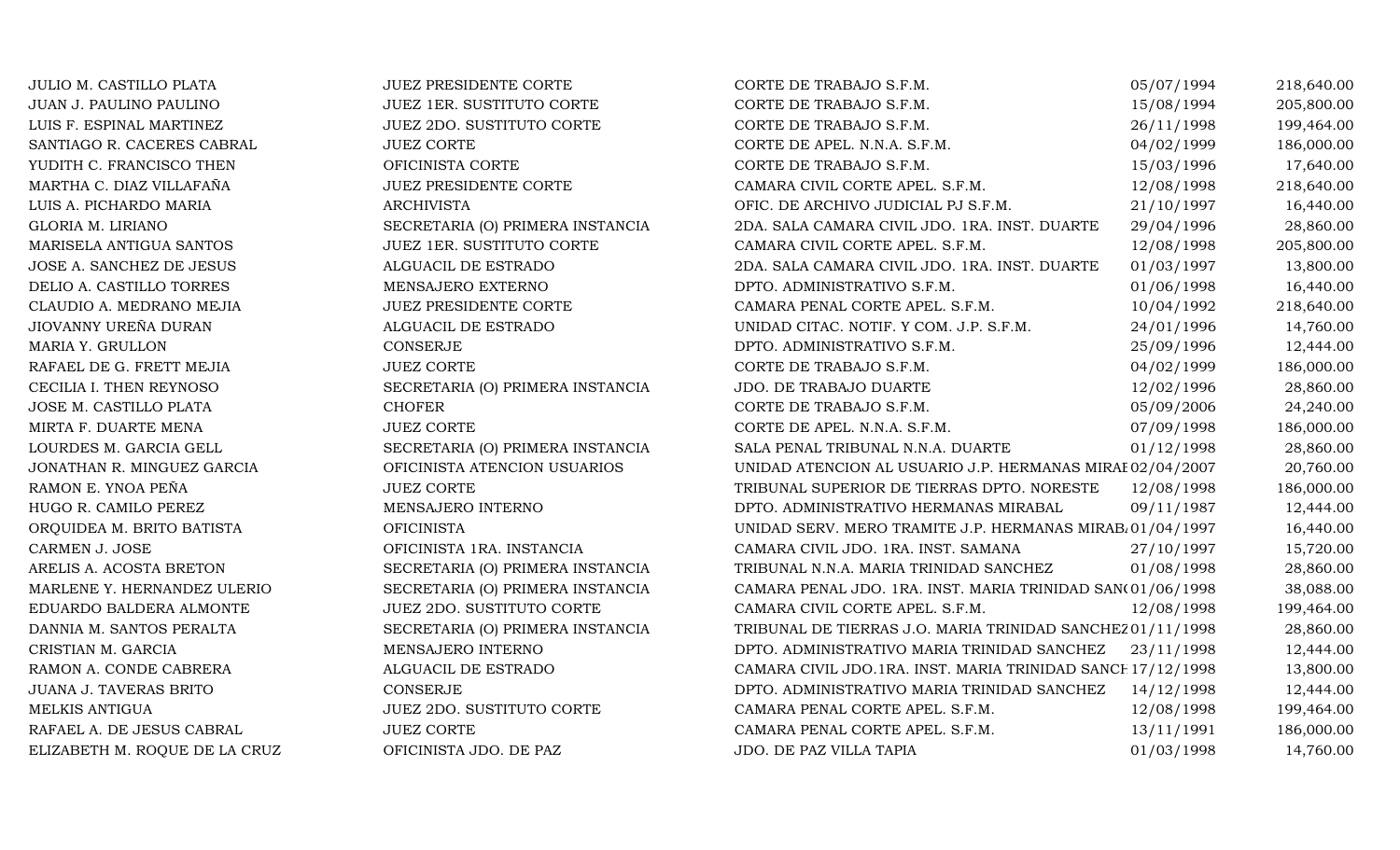| AURA GARCIA DE AZA             | SECRETARIA (O) PRIMERA INSTANCIA   | JDO. DE LA INSTRUCCION MARIA TRINIDAD SANCHEZ 26/07/1994    |            | 38,088.00  |
|--------------------------------|------------------------------------|-------------------------------------------------------------|------------|------------|
| NERY ALT. LUNA GARCIA          | JUEZ T.T.J.O.                      | 1RA. SALA TRIBUNAL DE TIERRAS J.O. DUARTE                   | 09/04/1992 | 138,000.00 |
| PORFIRIO ESTEVEZ CANELA        | JUEZ DE LA INSTRUCCION             | 2DO. JDO. DE LA INSTRUCCION DUARTE                          | 23/06/1994 | 138,000.00 |
| MANUEL DE JS. DOMINGUEZ ACOSTA | ALGUACIL DE ESTRADO                | JDO. DE PAZ HERMANAS MIRABAL                                | 01/07/1991 | 13,800.00  |
| ANGELA R. DE LA CRUZ TEJADA    | OFICINISTA JDO. DE PAZ             | JDO. DE PAZ HERMANAS MIRABAL                                | 01/02/1995 | 14,760.00  |
| FRANCISCA R. BRITO VALDEZ      | SECRETARIA (O) JDO. DE PAZ         | JDO. DE PAZ HERMANAS MIRABAL                                | 19/10/1987 | 23,160.00  |
| ANDRES REYNOSO SANTANA         | JUEZ 1RA. INSTANCIA                | CAMARA PENAL JDO. 1RA. INST. HERMANAS MIRABAL 12/08/1998    |            | 138,000.00 |
| EDUARDO M. CRUZ CASTELLANOS    | SECRETARIA (O) JDO. DE PAZ         | JDO. DE PAZ TENARES                                         | 26/09/1986 | 23,160.00  |
| HECTOR B. DE JESUS CABRAL      | <b>JUEZ CORTE</b>                  | TRIBUNAL SUPERIOR DE TIERRAS DPTO. NORESTE                  | 30/04/1987 | 186,000.00 |
| MILDRED ALT. TEJADA PEREZ      | SECRETARIA (O) PRIMERA INSTANCIA   | TRIBUNAL DE TIERRAS J.O. HERMANAS MIRABAL                   | 20/11/1990 | 28,860.00  |
| RADHAR ANT. CORONADO ROMERO    | <b>JUEZ CORTE</b>                  | CAMARA CIVIL CORTE APEL. S.F.M.                             | 12/08/1998 | 186,000.00 |
| FELIX M. HENRIQUEZ HENRIQUEZ   | ALGUACIL DE ESTRADO                | JDO. DE PAZ DUARTE                                          | 01/09/1993 | 13,800.00  |
| PEDRO W. LOPEZ PAULINO         | CONSERJE                           | DPTO. ADMINISTRATIVO S.F.M.                                 | 01/08/1998 | 12,444.00  |
| ANA M. ROSARIO CASTELLANOS     | <b>JUEZ COORDINADOR</b>            | 2DA. SALA TRIBUNAL DE TIERRAS J.O. DUARTE                   | 04/06/1991 | 154,800.00 |
| DOMINGO S. MARIA SANTOS        | ALGUACIL DE ESTRADO                | 1RA. SALA JDO. DE PAZ ESP. TRANS. DUARTE                    | 01/08/1998 | 13,800.00  |
| JUAN Y. CONCEPCION GUILLEN     | JUEZ JDO. DE TRABAJO               | JDO. DE TRABAJO DUARTE                                      | 12/08/1998 | 138,000.00 |
| RAFAEL MATIAS RODRIGUEZ        | <b>JUEZ CORTE</b>                  | TRIBUNAL EJEC. SANCION ADOLES. S.F.M.                       | 09/04/1992 | 186,000.00 |
| ANTONIO NOLASCO MEJIA          | ALGUACIL DE ESTRADO                | JDO. DE PAZ CASTILLO                                        | 01/05/1987 | 13,800.00  |
| CRISTINA TORRES NOLASCO        | SECRETARIA (O) JDO. DE PAZ         | JDO. DE PAZ CASTILLO                                        | 01/05/1991 | 23,160.00  |
| IRIS C. DUARTE DUARTE          | <b>JUEZ CORTE</b>                  | CORTE DE TRABAJO S.F.M.                                     | 12/08/1998 | 186,000.00 |
| CARLOS VALDEZ VASQUEZ          | ALGUACIL DE ESTRADO                | <b>JDO. DE PAZ VILLA RIVAS</b>                              | 01/09/1998 | 13,800.00  |
| NANCY A. SEVERINO SANTOS       | <b>JUEZ CORTE</b>                  | CAMARA CIVIL CORTE APEL. S.F.M.                             | 01/11/1995 | 186,000.00 |
| ALEJANDRO SANTOS GARCIA        | ALGUACIL DE ESTRADO                | JDO. DE PAZ ARENOSO                                         | 14/10/1986 | 13,800.00  |
| ELAUTERIA MENA ROBLES          | SECRETARIA (O) JDO. DE PAZ         | JDO. DE PAZ ARENOSO                                         | 02/07/1997 | 23,160.00  |
| JOSE HERNANDEZ JOSE            | CONSERJE-MENSAJERO(A)              | JDO. DE PAZ LAS GUARANAS                                    | 01/08/1991 | 12,444.00  |
| NIURCA DE LA CRUZ LEON         | JUEZ 1RA. INSTANCIA                | CAMARA CIVIL JDO.1RA. INST. MARIA TRINIDAD SANCE 12/08/1998 |            | 138,000.00 |
| VENECIA CALDERON ALVARADO      | CONSERJE-MENSAJERO(A)              | JDO. DE PAZ CABRERA                                         | 01/01/1999 | 12,444.00  |
| ROBINSON R. PEÑA ALMONTE       | SECRETARIA (O) JDO. DE PAZ         | JDO. DE PAZ CABRERA                                         | 21/11/1997 | 23,160.00  |
| RAMON I. GIL GUZMAN            | JUEZ PRESIDENTE TRIBUNAL COLEGIADO | 2DO. TRIBUNAL COL. C/P JDO. 1RA. INST. DUARTE               | 12/08/1998 | 138,000.00 |
| CATALINA MENDOZA OVAEZ         | CONSERJE-MENSAJERO(A)              | JDO. DE PAZ RIO SAN JUAN                                    | 01/09/1991 | 12,444.00  |
| LUZ C. MARTE VILLA             | <b>JUEZ CORTE</b>                  | CORTE DE APEL. N.N.A. S.F.M.                                | 12/08/1998 | 186,000.00 |
| HERMINIA LOPEZ GUZMAN          | CONSERJE-MENSAJERO(A)              | JDO. DE PAZ EL FACTOR                                       | 14/06/1988 | 12,444.00  |
| CARMEN M. MARIA                | SECRETARIA (O) JDO. DE PAZ         | JDO. DE PAZ EL FACTOR                                       | 03/08/1989 | 23,160.00  |
| SALMA BONILLA ACOSTA           | JUEZ PRESIDENTE TRIBUNAL COLEGIADO | TRIBUNAL COL. C/P JDO. 1RA. INST. MARIA T.S.                | 12/08/1998 | 138,000.00 |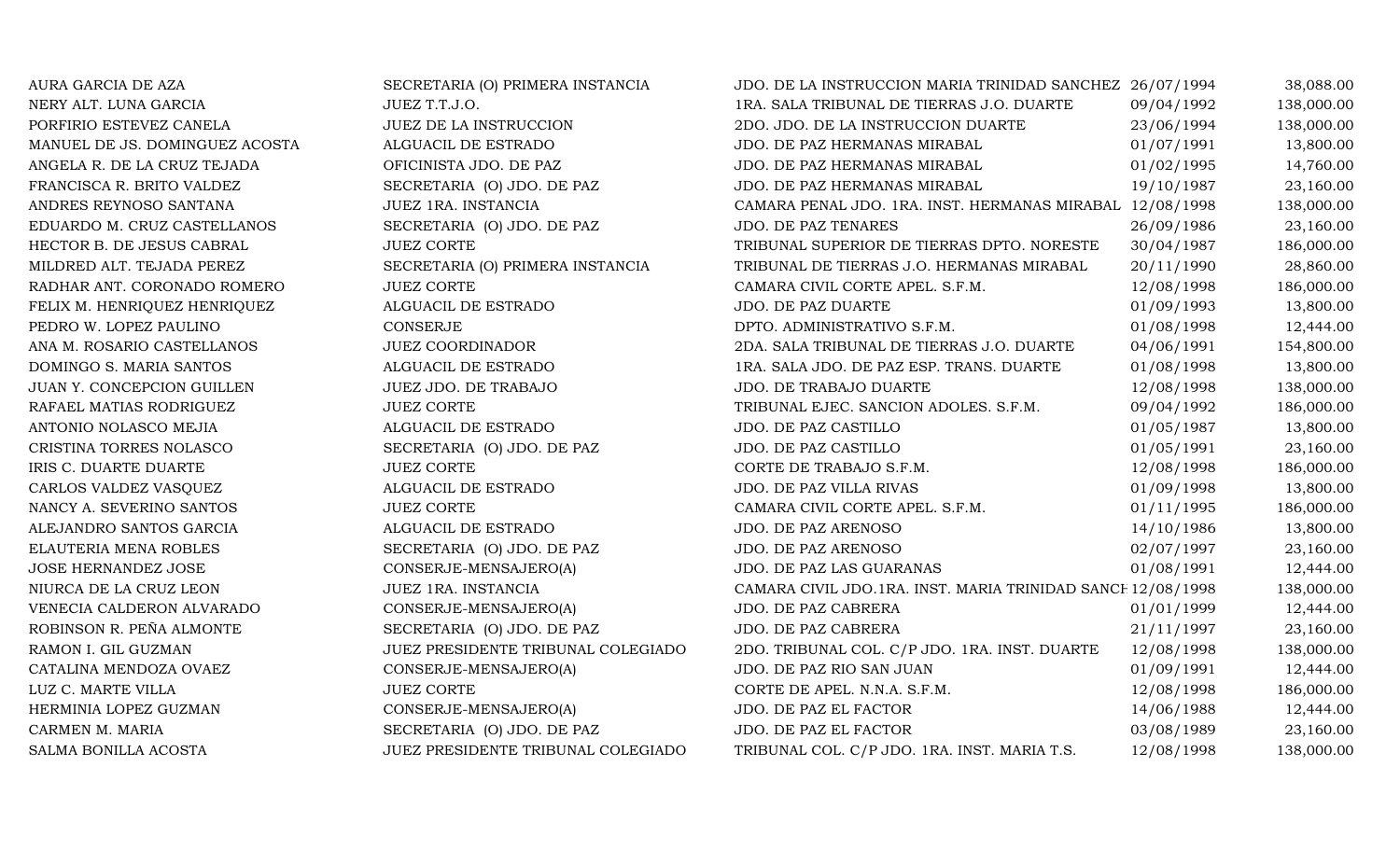| LEOCADIO GARCIA REYES         | ALGUACIL DE ESTRADO                     | JDO. DE PAZ SANCHEZ                           | 17/01/1997 | 13,800.00  |
|-------------------------------|-----------------------------------------|-----------------------------------------------|------------|------------|
| MARIBEL NUÑEZ PAYANO          | SECRETARIA (O) JDO. DE PAZ              | JDO. DE PAZ SANCHEZ                           | 01/02/1997 | 23,160.00  |
| SATURNINA ROJAS HICIANO       | <b>JUEZ CORTE</b>                       | CAMARA PENAL CORTE APEL. S.F.M.               | 12/08/1998 | 186,000.00 |
| VICTOR R. PAULINO RODRIGUEZ   | ALGUACIL DE ESTRADO                     | JDO. DE PAZ LAS TERRENAS                      | 01/10/1991 | 13,800.00  |
| CARMEN PEREZ GARCIA           | CONSERJE                                | DPTO. ADMINISTRATIVO S.F.M.                   | 20/11/1990 | 12,444.00  |
| JOHANNE J. DISLA NUÑEZ        | SECRETARIA (O) PRIMERA INSTANCIA        | 2DA. SALA TRIBUNAL DE TIERRAS J.O. DUARTE     | 01/09/1998 | 28,860.00  |
| GREGORIO CORDERO MEDINA       | JUEZ PRESIDENTE CORTE                   | TRIBUNAL SUPERIOR DE TIERRAS DPTO. NORESTE    | 22/10/1998 | 218,640.00 |
| MARILIN ROSA GABRIEL          | CONSERJE                                | DPTO. ADMINISTRATIVO S.F.M.                   | 01/12/1998 | 12,444.00  |
| LIZANKA E. PEÑA PEÑALO        | OFICIAL DE SERVICIOS                    | REGISTRO DE TITULOS S.F.M.                    | 09/03/1999 | 42,657.60  |
| DULCE O. MARMOLEJOS MOYA      | ANALISTA JURIDICO                       | REGISTRO DE TITULOS S.F.M.                    | 19/02/1998 | 42,657.60  |
| LUIS ML. MARTINEZ MARMOLEJOS  | <b>JUEZ CORTE</b>                       | TRIBUNAL SUPERIOR DE TIERRAS DPTO. NORESTE    | 27/01/1988 | 186,000.00 |
| ALEIDA J. MENA GOMEZ          | REGISTRADOR DE TITULOS                  | REGISTRO DE TITULOS S.F.M.                    | 22/10/1998 | 126,000.00 |
| MELIDA NUÑEZ CORDERO          | <b>CONSERJE</b>                         | DPTO. ADMINISTRATIVO S.F.M.                   | 05/03/1997 | 12,444.00  |
| ANA D. FLORES ARIAS           | <b>SECRETARIA</b>                       | REGISTRO DE TITULOS S.F.M.                    | 01/10/1987 | 24,240.00  |
| ANA G. PEÑA DURAN             | SUPERVISOR CENTRO DE CITACIONES         | CENTRO DE CITACIONES DUARTE                   | 01/03/1999 | 42,657.60  |
| ROSAURA J. MENA PANTALEON     | ENCARGADO(A) OFICINA ADMINISTRATIVA III | DPTO. ADMINISTRATIVO HERMANAS MIRABAL         | 01/04/1999 | 67,405.20  |
| LUISA E. FERNANDEZ RODRIGUEZ  | SUPERVISOR CENTRO DE CITACIONES         | UNIDAD CITAC. NOTIF. Y COM. J.P. S.F.M.       | 01/09/1998 | 51,004.80  |
| LUCILA SANCHEZ CRUZ           | SECRETARIA (O) JDO. DE PAZ              | JDO. DE PAZ VILLA TAPIA                       | 15/04/1999 | 23,160.00  |
| JOSEFINA N. DIAZ MARTE        | JUEZ DE PAZ                             | JDO. DE PAZ DUARTE                            | 03/05/1999 | 108,000.00 |
| SINTIQUE S. PERDOMO HERNANDEZ | OFICINISTA TST                          | TRIBUNAL SUPERIOR DE TIERRAS DPTO. NORESTE    | 03/05/1999 | 17,640.00  |
| JACQUELINES PEREZ FERNANDEZ   | <b>OFICINISTA</b>                       | UNIDAD SERV. A LA INSTRUCCION J.P. S.F.M.     | 15/04/1999 | 20,760.00  |
| MARIA E. REYES DE LA CRUZ     | OFICINISTA CORTE                        | CAMARA PENAL CORTE APEL. S.F.M.               | 01/05/1999 | 17,640.00  |
| SANTA CROUSETT REYES          | ABOGADO AYUDANTE CORTE                  | CAMARA CIVIL CORTE APEL. S.F.M.               | 01/06/1999 | 36,000.00  |
| ELSA M. HOLGUIN               | CONSERJE                                | DPTO. ADMINISTRATIVO MARIA TRINIDAD SANCHEZ   | 13/05/1999 | 12,444.00  |
| LUCIANO CEPEDA ORTEGA         | ANALISTA JURIDICO                       | REGISTRO DE TITULOS S.F.M.                    | 03/05/1999 | 42,657.60  |
| AWILDA C. GABRIEL SANTOS      | SECRETARIA(O) CORTE                     | CORTE DE APEL. N.N.A. S.F.M.                  | 01/06/1999 | 34,560.00  |
| FRANKLIN MEJIA BALDERA        | REGISTRADOR DE TITULOS                  | REGISTRO DE TITULOS NAGUA                     | 01/08/1999 | 126,000.00 |
| AGUSTINA ARACENA SANTOS       | SECRETARIA (O) JDO. DE PAZ              | JDO. DE PAZ VILLA RIVAS                       | 02/08/1999 | 23,160.00  |
| JOEL UREÑA VENTURA            | OFICINISTA 1RA. INSTANCIA               | TRIBUNAL N.N.A. MARIA TRINIDAD SANCHEZ        | 16/08/1999 | 15,720.00  |
| ORLANDO R. PAULA RAMOS        | <b>VIGILANTE</b>                        | SALA CIVIL TRIBUNAL N.N.A. DUARTE             | 06/09/1999 | 12,780.00  |
| BELKIS E. HERRERA FAMILIA     | RECEPCIONISTA                           | DPTO. ADMINISTRATIVO S.F.M.                   | 01/10/1999 | 14,760.00  |
| ALTAGRACIA ROJAS              | <b>CONSERJE</b>                         | DPTO. ADMINISTRATIVO HERMANAS MIRABAL         | 01/10/1999 | 12,444.00  |
| ARELIS I. CAMILO FERNANDEZ    | SECRETARIA (O) PRIMERA INSTANCIA        | 1RA. SALA TRIBUNAL DE TIERRAS J.O. DUARTE     | 11/10/1999 | 28,860.00  |
| VALENTINA MARTE ALVARADO      | JUEZ 1RA. INSTANCIA                     | 2DA. SALA CAMARA CIVIL JDO. 1RA. INST. DUARTE | 01/12/2005 | 138,000.00 |
|                               |                                         |                                               |            |            |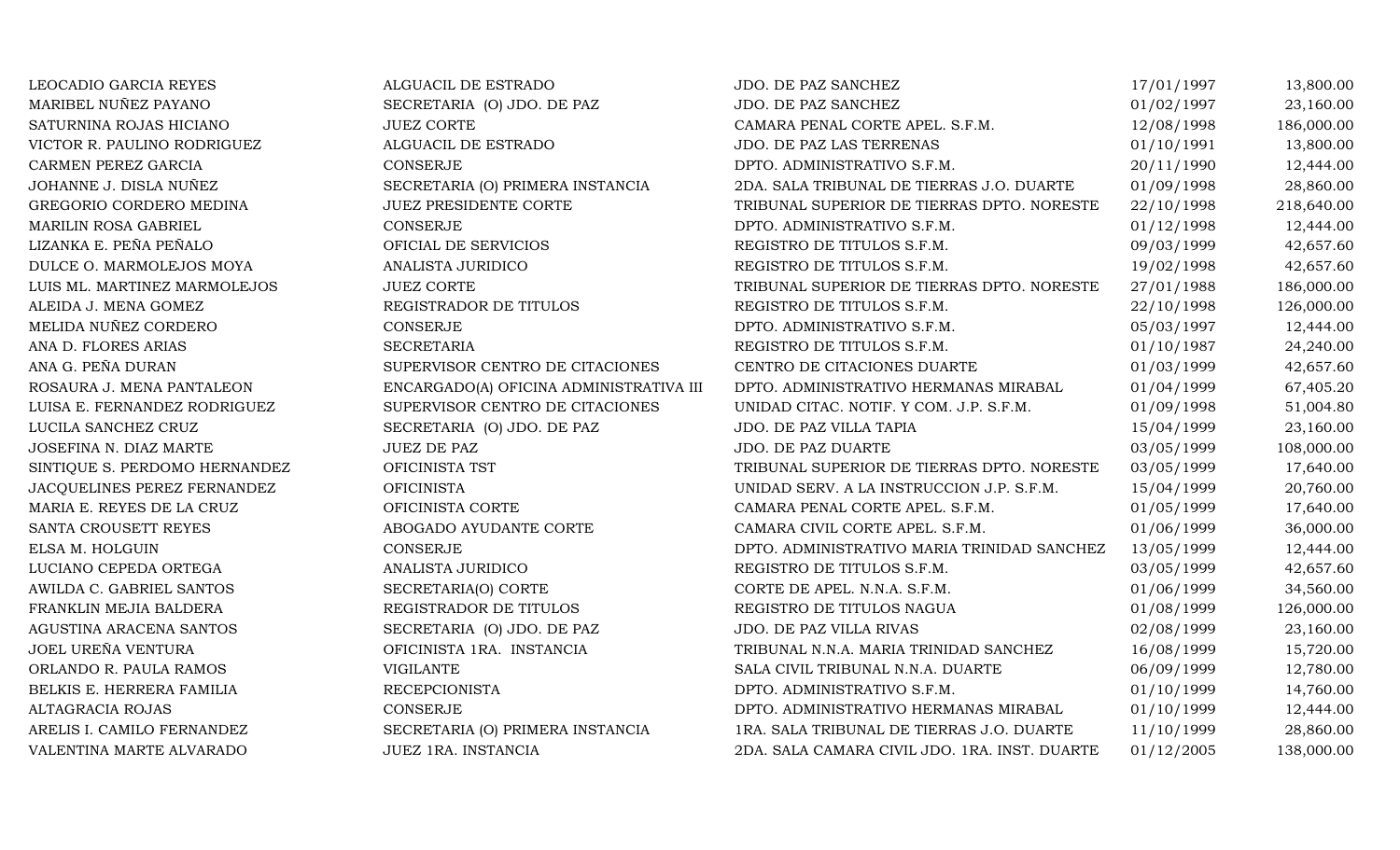ANA F. GARCIA RAMOS CONSERJE CONSERIE DPTO. ADMINISTRATIVO S.F.M. 01/02/2000 12,444.00 MARIA M. CORDERO VASQUEZ CONSERJE-MENSAJERO(A) JDO. DE PAZ HOSTOS 06/03/2000 12,444.00 ERIBERTO LUIS JOHNSON JUEZ SUST. PTE. COLEGIADO TRIBUNAL COL. C/P JDO. 1RA. INST. MARIA T.S. 20/03/2000 138,000.00<br>ANTONIO TEJEDA MARIÑEZ DIRECTOR (A) REGIONAL MENSURAS DIRECCION REG. MENSURAS CAT. DPTO. NORESTE 03/04/2000 ANTONIO TEJEDA MARIÑEZ DIRECTOR (A) REGIONAL MENSURAS DIRECCION REG. MENSURAS CAT. DPTO. NORESTE 03/04/2000 117,532.80 DOMINICA MARIA VALDEZ CONSERJE-MENSAJERO(A) ISMENIA M. MARTINEZ BEJARAN SECRETARIA(O) CORTE 02/05/2000 12,444.00<br>03/07/2000 43,840.80 ISMENIA M. MARTINEZ BEJARAN SECRETARIA(O) CORTE TRIBUNAL SUPERIOR DE TIERRAS DPTO. NORESTE 03/07/2000 43,840.80 DAMARIS MAYI CAMILO COME ABOGADO AYUDANTE SOPORTE A JUECES J.P. S.F.M. 15/06/2000 48,894.00 LISANIA P. NIN JAVIER SECRETARIA (O) PRIMERA INSTANCIA CAMARA CIVIL JDO. 1RA. INST. SAMANA 02/10/2000 28,860.00<br>MIGUELINA VARGAS SANTOS JUEZ CORTE TUEZ CORTE TRIBUNAL SUPERIOR DE TIERRAS DPTO. NORESTE 03/10/2000 186,000.00 MIGUELINA VARGAS SANTOS JUEZ CORTE TRIBUNAL SUPERIOR DE TIERRAS DPTO. NORESTE 03/10/2000 186,000.00 RICARDO PEREZ FELIZ ARCHIVISTA TRIBUNAL SUPERIOR DE TIERRAS DPTO. NORESTE 10/04/2006 24,240.00 MARGARITA CABA ALBA SUPERVISOR DE AUDIENCIAS UNIDAD DE AUDIENCIAS J.P. S.F.M. 09/01/2001 51,004.80 MIGUEL A. CABRERA DE LOS SANTOS MENSAJERO INTERNO DE DETO. ADMINISTRATIVO S.F.M. O 1/02/2001 12,444.00 JOSE M. PAULINO RODRIGUEZ ALGUACIL DE ESTRADO UNIDAD CITAC. NOTIF. Y COM. J.P. S.F.M. 01/02/2001 14,760.00 JHOANNY E. CASTILLO CALDERON SECRETARIA (O) PRIMERA INSTANCIA SALA CIVIL TRIBUNAL N.N.A. DUARTE 01/02/2001 28,860.00<br>JDO. DE PAZ HOSTOS 01/04/2001 13,800.00 JORGE O. POLANCO DISLA ALGUACIL DE ESTRADO JDO. DE PAZ HOSTOS 01/04/2001 13,800.00 GABRIEL JIMENEZ Y MIGUEL CONSERJE-MENSAJERO(A) JDO. DE PAZ SANCHEZ 02/04/2001 12,444.00 RAMONA REYES DE JESUS CHICINISTA JDO. DE PAZ JDO. DE PAZ EL FACTOR O7/05/2001 14,760.00 LUISA M. BONILLA NUÑEZ SECRETARIA DE JUEZ CORTE TRIBUNAL SUPERIOR DE TIERRAS DPTO. NORESTE 07/05/2001 23,640.00 DAMARYS Y. BELTRE LUCIANO CONSERJE DPTO. ADMINISTRATIVO MARIA TRINIDAD SANCHEZ 05/06/2001 12,444.00 VANNA L. AMARANTE GUTIERREZ SECRETARIA (O) GENERAL SECRETARIA GENERAL J.P. S.F.M. 02/07/2001 77,836.80 NILSA R. MARTE ALVARADO JUEZ 1RA. INSTANCIA TRIBUNAL COL. C/P JDO. 1RA. INST. DUARTE 11/05/2006 138,000.00 SANDRA RODRIGUEZ MARTE JUEZ DE PAZ JUEZ DE PAZ SANDRA EN LOS DE PAZ CABRERA DE PAZ CABRERA DE 108,000.00 PEDRO R. DE LA CRUZ BURGOS REGISTRADOR DE TITULOS REGISTRO DE TITULOS SALCEDO 01/09/2001 126,000.00 JOSE ML. NUÑEZ GARCIA AUXILIAR REGISTRAL REGISTRO DE TITULOS SALCEDO 17/09/2001 16,200.00 BERNICE LOPEZ LORA CONSERJE TRIBUNAL N.N.A. MARIA TRINIDAD SANCHEZ 01/08/2001 12,444.00 JOSE ROSARIO MARIA MAYORDOMO III DPTO. ADMINISTRATIVO HERMANAS MIRABAL 14/11/2001 13,800.00 ANA DEL C. DOMINGUEZ ACOSTA ANALISTA JURIDICO REGISTRO DE TITULOS SALCEDO 61/05/2002 30,060.00 DORIS S. BLANCO DE LEON ANALISTA JURIDICO REGISTRO DE TITULOS SALCEDO 63/06/2002 30,060.00 DOMINGO CACERES EVANGELISTA ALGUACIL DE ESTRADO CAMARA CIVIL JDO. 1RA. INST. HERMANAS MIRABAL 01/11/2001 13,800.00 DAMARIS A. ROJAS CABRAL ALGUACIL DE ESTRADO JDO. DE PAZ CABRERA 01/10/2001 13,800.00 DOMINGA GRULLON TEJADA ALGUACIL DE ESTRADO CAMARA CIVIL CORTE APEL. S.F.M. 01/03/2002 13,800.00 LUJAMIN DEL C. GIL MORILLO ANDOGADO AYUDANTE SOPORTE A JUECES J.P. S.F.M. 02/01/2007 48,894.00 DANNY A. BETANCES PEREZ ALGUACIL DE ESTRADO JDO. DE TRABAJO DUARTE 08/07/2002 13,800.00 TANIA J. FLORENTINO PAULA CHEINISTA OFICINISTA DE EN ENGLACIÓN UNIDAD SERV. 1RA. INST. J.P. S.F.M. 01/11/2017 20,760.00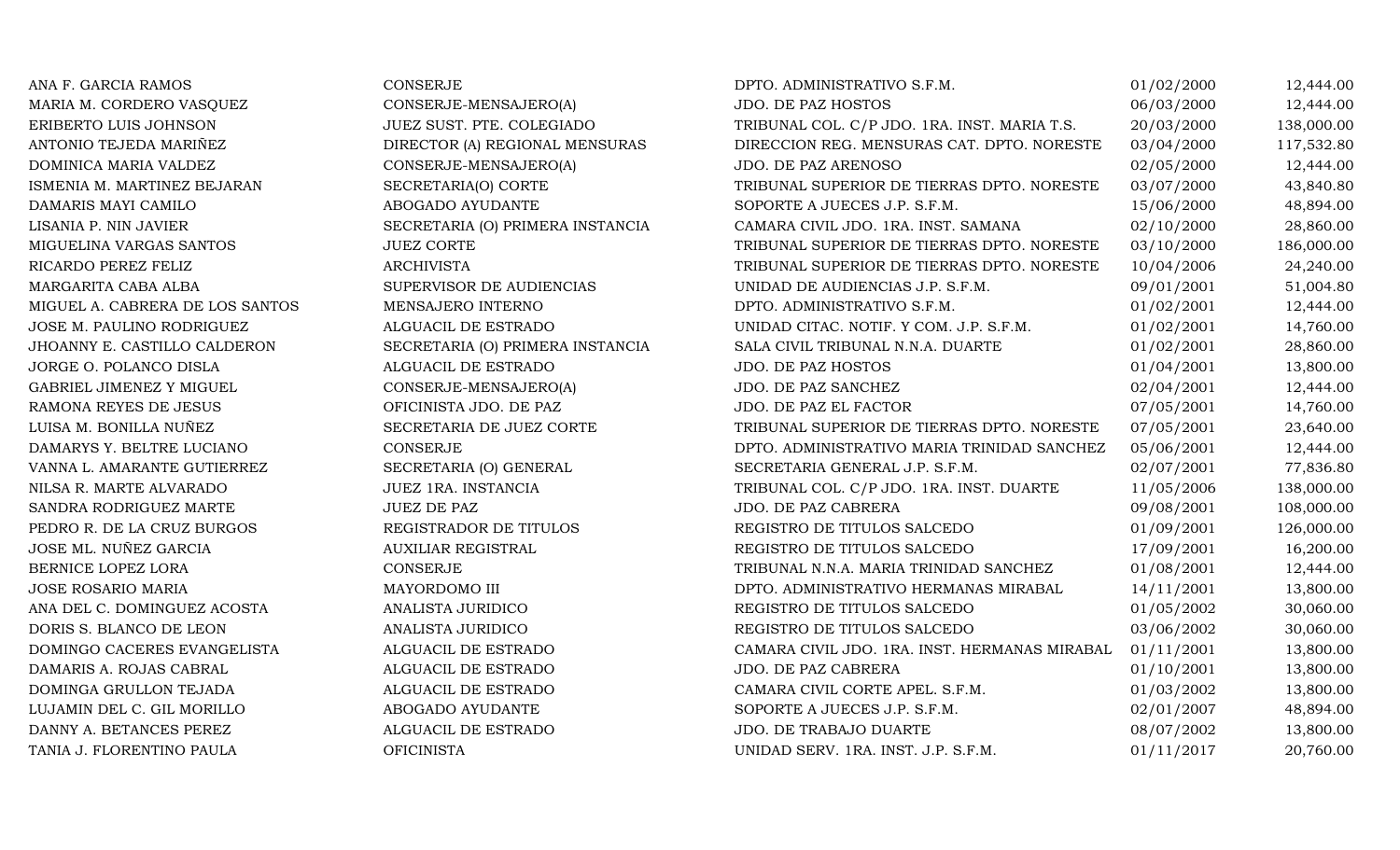| ANA M. GUZMAN FELIPE          | OFICINISTA 1RA. INSTANCIA          | SALA CIVIL TRIBUNAL N.N.A. DUARTE                           | 01/10/2002 | 15,720.00  |
|-------------------------------|------------------------------------|-------------------------------------------------------------|------------|------------|
| ANTONIA ROSARIO VENTURA       | <b>JUEZ DE PAZ</b>                 | 2DA. SALA JDO. DE PAZ ESP. TRANS. DUARTE                    | 14/10/2002 | 108,000.00 |
| INDHIRA PAULINO POLANCO       | JUEZ 1RA. INSTANCIA                | SALA CIVIL TRIBUNAL N.N.A. DUARTE                           | 14/10/2002 | 138,000.00 |
| GUSTAVO A. OLIVAREZ VARGAS    | <b>ARCHIVISTA</b>                  | ARCHIVO ACTIVO J.I. DUARTE                                  | 18/11/2002 | 24,240.00  |
| <b>CORIDES PEREZ HILARIO</b>  | ALGUACIL DE ESTRADO                | TRIBUNAL N.N.A. MARIA TRINIDAD SANCHEZ                      | 06/03/2003 | 13,800.00  |
| ANTONIO ML. LOPEZ             | JUEZ T.T.J.O.                      | TRIBUNAL DE TIERRAS J.O. HERMANAS MIRABAL                   | 03/03/2003 | 138,000.00 |
| MARIA DEL C. LIRIANO LEONARDO | CONSERJE-MENSAJERO(A)              | JDO. DE PAZ VILLA TAPIA                                     | 21/04/2003 | 12,444.00  |
| GIANILDA JOSE FERMIN          | AUXILIAR ADMINISTRATIVO            | CENTRO DE ENTREVISTA SAMANA                                 | 23/06/2003 | 15,720.00  |
| MARKYS G. OLIVO TAVAREZ       | OFICINISTA JDO. DE PAZ             | JDO. DE PAZ SANCHEZ                                         | 21/07/2003 | 14,760.00  |
| JOANNI ALT. ACEVEDO PAULINO   | ANALISTA JURIDICO                  | REGISTRO DE TITULOS S.F.M.                                  | 30/07/2003 | 30,060.00  |
| PATRICIA DE JESUS ADAMES      | SECRETARIA (O) JDO. DE PAZ         | JDO. DE PAZ LAS TERRENAS                                    | 05/08/2003 | 23,160.00  |
| CONFESOR ANT. ROSARIO ALMONTE | <b>REFERENCISTA</b>                | ARCHIVO ACTIVO J.I. SAMANA                                  | 01/05/2008 | 24,240.00  |
| ELIZABETH MIRAMBEAUX PEÑA     | REPRESENTANTE DE INFORMACION       | CENTRO INF. ORIENT. CIUDADANA PJ S.F.M.                     | 17/11/2003 | 24,240.00  |
| VIDELKA F. ALMONTE VENTURA    | SECRETARIA (O) JDO. DE PAZ         | JDO. DE PAZ DUARTE                                          | 14/01/2004 | 23,160.00  |
| MANUELA H. ACOSTA PEÑA        | JUEZ PRESIDENTE TRIBUNAL COLEGIADO | 1ER. TRIBUNAL COL. C/P JDO. 1RA. INST. DUARTE               | 23/02/2009 | 138,000.00 |
| MELBA ALT. CANDELARIO VENTURA | SECRETARIA (O) JDO. DE PAZ         | JDO. DE PAZ LAS GUARANAS                                    | 16/03/2004 | 23,160.00  |
| OLETTI E. PANTALEON RODRIGUEZ | <b>AUXILIAR REGISTRAL</b>          | REGISTRO DE TITULOS S.F.M.                                  | 12/04/2004 | 24,240.00  |
| CARMEN I. VENTURA ROMANO      | SECRETARIA(O) CORTE                | TRIBUNAL EJEC. SANCION ADOLES. S.F.M.                       | 19/05/2004 | 34,560.00  |
| FRANCISCA PICHARDO HILARIO    | ABOGADO AYUDANTE 1RA. INST.        | CAMARA CIVIL JDO.1RA. INST. MARIA TRINIDAD SANCE 01/07/2004 |            | 36,000.00  |
| JAIRO K. GARCIA GOMEZ         | ANALISTA JURIDICO                  | REGISTRO DE TITULOS NAGUA                                   | 27/07/2004 | 30,120.00  |
| BEIQUEL H. GONZALEZ COLON     | ENC. ALMACEN ADMVO.                | DPTO. ADMINISTRATIVO S.F.M.                                 | 01/10/2004 | 24,240.00  |
| LINA M. ALVAREZ HOLGUIN       | REGISTRADOR DE TITULOS             | REGISTRO DE TITULOS SAMANA                                  | 01/11/2004 | 126,000.00 |
| RAFAELINA ALT. ESCAÑO GARCIA  | OFICINISTA J.O.                    | TRIBUNAL DE TIERRAS J.O. HERMANAS MIRABAL                   | 02/12/2004 | 15,720.00  |
| MARILYN RODRIGUEZ THEN        | <b>OFICINISTA</b>                  | UNIDAD SERV. A LA INSTRUCCION J.P. S.F.M.                   | 17/02/2005 | 24,240.00  |
| ANA L. PANTALEON SALCEDO      | <b>OFICINISTA</b>                  | UNIDAD DE AUDIENCIAS J.P. HERMANAS MIRABAL                  | 04/03/2005 | 16,440.00  |
| JOSE BDO. DE JESUS VASQUEZ    | ALGUACIL DE ESTRADO                | JDO. DE PAZ VILLA TAPIA                                     | 01/02/2005 | 13,800.00  |
| CIRCI L. AMARANTE GUTIERREZ   | SECRETARIA DE JUEZ CORTE           | TRIBUNAL SUPERIOR DE TIERRAS DPTO. NORESTE                  | 07/03/2005 | 23,640.00  |
| LUIS A. TAVERAS MARTE         | JUEZ T.T.J.O.                      | TRIBUNAL DE TIERRAS J.O. MARIA TRINIDAD SANCHEZ 01/03/2011  |            | 138,000.00 |
| ROSELY GENAO GONZALEZ         | ABOGADO AYUDANTE                   | SOPORTE A JUECES J.P. S.F.M.                                | 16/03/2005 | 48,894.00  |
| SIMON P. HERNANDEZ            | ALGUACIL DE ESTRADO                | UNIDAD CITAC. NOTIF. Y COM. J.P. S.F.M.                     | 04/04/2005 | 14,760.00  |
| CRISTINO CEPEDA OZORIA        | <b>VIGILANTE</b>                   | DPTO. ADMINISTRATIVO MARIA TRINIDAD SANCHEZ                 | 28/04/2005 | 12,780.00  |
| SUZAN A. MEDRANO PEREZ        | CONSERJE                           | OFIC. DEPOSITO ARCHIVO CENTRAL S.D.                         | 01/04/2005 | 12,444.00  |
| RAQUEL BAUTISTA AMPARO        | <b>OFICINISTA</b>                  | UNIDAD SERV. A CORTE J.P. S.F.M.                            | 17/05/2005 | 20,760.00  |
| <b>JUAN A. GOMEZ TAVERAS</b>  | OFICINISTA 1RA. INSTANCIA          | TRIBUNAL N.N.A. MARIA TRINIDAD SANCHEZ                      | 01/06/2005 | 15,720.00  |
|                               |                                    |                                                             |            |            |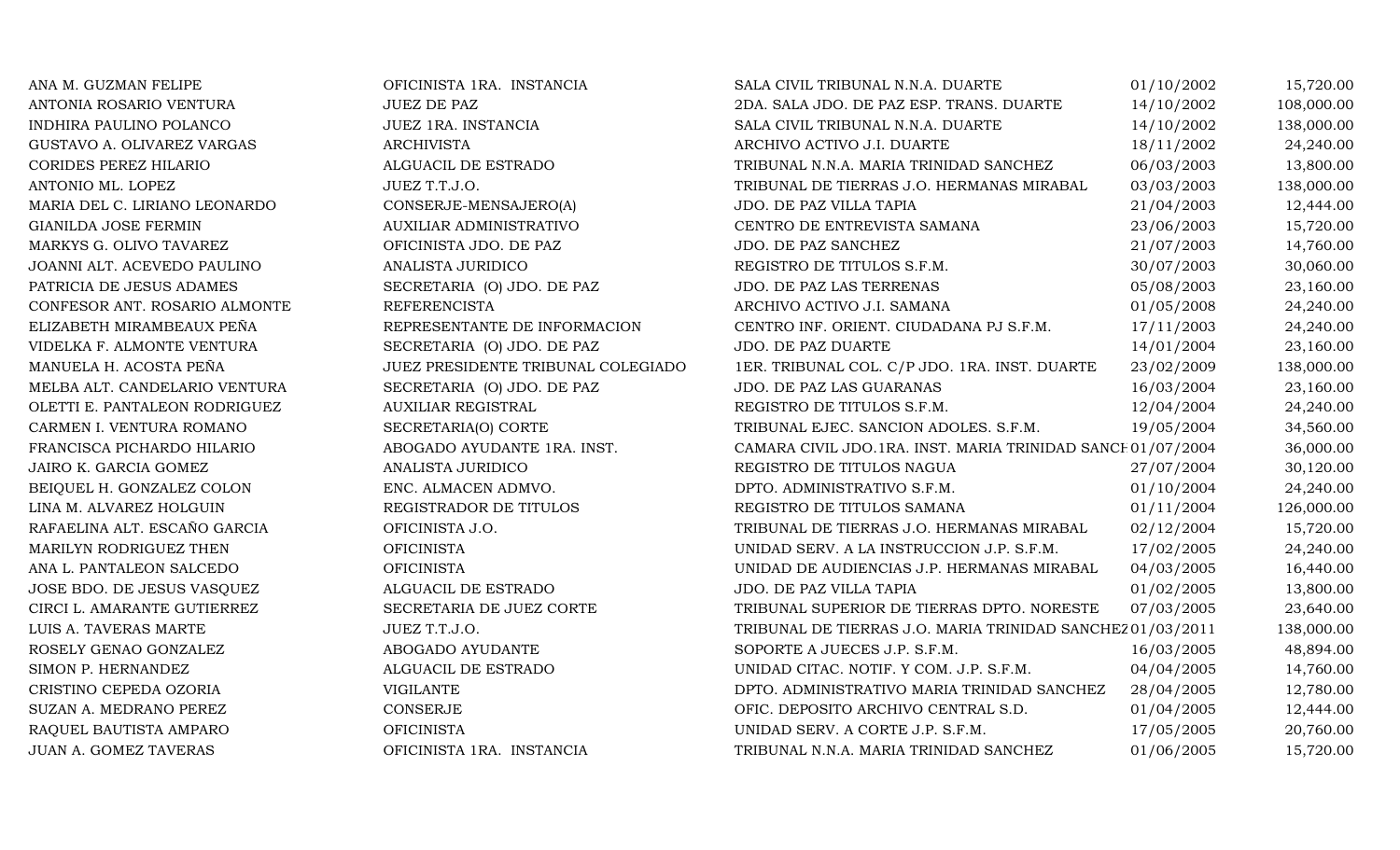| YUDELKA VARGAS                   | OFICINISTA 1RA. INSTANCIA       | JDO. DE TRABAJO DUARTE                                      | 03/08/2005 | 15,720.00  |
|----------------------------------|---------------------------------|-------------------------------------------------------------|------------|------------|
| DUMETCKA N. GOMEZ JIMENEZ        | OFICINISTA 1RA. INSTANCIA       | SALA CIVIL TRIBUNAL N.N.A. DUARTE                           | 21/09/2005 | 15,720.00  |
| EMMANUEL D. GARCIA REYNA         | ALGUACIL DE ESTRADO             | UNIDAD CITAC. NOTIF. Y COM. J.P. HERMANAS MIRABA 10/10/2005 |            | 14,760.00  |
| MARIELY ROSARIO MORILLO          | OFICINISTA 1RA. INSTANCIA       | SALA PENAL TRIBUNAL N.N.A. DUARTE                           | 01/12/2005 | 15,720.00  |
| MARLENY MAYI GIL                 | OFICINISTA CORTE                | CORTE DE APEL. N.N.A. S.F.M.                                | 01/11/2005 | 17,640.00  |
| RAMONA SOSA CANARIO              | <b>SECRETARIA</b>               | REGISTRO DE TITULOS SAMANA                                  | 01/12/2005 | 28,860.00  |
| RAMONA M. HERNANDEZ MIESES       | OFICINISTA 1RA. INSTANCIA       | CAMARA CIVIL JDO. 1RA. INST. SAMANA                         | 17/01/2006 | 15,720.00  |
| FRANCISCO ALB. ESPINAL ALMANZAR  | ALGUACIL DE ESTRADO             | SALA CIVIL TRIBUNAL N.N.A. DUARTE                           | 01/03/2006 | 13,800.00  |
| TOPACIO LAJARA PAULA             | SECRETARIA DE JUEZ CORTE        | TRIBUNAL SUPERIOR DE TIERRAS DPTO. NORESTE                  | 06/04/2006 | 17,640.00  |
| <b>JOSE ALB. SOSA</b>            | <b>VIGILANTE</b>                | DPTO. ADMINISTRATIVO HERMANAS MIRABAL                       | 10/05/2006 | 12,780.00  |
| ROSSY T. PEREZ DE MENA           | ABOGADO AYUDANTE CORTE          | TRIBUNAL SUPERIOR DE TIERRAS DPTO. NORESTE                  | 18/05/2006 | 48,894.00  |
| <b>ISOLINA PERALTA CONTRERAS</b> | JUEZ DE LA INSTRUCCION          | 1ER. JDO. DE LA INSTRUCCION DUARTE                          | 01/11/2011 | 138,000.00 |
| FAUSTO DE LEON MIGUEL            | ALGUACIL DE ESTRADO             | CAMARA CIVIL JDO. 1RA. INST. SAMANA                         | 09/05/2006 | 13,800.00  |
| YANKY ROJAS RODRIGUEZ            | OFICINISTA J.O.                 | 1RA. SALA TRIBUNAL DE TIERRAS J.O. DUARTE                   | 21/06/2006 | 15,720.00  |
| FELICIA NUÑEZ DE JESUS           | JUEZ DE PAZ                     | JDO. DE PAZ VILLA TAPIA                                     | 22/06/2006 | 108,000.00 |
| JUAN P. PEÑA GENAO               | ALGUACIL DE ESTRADO             | JDO. DE PAZ LAS GUARANAS                                    | 07/08/2006 | 13,800.00  |
| ANDY S. LIRIANO JIMENEZ          | ALGUACIL DE ESTRADO             | UNIDAD CITAC. NOTIF. Y COM. J.P. HERMANAS MIRABA01/09/2006  |            | 14,760.00  |
| HECTOR L. SOLANO                 | ALGUACIL DE ESTRADO             | <b>JDO. DE PAZ TENARES</b>                                  | 01/09/2006 | 13,800.00  |
| EUDIS TRINIDAD GARCIA            | CONSERJE-MENSAJERO(A)           | JDO. DE PAZ DUARTE                                          | 16/10/2006 | 12,444.00  |
| <b>JUAN C. DUARTE SANTOS</b>     | ALGUACIL DE ESTRADO             | CAMARA CIVIL CORTE APEL. S.F.M.                             | 02/10/2006 | 13,800.00  |
| PEDRO C. OZORIA SANTOS           | <b>VIGILANTE</b>                | DPTO. ADMINISTRATIVO MARIA TRINIDAD SANCHEZ                 | 09/01/2007 | 12,444.00  |
| EUNICE A. CANAAN                 | CONSERJE                        | DPTO. ADMINISTRATIVO HERMANAS MIRABAL                       | 05/03/2007 | 12,444.00  |
| MARIA DE LOS A. CONCEPCION       | JUEZ SUST. PTE. COLEGIADO       | 2DO. TRIBUNAL COL. C/P JDO. 1RA. INST. DUARTE               | 19/10/2009 | 138,000.00 |
| DENNY I. NERY CACERES            | OFICINISTA CORTE                | CAMARA CIVIL CORTE APEL. S.F.M.                             | 01/03/2010 | 14,760.00  |
| JOSE GRULLON CRUZ                | TECNICO DE MENSURAS             | DIRECCION REG. MENSURAS CAT. DPTO. NORESTE                  | 18/06/2012 | 48,894.00  |
| NILDA M. CONTRERAS ROMANO        | OFICIAL ARCHIVO ACTIVO          | ARCHIVO ACTIVO J.I. DUARTE                                  | 01/05/2012 | 29,580.00  |
| MARIELLY D. ROMAN REYNOSO        | SECRETARIA (O) GENERAL          | SECRETARIA GENERAL J.P. HERMANAS MIRABAL                    | 01/02/2012 | 42,657.60  |
| LEIDY A. DIFO LLANO              | SECRETARIA (O) SERVICIO A CORTE | UNIDAD SERV. A CORTE J.P. S.F.M.                            | 29/10/2007 | 51,004.80  |
| ANA J. CASTILLO MOYA             | ABOGADO AYUDANTE 1RA. INST.     | TRIBUNAL DE TIERRAS J.O. SAMANA                             | 22/10/2013 | 36,000.00  |
| ROSALIA HILARIO BRETON           | SECRETARIA (O) JDO. DE PAZ      | 2DA. SALA JDO. DE PAZ ESP. TRANS. DUARTE                    | 01/08/2008 | 23,160.00  |
| LEOCADIO ESCAÑO VENTURA          | <b>VIGILANTE</b>                | DPTO. ADMINISTRATIVO S.F.M.                                 | 26/07/2000 | 12,444.00  |
| CRISTHIAN J. LAIZ SANCHEZ        | ALGUACIL DE ESTRADO             | CAMARA CIVIL JDO. 1RA. INST. HERMANAS MIRABAL               | 06/08/2007 | 13,800.00  |
| LISSETTE DEL C. CRUZ CASTILLO    | <b>OFICINISTA</b>               | UNIDAD SERV. A LA INSTRUCCION J.P. S.F.M.                   | 30/10/2008 | 20,760.00  |
| DANEYRIS A. REYNOSO VENTURA      | OFICINISTA J.O.                 | 1RA. SALA TRIBUNAL DE TIERRAS J.O. DUARTE                   | 01/10/2008 | 15,720.00  |
|                                  |                                 |                                                             |            |            |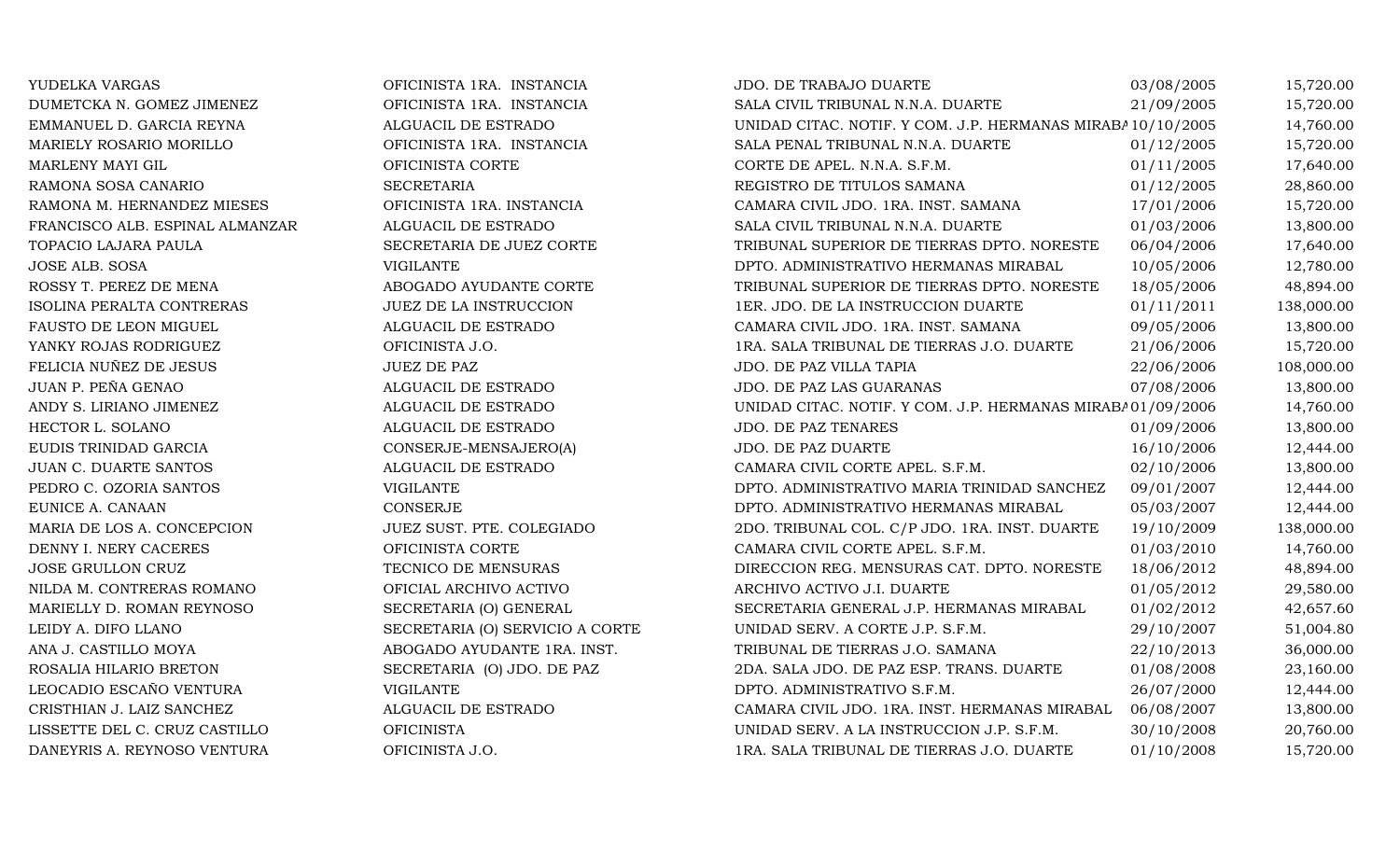| LUIS MERCEDES MARTE            | <b>VIGILANTE</b>                                                                | TRIBUNAL N.N.A. MARIA TRINIDAD SANCHEZ                      | 04/09/2007 | 12,780.00  |
|--------------------------------|---------------------------------------------------------------------------------|-------------------------------------------------------------|------------|------------|
| YESENIA DE PEÑA GREEN          | COORDINADOR(A) DE ENTREVISTAS                                                   | CENTRO DE ENTREVISTA SAMANA                                 | 03/08/2009 | 36,000.00  |
| DANA M. PERDOMO HERNANDEZ      | <b>OFICINISTA</b>                                                               | UNIDAD SERV. A LA INSTRUCCION J.P. S.F.M.                   | 01/09/2012 | 20,760.00  |
| YUBELKI ALT. VARGAS LORA       | SECRETARIA DRMC                                                                 | DIRECCION REG. MENSURAS CAT. DPTO. NORESTE                  | 01/08/2008 | 34,980.00  |
| RONNIS TORIBIO BALBUENA        | OFICINISTA TST                                                                  | TRIBUNAL SUPERIOR DE TIERRAS DPTO. NORESTE                  | 17/03/2008 | 17,640.00  |
| MERCEDES R. SANCHEZ GRULLON    | SECRETARIA DE JUEZ CORTE                                                        | TRIBUNAL SUPERIOR DE TIERRAS DPTO. NORESTE                  | 17/03/2008 | 23,640.00  |
| MANUEL ANT. CARELA LOPEZ       | JUEZ DE LA INSTRUCCION                                                          | JDO. DE LA INSTRUCCION HERMANAS MIRABAL                     | 07/04/2008 | 138,000.00 |
| KELVIN D. SANCHEZ LAZALA       | <b>OFICINISTA</b>                                                               | UNIDAD SERV. A EJEC. DE LA PENA J.P. S.F.M.                 | 11/11/2010 | 20,760.00  |
| LORENZO A. REYNOSO ENCARNACION | <b>AUXILIAR REGISTRAL</b>                                                       | REGISTRO DE TITULOS NAGUA                                   | 18/12/2017 | 16,200.00  |
| RAMON ANT. CARO AQUINO         | ALGUACIL DE ESTRADO                                                             | CAMARA PENAL JDO. 1RA. INST. MARIA TRINIDAD SAN(01/06/2008  |            | 14,760.00  |
| MELVIN J. HERNANDEZ DE LA CRUZ | ALGUACIL DE ESTRADO                                                             | JDO. DE PAZ MARIA TRINIDAD SANCHEZ                          | 15/05/2008 | 13,800.00  |
| BALBARA J. SEARA OZORIA        | <b>CONSERJE</b>                                                                 | JDO. DE PAZ LAS TERRENAS                                    | 18/08/2008 | 12,444.00  |
| MARIA I. GOMEZ ROSARIO         | SECRETARIA (O) SERVICIO A LA INSTRUCCION                                        | UNIDAD SERV. A LA INSTRUCCION J.P. S.F.M.                   | 01/09/2008 | 51,004.80  |
| FIOR B. CAMILO FERNANDEZ       | ENC. RECEPCION Y ENTREGA                                                        | DIRECCION REG. MENSURAS CAT. DPTO. NORESTE                  | 01/07/2008 | 74,844.00  |
| ANA D. OSORIO NUÑEZ            | <b>OFICINISTA</b>                                                               | UNIDAD CITAC. NOTIF. Y COM. J.P. S.F.M.                     | 07/06/2010 | 20,760.00  |
| AMILCAR J. JUSTO GUTIERREZ     | <b>OFICINISTA</b>                                                               | UNIDAD SERV. A LA INSTRUCCION J.P. S.F.M.                   | 01/12/2011 | 20,760.00  |
| SUGEIRY ALT. JOAQUIN VALERIO   | <b>OFICINISTA</b>                                                               | UNIDAD CITAC. NOTIF. Y COM. J.P. S.F.M.                     | 03/11/2008 | 20,760.00  |
| ALBA Y. ACOSTA PEGUERO         | OFICINISTA 1RA. INSTANCIA                                                       | CAMARA CIVIL JDO. 1RA. INST. HERMANAS MIRABAL               | 01/10/2008 | 15,720.00  |
| ESMERALDA M. GARCIA            | OFICINISTA JDO. DE PAZ                                                          | JDO. DE PAZ HERMANAS MIRABAL                                | 06/10/2008 | 14,760.00  |
| LUIS ML. LIRIANO CANARIO       | OFICINISTA 1RA. INSTANCIA                                                       | CAMARA CIVIL JDO.1RA. INST. MARIA TRINIDAD SANCE 20/10/2008 |            | 15,720.00  |
| STARLIN M. HERNANDEZ PAULA     | <b>AUXILIAR REGISTRAL</b>                                                       | REGISTRO DE TITULOS S.F.M.                                  | 14/10/2008 | 20,760.00  |
| MIOSSOTTY E. ARIAS RODRIGUEZ   | <b>ARCHIVISTA</b>                                                               | TRIBUNAL DE TIERRAS J.O. HERMANAS MIRABAL                   | 12/01/2009 | 13,920.00  |
| YANILKA E. FABIAN VASQUEZ      | SECRETARIA (O) SERVICIO JDOS. 1RA. INSTANCL UNIDAD SERV. 1RA. INST. J.P. S.F.M. |                                                             | 23/02/2009 | 51,004.80  |
| RUTH E. ROSARIO OLIVO          | <b>ARCHIVISTA</b>                                                               | CAMARA CIVIL JDO. 1RA. INST. SAMANA                         | 26/02/2009 | 13,920.00  |
| JOSE M. MENDEZ SALAZAR         | <b>CHOFER</b>                                                                   | CAMARA PENAL CORTE APEL. S.F.M.                             | 18/05/2009 | 24,240.00  |
| JOSE ANT. GOMEZ FRIAS          | ALGUACIL DE ESTRADO                                                             | JDO. DE PAZ EL FACTOR                                       | 15/07/2009 | 13,800.00  |
| WILLI R. VENTURA BURGOS        | <b>CHOFER</b>                                                                   | CAMARA CIVIL CORTE APEL. S.F.M.                             | 15/07/2009 | 24,240.00  |
| AMANDA N. TEJADA HERNANDEZ     | JUEZ 1RA. INSTANCIA                                                             | TRIBUNAL COL. C/P JDO. 1RA. INST. MARIA T.S.                | 01/06/2009 | 138,000.00 |
| ROBERTO J. DUARTE DUARTE       | AUXILIAR ADMINISTRATIVO                                                         | DIRECCION REG. MENSURAS CAT. DPTO. NORESTE                  | 08/09/2009 | 20,760.00  |
| ANA M. SHEPHARD JONES          | <b>CONSERJE</b>                                                                 | DPTO. ADMINISTRATIVO SAMANA                                 | 03/08/2009 | 12,444.00  |
| ROSA M. VARGAS LORA            | OFICINISTA TST                                                                  | TRIBUNAL SUPERIOR DE TIERRAS DPTO. NORESTE                  | 28/09/2009 | 14,760.00  |
| JUAN P. HENRIQUEZ SANTIAGO     | MENSAJERO INTERNO                                                               | CORTE DE APEL. N.N.A. S.F.M.                                | 05/10/2009 | 12,444.00  |
| CARMINIA CAMINERO SOSA         | JUEZ SUST. PTE. COLEGIADO                                                       | 1ER. TRIBUNAL COL. C/P JDO. 1RA. INST. DUARTE               | 19/10/2009 | 138,000.00 |
| ARELIS CAMACHO CACERES         | JUEZ 1RA. INSTANCIA                                                             | 2DA. SALA CAMARA PENAL JDO. 1RA. INST. DUARTE               | 19/10/2009 | 138,000.00 |
|                                |                                                                                 |                                                             |            |            |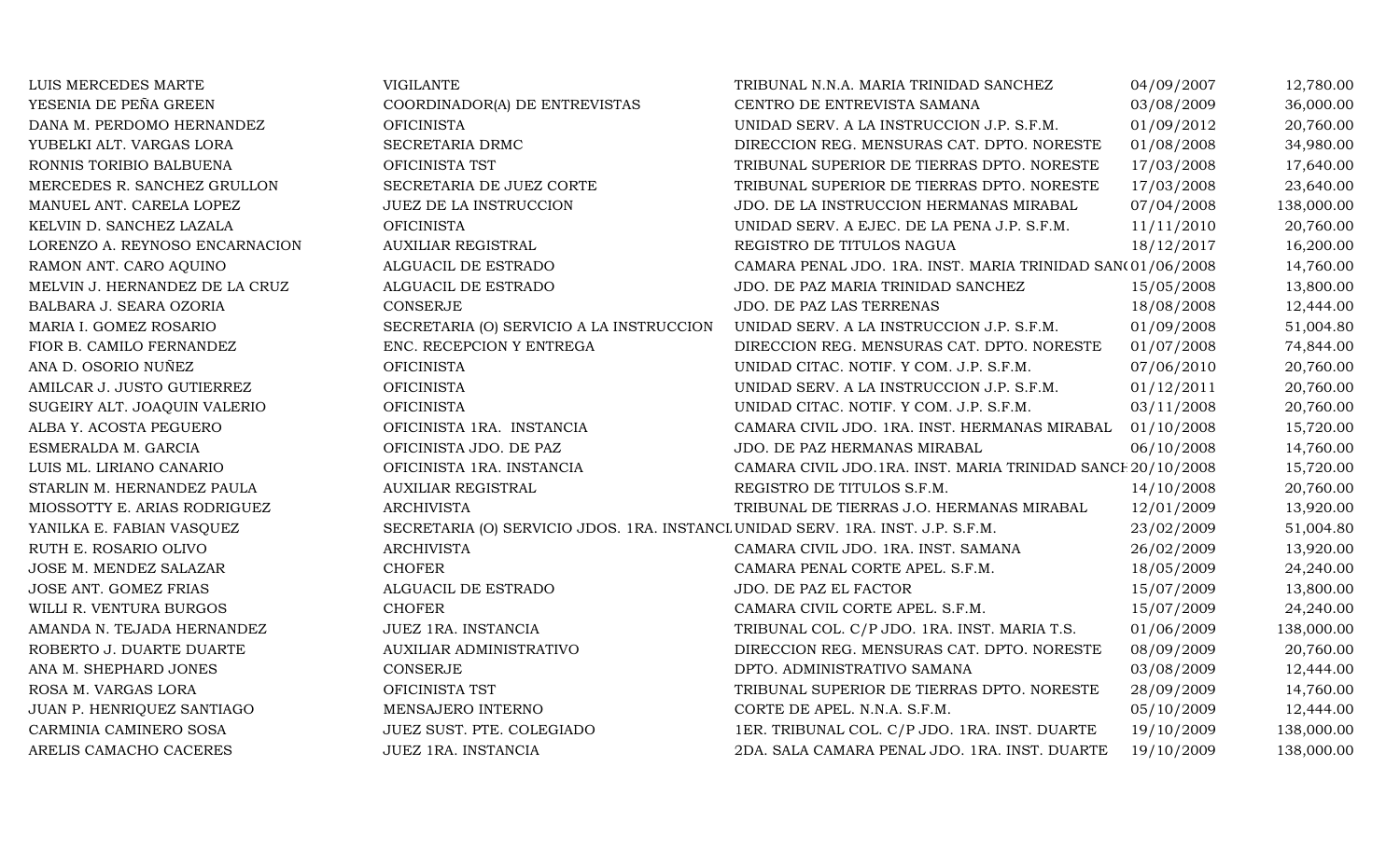| YOKASTA DEL P. ALMANZAR CARELA  | OFICINISTA J.O.                  | TRIBUNAL DE TIERRAS J.O. HERMANAS MIRABAL     | 20/09/2010 | 19,074.00  |
|---------------------------------|----------------------------------|-----------------------------------------------|------------|------------|
| DILCIA DE PEÑA GREEN            | <b>JUEZ DE PAZ</b>               | JDO. DE PAZ LAS TERRENAS                      | 13/01/2010 | 108,000.00 |
| PEDRO E. SHEPARD VANDERHORST    | AUX. DE RECEPCION Y ENTREGA      | REGISTRO DE TITULOS SAMANA                    | 26/03/2010 | 24,240.00  |
| CAROLINA L. SHEPARD VANDERHORST | SECRETARIA (O) PRIMERA INSTANCIA | CAMARA PENAL JDO. 1RA. INST. SAMANA           | 05/05/2010 | 38,088.00  |
| MELBA DEL C. ANTONIO SALAZAR    | <b>OFICINISTA</b>                | SOPORTE A JUECES J.P. S.F.M.                  | 26/04/2010 | 20,760.00  |
| ERICA L. DEL ROSARIO KING       | OFICIAL DE SERVICIOS             | REGISTRO DE TITULOS SAMANA                    | 12/05/2010 | 34,980.00  |
| EDGAR R. ROQUE MATOS            | ALGUACIL DE ESTRADO              | UNIDAD CITAC. NOTIF. Y COM. J.P. S.F.M.       | 13/07/2010 | 14,760.00  |
| MANUEL A. MERAN ABREU           | ALGUACIL DE ESTRADO              | UNIDAD CITAC. NOTIF. Y COM. J.P. S.F.M.       | 01/11/2010 | 14,760.00  |
| JHOAN ML. VARGAS RODRIGUEZ      | JUEZ DE PAZ                      | JDO. DE PAZ SANCHEZ                           | 01/11/2010 | 108,000.00 |
| MARLENNY CRUZ GARCIA            | SECRETARIA DEPTO. ADM.           | DPTO. ADMINISTRATIVO MARIA TRINIDAD SANCHEZ   | 27/05/2013 | 18,120.00  |
| MAXIMO A. CASTAÑOS DIAZ         | ALGUACIL DE ESTRADO              | UNIDAD CITAC. NOTIF. Y COM. J.P. S.F.M.       | 06/12/2010 | 14,760.00  |
| NILSA O. BETERMI BRIOSO         | OFICINISTA J.O.                  | TRIBUNAL DE TIERRAS J.O. SAMANA               | 22/04/2013 | 15,720.00  |
| ANA M. GOMEZ JIMENEZ            | JUEZ DE PAZ                      | JDO. DE PAZ HOSTOS                            | 16/12/2016 | 108,000.00 |
| NATHALIE E. DIAZ ROSA           | SECRETARIA (O) PRIMERA INSTANCIA | 1RA. SALA CAMARA CIVIL JDO. 1RA. INST. DUARTE | 02/05/2011 | 28,860.00  |
| HILARIO ANT. PEÑA               | ALGUACIL DE ESTRADO              | JDO. DE PAZ LAGUNA SALADA                     | 01/01/2018 | 13,800.00  |
| YOMARIS ROSARIO ESPINAL         | <b>RECEPCIONISTA</b>             | DPTO. ADMINISTRATIVO S.F.M.                   | 01/06/2011 | 14,760.00  |
| ARGENTINA ALT. TEJADA TEJADA    | JUEZ DE LA INSTRUCCION           | 2DO. JDO. DE LA INSTRUCCION DUARTE            | 09/02/2015 | 138,000.00 |
| LUCIANNA MENDEZ SANTOS          | <b>REFERENCISTA</b>              | ARCHIVO ACTIVO J.I. DUARTE                    | 08/06/2011 | 24,240.00  |
| YESIKA ALT. BRITO PAYANO        | ALGUACIL DE ESTRADO              | 1RA. SALA CAMARA CIVIL JDO. 1RA. INST. DUARTE | 05/08/2013 | 13,800.00  |
| YANCARLOS BURGOS DE LA CRUZ     | ALGUACIL DE ESTRADO              | SALA PENAL TRIBUNAL N.N.A. DUARTE             | 01/08/2011 | 13,800.00  |
| MARY C. GARCIA FRIAS            | ANALISTA JURIDICO                | REGISTRO DE TITULOS S.F.M.                    | 01/08/2011 | 30,060.00  |
| WILMA J. DE MOYA ORTEGA         | SUPERVISOR DE ARCHIVO            | OFIC. DE ARCHIVO JUDICIAL PJ S.F.M.           | 30/04/2013 | 29,580.00  |
| MARLENNY MENDOZA REMIGIO        | OFICINISTA CORTE                 | CORTE DE TRABAJO S.F.M.                       | 23/04/2013 | 17,640.00  |
| ANA R. GARCIA MARTINEZ          | CONSERJE                         | DPTO. ADMINISTRATIVO S.F.M.                   | 12/11/2012 | 12,444.00  |
| INDIANA C. VASQUEZ BURGOS       | SECRETARIA (O) JDO. DE PAZ       | JDO. DE PAZ MARIA TRINIDAD SANCHEZ            | 12/10/2011 | 23,160.00  |
| JUAN C. JOSE PASCUAL            | JUEZ 1RA. INSTANCIA              | CAMARA CIVIL JDO. 1RA. INST. HERMANAS MIRABAL | 01/11/2011 | 138,000.00 |
| YUDELKA BURET MARCANO           | JUEZ 1RA. INSTANCIA              | 2DO. TRIBUNAL COL. C/P JDO. 1RA. INST. DUARTE | 01/11/2011 | 138,000.00 |
| DOMINGO UREÑA CORCINO           | OFICINISTA JDO. DE PAZ           | JDO. DE PAZ DUARTE                            | 12/09/2011 | 14,760.00  |
| LIDANNIA DE LOS SANTOS SOSA     | OFICINISTA ATENCION USUARIOS     | UNIDAD ATENCION AL USUARIO J.P. S.F.M.        | 30/04/2013 | 24,240.00  |
| DARVIN LOPEZ                    | JUEZ T.T.J.O.                    | TRIBUNAL DE TIERRAS J.O. SAMANA               | 01/12/2011 | 108,000.00 |
| ALBANIA R. RODRIGUEZ COLLADO    | OFICINISTA ATENCION USUARIOS     | UNIDAD ATENCION AL USUARIO J.P. S.F.M.        | 01/05/2012 | 24,240.00  |
| ARQUIMEDES MARTINEZ PAULINO     | ALGUACIL DE ESTRADO              | JDO. DE PAZ PIMENTEL                          | 20/04/2015 | 13,800.00  |
| YUDELKA M. DE LEON POZO         | JUEZ DE PAZ                      | JDO. DE PAZ LAS GUARANAS                      | 03/10/2016 | 108,000.00 |
| VIESKA DE LA CRUZ TORIBIO       | <b>MEDIADOR</b>                  | CENTRO DE MEDIACION JUDICIAL S.F.M.           | 02/06/2014 | 67,082.40  |
|                                 |                                  |                                               |            |            |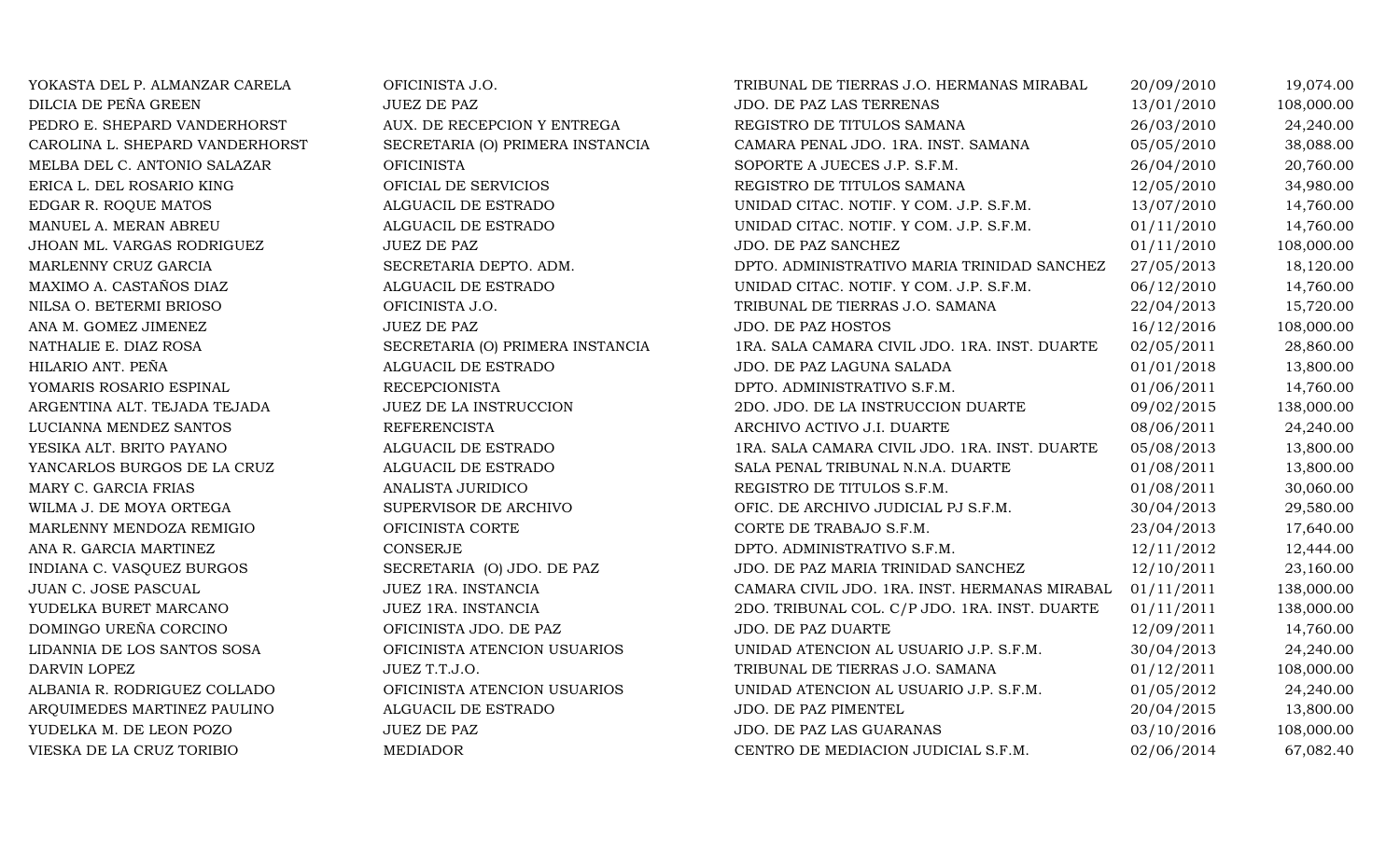| JOSE R. MUÑOZ DISLA           | SECRETARIA(O) CORTE              | CAMARA CIVIL CORTE APEL. S.F.M.                             | 10/09/2012 | 34,560.00 |
|-------------------------------|----------------------------------|-------------------------------------------------------------|------------|-----------|
| MARTHA E. CEBALLOS CASTILLO   | OFICINISTA 1RA. INSTANCIA        | CAMARA CIVIL JDO. 1RA. INST. HERMANAS MIRABAL               | 01/10/2012 | 15,720.00 |
| DANIELA TIBURCIO TRONCOSO     | OFICINISTA 1RA. INSTANCIA        | CAMARA CIVIL JDO. 1RA. INST. SAMANA                         | 23/05/2013 | 15,720.00 |
| CENEIDA HERNANDEZ             | <b>CONSERJE</b>                  | DPTO. ADMINISTRATIVO SAMANA                                 | 12/06/2012 | 12,444.00 |
| WILLY ANT. HERNANDEZ PEREZ    | ALGUACIL DE ESTRADO              | 2DA. SALA JDO. DE PAZ ESP. TRANS. DUARTE                    | 01/09/2012 | 13,800.00 |
| LISSETTE MA. TAVERAS PAULA    | OFICINISTA 1RA. INSTANCIA        | 1RA. SALA CAMARA CIVIL JDO. 1RA. INST. DUARTE               | 14/01/2013 | 15,720.00 |
| JOSE ALB. MENDEZ SANTOS       | <b>OFICINISTA</b>                | UNIDAD SERV. 1RA. INST. J.P. S.F.M.                         | 03/09/2012 | 20,760.00 |
| RAFAELITA BRITO DE LA CRUZ    | OFICINISTA JDO. DE PAZ           | JDO. DE PAZ ARENOSO                                         | 01/10/2012 | 14,760.00 |
| LIBELINA RAMIREZ VILLAR       | SECRETARIA (O) PRIMERA INSTANCIA | CAMARA CIVIL JDO.1RA. INST. MARIA TRINIDAD SANCE 01/10/2012 |            | 28,860.00 |
| MANUEL FCO. ALMONTE ROQUE     | <b>OFICINISTA</b>                | UNIDAD DE AUDIENCIAS J.P. S.F.M.                            | 26/11/2013 | 20,760.00 |
| DIANA C. NUÑEZ ABREU          | <b>OFICINISTA</b>                | UNIDAD DE AUDIENCIAS J.P. S.F.M.                            | 02/05/2013 | 20,760.00 |
| ALBA R. MARTINEZ MAURICIO     | OFICINISTA 1RA. INSTANCIA        | CAMARA CIVIL JDO. 1RA. INST. LA ALTAGRACIA                  | 09/10/2017 | 15,720.00 |
| EDDY RAMIREZ PADILLA          | <b>ARCHIVISTA</b>                | ARCHIVO ACTIVO J.I. MARIA TRINIDAD SANCHEZ                  | 01/04/2013 | 24,240.00 |
| JOEL G. DESCHAMPS ALMANZAR    | <b>ARCHIVISTA</b>                | ARCHIVO ACTIVO J.I. HERMANAS MIRABAL                        | 01/04/2013 | 24,240.00 |
| WANDA R. DEL ORBE CAMPOS      | <b>AUXILIAR REGISTRAL</b>        | REGISTRO DE TITULOS S.F.M.                                  | 01/12/2014 | 16,440.00 |
| DANIEL M. JOHNSON SEALY       | ALGUACIL DE ESTRADO              | JDO. DE PAZ SAMANA                                          | 23/05/2013 | 13,800.00 |
| LOHREN PERALTA                | OFICINISTA 1RA. INSTANCIA        | 1RA. SALA CAMARA CIVIL JDO. 1RA. INST. DUARTE               | 10/12/2012 | 15,720.00 |
| ISIDRO J. MARTINEZ TEJADA     | <b>OFICINISTA</b>                | SOPORTE A JUECES J.P. S.F.M.                                | 08/01/2013 | 20,760.00 |
| QUISQUEYA VELEZ Y RODRIGUEZ   | CONSERJE-MENSAJERO(A)            | JDO. DE PAZ CASTILLO                                        | 05/02/2013 | 12,444.00 |
| MICHAEL DE JS. PERALTA ABREU  | OFICINISTA J.O.                  | TRIBUNAL DE TIERRAS J.O. MARIA TRINIDAD SANCHEZ 08/05/2013  |            | 15,720.00 |
| YOKARLIN K. PEREZ POLANCO     | OFICINISTA 1RA. INSTANCIA        | TRIBUNAL COL. C/P JDO. 1RA. INST. MARIA T.S.                | 22/07/2013 | 15,720.00 |
| NARCY E. SANTANA VALDEZ       | OFICINISTA ATENCION USUARIOS     | UNIDAD ATENCION AL USUARIO J.P. S.F.M.                      | 02/07/2014 | 24,240.00 |
| ANNY D. BRITO SUAREZ          | <b>ARCHIVISTA</b>                | ARCHIVO ACTIVO J.I. DUARTE                                  | 22/04/2013 | 24,240.00 |
| MILKA E. OMELIS KELLY         | ASIST. ADMINISTRATIVA            | CENTRO DE ENTREVISTA SAMANA                                 | 20/05/2013 | 20,760.00 |
| MAXIEL MORIS FRANCISCO        | AUX. DE RECEPCION Y ENTREGA      | REGISTRO DE TITULOS SAMANA                                  | 17/06/2013 | 24,240.00 |
| LUIS R. FABIAN VERAS          | MENSAJERO (A) INTERNO            | DPTO. ADMINISTRATIVO HERMANAS MIRABAL                       | 17/06/2013 | 12,444.00 |
| ROSILENNY RODRIGUEZ ESTEVEZ   | <b>OFICINISTA</b>                | UNIDAD CITAC. NOTIF. Y COM. J.P. S.F.M.                     | 20/10/2014 | 20,760.00 |
| ROBERTO DE JS. RIOS VENTURA   | AUXILIAR ADMINISTRATIVO          | DPTO. ADMINISTRATIVO HERMANAS MIRABAL                       | 17/06/2013 | 14,760.00 |
| JULISSA A. SANTOS VASQUEZ     | <b>RECEPCIONISTA</b>             | DPTO. ADMINISTRATIVO HERMANAS MIRABAL                       | 17/06/2013 | 14,760.00 |
| JORGE S. VARGAS LORA          | MENSAJERO INTERNO                | DPTO. ADMINISTRATIVO S.F.M.                                 | 22/07/2013 | 12,444.00 |
| ISMELY B. PEÑA MERCEDEZ       | OFICINISTA 1RA. INSTANCIA        | CAMARA PENAL JDO. 1RA. INST. MARIA TRINIDAD SAN(03/03/2014  |            | 15,720.00 |
| MIGUELINA E. SILVERIO ESPINAL | OFICINISTA JDO. DE PAZ           | JDO. DE PAZ CABRERA                                         | 10/03/2014 | 14,760.00 |
| JON V. CRUZ HIDALGO           | MAYORDOMO I                      | DPTO. ADMINISTRATIVO S.F.M.                                 | 05/08/2013 | 16,920.00 |
| ZAVICMA M. DE LA CRUZ ANTIGUA | <b>ARCHIVISTA</b>                | ARCHIVO ACTIVO J.I. DUARTE                                  | 28/08/2013 | 24,240.00 |
|                               |                                  |                                                             |            |           |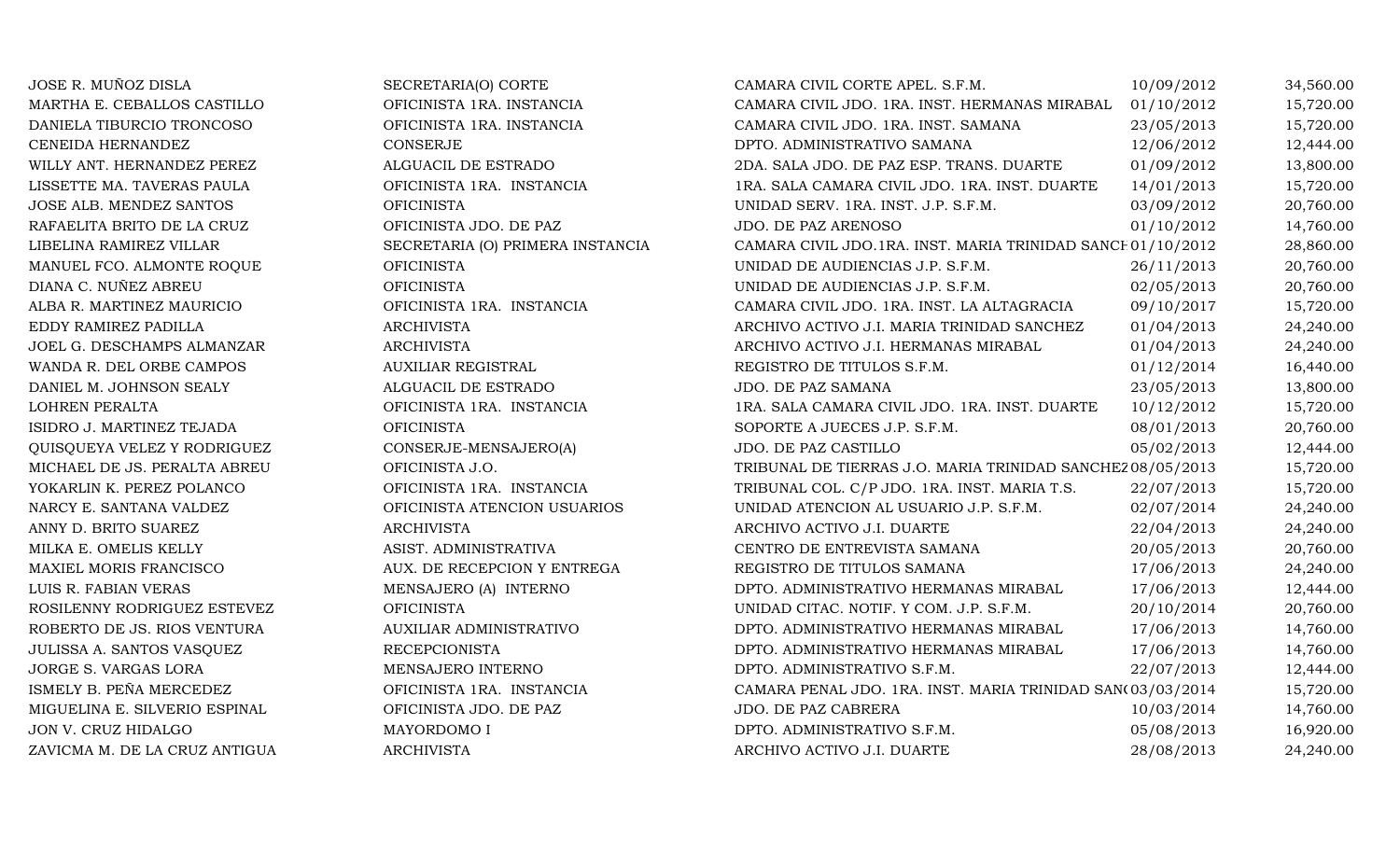ALBA N. DE LA CRUZ MIRANDA OFICIAL ARCHIVO ACTIVO ARCHIVO ACTIVO J.I. MARIA TRINIDAD SANCHEZ 22/07/2013 29,580.00 ANNY A. BONETTI VARGAS OFICINISTA JDO. DE PAZ 1RA. SALA JDO. DE PAZ ESP. TRANS. DUARTE 04/06/2014 14,760.00 NATANAEL FRIAS ESTEVEZ AUXILIAR ADMINISTRATIVO DPTO. ADMINISTRATIVO MARIA TRINIDAD SANCHEZ 21/10/2013 14,760.00 JASMILEY J. PEREZ ORTIZ AUXILIAR REGISTRAL REGISTRO DE TITULOS NAGUA 04/12/2013 16,440.00 ALBA Y. CASTILLO ORTEGA OFICINISTA SOPORTE A JUECES J.P. HERMANAS MIRABAL 15/12/2014 16,440.00 RONEL A. GRULLON NUÑEZ OFICINISTA CORTE CAMARA CIVIL CORTE APEL. S.F.M. 14/07/2014 17,640.00 LEIDI D. BRITO BURGOS CONSERJE CONSERJE CONSERJE DPTO. ADMINISTRATIVO HERMANAS MIRABAL 27/01/2014 12,444.00<br>DARLYN D. SANTOS REYES OFICINISTA OFICINISTA DE AUDIENCIAS J.P. HERMANAS MIRABAL 27/01/2014 16,440.00 DARLYN D. SANTOS REYES OFICINISTA UNIDAD DE AUDIENCIAS J.P. HERMANAS MIRABAL 27/01/2014 16,440.00 YESSICA SANCHEZ GONZALEZ SECRETARIA (O) PRIMERA INSTANCIA JDO. DE LA INSTRUCCION SAMANA 15/12/2014 28,860.00 DELGISA ALT. ESPINO ABUD AUX. ADMINISTRATIVO DPTO. ADMINISTRATIVO SAMANA 05/02/2014 14,760.00 ANGELO DE JS. REYES SANCHEZ CONSERJE CONSERUE DPTO. ADMINISTRATIVO S.F.M. 24/02/2014 12,444.00 ARLYN R. MATA MARTINEZ SECRETARIA (O) JDO. DE PAZ 1RA. SALA JDO. DE PAZ ESP. TRANS. DUARTE 24/03/2014 23,160.00 YRELIS G. PERALTA GONZALEZ ARCHIVISTA CAMARA CIVIL JDO. 1RA. INST. HERMANAS MIRABAL 24/02/2014 13,920.00 YVANIA R. CONTRERAS ROMANO SECRETARIA DE JUEZ CORTE TRIBUNAL SUPERIOR DE TIERRAS DPTO. NORESTE 01/04/2014 15,720.00<br>CRISTIAN DE JS. PONCE PAREDES OFICINISTA 1RA. INSTANCIA JDO. DE TRABAJO DUARTE 14/04/2014 14,760.00 CRISTIAN DE JS. PONCE PAREDES OFICINISTA 1RA. INSTANCIA JDO. DE TRABAJO DUARTE 14/04/2014 14,760.00 ERIKA I. UREÑA MARTINEZ RECEPCIONISTA DPTO. ADMINISTRATIVO MARIA TRINIDAD SANCHEZ 06/05/2014 14,760.00 JOSELINA HENRIQUEZ MUÑOZ OFICINISTA 1RA. INSTANCIA CAMARA PENAL JDO. 1RA. INST. MARIA TRINIDAD SANCHE 28/04/2014 15,720.00 NINOSKA P. HILARIO RODRIGUEZ OFICINISTA 1RA. INSTANCIA JDO. DE LA INSTRUCCION MARIA TRINIDAD SANCHEZ 16/06/2015 15,720.00 MICHELLE A. DE LA ROSA OFICINISTA 1RA. INSTANCIA SALA PENAL TRIBUNAL N.N.A. DUARTE 02/07/2014 15,720.00 OSMALING BURET MARCANO ALGUACIL DE ESTRADO UNIDAD CITAC. NOTIF. Y COM. J.P. S.F.M. 21/07/2014 14,760.00 SUCRI J. PAULINO CORDERO AUXILIAR R.T. REGISTRO DE TITULOS SALCEDO 22/09/2014 15,720.00 JUAN T. DE JESUS FRIAS CONSERJE CONSERIE DPTO. ADMINISTRATIVO S.F.M. 03/11/2014 12,444.00 ANA FCA. RIBOTA ZAPATA MENSAJERO INTERNO DPTO. ADMINISTRATIVO SAMANA 20/10/2014 12,444.00 ELIZABETH M VALENCIA ALCALA JUEZ 1RA. INSTANCIA TRIBUNAL N.N.A. MARIA TRINIDAD SANCHEZ 09/02/2015 138,000.00 EDWARD J. SOTO SOTO JUEZ 1RA. INSTANCIA CAMARA PENAL JDO. 1RA. INST. SAMANA 09/02/2015 138,000.00 MODESTO AMARANTE PEÑA JUEZ 1RA. INSTANCIA CAMARA CIVIL JDO. 1RA. INST. SAMANA 09/02/2015 138,000.00 SHEILA MA. CALDERON CONCEPCION OFICINISTA CHE CONSERVANTE ORDEROIDE AUDIENCIAS J.P. S.F.M. 02/12/2014 20,760.00 WILTON O. PEGUERO RODRIGUEZ OFICINISTA J.O. 1RA. SALA TRIBUNAL DE TIERRAS J.O. DUARTE 16/12/2014 15,720.00 JUSTINA ROSEL HERNANDEZ SECRETARIA (O) PRIMERA INSTANCIA TRIBUNAL COL. C/P JDO. 1RA. INST. MARIA T.S. 16/01/2015 15,720.00 GILBERTO DEOGRACIA SHEPHARD ALGUACIL DE ESTRADO JDO. DE LA INSTRUCCION SAMANA 12/01/2015 14,760.00 ALEJANDRA IDELFONSO PEREZ OFICINISTA UNIDAD SERV. A LA INSTRUCCION J.P. S.F.M. 23/01/2016 20,760.00 GLORIA MDES. CRUZ TAVERAS OFICINISTA 1RA. INSTANCIA SALA PENAL TRIBUNAL N.N.A. DUARTE 02/02/2015 15,720.00 ODILE I. ALONZO GATON OFICINISTA UNIDAD SERV. A CORTE J.P. S.F.M. 09/02/2015 20,760.00 SILVIA L. RAMOS MEJIA **OFICINISTA 1RA. INSTANCIA** CAMARA CIVIL JDO. 1RA. INST. HERMANAS MIRABAL 16/02/2015 15,720.00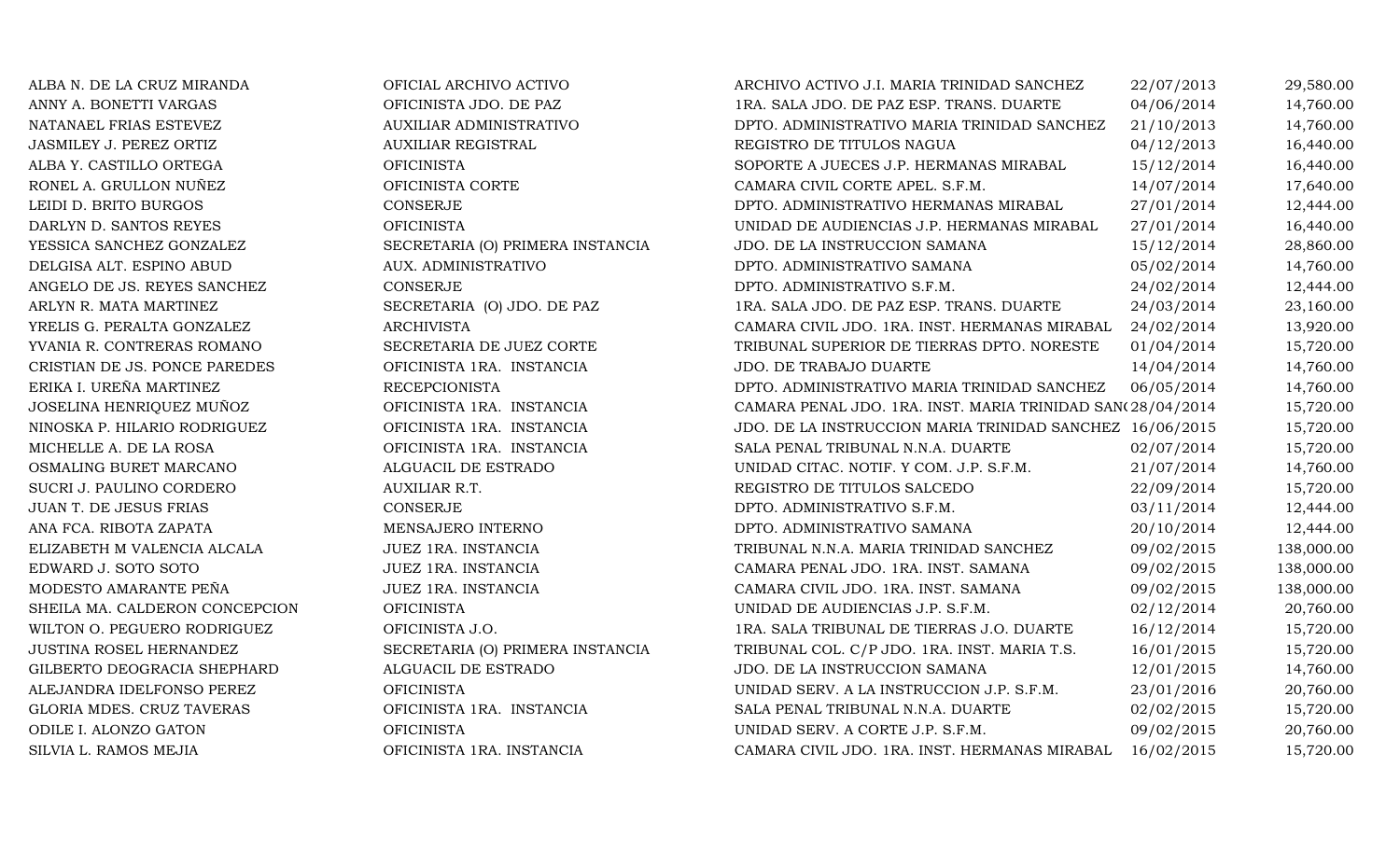| ANNA H. VILLALONA JIMENEZ        | SECRETARIA (O) JDO. DE PAZ       | JDO. DE PAZ SAMANA                                          | 20/04/2015 | 23,160.00  |
|----------------------------------|----------------------------------|-------------------------------------------------------------|------------|------------|
| LUIS ALF. VALERIO PAULINO        | ALGUACIL DE ESTRADO              | CORTE DE APEL. N.N.A. S.F.M.                                | 20/04/2015 | 13,800.00  |
| JANNY MALDONADO REYNOSO          | ABOGADO AYUDANTE 1RA. INST.      | 2DA. SALA CAMARA PENAL JDO. 1RA. INST. DUARTE               | 05/05/2015 | 36,000.00  |
| ELETICIA DEL ORBE DE GONZALEZ    | CONSERJE-MENSAJERO(A)            | JDO. DE PAZ PIMENTEL                                        | 20/04/2015 | 12,444.00  |
| CESAR A. BETANCES COLON          | MENSAJERO INTERNO                | DPTO. ADMINISTRATIVO S.F.M.                                 | 20/07/2015 | 12,444.00  |
| SABRINA KERY MARTE               | SECRETARIA (O) PRIMERA INSTANCIA | TRIBUNAL DE TIERRAS J.O. SAMANA                             | 10/08/2015 | 28,860.00  |
| <b>ISAURA MORONTA MARTINEZ</b>   | <b>OFICINISTA</b>                | JDO. DE LA INSTRUCCION MARIA TRINIDAD SANCHEZ 31/08/2015    |            | 15,720.00  |
| HEIDY M. HERNANDEZ ANTIGUA       | AUXILIAR ADMINISTRATIVO          | DIRECCION REG. MENSURAS CAT. DPTO. NORESTE                  | 15/09/2015 | 20,865.60  |
| LUIS ALB. HERNANDEZ VERAS        | TECNICO DE MENSURAS              | DIRECCION REG. MENSURAS CAT. DPTO. NORESTE                  | 02/10/2015 | 15,720.00  |
| DEONY LENDOF GARCIA              | ALGUACIL DE ESTRADO              | JDO. DE PAZ RIO SAN JUAN                                    | 10/11/2015 | 13,800.00  |
| AWILDA BDA. FERREIRAS HENRIQUEZ  | OFICINISTA 1RA. INSTANCIA        | SALA CIVIL TRIBUNAL N.N.A. DUARTE                           | 18/11/2015 | 15,720.00  |
| MANUEL DE JS. DOMINGUEZ ALMANZAR | <b>OFICINISTA</b>                | UNIDAD SERV. MERO TRAMITE J.P. HERMANAS MIRAB 25/11/2015    |            | 16,440.00  |
| CRISTHOFER J. ANTIGUA GONZALEZ   | OFICINISTA J.O.                  | 2DA. SALA TRIBUNAL DE TIERRAS J.O. DUARTE                   | 01/12/2015 | 15,720.00  |
| LAURA E. FERMIN ALVAREZ          | <b>CONSERJE</b>                  | DPTO. ADMINISTRATIVO SAMANA                                 | 16/12/2015 | 12,444.00  |
| FATIMA Y. DE LA ROSA ROJAS       | OFICINISTA 1RA. INSTANCIA        | CAMARA CIVIL JDO.1RA. INST. MARIA TRINIDAD SANCE 27/07/2016 |            | 15,720.00  |
| WALKIDIA PERREAUX BALBUENA       | OFICINISTA 1RA. INSTANCIA        | CAMARA PENAL JDO. 1RA. INST. SAMANA                         | 08/02/2016 | 15,720.00  |
| JORNALY V. PEREZ CAMPOS          | <b>OFICINISTA</b>                | UNIDAD DE AUDIENCIAS J.P. S.F.M.                            | 16/12/2015 | 20,760.00  |
| ARIANNY VASQUEZ HEREDIA          | <b>OFICINISTA</b>                | UNIDAD DE AUDIENCIAS J.P. S.F.M.                            | 26/01/2016 | 20,760.00  |
| ENDY J. TEJADA JAVIER            | <b>OFICINISTA</b>                | UNIDAD CITAC. NOTIF. Y COM. J.P. HERMANAS MIRABA 26/01/2016 |            | 16,440.00  |
| GRACIANO FRIAS OLIVAREZ          | MENSAJERO EXTERNO                | DPTO. ADMINISTRATIVO S.F.M.                                 | 18/01/2016 | 16,440.00  |
| GLADYS F. DIAZ LUCIANO           | OFICINISTA 1RA. INSTANCIA        | CAMARA CIVIL JDO.1RA. INST. MARIA TRINIDAD SANCE 14/03/2016 |            | 15,720.00  |
| DOMINGA ANTIGUA MEREGILDO        | <b>AUXILIAR REGISTRAL</b>        | REGISTRO DE TITULOS NAGUA                                   | 04/04/2016 | 16,200.00  |
| JEANCARLOS DE LA CRUZ BURGOS     | MENSAJERO INTERNO                | DPTO. ADMINISTRATIVO S.F.M.                                 | 09/05/2016 | 12,444.00  |
| MARIELI F. MIGUEL GAVINO         | <b>ARCHIVISTA</b>                | ARCHIVO ACTIVO J.I. SAMANA                                  | 18/05/2016 | 24,240.00  |
| MAXUELL J. MERCEDES KERY         | ALGUACIL DE ESTRADO              | CAMARA PENAL JDO. 1RA. INST. SAMANA                         | 18/05/2016 | 14,760.00  |
| LEURY O. MOSQUEA DIFO            | MENSAJERO INTERNO                | DPTO. ADMINISTRATIVO S.F.M.                                 | 14/06/2016 | 12,444.00  |
| ADRIAN DE JS. GRULLON ROJAS      | MENSAJERO INTERNO                | DPTO. ADMINISTRATIVO MARIA TRINIDAD SANCHEZ                 | 16/06/2016 | 12,444.00  |
| BIANNELYS M. MARTINEZ CALVO      | JUEZ DE PAZ                      | JDO. DE PAZ TENARES                                         | 03/10/2016 | 108,000.00 |
| HARDYS Y. WILLMORE KING          | JUEZ DE PAZ                      | JDO. DE PAZ SAMANA                                          | 03/10/2016 | 108,000.00 |
| LUZ M. SANTOS ALONZO             | <b>JUEZ DE PAZ</b>               | JDO. DE PAZ RIO SAN JUAN                                    | 03/10/2016 | 108,000.00 |
| LAURA V. PINEDA DE LEON          | OFICINISTA J.O.                  | TRIBUNAL DE TIERRAS J.O. MARIA TRINIDAD SANCHEZ 03/01/2017  |            | 13,362.00  |
| BARBARA I. RODRIGUEZ NOLASCO     | <b>JUEZ DE PAZ</b>               | JDO. DE PAZ CASTILLO                                        | 03/10/2016 | 108,000.00 |
| LOURDES N. VILLA REINOSO         | CONSERJE-MENSAJERO(A)            | JDO. DE PAZ TENARES                                         | 25/07/2016 | 12,444.00  |
| BRAULIO A. ACOSTA VENTURA        | CONSERJE                         | DPTO. ADMINISTRATIVO S.F.M.                                 | 20/07/2016 | 12,444.00  |
|                                  |                                  |                                                             |            |            |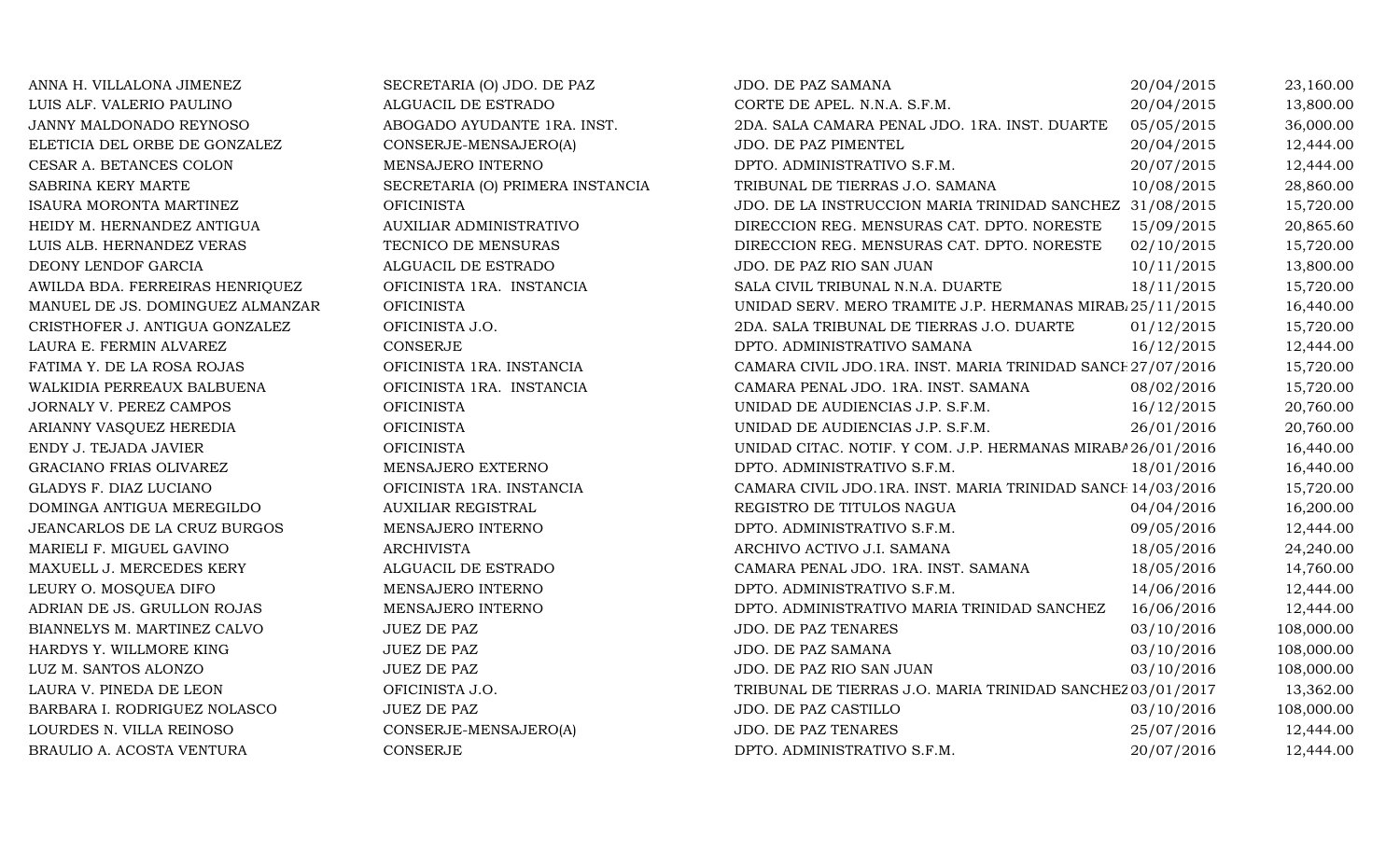| FRANK J. FELIX AGRAMONTE      | REPRODUCTOR DE DOCUMENTOS | DPTO. ADMINISTRATIVO S.F.M.                               | 20/07/2016 | 13,920.00  |
|-------------------------------|---------------------------|-----------------------------------------------------------|------------|------------|
| DAVID VELEZ ENCARNACION       | MENSAJERO INTERNO         | DPTO. ADMINISTRATIVO SAMANA                               | 08/11/2017 | 12,444.00  |
| ALEXANDER BRITO               | ALGUACIL DE ESTRADO       | TRIBUNAL COL. C/P JDO. 1RA. INST. MARIA T.S.              | 31/08/2016 | 14,760.00  |
| MARIA I. POLANCO ALMANZAR     | OFICINISTA CORTE          | CAMARA CIVIL CORTE APEL. S.F.M.                           | 21/09/2016 | 17,640.00  |
| JORGE E. VILLAR SOSA          | <b>OFICINISTA</b>         | UNIDAD DE AUDIENCIAS J.P. S.F.M.                          | 31/10/2016 | 20,760.00  |
| ARSEYI M. JIMENEZ FELIZ       | <b>OFICINISTA</b>         | UNIDAD SERV. A LA INSTRUCCION J.P. S.F.M.                 | 31/10/2016 | 20,760.00  |
| DAHIANA MA. ROBLES VENTURA    | OFICINISTA 1RA. INSTANCIA | 2DA. SALA CAMARA CIVIL JDO. 1RA. INST. DUARTE             | 01/11/2016 | 15,720.00  |
| SOLANDY L. THEN MOLINA        | OFICINISTA 1RA. INSTANCIA | JDO. DE LA INSTRUCCION MARIA TRINIDAD SANCHEZ             | 16/11/2016 | 15,720.00  |
| BRAIRYS F. CAMILO VENTURA     | MENSAJERO INTERNO         | TRIBUNAL N.N.A. MARIA TRINIDAD SANCHEZ                    | 16/11/2016 | 12,444.00  |
| MARTA P. PEREZ PEÑA           | <b>AUXILIAR REGISTRAL</b> | REGISTRO DE TITULOS NAGUA                                 | 02/01/2018 | 17,640.00  |
| JARILEYDI AMARANTE VASQUEZ    | OFICINISTA 1RA. INSTANCIA | JDO. DE TRABAJO DUARTE                                    | 21/11/2016 | 15,720.00  |
| ORIOL M. MENDEZ PERDOMO       | MENSAJERO INTERNO         | DPTO. ADMINISTRATIVO S.F.M.                               | 03/11/2016 | 12,444.00  |
| NINOSKA A. FRIAS DURAN        | OFICINISTA 1RA. INSTANCIA | 2DA. SALA CAMARA CIVIL JDO. 1RA. INST. DUARTE             | 05/10/2017 | 15,720.00  |
| JOHANNA MA. LOPEZ LANTIGUA    | OFICINISTA J.O.           | 1RA. SALA TRIBUNAL DE TIERRAS J.O. SANTIAGO               | 02/10/2017 | 15,720.00  |
| LOREN L. SOSA DE LEON         | OFICINISTA 1RA. INSTANCIA | JDO. DE LA INSTRUCCION SAMANA                             | 02/01/2017 | 15,720.00  |
| WILLIANNY HIDALGO ROSARIO     | OFICINISTA 1RA. INSTANCIA | 2DA. SALA CAMARA CIVIL JDO. 1RA. INST. DUARTE             | 26/10/2017 | 15,720.00  |
| WADELIN SANCHEZ GARCIA        | SECRETARIA DEPTO. ADM.    | DPTO. ADMINISTRATIVO S.F.M.                               | 23/01/2017 | 18,120.00  |
| VILENNY V. TEJADA FABIAN      | MENSAJERO INTERNO         | DPTO. ADMINISTRATIVO HERMANAS MIRABAL                     | 10/01/2017 | 10,200.00  |
| JAZMIN L. CORREA MENA         | <b>OFICINISTA</b>         | UNIDAD SERV. A LA INSTRUCCION J.P. S.F.M.                 | 27/03/2017 | 20,760.00  |
| NOELY CAPELLAN                | CONSERJE                  | DPTO. ADMINISTRATIVO SAMANA                               | 07/02/2017 | 12,444.00  |
| ABRAHAN ALVAREZ TEJADA        | MENSAJERO INTERNO         | DPTO. ADMINISTRATIVO S.F.M.                               | 25/09/2017 | 12,444.00  |
| CRISMERY VENTURA              | OFICINISTA 1RA. INSTANCIA | 1RA. SALA CAMARA CIVIL JDO. 1RA. INST. DUARTE             | 01/12/2017 | 15,720.00  |
| VICTOR A. YNOA GOMEZ          | <b>JUEZ DE PAZ</b>        | JDO. DE PAZ ARENOSO                                       | 31/03/2017 | 108,000.00 |
| ROGY DEL C. FIGUEROA TAVERAS  | JUEZ DE PAZ               | JDO. DE PAZ VILLA RIVAS                                   | 31/03/2017 | 108,000.00 |
| YEFRIN J. PEREZ DIAZ          | ALGUACIL DE ESTRADO       | CORTE DE TRABAJO S.F.M.                                   | 21/03/2017 | 13,800.00  |
| EMANUEL MELO CASTRO           | OFICINISTA 1RA. INSTANCIA | JDO. DE LA INSTRUCCION SAMANA                             | 08/03/2017 | 15,720.00  |
| ALDONSA D. MARTIN JIMENEZ     | OFICINISTA 1RA. INSTANCIA | 1RA. SALA CAMARA CIVIL JDO. 1RA. INST. DUARTE             | 20/03/2017 | 14,760.00  |
| LAURA V. LITHGOW ESPEJO       | OFICINISTA 1RA. INSTANCIA | 2DA. SALA CAMARA CIVIL JDO. 1RA. INST. SANTIAGO           | 27/10/2017 | 15,720.00  |
| JEFFREY VALDEZ PEREZ          | <b>ARCHIVISTA</b>         | ARCHIVO ACTIVO DEL TRIBUNAL SUPERIOR DE TIERRA 09/03/2017 |            | 24,240.00  |
| FAUSTO GARCIA VASQUEZ         | ALGUACIL DE ESTRADO       | JDO. DE PAZ ESP. TRANS. PUERTO PLATA                      | 01/01/2018 | 13,800.00  |
| HAYSON ML. HERNANDEZ GOMEZ    | MENSAJERO INTERNO         | DPTO. ADMINISTRATIVO S.F.M.                               | 02/05/2017 | 12,444.00  |
| ALEXANDRA HERNANDEZ FERNANDEZ | OFICINISTA J.O.           | 2DA. SALA TRIBUNAL DE TIERRAS J.O. DUARTE                 | 10/04/2017 | 15,720.00  |
| ESCARLE MA. JIMENEZ ESPINO    | OFICINISTA J.O.           | TRIBUNAL DE TIERRAS J.O. SAMANA                           | 24/04/2017 | 15,720.00  |
| JAZMIN L. SANTOS DE JESUS     | AUXILIAR ADMINISTRATIVO   | DPTO. ADMINISTRATIVO S.F.M.                               | 23/02/2018 | 14,760.00  |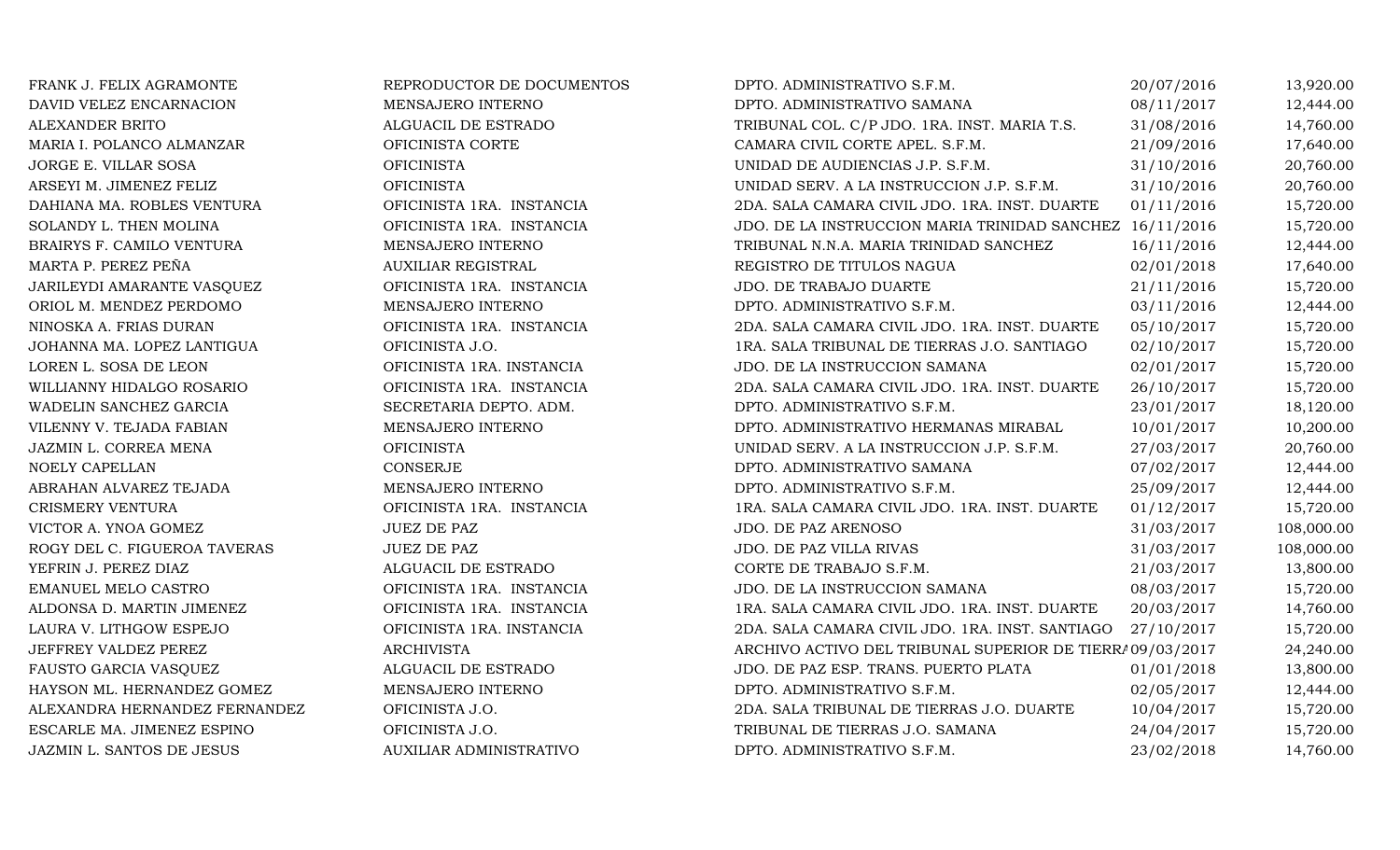VLADIMIR O. GARCIA VOLQUEZ ALGUACIL DE ESTRADO JDO. DE PAZ MUNICIPAL PRIMERA SALA D.N. 01/01/2018 14,760.00 ELADIO LEBRON VALLEJO ALGUACIL DE ESTRADO PCIA. TRIBUNAL SUPERIOR ADMINISTRATIVO 01/01/2018 14,760.00 RAMON D. RAMIREZ SOLIS ALGUACIL DE ESTRADO PCIA. TRIBUNAL SUPERIOR ADMINISTRATIVO 01/01/2018 14,760.00 CAROLINA REYES PAULINO CHICINISTA OFICINISTA SOPORTE A JUECES J.P. S.F.M. 16/05/2018 20,760.00 ROBERTO C. DUARTE MARTINEZ OFICINISTA UNIDAD DE AUDIENCIAS J.P. S.F.M. 05/10/2017 20,760.00 ANA C. PAREDES DE LEON CHICINISTA OFICINISTA DE AUDIENCIAS J.P. S.F.M. 05/10/2017 20,760.00 DIOGENES G. SALCEDO DE LEON MAYORDOMO III CORTE DE APEL. N.N.A. S.D. 27/09/2017 15,840.00 ANYELA M. TOBAL CASTRO OFICINISTA 1RA. INSTANCIA 1RA. SALA CAMARA CIVIL JDO. 1RA. INST. DUARTE 15/02/2018 15,720.00 LISABEL COSTE FERNANDEZ OFICINISTA JDO. DE PAZ 2DA. SALA JDO. DE PAZ ESP. TRANS. DUARTE 09/01/2018 14,760.00 JOAQUIN R. SANCHEZ VIZCAINO MENSAJERO INTERNO DPTO. ADMINISTRATIVO S.F.M. 05/06/2017 12,444.00 ANDRIELINA M. NUÑEZ DE JESUS OFICINISTA 1RA. INSTANCIA CAMARA PENAL JDO. 1RA. INST. SAMANA 07/06/2017 15,720.00<br>14,760.00 JULIA R. VENTURA SANTOS OF ALTERIA DE CONSTA JORE PAZ DO DE PAZ SOSUA 195709/2017 14,760.00 JULIA R. VENTURA SANTOS CHICINISTA JDO. DE PAZ JDO. DE PAZ SOSUA 25/09/2017 14,760.00 PETRONILA ORTIZ ANDUJAR AUXILIAR REGISTRAL REGISTRO DE TITULOS NAGUA 12/03/2018 13,770.00 ISAMAR ZORRILLA CESPEDES OFICINISTA 1RA. INSTANCIA CAMARA CIVIL JDO.1RA. INST. MARIA TRINIDAD SANCI-01/12/2017<br>ENMANUEL FELIZ RAMIREZ MENSAJERO INTERNO DPTO. ADMINISTRATIVO S.F.M. 27/12/2017 12,444.00 ENMANUEL FELIZ RAMIREZ MENSAJERO INTERNO DPTO. ADMINISTRATIVO S.F.M. 27/12/2017 12,444.00 DARLIN E. HERRERAS EVANGELISTA CONSERJE DPTO. ADMINISTRATIVO HERMANAS MIRABAL 10/07/2017 12,444.00 KELVIN M. ALMONTE ANGELES MENSAJERO INTERNO DE DPTO. ADMINISTRATIVO HERMANAS MIRABAL 21/06/2017 12,444.00<br>DANILSA N. MARTE SANTOS RECEPCIONISTA CORTE DE APEL. N.N.A. S.F.M. 10/07/2017 14,760.00 DANILSA N. MARTE SANTOS SANTOS RECEPCIONISTA CORTE DE APEL. N.N.A. S.F.M. 10/07/2017 14,760.00 HENRY SEGARRA CATANO OFICINISTA JDO. DE PAZ JDO. DE PAZ DE LA 2DA. CIRC. D.N. 25/10/2017 16,440.00 CLARIANNE DE AZA LAUREANO CONSERJE CONSERIE DPTO. ADMINISTRATIVO SAMANA 13/07/2017 12,444.00 ERNESTO D. VARGAS GONZALEZ AUX. DE ENTREGA DIRECCION REG. MENSURAS CAT. DPTO. NORESTE 17/07/2017 20,760.00 JISSEL MA. DIAZ MORONTA OFICINISTA J.O. 2DA. SALA TRIBUNAL DE TIERRAS J.O. DUARTE 01/03/2018 15,720.00 ARMIDIS ANT. CABA JEREZ OFICINISTA 1RA. INSTANCIA CAMARA CIVIL JDO. 1RA. INST. MONTE CRISTI 09/10/2017 15,720.00 VIANSY MARTINEZ TEJADA RECEPCIONISTA TRIBUNAL SUPERIOR DE TIERRAS DPTO. NORESTE 09/05/2018 14,760.00 ELIZABETH M. TORIBIO FERNANDEZ RECEPCIONISTA CAMARA PENAL CORTE APEL. S.F.M. 08/12/2017 14,760.00<br>CINTHIA K. DEL ORBE CINTHIA K. DEL ORBE 14,760.00 CINTHIA K. DEL ORBE CORBE ALGUACIL DE ESTRADO ALGUACIL DE ESTRADO ALGUACIDE ESTRADO CON DE LA INSTRUCCION MARIA TRINIDAD SANCHEZ 31/08/2017 14,760.00<br>JONATHAN M. NUÑEZ ALGUACIL DE ESTRADO CONDAD CITAC. NOTIF. Y COM. J.P. S JONATHAN M. NUÑEZ ALGUACIL DE ESTRADO UNIDAD CITAC. NOTIF. Y COM. J.P. S.D. OESTE 01/01/2018 15,960.00 OMENKY M. TIBURCIO ROSARIO OFICINISTA J.O. TRIBUNAL DE TIERRAS J.O. SAMANA 15/03/2018 15,720.00 JEAN M. GONZALEZ CARABALLO OFICINISTA 1RA. INSTANCIA JDO. DE LA INSTRUCCION SAMANA 09/10/2017 15,720.00 MARIE E. PEGUERO OFICINISTA 1RA. INSTANCIA JDO. DE LA INSTRUCCION SAMANA 23/04/2018 13,362.00 ROSELINA GILBERT HERRERA OFICINISTA JDO. DE PAZ 1RA. SALA JDO. DE PAZ ESP. TRANS. DUARTE 26/09/2017 14,760.00 HAROLD R. VICENTE MOYA AUXILIAR REGISTRAL REGISTRO DE TITULOS S.F.M. 03/10/2017 16,440.00 REBECA DE LA CRUZ CHURCHI DE OFICINISTA JDO. DE PAZ JOO. DO DE PAZ DUARTE OSTROVIDO DE PAZ DO DE PAZ DUARTE O POSTADO DE PAZ DUARTE O POSTADO DE PAZ DUARTE O POSTADO DE PAZ DUARTE O POSTADO DE PAZ DUARTE O POSTADO DE PAZ D GERMANIA TAVERAS HURTADO CONSERJE-MENSAJERO(A) JDO. DE PAZ VILLA RIVAS 07/11/2017 12,444.00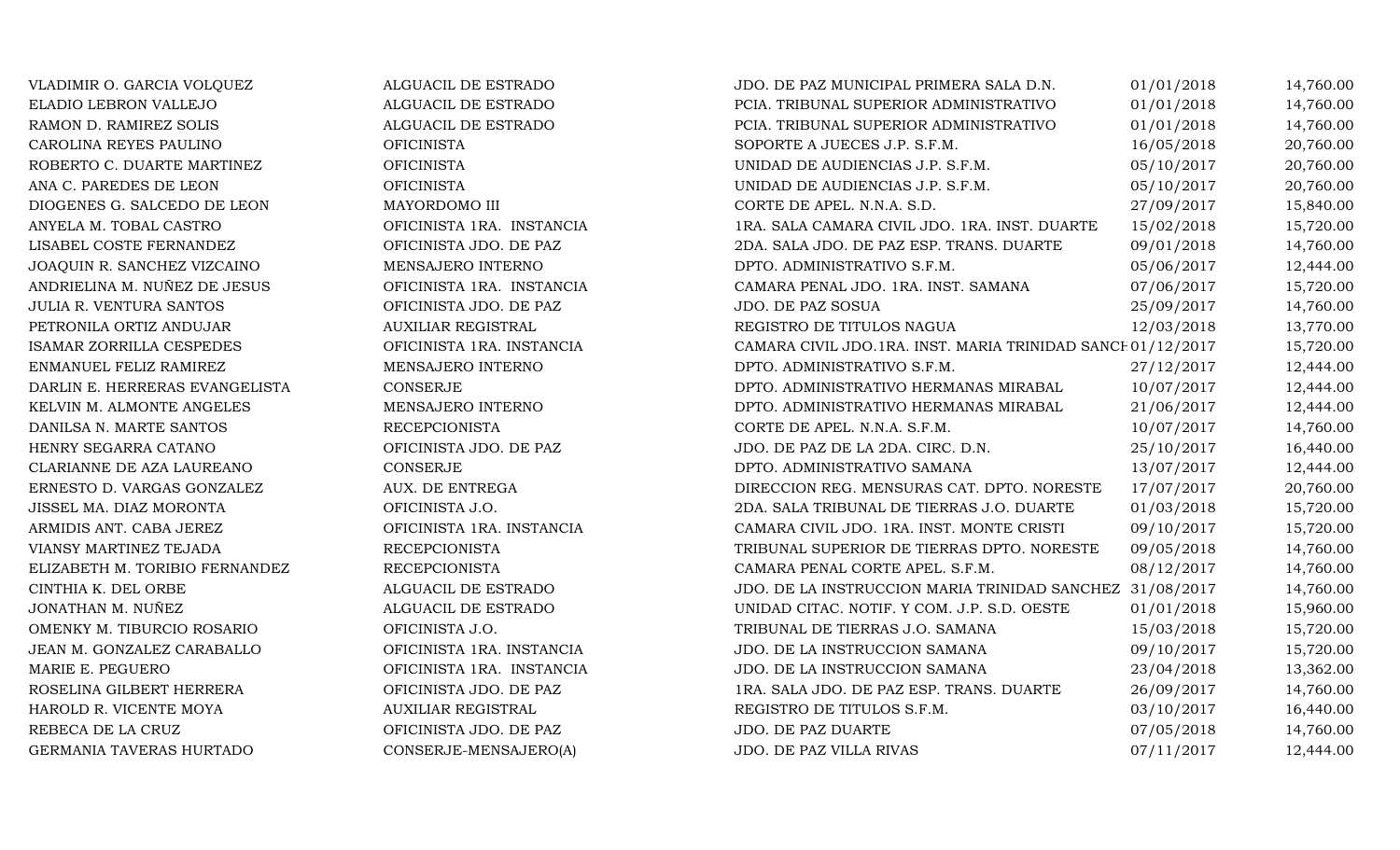| RAMONA CASTAÑO POLANCO           | OFICINISTA JDO. DE PAZ             | JDO. DE PAZ VILLA RIVAS                                  | 04/12/2017 | 14,760.00  |
|----------------------------------|------------------------------------|----------------------------------------------------------|------------|------------|
| KARIELYS DEL ROSARIO DEL ROSARIO | OFICINISTA JDO. DE PAZ             | JDO. DE PAZ MARIA TRINIDAD SANCHEZ                       | 06/03/2018 | 12,546.00  |
| JACQUELINE A. DURAN SHEPARD      | OFICINISTA JDO. DE PAZ             | JDO. DE PAZ SAMANA                                       | 15/12/2017 | 14,760.00  |
| MIGUEL A. HERNANDEZ HERNANDEZ    | MENSAJERO INTERNO                  | DPTO. ADMINISTRATIVO MARIA TRINIDAD SANCHEZ              | 20/12/2017 | 12,444.00  |
| VICTOR J. GARCIA LANTIGUA        | MENSAJERO (A) INTERNO              | DPTO. ADMINISTRATIVO S.F.M.                              | 05/12/2017 | 12,444.00  |
| STEPHANIE ABREU TORIBIO          | OFICINISTA JDO. DE PAZ             | JDO. DE PAZ MARIA TRINIDAD SANCHEZ                       | 02/01/2018 | 14,760.00  |
| EDGAR Y. SANCHEZ                 | OFICINISTA JDO. DE PAZ             | 2DA. SALA JDO. DE PAZ ESP. TRANS. DUARTE                 | 28/12/2017 | 14,760.00  |
| KATHEREN M. VENTURA REYES        | <b>OFICINISTA</b>                  | SOPORTE A JUECES J.P. S.F.M.                             | 16/05/2018 | 20,760.00  |
| MILDRED A. SANTOS PERALTA        | <b>CONSERJE</b>                    | DPTO. ADMINISTRATIVO HERMANAS MIRABAL                    | 30/01/2018 | 10,577.40  |
| ANUEL JOSE HERNANDEZ             | <b>VIGILANTE</b>                   | TRIBUNAL N.N.A. MARIA TRINIDAD SANCHEZ                   | 14/02/2018 | 12,444.00  |
| ROMEL M. ORTEGA PICHARDO         | MENSAJERO INTERNO                  | TRIBUNAL SUPERIOR DE TIERRAS DPTO. NORESTE               | 01/03/2018 | 10,577.40  |
| GISELLE E. HERNANDEZ ALI         | AUXILIAR ADMINISTRATIVO            | DPTO. ADMINISTRATIVO S.F.M.                              | 12/03/2018 | 12,546.00  |
| FELIX M. JOAQUIN DIAZ            | OFICINISTA 1RA. INSTANCIA          | JDO. DE LA INSTRUCCION MARIA TRINIDAD SANCHEZ 19/03/2018 |            | 13,362.00  |
| RAMON YAPORT VALERIO             | MENSAJERO INTERNO                  | DPTO. ADMINISTRATIVO HERMANAS MIRABAL                    | 09/04/2018 | 10,577.40  |
| YENIFER GARCIA GRANDEL           | CONSERJE                           | DPTO. ADMINISTRATIVO SAMANA                              | 14/05/2018 | 10,557.40  |
| JUAN R. E. PEGUERO SANCHEZ       | ADMINISTRADOR DE RED               | OFIC. DE TECNOLOGIAS REGIONAL ZONA SUR                   | 01/05/1993 | 54,885.60  |
| ORIOLIS A. CAMILO                | ENCARGADO (A) TECNOLOGIAS REGIONAL | OFIC. DE TECNOLOGIAS REGIONAL ZONA SUR                   | 20/10/2003 | 117,532.80 |
| ROSENDO MATEO SUERO              | MENSAJERO INTERNO                  | DPTO. ADMINISTRATIVO S.C.                                | 01/04/1993 | 12,444.00  |
| MARTHA FRIAS CASTRO              | <b>CONSERJE</b>                    | DPTO. ADMINISTRATIVO S.C.                                | 01/01/1988 | 12,444.00  |
| <b>BASILIA JIMENEZ</b>           | CONSERJE                           | DPTO. ADMINISTRATIVO S.C.                                | 01/07/1992 | 12,444.00  |
| NANCY M. MARTINEZ DE LOS SANTOS  | OFICINISTA CORTE                   | CAMARA CIVIL CORTE APEL. S.C.                            | 28/11/2006 | 17,640.00  |
| ISIDRO CASILLA DOLORES           | ENC. MANTENIMIENTO                 | DPTO. ADMINISTRATIVO S.C.                                | 01/11/1991 | 24,240.00  |
| ALIS M. REYES PEÑA               | ABOGADO AYUDANTE                   | SOPORTE A JUECES C.S.C. N.N.A. S.C.                      | 01/03/1999 | 48,894.00  |
| ROSALBA ARIAS MEDINA             | <b>RECEPCIONISTA</b>               | DPTO. ADMINISTRATIVO S.C.                                | 01/04/1999 | 14,760.00  |
| FRANCISCO ANT. FRANCO SERRATA    | SECRETARIA(O) CORTE                | CAMARA CIVIL CORTE APEL. S.C.                            | 13/07/1989 | 34,560.00  |
| ORLANDO NUÑEZ                    | ALGUACIL DE ESTRADO                | CAMARA PENAL CORTE APEL. S.C.                            | 01/09/1994 | 14,760.00  |
| AZILDE DEL C. MONTAS MARTINEZ    | AUXILIAR ADMINISTRATIVO            | CENTRO DE ENTREVISTA S.C.                                | 05/03/1997 | 28,800.00  |
| GERTRUDIS DIAZ COLON             | OFICINISTA CORTE                   | CAMARA PENAL CORTE APEL. S.C.                            | 01/11/1994 | 17,640.00  |
| JUAN P. PEREZ MINYETY            | JUEZ PRESIDENTE CORTE              | CAMARA CIVIL CORTE APEL. S.C.                            | 25/05/1998 | 218,640.00 |
| JUAN A. BIAGGI LAMA              | JUEZ 1ER. SUSTITUTO CORTE          | CAMARA CIVIL CORTE APEL. S.C.                            | 25/05/1998 | 205,800.00 |
| GENARA ALT. ARAUJO PUELLO        | JUEZ 2DO. SUSTITUTO CORTE          | CAMARA CIVIL CORTE APEL. S.C.                            | 25/05/1998 | 199,464.00 |
| LA BUENA DE OLEO ENCARNACION     | OFICINISTA JDO. DE PAZ             | JDO. DE PAZ S.C.                                         | 16/07/1997 | 14,760.00  |
| JUANA SUAZO CARVAJAL             | OFICINISTA CORTE                   | CAMARA CIVIL CORTE APEL. S.C.                            | 01/04/1989 | 17,640.00  |
| JUAN P. JIMENEZ GARCIA           | MENSAJERO INTERNO                  | DPTO. ADMINISTRATIVO S.C.                                | 01/04/1991 | 12,444.00  |
|                                  |                                    |                                                          |            |            |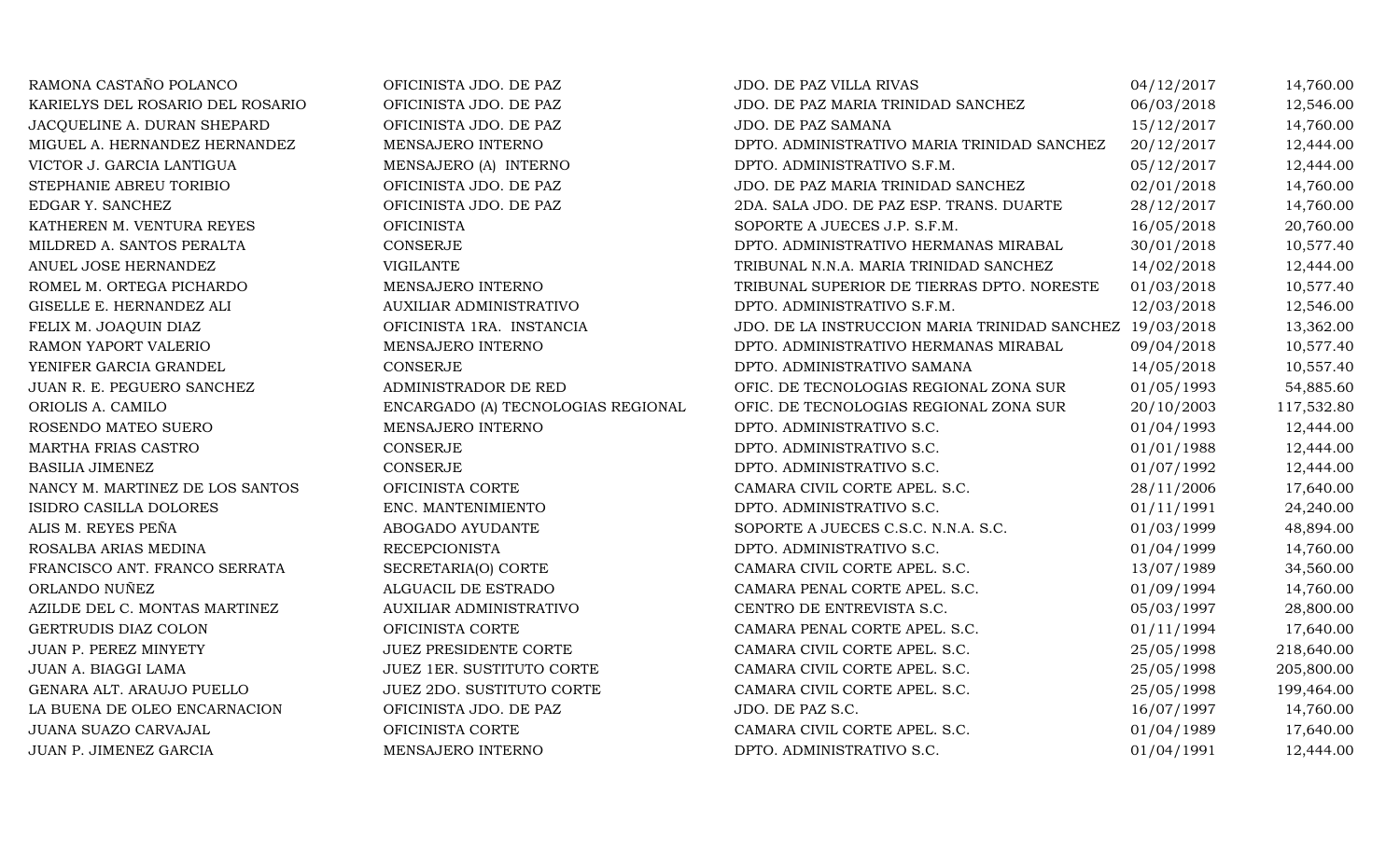| MARIA G. GARABITO RAMIREZ      | JUEZ PRESIDENTE CORTE                   | CAMARA PENAL CORTE APEL. S.C.           | 01/10/1991 | 218,640.00 |
|--------------------------------|-----------------------------------------|-----------------------------------------|------------|------------|
| MILCIADES TAVERAS MONTILLA     | ALGUACIL DE ESTRADO                     | 2DO. JDO. DE LA INSTRUCCION S.C.        | 10/02/1992 | 14,760.00  |
| JUALMA G. DE LA ROSA PEREZ     | SECRETARIA (O) JDO. DE PAZ              | JDO. DE PAZ ASUNTOS MUNIC. S.C.         | 01/03/2005 | 23,160.00  |
| MARGARITA FERREIRAS MARTINEZ   | OFICINISTA 1RA. INSTANCIA               | 2DO. JDO. DE LA INSTRUCCION S.C.        | 25/03/1988 | 15,720.00  |
| LUZ DEL C. MATOS DIAZ          | JUEZ 2DO. SUST. CORTE Y PTE. SALA       | 2DA. SALA CAMARA PENAL CORTE APEL. S.C. | 23/09/1992 | 199,464.00 |
| LOURDES R. MATEO MOJICA        | SECRETARIA(O) CORTE                     | CAMARA PENAL CORTE APEL. S.C.           | 01/03/1994 | 34,560.00  |
| ESPERANZA ROMERO DE LA CRUZ    | SECRETARIA (O) PRIMERA INSTANCIA        | TRIBUNAL COL. C/P JDO. 1RA. INST. S.C.  | 01/03/1996 | 38,088.00  |
| RAFAEL S. CABRAL               | <b>JUEZ CORTE</b>                       | CAMARA CIVIL CORTE APEL. S.C.           | 25/05/1998 | 186,000.00 |
| DIOMEDES CASTILLO MORETA       | ALGUACIL DE ESTRADO                     | CAMARA CIVIL JDO.1RA.INST.S.C.          | 01/03/1994 | 13,800.00  |
| ZACARIAS ISABEL                | CONSERJE                                | DPTO. ADMINISTRATIVO S.C.               | 23/10/1997 | 12,444.00  |
| LUCIA LARA LORENZO             | ABOGADO AYUDANTE CORTE                  | CAMARA CIVIL CORTE APEL. S.C.           | 21/04/1998 | 48,894.00  |
| ROSA A. RODRIGUEZ NINA         | JUEZ PRESIDENTE CORTE                   | CORTE DE APEL. N.N.A. S.C.              | 07/09/1998 | 218,640.00 |
| ANA C. CUELLO RECIO            | <b>OFICINISTA</b>                       | SOPORTE A JUECES C.S.C. N.N.A. S.C.     | 01/12/1998 | 18,780.00  |
| DANNIA BELLO MARTINEZ          | ENCARGADO(A) OFICINA ADMINISTRATIVA III | DPTO. ADMINISTRATIVO PERAVIA            | 01/11/1998 | 67,405.20  |
| MIRTHA Y. PEREZ PIMENTEL       | <b>CONSERJE</b>                         | DPTO. ADMINISTRATIVO PERAVIA            | 01/04/1996 | 12,444.00  |
| DANILZA M. CASTILLO RODRIGUEZ  | MAYORDOMO II                            | DPTO. ADMINISTRATIVO PERAVIA            | 01/07/2002 | 14,760.00  |
| <b>VIRTUDES FRANCO</b>         | <b>CONSERJE</b>                         | DPTO. ADMINISTRATIVO PERAVIA            | 01/12/1998 | 12,444.00  |
| SILVIA M. SANCHEZ OVIEDO       | OFICINISTA JDO. DE PAZ                  | JDO. DE PAZ AZUA                        | 01/07/1995 | 14,760.00  |
| RAFAEL A. BARIAS MARTINEZ      | ENCARGADO(A) OFICINA ADMINISTRATIVA III | DPTO. ADMINISTRATIVO AZUA               | 06/02/1975 | 67,405.20  |
| JOHNNY E. BAEZ BARIAS          | MAYORDOMO II                            | DPTO. ADMINISTRATIVO AZUA               | 01/07/1996 | 14,760.00  |
| EDUARDO ML. PERALTA VELOZ      | SECRETARIA (O) JDO. DE PAZ              | JDO. DE PAZ ESTEBANIA                   | 01/10/1996 | 23,160.00  |
| <b>ESTELA PEREZ</b>            | <b>CONSERJE</b>                         | DPTO. ADMINISTRATIVO AZUA               | 01/05/1997 | 12,444.00  |
| LUIS D. SENCION ARAUJO         | <b>JUEZ CORTE</b>                       | 2DA. SALA CAMARA PENAL CORTE APEL. S.C. | 25/05/1998 | 186,000.00 |
| JUANA B. DE LEON ANGOMAS       | SECRETARIA (O) JDO. DE PAZ              | JDO. DE PAZ NIGUA                       | 01/08/1998 | 28,860.00  |
| JUAN A. DEL ROSARIO            | ENCARGADO(A) OFICINA ADMINISTRATIVA I   | DPTO. ADMINISTRATIVO N.N.A. S.C.        | 02/03/1999 | 45,600.00  |
| JOSE ALT. NUÑEZ S.             | MENSAJERO EXTERNO                       | DPTO. ADMINISTRATIVO PERAVIA            | 01/11/1998 | 16,440.00  |
| PRISEIDA P. MATEO PEREZ        | SECRETARIA (O) PRIMERA INSTANCIA        | JDO. DE LA INSTRUCCION AZUA             | 03/03/1999 | 15,720.00  |
| NEWTON A. PEREZ NIN            | <b>JUEZ CORTE</b>                       | 1RA. SALA CAMARA PENAL CORTE APEL. S.C. | 14/04/1998 | 205,800.00 |
| <b>BELKIS GERMAN</b>           | OFICINISTA JDO. DE PAZ                  | JDO. DE PAZ S.C.                        | 01/10/1987 | 14,760.00  |
| YESSENIA P. BELTRE GARCIA      | OFICINISTA JDO. DE PAZ                  | JDO. DE PAZ ASUNTOS MUNIC. S.C.         | 01/08/1995 | 14,760.00  |
| RAMON ANT. RODRIGUEZ CARBUCCIA | ALGUACIL DE ESTRADO                     | JDO. DE PAZ ASUNTOS MUNIC. S.C.         | 01/08/1995 | 13,800.00  |
| LUIS E. CONTRERAS              | ALGUACIL DE ESTRADO                     | 1RA. SALA JDO. DE PAZ ESP. TRANS. S.C.  | 17/11/1992 | 13,800.00  |
| GABINA M. CATANO CATANO        | SECRETARIA (O) JDO. DE PAZ              | 1RA. SALA JDO. DE PAZ ESP. TRANS. S.C.  | 05/08/1998 | 23,160.00  |
| OLGA MARIA A. GUZMAN RUIZ      | <b>JUEZ CORTE</b>                       | CORTE DE APEL. N.N.A. S.C.              | 25/05/1998 | 186,000.00 |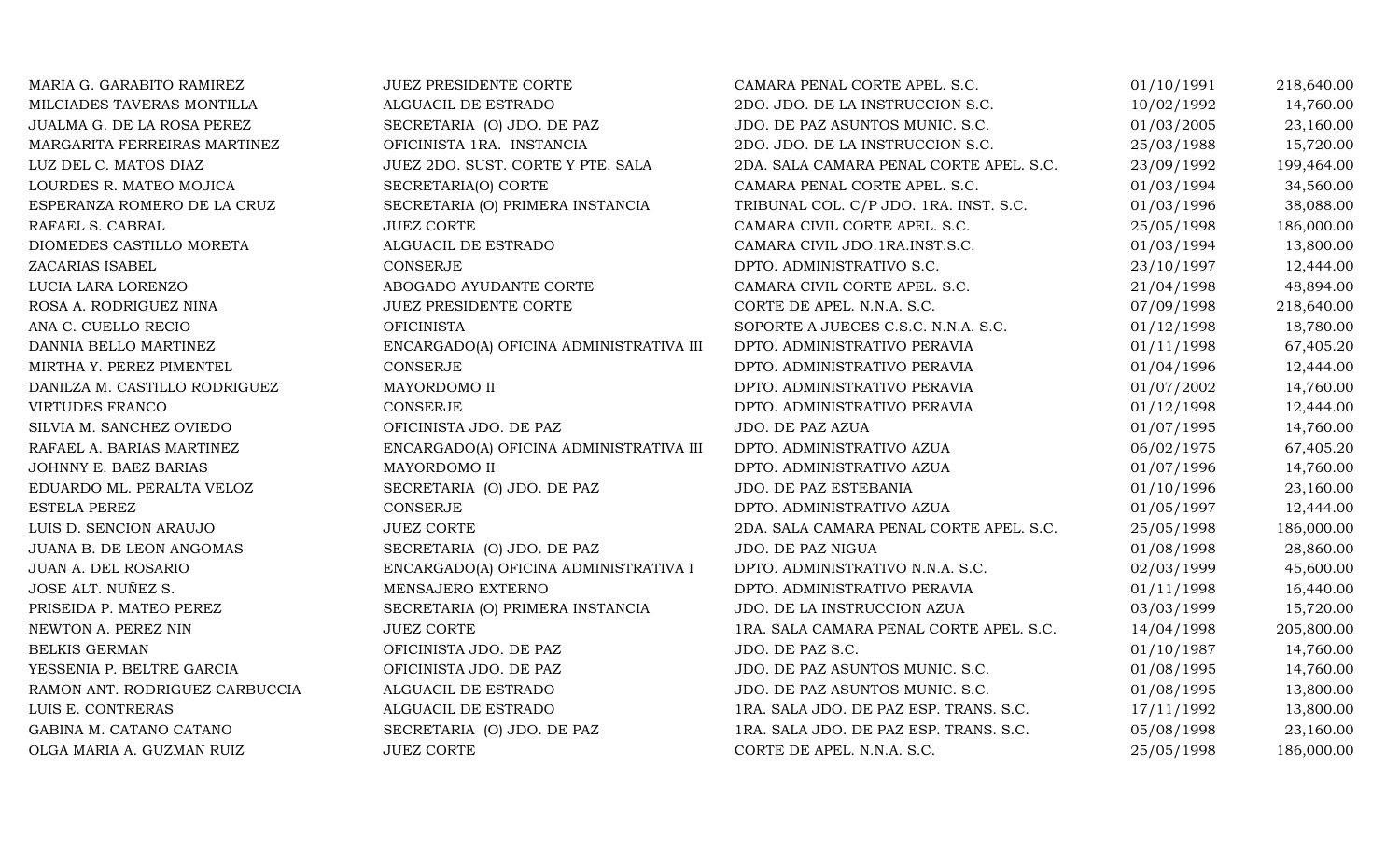| CARLOS ML. GUTIERREZ               | ALGUACIL DE ESTRADO              | 3RA. SALA JDO. DE PAZ ESP. TRANS. S.C.      | 17/09/1996 | 13,800.00  |
|------------------------------------|----------------------------------|---------------------------------------------|------------|------------|
| YLVIN E. FELIX DE LA ROSA          | <b>JUEZ CORTE</b>                | CORTE DE APEL. N.N.A. S.C.                  | 01/10/1992 | 186,000.00 |
| GENOBEBA M. BLANCO CARLOS          | SECRETARIA (O) JDO. DE PAZ       | JDO. DE PAZ BAJOS DE HAINA                  | 14/07/1989 | 23,160.00  |
| IRIS A. SOLANO                     | CONSERJE-MENSAJERO(A)            | JDO. DE PAZ SABANA GRANDE DE PALENQUE       | 07/04/1994 | 12,444.00  |
| OBISPO RIVERA LUCIANO              | ABOGADO AYUDANTE                 | SOPORTE A JUECES C.S.C. N.N.A. S.C.         | 29/03/1996 | 48,894.00  |
| ROSA A. NINA ALVAREZ               | SECRETARIA (O) JDO. DE PAZ       | JDO. DE PAZ YAGUATE                         | 01/08/1993 | 23,160.00  |
| DILCIA E. REYES PEREZ              | OFICINISTA JDO. DE PAZ           | JDO. DE PAZ YAGUATE                         | 01/08/1993 | 14,760.00  |
| RAMONA C. ARIAS NATANIEL           | SECRETARIA (O) PRIMERA INSTANCIA | 2DO. JDO. DE LA INSTRUCCION S.C.            | 01/02/1993 | 38,088.00  |
| MARY PEREZ PEREZ                   | OFICINISTA JDO. DE PAZ           | JDO. DE PAZ NIGUA                           | 01/10/1990 | 14,760.00  |
| PEDRO A. PAREDES PINALES           | CONSERJE-MENSAJERO(A)            | JDO. DE PAZ NIGUA                           | 01/06/1992 | 12,444.00  |
| JACQUELINE ACEVEDO DELGADO         | SECRETARIA (O) JDO. DE PAZ       | JDO. DE PAZ CAMBITA GARABITO                | 06/05/1993 | 23,160.00  |
| ANGELA U. SOLANO ARIAS             | CONSERJE-MENSAJERO(A)            | JDO. DE PAZ LOS CACAOS                      | 21/02/1990 | 12,444.00  |
| MIGUEL A. GUILIANI DISLA           | <b>JUEZ CORTE</b>                | CAMARA CIVIL CORTE APEL. S.C.               | 01/10/1992 | 186,000.00 |
| CANDIDA DE LOS SANTOS DEL POZO     | SECRETARIA (O) JDO. DE PAZ       | JDO. DE PAZ VILLA ALTAGRACIA                | 01/03/1996 | 23,160.00  |
| NELSON CUEVAS RUIZ                 | <b>JUEZ CORTE</b>                | CORTE DE APEL. N.N.A. S.C.                  | 25/05/1998 | 186,000.00 |
| JOSEFINA ALT. BERNABEL TEJEDA      | <b>JUEZ CORTE</b>                | TRIBUNAL EJEC. SANCION ADOLES. S.C.         | 28/05/1998 | 186,000.00 |
| YOJANNA D. ALCANTARA SURIÑA        | ALGUACIL DE ESTRADO              | TRIBUNAL N.N.A. PERAVIA                     | 01/01/1999 | 13,800.00  |
| ESPERANZA VILLALONA CASTILLO       | ABOGADO AYUDANTE 1RA. INST.      | CAMARA CIVIL JDO. 1RA. INST. PERAVIA        | 01/02/1995 | 36,000.00  |
| RICHARD D. ENCARNACION SOTO        | JUEZ 1RA. INSTANCIA              | JDO. DE 1RA. INST. SAN JOSE DE OCOA         | 25/06/1998 | 138,000.00 |
| MAYRA E. SOTO MEJIA                | SECRETARIA (O) JDO. DE PAZ       | 2DA. SALA JDO. DE PAZ ESP. TRANS. PERAVIA   | 15/07/1998 | 23,160.00  |
| MIGUELINA Y. SANCHEZ SANCHEZ       | OFICINISTA JDO. DE PAZ           | JDO. DE PAZ SAN JOSE DE OCOA                | 15/07/1998 | 14,760.00  |
| SANTA D. PUJOLS LACHAPEL           | CONSERJE-MENSAJERO(A)            | JDO. DE PAZ VILLA FUNDACION                 | 01/08/1995 | 12,444.00  |
| MILADYS J. MELO ARISTY             | SECRETARIA (O) JDO. DE PAZ       | JDO. DE PAZ VILLA FUNDACION                 | 01/08/1998 | 23,160.00  |
| MARIA M. RODRIGUEZ MARTINEZ        | MENSAJERO INTERNO                | DPTO. ADMINISTRATIVO PERAVIA                | 01/04/1998 | 12,444.00  |
| ORQUIS S. CELADO GONZALEZ          | <b>JUEZ CORTE</b>                | 2DA. SALA CAMARA PENAL CORTE APEL. S.C.     | 11/11/1992 | 186,000.00 |
| BOLIVAR FERNANDEZ LUCIANO          | ALGUACIL DE ESTRADO              | JDO. DE PAZ MATANZAS                        | 01/11/1994 | 13,800.00  |
| ERIKA DE LA C. TEJEDA              | SECRETARIA (O) JDO. DE PAZ       | JDO. DE PAZ MATANZAS                        | 01/04/1999 | 23,160.00  |
| JOSE ALT. AGUASVIVAS DE LOS SANTOS | ALGUACIL DE ESTRADO              | JDO. DE 1RA. INST. SAN JOSE DE OCOA         | 01/04/1992 | 14,760.00  |
| BIENVENIDO FLORES                  | MENSAJERO INTERNO                | JDO. DE PAZ SAN JOSE DE OCOA                | 31/10/1986 | 12,444.00  |
| MARIA D. ANDUJAR                   | <b>CONSERJE</b>                  | JDO. DE PAZ SAN JOSE DE OCOA                | 01/07/1996 | 12,444.00  |
| JOSE E. PEREZ MEDINA               | JUEZ 1RA. INSTANCIA              | 2DA. SALA CAMARA PENAL JDO. 1RA. INST. S.C. | 27/11/1997 | 138,000.00 |
| MAGALYS SANTANA ANTUNA             | OFICINISTA JDO. DE PAZ           | JDO. DE PAZ RANCHO ARRIBA                   | 23/03/1993 | 14,760.00  |
| ISABEL A. SOTO PEÑA                | SECRETARIA (O) PRIMERA INSTANCIA | JDO. DE LA INSTRUCCION SAN JOSE DE OCOA     | 14/03/1990 | 38,088.00  |
| BILMA ALT. MARIÑEZ CASTILLO        | SECRETARIA (O) JDO. DE PAZ       | JDO. DE PAZ SABANA LARGA                    | 14/03/1990 | 20,612.40  |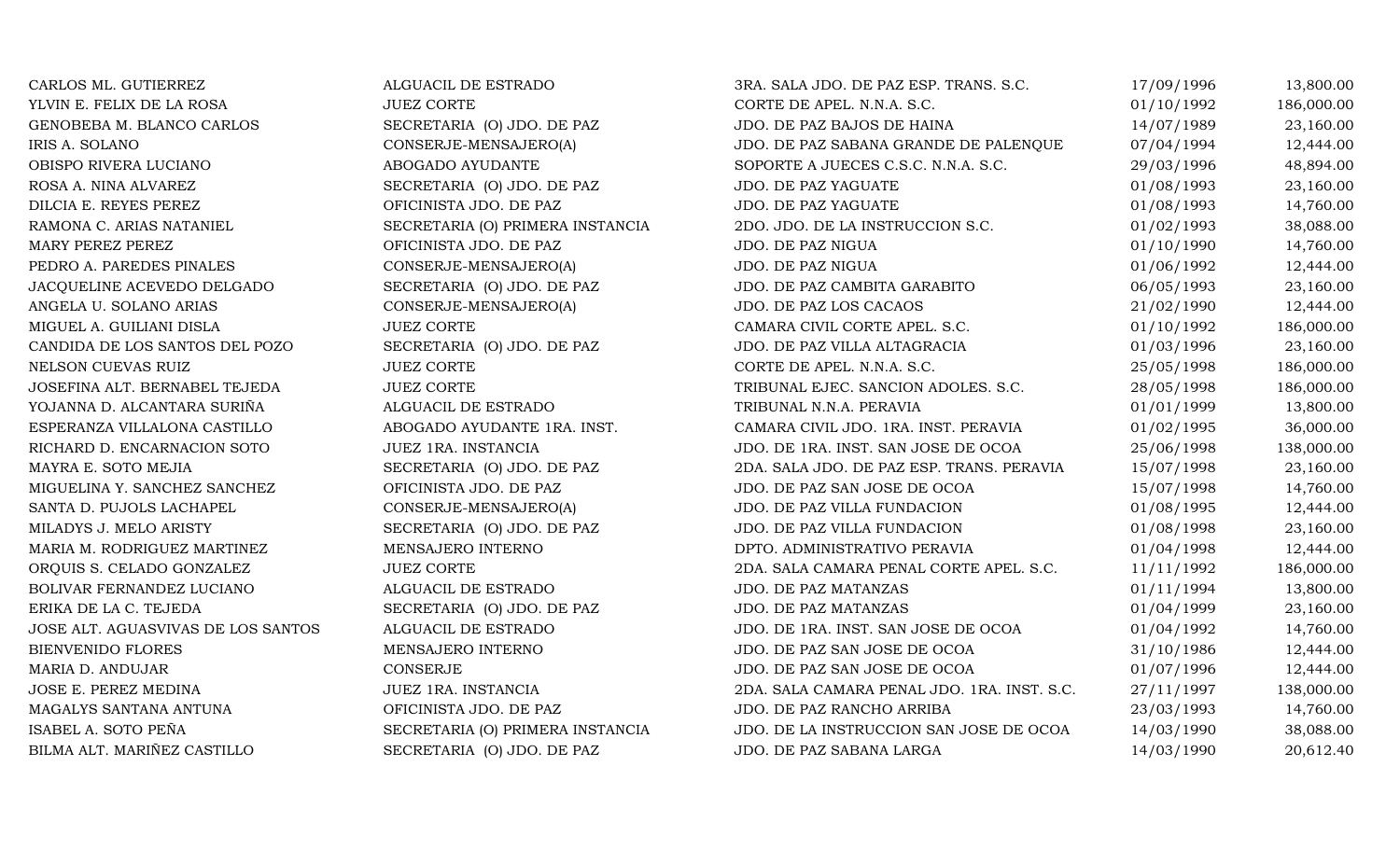DORA M. MATOSARSENIO GARCIAROSA N. DOVAL

QUENIA M. POL SANQUINTIN JUEZ CORTE JUEZ CORTE 1RA. SALA CAMARA PENAL CORTE APEL. S.C. 04/07/1994 186,000.00<br>23.160.00 YANNET Z. ROSARIO TEJEDA SECRETARIA (O) JDO. DE PAZ JDO. DE PAZ SABANA BUEY 17/06/1996 23.160.00 YANNET Z. ROSARIO TEJEDA SECRETARIA (O) JDO. DE PAZ JDO. DE PAZ SABANA BUEY 17/06/1996 23,160.00 ZEIDA L. NOBOA PEREZ JUEZ CORTE JUEZ CORTE 1RA. SALA CAMARA PENAL CORTE APEL. S.C. 28/05/1998 186,000.00<br>GENRY L. RAMIREZ BRITO ALGUACIL DE ESTRADO JDO. DE PAZ AZUA 13,800.00 GENRY L. RAMIREZ BRITO ALGUACIL DE ESTRADO JDO. DE PAZ AZUA 01/07/1991 13,800.00 MERCEDES M. PEREZ FELIZ CONSERJE CONSERUE DPTO. ADMINISTRATIVO AZUA 01/04/1993 12,444.00 DORKA M. RAMIREZ CUSTODIO SECRETARIA (O) PRIMERA INSTANCIA CAMARA PENAL JDO. 1RA. INST. AZUA 12/11/1992 38,088.00 MARTA C. ORTIZ SORIANO JUEZ T.T.J.O. TRIBUNAL DE TIERRAS J.O. AZUA 10/04/1992 138,000.00 DULCE P. RAMIREZ ROSSO CONSTRUISTA JDO. DE PAZ JDO. DE PAZ PERALTA OZ/05/1988 14,760.00 MERCEDES J. BELTRE PEREZ SECRETARIA (O) JDO. DE PAZ JDO. DE PAZ PERALTA 24/10/1986 23,160.00 ADELAIDA LUCIANO DE LEON JUEZ SUST. PTE. COLEGIADO TRIBUNAL COL. C/P JDO. 1RA. INST. AZUA 11/11/1992 138,000.00<br>MARINO VICENTE ALCANTARA ALGUACIL DE ESTRADO JDO. DE PAZ PADRE LAS CASAS 21/10/1986 13,800.00 MARINO VICENTE ALCANTARA ALGUACIL DE ESTRADO JDO. DE PAZ PADRE LAS CASAS 21/10/1986 13,800.00 ANA D. VICENTE VICENTE CONSERJE-MENSAJERO(A) JDO. DE PAZ PADRE LAS CASAS 25/10/1993 12,444.00 MANUEL DE JS. SEGURA DIAZ SECRETARIA (O) JDO. DE PAZ JDO. DE PAZ PADRE LAS CASAS 21/10/1986 23,160.00 CAMILO SEGURA PIÑA JUEZ PRESIDENTE TRIBUNAL COLEGIADO TRIBUNAL COL. C/P JDO. 1RA. INST. AZUA 09/04/1992 138,000.00 VIRTUDES D. SEGURA ALCANTARA ALGUACIL DE ESTRADO JDO. DE PAZ GUAYABAL 01/08/1993 13,800.00 MARINO C. VICENTE ROSADO UNEZIRA. INSTANCIA SALA CIVIL TRIBUNAL N.N.A. S.C. 28/05/1998 138,000.00 KARINA DE LA ROSA BAUTISTA OFICINISTA JDO. DE PAZ JDO. DE PAZ SABANA YEGUA 06/12/2005 14,760.00 EUGENIA L. MONTAÑO GUZMAN SECRETARIA (O) JDO. DE PAZ JDO. DE PAZ SABANA YEGUA (08/11/1986 23,160.00 DAYANA E. GIL DIAZ JUEZ DE LA INSTRUCCION JDO. DE LA INSTRUCCION AZUA 28/05/1998 138,000.00 RAMON ANT. MATOS SALGUACIL DE ESTRADO SE PAZ ESTEBANIA 14/10/1986 13,800.00 CONSERJE-MENSAJERO(A) JDO. DE PAZ ESTEBANIA 18/06/1993 12,444.00 ALGUACIL DE ESTRADO JDO. DE PAZ LAS YAYAS 01/03/1992 13,800.00 RAMON ENCARNACION PEÑA CONSERJE-MENSAJERO(A) JDO. DE PAZ LAS YAYAS 01/03/1992 12,444.00 FELIX J. BERIGUETE SECRETARIA (O) JDO. DE PAZ JDO. DE PAZ LAS YAYAS 01/03/1992 23,160.00 BIENVENIDA DE LOS SANTOS MAÑON SECRETARIA (O) JDO. DE PAZ 1900. DE PAZ TABARA ARRIBA 28/10/1986 23,160.00<br>CONSERJE-MENSAJERO(A) JDO. DE PAZ LAS CHARCAS 01/08/1993 12,444.00 L CONSERJE-MENSAJERO(A) JDO. DE PAZ LAS CHARCAS 01/08/1993 12,444.00 CARMEN A. REYES RAMIREZ JUEZ JDO. DE TRABAJO JDO. DE TRABAJO S.C. 14/04/1998 138,000.00 MATEO E. CESPEDES MARTINEZ JUEZ 1ER. SUST. CORTE Y PTE. SALA 1RA. SALA CAMARA PENAL CORTE APEL. S.C. 15/05/1998 205,800.00<br>MANUEL DE JS. DE LA ROSA BARRIENTOS JUEZ CORTE 2DA. SALA CAMARA PENAL CORTE APEL. S.C. 15/05/1998 1 2DA. SALA CAMARA PENAL CORTE APEL. S.C. 15/05/1998 186,000.00<br>CAMARA PENAL CORTE APEL. S.C. 26/09/1997 17,640.00 ALTAGRACIA DEL C. DE JS. ARREDONDO PEREZ OFICINISTA CORTE CAMARA PENAL CORTE APEL. S.C. 26/09/1997 17,640.00 FREDY B. GERALDO JUEZ T.T.J.O. JUEZ T.T.J.O. TRIBUNAL DE TIERRAS J.O. PERAVIA 05/07/1994 138,000.00<br>2DA. SALA JDO. DE PAZ 2DA. SALA JDO. DE PAZ 2DA. SALA JDO. DE PAZ ESP. TRANS. PERAVIA 16/11/1998 14,760.00 MELIDA ALT. GERMAN CASTRO OFICINISTA JDO. DE PAZ 2DA. SALA JDO. DE PAZ ESP. TRANS. PERAVIA 16/11/1998 14,760.00 ESTELA ALCANTARA LORENZO SECRETARIA (O) PRIMERA INSTANCIA TRIBUNAL DE TIERRAS J.O. PERAVIA 01/03/1997 28,860.00 JORGE D. HELENA RODRIGUEZ MENSAJERO EXTERNO DPTO. ADMINISTRATIVO PERAVIA 01/09/1996 16,440.00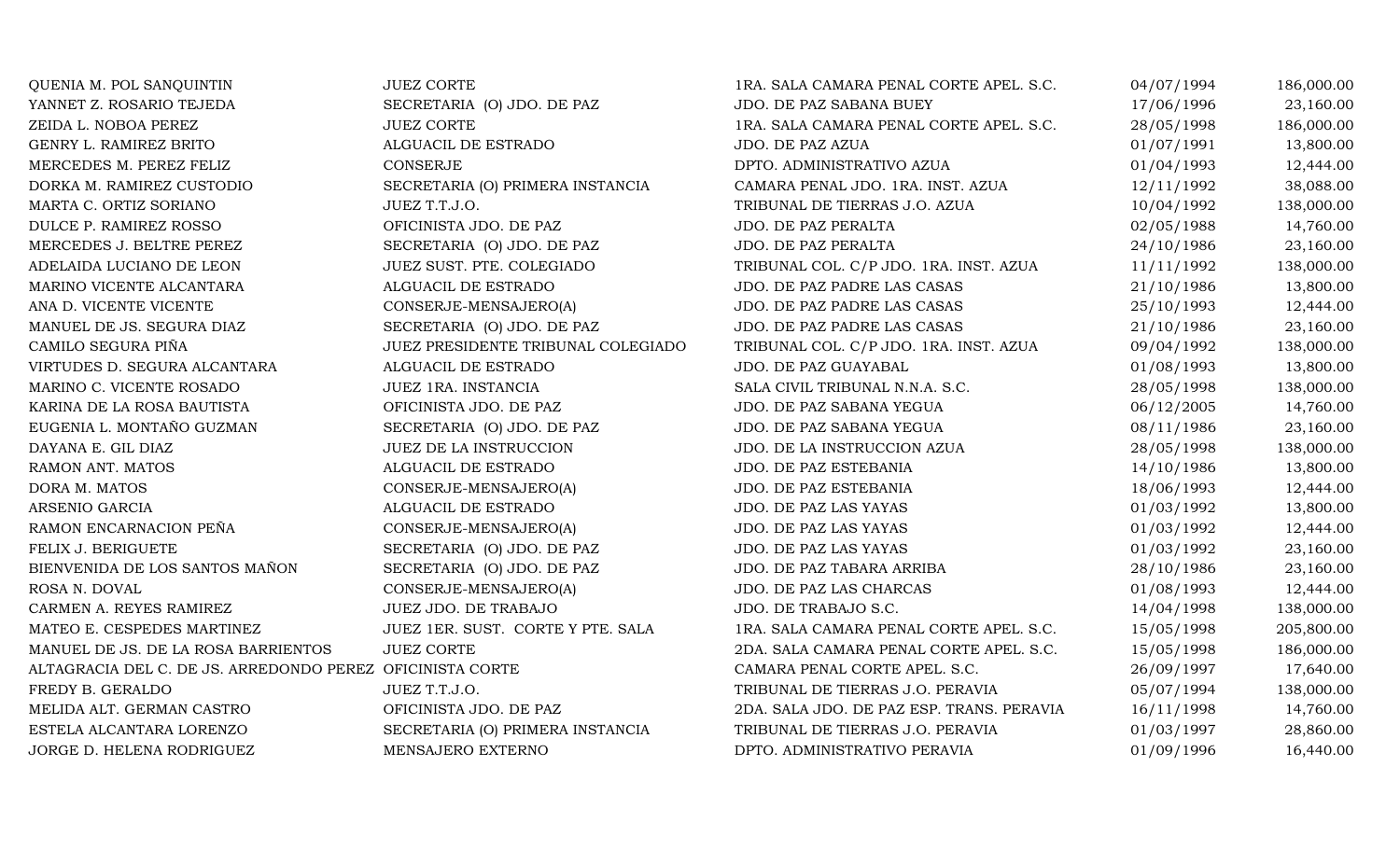SANDRA ALT. MEDRANO VIZCAINO CONSERJE DPTO. ADMINISTRATIVO PERAVIA 01/01/1999 12,444.00 GLORIA B. ROJAS RAMIREZ MENSAJERO INTERNO DPTO. ADMINISTRATIVO AZUA 20/11/1990 12,444.00 LUISA O. RAMIREZ DE OLEO CHENISTA J.O. CHENISTA J.O. CHENISTA ORANG TRIBUNAL DE TIERRAS J.O. AZUA 17/10/1986 15,720.00 ANA M. LARA SANTOS SECRETARIA SECRETARIA REGISTRO DE TITULOS S.C. 28/01/1987 28,860.00 EDWIN B. CASTILLO SANCHEZ REGISTRADOR DE TITULOS REGISTRO DE TITULOS BANI 04/09/1998 126,000.00 FATIMA Z. ISA ISA SECRETARIA (O) JDO. DE PAZ 1RA. SALA JDO. DE PAZ ESP. TRANS. PERAVIA 03/04/1996 23,969.93 RAMONA ALT. GERMAN GONZALEZ OFICINISTA 1RA. INSTANCIA 1ER. JDO. DE LA INSTRUCCION PERAVIA 15/10/2001 15,720.00 NOEMI MENA TAMAREZ ARIAS ALGUACIL DE ESTRADO MUNIDAD CITAC. NOTIF. Y COM. C.S.C. N.N.A. S.C. 01/01/1999 13,800.00<br>2DA. SALA CAMARA PENAL CORTE APEL. S.C. 01/05/1999 186,000.00 LOURDES Y. RODRIGUEZ ARIAS JUEZ CORTE 2DA. SALA CAMARA PENAL CORTE APEL. S.C. 01/05/1999 186,000.00 JUANA A. GERMAN CASTRO OFICINISTA 1RA. INSTANCIA CAMARA PENAL JDO. 1RA. INST. PERAVIA 19/04/2005 15,720.00 RAMON E. MEJIA SANCHEZ MENSAJERO EXTERNO DPTO. ADMINISTRATIVO PERAVIA 01/06/1999 16,440.00 MAYRA CASILLA RODRIGUEZ COFICINISTA CORTE CAMARA PENAL CORTE APEL. S.C. 13/05/1999 17,640.00 ANA E. FLORENTINO JAPA JUEZ 1RA. INSTANCIA 2DA. SALA CAMARA CIVIL JDO. 1RA. INST. S.C. 18/06/1999 138,000.00 ELSA R. GONZALEZ LARA SECRETARIA (O) JDO. DE PAZ JDO. DE PAZ SAN JOSE DE OCOA 10/05/1999 23,160.00 MANUEL ANT. MENDEZ GONZALEZ ALGUACIL DE ESTRADO TRIBUNAL COL. C/P JDO. 1RA. INST. AZUA 01/08/1999 14,760.00 NICOLAS A. SANTANA MENSAJERO EXTERNO DPTO. ADMINISTRATIVO AZUA 04/06/1999 16,440.00 CARMEN D. PUJOLS MELO CONSERJE CONSERIE DPTO. ADMINISTRATIVO AZUA 04/06/1999 12,444.00 TELESFORA M. ARIAS CONSERJE CONSERIE DPTO. ADMINISTRATIVO N.N.A. S.C. 01/08/1999 12,444.00 RAFAEL A. LEMONIER SANCHEZ ALGUACIL DE ESTRADO CAMARA PENAL JDO. 1RA. INST. AZUA 01/08/1999 14,760.00 RAFAEL D. NAVARRO DE LEON CHICINISTA JDO. DE PAZ JDO. DE PAZ AZUA 108/04/1992 14,760.00 OLGA V. PEREZ CONSERJEDPTO. ADMINISTRATIVO S.C.  $01/10/1999$  12,444.00<br>DPTO. ADMINISTRATIVO S.C.  $18/10/1999$  16,440.00 JOSE ALT. SOLANO MENSAJERO INTERNO DPTO. ADMINISTRATIVO S.C. 18/10/1999 16,440.00 DEYSI J. DIAZ REYES ABOGADO AYUDANTE 1RA. INST. CAMARA CIVIL JDO. 1RA. INST. AZUA 05/06/2006 36,000.00 RAFAELA S. MARTINEZ AQUINO SECRETARIA (O) PRIMERA INSTANCIA TRIBUNAL COL. C/P JDO. 1RA. INST. AZUA 03/01/2000 38,088.00<br>MONICA SANTAMARIA PAULA OFICINISTA JDO. DE PAZ JDO. DE PAZ VILLA ALTAGRACIA 03/04/2000 14,760.00 MONICA SANTAMARIA PAULA CHICINISTA JDO. DE PAZ JDO. DE PAZ VILLA ALTAGRACIA 193/04/2000 14,760.00 SALVADOR C. VALDEZ RIVERA MAYORDOMO I DPTO. ADMINISTRATIVO S.C. SALVADOR C. VALDEZ RIVERA 16,920.00 FRANCIS M. HERNANDEZ SUSAÑA JUEZ DE PAZ ITINERANTE PCIA. CAMARA CIVIL JDO. 1RA. INST. S.D 03/10/2016 108,000.00<br>CARLOS R. LOPEZ OBJIO 13,800.00 ALGUACIL DE ESTRADO JDO. DE TRABAJO S.C. 05/07/2000 13,800.00 CARLOS R. LOPEZ OBJIO ALGUACIL DE ESTRADO JDO. DE TRABAJO S.C. 05/07/2000 13,800.00 SUDELGI ANT. ROSARIO MENA JUEZ DE LA INSTRUCCION AUDO. DE LA INSTRUCCION VILLA ALTAGRACIA 10/07/2000 138,000.00<br>ALEJANDRA ALT. RONDON DIAZ BIBLIOTECARIO II BIBLIOTECA DE S.C. 10/07/2000 29,160.00 ALEJANDRA ALT. RONDON DIAZ BIBLIOTECARIO II BIBLIOTECA DE S.C. 10/07/2000 29,160.00 MARY G. DIAZ CASTILLO JUEZ 1RA. INSTANCIA TRIBUNAL COL. C/P JDO. 1RA. INST. PERAVIA 01/08/2000 138,000.00 MIRTA M. SANCHEZ CIPRIAN SECRETARIA (O) PRIMERA INSTANCIA JDO. DE 1RA. INST. SAN JOSE DE OCOA 10/08/2000 28,860.00<br>BARTOLOME M. CASTILLO SANCHEZ JUEZ PRESIDENTE TRIBUNAL COLEGIADO TRIBUNAL COL. C/P JDO. 1RA. INST. PERAVIA BARTOLOME M. CASTILLO SANCHEZ JUEZ PRESIDENTE TRIBUNAL COLEGIADO TRIBUNAL COL. C/P JDO. 1RA. INST. PERAVIA 03/10/2000 138,000.00 NIDIA M. VARGAS GARCIA SECRETARIA (O) JDO. DE PAZ JDO. DE PAZ PUEBLO VIEJO 17/10/2000 23,160.00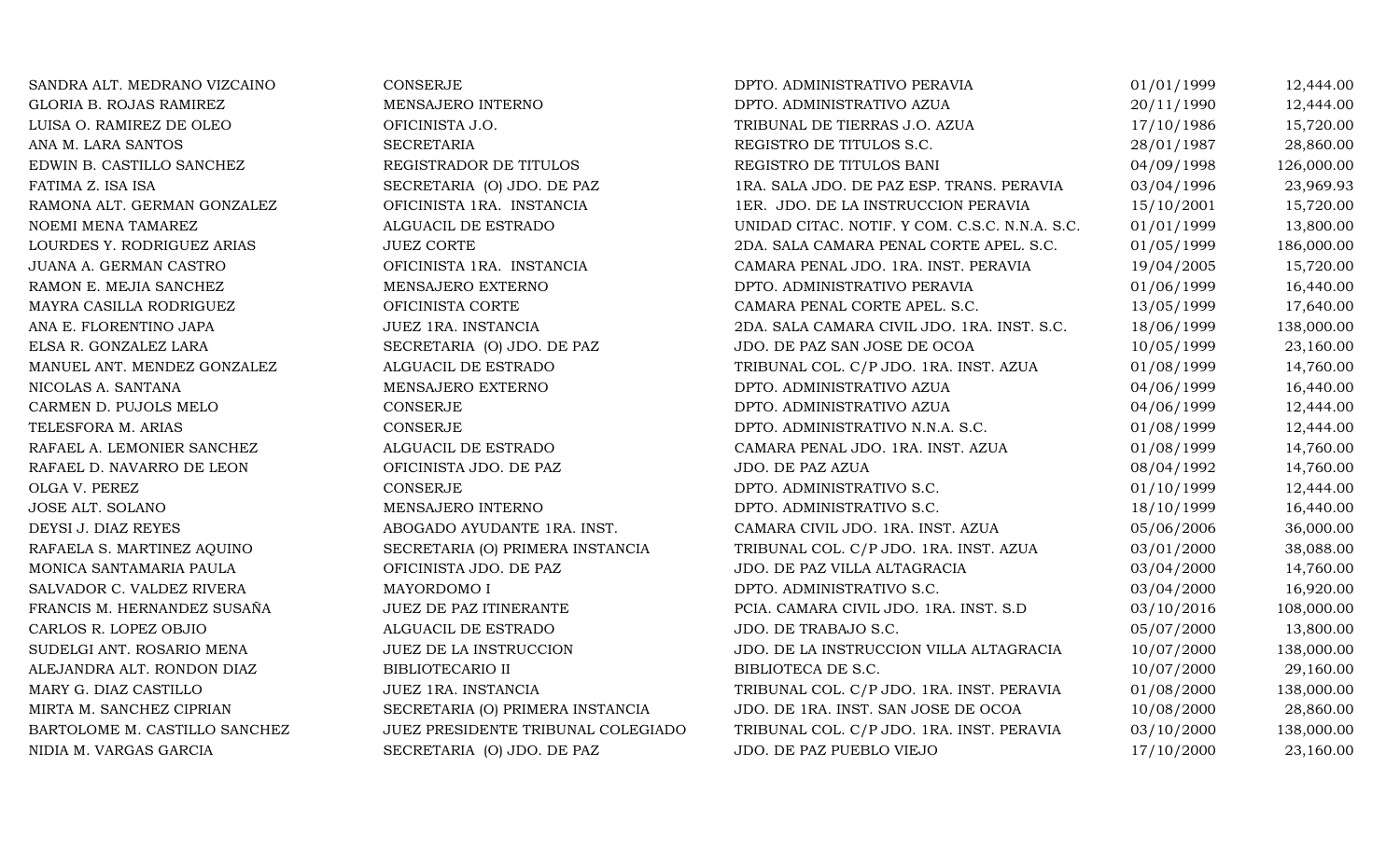| CARMEN MARTICH BAEZ             | SOPORTE TECNICO I                      | OFIC. DE TECNOLOGIAS REGIONAL ZONA SUR                       | 01/11/2000 | 42,657.60  |
|---------------------------------|----------------------------------------|--------------------------------------------------------------|------------|------------|
| NICOLAS R. GOMEZ                | ALGUACIL DE ESTRADO                    | CAMARA CIVIL JDO. 1RA. INST. AZUA                            | 02/10/2000 | 13,800.00  |
| MARY E. DE JESUS ARIAS          | SECRETARIA (O) PRIMERA INSTANCIA       | 1ER. JDO. DE LA INSTRUCCION S.C.                             | 20/12/2010 | 38,088.00  |
| <b>JOEL J. SIERRA PUJOLS</b>    | MAYORDOMO III                          | JDO. DE 1RA. INST. SAN JOSE DE OCOA                          | 12/02/2001 | 14,760.00  |
| LUZ MARÍA RODRÍGUEZ ENCARNACIÓN | ABOGADO AYUDANTE CORTE                 | CAMARA PENAL CORTE APEL. S.C.                                | 02/01/2001 | 48,894.00  |
| ADIEL E. SIERRA PUJOLS          | SOPORTE TECNICO II                     | OFIC. DE TECNOLOGIAS REGIONAL ZONA SUR                       | 14/03/2001 | 34,980.00  |
| DAVID PEREZ MENDEZ              | ALGUACIL DE ESTRADO                    | CAMARA CIVIL CORTE APEL. S.C.                                | 01/04/2001 | 13,800.00  |
| SALVADOR O. PERDOMO             | ALGUACIL DE ESTRADO                    | JDO. DE PAZ TABARA ARRIBA                                    | 08/03/2001 | 13,800.00  |
| GISELLE ENCARNACION SOTO        | SECRETARIA (O) JDO. DE PAZ             | JDO. DE PAZ RANCHO ARRIBA                                    | 09/03/2001 | 23,160.00  |
| NORMA ALT. REINOSO DE ABREU     | OPERADOR DE IMPRESION                  | REGISTRO DE TITULOS S.C.                                     | 02/04/2001 | 29,580.00  |
| SABRINA G. REYES SOTO           | JUEZ 1RA. INSTANCIA                    | CAMARA PENAL JDO. 1RA. INST. PERAVIA                         | 17/09/2001 | 138,000.00 |
| NELCY X. ORTEGA RAMIREZ         | <b>JUEZ DE PAZ</b>                     | JDO. DE PAZ SABANA GRANDE DE PALENQUE                        | 01/10/2001 | 108,000.00 |
| NIRKA C. PAULINO HERRERA        | ANALISTA JURIDICO                      | REGISTRO DE TITULOS BANI                                     | 25/09/2001 | 30,060.00  |
| JOSE D. BASTARDO MATOS          | ALGUACIL DE ESTRADO                    | JDO. DE PAZ NIGUA                                            | 03/09/2001 | 13,800.00  |
| ERICK A. ARENDELL PEREZ         | OFICINISTA JDO. DE PAZ                 | 2DA. SALA JDO. DE PAZ ESP. TRANS. PERAVIA                    | 29/11/2001 | 14,760.00  |
| QUIMBERLY V. ROSARIO S.         | CONSERJE-MENSAJERO(A)                  | JDO. DE PAZ SABANA BUEY                                      | 09/01/2002 | 12,444.00  |
| YAQUELIN MORILLO CIPION         | CONSERJE-MENSAJERO(A)                  | JDO. DE PAZ SABANA YEGUA                                     | 01/04/2002 | 12,444.00  |
| DAURIS DEL P. GERONIMO PEGUERO  | ABOGADO AYUDANTE CORTE                 | CAMARA PENAL CORTE APEL. S.C.                                | 02/04/2002 | 48,894.00  |
| SANTO H. OTAÑO PAULINO          | OFICINISTA JDO. DE PAZ                 | JDO. DE PAZ SABANA GRANDE DE PALENQUE                        | 01/04/2002 | 14,760.00  |
| FRANCISCA PEREZ                 | CONSERJE-MENSAJERO(A)                  | JDO. DE PAZ PUEBLO VIEJO                                     | 03/06/2002 | 12,444.00  |
| LEIDY K. DOÑE PEREZ             | SECRETARIA (O) JDO. DE PAZ             | 1RA. SALA JDO. DE PAZ ESP. TRANS. VILLA ALTAGRACI 17/06/2002 |            | 23,160.00  |
| LUCRECIA A. FRIAS CABRAL        | OFICINISTA JDO. DE PAZ                 | 1RA. SALA JDO. DE PAZ ESP. TRANS. VILLA ALTAGRACI 01/07/2002 |            | 14,760.00  |
| JUANA DIAZ CUSTODIO             | SECRETARIA (O) PRIMERA INSTANCIA       | CAMARA PENAL JDO. 1RA. INST. PERAVIA                         | 18/09/2002 | 28,860.00  |
| CARMEN E. RODRIGUEZ SANCHEZ     | ABOGADO AYUDANTE CORTE                 | CAMARA PENAL CORTE APEL. S.C.                                | 07/10/2002 | 48,894.00  |
| MARIA DEL R. TRINIDAD SENCION   | MENSAJERO INTERNO                      | DPTO. ADMINISTRATIVO AZUA                                    | 23/10/2002 | 12,444.00  |
| LIGIA TEJEDA ALCANTARA          | OFICINISTA 1RA. INSTANCIA              | JDO. DE LA INSTRUCCION SAN JOSE DE OCOA                      | 06/12/2002 | 15,720.00  |
| NANCY A. NINA CASTILLO          | SECRETARIA DEPTO. ADM.                 | DPTO. ADMINISTRATIVO S.C.                                    | 19/11/2002 | 18,120.00  |
| YRENE M. MEJIA BAEZ             | SECRETARIA (O)                         | REGISTRO DE TITULOS BANI                                     | 18/11/2002 | 28,860.00  |
| ANA L. MARTINEZ POLANCO         | <b>CONSERJE</b>                        | DPTO. ADMINISTRATIVO PERAVIA                                 | 20/11/2002 | 12,444.00  |
| JACQUELINE G. PEÑA JIMENEZ      | ENCARGADO(A) OFICINA ADMINISTRATIVA IV | DPTO. ADMINISTRATIVO S.C.                                    | 17/03/2003 | 44,092.80  |
| NIURKA N. LLAUGER MARTINEZ      | JUEZ 1RA. INSTANCIA                    | SALA PENAL 1ER. TRIBUNAL N.N.A. S.C.                         | 29/05/2006 | 138,000.00 |
| JENNY E. LANTIGUA LORA          | REGISTRADOR DE TITULOS                 | REGISTRO DE TITULOS S.C.                                     | 02/01/2006 | 126,000.00 |
| MARLENE N. LLAUGER MARTINEZ     | OFICINISTA 1RA. INSTANCIA              | 2DA. SALA CAMARA PENAL JDO. 1RA. INST. S.C.                  | 03/04/2003 | 15,720.00  |
| CARLOS ALB. ENCARNACION TEJEDA  | ALGUACIL DE ESTRADO                    | JDO. DE PAZ SABANA LARGA                                     | 14/05/2003 | 13,800.00  |
|                                 |                                        |                                                              |            |            |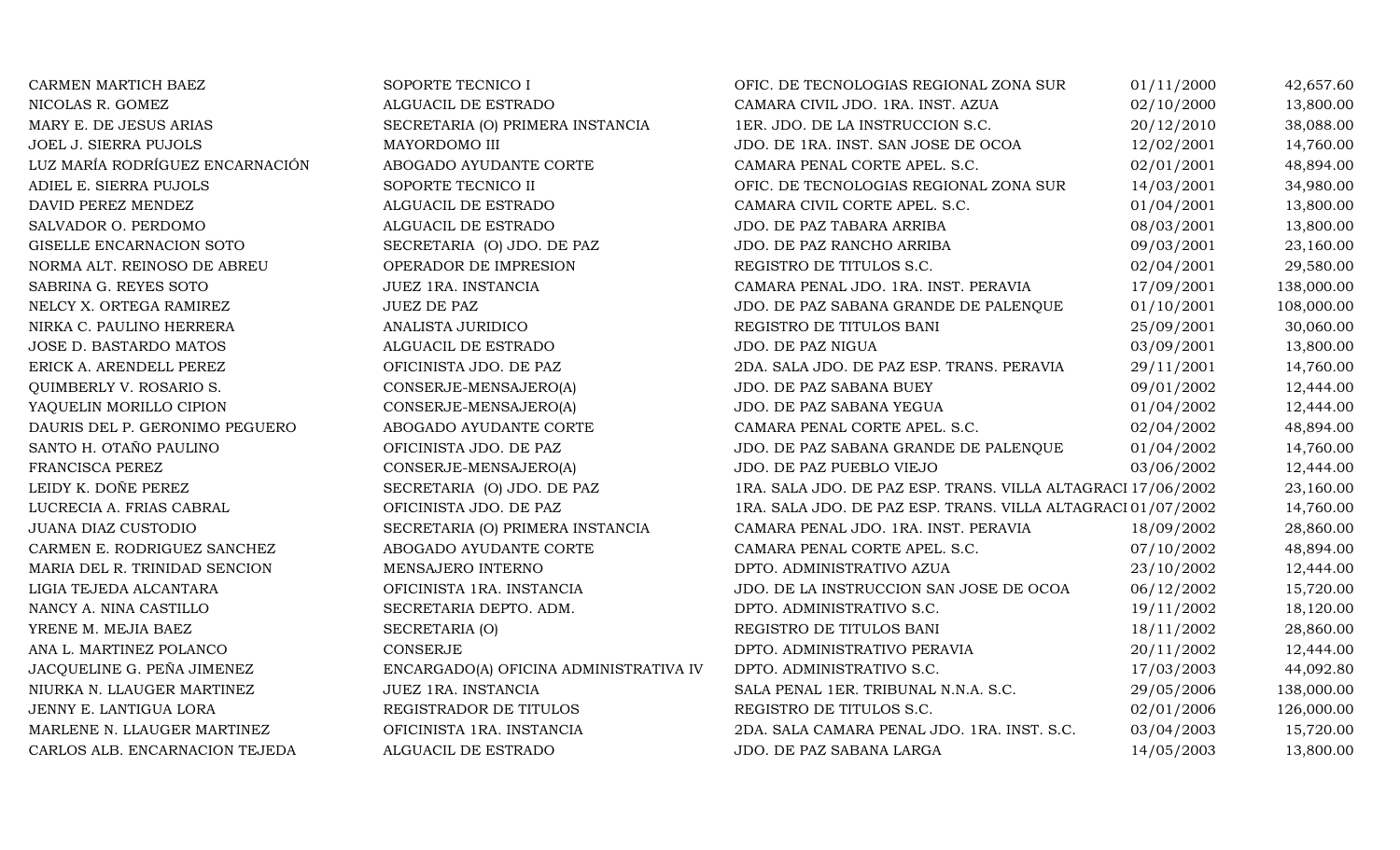| NILDA ALT. VASQUEZ VASQUEZ    | SECRETARIA DEPTO. ADM.             | DPTO. ADMINISTRATIVO PERAVIA                                | 19/05/2003 | 18,120.00  |
|-------------------------------|------------------------------------|-------------------------------------------------------------|------------|------------|
| SANTA P. SOTO JIMENEZ         | OFICINISTA 1RA. INSTANCIA          | TRIBUNAL EJEC. DE LA PENA S.C.                              | 19/05/2003 | 15,720.00  |
| RITO M. CASTILLO CORDERO      | ALGUACIL DE ESTRADO                | JDO. DE PAZ SABANA BUEY                                     | 20/08/2003 | 13,800.00  |
| YOCELIN CALVO PEÑA            | <b>JUEZ CORTE</b>                  | 1RA. SALA CAMARA PENAL CORTE APEL. S.C.                     | 01/10/2003 | 186,000.00 |
| ANA I. D SOTO FELIPE          | SECRETARIA DEPTO. ADM.             | DPTO. ADMINISTRATIVO AZUA                                   | 15/12/2003 | 18,120.00  |
| JOSE ML. MEDINA BENITEZ       | JUEZ 1RA. INSTANCIA                | CAMARA CIVIL JDO. 1RA. INST. PERAVIA                        | 18/02/2004 | 138,000.00 |
| GERONIMO SANTOS ROMERO        | ALGUACIL DE ESTRADO                | 2DA. SALA JDO. DE PAZ ESP. TRANS. VILLA ALTAGRACI01/03/2004 |            | 13,800.00  |
| BETTIS M. GARABITO CALDERON   | SECRETARIA (O) PRIMERA INSTANCIA   | CAMARA CIVIL JDO. 1RA. INST. AZUA                           | 12/03/2004 | 28,860.00  |
| KEANNY S. MENDEZ CASTILLO     | SOPORTE TECNICO II                 | OFIC. DE TECNOLOGIAS REGIONAL ZONA SUR                      | 01/04/2004 | 34,980.00  |
| YURI I. ESPINO GENEUX         | JUEZ DE PAZ ITINERANTE             | 1RA. SALA CAMARA CIVIL JDO. 1RA. INST. S.P.M.               | 18/05/2004 | 108,000.00 |
| ROSA M. FERRERAS DEL CARMEN   | OFICINISTA CORTE                   | CAMARA PENAL CORTE APEL. S.C.                               | 24/05/2004 | 17,640.00  |
| OMAR SANTANA MARTINEZ         | JUEZ 1RA. INSTANCIA                | 1RA. SALA CAMARA CIVIL JDO. 1RA. INST. S.C.                 | 21/06/2004 | 138,000.00 |
| MIRNA Y. NUÑEZ SOTO           | OFICINISTA JDO. DE PAZ             | JDO. DE PAZ VILLA FUNDACION                                 | 06/07/2004 | 14,760.00  |
| ROSANGELA M. DELGADO AYBAR    | OFICINISTA 1RA. INSTANCIA          | TRIBUNAL COL. C/P JDO. 1RA. INST. PERAVIA                   | 02/08/2004 | 15,720.00  |
| YBELI CASADO BAEZ             | OFICINISTA JDO. DE PAZ             | JDO. DE PAZ CAMBITA GARABITO                                | 04/08/2004 | 14,760.00  |
| BENETINA CANDELARIO NIVAR     | CONSERJE                           | DPTO. ADMINISTRATIVO S.C.                                   | 23/08/2004 | 12,444.00  |
| JOCELIN GUTIERREZ NIEVES      | OFICINISTA JDO. DE PAZ             | JDO. DE PAZ BAJOS DE HAINA                                  | 08/09/2004 | 14,760.00  |
| LENNY POZO GRACESKY           | SUPERVISOR(A) DE SERVICIO PENAL    | UNIDAD DE SERVICIO PENAL C.S.C. N.N.A. S.C.                 | 20/09/2004 | 52,800.00  |
| SOLANLLY M. CATANO SOTO       | ABOGADO AYUDANTE 1RA. INST.        | TRIBUNAL DE TIERRAS J.O. S.C.                               | 27/09/2004 | 36,000.00  |
| NARDA J. SANCHEZ MIRANDA      | SECRETARIA (O) PRIMERA INSTANCIA   | TRIBUNAL DE TIERRAS J.O. AZUA                               | 01/10/2004 | 28,860.00  |
| JOSE ML. SOTO TEJADA          | <b>CHOFER</b>                      | CAMARA PENAL CORTE APEL. S.C.                               | 04/10/2004 | 24,240.00  |
| MODESTA PEREZ DE LOS SANTOS   | SECRETARIA (O) PRIMERA INSTANCIA   | JDO. DE 1RA. INST. VILLA ALTAGRACIA                         | 19/10/2004 | 38,088.00  |
| ALEXANDRA V. HERNANDEZ ZABALA | SUPERVISOR(A) DE SERVICIO CIVIL    | UNIDAD DE SERVICIO CIVIL C.S.C. N.N.A. S.C.                 | 01/11/2004 | 52,800.00  |
| HEIDY O. JAVIER GARCIA        | OFICINISTA J.O.                    | TRIBUNAL DE TIERRAS J.O. PERAVIA                            | 16/11/2004 | 15,720.00  |
| BIULKYS M. MILANES BALBUENA   | JUEZ PRESIDENTE TRIBUNAL COLEGIADO | TRIBUNAL COL. C/P JDO. 1RA. INST. S.C.                      | 30/11/2004 | 138,000.00 |
| MARIA D. CESPEDES             | OFICINISTA 1RA. INSTANCIA          | CAMARA PENAL JDO. 1RA. INST. AZUA                           | 03/12/2004 | 15,720.00  |
| CARMEN E. GONZALEZ VEGA       | OFICINISTA 1RA. INSTANCIA          | 1ER. JDO. DE LA INSTRUCCION S.C.                            | 13/12/2004 | 15,720.00  |
| MILEYVI NATERA RODRIGUEZ      | SECRETARIA (O) JDO. DE PAZ         | 2DA. SALA JDO. DE PAZ ESP. TRANS. VILLA ALTAGRACI03/01/2005 |            | 23,160.00  |
| GLENNYS E. CASTILLO RODRIGUEZ | OFICINISTA 1RA. INSTANCIA          | CAMARA PENAL JDO. 1RA. INST. PERAVIA                        | 03/01/2005 | 15,720.00  |
| OLGA L. MEDINA PEÑALO         | SECRETARIA (O) PRIMERA INSTANCIA   | CAMARA CIVIL JDO.1RA.INST.S.C.                              | 03/02/2005 | 28,860.00  |
| LICELOT P. CASADO GUZMAN      | JUEZ DE PAZ                        | JDO. DE PAZ LAS YAYAS                                       | 14/02/2005 | 108,000.00 |
| YOEL L. REYNOSO CORPORAN      | MENSAJERO EXTERNO                  | JDO. DE 1RA. INST. VILLA ALTAGRACIA                         | 16/02/2005 | 16,440.00  |
| JUANA M. RIVAS ESPINOSA       | ASIST. ADMINISTRATIVA              | CENTRO DE ENTREVISTA S.C.                                   | 24/03/2014 | 40,745.00  |
| TOMASINA ABREU MALDONADO      | ABOGADO AYUDANTE                   | SOPORTE A JUECES C.S.C. N.N.A. S.C.                         | 01/04/2005 | 48,894.00  |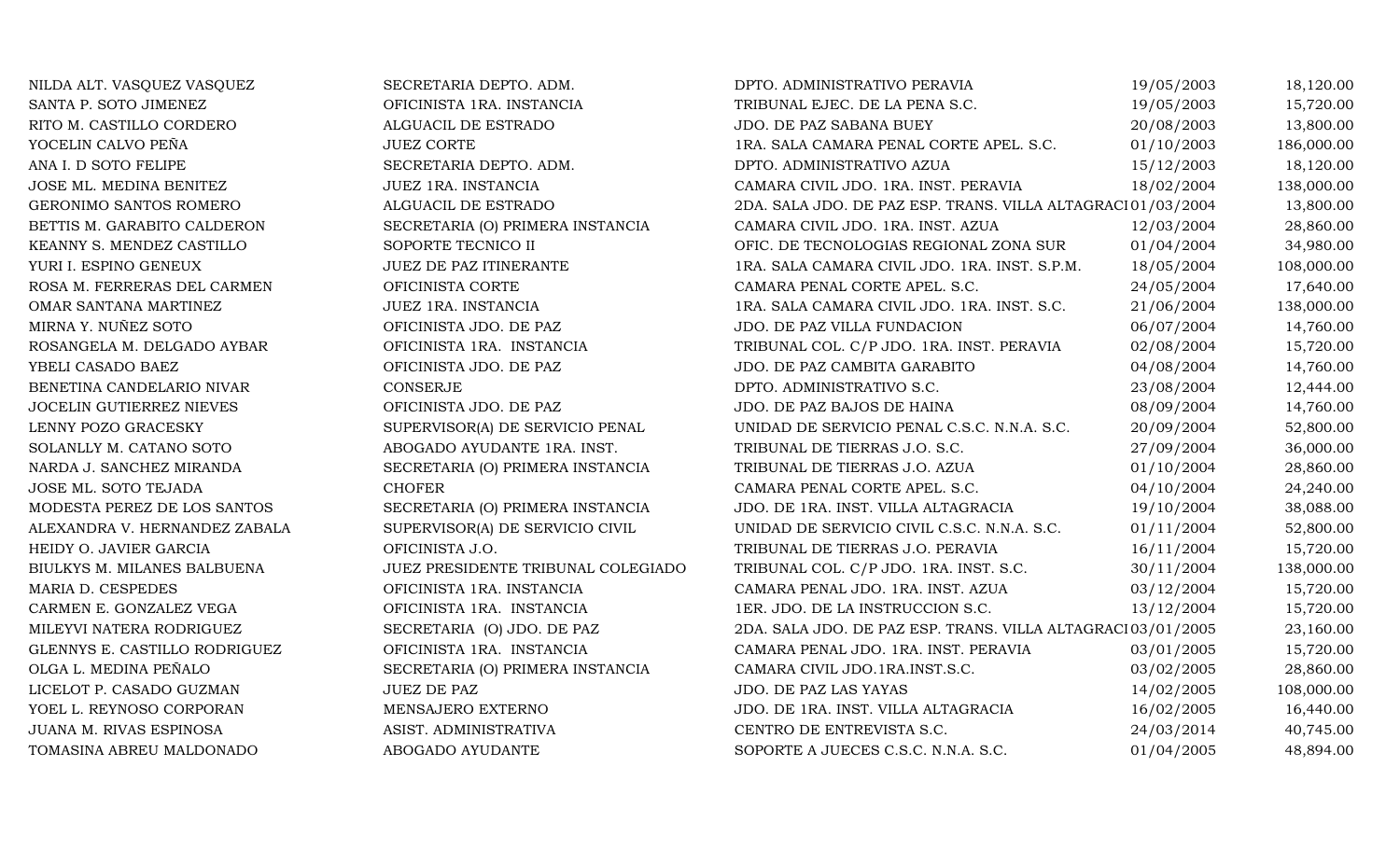| MARIA C. MILIANO TINEO             | OFICINISTA ATENCION USUARIOS | UNIDAD DE RECEP. Y ATEN. USUARIO C.S.C. N.N.A. S.C07/04/2005 |            | 22,920.00  |
|------------------------------------|------------------------------|--------------------------------------------------------------|------------|------------|
| GREGORIA SANTOS POLANCO            | SECRETARIA (O) GENERAL       | CENTRO DE SERVICIOS COMUNES JURISD. N.N.A. S.C. 07/04/2005   |            | 66,528.00  |
| MOISES DE JS. CONCEPCION RODRIGUEZ | ABOGADO AYUDANTE 1RA. INST.  | 1ER. JDO. DE LA INSTRUCCION S.C.                             | 11/04/2005 | 36,000.00  |
| JOSE ANT. SANTANA CHALA            | ALGUACIL DE ESTRADO          | CAMARA PENAL JDO. 1RA. INST. PERAVIA                         | 01/04/2005 | 14,760.00  |
| MASSIEL I. ALONZO RODRIGUEZ        | JUEZ 1RA. INSTANCIA          | JDO. DE 1RA. INST. VILLA ALTAGRACIA                          | 25/04/2005 | 138,000.00 |
| JUAN SORIANO AQUINO                | ALGUACIL DE ESTRADO          | CAMARA PENAL CORTE APEL. S.C.                                | 16/05/2005 | 14,760.00  |
| DORIEN L. GUERRERO BREA            | OFICINISTA 1RA. INSTANCIA    | CAMARA CIVIL JDO. 1RA. INST. PERAVIA                         | 16/05/2005 | 15,720.00  |
| BERENICE B. FILPO DIAZ             | SECRETARIA (O) JDO. DE PAZ   | JDO. DE PAZ AZUA                                             | 16/06/2005 | 23,160.00  |
| JULISSA M. MATOS REGALADO          | SOPORTE TECNICO I            | OFIC. DE TECNOLOGIAS REGIONAL ZONA SUR                       | 14/06/2005 | 42,657.60  |
| ANA Y. FERNANDEZ ROSARIO           | OFICINISTA 1RA. INSTANCIA    | JDO. DE 1RA. INST. VILLA ALTAGRACIA                          | 25/07/2005 | 15,720.00  |
| <b>ISAURA DIAZ MESA</b>            | SECRETARIA (O) JDO. DE PAZ   | 2DA. SALA JDO. DE PAZ ESP. TRANS. S.C.                       | 01/08/2005 | 23,160.00  |
| BELKYS RAMIREZ DE LEON             | ABOGADO AYUDANTE CORTE       | CAMARA PENAL CORTE APEL. S.C.                                | 01/08/2005 | 48,894.00  |
| MIGUEL A. FERNANDEZ CASTILLO       | OFICINISTA CORTE             | CAMARA PENAL CORTE APEL. S.C.                                | 01/07/2005 | 17,640.00  |
| MARIA M. MATEO                     | <b>CONSERJE</b>              | DPTO. ADMINISTRATIVO N.N.A. S.C.                             | 01/09/2005 | 12,444.00  |
| LUIS A. MARTINEZ PEREZ             | MENSAJERO EXTERNO            | DPTO. ADMINISTRATIVO S.C.                                    | 01/07/2005 | 16,440.00  |
| MIGUEL A. PEREZ MENDEZ             | JUEZ 1RA. INSTANCIA          | TRIBUNAL COL. C/P JDO. 1RA. INST. PERAVIA                    | 01/11/2011 | 138,000.00 |
| ARIETIS M. BATISTA MEJIA           | OFICINISTA JDO. DE PAZ       | JDO. DE PAZ SABANA LARGA                                     | 07/09/2005 | 14,760.00  |
| FRANKLIN CUEVAS CUEVAS             | ALGUACIL DE ESTRADO          | 1ER. JDO. DE LA INSTRUCCION S.C.                             | 26/11/2012 | 14,760.00  |
| CECILIA URIBE URIBE                | SECRETARIA (O) JDO. DE PAZ   | JDO. DE PAZ SABANA GRANDE DE PALENQUE                        | 01/09/2005 | 23,160.00  |
| JORGE T. BROUN ISAAC               | JUEZ DE LA INSTRUCCION       | JDO. DE LA INSTRUCCION PERAVIA                               | 03/10/2005 | 138,000.00 |
| GLORIA D. MOREL PEREZ              | OFICINISTA CORTE             | TRIBUNAL EJEC. SANCION ADOLES. S.C.                          | 03/10/2005 | 28,800.00  |
| YUDERKA M. GARCIA PANIAGUA         | CONSERJE-MENSAJERO(A)        | JDO. DE PAZ RANCHO ARRIBA                                    | 01/10/2005 | 12,444.00  |
| MARIA DE LOS R. DE LEON FABAL      | MENSAJERO INTERNO            | DPTO. ADMINISTRATIVO AZUA                                    | 01/11/2005 | 12,444.00  |
| WILSON ML. VELOZ JASPE             | MENSAJERO INTERNO            | DPTO. ADMINISTRATIVO S.C.                                    | 02/11/2005 | 12,444.00  |
| SAHARA J. SIERRA PUJOLS            | <b>CONSERJE</b>              | JDO. DE LA INSTRUCCION SAN JOSE DE OCOA                      | 07/10/2005 | 12,444.00  |
| ROSAURA M. LORENZO GARABITOS       | JUEZ DE LA INSTRUCCION       | 2DO. JDO. DE LA INSTRUCCION PERAVIA                          | 18/11/2005 | 138,000.00 |
| GRACIELA CANELO ZOQUIEL DE BRIOSO  | ANALISTA JURIDICO            | REGISTRO DE TITULOS S.C.                                     | 22/11/2005 | 29,640.00  |
| ALEXIS ARIAS PEREZ                 | <b>JUEZ DE PAZ</b>           | 1RA. SALA JDO. DE PAZ ESP. TRANS. VILLA ALTAGRACI 16/12/2016 |            | 108,000.00 |
| OBISPO FIGUEROA MIESES             | ALGUACIL DE ESTRADO          | JDO. DE 1RA. INST. VILLA ALTAGRACIA                          | 14/12/2005 | 14,760.00  |
| WILMA ALT. CUELLO GARCIA           | <b>JUEZ DE PAZ</b>           | JDO. DE PAZ NIGUA                                            | 28/11/2005 | 108,000.00 |
| OCTAVIA C. FERNANDEZ CURI          | <b>JUEZ DE PAZ</b>           | JDO. DE PAZ VILLA FUNDACION                                  | 03/10/2016 | 108,000.00 |
| DAIMY M. LORENZO ALMANZAR          | OFICINISTA 1RA. INSTANCIA    | 2DO. JDO. DE LA INSTRUCCION S.C.                             | 23/03/2015 | 15,720.00  |
| FRANCISCA FIGUEROA DICENT          | <b>CONSERJE</b>              | DPTO. ADMINISTRATIVO N.N.A. S.C.                             | 01/12/2005 | 12,444.00  |
| NURYS A. FELIZ PINALES             | <b>JUEZ DE PAZ</b>           | JDO. DE PAZ PADRE LAS CASAS                                  | 16/12/2016 | 108,000.00 |
|                                    |                              |                                                              |            |            |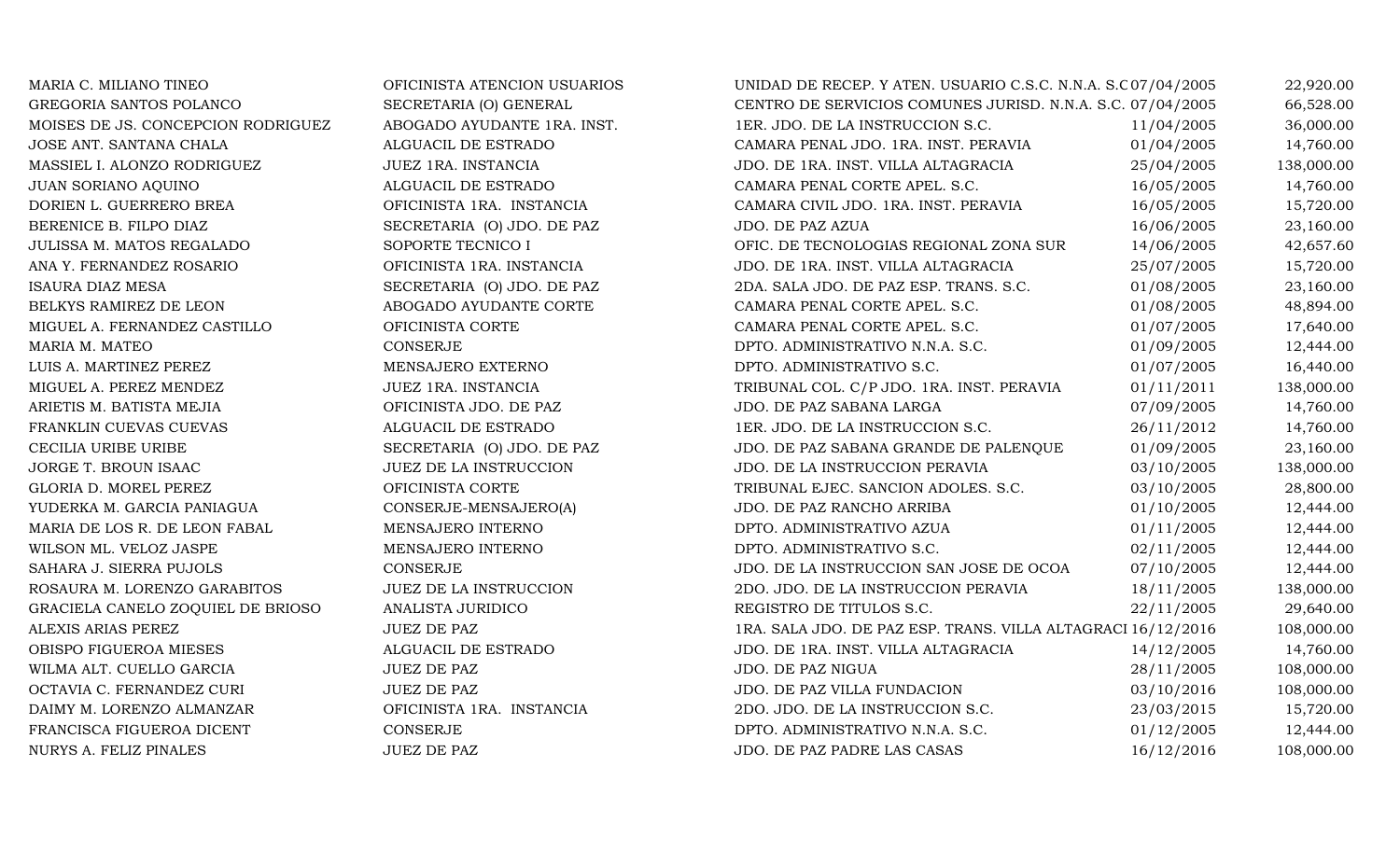JUNIOR E. GARABITO PEGUERO OFICINISTA JDO. DE PAZ 1RA. SALA JDO. DE PAZ ESP. TRANS. PERAVIA 13/02/2006 14,760.00 DOMENICO E. NUÑEZ PIMENTEL UNIVEZ T.T.J.O. TRIBUNAL DE TIERRAS J.O. S.C. 23/01/2006 108,000.00 JENNY JIMENEZ DIAZ SECRETARIA (O) PRIMERA INSTANCIA JDO. DE TRABAJO S.C. 29/03/2006 28,860.00 ANA R. CALDERON PEREZ OFICINISTA DE SERVICIO CIVIL UNIDAD DE SERVICIO CIVIL C.S.C. N.N.A. S.C. 03/04/2006 18,780.00 BELISA Y. ASENCIO NOVA OFICINISTA JDO. DE PAZ JDO. DE PAZ S.C. 06/03/2006 14,760.00 FE M. GOMEZ BRITO COMEZ BRITO MAYORDOMO III DO DE LA INSTRUCCION VILLA ALTAGRACIA 10/04/2006 13,800.00<br>MARTHA G. SOTO FELIZ SECRETARIA (O) PRIMERA INSTANCIA TRIBUNAL COL. C/P JDO. 1RA. INST. PERAVIA 02/05/2006 38.088.00 MARTHA G. SOTO FELIZ SECRETARIA (O) PRIMERA INSTANCIA TRIBUNAL COL. C/P JDO. 1RA. INST. PERAVIA 02/05/2006 38,088.00<br>2DA. SALA CAMARA PENAL JDO. 1RA. INST. S.C. 03/07/2006 36,000.00 YOCASTA A. SEIJAS DE LOS SANTOS ABOGADO AYUDANTE 1RA. INST. 2DA. SALA CAMARA PENAL JDO. 1RA. INST. S.C. 03/07/2006 36,000.00 MIRCIA E. ROSARIO GUERRERO COFICINISTA 1RA. INSTANCIA CORREGIA DE TRIBUNAL EJEC. DE LA PENA S.C. COMPOSTADO DE STRO DE 15,720.00 DOLORES M. GARCIA GERALDO SECRETARIA (O) PRIMERA INSTANCIA TRIBUNAL EJEC. DE LA PENA S.C.  $03/07/2006$  38,088.00<br>PASCUAL POCHE MARTINEZ MENSAJERO EXTERNO DPTO. ADMINISTRATIVO S.C. 10/07/2006 16,440.00 PASCUAL POCHE MARTINEZ CONSTRUINER MENSAJERO EXTERNO DE DE DETO. ADMINISTRATIVO S.C. LA CONSTRUINTER EN 10/07/2006 16,440.00 CESAR LORENZO PEREZ CHE VIGILANTE VIGILANTE DPTO. ADMINISTRATIVO S.C. 01/08/2006 12,444.00 JOSE ML. ARIAS MARTINEZ JUEZ EJEC. DE LA PENA 2DA. SALA TRIBUNAL EJEC. DE LA PENA S.C. 01/08/2006 138,000.00 CASTERINA M. RAMIREZ MARIÑEZ MENSAJERO INTERNO DE DPTO. ADMINISTRATIVO PERAVIA OT/08/2006 12,444.00 ELISABETH PEREZ MARTINEZ OFICINISTA UNIDAD CITAC. NOTIF. Y COM. C.S.C. N.N.A. S.C. 03/07/2006 18,780.00 ALBERTO SEGURA FIGUEREO MENSAJERO INTERNO DPTO. ADMINISTRATIVO S.C. 22/08/2006 12,444.00 JENNY L. ARAUJO BRUJAN REPRESENTANTE DE INFORMACION CENTRO INF. ORIENT. CIUDADANA PJ PERAVIA 01/08/2006 18,120.00 SALVADOR A. PIMENTEL GUERRERO ALGUACIL DE ESTRADO TRIBUNAL COL. C/P JDO. 1RA. INST. PERAVIA 01/08/2006 14,760.00 JULIO C. PIMENTEL PEÑA ANALISTA JURIDICO REGISTRO DE TITULOS BANI 07/09/2006 30,060.00 IGNACIA Y. NOVA MOSCAT SECRETARIA (O) PRIMERA INSTANCIA CAMARA CIVIL JDO. 1RA. INST. PERAVIA 05/10/2006 28,860.00<br>26/12/2006 14.760.00 0FICINISTA JDO. DE PAZ JDO. DE PAZ AZUA RUDH E. BELTRE FELIZ OFICINISTA JDO. DE PAZ JDO. DE PAZ AZUA 26/12/2006 14,760.00 SIXTO MAÑON VIGILANTE JDO. DE PAZ SABANA GRANDE DE PALENQUE 02/01/2007 12,444.00 FLOR S. GUERRERO RUIZ CHICINISTA J.O. TRIBUNAL DE TIERRAS J.O. S.C. 05/01/2007 15,720.00 JOHANNA ALT. TEJEDA FALCON OFICINISTA 1RA. INSTANCIA CAMARA CIVIL JDO. 1RA. INST. PERAVIA 10/01/2007 15,720.00 ELIEZER RECIO JIMENEZ ALGUACIL DE ESTRADO CAMARA PENAL CORTE APEL. S.C. 26/01/2007 14,760.00 GUILLERMINA SANTANA OFICINISTA JDO. DE PAZ JDO. DE PAZ PUEBLO VIEJO 02/01/2007 14,760.00 JHONATTAN PANIAGUA ARIAS CORTE OFICINISTA CORTE CAMARA PENAL CORTE APEL. S.C. 001/02/2007 17,640.00 RACHEL CUELLO RODRIGUEZ OFICINISTA DE SERVICIO CIVIL UNIDAD DE SERVICIO CIVIL C.S.C. N.N.A. S.C. 01/02/2007 18,780.00 RAYMUNDO PEREZ CABRERA SOPORTE TECNICO II OFIC. DE TECNOLOGIAS REGIONAL ZONA SUR 02/02/2007 34,980.00<br>DOMINGO A. SUERO PEREZ ARCHIVISTA ARCHIVISTA OFIC. DE ARCHIVO JUDICIAL PJ S.C. 01/04/2007 16,440.00 DOMINGO A. SUERO PEREZ ARCHIVISTA ARCHIVISTA OFIC. DE ARCHIVO JUDICIAL PJ S.C. 001/04/2007 16,440.00<br>MILDRED E. MESA RODRIGUEZ SUPERVISOR DE ARCHIVO OFIC. DE ARCHIVO JUDICIAL PJ S.C. 01/04/2007 29,580.00 MILDRED E. MESA RODRIGUEZ SUPERVISOR DE ARCHIVO OFIC. DE ARCHIVO JUDICIAL PJ S.C. 001/04/2007 29,580.00 IRAIDA ALT. HIRALDO ALVAREZ JUEZ DE PAZ SARANA JUO. DE PAZ PERAVIA 21/05/2007 108,000.00 DALINDA DE LOS R. MELO PEREZ SECRETARIA (O) PRIMERA INSTANCIA TRIBUNAL N.N.A. PERAVIA  $01/05/2007$  28,860.00<br>JUAN A. PIMENTEL RUIZ SOPORTE TECNICO I OFIC. DE TECNOLOGIAS REGIONAL ZONA SUR 25/06/2007 42,657.60 OFIC. DE TECNOLOGIAS REGIONAL ZONA SUR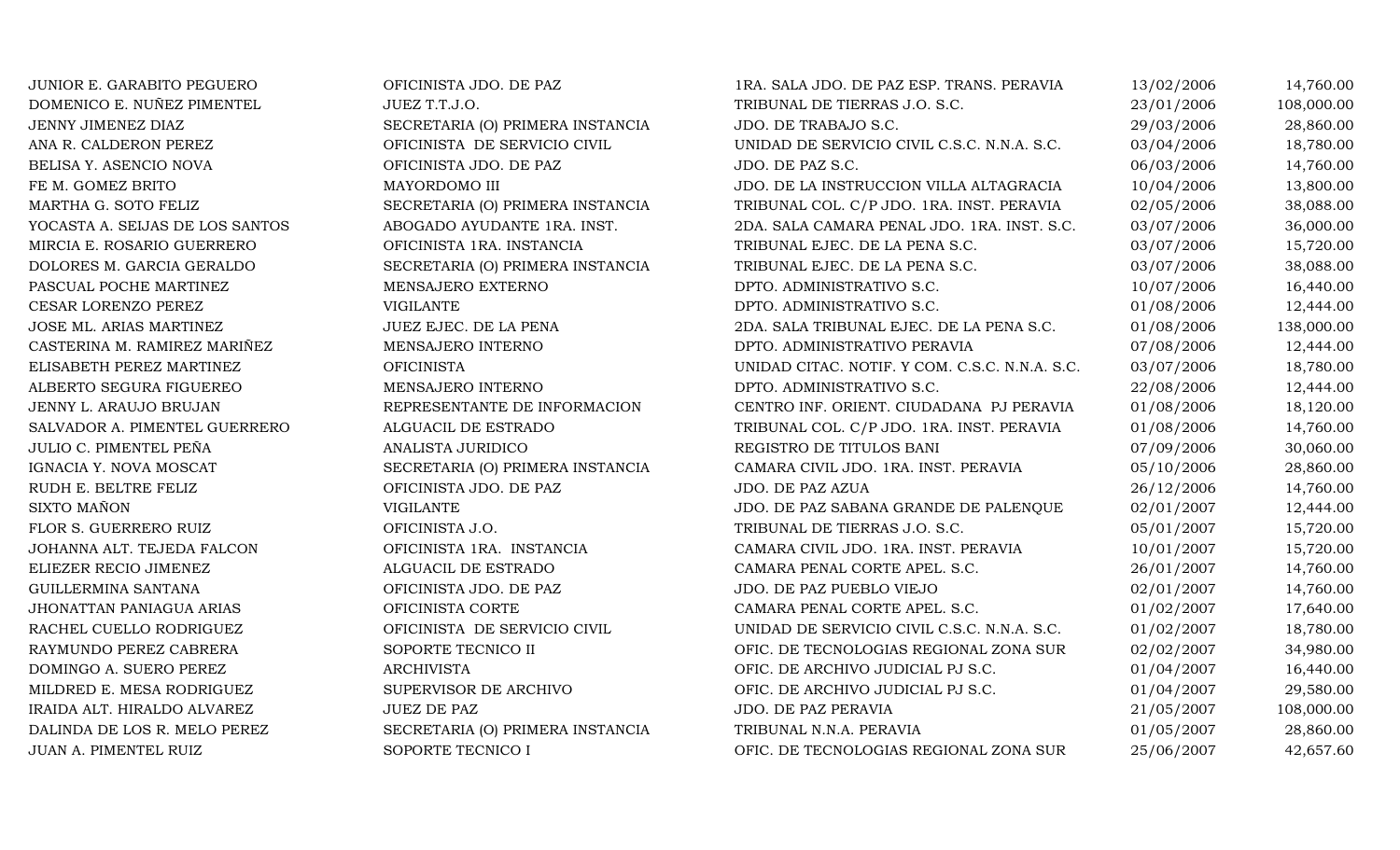| HEIDY VIZCAINO CARVAJAL        | SECRETARIA (O) JDO. DE PAZ       | JDO. DE PAZ S.C.                               | 14/11/2007 | 23,160.00  |
|--------------------------------|----------------------------------|------------------------------------------------|------------|------------|
| YARIBEL DIAZ REYES             | OFICINISTA DE SERVICIO CIVIL     | UNIDAD DE SERVICIO CIVIL C.S.C. N.N.A. S.C.    | 04/12/2013 | 15,720.00  |
| VIRMA PIÑA MOTA                | <b>CONSERJE</b>                  | DPTO. ADMINISTRATIVO PERAVIA                   | 10/07/2007 | 12,444.00  |
| VELIA A. SANCHEZ SENCION       | <b>RECEPCIONISTA</b>             | DPTO. ADMINISTRATIVO AZUA                      | 26/07/2007 | 14,760.00  |
| JOSE E. CASTILLO AQUINO        | ALGUACIL DE ESTRADO              | UNIDAD CITAC. NOTIF. Y COM. C.S.C. N.N.A. S.C. | 28/08/2007 | 13,800.00  |
| RAFAEL RADNEY MERCEDES         | JUEZ DE PAZ ITINERANTE           | CAMARA CIVIL JDO.1RA.INST.S.C.                 | 28/08/2007 | 108,000.00 |
| JATNNA DEL P. GONZALEZ PEGUERO | SECRETARIA (O) JDO. DE PAZ       | JDO. DE PAZ PERAVIA                            | 26/09/2007 | 23,160.00  |
| ZULEIKA S. ARIAS CHEVALIER     | SECRETARIA (O) PRIMERA INSTANCIA | 2DA. SALA CAMARA PENAL JDO. 1RA. INST. S.C.    | 26/09/2007 | 38,088.00  |
| ELIZABETH D. CASTILLO DIAZ     | ALGUACIL DE ESTRADO              | 2DA. SALA JDO. DE PAZ ESP. TRANS. PERAVIA      | 06/11/2007 | 13,800.00  |
| GEORGINA E. SANCHEZ OZUNA      | ABOGADO AYUDANTE 1RA. INST.      | CAMARA CIVIL JDO.1RA.INST.S.C.                 | 13/12/2007 | 36,000.00  |
| TAYANA D. CRUZ BUENO           | SECRETARIA (O) PRIMERA INSTANCIA | JDO. DE LA INSTRUCCION VILLA ALTAGRACIA        | 10/12/2007 | 38,088.00  |
| ALEJANDRA ENCARNACION TEJEDA   | <b>OFICINISTA</b>                | SOPORTE A JUECES C.S.C. N.N.A. S.C.            | 03/11/2007 | 18,780.00  |
| ALBA I. GERMAN MATEO           | OFICINISTA JDO. DE PAZ           | 2DA. SALA JDO. DE PAZ ESP. TRANS. S.C.         | 01/10/2008 | 14,760.00  |
| ANTONIO TEJADA REYES           | ALGUACIL DE ESTRADO              | JDO. DE PAZ VILLA ALTAGRACIA                   | 01/10/2007 | 13,800.00  |
| ROSANNA E. DE JESUS ARAUJO     | ABOGADO AYUDANTE 1RA. INST.      | 2DO. JDO. DE LA INSTRUCCION S.C.               | 12/02/2008 | 36,000.00  |
| DILSO HERNANDEZ NIVAR          | <b>VIGILANTE</b>                 | JDO. DE PAZ VILLA ALTAGRACIA                   | 01/02/2008 | 12,444.00  |
| JOCAILY M. GARCIA              | ANALISTA JURIDICO                | REGISTRO DE TITULOS BANI                       | 14/04/2008 | 30,060.00  |
| CHADALIS E. ROSARIO MELENCIANO | <b>JUEZ DE PAZ</b>               | 1RA. SALA JDO. DE PAZ ESP. TRANS. PERAVIA      | 01/07/2008 | 108,000.00 |
| ANEUDYS E. AGUASVIVAS GARCIA   | OFICINISTA 1RA. INSTANCIA        | 1ER. JDO. DE LA INSTRUCCION PERAVIA            | 07/07/2008 | 15,720.00  |
| AUSTRIA C. CASTILLO LARA       | OFICINISTA 1RA. INSTANCIA        | CAMARA CIVIL JDO. 1RA. INST. AZUA              | 11/08/2008 | 15,720.00  |
| KAROL P. HEREDIA               | <b>JUEZ DE PAZ</b>               | JDO. DE PAZ MONTE PLATA                        | 27/08/2008 | 108,000.00 |
| GARDENIA B. VALDEZ SUAREZ      | ALGUACIL DE ESTRADO              | CAMARA PENAL CORTE APEL. S.C.                  | 30/07/2008 | 14,760.00  |
| LAURIS A. RAMIREZ MEDINA       | JUEZ DE PAZ                      | JDO. DE PAZ YAGUATE                            | 22/07/2008 | 108,000.00 |
| DIOGENES ALMONTE               | <b>VIGILANTE</b>                 | JDO. DE PAZ VILLA ALTAGRACIA                   | 02/06/2008 | 12,780.00  |
| LEONARDO MOREL DE LA PAZ       | <b>CHOFER</b>                    | CORTE DE APEL. N.N.A. S.C.                     | 26/03/2008 | 24,240.00  |
| SINDY S. SANCHEZ PUJOLS        | OFICINISTA 1RA. INSTANCIA        | CAMARA CIVIL JDO. 1RA. INST. AZUA              | 23/04/2014 | 15,720.00  |
| DOLLY E. NINA VALDEZ           | ABOGADO AYUDANTE 1RA. INST.      | TRIBUNAL EJEC. DE LA PENA S.C.                 | 28/10/2008 | 36,000.00  |
| LAILA P. VALERIO CASTILLO      | <b>JUEZ DE PAZ</b>               | JDO. DE PAZ ASUNTOS MUNIC. S.C.                | 28/10/2008 | 108,000.00 |
| EMILI ALT. DOÑE TEJEDA         | OFICINISTA 1RA. INSTANCIA        | TRIBUNAL EJEC. DE LA PENA S.C.                 | 20/10/2008 | 15,720.00  |
| PILADES E. HERNANDEZ MENDEZ    | JUEZ SUST. PTE. COLEGIADO        | TRIBUNAL COL. C/P JDO. 1RA. INST. S.C.         | 23/02/2009 | 138,000.00 |
| ROSA E. MATEO ALVAREZ          | JUEZ DE LA INSTRUCCION           | 1ER. JDO. DE LA INSTRUCCION S.C.               | 23/02/2009 | 138,000.00 |
| FELIX B. DE LEON RAMIREZ       | <b>REFERENCISTA</b>              | ARCHIVO ACTIVO J.I. S.C.                       | 12/05/2009 | 24,240.00  |
| HUMPHREY R. PEÑA RIVERA        | <b>ARCHIVISTA</b>                | ARCHIVO ACTIVO J.I. PERAVIA                    | 01/06/2009 | 24,240.00  |
| MINDRIS I. MOJICA SILVERIO     | CONSERJE-MENSAJERO(A)            | JDO. DE PAZ PERALTA                            | 31/07/2009 | 12,444.00  |
|                                |                                  |                                                |            |            |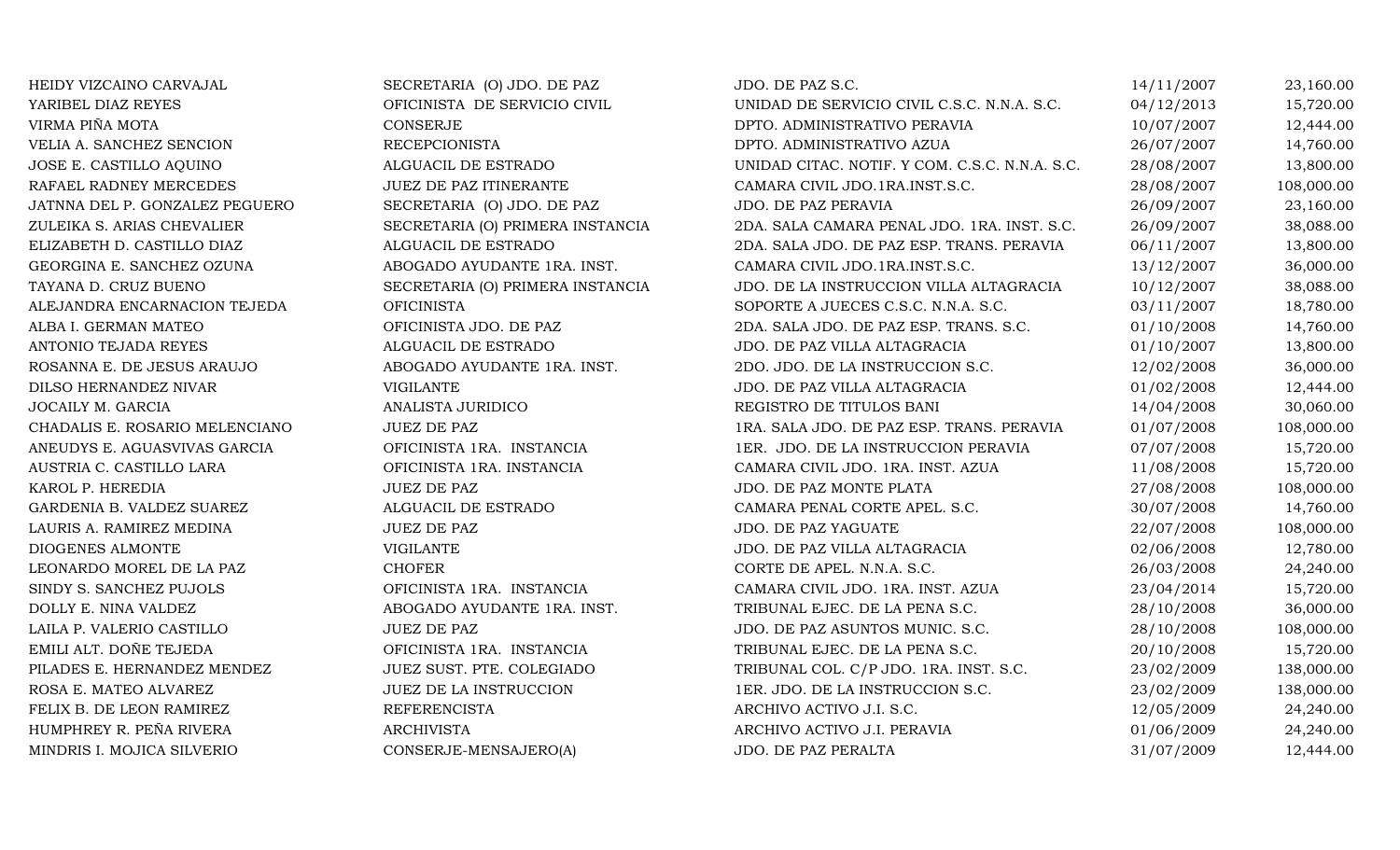JOSE L. PRESINAL SUAZO OFICINISTA J.O. TRIBUNAL DE TIERRAS J.O. PERAVIA 21/09/2009 15,720.00 MIGUEL A. DIAZ VILLALONA JUEZ 1RA. INSTANCIA TRIBUNAL N.N.A. PERAVIA 19/10/2009 138,000.00 JOSE C. ARIAS NINA JUEZ DE PAZ JUEZ DE PAZ SANCHO ARRIBA 15/02/2010 108,000.00 BRENNY M. CABRERA SIERRA OFICINISTA DE SERVICIO PENAL UNIDAD DE SERVICIO PENAL C.S.C. N.N.A. S.C. 02/02/2010 18,780.00<br>HAYDEE S. CABRERA MONTERO OFICINISTA 1RA. INSTANCIA TRIBUNAL N.N.A. PERAVIA 14/04/2010 15,720.00 HAYDEE S. CABRERA MONTERO OFICINISTA 1RA. INSTANCIA TRIBUNAL N.N.A. PERAVIA 14/04/2010 15,720.00 SABRINA SUERO RODRIGUEZ OFICINISTA DE SERVICIO CIVIL UNIDAD DE SERVICIO CIVIL C.S.C. N.N.A. S.C. 18/03/2010 18,780.00 CARLOS ML. MATOS CONSERJE CONSERIE DPTO. ADMINISTRATIVO PERAVIA 27/04/2010 12,444.00 JULIO C. VIZCAINO DOMINGUEZ ALGUACIL DE ESTRADO JDO. DE PAZ YAGUATE 166/05/2010 13,800.00 LUIS A. GUERRERO PIMENTEL ANALISTA JURIDICO REGISTRO DE TITULOS BANI 03/05/2010 30,060.00 SALOMON ANT. CESPEDES OVANDO ALGUACIL DE ESTRADO JDO. DE LA INSTRUCCION AZUA 11/05/2010 14,760.00 VICTOR ANT. DIONICIO AQUINO OFICINISTA 1RA. INSTANCIA TRIBUNAL COL. C/P JDO. 1RA. INST. S.C. 19/03/2010 15,720.00 AUDRIE C. PINEDA ANGUSTIA AUXILIAR REGISTRAL REGISTRO DE TITULOS S.C. 01/12/2011 16,200.00 EDUARDO A. LOPEZ DE LA CRUZ ELECTRICISTA II DPTO. ADMINISTRATIVO S.C. 27/07/2010 16,440.00 ANGEL L. SOTO MORENO OFICINISTA 1RA. INSTANCIA CAMARA CIVIL JDO. 1RA. INST. PERAVIA 03/08/2010 15,720.00 BIENVENIDO J. SOTO BRITO ALGUACIL DE ESTRADO JDO. DE PAZ BAJOS DE HAINA 06/12/2010 13,800.00 OLGA L. MATEO DE JESUS CONSERJE JDO. DE 1RA. INST. VILLA ALTAGRACIA 03/01/2011 12,444.00 CAROLINA DE JS. ABREU CEPEDA JUEZ DE PAZ JDO. DE PAZ NIZAO $03/10/2016$  108,000.00 ROSMERY LORENZO DE LA CRUZ CHE OFICINISTA 1RA. INSTANCIA JDO. DE TRABAJO S.C. 10/05/2011 15,720.00 ELIGNA SUERO ARCINIEGA ALGUACIL DE ESTRADO1RA. SALA JDO. DE PAZ ESP. TRANS. VILLA ALTAGRACI 11/09/2012 13,800.00<br>1RA. SALA JDO. DE PAZ ESP. TRANS. PERAVIA 10/09/2012 13,800.00 DAILIN ALMARANTE CASILLA ALGUACIL DE ESTRADO 1RA. SALA JDO. DE PAZ ESP. TRANS. PERAVIA 10/09/2012 13,800.00 CLEMENTINA C. PIÑA VALDEZ CONSERJE-MENSAJERO(A) JDO. DE PAZ MATANZAS 14/03/2011 12,444.00 CARMEN J. MEJIA JIMENEZ CHENISTA 1RA. INSTANCIA DE LA INSTRUCCION AZUA 15,720.00 YISSET REYES DEL POZO OFICINISTA 1RA. INSTANCIA JDO. DE 1RA. INST. VILLA ALTAGRACIA 01/10/2012 15,720.00 EDWIN RAMIREZ BERNABE SECRETARIA (O) PRIMERA INSTANCIA 2DO. JDO. DE LA INSTRUCCION PERAVIA 10/08/2012 15,720.00<br>ROSA MA. GONZALEZ VEGA RECEPCIONISTA DPTO. ADMINISTRATIVO S.C. 23/05/2011 14,760.00 ROSA MA. GONZALEZ VEGA RECEPCIONISTA DPTO. ADMINISTRATIVO S.C. 23/05/2011 14,760.00 ELIZABETH DE LEON DOÑE CHICIAL ARCHIVO ACTIVO ACTO ARCHIVO ACTIVO J.I. S.C. 18/05/2011 29,580.00 ARGELIS A. ROJAS ESPINAL JUEZ DE PAZ JDO. DE PAZ PUEBLO VIEJO 19/02/2018 108,000.00 NINOSKA VIZCAINO BERIGUETE CONSERJE CONSERJE JDO. DE PAZ BAJOS DE HAINA 01/09/2012 12,444.00 GRECIA M. JIMENEZ ORTIZ OFICINISTA 1ER. JDO. DE LA INSTRUCCION S.C. 04/06/2014 15,720.00 BIANNY M. BAUTISTA DIAZ OFICINISTA 1RA. INSTANCIA TRIBUNAL COL. C/P JDO. 1RA. INST. PERAVIA 04/07/2011 15,720.00 JUAN R. CABRERA YSABEL JUEZ 1RA. INSTANCIA TRIBUNAL COL. C/P JDO. 1RA. INST. S.C. 01/11/2011 138,000.00 JUANA HEREDIA CASTILLO ALGUACIL DE ESTRADO TRIBUNAL EJEC. DE LA PENA S.C. 02/06/2014 14,760.00 ALEIDA PINALES ABAD CONSERJE CONSERIE DPTO. ADMINISTRATIVO N.N.A. S.C. 001/12/2011 12,444.00 CLARIBEL R. AMADOR AQUINO OFICINISTA JDO. DE PAZ JDO. DE PAZ NIZAO $01/12/2011$  14,760.00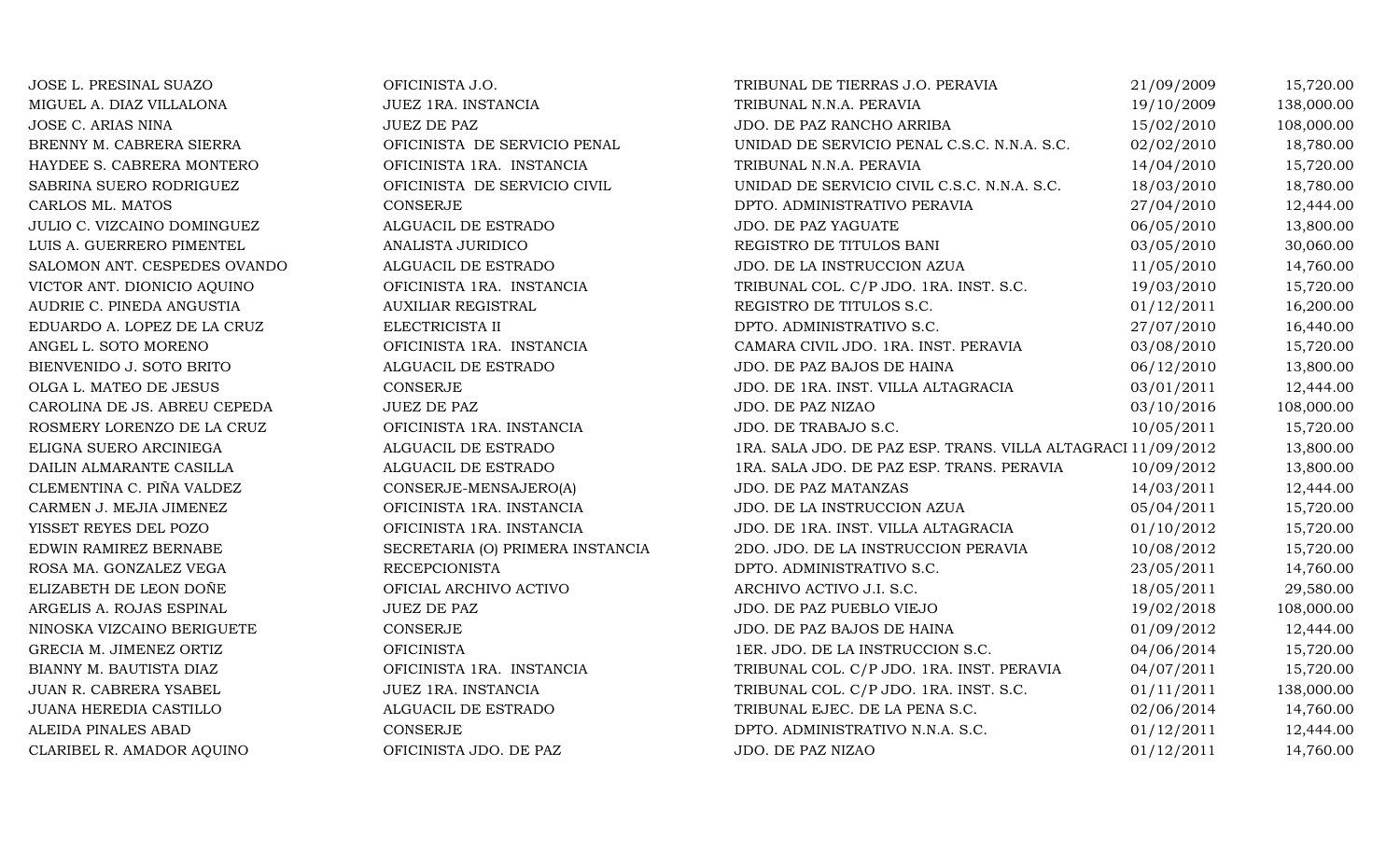| EDGAR R. SANCHEZ               | ALGUACIL DE ESTRADO              | JDO. DE PAZ LAS CHARCAS                     | 13/08/2012 | 13,800.00 |
|--------------------------------|----------------------------------|---------------------------------------------|------------|-----------|
| <b>JOSE MODESTO MOTA</b>       | ALGUACIL DE ESTRADO              | JDO. DE 1RA. INST. VILLA ALTAGRACIA         | 01/11/2012 | 14,760.00 |
| SILVIA E. MEJIA ENCARNACION    | OFICINISTA 1RA. INSTANCIA        | JDO. DE 1RA. INST. SAN JOSE DE OCOA         | 11/01/2014 | 15,720.00 |
| PRISCILIA GONZALEZ SANTOS      | ALGUACIL DE ESTRADO              | CAMARA PENAL JDO. 1RA. INST. PERAVIA        | 01/12/2014 | 14,760.00 |
| JERRY R. AYBAR MEJIA           | MENSAJERO EXTERNO                | TRIBUNAL N.N.A. PERAVIA                     | 01/09/2012 | 16,440.00 |
| ELIBERKA RAMIREZ FAMILIA       | CONSERJE-MENSAJERO(A)            | JDO. DE PAZ GUAYABAL                        | 01/09/2012 | 12,444.00 |
| LUIS A. MATEO                  | <b>VIGILANTE</b>                 | DPTO. ADMINISTRATIVO S.C.                   | 01/09/2012 | 12,444.00 |
| ANIZ FALCON LUNA               | CONSERJE                         | TRIBUNAL N.N.A. PERAVIA                     | 10/09/2012 | 12,444.00 |
| FERNANDO RUIZ MENDEZ           | SUPERVISOR DE ARCHIVO            | OFIC. DE ARCHIVOS JUDICIALES N.N.A. S.C.    | 17/09/2012 | 29,580.00 |
| YOUBELSIS A. PIMENTEL RUIZ     | OFICIAL ARCHIVO ACTIVO           | ARCHIVO ACTIVO J.I. PERAVIA                 | 01/04/2013 | 29,580.00 |
| MARINELI ALT. VALENZUELA MEJIA | CONSERJE-MENSAJERO(A)            | JDO. DE PAZ SABANA LARGA                    | 09/07/2015 | 12,444.00 |
| HERMES J. RAMIREZ DEMORIZI     | OFICINISTA DE SERVICIO CIVIL     | UNIDAD DE SERVICIO CIVIL C.S.C. N.N.A. S.C. | 15/10/2012 | 18,780.00 |
| ALEXANDER VALENTIN CONSTANZA   | <b>ARCHIVISTA</b>                | OFIC. DE ARCHIVOS JUDICIALES N.N.A. S.C.    | 12/11/2012 | 16,440.00 |
| NELSON ORLANDO MONTAS          | ALGUACIL DE ESTRADO              | 1ER. JDO. DE LA INSTRUCCION PERAVIA         | 10/06/2013 | 14,760.00 |
| MASSIEL V. BAEZ                | OFICINISTA JDO. DE PAZ           | JDO. DE PAZ PERAVIA                         | 08/01/2013 | 14,760.00 |
| WALKING A. CEDEÑO CASTILLO     | MENSAJERO INTERNO                | JDO. DE 1RA. INST. VILLA ALTAGRACIA         | 09/01/2013 | 12,444.00 |
| GRIMILDA G. DOMINGUEZ BATISTA  | CONSERJE                         | DPTO. ADMINISTRATIVO S.C.                   | 03/01/2013 | 12,444.00 |
| ESTEFANIA RUIZ MORBAN          | OFICINISTA 1RA. INSTANCIA        | 2DO. JDO. DE LA INSTRUCCION S.C.            | 17/12/2012 | 15,720.00 |
| PATRICIA MA. JIMENEZ           | SECRETARIA (O) PRIMERA INSTANCIA | TRIBUNAL DE TIERRAS J.O. S.C.               | 13/06/2013 | 28,860.00 |
| JOSE A. MEJIA MORA             | ELECTRICISTA II                  | DPTO. ADMINISTRATIVO PERAVIA                | 27/10/2014 | 16,440.00 |
| YONATTAN YSAAC RAMIREZ         | OFICINISTA 1RA. INSTANCIA        | CAMARA CIVIL JDO.1RA.INST.S.C.              | 17/05/2016 | 15,720.00 |
| BELLANIRA I. GONZALEZ TEJEDA   | OFICINISTA 1RA. INSTANCIA        | CAMARA CIVIL JDO. 1RA. INST. PERAVIA        | 18/06/2013 | 15,720.00 |
| ROSANNA K. MEDINA SANTIAGO     | <b>AUXILIAR REGISTRAL</b>        | REGISTRO DE TITULOS BANI                    | 03/06/2015 | 16,200.00 |
| DANIEL MARTINEZ PEREZ          | OFICINISTA 1RA. INSTANCIA        | TRIBUNAL COL. C/P JDO. 1RA. INST. S.C.      | 12/08/2013 | 15,720.00 |
| CELESTINO ADAMES CORPORAN      | <b>VIGILANTE</b>                 | JDO. DE PAZ NIGUA                           | 01/07/2013 | 12,444.00 |
| JULIO C. DIONICIO RODRIGUEZ    | ALGUACIL DE ESTRADO              | CAMARA PENAL CORTE APEL. S.C.               | 22/07/2013 | 14,760.00 |
| DANIELA A. CUEVAS ARIAS        | OFICINISTA 1RA. INSTANCIA        | JDO. DE TRABAJO S.C.                        | 09/06/2015 | 15,720.00 |
| ENGELS J. SENA SEGURA          | ALGUACIL DE ESTRADO              | CAMARA CIVIL JDO.1RA.INST.S.C.              | 09/09/2013 | 13,800.00 |
| SANDRA L. MATEO RAVELO         | ALGUACIL DE ESTRADO              | 1ER. JDO. DE LA INSTRUCCION S.C.            | 30/09/2013 | 14,760.00 |
| CARMEN Z. AGUASVIVAS GARCIA    | AUX. DE RECEPCION Y ENTREGA      | REGISTRO DE TITULOS BANI                    | 19/09/2013 | 24,240.00 |
| GABRIEL RODRIGUEZ              | <b>ARCHIVISTA</b>                | CAMARA CIVIL JDO. 1RA. INST. PERAVIA        | 31/10/2013 | 12,444.00 |
| CRISTIANA Y. MENDEZ ARIAS      | OFICINISTA 1RA. INSTANCIA        | JDO. DE 1RA. INST. SAN JOSE DE OCOA         | 22/06/2015 | 15,720.00 |
| ELVIS E. GUZMAN SUARDI         | OFICINISTA 1RA. INSTANCIA        | JDO. DE 1RA. INST. VILLA ALTAGRACIA         | 10/02/2014 | 15,720.00 |
| FRANCIS BDO. CASTILLO RAMIREZ  | OFICINISTA J.O.                  | TRIBUNAL DE TIERRAS J.O. PERAVIA            | 04/02/2014 | 15,720.00 |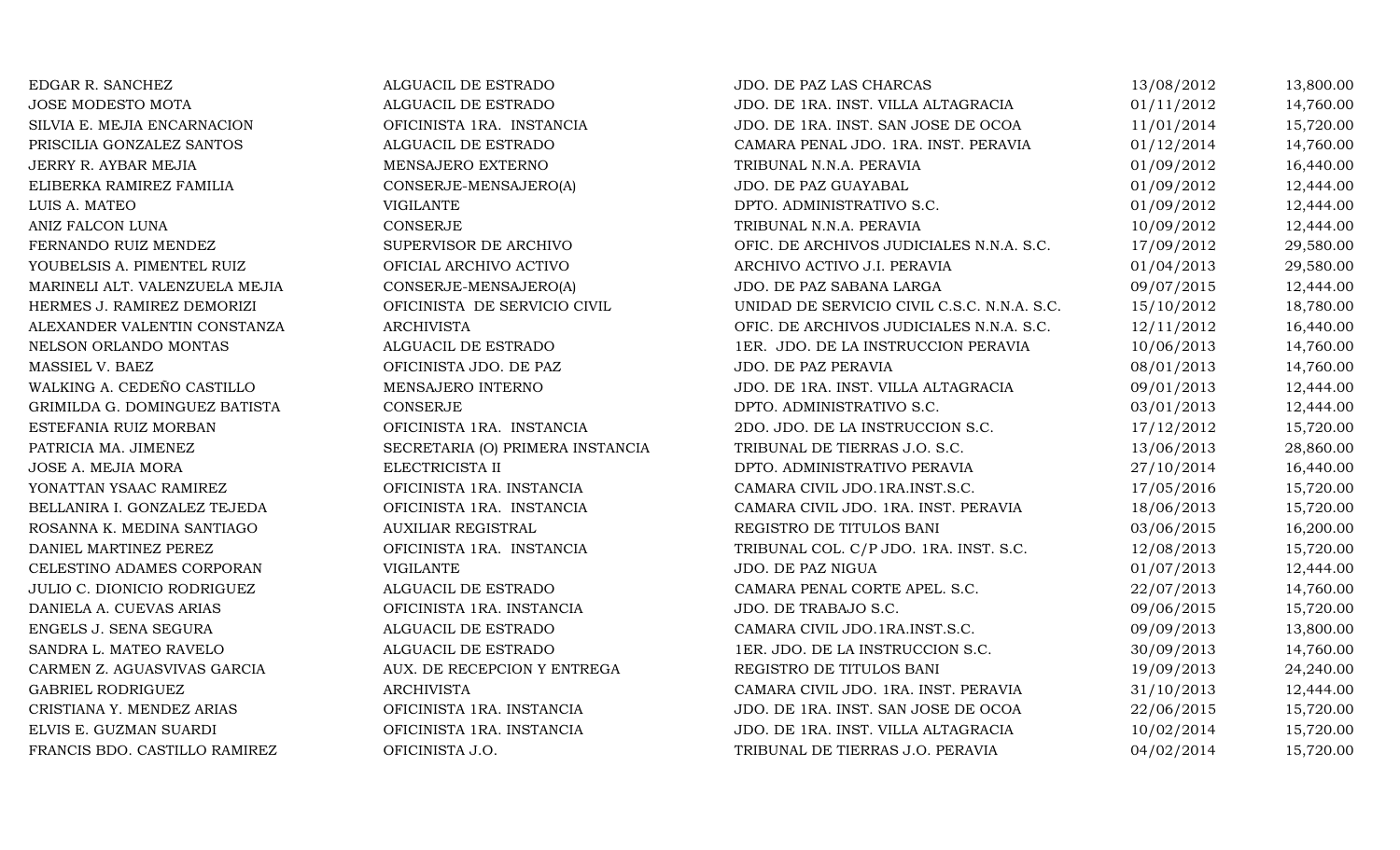| MARICEL MATEO NUÑEZ            | OFICINISTA 1RA. INSTANCIA        | TRIBUNAL COL. C/P JDO. 1RA. INST. S.C.                       | 14/09/2015 | 15,720.00  |
|--------------------------------|----------------------------------|--------------------------------------------------------------|------------|------------|
| EMMY L. MARTINEZ TEJEDA        | OFICINISTA 1RA. INSTANCIA        | JDO. DE 1RA. INST. SAN JOSE DE OCOA                          | 12/10/2015 | 15,720.00  |
| NATALIA DEL R. PERCEL PUELLO   | OFICINISTA 1RA. INSTANCIA        | TRIBUNAL COL. C/P JDO. 1RA. INST. PERAVIA                    | 09/02/2015 | 15,720.00  |
| BERKIS Y. PEGUERO CIRPRIAN     | CONSERJE                         | DPTO. ADMINISTRATIVO AZUA                                    | 02/01/2014 | 12,444.00  |
| KENDRA SANTANA RAMIREZ         | AUX. DE RECEPCION Y ENTREGA      | REGISTRO DE TITULOS BANI                                     | 10/02/2014 | 24,240.00  |
| RAMMASSES A. SANTOS HERNANDEZ  | OFICINISTA 1RA. INSTANCIA        | CAMARA CIVIL JDO. 1RA. INST. PERAVIA                         | 10/02/2014 | 15,720.00  |
| KATERIN M. CALDERON TEJEDA     | OFICINISTA 1RA. INSTANCIA        | 1ER. JDO. DE LA INSTRUCCION PERAVIA                          | 11/07/2016 | 15,720.00  |
| ROSA MA. ROSARIO MEDRANO       | OFICINISTA ATENCION USUARIOS     | UNIDAD DE RECEP. Y ATEN. USUARIO C.S.C. N.N.A. S.C21/02/2014 |            | 22,920.00  |
| RAMON E. MARTINEZ CRUZ         | ALGUACIL DE ESTRADO              | UNIDAD CITAC. NOTIF. Y COM. C.S.C. N.N.A. S.C.               | 24/02/2014 | 13,800.00  |
| GEOVANNY M. AYBAR MEJIA        | OFICINISTA 1RA. INSTANCIA        | 1ER. JDO. DE LA INSTRUCCION PERAVIA                          | 24/02/2014 | 15,720.00  |
| RAMONA TORRES RIVERA           | COORDINADOR(A) DE ENTREVISTAS    | CENTRO DE ENTREVISTA S.C.                                    | 17/03/2014 | 64,864.00  |
| YULISA LAPAIX POLONIA          | OFICINISTA 1RA. INSTANCIA        | TRIBUNAL COL. C/P JDO. 1RA. INST. VILLA ALTAGRACL 28/04/2014 |            | 15,720.00  |
| MARIELIS R. DE LOS SANTOS RUIZ | SECRETARIA (O) JDO. DE PAZ       | JDO. DE PAZ LOS CACAOS                                       | 23/04/2014 | 23,160.00  |
| CARLOS SALDAÑA RODRIGUEZ       | MENSAJERO INTERNO                | DPTO. ADMINISTRATIVO PERAVIA                                 | 23/04/2014 | 12,444.00  |
| SUNERY BRITO DE LOS SANTOS     | CONSERJE                         | DPTO. ADMINISTRATIVO S.C.                                    | 14/04/2014 | 12,444.00  |
| JOSE RAMIREZ DE LA CRUZ        | OFICINISTA JDO. DE PAZ           | JDO. DE PAZ BAJOS DE HAINA                                   | 28/04/2014 | 14,760.00  |
| CRIMEL FIGUEROA PEREZ          | OFICINISTA 1RA. INSTANCIA        | CAMARA CIVIL JDO. 1RA. INST. AZUA                            | 01/05/2014 | 15,720.00  |
| JUDITH E. DE LA ROSA DOÑE      | OFICINISTA 1RA. INSTANCIA        | 2DA. SALA CAMARA PENAL JDO. 1RA. INST. S.C.                  | 02/06/2014 | 15,720.00  |
| FRANCISCA NINA ESPINAL         | ALGUACIL DE ESTRADO              | 2DA. SALA JDO. DE PAZ ESP. TRANS. S.C.                       | 04/06/2014 | 13,800.00  |
| MARIELY J. GONZALEZ GARCIA     | SECRETARIA (O) JDO. DE PAZ       | JDO. DE PAZ NIZAO                                            | 03/06/2014 | 23,160.00  |
| MAYROBI R. GOMEZ SOTO          | OFICINISTA J.O.                  | TRIBUNAL DE TIERRAS J.O. S.C.                                | 02/07/2014 | 15,720.00  |
| CANDIDA CALDERON MARTINEZ      | CONSERJE-MENSAJERO(A)            | JDO. DE PAZ CAMBITA GARABITO                                 | 22/07/2014 | 12,444.00  |
| RUNDEY D. GIL PEREZ            | OFICINISTA J.O.                  | TRIBUNAL DE TIERRAS J.O. AZUA                                | 21/07/2014 | 15,720.00  |
| HILDA Y. MARTE GUZMAN          | JUEZ 1RA. INSTANCIA              | CAMARA PENAL JDO. 1RA. INST. AZUA                            | 01/10/2014 | 138,000.00 |
| SANTA A. SANCHEZ LOPEZ         | OFICINISTA CORTE                 | CAMARA PENAL CORTE APEL. S.C.                                | 09/09/2014 | 17,640.00  |
| ARILEYDA CARABALLO RAMIREZ     | OFICINISTA JDO. DE PAZ           | JDO. DE PAZ LAS YAYAS                                        | 22/09/2014 | 14,760.00  |
| EVELIS D. AMADOR RODRIGUEZ     | CONSERJE                         | DPTO. ADMINISTRATIVO N.N.A. S.C.                             | 29/09/2014 | 12,444.00  |
| ALTAGRACIA Y. MEDINA ROSSO     | SECRETARIA (O) PRIMERA INSTANCIA | 2DO. JDO. DE LA INSTRUCCION AZUA                             | 13/10/2014 | 15,720.00  |
| ELIANNI E. GALVA CORCINO       | SECRETARIA (O) JDO. DE PAZ       | JDO. DE PAZ GUAYABAL                                         | 17/11/2014 | 23,160.00  |
| KAIRA I. DIAZ PUJOLS           | ALGUACIL DE ESTRADO              | CAMARA CIVIL JDO. 1RA. INST. PERAVIA                         | 17/11/2014 | 13,800.00  |
| JULIANA JAVIER MORETA          | CONSERJE                         | DPTO. ADMINISTRATIVO S.C.                                    | 01/12/2014 | 12,444.00  |
| MARIA DEL C. CIPRIAN TAVERA    | OFICINISTA 1RA. INSTANCIA        | 2DA. SALA CAMARA PENAL JDO. 1RA. INST. S.C.                  | 03/11/2016 | 15,720.00  |
| ALAN A. PAULINO RUBIERA        | OFICINISTA 1RA. INSTANCIA        | JDO. DE LA INSTRUCCION VILLA ALTAGRACIA                      | 15/01/2015 | 15,720.00  |
| NAZARIT ZAPATA FALCON          | SECRETARIA (O) PRIMERA INSTANCIA | 1ER. JDO. DE LA INSTRUCCION PERAVIA                          | 23/02/2015 | 38,088.00  |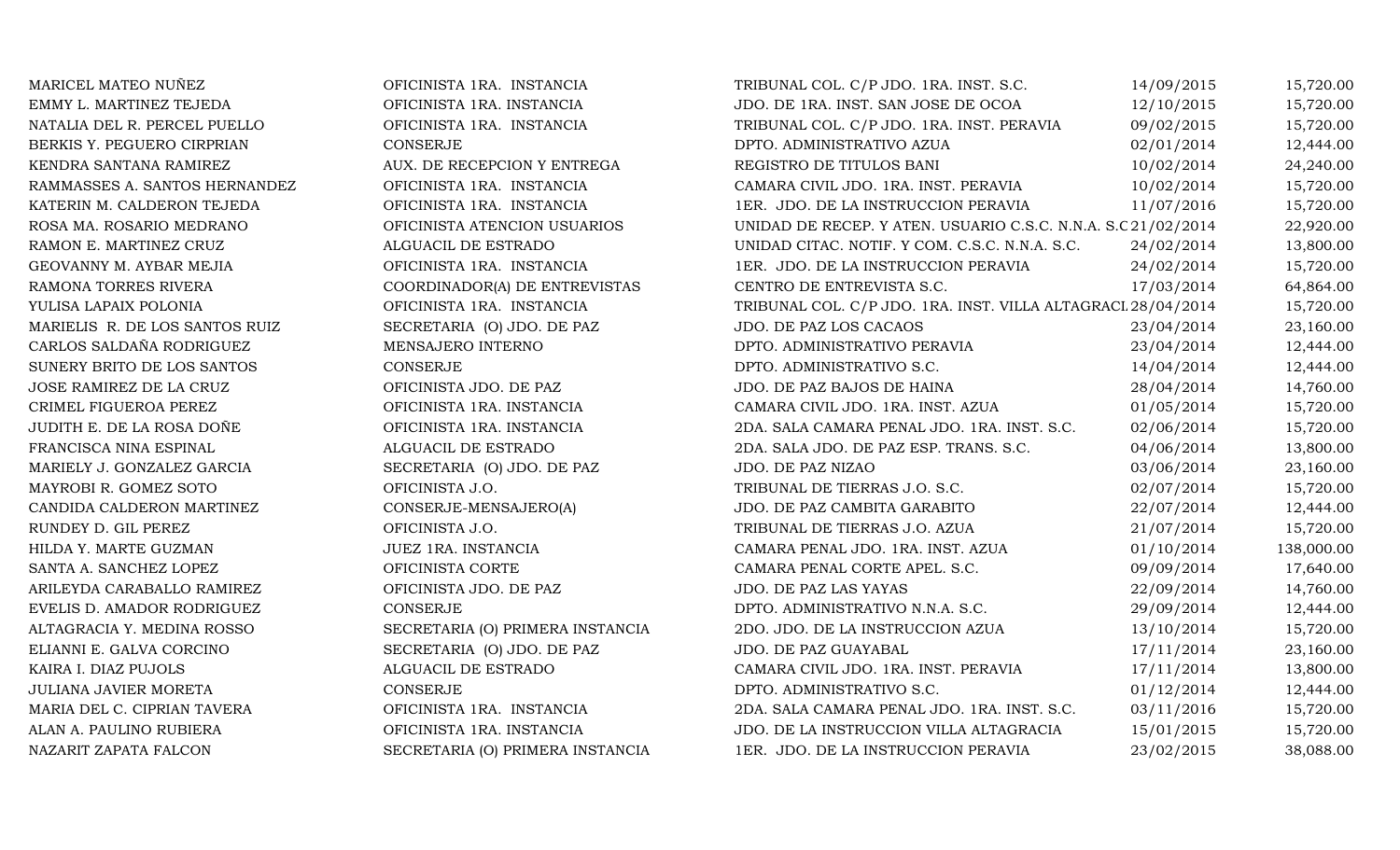| NATALY N. FRANCO MEJIA           | OFICINISTA 1RA. INSTANCIA    | TRIBUNAL N.N.A. PERAVIA                     | 23/02/2015 | 15,720.00  |
|----------------------------------|------------------------------|---------------------------------------------|------------|------------|
| FRANYEL RODRIGUEZ SOTO           | OFICINISTA DE SERVICIO PENAL | UNIDAD DE SERVICIO PENAL C.S.C. N.N.A. S.C. | 18/03/2015 | 18,780.00  |
| MAITE A. PINEDA                  | OFICINISTA 1RA. INSTANCIA    | CAMARA CIVIL JDO. 1RA. INST. AZUA           | 05/05/2015 | 15,720.00  |
| RAFAEL O. MARTINEZ MEDINA        | OFICINISTA JDO. DE PAZ       | JDO. DE PAZ LOS CACAOS                      | 25/06/2015 | 14,760.00  |
| ROMNID J. ALVAREZ DOMINGUEZ      | ALGUACIL DE ESTRADO          | 2DA. SALA CAMARA PENAL JDO. 1RA. INST. S.C. | 06/07/2015 | 14,760.00  |
| MERCEDES D. MARIÑEZ GARCIA       | OFICINISTA J.O.              | TRIBUNAL DE TIERRAS J.O. AZUA               | 29/07/2015 | 15,720.00  |
| JOSUE DE LEON FELIZ              | ALGUACIL DE ESTRADO          | JDO. DE PAZ PERALTA                         | 31/08/2015 | 13,800.00  |
| FIOR Y. SILFA TIBREY             | <b>RECEPCIONISTA</b>         | DPTO. ADMINISTRATIVO N.N.A. S.C.            | 28/09/2015 | 14,760.00  |
| GLENDA M. GERALDO MONTERO        | OFICINISTA 1RA. INSTANCIA    | CAMARA PENAL JDO. 1RA. INST. AZUA           | 28/09/2015 | 15,720.00  |
| ROSEVMIL M. SANTANA GUERRERO     | OFICINISTA J.O.              | TRIBUNAL DE TIERRAS J.O. PERAVIA            | 28/09/2015 | 15,720.00  |
| ROMELDY E. VALENZUELA ALCANTARA  | OFICINISTA JDO. DE PAZ       | JDO. DE PAZ PADRE LAS CASAS                 | 23/11/2015 | 14,760.00  |
| YENNY C. DIAZ PUJOLS             | MENSAJERO INTERNO            | JDO. DE 1RA. INST. SAN JOSE DE OCOA         | 10/11/2015 | 12,444.00  |
| YUNIOR ALF. NUÑEZ SANTANA        | OFICINISTA JDO. DE PAZ       | JDO. DE PAZ PERAVIA                         | 10/11/2015 | 14,760.00  |
| CLAUDETH DE JESUS JOAQUIN        | CONSERJE                     | JDO. DE 1RA. INST. VILLA ALTAGRACIA         | 14/12/2015 | 12,444.00  |
| NORKA MA. ALCANTARA CUELLO       | OFICINISTA JDO. DE PAZ       | JDO. DE PAZ GUAYABAL                        | 01/02/2016 | 14,760.00  |
| ROSMARYS G. SOTO ORTIZ           | OFICINISTA 1RA. INSTANCIA    | JDO. DE LA INSTRUCCION SAN JOSE DE OCOA     | 29/01/2016 | 15,720.00  |
| CRISTINA M. SOTO BAEZ            | OFICINISTA 1RA. INSTANCIA    | JDO. DE LA INSTRUCCION SAN JOSE DE OCOA     | 22/02/2016 | 15,720.00  |
| SAULO J. DE LOS SANTOS GUSMAN    | ALGUACIL DE ESTRADO          | JDO. DE LA INSTRUCCION VILLA ALTAGRACIA     | 14/03/2016 | 14,760.00  |
| ANGEL DE JS. VALETTE PEGUERO     | MENSAJERO INTERNO            | DPTO. ADMINISTRATIVO N.N.A. S.C.            | 17/05/2016 | 12,444.00  |
| ALTAGRACIA JAVIER SEVERINO       | OFICINISTA 1RA. INSTANCIA    | JDO. DE LA INSTRUCCION VILLA ALTAGRACIA     | 11/07/2016 | 15,720.00  |
| ELY E. SANCHEZ DEL ORBE          | OFICINISTA 1RA. INSTANCIA    | CAMARA CIVIL JDO.1RA.INST.S.C.              | 13/06/2016 | 15,720.00  |
| MARTIRES V. SOTO RUIZ            | REPRODUCTOR DE DOCUMENTOS    | DPTO. ADMINISTRATIVO PERAVIA                | 13/06/2016 | 13,920.00  |
| MARIA MDES. CAMPUSANO VILLANUEVA | CONSERJE                     | DPTO. ADMINISTRATIVO S.C.                   | 11/07/2016 | 12,444.00  |
| DIANA GALVAN                     | OFICINISTA JDO. DE PAZ       | JDO. DE PAZ SABANA YEGUA                    | 11/07/2016 | 14,760.00  |
| ANA C. MARTINEZ DELGADILLO       | ABOGADO AYUDANTE 1RA. INST.  | 1ER. JDO. DE LA INSTRUCCION S.C.            | 05/07/2016 | 36,000.00  |
| JUNIOR M. PIMENTEL REYNOSO       | ALGUACIL DE ESTRADO          | JDO. DE PAZ PERAVIA                         | 11/07/2016 | 13,800.00  |
| AGATHA DEL R. NUÑEZ RAMIREZ      | ALGUACIL DE ESTRADO          | JDO. DE PAZ SABANA YEGUA                    | 11/07/2016 | 13,800.00  |
| SENDY V. PORQUIN ENCARNACION     | OFICINISTA 1RA. INSTANCIA    | TRIBUNAL COL. C/P JDO. 1RA. INST. S.C.      | 01/06/2016 | 15,720.00  |
| LUIS ML. SANTANA RUIZ            | OFICINISTA 1RA. INSTANCIA    | JDO. DE LA INSTRUCCION AZUA                 | 27/07/2016 | 15,720.00  |
| RONNY J. MARIÑEZ CASADO          | ALGUACIL DE ESTRADO          | JDO. DE LA INSTRUCCION SAN JOSE DE OCOA     | 25/07/2016 | 14,760.00  |
| KAREN G. CASADO MINYETY          | JUEZ DE PAZ                  | 2DA. SALA JDO. DE PAZ ESP. TRANS. PERAVIA   | 03/10/2016 | 108,000.00 |
| ROSALMY N. GUERRERO RODRIGUEZ    | JUEZ DE PAZ ITINERANTE       | CAMARA CIVIL JDO. 1RA. INST. PERAVIA        | 03/10/2016 | 108,000.00 |
| ORLANDO J. PEREZ LUNA            | OFICINISTA 1RA. INSTANCIA    | 2DO. JDO. DE LA INSTRUCCION S.C.            | 27/07/2016 | 15,720.00  |
| YANET MARRERO PAULINO            | <b>CONSERJE</b>              | DPTO. ADMINISTRATIVO AZUA                   | 10/08/2016 | 12,444.00  |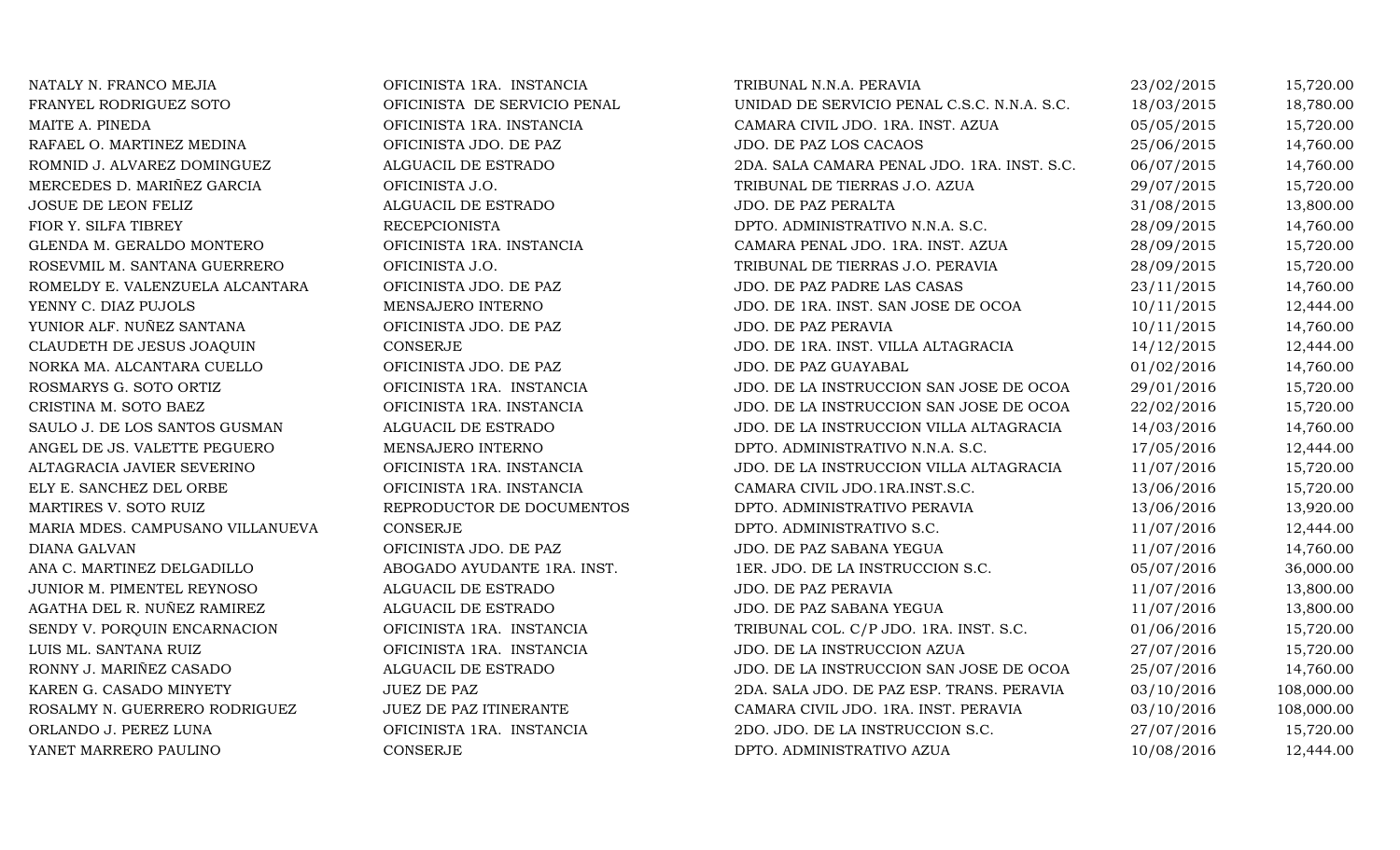| SONIA F. PEREZ FELIZ            | OFICINISTA 1RA. INSTANCIA    | TRIBUNAL COL. C/P JDO. 1RA. INST. S.C.                       | 12/01/2017 | 15,720.00  |
|---------------------------------|------------------------------|--------------------------------------------------------------|------------|------------|
| ROSANNA E. CHALAS VELAZQUEZ     | MENSAJERO INTERNO            | JDO. DE LA INSTRUCCION SAN JOSE DE OCOA                      | 03/10/2016 | 12,444.00  |
| MIGUEL RODRIGUEZ                | CONSERJE                     | DPTO. ADMINISTRATIVO AZUA                                    | 17/10/2016 | 12,444.00  |
| YORKEYRIS M. RAMIREZ MARTINEZ   | REPRODUCTOR DE DOCUMENTOS    | DPTO. ADMINISTRATIVO S.C.                                    | 02/11/2016 | 13,920.00  |
| ANTONIA MORILLO DE LOS SANTOS   | OFICINISTA JDO. DE PAZ       | JDO. DE PAZ GUAYABAL                                         | 14/11/2016 | 14,760.00  |
| WADYS A. CRUZ ARIAS             | ALGUACIL DE ESTRADO          | JDO. DE PAZ SAN JOSE DE OCOA                                 | 14/11/2016 | 13,800.00  |
| EVELYN G. GARCIA VALDEZ         | OFICINISTA CORTE             | CAMARA CIVIL CORTE APEL. S.C.                                | 01/03/2018 | 17,640.00  |
| YDAISA E. MEDINA ESTEPAN        | <b>JUEZ DE PAZ</b>           | JDO. DE PAZ AZUA                                             | 16/12/2016 | 108,000.00 |
| ELBA E. RODRIGUEZ MATOS         | JUEZ DE PAZ                  | JDO. DE PAZ MATANZAS                                         | 16/12/2016 | 108,000.00 |
| ANA I. SUSANA QUEZADA           | <b>JUEZ DE PAZ</b>           | JDO. DE PAZ SABANA LARGA                                     | 16/12/2016 | 108,000.00 |
| JOYLING A. CIPION CASTRO        | ALGUACIL DE ESTRADO          | TRIBUNAL COL. C/P JDO. 1RA. INST. S.C.                       | 28/11/2016 | 14,760.00  |
| FRANCHESCA R. POTENTINI ROSARIO | <b>JUEZ DE PAZ</b>           | JDO. DE PAZ BAJOS DE HAINA                                   | 16/12/2016 | 108,000.00 |
| JEAN C. ORTIZ DOMINGUEZ         | OFICINISTA 1RA. INSTANCIA    | CAMARA CIVIL JDO.1RA.INST.S.C.                               | 02/01/2017 | 15,720.00  |
| LILIBETH ALT. YENTY             | CONSERJE-MENSAJERO(A)        | JDO. DE PAZ NIGUA                                            | 29/12/2016 | 12,444.00  |
| GERALDO A. ROMERO CHACON        | OFICINISTA JDO. DE PAZ       | 2DA. SALA JDO. DE PAZ ESP. TRANS. VILLA ALTAGRACI 23/01/2017 |            | 14,760.00  |
| ANDREINA A. RODRIGUEZ SOTO      | OFICINISTA 1RA. INSTANCIA    | CAMARA CIVIL JDO. 1RA. INST. PERAVIA                         | 14/02/2017 | 15,720.00  |
| ESCARLES F. RODRIGUEZ DOÑE      | <b>ARCHIVISTA</b>            | 2DO. JDO. DE LA INSTRUCCION S.C.                             | 06/02/2017 | 13,920.00  |
| YUDERKIS DE F. GUERRERO REYNOSO | ALGUACIL DE ESTRADO          | JDO. DE PAZ VILLA FUNDACION                                  | 06/02/2017 | 13,800.00  |
| LUJARY F. FELIX LOPEZ           | OFICINISTA JDO. DE PAZ       | JDO. DE PAZ S.C.                                             | 20/02/2017 | 14,760.00  |
| YORLIN L. VASQUEZ CASTRO        | JUEZ DE PAZ ITINERANTE       | CAMARA CIVIL JDO.1RA.INST.S.C.                               | 31/03/2017 | 108,000.00 |
| GERARDO SANCHEZ ACEVEDO         | SECRETARIA (O) JDO. DE PAZ   | JDO. DE PAZ LAS CHARCAS                                      | 24/02/2017 | 23,160.00  |
| LILY N. BELEN MATEO             | OFICINISTA 1RA. INSTANCIA    | 1ER. JDO. DE LA INSTRUCCION PERAVIA                          | 18/05/2017 | 15,720.00  |
| UZI G. ALVAREZ SIERRA           | OFICINISTA 1RA. INSTANCIA    | CAMARA CIVIL JDO.1RA.INST.S.C.                               | 10/05/2017 | 14,760.00  |
| STEPHANY V. LORENZO VILLAR      | OFICINISTA DE SERVICIO PENAL | UNIDAD DE SERVICIO PENAL C.S.C. N.N.A. S.C.                  | 05/03/2018 | 15,963.00  |
| CAROLINA N. LARA                | OFICINISTA 1RA. INSTANCIA    | CAMARA CIVIL JDO.1RA.INST.S.C.                               | 23/05/2018 | 15,720.00  |
| MARIA DE L. FELIZ VALENZUELA    | OFICINISTA 1RA. INSTANCIA    | 1ER. JDO. DE LA INSTRUCCION S.C.                             | 07/06/2017 | 15,720.00  |
| JUAN C. YENS CASTRO             | OFICINISTA 1RA. INSTANCIA    | CAMARA CIVIL JDO.1RA.INST.S.C.                               | 05/06/2017 | 15,720.00  |
| ANABEL ROSARIO GUERRERO         | CONSERJE-MENSAJERO(A)        | JDO. DE PAZ NIZAO                                            | 19/06/2017 | 12,444.00  |
| KATHERINE S. CARREÑO GONZALEZ   | OFICINISTA JDO. DE PAZ       | JDO. DE PAZ NIGUA                                            | 04/12/2017 | 14,760.00  |
| MONICA A. JIMENEZ LORENZO       | OFICINISTA 1RA. INSTANCIA    | CAMARA PENAL JDO. 1RA. INST. AZUA                            | 08/01/2018 | 15,720.00  |
| MARIFEL CRUZ PEREZ              | REVISOR R.T.                 | REGISTRO DE TITULOS BANI                                     | 26/02/2018 | 13,362.00  |
| DAYANNY Y. ROSARIO GARCIA       | OFICINISTA CORTE             | CAMARA CIVIL CORTE APEL. S.C.                                | 23/11/2017 | 15,720.00  |
| ANDRES D. ACEVEDO SANTOS        | OFICINISTA 1RA. INSTANCIA    | TRIBUNAL EJEC. DE LA PENA S.C.                               | 19/06/2017 | 15,720.00  |
| LUISA M. RINCON GUERRERO        | ALGUACIL DE ESTRADO          | JDO. DE PAZ NIZAO                                            | 22/06/2017 | 13,800.00  |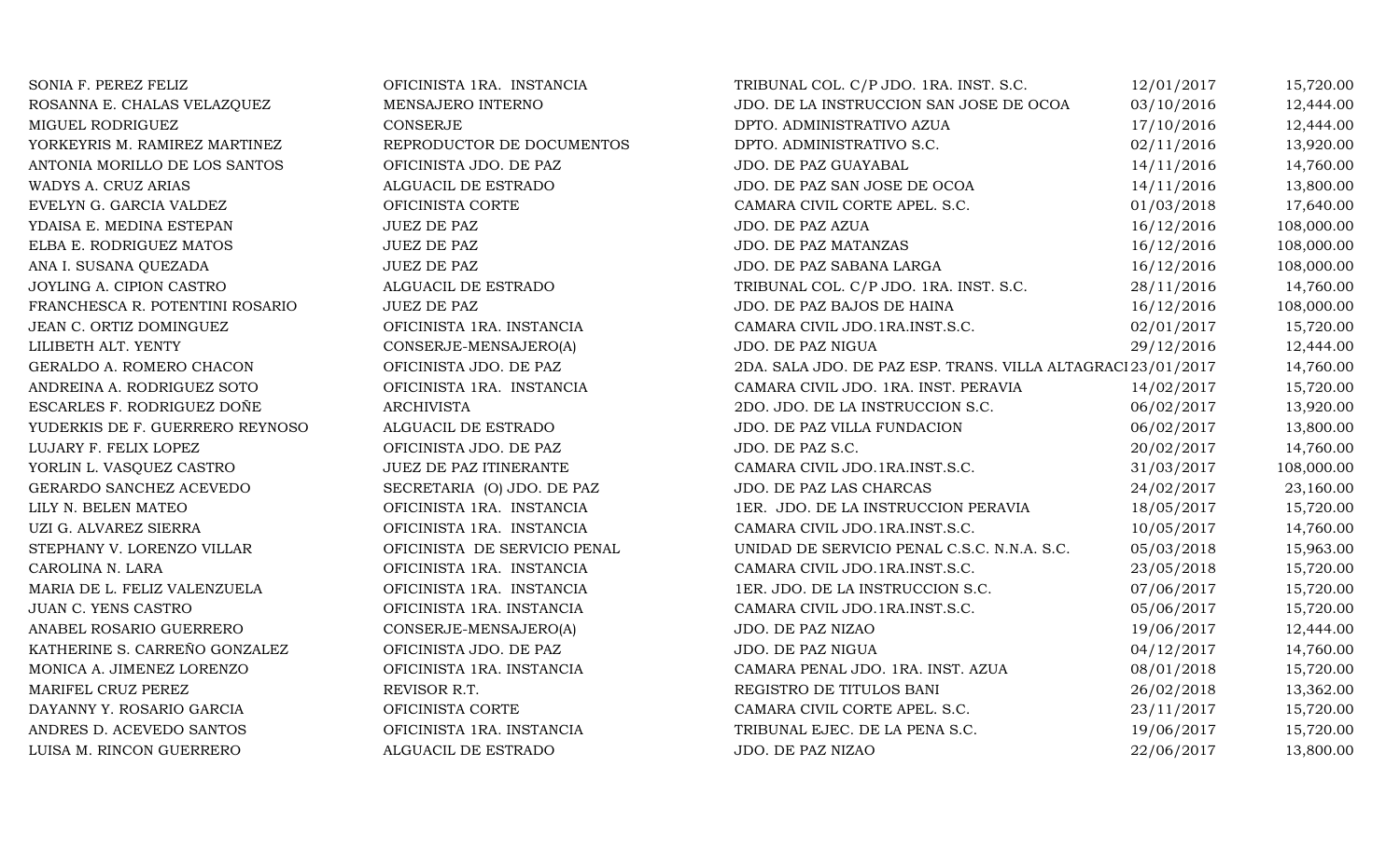BIENVENIDO R. FLORENTINO MARRERO MENSAJERO INTERNO JDO. DE LA INSTRUCCION VILLA ALTAGRACIA 20/06/2017 12,444.00<br>LAURIELLE C. MERCEDES SANTANA OFICINISTA 1RA. INSTANCIA TRIBUNAL COL. C/P JDO. 1RA. INST. PERAVIA 11/10/2017 1 LAURIELLE C. MERCEDES SANTANA OFICINISTA 1RA. INSTANCIA TRIBUNAL COL. C/P JDO. 1RA. INST. PERAVIA 11/10/2017 15,720.00<br>FRANKLIN R. PAULINO FAMILIA MENSAJERO INTERNO JDO. DE PAZ BAJOS DE HAINA 24/07/2017 12,444.00 FRANKLIN R. PAULINO FAMILIA MENSAJERO INTERNO JDO. DE PAZ BAJOS DE HAINA 24/07/2017 12,444.00 IVELISSE VALDEZ MORETA ALGUACIL DE ESTRADO JDO. DE PAZ SABANA GRANDE DE PALENQUE 01/12/2017 13,800.00 JUAN A. MATOS DE LA CRUZ OFICINISTA 1RA. INSTANCIA TRIBUNAL COL. C/P JDO. 1RA. INST. AZUA 10/08/2017 15,720.00 WESLEY A. CASTILLO ANGUSTIA OFICINISTA 1RA. INSTANCIA JDO. DE LA INSTRUCCION VILLA ALTAGRACIA 14/08/2017 15,720.00 ANTONIO MATOS GONZALES CONSERJE CONSERIE DPTO. ADMINISTRATIVO PERAVIA 14/08/2017 12,444.00 EDWIN CASTILLO ORTEGA VIGILANTE JDO. DE LA INSTRUCCION VILLA ALTAGRACIA 14/08/2017 12,444.00 DANIELA VALDEZ ACEVEDO CHICINISTA 1RA. INSTANCIA 1ER. JDO. DE LA INSTRUCCION S.C. 21/08/2017 13,362.00 MARIA ALT. HENRIQUEZ MEJIA ALGUACIL DE ESTRADO JDO. DE PAZ RANCHO ARRIBA 14/08/2017 11,730.00 ANABEL POZO MEJIA NEURA DE LA OFICINISTA 1RA. INSTANCIA 1ER. JDO. DE LA INSTRUCCION S.C. OS/02/2018 15,720.00 SIOMARA ALT. MERCEDES DE LA ROSA JUEZ DE PAZ DE PAZ SALA JDO. DE PAZ SABANA YEGUA 19/02/2018 108,000.00<br>14.760.00 OFICINISTA JDO. DE PAZ 1RA. SALA JDO. DE PAZ ESP. TRANS. PERAVIA 11/2/2017 14.760.00 NOEMI Y. MEJIA MORA OFICINISTA JDO. DE PAZ 1RA. SALA JDO. DE PAZ ESP. TRANS. PERAVIA 01/12/2017 14,760.00 CLAUDIA E. JIMENEZ VALDEZ CHICINISTA OFICINISTA DE LA INSTRUCCION AZUA 14/08/2017 15,720.00 JORGE L. LARA JAIME ARCHIVISTA CAMARA CIVIL JDO.1RA.INST.S.C. 27/12/2017 13,920.00 ARIEL J. ALVAREZ JAVIER CHICINISTA JDO. DE PAZ JDO. DE PAZ S.C. OPORTO 14,760.00 YUDELKY Y. RAMIREZ CONSERJE CONSERJE DPTO. ADMINISTRATIVO AZUA 08/11/2017 12,444.00 FLORDELIS ADAMES SOSA CHENISTA 1RA. INSTANCIA TRIBUNAL EJEC. DE LA PENA S.C. 23/11/2017 15,720.00 WILMAN N. MELO TAMAREZ ALGUACIL DE ESTRADO JDO. DE PAZ CAMBITA GARABITO 23/11/2017 13,800.00 YADAYSI E. MARTE PEREZ OFICINISTA 1RA. INSTANCIA TRIBUNAL COL. C/P JDO. 1RA. INST. S.C. 05/02/2018 15,720.00 RANCEL E. MELO SOTO CHICINISTA JDO. DE PAZ JDO. DE PAZ SABANA BUEY 26/02/2018 14,760.00 HONEY M. TEJEDA SANCHEZ OFICINISTA DE SERVICIO PENAL UNIDAD DE SERVICIO PENAL C.S.C. N.N.A. S.C. 12/03/2018 15,963.00 MAGDALI PINALES MEDINA CONSERJE DPTO. ADMINISTRATIVO S.C. 21/05/2018 10,577.40 MARITZA E. PEÑA GONZALEZ REPRESENTANTE DE INFORMACION CENTRO INF. ORIENT. CIUDADANA PJ BARAHONA 15/02/1999 24,240.00 GUSTAVO A. RUIZ FELIZ ENC. ALMACEN ADMVO. DPTO. ADMINISTRATIVO BARAHONA 15/03/1999 24,240.00 MIGUEL A. FIGUEREO RODRIGUEZ JUEZ 1ER. SUSTITUTO CORTE CAMARA CIVIL CORTE APEL. BARAHONA 18/03/1998 205,800.00 MARIA A. MATOS CORTES JUEZ PRESIDENTE CORTE CAMARA PENAL CORTE APEL. BARAHONA 09/04/1992 218,640.00 JOHAN W. DAVIS TAPIA ALGUACIL DE ESTRADO UNIDAD CITAC. NOTIF. Y COM. J.P. BARAHONA 01/09/1998 14,760.00 CESAR O. ROMAN MATOS CONSUMERVISOR DE ARCHIVO CORIC. DE ARCHIVO JUDICIAL J.P. BARAHONA COMAN A CONSULTO 1993 29,580.00<br>CONSULTATION CONSULTATION CONSULTION CONSULTANCE TERRAS J.O. BARAHONA COM 15,720.00 ELEAZAL PEREZ CUELLO OFICINISTA J.O. TRIBUNAL DE TIERRAS J.O. BARAHONA 01/10/1989 15,720.00 JOSE B. MEDINA FELIZ ALGUACIL DE ESTRADO CAMARA CIVIL CORTE APEL. BARAHONA 15/04/1987 13,800.00 CARMEN FELIZ CUEVAS CONSERJE CONSERIE DPTO. ADMINISTRATIVO BARAHONA 01/11/1998 12,444.00 JOSELIN MORETA CARRASCO JUEZ PRESIDENTE CORTE CORTE CAMARA PENAL CORTE APEL. BARAHONA 14/04/1998 205,800.00<br>LINA M. PEREZ PEREZ ST.60 SUPERVISOR DE AUDIENCIAS UNIDAD DE AUDIENCIAS J.P. BARAHONA 01/02/1995 42,657.60 UNIDAD DE AUDIENCIAS J.P. BARAHONA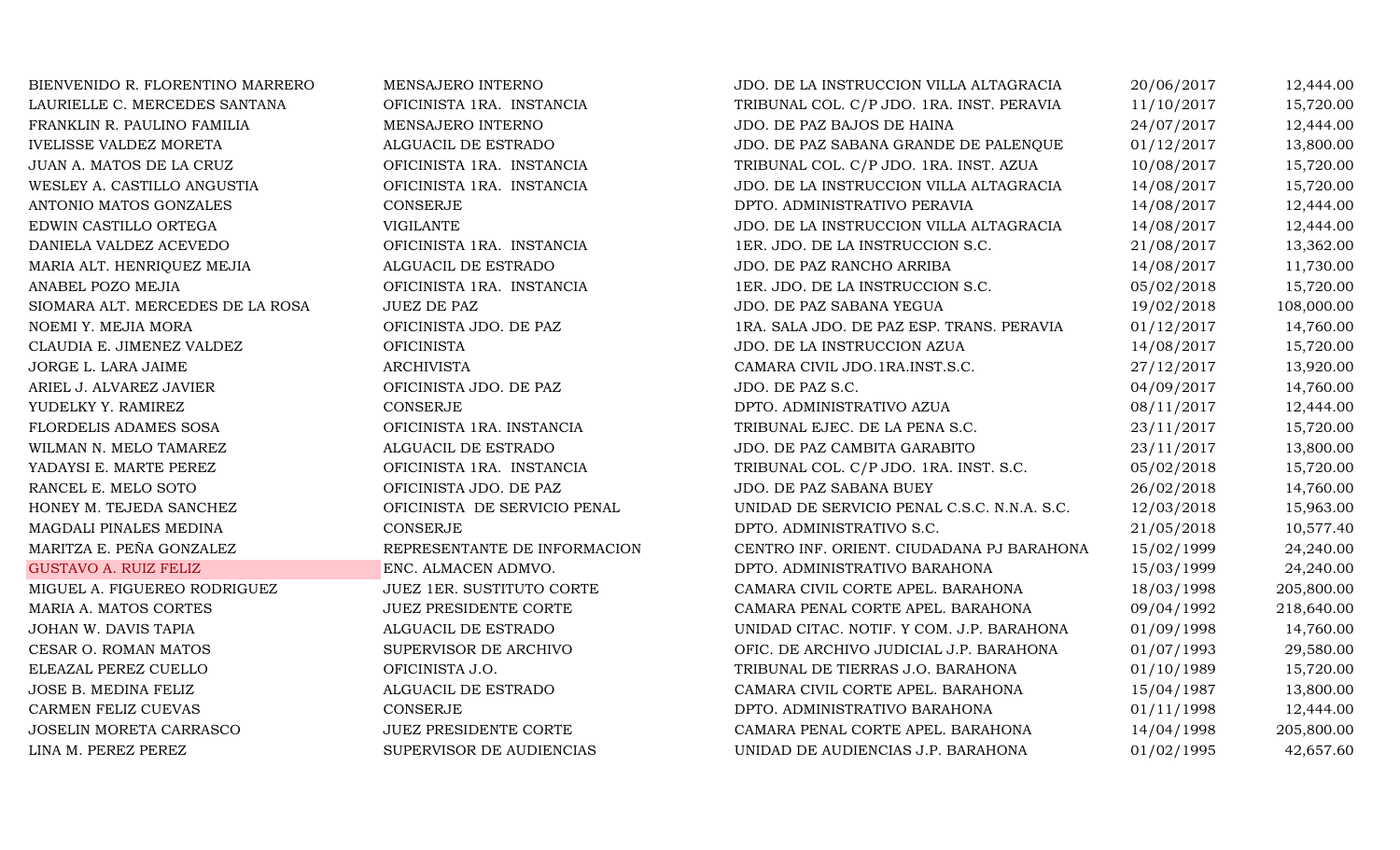| DEIVIS ALT. BELLO MENDEZ     | OFICINISTA 1RA. INSTANCIA                                                         | 2DA. SALA CAMARA CIVIL JDO. 1RA. INST. BARAHONA 01/03/1992 |            | 15,720.00  |
|------------------------------|-----------------------------------------------------------------------------------|------------------------------------------------------------|------------|------------|
| DIGNORA PEÑA FELIZ           | MENSAJERO INTERNO                                                                 | DPTO. ADMINISTRATIVO BARAHONA                              | 01/05/1996 | 12,444.00  |
| MANUEL MORILLO ENCARNACION   | MENSAJERO INTERNO                                                                 | DPTO. ADMINISTRATIVO BARAHONA                              | 18/12/1989 | 12,444.00  |
| NATIVIDAD GARO PEREZ         | <b>OFICINISTA</b>                                                                 | UNIDAD SERV. 1RA. INST. J.P. BARAHONA                      | 01/07/1992 | 31,740.00  |
| WENDY J. REYES MENDEZ        | <b>OFICINISTA</b>                                                                 | UNIDAD SERV. A CORTE J.P. BARAHONA                         | 01/09/1998 | 18,780.00  |
| HECTOR J. PIMENTEL GUEVARA   | ALGUACIL DE ESTRADO                                                               | UNIDAD CITAC. NOTIF. Y COM. J.P. BARAHONA                  | 10/02/2003 | 14,760.00  |
| JALINTON URBAEZ CUELLO       | <b>ARCHIVISTA</b>                                                                 | CAMARA CIVIL CORTE APEL. BARAHONA                          | 01/09/1998 | 13,920.00  |
| GENNY R. PEREZ CUEVAS        | ALGUACIL DE ESTRADO                                                               | 1RA. SALA CAMARA CIVIL JDO. 1RA. INST. BARAHONA 31/07/1996 |            | 13,800.00  |
| OSVALDO PIÑA PEREZ           | ABOGADO AYUDANTE 1RA. INST.                                                       | 1RA. SALA CAMARA CIVIL JDO. 1RA. INST. BARAHONA 12/05/1987 |            | 36,000.00  |
| TERESA S. LUPERON FELIZ      | SECRETARIA (O) PRIMERA INSTANCIA                                                  | TRIBUNAL N.N.A. BARAHONA                                   | 14/12/1998 | 28,860.00  |
| GEANNY P. RAMIREZ            | <b>CONSERJE</b>                                                                   | DPTO. ADMINISTRATIVO BARAHONA                              | 14/12/1998 | 12,444.00  |
| JORGE SEGURA DE LA CRUZ      | SECRETARIA (O) JDO. DE PAZ                                                        | JDO. DE PAZ PEDERNALES                                     | 18/11/1998 | 23,160.00  |
| MARIA E. CABRERA ALBERTO     | SECRETARIA (O) PRIMERA INSTANCIA                                                  | JDO. DE 1RA. INST. PEDERNALES                              | 01/03/1991 | 38,088.00  |
| RUFINO FLORIAN FELIZ         | <b>VIGILANTE</b>                                                                  | DPTO. ADMINISTRATIVO BAORUCO                               | 01/10/1996 | 12,780.00  |
| ALEJANDRO NOVAS BATISTA      | MAYORDOMO III                                                                     | DPTO. ADMINISTRATIVO BAORUCO                               | 01/10/1996 | 13,800.00  |
| NELLYS M. PEÑA               | <b>RECEPCIONISTA</b>                                                              | DPTO. ADMINISTRATIVO BAORUCO                               | 01/10/1996 | 12,444.00  |
| GILBERTO A. MEDRANO BELLO    | <b>JUEZ 2DO. SUSTITUTO CORTE</b>                                                  | CAMARA CIVIL CORTE APEL. BARAHONA                          | 10/04/1992 | 199,464.00 |
| RAMON A. ACOSTA DIAZ         | MAYORDOMO III                                                                     | DPTO. ADMINISTRATIVO BARAHONA                              | 19/12/1988 | 13,800.00  |
| OTILIA Y. VOLQUEZ PEREZ      | OFICINISTA 1RA. INSTANCIA                                                         | JDO. DE 1RA. INST. INDEPENDENCIA                           | 07/04/1997 | 15,720.00  |
| DELFINA PHILLIPES SILVESTRE  | JUEZ DE PAZ ITINERANTE                                                            | 1RA. SALA CAMARA CIVIL JDO. 1RA. INST. S.P.M.              | 31/03/2017 | 108,000.00 |
| MERCEDES CUESTA CARABALLO    | SECRETARIA (O) SERVICIO JDOS. 1RA. INSTANCI UNIDAD SERV. 1RA. INST. J.P. BARAHONA |                                                            | 14/05/1997 | 42,657.60  |
| LUIS M. MATOS MATOS          | MENSAJERO INTERNO                                                                 | JDO. DE LA INSTRUCCION PEDERNALES                          | 06/04/1987 | 12,444.00  |
| ADALGIZA D. VOLQUEZ TRINIDAD | CONSERJE-MENSAJERO(A)                                                             | JDO. DE LA INSTRUCCION INDEPENDENCIA                       | 01/06/1993 | 12,444.00  |
| JUANA ALT. MEDRANO           | OFICINISTA 1RA. INSTANCIA                                                         | JDO. DE LA INSTRUCCION INDEPENDENCIA                       | 13/11/1996 | 15,720.00  |
| JUAN FCO. CARVAJAL CABRERA   | <b>JUEZ CORTE</b>                                                                 | CAMARA PENAL CORTE APEL. BARAHONA                          | 09/07/2001 | 138,000.00 |
| ANA A. JIMENEZ FELIZ         | MENSAJERO INTERNO                                                                 | DPTO. ADMINISTRATIVO BARAHONA                              | 22/05/1987 | 12,444.00  |
| SONIA ANT. BATISTA MEDINA    | OFICINISTA JDO. DE PAZ                                                            | JDO. DE PAZ BARAHONA                                       | 26/04/1981 | 14,760.00  |
| YAHIRA REYES SUERO           | SECRETARIA (O) JDO. DE PAZ                                                        | JDO. DE PAZ BARAHONA                                       | 30/10/1986 | 23,160.00  |
| WANDA V. DEÑO SUERO          | JUEZ 1RA. INSTANCIA                                                               | TRIBUNAL N.N.A. BARAHONA                                   | 14/04/1998 | 138,000.00 |
| NIKAULYS M. BIDO LUGO        | SECRETARIA (O) JDO. DE PAZ                                                        | JDO. DE PAZ ESP. TRANS. BARAHONA                           | 07/11/1994 | 23,160.00  |
| JULIANA SAMBOY MONTES DE OCA | OFICINISTA JDO. DE PAZ                                                            | JDO. DE PAZ ESP. TRANS. BARAHONA                           | 11/05/1993 | 14,760.00  |
| ROSA E. RAMIREZ SEGURA       | MENSAJERO INTERNO                                                                 | DPTO. ADMINISTRATIVO BARAHONA                              | 01/04/1993 | 12,444.00  |
| BETHANIA E. ACOSTA           | OFICINISTA JDO. DE PAZ                                                            | JDO. DE PAZ ESP. TRANS. BARAHONA                           | 11/05/1993 | 14,760.00  |
| ERIC B. VIDAL SANCHEZ        | <b>JUEZ CORTE</b>                                                                 | CAMARA CIVIL CORTE APEL. BARAHONA                          | 14/04/1998 | 186,000.00 |
|                              |                                                                                   |                                                            |            |            |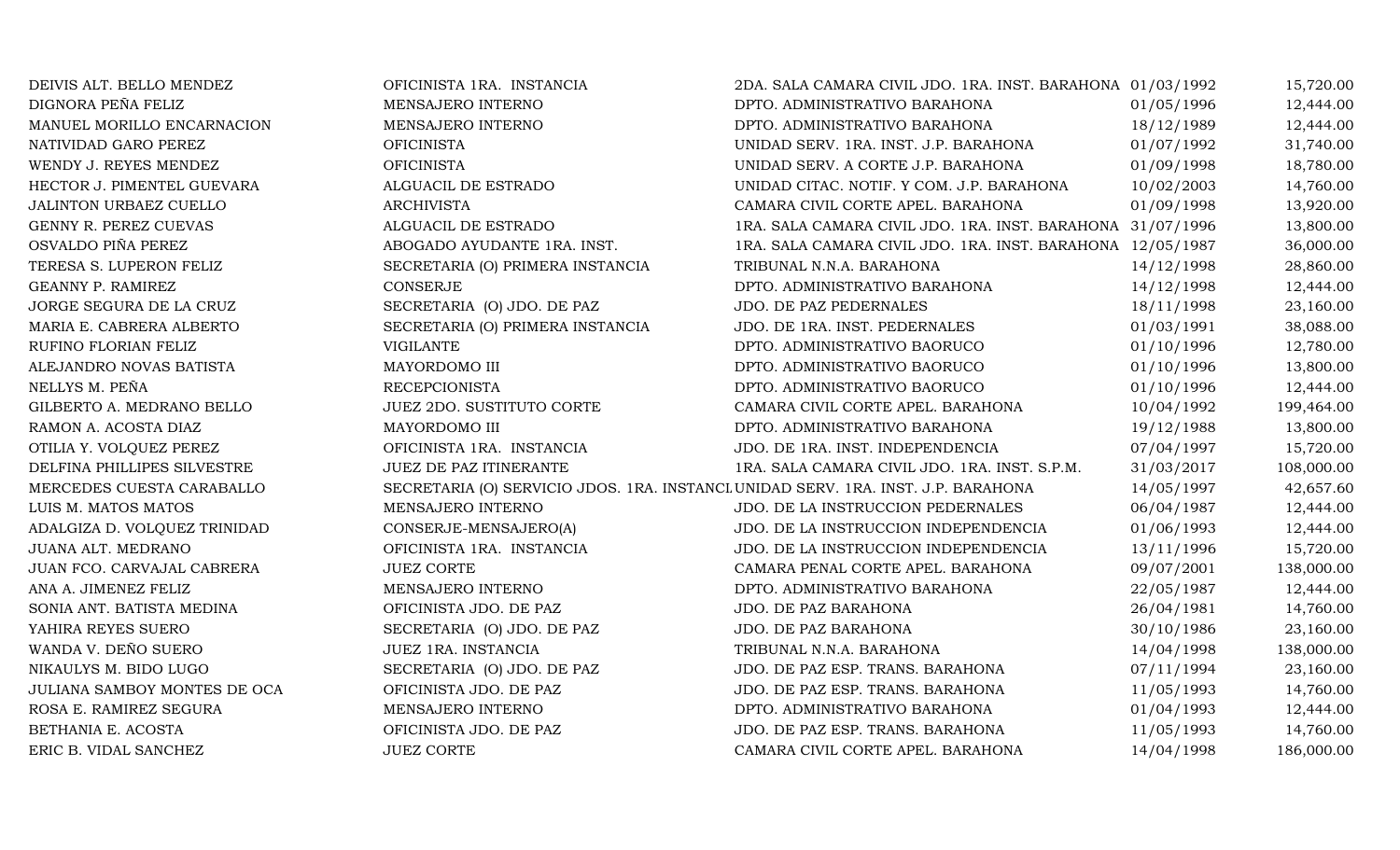| CESAR A. SANCHEZ SUERO        | OFICINISTA JDO. DE PAZ                   | JDO. DE PAZ ENRIQUILLO                                     | 01/11/1994 | 14,760.00  |
|-------------------------------|------------------------------------------|------------------------------------------------------------|------------|------------|
| RODOLFO SANTANA FELIZ         | SECRETARIA (O) JDO. DE PAZ               | JDO. DE PAZ ENRIQUILLO                                     | 03/10/1978 | 23,160.00  |
| MANUEL E. GONZALEZ CASTILLO   | JUEZ 1RA. INSTANCIA                      | 2DA. SALA CAMARA CIVIL JDO. 1RA. INST. BARAHONA 14/04/1998 |            | 138,000.00 |
| ROSA M. GONZALEZ GONZALEZ     | SECRETARIA (O) JDO. DE PAZ               | JDO. DE PAZ VICENTE NOBLE                                  | 16/11/1992 | 23,160.00  |
| ELIDERMIA ORTIZ VARGAS        | JUEZ 1RA. INSTANCIA                      | JDO. DE 1RA. INST. PEDERNALES                              | 14/04/1998 | 138,000.00 |
| LUIS MEDINA CARRASCO          | ALGUACIL DE ESTRADO                      | JDO. DE PAZ PARAISO                                        | 18/03/1997 | 13,800.00  |
| ANA D. TERRERO PEÑA           | CONSERJE-MENSAJERO(A)                    | JDO. DE PAZ PARAISO                                        | 14/10/1986 | 12,444.00  |
| ANA D. PEREZ URBAEZ           | <b>JUEZ CORTE</b>                        | CAMARA CIVIL CORTE APEL. BARAHONA                          | 14/04/1998 | 186,000.00 |
| MARIANO O. CUEVAS MATOS       | SECRETARIA (O) JDO. DE PAZ               | JDO. DE PAZ FUNDACION                                      | 05/02/1997 | 23,160.00  |
| MAXIMO MATOS FELIZ            | JUEZ PTE.CAMARA CIVIL C. JDO.1ERA. INST. | 1RA. SALA CAMARA CIVIL JDO. 1RA. INST. BARAHONA 14/04/1998 |            | 154,800.00 |
| JOSE ANT. FELIZ FELIZ         | ALGUACIL DE ESTRADO                      | JDO. DE PAZ CABRAL                                         | 25/09/1986 | 13,800.00  |
| MATEO FELIZ FELIZ             | OFICINISTA JDO. DE PAZ                   | JDO. DE PAZ CABRAL                                         | 01/07/1993 | 14,760.00  |
| KEILLYN M. CARRASCO CUEVAS    | ALGUACIL DE ESTRADO                      | JDO. DE PAZ LAS SALINAS                                    | 05/03/1997 | 13,800.00  |
| SORAINI CUEVAS BATISTA        | SECRETARIA (O) JDO. DE PAZ               | JDO. DE PAZ LAS SALINAS                                    | 23/09/1996 | 23,160.00  |
| LUIS M. MENDEZ SUERO          | SECRETARIA (O) JDO. DE PAZ               | JDO. DE PAZ POLO                                           | 11/12/1991 | 23,160.00  |
| MIGUELITO ALCANTARA ALCANTARA | OFICINISTA JDO. DE PAZ                   | JDO. DE PAZ POLO                                           | 05/02/1997 | 14,760.00  |
| DANERSA ALT. OLIVERO FELIZ    | CONSERJE-MENSAJERO(A)                    | JDO. DE PAZ POLO                                           | 12/08/1998 | 12,444.00  |
| HENRRY CARABALLO MATOS        | <b>JUEZ CORTE</b>                        | CAMARA PENAL CORTE APEL. BARAHONA                          | 15/04/1998 | 138,000.00 |
| RAFAEL CUEVAS                 | ALGUACIL DE ESTRADO                      | JDO. DE PAZ GALVAN                                         | 20/11/1990 | 13,800.00  |
| ALEJANDRINA CASTILLO          | CONSERJE-MENSAJERO(A)                    | JDO. DE PAZ GALVAN                                         | 01/04/1999 | 12,444.00  |
| ZOILA M. MESA ARISMENDY       | SECRETARIA (O) JDO. DE PAZ               | JDO. DE PAZ GALVAN                                         | 08/07/1995 | 23,160.00  |
| ALMELINDA MATEO LEBRON        | OFICINISTA JDO. DE PAZ                   | JDO. DE PAZ GALVAN                                         | 01/05/1997 | 14,760.00  |
| DIOLENNI PEREZ SENA           | SECRETARIA (O) JDO. DE PAZ               | JDO. DE PAZ VILLA JARAGUA                                  | 20/05/1987 | 23,160.00  |
| ARISTIL SIERRA SIERRA         | ALGUACIL DE ESTRADO                      | JDO. DE PAZ LOS RIOS                                       | 17/08/1993 | 13,800.00  |
| ASIA SIERRA SIERRA            | CONSERJE-MENSAJERO(A)                    | JDO. DE PAZ LOS RIOS                                       | 01/06/1991 | 12,444.00  |
| PABLO PEREZ CUEVAS            | OFICINISTA JDO. DE PAZ                   | JDO. DE PAZ LOS RIOS                                       | 12/05/1993 | 14,760.00  |
| SECUNDINA SENA DOTEL          | SECRETARIA (O) JDO. DE PAZ               | JDO. DE PAZ LOS RIOS                                       | 05/06/1987 | 23,160.00  |
| NICIO ANT. MEDINA FIGUEREO    | <b>JUEZ CORTE</b>                        | CAMARA PENAL CORTE APEL. BARAHONA                          | 14/04/1998 | 186,000.00 |
| AUGUSTO REYES RODRIGUEZ       | ALGUACIL DE ESTRADO                      | JDO. DE PAZ TAMAYO                                         | 01/07/1993 | 13,800.00  |
| <b>JOSELIN MEDINA PEREZ</b>   | JUEZ EJEC. DE LA PENA                    | TRIBUNAL EJEC. DE LA PENA BARAHONA                         | 14/04/1998 | 138,000.00 |
| CARMEN SANTANA REYES          | ALGUACIL DE ESTRADO                      | JDO. DE PAZ UVILLA                                         | 01/11/1994 | 13,800.00  |
| LEONICIA RODRIGUEZ MONTILLA   | OFICINISTA JDO. DE PAZ                   | JDO. DE PAZ UVILLA                                         | 01/11/1994 | 14,760.00  |
| MAGALYS ESPINOSA PEÑA         | SECRETARIA (O) JDO. DE PAZ               | JDO. DE PAZ UVILLA                                         | 17/11/1992 | 23,160.00  |
| LEUCADIA F. JOSE MENDEZ       | JUEZ 1RA. INSTANCIA                      | JDO. DE 1RA. INST. INDEPENDENCIA                           | 14/04/1998 | 138,000.00 |
|                               |                                          |                                                            |            |            |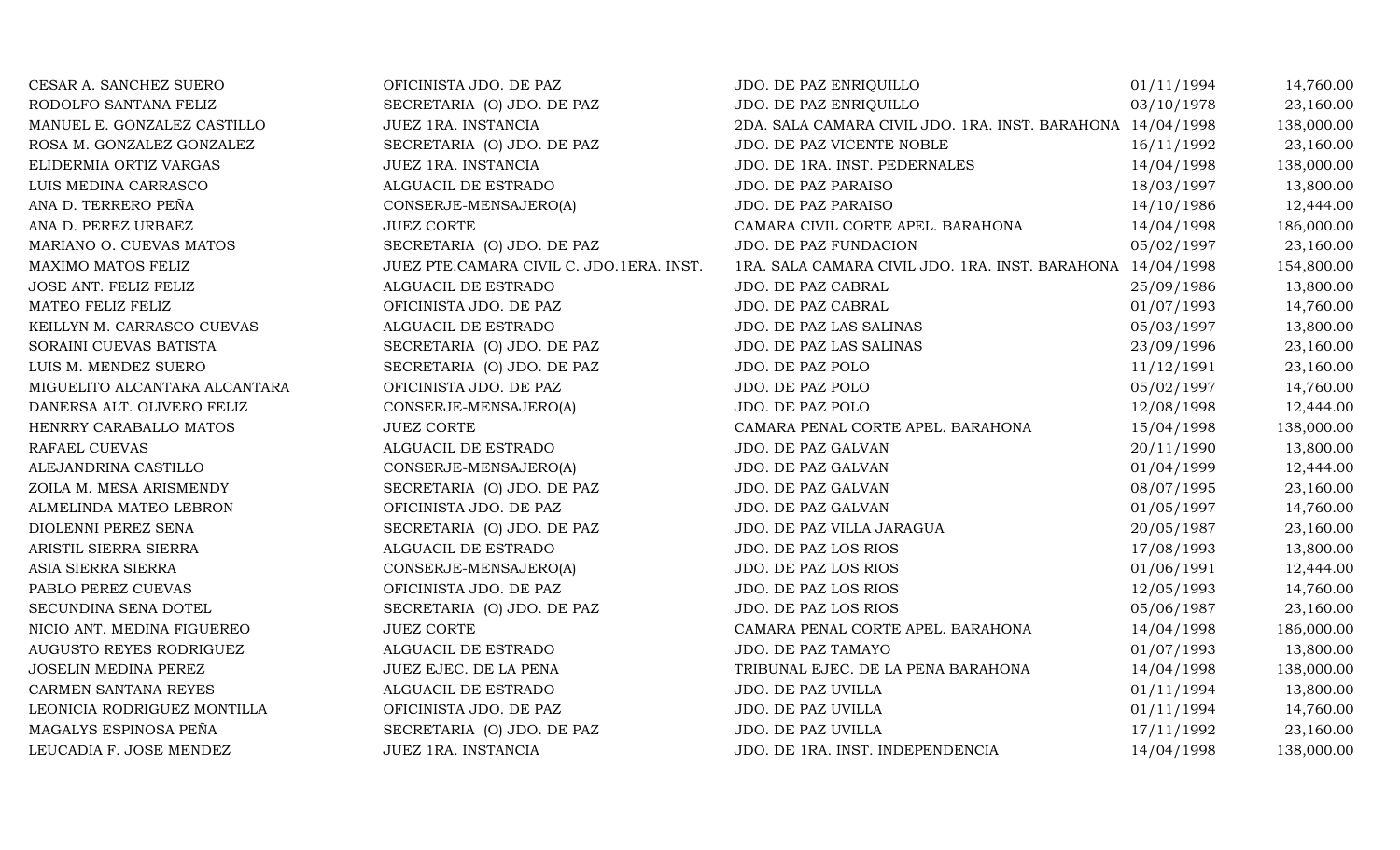| MARISOL PEREZ FLORIAN           | SECRETARIA (O) JDO. DE PAZ             | JDO. DE PAZ INDEPENDENCIA                                  | 17/08/1993 | 23,160.00  |
|---------------------------------|----------------------------------------|------------------------------------------------------------|------------|------------|
| CELINA NOVAS JIMENEZ            | JUEZ PRESIDENTE TRIBUNAL COLEGIADO     | TRIBUNAL COL. C/P JDO. 1RA. INST. BARAHONA                 | 29/04/1996 | 138,000.00 |
| LUIS E. PEREZ VOLQUEZ           | JUEZ SUST. PTE. COLEGIADO              | TRIBUNAL COL. C/P JDO. 1RA. INST. BARAHONA                 | 15/04/1998 | 138,000.00 |
| CARLOS ML. PEREZ FLORENTINO     | ALGUACIL DE ESTRADO                    | JDO. DE PAZ DUVERGE                                        | 17/10/1986 | 13,800.00  |
| MIGDALIA M. PEREZ Y PEREZ       | SECRETARIA (O) JDO. DE PAZ             | JDO. DE PAZ DUVERGE                                        | 01/03/1994 | 23,160.00  |
| SANDRA E. URBAEZ MANCEBO        | ALGUACIL DE ESTRADO                    | JDO. DE PAZ MELLA                                          | 01/10/1987 | 13,800.00  |
| LUIS A. MANCEBO MOQUETE         | SECRETARIA (O) JDO. DE PAZ             | JDO. DE PAZ MELLA                                          | 29/01/1990 | 23,160.00  |
| CARMEN G. MATOS PEÑA            | OFICINISTA JDO. DE PAZ                 | JDO. DE PAZ MELLA                                          | 01/02/1989 | 14,760.00  |
| PACO TERRERO PEREZ              | JUEZ DE LA INSTRUCCION                 | JDO. DE LA INSTRUCCION INDEPENDENCIA                       | 14/04/1998 | 138,000.00 |
| ALONSIA CUEVAS MATOS            | ALGUACIL DE ESTRADO                    | JDO. DE PAZ CRISTOBAL                                      | 01/10/1991 | 13,800.00  |
| <b>CURYS PANIAGUA</b>           | CONSERJE-MENSAJERO(A)                  | JDO. DE PAZ CRISTOBAL                                      | 04/06/1998 | 12,444.00  |
| JOSE D. CASTILLO VOLQUEZ        | ALGUACIL DE ESTRADO                    | JDO. DE PAZ PEDERNALES                                     | 21/02/1987 | 13,800.00  |
| JUAN D. MENDEZ QUEZADA          | JUEZ T.T.J.O.                          | TRIBUNAL DE TIERRAS J.O. BARAHONA                          | 17/11/1998 | 138,000.00 |
| ALTAGRACIA D. SENA PERDOMO      | SECRETARIA (O) PRIMERA INSTANCIA       | TRIBUNAL DE TIERRAS J.O. BARAHONA                          | 04/03/1988 | 28,860.00  |
| JUAN E. CUELLO RAMIREZ          | <b>OFICINISTA</b>                      | UNIDAD DE AUDIENCIAS J.P. BARAHONA                         | 01/03/1995 | 18,780.00  |
| ELBIA ANT. PEREZ ALCANTARA      | ANALISTA JURIDICO                      | REGISTRO DE TITULOS BARAHONA                               | 01/08/1991 | 30,060.00  |
| ENRIQUE A. MATOS VASQUEZ        | OFICINISTA 1RA. INSTANCIA              | 1RA. SALA CAMARA CIVIL JDO. 1RA. INST. BARAHONA 01/05/1999 |            | 15,720.00  |
| CARLOS ML. FELIZ SANCHEZ        | <b>VIGILANTE</b>                       | DPTO. ADMINISTRATIVO BARAHONA                              | 01/06/1999 | 12,780.00  |
| MARIA C. CUEVAS CUEVAS          | REGISTRADOR DE TITULOS                 | REGISTRO DE TITULOS BARAHONA                               | 14/06/1999 | 126,000.00 |
| SANDRA BAEZ RAMIREZ             | SECRETARIA (O) PRIMERA INSTANCIA       | 1RA. SALA CAMARA CIVIL JDO. 1RA. INST. BARAHONA 16/08/1999 |            | 28,860.00  |
| GERMAN FCO. DE LA CRUZ GONZALEZ | SECRETARIA (O) JDO. DE PAZ             | JDO. DE PAZ TAMAYO                                         | 01/09/1999 | 23,160.00  |
| SALADIN FELIZ FELIZ             | OFICINISTA JDO. DE PAZ                 | JDO. DE PAZ LAS SALINAS                                    | 06/09/1999 | 14,760.00  |
| GEISY M. SILFA FLORIAN          | CONSERJE-MENSAJERO(A)                  | DPTO. ADMINISTRATIVO BAORUCO                               | 27/09/1999 | 12,444.00  |
| LUDEN M. MENDEZ PIÑA            | CONSERJE-MENSAJERO(A)                  | JDO. DE PAZ OVIEDO                                         | 01/10/1999 | 12,444.00  |
| ANA M. FELIZ FELIZ              | CONSERJE-MENSAJERO(A)                  | JDO. DE PAZ CABRAL                                         | 01/11/1999 | 12,444.00  |
| RAUL E. BELTRE MATOS            | SECRETARIA (O) GENERAL                 | SECRETARIA GENERAL J.P. BARAHONA                           | 20/12/1999 | 66,528.00  |
| MAGNOLIA FELIZ DIAZ             | OFICINISTA 1RA. INSTANCIA              | TRIBUNAL N.N.A. BARAHONA                                   | 27/12/1999 | 15,720.00  |
| REYITA TERRERO                  | CONSERJE                               | DPTO. ADMINISTRATIVO BARAHONA                              | 01/03/2000 | 12,444.00  |
| ANA M. PEREZ URBAEZ             | ENCARGADO(A) OFICINA ADMINISTRATIVA IV | DPTO. ADMINISTRATIVO BARAHONA                              | 03/04/2000 | 81,952.80  |
| ANDREA B. FLORENTINO PEREZ      | CONSERJE-MENSAJERO(A)                  | JDO. DE PAZ INDEPENDENCIA                                  | 17/04/2000 | 12,444.00  |
| OSCAR A. LUPERON FELIZ          | ALGUACIL DE ESTRADO                    | CAMARA CIVIL CORTE APEL. BARAHONA                          | 19/03/2003 | 13,800.00  |
| SARAH A. BAEZ FELIZ             | SECRETARIA (O) JDO. DE PAZ             | JDO. DE PAZ CABRAL                                         | 05/07/2000 | 23,160.00  |
| NOLSI Y. RUIZ TERRERO           | SECRETARIA (O) PRIMERA INSTANCIA       | JDO. DE LA INSTRUCCION PEDERNALES                          | 07/08/2000 | 38,088.00  |
| MARCIANA DIAZ PEREZ             | SECRETARIA (O) JDO. DE PAZ             | JDO. DE PAZ OVIEDO                                         | 07/08/2000 | 23,160.00  |
|                                 |                                        |                                                            |            |            |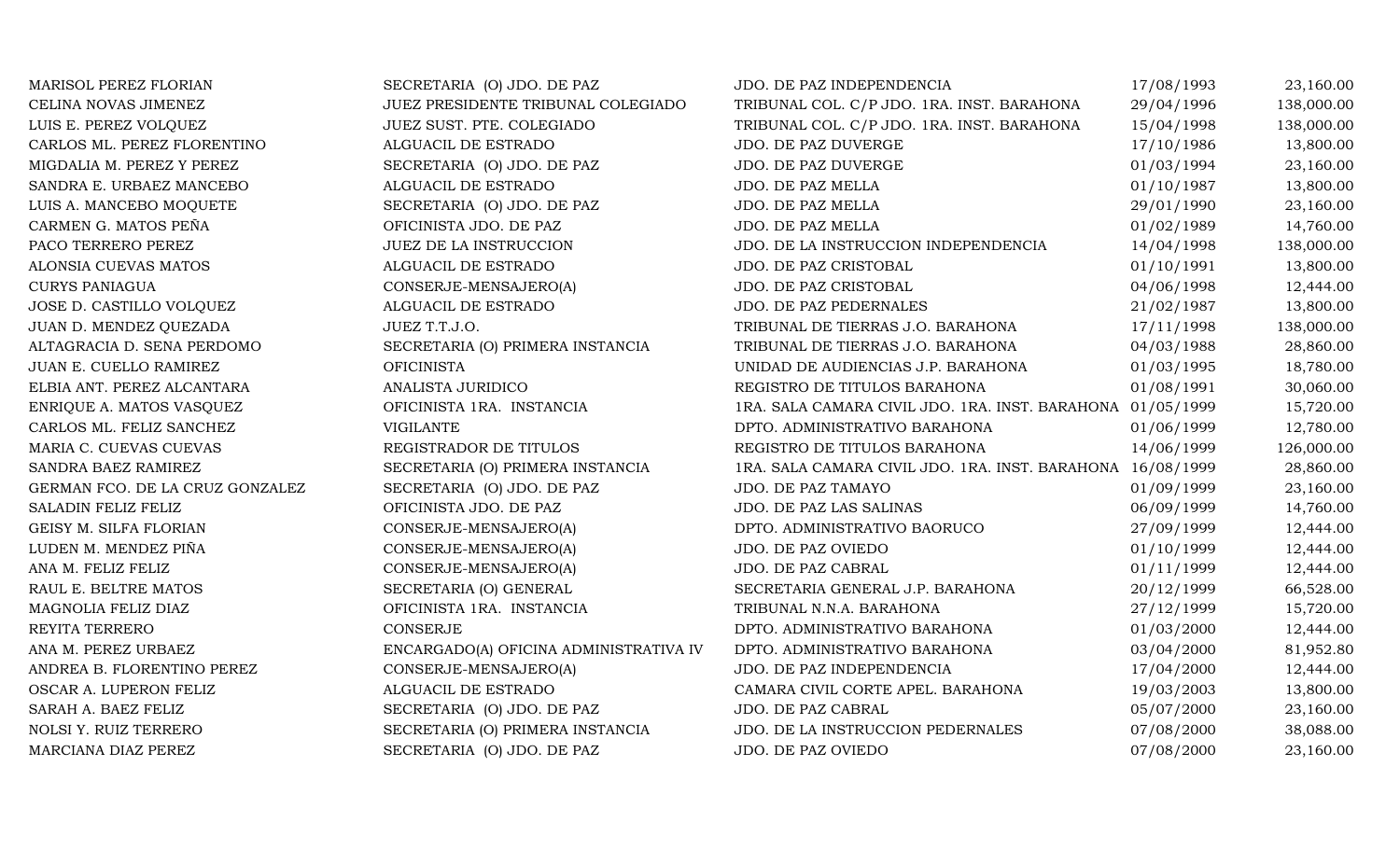| YRENIS F. TAPIA MEDINA         | SECRETARIA (O) JDO. DE PAZ       | JDO. DE PAZ POSTRER RIO                                    | 21/08/2000 | 23,160.00  |
|--------------------------------|----------------------------------|------------------------------------------------------------|------------|------------|
| HAYDEE C. CAMILO MATOS         | SECRETARIA (O) PRIMERA INSTANCIA | JDO. DE LA INSTRUCCION INDEPENDENCIA                       | 15/01/2001 | 28,860.00  |
| MIGUEL A. FELIZ CUEVAS         | <b>VIGILANTE</b>                 | JDO. DE 1RA. INST. PEDERNALES                              | 01/02/2001 | 12,780.00  |
| MANUEL CASTILLO VOLQUEZ        | <b>VIGILANTE</b>                 | JDO. DE LA INSTRUCCION PEDERNALES                          | 01/02/2001 | 12,780.00  |
| <b>IVAN D. ARIAS GUEVARA</b>   | ALGUACIL DE ESTRADO              | 1RA. SALA CAMARA CIVIL JDO. 1RA. INST. BARAHONA 01/03/2001 |            | 13,800.00  |
| RADDYS F. PEÑA                 | SECRETARIA (O) JDO. DE PAZ       | JDO. DE PAZ CRISTOBAL                                      | 01/03/2001 | 23,160.00  |
| CRUZ A. TAPIA SAMBOY           | OPERADOR DE IMPRESION            | REGISTRO DE TITULOS BARAHONA                               | 05/03/2001 | 15,720.00  |
| JUANA M. VARGAS CUEVAS         | <b>CONSERJE</b>                  | DPTO. ADMINISTRATIVO BARAHONA                              | 01/03/2001 | 12,444.00  |
| DORCAS ALT. FELIZ PEREZ        | OFICINISTA ATENCION USUARIOS     | UNIDAD ATENCION AL USUARIO J.P. BARAHONA                   | 02/04/2001 | 22,920.00  |
| <b>SENNIA PEREZ MATOS</b>      | <b>CONSERJE</b>                  | JDO. DE 1RA. INST. BAORUCO                                 | 05/03/2001 | 12,444.00  |
| ANA S. GARCIA MINAYA           | OFICINISTA 1RA. INSTANCIA        | JDO. DE LA INSTRUCCION PEDERNALES                          | 03/04/2001 | 15,720.00  |
| JOSE ML. NOVAS ESPINAL         | SECRETARIA (O) PRIMERA INSTANCIA | JDO. DE 1RA. INST. INDEPENDENCIA                           | 01/03/2001 | 38,088.00  |
| SANTA B. PEREZ RUIZ            | CONSERJE-MENSAJERO(A)            | JDO. DE PAZ LAS SALINAS                                    | 09/03/2001 | 12,444.00  |
| ROBERT D. SOTO ROSSIS          | MENSAJERO INTERNO                | JDO. DE 1RA. INST. PEDERNALES                              | 01/05/2001 | 12,444.00  |
| DAYSI M. ALCANTARA PEREZ       | MENSAJERO INTERNO                | DPTO. ADMINISTRATIVO BARAHONA                              | 09/07/2001 | 12,444.00  |
| ALEXANDER A. ALBA CUEVAS       | MENSAJERO INTERNO                | DPTO. ADMINISTRATIVO BARAHONA                              | 01/08/2001 | 12,444.00  |
| <b>AQUILES EVERTZ FERRERAS</b> | MENSAJERO INTERNO                | DPTO. ADMINISTRATIVO BAORUCO                               | 24/10/2001 | 12,444.00  |
| ROSARIO LUGO SANTIAGO          | SECRETARIA (O) PRIMERA INSTANCIA | 2DA. SALA CAMARA CIVIL JDO. 1RA. INST. BARAHONA 15/10/2001 |            | 28,860.00  |
| ESTHER C. PEREZ FELIZ          | <b>CONSERJE</b>                  | DPTO. ADMINISTRATIVO BARAHONA                              | 12/11/2001 | 12,444.00  |
| LUIS E. MORETA CASTILLO        | ALGUACIL DE ESTRADO              | UNIDAD CITAC. NOTIF. Y COM. J.P. BARAHONA                  | 01/05/2002 | 14,760.00  |
| HOCHIMINH MELLA VIOLA          | ALGUACIL DE ESTRADO              | JDO. DE 1RA. INST. BAORUCO                                 | 03/06/2002 | 14,760.00  |
| RAFAEL D. MENDEZ MATOS         | ALGUACIL DE ESTRADO              | JDO. DE PAZ FUNDACION                                      | 02/09/2002 | 13,800.00  |
| YUMAHILA E. PINEDA FELIZ       | OFICINISTA JDO. DE PAZ           | JDO. DE PAZ BARAHONA                                       | 21/10/2002 | 14,760.00  |
| IVONNE B. MENDEZ SENA          | SECRETARIA(O) CORTE              | CAMARA CIVIL CORTE APEL. BARAHONA                          | 04/03/2003 | 34,560.00  |
| DANIEL JIMENEZ RAMIREZ         | <b>PORTERO</b>                   | DPTO. ADMINISTRATIVO BARAHONA                              | 01/03/2003 | 12,444.00  |
| BIANCA M. PEREZ MARMOLEJOS     | <b>CONSERJE</b>                  | JDO. DE PAZ MELLA                                          | 15/05/2003 | 12,444.00  |
| YSAEL MARTINEZ GUERRERO        | <b>JUEZ DE PAZ</b>               | JDO. DE PAZ ESTEBANIA                                      | 31/03/2017 | 108,000.00 |
| LOIDA N. FELIZ OLIVERO         | OFICINISTA 1RA. INSTANCIA        | 1RA. SALA CAMARA CIVIL JDO. 1RA. INST. BARAHONA 20/05/2003 |            | 15,720.00  |
| LUISA ANT. GONZALEZ FELIZ      | ABOGADO AYUDANTE                 | SOPORTE A JUECES J.P. BARAHONA                             | 08/05/2003 | 48,894.00  |
| YONEYSY MANCEBO                | OFICINISTA JDO. DE PAZ           | JDO. DE PAZ MELLA                                          | 04/06/2003 | 14,760.00  |
| MANUEL A. SANTANA GOMEZ        | SECRETARIA (O) PRIMERA INSTANCIA | JDO. DE 1RA. INST. BAORUCO                                 | 03/07/2003 | 28,860.00  |
| AMILCAR M. BATISTA RAMIREZ     | ALGUACIL DE ESTRADO              | UNIDAD CITAC. NOTIF. Y COM. J.P. BARAHONA                  | 03/07/2003 | 14,760.00  |
| KENIA E. MEDINA FELIZ          | <b>OFICINISTA</b>                | SOPORTE A JUECES J.P. BARAHONA                             | 28/07/2003 | 18,780.00  |
| YOLY M. URBAEZ VALENTIN        | OFICINISTA 1RA. INSTANCIA        | 2DA. SALA CAMARA CIVIL JDO. 1RA. INST. BARAHONA 08/08/2003 |            | 15,720.00  |
|                                |                                  |                                                            |            |            |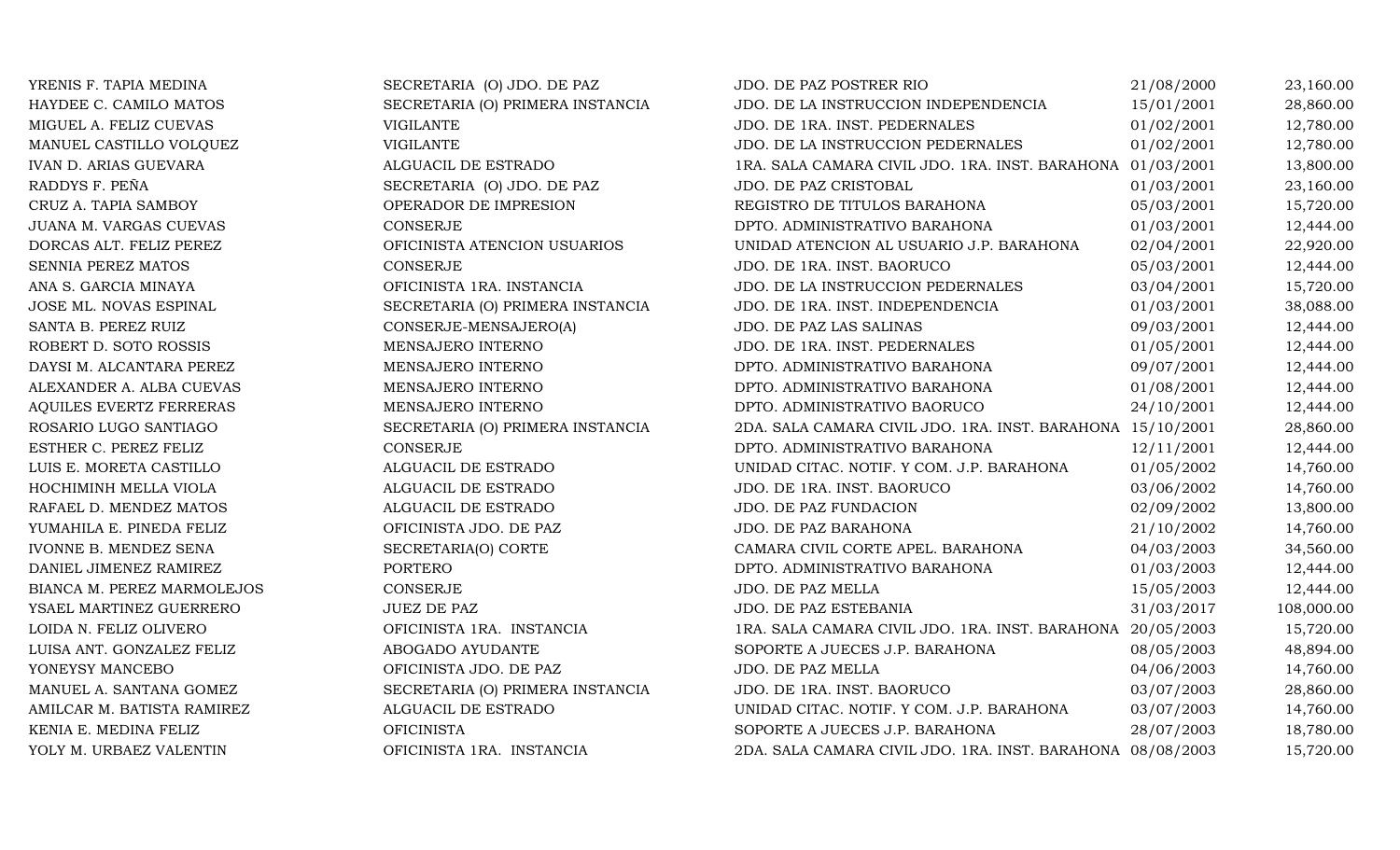| <b>BANNIRY PEREZ PEREZ</b>  | OFICINISTA JDO. DE PAZ                   | JDO. DE PAZ POSTRER RIO                                                                  | 01/12/2003 | 14,760.00  |
|-----------------------------|------------------------------------------|------------------------------------------------------------------------------------------|------------|------------|
| NOEMI MATEO MONTERO         | MENSAJERO INTERNO                        | DPTO. ADMINISTRATIVO BARAHONA                                                            | 12/04/2004 | 12,444.00  |
| SHENIA M. ROSADO GENAO      | <b>JUEZ DE PAZ</b>                       | JDO. DE PAZ MELLA                                                                        | 19/02/2018 | 108,000.00 |
| YORMA A. FELIZ CARABALLO    | SECRETARIA (O) SERVICIO A LA INSTRUCCION | UNIDAD SERV. A LA INSTRUCCION J.P. BARAHONA                                              | 26/04/2004 | 42,657.60  |
| NESTODIA V. RAMIREZ GUEVARA | OFICINISTA JDO. DE PAZ                   | JDO. DE PAZ OVIEDO                                                                       | 19/07/2004 | 14,760.00  |
| BLADIMIR A. PEÑA CONCEPCION | <b>JUEZ DE PAZ</b>                       | JDO. DE PAZ OVIEDO                                                                       | 25/10/2004 | 108,000.00 |
| ANGEL D. MENDEZ JIMENEZ     | ALGUACIL DE ESTRADO                      | JDO. DE PAZ VICENTE NOBLE                                                                | 03/01/2005 | 13,800.00  |
| ANDERSON JAIME PEÑA         | OFICINISTA ATENCION USUARIOS             | UNIDAD ATENCION AL USUARIO J.P. BARAHONA                                                 | 09/02/2005 | 22,920.00  |
| ALBA N. REYES GUEVARA       | CONSERJE                                 | DPTO. ADMINISTRATIVO BARAHONA                                                            | 19/04/2005 | 12,444.00  |
| EMERALD LEBREAULT MENDEZ    | <b>OFICINISTA</b>                        | UNIDAD DE AUDIENCIAS J.P. BARAHONA                                                       | 28/04/2005 | 18,780.00  |
| SANDRA E. CUEVAS MENDEZ     | SECRETARIA (O) JDO. DE PAZ               | JDO. DE PAZ LA DESCUBIERTA                                                               | 26/04/2005 | 23,160.00  |
| JOSE FCO. GOMEZ POLANCO     | ALGUACIL DE ESTRADO                      | 2DA. SALA CAMARA CIVIL JDO. 1RA. INST. BARAHONA 09/05/2005                               |            | 14,760.00  |
| MIGUEL ANT. CUEVAS BAEZ     | SUPERVISOR (A) DE MANTENIMIENTO          | DPTO. ADMINISTRATIVO BARAHONA                                                            | 06/06/2005 | 16,440.00  |
| JUANA E. PEREZ GOMEZ        | OFICINISTA CORTE                         | CAMARA CIVIL CORTE APEL. BARAHONA                                                        | 23/05/2005 | 17,640.00  |
| LUIS K. MORILLO FELIZ       | ALGUACIL DE ESTRADO                      | UNIDAD CITAC. NOTIF. Y COM. J.P. BARAHONA                                                | 02/08/2005 | 14,760.00  |
| FRANCISCO ANT. DAVIS TAPIA  | ALGUACIL DE ESTRADO                      | TRIBUNAL N.N.A. BARAHONA                                                                 | 26/06/2005 | 14,760.00  |
| LEONARDO ANT. GARCIA CRUZ   | JUEZ DE PAZ                              | JDO. DE PAZ PARAISO                                                                      | 31/03/2017 | 108,000.00 |
| LUISA E. FELIZ FERRERAS     |                                          | SECRETARIA (O) SERVICIO A EJECUCION DE LA JUNIDAD SERV. A EJEC. DE LA PENA J.P. BARAHONA | 05/09/2005 | 42,657.60  |
| MARIA C. VALENZUELA PEREZ   | <b>JUEZ DE PAZ</b>                       | JDO. DE PAZ FUNDACION                                                                    | 31/03/2017 | 108,000.00 |
| TIRSA M. DE LA CRUZ REYES   | OFICINISTA JDO. DE PAZ                   | JDO. DE PAZ DUVERGE                                                                      | 01/12/2005 | 14,760.00  |
| GENNY K. MONTILLA PEÑA      | ABOGADO AYUDANTE 1RA. INST.              | JDO. DE 1RA. INST. BAORUCO                                                               | 01/12/2005 | 36,000.00  |
| YULANKA A. LOPEZ PEÑA       | <b>OFICINISTA</b>                        | UNIDAD SERV. 1RA. INST. J.P. BARAHONA                                                    | 02/01/2006 | 18,780.00  |
| JENNIFFER W. GOMEZ RAMIREZ  | OFICINISTA 1RA. INSTANCIA                | 2DA. SALA CAMARA CIVIL JDO. 1RA. INST. BARAHONA 02/01/2006                               |            | 15,720.00  |
| ELSA M. BATISTA PEÑA        | CONSERJE-MENSAJERO(A)                    | JDO. DE PAZ DUVERGE                                                                      | 10/12/2005 | 12,444.00  |
| DANNY A. MATOS FELIZ        | MAYORDOMO I                              | DPTO. ADMINISTRATIVO BARAHONA                                                            | 19/01/2006 | 16,920.00  |
| BODDY Y. FELIZ CARABALLO    | SECRETARIA (O) JDO. DE PAZ               | JDO. DE PAZ EL PEÑON                                                                     | 01/03/2006 | 23,160.00  |
| BETSI MEDINA CUELLO         | ABOGADO AYUDANTE                         | SOPORTE A JUECES J.P. BARAHONA                                                           | 22/02/2006 | 48,894.00  |
| EDUARDO D. SANTOS MESA      | SECRETARIA (O) SERVICIO A CORTE          | UNIDAD SERV. A CORTE J.P. BARAHONA                                                       | 01/03/2006 | 42,657.60  |
| JOSE ANT. PEÑA MOQUETE      | ALGUACIL DE ESTRADO                      | UNIDAD CITAC. NOTIF. Y COM. J.P. BARAHONA                                                | 03/07/2006 | 14,760.00  |
| JOSE A. PEREZ NOVAS         | <b>PORTERO</b>                           | DPTO. ADMINISTRATIVO BARAHONA                                                            | 03/07/2006 | 12,444.00  |
| RAMON R. RAMIREZ BURROUGHS  | OFICINISTA 1RA. INSTANCIA                | TRIBUNAL N.N.A. BARAHONA                                                                 | 03/07/2006 | 15,720.00  |
| ANA C. VOLQUEZ PEREZ        | ALGUACIL DE ESTRADO                      | JDO. DE 1RA. INST. PEDERNALES                                                            | 01/09/2006 | 14,760.00  |
| RAIMUNDO A. ORTIZ ALCANTARA | <b>VIGILANTE</b>                         | JDO. DE PAZ CABRAL                                                                       | 16/12/2006 | 12,444.00  |
| DENIA ALT. BERAS DE MOTA    | <b>JUEZ DE PAZ</b>                       | JDO. DE PAZ INDEPENDENCIA                                                                | 16/04/2007 | 108,000.00 |
|                             |                                          |                                                                                          |            |            |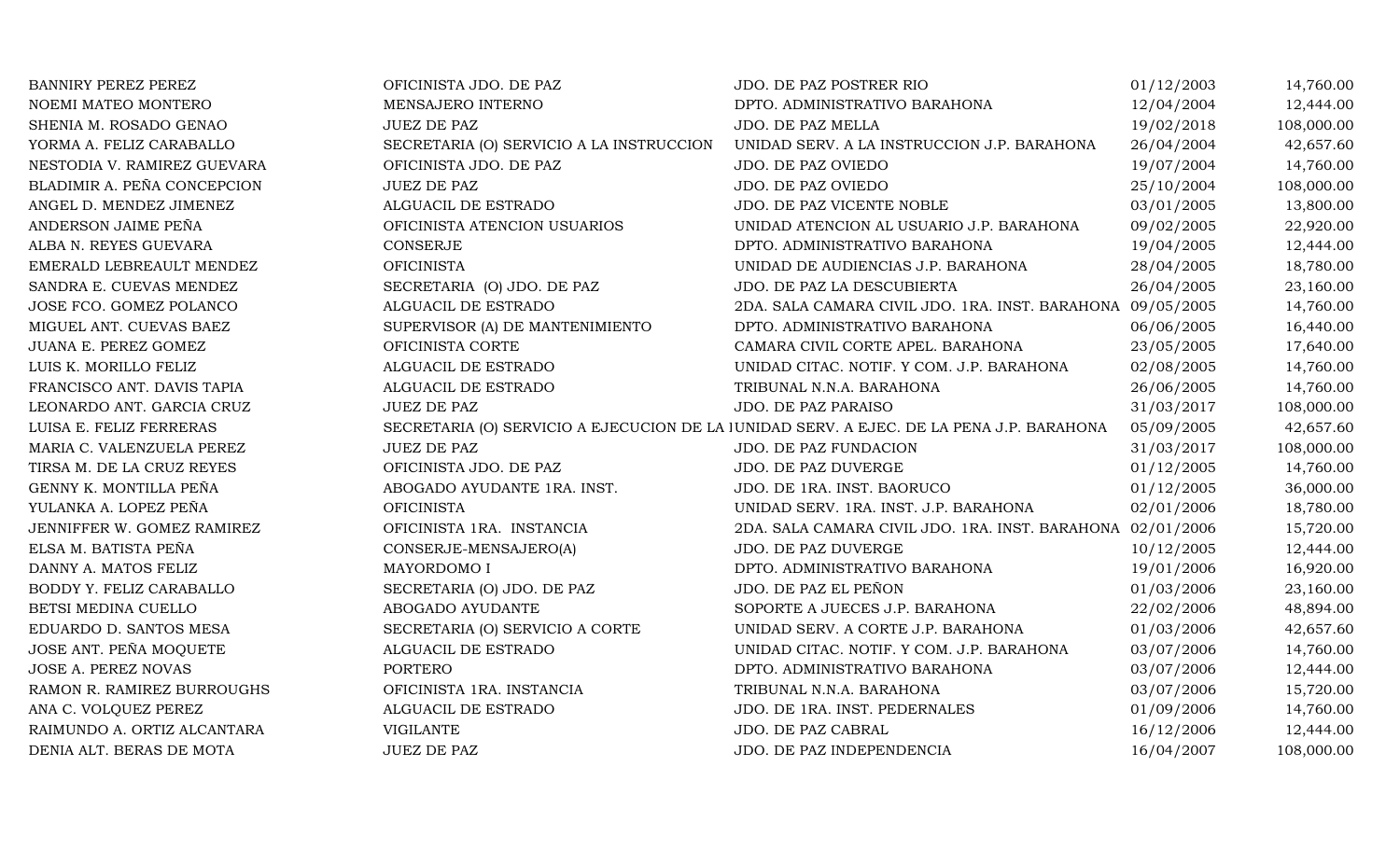| KAREN G. CASTILLO CASTILLO     | <b>JUEZ DE PAZ</b>         | JDO. DE PAZ GALVAN                                           | 19/02/2018 | 108,000.00 |
|--------------------------------|----------------------------|--------------------------------------------------------------|------------|------------|
| GEIDY FERNANDEZ BATISTA        | OFICINISTA 1RA. INSTANCIA  | JDO. DE 1RA. INST. PEDERNALES                                | 01/06/2011 | 15,720.00  |
| FIDIA R. OLIVERO GUERRERO      | CONSERJE-MENSAJERO(A)      | JDO. DE PAZ EL PEÑON                                         | 15/10/2007 | 12,444.00  |
| YRIS N. PACHANO ARISMENDY      | OFICINISTA 1RA. INSTANCIA  | JDO. DE 1RA. INST. BAORUCO                                   | 27/07/2011 | 15,720.00  |
| MARTHA D. GONZALEZ SANCHEZ     | OFICINISTA JDO. DE PAZ     | JDO. DE PAZ TAMAYO                                           | 12/11/2007 | 14,760.00  |
| JOSE H. GERMAN CARPIO          | <b>JUEZ DE PAZ</b>         | 2DA. SALA JDO. DE PAZ ESP. TRANS. VILLA ALTAGRACI 16/12/2016 |            | 108,000.00 |
| ELIZARDO A. MENDEZ BELLO       | <b>VIGILANTE</b>           | JDO. DE PAZ DUVERGE                                          | 22/01/2008 | 12,444.00  |
| CARLOS J. MEDINA CUEVAS        | ALGUACIL DE ESTRADO        | JDO. DE PAZ ESP. TRANS. BARAHONA                             | 01/05/2008 | 13,800.00  |
| RUDDY ALF. MONTAS VIDAL        | MENSAJERO INTERNO          | DPTO. ADMINISTRATIVO BARAHONA                                | 04/08/2014 | 12,444.00  |
| JANILCA N. GONZALEZ PEREZ      | ALGUACIL DE ESTRADO        | JDO. DE LA INSTRUCCION INDEPENDENCIA                         | 05/08/2008 | 14,760.00  |
| YONEIDIS CUEVAS RIVAS          | OFICINISTA JDO. DE PAZ     | JDO. DE PAZ VILLA JARAGUA                                    | 16/07/2008 | 14,760.00  |
| NELSY J. SUERO CARBONELL       | <b>ARCHIVISTA</b>          | ARCHIVO ACTIVO J.I. BARAHONA                                 | 02/12/2008 | 24,240.00  |
| WIRQUIN SENA DOTEL             | ALGUACIL DE ESTRADO        | JDO. DE LA INSTRUCCION BAORUCO                               | 26/02/2009 | 14,760.00  |
| CELIA ALT. BAEZ CARBONELL      | <b>CONSERJE</b>            | JDO. DE PAZ FUNDACION                                        | 27/03/2009 | 12,444.00  |
| ANGEL MENDEZ PEREZ             | <b>VIGILANTE</b>           | JDO. DE PAZ LA DESCUBIERTA                                   | 14/04/2009 | 12,444.00  |
| DAYSI M. NIN NIN               | MENSAJERO INTERNO          | DPTO. ADMINISTRATIVO BARAHONA                                | 19/05/2009 | 12,444.00  |
| ESMIRNA ANT. ORTEGA VENTURA    | <b>JUEZ DE PAZ</b>         | JDO. DE PAZ UVILLA                                           | 19/02/2018 | 108,000.00 |
| MAXIMA HEREDIA FELIZ           | <b>CONSERJE</b>            | JDO. DE 1RA. INST. PEDERNALES                                | 01/07/2009 | 12,444.00  |
| WAIDER ANT. ENCARNACION CUEVAS | SECRETARIA (O) JDO. DE PAZ | JDO. DE PAZ BAORUCO                                          | 01/09/2009 | 23,160.00  |
| MARIA L. DIAZ MEDINA           | REGISTRADOR DE TITULOS     | REGISTRO DE TITULOS NEYBA                                    | 16/01/2008 | 126,000.00 |
| JACQUELINE MORILLO FELIZ       | <b>CONSERJE</b>            | DPTO. ADMINISTRATIVO BARAHONA                                | 16/09/2009 | 12,444.00  |
| MONICA M. MORILLO FELIZ        | OFICINISTA 1RA. INSTANCIA  | 1RA. SALA CAMARA CIVIL JDO. 1RA. INST. BARAHONA 15/03/2017   |            | 15,720.00  |
| CRISTIAN A. REYES PEÑA         | ALGUACIL DE ESTRADO        | JDO. DE 1RA. INST. INDEPENDENCIA                             | 17/11/2009 | 14,760.00  |
| EUDYS PEREZ FELIZ              | ALGUACIL DE ESTRADO        | TRIBUNAL EJEC. DE LA PENA BARAHONA                           | 04/11/2009 | 14,760.00  |
| LANDIA C. MONTERO MATOS        | CONSERJE-MENSAJERO(A)      | JDO. DE PAZ TAMAYO                                           | 11/01/2010 | 12,444.00  |
| GILBERT R. MATOS CUEVAS        | <b>OFICINISTA</b>          | SOPORTE A JUECES J.P. BARAHONA                               | 01/03/2010 | 18,780.00  |
| YUSMARY E. MANCEBO MENDEZ      | CONSERJE                   | JDO. DE LA INSTRUCCION PEDERNALES                            | 16/04/2010 | 12,444.00  |
| ANYOLINE F. FARRELL PEREZ      | OFICIAL ARCHIVO ACTIVO     | ARCHIVO ACTIVO J.I. BARAHONA                                 | 01/06/2010 | 29,580.00  |
| NELSON B. MOREL BELTRE         | <b>CONSERJE</b>            | DPTO. ADMINISTRATIVO BARAHONA                                | 15/06/2010 | 12,444.00  |
| CAROL S. MODESTO SANCHEZ       | <b>JUEZ DE PAZ</b>         | JDO. DE PAZ DE LA 2DA. CIRC. S.D. ESTE                       | 09/02/2015 | 108,000.00 |
| WELLINGTON SEGURA PEREZ        | ALGUACIL DE ESTRADO        | JDO. DE PAZ EL PEÑON                                         | 14/06/2010 | 13,800.00  |
| YISSEL M. ALCANTARA MARMOLEJOS | <b>OFICINISTA</b>          | SOPORTE A JUECES J.P. BARAHONA                               | 21/07/2010 | 18,780.00  |
| OSVALDO J. SANTANA FERNANDEZ   | JUEZ 1RA. INSTANCIA        | TRIBUNAL COL. C/P JDO. 1RA. INST. BARAHONA                   | 16/12/2016 | 108,000.00 |
| DARLIN N. RIVAS CUEVAS         | <b>VIGILANTE</b>           | DPTO. ADMINISTRATIVO BAORUCO                                 | 17/08/2010 | 12,444.00  |
|                                |                            |                                                              |            |            |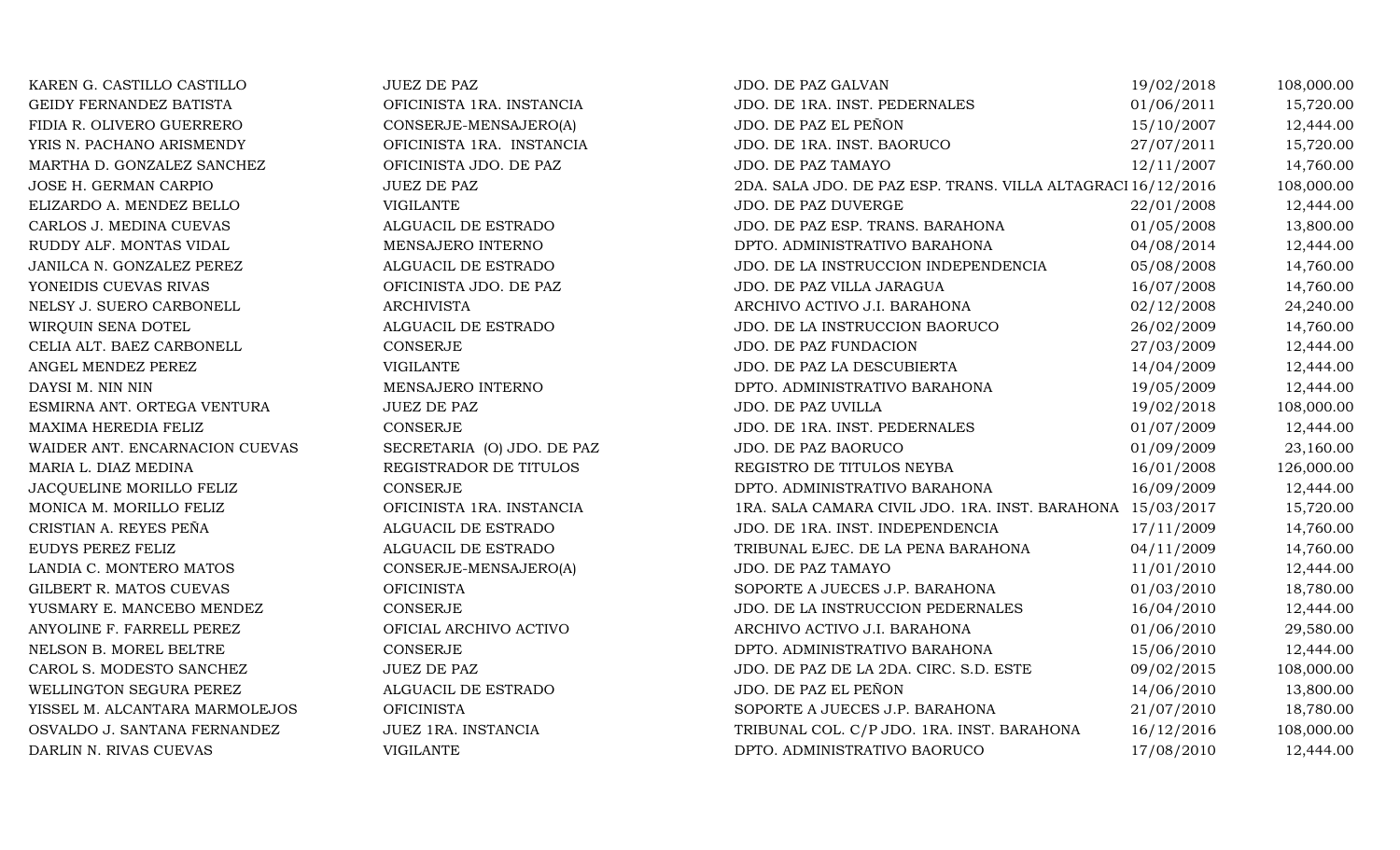| YEREDYS E. NOVAS MEDRANO      | VIGILANTE                               | JDO. DE 1RA. INST. INDEPENDENCIA                           | 01/09/2010 | 12,444.00  |
|-------------------------------|-----------------------------------------|------------------------------------------------------------|------------|------------|
| CRISTIAN O. MATOS PADILLA     | OFICINISTA J.O.                         | TRIBUNAL DE TIERRAS J.O. BARAHONA                          | 01/10/2010 | 15,720.00  |
| ELIESTHER R. GARCIA FERNANDEZ | OFICINISTA ATENCION USUARIOS            | UNIDAD ATENCION AL USUARIO J.P. BARAHONA                   | 01/11/2010 | 22,920.00  |
| NASMUL CUESTA SANTANA         | ALGUACIL DE ESTRADO                     | JDO. DE PAZ ENRIQUILLO                                     | 28/02/2011 | 13,800.00  |
| MYDELEISE PIÑEYRO URBAEZ      | <b>CONSERJE</b>                         | DPTO. ADMINISTRATIVO BARAHONA                              | 01/12/2011 | 12,444.00  |
| ENGELS S. REYES DIAZ          | SUPERVISOR CENTRO DE CITACIONES         | UNIDAD CITAC. NOTIF. Y COM. J.P. BARAHONA                  | 01/03/2011 | 42,657.60  |
| KIANIS M. GARO PEREZ          | CONSERJE-MENSAJERO(A)                   | JDO. DE PAZ PEDERNALES                                     | 01/03/2011 | 12,444.00  |
| JOSE A. FRANCO                | AUXILIAR ADMINISTRATIVO                 | DPTO. ADMINISTRATIVO BARAHONA                              | 01/06/2011 | 14,760.00  |
| ARACELIS FLORIAN SENA         | MENSAJERO INTERNO                       | TRIBUNAL N.N.A. BARAHONA                                   | 01/09/2012 | 12,444.00  |
| SOFIA M. BRUNO DE LOS SANTOS  | <b>JUEZ DE PAZ</b>                      | JDO. DE PAZ ENRIQUILLO                                     | 13/04/2012 | 108,000.00 |
| SANTA K. PEREZ FELIZ          | JUEZ 1RA. INSTANCIA                     | 2DA. SALA CAMARA PENAL JDO. 1RA. INST. BARAHONA01/11/2011  |            | 138,000.00 |
| ALEJANDRO ENCARNACION MEDINA  | JUEZ 1RA. INSTANCIA                     | JDO. DE 1RA. INST. BAORUCO                                 | 01/11/2011 | 138,000.00 |
| ERNESTO ANT. CABRAL GOMERA    | <b>JUEZ DE PAZ</b>                      | JDO. DE PAZ TAMAYO                                         | 01/09/2012 | 108,000.00 |
| GINA M. MATOS CORNIEL         | AUX. DE RECEPCION Y ENTREGA             | REGISTRO DE TITULOS BARAHONA                               | 01/09/2012 | 24,240.00  |
| LIDIA V. MENDEZ               | OFICINISTA 1RA. INSTANCIA               | 1RA. SALA CAMARA CIVIL JDO. 1RA. INST. BARAHONA 01/09/2012 |            | 15,720.00  |
| MILKA E. FELIZ RAMIREZ        | CONSERJE-MENSAJERO(A)                   | JDO. DE PAZ UVILLA                                         | 25/08/2014 | 12,444.00  |
| ISAMAR ESPINOSA URBAEZ        | SECRETARIA DEPTO. ADM.                  | DPTO. ADMINISTRATIVO BARAHONA                              | 07/05/2012 | 18,120.00  |
| JOSE D. PEREZ FELIZ           | MAYORDOMO III                           | JDO. DE 1RA. INST. PEDERNALES                              | 10/09/2012 | 13,800.00  |
| SAMUER RUBEN CASTILLO         | OFICINISTA JDO. DE PAZ                  | JDO. DE PAZ INDEPENDENCIA                                  | 02/12/2013 | 14,760.00  |
| DANIEL E. MEDINA PIMENTEL     | <b>JUEZ DE PAZ</b>                      | JDO. DE PAZ EL PEÑON                                       | 22/10/2012 | 108,000.00 |
| KILTON R. GALAN PEÑA          | ENCARGADO(A) OFICINA ADMINISTRATIVA III | DPTO. ADMINISTRATIVO BAORUCO                               | 01/10/2012 | 67,405.20  |
| JOSE F. MONTERO PACHANO       | <b>OFICINISTA</b>                       | JDO. DE LA INSTRUCCION BAORUCO                             | 04/10/2012 | 15,720.00  |
| ANA I. LEE FLORIMON           | <b>JUEZ DE PAZ</b>                      | JDO. DE PAZ BAORUCO                                        | 01/04/2014 | 108,000.00 |
| LEOMELKI ALT. NOVAS VARGAS    | <b>CONSERJE</b>                         | DPTO. ADMINISTRATIVO BAORUCO                               | 25/05/2015 | 12,444.00  |
| FRANKLIN CORNIEL RUBIO        | <b>VIGILANTE</b>                        | DPTO. ADMINISTRATIVO BARAHONA                              | 14/11/2012 | 12,444.00  |
| YULISSA A. DE LEON PEREZ      | OFICINISTA CORTE                        | CAMARA CIVIL CORTE APEL. BARAHONA                          | 10/05/2013 | 17,640.00  |
| MARLENIS ALT. PEREZ PEREZ     | <b>RECEPCIONISTA</b>                    | DPTO. ADMINISTRATIVO BARAHONA                              | 15/04/2013 | 14,760.00  |
| ZELCY J. GUEVARA ACOSTA       | <b>ARCHIVISTA</b>                       | OFIC. DE ARCHIVO JUDICIAL J.P. BARAHONA                    | 20/10/2015 | 16,440.00  |
| DIGNORA SANTANA FELIZ         | CONSERJE                                | DPTO. ADMINISTRATIVO BARAHONA                              | 01/08/2013 | 12,444.00  |
| ANDERSON I. GARCIA BAEZ       | OFICINISTA 1RA. INSTANCIA               | 2DA. SALA CAMARA CIVIL JDO. 1RA. INST. BARAHONA 13/04/2015 |            | 15,720.00  |
| JOSE DE LOS R. MEDINA NOVAS   | <b>VIGILANTE</b>                        | JDO. DE 1RA. INST. INDEPENDENCIA                           | 01/04/2013 | 12,444.00  |
| ROSAIRIS PEÑA PEÑA            | OFICINISTA JDO. DE PAZ                  | JDO. DE PAZ BAORUCO                                        | 20/05/2013 | 14,760.00  |
| ALFONSO DE LA PAZ MATOS       | <b>VIGILANTE</b>                        | JDO. DE PAZ GALVAN                                         | 10/06/2013 | 12,444.00  |
| NANCY VICENTE D OLEO          | CONSERJE-MENSAJERO(A)                   | JDO. DE PAZ POSTRER RIO                                    | 02/06/2014 | 12,444.00  |
|                               |                                         |                                                            |            |            |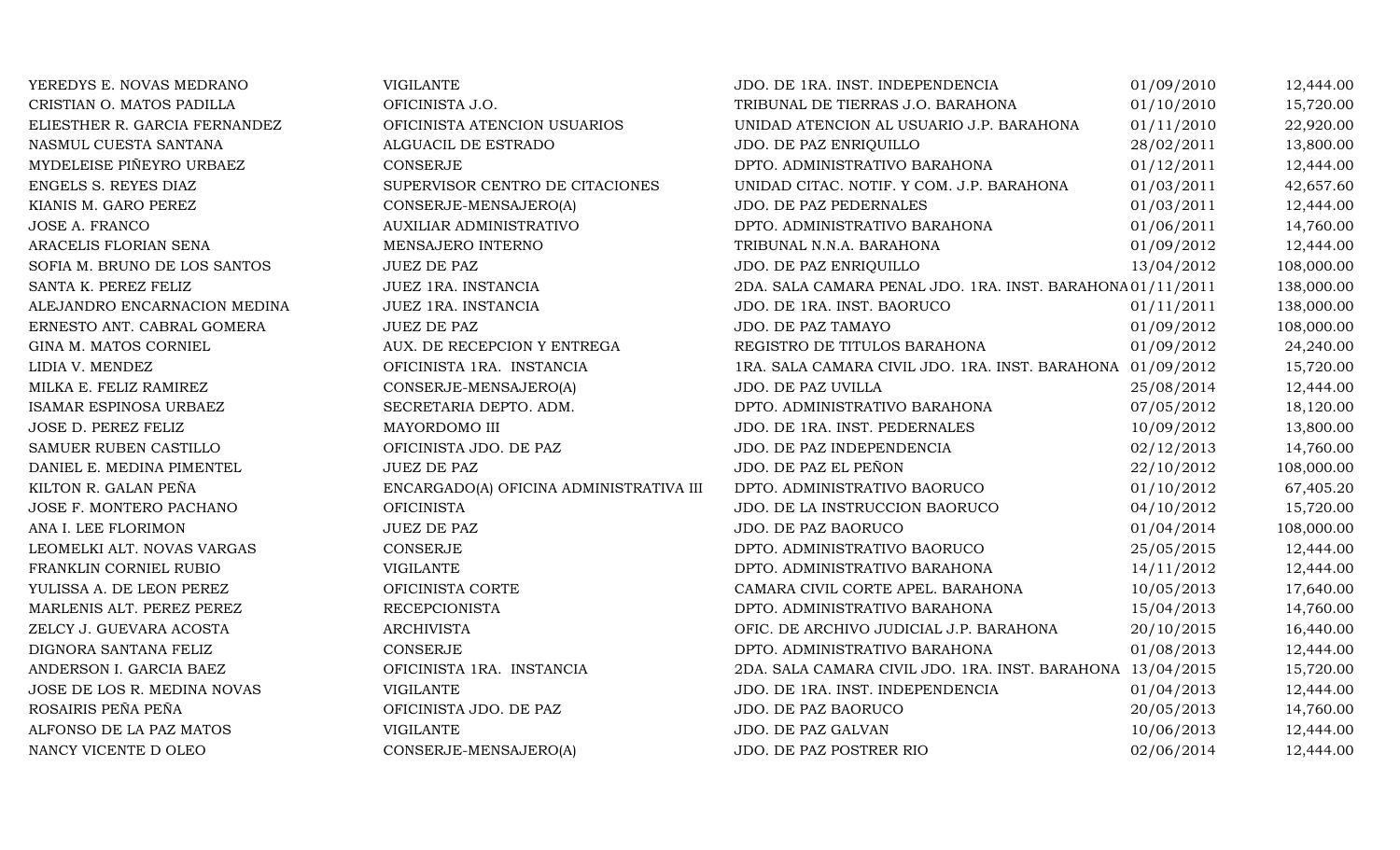| MIGUEL A. PEREZ MERCEDES           | <b>OFICINISTA</b>          | UNIDAD SERV. A LA INSTRUCCION J.P. BARAHONA   | 02/06/2014 | 18,780.00  |
|------------------------------------|----------------------------|-----------------------------------------------|------------|------------|
| YAMEL A. CARRASCO PINEDA           | <b>OFICINISTA</b>          | UNIDAD CITAC. NOTIF. Y COM. J.P. BARAHONA     | 22/04/2013 | 18,780.00  |
| ANA C. BATISTA ESPINOSA            | <b>OFICINISTA</b>          | UNIDAD SERV. A EJEC. DE LA PENA J.P. BARAHONA | 02/11/2016 | 18,780.00  |
| MICHAEL A. PERALTA CARRASCO        | OFICINISTA CORTE           | CAMARA CIVIL CORTE APEL. BARAHONA             | 14/10/2015 | 17,640.00  |
| SAULO G. CESPEDES DE LA PAZ        | OFICINISTA CORTE           | CAMARA CIVIL CORTE APEL. BARAHONA             | 01/07/2014 | 17,640.00  |
| VIANNA N. LOPEZ GARCIA             | <b>OFICINISTA</b>          | UNIDAD CITAC. NOTIF. Y COM. J.P. BARAHONA     | 01/07/2014 | 18,780.00  |
| GREIVAL G. GARCIA SEGURA           | ALGUACIL DE ESTRADO        | UNIDAD CITAC. NOTIF. Y COM. J.P. BARAHONA     | 01/07/2014 | 14,760.00  |
| OTTO E. CHAPMAN PEREZ              | <b>OFICINISTA</b>          | UNIDAD SERV. A CORTE J.P. BARAHONA            | 01/07/2014 | 18,780.00  |
| KELVIN VALDEZ PEREZ                | <b>ARCHIVISTA</b>          | OFIC. DE ARCHIVO JUDICIAL J.P. BARAHONA       | 23/06/2014 | 16,440.00  |
| REMIGIO SUERO FLORIAN              | <b>OFICINISTA</b>          | UNIDAD SERV. A LA INSTRUCCION J.P. BARAHONA   | 01/07/2014 | 18,780.00  |
| ALAN ROQUE FELIZ                   | <b>OFICINISTA</b>          | UNIDAD DE AUDIENCIAS J.P. BARAHONA            | 01/07/2014 | 18,780.00  |
| EDUARDINA DIAZ FELIZ               | SECRETARIA (O) JDO. DE PAZ | JDO. DE PAZ PARAISO                           | 23/03/2015 | 23,160.00  |
| ANDREIKER R. VIDAL SIERRA          | ALGUACIL DE ESTRADO        | JDO. DE PAZ POSTRER RIO                       | 15/06/2015 | 13,800.00  |
| <b>GUSTAVO A. RUIZ FELIZ</b>       | <b>CHOFER</b>              | CAMARA CIVIL CORTE APEL. BARAHONA             | 10/10/2016 | 24,240.00  |
| FREDINA DEL C. DIAZ SEVERINO       | <b>REFERENCISTA</b>        | ARCHIVO ACTIVO J.I. BARAHONA                  | 10/08/2015 | 24,240.00  |
| LUIS D. PEREZ CUELLO               | REVISOR R.T.               | REGISTRO DE TITULOS BARAHONA                  | 22/09/2015 | 16,200.00  |
| MARIDALIA MORETA ROCHA             | MENSAJERO INTERNO          | DPTO. ADMINISTRATIVO BARAHONA                 | 03/11/2015 | 12,444.00  |
| RODIBEIDI MEDINA FABIAN            | OFICINISTA 1RA. INSTANCIA  | JDO. DE 1RA. INST. BAORUCO                    | 14/12/2015 | 15,720.00  |
| JUAN C. FERRERAS CUEVAS            | <b>OFICINISTA</b>          | JDO. DE LA INSTRUCCION BAORUCO                | 19/01/2016 | 15,720.00  |
| BOLIVAR DE OLEO CUEVAS             | <b>OFICINISTA</b>          | UNIDAD SERV. A CORTE J.P. BARAHONA            | 01/02/2016 | 18,780.00  |
| YANELKIS CARRASCO FELIZ            | <b>CONSERJE</b>            | JDO. DE PAZ ENRIQUILLO                        | 25/02/2016 | 12,444.00  |
| HILDA C. PEREZ PEREZ               | OFICINISTA 1RA. INSTANCIA  | JDO. DE LA INSTRUCCION PEDERNALES             | 11/04/2016 | 15,720.00  |
| MASSIEL L. MATOS BELLO             | OFICINISTA JDO. DE PAZ     | JDO. DE PAZ BARAHONA                          | 17/05/2016 | 14,760.00  |
| LEONARIS C. GONZALEZ MATEO         | CONSERJE-MENSAJERO(A)      | JDO. DE PAZ VICENTE NOBLE                     | 23/06/2016 | 12,444.00  |
| ALEX M. FLORIAN MEDINA             | <b>OFICINISTA</b>          | UNIDAD DE AUDIENCIAS J.P. BARAHONA            | 23/06/2016 | 18,780.00  |
| WADY A. RUBIO FERRERAS             | <b>OFICINISTA</b>          | UNIDAD SERV. A LA INSTRUCCION J.P. BARAHONA   | 11/07/2016 | 18,780.00  |
| KATERINE A. RUBIO MATOS            | <b>JUEZ DE PAZ</b>         | JDO. DE PAZ LAS SALINAS                       | 03/10/2016 | 108,000.00 |
| LEANDRO A. PEREZ ESPINOSA          | <b>OFICINISTA</b>          | UNIDAD SERV. A LA INSTRUCCION J.P. BARAHONA   | 10/08/2016 | 18,780.00  |
| MIGUEL CUEVAS CUEVAS               | <b>OFICINISTA</b>          | UNIDAD CITAC. NOTIF. Y COM. J.P. BARAHONA     | 05/09/2016 | 18,780.00  |
| LUISA C. SANCHEZ MORETA            | CONSERJE                   | DPTO. ADMINISTRATIVO BARAHONA                 | 05/09/2016 | 12,444.00  |
| LUIS M. MEDINA TRINIDAD            | <b>OFICINISTA</b>          | REGISTRO DE TITULOS NEYBA                     | 19/09/2016 | 16,200.00  |
| ROGER ALB. SENA MENDEZ             | OFICINISTA 1RA. INSTANCIA  | JDO. DE 1RA. INST. BAORUCO                    | 02/11/2016 | 15,720.00  |
| JAVIER E. VARGAS RICHARDSON        | <b>OFICINISTA</b>          | UNIDAD SERV. 1RA. INST. J.P. BARAHONA         | 02/11/2016 | 18,780.00  |
| MIGUEL ANT. ENCARNACION DE LA ROSA | <b>JUEZ DE PAZ</b>         | JDO. DE PAZ PEDERNALES                        | 31/03/2017 | 108,000.00 |
|                                    |                            |                                               |            |            |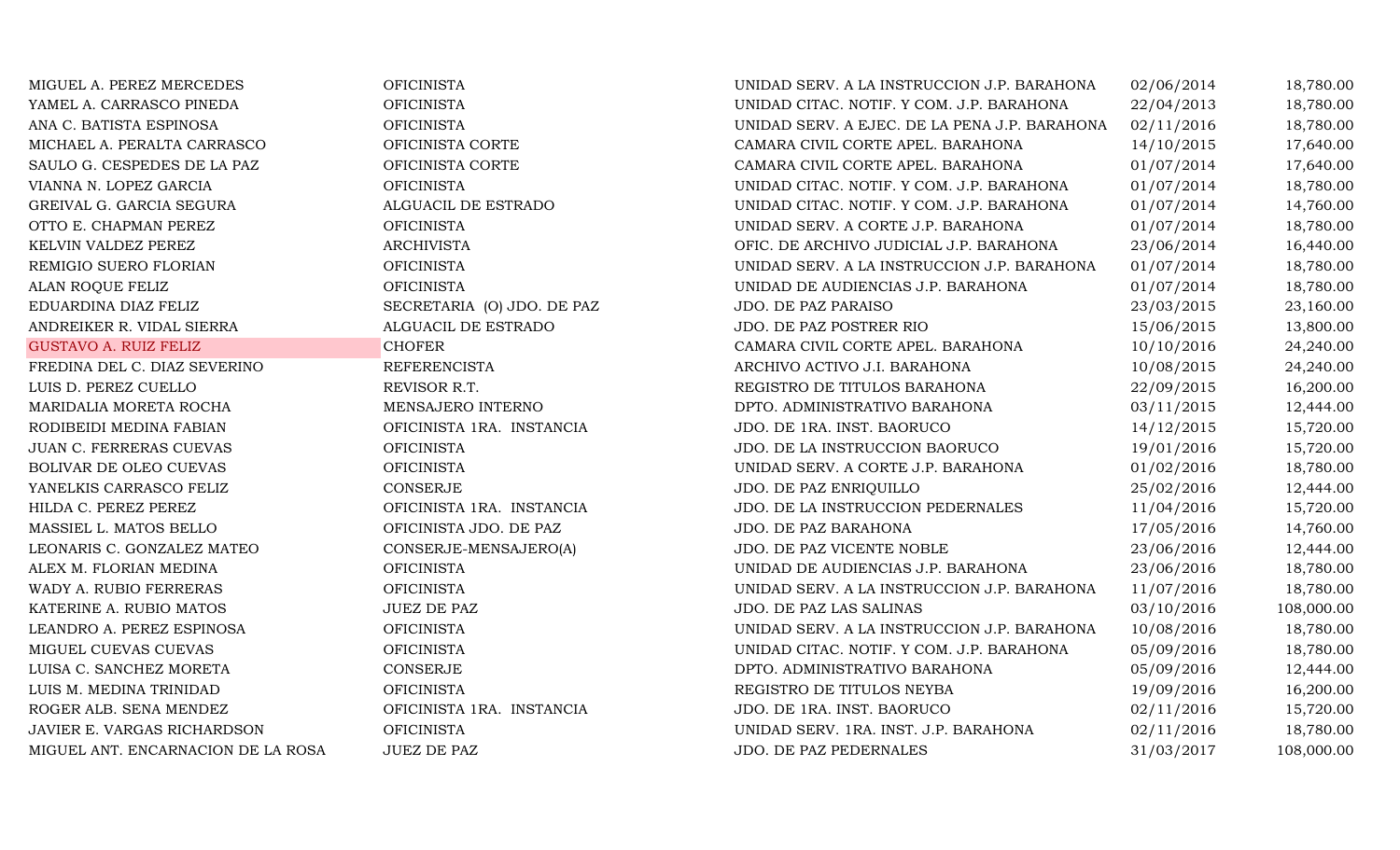| CARMEN M. SANCHEZ                | <b>JUEZ DE PAZ</b>                                                              | JDO. DE PAZ GASPAR HERNANDEZ                | 31/03/2017 | 108,000.00 |
|----------------------------------|---------------------------------------------------------------------------------|---------------------------------------------|------------|------------|
| IRIS S. BORGEN SANTANA           | <b>JUEZ DE PAZ</b>                                                              | 3RA. SALA JDO. DE PAZ ESP. TRANS. SANTIAGO  | 31/03/2017 | 108,000.00 |
| ROSA B. MALENA CARMONA           | <b>JUEZ DE PAZ</b>                                                              | JDO. DE PAZ CABRAL                          | 31/03/2017 | 108,000.00 |
| KATELINE D. SANTANA PEÑA         | ALGUACIL DE ESTRADO                                                             | JDO. DE PAZ BAORUCO                         | 28/02/2017 | 13,800.00  |
| PATERSON Y. ESPINOSA ESPINOSA    | OFICINISTA JDO. DE PAZ                                                          | JDO. DE PAZ EL PEÑON                        | 08/03/2017 | 14,760.00  |
| ANA I. FELIZ RAMIREZ             | MENSAJERO INTERNO                                                               | DPTO. ADMINISTRATIVO BARAHONA               | 01/02/2018 | 12,444.00  |
| XAVIER ANT. FELIZ CARRASCO       | <b>OFICINISTA</b>                                                               | UNIDAD SERV. A LA INSTRUCCION J.P. BARAHONA | 03/05/2017 | 18,780.00  |
| JUAN C. CUEVAS FLORIAN           | OFICINISTA 1RA. INSTANCIA                                                       | TRIBUNAL N.N.A. BARAHONA                    | 12/06/2017 | 15,720.00  |
| RAFAEL L. TAVAREZ SUAREZ         | ALGUACIL DE ESTRADO                                                             | UNIDAD CITAC. NOTIF. Y COM. J.P. BARAHONA   | 14/08/2017 | 14,760.00  |
| LAURA I. ROA PAREDES             | <b>JUEZ DE PAZ</b>                                                              | JDO. DE PAZ DUVERGE                         | 19/02/2018 | 108,000.00 |
| BLAURY LUCIANO FERRERAS          | JUEZ DE PAZ                                                                     | JDO. DE PAZ POLO                            | 19/02/2018 | 108,000.00 |
| KENTY M. NUESI                   | JUEZ DE PAZ                                                                     | JDO. DE PAZ CRISTOBAL                       | 19/02/2018 | 108,000.00 |
| MARTHA M. JAVIER CEDANO          | JUEZ DE PAZ                                                                     | JDO. DE PAZ LOS RIOS                        | 19/02/2018 | 108,000.00 |
| MABEL MA. DE LA CRUZ BAEZ        | <b>JUEZ DE PAZ</b>                                                              | JDO. DE PAZ VILLA JARAGUA                   | 19/02/2018 | 108,000.00 |
| ANA M. TAVERAS MALDONADO         | <b>JUEZ DE PAZ</b>                                                              | JDO. DE PAZ VICENTE NOBLE                   | 19/02/2018 | 108,000.00 |
| SANDY R. MONTILLA CARVAJAL       | <b>OFICINISTA</b>                                                               | REGISTRO DE TITULOS NEYBA                   | 25/10/2017 | 16,200.00  |
| DANIEL A. MENDEZ MEDINA          | ALGUACIL DE ESTRADO                                                             | JDO. DE PAZ LA DESCUBIERTA                  | 07/11/2017 | 13,800.00  |
| QUEISY A. MONTERO PEREZ          | OFICINISTA JDO. DE PAZ                                                          | JDO. DE PAZ PEDERNALES                      | 02/01/2018 | 14,760.00  |
| IRMA ALT. CRUZ NOVAS             | OFICINISTA 1RA. INSTANCIA                                                       | JDO. DE 1RA. INST. INDEPENDENCIA            | 19/02/2018 | 15,720.00  |
| ANTONIA TERRERO SANCHEZ          | <b>CONSERJE</b>                                                                 | DPTO. ADMINISTRATIVO BARAHONA               | 06/02/2018 | 10,577.40  |
| TATICA BATISTA                   | <b>CONSERJE</b>                                                                 | JDO. DE PAZ BARAHONA                        | 07/03/2018 | 10,577.40  |
| ESTHEFANY N. CUEVAS BATISTA      | CONSERJE-MENSAJERO(A)                                                           | JDO. DE PAZ VILLA JARAGUA                   | 18/04/2018 | 10,577.40  |
| FLAVIA ZABALA MORA               | ENCARGADO(A) OFICINA ADMINISTRATIVA IV                                          | DPTO. ADMINISTRATIVO S.J.M.                 | 26/08/1987 | 81,952.80  |
| MANUEL ANT. RAMIREZ SUZAÑA       | <b>JUEZ PRESIDENTE CORTE</b>                                                    | CAMARA CIVIL CORTE APEL. S.J.M.             | 12/05/1998 | 218,640.00 |
| SIRIA A. PEREZ MONTERO           | SECRETARIA (O) SERVICIO JDOS. 1RA. INSTANCI UNIDAD SERV. 1RA. INST. J.P. S.J.M. |                                             | 09/01/1997 | 42,657.60  |
| MARITZA AQUINO CEPEDA            | SECRETARIA (O) SERVICIO A CORTE                                                 | UNIDAD SERV. A CORTE J.P. S.J.M.            | 01/07/1998 | 42,504.00  |
| ANA M. ACOSTA COLLADO            | JUEZ 1ER. SUSTITUTO CORTE                                                       | CAMARA PENAL CORTE APEL. S.J.M.             | 15/04/1998 | 205,800.00 |
| GASPAR A. SANTANA                | ALGUACIL DE ESTRADO                                                             | JDO. DE PAZ S.J.M.                          | 01/07/1988 | 13,800.00  |
| RICHARD A. MATEO HERRERA         | ALGUACIL DE ESTRADO                                                             | CAMARA CIVIL JDO. 1RA. INST. S.J.M.         | 15/04/1996 | 13,800.00  |
| SERVIA G. FRAGOSO BAUTISTA       | SUPERVISOR DE INFORMACION Y ORIENTACION CENTRO INF. ORIENT. CIUDADANA PJ S.J.M. |                                             | 01/03/1992 | 38,088.00  |
| FATIMA VALDEZ ALCANTARA          | OFICINISTA JDO. DE PAZ                                                          | 1RA. SALA JDO. DE PAZ ESP. TRANS. S.J.M.    | 01/10/1993 | 14,760.00  |
| AUSTRIA L. ENCARNACION FERNANDEZ | <b>CONSERJE</b>                                                                 | DPTO. ADMINISTRATIVO S.J.M.                 | 15/07/1993 | 12,444.00  |
| ANGELIS G. MATEO ROSADO          | OFICINISTA ATENCION USUARIOS                                                    | UNIDAD ATENCION AL USUARIO J.P. S.J.M.      | 30/03/1995 | 22,920.00  |
| CARLOS A. SALCIE DE LOS SANTOS   | SECRETARIA (O) PRIMERA INSTANCIA                                                | CAMARA CIVIL JDO. 1RA. INST. S.J.M.         | 27/05/1987 | 28,860.00  |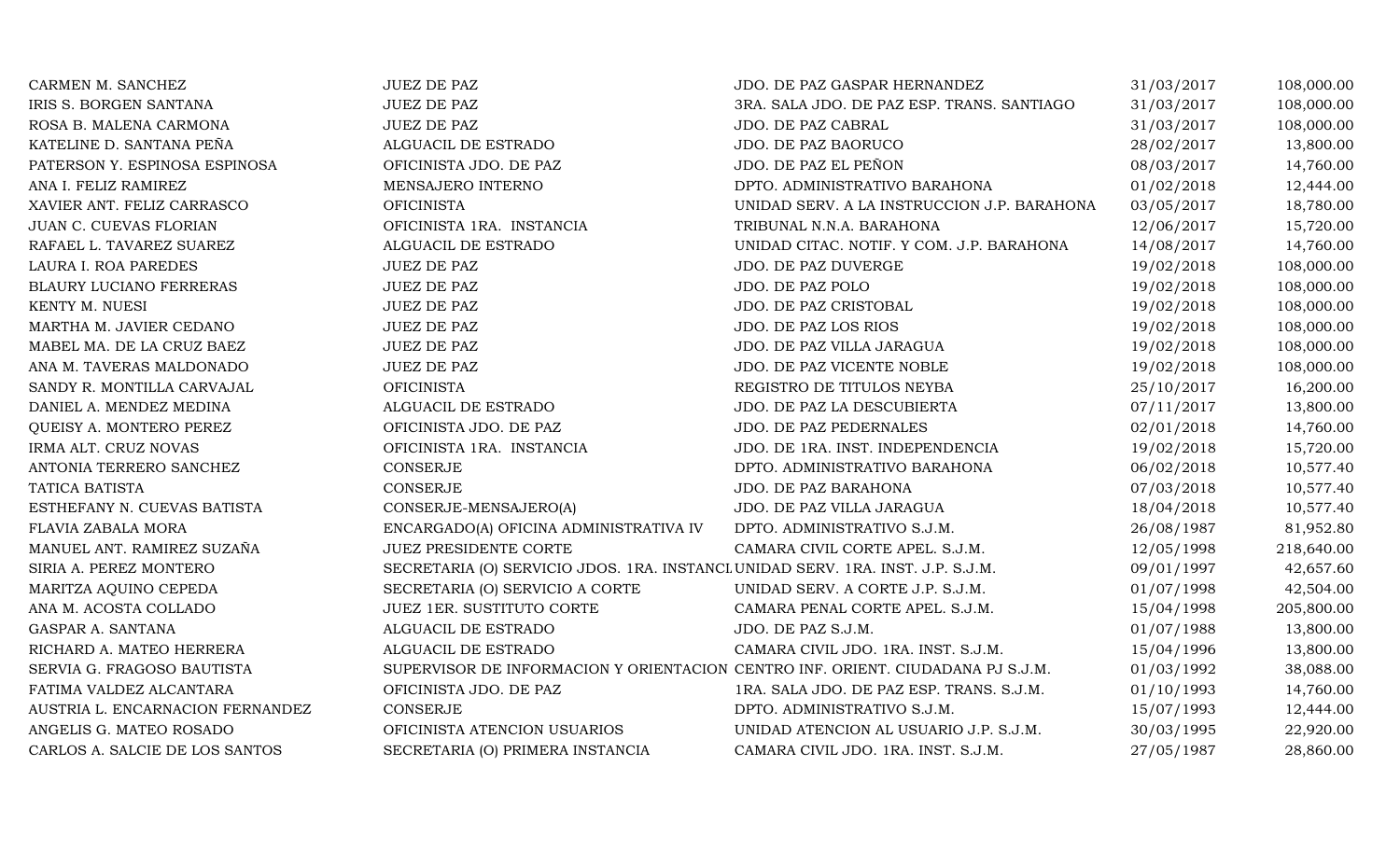| BETANIA A. ROA HERRERA         | <b>OFICINISTA</b>                        | UNIDAD SERV. A CORTE J.P. S.J.M.          | 14/12/1998 | 18,780.00  |
|--------------------------------|------------------------------------------|-------------------------------------------|------------|------------|
| MARTHA MONTERO RAMIREZ         | SECRETARIA (O) PRIMERA INSTANCIA         | TRIBUNAL N.N.A. S.J.M.                    | 14/12/1998 | 28,860.00  |
| ROSANNA PEREZ VALDEZ           | SECRETARIA (O) JDO. DE PAZ               | 1RA. SALA JDO. DE PAZ ESP. TRANS. S.J.M.  | 14/12/1998 | 23,160.00  |
| CARINA A. RICHARDSON POCHE     | CONSERJE                                 | DPTO. ADMINISTRATIVO ELIAS PIÑA           | 01/02/1999 | 12,444.00  |
| <b>ISOLINA MORETA RAMIREZ</b>  | MENSAJERO INTERNO                        | DPTO. ADMINISTRATIVO ELIAS PIÑA           | 01/02/1994 | 12,444.00  |
| MILTON E. CASTILLO CASTILLO    | JUEZ 1ER. SUSTITUTO CORTE                | CAMARA CIVIL CORTE APEL. S.J.M.           | 28/05/1998 | 205,800.00 |
| ERMELINDA ADAMES PIÑA          | SECRETARIA (O) JDO. DE PAZ               | JDO. DE PAZ S.J.M.                        | 01/03/1995 | 23,160.00  |
| FREDDY DE LA ROSA VICIOSO      | SECRETARIA (O) PRIMERA INSTANCIA         | JDO. DE LA INSTRUCCION ELIAS PIÑA         | 01/08/1998 | 28,860.00  |
| MARITZA SUERO SENCION          | JUEZ PRESIDENTE CORTE                    | CAMARA PENAL CORTE APEL. S.J.M.           | 09/04/1992 | 218,640.00 |
| FERNANDO MATEO ARIAS           | MENSAJERO INTERNO                        | DPTO. ADMINISTRATIVO S.J.M.               | 01/10/1987 | 12,444.00  |
| RAMONA DELGADO MEDINA          | SECRETARIA (O) SERVICIO A LA INSTRUCCION | UNIDAD SERV. A LA INSTRUCCION J.P. S.J.M. | 01/09/1991 | 42,657.60  |
| HECTOR R. DE LA ROSA PEREZ     | SECRETARIA (O) JDO. DE PAZ               | 2DA. SALA JDO. DE PAZ ESP. TRANS. S.J.M.  | 01/11/1993 | 23,160.00  |
| ERNESTO RAMIREZ MENDEZ         | JUEZ 2DO. SUSTITUTO CORTE                | CAMARA CIVIL CORTE APEL. S.J.M.           | 15/05/1998 | 199,464.00 |
| PABLO D. DE OLEO MONTERO       | ALGUACIL DE ESTRADO                      | JDO. DE PAZ EL CERCADO                    | 01/08/1998 | 13,800.00  |
| FRANCIA ENCARNACION MONTERO    | SECRETARIA (O) JDO. DE PAZ               | JDO. DE PAZ EL CERCADO                    | 21/02/1990 | 23,160.00  |
| JOSE M. GARCIA MATEO           | <b>JUEZ CORTE</b>                        | CAMARA PENAL CORTE APEL. S.J.M.           | 05/07/1994 | 186,000.00 |
| EULALIA MONTERO QUEZADA        | SECRETARIA (O) JDO. DE PAZ               | JDO. DE PAZ VALLEJUELO                    | 20/06/1988 | 23,160.00  |
| ANTONIO A. ABREU CRUZ          | ALGUACIL DE ESTRADO                      | JDO. DE PAZ LAS MATAS DE FARFAN           | 01/04/1987 | 13,800.00  |
| LOIDA DE LA ROSA BELTRE        | <b>JUEZ CORTE</b>                        | CAMARA CIVIL CORTE APEL. S.J.M.           | 15/05/1998 | 186,000.00 |
| MANUEL DE LEON ANGOMAS         | ALGUACIL DE ESTRADO                      | JDO. DE PAZ BOHECHIO                      | 01/08/1991 | 13,800.00  |
| RAFAEL ANT. LUCIANO ALCANTARA  | OFICINISTA JDO. DE PAZ                   | JDO. DE PAZ BOHECHIO                      | 18/09/1992 | 14,760.00  |
| MARIA DE LOS A. CASTILLO REYES | SECRETARIA (O) JDO. DE PAZ               | JDO. DE PAZ BOHECHIO                      | 23/10/1978 | 23,160.00  |
| ROMANA AQUINO CEPEDA           | <b>JUEZ CORTE</b>                        | CAMARA CIVIL CORTE APEL. S.J.M.           | 16/06/1992 | 186,000.00 |
| ISABEL SANCHEZ CONTRERAS       | CONSERJE-MENSAJERO(A)                    | JDO. DE PAZ JUAN DE HERRERA               | 02/07/1987 | 12,444.00  |
| CARLOS ML. CALDERON VALDEZ     | SECRETARIA (O) JDO. DE PAZ               | JDO. DE PAZ JUAN DE HERRERA               | 01/05/1991 | 23,160.00  |
| JOSE E. FURCAL ALCANTARA       | ALGUACIL DE ESTRADO                      | JDO. DE PAZ ELIAS PIÑA                    | 10/03/1987 | 13,800.00  |
| JOSEFINA ALT. FORTUNA          | ENCARGADO(A) OFICINA ADMINISTRATIVA III  | DPTO. ADMINISTRATIVO ELIAS PIÑA           | 17/02/1987 | 67,405.20  |
| RAMON SANCHEZ POCHE            | SECRETARIA (O) JDO. DE PAZ               | JDO. DE PAZ ELIAS PIÑA                    | 16/10/1986 | 23,160.00  |
| JUAN R. MADRIGAL HEISSE        | <b>JUEZ CORTE</b>                        | CAMARA PENAL CORTE APEL. S.J.M.           | 15/05/1998 | 186,000.00 |
| PICHILO MONTERO ENCARNACION    | CONSERJE-MENSAJERO(A)                    | JDO. DE PAZ JUAN SANTIAGO                 | 01/09/1992 | 12,444.00  |
| PAULA OLIVERO ENCARNACION      | JUEZ EJEC. DE LA PENA                    | TRIBUNAL EJEC. DE LA PENA S.J.M.          | 15/05/1998 | 138,000.00 |
| MARITZA MENDEZ ENCARNACION     | CONSERJE-MENSAJERO(A)                    | JDO. DE PAZ HONDO VALLE                   | 16/12/1997 | 12,444.00  |
| EFRAIN D OLEO ENCARNACION      | SECRETARIA (O) JDO. DE PAZ               | JDO. DE PAZ HONDO VALLE                   | 17/10/1986 | 23,160.00  |
| ARSENIO ALCANTARA PEREZ        | JUEZ 2DO. SUSTITUTO CORTE                | CAMARA PENAL CORTE APEL. S.J.M.           | 15/05/1998 | 199,464.00 |
|                                |                                          |                                           |            |            |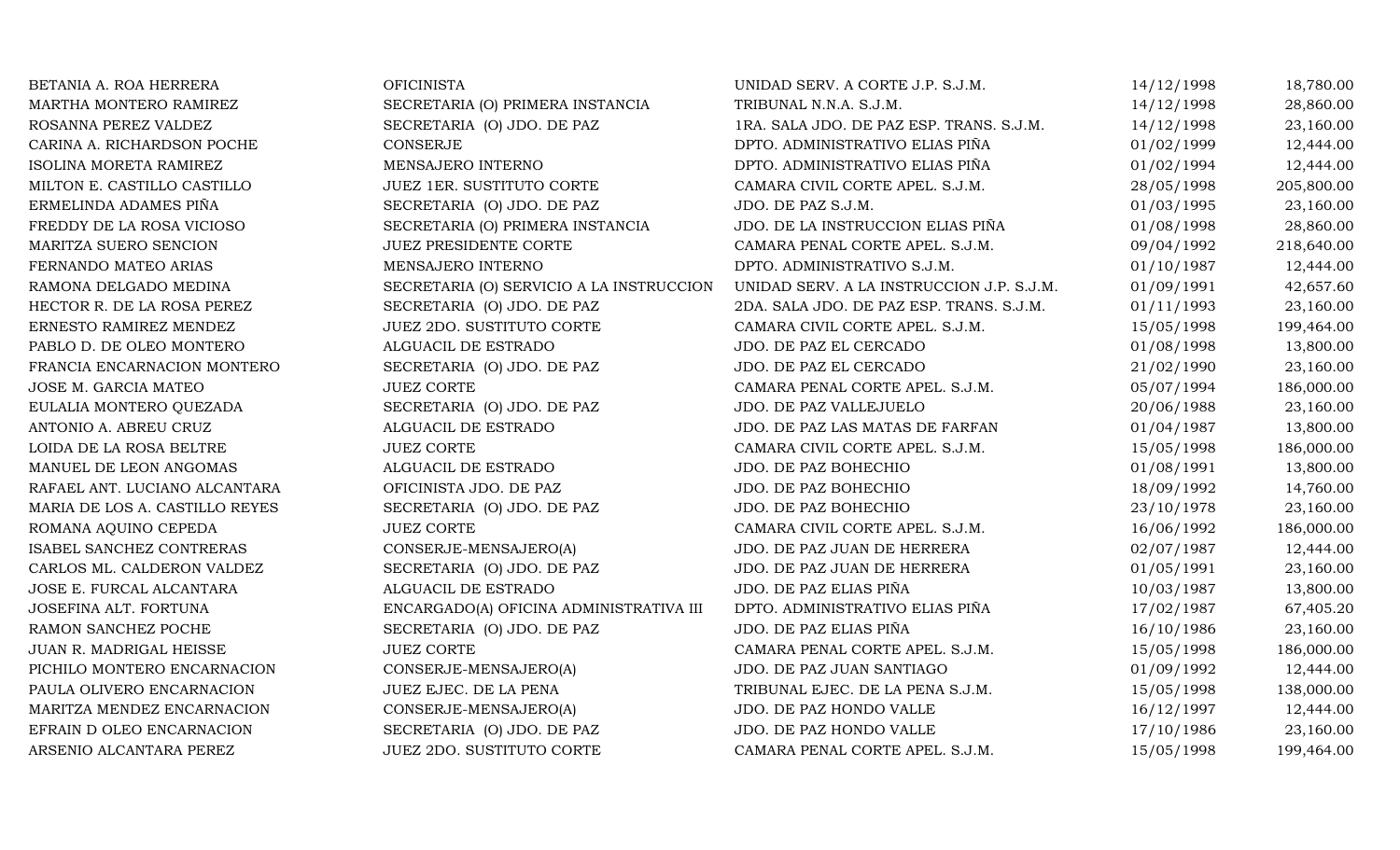| EDICTA AQUINO ALCANTARA        | CONSERJE-MENSAJERO(A)            | JDO. DE PAZ BANICA                       | 27/06/1994 | 12,444.00  |
|--------------------------------|----------------------------------|------------------------------------------|------------|------------|
| ENRIQUE FRAGOSO ROSARIO        | SECRETARIA (O) JDO. DE PAZ       | JDO. DE PAZ PEDRO SANTANA                | 10/03/1987 | 23,160.00  |
| JOSE C. ROA ROMERO             | SECRETARIA (O) PRIMERA INSTANCIA | TRIBUNAL DE TIERRAS J.O. S.J.M.          | 27/05/1994 | 28,860.00  |
| LUCHY E. SANCHEZ ENCARNACION   | <b>OFICINISTA</b>                | UNIDAD CITAC. NOTIF. Y COM. J.P. S.J.M.  | 28/06/1994 | 22,375.00  |
| ARELIS I. MARTINEZ RONZINO     | REGISTRADOR DE TITULOS           | REGISTRO DE TITULOS S.J.M.               | 01/09/1994 | 126,000.00 |
| ROSSY M. GARCIA BOCIO          | ANALISTA JURIDICO                | REGISTRO DE TITULOS S.J.M.               | 01/11/1994 | 30,060.00  |
| MAYRA A. GARCIA FERRERAS       | OFICIAL MAYOR                    | REGISTRO DE TITULOS S.J.M.               | 01/11/1994 | 21,480.00  |
| ROGELIO JIMENEZ                | <b>VIGILANTE</b>                 | DPTO. ADMINISTRATIVO S.J.M.              | 11/09/1990 | 12,444.00  |
| JUAN DE D. PERALTA CAPELLAN    | ABOGADO AYUDANTE                 | SOPORTE A JUECES J.P. S.J.M.             | 01/05/1999 | 48,894.00  |
| CAONA O. MATEO GARCIA          | OFICINISTA 1RA. INSTANCIA        | CAMARA CIVIL JDO. 1RA. INST. S.J.M.      | 15/03/1999 | 15,720.00  |
| JOSE A. BAUTISTA GENAO         | MENSAJERO INTERNO                | DPTO. ADMINISTRATIVO S.J.M.              | 01/06/1999 | 12,444.00  |
| ALFIS B. CASTILLO CASTILLO     | <b>JUEZ DE PAZ</b>               | JDO. DE PAZ JUAN SANTIAGO                | 01/08/1999 | 108,000.00 |
| ELBA N. MONTERO MONTERO        | <b>OFICINISTA</b>                | UNIDAD SERV. 1RA. INST. J.P. S.J.M.      | 01/02/2000 | 18,780.00  |
| CLEURY J. TEJADA ROMERO        | <b>JUEZ DE PAZ</b>               | JDO. DE PAZ LAS MATAS DE FARFAN          | 15/05/2000 | 108,000.00 |
| RUBEN D. LOPEZ FERRERAS        | MENSAJERO INTERNO                | DPTO. ADMINISTRATIVO S.J.M.              | 01/02/2001 | 12,444.00  |
| ODANIA LAPAIX MEJIA            | <b>JUEZ DE PAZ</b>               | JDO. DE PAZ EL CERCADO                   | 03/04/2001 | 108,000.00 |
| LOARA J. VIOLA                 | SECRETARIA (O) JDO. DE PAZ       | JDO. DE PAZ LAS MATAS DE FARFAN          | 01/06/2001 | 23,160.00  |
| JOAN ML. MATEO BERIGUETE       | ALGUACIL DE ESTRADO              | 1RA. SALA JDO. DE PAZ ESP. TRANS. S.J.M. | 03/10/2001 | 13,800.00  |
| JOHANNA E. BAUTISTA ROA        | ANALISTA JURIDICO                | REGISTRO DE TITULOS S.J.M.               | 01/03/2002 | 30,060.00  |
| BETHANIA DEL C. CONCE POLANCO  | <b>JUEZ DE PAZ</b>               | JDO. DE PAZ S.J.M.                       | 19/02/2018 | 108,000.00 |
| HELL W. NOVA MONTERO           | SUPERVISOR DE ARCHIVO            | OFIC. DE ARCHIVO JUDICIAL PJ S.J.M.      | 03/03/2003 | 29,580.00  |
| MARIA Y. DE LOS SANTOS MATOS   | ALGUACIL DE ESTRADO              | JDO. DE PAZ BANICA                       | 09/07/2003 | 13,800.00  |
| CLAUDIO BOCIO VICENTE          | <b>VIGILANTE</b>                 | JDO. DE PAZ HONDO VALLE                  | 03/11/2003 | 12,780.00  |
| JUAN C. MORENO DE LOS SANTOS   | ALGUACIL DE ESTRADO              | 2DA. SALA JDO. DE PAZ ESP. TRANS. S.J.M. | 19/11/2003 | 13,800.00  |
| YUNIOR BELTRE AGRAMONTE        | <b>VIGILANTE</b>                 | JDO. DE PAZ LAS MATAS DE FARFAN          | 18/03/2004 | 12,780.00  |
| JUANA M. ROSARIO DIAZ          | CONSERJE                         | DPTO. ADMINISTRATIVO S.J.M.              | 05/04/2004 | 12,444.00  |
| OMAR DE LOS SANTOS ANGOMAS     | MENSAJERO INTERNO                | DPTO. ADMINISTRATIVO S.J.M.              | 03/05/2004 | 12,444.00  |
| JUAN G. MARTE ALCANTARA        | ALGUACIL DE ESTRADO              | UNIDAD CITAC. NOTIF. Y COM. J.P. S.J.M.  | 14/06/2004 | 14,760.00  |
| FERYALA DE JS. SUERO ARBAJE    | MENSAJERO INTERNO                | DPTO. ADMINISTRATIVO S.J.M.              | 20/10/2004 | 12,444.00  |
| FIORDALIZA MONTERO ENCARNACION | OFICINISTA JDO. DE PAZ           | JDO. DE PAZ VALLEJUELO                   | 01/04/2005 | 14,760.00  |
| ALBANIA E. MEJIA COLON         | <b>JUEZ DE PAZ</b>               | JDO. DE PAZ BOHECHIO                     | 21/04/2005 | 108,000.00 |
| CLAUDIA V. MEDINA ENCARNACION  | OFICINISTA ATENCION USUARIOS     | UNIDAD ATENCION AL USUARIO J.P. S.J.M.   | 01/07/2005 | 22,920.00  |
| ABEL CASTILLO ADAMES           | ALGUACIL DE ESTRADO              | UNIDAD CITAC. NOTIF. Y COM. J.P. S.J.M.  | 25/07/2005 | 14,760.00  |
| AUSTRALIA MORA MORILLO         | CONSERJE                         | DPTO. ADMINISTRATIVO S.J.M.              | 01/08/2005 | 12,444.00  |
|                                |                                  |                                          |            |            |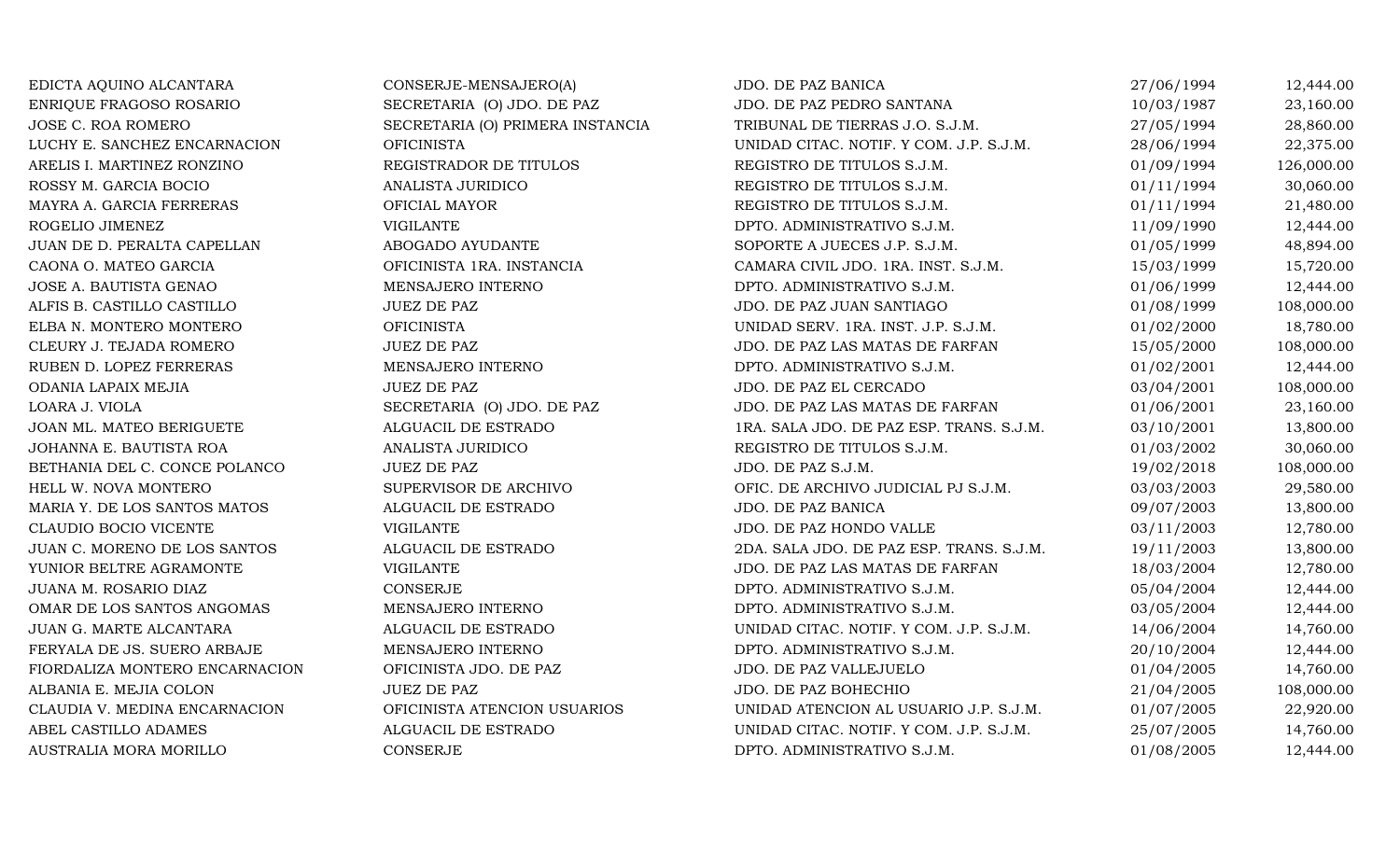| DISMERY D. NOVA BIDO           | <b>OFICINISTA</b>                | SOPORTE A JUECES J.P. S.J.M.               | 01/09/2005 | 18,780.00  |
|--------------------------------|----------------------------------|--------------------------------------------|------------|------------|
| LEONELA ADAMES RAMIREZ         | SUPERVISOR CENTRO DE CITACIONES  | UNIDAD CITAC. NOTIF. Y COM. J.P. S.J.M.    | 12/09/2005 | 42,657.60  |
| ANA ANT. GUZMAN PEREZ          | SECRETARIA (O) GENERAL           | SECRETARIA GENERAL J.P. S.J.M.             | 01/11/2005 | 66,528.00  |
| LUIS ALB. RODRIGUEZ SANCHEZ    | ABOGADO AYUDANTE                 | SOPORTE A JUECES J.P. S.J.M.               | 01/11/2005 | 48,894.00  |
| JONATHAN E. VALDEZ ALCANTARA   | <b>OFICINISTA</b>                | UNIDAD DE AUDIENCIAS J.P. S.J.M.           | 11/01/2006 | 18,780.00  |
| MARIBEL ARIAS CUEVAS           | SUPERVISOR DE AUDIENCIAS         | UNIDAD DE AUDIENCIAS J.P. S.J.M.           | 29/03/2006 | 42,657.60  |
| ROBERT ANT. DE AZA BATISTA     | JUEZ 1RA. INSTANCIA              | CAMARA CIVIL JDO. 1RA. INST. S.J.M.        | 01/11/2011 | 138,000.00 |
| KELVIN E. MORILLO DE LEON      | SECRETARIA (O) PRIMERA INSTANCIA | JDO. DE 1RA. INST. ELIAS PIÑA              | 01/03/2006 | 38,088.00  |
| ROSA E. DE LA ROSA MATEO       | <b>CONSERJE</b>                  | TRIBUNAL N.N.A. S.J.M.                     | 01/03/2006 | 12,444.00  |
| ZUANNY D. RIVERA DE LA ROSA    | <b>BIBLIOTECARIO II</b>          | BIBLIOTECA DE S.J.M.                       | 10/04/2006 | 20,760.00  |
| WILKINS RODRIGUEZ SANCHEZ      | ALGUACIL DE ESTRADO              | CORTE DE APEL. S.J.M.                      | 01/06/2006 | 14,760.00  |
| ROGELIO RAMON MONTERO          | OFICINISTA 1RA. INSTANCIA        | JDO. DE LA INSTRUCCION ELIAS PIÑA          | 02/05/2006 | 15,720.00  |
| ALTAGRACIA A. MATOS BELTRE     | <b>OFICINISTA</b>                | UNIDAD SERV. A LA INSTRUCCION J.P. S.J.M.  | 11/07/2006 | 18,780.00  |
| WILLY DE JS. SUERO HERNANDEZ   | <b>OFICINISTA</b>                | TRIBUNAL N.N.A. S.J.M.                     | 01/08/2006 | 18,780.00  |
| EDUARDO VALDEZ PIÑA            | JUEZ DE PAZ                      | 2DA. SALA JDO. DE PAZ ESP. TRANS. S.J.M.   | 01/10/2014 | 108,000.00 |
| AGUSTIN QUEZADA RODRIGUEZ      | ALGUACIL DE ESTRADO              | JDO. DE 1RA. INST. LAS MATAS DE FARFAN     | 02/10/2006 | 14,760.00  |
| ESTEBAN MONTAS PIRON           | MAYORDOMO III                    | DPTO. ADMINISTRATIVO ELIAS PIÑA            | 02/11/2006 | 13,800.00  |
| YENNY E. TURBI BERIGUETE       | SECRETARIA (O) PRIMERA INSTANCIA | JDO. DE 1RA. INST. LAS MATAS DE FARFAN     | 02/10/2006 | 28,860.00  |
| AGUSTINA MORA MERAN            | SECRETARIA (O) PRIMERA INSTANCIA | JDO. DE LA INSTRUCCION LAS MATAS DE FARFAN | 01/11/2006 | 38,088.00  |
| SANDRA I. RAMIREZ ROMERO       | OFICINISTA JDO. DE PAZ           | JDO. DE PAZ LAS MATAS DE FARFAN            | 01/12/2006 | 14,760.00  |
| CESAR A. QUEZADA PEÑA          | JUEZ DE PAZ                      | JDO. DE PAZ ELIAS PIÑA                     | 31/03/2017 | 108,000.00 |
| ERWIN D. ALCANTARA CONSTANZA   | <b>ARCHIVISTA</b>                | OFIC. DE ARCHIVO JUDICIAL PJ S.J.M.        | 16/04/2007 | 16,440.00  |
| CARMEN I. BERIGUETE FERRERAS   | CONSERJE                         | DPTO. ADMINISTRATIVO ELIAS PIÑA            | 16/04/2007 | 12,444.00  |
| ADRIS Y. RODRIGUEZ MONTERO     | <b>CONSERJE</b>                  | JDO. DE 1RA. INST. LAS MATAS DE FARFAN     | 01/03/2007 | 12,444.00  |
| FRANK MATEO ADAMES             | ALGUACIL DE ESTRADO              | JDO. DE 1RA. INST. ELIAS PIÑA              | 11/06/2007 | 14,760.00  |
| ERNESTO CASILLA REYES          | JUEZ T.T.J.O.                    | TRIBUNAL DE TIERRAS J.O. S.J.M.            | 07/04/2008 | 138,000.00 |
| CECILIA PIÑA BELLO             | JUEZ 1RA. INSTANCIA              | TRIBUNAL N.N.A. S.J.M.                     | 07/04/2008 | 138,000.00 |
| AMBIORIS DE MORA RAMIREZ       | <b>OFICINISTA</b>                | UNIDAD CITAC. NOTIF. Y COM. J.P. S.J.M.    | 14/04/2008 | 18,780.00  |
| ANNI Y. POCHE VALENZUELA       | OFICINISTA 1RA. INSTANCIA        | JDO. DE LA INSTRUCCION ELIAS PIÑA          | 08/04/2008 | 15,720.00  |
| LUISA M. LORENZO TAVERAS       | <b>OFICINISTA</b>                | UNIDAD SERV. A CORTE J.P. S.J.M.           | 26/05/2008 | 18,780.00  |
| YENNY M. DE LOS SANTOS SEGURA  | <b>OFICINISTA</b>                | UNIDAD SERV. A LA INSTRUCCION J.P. S.J.M.  | 26/05/2008 | 18,780.00  |
| YOR D. DE LOS SANTOS CONTRERAS | <b>OFICINISTA</b>                | UNIDAD SERV. A LA INSTRUCCION J.P. S.J.M.  | 01/07/2008 | 18,780.00  |
| ELIEZER RODRIGUEZ REYES        | MAYORDOMO I                      | DPTO. ADMINISTRATIVO S.J.M.                | 14/07/2008 | 16,920.00  |
| JOEL A. MATEO ZABALA           | ALGUACIL DE ESTRADO              | CAMARA CIVIL JDO. 1RA. INST. S.J.M.        | 09/01/2009 | 13,800.00  |
|                                |                                  |                                            |            |            |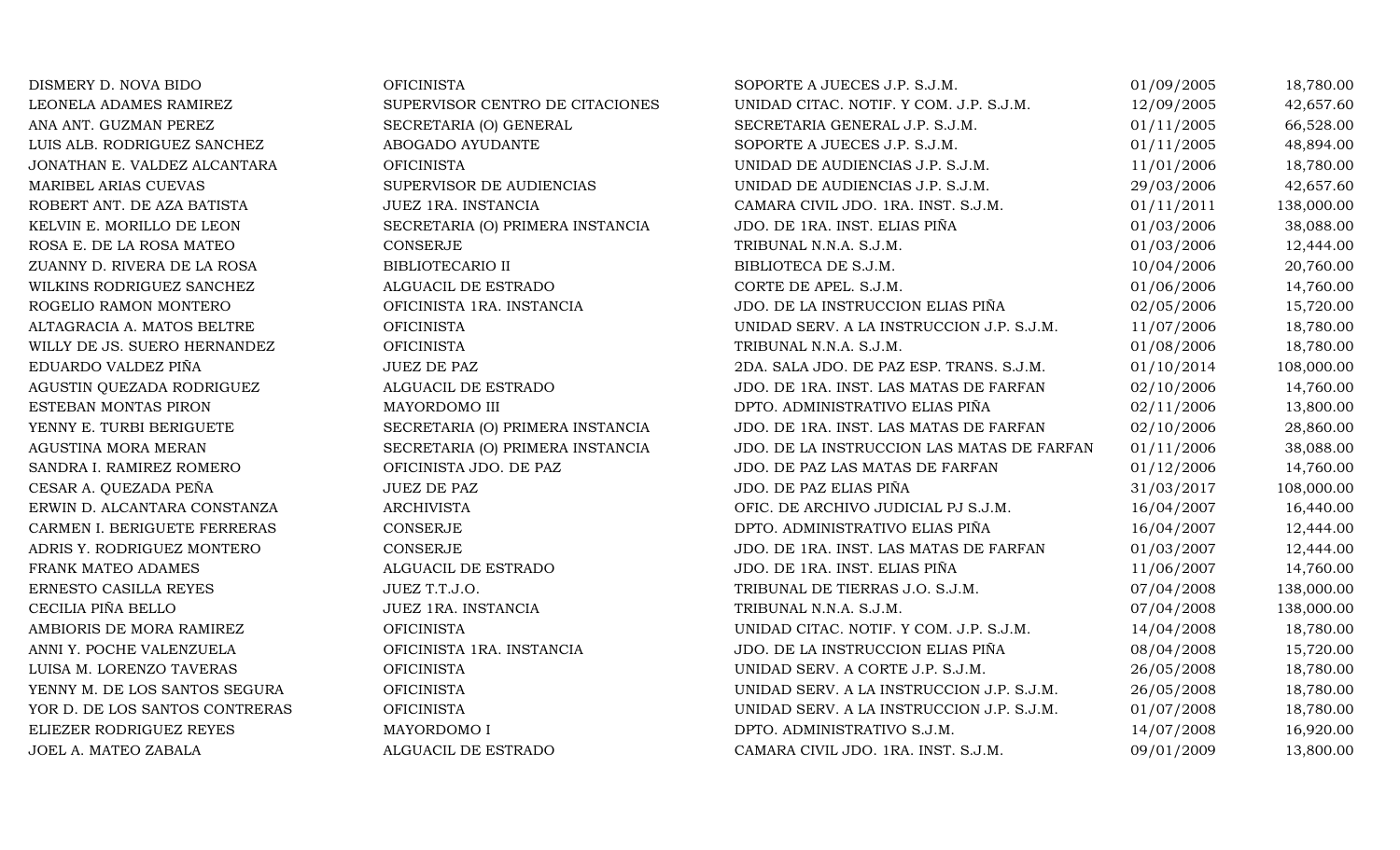| DENIS A. MARQUEZ DE OLEO       | ALGUACIL DE ESTRADO                | JDO. DE LA INSTRUCCION LAS MATAS DE FARFAN | 13/04/2009 | 14,760.00  |
|--------------------------------|------------------------------------|--------------------------------------------|------------|------------|
| ESTELY RECIO BAUTISTA          | ALGUACIL DE ESTRADO                | TRIBUNAL N.N.A. S.J.M.                     | 06/03/2009 | 13,800.00  |
| YESSENIA DE LEON OGANDO        | CONSERJE                           | DPTO. ADMINISTRATIVO S.J.M.                | 02/09/2009 | 12,444.00  |
| WILSON MESA DEL CARMEN         | ALGUACIL DE ESTRADO                | UNIDAD CITAC. NOTIF. Y COM. J.P. S.J.M.    | 01/08/2009 | 14,760.00  |
| DANTE A. ALMONTE ARACENA       | JUEZ 1RA. INSTANCIA                | CAMARA PENAL JDO. 1RA. INST. S.J.M.        | 19/10/2009 | 138,000.00 |
| PASCUAL FIGUEREO GUZMAN        | SECRETARIA DEPTO. ADM.             | DPTO. ADMINISTRATIVO S.J.M.                | 23/11/2009 | 18,780.00  |
| JHONATTAN R. BAUTISTA FAMILIA  | OFICINISTA 1RA. INSTANCIA          | JDO. DE LA INSTRUCCION LAS MATAS DE FARFAN | 09/12/2009 | 15,720.00  |
| KATTY RODRIGUEZ CAPELLAN       | CONSERJE                           | DPTO. ADMINISTRATIVO S.J.M.                | 05/01/2010 | 12,444.00  |
| SAMUEL A. CABRERA SANCHEZ      | REPRODUCTOR DE DOCUMENTOS          | DPTO. ADMINISTRATIVO S.J.M.                | 16/03/2010 | 13,920.00  |
| SAIURI P. DE LOS SANTOS SEGURA | OFICINISTA J.O.                    | TRIBUNAL DE TIERRAS J.O. S.J.M.            | 22/04/2013 | 15,720.00  |
| JONATHAN OVIEDO TEJEDA         | OFICINISTA JDO. DE PAZ             | JDO. DE PAZ S.J.M.                         | 05/11/2010 | 14,760.00  |
| JEISON E. VALDEZ PIÑA          | OFICINISTA ATENCION USUARIOS       | UNIDAD ATENCION AL USUARIO J.P. S.J.M.     | 26/06/2012 | 22,920.00  |
| DONNY E. MENDEZ VALDEZ         | OFICINISTA 1RA. INSTANCIA          | CAMARA CIVIL JDO. 1RA. INST. S.J.M.        | 29/05/2012 | 15,720.00  |
| MARIA L. GARABITO ESPINOSA     | OFICINISTA J.O.                    | TRIBUNAL DE TIERRAS J.O. S.J.M.            | 22/04/2013 | 15,720.00  |
| BRYANT J. AYBAR HERNANDEZ      | <b>OFICINISTA</b>                  | UNIDAD DE AUDIENCIAS J.P. S.J.M.           | 01/02/2012 | 18,780.00  |
| CARLOS J. BELLO GARCIA         | ALGUACIL DE ESTRADO                | JDO. DE PAZ JUAN DE HERRERA                | 12/01/2011 | 13,800.00  |
| KENNY A. AGRAMONTE MATEO       | OFICINISTA JDO. DE PAZ             | 1RA. SALA JDO. DE PAZ ESP. TRANS. S.J.M.   | 29/10/2012 | 14,760.00  |
| DORIAN JIMENEZ DE LEON         | ENC. MANTENIMIENTO                 | DPTO. ADMINISTRATIVO S.J.M.                | 15/03/2011 | 20,760.00  |
| MERCY Y. BELLO SANCHEZ         | OFICINISTA DE EJECUCION DE LA PENA | UNIDAD SERV. 1RA. INST. J.P. S.J.M.        | 10/06/2011 | 18,780.00  |
| JORGE L. PANIAGUA RAMIREZ      | MENSAJERO INTERNO                  | DPTO. ADMINISTRATIVO S.J.M.                | 11/04/2011 | 12,444.00  |
| ELISANDRA MONTERO BERIGUETE    | OFICINISTA 1RA. INSTANCIA          | JDO. DE 1RA. INST. ELIAS PIÑA              | 01/04/2013 | 15,720.00  |
| DIOGENES DAMASO MERCEDES       | JUEZ PRESIDENTE TRIBUNAL COLEGIADO | TRIBUNAL COL. C/P JDO. 1RA. INST. S.J.M.   | 01/11/2011 | 138,000.00 |
| MILEDYS ENCARNACION MONTERO    | <b>OFICINISTA</b>                  | UNIDAD CITAC. NOTIF. Y COM. J.P. S.J.M.    | 01/12/2011 | 18,780.00  |
| ROSA MA. VENTURA LEOCADIO      | ALGUACIL DE ESTRADO                | JDO. DE PAZ PEDRO SANTANA                  | 26/11/2012 | 13,800.00  |
| <b>JULIO C. JIMENEZ ADAMES</b> | OFICINISTA 1RA. INSTANCIA          | JDO. DE 1RA. INST. ELIAS PIÑA              | 01/05/2012 | 15,720.00  |
| NOHELY A. SUERO LAPAIX         | OFICINISTA JDO. DE PAZ             | 2DA. SALA JDO. DE PAZ ESP. TRANS. S.J.M.   | 07/05/2012 | 14,760.00  |
| RODYS ML. MENDEZ HIDALGO       | <b>OFICINISTA</b>                  | SOPORTE A JUECES J.P. S.J.M.               | 11/06/2012 | 18,780.00  |
| PAOLA MONGE DIAZ               | <b>ARCHIVISTA</b>                  | ARCHIVO ACTIVO J.I. S.J.M.                 | 01/04/2013 | 24,240.00  |
| YINI MA. BIDO GALVA            | <b>OFICINISTA</b>                  | UNIDAD SERV. A LA INSTRUCCION J.P. S.J.M.  | 04/02/2013 | 18,780.00  |
| OKEYMIS L. ORTIZ YBERT         | ALGUACIL DE ESTRADO                | UNIDAD CITAC. NOTIF. Y COM. J.P. S.J.M.    | 01/04/2013 | 14,760.00  |
| NERCY E. MERAN MESA            | OFICINISTA JDO. DE PAZ             | JDO. DE PAZ EL LLANO                       | 03/04/2013 | 14,760.00  |
| ANGEL V. HERNANDEZ CORDERO     | JUEZ DE PAZ                        | JDO. DE PAZ JUAN DE HERRERA                | 31/03/2017 | 108,000.00 |
| ROSMERY ALCANTARA MESA         | SECRETARIA (O) JDO. DE PAZ         | JDO. DE PAZ EL LLANO                       | 20/05/2013 | 23,160.00  |
| LUZ DEL A. BRITO BAUTISTA      | <b>OFICINISTA</b>                  | UNIDAD DE AUDIENCIAS J.P. S.J.M.           | 10/02/2014 | 18,780.00  |
|                                |                                    |                                            |            |            |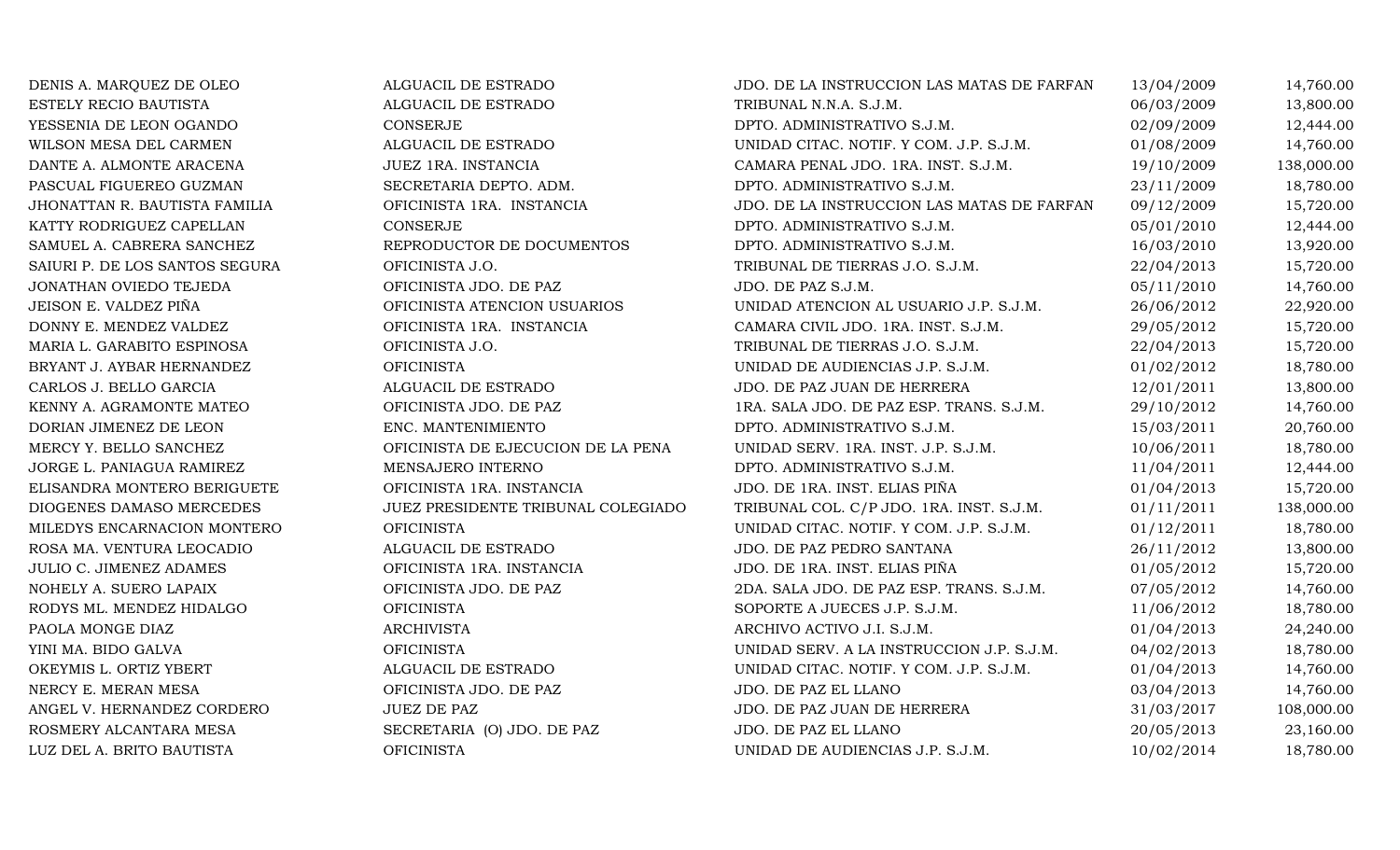| ARCHIVISTA                         |
|------------------------------------|
| OFICINISTA DE EJECUCION DE LA PENA |
| CONSERJE                           |
| OFICINISTA 1RA. INSTANCIA          |
| CONSERJE-MENSAJERO(A)              |
| OFICINISTA J.O.                    |
| SECRETARIA (O) JDO. DE PAZ         |
| CONSERJE-MENSAJERO(A)              |
| OFICINISTA 1RA. INSTANCIA          |
| OFICINISTA JDO. DE PAZ             |
| OFICINISTA                         |
| <b>OFICINISTA</b>                  |
| CONSERJE-MENSAJERO(A)              |
| OFICINISTA 1RA. INSTANCIA          |
| OFICINISTA JDO. DE PAZ             |
| OFICINISTA JDO. DE PAZ             |
| <b>RECEPCIONISTA</b>               |
| OFICINISTA JDO. DE PAZ             |
| <b>OFICINISTA</b>                  |
| <b>MENSAJERO INTERNO</b>           |
| OFICINISTA 1RA. INSTANCIA          |
| OFICINISTA J.O.                    |
| <b>JUEZ DE PAZ</b>                 |
| ALGUACIL DE ESTRADO                |
| ALGUACIL DE ESTRADO                |
| JUEZ DE PAZ                        |
| <b>JUEZ DE PAZ</b>                 |
| OFICINISTA JDO. DE PAZ             |
| OFICINISTA 1RA. INSTANCIA          |
| CONSERJE-MENSAJERO(A)              |
| JUEZ DE PAZ                        |
| JUEZ DE PAZ                        |
| MENSAJERO INTERNO                  |
| OFICINISTA J.O.                    |

| YANIAL J. SANTOS NOVA        | <b>ARCHIVISTA</b>                  | ARCHIVO ACTIVO J.I. S.J.M.                  | 24/06/2013 | 24,240.00  |
|------------------------------|------------------------------------|---------------------------------------------|------------|------------|
| JONATHAN D. FERNANDEZ PARIS  | OFICINISTA DE EJECUCION DE LA PENA | UNIDAD SERV. A EJEC. DE LA PENA J.P. S.J.M. | 28/04/2014 | 18,780.00  |
| YENNYS Y. UBRI UBRI          | <b>CONSERJE</b>                    | DPTO. ADMINISTRATIVO ELIAS PIÑA             | 14/04/2014 | 12,444.00  |
| NELSI FAMILIA VALDEZ         | OFICINISTA 1RA. INSTANCIA          | JDO. DE 1RA. INST. LAS MATAS DE FARFAN      | 21/02/2014 | 15,720.00  |
| EVIBERLY MONTERO MONTERO     | CONSERJE-MENSAJERO(A)              | JDO. DE PAZ JUAN SANTIAGO                   | 02/06/2014 | 12,444.00  |
| ALEX J. GERALDO MARTINEZ     | OFICINISTA J.O.                    | TRIBUNAL DE TIERRAS J.O. S.J.M.             | 24/06/2014 | 15,720.00  |
| OLGA N. BAEZ DE LA CRUZ      | SECRETARIA (O) JDO. DE PAZ         | JDO. DE PAZ BANICA                          | 03/05/2016 | 23,160.00  |
| YENIFEL ENCARNACION MONTERO  | CONSERJE-MENSAJERO(A)              | JDO. DE PAZ VALLEJUELO                      | 13/10/2014 | 12,444.00  |
| ADELYN S. RAMIREZ BELTRE     | OFICINISTA 1RA. INSTANCIA          | CAMARA CIVIL JDO. 1RA. INST. S.J.M.         | 13/11/2014 | 15,720.00  |
| MERCEDES PEREZ PEREZ         | OFICINISTA JDO. DE PAZ             | JDO. DE PAZ ELIAS PIÑA                      | 01/06/2015 | 14,760.00  |
| MARIO S. LEBRON DIAZ         | <b>OFICINISTA</b>                  | UNIDAD SERV. 1RA. INST. J.P. S.J.M.         | 02/03/2015 | 18,780.00  |
| CARLA MA. PUMAROL SANTOS     | <b>OFICINISTA</b>                  | SOPORTE A JUECES J.P. S.J.M.                | 02/03/2015 | 18,780.00  |
| CONFESORA ANGOMAS CASTILLO   | CONSERJE-MENSAJERO(A)              | JDO. DE PAZ BOHECHIO                        | 07/09/2015 | 12,444.00  |
| NIBLEK Y. SUZAÑA PEREZ       | OFICINISTA 1RA. INSTANCIA          | JDO. DE LA INSTRUCCION LAS MATAS DE FARFAN  | 26/10/2015 | 15,720.00  |
| MARY P. MONTERO ENCARNACION  | OFICINISTA JDO. DE PAZ             | JDO. DE PAZ EL CERCADO                      | 03/11/2015 | 14,760.00  |
| ARIEL REYES MATEO            | OFICINISTA JDO. DE PAZ             | JDO. DE PAZ S.J.M.                          | 16/11/2015 | 14,760.00  |
| LADY J. HERRERA PEREZ        | <b>RECEPCIONISTA</b>               | DPTO. ADMINISTRATIVO S.J.M.                 | 08/02/2016 | 14,760.00  |
| PERLA E. PORTORREAL MERAN    | OFICINISTA JDO. DE PAZ             | JDO. DE PAZ JUAN DE HERRERA                 | 14/03/2016 | 14,760.00  |
| NICOLE C. CORDERO DE LA ROSA | <b>OFICINISTA</b>                  | UNIDAD DE AUDIENCIAS J.P. S.J.M.            | 17/05/2016 | 18,780.00  |
| GERSON SOLIS ENCARNACION     | MENSAJERO INTERNO                  | DPTO. ADMINISTRATIVO S.J.M.                 | 19/09/2016 | 12,444.00  |
| ANDRICKSON A. MERAN GUZMAN   | OFICINISTA 1RA. INSTANCIA          | JDO. DE 1RA. INST. LAS MATAS DE FARFAN      | 19/09/2016 | 15,720.00  |
| MARLENI DURAN DE LEON        | OFICINISTA J.O.                    | TRIBUNAL DE TIERRAS J.O. S.J.M.             | 12/12/2016 | 15,720.00  |
| ANGELICA MA. CALDERON MOLINA | <b>JUEZ DE PAZ</b>                 | 1RA. SALA JDO. DE PAZ ESP. TRANS. S.J.M.    | 16/12/2016 | 108,000.00 |
| ANA C. CARVAJAL BERROA       | ALGUACIL DE ESTRADO                | JDO. DE PAZ EL LLANO                        | 10/01/2017 | 13,800.00  |
| ELIANNY POLANCO LEBRON       | ALGUACIL DE ESTRADO                | JDO. DE PAZ JUAN SANTIAGO                   | 16/02/2017 | 13,800.00  |
| LETICIA C. GONZALEZ PEREZ    | JUEZ DE PAZ                        | JDO. DE PAZ BANICA                          | 31/03/2017 | 108,000.00 |
| VIAMERCA O. RUIZ SEPULVEDA   | JUEZ DE PAZ                        | JDO. DE PAZ VALLEJUELO                      | 31/03/2017 | 108,000.00 |
| TARE O. BEATO VILLAVICENCIO  | OFICINISTA JDO. DE PAZ             | JDO. DE PAZ JUAN SANTIAGO                   | 15/05/2017 | 14,760.00  |
| JEAN C. SANTOS AQUINO        | OFICINISTA 1RA. INSTANCIA          | TRIBUNAL N.N.A. S.J.M.                      | 05/06/2017 | 15,720.00  |
| CATALINA JIMENEZ FAMILIA     | CONSERJE-MENSAJERO(A)              | JDO. DE PAZ PEDRO SANTANA                   | 03/07/2017 | 10,577.40  |
| VIRGINIA L. LIBURD MEDINA    | JUEZ DE PAZ                        | JDO. DE PAZ HONDO VALLE                     | 19/02/2018 | 108,000.00 |
| EDWARD A. GERONIMO SANCHEZ   | JUEZ DE PAZ                        | JDO. DE PAZ PEDRO SANTANA                   | 19/02/2018 | 108,000.00 |
| LUIS ML. PEREZ RAMIREZ       | MENSAJERO INTERNO                  | DPTO. ADMINISTRATIVO S.J.M.                 | 04/09/2017 | 10,577.40  |
| ADONIS RAMIREZ ZABALA        | OFICINISTA J.O.                    | TRIBUNAL DE TIERRAS J.O. S.J.M.             | 03/10/2017 | 15,720.00  |
|                              |                                    |                                             |            |            |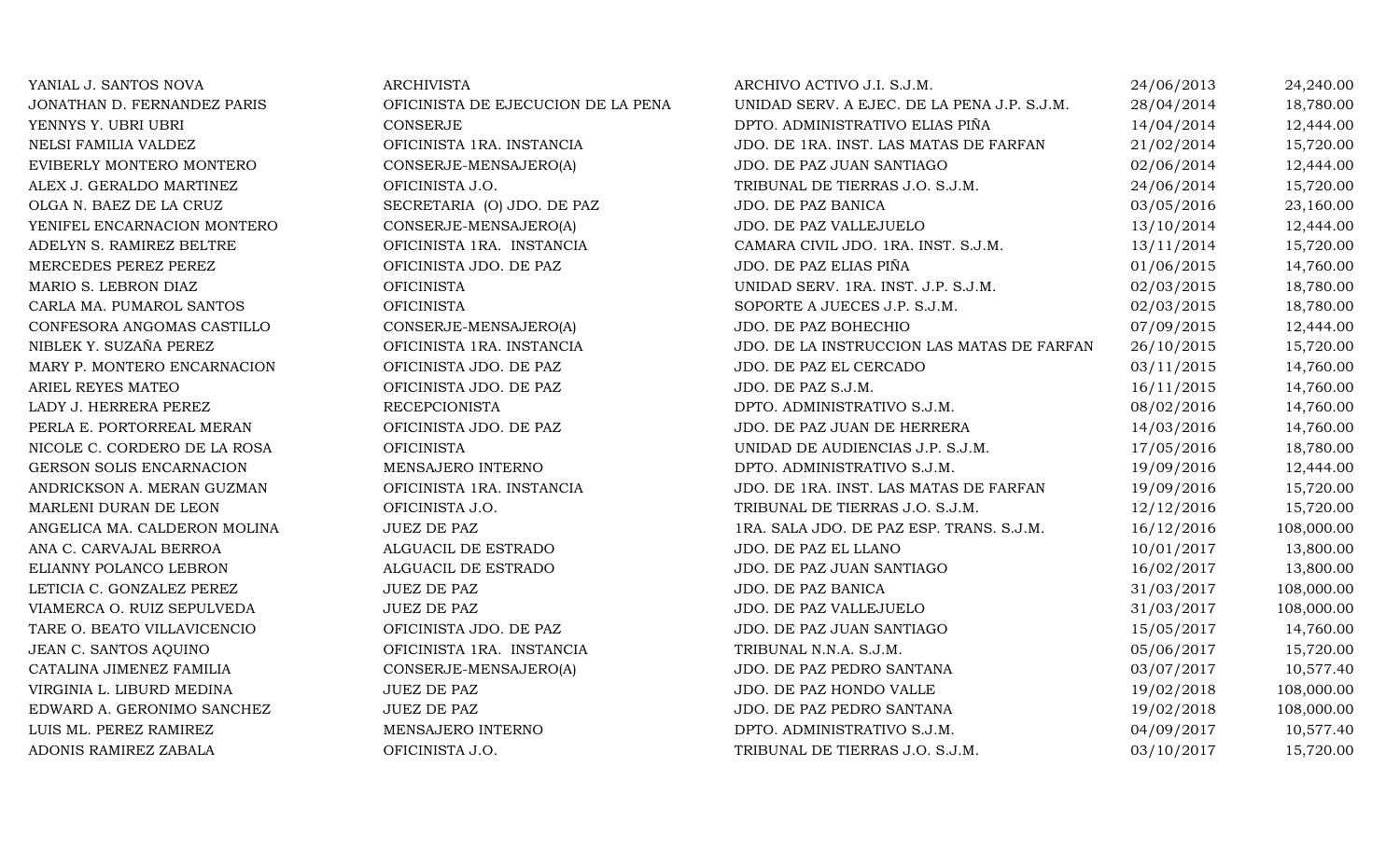| DORIS E. MELO LUCIANO DE FERNANDEZ  | <b>OFICINISTA</b>                | UNIDAD SERV. A LA INSTRUCCION J.P. S.J.M.  | 04/01/2018 | 18,780.00  |
|-------------------------------------|----------------------------------|--------------------------------------------|------------|------------|
| MAXWEL ARNAUD BAUTISTA              | ALGUACIL DE ESTRADO              | UNIDAD CITAC. NOTIF. Y COM. J.P. S.J.M.    | 05/12/2017 | 14,760.00  |
| LEYMER A. PUJOLS MATOS              | ALGUACIL DE ESTRADO              | UNIDAD CITAC. NOTIF. Y COM. J.P. S.J.M.    | 05/12/2017 | 14,760.00  |
| YOSEIRY E. JIMENEZ TAVERAS          | OFICINISTA 1RA. INSTANCIA        | TRIBUNAL N.N.A. S.J.M.                     | 27/12/2017 | 15,720.00  |
| JESUS M. PEREZ FELIZ                | MENSAJERO INTERNO                | JDO. DE 1RA. INST. LAS MATAS DE FARFAN     | 30/01/2018 | 10,577.40  |
| NIURKA C. MESA DE LOS SANTOS        | AUXILIAR R.T.                    | REGISTRO DE TITULOS S.J.M.                 | 01/03/2018 | 13,770.00  |
| MARIOLY RAMIREZ RAMIREZ             | <b>OFICINISTA</b>                | UNIDAD DE AUDIENCIAS J.P. S.J.M.           | 05/03/2018 | 15,963.00  |
| KRISTIAN D. RAMIREZ ROA             | OFICINISTA 1RA. INSTANCIA        | JDO. DE LA INSTRUCCION LAS MATAS DE FARFAN | 07/05/2018 | 13,362.00  |
| MARCELINA M. HERNANDEZ JAPA         | JUEZ PRESIDENTE CORTE            | CORTE DE APEL. N.N.A. S.P.M.               | 04/12/1986 | 218,640.00 |
| JOSE M. GLASS GUTIERREZ             | JUEZ PRESIDENTE CORTE            | CAMARA PENAL CORTE APEL. S.P.M.            | 03/07/1998 | 218,640.00 |
| EDDY F. SILVESTRE DIAZ              | ENC. ALMACEN ADMVO.              | DPTO. ADMINISTRATIVO S.P.M.                | 19/02/1999 | 24,240.00  |
| PEDRO G. RONDON NOLASCO             | ALGUACIL DE ESTRADO              | CENTRO DE CITACIONES S.P.M.                | 09/09/1997 | 14,760.00  |
| JOSE ML. MENDEZ CASTRO              | JUEZ PRESIDENTE CORTE            | CAMARA CIVIL CORTE APEL. S.P.M.            | 09/04/1992 | 218,640.00 |
| EDUARDO E. DE WINDT RUIZ            | JUEZ 1ER. SUSTITUTO CORTE        | CAMARA CIVIL CORTE APEL. S.P.M.            | 03/07/1998 | 205,800.00 |
| FERNANDO ANT. ABAD MERCEDES         | JUEZ 2DO. SUSTITUTO CORTE        | CAMARA CIVIL CORTE APEL. S.P.M.            | 03/07/1998 | 199,464.00 |
| JUAN T. MERCEDES PAYANO             | JUEZ PRESIDENTE CORTE            | CORTE DE TRABAJO S.P.M.                    | 01/12/1998 | 218,640.00 |
| JOSE S. ROSA FRANCO                 | JUEZ 1ER. SUSTITUTO CORTE        | CORTE DE TRABAJO S.P.M.                    | 04/02/1999 | 205,800.00 |
| JOSE MA. VASQUEZ MONTERO            | <b>JUEZ CORTE</b>                | TRIBUNAL SUPERIOR DE TIERRAS DPTO. ESTE    | 04/02/1999 | 186,000.00 |
| ERIC V. DE JESUS MENDOZA            | OFICINISTA CORTE                 | CAMARA PENAL CORTE APEL. S.P.M.            | 01/03/1999 | 17,640.00  |
| MARGARITA EUSEBIO ZAPATA            | OFICINISTA CORTE                 | CORTE DE TRABAJO S.P.M.                    | 01/04/1999 | 17,640.00  |
| ZAMIRA V. MADRIGAL SANTANA          | <b>JUEZ CORTE</b>                | CORTE DE APEL. N.N.A. S.P.M.               | 05/03/1987 | 205,800.00 |
| ANA B. SILVESTRE JIMENEZ            | SUPERVISOR CENTRO DE CITACIONES  | CENTRO DE CITACIONES S.P.M.                | 03/03/1999 | 42,657.60  |
| MARIA A. GONZALEZ TEJADA            | SECRETARIA (O) PRIMERA INSTANCIA | 1RA. SALA JDO. DE TRABAJO S.P.M.           | 01/12/1992 | 28,860.00  |
| JUAN DE LAS N. SABINO RAMOS         | <b>JUEZ CORTE</b>                | CORTE DE APEL. N.N.A. S.P.M.               | 07/09/1998 | 186,000.00 |
| MILAGROS DE LOS A. CARMONA CAMARENA | <b>JUEZ DE PAZ ITINERANTE</b>    | CAMARA PENAL JDO. 1RA. INST. S.P.M.        | 22/03/1999 | 108,000.00 |
| ANA MA. E. PEREZ ZAPATA             | JUEZ 2DO. SUSTITUTO CORTE        | CORTE DE TRABAJO S.P.M.                    | 01/12/1998 | 199,464.00 |
| NORA Y. CRUZ GONZALEZ               | <b>JUEZ CORTE</b>                | CAMARA CIVIL CORTE APEL. S.P.M.            | 01/12/1998 | 186,000.00 |
| RAMON A. SANTANA MONTAS             | ALGUACIL DE ESTRADO              | CAMARA CIVIL JDO. 1RA. INST. LA ALTAGRACIA | 01/02/1999 | 13,800.00  |
| MARIA E. LOPEZ PEGUERO              | OFICINISTA 1RA. INSTANCIA        | CAMARA PENAL JDO. 1RA. INST. LA ROMANA     | 01/09/1991 | 15,720.00  |
| JOSEFA E. RODRIGUEZ MANCEBO         | <b>CONSERJE</b>                  | DPTO. ADMINISTRATIVO LA ROMANA             | 13/05/1998 | 12,444.00  |
| AURA E. FEBLES CONCEPCION           | MENSAJERO INTERNO                | DPTO. ADMINISTRATIVO EL SEIBO              | 02/11/1989 | 12,444.00  |
| MARIA DEL C. VALDEZ RIVERA          | CONSERJE                         | DPTO. ADMINISTRATIVO EL SEIBO              | 11/11/1997 | 12,444.00  |
| LORENZO S. ZORRILLA NUÑEZ           | <b>JUEZ CORTE</b>                | TRIBUNAL SUPERIOR DE TIERRAS DPTO. ESTE    | 09/04/1992 | 186,000.00 |
| MIGUEL A. SURIEL ROJAS              | <b>JUEZ CORTE</b>                | CORTE DE TRABAJO S.P.M.                    | 04/02/1999 | 186,000.00 |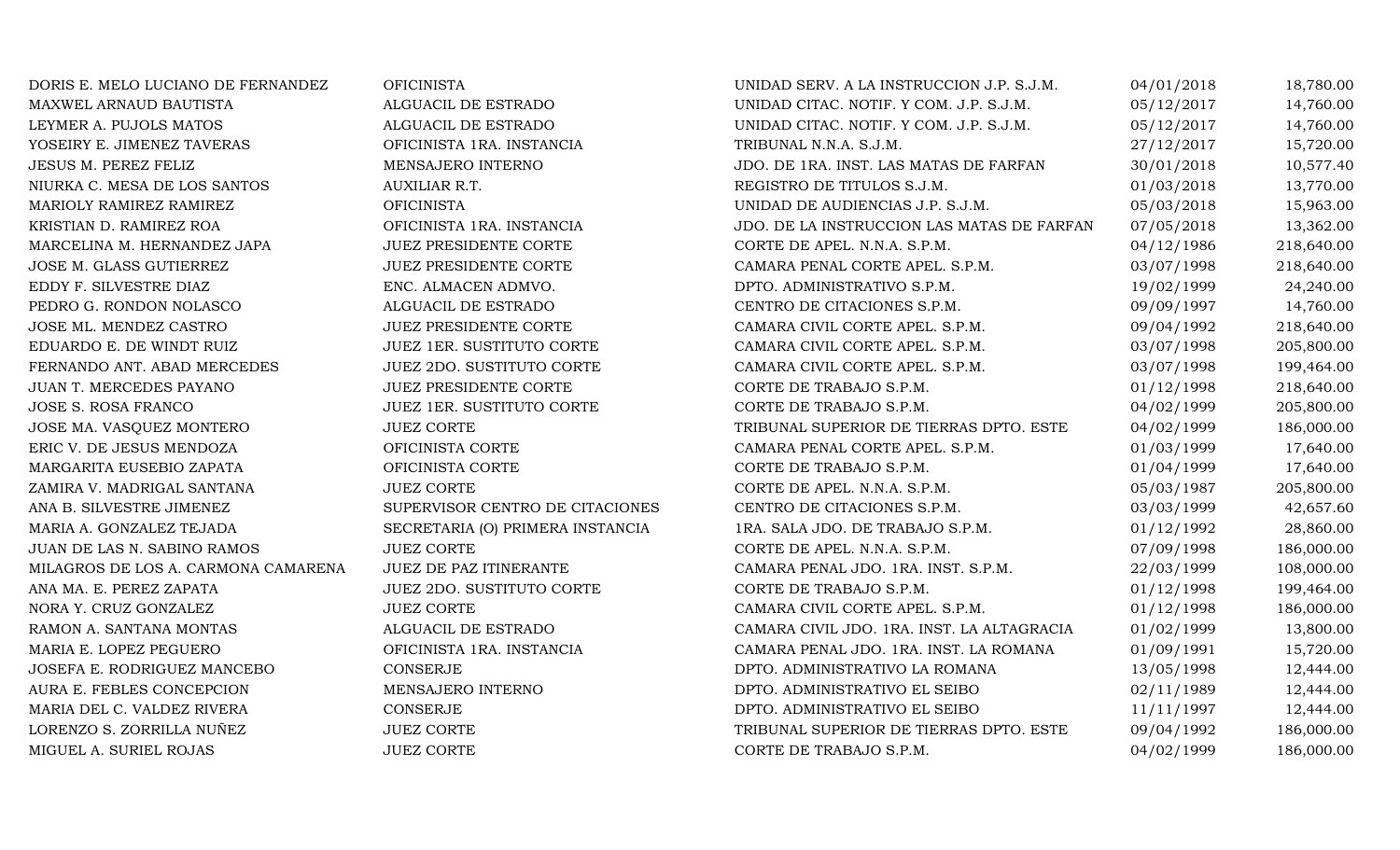| MILEDIS LEONARDO RAMOS         | SECRETARIA (O) PRIMERA INSTANCIA   | JDO. DE TRABAJO EL SEIBO                    | 01/04/1995 | 28,860.00  |
|--------------------------------|------------------------------------|---------------------------------------------|------------|------------|
| BRUNILDA BERAS DE MOTA         | SECRETARIA(O) CORTE                | TRIBUNAL SUPERIOR DE TIERRAS DPTO. ESTE     | 01/07/1991 | 43,840.80  |
| VIRGINIA E. GONZALEZ BREA      | JUEZ 1ER. SUSTITUTO CORTE          | CAMARA PENAL CORTE APEL. S.P.M.             | 13/11/1991 | 205,800.00 |
| ROSARIO E. RUIZ DE MATEO       | ABOGADO AYUDANTE 1RA. INST.        | CAMARA CIVIL JDO. 1RA. INST. HATO MAYOR     | 16/01/1990 | 36,000.00  |
| XIOMARA E. HIRUJO TAMARIZ      | SECRETARIA (O) PRIMERA INSTANCIA   | 1ER. JDO. DE LA INSTRUCCION S.P.M.          | 14/04/1988 | 38,088.00  |
| LOIDA M. FREEMAN FRIAS         | OFICINISTA 1RA. INSTANCIA          | 1ER. JDO. DE LA INSTRUCCION S.P.M.          | 07/02/1997 | 15,720.00  |
| RAMON BAEZ RODRIGUEZ           | JUEZ 2DO. SUSTITUTO CORTE          | CAMARA PENAL CORTE APEL. S.P.M.             | 13/11/1991 | 199,464.00 |
| EMERITA A. RINCON MOJICA       | <b>JUEZ CORTE</b>                  | CAMARA PENAL CORTE APEL. S.P.M.             | 30/03/1987 | 186,000.00 |
| WANDA E. SILVA MERCEDES        | SECRETARIA (O) PRIMERA INSTANCIA   | JDO. DE LA INSTRUCCION EL SEIBO             | 05/06/1995 | 28,860.00  |
| CRISTINA M. DELGADO SOLIVER    | <b>RECEPCIONISTA</b>               | DPTO. ADMINISTRATIVO EL SEIBO               | 01/09/1998 | 14,760.00  |
| KENIA I. SANTANA SOSA          | JUEZ 1RA. INSTANCIA                | CAMARA PENAL JDO. 1RA. INST. HATO MAYOR     | 11/11/1992 | 138,000.00 |
| ROSAIDA H. JIMENEZ GIL         | CONSERJE                           | DPTO. ADMINISTRATIVO HATO MAYOR             | 01/06/1998 | 12,444.00  |
| JULIANA DE MOTA RAMIREZ        | CONSERJE                           | DPTO. ADMINISTRATIVO LA ALTAGRACIA          | 14/03/1996 | 12,444.00  |
| KENIA DEL P. TAVAREZ HENRIQUEZ | JUEZ PRESIDENTE TRIBUNAL COLEGIADO | TRIBUNAL COL. C/P JDO. 1RA. INST. S.P.M.    | 03/07/1998 | 138,000.00 |
| YIRA T. REYES VENTURA          | SECRETARIA (O) PRIMERA INSTANCIA   | TRIBUNAL COL. C/P JDO. 1RA. INST. S.P.M.    | 01/02/1995 | 38,088.00  |
| CELINA Z. SANCHEZ REYES        | <b>JUEZ CORTE</b>                  | TRIBUNAL EJEC. SANCION ADOLES. S.P.M.       | 06/05/1993 | 186,000.00 |
| ANDRES J. GUERRERO ACOSTA      | ALGUACIL DE ESTRADO                | 1RA. SALA JDO. DE PAZ ESP. TRANS. S.P.M.    | 01/11/1989 | 13,800.00  |
| JUANA A. MCCABE PORTORREAL     | OFICINISTA 1RA. INSTANCIA          | JDO. DE LA INSTRUCCION S.P.M.               | 01/04/1999 | 15,720.00  |
| ELIZABETH ANZIANI PEGUERO      | OFICINISTA 1RA. INSTANCIA          | SALA PENAL TRIBUNAL N.N.A. S.P.M.           | 07/11/1996 | 15,720.00  |
| ANDREA C. PAEZ REYES           | SECRETARIA (O) JDO. DE PAZ         | 1RA. SALA JDO. DE PAZ ESP. TRANS. S.P.M.    | 17/11/1992 | 23,160.00  |
| MIGUELINA MENDOZA RAMIREZ      | <b>JUEZ CORTE</b>                  | CAMARA PENAL CORTE APEL. S.P.M.             | 09/04/1992 | 186,000.00 |
| <b>JOSE ALT. FRIAS</b>         | MENSAJERO INTERNO                  | DPTO. ADMINISTRATIVO S.P.M.                 | 11/07/1985 | 12,444.00  |
| CARMEN M. CUETO                | SECRETARIA (O) JDO. DE PAZ         | 2DA. SALA JDO. DE PAZ ESP. TRANS. S.P.M.    | 01/11/1989 | 23,160.00  |
| JACKELINE HERRERA FRIAS        | ABOGADO AYUDANTE 1RA. INST.        | JDO. DE LA INSTRUCCION S.P.M.               | 30/04/1998 | 36,000.00  |
| RAMON MARTINEZ                 | <b>JUEZ CORTE</b>                  | CAMARA PENAL CORTE APEL. S.P.M.             | 03/03/1987 | 138,000.00 |
| ALFREDO A. ALVAREZ ROBLES      | ALGUACIL DE ESTRADO                | JDO. DE PAZ LOS LLANOS                      | 01/04/1997 | 13,800.00  |
| SANTO VASQUEZ SABINO           | ALGUACIL DE ESTRADO                | JDO. DE PAZ QUISQUEYA                       | 18/09/1987 | 13,800.00  |
| MANUEL DE JS. VENTURA ROSARIO  | CONSERJE-MENSAJERO(A)              | JDO. DE PAZ QUISQUEYA                       | 01/03/1994 | 12,444.00  |
| ANDREA CORREA LOPEZ            | JUEZ PRESIDENTE 1RA. INSTANCIA     | PCIA. JDO. DE TRABAJO S.P.M.                | 03/07/1998 | 154,800.00 |
| FRANCISCO J. PAULINO CESPEDES  | ALGUACIL DE ESTRADO                | TRIBUNAL N.N.A. LA ROMANA                   | 01/10/1994 | 13,800.00  |
| FRANCISCO DOMINGUEZ GUERRERO   | JUEZ EJEC. DE LA PENA              | TRIBUNAL EJEC. DE LA PENA S.P.M.            | 03/07/1998 | 138,000.00 |
| ESTERBINA MENDOZA PUELLO       | SECRETARIA (O) JDO. DE PAZ         | 1RA. SALA JDO. DE PAZ ESP. TRANS. LA ROMANA | 01/03/1998 | 23,160.00  |
| MAXIMO A. REYES VANDERHORST    | JUEZ PRESIDENTE TRIBUNAL COLEGIADO | TRIBUNAL COL. C/P JDO. 1RA. INST. LA ROMANA | 03/07/1998 | 138,000.00 |
| SORY I. UBIERA ALVAREZ         | ALGUACIL DE ESTRADO                | JDO. DE PAZ GUAYMATE                        | 01/09/1992 | 13,800.00  |
|                                |                                    |                                             |            |            |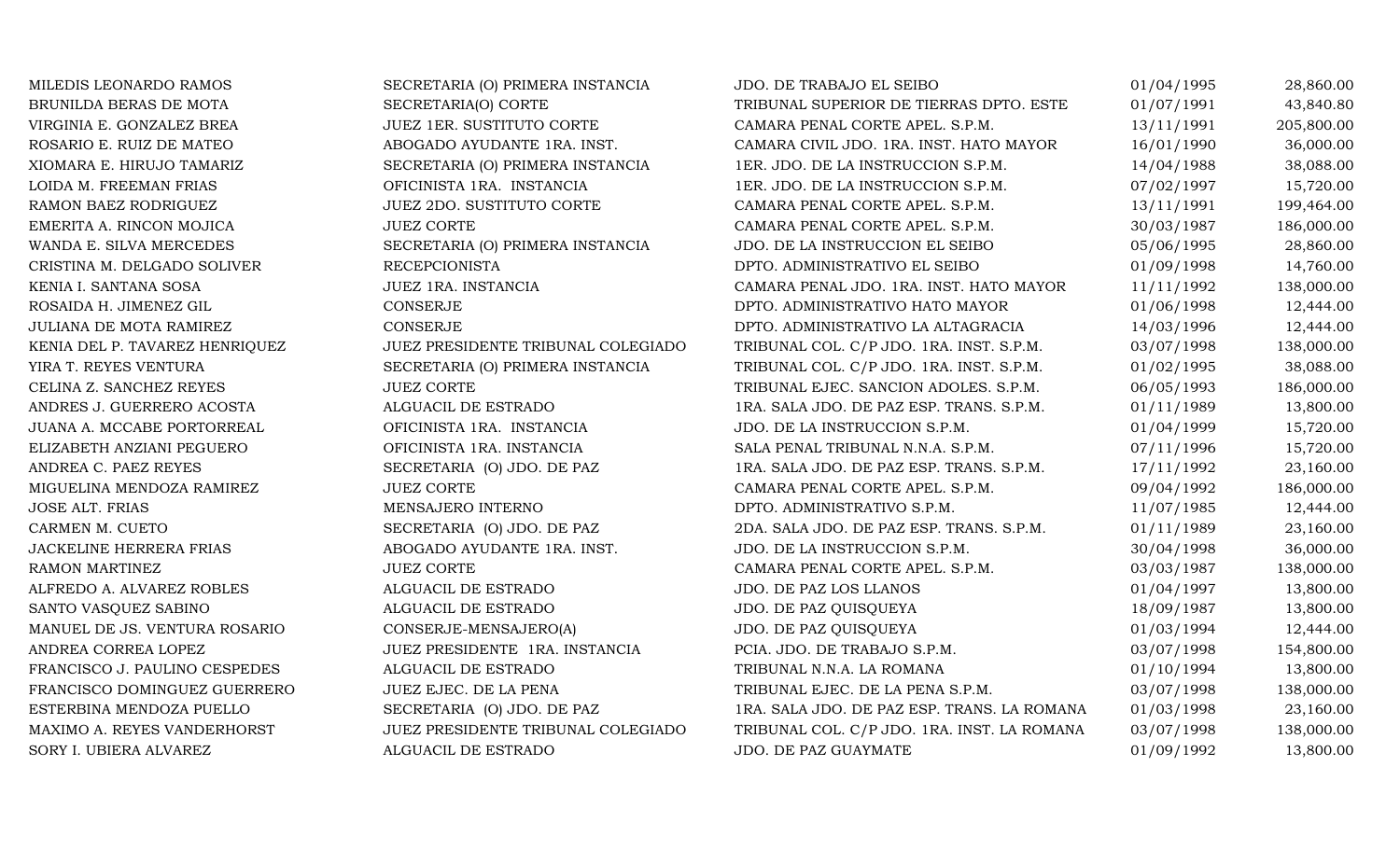| JUANA FCA. MARTE RAMOS         | OFICINISTA JDO. DE PAZ             | JDO. DE PAZ GUAYMATE                            | 04/06/1991 | 14,760.00  |
|--------------------------------|------------------------------------|-------------------------------------------------|------------|------------|
| GIL A. RAMOS DE LA CRUZ        | JUEZ 1RA. INSTANCIA                | TRIBUNAL N.N.A. EL SEIBO                        | 03/07/1998 | 138,000.00 |
| LUZ E. BERAS REYES             | SECRETARIA (O) PRIMERA INSTANCIA   | TRIBUNAL N.N.A. EL SEIBO                        | 01/11/1996 | 28,860.00  |
| RAYSA E. MEDINA DELGADO        | SECRETARIA (O) JDO. DE PAZ         | JDO. DE PAZ EL SEIBO                            | 01/07/2008 | 23,160.00  |
| FERNANDO E. JAVIER EVERTZ      | <b>JUEZ CORTE</b>                  | CAMARA CIVIL CORTE APEL. S.P.M.                 | 03/07/1998 | 186,000.00 |
| JUANA F. ESTEVEZ PEGUERO       | CONSERJE-MENSAJERO(A)              | JDO. DE PAZ SABANA DE LA MAR                    | 01/08/1998 | 12,444.00  |
| MARTHA SOSA DE REYES           | OFICINISTA JDO. DE PAZ             | JDO. DE PAZ HATO MAYOR                          | 01/06/1988 | 14,760.00  |
| REYNA CASTRO DE PAULINO        | SECRETARIA (O) JDO. DE PAZ         | JDO. DE PAZ HATO MAYOR                          | 04/08/1987 | 23,160.00  |
| LAUTERIA TOLENTINO TAVERAS     | CONSERJE-MENSAJERO(A)              | DPTO. ADMINISTRATIVO HATO MAYOR                 | 01/05/1992 | 12,444.00  |
| VICTOR ML. PEREZ FRAGOSO       | <b>JUEZ DE PAZ</b>                 | JDO. DE PAZ EL VALLE                            | 01/05/1993 | 108,000.00 |
| VICTOR A. SANCHEZ RODRIGUEZ    | ALGUACIL DE ESTRADO                | JDO. DE PAZ EL VALLE                            | 01/11/1994 | 13,800.00  |
| CARMEN E. DE LOS SANTOS        | SECRETARIA (O) JDO. DE PAZ         | JDO. DE PAZ EL VALLE                            | 01/11/1994 | 23,160.00  |
| FELICINDA CONSTANZO GONZALEZ   | CONSERJE-MENSAJERO(A)              | TRIBUNAL N.N.A. LA ALTAGRACIA                   | 27/10/1986 | 12,444.00  |
| MARIA ALT. HIDALGO HERRERA     | SECRETARIA (O) JDO. DE PAZ         | 1RA. SALA JDO. DE PAZ ESP. TRANS. LA ALTAGRACIA | 02/11/1992 | 23,160.00  |
| <b>JULIO C. MEDINA</b>         | JUEZ JDO. DE TRABAJO               | JDO. DE TRABAJO LA ALTAGRACIA                   | 03/07/1998 | 138,000.00 |
| JULIANA RODRIGUEZ CARABALLO    | SECRETARIA (O) JDO. DE PAZ         | JDO. DE PAZ SAN RAFAEL DEL YUMA                 | 09/04/1987 | 23,160.00  |
| ALMA OZUNA BERNARD             | SECRETARIA (O) PRIMERA INSTANCIA   | CAMARA CIVIL JDO. 1RA. INST. LA ALTAGRACIA      | 02/02/1999 | 28,860.00  |
| SAGRARIO DEL RIO CASTILLO      | JUEZ PRESIDENTE TRIBUNAL COLEGIADO | TRIBUNAL COL. C/P JDO. 1RA. INST. LA ALTAGRACIA | 03/07/1998 | 138,000.00 |
| CATALINA CEDEÑO ENCARNACION    | SECRETARIA (O) JDO. DE PAZ         | JDO. DE PAZ LAGUNA DE NISIBON                   | 01/09/1991 | 23,160.00  |
| MERCEDES ARECHE CASTILLO       | CONSERJE-MENSAJERO(A)              | JDO. DE PAZ LA OTRA BANDA                       | 02/11/1992 | 12,444.00  |
| GIPSY M. DE LA ROSA VANTERPOOL | SECRETARIA (O) PRIMERA INSTANCIA   | TRIBUNAL DE TIERRAS J.O. S.P.M.                 | 01/07/1991 | 28,860.00  |
| GLADY E. PORTORREAL GOMEZ      | OFICINISTA CORTE                   | CAMARA PENAL CORTE APEL. S.P.M.                 | 01/03/1993 | 17,640.00  |
| LORENZA FIGUEREO PEÑA          | OFICINISTA CORTE                   | CAMARA CIVIL CORTE APEL. S.P.M.                 | 11/06/1997 | 21,480.00  |
| FAUSTINA GUERRERO SANCHEZ      | CONSERJE                           | DPTO. ADMINISTRATIVO S.P.M.                     | 01/06/1998 | 12,444.00  |
| BALDREY M. GEORGE BRAYAN       | <b>OFICINISTA</b>                  | REGISTRO DE TITULOS S.P.M.                      | 01/03/1999 | 15,720.00  |
| MARIA A. MOTA GUZMAN           | ANALISTA JURIDICO                  | REGISTRO DE TITULOS EL SEIBO                    | 01/10/1991 | 30,060.00  |
| ZOLAIDA DE LOS SANTOS MERAN    | MENSAJERO INTERNO                  | DPTO. ADMINISTRATIVO S.P.M.                     | 01/05/1999 | 12,444.00  |
| RAFAEL A. VALDEZ SANTANA       | SECRETARIA (O) PRIMERA INSTANCIA   | PCIA. JDO. DE TRABAJO S.P.M.                    | 01/05/1999 | 28,860.00  |
| MARIBEL SOSA DE LA ROSA        | OFICIAL ARCHIVO ACTIVO             | ARCHIVO ACTIVO J.I. S.P.M.                      | 01/06/1999 | 29,580.00  |
| LIDIA MARTINEZ GUERRERO        | SECRETARIA (O) PRIMERA INSTANCIA   | CAMARA CIVIL JDO. 1RA. INST. LA ROMANA          | 01/05/1999 | 28,860.00  |
| LARISA E. CASTILLO NIEVES      | SECRETARIA(O) CORTE                | CORTE DE TRABAJO S.P.M.                         | 10/05/1999 | 34,560.00  |
| GLENNY M. BONAPARTE RINCON     | SECRETARIA (O) PRIMERA INSTANCIA   | 2DA. SALA JDO. DE TRABAJO S.P.M.                | 01/05/1999 | 28,860.00  |
| SENOVIO E. FEBLES SEVERINO     | ALGUACIL DE ESTRADO                | JDO. DE TRABAJO EL SEIBO                        | 01/06/1999 | 13,800.00  |
| FRANCIA I. MORLA GUILAMO       | ABOGADO AYUDANTE 1RA. INST.        | JDO. DE TRABAJO LA ALTAGRACIA                   | 01/05/1999 | 36,000.00  |
|                                |                                    |                                                 |            |            |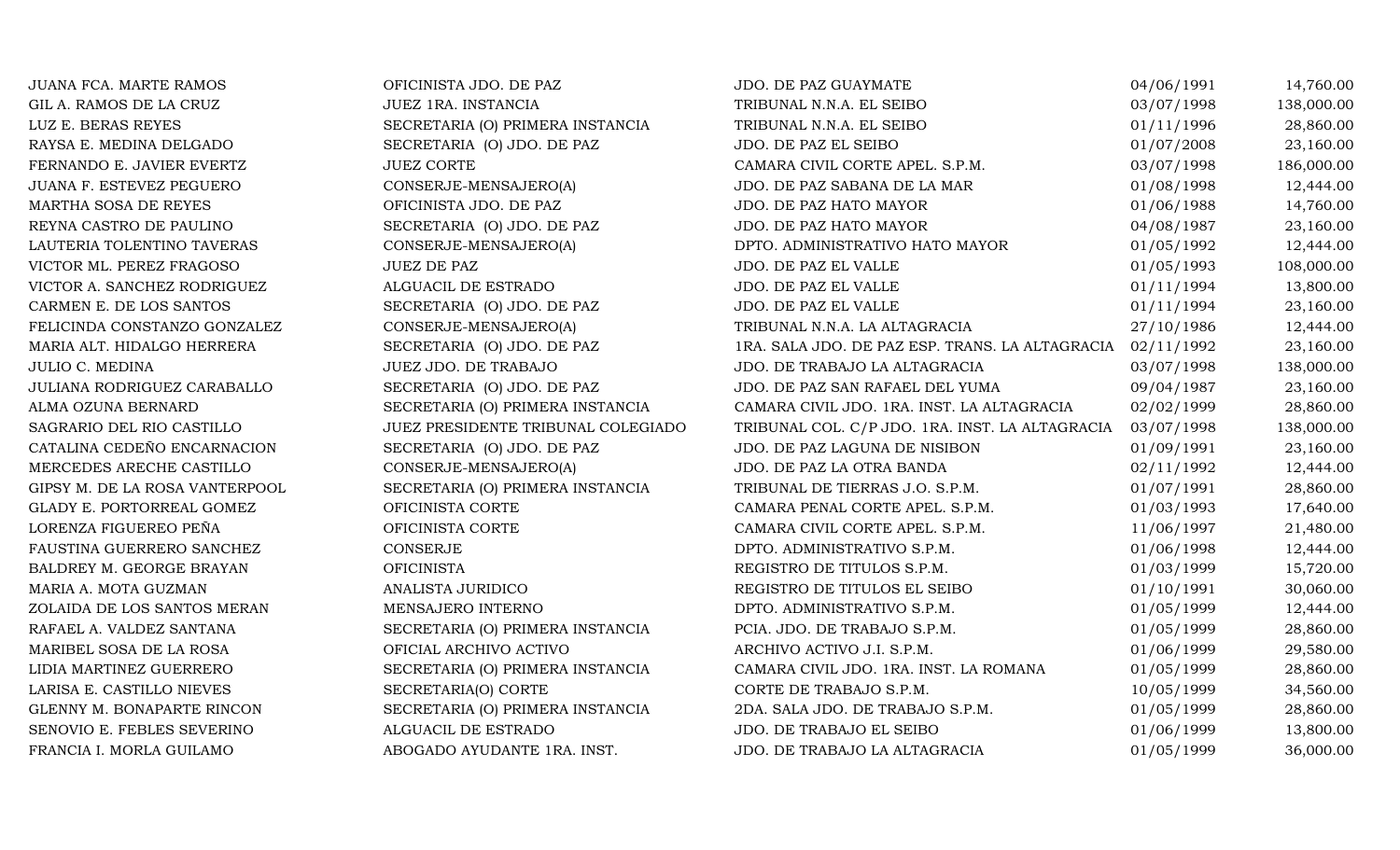| REYNALDO A. MORILLO DIAZ         | ALGUACIL DE ESTRADO                     | 1RA. SALA JDO. DE TRABAJO S.P.M.           | 14/06/1999 | 13,800.00  |
|----------------------------------|-----------------------------------------|--------------------------------------------|------------|------------|
| BETHANIA ROSA TAVAREZ            | SECRETARIA (O) JDO. DE PAZ              | JDO. DE PAZ CONSUELO                       | 01/07/1999 | 23,160.00  |
| ANTONIA BATISTA VILLANUEVA       | CONSERJE-MENSAJERO(A)                   | JDO. DE PAZ LOS LLANOS                     | 01/08/1999 | 12,444.00  |
| CARMEN A. SANCHEZ                | CONSERJE-MENSAJERO(A)                   | JDO. DE PAZ SAN RAFAEL DEL YUMA            | 01/08/1999 | 12,444.00  |
| DAMARIS ACEVEDO VILLA            | ENCARGADO(A) OFICINA ADMINISTRATIVA III | DPTO. ADMINISTRATIVO EL SEIBO              | 20/09/1999 | 67,405.20  |
| MERLIN ALT. RIVERA PAREDES       | ENCARGADO(A) OFICINA ADMINISTRATIVA III | DPTO. ADMINISTRATIVO LA ALTAGRACIA         | 01/10/1999 | 67,405.20  |
| FELIX M. PEGUERO                 | ALGUACIL DE ESTRADO                     | CENTRO DE CITACIONES S.P.M.                | 18/10/1999 | 14,760.00  |
| RAFAEL O. GRULLON DILONE         | SUPERVISOR (A) DE MANTENIMIENTO         | DPTO. ADMINISTRATIVO S.P.M.                | 14/02/2000 | 24,240.00  |
| CAMILO REYES DE LEON             | REGISTRADOR DE TITULOS                  | REGISTRO DE TITULOS S.P.M.                 | 01/03/2000 | 126,000.00 |
| DARLIS ALT. EUSEBIO VASQUEZ      | JUEZ DE PAZ                             | JDO. DE PAZ RAMON SANTANA                  | 16/03/2000 | 108,000.00 |
| MILAGROS B. TAPIA RIVERAS        | SECRETARIA (O) PRIMERA INSTANCIA        | CAMARA PENAL JDO. 1RA. INST. EL SEIBO      | 10/04/2000 | 38,088.00  |
| CIRILO ANT. PETRONA SILIE        | ALGUACIL DE ESTRADO                     | CENTRO DE CITACIONES S.P.M.                | 18/09/2000 | 14,760.00  |
| GUILLERMINA RODRIGUEZ CARELA     | MENSAJERO INTERNO                       | DPTO. ADMINISTRATIVO LA ALTAGRACIA         | 13/11/2000 | 12,444.00  |
| VICTOR E. LAKE                   | ALGUACIL DE ESTRADO                     | CAMARA CIVIL CORTE APEL. S.P.M.            | 01/01/2001 | 13,800.00  |
| MARIA S. DE LA ROSA ENCARNACION  | CONSERJE                                | TRIBUNAL N.N.A. LA ROMANA                  | 02/01/2001 | 12,444.00  |
| JOSE D. BOBES FERREIRAS          | ALGUACIL DE ESTRADO                     | CORTE DE APEL. N.N.A. S.P.M.               | 02/01/2001 | 13,800.00  |
| ANGELA M. CORPORAN DE LOS SANTOS | OFICINISTA JDO. DE PAZ                  | 2DA. SALA JDO. DE PAZ ESP. TRANS. S.P.M.   | 05/02/2001 | 14,760.00  |
| DIONISIO DE GRACIA NUÑEZ         | MAYORDOMO III                           | DPTO. ADMINISTRATIVO LA ALTAGRACIA         | 02/07/2001 | 13,920.00  |
| YIMARLY V. RODRIGUEZ ANGELES     | JUEZ 1RA. INSTANCIA                     | CAMARA CIVIL JDO. 1RA. INST. LA ALTAGRACIA | 01/02/2001 | 138,000.00 |
| PABLO M. PEÑA CARABALLO          | REGISTRADOR DE TITULOS                  | REGISTRO DE TITULOS HIGUEY                 | 02/01/2006 | 126,000.00 |
| NANCY A. FRANCO TERRERO          | ALGUACIL DE ESTRADO                     | CAMARA CIVIL JDO. 1RA. INST. S.P.M.        | 01/03/2001 | 13,800.00  |
| SAYONARA READ NORRIS             | SECRETARIA(O) CORTE                     | CAMARA CIVIL CORTE APEL. S.P.M.            | 01/02/2001 | 42,657.60  |
| ZENAIDA Y. BASTARDO MALDONADO    | JUEZ JDO. DE TRABAJO                    | JDO. DE TRABAJO EL SEIBO                   | 01/03/2001 | 138,000.00 |
| RAVELO ANT. ADAMES RUBIO         | VIGILANTE                               | CORTE DE APEL. N.N.A. S.P.M.               | 01/05/2001 | 12,780.00  |
| ELPIDIO ANT. BERGEZ ASTACIO      | MENSAJERO EXTERNO                       | DPTO. ADMINISTRATIVO LA ROMANA             | 01/10/2001 | 16,440.00  |
| JORGE CORDONES ORTEGA            | ALGUACIL DE ESTRADO                     | CAMARA CIVIL JDO. 1RA. INST. HATO MAYOR    | 01/06/2001 | 13,800.00  |
| ANGELA TIBURCIO SEVERINO         | <b>CONSERJE</b>                         | CAMARA CIVIL JDO. 1RA. INST. HATO MAYOR    | 01/06/2001 | 12,444.00  |
| YENY E. MOTA BAEZ                | SECRETARIA (O) PRIMERA INSTANCIA        | CAMARA PENAL JDO. 1RA. INST. HATO MAYOR    | 01/06/2001 | 38,088.00  |
| CELESTINA PAREDES ABREU          | SECRETARIA DEPTO. ADM.                  | DPTO. ADMINISTRATIVO LA ALTAGRACIA         | 28/08/2001 | 18,120.00  |
| SANTA I. MOJICA MOLINA           | MENSAJERO INTERNO                       | TRIBUNAL N.N.A. EL SEIBO                   | 28/08/2001 | 12,444.00  |
| LUCY M. SEVERINO HENRIQUEZ       | SECRETARIA (O) PRIMERA INSTANCIA        | TRIBUNAL EJEC. DE LA PENA S.P.M.           | 02/07/2001 | 38,088.00  |
| SANTIAGO RAMOS REYES             | MENSAJERO EXTERNO                       | CORTE DE APEL. N.N.A. S.P.M.               | 02/07/2001 | 16,440.00  |
| MIGUEL A. FORTUNA RAMIREZ        | ALGUACIL DE ESTRADO                     | CAMARA CIVIL JDO. 1RA. INST. EL SEIBO      | 02/07/2001 | 13,800.00  |
| LUCIA L. DOCEMIL POLO            | MENSAJERO INTERNO                       | DPTO. ADMINISTRATIVO S.P.M.                | 02/07/2001 | 12,444.00  |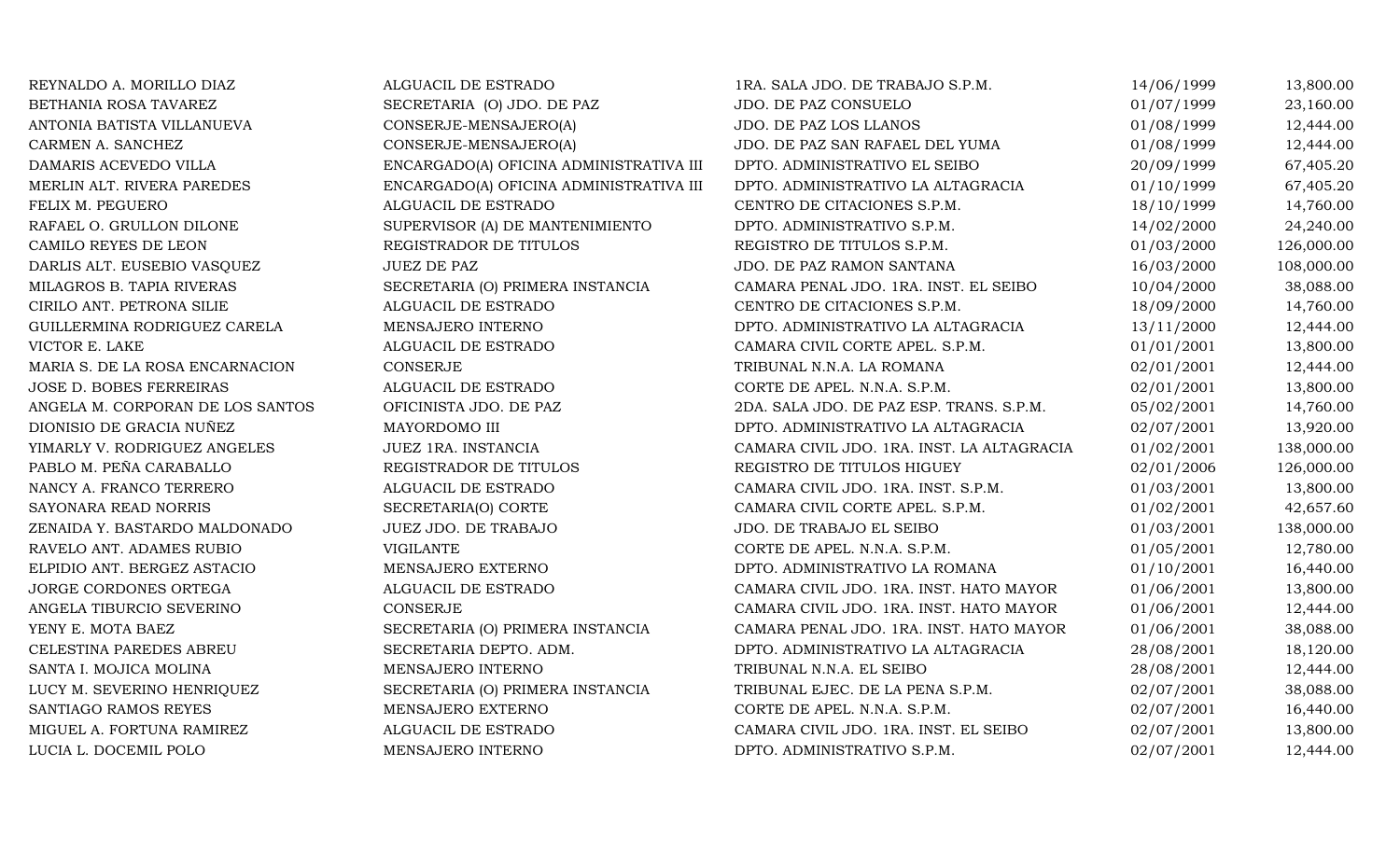| JUAN DE LA CRUZ CEDEÑO         | ALGUACIL DE ESTRADO              | 1RA. SALA JDO. DE PAZ ESP. TRANS. LA ALTAGRACIA 02/07/2001 |            | 13,800.00  |
|--------------------------------|----------------------------------|------------------------------------------------------------|------------|------------|
| GLENIS CASTELLANO RIVERA       | SECRETARIA (O) JDO. DE PAZ       | JDO. DE PAZ S.P.M.                                         | 01/08/2001 | 23,160.00  |
| MIRLA S. MERCEDES BELTRE       | SECRETARIA (O) PRIMERA INSTANCIA | TRIBUNAL N.N.A. LA ROMANA                                  | 01/10/2001 | 28,860.00  |
| NANCY Y. ABREU MERCEDES        | OFICINISTA JDO. DE PAZ           | 2DA. SALA JDO. DE PAZ ESP. TRANS. S.P.M.                   | 01/11/2001 | 14,760.00  |
| MILTRED E. DE JESUS MORALES    | OFICINISTA 1RA. INSTANCIA        | CAMARA CIVIL JDO. 1RA. INST. EL SEIBO                      | 08/11/2001 | 15,720.00  |
| LOURDES MERCEDES JIMENEZ       | <b>CONSERJE</b>                  | TRIBUNAL N.N.A. LA ROMANA                                  | 01/11/2001 | 12,444.00  |
| SONIA VASQUEZ                  | SECRETARIA(O) CORTE              | CAMARA PENAL CORTE APEL. S.P.M.                            | 01/03/2002 | 51,004.80  |
| OVANDO RICHIEZ PION            | ALGUACIL DE ESTRADO              | TRIBUNAL N.N.A. LA ALTAGRACIA                              | 11/03/2002 | 13,800.00  |
| ANGELA V. DE LOS SANTOS MENDEZ | SECRETARIA (O) JDO. DE PAZ       | JDO. DE PAZ RAMON SANTANA                                  | 01/04/2002 | 23,160.00  |
| CHRISTHIE R. MERCEDES GONZALEZ | SECRETARIA (O) JDO. DE PAZ       | 2DA. SALA JDO. DE PAZ ESP. TRANS. LA ROMANA                | 01/04/2002 | 23,160.00  |
| PEDRO VALDEZ MOJICA            | ALGUACIL DE ESTRADO              | JDO. DE PAZ EL SEIBO                                       | 06/05/2002 | 13,800.00  |
| <b>JEISSON FOY ROBLES</b>      | MENSAJERO INTERNO                | DPTO. ADMINISTRATIVO S.P.M.                                | 01/05/2002 | 12,444.00  |
| ALEJANDRO GONZALEZ BATISTA     | <b>ARCHIVISTA</b>                | TRIBUNAL COL. C/P JDO. 1RA. INST. S.P.M.                   | 22/05/2002 | 13,920.00  |
| KARUCHY SOTERO CABRAL          | JUEZ 1RA. INSTANCIA              | CAMARA CIVIL JDO. 1RA. INST. LA ROMANA                     | 15/07/2002 | 138,000.00 |
| JUAN D. RIJO GUILAMO           | JUEZ SUST. PTE. COLEGIADO        | TRIBUNAL COL. C/P JDO. 1RA. INST. S.P.M.                   | 14/10/2002 | 138,000.00 |
| FRANCISCO ANT. ARIAS SANCHEZ   | <b>JUEZ DE PAZ</b>               | JDO. DE PAZ LA ALTAGRACIA                                  | 01/04/2003 | 108,000.00 |
| LUIS A. ADAMES MEJIA           | <b>JUEZ CORTE</b>                | TRIBUNAL SUPERIOR DE TIERRAS DPTO. ESTE                    | 01/04/2003 | 186,000.00 |
| ALEXIS A. SANTANA NUÑEZ        | OFICINISTA JDO. DE PAZ           | JDO. DE PAZ LA ROMANA                                      | 19/05/2003 | 14,760.00  |
| MILAGROS FORTUNA CRISPIN       | ABOGADO AYUDANTE III R.T.        | REGISTRO DE TITULOS S.P.M.                                 | 02/06/2003 | 43,840.80  |
| ZORAIDA DINO LOPEZ             | SECRETARIA (O) PRIMERA INSTANCIA | CAMARA PENAL JDO. 1RA. INST. LA ALTAGRACIA                 | 23/06/2003 | 38,088.00  |
| BELKIS Z. VALDEZ MARIANO       | CONSERJE                         | DPTO. ADMINISTRATIVO LA ROMANA                             | 18/09/2003 | 12,444.00  |
| CARLOS SILVESTRE RAMIREZ       | <b>CHOFER</b>                    | CORTE DE TRABAJO S.P.M.                                    | 08/10/2012 | 24,240.00  |
| JOSEFA PEREZ ZORRILLA          | SECRETARIA ATENCION PERMANENTE   | JDO. DE LA INSTRUCCION S.P.M.                              | 23/09/2003 | 38,088.00  |
| CATALINA FERRERA CUEVAS        | JUEZ PRESIDENTE CORTE            | TRIBUNAL SUPERIOR DE TIERRAS DPTO. ESTE                    | 01/10/2003 | 218,640.00 |
| ELIZABETH D. SEVERINO CALDERON | ABOGADO AYUDANTE CORTE           | CORTE DE TRABAJO S.P.M.                                    | 06/10/2003 | 48,894.00  |
| MARTINA ENCARNACION ROBLES     | <b>JUEZ CORTE</b>                | CORTE DE TRABAJO S.P.M.                                    | 01/10/2003 | 186,000.00 |
| HAYDELIZA RAMIREZ HENRIQUEZ    | JUEZ 1RA. INSTANCIA              | TRIBUNAL COL. C/P JDO. 1RA. INST. S.P.M.                   | 01/10/2003 | 138,000.00 |
| CANDIDO MONTILLA MONTILLA      | ALGUACIL DE ESTRADO              | JDO. DE TRABAJO LA ROMANA                                  | 30/10/2003 | 13,800.00  |
| FRANCIA SABINO SUAREZ          | AUX. DE RECEPCION Y ENTREGA      | REGISTRO DE TITULOS EL SEIBO                               | 23/02/2004 | 24,240.00  |
| OLGA M. CASTRO RODRIGUEZ       | ABOGADO AYUDANTE CORTE           | CAMARA CIVIL CORTE APEL. S.P.M.                            | 06/04/2004 | 48,894.00  |
| ABRAHAN N. SEVERINO SALDIVAR   | JUEZ DE LA INSTRUCCION           | JDO. DE LA INSTRUCCION LA ROMANA                           | 01/11/2011 | 138,000.00 |
| LUISA C. ZORRILLA UFFRE        | ABOGADO AYUDANTE CORTE           | CAMARA PENAL CORTE APEL. S.P.M.                            | 01/06/2004 | 48,894.00  |
| HEIDY D. REED SANTOS           | SECRETARIA (O) JDO. DE PAZ       | JDO. DE PAZ QUISQUEYA                                      | 01/07/2004 | 23,160.00  |
| ARNY E. CASTRO REYES           | OFICINISTA CORTE                 | CAMARA PENAL CORTE APEL. S.P.M.                            | 12/07/2004 | 17,640.00  |
|                                |                                  |                                                            |            |            |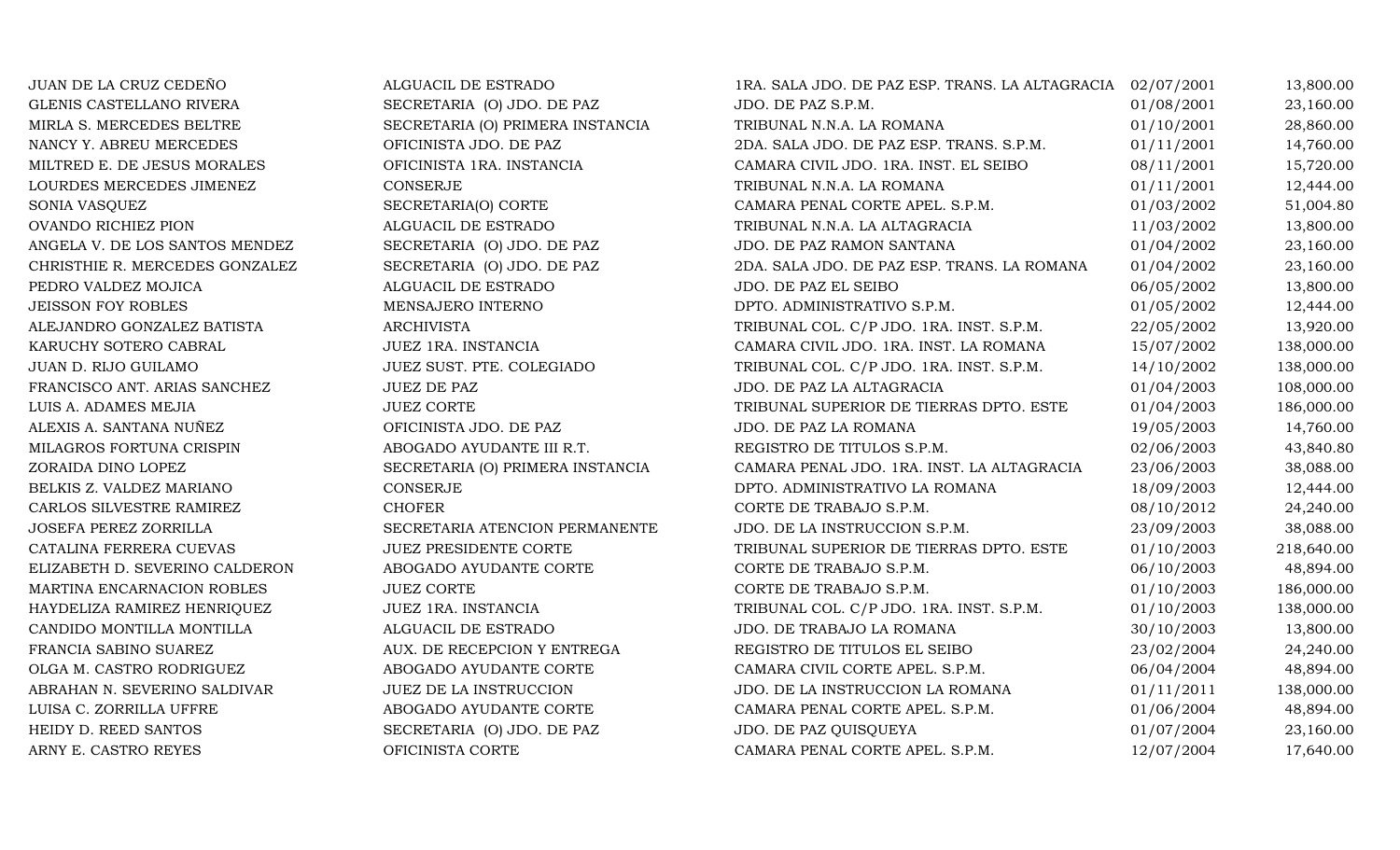| YOCELYN MELO RODRIGUEZ        | SECRETARIA (O) JDO. DE PAZ       | JDO. DE PAZ LA OTRA BANDA                       | 19/07/2004 | 23,160.00  |
|-------------------------------|----------------------------------|-------------------------------------------------|------------|------------|
| JORGE A. PEGUERO SOSA         | ALGUACIL DE ESTRADO              | JDO. DE PAZ MICHES                              | 12/07/2004 | 13,800.00  |
| <b>BRIGIDA SANTANA</b>        | CONSERJE                         | DPTO. ADMINISTRATIVO S.P.M.                     | 01/09/2004 | 12,444.00  |
| CARMEN Y. HIRUJO SOTO         | ALGUACIL DE ESTRADO              | CAMARA CIVIL JDO. 1RA. INST. S.P.M.             | 08/09/2004 | 13,800.00  |
| ANA V. VASQUEZ TOLEDO         | ALGUACIL DE ESTRADO              | CAMARA CIVIL CORTE APEL. S.P.M.                 | 14/10/2004 | 13,800.00  |
| VICTOR R. GUTIERREZ GIL       | OFICINISTA 1RA. INSTANCIA        | JDO. DE TRABAJO LA ROMANA                       | 01/03/2005 | 15,720.00  |
| CARMEN R. BREA DEL CRISTO     | SECRETARIA (O) PRIMERA INSTANCIA | JDO. DE TRABAJO LA ALTAGRACIA                   | 05/04/2005 | 28,860.00  |
| YENY E. MARTINEZ RIJO         | SECRETARIA (O) JDO. DE PAZ       | JDO. DE PAZ LA ROMANA                           | 11/04/2005 | 23,160.00  |
| ANA R. DESANERA               | CONSERJE                         | DPTO. ADMINISTRATIVO LA ROMANA                  | 08/04/2005 | 12,444.00  |
| LETICIA RIVERA MERCEDES       | SECRETARIA DE JUEZ               | TRIBUNAL SUPERIOR DE TIERRAS DPTO. ESTE         | 18/04/2005 | 23,640.00  |
| IMELDA DE JS. MATEO RAMOS     | SECRETARIA(O) CORTE              | TRIBUNAL EJEC. SANCION ADOLES. S.P.M.           | 01/04/2005 | 34,560.00  |
| GARY MONTERO HERNANDEZ        | OFICINISTA 1RA. INSTANCIA        | PCIA. JDO. DE TRABAJO S.P.M.                    | 08/04/2005 | 15,720.00  |
| MIGUELINA M. ADAMES RAFAEL    | <b>RECEPCIONISTA</b>             | CORTE DE APEL. N.N.A. S.P.M.                    | 04/05/2005 | 14,760.00  |
| LISADEIDY RIVERA OLIVO        | SECRETARIA(O) CORTE              | CORTE DE APEL. N.N.A. S.P.M.                    | 21/02/2005 | 34,560.00  |
| MERY L. PERALTA ZORRILLA      | OFICINISTA 1RA. INSTANCIA        | CAMARA CIVIL JDO. 1RA. INST. EL SEIBO           | 10/05/2005 | 15,720.00  |
| VANESSA C. CONTRERAS TEJEDA   | <b>JUEZ DE PAZ</b>               | 1RA. SALA JDO. DE PAZ ESP. TRANS. LA ALTAGRACIA | 09/02/2015 | 108,000.00 |
| CLARA E. ACOSTA MERCEDES      | SECRETARIA (O) JDO. DE PAZ       | 3RA. SALA JDO. DE PAZ ESP. TRANS. LA ALTAGRACIA | 11/02/2005 | 23,160.00  |
| JULIO J. RIVERA CABRERA       | ALGUACIL DE ESTRADO              | CENTRO DE CITACIONES S.P.M.                     | 06/06/2005 | 14,760.00  |
| CRISEIDA ALT. SANTANA AYBAR   | OFICINISTA 1RA. INSTANCIA        | CAMARA PENAL JDO. 1RA. INST. EL SEIBO           | 03/05/2005 | 15,720.00  |
| WALLINGTON M. MATEO RIJO      | ALGUACIL DE ESTRADO              | JDO. DE LA INSTRUCCION EL SEIBO                 | 13/07/2005 | 14,760.00  |
| DESIREE I. MARIANO MARCHENA   | ANALISTA JURIDICO                | REGISTRO DE TITULOS EL SEIBO                    | 01/08/2005 | 30,060.00  |
| CALUMA TAVAREZ ESCOLASTICO    | CONSERJE-MENSAJERO(A)            | JDO. DE PAZ MICHES                              | 02/08/2005 | 12,444.00  |
| BESAIDA M. SANCHEZ RODRIGUEZ  | <b>JUEZ CORTE</b>                | TRIBUNAL SUPERIOR DE TIERRAS DPTO. ESTE         | 07/04/2008 | 186,000.00 |
| DOMINGO A. DUVERGES CARABALLO | JUEZ 1RA. INSTANCIA              | TRIBUNAL COL. C/P JDO. 1RA. INST. LA ALTAGRACIA | 19/10/2009 | 138,000.00 |
| JULISSA M. TOLENTINO SUAREZ   | OFICINISTA 1RA. INSTANCIA        | SALA CIVIL TRIBUNAL N.N.A. S.P.M.               | 07/09/2005 | 15,720.00  |
| JUAN A. RINCON MEJIA          | SECRETARIA (O) PRIMERA INSTANCIA | CAMARA CIVIL JDO. 1RA. INST. EL SEIBO           | 01/09/2005 | 28,860.00  |
| YOMAIRA A. PLACIDO GIL        | OFICINISTA 1RA. INSTANCIA        | JDO. DE TRABAJO LA ALTAGRACIA                   | 21/09/2005 | 15,720.00  |
| MIGUEL A. MELO MERCEDES       | ALGUACIL DE ESTRADO              | JDO. DE PAZ LA OTRA BANDA                       | 21/09/2005 | 13,800.00  |
| RAIZA A. ZAPATA BERAS         | OFICINISTA CORTE                 | CORTE DE TRABAJO S.P.M.                         | 23/09/2005 | 20,760.00  |
| SINDY E. ROSARIO SANTANA      | JUEZ DE LA INSTRUCCION           | 2DO. JDO. DE LA INSTRUCCION LA ALTAGRACIA       | 01/03/2011 | 138,000.00 |
| CARLOS C. PEÑA ALONZO         | <b>VIGILANTE</b>                 | DPTO. ADMINISTRATIVO HATO MAYOR                 | 01/11/2005 | 12,444.00  |
| YASKARIS Y. FAULKNER CASTILLO | SECRETARIA (O) PRIMERA INSTANCIA | JDO. DE LA INSTRUCCION LA ALTAGRACIA            | 01/12/2005 | 38,088.00  |
| MAYRA CORDONES DE ALFONSECA   | SECRETARIA DPTO. ADMVO.          | DPTO. ADMINISTRATIVO LA ROMANA                  | 01/11/2005 | 18,120.00  |
| ARGENIS GARCIA DEL ROSARIO    | <b>JUEZ CORTE</b>                | CAMARA CIVIL CORTE APEL. S.P.M.                 | 07/11/2005 | 138,000.00 |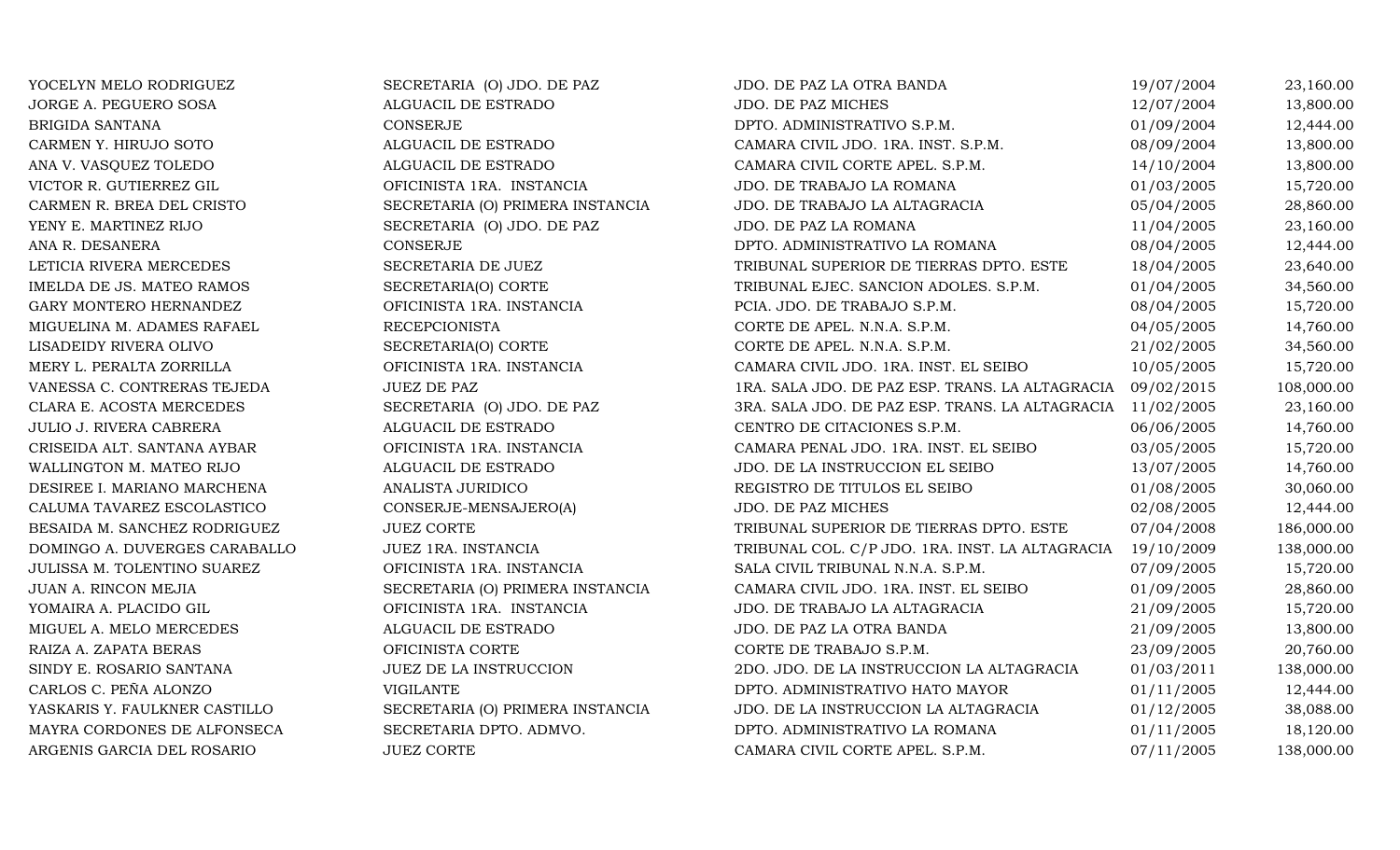| MINIEL E. VELOZ DE JESUS         | <b>REFERENCISTA</b>              | ARCHIVO ACTIVO J.I. S.P.M.                 | 13/12/2005 | 24,240.00  |
|----------------------------------|----------------------------------|--------------------------------------------|------------|------------|
| DAHIANA M. CABRERA RODRIGUEZ     | OFICINISTA 1RA. INSTANCIA        | CAMARA PENAL JDO. 1RA. INST. HATO MAYOR    | 14/12/2005 | 15,720.00  |
| KEILA E. GONZALEZ BELEN          | JUEZ T.T.J.O.                    | TRIBUNAL DE TIERRAS J.O. S.P.M.            | 12/12/2005 | 138,000.00 |
| JOSE M. DE LA ROSA               | SECRETARIA (O) JDO. DE PAZ       | JDO. DE PAZ SABANA DE LA MAR               | 10/01/2006 | 23,160.00  |
| MANUEL E. ZORRILLA MEDINA        | ALGUACIL DE ESTRADO              | CAMARA PENAL JDO. 1RA. INST. HATO MAYOR    | 17/01/2006 | 14,760.00  |
| MARIA L. CHARLES CASTILLO        | <b>JUEZ DE PAZ</b>               | JDO. DE PAZ SAN RAFAEL DEL YUMA            | 29/03/2006 | 108,000.00 |
| ROBERTO RAMIREZ                  | MENSAJERO EXTERNO                | DPTO. ADMINISTRATIVO S.P.M.                | 29/03/2006 | 16,440.00  |
| VANESSA J. GUERRERO SANCHEZ      | OFICINISTA 1RA. INSTANCIA        | JDO. DE TRABAJO LA ALTAGRACIA              | 19/04/2006 | 15,720.00  |
| GABRIEL TIBURCIO SEVERINO        | MENSAJERO INTERNO                | DPTO. ADMINISTRATIVO HATO MAYOR            | 22/05/2006 | 12,444.00  |
| SANTA M. CEDEÑO                  | OFICINISTA 1RA. INSTANCIA        | JDO. DE TRABAJO LA ALTAGRACIA              | 02/05/2006 | 15,720.00  |
| LEANDRO I. HERNANDEZ LEONARDO    | MENSAJERO INTERNO                | DPTO. ADMINISTRATIVO EL SEIBO              | 21/06/2006 | 12,444.00  |
| DAHYANA D. PAYAM GUERRERO        | OFICINISTA CORTE                 | CAMARA PENAL CORTE APEL. S.P.M.            | 21/06/2006 | 17,640.00  |
| NAJIB M. HALAL CALCAÑO           | ALGUACIL DE ESTRADO              | JDO. DE PAZ CONSUELO                       | 01/08/2006 | 13,800.00  |
| FAUSTO R. BRUNO REYES            | ALGUACIL DE ESTRADO              | JDO. DE TRABAJO LA ALTAGRACIA              | 06/09/2006 | 13,800.00  |
| ARISTIDES D. HEREDIA SENA        | JUEZ 1RA. INSTANCIA              | TRIBUNAL N.N.A. LA ALTAGRACIA              | 01/09/2006 | 138,000.00 |
| ANNIE E. BELTRE LOPEZ            | SUPERVISOR DE ARCHIVO            | OFIC. DE ARCHIVO JUDICIAL PJ LA ALTAGRACIA | 11/09/2006 | 29,580.00  |
| FIDELINA CONCEPCION ORTIZ        | <b>CONSERJE</b>                  | DPTO. ADMINISTRATIVO S.P.M.                | 02/10/2006 | 12,444.00  |
| SENIA A. LOPEZ ROSENDO           | <b>CONSERJE</b>                  | DPTO. ADMINISTRATIVO S.P.M.                | 02/10/2006 | 12,444.00  |
| <b>JOSE RODRIGUEZ SILVESTRE</b>  | OFICINISTA 1RA. INSTANCIA        | CAMARA PENAL JDO. 1RA. INST. EL SEIBO      | 25/09/2006 | 15,720.00  |
| ESMINDA PAUL JUAN                | OFICINISTA 1RA. INSTANCIA        | JDO. DE LA INSTRUCCION LA ALTAGRACIA       | 01/09/2006 | 15,720.00  |
| ELIZABETH RIVERA NUÑEZ           | OFICINISTA 1RA. INSTANCIA        | TRIBUNAL N.N.A. LA ROMANA                  | 02/10/2006 | 15,720.00  |
| ANEURI A. PELEGRIN GARCIA        | ENC. ALMACEN ADMVO.              | DPTO. ADMINISTRATIVO EL SEIBO              | 13/11/2006 | 24,240.00  |
| YEIDRY A. CRISPIN CABRERA        | OFICINISTA CORTE                 | CORTE DE TRABAJO S.P.M.                    | 01/11/2006 | 17,640.00  |
| CHRISTIE M. ROGERS RINCON        | OFICINISTA CORTE                 | CORTE DE TRABAJO S.P.M.                    | 18/08/2008 | 17,640.00  |
| SANTO MANZUETA                   | MAYORDOMO I                      | DPTO. ADMINISTRATIVO S.P.M.                | 18/12/2006 | 16,920.00  |
| CARMEN E. MARTE                  | CONSERJE                         | SALA PENAL TRIBUNAL N.N.A. S.P.M.          | 11/12/2006 | 12,444.00  |
| NATALI DOMINGUEZ CALCAÑO         | SECRETARIA (O) PRIMERA INSTANCIA | CAMARA PENAL JDO. 1RA. INST. S.P.M.        | 08/01/2007 | 38,088.00  |
| ANTONIO WILLIAMS JHONSON         | AUX. DE MANTENIMIENTO            | DPTO. DE MANTENIMIENTO J.I. ZONA ESTE      | 10/01/2007 | 24,240.00  |
| MIRIAM B. DOMINICI ALCANTARA     | OFICINISTA 1RA. INSTANCIA        | TRIBUNAL EJEC. DE LA PENA S.P.M.           | 05/03/2007 | 15,720.00  |
| YISEIDY DEL C. CRUZ SILVESTRE    | SECRETARIA DEPTO. ADM.           | DPTO. ADMINISTRATIVO S.P.M.                | 13/03/2007 | 18,120.00  |
| GINA A. SILVESTRE GALVEZ         | SUPERVISOR DE ARCHIVO            | OFIC. DE ARCHIVO JUDICIAL PJ S.P.M.        | 01/04/2007 | 29,580.00  |
| ROSANGELA DURAN IBARRA           | <b>CONSERJE</b>                  | SALA CIVIL TRIBUNAL N.N.A. S.P.M.          | 17/05/2007 | 12,444.00  |
| YUNIOR ALB. HERNANDEZ DE LA CRUZ | OFICINISTA 1RA. INSTANCIA        | JDO. DE TRABAJO EL SEIBO                   | 25/04/2007 | 15,720.00  |
| KENNI MORLA MADRIGAL             | <b>CHOFER</b>                    | CAMARA CIVIL CORTE APEL. S.P.M.            | 04/06/2007 | 24,240.00  |
|                                  |                                  |                                            |            |            |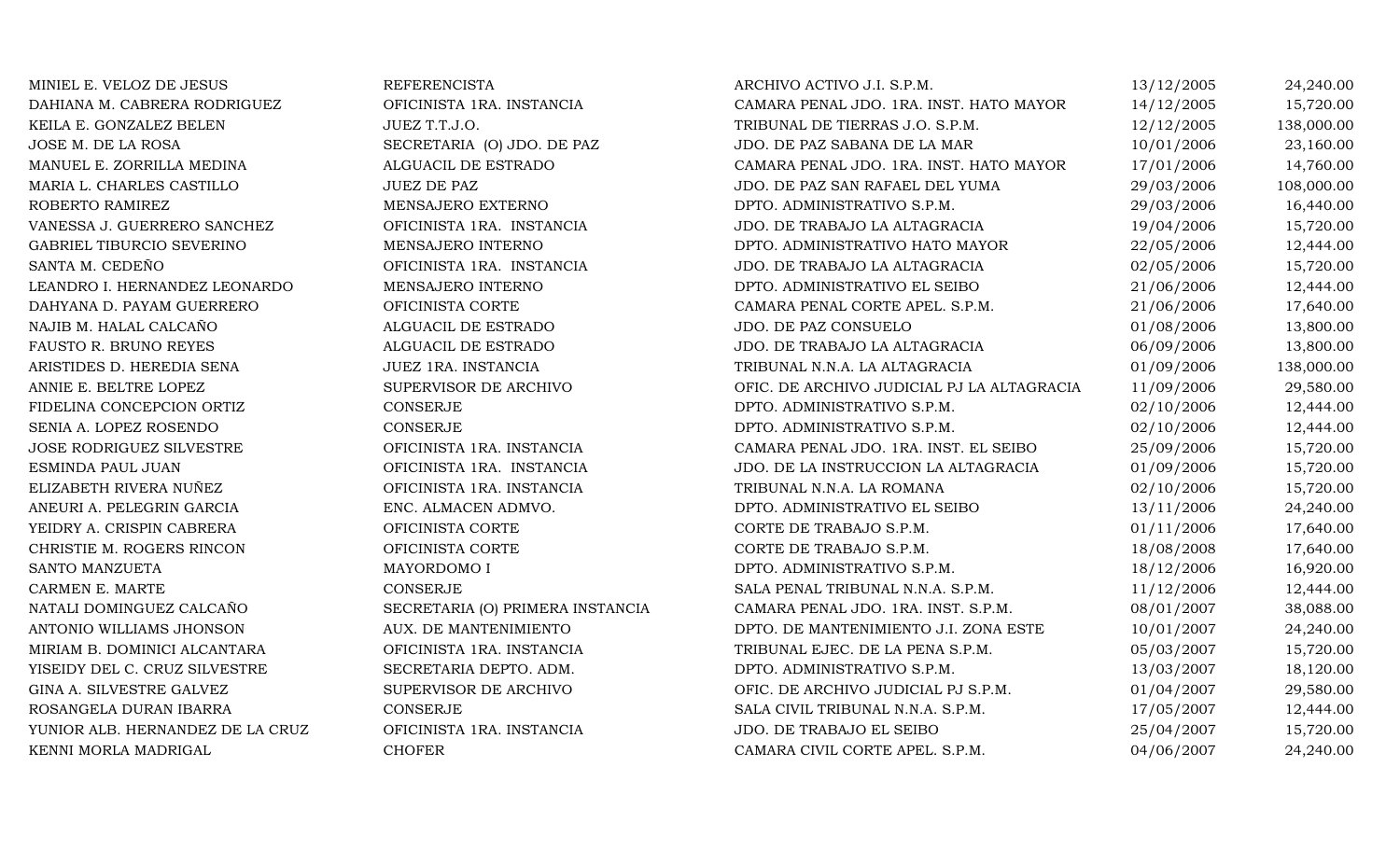| FRANCISCO DOMINGUEZ SILVESTRE    | MENSAJERO INTERNO                | DPTO. ADMINISTRATIVO EL SEIBO                   | 11/06/2007 | 12,444.00  |
|----------------------------------|----------------------------------|-------------------------------------------------|------------|------------|
| NOEMI RODRIGUEZ GUERRERO         | <b>CONSERJE</b>                  | DPTO. ADMINISTRATIVO S.P.M.                     | 03/07/2007 | 12,444.00  |
| JONATHAN TORRES CHAMBERS         | MENSAJERO INTERNO                | DPTO. ADMINISTRATIVO S.P.M.                     | 03/07/2007 | 12,444.00  |
| JUANA GONZALEZ RAMIREZ           | ABOGADO AYUDANTE CORTE           | TRIBUNAL SUPERIOR DE TIERRAS DPTO. ESTE         | 02/09/2013 | 48,894.00  |
| KELVIN A. JIMENEZ MENDOZA        | OFICINISTA CORTE                 | CORTE DE TRABAJO S.P.M.                         | 22/04/2013 | 17,640.00  |
| MASSIEL N. GONZALEZ ROSARIO      | <b>ARCHIVISTA</b>                | OFIC. DE ARCHIVO JUDICIAL PJ S.P.M.             | 02/11/2009 | 16,440.00  |
| RAMON ANT. DEL ROSARIO DE FRIAS  | ALGUACIL DE ESTRADO              | TRIBUNAL COL. C/P JDO. 1RA. INST. LA ROMANA     | 20/04/2010 | 14,760.00  |
| ALTAGRACIA FERRERAS RIVAS        | CONSERJE                         | DPTO. DE MANTENIMIENTO J.I. ZONA ESTE           | 01/12/2011 | 12,444.00  |
| YILDA D. MOTA DE LA ROSA         | ABOGADO AYUDANTE CORTE           | TRIBUNAL SUPERIOR DE TIERRAS DPTO. ESTE         | 30/07/2007 | 48,894.00  |
| SARAH G. LIBURD BAEZ             | ABOGADO AYUDANTE CORTE           | CAMARA PENAL CORTE APEL. S.P.M.                 | 01/10/2007 | 48,894.00  |
| YOHANNA E. RIVERA CHALAS         | SECRETARIA (O) PRIMERA INSTANCIA | SALA PENAL TRIBUNAL N.N.A. S.P.M.               | 10/12/2007 | 28,860.00  |
| ALBA M. MARTE MATEO              | OFICINISTA 1RA. INSTANCIA        | TRIBUNAL COL. C/P JDO. 1RA. INST. S.P.M.        | 04/12/2007 | 15,720.00  |
| JAQUELINE ALCANTARA SILVERIO     | <b>RECEPCIONISTA</b>             | DPTO. ADMINISTRATIVO S.P.M.                     | 28/01/2008 | 14,760.00  |
| MIRIAM ANGOMAS BIDO              | <b>RECEPCIONISTA</b>             | DPTO. ADMINISTRATIVO LA ALTAGRACIA              | 12/02/2008 | 14,760.00  |
| ROSA A. VASQUEZ                  | CONSERJE                         | DPTO. ADMINISTRATIVO S.P.M.                     | 20/02/2008 | 12,444.00  |
| FRANKLIN J. DE JESUS SANTANA     | ALGUACIL DE ESTRADO              | SALA CIVIL TRIBUNAL N.N.A. S.P.M.               | 01/02/2008 | 13,800.00  |
| DANIEL M. RIJO RIJO              | ALGUACIL DE ESTRADO              | 1ER. JDO. DE LA INSTRUCCION LA ALTAGRACIA       | 03/03/2008 | 14,760.00  |
| DAUNIA M. JIMENEZ RAMIREZ        | CONSERJE-MENSAJERO(A)            | JDO. DE PAZ RAMON SANTANA                       | 10/03/2008 | 12,444.00  |
| BENJAMIN ORTEGA DE LA ROSA       | ALGUACIL DE ESTRADO              | 3RA. SALA JDO. DE PAZ ESP. TRANS. LA ALTAGRACIA | 17/03/2008 | 13,800.00  |
| ADELISA ALT. DE LA ROSA BAUTISTA | OFICINISTA 1RA. INSTANCIA        | CAMARA PENAL JDO. 1RA. INST. HATO MAYOR         | 17/03/2008 | 15,720.00  |
| MARISOL BERROA MEJIA             | MENSAJERO INTERNO                | DPTO. ADMINISTRATIVO EL SEIBO                   | 01/04/2008 | 12,444.00  |
| JORGE ML. ALVAREZ RODRIGUEZ      | MENSAJERO INTERNO                | DPTO. ADMINISTRATIVO EL SEIBO                   | 06/05/2008 | 12,444.00  |
| MAURELY A. VARELA CASTRO         | OFICINISTA 1RA. INSTANCIA        | 2DA. SALA JDO. DE TRABAJO S.P.M.                | 05/06/2008 | 15,720.00  |
| MAYCOL A. CEDEÑO ALFONSECA       | ABOGADO AYUDANTE 1RA. INST.      | JDO. DE LA INSTRUCCION S.P.M.                   | 29/08/2008 | 36,000.00  |
| CONCEPCION ORTIZ ORTIZ           | PLOMERO                          | DPTO. ADMINISTRATIVO S.P.M.                     | 18/07/2008 | 16,440.00  |
| JIANNA M. VILCHEZ LIZARDO        | ABOGADO AYUDANTE 1RA. INST.      | CAMARA CIVIL JDO. 1RA. INST. LA ROMANA          | 13/10/2008 | 36,000.00  |
| WILKIN CIPRIAN OGANDO            | ALGUACIL DE ESTRADO              | CENTRO DE CITACIONES S.P.M.                     | 11/11/2008 | 14,760.00  |
| LEONOR E. RIVERA SEVERINO        | OFICINISTA J.O.                  | TRIBUNAL DE TIERRAS J.O. EL SEIBO               | 04/05/2017 | 15,720.00  |
| CAROLINA E. SILVESTRE RONDON     | JUEZ DE PAZ                      | 2DA. SALA JDO. DE PAZ ESP. TRANS. S.P.M.        | 01/10/2008 | 108,000.00 |
| MELANIO A. OTAÑO REYNA           | <b>VIGILANTE</b>                 | JDO. DE PAZ RAMON SANTANA                       | 12/09/2008 | 12,444.00  |
| YORKY E. BRITO RIVERA            | SECRETARIA (O) JDO. DE PAZ       | JDO. DE PAZ LA ALTAGRACIA                       | 01/10/2009 | 23,160.00  |
| YOMAYRA RAMOS SANTANA            | OFICINISTA CORTE                 | CAMARA PENAL CORTE APEL. S.P.M.                 | 27/10/2008 | 17,640.00  |
| BLAS G. GIL DE LA CRUZ           | ALGUACIL DE ESTRADO              | TRIBUNAL COL. C/P JDO. 1RA. INST. LA ALTAGRACIA | 04/12/2013 | 14,760.00  |
| AMARILISIS HILTON JONES          | OFICINISTA JDO. DE PAZ           | JDO. DE PAZ LA ROMANA                           | 17/02/2009 | 14,760.00  |
|                                  |                                  |                                                 |            |            |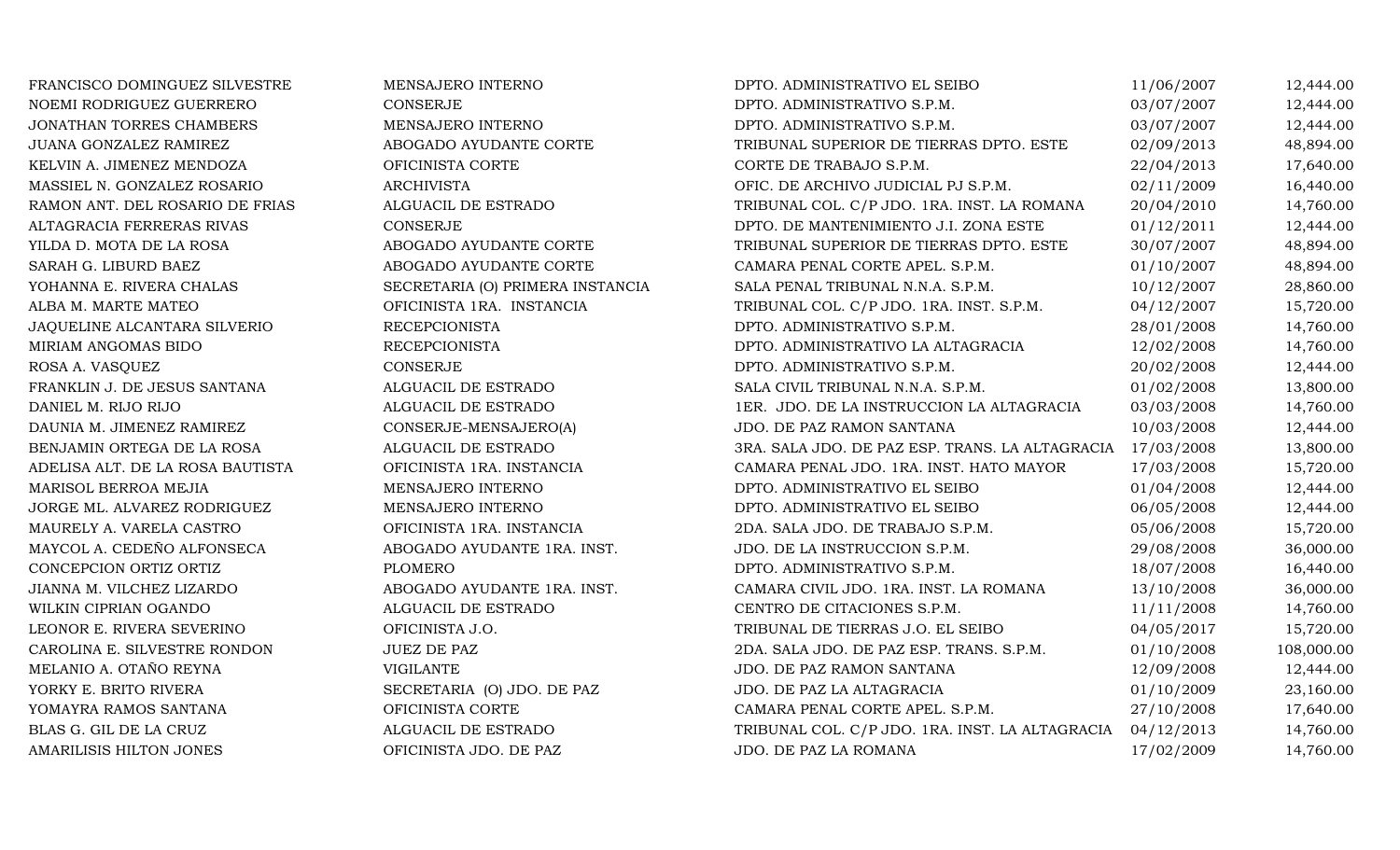| JOSE ML. MENDEZ CABRERA       | <b>JUEZ CORTE</b>                | CORTE DE TRABAJO S.P.M.                       | 23/02/2009 | 138,000.00 |
|-------------------------------|----------------------------------|-----------------------------------------------|------------|------------|
| YOHAN C. MORALES PEGUERO      | JUEZ DE LA INSTRUCCION           | JDO. DE LA INSTRUCCION LA ALTAGRACIA          | 23/02/2009 | 138,000.00 |
| CARLOS PEÑA MARTINEZ          | JUEZ 1RA. INSTANCIA              | CAMARA PENAL JDO. 1RA. INST. LA ROMANA        | 23/02/2009 | 138,000.00 |
| ROSE M. PEÑA ROSARIO          | JUEZ JDO. DE TRABAJO             | 2DA. SALA JDO. DE TRABAJO S.P.M.              | 23/02/2009 | 138,000.00 |
| RAMONA M. SANTANA BERMUDEZ    | JUEZ 1RA. INSTANCIA              | CAMARA PENAL JDO. 1RA. INST. EL SEIBO         | 23/02/2009 | 138,000.00 |
| ARGENIS DE LOS SANTOS ROSARIO | TECNICO DE REFRIGERACION         | DPTO. DE MANTENIMIENTO J.I. ZONA ESTE         | 24/03/2009 | 29,580.00  |
| JUANA M. PEREYRA GONZALEZ     | ALGUACIL DE ESTRADO              | 1RA. SALA JDO. DE PAZ ESP. TRANS. LA ROMANA   | 07/04/2009 | 13,800.00  |
| ALVIN R. DOROTEO MOTA         | ALGUACIL DE ESTRADO              | CORTE DE TRABAJO S.P.M.                       | 21/04/2009 | 13,800.00  |
| GREYSA M. MENDEZ JAVIER       | ABOGADO AYUDANTE 1RA. INST.      | TRIBUNAL DE TIERRAS J.O. S.P.M.               | 28/04/2009 | 36,000.00  |
| ROSALY M. TORRES SANCHEZ      | ABOGADO AYUDANTE                 | JDO. DE LA INSTRUCCION HATO MAYOR             | 01/05/2009 | 36,000.00  |
| LEIDY E. CASTILLO MONTERO     | OFICIAL DE SERVICIOS             | REGISTRO DE TITULOS HIGUEY                    | 30/06/2009 | 34,980.00  |
| <b>JULY S. SEVERINO</b>       | OFICIAL ARCHIVO ACTIVO           | ARCHIVO ACTIVO J.I. LA ALTAGRACIA             | 15/07/2009 | 29,580.00  |
| SILVIA S. PAULINO PAYAN       | SECRETARIA (O) PRIMERA INSTANCIA | 2DO. JDO. DE LA INSTRUCCION LA ALTAGRACIA     | 09/07/2009 | 38,088.00  |
| ANYELINA STEVENS PAEZ         | REPRESENTANTE DE INFORMACION     | CENTRO INF. ORIENT. CIUDADANA PJ S.P.M        | 05/08/2009 | 24,240.00  |
| EMELY A. UBIERA SOSA          | SECRETARIA (O) PRIMERA INSTANCIA | JDO. DE LA INSTRUCCION HATO MAYOR             | 14/08/2009 | 38,088.00  |
| YUMIRIS TUITT SANTANA         | JUEZ 1RA. INSTANCIA              | 2DA. SALA CAMARA CIVIL JDO. 1RA. INST. S.P.M. | 19/10/2009 | 138,000.00 |
| ISMAEL N. RAMIREZ SANTANA     | JUEZ SUST. PTE. COLEGIADO        | TRIBUNAL COL. C/P JDO. 1RA. INST. LA ROMANA   | 19/10/2009 | 138,000.00 |
| RICHARD H. BERRA REYES        | JUEZ DE LA INSTRUCCION           | JDO. DE LA INSTRUCCION S.P.M.                 | 19/10/2009 | 138,000.00 |
| FRANCIS Y. REYES DILONE       | JUEZ DE LA INSTRUCCION           | 2DO. JDO. DE LA INSTRUCCION LA ALTAGRACIA     | 19/10/2009 | 138,000.00 |
| EDWIS A. RIJO DELGADO         | JUEZ 1RA. INSTANCIA              | CAMARA PENAL JDO. 1RA. INST. LA ALTAGRACIA    | 19/10/2009 | 138,000.00 |
| RAMON A. ALMONTE BARRY        | JUEZ 1RA. INSTANCIA              | 1RA. SALA CAMARA CIVIL JDO. 1RA. INST. S.P.M. | 19/10/2009 | 138,000.00 |
| ELIZABETH SALOME RODRIGUEZ    | SECRETARIA (O) JDO. DE PAZ       | JDO. DE PAZ GUAYMATE                          | 26/01/2010 | 23,160.00  |
| VICKY M. CHALAS DOCEN         | <b>JUEZ DE PAZ</b>               | JDO. DE PAZ LA ROMANA                         | 12/04/2010 | 108,000.00 |
| JOSE A. PAYANO DE LEON        | ALGUACIL DE ESTRADO              | JDO. DE PAZ SABANA DE LA MAR                  | 20/04/2010 | 13,800.00  |
| GREILING M. LORENZO ZORRILLA  | OFICINISTA 1RA. INSTANCIA        | JDO. DE TRABAJO EL SEIBO                      | 03/05/2010 | 15,720.00  |
| MANUEL DE J. SANCHEZ CEBALLOS | JUEZ T.T.J.O.                    | TRIBUNAL DE TIERRAS J.O. LA ALTAGRACIA        | 01/06/2010 | 138,000.00 |
| JEISON Y. MAZARA ADAMES       | ALGUACIL DE ESTRADO              | JDO. DE LA INSTRUCCION HATO MAYOR             | 07/07/2010 | 14,760.00  |
| LUCIA LEBRON BATIA            | OFICINISTA 1RA. INSTANCIA        | CAMARA CIVIL JDO. 1RA. INST. HATO MAYOR       | 27/12/2010 | 14,760.00  |
| JORGE DE JS. GUERRERO SANCHEZ | ALGUACIL DE ESTRADO              | JDO. DE PAZ SAN RAFAEL DEL YUMA               | 03/01/2011 | 13,800.00  |
| JACKELYN GERVACIO ALMONTE     | SECRETARIA (O) JDO. DE PAZ       | JDO. DE PAZ MICHES                            | 17/01/2011 | 23,160.00  |
| YOKASTA A. SOLIMAN GUERRERO   | ABOGADO AYUDANTE 1RA. INST.      | CAMARA CIVIL JDO. 1RA. INST. LA ALTAGRACIA    | 17/01/2011 | 36,000.00  |
| BLADY S. MERCEDES MERCEDES    | PORTERO                          | DPTO. ADMINISTRATIVO EL SEIBO                 | 03/02/2011 | 12,444.00  |
| MELISSA Y. RODRIGUEZ VILLEGAS | SECRETARIA (O) PRIMERA INSTANCIA | SALA CIVIL TRIBUNAL N.N.A. S.P.M.             | 24/06/2013 | 28,860.00  |
| CAROLINA CASTRO DEL ROSARIO   | JUEZ 1RA. INSTANCIA              | TRIBUNAL N.N.A. LA ROMANA                     | 01/03/2011 | 138,000.00 |
|                               |                                  |                                               |            |            |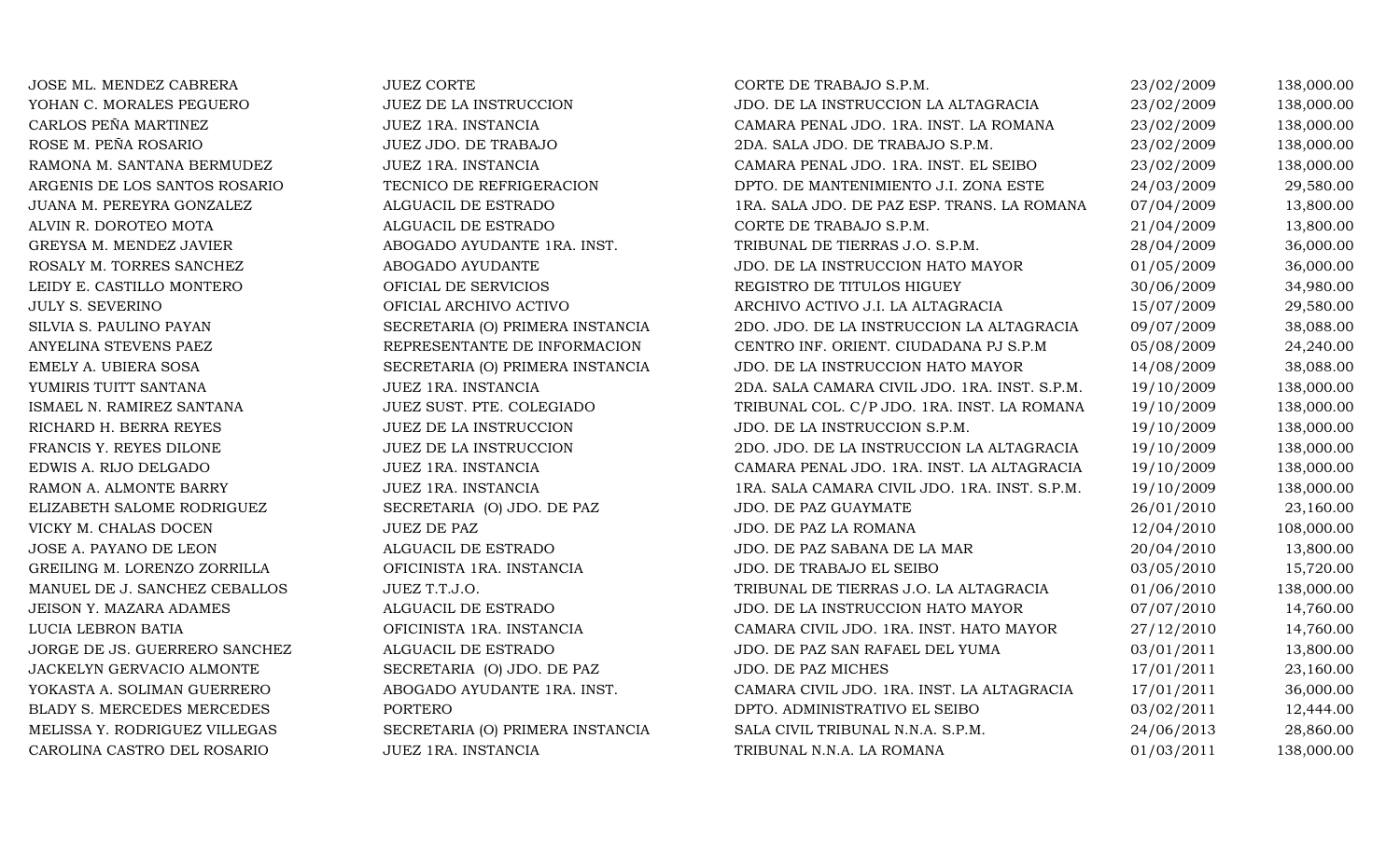| JUAN R. ASTACIO ROMERO            | ENCARGADO(A) OFICINA ADMINISTRATIVA III | DPTO. ADMINISTRATIVO HATO MAYOR             | 01/03/2011 | 67,405.20  |
|-----------------------------------|-----------------------------------------|---------------------------------------------|------------|------------|
| DAVID ML. PAREDES                 | <b>ARCHIVISTA</b>                       | OFIC. DE ARCHIVO JUDICIAL PJ S.P.M.         | 06/04/2011 | 16,440.00  |
| KATHERINE R. CUELLO NOVAS         | OFICINISTA 1RA. INSTANCIA               | TRIBUNAL N.N.A. LA ALTAGRACIA               | 01/04/2013 | 15,720.00  |
| ARIEL MALDONADO CABRERA           | <b>ARCHIVISTA</b>                       | OFIC. DE ARCHIVO JUDICIAL PJ LA ALTAGRACIA  | 18/05/2011 | 16,440.00  |
| LUISA E. CUETO TOLENTINO          | OFICINISTA 1RA. INSTANCIA               | TRIBUNAL COL. C/P JDO. 1RA. INST. S.P.M.    | 01/09/2012 | 15,720.00  |
| DORCA E. DEL ROSARIO DE SENDA     | SECRETARIA DE JUEZ                      | TRIBUNAL SUPERIOR DE TIERRAS DPTO. ESTE     | 02/09/2013 | 23,640.00  |
| DARIHANA CEDANO RIJO              | ABOGADO AYUDANTE                        | TRIBUNAL DE TIERRAS J.O. LA ALTAGRACIA      | 15/06/2011 | 36,000.00  |
| FARIDA ALT. ABUD PEÑA             | JUEZ 1RA. INSTANCIA                     | SALA CIVIL TRIBUNAL N.N.A. S.P.M.           | 01/09/2011 | 138,000.00 |
| LINDSAY M. AVELINO MEJIA          | <b>JUEZ DE PAZ</b>                      | 2DA. SALA JDO. DE PAZ ESP. TRANS. LA ROMANA | 01/11/2011 | 108,000.00 |
| LUISA MA. ACEVEDO MONEGRO         | JUEZ 1RA. INSTANCIA                     | SALA PENAL TRIBUNAL N.N.A. S.P.M.           | 01/11/2011 | 138,000.00 |
| <b>JAZMIN VARELA ASTACIO</b>      | JUEZ 1RA. INSTANCIA                     | CAMARA CIVIL JDO. 1RA. INST. HATO MAYOR     | 01/11/2011 | 138,000.00 |
| SANTA V. PEGUERO OZORIA           | CONSERJE                                | DPTO. DE MANTENIMIENTO J.I. ZONA ESTE       | 01/12/2011 | 12,444.00  |
| ADALIS K. SANTANA MERCEDES        | <b>ARCHIVISTA</b>                       | ARCHIVO ACTIVO J.I. LA ALTAGRACIA           | 21/05/2012 | 24,240.00  |
| NANCY A. FELIX CORNIEL            | CONSERJE-MENSAJERO(A)                   | JDO. DE PAZ EL VALLE                        | 18/03/2013 | 12,444.00  |
| JONNATHAN VELOZ                   | ALGUACIL DE ESTRADO                     | CAMARA PENAL CORTE APEL. S.P.M.             | 14/03/2017 | 14,760.00  |
| YELINETT R. BAEZ RODRIGUEZ        | REGISTRADOR DE TITULOS                  | REGISTRO DE TITULOS EL SEIBO                | 02/04/2012 | 126,000.00 |
| OSVALDO DOMINGUEZ CALCAÑO         | ALGUACIL DE ESTRADO                     | 2DA. SALA JDO. DE TRABAJO S.P.M.            | 01/05/2012 | 13,800.00  |
| DHARINA AQUINO SILVESTRE          | OFICINISTA CORTE                        | CAMARA CIVIL CORTE APEL. S.P.M.             | 07/05/2012 | 17,640.00  |
| ROSA I. CRUZ SANCHEZ              | ENCARGADO(A) OFICINA ADMINISTRATIVA IV  | DPTO. ADMINISTRATIVO S.P.M.                 | 29/06/2012 | 81,952.80  |
| ROSY SILVESTRE CEDANO             | SECRETARIA (O) PRIMERA INSTANCIA        | TRIBUNAL DE TIERRAS J.O. EL SEIBO           | 26/06/2012 | 28,860.00  |
| INGRID M. RIJO STERLING           | CONSERJE-MENSAJERO(A)                   | JDO. DE PAZ LAGUNA DE NISIBON               | 01/09/2012 | 12,444.00  |
| HECTOR R. RAMIREZ DIXON           | ALGUACIL DE ESTRADO                     | CAMARA CIVIL JDO. 1RA. INST. LA ROMANA      | 03/09/2012 | 13,800.00  |
| MADELAINE MERCEDES PARDILLA       | OFICINISTA JDO. DE PAZ                  | JDO. DE PAZ EL VALLE                        | 01/09/2012 | 14,760.00  |
| YULEISY TUITT SANTANA             | OFICINISTA CORTE                        | CORTE DE APEL. N.N.A. S.P.M.                | 01/09/2012 | 17,640.00  |
| LUISAURA ALT. CARRION             | SECRETARIA (O) PRIMERA INSTANCIA        | CAMARA PENAL JDO. 1RA. INST. LA ROMANA      | 10/09/2012 | 38,088.00  |
| MARIANA HERRERA RAMIREZ           | OFICINISTA 1RA. INSTANCIA               | 1ER. JDO. DE LA INSTRUCCION S.P.M.          | 10/09/2012 | 15,720.00  |
| RICARDO CORDERO HENRIQUEZ         | <b>OFICINISTA</b>                       | CENTRO DE CITACIONES S.P.M.                 | 10/09/2012 | 17,640.00  |
| ROBERTO ANT. REYES TORRES         | ALGUACIL DE ESTRADO                     | 2DA. SALA JDO. DE PAZ ESP. TRANS. LA ROMANA | 11/09/2012 | 13,800.00  |
| ERICA B. RODRIGUEZ RODRIGUEZ      | ABOGADO AYUDANTE 1RA. INST.             | CAMARA CIVIL JDO. 1RA. INST. LA ALTAGRACIA  | 25/11/2013 | 36,000.00  |
| JENNIFFER RAMOS SANCHEZ           | SECRETARIA (O) PRIMERA INSTANCIA        | TRIBUNAL N.N.A. LA ALTAGRACIA               | 23/06/2014 | 28,860.00  |
| MIGUEL VILLA MORLA                | <b>ARCHIVISTA</b>                       | ARCHIVO ACTIVO J.I. EL SEIBO                | 01/04/2013 | 24,240.00  |
| FRANCISCO J. GUERRERO DEL ROSARIO | REGISTRADOR DE TITULOS ADSCRITO         | REGISTRO DE TITULOS HIGUEY                  | 01/07/2013 | 117,532.80 |
| MARIA R. FRIAS VARGAS             | OFICINISTA 1RA. INSTANCIA               | SALA PENAL TRIBUNAL N.N.A. S.P.M.           | 30/10/2012 | 15,720.00  |
| RUTH E. MORALES CASTRO            | CONSERJE                                | DPTO. ADMINISTRATIVO EL SEIBO               | 19/11/2012 | 12,444.00  |
|                                   |                                         |                                             |            |            |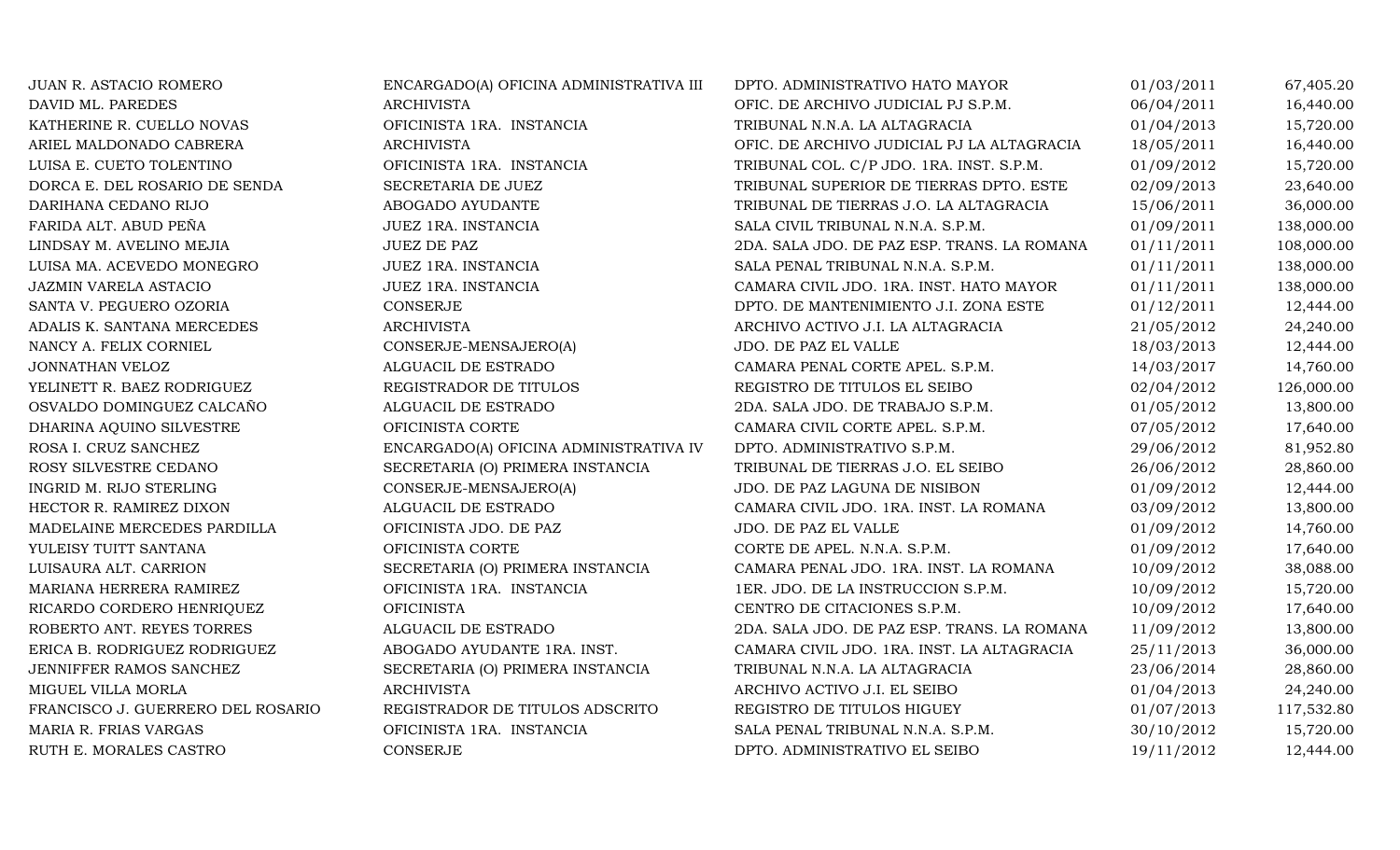| VILMA A. MATOS OZUNA          | OFICINISTA 1RA. INSTANCIA        | 1ER. JDO. DE LA INSTRUCCION LA ALTAGRACIA                  | 18/12/2012 | 15,720.00  |
|-------------------------------|----------------------------------|------------------------------------------------------------|------------|------------|
| RAFAEL A. NUÑEZ CASTILLO      | ALGUACIL DE ESTRADO              | 2DA. SALA JDO. DE PAZ ESP. TRANS. LA ALTAGRACIA            | 04/12/2012 | 13,800.00  |
| MARIA G. SANTANA AYBAR        | CONSERJE                         | DPTO. ADMINISTRATIVO EL SEIBO                              | 05/12/2012 | 12,444.00  |
| VIRGILIO MARTINEZ MOTA        | ALGUACIL DE ESTRADO              | PCIA. JDO. DE TRABAJO S.P.M.                               | 10/01/2013 | 13,800.00  |
| FRANCISCA R. COTES VASQUEZ    | OFICINISTA TST                   | TRIBUNAL SUPERIOR DE TIERRAS DPTO. ESTE                    | 02/09/2013 | 17,640.00  |
| JOHNNY CASTRO RAMIREZ         | ALGUACIL DE ESTRADO              | JDO. DE PAZ S.P.M.                                         | 06/05/2014 | 13,800.00  |
| ALEX E. ROSARIO SANCHEZ       | OFICINISTA 1RA. INSTANCIA        | CAMARA PENAL JDO. 1RA. INST. S.P.M.                        | 06/05/2014 | 15,720.00  |
| KATERINE SANTANA MEJIA        | <b>JUEZ DE PAZ</b>               | JDO. DE PAZ LOS LLANOS                                     | 16/12/2016 | 108,000.00 |
| YARITZA S. RAMOS REYES        | <b>AUXILIAR ADMINISTRATIVO</b>   | DPTO. ADMINISTRATIVO HATO MAYOR                            | 05/02/2013 | 14,760.00  |
| RAIDIRA M. CASTILLO LOPEZ     | OFICINISTA JDO. DE PAZ           | 3RA. SALA JDO. DE PAZ ESP. TRANS. LA ALTAGRACIA 18/03/2013 |            | 14,760.00  |
| MANUEL DE JS. UBIERA MERCEDES | OFICINISTA JDO. DE PAZ           | JDO. DE PAZ LA ALTAGRACIA                                  | 08/05/2013 | 14,760.00  |
| KATHERIN VALLEJO HERRERA      | OFICINISTA 1RA. INSTANCIA        | JDO. DE LA INSTRUCCION S.P.M.                              | 11/07/2014 | 15,720.00  |
| CRISEIDA C. GUERRERO MARTES   | CONSERJE                         | DPTO. ADMINISTRATIVO EL SEIBO                              | 01/05/2013 | 12,444.00  |
| BELKYS M. SALOMON             | <b>RECEPCIONISTA</b>             | DPTO. ADMINISTRATIVO LA ROMANA                             | 17/06/2013 | 14,760.00  |
| MARIA E. VASQUEZ RODRIGUEZ    | SUPERVISOR DE ARCHIVO            | OFIC. DE ARCHIVO JUDICIAL PJ LA ROMANA                     | 03/06/2013 | 14,760.00  |
| MABEL PEREYRA VASQUEZ         | OFICINISTA 1RA. INSTANCIA        | 1RA. SALA JDO. DE TRABAJO S.P.M.                           | 22/07/2013 | 15,720.00  |
| ELIZABETH HERNANDEZ CORDONES  | OFICINISTA 1RA. INSTANCIA        | CAMARA PENAL JDO. 1RA. INST. EL SEIBO                      | 10/03/2014 | 15,720.00  |
| CELIO JIMENEZ                 | <b>VIGILANTE</b>                 | JDO. DE PAZ SABANA DE LA MAR                               | 02/01/2014 | 12,444.00  |
| GENESIS V. DE LA ROSA PAYANO  | SECRETARIA (O) PRIMERA INSTANCIA | TRIBUNAL COL. C/P JDO. 1RA. INST. LA ROMANA                | 22/07/2013 | 38,088.00  |
| BLASINA M. RIJO ORTEGA        | OFICINISTA 1RA. INSTANCIA        | CAMARA PENAL JDO. 1RA. INST. HATO MAYOR                    | 26/08/2013 | 15,720.00  |
| ELISA E. TAVERAS ALVAREZ      | OFICINISTA TST                   | TRIBUNAL SUPERIOR DE TIERRAS DPTO. ESTE                    | 02/09/2013 | 17,640.00  |
| ANGELA MA. DEL ROSARIO CEDANO | <b>SECRETARIA</b>                | REGISTRO DE TITULOS HIGUEY                                 | 23/09/2013 | 28,860.00  |
| CARMEN M. RODRIGUEZ GUERRERO  | AUX. DE RECEPCION Y ENTREGA      | REGISTRO DE TITULOS HIGUEY                                 | 23/09/2013 | 24,240.00  |
| VIANCA MEJIA VILLA            | SECRETARIA DE JUEZ               | TRIBUNAL SUPERIOR DE TIERRAS DPTO. ESTE                    | 02/09/2013 | 23,640.00  |
| ROSELIN JOSE GUERRERO         | AUX. DE RECEPCION Y ENTREGA      | REGISTRO DE TITULOS HIGUEY                                 | 23/09/2013 | 24,240.00  |
| YORDANO MEJIA BERAS           | ABOGADO AYUDANTE 1RA. INST.      | TRIBUNAL DE TIERRAS J.O. EL SEIBO                          | 27/01/2014 | 36,000.00  |
| EDDY J. ROA JONES             | OFICINISTA CORTE                 | CAMARA CIVIL CORTE APEL. S.P.M.                            | 26/05/2014 | 17,640.00  |
| ROMELYN TAVAREZ SOSA          | OFICINISTA 1RA. INSTANCIA        | CAMARA CIVIL JDO. 1RA. INST. HATO MAYOR                    | 03/11/2015 | 15,720.00  |
| ESMIRNA OZORIA MORALES        | SECRETARIA (O) JDO. DE PAZ       | JDO. DE PAZ LOS LLANOS                                     | 02/06/2014 | 23,160.00  |
| YAINA M. GUZMAN MEJIA         | OFICINISTA 1RA. INSTANCIA        | JDO. DE LA INSTRUCCION EL SEIBO                            | 21/09/2015 | 15,720.00  |
| JUAN ML. TRONCOSO PERALTA     | ALGUACIL DE ESTRADO              | JDO. DE PAZ LAGUNA DE NISIBON                              | 16/10/2017 | 13,800.00  |
| BILLY J. CASTRO SANTANA       | <b>PLOMERO</b>                   | DPTO. DE MANTENIMIENTO J.I. ZONA ESTE                      | 04/12/2013 | 20,760.00  |
| FATIMA A. MONEGRO CRISPIN     | SECRETARIA (O) PRIMERA INSTANCIA | CAMARA CIVIL JDO. 1RA. INST. HATO MAYOR                    | 25/11/2013 | 28,860.00  |
| ROSA I. DOMINGUEZ DE LA CRUZ  | OFICINISTA CORTE                 | 2DA. SALA CAMARA CIVIL CORTE APEL. D.N.                    | 27/01/2014 | 24,240.00  |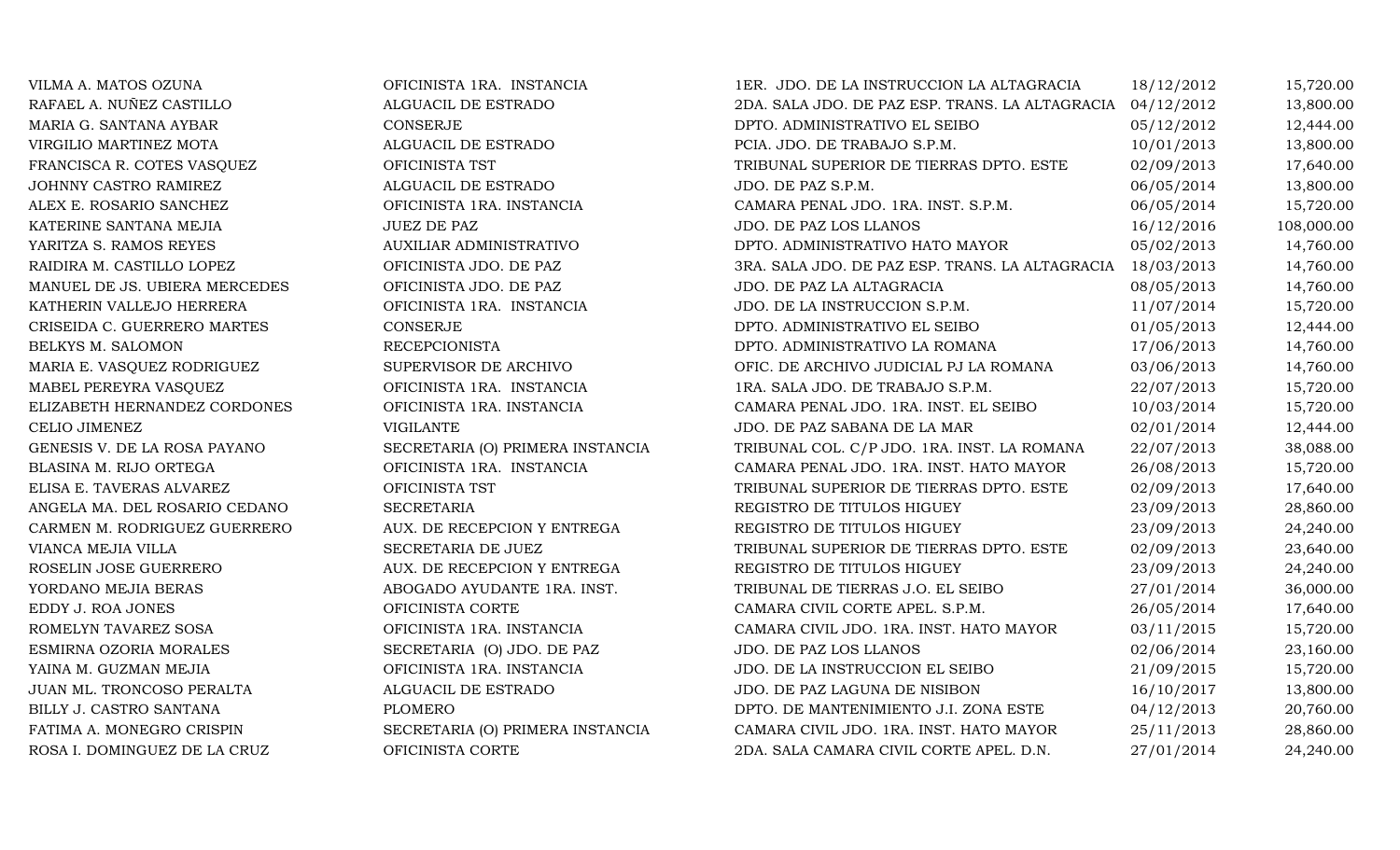| DAVID DEL ROSARIO GUERRERO            | ALGUACIL DE ESTRADO              | CAMARA PENAL JDO. 1RA. INST. LA ALTAGRACIA      | 10/02/2014 | 14,760.00  |
|---------------------------------------|----------------------------------|-------------------------------------------------|------------|------------|
| LAUREN MA. RAMOS RAMIREZ              | SECRETARIA DEPTO. ADM.           | DPTO. ADMINISTRATIVO EL SEIBO                   | 24/03/2014 | 18,120.00  |
| PAULINA CASTRO TAVAREZ                | COORDINADOR(A) DE ENTREVISTAS    | CENTRO DE ENTREVISTA LA ALTAGRACIA              | 01/05/2014 | 36,000.00  |
| MARIO A. OGANDO MONEGRO               | <b>PORTERO</b>                   | DPTO. ADMINISTRATIVO S.P.M.                     | 14/04/2014 | 12,444.00  |
| ROSA S. FLORIMON MOISES               | SECRETARIA (O) PRIMERA INSTANCIA | JDO. DE TRABAJO LA ROMANA                       | 15/12/2014 | 28,860.00  |
| LIZBETH RODRIGUEZ HERRA               | OFICINISTA 1RA. INSTANCIA        | CAMARA CIVIL JDO. 1RA. INST. LA ROMANA          | 02/06/2014 | 15,720.00  |
| RAMON L. CUSTODIO MOTA                | ALGUACIL DE ESTRADO              | CENTRO DE CITACIONES S.P.M.                     | 09/06/2014 | 14,760.00  |
| GONZALO MATOS SILVESTRE               | MENSAJERO INTERNO                | DPTO. ADMINISTRATIVO S.P.M.                     | 24/06/2014 | 12,444.00  |
| ANGELICA C. RUIZ CASTRO               | OFICINISTA 1RA. INSTANCIA        | CAMARA CIVIL JDO. 1RA. INST. LA ROMANA          | 02/06/2014 | 15,720.00  |
| ANGEL A. CALDERON SIERRA              | ALGUACIL DE ESTRADO              | JDO. DE PAZ LA ALTAGRACIA                       | 01/07/2014 | 13,800.00  |
| SUSI E. RAMIREZ DEL CARMEN            | <b>CONSERJE</b>                  | DPTO. ADMINISTRATIVO HATO MAYOR                 | 14/07/2014 | 12,444.00  |
| CLARA E. MORALES VILLAVICENCIO        | OFICINISTA J.O.                  | TRIBUNAL DE TIERRAS J.O. LA ALTAGRACIA          | 18/01/2016 | 15,720.00  |
| <b>JULISSA GOICO VIDAL</b>            | AUXILIAR ADMINISTRATIVO          | DPTO. DE MANTENIMIENTO J.I. ZONA ESTE           | 25/08/2014 | 20,760.00  |
| OCTAVIO A. MATA UPIA                  | <b>JUEZ DE PAZ</b>               | JDO. DE PAZ S.P.M.                              | 01/10/2014 | 108,000.00 |
| JOSSEPHANG R. BERNHARDT NIVAR         | JUEZ 1RA. INSTANCIA              | TRIBUNAL COL. C/P JDO. 1RA. INST. LA ROMANA     | 01/10/2014 | 138,000.00 |
| THAIRIBI SANTANA SANTANA              | <b>OFICINISTA</b>                | REGISTRO DE TITULOS S.P.M.                      | 22/09/2014 | 15,720.00  |
| ELSA E. MATOS ALMONTE                 | OFICINISTA 1RA. INSTANCIA        | TRIBUNAL EJEC. DE LA PENA S.P.M.                | 26/10/2015 | 15,720.00  |
| JOSE E. SEVERINO                      | MENSAJERO INTERNO                | DPTO. ADMINISTRATIVO EL SEIBO                   | 03/11/2014 | 12,444.00  |
| FELIX L. SILVESTRE RONDON             | OFICINISTA 1RA. INSTANCIA        | SALA PENAL TRIBUNAL N.N.A. S.P.M.               | 01/12/2014 | 15,720.00  |
| DANEURY CASTILLO FEBLES               | <b>CONSERJE</b>                  | DPTO. ADMINISTRATIVO EL SEIBO                   | 27/10/2014 | 12,444.00  |
| GISSEL J. FERNANDEZ CARRASCO DE NUÑEZ | JUEZ 1RA. INSTANCIA              | CAMARA PENAL JDO. 1RA. INST. S.P.M.             | 09/02/2015 | 108,000.00 |
| RAFELINA RUIZ RODRIGUEZ               | JUEZ T.T.J.O.                    | TRIBUNAL DE TIERRAS J.O. EL SEIBO               | 09/02/2015 | 108,000.00 |
| RAELVIS O. ARIAS GOMEZ                | <b>JUEZ DE PAZ</b>               | JDO. DE PAZ CONSUELO                            | 09/02/2015 | 108,000.00 |
| CARMEN V. ALMONTE ALMONTE             | <b>JUEZ DE PAZ</b>               | 2DA. SALA JDO. DE PAZ ESP. TRANS. LA ALTAGRACIA | 09/02/2015 | 108,000.00 |
| HENRY O. QUEZADA GUERRERO             | ALGUACIL DE ESTRADO              | CAMARA PENAL JDO. 1RA. INST. LA ALTAGRACIA      | 01/12/2014 | 14,760.00  |
| ANDREA CABRERA GUERRERO               | <b>CONSERJE</b>                  | CORTE DE APEL. N.N.A. S.P.M.                    | 17/11/2014 | 12,444.00  |
| ORQUIDEA ALMARANTE HIRALDO            | OFICINISTA 1RA. INSTANCIA        | CAMARA CIVIL JDO. 1RA. INST. LA ROMANA          | 12/01/2015 | 15,720.00  |
| RENMAR PEREZ ALBUERME                 | MAYORDOMO III                    | DPTO. ADMINISTRATIVO HATO MAYOR                 | 19/01/2015 | 13,800.00  |
| ALGENYS CUETO TEJEDA                  | MENSAJERO INTERNO                | DPTO. ADMINISTRATIVO HATO MAYOR                 | 19/01/2015 | 12,444.00  |
| ROMIER MDES. MEDINA PEGUERO           | OFICINISTA 1RA. INSTANCIA        | 2DA. SALA JDO. DE TRABAJO S.P.M.                | 27/01/2015 | 15,720.00  |
| ZULEICA CONCEPCION BASTARDO           | <b>OFICINISTA</b>                | CENTRO DE CITACIONES S.P.M.                     | 09/02/2015 | 17,640.00  |
| CRISEIDY P. MEJIA RIJO                | SECRETARIA (O) PRIMERA INSTANCIA | 1ER. JDO. DE LA INSTRUCCION LA ROMANA           | 28/09/2015 | 38,088.00  |
| CARLOS E. MERCEDES RAMIREZ            | AUXILIAR ADMINISTRATIVO          | DPTO. ADMINISTRATIVO S.P.M.                     | 02/03/2015 | 12,444.00  |
| MARICEL RAMIREZ CEDEÑO                | OFICINISTA 1RA. INSTANCIA        | CAMARA CIVIL JDO. 1RA. INST. LA ROMANA          | 19/01/2016 | 15,720.00  |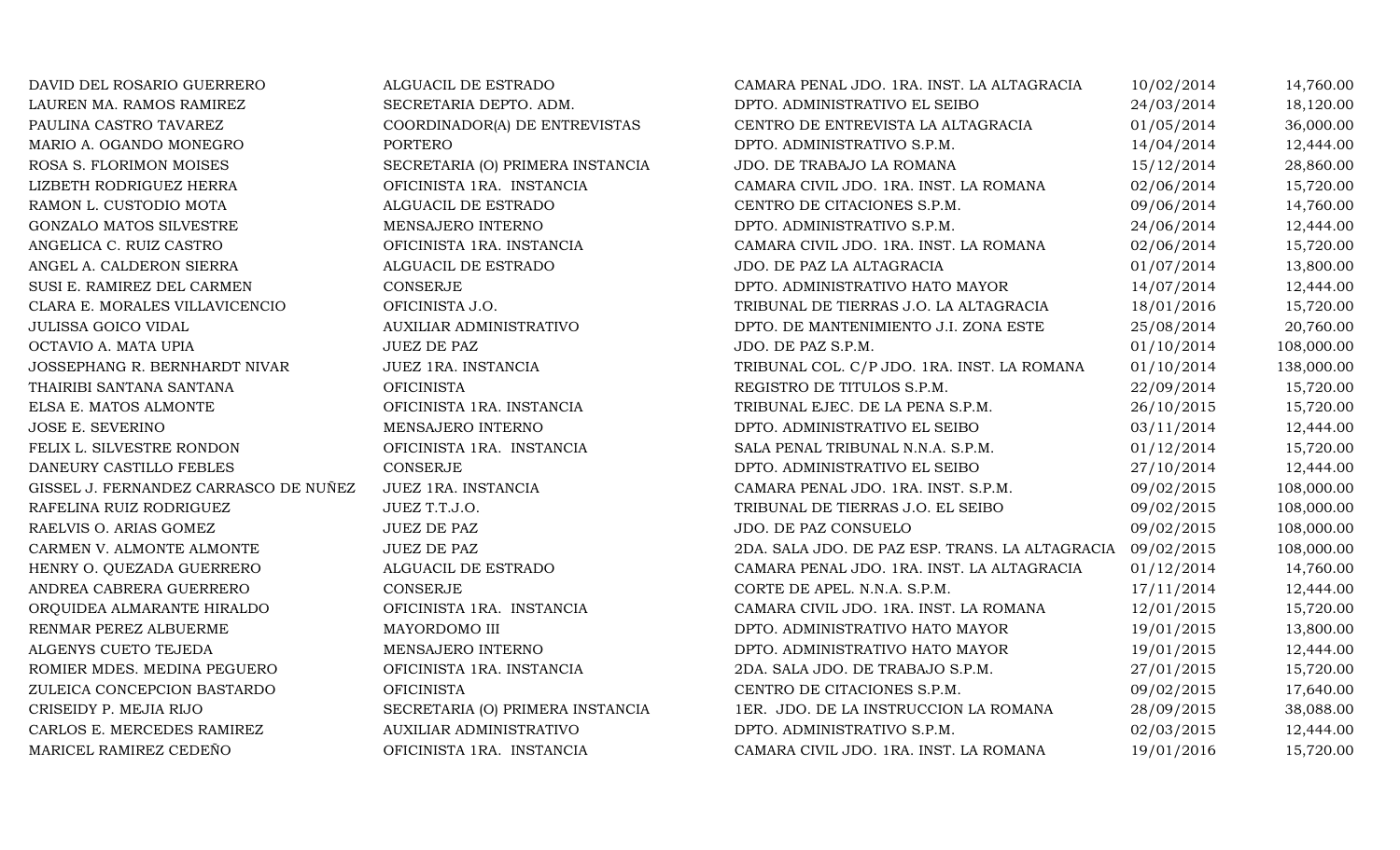| JULEISY E. PEGUERO SANTANA     | AUXILIAR R.T.                    | REGISTRO DE TITULOS EL SEIBO                               | 30/03/2015 | 16,440.00  |
|--------------------------------|----------------------------------|------------------------------------------------------------|------------|------------|
| LUIS R. GARCIA MIESES          | ALGUACIL DE ESTRADO              | 1ER. JDO. DE LA INSTRUCCION LA ROMANA                      | 20/04/2015 | 14,760.00  |
| LISSET ROSARIO DIAZ            | ABOGADO AYUDANTE CORTE           | CORTE DE TRABAJO S.P.M.                                    | 20/04/2015 | 48,894.00  |
| EDALY A. PEREYRA DE AZA        | OFICINISTA 1RA. INSTANCIA        | TRIBUNAL COL. C/P JDO. 1RA. INST. LA ROMANA                | 05/05/2015 | 15,720.00  |
| ALDO G. MATEO RUIZ             | MENSAJERO INTERNO                | DPTO. ADMINISTRATIVO LA ROMANA                             | 25/05/2015 | 12,444.00  |
| YEREMI SABINO RAMIREZ          | OFICINISTA CORTE                 | CAMARA PENAL CORTE APEL. S.P.M.                            | 01/06/2015 | 17,640.00  |
| PEDRO E. AGELAN SOSA           | OFICINISTA 1RA. INSTANCIA        | 1RA. SALA JDO. DE TRABAJO S.P.M.                           | 15/07/2015 | 15,720.00  |
| MARINA ALT. REYES SANTANA      | OFICINISTA 1RA. INSTANCIA        | CAMARA CIVIL JDO. 1RA. INST. S.P.M.                        | 13/08/2015 | 15,720.00  |
| ESTHER CAMINERO                | OFICINISTA 1RA. INSTANCIA        | CAMARA PENAL JDO. 1RA. INST. LA ALTAGRACIA                 | 24/08/2015 | 15,720.00  |
| ALEXANDER CONCEPCION CONSTANZO | OFICINISTA 1RA. INSTANCIA        | 1ER. JDO. DE LA INSTRUCCION LA ALTAGRACIA                  | 23/09/2015 | 15,720.00  |
| MASSIEL GIL GARCIA             | OFICINISTA 1RA. INSTANCIA        | TRIBUNAL COL. C/P JDO. 1RA. INST. LA ALTAGRACIA 14/09/2015 |            | 15,720.00  |
| ENMANUEL DE JS. NIEVES FEBLES  | OFICINISTA J.O.                  | TRIBUNAL DE TIERRAS J.O. EL SEIBO                          | 02/11/2015 | 15,720.00  |
| PEIMBERT A. TRINIDAD REYES     | OFICINISTA 1RA. INSTANCIA        | TRIBUNAL N.N.A. LA ALTAGRACIA                              | 10/11/2015 | 15,720.00  |
| LUIS E. TORRES FELIZ           | OFICINISTA J.O.                  | TRIBUNAL DE TIERRAS J.O. LA ALTAGRACIA                     | 23/11/2015 | 15,720.00  |
| <b>ISAAC FIGUEROA MEJIA</b>    | MENSAJERO INTERNO                | DPTO. ADMINISTRATIVO S.P.M.                                | 17/11/2015 | 12,444.00  |
| VLADIMIR JIMENEZ RONDON        | MENSAJERO INTERNO                | DPTO. ADMINISTRATIVO HATO MAYOR                            | 23/11/2015 | 12,444.00  |
| JAZMIN E. SANTANA RODRIGUEZ    | OFICINISTA 1RA. INSTANCIA        | TRIBUNAL COL. C/P JDO. 1RA. INST. LA ALTAGRACIA            | 20/06/2016 | 15,720.00  |
| KARLA M. HERNANDEZ AQUINO      | OFICINISTA 1RA. INSTANCIA        | TRIBUNAL EJEC. DE LA PENA S.P.M.                           | 16/01/2017 | 15,720.00  |
| YORDYS RODRIGUEZ VALERIO       | MENSAJERO INTERNO                | DPTO. ADMINISTRATIVO LA ROMANA                             | 15/12/2015 | 12,444.00  |
| WALKIRIA SANTANA WILLIAMS      | OFICINISTA 1RA. INSTANCIA        | JDO. DE LA INSTRUCCION HATO MAYOR                          | 17/12/2015 | 15,720.00  |
| DELEYDY Y. YAN SALOMON         | OFICINISTA 1RA. INSTANCIA        | JDO. DE TRABAJO LA ROMANA                                  | 01/02/2016 | 15,720.00  |
| YANNY DEL C. NUÑEZ ALMANZAR    | OFICINISTA 1RA. INSTANCIA        | 2DA. SALA CAMARA CIVIL JDO. 1RA. INST. S.P.M.              | 29/02/2016 | 15,720.00  |
| NICOLE LOPEZ DE JESUS          | OFICINISTA 1RA. INSTANCIA        | CAMARA PENAL JDO. 1RA. INST. LA ALTAGRACIA                 | 03/02/2016 | 15,720.00  |
| EIRIN N. SANTANA MERCEDES      | OFICINISTA 1RA. INSTANCIA        | CAMARA PENAL JDO. 1RA. INST. LA ROMANA                     | 18/02/2016 | 15,720.00  |
| GERALD C. BARVINO              | MENSAJERO INTERNO                | DPTO. ADMINISTRATIVO S.P.M.                                | 16/05/2016 | 12,444.00  |
| MERY S. SEVERINO VASQUEZ       | OFICINISTA 1RA. INSTANCIA        | CAMARA CIVIL JDO. 1RA. INST. S.P.M.                        | 16/05/2017 | 15,720.00  |
| ENGEL CEDEÑO FOE               | SECRETARIA (O) PRIMERA INSTANCIA | 2DO. JDO. DE LA INSTRUCCION LA ROMANA                      | 16/09/2016 | 38,088.00  |
| LENIN RIVERA CASTRO            | OFICINISTA 1RA. INSTANCIA        | CAMARA PENAL JDO. 1RA. INST. LA ROMANA                     | 03/10/2016 | 15,720.00  |
| ZUMILKA M. SANTANA ROQUE       | OFICINISTA J.O.                  | TRIBUNAL DE TIERRAS J.O. LA ALTAGRACIA                     | 06/06/2017 | 15,720.00  |
| STEPHANIE QUINTERO PION        | <b>REFERENCISTA</b>              | ARCHIVO ACTIVO J.I. LA ALTAGRACIA                          | 11/07/2016 | 24,240.00  |
| ESTEISIS MONTERO TAVAREZ       | OFICINISTA 1RA. INSTANCIA        | TRIBUNAL N.N.A. LA ROMANA                                  | 26/07/2016 | 15,720.00  |
| ANDREA E. CORCINO CUETO        | <b>JUEZ DE PAZ</b>               | JDO. DE PAZ SABANA DE LA MAR                               | 03/10/2016 | 108,000.00 |
| FRANCHESCA V. SILVESTRE GALVEZ | JUEZ DE PAZ                      | 3RA. SALA JDO. DE PAZ ESP. TRANS. LA ALTAGRACIA 03/10/2016 |            | 108,000.00 |
| GENESIS RODRIGUEZ SEGURA       | <b>JUEZ DE PAZ</b>               | JDO. DE PAZ EL SEIBO                                       | 03/10/2016 | 108,000.00 |
|                                |                                  |                                                            |            |            |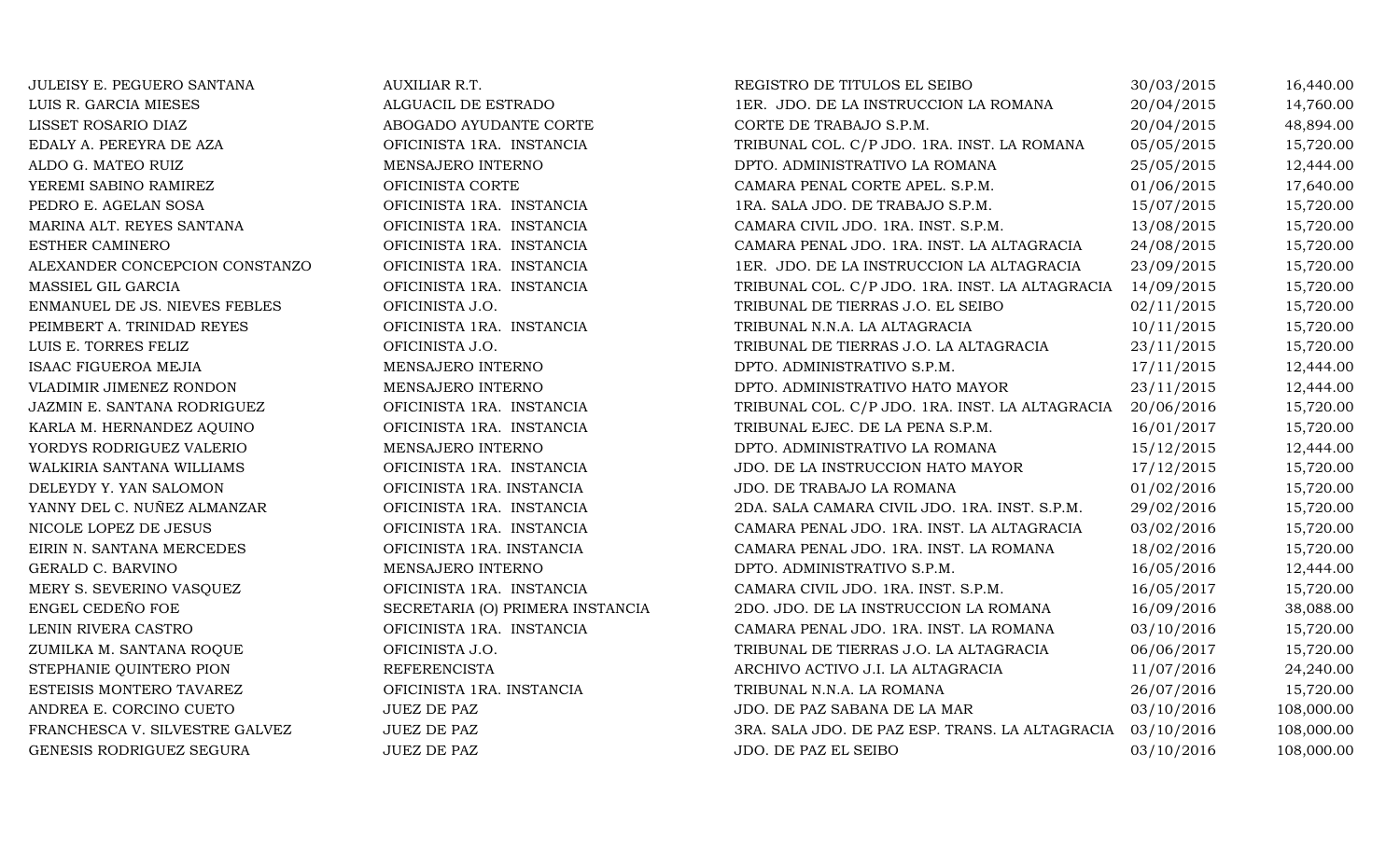| HAISSEL O. URIBE REYES         | <b>JUEZ DE PAZ</b>        | JDO. DE PAZ MICHES                          | 03/10/2016 | 108,000.00 |
|--------------------------------|---------------------------|---------------------------------------------|------------|------------|
| KARINA MA. COLOME ABREU        | <b>JUEZ DE PAZ</b>        | JDO. DE PAZ LA OTRA BANDA                   | 03/10/2016 | 108,000.00 |
| STHERLY D. CALVO ROSARIO       | OFICINISTA J.O.           | TRIBUNAL DE TIERRAS J.O. S.P.M.             | 02/01/2018 | 15,720.00  |
| KIRI A. MELO NUÑEZ             | ALGUACIL DE ESTRADO       | SALA PENAL TRIBUNAL N.N.A. S.P.M.           | 09/08/2016 | 13,800.00  |
| NIKAURY Y. BAEZ NUÑEZ          | <b>OFICINISTA</b>         | REGISTRO DE TITULOS S.P.M.                  | 15/08/2016 | 16,440.00  |
| JEYSSI ENCARNACION REYES       | <b>ARCHIVISTA</b>         | ARCHIVO ACTIVO J.I. S.P.M.                  | 03/01/2017 | 24,240.00  |
| JEIMY DE LA ROSA DE LA CRUZ    | OFICINISTA 1RA. INSTANCIA | CAMARA PENAL JDO. 1RA. INST. LA ROMANA      | 19/08/2016 | 15,720.00  |
| JENNIFER C. DEL ROSARIO PEROZO | OFICINISTA 1RA. INSTANCIA | 1ER. JDO. DE LA INSTRUCCION LA ROMANA       | 14/09/2016 | 15,720.00  |
| REINA RAMIREZ DE LA CRUZ       | CONSERJE-MENSAJERO(A)     | JDO. DE PAZ CONSUELO                        | 10/08/2017 | 12,444.00  |
| ISHELL A. JIMENEZ ACEVEDO      | OFICINISTA J.O.           | TRIBUNAL DE TIERRAS J.O. S.P.M.             | 03/10/2016 | 15,720.00  |
| YENNY C. MOTA FRIAS            | OFICINISTA 1RA. INSTANCIA | CAMARA CIVIL JDO. 1RA. INST. LA ROMANA      | 21/04/2017 | 15,720.00  |
| VANESA E. CHARLES CRUZ         | OFICINISTA 1RA. INSTANCIA | 2DO. JDO. DE LA INSTRUCCION LA ROMANA       | 29/11/2017 | 15,720.00  |
| MELISSA MARTINEZ RODRIGUEZ     | OFICINISTA 1RA. INSTANCIA | CAMARA CIVIL JDO. 1RA. INST. LA ALTAGRACIA  | 13/12/2016 | 15,720.00  |
| LEIDY M. CORDERO PALACIO       | OFICINISTA 1RA. INSTANCIA | CAMARA CIVIL JDO. 1RA. INST. LA ALTAGRACIA  | 29/11/2016 | 15,720.00  |
| IDENISSE G. CATEDRAL OZUNA     | <b>JUEZ DE PAZ</b>        | JDO. DE PAZ GUAYMATE                        | 16/12/2016 | 108,000.00 |
| ESTEFANI Y. ALTAGRACIA MEJIA   | OFICINISTA JDO. DE PAZ    | 1RA. SALA JDO. DE PAZ ESP. TRANS. LA ROMANA | 31/07/2017 | 14,760.00  |
| SOHANY M. DE LEON RICHARDSON   | OFICINISTA 1RA. INSTANCIA | SALA CIVIL TRIBUNAL N.N.A. S.P.M.           | 12/01/2017 | 15,720.00  |
| ENERIA RUIZ RIJO               | OFICINISTA 1RA. INSTANCIA | CAMARA PENAL JDO. 1RA. INST. S.P.M.         | 12/01/2017 | 15,720.00  |
| GREINNY B. HENRIQUEZ SANCHEZ   | OFICINISTA 1RA. INSTANCIA | CAMARA CIVIL JDO. 1RA. INST. HATO MAYOR     | 19/01/2017 | 15,720.00  |
| JOSE F. ALBERTO SOLANO         | ALGUACIL DE ESTRADO       | JDO. DE PAZ HATO MAYOR                      | 06/02/2017 | 13,800.00  |
| YARITZA M. RAMIREZ MONTAÑO     | OFICINISTA 1RA. INSTANCIA | TRIBUNAL COL. C/P JDO. 1RA. INST. S.P.M.    | 05/06/2017 | 15,720.00  |
| YOSAIRA DE LA ROSA GREGORIO    | OFICINISTA JDO. DE PAZ    | 2DA. SALA JDO. DE PAZ ESP. TRANS. LA ROMANA | 24/01/2017 | 14,760.00  |
| ANTHONY S. RIVERA MERCEDES     | OFICINISTA 1RA. INSTANCIA | JDO. DE LA INSTRUCCION EL SEIBO             | 13/02/2017 | 15,720.00  |
| FELIX A. MATOS ALMONTE         | OFICINISTA 1RA. INSTANCIA | SALA PENAL TRIBUNAL N.N.A. S.P.M.           | 06/03/2017 | 15,720.00  |
| LESLY E. DIAZ HERNANDEZ        | ASIST. ADMINISTRATIVA     | CENTRO DE ENTREVISTA LA ALTAGRACIA          | 17/03/2017 | 20,760.00  |
| YENNI PEREZ PEREZ              | OFICINISTA 1RA. INSTANCIA | 2DO. JDO. DE LA INSTRUCCION LA ALTAGRACIA   | 27/09/2017 | 15,720.00  |
| STERLING PERALTA GARCIA        | MENSAJERO INTERNO         | DPTO. ADMINISTRATIVO LA ALTAGRACIA          | 18/04/2017 | 12,444.00  |
| PASCUAL ASENCIO AUDAIN         | AUXILIAR ADMINISTRATIVO   | CENTRO DE ENTREVISTA LA ALTAGRACIA          | 07/04/2017 | 14,760.00  |
| GENESIS B. DE CASTRO RIJO      | OFICINISTA 1RA. INSTANCIA | JDO. DE LA INSTRUCCION HATO MAYOR           | 12/04/2017 | 15,720.00  |
| RICHARD CEDEÑO RAMIREZ         | ALGUACIL DE ESTRADO       | CAMARA PENAL JDO. 1RA. INST. LA ROMANA      | 01/01/2018 | 14,760.00  |
| ADRIANA Y. GHALLOUM ZORILLA    | OFICINISTA 1RA. INSTANCIA | 1ER. JDO. DE LA INSTRUCCION LA ALTAGRACIA   | 09/05/2017 | 15,720.00  |
| BRENDA S. NATALE MARTINEZ      | OFICINISTA 1RA. INSTANCIA | 2DO. JDO. DE LA INSTRUCCION LA ALTAGRACIA   | 28/02/2018 | 13,362.00  |
| DARLENY DE LA ROSA CASTILLO    | OFICINISTA 1RA. INSTANCIA | 1ER. JDO. DE LA INSTRUCCION LA ALTAGRACIA   | 09/10/2017 | 15,720.00  |
| TERI J. VASQUEZ                | OFICINISTA 1RA. INSTANCIA | 1ER. JDO. DE LA INSTRUCCION LA ALTAGRACIA   | 05/06/2017 | 15,720.00  |
|                                |                           |                                             |            |            |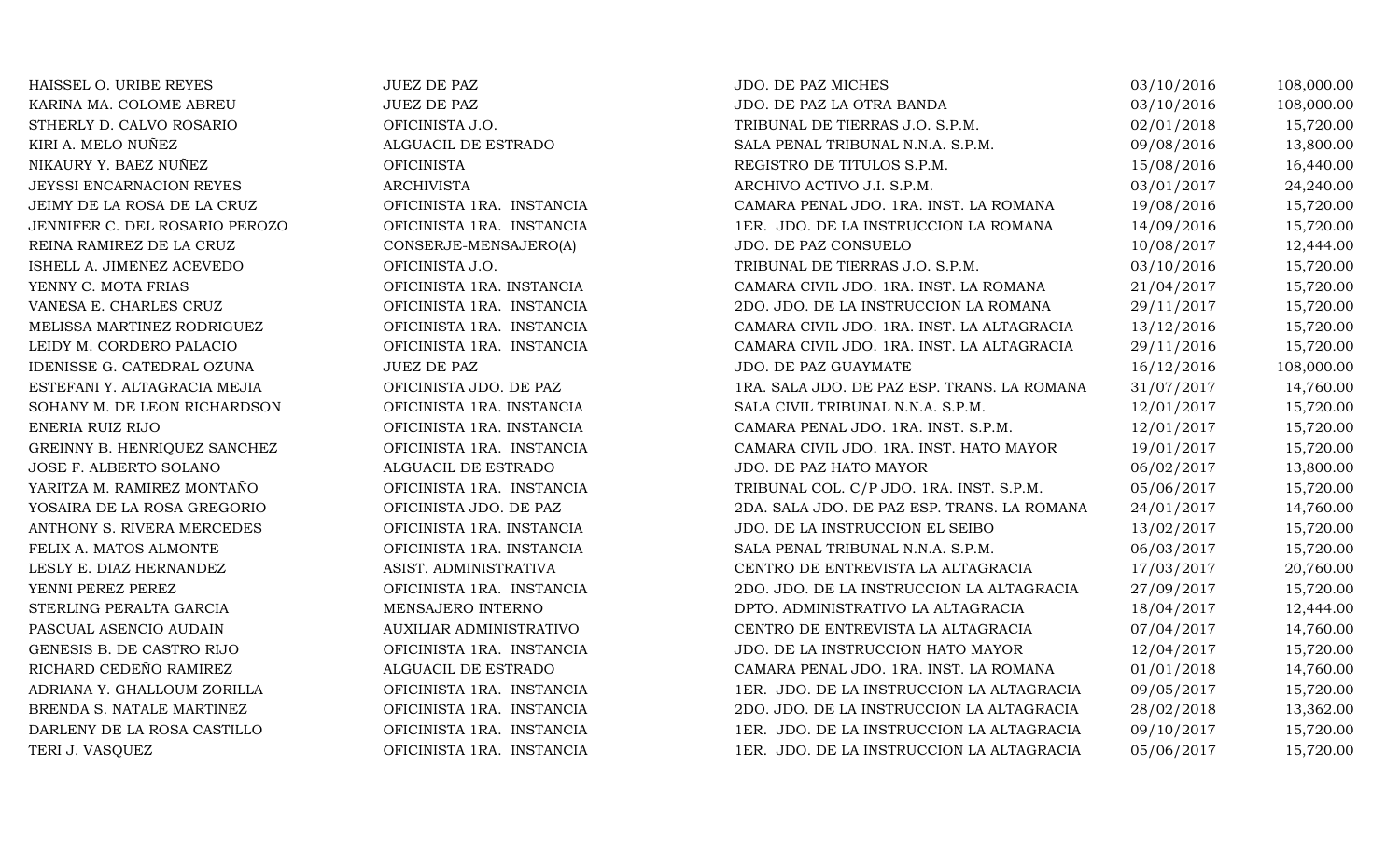| RUTH N. GONZALEZ MEJIA       | OFICINISTA JDO. DE PAZ      | JDO. DE PAZ EL SEIBO                        | 19/06/2017 | 14,760.00  |
|------------------------------|-----------------------------|---------------------------------------------|------------|------------|
| MILCIADES GUZMAN RAMIREZ     | MENSAJERO INTERNO           | DPTO. ADMINISTRATIVO LA ALTAGRACIA          | 19/06/2017 | 12,444.00  |
| SUJEIDY LOPEZ POLANCO        | OFICINISTA JDO. DE PAZ      | JDO. DE PAZ HATO MAYOR                      | 26/02/2018 | 12,546.00  |
| YAMIL C. FORTUNA GARCIA      | OFICINISTA JDO. DE PAZ      | 1RA. SALA JDO. DE PAZ ESP. TRANS. S.P.M.    | 18/05/2017 | 14,760.00  |
| HECTOR E. ACEVEDO            | CONSERJE                    | DPTO. ADMINISTRATIVO EL SEIBO               | 01/02/2018 | 12,444.00  |
| ROXY C. MORLA DIAZ           | OFICINISTA 1RA. INSTANCIA   | 1RA. SALA JDO. DE TRABAJO S.P.M.            | 03/01/2018 | 13,362.00  |
| CARLA N. AVILA GOMEZ         | OFICINISTA 1RA. INSTANCIA   | CAMARA CIVIL JDO. 1RA. INST. S.P.M.         | 03/05/2018 | 15,720.00  |
| NACOL A. FERNANDEZ SANTANA   | OFICINISTA 1RA. INSTANCIA   | JDO. DE LA INSTRUCCION HATO MAYOR           | 03/07/2017 | 15,720.00  |
| AURIS E. SENA CONSTANZO      | ALGUACIL DE ESTRADO         | JDO. DE PAZ LA ROMANA                       | 12/07/2017 | 13,800.00  |
| ARGENIS GUILLEN HERNANDEZ    | ALGUACIL DE ESTRADO         | TRIBUNAL COL. C/P JDO. 1RA. INST. S.P.M.    | 12/07/2017 | 14,760.00  |
| ANEL NUÑEZ RODRIGUEZ         | OFICINISTA CORTE            | CORTE DE TRABAJO S.P.M.                     | 13/04/2018 | 17,640.00  |
| LENNY E. RABEL               | OFICINISTA CORTE            | CAMARA PENAL CORTE APEL. S.P.M.             | 14/08/2017 | 17,640.00  |
| JUANA MDES. EUSEBIO MONTAS   | OFICINISTA JDO. DE PAZ      | 1RA. SALA JDO. DE PAZ ESP. TRANS. LA ROMANA | 14/08/2017 | 14,760.00  |
| ALEXANDRA REYES CUSTODIO     | <b>JUEZ DE PAZ</b>          | JDO. DE PAZ LAGUNA DE NISIBON               | 19/02/2018 | 108,000.00 |
| YSAURA E. RIJO CASILLA       | OFICINISTA 1RA. INSTANCIA   | JDO. DE LA INSTRUCCION EL SEIBO             | 22/11/2017 | 15,720.00  |
| DIOMEDY NOBOA GUEVARA        | OFICINISTA 1RA. INSTANCIA   | TRIBUNAL N.N.A. LA ROMANA                   | 01/10/2017 | 15,720.00  |
| <b>JOSE MACEA</b>            | TECNICO DE REFRIGERACION    | DPTO. ADMINISTRATIVO S.P.M.                 | 03/10/2017 | 21,000.00  |
| GABRIEL J. NUÑEZ SOSA        | <b>NOTIFICADOR</b>          | CENTRO DE CITACIONES S.P.M.                 | 04/09/2017 | 16,920.00  |
| NICOLLE S. ROBINSON MERCEDES | OFICINISTA 1RA. INSTANCIA   | 1ER. JDO. DE LA INSTRUCCION LA ROMANA       | 23/10/2017 | 15,720.00  |
| VIOLETA P. RODRIGUEZ SANTANA | OFICINISTA 1RA. INSTANCIA   | 1ER. JDO. DE LA INSTRUCCION LA ROMANA       | 23/10/2017 | 15,720.00  |
| FRANCHESCA MORENO DIAZ       | OFICINISTA 1RA. INSTANCIA   | 1ER. JDO. DE LA INSTRUCCION LA ROMANA       | 07/05/2018 | 15,720.00  |
| NICOLLE A. MEDRANO BORREL    | OFICINISTA JDO. DE PAZ      | JDO. DE PAZ S.P.M.                          | 02/11/2017 | 14,760.00  |
| JOSE M. ALARCON MERCEDES     | PORTERO                     | DPTO. ADMINISTRATIVO EL SEIBO               | 23/11/2017 | 12,444.00  |
| FREDDY A. SOSA SANTANA       | <b>OFICINISTA</b>           | REGISTRO DE TITULOS EL SEIBO                | 11/12/2017 | 16,200.00  |
| LISANDRA ENCARNACION PINEDA  | RECEPCIONISTA               | REGISTRO DE TITULOS S.P.M.                  | 11/12/2017 | 14,760.00  |
| CRISTOFER A. ARROYO          | <b>CONSERJE</b>             | DPTO. ADMINISTRATIVO S.P.M.                 | 15/01/2018 | 12,444.00  |
| FERNANDO DE LA CRUZ ORTIZ    | <b>CHOFER</b>               | DPTO. ADMINISTRATIVO S.P.M.                 | 04/05/2018 | 24,240.00  |
| ISMAEL HERNANDEZ APONTE      | MENSAJERO INTERNO           | DPTO. ADMINISTRATIVO S.P.M.                 | 18/01/2018 | 12,444.00  |
| MACFEE S. THOMAS ROSA        | MENSAJERO INTERNO           | DPTO. ADMINISTRATIVO S.P.M.                 | 18/01/2018 | 12,444.00  |
| LISBETH S. MARTINEZ POLO     | OFICINISTA JDO. DE PAZ      | JDO. DE PAZ S.P.M.                          | 22/01/2018 | 14,760.00  |
| ROCKY A. PEGUERO DIAZ        | MENSAJERO INTERNO           | JDO. DE LA INSTRUCCION HATO MAYOR           | 16/02/2018 | 12,444.00  |
| DARLING M. GARCIA POLANCO    | CONSERJE                    | DPTO. ADMINISTRATIVO LA ALTAGRACIA          | 02/04/2018 | 10,577.40  |
| YUDERKYS R. MEJIA MARTINEZ   | AUX. DE RECEPCION Y ENTREGA | REGISTRO DE TITULOS EL SEIBO                | 02/04/2018 | 13,770.00  |
| DARIEL QUEVEDO BUTEN         | <b>ARCHIVISTA</b>           | OFIC. DE ARCHIVO JUDICIAL PJ LA ALTAGRACIA  | 10/04/2018 | 13,974.00  |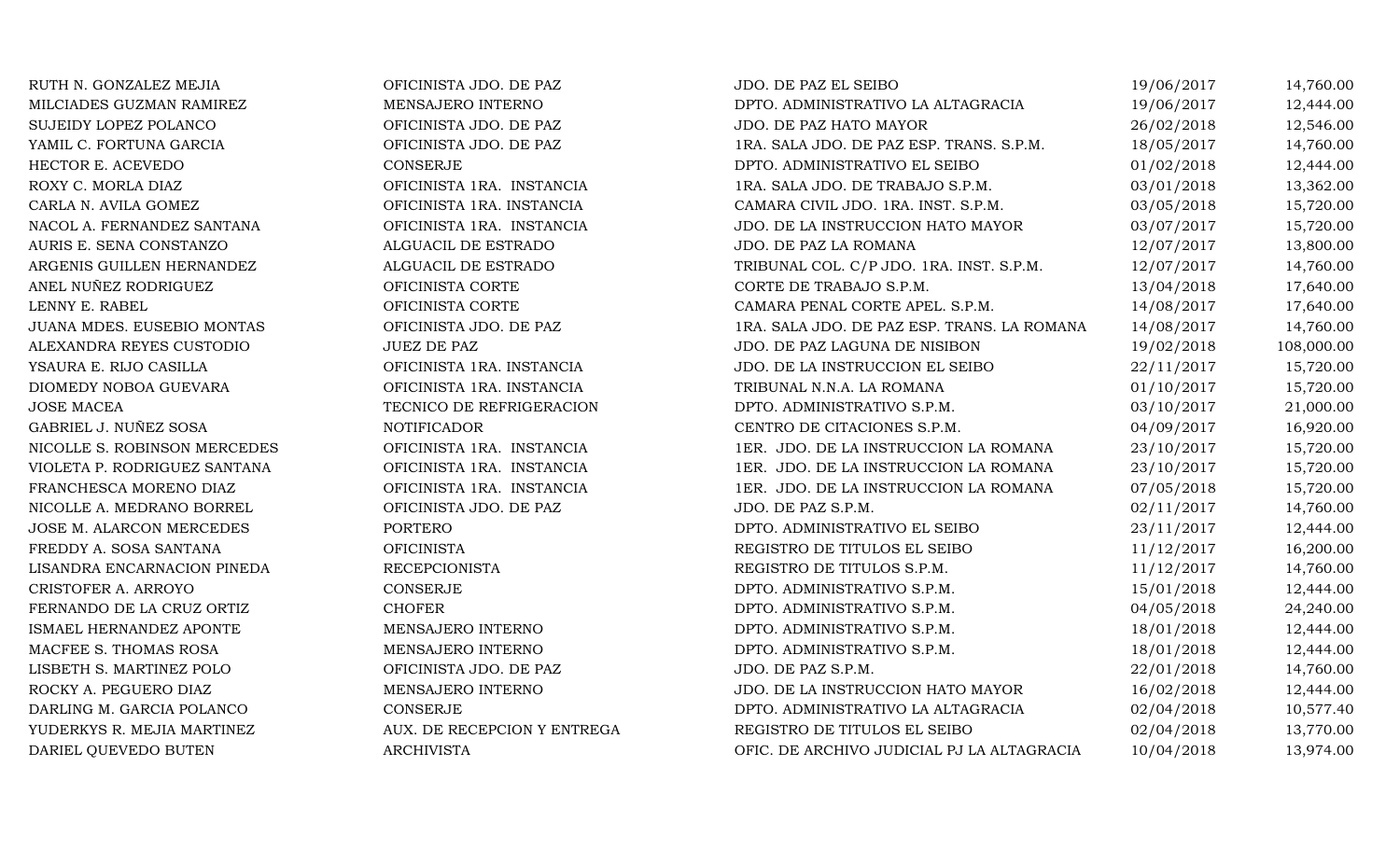| DIOFEYNI REYES MOREL            | MENSAJERO INTERNO                                            | DPTO. ADMINISTRATIVO LA ALTAGRACIA              | 23/04/2018 | 10,577.40  |
|---------------------------------|--------------------------------------------------------------|-------------------------------------------------|------------|------------|
| ETANISLAO R. RODRIGUEZ FERREIRA | CONSEJERO/A                                                  | CONSEJO DEL PODER JUDICIAL                      | 16/12/1992 | 390,000.00 |
| FERNANDO FERNANDEZ CRUZ         | CONSEJERO/A                                                  | CONSEJO DEL PODER JUDICIAL                      | 01/10/2003 | 390,000.00 |
| LEONARDO RECIO TINEO            | CONSEJERO/A                                                  | CONSEJO DEL PODER JUDICIAL                      | 17/08/2004 | 390,000.00 |
| MANUEL A. READ ORTIZ            | JUEZ S.C.J.                                                  | PRIMERA SALA S.C.J.                             | 23/05/1989 | 390,029.23 |
| MIRIAM C. GERMAN BRITO          | JUEZ 2DO. SUSTITUTO S.C.J.                                   | SEGUNDA SALA S.C.J.                             | 22/01/1987 | 397,875.19 |
| BLAS R. FERNANDEZ GOMEZ         | JUEZ S.C.J.                                                  | PRIMERA SALA S.C.J.                             | 12/06/1998 | 390,029.23 |
| MANUEL R. HERRERA CARBUCCIA     | JUEZ PRIMER SUSTITUTO DEL PRESIDENTE Y PITERCERA SALA S.C.J. |                                                 | 01/12/1998 | 398,012.18 |
| JUAN H. REYES CRUZ              | JUEZ S.C.J.                                                  | SEGUNDA SALA S.C.J.                             | 14/04/1998 | 390,029.23 |
| FRANCISCO ANT. ORTEGA POLANCO   | JUEZ S.C.J.                                                  | TERCERA SALA S.C.J.                             | 14/04/1998 | 390,029.23 |
| ESTHER E. AGELAN CASASNOVAS     | JUEZ S.C.J.                                                  | SEGUNDA SALA S.C.J.                             | 02/12/1998 | 390,029.23 |
| ALEJANDRO A. MOSCOSO SEGARRA    | JUEZ S.C.J.                                                  | SEGUNDA SALA S.C.J.                             | 28/12/2011 | 390,029.23 |
| PILAR JIMENEZ ORTIZ             | JUEZ S.C.J.                                                  | PRIMERA SALA S.C.J.                             | 14/10/2002 | 390,029.23 |
| FRAN E. SOTO SANCHEZ            | JUEZ S.C.J.                                                  | SEGUNDA SALA S.C.J.                             | 28/12/2011 | 390,029.23 |
| MOISES ALF. FERRER LANDRON      | JUEZ S.C.J.                                                  | TERCERA SALA S.C.J.                             | 24/07/2017 | 390,029.23 |
| DULCE M. HICIANO CRUZ           | ABOGADO AYUDANTE 1RA. INST.                                  | CAMARA CIVIL JDO. 1RA. INST. ESPAILLAT          | 01/11/1994 | 36,000.00  |
| ROSARIO MORLA GUILAMO           | ABOGADO AYUDANTE 1RA. INST.                                  | JDO. DE LA INSTRUCCION LA ROMANA                | 10/01/1992 | 36,000.00  |
| JENNY Y. GARCIA PEÑA            | ABOGADO AYUDANTE CORTE                                       | CORTE DE APEL. MONTE CRISTI                     | 08/12/1997 | 48,894.00  |
| ANA Y. FELIZ PEREZ              | ABOGADO AYUDANTE 1RA. INST.                                  | TRIBUNAL DE TIERRAS J.O. BARAHONA               | 23/05/1986 | 36,000.00  |
| ISABEL A. CASTILLO PEÑALO       | ABOGADO AYUDANTE 1RA. INST.                                  | CAMARA CIVIL JDO.1RA.INST.S.C.                  | 05/06/2001 | 36,000.00  |
| MARIA M. GERMOSO REYES          | ABOGADO AYUDANTE CORTE                                       | CAMARA CIVIL CORTE APEL. SANTIAGO               | 04/11/2003 | 48,894.00  |
| ANDREA M. SEVERINO BAEZ         | ABOGADO AYUDANTE 1RA. INST.                                  | PCIA. CAMARA CIVIL JDO. 1RA. INST. D.N.         | 01/09/2004 | 43,840.80  |
| INGRID ALT. DE JESUS PEREZ      | ABOGADO AYUDANTE 1RA. INST.                                  | 1RA. SALA TRIBUNAL DE TIERRAS J.O. DUARTE       | 01/04/2005 | 36,000.00  |
| SUSAN A. SANTANA VALENCIO       | ABOGADO AYUDANTE CORTE                                       | CAMARA PENAL CORTE APEL. S.P.M.                 | 13/12/2005 | 48,894.00  |
| MANUEL ANT. MADRIGAL            | ABOGADO AYUDANTE                                             | SOPORTE A JUECES J.P. S.D.                      | 01/02/2006 | 58,374.00  |
| BELKIS PACHE                    | ABOGADO AYUDANTE 1RA. INST.                                  | TRIBUNAL COL. C/P JDO. 1RA. INST. LA ALTAGRACIA | 01/06/2006 | 38,088.00  |
| YESENIA ALT. DUARTE             | ABOGADO AYUDANTE 1RA. INST.                                  | 2DA. SALA TRIBUNAL DE TIERRAS J.O. DUARTE       | 21/06/2006 | 36,000.00  |
| JOSE ANT. CORNIELL SANTANA      | ABOGADO AYUDANTE 1RA. INST.                                  | JDO. DE LA INSTRUCCION LA ROMANA                | 03/07/2006 | 36,000.00  |
| ANYELINA PAULINO BURGOS         | ABOGADO AYUDANTE                                             | SOPORTE A JUECES J.P. S.F.M.                    | 22/08/2006 | 48,894.00  |
| CARINA VARGAS AMADOR            | ABOGADO AYUDANTE 1RA. INST.                                  | TRIBUNAL DE TIERRAS J.O. PUERTO PLATA           | 01/02/2007 | 36,000.00  |
| KATIA M. PEÑA SEGURA            | ABOGADO AYUDANTE 1RA. INST.                                  | PCIA. CAMARA CIVIL JDO. 1RA. INST. D.N.         | 20/01/2015 | 43,840.80  |
| PETRA M. LUCIANO VARGAS         | ABOGADO AYUDANTE                                             | SOPORTE A JUECES J.P. SANTIAGO                  | 22/09/2008 | 48,894.00  |
| ADOLFO MEDINA REYES             | ABOGADO AYUDANTE                                             | SOPORTE A JUECES J.P. MONSEÑOR NOUEL            | 01/05/2012 | 36,000.00  |
| SCARLET M. NUÑEZ SORIANO        | SECRETARIA (O) PRIMERA INSTANCIA                             | TRIBUNAL COL. C/P JDO. 1RA. INST. LA ALTAGRACIA | 22/11/2010 | 38,088.00  |
|                                 |                                                              |                                                 |            |            |